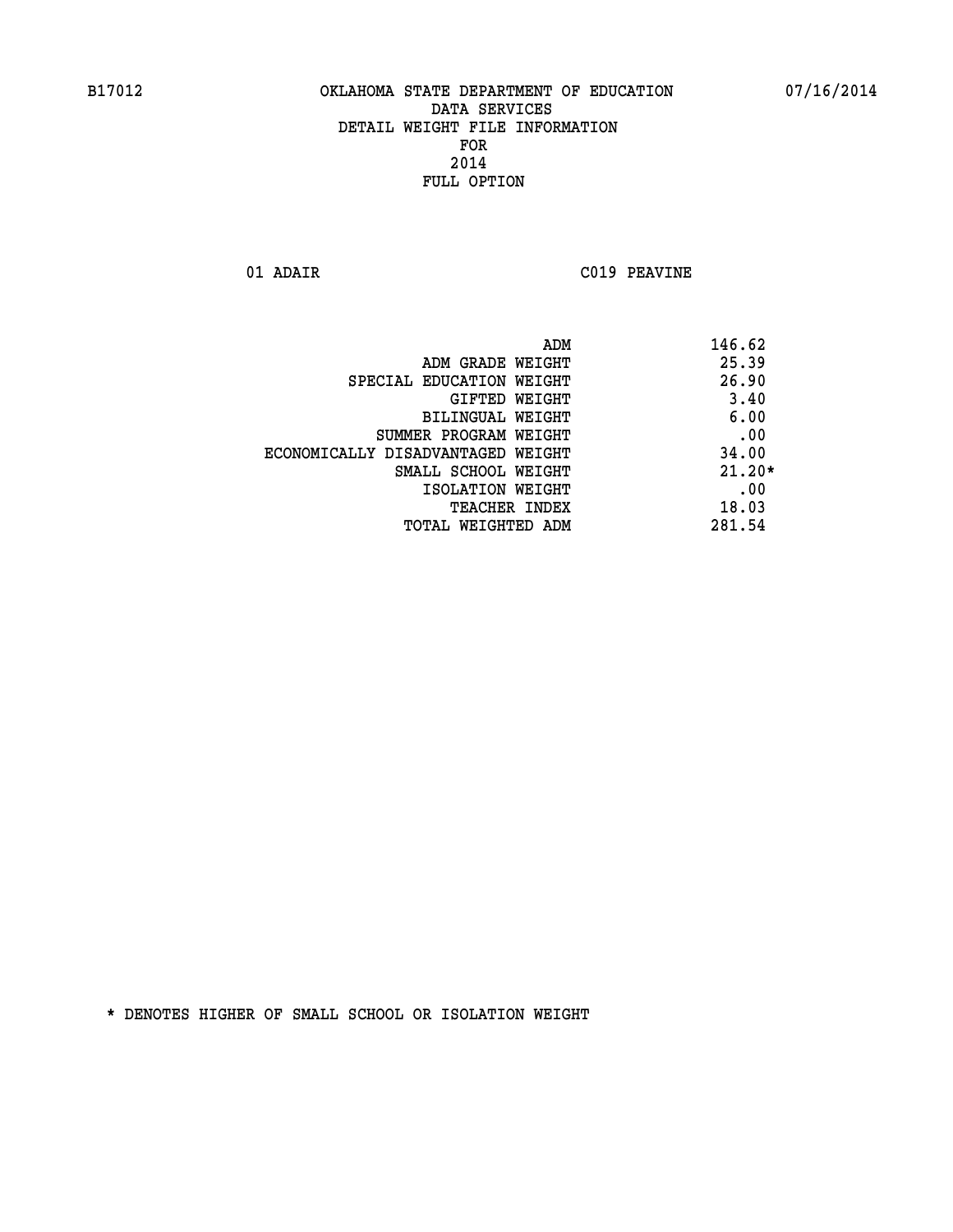**01 ADAIR C022 MARYETTA** 

| 697.92   |
|----------|
| 139.84   |
| 48.00    |
| 24.82    |
| 74.50    |
| .00      |
| 138.75   |
| .00      |
| .00      |
| .00      |
| 1,123.83 |
|          |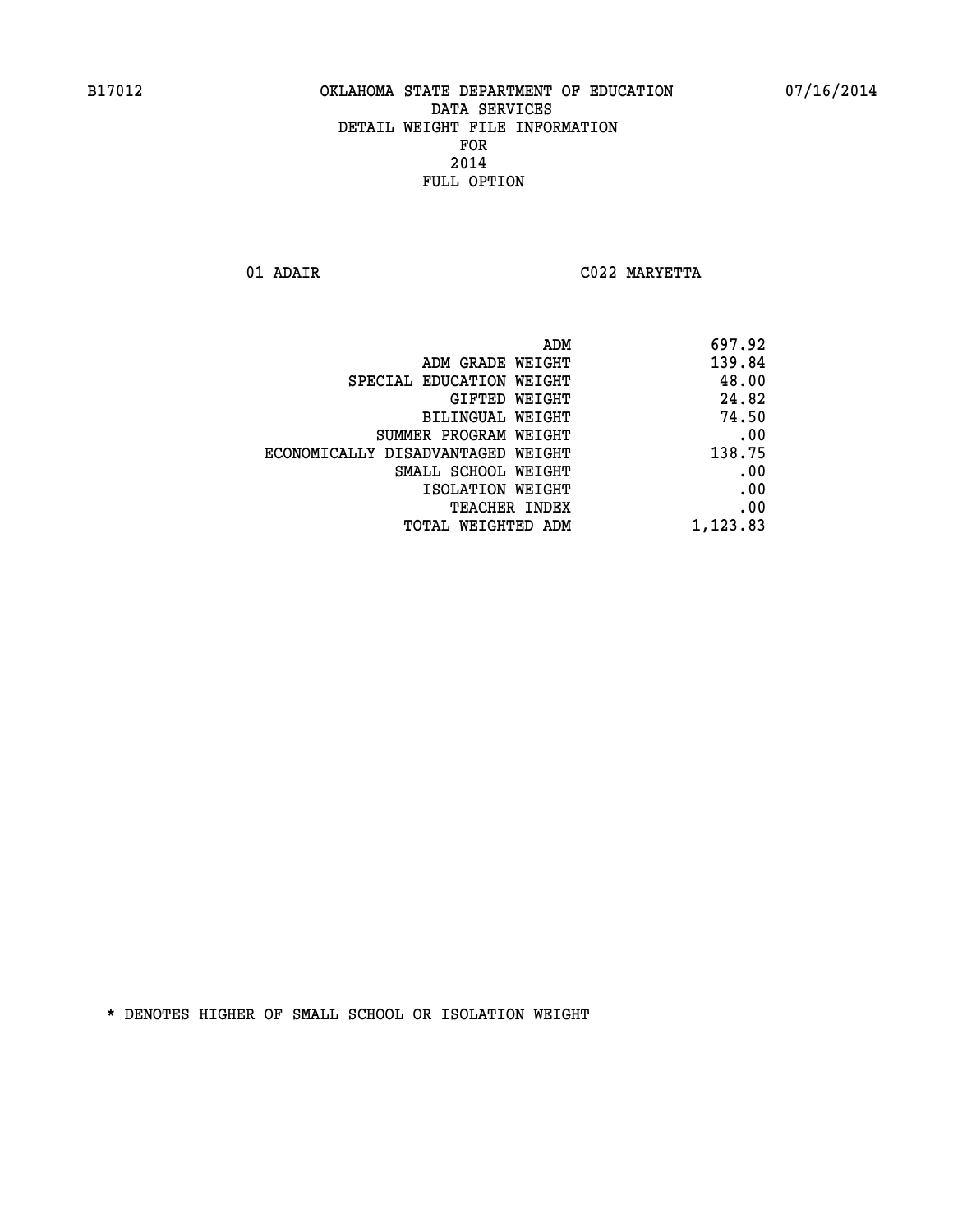**01 ADAIR C024 ROCKY MOUNTAIN** 

|                                   | 190.56<br>ADM |
|-----------------------------------|---------------|
| ADM GRADE WEIGHT                  | 37.15         |
| SPECIAL EDUCATION WEIGHT          | 12.00         |
| GIFTED WEIGHT                     | 5.10          |
| BILINGUAL WEIGHT                  | 29.00         |
| SUMMER PROGRAM WEIGHT             | .00           |
| ECONOMICALLY DISADVANTAGED WEIGHT | 41.00         |
| SMALL SCHOOL WEIGHT               | $24.38*$      |
| ISOLATION WEIGHT                  | .00           |
| TEACHER INDEX                     | 12.01         |
| TOTAL WEIGHTED ADM                | 351.20        |
|                                   |               |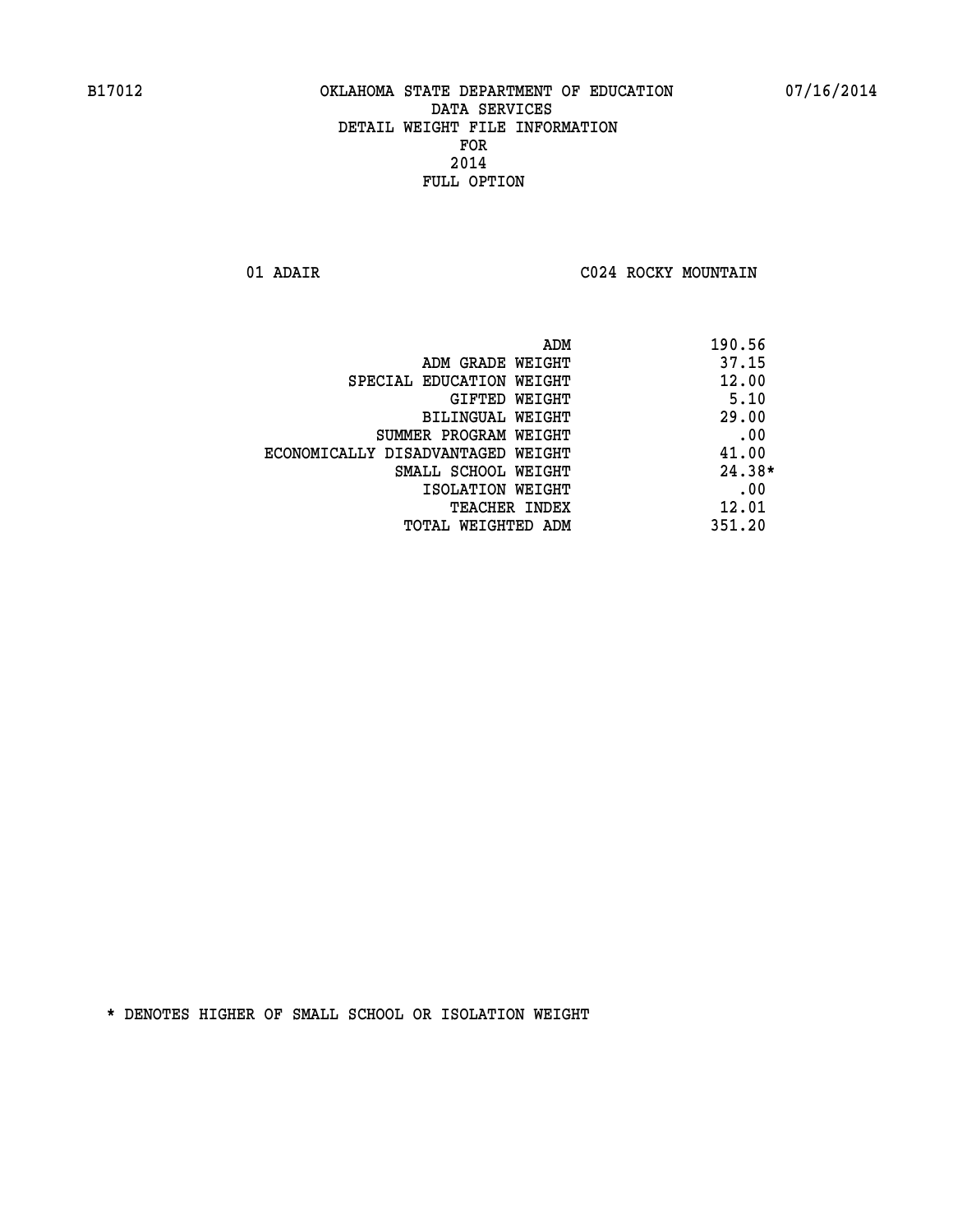**01 ADAIR C028 ZION** 

| ADM                               | 321.71   |
|-----------------------------------|----------|
| ADM GRADE WEIGHT                  | 66.39    |
| SPECIAL EDUCATION WEIGHT          | 25.55    |
| GIFTED WEIGHT                     | 10.88    |
| BILINGUAL WEIGHT                  | 14.50    |
| SUMMER PROGRAM WEIGHT             | 1.20     |
| ECONOMICALLY DISADVANTAGED WEIGHT | 63.75    |
| SMALL SCHOOL WEIGHT               | $25.21*$ |
| ISOLATION WEIGHT                  | .00      |
| <b>TEACHER INDEX</b>              | 12.47    |
| TOTAL WEIGHTED ADM                | 541.66   |
|                                   |          |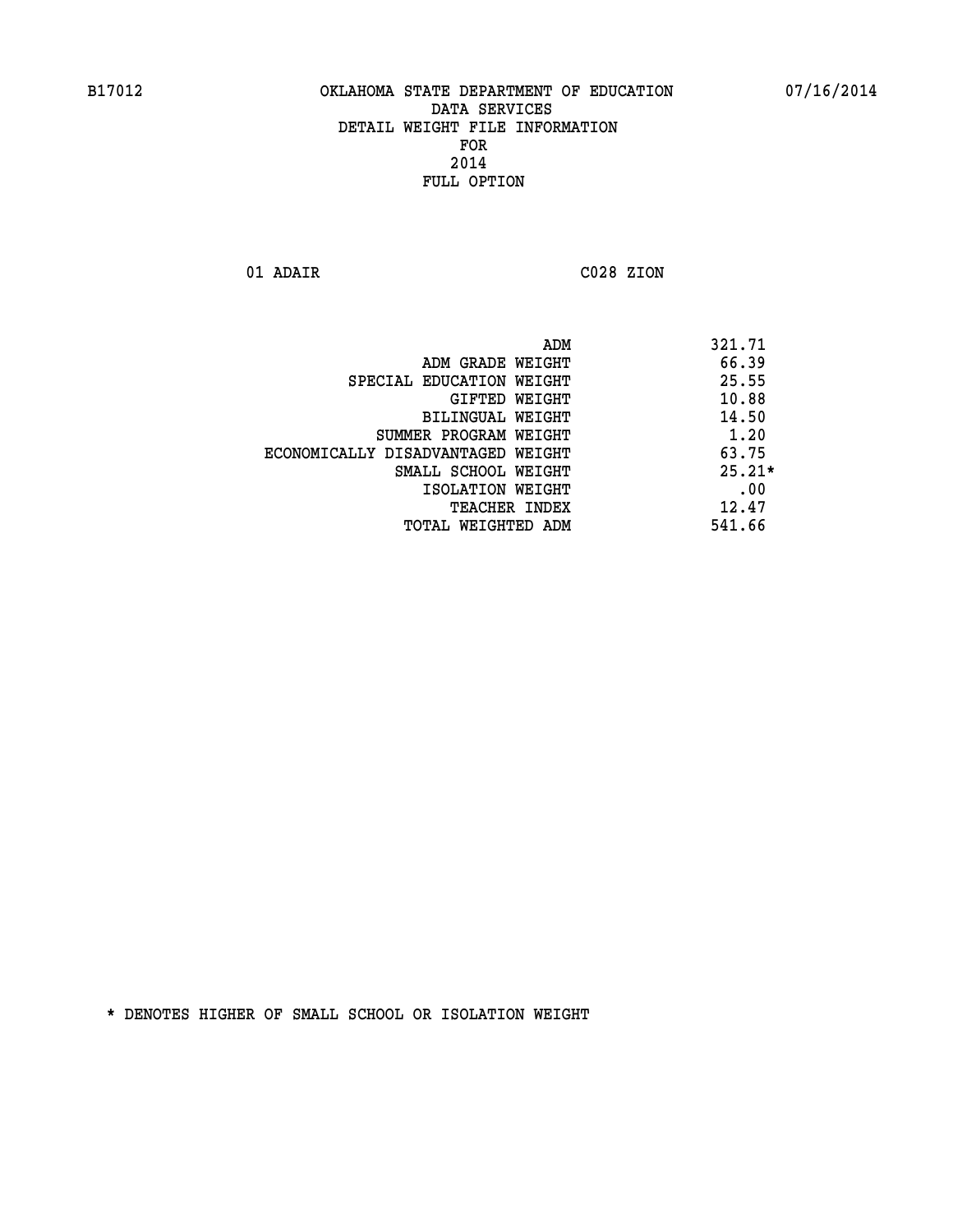**01 ADAIR C029 DAHLONEGAH** 

|                                   | 134.56<br>ADM |
|-----------------------------------|---------------|
| ADM GRADE WEIGHT                  | 26.28         |
| SPECIAL EDUCATION WEIGHT          | 17.25         |
| GIFTED WEIGHT                     | 3.40          |
| BILINGUAL WEIGHT                  | 8.75          |
| SUMMER PROGRAM WEIGHT             | .00           |
| ECONOMICALLY DISADVANTAGED WEIGHT | 30.50         |
| SMALL SCHOOL WEIGHT               | $20.07*$      |
| ISOLATION WEIGHT                  | .00           |
| <b>TEACHER INDEX</b>              | .00           |
| TOTAL WEIGHTED ADM                | 240.81        |
|                                   |               |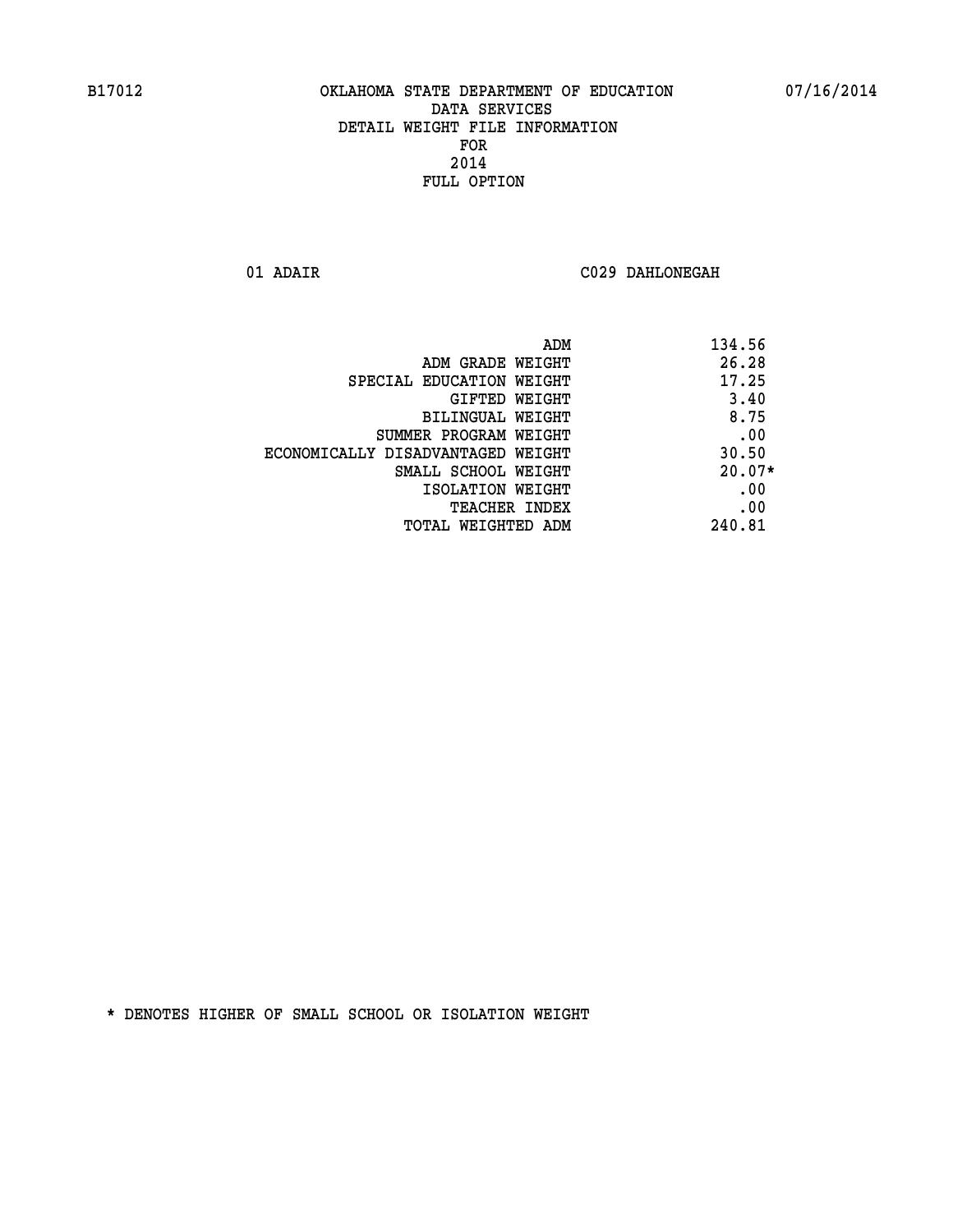**01 ADAIR C032 GREASY** 

|                                   | ADM | 99.33    |
|-----------------------------------|-----|----------|
| ADM GRADE WEIGHT                  |     | 21.32    |
| SPECIAL EDUCATION WEIGHT          |     | 13.40    |
| <b>GIFTED WEIGHT</b>              |     | 2.04     |
| BILINGUAL WEIGHT                  |     | 8.75     |
| SUMMER PROGRAM WEIGHT             |     | .00      |
| ECONOMICALLY DISADVANTAGED WEIGHT |     | 25.00    |
| SMALL SCHOOL WEIGHT               |     | $16.14*$ |
| ISOLATION WEIGHT                  |     | .00      |
| TEACHER INDEX                     |     | 24.92    |
| TOTAL WEIGHTED ADM                |     | 210.90   |
|                                   |     |          |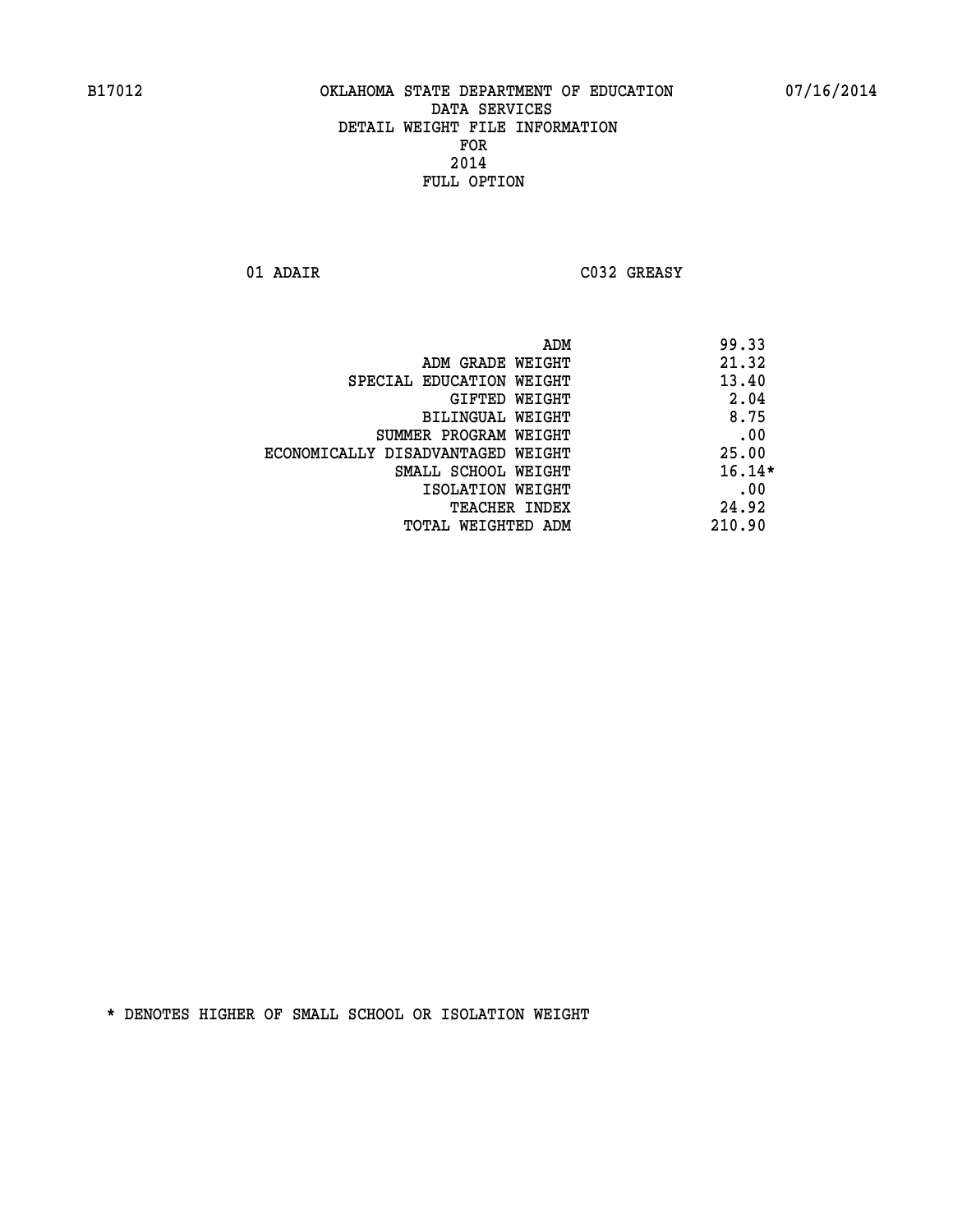**01 ADAIR I004 WATTS** 

| ADM                               | 370.69   |
|-----------------------------------|----------|
| ADM GRADE WEIGHT                  | 72.15    |
| SPECIAL EDUCATION WEIGHT          | 45.75    |
| GIFTED WEIGHT                     | 12.92    |
| BILINGUAL WEIGHT                  | 3.25     |
| SUMMER PROGRAM WEIGHT             | .00      |
| ECONOMICALLY DISADVANTAGED WEIGHT | 76.00    |
| SMALL SCHOOL WEIGHT               | $22.19*$ |
| ISOLATION WEIGHT                  | .00      |
| TEACHER INDEX                     | .26      |
| TOTAL WEIGHTED ADM                | 603.21   |
|                                   |          |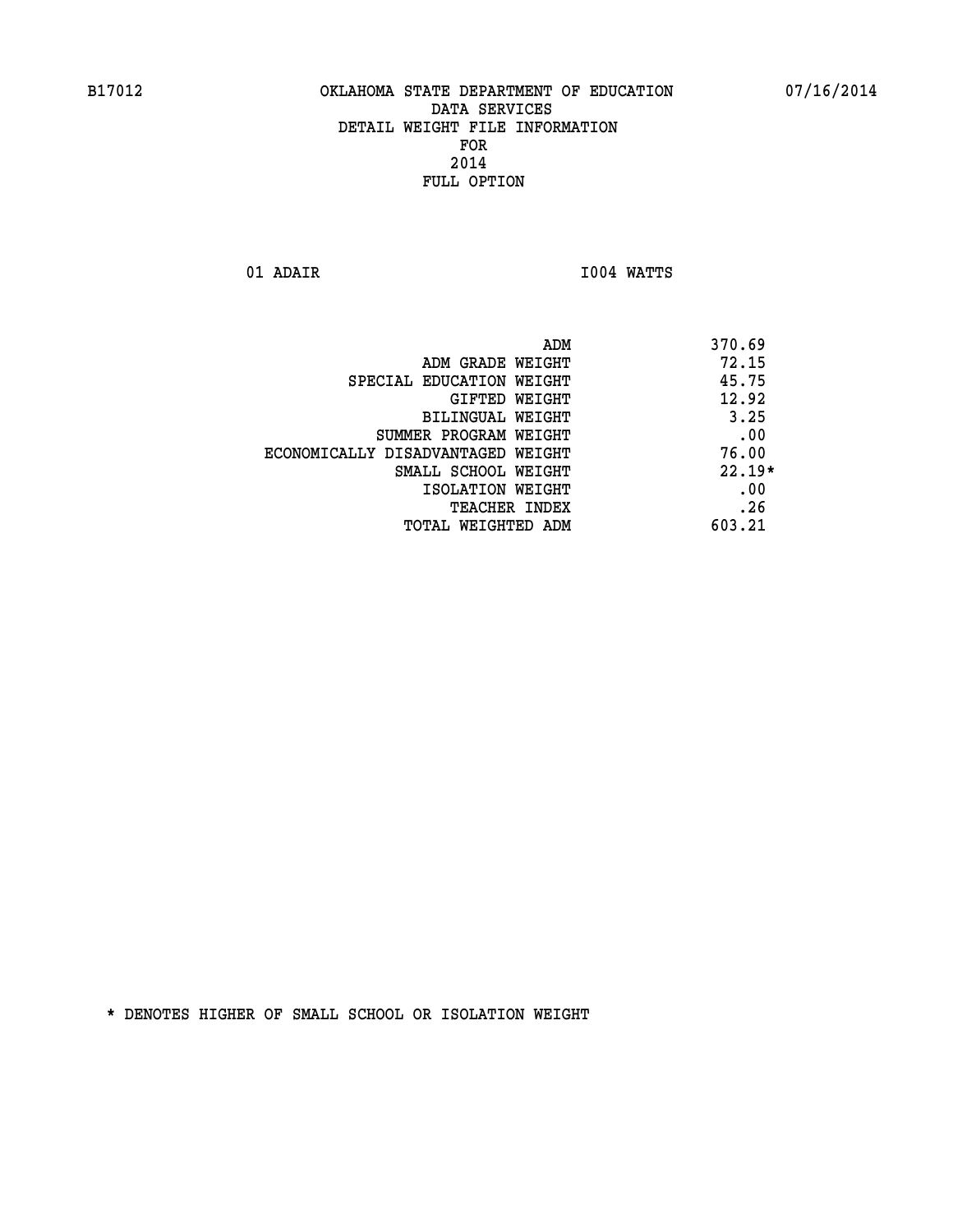**01 ADAIR I011 WESTVILLE** 

| ADM<br>1,146.79 |                                   |
|-----------------|-----------------------------------|
| 224.18          | ADM GRADE WEIGHT                  |
| 149.95          | SPECIAL EDUCATION WEIGHT          |
| 27.20           | GIFTED WEIGHT                     |
| 12.75           | BILINGUAL WEIGHT                  |
| .00             | SUMMER PROGRAM WEIGHT             |
| 229.25          | ECONOMICALLY DISADVANTAGED WEIGHT |
| $11.12*$        | SMALL SCHOOL WEIGHT               |
| .00             | ISOLATION WEIGHT                  |
| .00             | <b>TEACHER INDEX</b>              |
| 1,801.24        | TOTAL WEIGHTED ADM                |
|                 |                                   |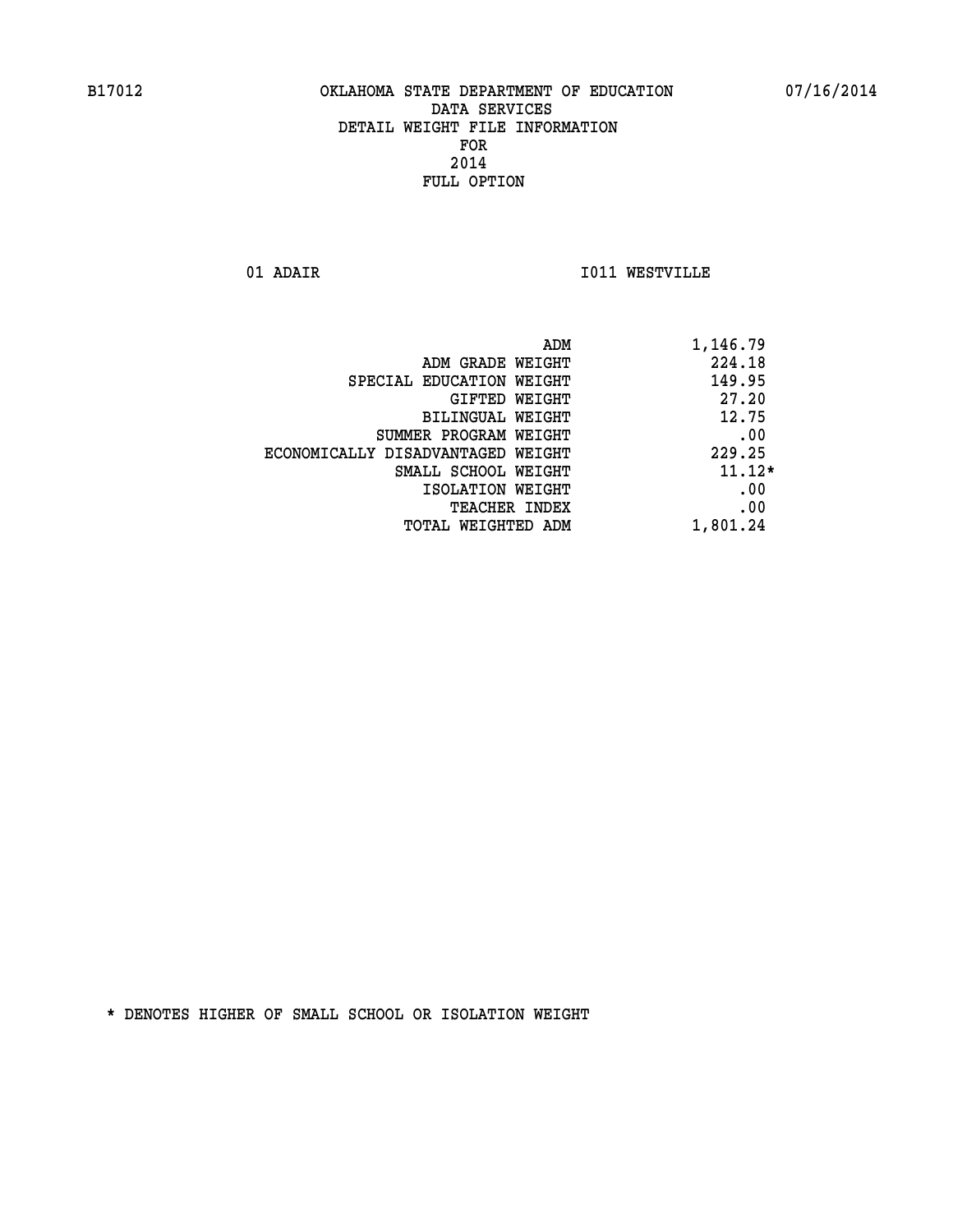**01 ADAIR I025 STILWELL** 

| 1,377.16 |
|----------|
| 280.04   |
| 290.15   |
| 82.28    |
| 54.00    |
| .00      |
| 286.25   |
| .00      |
| .00      |
| .00      |
| 2,369.88 |
|          |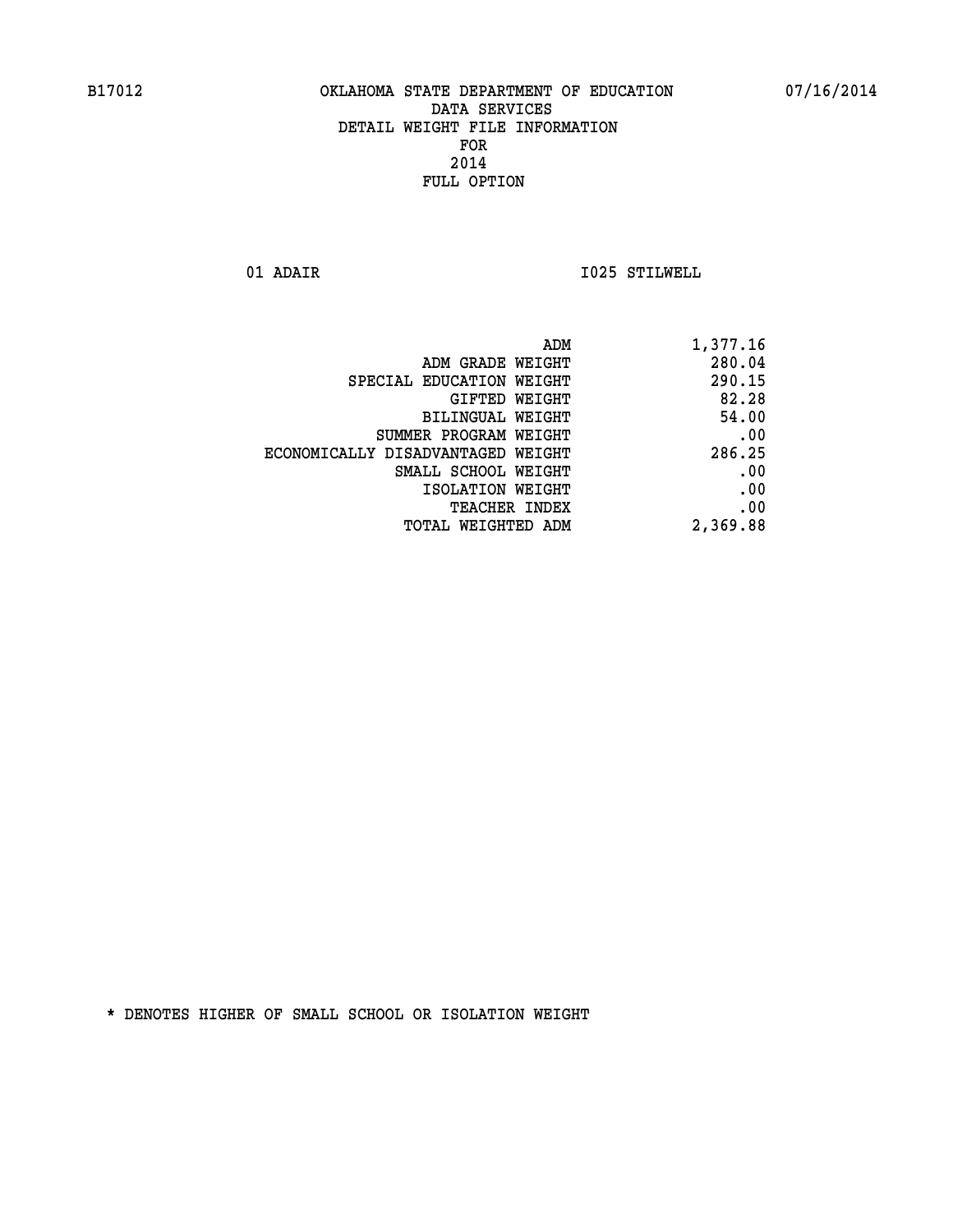**01 ADAIR I030 CAVE SPRINGS** 

|                                   | ADM<br>178.84 |     |
|-----------------------------------|---------------|-----|
| ADM GRADE WEIGHT                  | 33.30         |     |
| SPECIAL EDUCATION WEIGHT          | 25.25         |     |
| GIFTED WEIGHT                     | 4.76          |     |
| BILINGUAL WEIGHT                  | 15.75         |     |
| SUMMER PROGRAM WEIGHT             |               | .00 |
| ECONOMICALLY DISADVANTAGED WEIGHT | 41.75         |     |
| SMALL SCHOOL WEIGHT               | $23.68*$      |     |
| ISOLATION WEIGHT                  |               | .00 |
| <b>TEACHER INDEX</b>              | 19.52         |     |
| TOTAL WEIGHTED ADM                | 342.85        |     |
|                                   |               |     |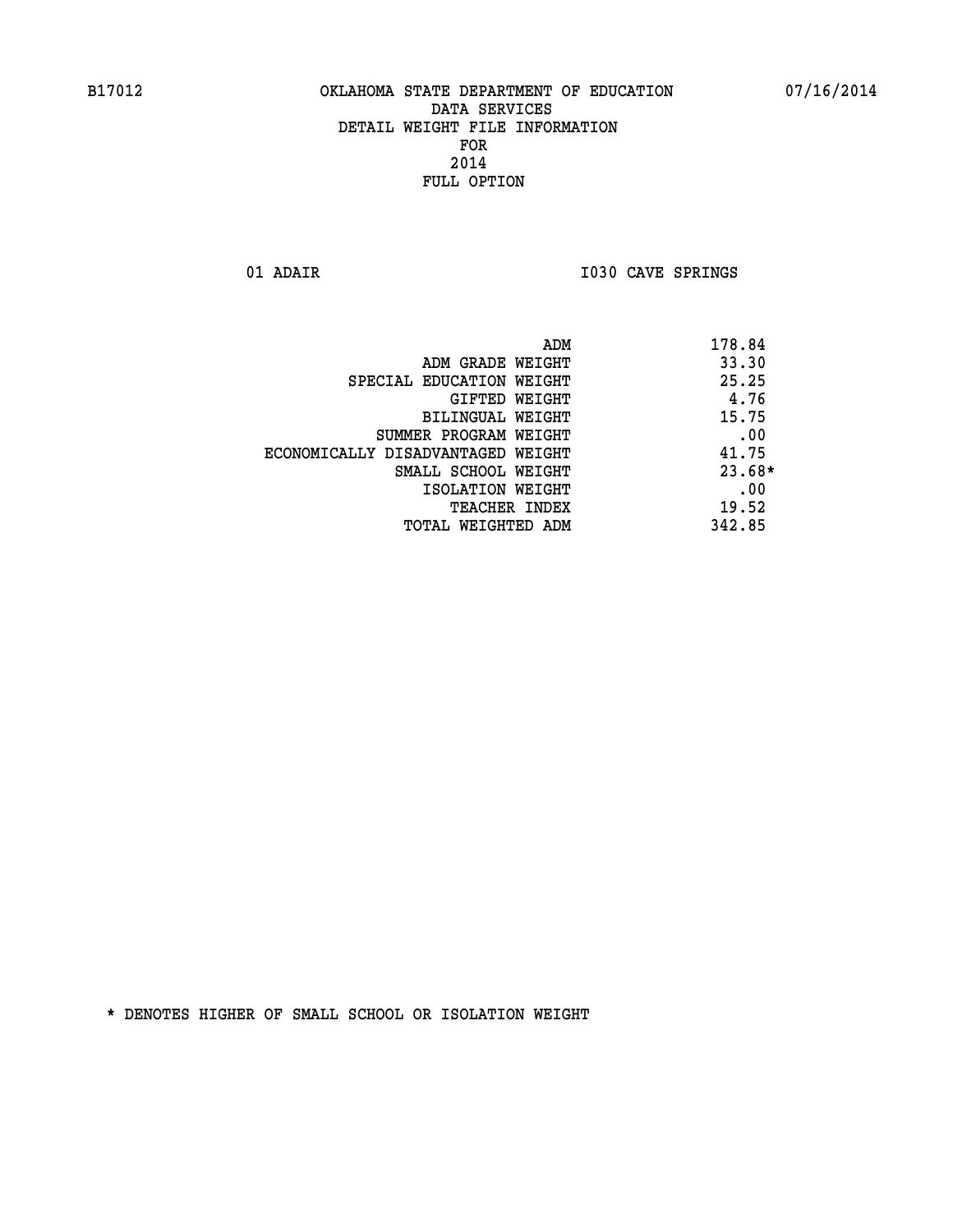02 ALFALFA **I001 BURLINGTON** 

|                                   | ADM | 143.25    |
|-----------------------------------|-----|-----------|
| ADM GRADE WEIGHT                  |     | 29.15     |
| SPECIAL EDUCATION WEIGHT          |     | 23.40     |
| GIFTED WEIGHT                     |     | 4.08      |
| BILINGUAL WEIGHT                  |     | .50       |
| SUMMER PROGRAM WEIGHT             |     | 1.20      |
| ECONOMICALLY DISADVANTAGED WEIGHT |     | 16.50     |
| SMALL SCHOOL WEIGHT               |     | 20.89     |
| ISOLATION WEIGHT                  |     | $116.52*$ |
| TEACHER INDEX                     |     | 4.36      |
| TOTAL WEIGHTED ADM                |     | 338.96    |
|                                   |     |           |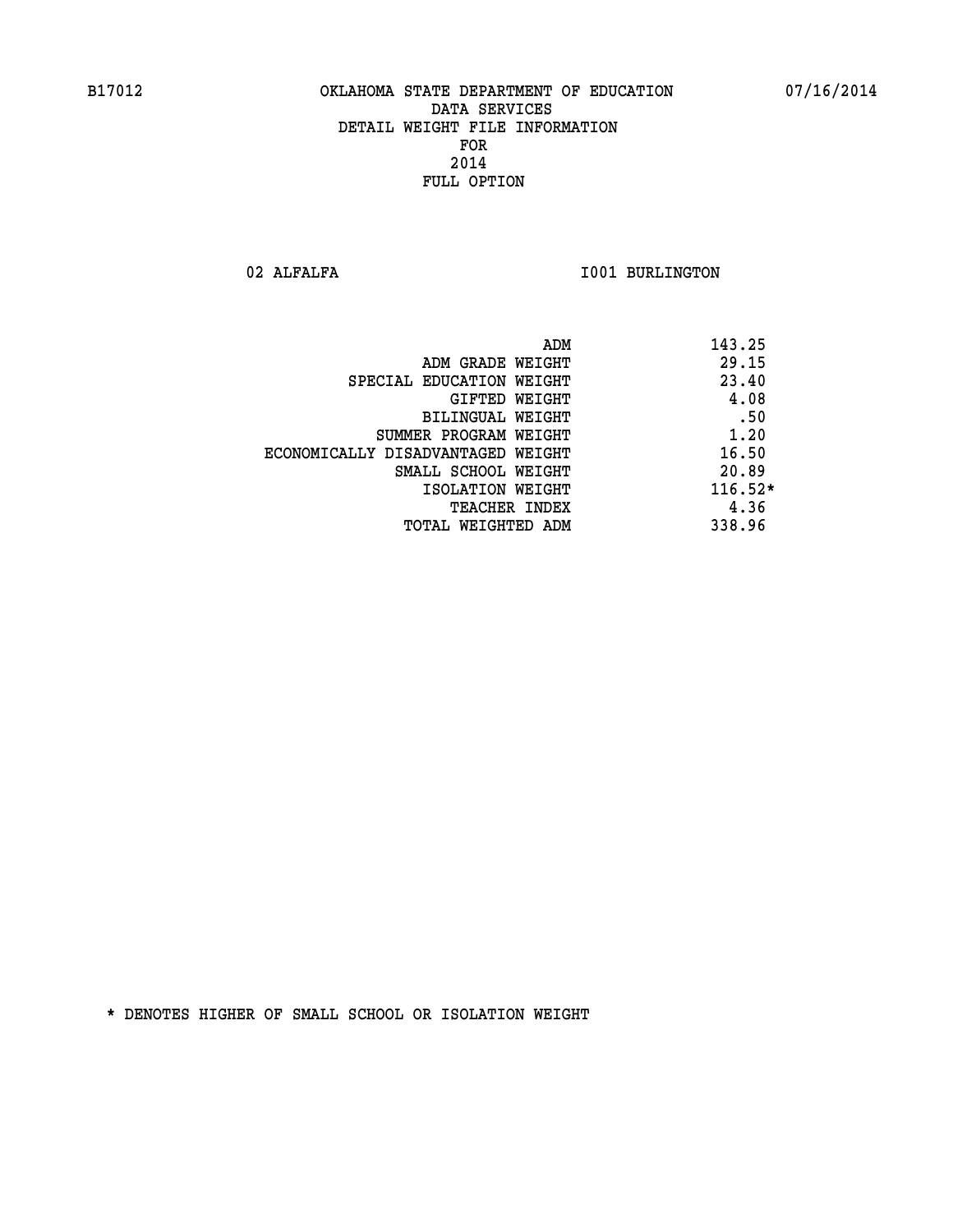02 ALFALFA **I046 CHEROKEE** 

|                                   | 368.04<br>ADM |
|-----------------------------------|---------------|
| ADM GRADE WEIGHT                  | 69.23         |
| SPECIAL EDUCATION WEIGHT          | 41.60         |
| GIFTED WEIGHT                     | 10.20         |
| <b>BILINGUAL WEIGHT</b>           | 2.50          |
| SUMMER PROGRAM WEIGHT             | .00           |
| ECONOMICALLY DISADVANTAGED WEIGHT | 44.50         |
| SMALL SCHOOL WEIGHT               | 22.40         |
| ISOLATION WEIGHT                  | $58.30*$      |
| <b>TEACHER INDEX</b>              | 6.55          |
| TOTAL WEIGHTED ADM                | 600.92        |
|                                   |               |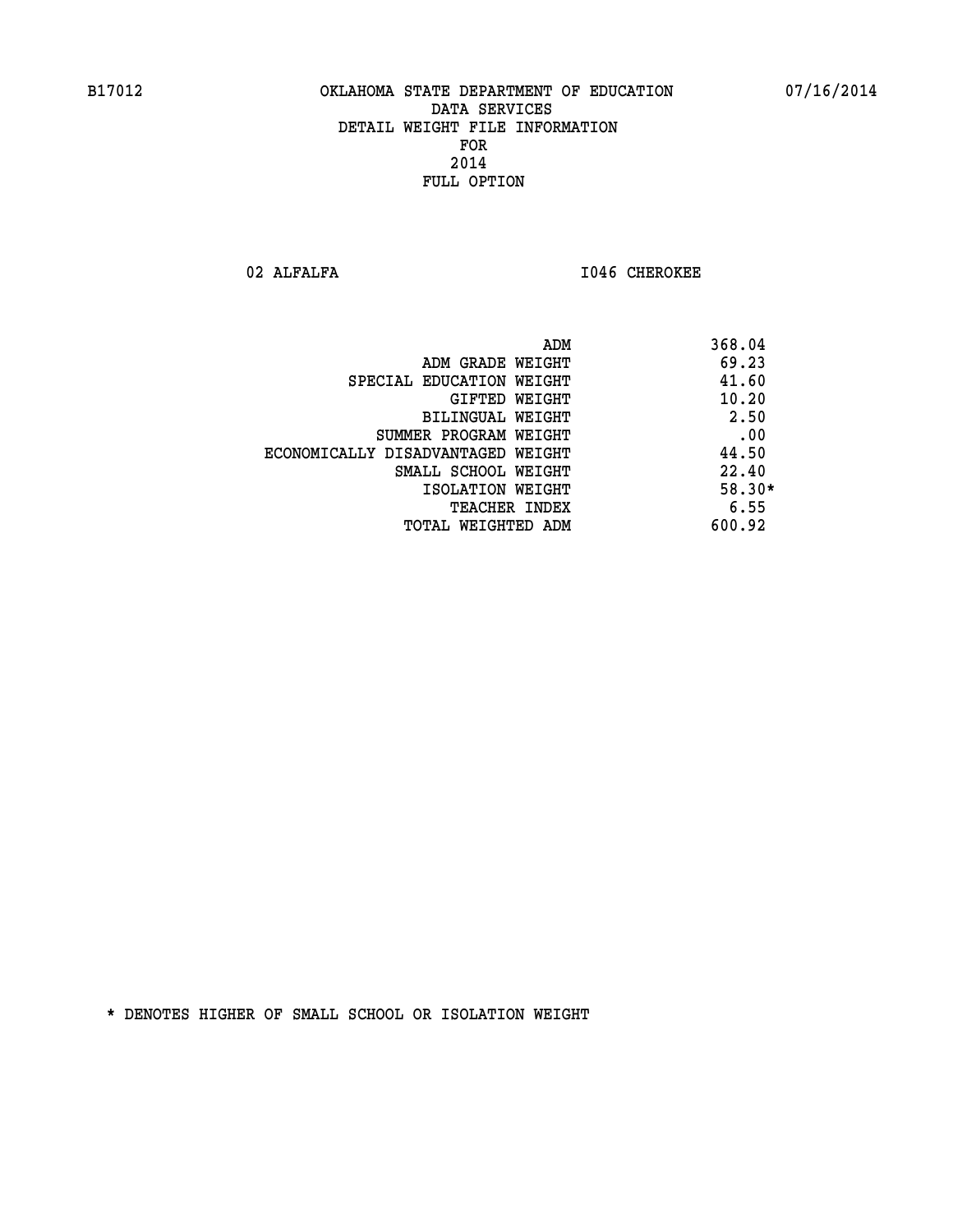02 ALFALFA **I093 TIMBERLAKE** 

| 272.11<br>ADM |                                   |
|---------------|-----------------------------------|
| 55.28         | ADM GRADE WEIGHT                  |
| 33.35         | SPECIAL EDUCATION WEIGHT          |
| 7.48          | GIFTED WEIGHT                     |
| .00           | <b>BILINGUAL WEIGHT</b>           |
| .00           | SUMMER PROGRAM WEIGHT             |
| 37.75         | ECONOMICALLY DISADVANTAGED WEIGHT |
| 26.43         | SMALL SCHOOL WEIGHT               |
| $163.27*$     | ISOLATION WEIGHT                  |
| 14.31         | <b>TEACHER INDEX</b>              |
| 583.55        | TOTAL WEIGHTED ADM                |
|               |                                   |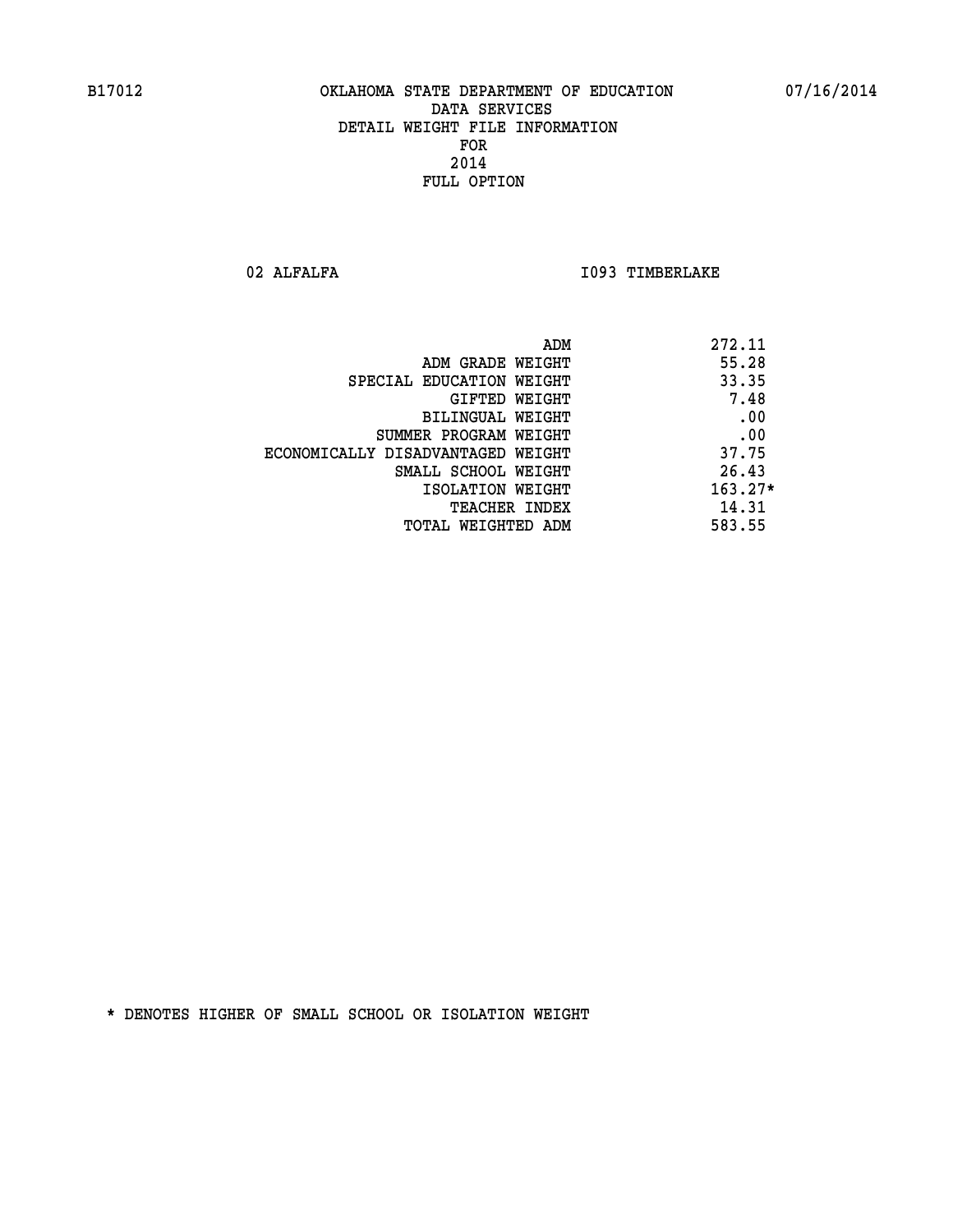03 ATOKA C021 HARMONY

|                                   | ADM | 229.46   |
|-----------------------------------|-----|----------|
| ADM GRADE WEIGHT                  |     | 43.79    |
| SPECIAL EDUCATION WEIGHT          |     | 55.30    |
| GIFTED WEIGHT                     |     | 6.46     |
| BILINGUAL WEIGHT                  |     | 1.50     |
| SUMMER PROGRAM WEIGHT             |     | .00      |
| ECONOMICALLY DISADVANTAGED WEIGHT |     | 45.00    |
| SMALL SCHOOL WEIGHT               |     | $25.99*$ |
| ISOLATION WEIGHT                  |     | .00      |
| TEACHER INDEX                     |     | 28.83    |
| TOTAL WEIGHTED ADM                |     | 436.33   |
|                                   |     |          |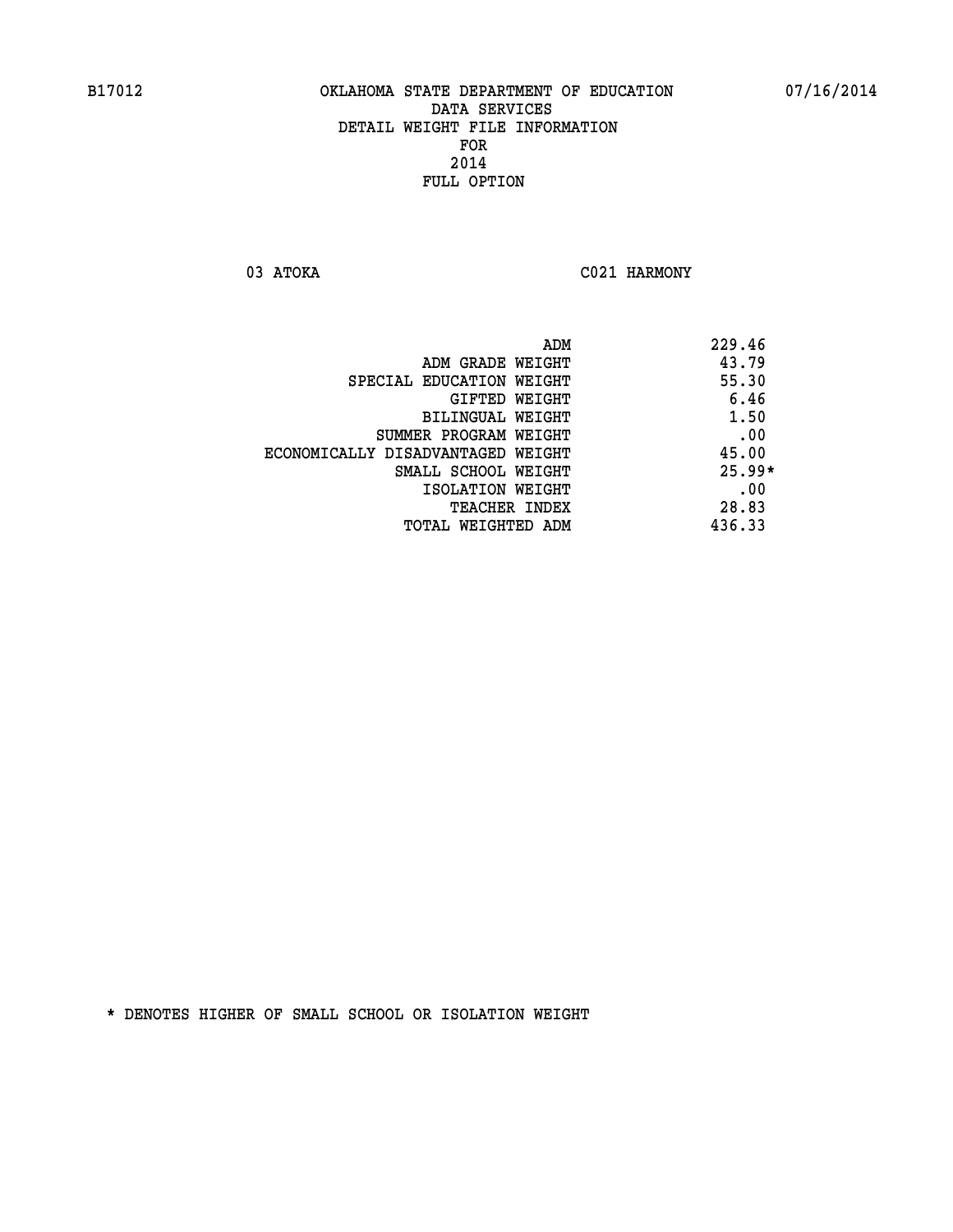**03 ATOKA C022 LANE** 

| ADM<br>292.62                 |                                   |
|-------------------------------|-----------------------------------|
| 61.25                         | ADM GRADE WEIGHT                  |
| 95.80                         | SPECIAL EDUCATION WEIGHT          |
| 11.56<br><b>GIFTED WEIGHT</b> |                                   |
| .00                           | BILINGUAL WEIGHT                  |
| .00                           | SUMMER PROGRAM WEIGHT             |
| 56.25                         | ECONOMICALLY DISADVANTAGED WEIGHT |
| 34.33                         | SMALL SCHOOL WEIGHT               |
| $57.06*$                      | ISOLATION WEIGHT                  |
| 7.87<br><b>TEACHER INDEX</b>  |                                   |
| 582.41                        | TOTAL WEIGHTED ADM                |
|                               |                                   |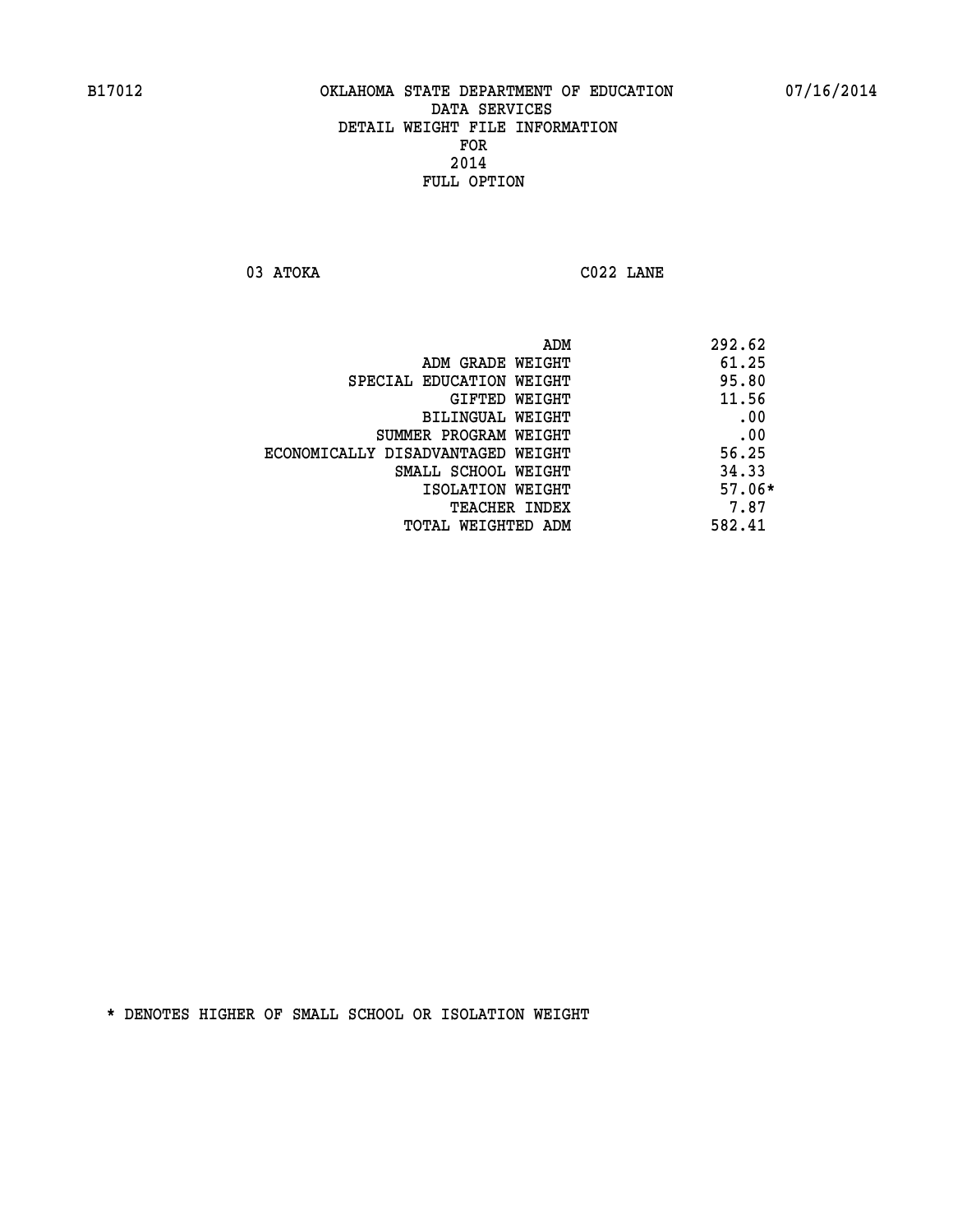03 ATOKA **I007 STRINGTOWN** 

|                                   | ADM | 238.08   |
|-----------------------------------|-----|----------|
| ADM GRADE WEIGHT                  |     | 48.14    |
| SPECIAL EDUCATION WEIGHT          |     | 39.45    |
| GIFTED WEIGHT                     |     | 13.60    |
| BILINGUAL WEIGHT                  |     | .00      |
| SUMMER PROGRAM WEIGHT             |     | .00      |
| ECONOMICALLY DISADVANTAGED WEIGHT |     | 40.75    |
| SMALL SCHOOL WEIGHT               |     | 26.19    |
| ISOLATION WEIGHT                  |     | $54.28*$ |
| TEACHER INDEX                     |     | .82      |
| TOTAL WEIGHTED ADM                |     | 435.12   |
|                                   |     |          |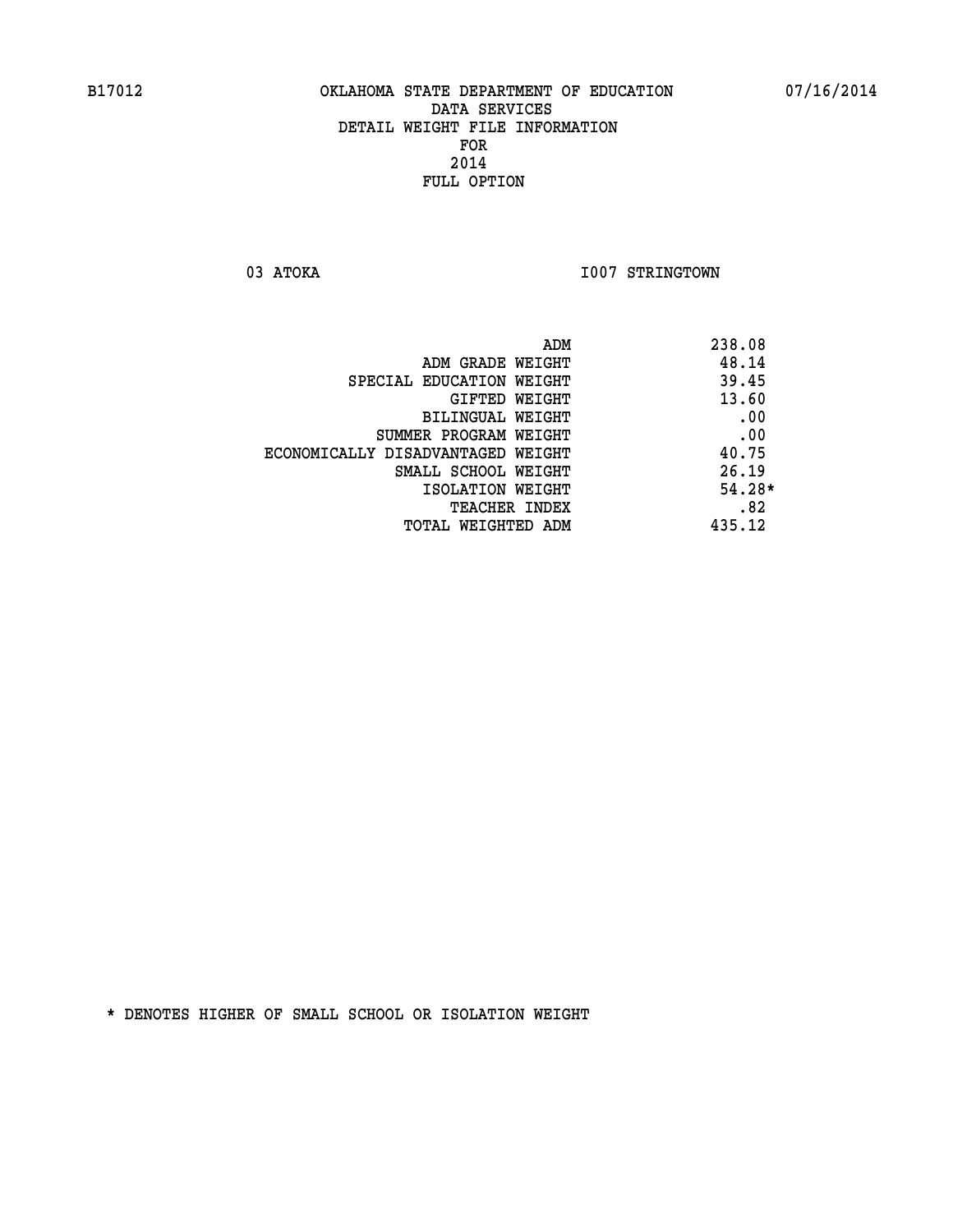**03 ATOKA I015 ATOKA** 

| ADM                               | 839.76   |
|-----------------------------------|----------|
| ADM GRADE WEIGHT                  | 164.25   |
| SPECIAL EDUCATION WEIGHT          | 199.50   |
| GIFTED WEIGHT                     | 33.32    |
| BILINGUAL WEIGHT                  | 2.00     |
| SUMMER PROGRAM WEIGHT             | .00      |
| ECONOMICALLY DISADVANTAGED WEIGHT | 148.75   |
| SMALL SCHOOL WEIGHT               | .00      |
| ISOLATION WEIGHT                  | .00      |
| TEACHER INDEX                     | .00      |
| TOTAL WEIGHTED ADM                | 1,387.58 |
|                                   |          |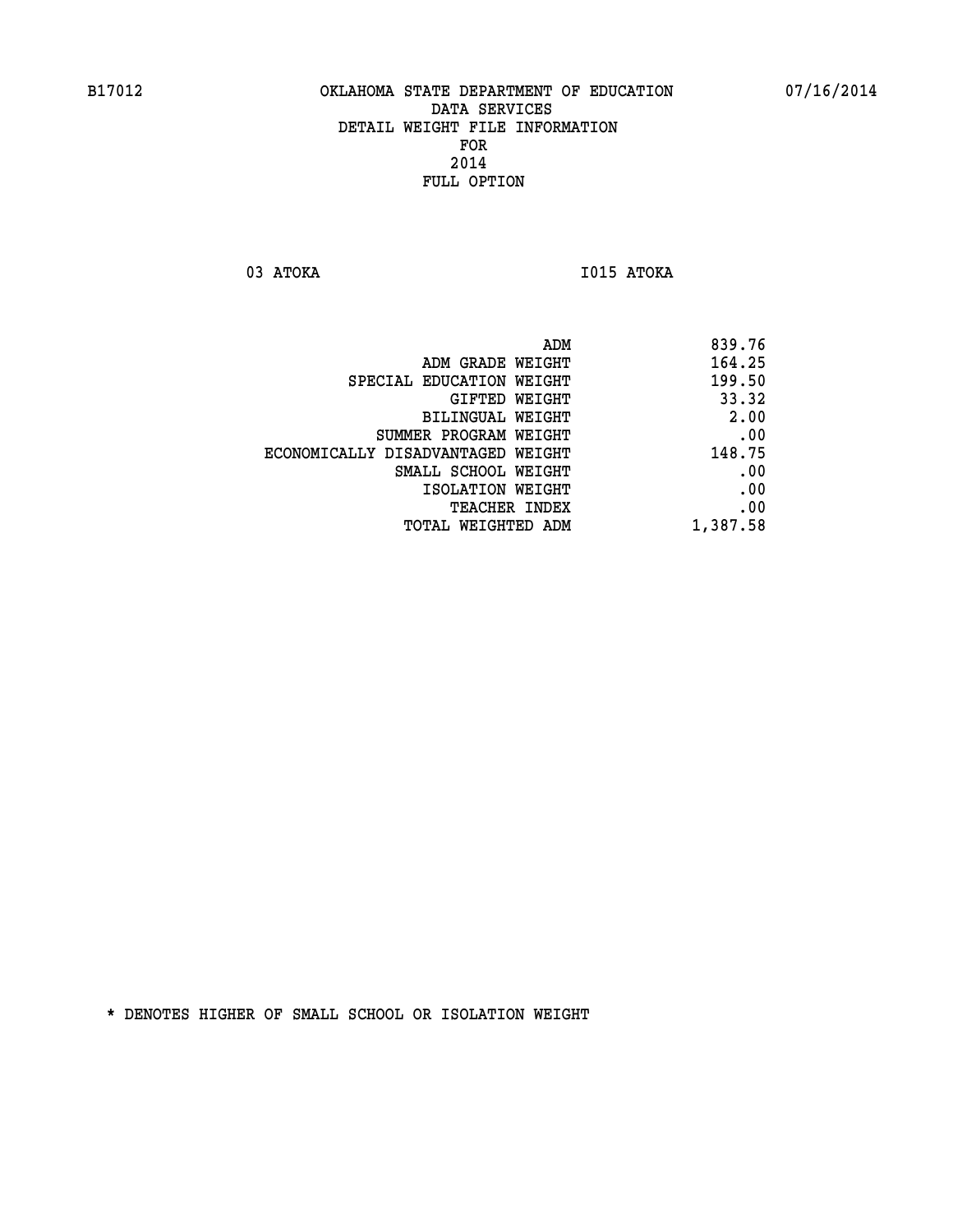03 ATOKA **I019 TUSHKA** 

|                                   | ADM | 439.54   |
|-----------------------------------|-----|----------|
| ADM GRADE WEIGHT                  |     | 86.87    |
| SPECIAL EDUCATION WEIGHT          |     | 76.45    |
| GIFTED WEIGHT                     |     | 17.34    |
| BILINGUAL WEIGHT                  |     | .00      |
| SUMMER PROGRAM WEIGHT             |     | .00      |
| ECONOMICALLY DISADVANTAGED WEIGHT |     | 73.50    |
| SMALL SCHOOL WEIGHT               |     | $14.87*$ |
| ISOLATION WEIGHT                  |     | .00      |
| TEACHER INDEX                     |     | 13.98    |
| TOTAL WEIGHTED ADM                |     | 722.55   |
|                                   |     |          |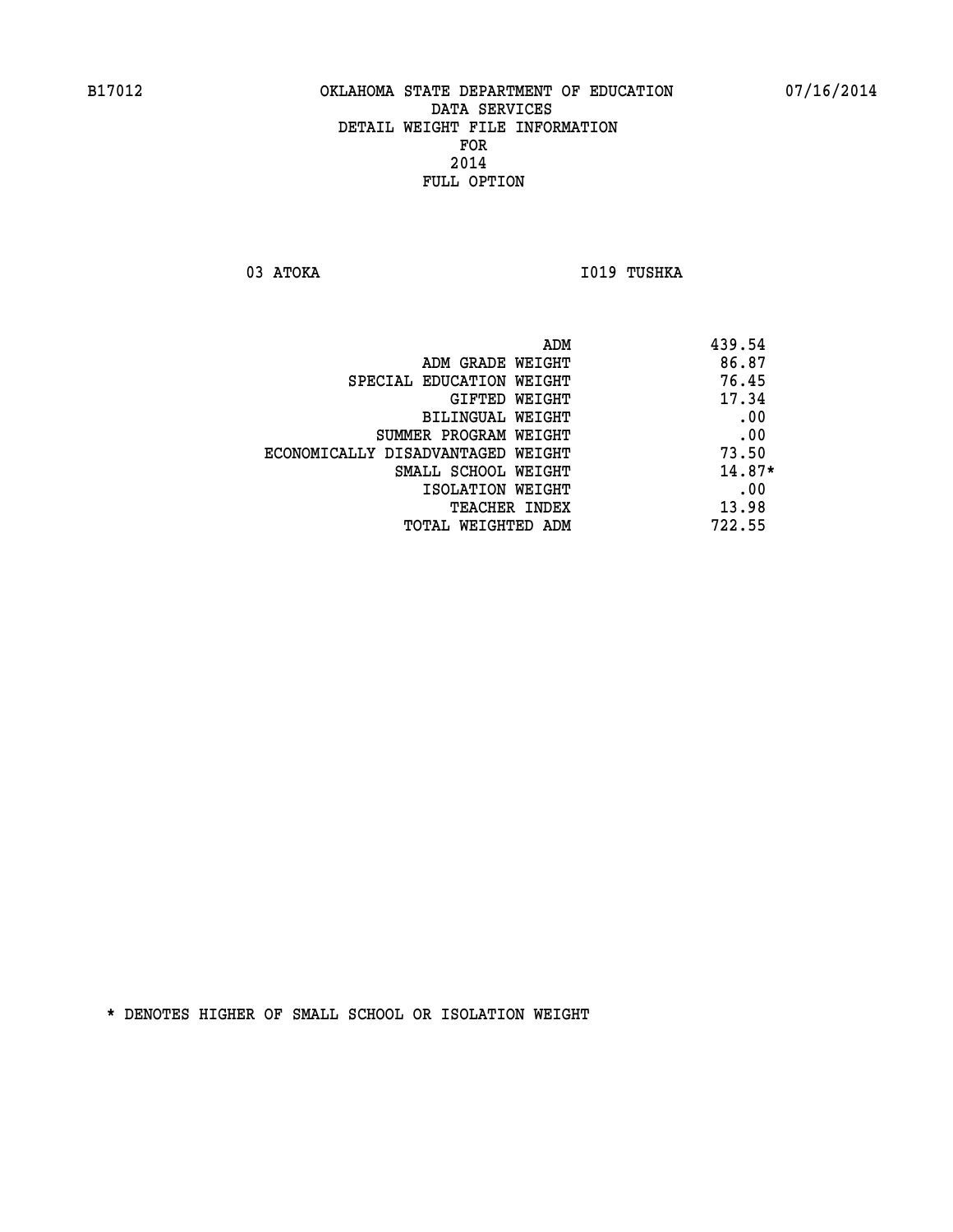**03 ATOKA I026 CANEY** 

|                                   | ADM | 252.46   |
|-----------------------------------|-----|----------|
| ADM GRADE WEIGHT                  |     | 52.75    |
| SPECIAL EDUCATION WEIGHT          |     | 45.85    |
| GIFTED WEIGHT                     |     | 7.82     |
| BILINGUAL WEIGHT                  |     | 2.75     |
| SUMMER PROGRAM WEIGHT             |     | .00      |
| ECONOMICALLY DISADVANTAGED WEIGHT |     | 43.75    |
| SMALL SCHOOL WEIGHT               |     | $26.40*$ |
| ISOLATION WEIGHT                  |     | .00      |
| <b>TEACHER INDEX</b>              |     | .00      |
| TOTAL WEIGHTED ADM                |     | 431.78   |
|                                   |     |          |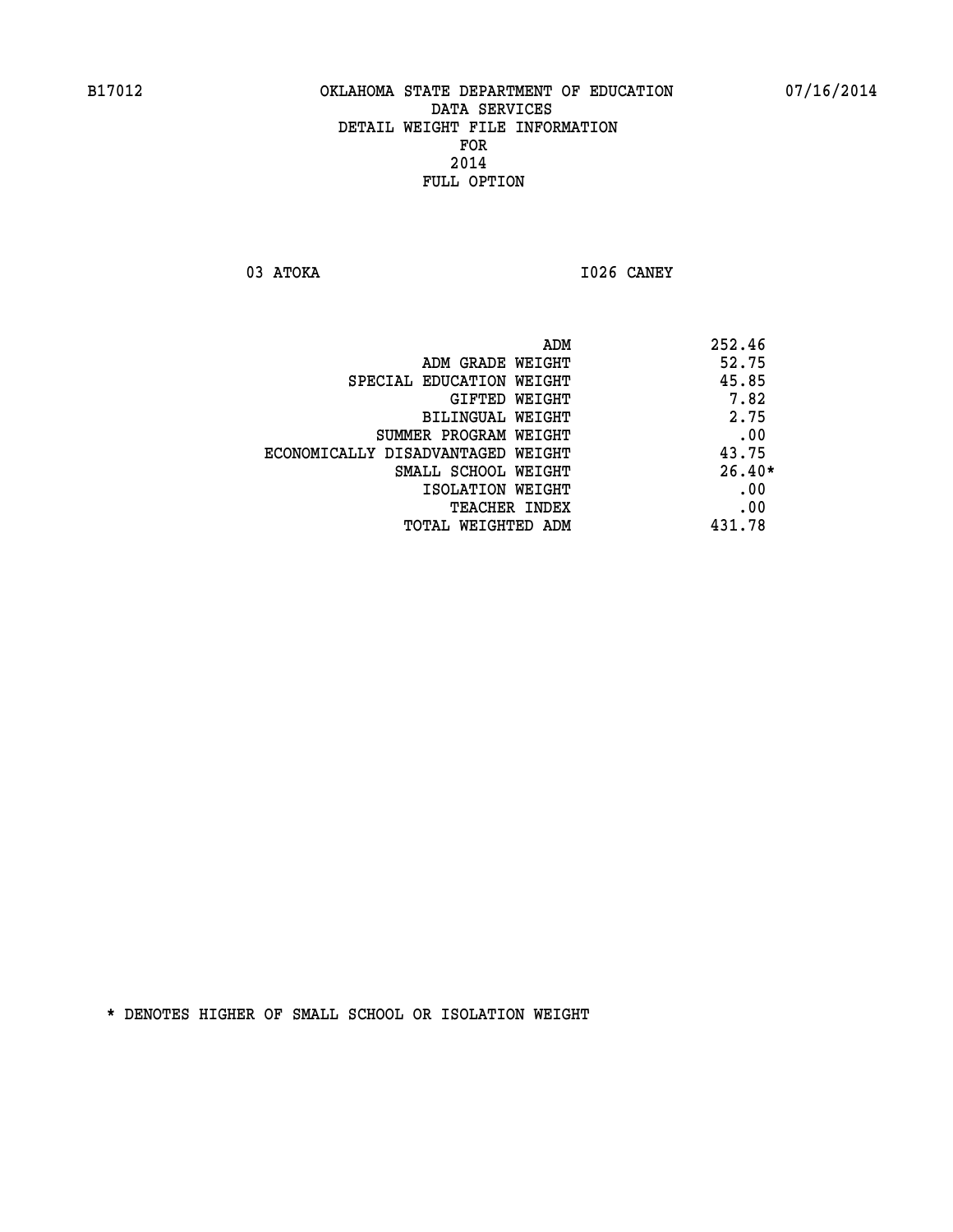04 BEAVER 1022 BEAVER

| ADM<br>367.02                              |  |
|--------------------------------------------|--|
| 59.74<br>ADM GRADE WEIGHT                  |  |
| 28.65<br>SPECIAL EDUCATION WEIGHT          |  |
| 10.20<br>GIFTED WEIGHT                     |  |
| 28.25<br><b>BILINGUAL WEIGHT</b>           |  |
| .00<br>SUMMER PROGRAM WEIGHT               |  |
| 51.25<br>ECONOMICALLY DISADVANTAGED WEIGHT |  |
| 22.48<br>SMALL SCHOOL WEIGHT               |  |
| $172.50*$<br>ISOLATION WEIGHT              |  |
| 31.84<br><b>TEACHER INDEX</b>              |  |
| 749.45<br>TOTAL WEIGHTED ADM               |  |
|                                            |  |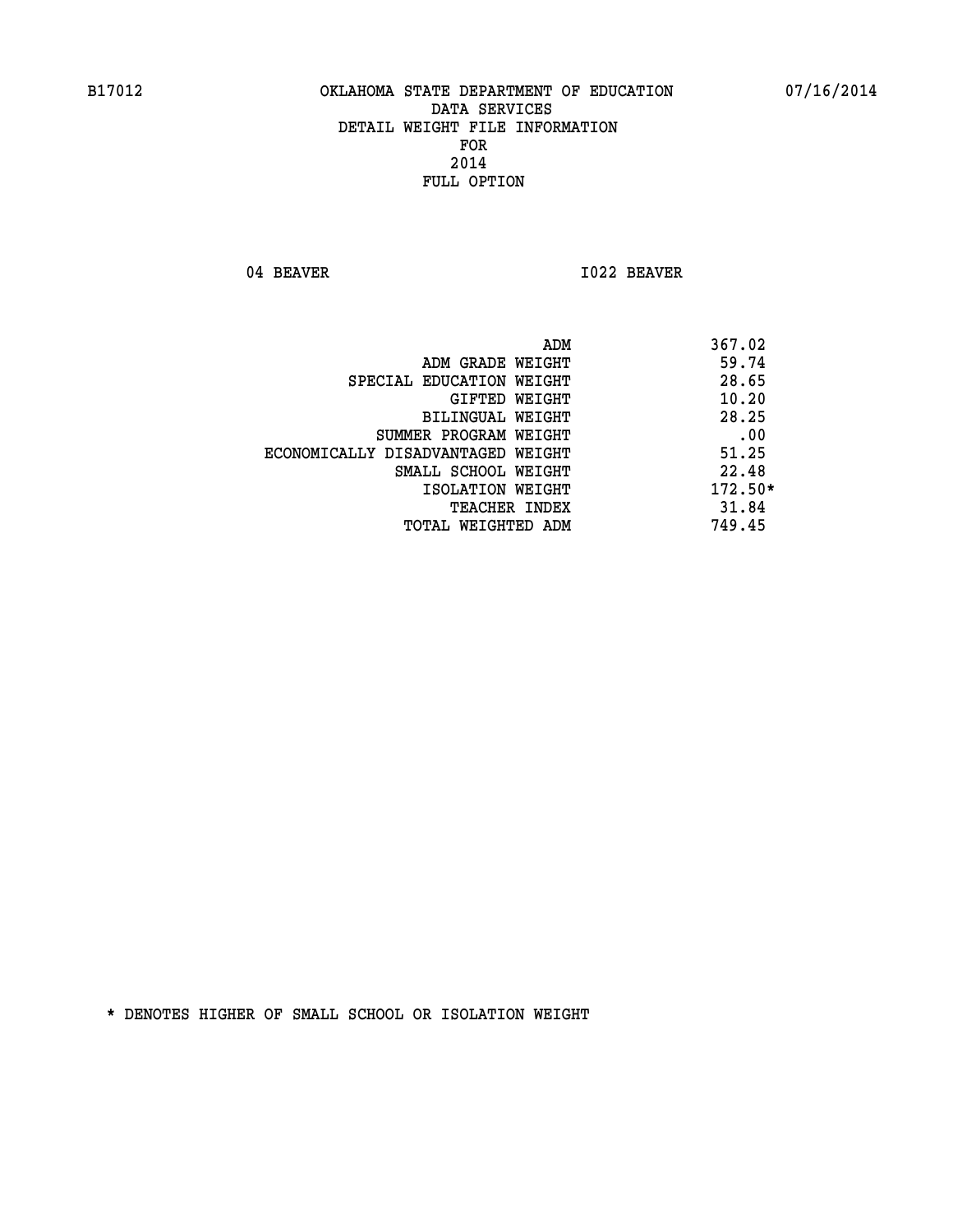04 BEAVER 1075 BALKO

|                                   | ADM<br>153.30 |
|-----------------------------------|---------------|
| ADM GRADE WEIGHT                  | 28.15         |
| SPECIAL EDUCATION WEIGHT          | 13.35         |
| GIFTED WEIGHT                     | 4.76          |
| BILINGUAL WEIGHT                  | 1.00          |
| SUMMER PROGRAM WEIGHT             | .00           |
| ECONOMICALLY DISADVANTAGED WEIGHT | 13.25         |
| SMALL SCHOOL WEIGHT               | 21.78         |
| ISOLATION WEIGHT                  | $131.84*$     |
| <b>TEACHER INDEX</b>              | .00           |
| TOTAL WEIGHTED ADM                | 345.65        |
|                                   |               |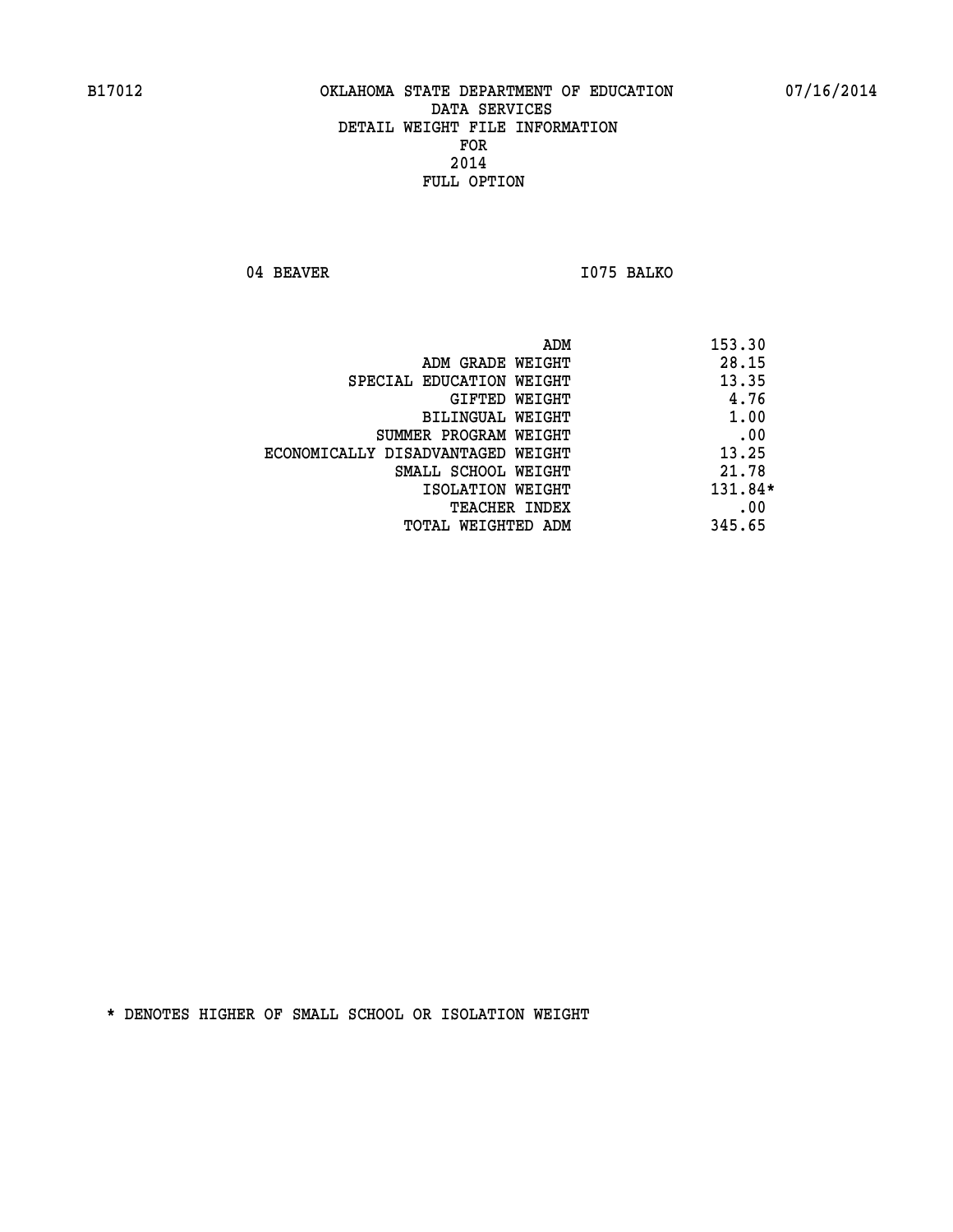04 BEAVER 1123 FORGAN

|                                   | ADM<br>149.55 |
|-----------------------------------|---------------|
| ADM GRADE WEIGHT                  | 27.94         |
| SPECIAL EDUCATION WEIGHT          | 28.15         |
| GIFTED WEIGHT                     | 3.74          |
| BILINGUAL WEIGHT                  | 6.50          |
| SUMMER PROGRAM WEIGHT             | .00           |
| ECONOMICALLY DISADVANTAGED WEIGHT | 18.00         |
| SMALL SCHOOL WEIGHT               | 21.45         |
| ISOLATION WEIGHT                  | $127.12*$     |
| TEACHER INDEX                     | 1.47          |
| TOTAL WEIGHTED ADM                | 362.47        |
|                                   |               |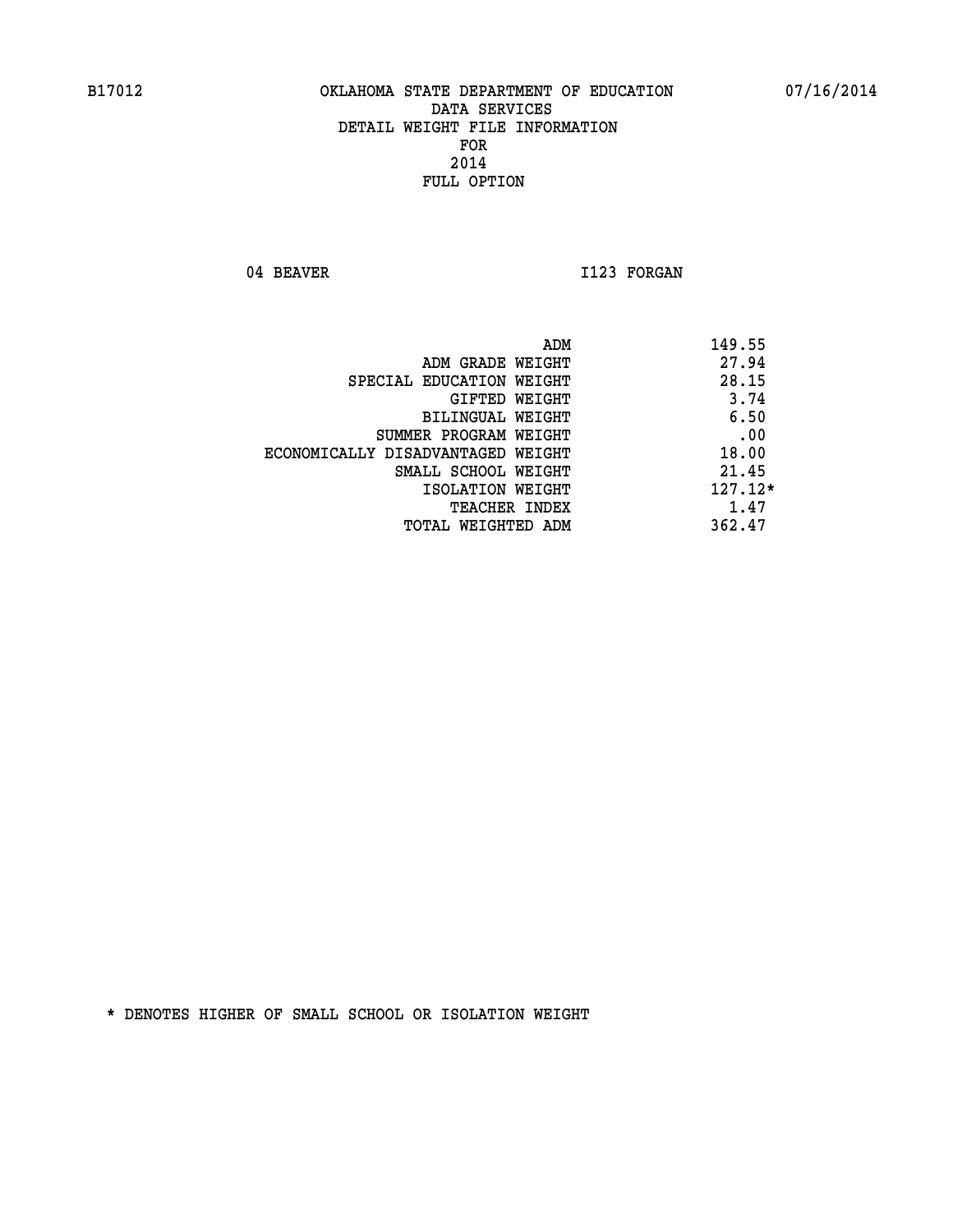04 BEAVER 1128 TURPIN

| 425.68<br>ADM                              |  |
|--------------------------------------------|--|
| 87.54<br>ADM GRADE WEIGHT                  |  |
| 28.70<br>SPECIAL EDUCATION WEIGHT          |  |
| 11.56<br>GIFTED WEIGHT                     |  |
| 34.75<br>BILINGUAL WEIGHT                  |  |
| .00<br>SUMMER PROGRAM WEIGHT               |  |
| 61.50<br>ECONOMICALLY DISADVANTAGED WEIGHT |  |
| 16.63<br>SMALL SCHOOL WEIGHT               |  |
| $174.53*$<br>ISOLATION WEIGHT              |  |
| .00<br>TEACHER INDEX                       |  |
| 824.26<br>TOTAL WEIGHTED ADM               |  |
|                                            |  |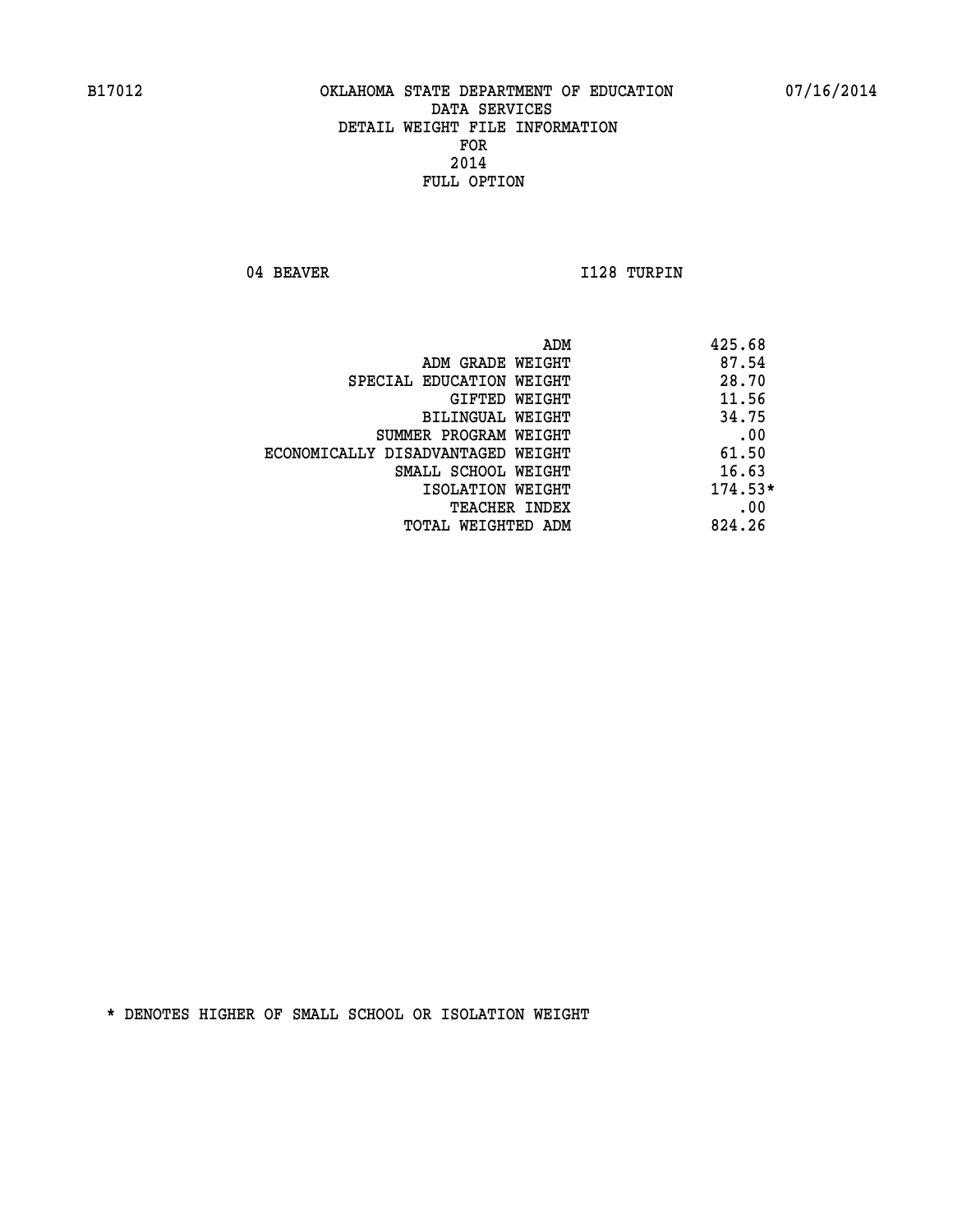05 BECKHAM 1002 MERRITT

| 730.36   |
|----------|
| 154.67   |
| 83.85    |
| 26.86    |
| 12.00    |
| .00      |
| 110.00   |
| .00      |
| .00      |
| 7.16     |
| 1,124.90 |
|          |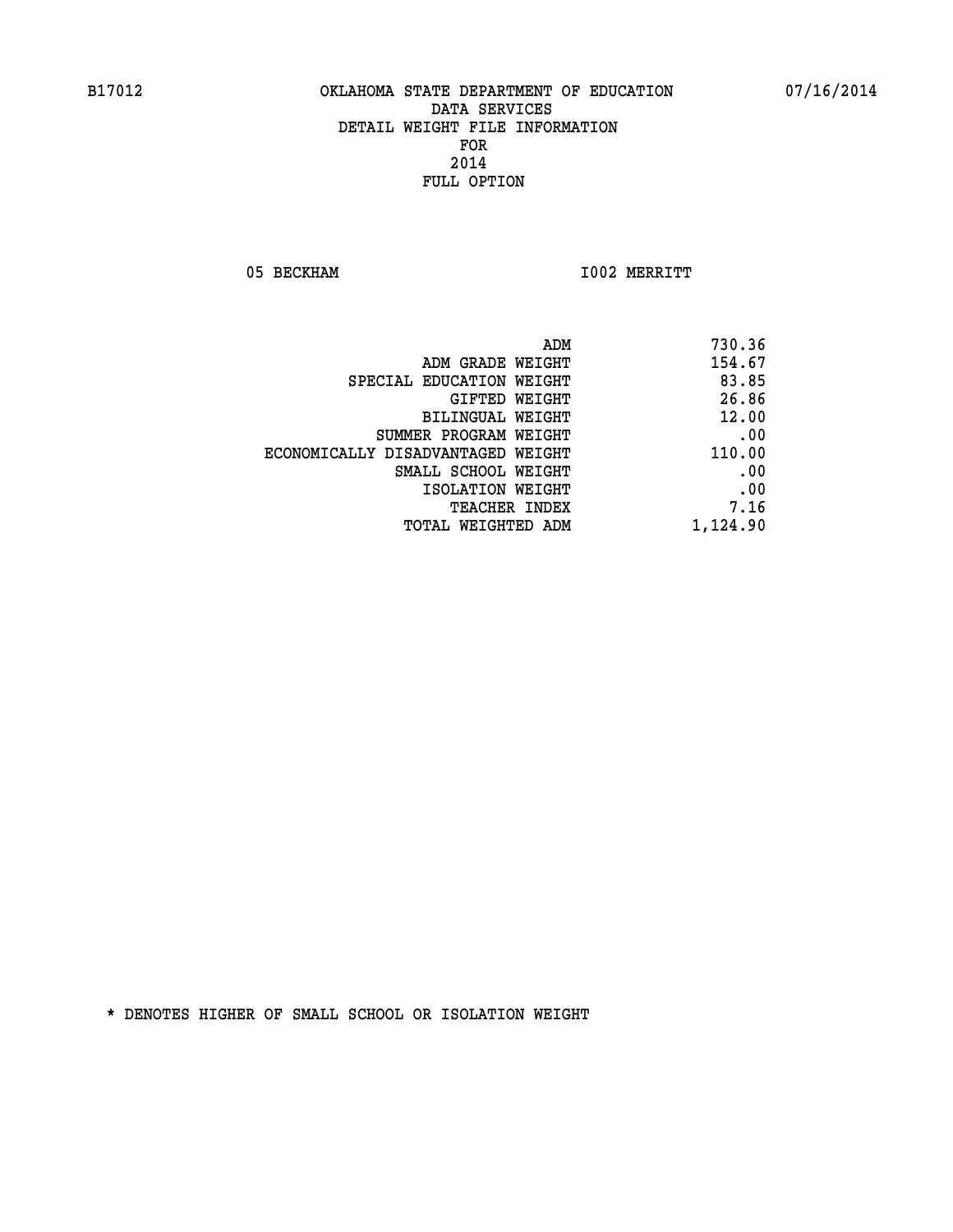05 BECKHAM 1006 ELK CITY

|                                   | ADM<br>2,346.22 |
|-----------------------------------|-----------------|
| ADM GRADE WEIGHT                  | 426.80          |
| SPECIAL EDUCATION WEIGHT          | 247.00          |
| GIFTED WEIGHT                     | 48.62           |
| BILINGUAL WEIGHT                  | 68.50           |
| SUMMER PROGRAM WEIGHT             | .00             |
| ECONOMICALLY DISADVANTAGED WEIGHT | 302.75          |
| SMALL SCHOOL WEIGHT               | .00             |
| ISOLATION WEIGHT                  | .00             |
| TEACHER INDEX                     | .00             |
| TOTAL WEIGHTED ADM                | 3,439.89        |
|                                   |                 |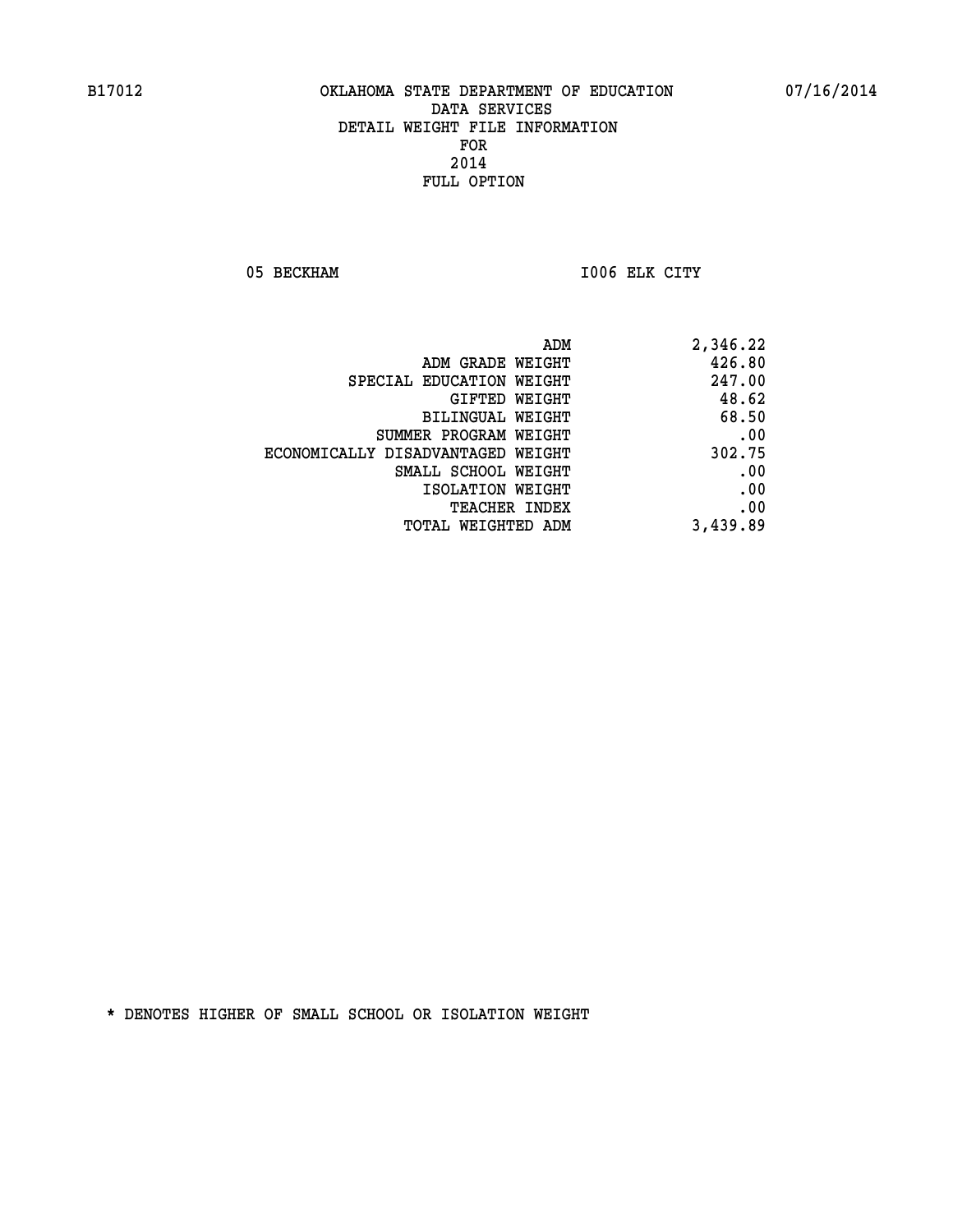05 BECKHAM 1031 SAYRE

| 763.44   |
|----------|
| 153.77   |
| 78.65    |
| 13.26    |
| 5.25     |
| .00      |
| 104.25   |
| .00      |
| .00      |
| 38.92    |
| 1,157.54 |
|          |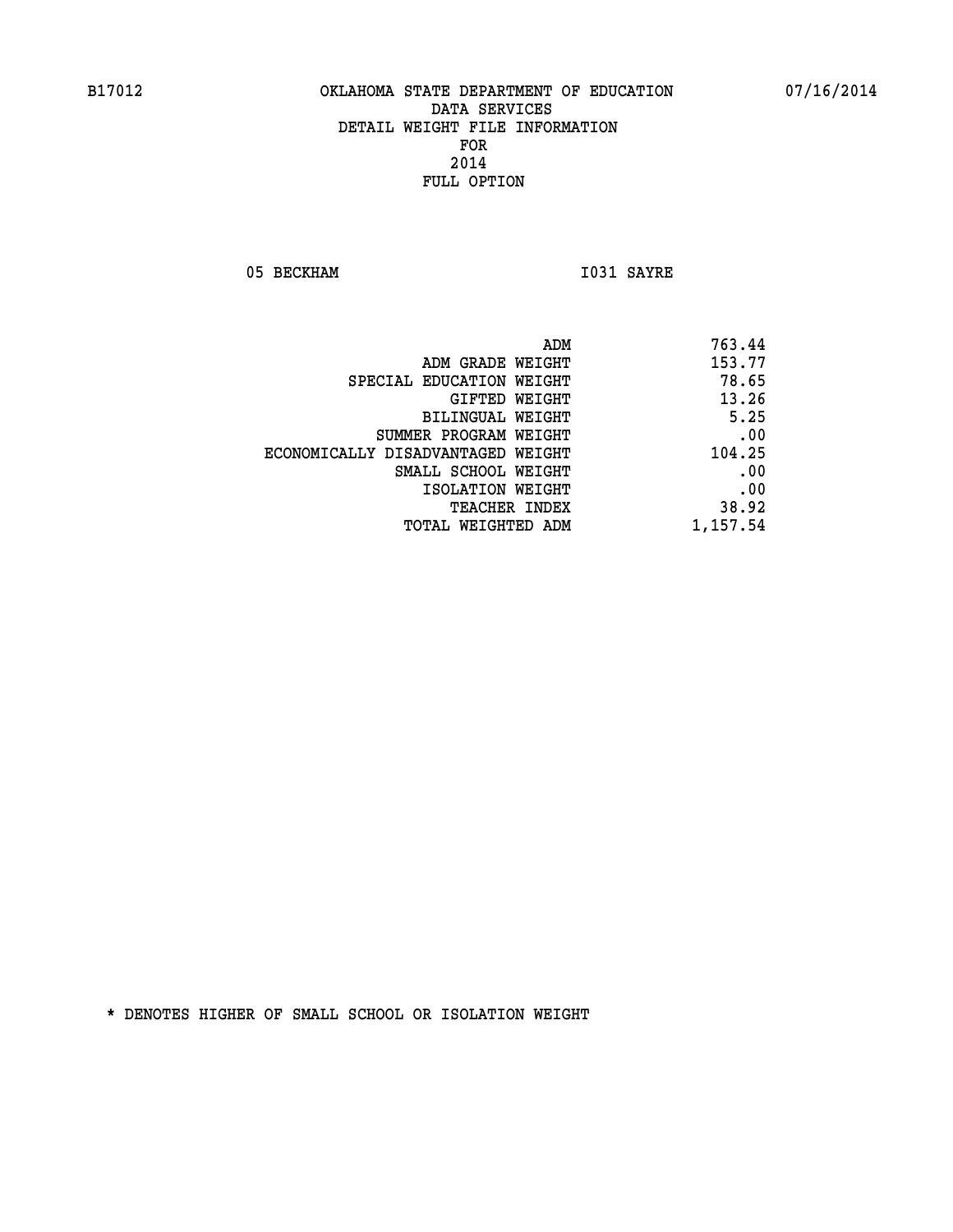05 BECKHAM 1051 ERICK

|                                   | ADM<br>264.02 |
|-----------------------------------|---------------|
| ADM GRADE WEIGHT                  | 52.37         |
| SPECIAL EDUCATION WEIGHT          | 24.75         |
| GIFTED WEIGHT                     | 7.14          |
| BILINGUAL WEIGHT                  | .00           |
| SUMMER PROGRAM WEIGHT             | .00           |
| ECONOMICALLY DISADVANTAGED WEIGHT | 31.50         |
| SMALL SCHOOL WEIGHT               | 26.45         |
| ISOLATION WEIGHT                  | $159.44*$     |
| TEACHER INDEX                     | .00           |
| TOTAL WEIGHTED ADM                | 539.22        |
|                                   |               |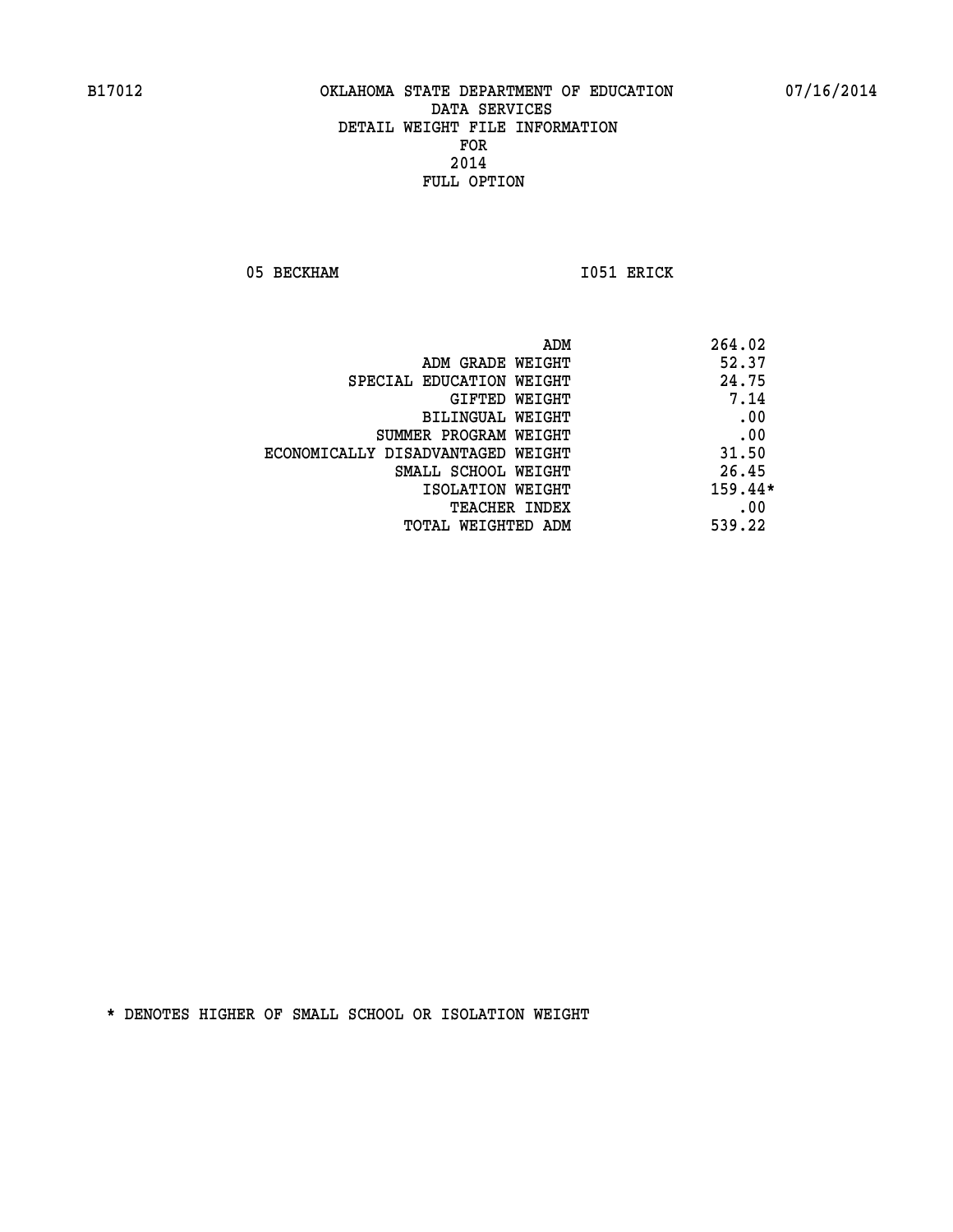06 BLAINE 1009 OKEENE

|                                   | ADM<br>329.27 |
|-----------------------------------|---------------|
| ADM GRADE WEIGHT                  | 54.04         |
| SPECIAL EDUCATION WEIGHT          | 67.60         |
| GIFTED WEIGHT                     | 9.86          |
| BILINGUAL WEIGHT                  | 1.75          |
| SUMMER PROGRAM WEIGHT             | .00           |
| ECONOMICALLY DISADVANTAGED WEIGHT | 45.50         |
| SMALL SCHOOL WEIGHT               | 24.86         |
| ISOLATION WEIGHT                  | $114.72*$     |
| <b>TEACHER INDEX</b>              | 30.40         |
| TOTAL WEIGHTED ADM                | 653.14        |
|                                   |               |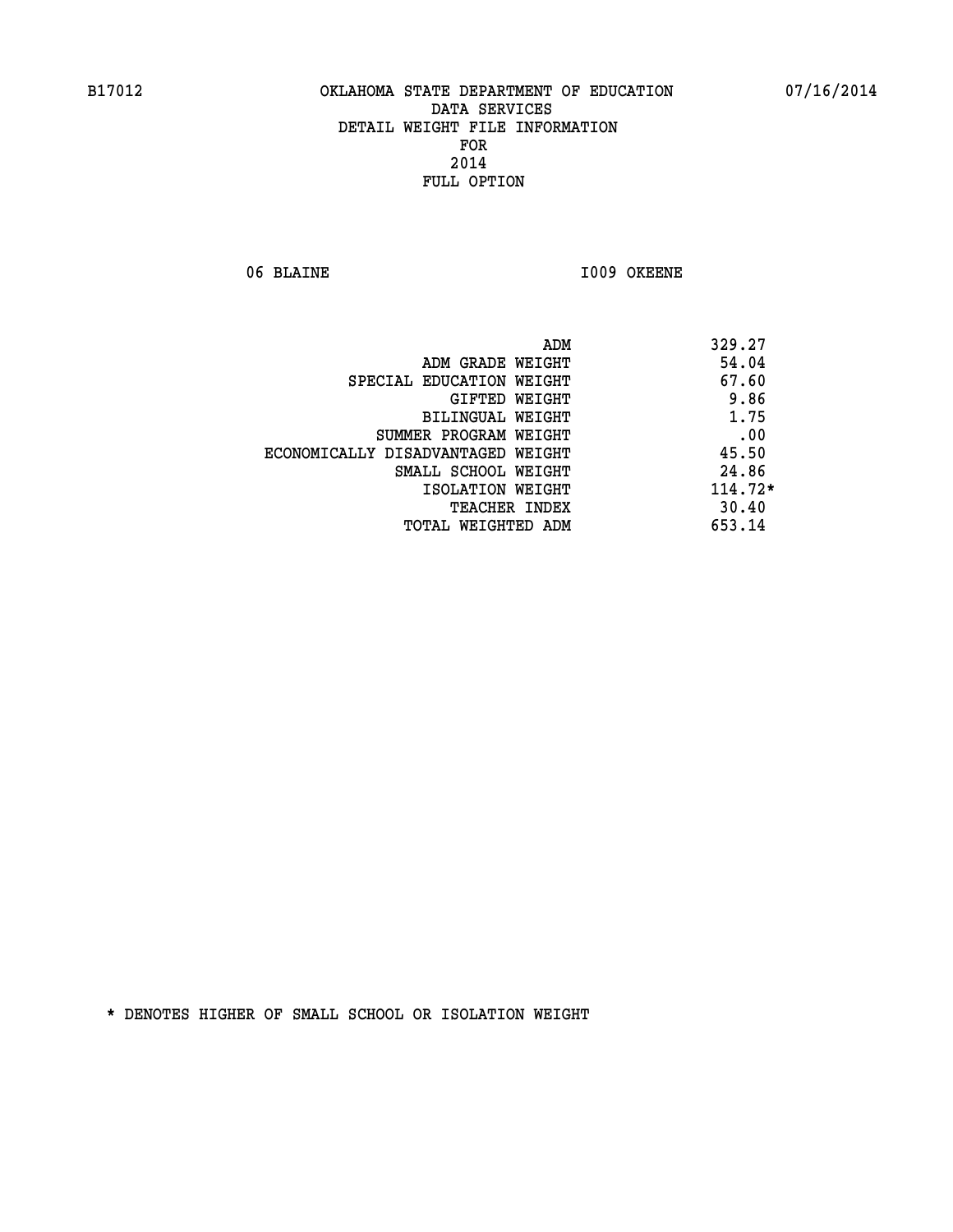06 BLAINE **I042 WATONGA** 

| 782.30   |
|----------|
| 138.70   |
| 82.55    |
| 26.86    |
| 22.50    |
| .00      |
| 146.50   |
| .00      |
| .00      |
| 33.52    |
| 1,232.93 |
|          |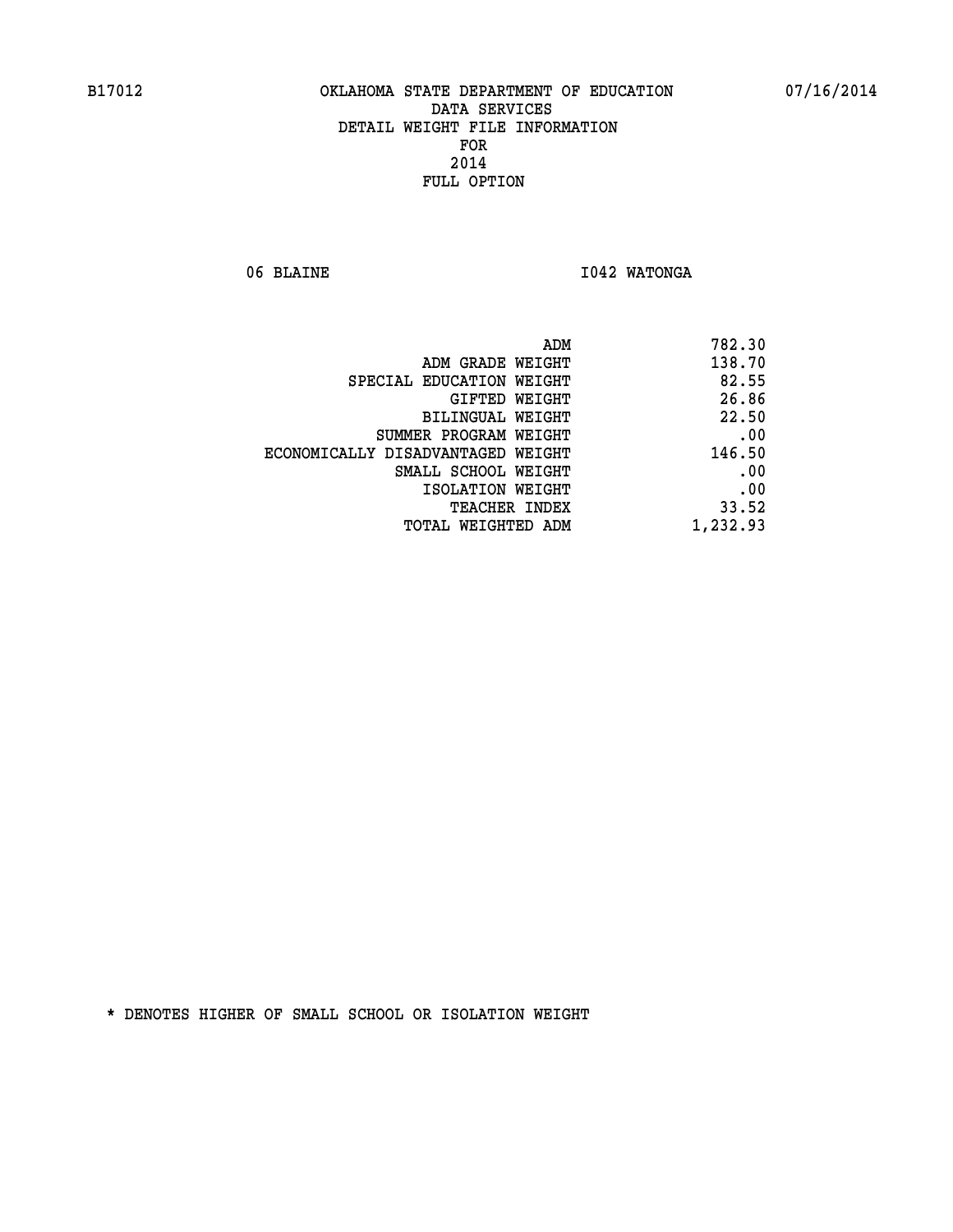06 BLAINE **I080 GEARY** 

|                                   | ADM | 415.55    |
|-----------------------------------|-----|-----------|
| ADM GRADE WEIGHT                  |     | 86.49     |
| SPECIAL EDUCATION WEIGHT          |     | 43.00     |
| GIFTED WEIGHT                     |     | 13.60     |
| BILINGUAL WEIGHT                  |     | 9.25      |
| SUMMER PROGRAM WEIGHT             |     | .00       |
| ECONOMICALLY DISADVANTAGED WEIGHT |     | 87.50     |
| SMALL SCHOOL WEIGHT               |     | 17.82     |
| ISOLATION WEIGHT                  |     | $178.69*$ |
| TEACHER INDEX                     |     | .00       |
| TOTAL WEIGHTED ADM                |     | 834.08    |
|                                   |     |           |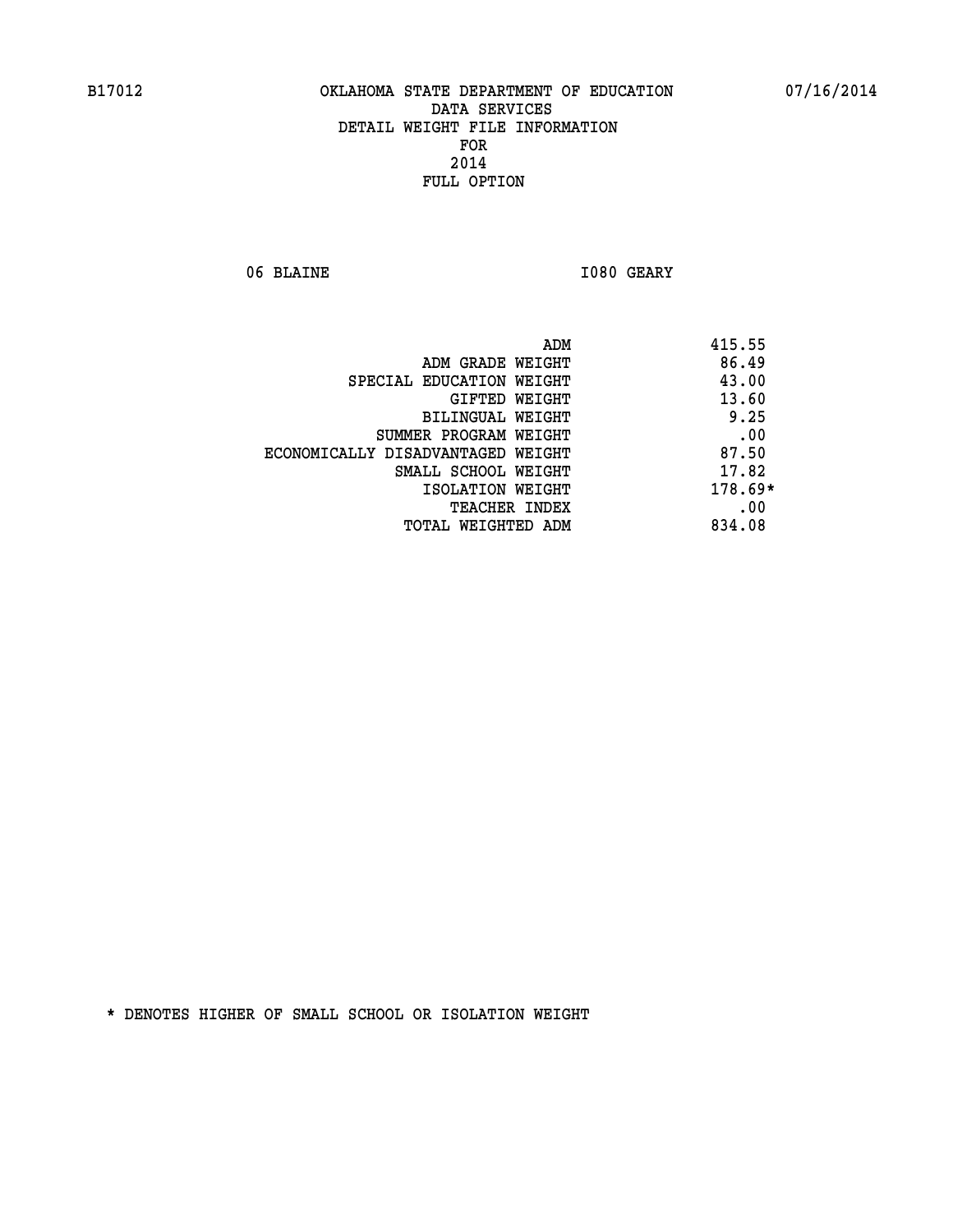06 BLAINE 1105 CANTON

|                                   | ADM | 391.92  |
|-----------------------------------|-----|---------|
| ADM GRADE WEIGHT                  |     | 77.25   |
| SPECIAL EDUCATION WEIGHT          |     | 57.60   |
| GIFTED WEIGHT                     |     | 10.54   |
| BILINGUAL WEIGHT                  |     | 10.50   |
| SUMMER PROGRAM WEIGHT             |     | .00     |
| ECONOMICALLY DISADVANTAGED WEIGHT |     | 61.00   |
| SMALL SCHOOL WEIGHT               |     | 20.31   |
| ISOLATION WEIGHT                  |     | 156.85* |
| TEACHER INDEX                     |     | 12.51   |
| TOTAL WEIGHTED ADM                |     | 778.17  |
|                                   |     |         |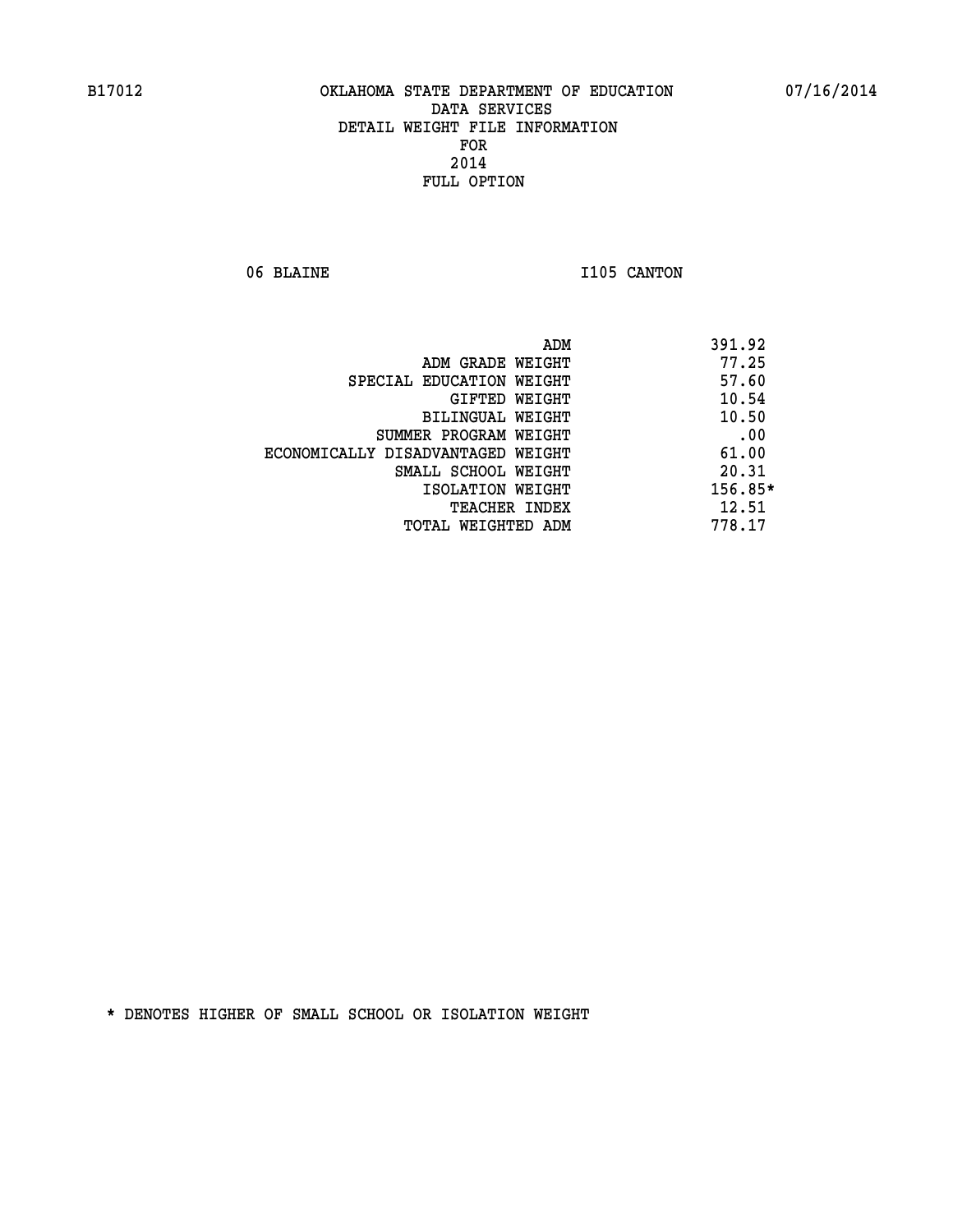**07 BRYAN I001 SILO** 

| 825.30   |
|----------|
| 172.71   |
| 159.15   |
| 43.52    |
| 5.75     |
| .00      |
| 165.75   |
| .00      |
| .00      |
| 2.91     |
| 1,375.09 |
|          |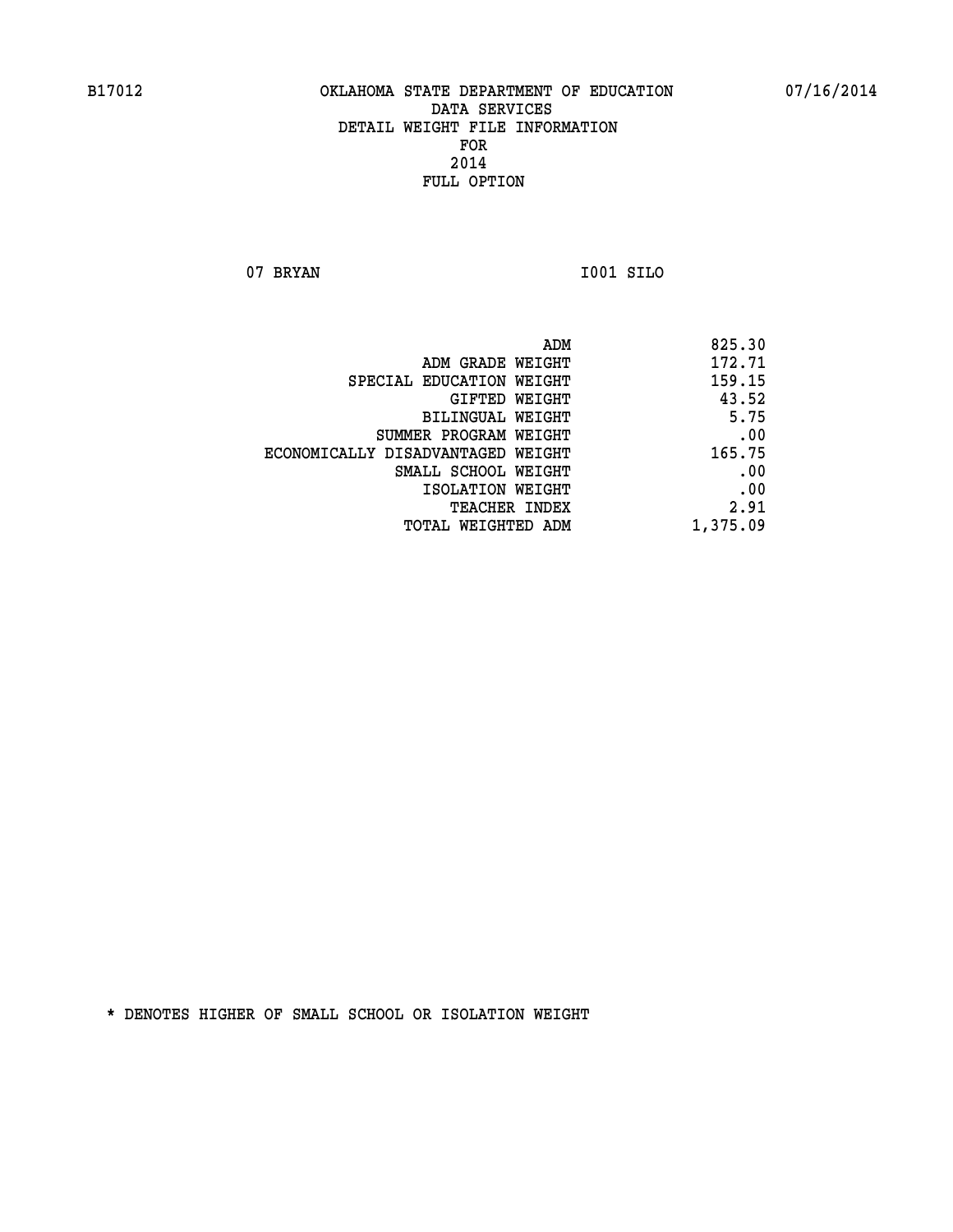07 BRYAN 1002 ROCK CREEK

| 477.57<br>ADM                              |     |
|--------------------------------------------|-----|
| 97.19<br>ADM GRADE WEIGHT                  |     |
| 117.30<br>SPECIAL EDUCATION WEIGHT         |     |
| 27.88<br>GIFTED WEIGHT                     |     |
| BILINGUAL WEIGHT                           | .00 |
| SUMMER PROGRAM WEIGHT                      | .00 |
| 89.50<br>ECONOMICALLY DISADVANTAGED WEIGHT |     |
| 9.29<br>SMALL SCHOOL WEIGHT                |     |
| $129.23*$<br>ISOLATION WEIGHT              |     |
| 1.06<br><b>TEACHER INDEX</b>               |     |
| 939.73<br>TOTAL WEIGHTED ADM               |     |
|                                            |     |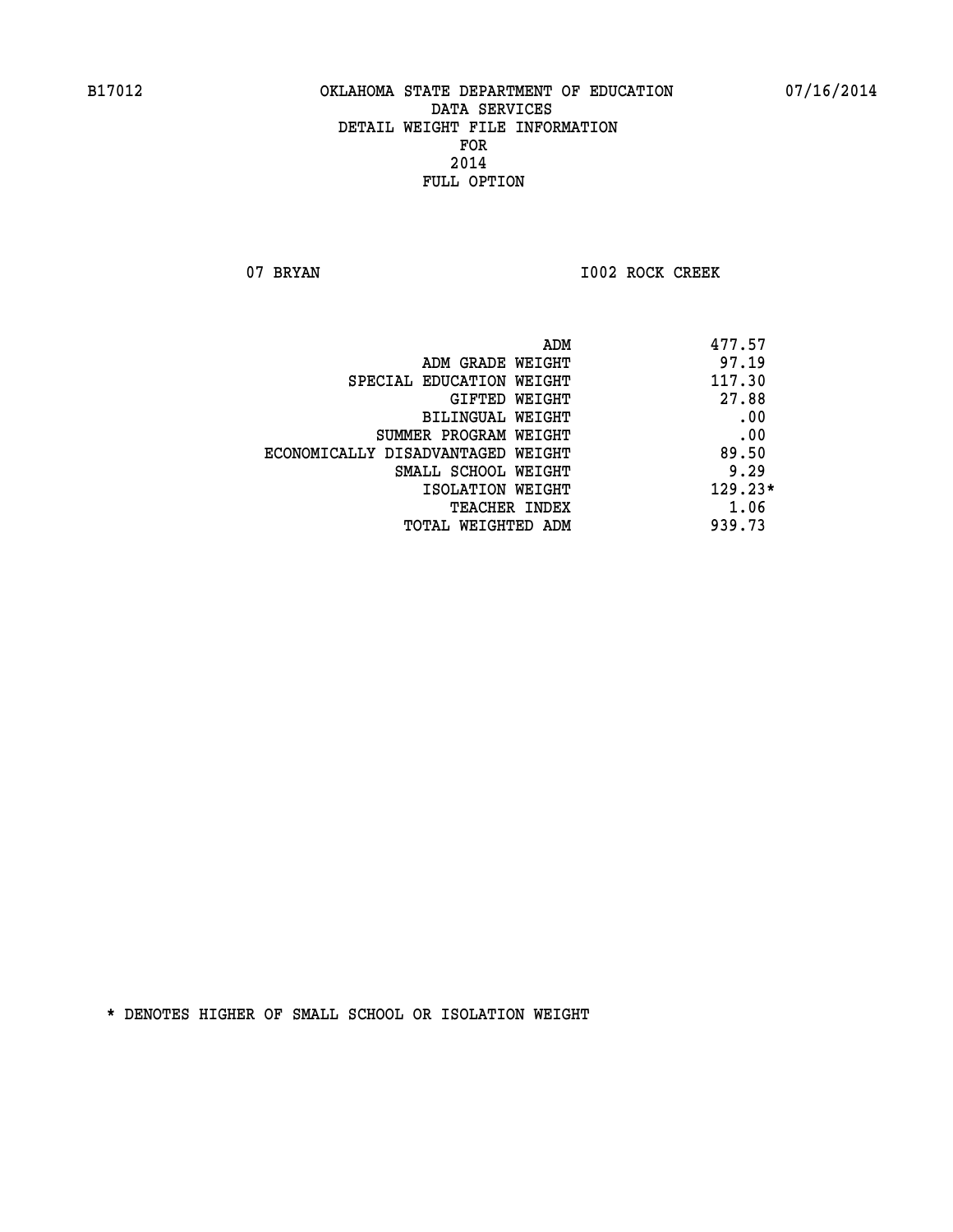07 BRYAN 1003 ACHILLE

|                                   | ADM<br>307.79 |
|-----------------------------------|---------------|
| ADM GRADE WEIGHT                  | 56.64         |
| SPECIAL EDUCATION WEIGHT          | 58.55         |
| GIFTED WEIGHT                     | 8.16          |
| BILINGUAL WEIGHT                  | .00           |
| SUMMER PROGRAM WEIGHT             | .00           |
| ECONOMICALLY DISADVANTAGED WEIGHT | 56.75         |
| SMALL SCHOOL WEIGHT               | 25.74         |
| ISOLATION WEIGHT                  | $42.84*$      |
| TEACHER INDEX                     | 16.17         |
| TOTAL WEIGHTED ADM                | 546.90        |
|                                   |               |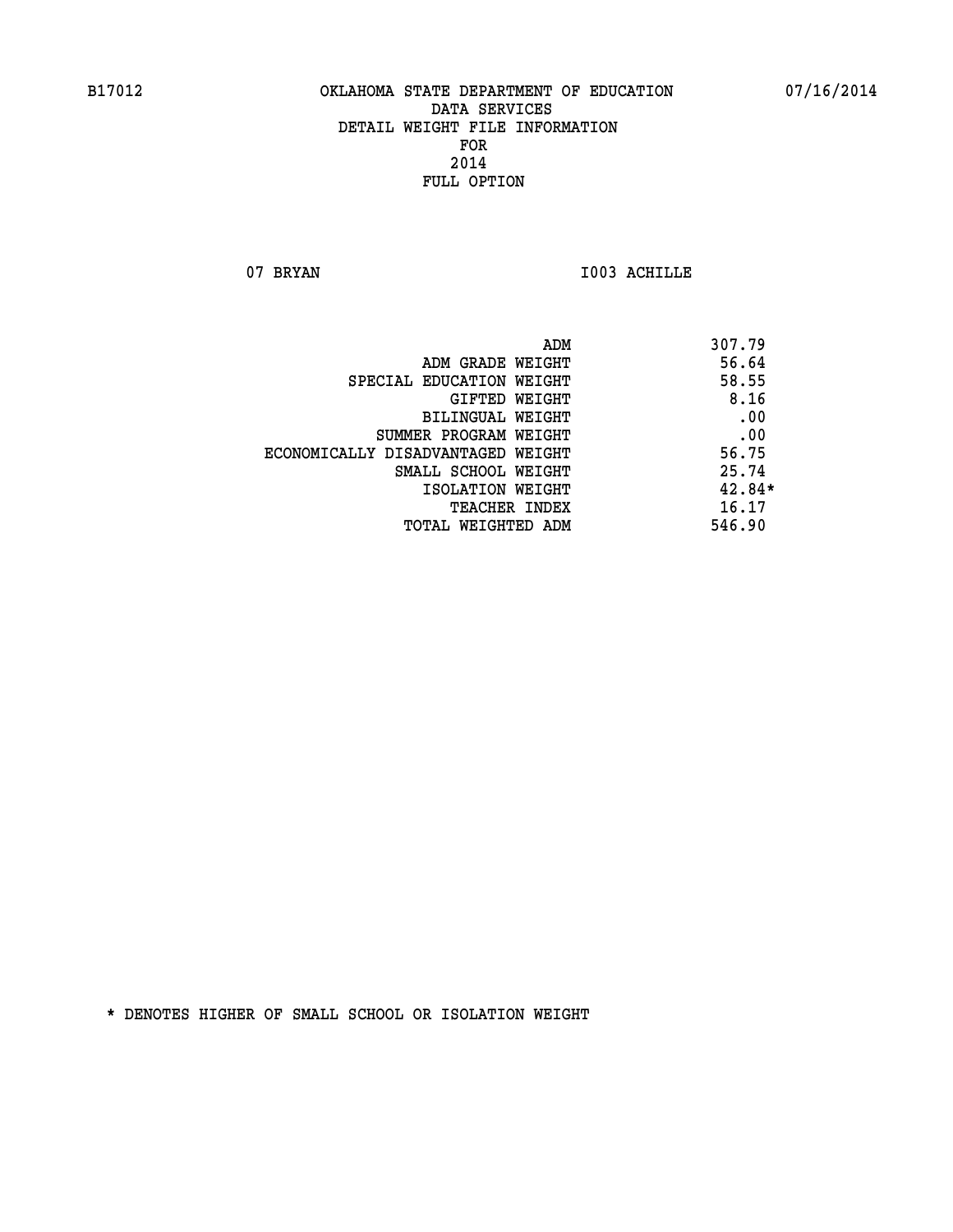07 BRYAN 1004 COLBERT

|                                   | ADM | 896.70   |
|-----------------------------------|-----|----------|
| ADM GRADE WEIGHT                  |     | 181.54   |
| SPECIAL EDUCATION WEIGHT          |     | 167.55   |
| GIFTED WEIGHT                     |     | 27.54    |
| BILINGUAL WEIGHT                  |     | 8.50     |
| SUMMER PROGRAM WEIGHT             |     | .00      |
| ECONOMICALLY DISADVANTAGED WEIGHT |     | 171.00   |
| SMALL SCHOOL WEIGHT               |     | .00      |
| ISOLATION WEIGHT                  |     | .00      |
| TEACHER INDEX                     |     | 53.34    |
| TOTAL WEIGHTED ADM                |     | 1,506.17 |
|                                   |     |          |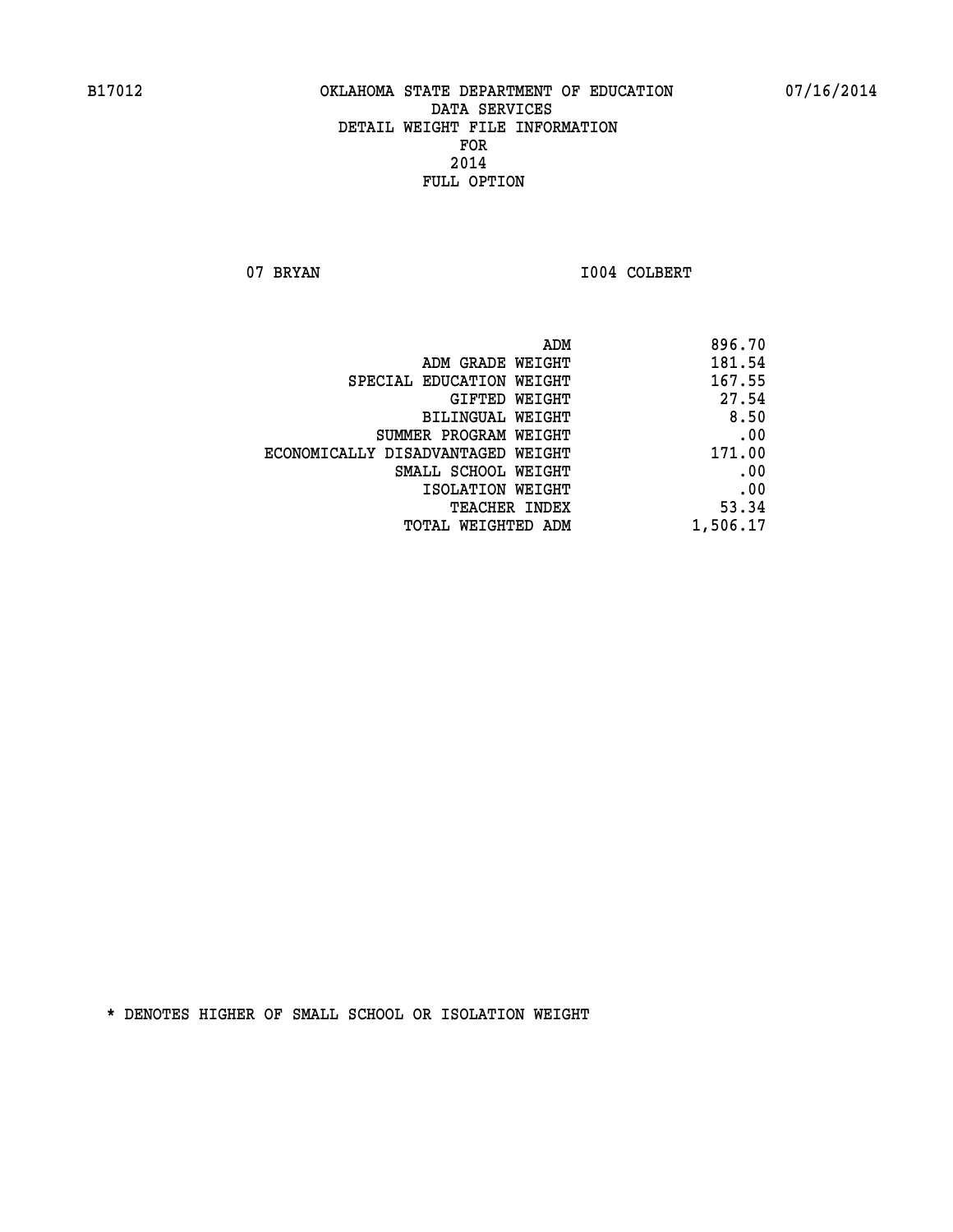**07 BRYAN I005 CADDO** 

|                                   | ADM | 461.47   |
|-----------------------------------|-----|----------|
| ADM GRADE WEIGHT                  |     | 91.02    |
| SPECIAL EDUCATION WEIGHT          |     | 95.05    |
| GIFTED WEIGHT                     |     | 16.32    |
| BILINGUAL WEIGHT                  |     | .00      |
| SUMMER PROGRAM WEIGHT             |     | .00      |
| ECONOMICALLY DISADVANTAGED WEIGHT |     | 90.75    |
| SMALL SCHOOL WEIGHT               |     | $11.78*$ |
| ISOLATION WEIGHT                  |     | .00      |
| TEACHER INDEX                     |     | 15.76    |
| TOTAL WEIGHTED ADM                |     | 782.15   |
|                                   |     |          |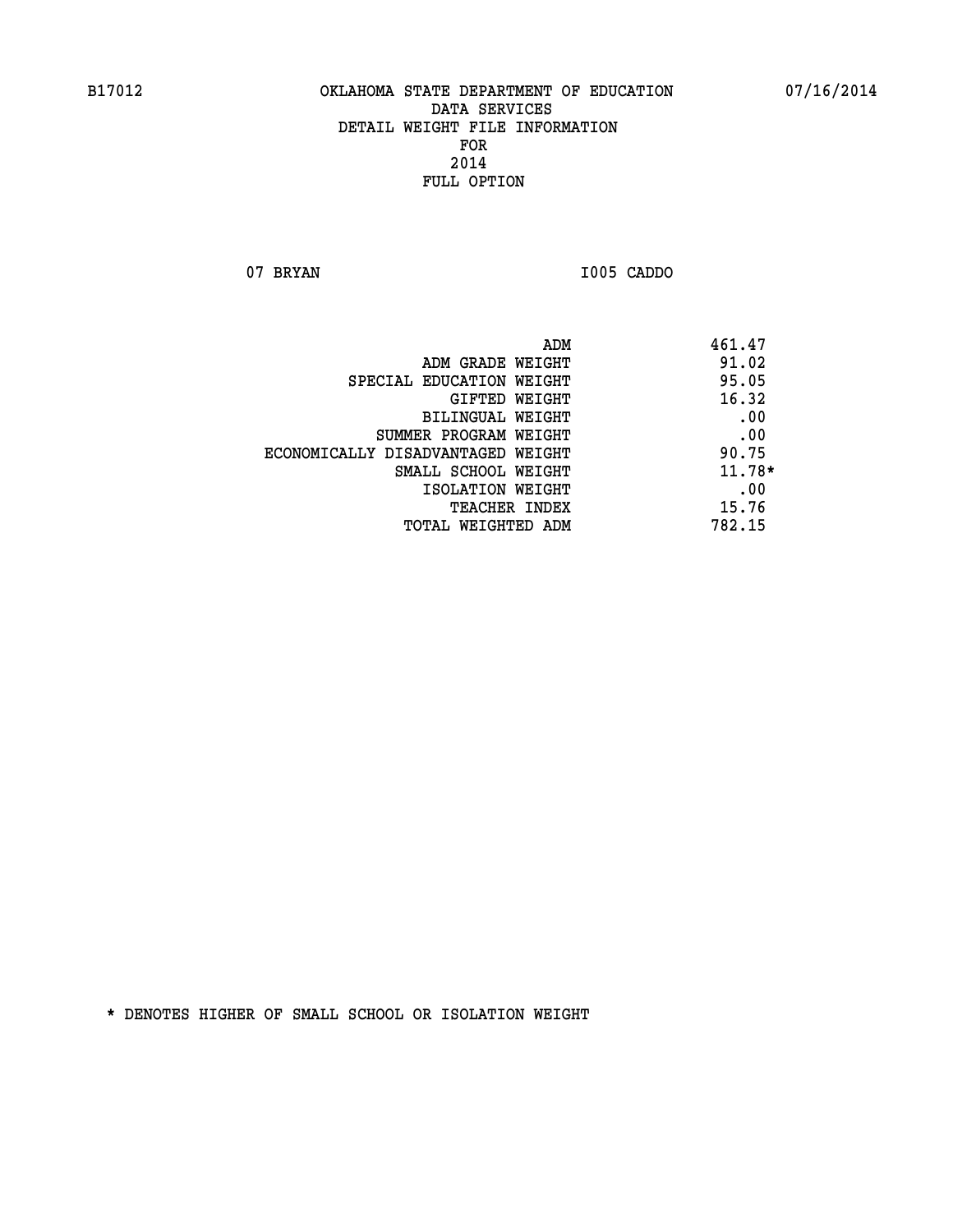07 BRYAN 1040 BENNINGTON

| ADM                               | 276.74   |
|-----------------------------------|----------|
| ADM GRADE WEIGHT                  | 56.94    |
| SPECIAL EDUCATION WEIGHT          | 120.30   |
| GIFTED WEIGHT                     | 10.54    |
| BILINGUAL WEIGHT                  | .00      |
| SUMMER PROGRAM WEIGHT             | .00      |
| ECONOMICALLY DISADVANTAGED WEIGHT | 57.75    |
| SMALL SCHOOL WEIGHT               | 26.39    |
| ISOLATION WEIGHT                  | $29.89*$ |
| <b>TEACHER INDEX</b>              | .00      |
| TOTAL WEIGHTED ADM                | 552.16   |
|                                   |          |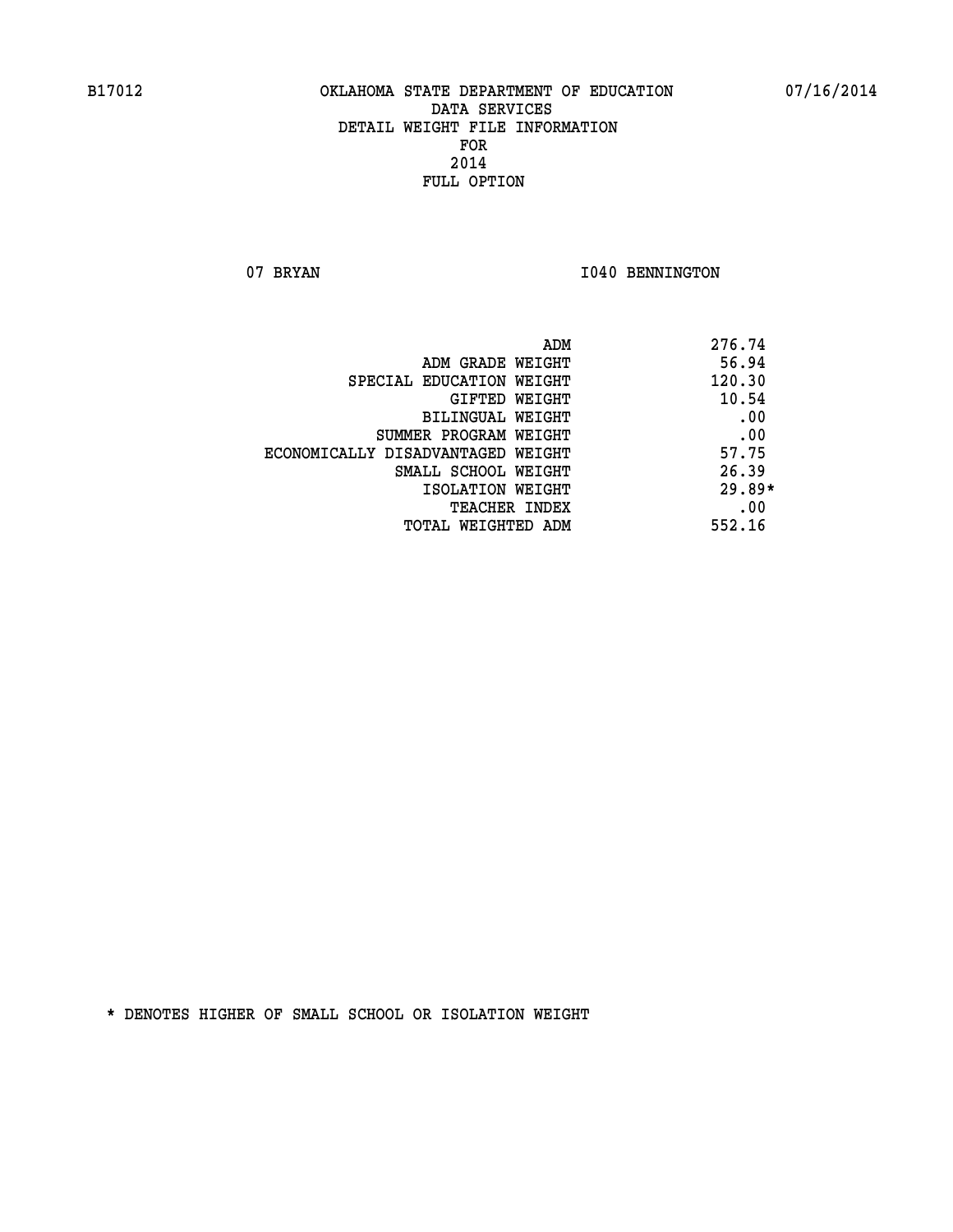07 BRYAN 1048 CALERA

| ADM<br>670.76                               |  |
|---------------------------------------------|--|
| 132.75<br>ADM GRADE WEIGHT                  |  |
| 141.15<br>SPECIAL EDUCATION WEIGHT          |  |
| 40.80<br>GIFTED WEIGHT                      |  |
| .00<br>BILINGUAL WEIGHT                     |  |
| .00<br>SUMMER PROGRAM WEIGHT                |  |
| 112.75<br>ECONOMICALLY DISADVANTAGED WEIGHT |  |
| .00<br>SMALL SCHOOL WEIGHT                  |  |
| .00<br>ISOLATION WEIGHT                     |  |
| 2.11<br>TEACHER INDEX                       |  |
| 1,100.32<br>TOTAL WEIGHTED ADM              |  |
|                                             |  |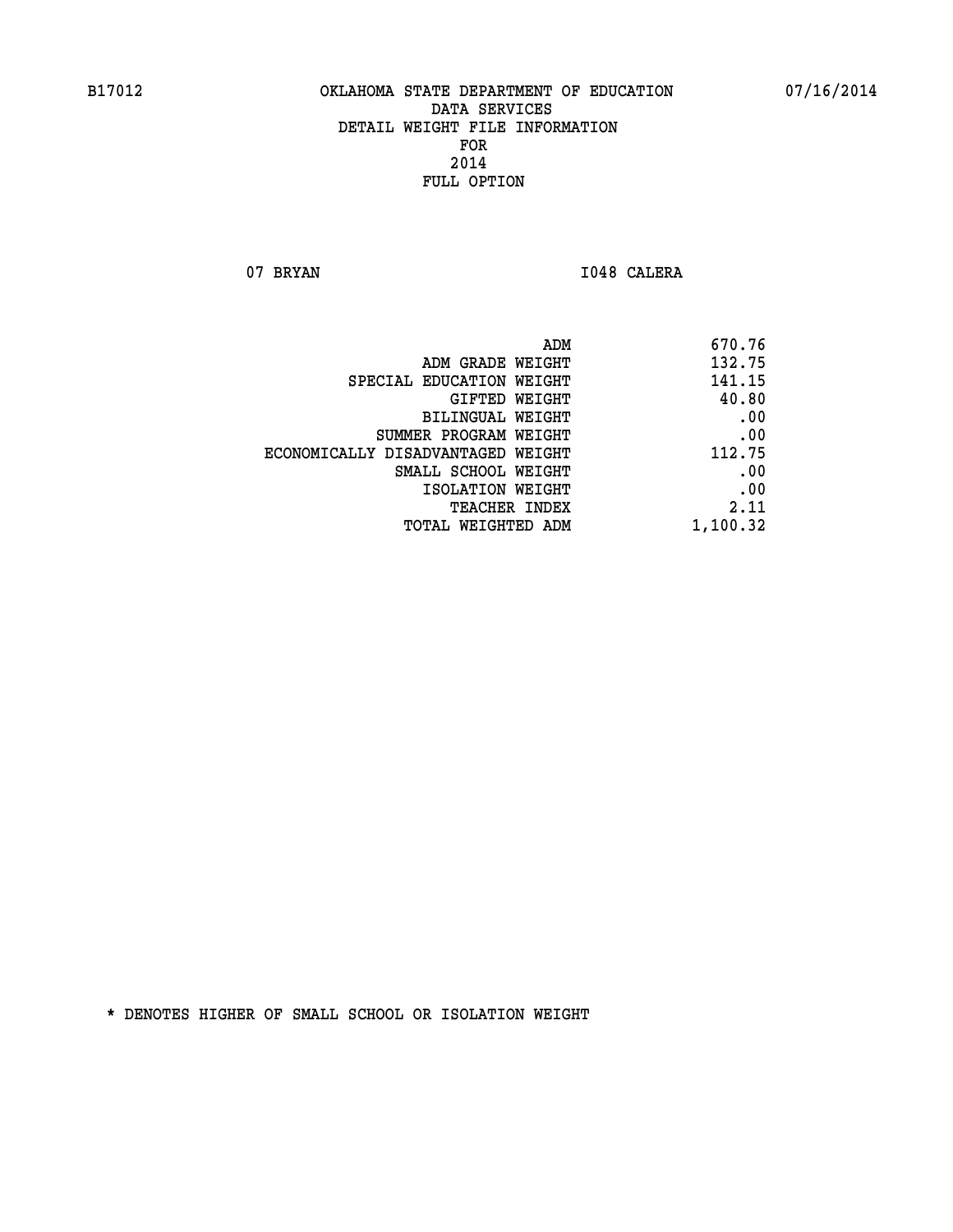07 BRYAN 1072 DURANT

| ADM                               | 3,563.39 |
|-----------------------------------|----------|
| ADM GRADE WEIGHT                  | 742.49   |
| SPECIAL EDUCATION WEIGHT          | 424.90   |
| GIFTED WEIGHT                     | 260.44   |
| BILINGUAL WEIGHT                  | 51.25    |
| SUMMER PROGRAM WEIGHT             | .00      |
| ECONOMICALLY DISADVANTAGED WEIGHT | 576.25   |
| SMALL SCHOOL WEIGHT               | .00      |
| ISOLATION WEIGHT                  | .00      |
| <b>TEACHER INDEX</b>              | 298.79   |
| TOTAL WEIGHTED ADM                | 5,917.51 |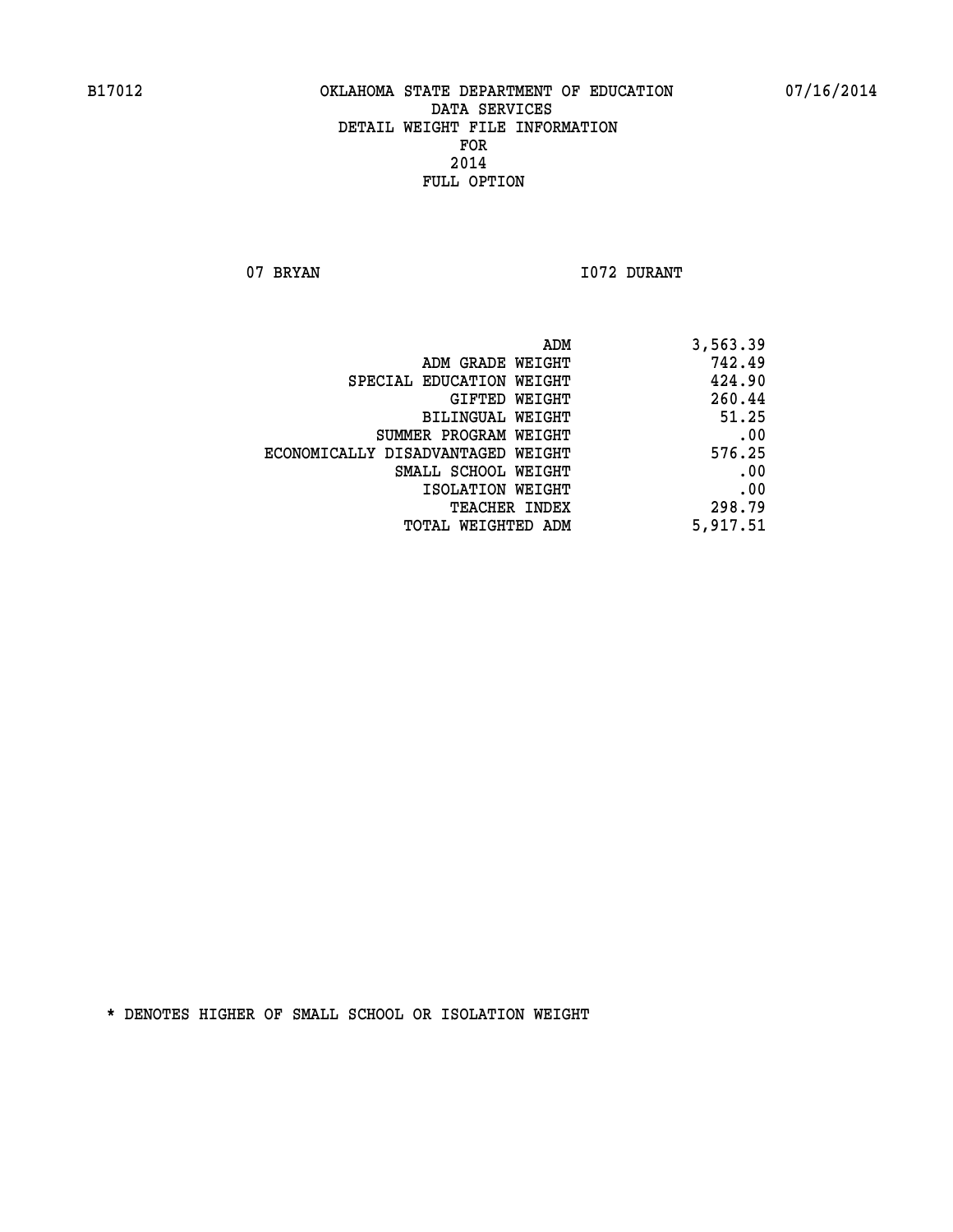08 CADDO **I011 HYDRO-EAKLY** 

|                                   | 438.02<br>ADM |  |
|-----------------------------------|---------------|--|
| ADM GRADE WEIGHT                  | 86.67         |  |
| SPECIAL EDUCATION WEIGHT          | 67.60         |  |
| GIFTED WEIGHT                     | 23.46         |  |
| BILINGUAL WEIGHT                  | 13.75         |  |
| SUMMER PROGRAM WEIGHT             | .00           |  |
| ECONOMICALLY DISADVANTAGED WEIGHT | 63.50         |  |
| SMALL SCHOOL WEIGHT               | 15.07         |  |
| ISOLATION WEIGHT                  | $71.75*$      |  |
| <b>TEACHER INDEX</b>              | .00           |  |
| TOTAL WEIGHTED ADM                | 764.75        |  |
|                                   |               |  |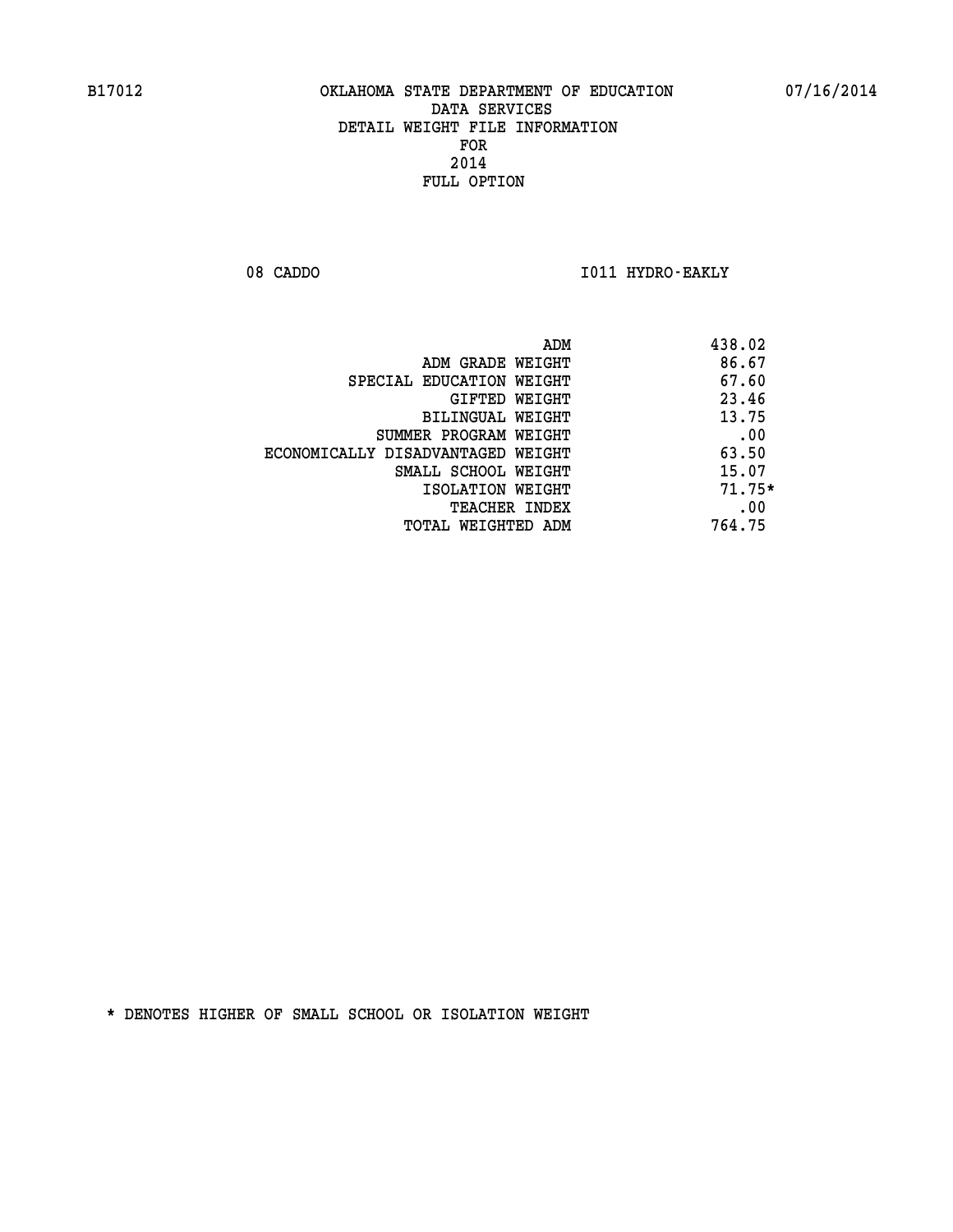08 CADDO **I012 LOOKEBA SICKLES** 

|                                   | ADM<br>259.93 |
|-----------------------------------|---------------|
| ADM GRADE WEIGHT                  | 53.24         |
| SPECIAL EDUCATION WEIGHT          | 20.30         |
| <b>GIFTED WEIGHT</b>              | 6.80          |
| BILINGUAL WEIGHT                  | 12.25         |
| SUMMER PROGRAM WEIGHT             | .00           |
| ECONOMICALLY DISADVANTAGED WEIGHT | 46.75         |
| SMALL SCHOOL WEIGHT               | $26.44*$      |
| ISOLATION WEIGHT                  | .00           |
| <b>TEACHER INDEX</b>              | 14.47         |
| TOTAL WEIGHTED ADM                | 440.18        |
|                                   |               |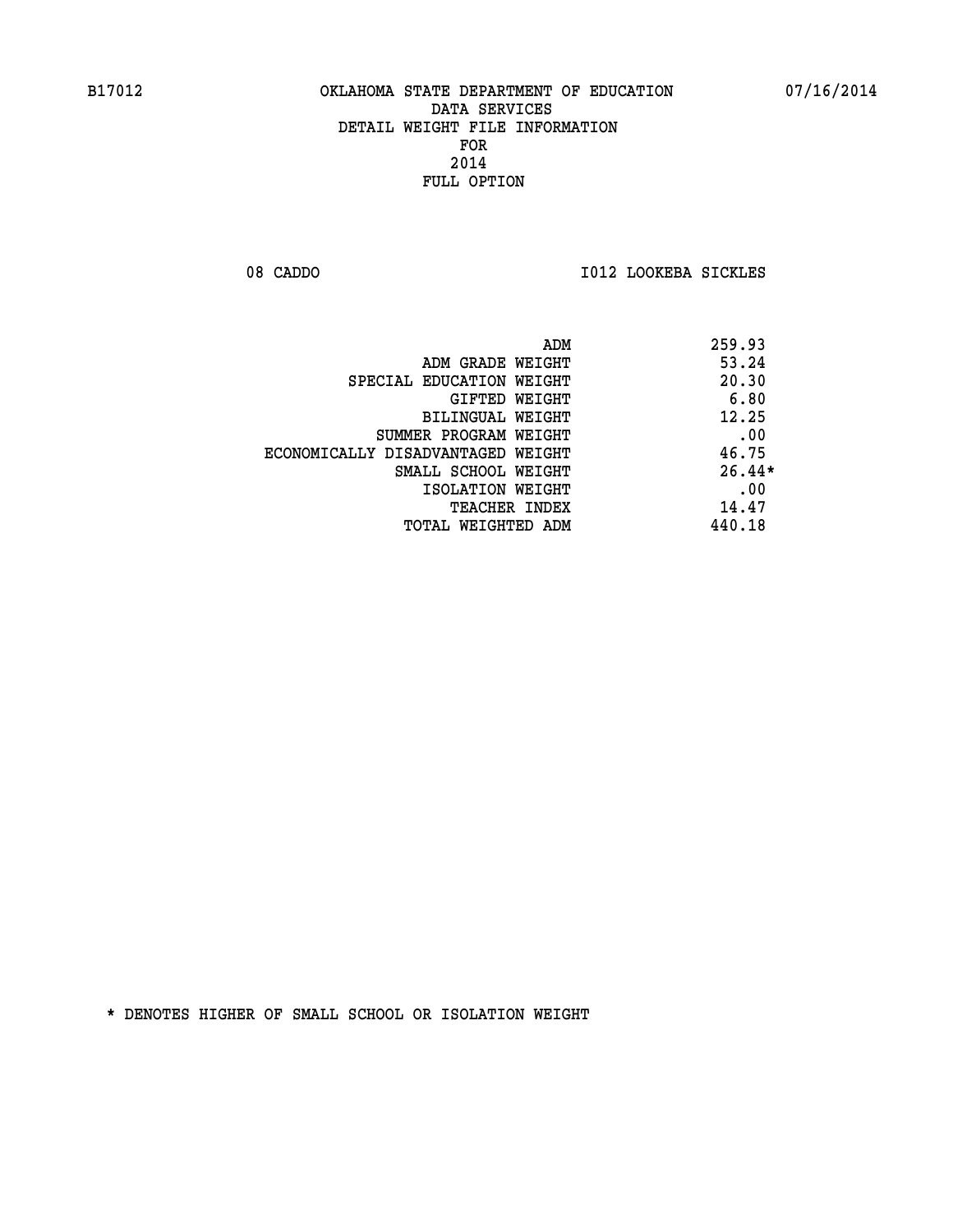08 CADDO 1020 ANADARKO

| 1,919.28 |
|----------|
| 382.83   |
| 164.45   |
| 72.42    |
| 26.00    |
| .00      |
| 394.25   |
| .00      |
| .00      |
| 88.17    |
| 3,047.40 |
|          |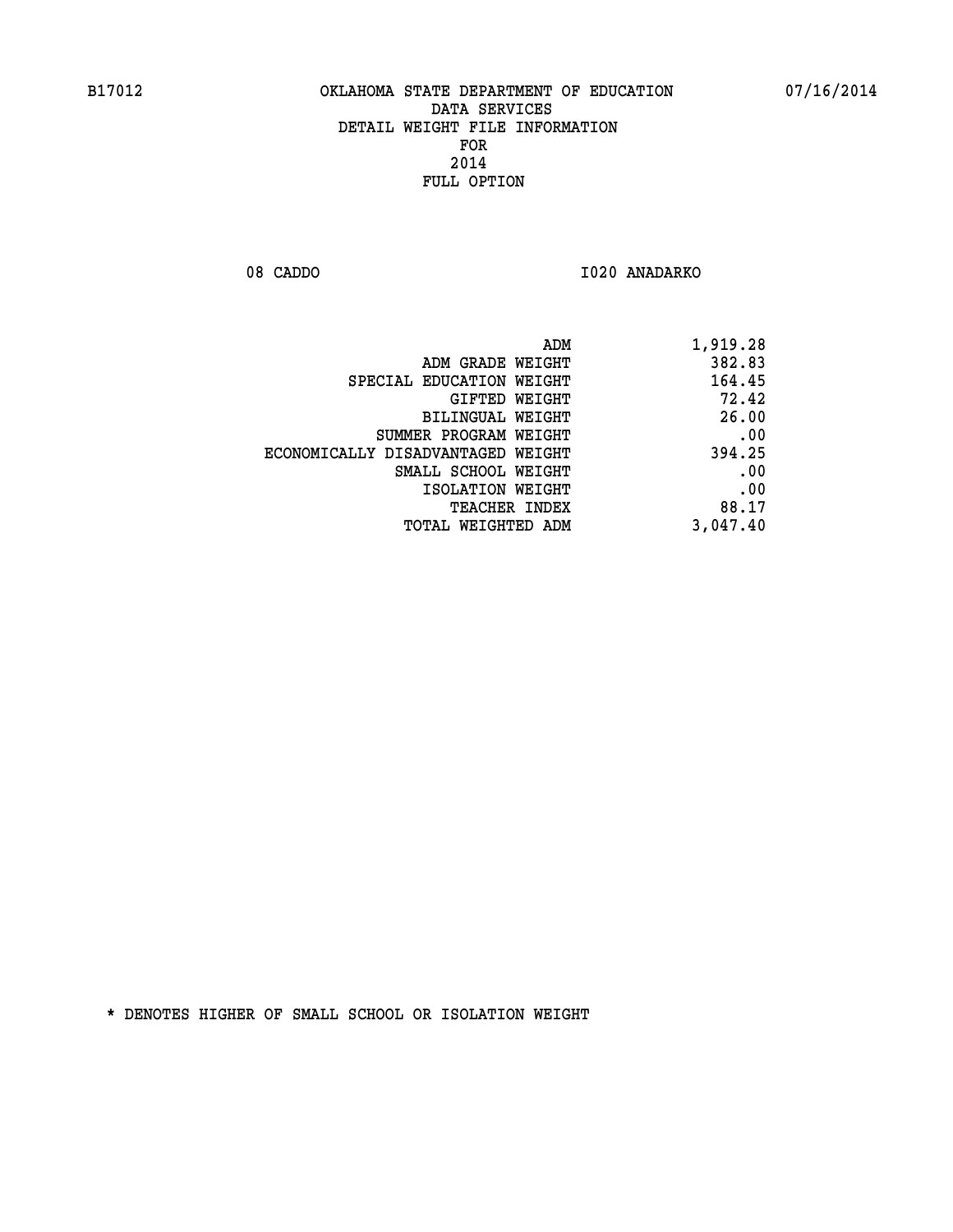**08 CADDO I033 CARNEGIE** 

| 558.43 |
|--------|
| 111.50 |
| 40.75  |
| 23.80  |
| 10.50  |
| .00    |
| 112.25 |
| .00    |
| .00    |
| 40.60  |
| 897.83 |
|        |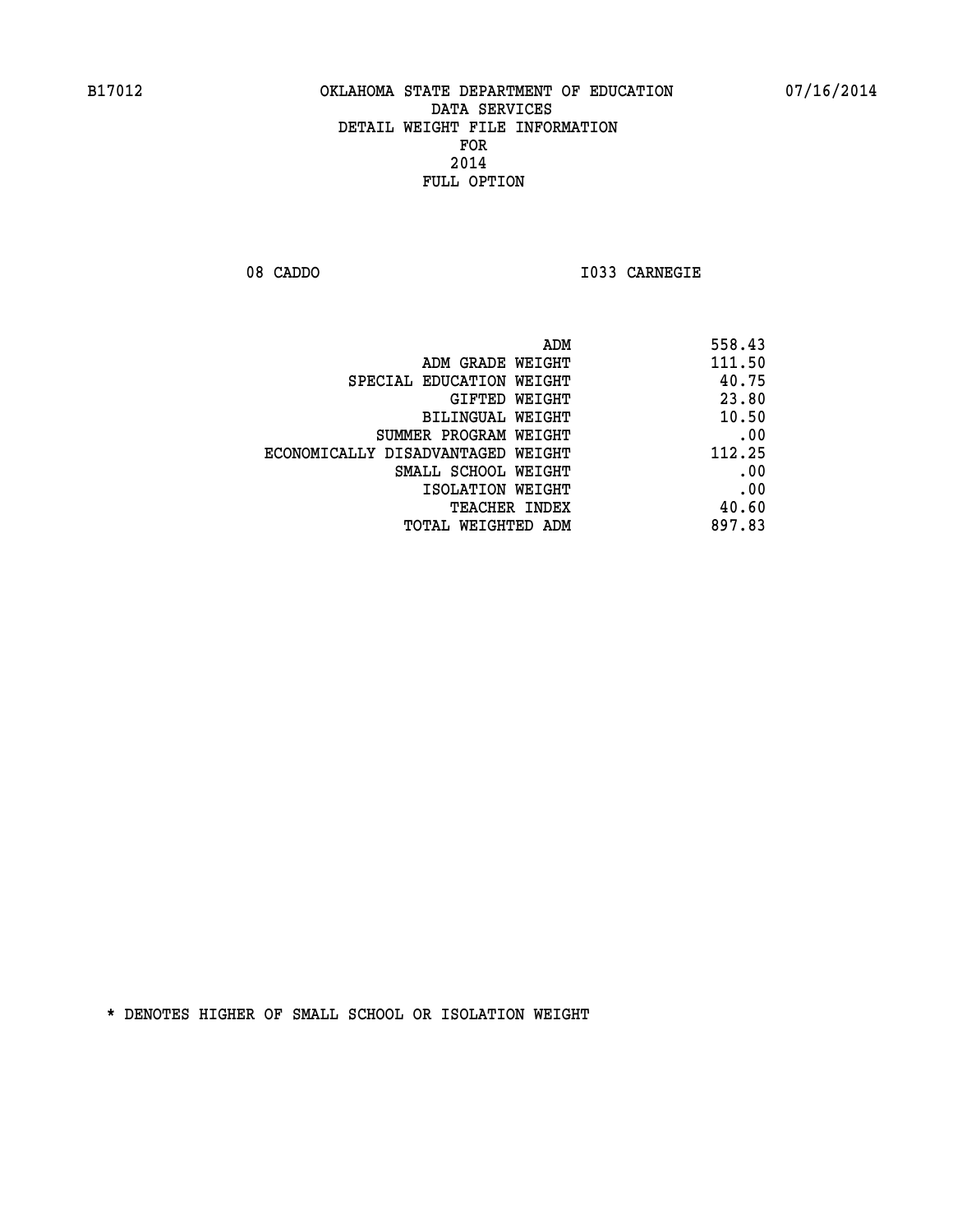08 CADDO **I056 BOONE-APACHE** 

| 593.12 |
|--------|
| 111.58 |
| 31.45  |
| 15.98  |
| 2.75   |
| .00    |
| 112.50 |
| .00    |
| .00    |
| 41.19  |
| 908.57 |
|        |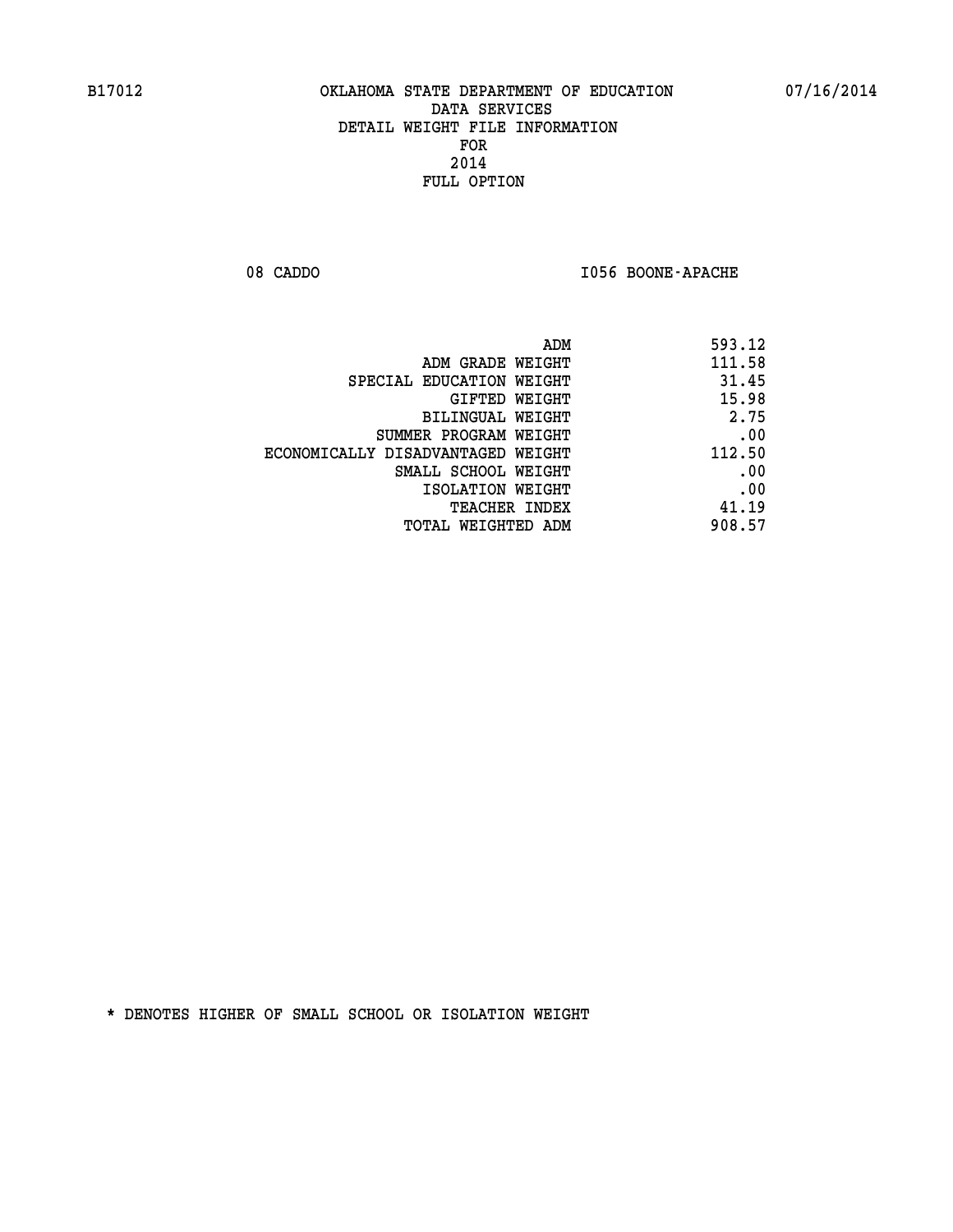**08 CADDO I064 CYRIL** 

| ADM                               | 338.59   |
|-----------------------------------|----------|
| ADM GRADE WEIGHT                  | 69.79    |
| SPECIAL EDUCATION WEIGHT          | 30.45    |
| GIFTED WEIGHT                     | 12.58    |
| BILINGUAL WEIGHT                  | .50      |
| SUMMER PROGRAM WEIGHT             | .00      |
| ECONOMICALLY DISADVANTAGED WEIGHT | 54.00    |
| SMALL SCHOOL WEIGHT               | $24.37*$ |
| ISOLATION WEIGHT                  | .00      |
| <b>TEACHER INDEX</b>              | 6.29     |
| TOTAL WEIGHTED ADM                | 536.57   |
|                                   |          |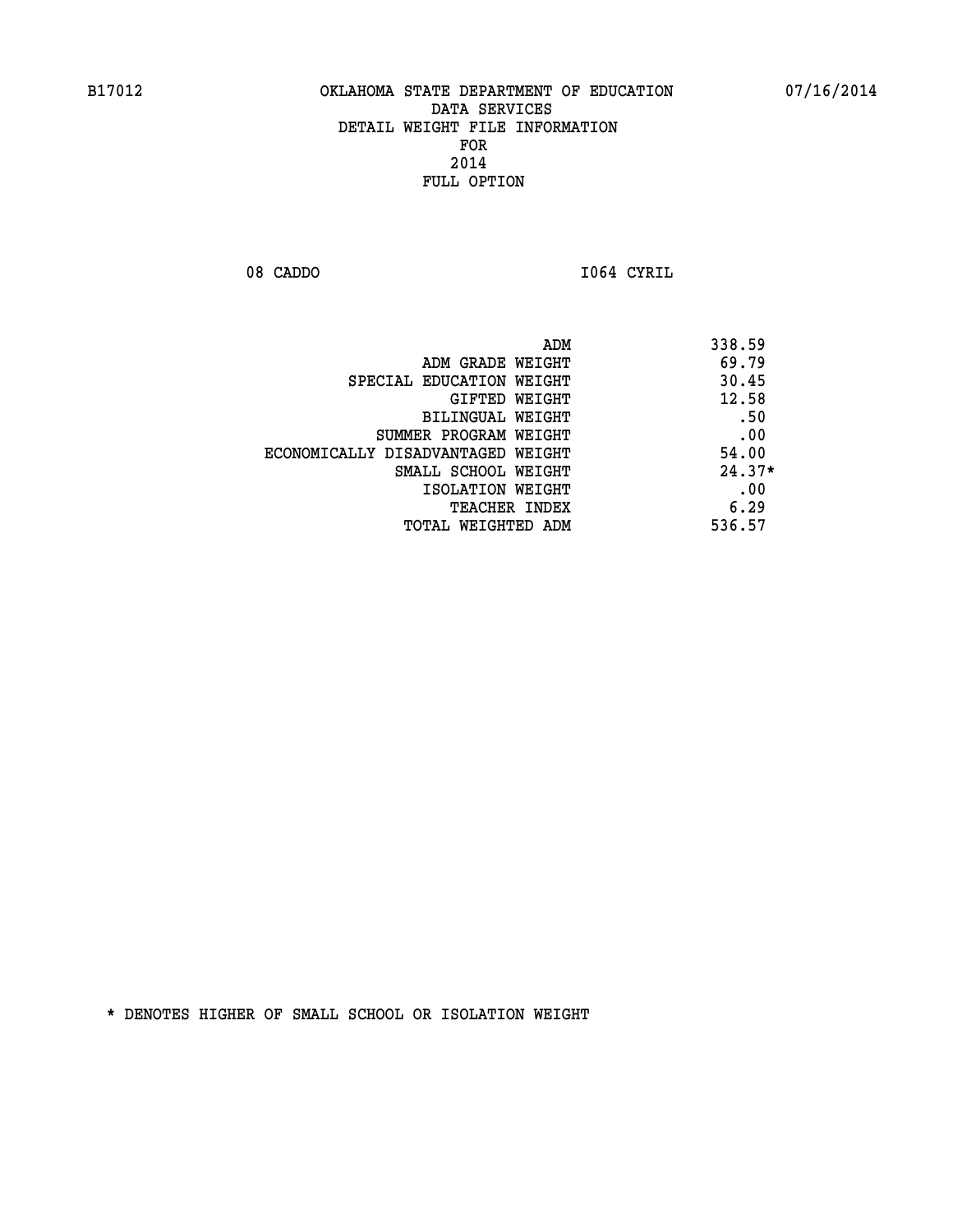08 CADDO **I086 GRACEMONT** 

| ADM                               | 148.63   |
|-----------------------------------|----------|
| ADM GRADE WEIGHT                  | 30.06    |
| SPECIAL EDUCATION WEIGHT          | 18.10    |
| GIFTED WEIGHT                     | 4.42     |
| BILINGUAL WEIGHT                  | 1.50     |
| SUMMER PROGRAM WEIGHT             | .00      |
| ECONOMICALLY DISADVANTAGED WEIGHT | 28.75    |
| SMALL SCHOOL WEIGHT               | $21.37*$ |
| ISOLATION WEIGHT                  | .00      |
| <b>TEACHER INDEX</b>              | 14.11    |
| TOTAL WEIGHTED ADM                | 266.94   |
|                                   |          |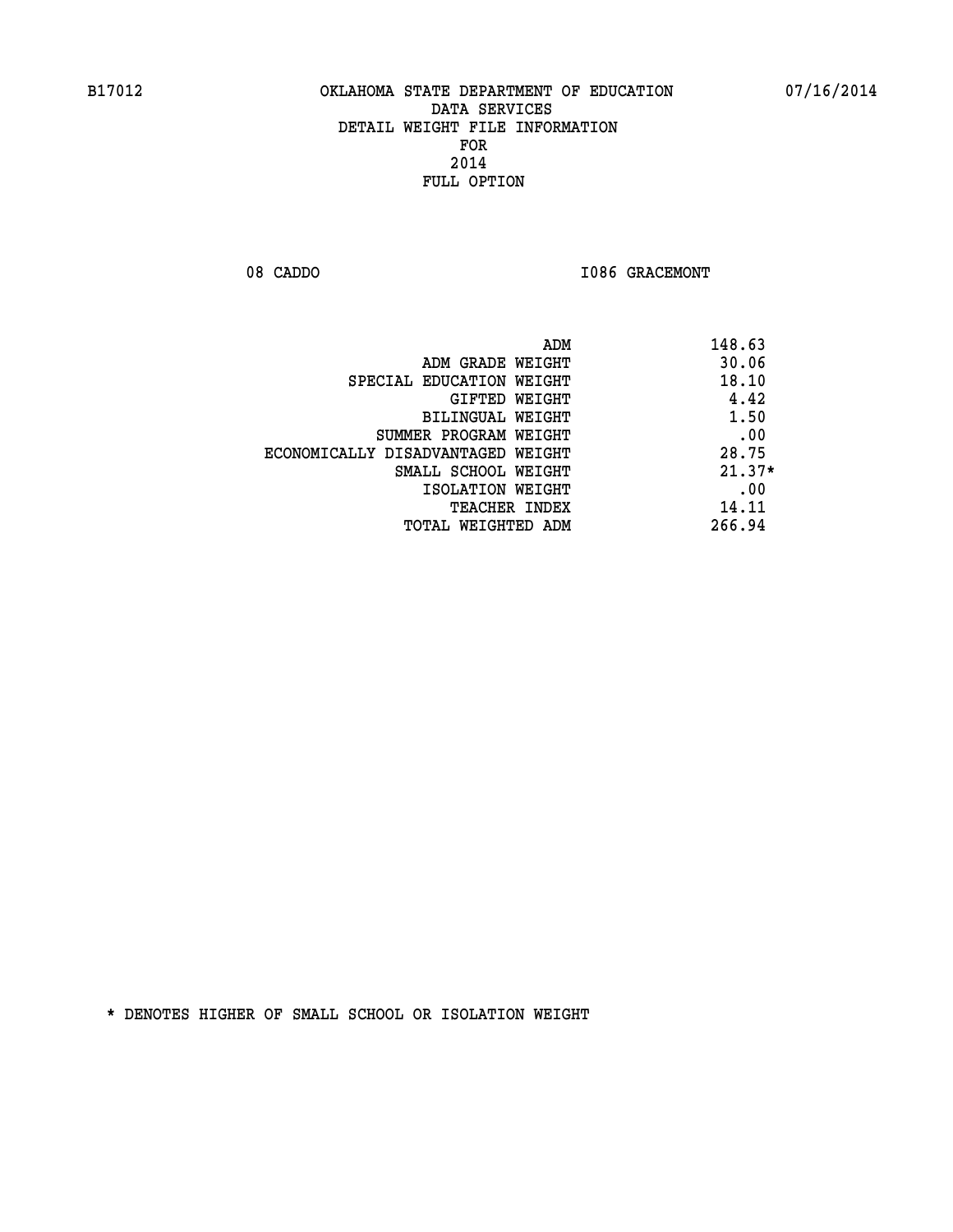08 CADDO 1160 CEMENT

| ADM                               | 240.53   |
|-----------------------------------|----------|
| ADM GRADE WEIGHT                  | 44.59    |
| SPECIAL EDUCATION WEIGHT          | 38.60    |
| GIFTED WEIGHT                     | 11.22    |
| BILINGUAL WEIGHT                  | .00      |
| SUMMER PROGRAM WEIGHT             | .00      |
| ECONOMICALLY DISADVANTAGED WEIGHT | 43.75    |
| SMALL SCHOOL WEIGHT               | $26.23*$ |
| ISOLATION WEIGHT                  | .00      |
| <b>TEACHER INDEX</b>              | 13.48    |
| TOTAL WEIGHTED ADM                | 418.40   |
|                                   |          |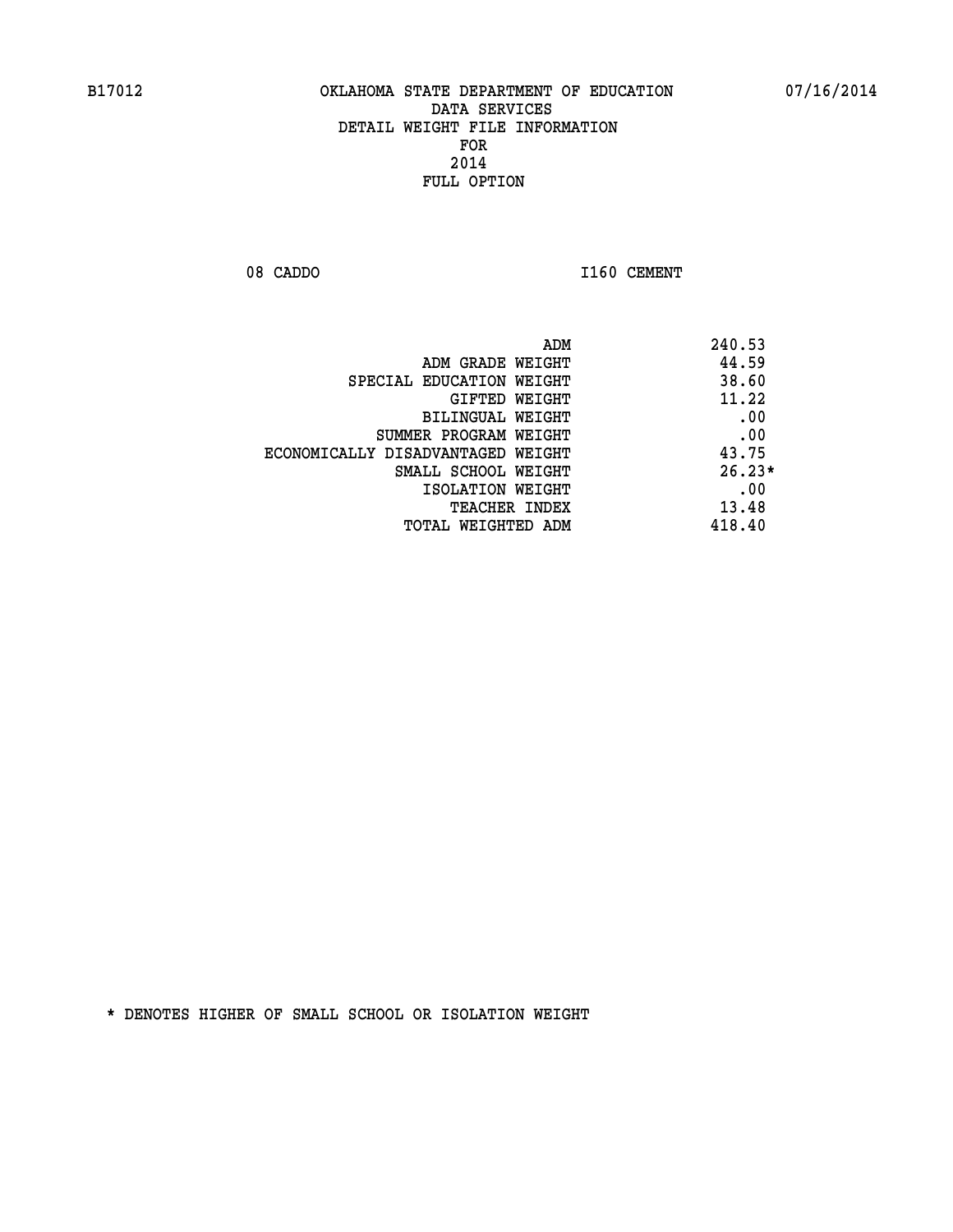08 CADDO 1161 HINTON

| 680.09   |
|----------|
| 141.49   |
| 57.20    |
| 18.70    |
| 25.50    |
| .00      |
| 81.50    |
| .00      |
| .00      |
| 6.50     |
| 1,010.98 |
|          |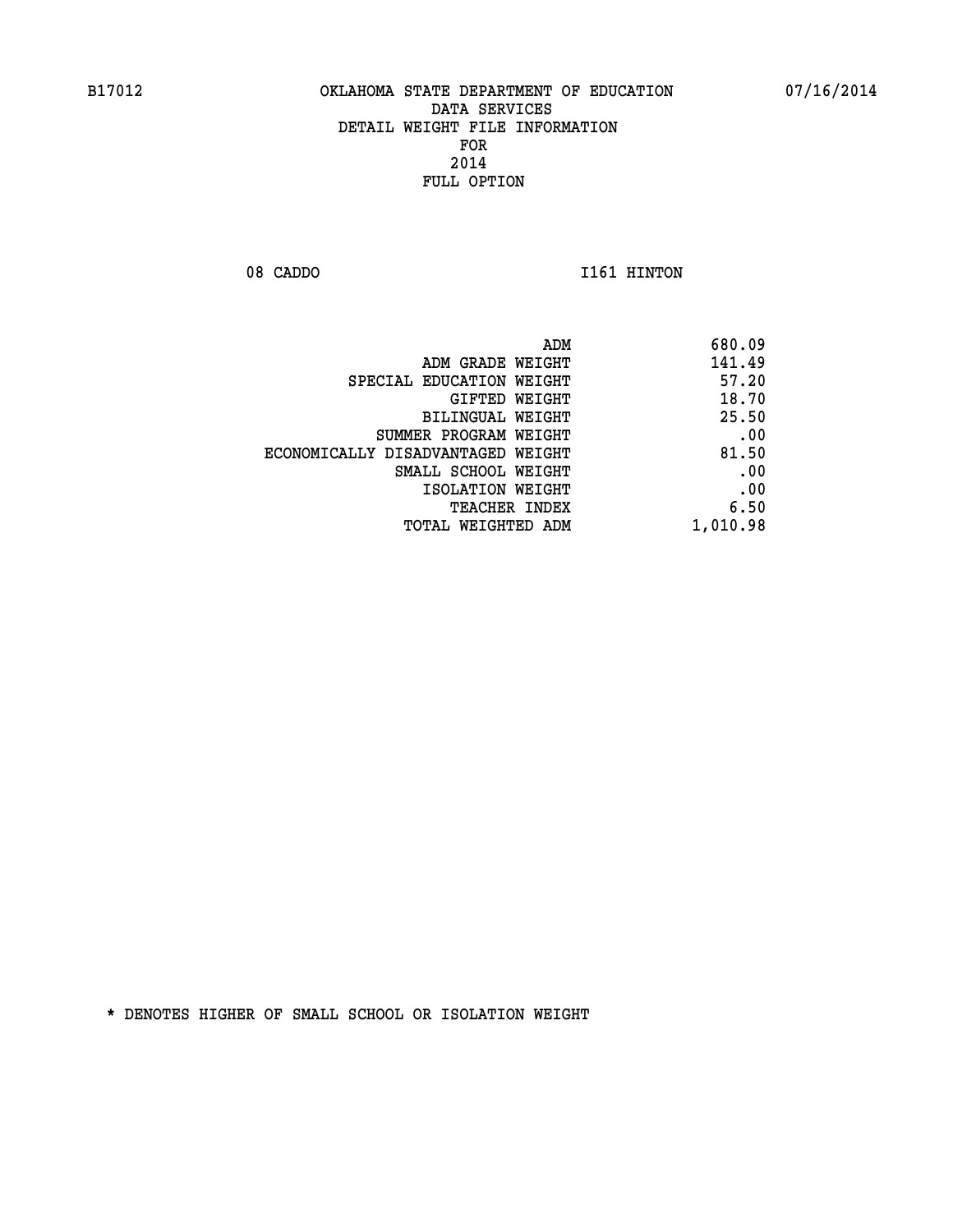08 CADDO **I167 FORT COBB-BROXTON** 

| ADM                               | 328.02   |
|-----------------------------------|----------|
| ADM GRADE WEIGHT                  | 56.69    |
| SPECIAL EDUCATION WEIGHT          | 30.90    |
| GIFTED WEIGHT                     | 10.88    |
| <b>BILINGUAL WEIGHT</b>           | 1.50     |
| SUMMER PROGRAM WEIGHT             | .00      |
| ECONOMICALLY DISADVANTAGED WEIGHT | 61.00    |
| SMALL SCHOOL WEIGHT               | $24.92*$ |
| ISOLATION WEIGHT                  | 23.42    |
| <b>TEACHER INDEX</b>              | 48.31    |
| TOTAL WEIGHTED ADM                | 562.22   |
|                                   |          |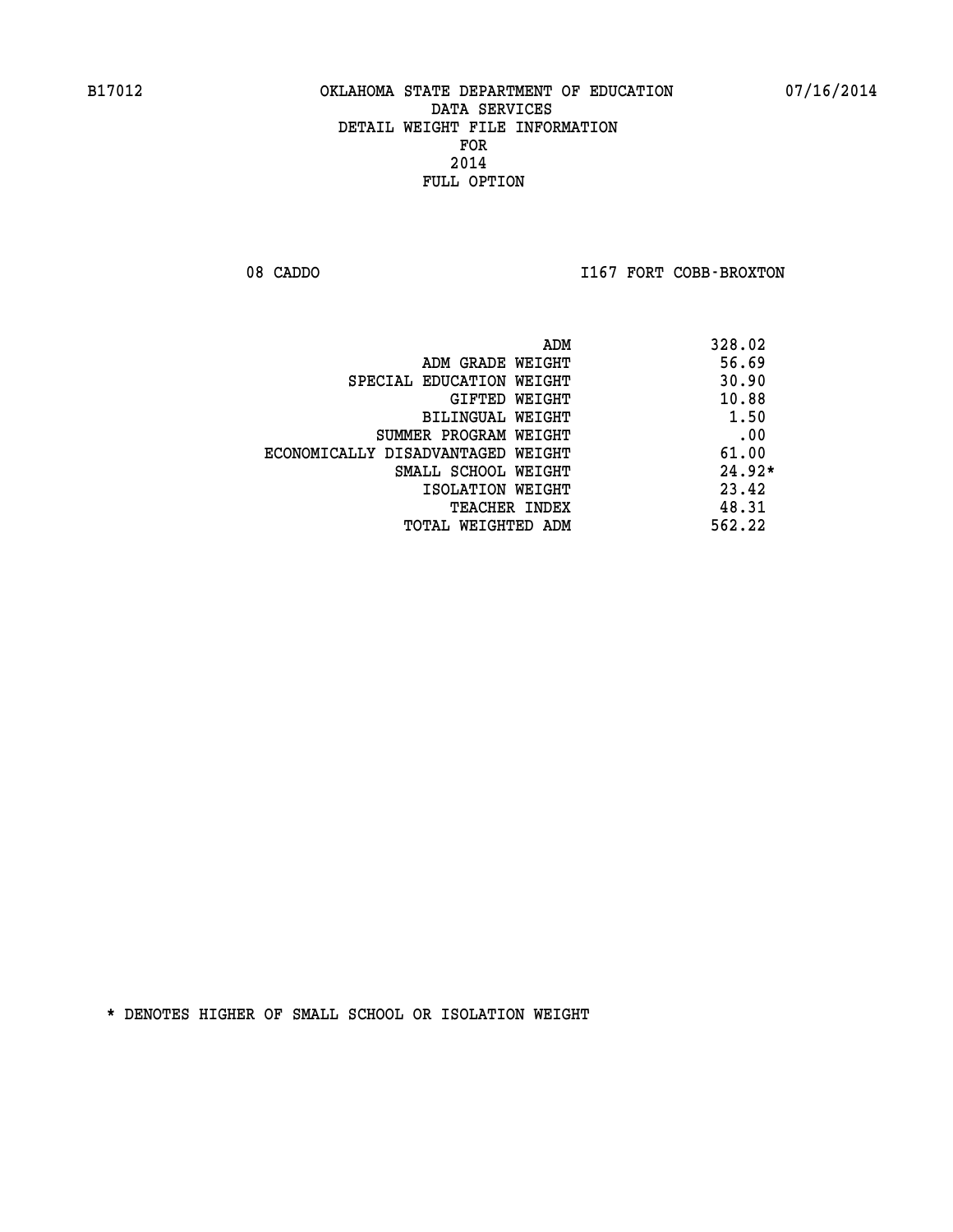08 CADDO **I168 BINGER-ONEY** 

| ADM                               | 396.79   |
|-----------------------------------|----------|
| ADM GRADE WEIGHT                  | 74.76    |
| SPECIAL EDUCATION WEIGHT          | 53.85    |
| GIFTED WEIGHT                     | 16.32    |
| BILINGUAL WEIGHT                  | .00      |
| SUMMER PROGRAM WEIGHT             | .00      |
| ECONOMICALLY DISADVANTAGED WEIGHT | 75.00    |
| SMALL SCHOOL WEIGHT               | $19.83*$ |
| ISOLATION WEIGHT                  | .00      |
| <b>TEACHER INDEX</b>              | 33.72    |
| TOTAL WEIGHTED ADM                | 670.27   |
|                                   |          |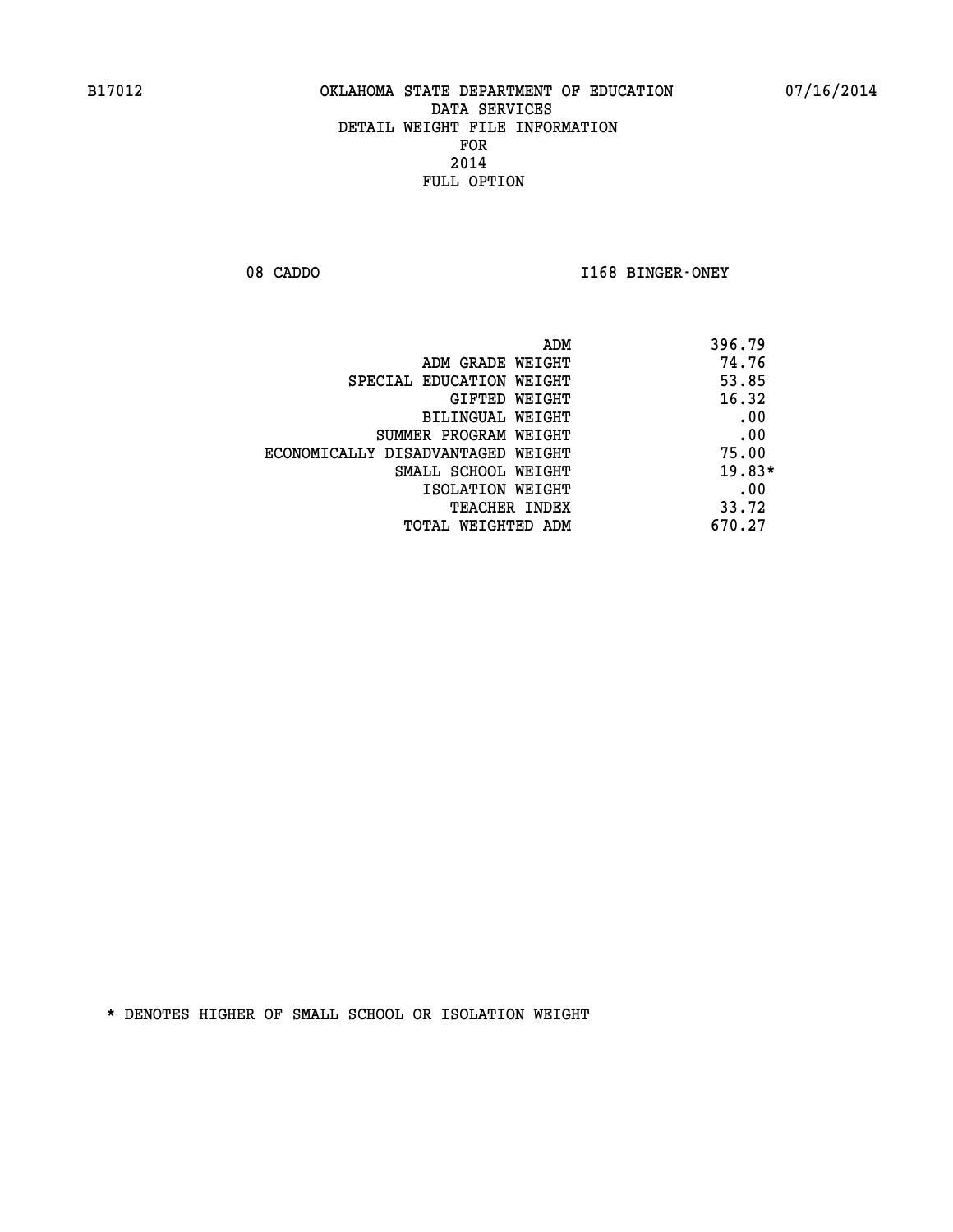**09 CANADIAN C029 RIVERSIDE** 

| ADM                               | 168.23   |
|-----------------------------------|----------|
| ADM GRADE WEIGHT                  | 34.15    |
| SPECIAL EDUCATION WEIGHT          | 16.40    |
| GIFTED WEIGHT                     | 4.76     |
| BILINGUAL WEIGHT                  | 5.50     |
| SUMMER PROGRAM WEIGHT             | .00      |
| ECONOMICALLY DISADVANTAGED WEIGHT | 27.25    |
| SMALL SCHOOL WEIGHT               | $22.95*$ |
| ISOLATION WEIGHT                  | .00      |
| <b>TEACHER INDEX</b>              | 5.58     |
| TOTAL WEIGHTED ADM                | 284.82   |
|                                   |          |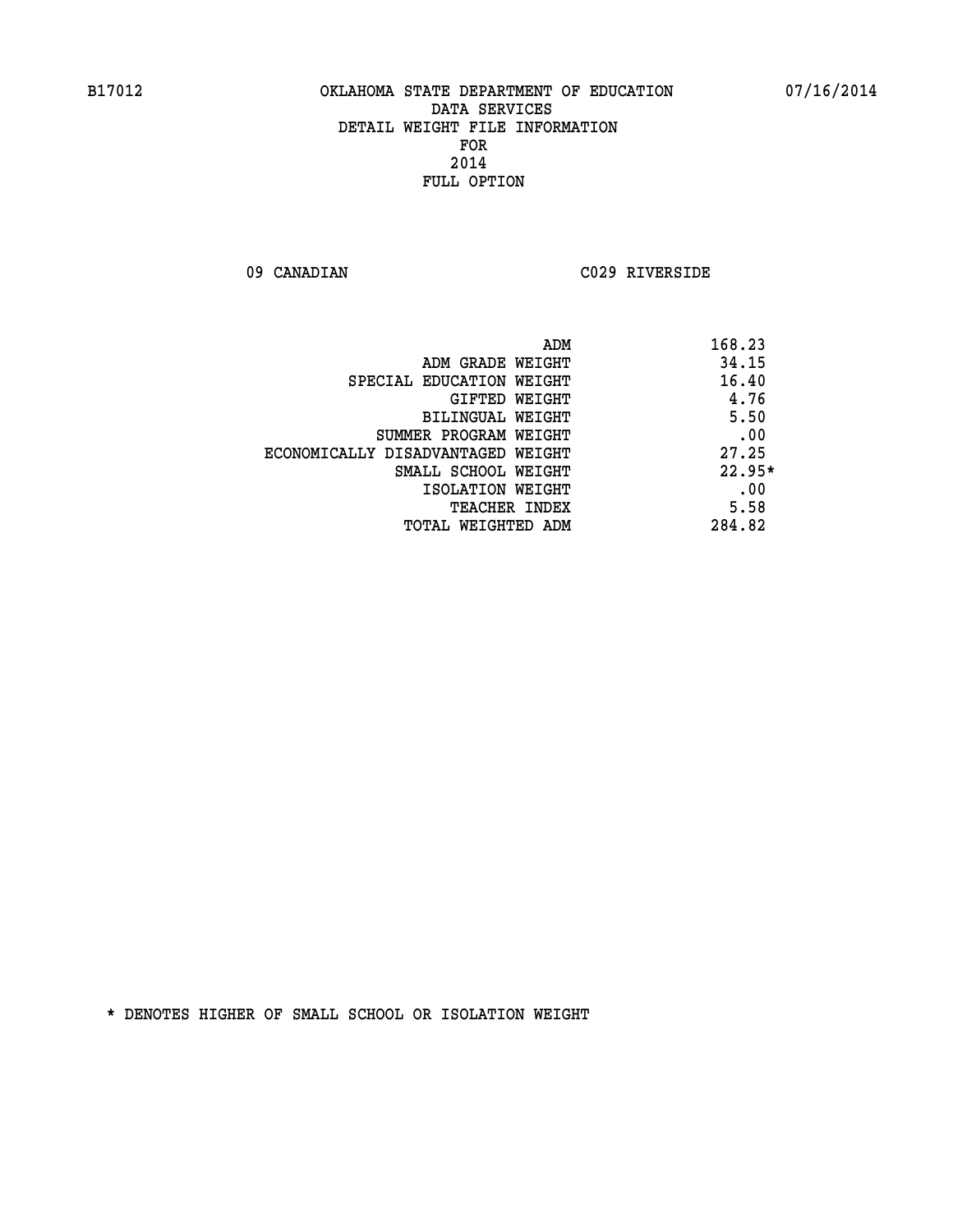**09 CANADIAN C031 BANNER** 

| ADM                               | 185.08   |
|-----------------------------------|----------|
| ADM GRADE WEIGHT                  | 36.29    |
| SPECIAL EDUCATION WEIGHT          | 10.25    |
| GIFTED WEIGHT                     | 4.76     |
| <b>BILINGUAL WEIGHT</b>           | 3.25     |
| SUMMER PROGRAM WEIGHT             | 1.20     |
| ECONOMICALLY DISADVANTAGED WEIGHT | 20.25    |
| SMALL SCHOOL WEIGHT               | $24.07*$ |
| ISOLATION WEIGHT                  | .00      |
| <b>TEACHER INDEX</b>              | 3.29     |
| TOTAL WEIGHTED ADM                | 288.44   |
|                                   |          |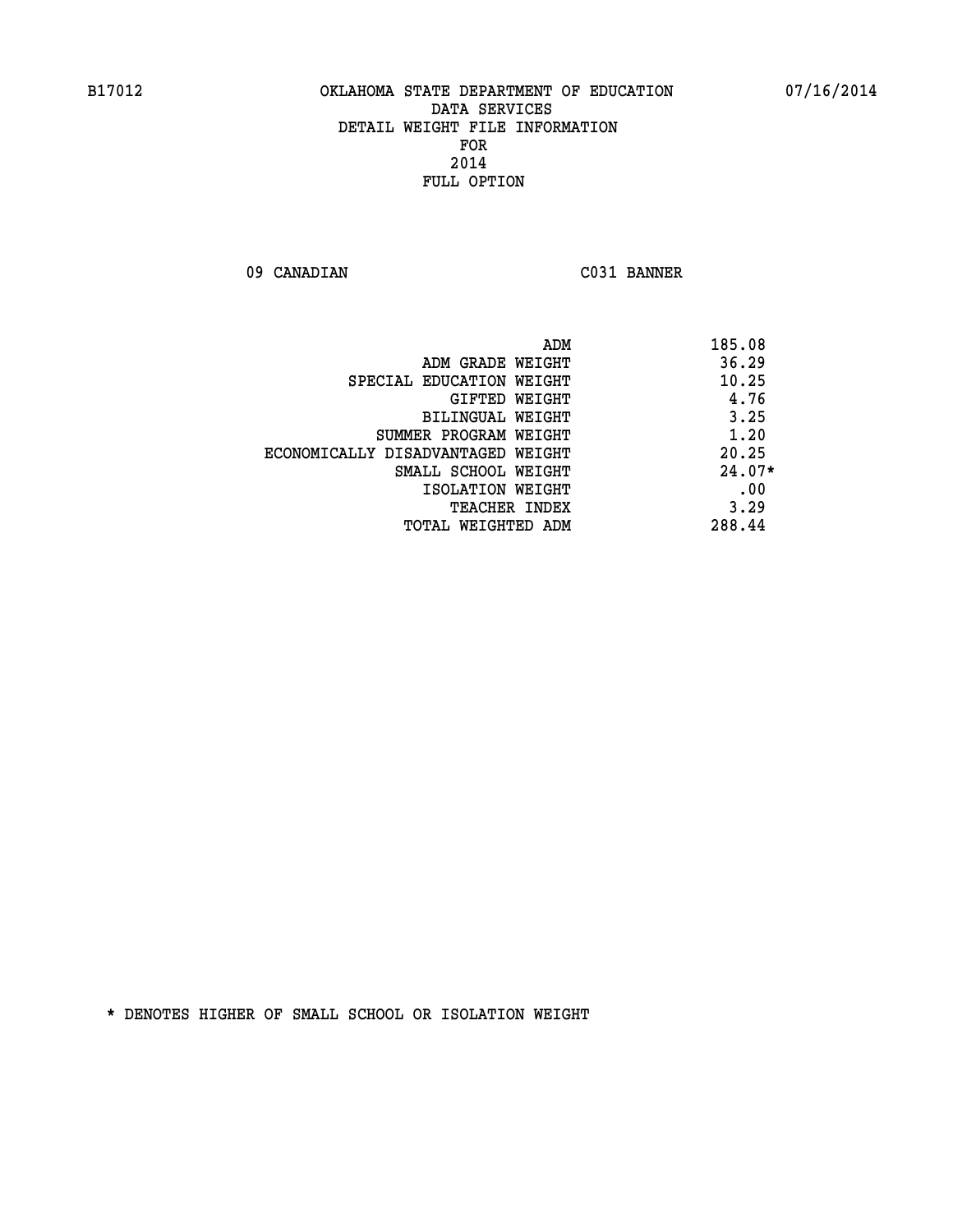09 CANADIAN C070 DARLINGTON

| ADM                               | 245.04   |
|-----------------------------------|----------|
| ADM GRADE WEIGHT                  | 53.28    |
| SPECIAL EDUCATION WEIGHT          | 7.30     |
| <b>GIFTED WEIGHT</b>              | 8.84     |
| BILINGUAL WEIGHT                  | .00      |
| SUMMER PROGRAM WEIGHT             | .00      |
| ECONOMICALLY DISADVANTAGED WEIGHT | 52.75    |
| SMALL SCHOOL WEIGHT               | $26.31*$ |
| ISOLATION WEIGHT                  | .00      |
| <b>TEACHER INDEX</b>              | .00      |
| TOTAL WEIGHTED ADM                | 393.52   |
|                                   |          |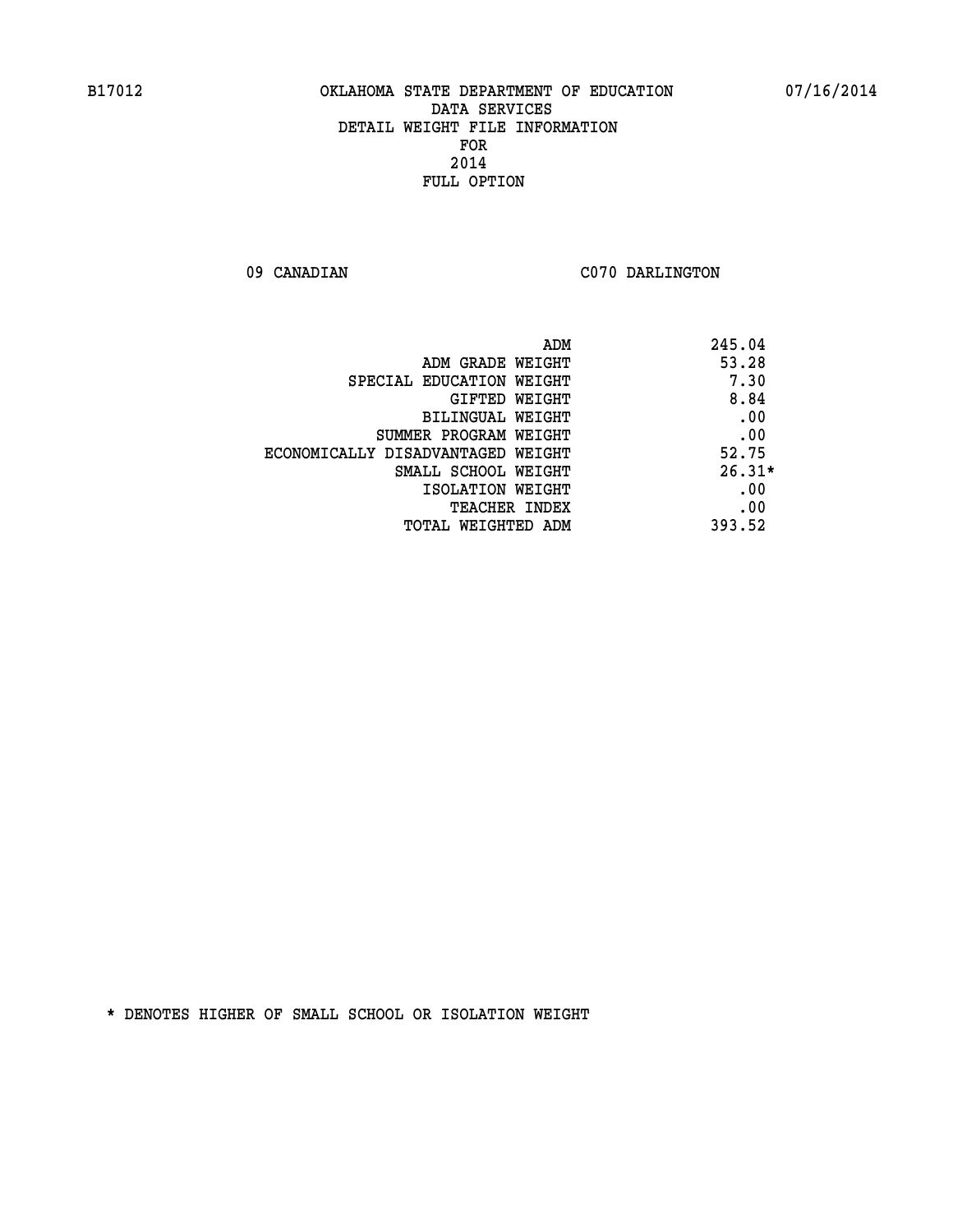**09 CANADIAN C162 MAPLE** 

|                                   | 153.03<br>ADM |
|-----------------------------------|---------------|
| ADM GRADE WEIGHT                  | 32.25         |
| SPECIAL EDUCATION WEIGHT          | 3.55          |
| GIFTED WEIGHT                     | 8.16          |
| BILINGUAL WEIGHT                  | 1.50          |
| SUMMER PROGRAM WEIGHT             | .00           |
| ECONOMICALLY DISADVANTAGED WEIGHT | 11.25         |
| SMALL SCHOOL WEIGHT               | $21.75*$      |
| ISOLATION WEIGHT                  | .00           |
| <b>TEACHER INDEX</b>              | 3.58          |
| TOTAL WEIGHTED ADM                | 235.07        |
|                                   |               |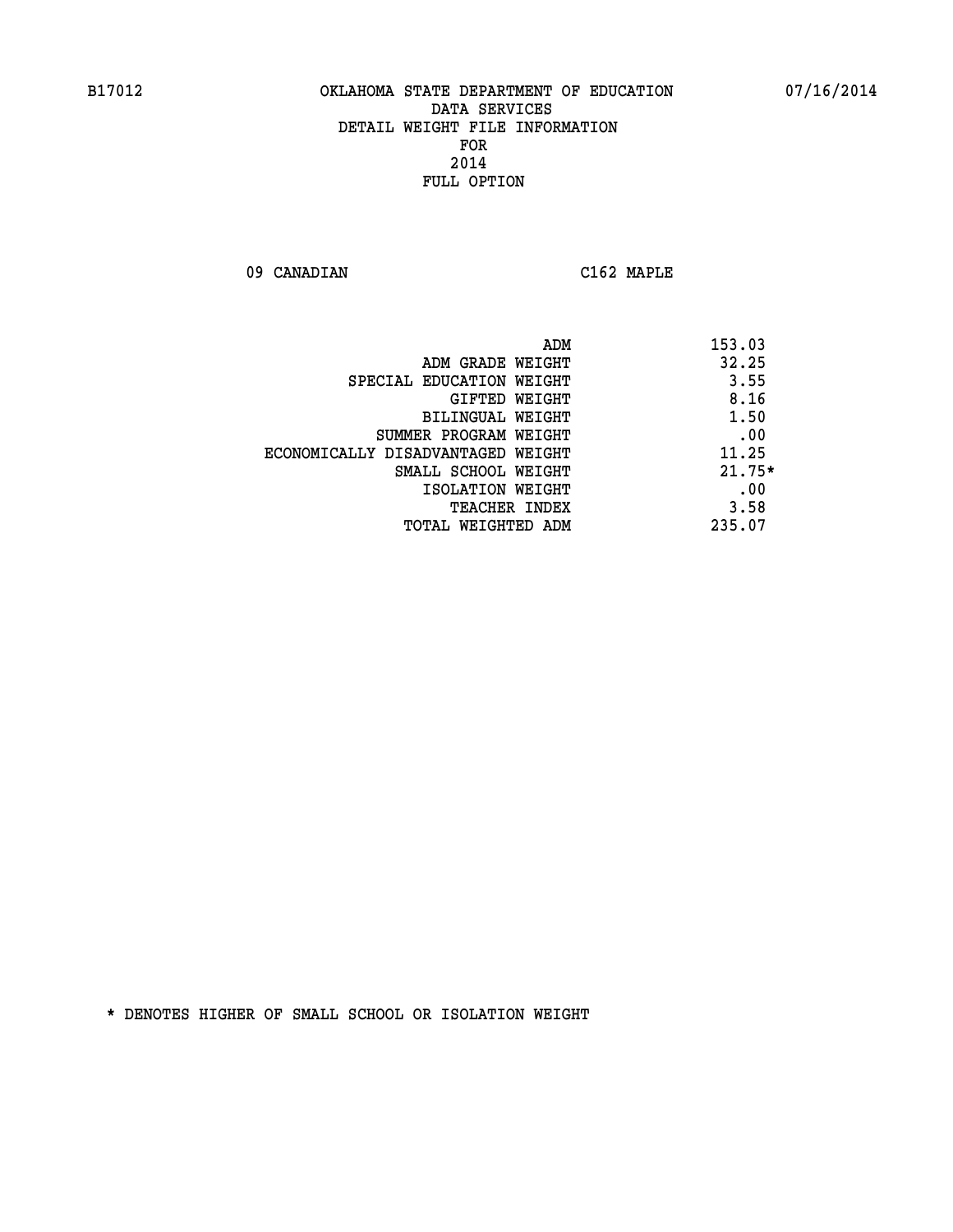09 CANADIAN 1022 PIEDMONT

| ADM                               | 3,270.52 |
|-----------------------------------|----------|
| ADM GRADE WEIGHT                  | 638.86   |
| SPECIAL EDUCATION WEIGHT          | 387.55   |
| <b>GIFTED WEIGHT</b>              | 136.68   |
| <b>BILINGUAL WEIGHT</b>           | 40.25    |
| SUMMER PROGRAM WEIGHT             | 2.40     |
| ECONOMICALLY DISADVANTAGED WEIGHT | 178.50   |
| SMALL SCHOOL WEIGHT               | .00      |
| ISOLATION WEIGHT                  | .00      |
| TEACHER INDEX                     | .00      |
| TOTAL WEIGHTED ADM                | 4,654.76 |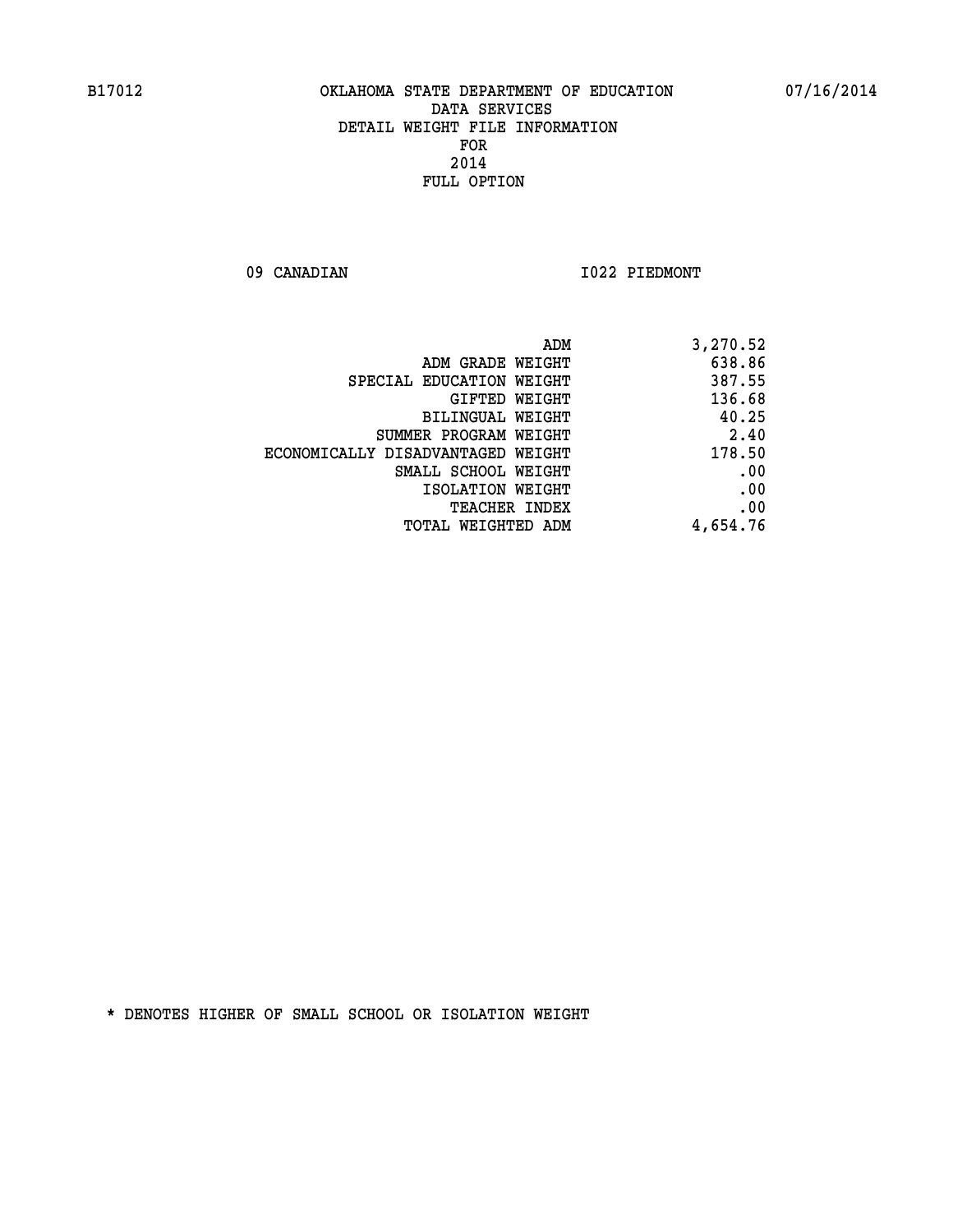09 CANADIAN 1027 YUKON

| ADM                               | 8,059.98  |
|-----------------------------------|-----------|
| ADM GRADE WEIGHT                  | 1,356.63  |
| SPECIAL EDUCATION WEIGHT          | 1,054.40  |
| GIFTED WEIGHT                     | 277.44    |
| BILINGUAL WEIGHT                  | 136.00    |
| SUMMER PROGRAM WEIGHT             | .00       |
| ECONOMICALLY DISADVANTAGED WEIGHT | 800.75    |
| SMALL SCHOOL WEIGHT               | .00       |
| ISOLATION WEIGHT                  | .00       |
| <b>TEACHER INDEX</b>              | .00       |
| <b>TOTAL WEIGHTED ADM</b>         | 11,685.20 |
|                                   |           |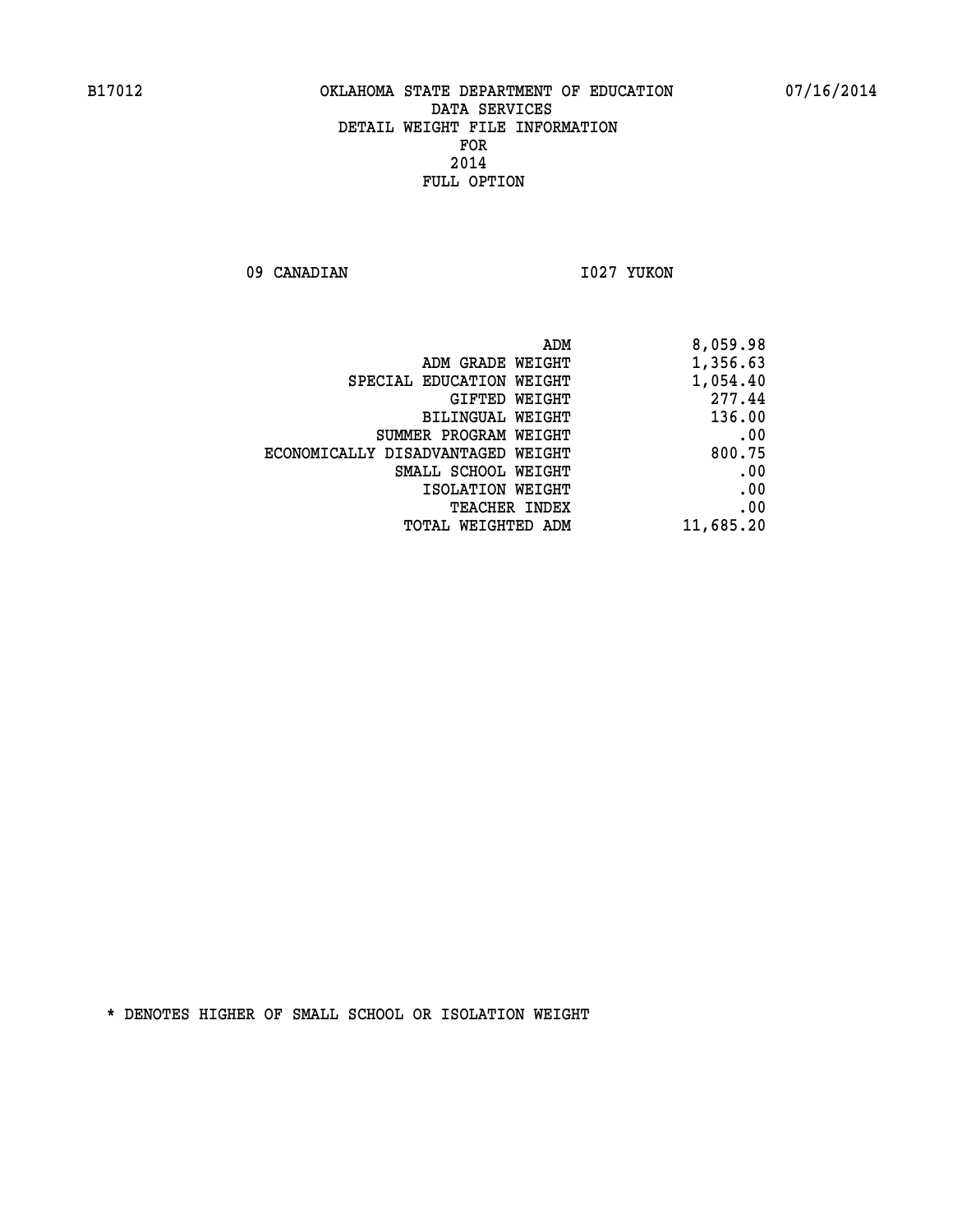**09 CANADIAN I034 EL RENO** 

| 2,474.95 |
|----------|
| 524.88   |
| 247.20   |
| 122.06   |
| 89.75    |
| 1.20     |
| 446.00   |
| .00      |
| .00      |
| 80.63    |
| 3,986.67 |
|          |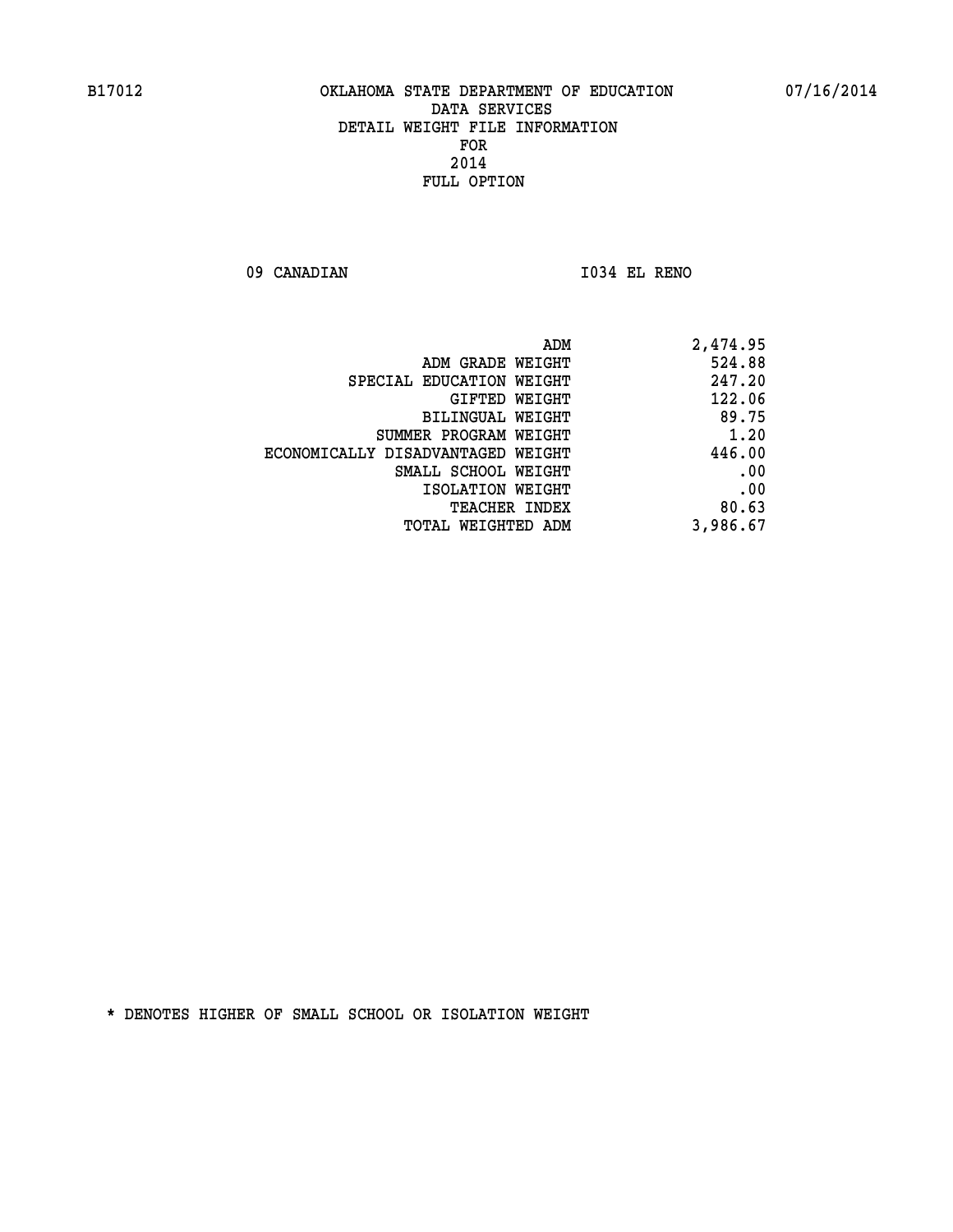09 CANADIAN 1057 UNION CITY

| ADM                               | 296.61   |
|-----------------------------------|----------|
| ADM GRADE WEIGHT                  | 56.77    |
| SPECIAL EDUCATION WEIGHT          | 59.35    |
| GIFTED WEIGHT                     | 13.94    |
| BILINGUAL WEIGHT                  | 3.75     |
| SUMMER PROGRAM WEIGHT             | .00      |
| ECONOMICALLY DISADVANTAGED WEIGHT | 43.50    |
| SMALL SCHOOL WEIGHT               | $26.06*$ |
| ISOLATION WEIGHT                  | .00      |
| <b>TEACHER INDEX</b>              | .00      |
| TOTAL WEIGHTED ADM                | 499.98   |
|                                   |          |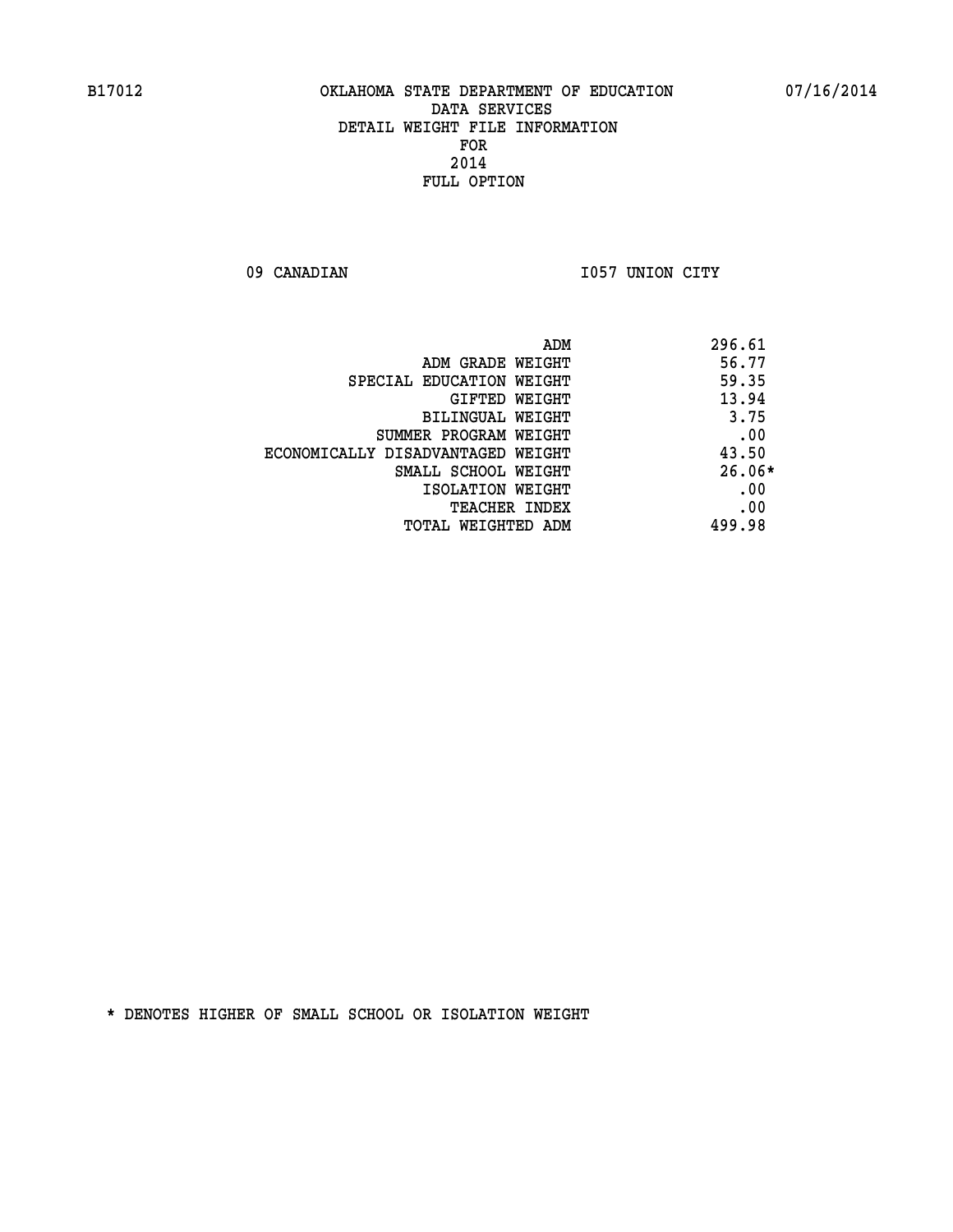09 CANADIAN 1069 MUSTANG

|                                   | ADM<br>10,008.53 |
|-----------------------------------|------------------|
| ADM GRADE WEIGHT                  | 1,671.01         |
| SPECIAL EDUCATION WEIGHT          | 1,267.05         |
| GIFTED WEIGHT                     | 473.28           |
| BILINGUAL WEIGHT                  | 148.25           |
| SUMMER PROGRAM WEIGHT             | 6.00             |
| ECONOMICALLY DISADVANTAGED WEIGHT | 875.75           |
| SMALL SCHOOL WEIGHT               | .00              |
| ISOLATION WEIGHT                  | .00              |
| <b>TEACHER INDEX</b>              | .00              |
| TOTAL WEIGHTED ADM                | 14,449.87        |
|                                   |                  |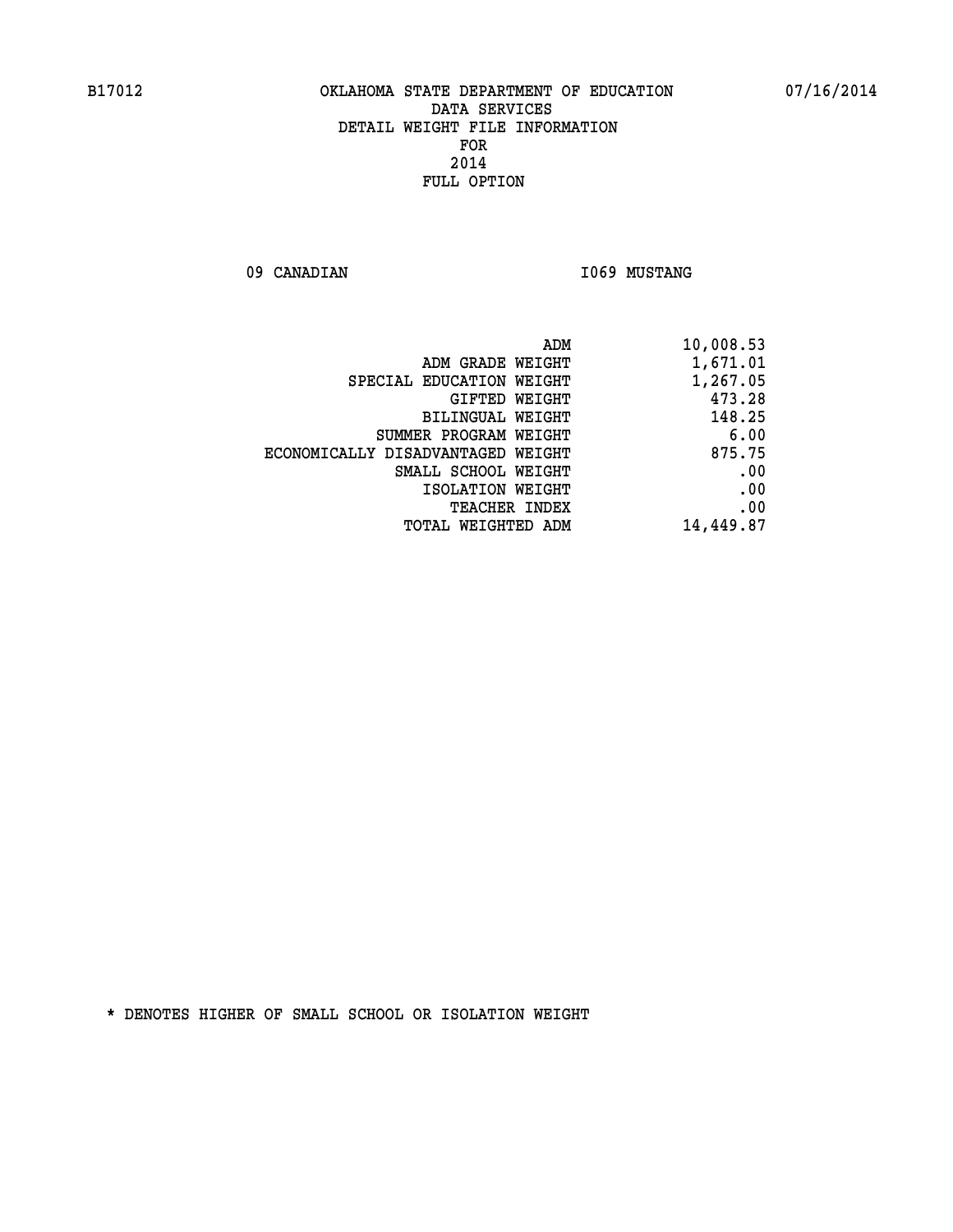09 CANADIAN 1076 CALUMET

| ADM                               | 284.36   |
|-----------------------------------|----------|
| ADM GRADE WEIGHT                  | 52.43    |
| SPECIAL EDUCATION WEIGHT          | 27.10    |
| GIFTED WEIGHT                     | 10.88    |
| BILINGUAL WEIGHT                  | .00      |
| SUMMER PROGRAM WEIGHT             | .00      |
| ECONOMICALLY DISADVANTAGED WEIGHT | 46.25    |
| SMALL SCHOOL WEIGHT               | $26.30*$ |
| ISOLATION WEIGHT                  | .00      |
| <b>TEACHER INDEX</b>              | .00      |
| TOTAL WEIGHTED ADM                | 447.32   |
|                                   |          |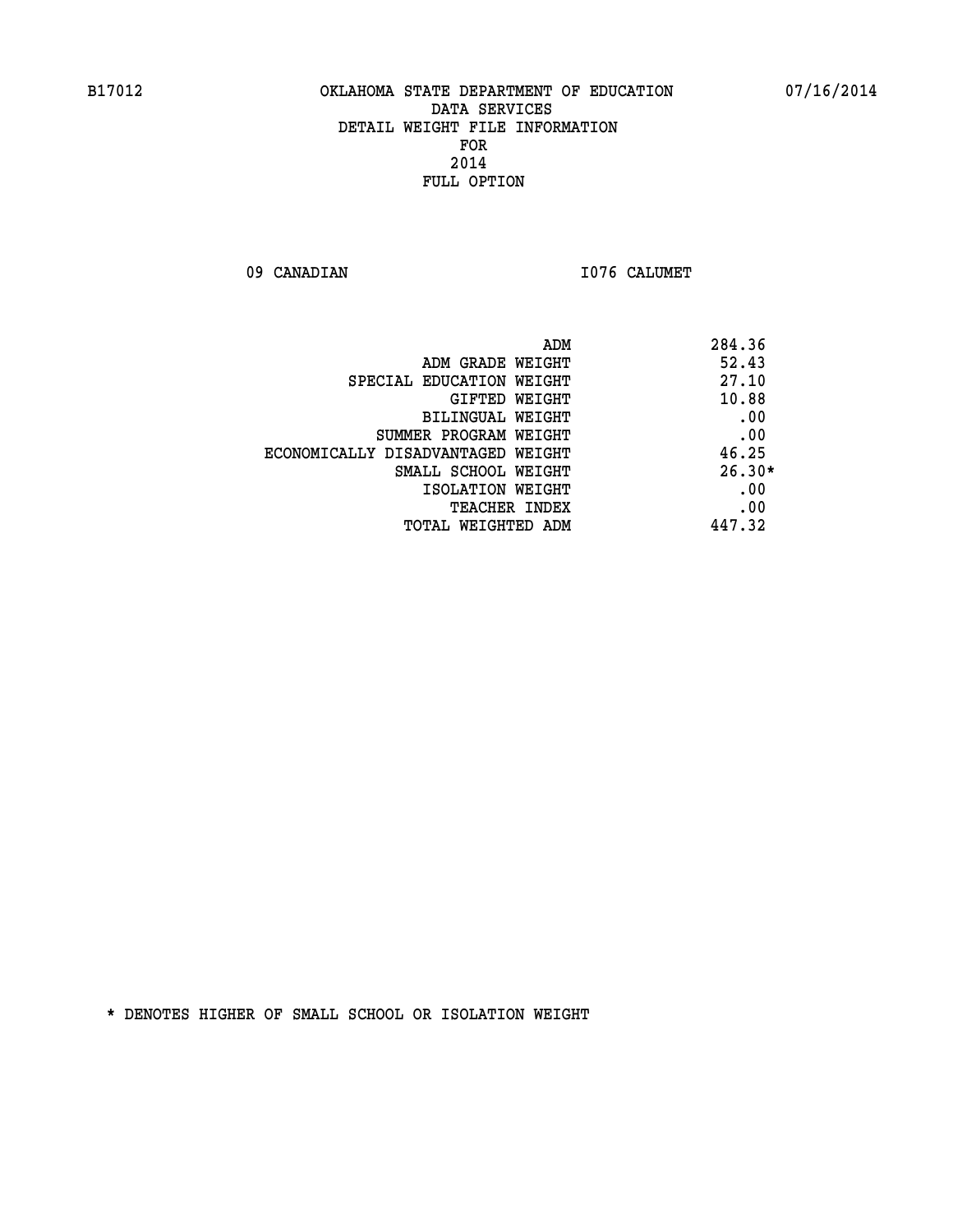**10 CARTER C072 ZANEIS** 

|                                   | 273.87<br>ADM |          |
|-----------------------------------|---------------|----------|
| ADM GRADE WEIGHT                  | 57.54         |          |
| SPECIAL EDUCATION WEIGHT          | 18.95         |          |
| GIFTED WEIGHT                     |               | 7.48     |
| BILINGUAL WEIGHT                  |               | .00      |
| SUMMER PROGRAM WEIGHT             |               | .00      |
| ECONOMICALLY DISADVANTAGED WEIGHT |               | 54.00    |
| SMALL SCHOOL WEIGHT               |               | $26.42*$ |
| ISOLATION WEIGHT                  |               | .00      |
| TEACHER INDEX                     |               | .00      |
| TOTAL WEIGHTED ADM                | 438.26        |          |
|                                   |               |          |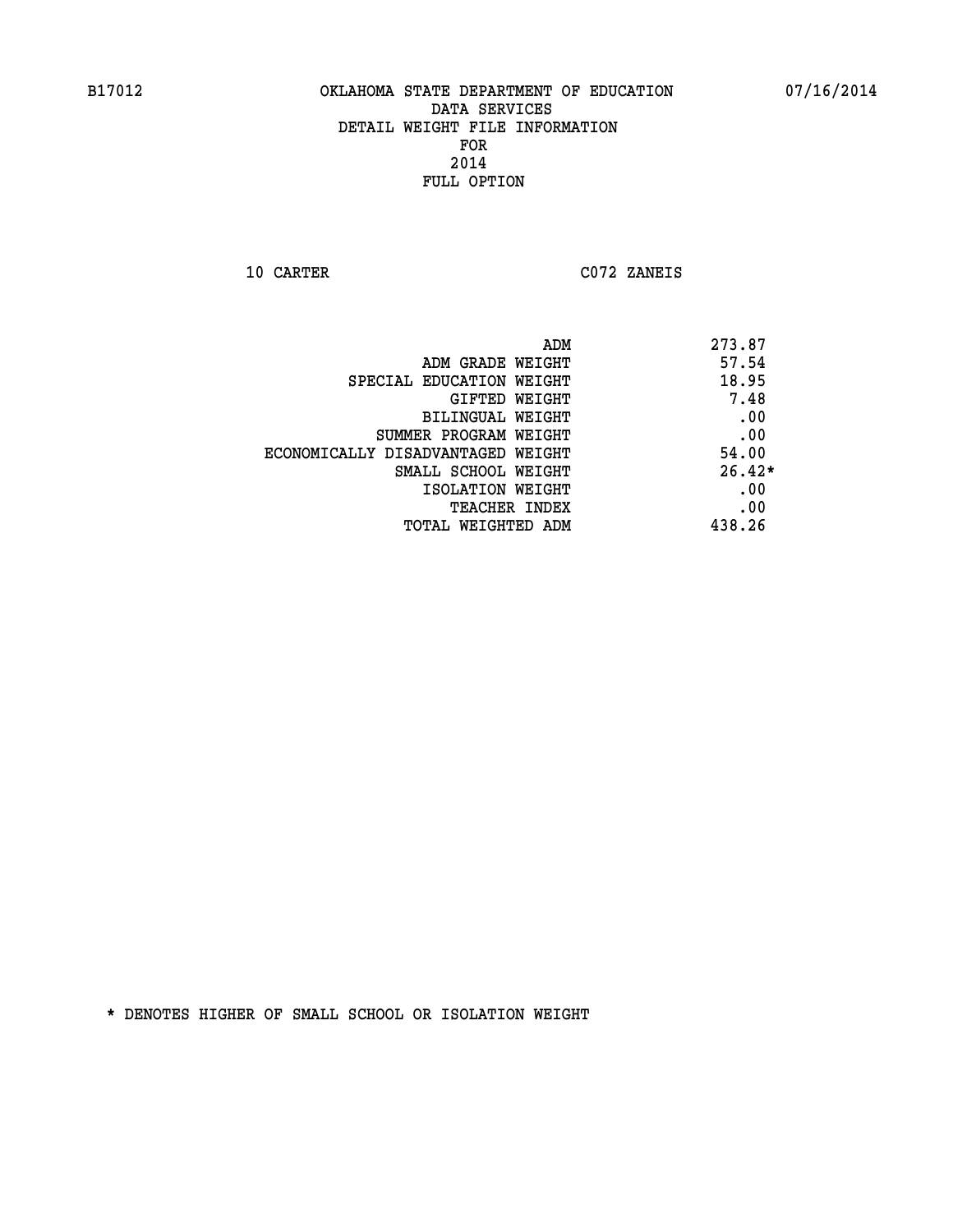**10 CARTER 1019 ARDMORE** 

|                                   | ADM<br>3,129.55 |
|-----------------------------------|-----------------|
| ADM GRADE WEIGHT                  | 645.50          |
| SPECIAL EDUCATION WEIGHT          | 432.15          |
| GIFTED WEIGHT                     | 40.80           |
| <b>BILINGUAL WEIGHT</b>           | 74.75           |
| SUMMER PROGRAM WEIGHT             | .00             |
| ECONOMICALLY DISADVANTAGED WEIGHT | 677.00          |
| SMALL SCHOOL WEIGHT               | .00             |
| ISOLATION WEIGHT                  | .00             |
| TEACHER INDEX                     | .00             |
| TOTAL WEIGHTED ADM                | 4,999.75        |
|                                   |                 |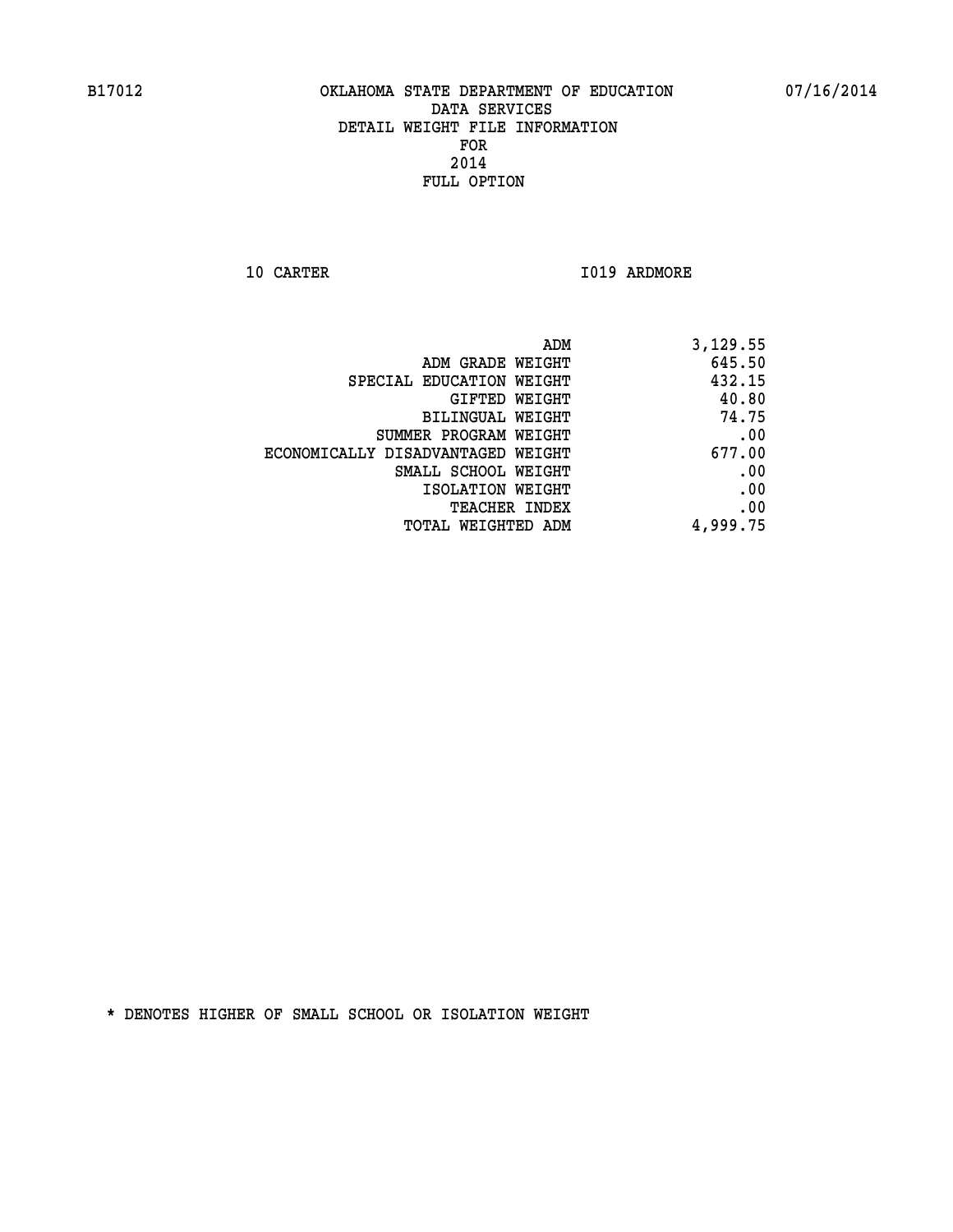**10 CARTER 1021 SPRINGER** 

|                                   | ADM<br>213.77 |
|-----------------------------------|---------------|
| ADM GRADE WEIGHT                  | 42.55         |
| SPECIAL EDUCATION WEIGHT          | 41.85         |
| GIFTED WEIGHT                     | 5.78          |
| BILINGUAL WEIGHT                  | .00           |
| SUMMER PROGRAM WEIGHT             | .00           |
| ECONOMICALLY DISADVANTAGED WEIGHT | 41.50         |
| SMALL SCHOOL WEIGHT               | $25.48*$      |
| ISOLATION WEIGHT                  | .00           |
| <b>TEACHER INDEX</b>              | .00           |
| TOTAL WEIGHTED ADM                | 370.93        |
|                                   |               |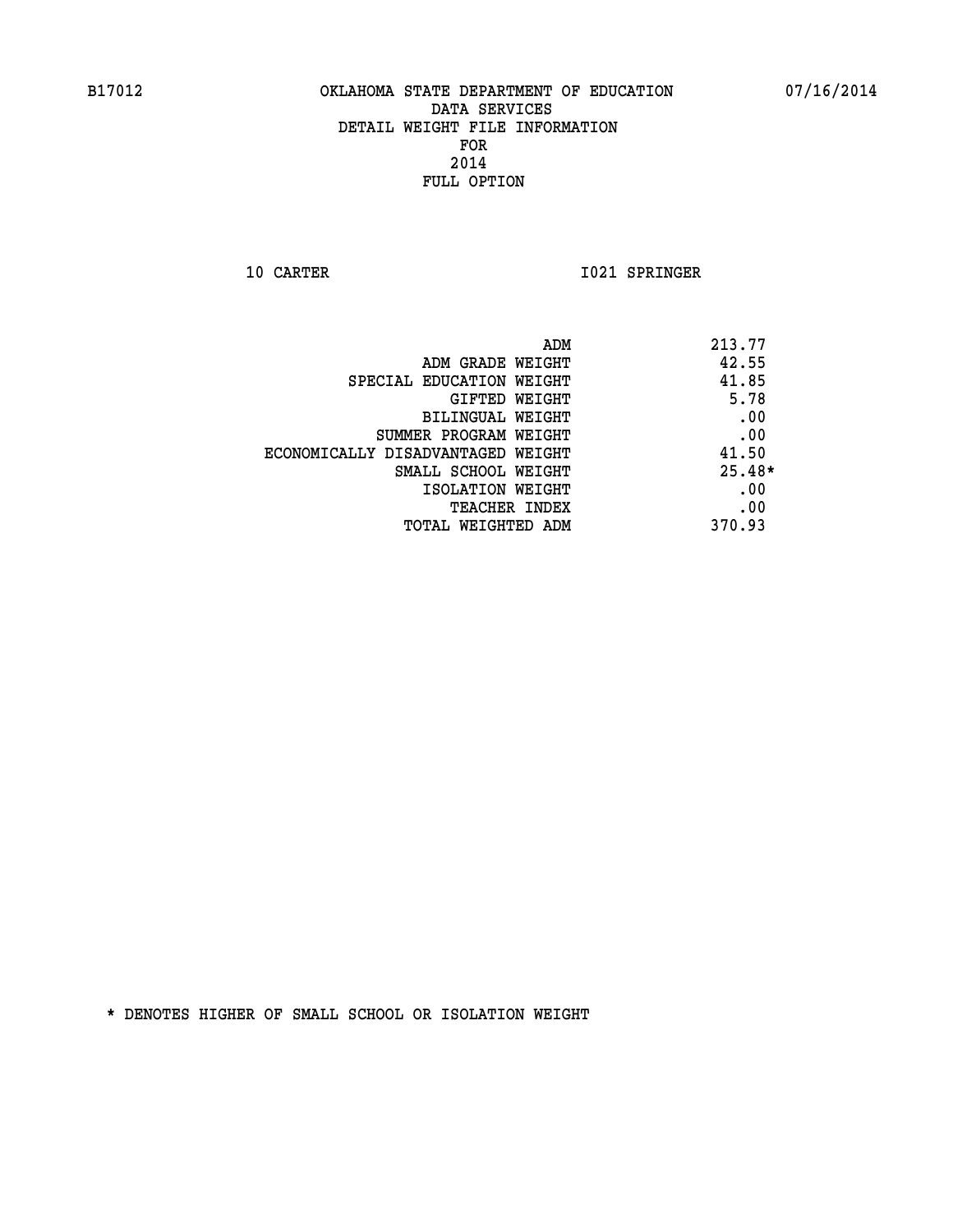**10 CARTER 1027 PLAINVIEW** 

| ADM                               | 1,501.46 |
|-----------------------------------|----------|
| ADM GRADE WEIGHT                  | 286.98   |
| SPECIAL EDUCATION WEIGHT          | 177.85   |
| GIFTED WEIGHT                     | 109.82   |
| BILINGUAL WEIGHT                  | 12.75    |
| SUMMER PROGRAM WEIGHT             | 1.20     |
| ECONOMICALLY DISADVANTAGED WEIGHT | 143.75   |
| SMALL SCHOOL WEIGHT               | .00      |
| ISOLATION WEIGHT                  | .00      |
| TEACHER INDEX                     | 119.99   |
| TOTAL WEIGHTED ADM                | 2,353.80 |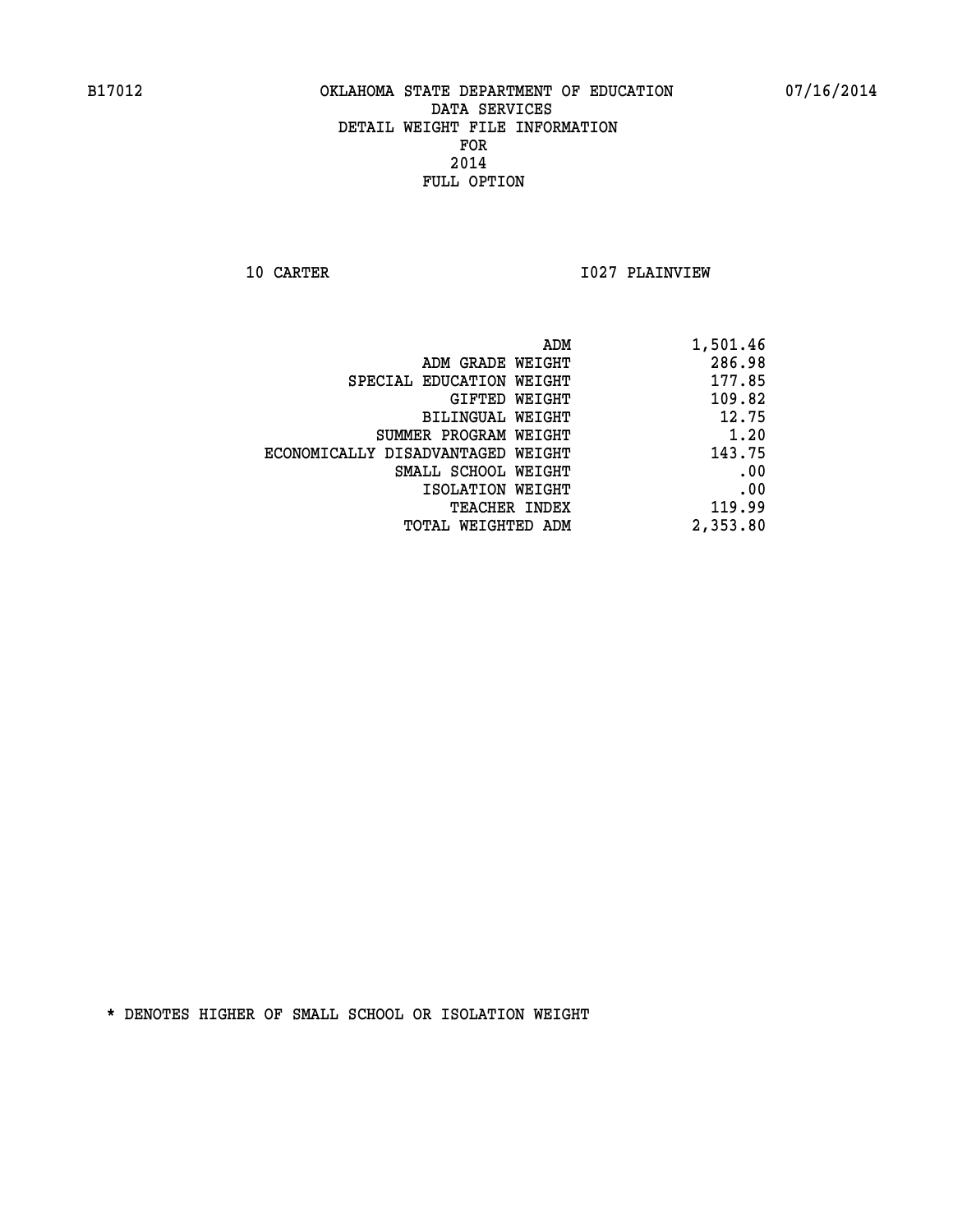**10 CARTER 10 CARTER 1032 LONE GROVE** 

|                                   | 1,476.17<br>ADM |
|-----------------------------------|-----------------|
| ADM GRADE WEIGHT                  | 297.05          |
| SPECIAL EDUCATION WEIGHT          | 170.30          |
| <b>GIFTED WEIGHT</b>              | 47.94           |
| BILINGUAL WEIGHT                  | 8.50            |
| SUMMER PROGRAM WEIGHT             | .00             |
| ECONOMICALLY DISADVANTAGED WEIGHT | 193.25          |
| SMALL SCHOOL WEIGHT               | .00             |
| ISOLATION WEIGHT                  | .00             |
| <b>TEACHER INDEX</b>              | .00             |
| <b>TOTAL WEIGHTED ADM</b>         | 2,193.21        |
|                                   |                 |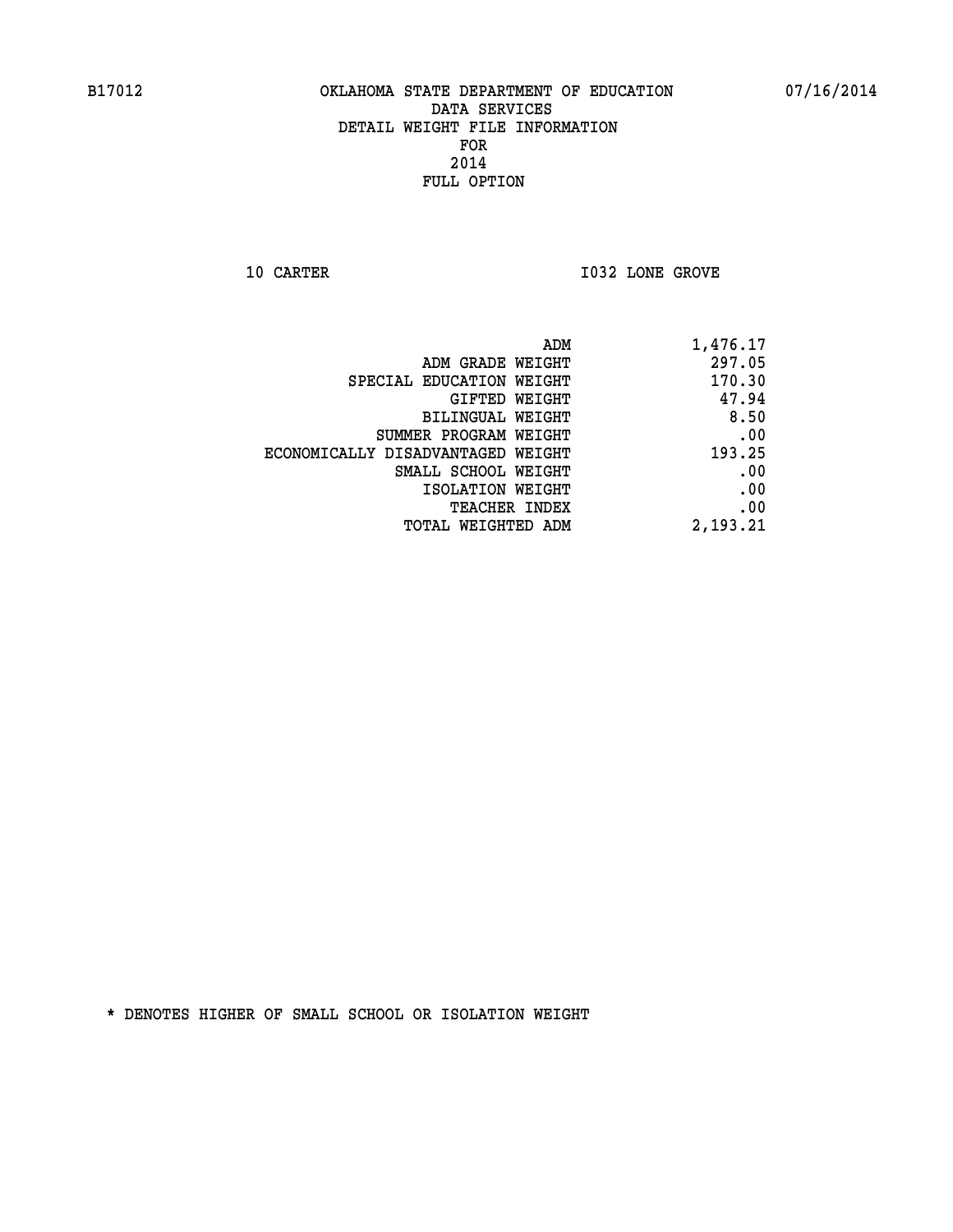**10 CARTER 1043 WILSON** 

|                                   | 504.47<br>ADM |  |
|-----------------------------------|---------------|--|
| ADM GRADE WEIGHT                  | 101.15        |  |
| SPECIAL EDUCATION WEIGHT          | 63.40         |  |
| GIFTED WEIGHT                     | 3.74          |  |
| BILINGUAL WEIGHT                  | .00           |  |
| SUMMER PROGRAM WEIGHT             | .00           |  |
| ECONOMICALLY DISADVANTAGED WEIGHT | 98.50         |  |
| SMALL SCHOOL WEIGHT               | $4.68*$       |  |
| ISOLATION WEIGHT                  | .00           |  |
| TEACHER INDEX                     | 12.04         |  |
| TOTAL WEIGHTED ADM                | 787.98        |  |
|                                   |               |  |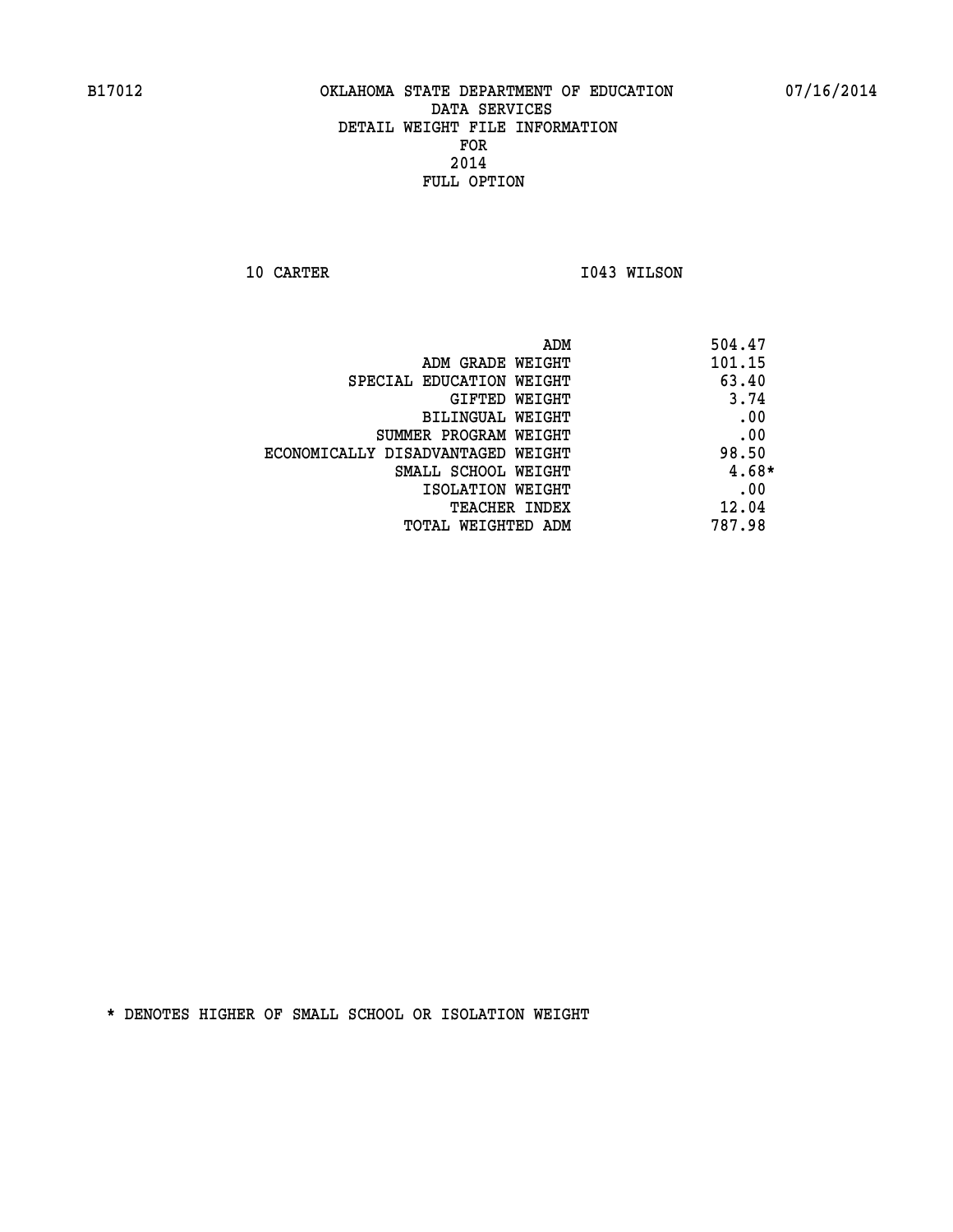**10 CARTER 1055 HEALDTON** 

|                                   | ADM<br>544.79 |      |
|-----------------------------------|---------------|------|
| ADM GRADE WEIGHT                  | 110.00        |      |
| SPECIAL EDUCATION WEIGHT          | 89.25         |      |
| GIFTED WEIGHT                     | 11.22         |      |
| BILINGUAL WEIGHT                  |               | 1.50 |
| SUMMER PROGRAM WEIGHT             |               | .00  |
| ECONOMICALLY DISADVANTAGED WEIGHT | 99.00         |      |
| SMALL SCHOOL WEIGHT               |               | .00  |
| ISOLATION WEIGHT                  |               | .00  |
| TEACHER INDEX                     | 16.21         |      |
| TOTAL WEIGHTED ADM                | 871.97        |      |
|                                   |               |      |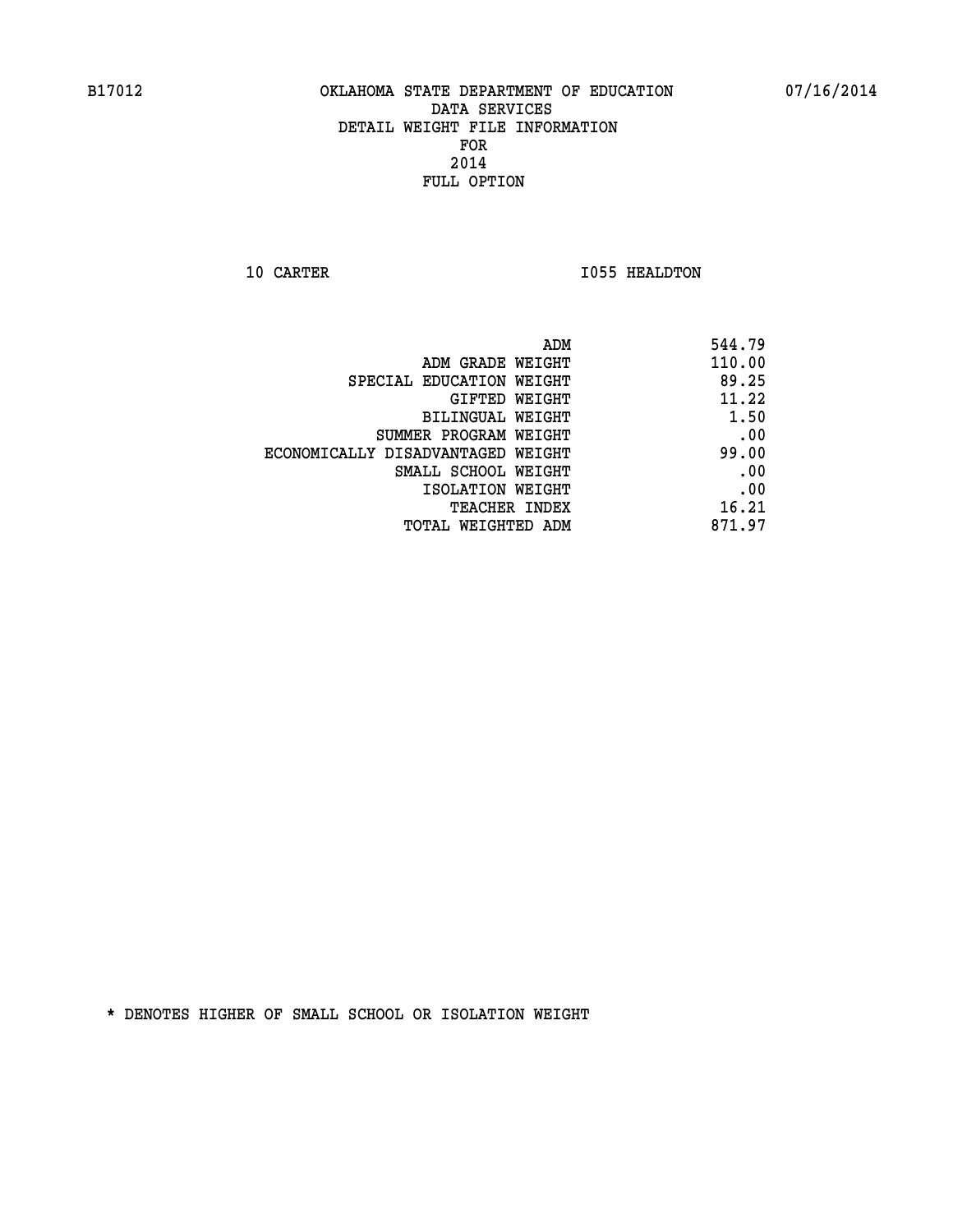**10 CARTER I074 FOX** 

 **ADM 311.78 ADM GRADE WEIGHT 61.77 SPECIAL EDUCATION WEIGHT** 38.60 **GIFTED WEIGHT 40.20 BILINGUAL WEIGHT .00 SUMMER PROGRAM WEIGHT .00 ECONOMICALLY DISADVANTAGED WEIGHT 63.50 SMALL SCHOOL WEIGHT 25.60\* EXECUTED ISOLATION WEIGHT AND RESOLATION WEIGHT TEACHER INDEX** 3.37  **TOTAL WEIGHTED ADM 514.82**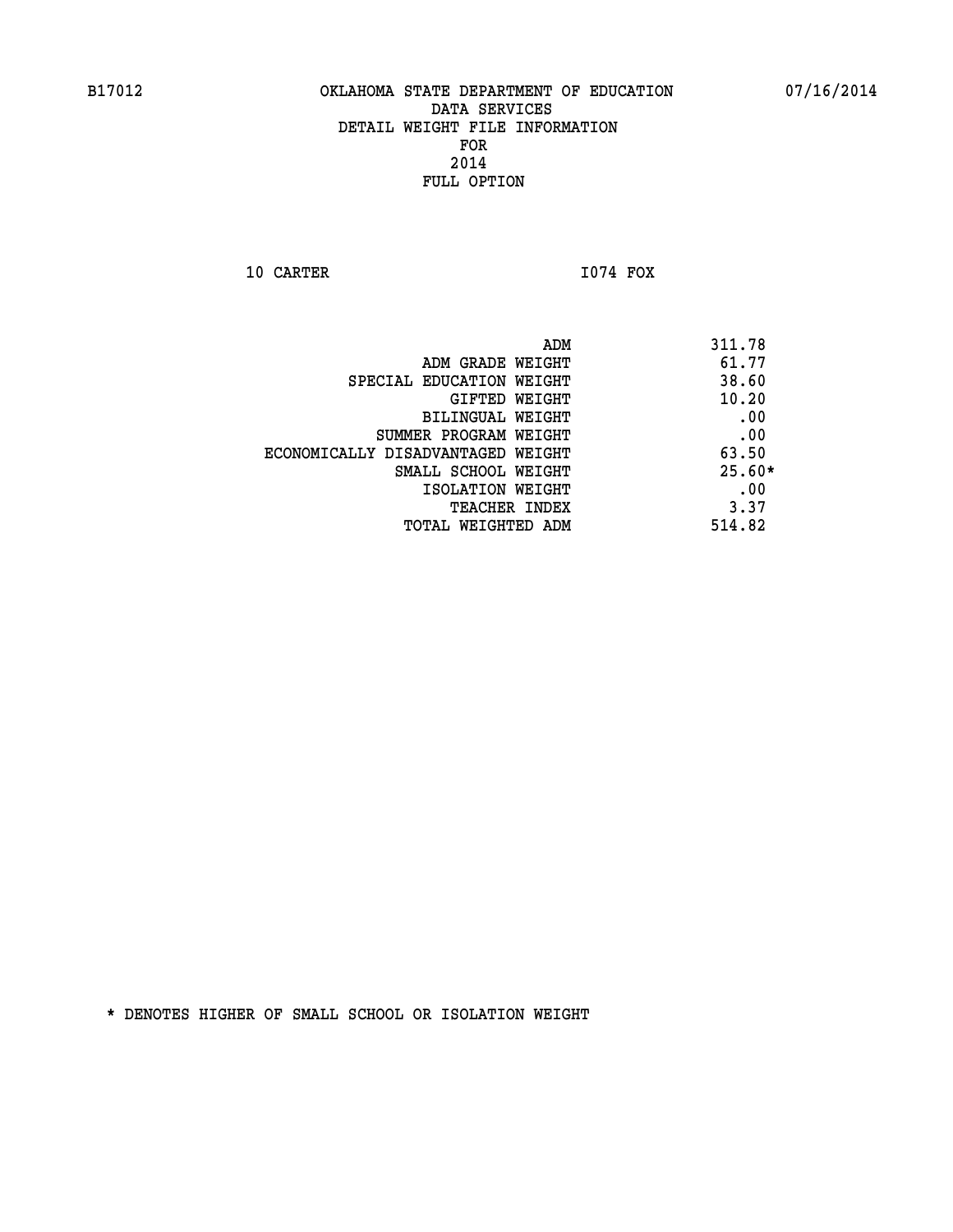**10 CARTER 1077 DICKSON** 

| ADM                               | 1,318.44 |
|-----------------------------------|----------|
| ADM GRADE WEIGHT                  | 260.25   |
| SPECIAL EDUCATION WEIGHT          | 143.05   |
| GIFTED WEIGHT                     | 63.58    |
| <b>BILINGUAL WEIGHT</b>           | 5.50     |
| SUMMER PROGRAM WEIGHT             | .00      |
| ECONOMICALLY DISADVANTAGED WEIGHT | 194.25   |
| SMALL SCHOOL WEIGHT               | .00      |
| ISOLATION WEIGHT                  | .00      |
| TEACHER INDEX                     | .00      |
| TOTAL WEIGHTED ADM                | 1,985.07 |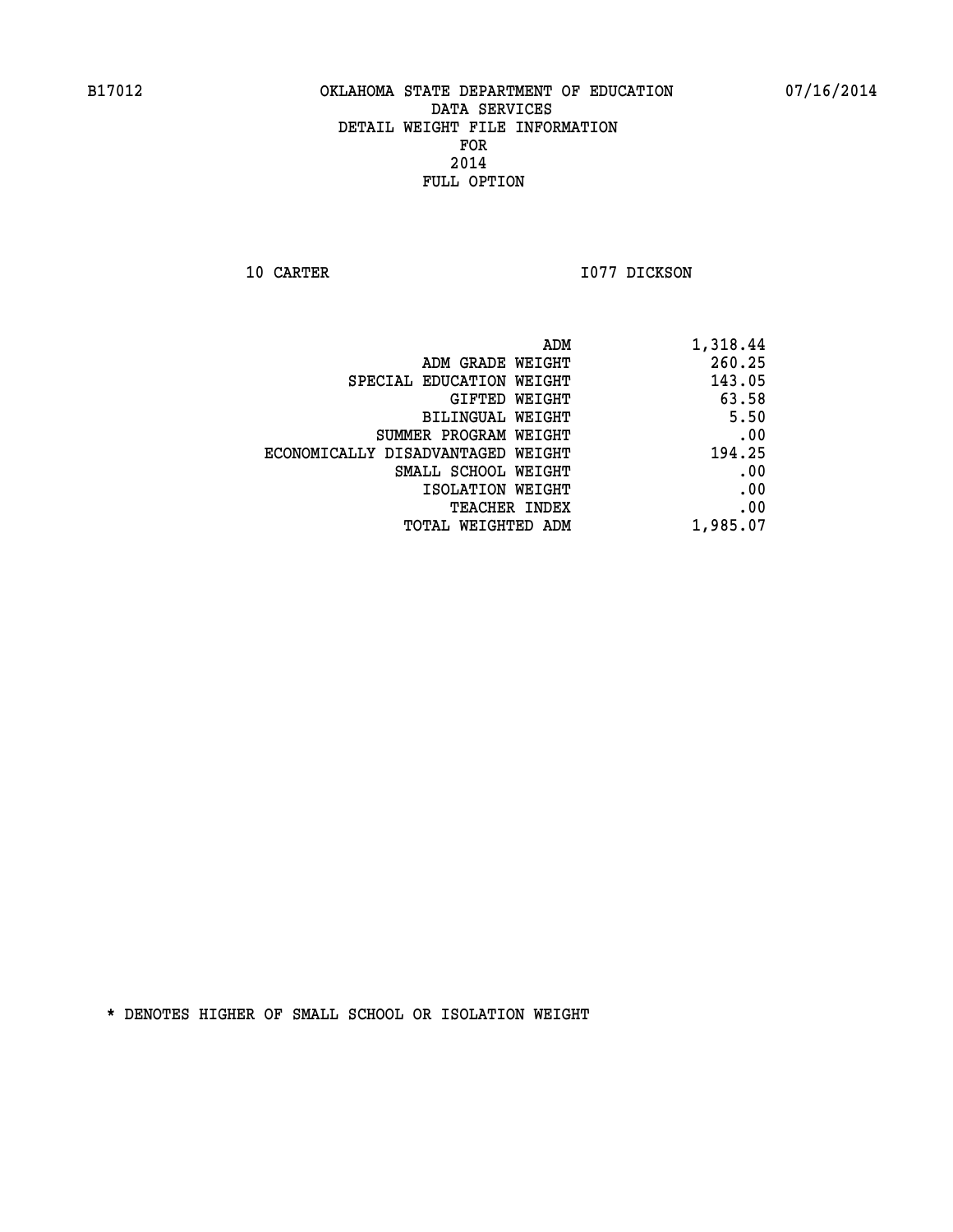**11 CHEROKEE C010 LOWREY** 

| ADM                               | 146.73   |
|-----------------------------------|----------|
| ADM GRADE WEIGHT                  | 29.93    |
| SPECIAL EDUCATION WEIGHT          | 22.55    |
| <b>GIFTED WEIGHT</b>              | 4.08     |
| BILINGUAL WEIGHT                  | 1.50     |
| SUMMER PROGRAM WEIGHT             | .00      |
| ECONOMICALLY DISADVANTAGED WEIGHT | 31.75    |
| SMALL SCHOOL WEIGHT               | $21.21*$ |
| ISOLATION WEIGHT                  | .00      |
| <b>TEACHER INDEX</b>              | 2.83     |
| TOTAL WEIGHTED ADM                | 260.58   |
|                                   |          |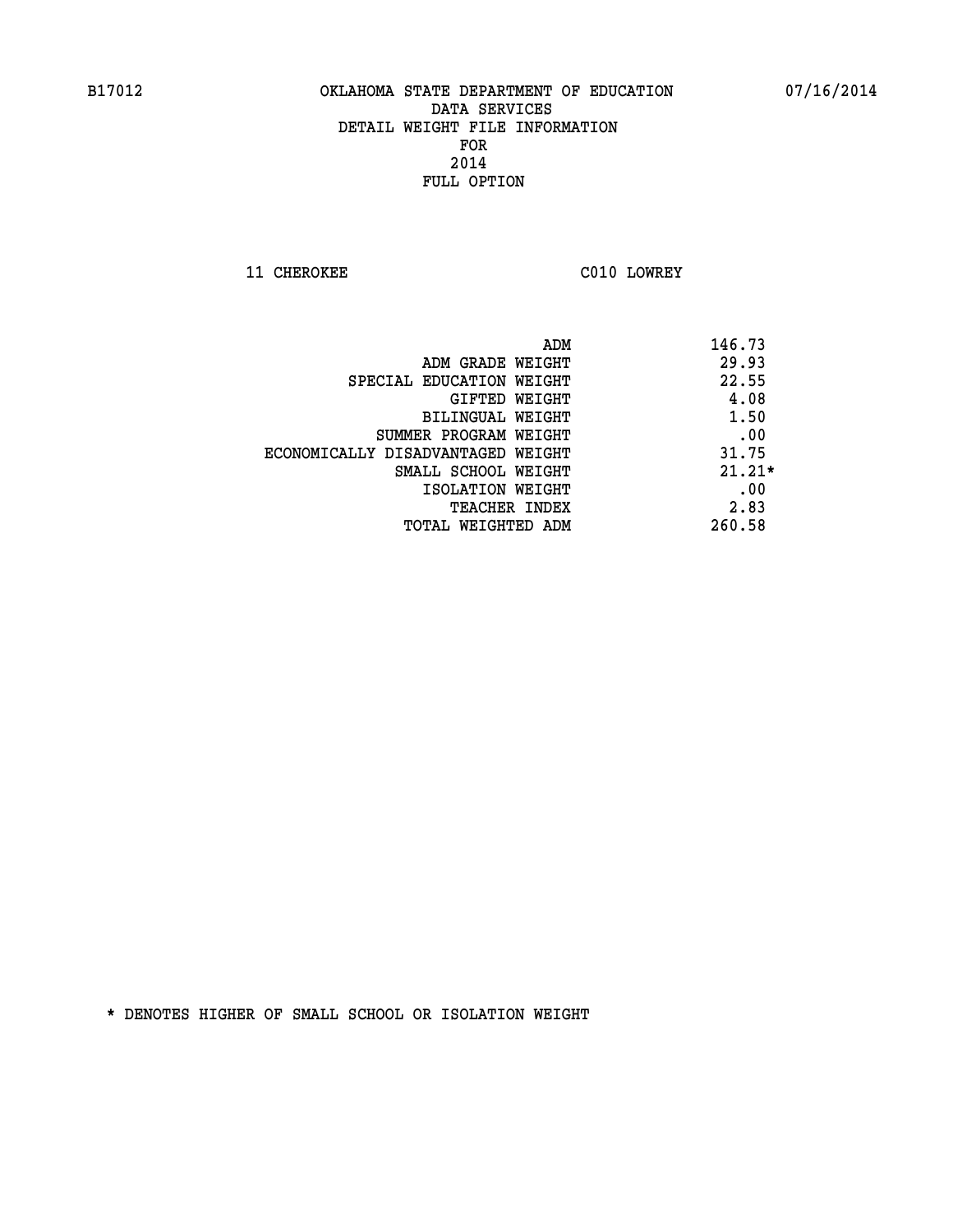**11 CHEROKEE C014 NORWOOD** 

| ADM                               | 180.90   |
|-----------------------------------|----------|
| ADM GRADE WEIGHT                  | 34.94    |
| SPECIAL EDUCATION WEIGHT          | 22.30    |
| GIFTED WEIGHT                     | 11.56    |
| <b>BILINGUAL WEIGHT</b>           | 1.00     |
| SUMMER PROGRAM WEIGHT             | .00      |
| ECONOMICALLY DISADVANTAGED WEIGHT | 42.25    |
| SMALL SCHOOL WEIGHT               | $23.81*$ |
| ISOLATION WEIGHT                  | .00      |
| <b>TEACHER INDEX</b>              | 21.58    |
| TOTAL WEIGHTED ADM                | 338.34   |
|                                   |          |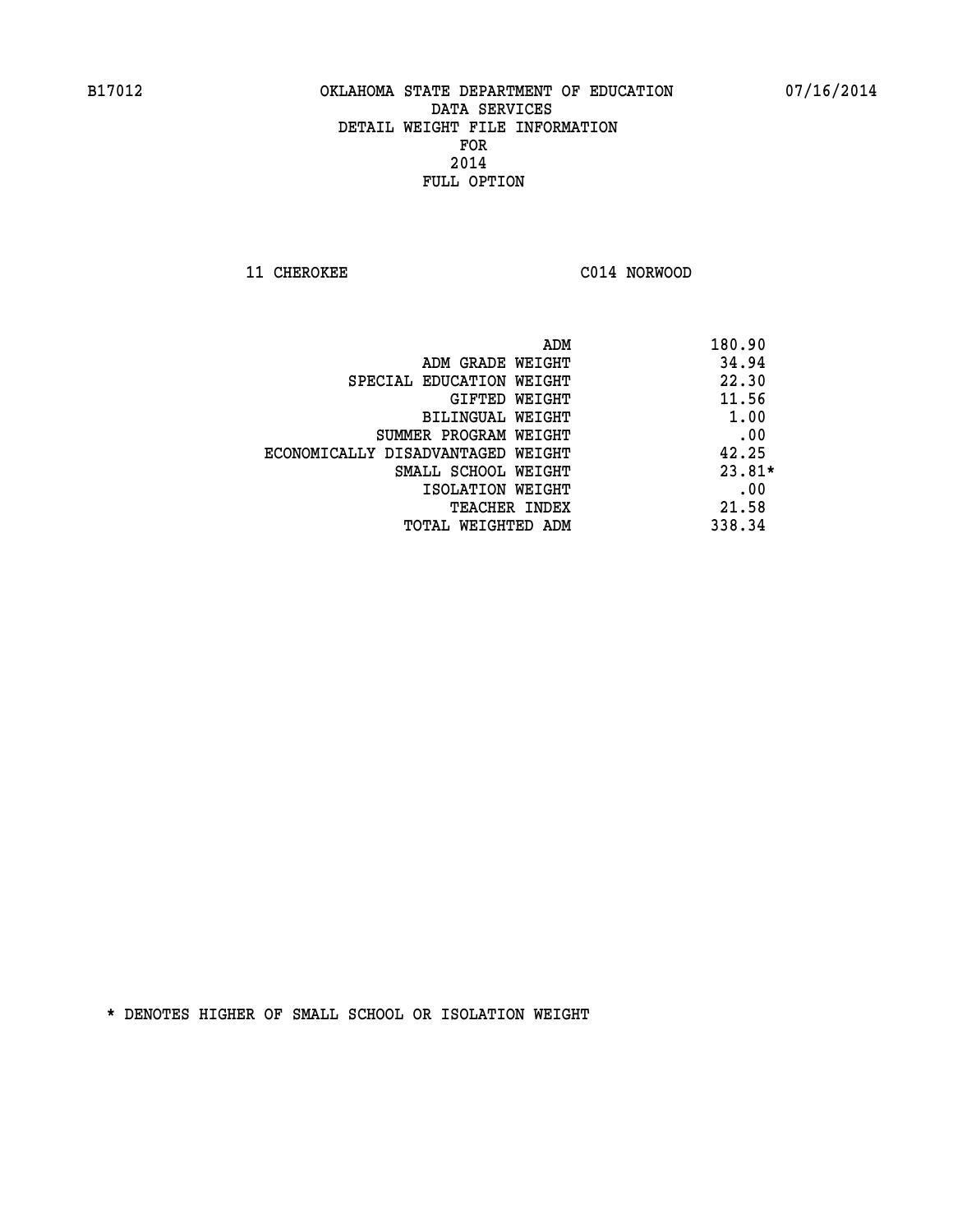**11 CHEROKEE C021 WOODALL** 

| ADM                               | 490.74  |
|-----------------------------------|---------|
| ADM GRADE WEIGHT                  | 103.20  |
| SPECIAL EDUCATION WEIGHT          | 32.45   |
| GIFTED WEIGHT                     | 13.26   |
| BILINGUAL WEIGHT                  | 10.00   |
| SUMMER PROGRAM WEIGHT             | .00     |
| ECONOMICALLY DISADVANTAGED WEIGHT | 86.25   |
| SMALL SCHOOL WEIGHT               | $7.10*$ |
| ISOLATION WEIGHT                  | .00     |
| <b>TEACHER INDEX</b>              | 35.44   |
| TOTAL WEIGHTED ADM                | 778.44  |
|                                   |         |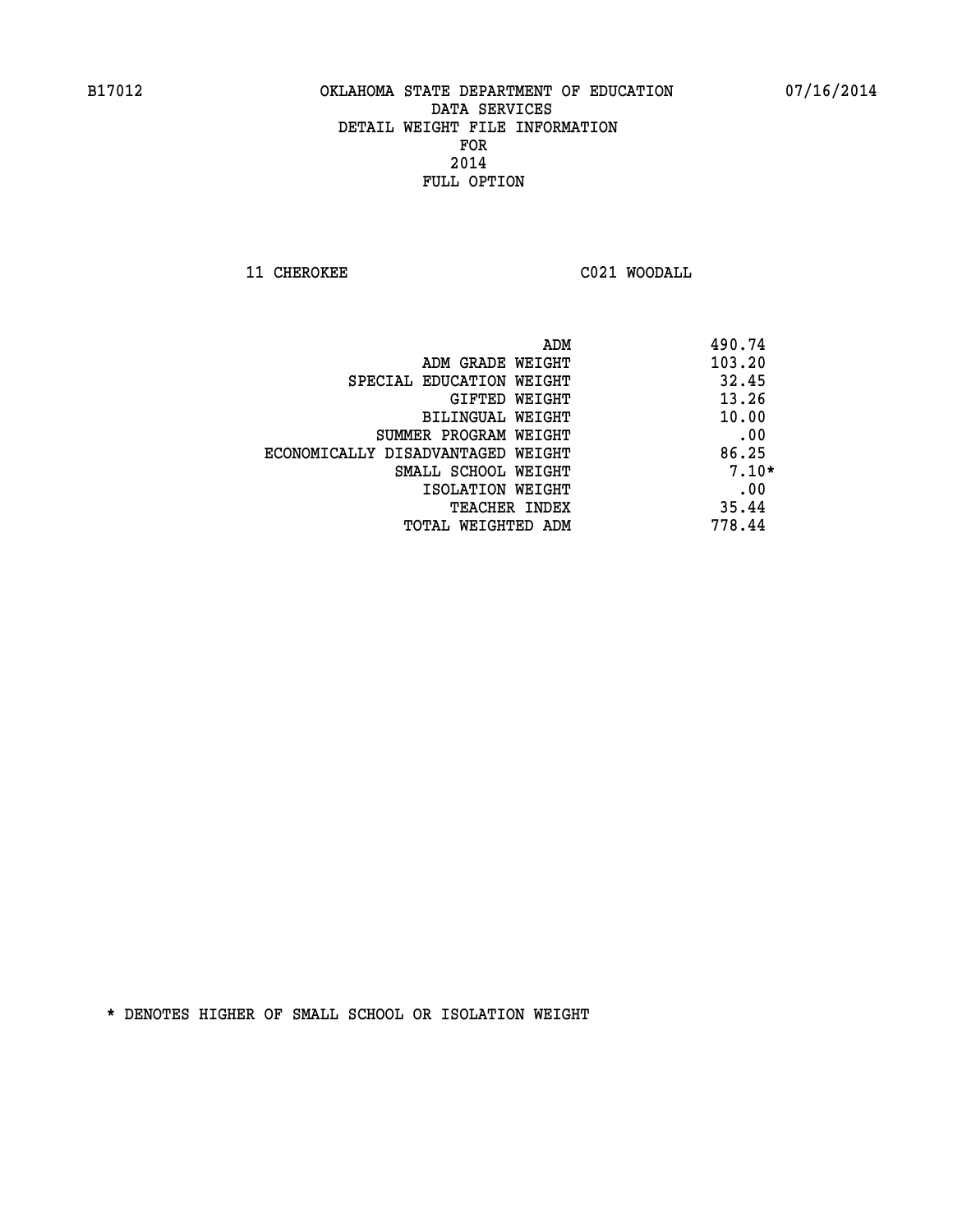**11 CHEROKEE C026 SHADY GROVE** 

| ADM                               | 143.13 |
|-----------------------------------|--------|
| ADM GRADE WEIGHT                  | 33.65  |
| SPECIAL EDUCATION WEIGHT          | 26.40  |
| GIFTED WEIGHT                     | 5.44   |
| BILINGUAL WEIGHT                  | 27.75  |
| SUMMER PROGRAM WEIGHT             | .00    |
| ECONOMICALLY DISADVANTAGED WEIGHT | 30.00  |
| SMALL SCHOOL WEIGHT               | 20.88* |
| ISOLATION WEIGHT                  | .00    |
| <b>TEACHER INDEX</b>              | 26.65  |
| TOTAL WEIGHTED ADM                | 313.90 |
|                                   |        |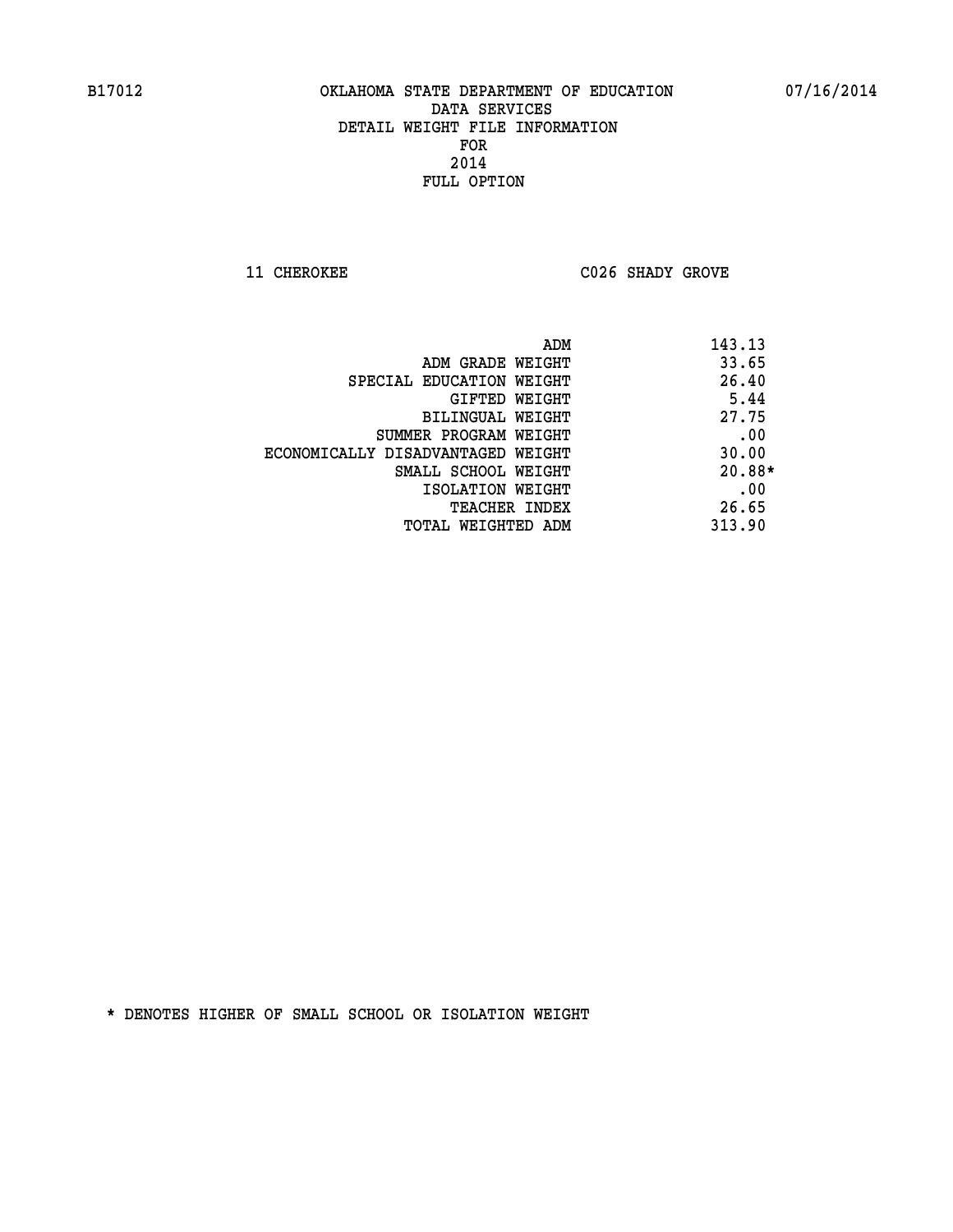**11 CHEROKEE C031 PEGGS** 

| ADM                               | 252.76   |
|-----------------------------------|----------|
| ADM GRADE WEIGHT                  | 52.21    |
| SPECIAL EDUCATION WEIGHT          | 48.45    |
| GIFTED WEIGHT                     | 15.64    |
| BILINGUAL WEIGHT                  | 3.00     |
| SUMMER PROGRAM WEIGHT             | .00      |
| ECONOMICALLY DISADVANTAGED WEIGHT | 49.50    |
| SMALL SCHOOL WEIGHT               | $26.40*$ |
| ISOLATION WEIGHT                  | .00      |
| <b>TEACHER INDEX</b>              | .00      |
| TOTAL WEIGHTED ADM                | 447.96   |
|                                   |          |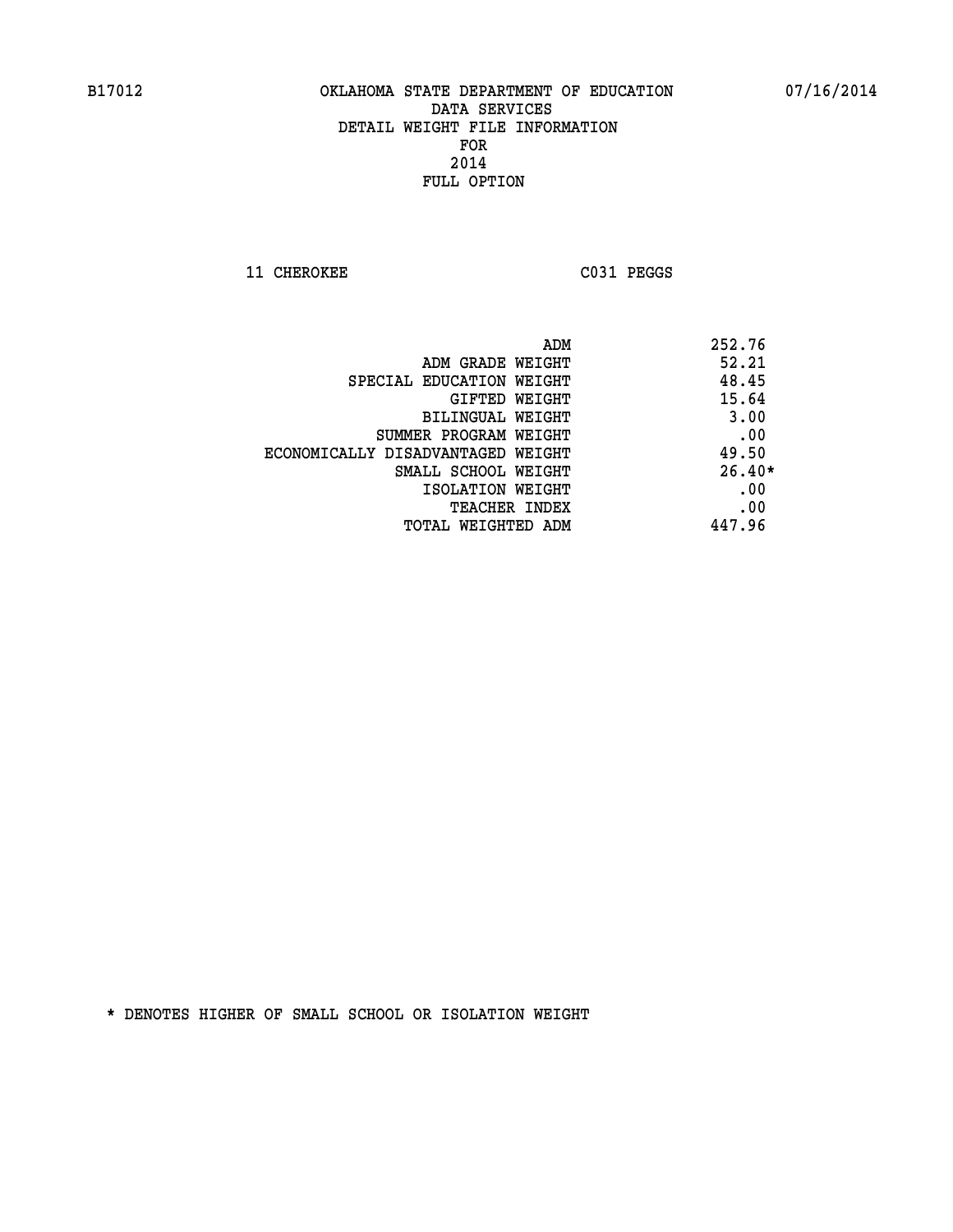**11 CHEROKEE C034 GRAND VIEW** 

| ADM                               | 569.51 |
|-----------------------------------|--------|
| ADM GRADE WEIGHT                  | 115.46 |
| SPECIAL EDUCATION WEIGHT          | 84.00  |
| GIFTED WEIGHT                     | 15.30  |
| BILINGUAL WEIGHT                  | 25.75  |
| SUMMER PROGRAM WEIGHT             | .00    |
| ECONOMICALLY DISADVANTAGED WEIGHT | 124.75 |
| SMALL SCHOOL WEIGHT               | .00    |
| ISOLATION WEIGHT                  | .00    |
| <b>TEACHER INDEX</b>              | 18.22  |
| TOTAL WEIGHTED ADM                | 952.99 |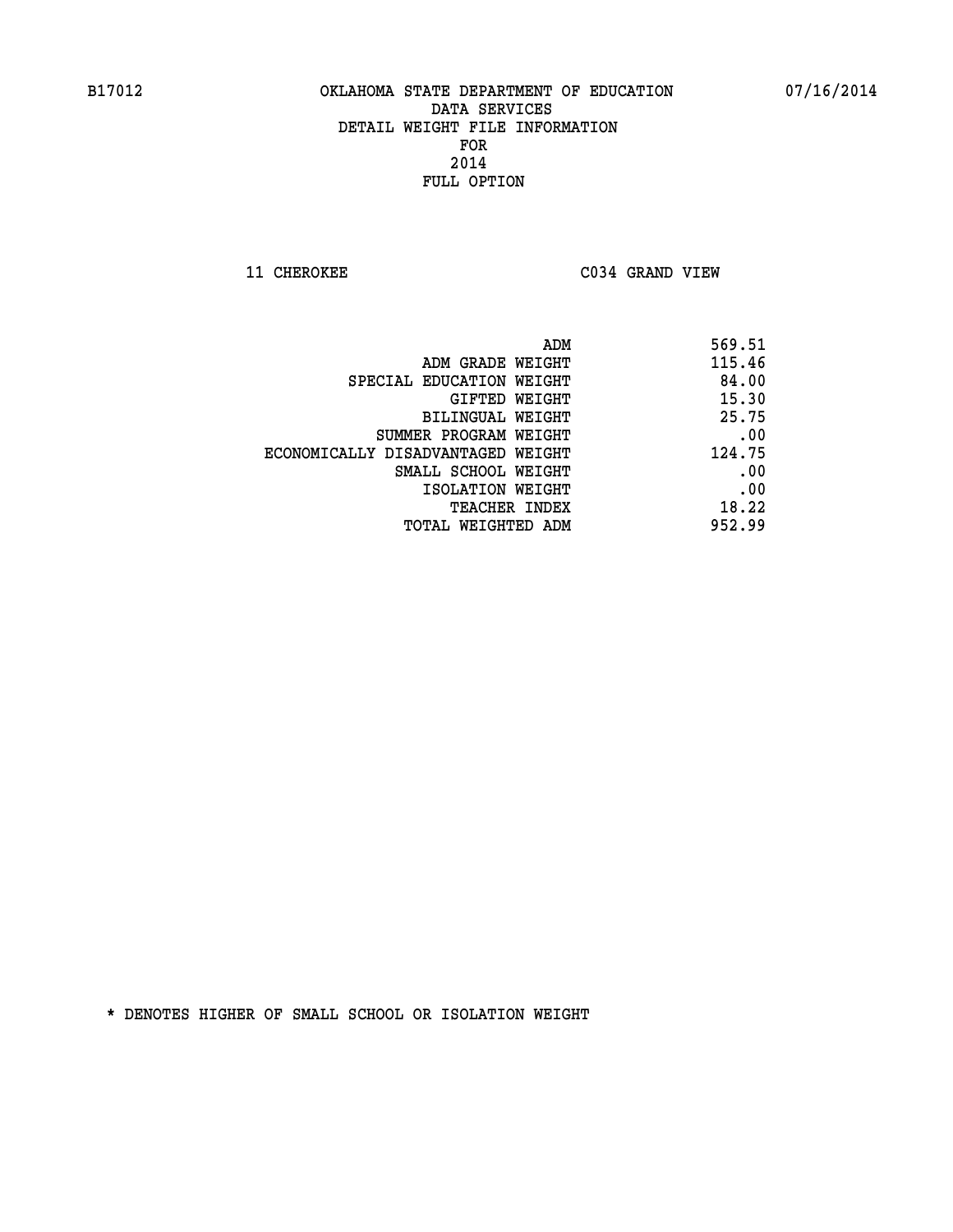**11 CHEROKEE C044 BRIGGS** 

|                                   | ADM | 450.35   |
|-----------------------------------|-----|----------|
| ADM GRADE WEIGHT                  |     | 90.12    |
| SPECIAL EDUCATION WEIGHT          |     | 39.10    |
| GIFTED WEIGHT                     |     | 12.24    |
| BILINGUAL WEIGHT                  |     | 11.75    |
| SUMMER PROGRAM WEIGHT             |     | .00      |
| ECONOMICALLY DISADVANTAGED WEIGHT |     | 104.75   |
| SMALL SCHOOL WEIGHT               |     | $13.39*$ |
| ISOLATION WEIGHT                  |     | .00      |
| TEACHER INDEX                     |     | 36.97    |
| TOTAL WEIGHTED ADM                |     | 758.67   |
|                                   |     |          |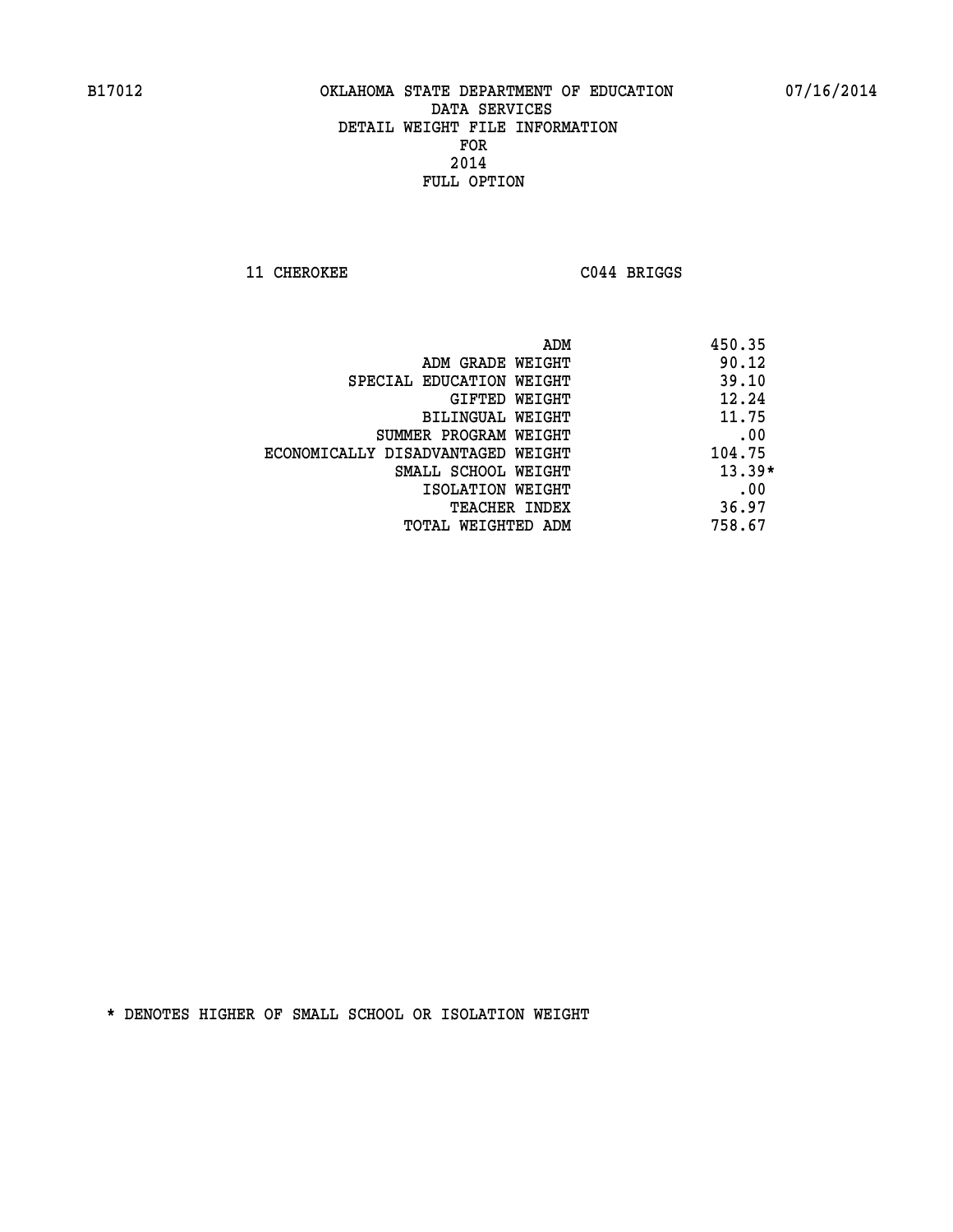**11 CHEROKEE CO66 TENKILLER** 

|                                   | 287.28<br>ADM |
|-----------------------------------|---------------|
| ADM GRADE WEIGHT                  | 57.27         |
| SPECIAL EDUCATION WEIGHT          | 31.70         |
| GIFTED WEIGHT                     | 23.12         |
| BILINGUAL WEIGHT                  | 35.25         |
| SUMMER PROGRAM WEIGHT             | .00           |
| ECONOMICALLY DISADVANTAGED WEIGHT | 57.50         |
| SMALL SCHOOL WEIGHT               | $26.25*$      |
| ISOLATION WEIGHT                  | .00           |
| TEACHER INDEX                     | 38.28         |
| TOTAL WEIGHTED ADM                | 556.65        |
|                                   |               |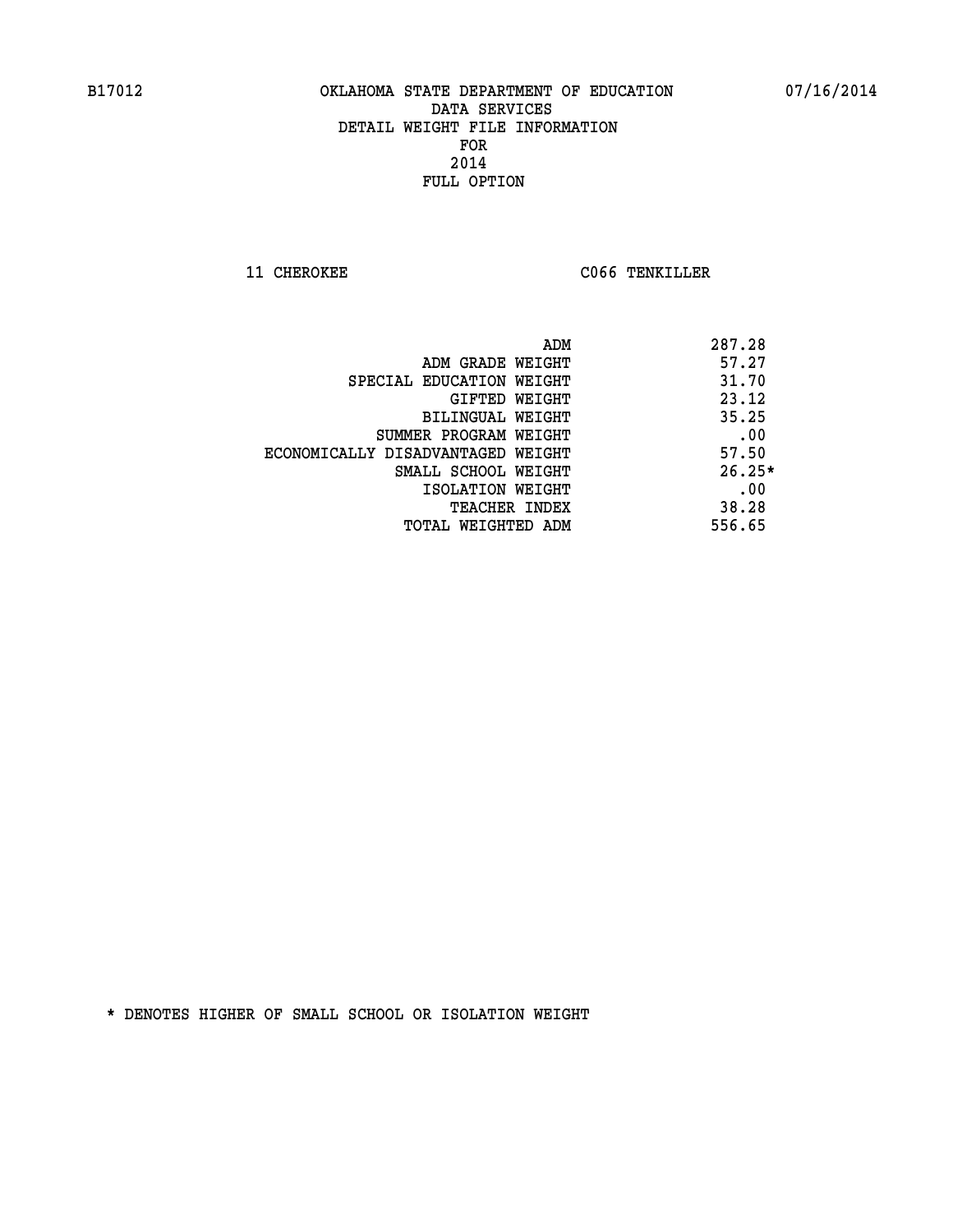11 CHEROKEE 1006 KEYS

| ADM                               | 874.99   |
|-----------------------------------|----------|
| ADM GRADE WEIGHT                  | 168.26   |
| SPECIAL EDUCATION WEIGHT          | 116.60   |
| GIFTED WEIGHT                     | 33.66    |
| BILINGUAL WEIGHT                  | 2.25     |
| SUMMER PROGRAM WEIGHT             | .00      |
| ECONOMICALLY DISADVANTAGED WEIGHT | 155.00   |
| SMALL SCHOOL WEIGHT               | .00      |
| ISOLATION WEIGHT                  | .00      |
| TEACHER INDEX                     | .00      |
| TOTAL WEIGHTED ADM                | 1,350.76 |
|                                   |          |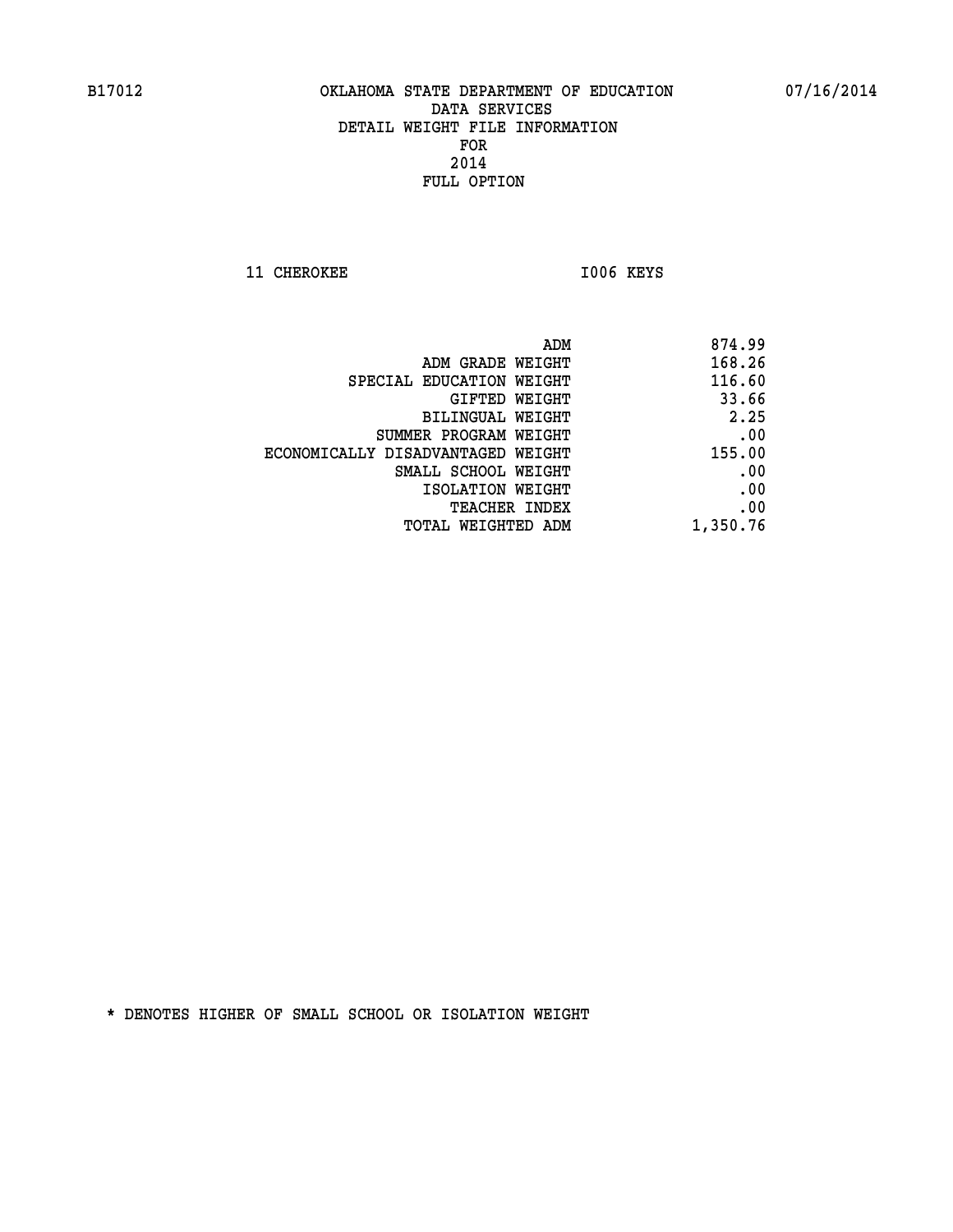**11 CHEROKEE 1016 HULBERT** 

| 624.36 |
|--------|
| 124.59 |
| 66.00  |
| 30.94  |
| 7.50   |
| .00    |
| 128.75 |
| .00    |
| .00    |
| 11.94  |
| 994.08 |
|        |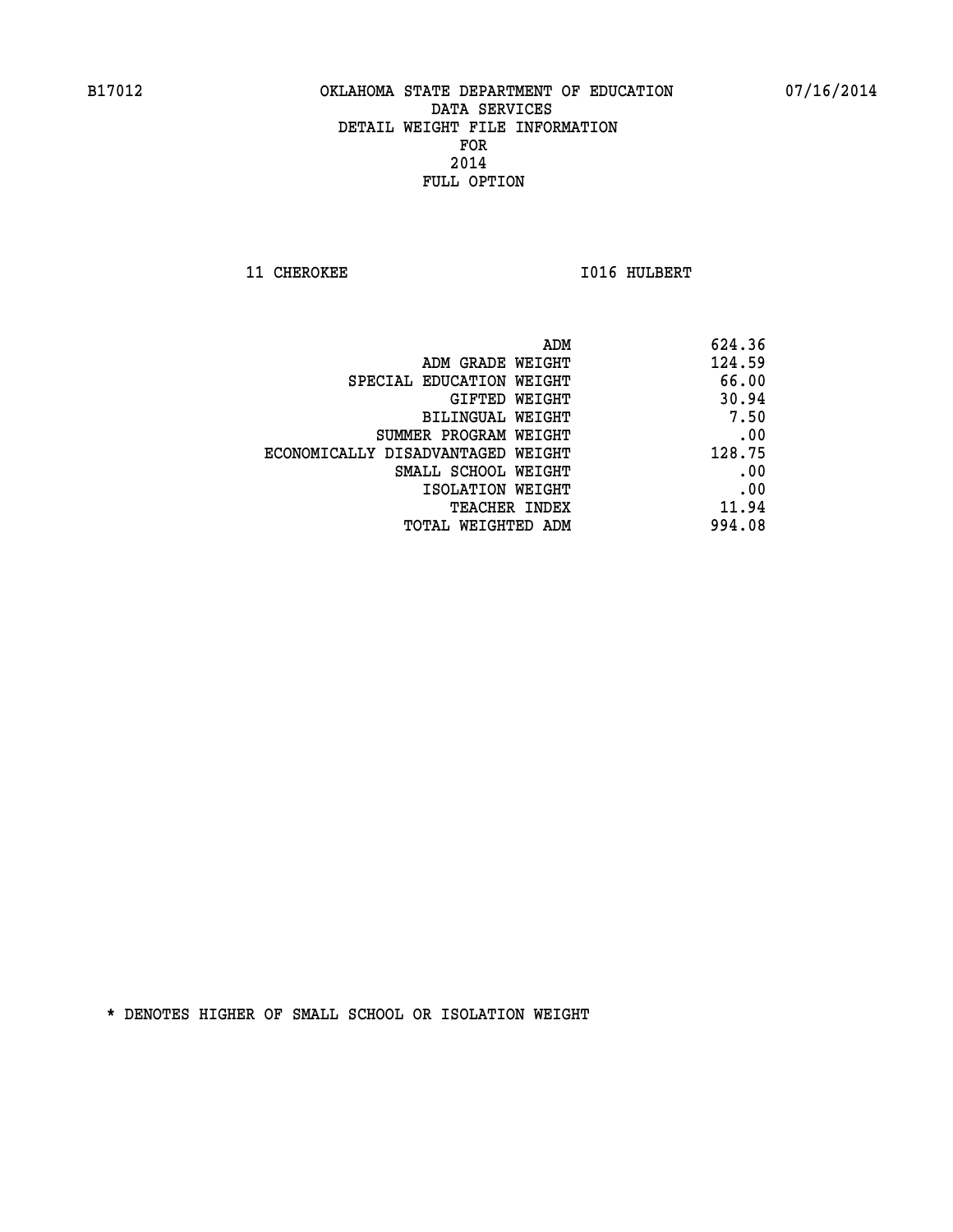**11 CHEROKEE 1035 TAHLEQUAH** 

|                                   | 3,478.53<br>ADM |
|-----------------------------------|-----------------|
| ADM GRADE WEIGHT                  | 729.85          |
| SPECIAL EDUCATION WEIGHT          | 504.25          |
| <b>GIFTED WEIGHT</b>              | 196.52          |
| BILINGUAL WEIGHT                  | 141.00          |
| SUMMER PROGRAM WEIGHT             | 1.20            |
| ECONOMICALLY DISADVANTAGED WEIGHT | 629.50          |
| SMALL SCHOOL WEIGHT               | .00             |
| ISOLATION WEIGHT                  | .00             |
| <b>TEACHER INDEX</b>              | .00             |
| TOTAL WEIGHTED ADM                | 5,680.85        |
|                                   |                 |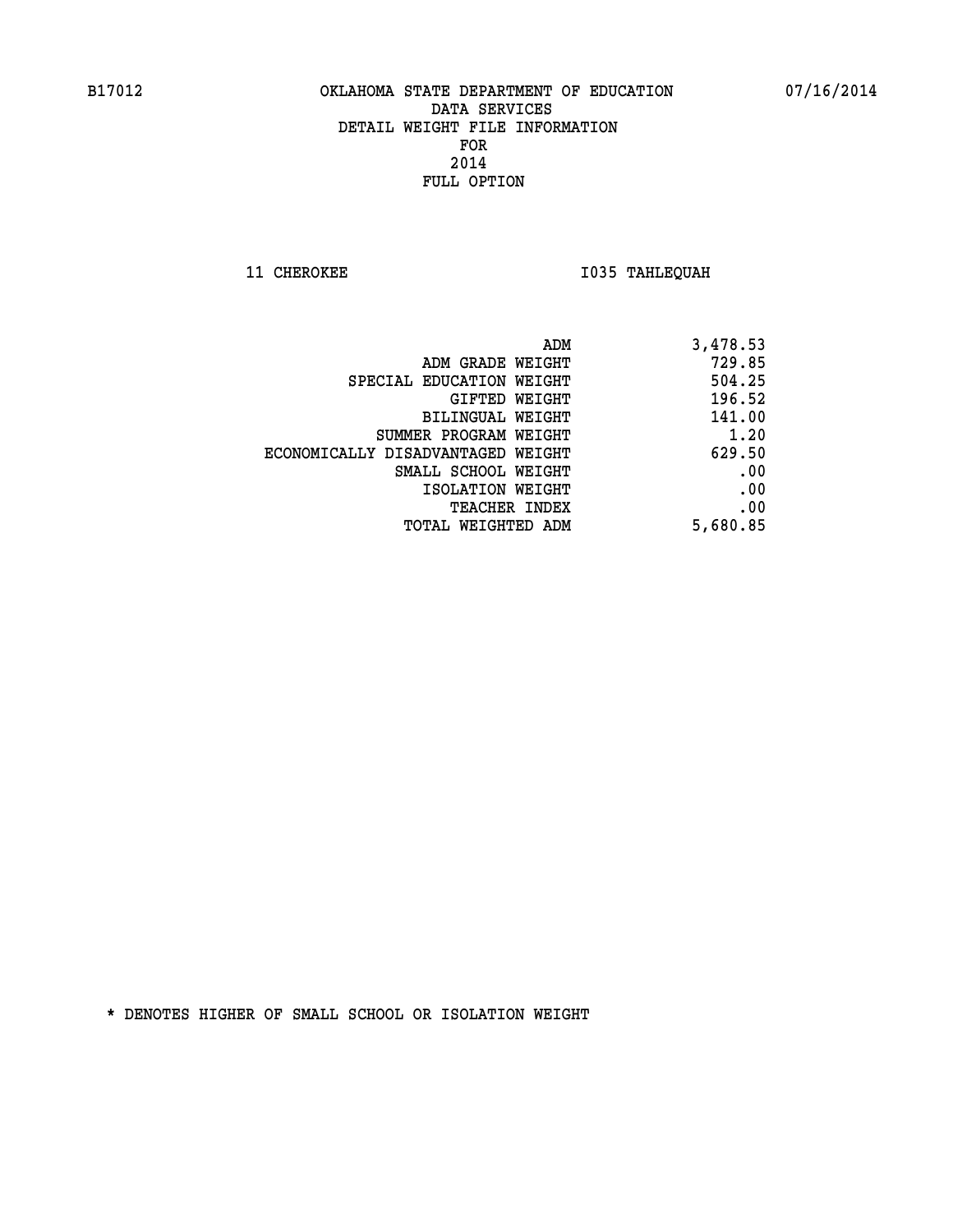**11 CHEROKEE TOO1 CHEROKEE IMMERSION CHA** 

| ADM                               | 125.08 |
|-----------------------------------|--------|
| ADM GRADE WEIGHT                  | 26.14  |
| SPECIAL EDUCATION WEIGHT          | 2.55   |
| GIFTED WEIGHT                     | .00    |
| BILINGUAL WEIGHT                  | .00    |
| SUMMER PROGRAM WEIGHT             | .00    |
| ECONOMICALLY DISADVANTAGED WEIGHT | 13.25  |
| SMALL SCHOOL WEIGHT               | .00    |
| ISOLATION WEIGHT                  | .00    |
| <b>TEACHER INDEX</b>              | .00    |
| TOTAL WEIGHTED ADM                | 167.02 |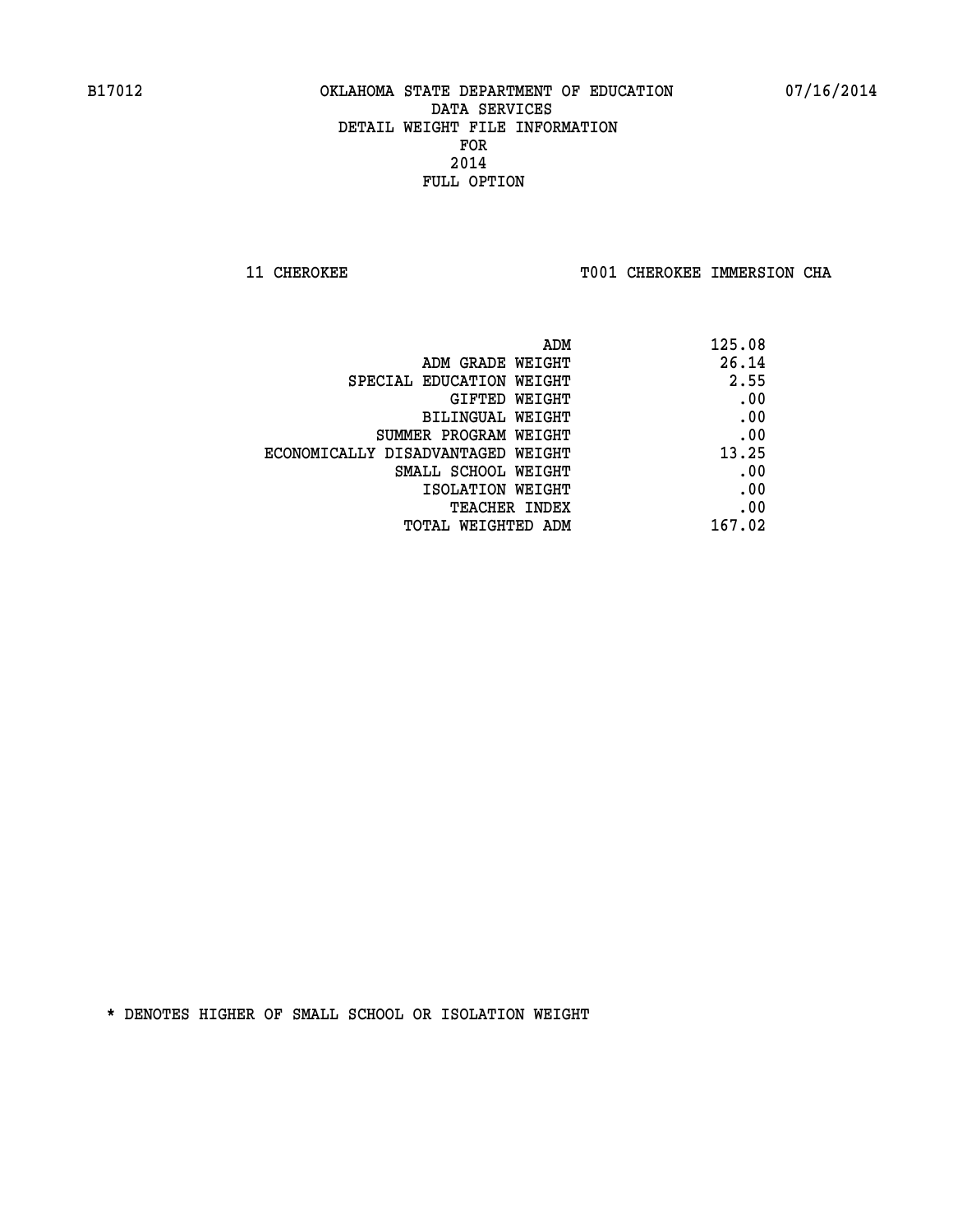**12 CHOCTAW C003 GRANT** 

|                                   | ADM | 173.82   |
|-----------------------------------|-----|----------|
| ADM GRADE WEIGHT                  |     | 34.05    |
| SPECIAL EDUCATION WEIGHT          |     | 58.95    |
| GIFTED WEIGHT                     |     | 4.76     |
| BILINGUAL WEIGHT                  |     | .00      |
| SUMMER PROGRAM WEIGHT             |     | .00      |
| ECONOMICALLY DISADVANTAGED WEIGHT |     | 45.75    |
| SMALL SCHOOL WEIGHT               |     | $23.34*$ |
| ISOLATION WEIGHT                  |     | .00      |
| TEACHER INDEX                     |     | 13.44    |
| TOTAL WEIGHTED ADM                |     | 354.11   |
|                                   |     |          |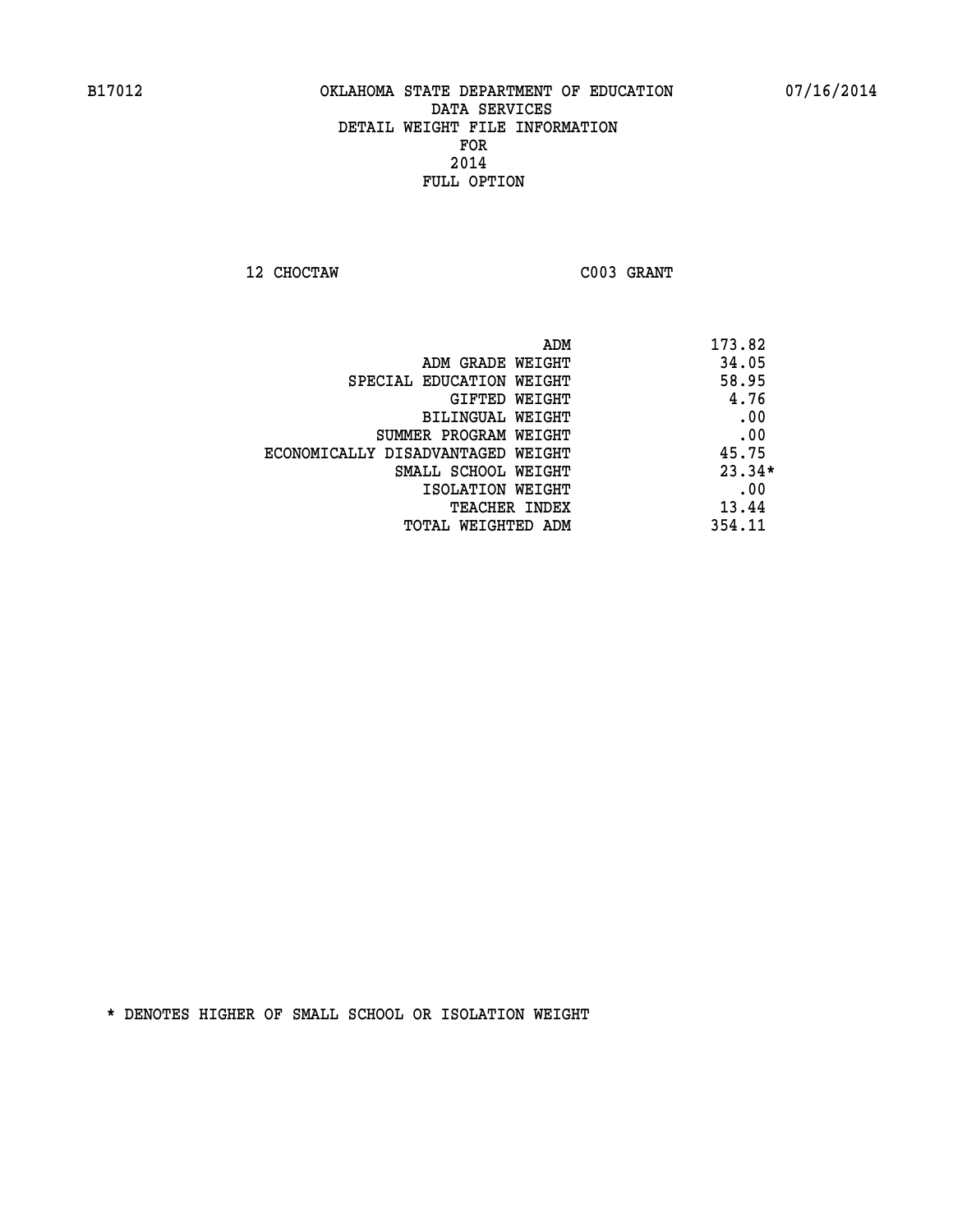**12 CHOCTAW C021 SWINK** 

| ADM                               | 159.89   |
|-----------------------------------|----------|
| ADM GRADE WEIGHT                  | 37.27    |
| SPECIAL EDUCATION WEIGHT          | 61.00    |
| <b>GIFTED WEIGHT</b>              | 4.08     |
| BILINGUAL WEIGHT                  | .00      |
| SUMMER PROGRAM WEIGHT             | .00      |
| ECONOMICALLY DISADVANTAGED WEIGHT | 39.25    |
| SMALL SCHOOL WEIGHT               | $22.31*$ |
| ISOLATION WEIGHT                  | .00      |
| <b>TEACHER INDEX</b>              | .00      |
| TOTAL WEIGHTED ADM                | 323.80   |
|                                   |          |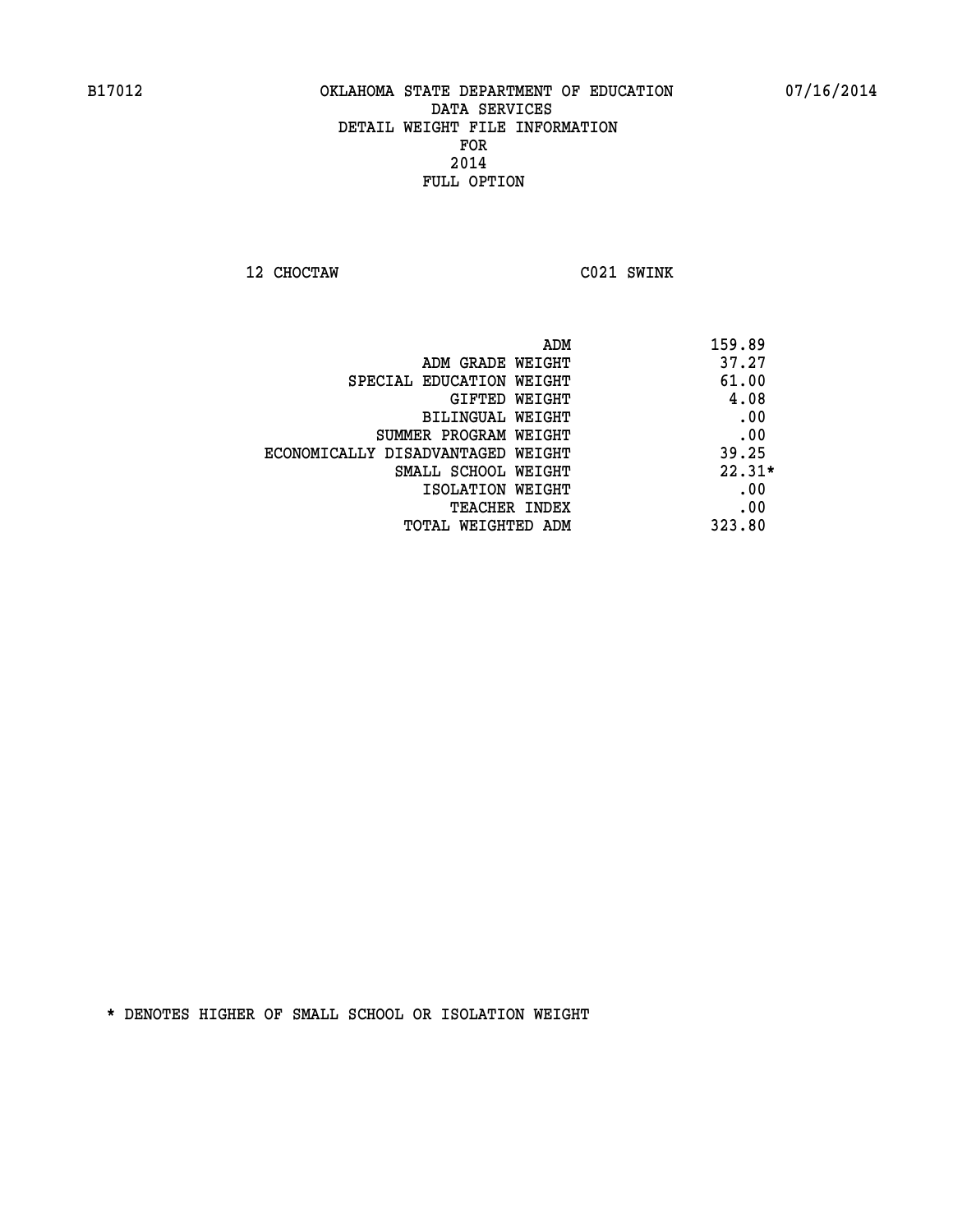**12 CHOCTAW I001 BOSWELL** 

| 377.95   |
|----------|
| 75.52    |
| 79.95    |
| 6.46     |
| .00      |
| .00      |
| 74.00    |
| 21.58    |
| $53.63*$ |
| 11.13    |
| 678.64   |
|          |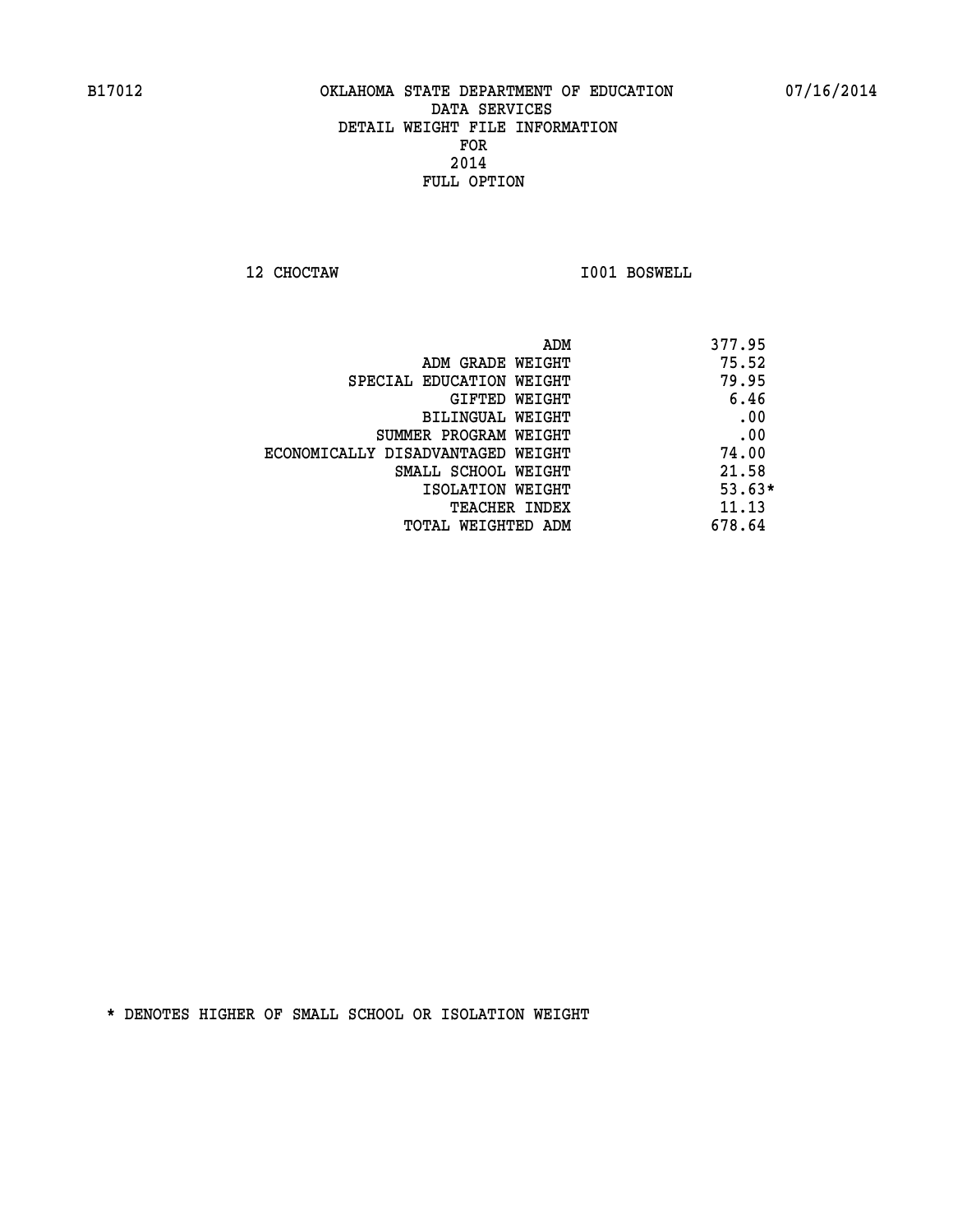**12 CHOCTAW I002 FORT TOWSON** 

|                                   | 434.23<br>ADM |
|-----------------------------------|---------------|
| ADM GRADE WEIGHT                  | 80.60         |
| SPECIAL EDUCATION WEIGHT          | 84.70         |
| <b>GIFTED WEIGHT</b>              | 15.64         |
| BILINGUAL WEIGHT                  | .25           |
| SUMMER PROGRAM WEIGHT             | .00           |
| ECONOMICALLY DISADVANTAGED WEIGHT | 89.75         |
| SMALL SCHOOL WEIGHT               | $15.56*$      |
| ISOLATION WEIGHT                  | .00           |
| <b>TEACHER INDEX</b>              | .00           |
| TOTAL WEIGHTED ADM                | 720.73        |
|                                   |               |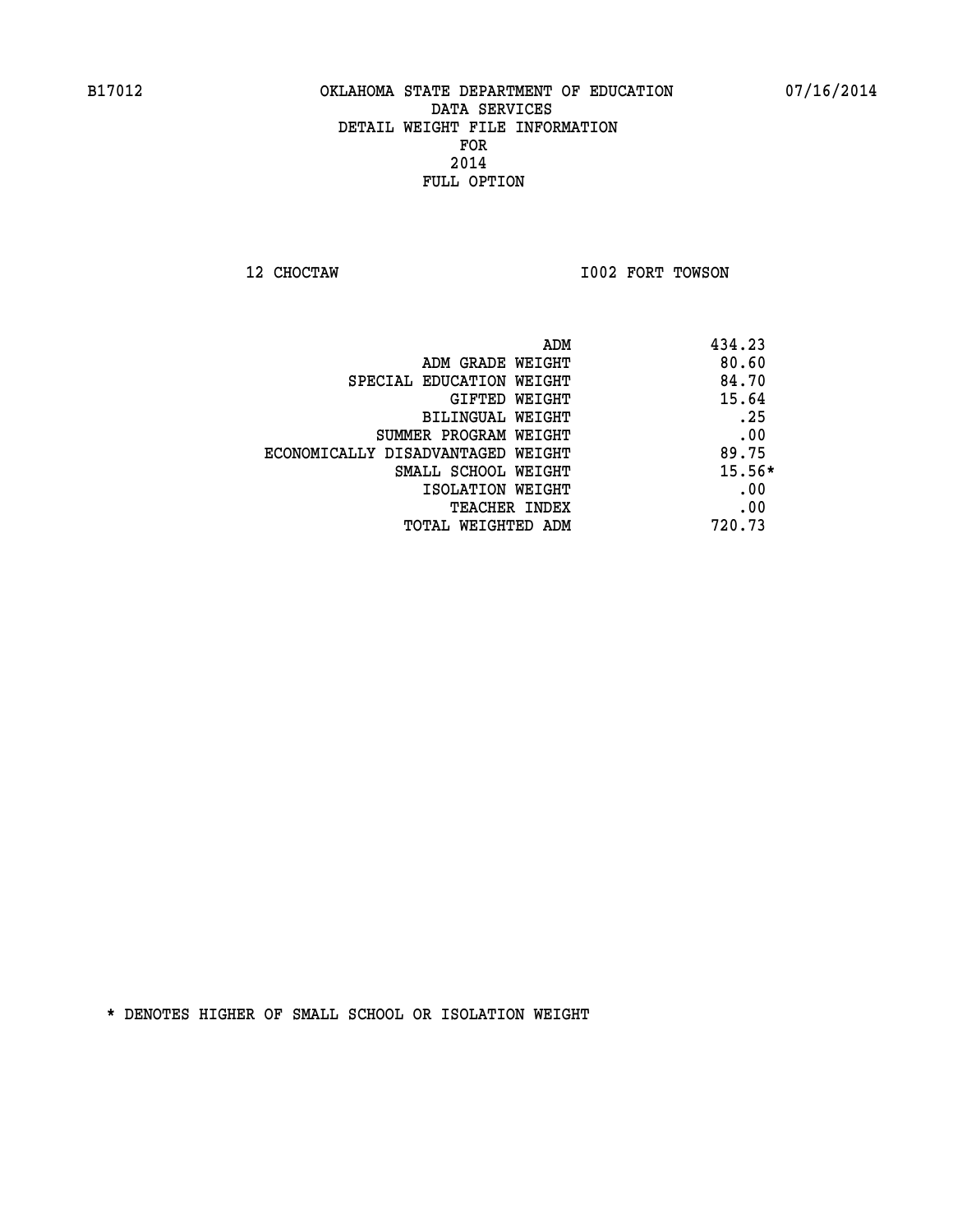**12 CHOCTAW I004 SOPER** 

| ADM                               | 386.13   |
|-----------------------------------|----------|
| ADM GRADE WEIGHT                  | 74.61    |
| SPECIAL EDUCATION WEIGHT          | 71.90    |
| GIFTED WEIGHT                     | 12.24    |
| BILINGUAL WEIGHT                  | .00      |
| SUMMER PROGRAM WEIGHT             | .00      |
| ECONOMICALLY DISADVANTAGED WEIGHT | 63.50    |
| SMALL SCHOOL WEIGHT               | $20.86*$ |
| ISOLATION WEIGHT                  | .00      |
| <b>TEACHER INDEX</b>              | .00      |
| TOTAL WEIGHTED ADM                | 629.24   |
|                                   |          |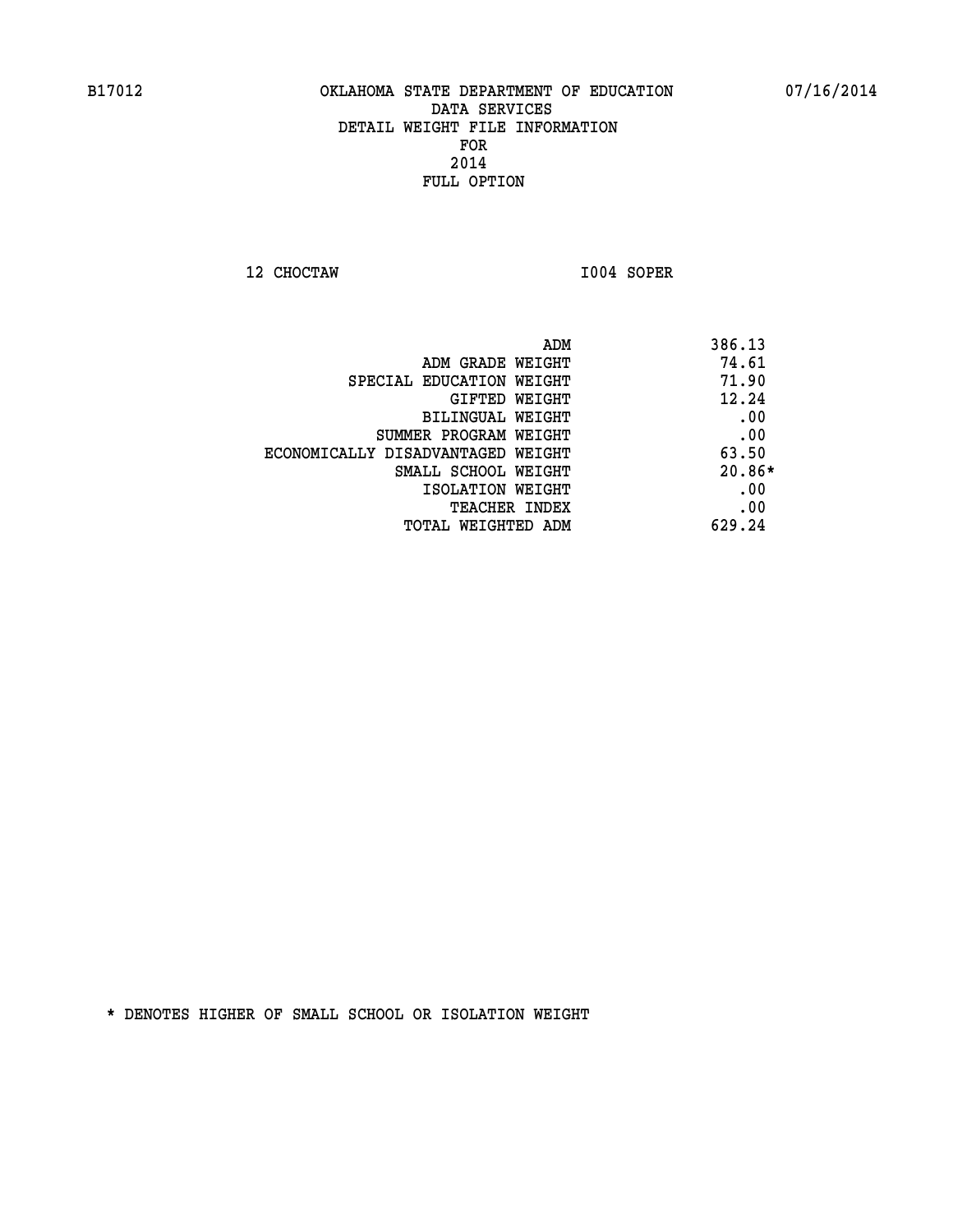**12 CHOCTAW I039 HUGO** 

| 1,154.03 |
|----------|
| 245.07   |
| 185.55   |
| 31.62    |
| 3.75     |
| .00      |
| 244.50   |
| .00      |
| .00      |
| 2.63     |
| 1,867.15 |
|          |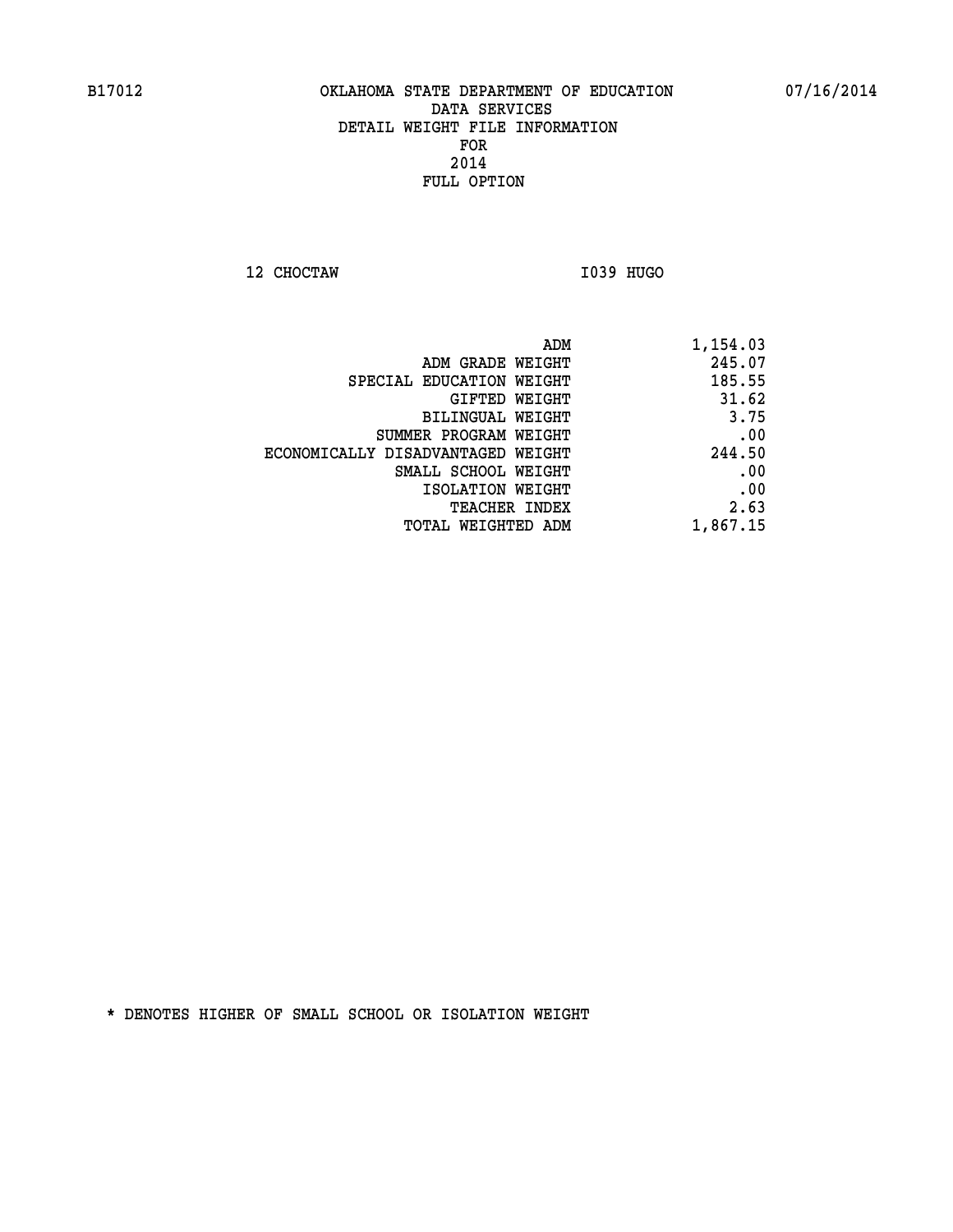**13 CIMARRON I002 BOISE CITY** 

| 285.89    |
|-----------|
| 60.41     |
| 37.05     |
| 7.14      |
| 10.25     |
| .00       |
| 52.25     |
| 26.28     |
| $165.82*$ |
| 6.42      |
| 625.23    |
|           |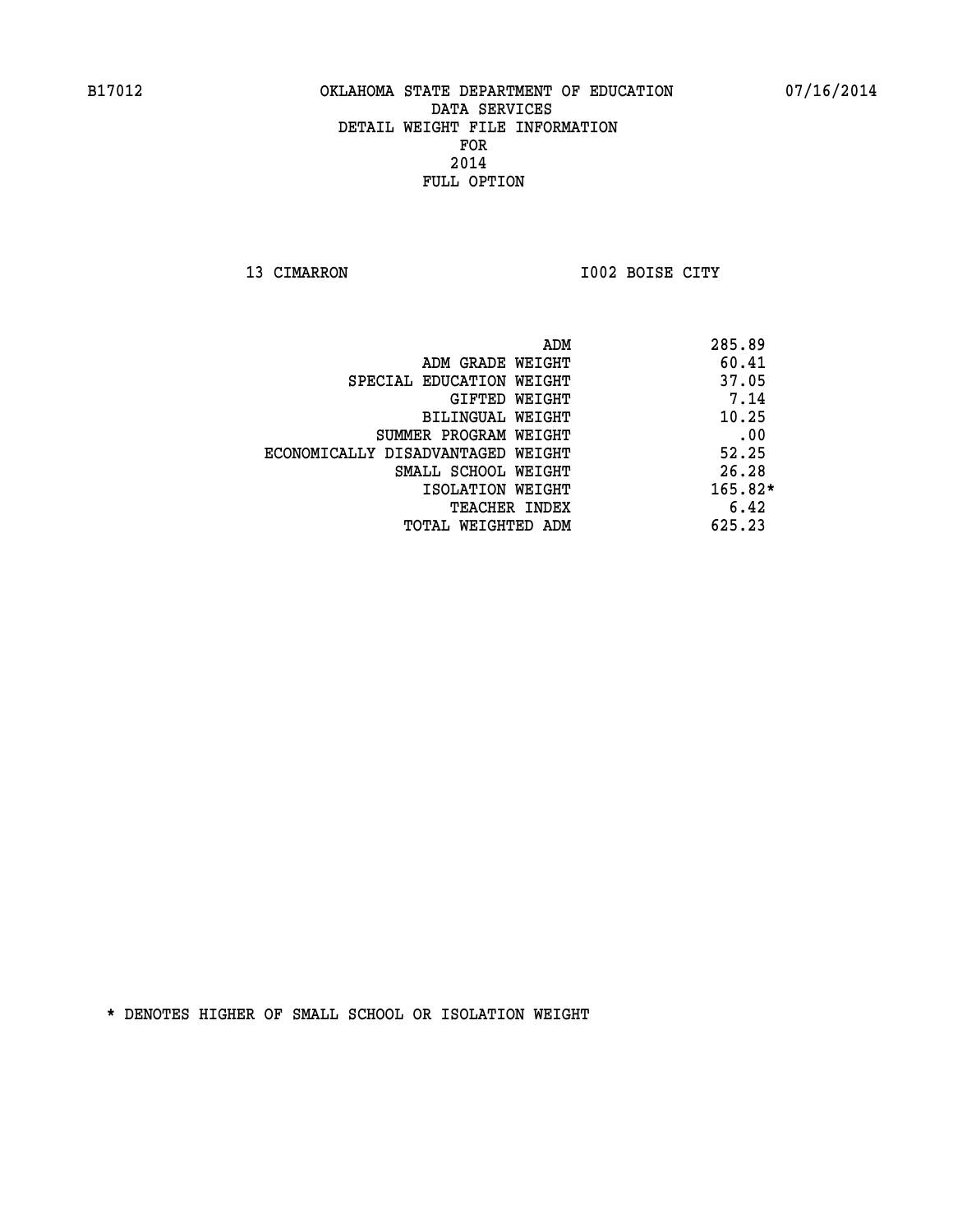13 CIMARRON 1010 FELT

|                                   | 86.86<br>ADM |
|-----------------------------------|--------------|
| ADM GRADE WEIGHT                  | 13.73        |
| SPECIAL EDUCATION WEIGHT          | 7.40         |
| GIFTED WEIGHT                     | 3.40         |
| BILINGUAL WEIGHT                  | 6.25         |
| SUMMER PROGRAM WEIGHT             | .00          |
| ECONOMICALLY DISADVANTAGED WEIGHT | 12.00        |
| SMALL SCHOOL WEIGHT               | 14.52        |
| ISOLATION WEIGHT                  | $99.02*$     |
| <b>TEACHER INDEX</b>              | .21          |
| TOTAL WEIGHTED ADM                | 228.87       |
|                                   |              |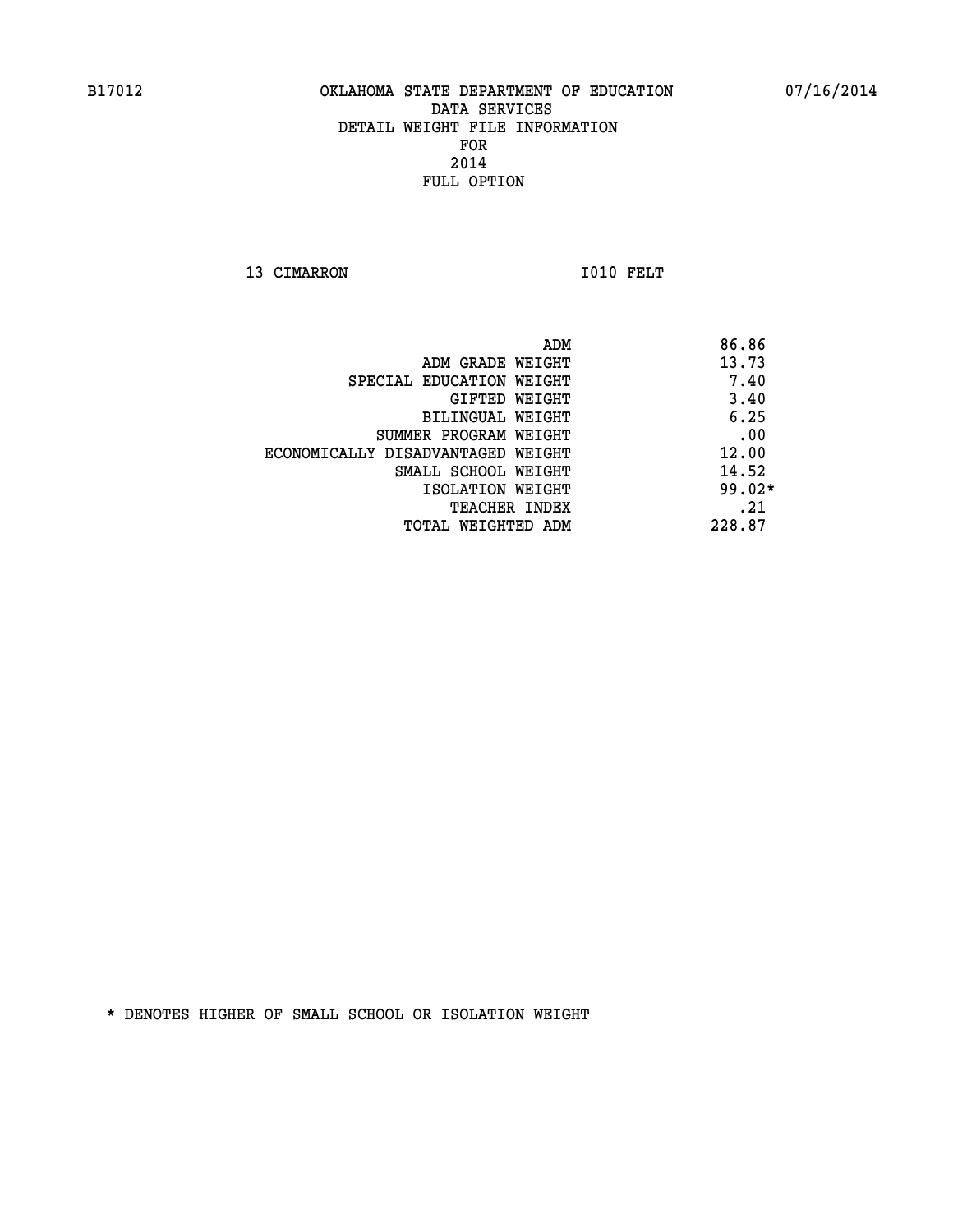13 CIMARRON 1011 KEYES

|                                   | ADM    | 68.50    |
|-----------------------------------|--------|----------|
| ADM GRADE WEIGHT                  |        | 14.57    |
| SPECIAL EDUCATION WEIGHT          |        | .40      |
| GIFTED WEIGHT                     |        | 2.38     |
| BILINGUAL WEIGHT                  |        | 5.25     |
| SUMMER PROGRAM WEIGHT             |        | .00      |
| ECONOMICALLY DISADVANTAGED WEIGHT |        | 12.00    |
| SMALL SCHOOL WEIGHT               |        | 11.93    |
| ISOLATION WEIGHT                  |        | $84.26*$ |
| <b>TEACHER INDEX</b>              |        | .00      |
| TOTAL WEIGHTED ADM                | 187.36 |          |
|                                   |        |          |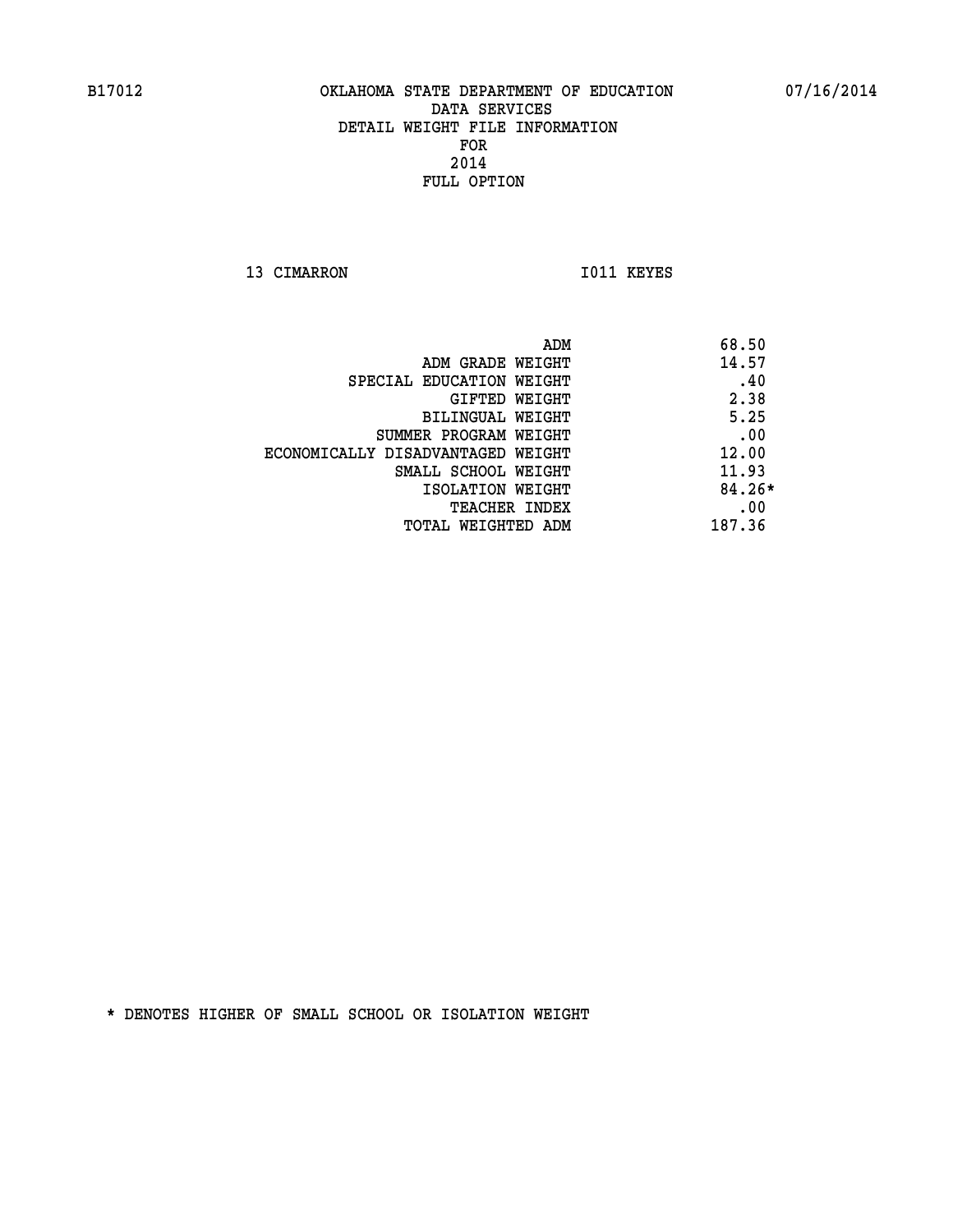**14 CLEVELAND C016 ROBIN HILL** 

| ADM                               | 257.81   |
|-----------------------------------|----------|
| ADM GRADE WEIGHT                  | 60.89    |
| SPECIAL EDUCATION WEIGHT          | 22.65    |
| GIFTED WEIGHT                     | 8.84     |
| BILINGUAL WEIGHT                  | .00      |
| SUMMER PROGRAM WEIGHT             | .00      |
| ECONOMICALLY DISADVANTAGED WEIGHT | 21.00    |
| SMALL SCHOOL WEIGHT               | $26.43*$ |
| ISOLATION WEIGHT                  | .00      |
| <b>TEACHER INDEX</b>              | .65      |
| TOTAL WEIGHTED ADM                | 398.27   |
|                                   |          |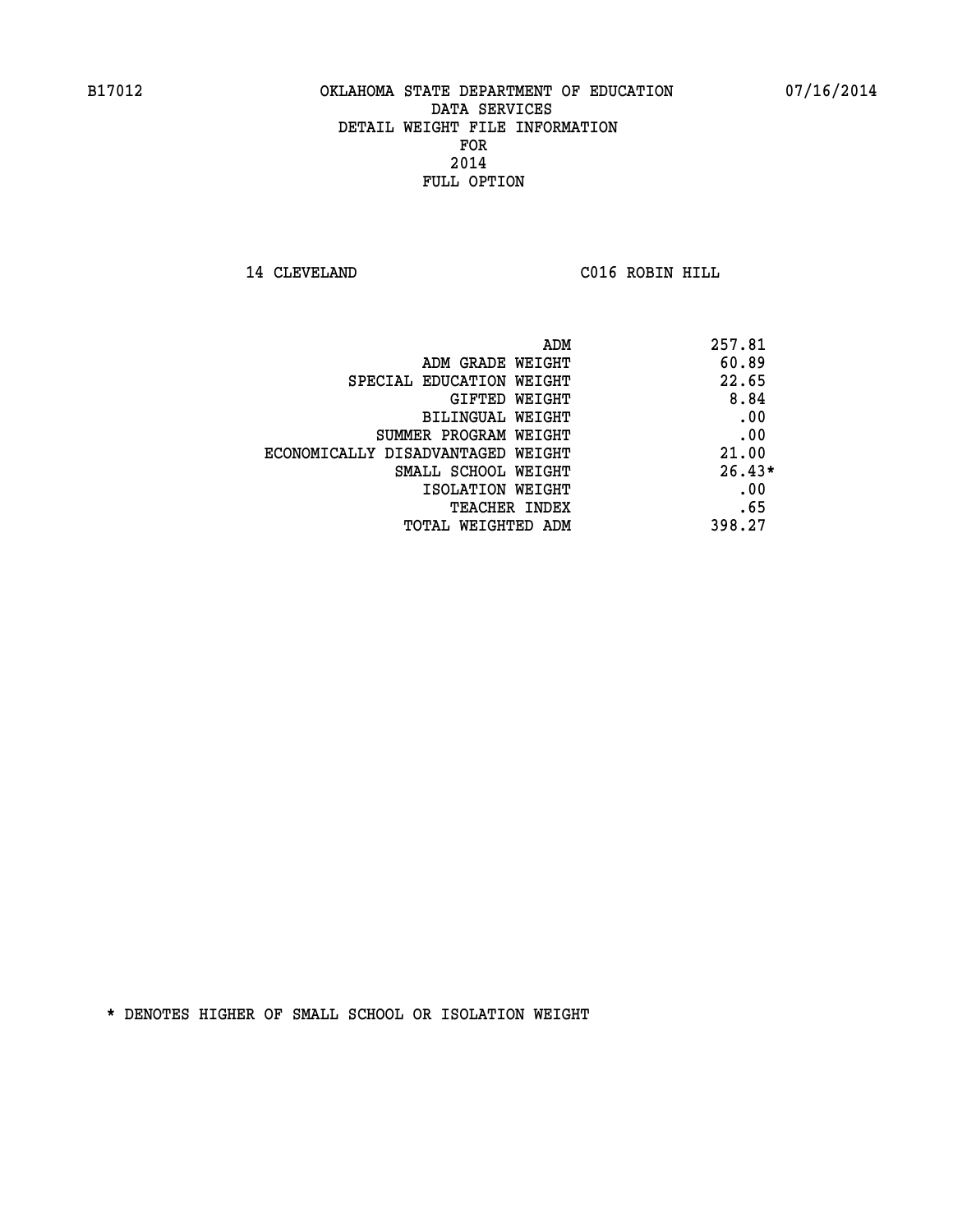14 CLEVELAND 1002 MOORE

| ADM                               | 22,886.02 |
|-----------------------------------|-----------|
| ADM GRADE WEIGHT                  | 3,671.75  |
| SPECIAL EDUCATION WEIGHT          | 3,823.20  |
| GIFTED WEIGHT                     | 1,281.12  |
| BILINGUAL WEIGHT                  | 336.00    |
| SUMMER PROGRAM WEIGHT             | .00       |
| ECONOMICALLY DISADVANTAGED WEIGHT | 2,503.25  |
| SMALL SCHOOL WEIGHT               | .00       |
| ISOLATION WEIGHT                  | .00       |
| <b>TEACHER INDEX</b>              | .00       |
| WEIGHTED ADM<br>TOTAL             | 34,501.34 |
|                                   |           |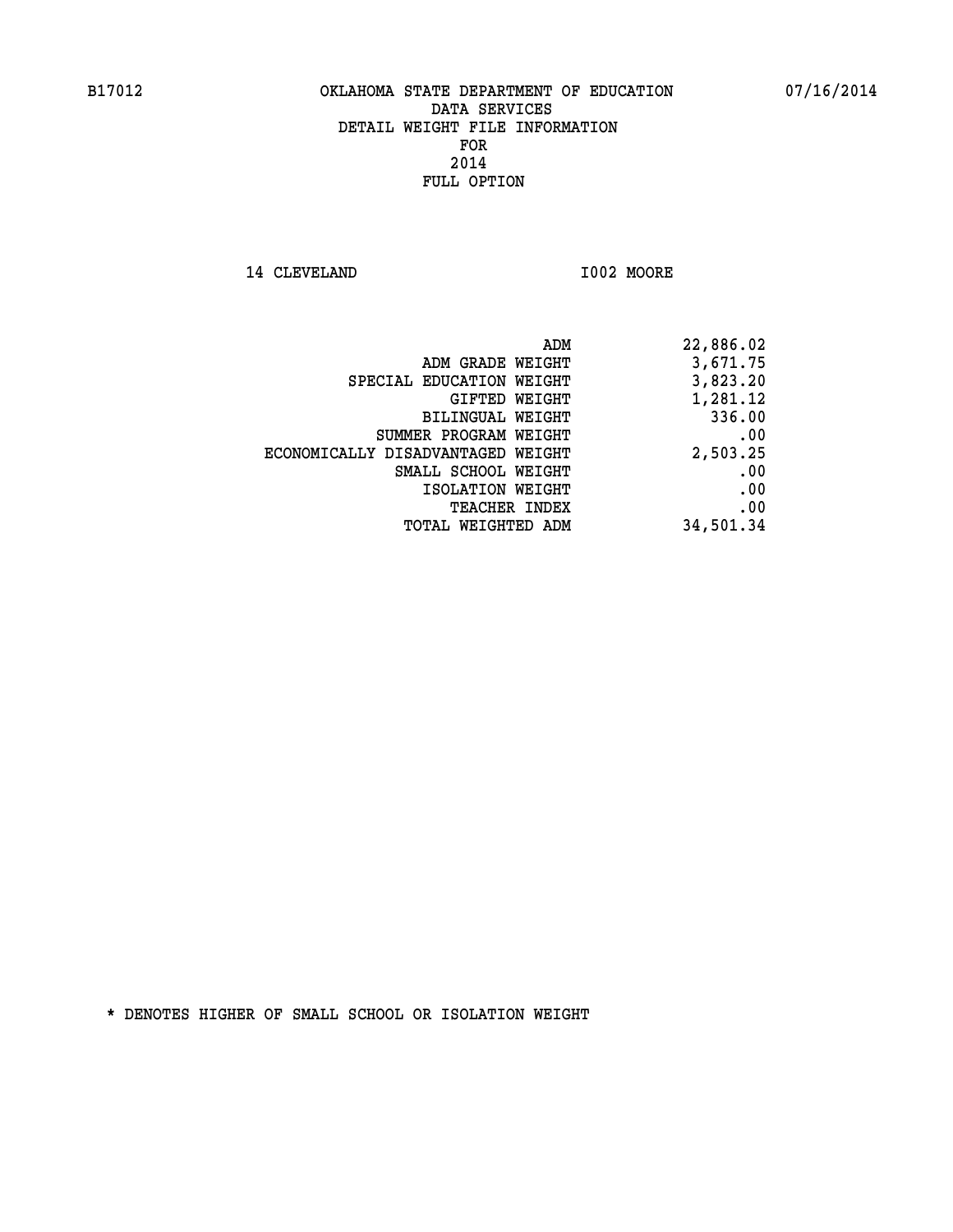14 CLEVELAND 1029 NORMAN

| ADM                               | 15,466.27 |
|-----------------------------------|-----------|
| ADM GRADE WEIGHT                  | 2,684.91  |
| SPECIAL EDUCATION WEIGHT          | 2,553.80  |
| GIFTED WEIGHT                     | 1,179.46  |
| BILINGUAL WEIGHT                  | 296.75    |
| SUMMER PROGRAM WEIGHT             | 25.20     |
| ECONOMICALLY DISADVANTAGED WEIGHT | 1,861.00  |
| SMALL SCHOOL WEIGHT               | .00       |
| ISOLATION WEIGHT                  | .00       |
| <b>TEACHER INDEX</b>              | .00       |
| TOTAL WEIGHTED ADM                | 24,067.39 |
|                                   |           |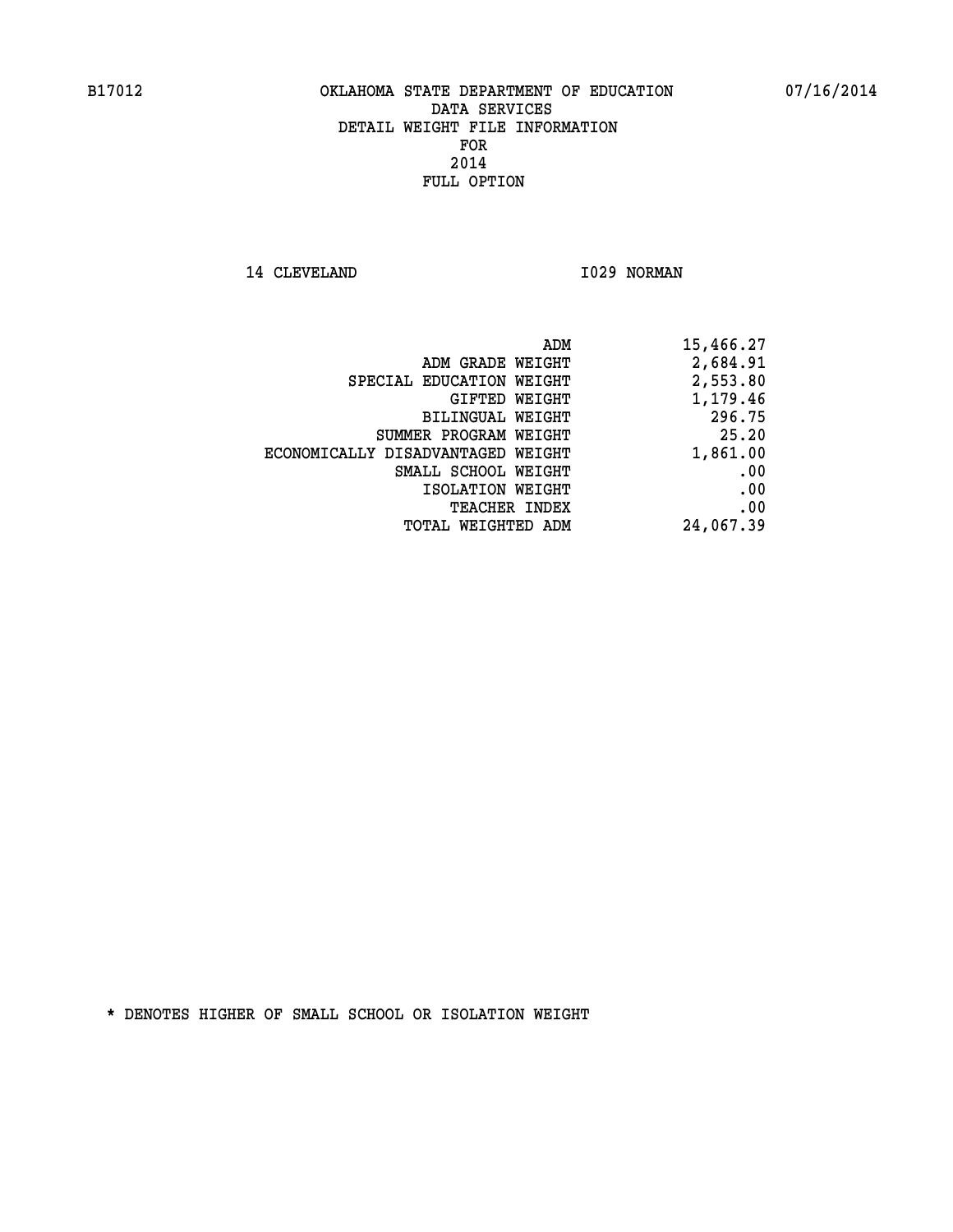14 CLEVELAND 1040 NOBLE

| 2,844.54 |
|----------|
| 480.69   |
| 368.30   |
| 110.16   |
| 5.50     |
| .00      |
| 446.50   |
| .00      |
| .00      |
| 90.90    |
| 4,346.59 |
|          |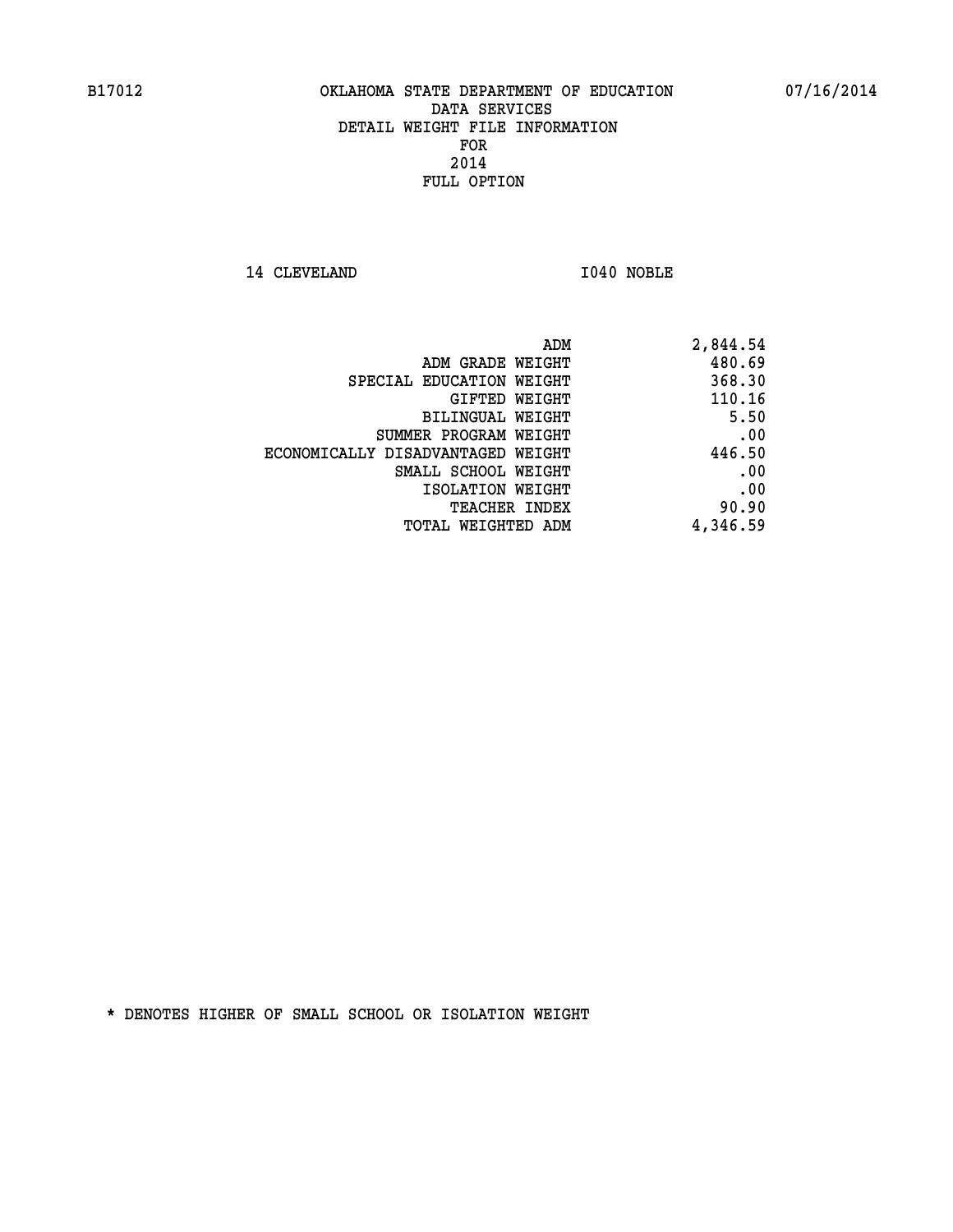14 CLEVELAND 1057 LEXINGTON

| ADM<br>1,124.78                             |  |
|---------------------------------------------|--|
| 221.69<br>ADM GRADE WEIGHT                  |  |
| 163.40<br>SPECIAL EDUCATION WEIGHT          |  |
| 35.02<br>GIFTED WEIGHT                      |  |
| 17.50<br>BILINGUAL WEIGHT                   |  |
| .00<br>SUMMER PROGRAM WEIGHT                |  |
| 178.00<br>ECONOMICALLY DISADVANTAGED WEIGHT |  |
| .00<br>SMALL SCHOOL WEIGHT                  |  |
| .00<br>ISOLATION WEIGHT                     |  |
| .00<br><b>TEACHER INDEX</b>                 |  |
| 1,740.39<br><b>TOTAL WEIGHTED ADM</b>       |  |
|                                             |  |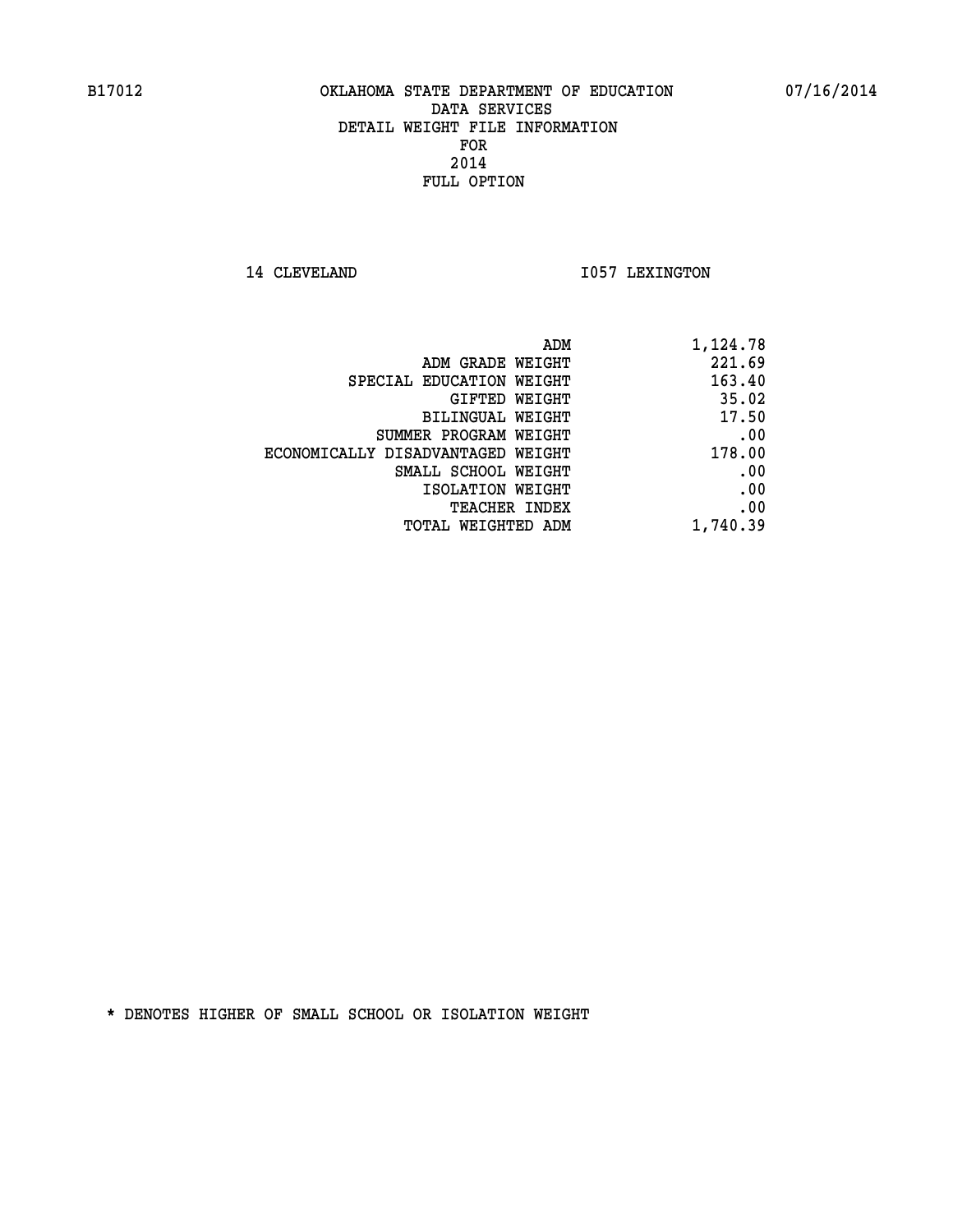**14 CLEVELAND 1070 LITTLE AXE** 

| ADM                               | 1,225.30 |
|-----------------------------------|----------|
| ADM GRADE WEIGHT                  | 243.06   |
| SPECIAL EDUCATION WEIGHT          | 233.35   |
| GIFTED WEIGHT                     | 37.06    |
| BILINGUAL WEIGHT                  | 3.00     |
| SUMMER PROGRAM WEIGHT             | .00      |
| ECONOMICALLY DISADVANTAGED WEIGHT | 221.75   |
| SMALL SCHOOL WEIGHT               | .00      |
| ISOLATION WEIGHT                  | .00      |
| <b>TEACHER INDEX</b>              | .00      |
| <b>TOTAL WEIGHTED ADM</b>         | 1,963.52 |
|                                   |          |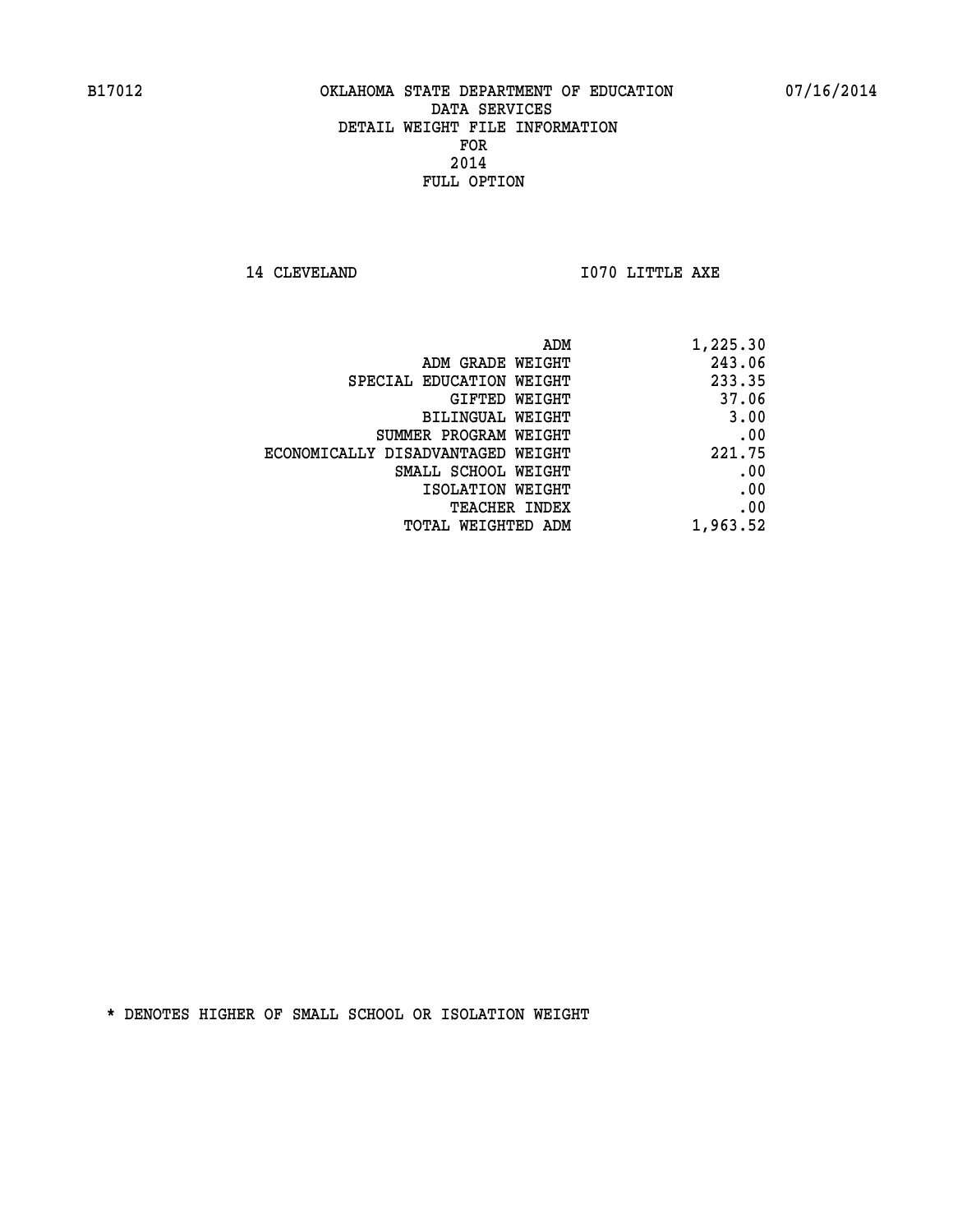**15 COAL COAL COAL COAL COAL COTTONWOOD** 

| ADM                               | 197.04   |
|-----------------------------------|----------|
| ADM GRADE WEIGHT                  | 45.43    |
| SPECIAL EDUCATION WEIGHT          | 128.90   |
| GIFTED WEIGHT                     | 5.44     |
| BILINGUAL WEIGHT                  | .00      |
| SUMMER PROGRAM WEIGHT             | .00      |
| ECONOMICALLY DISADVANTAGED WEIGHT | 33.00    |
| SMALL SCHOOL WEIGHT               | $24.73*$ |
| ISOLATION WEIGHT                  | .00      |
| <b>TEACHER INDEX</b>              | 16.58    |
| TOTAL WEIGHTED ADM                | 451.12   |
|                                   |          |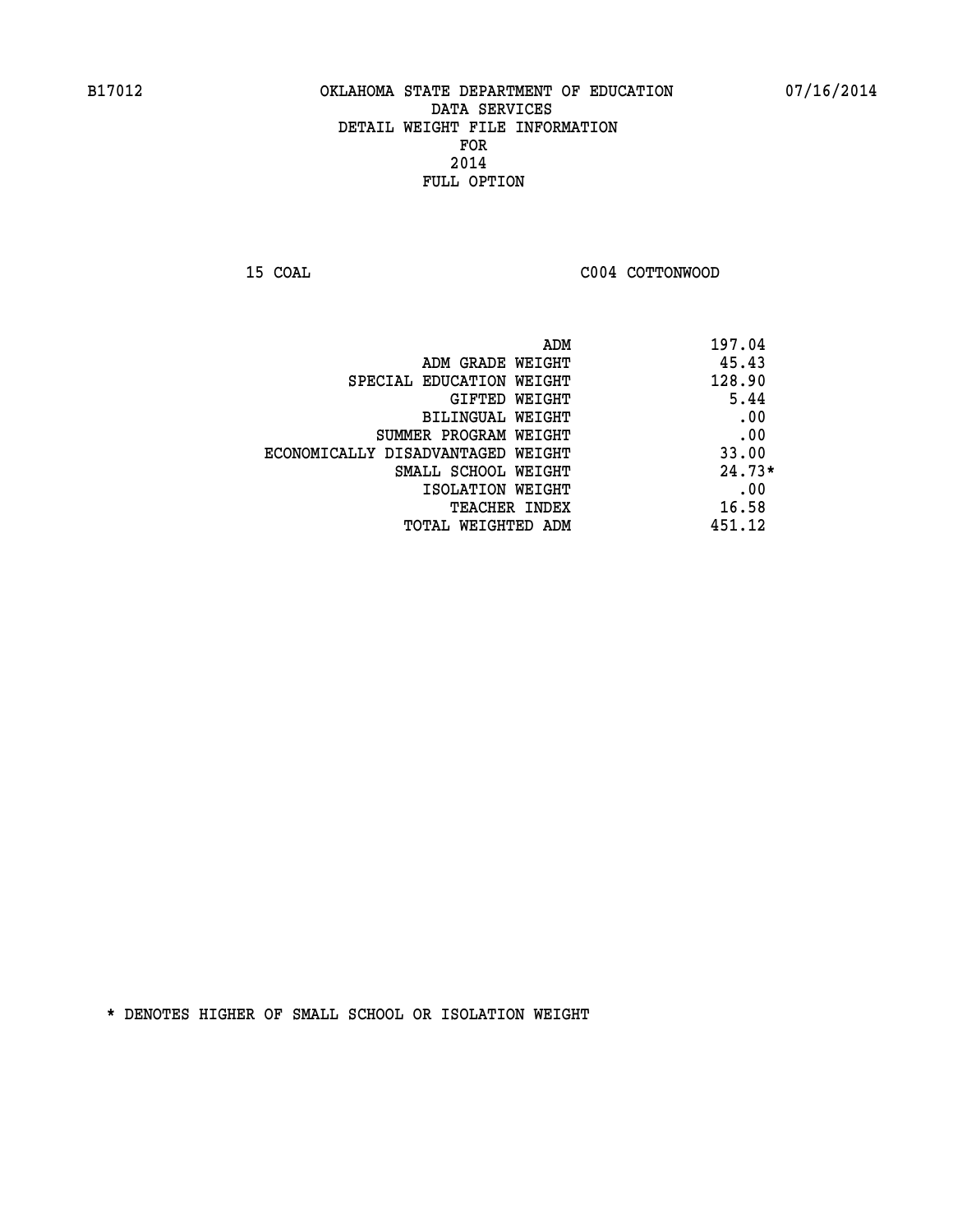**15 COAL 15 COAL I001 COALGATE** 

|                                   | ADM | 710.13   |
|-----------------------------------|-----|----------|
| ADM GRADE WEIGHT                  |     | 139.30   |
| SPECIAL EDUCATION WEIGHT          |     | 143.10   |
| GIFTED WEIGHT                     |     | 25.16    |
| BILINGUAL WEIGHT                  |     | .50      |
| SUMMER PROGRAM WEIGHT             |     | .00      |
| ECONOMICALLY DISADVANTAGED WEIGHT |     | 137.75   |
| SMALL SCHOOL WEIGHT               |     | .00      |
| ISOLATION WEIGHT                  |     | 198.84*  |
| TEACHER INDEX                     |     | 28.83    |
| TOTAL WEIGHTED ADM                |     | 1,383.61 |
|                                   |     |          |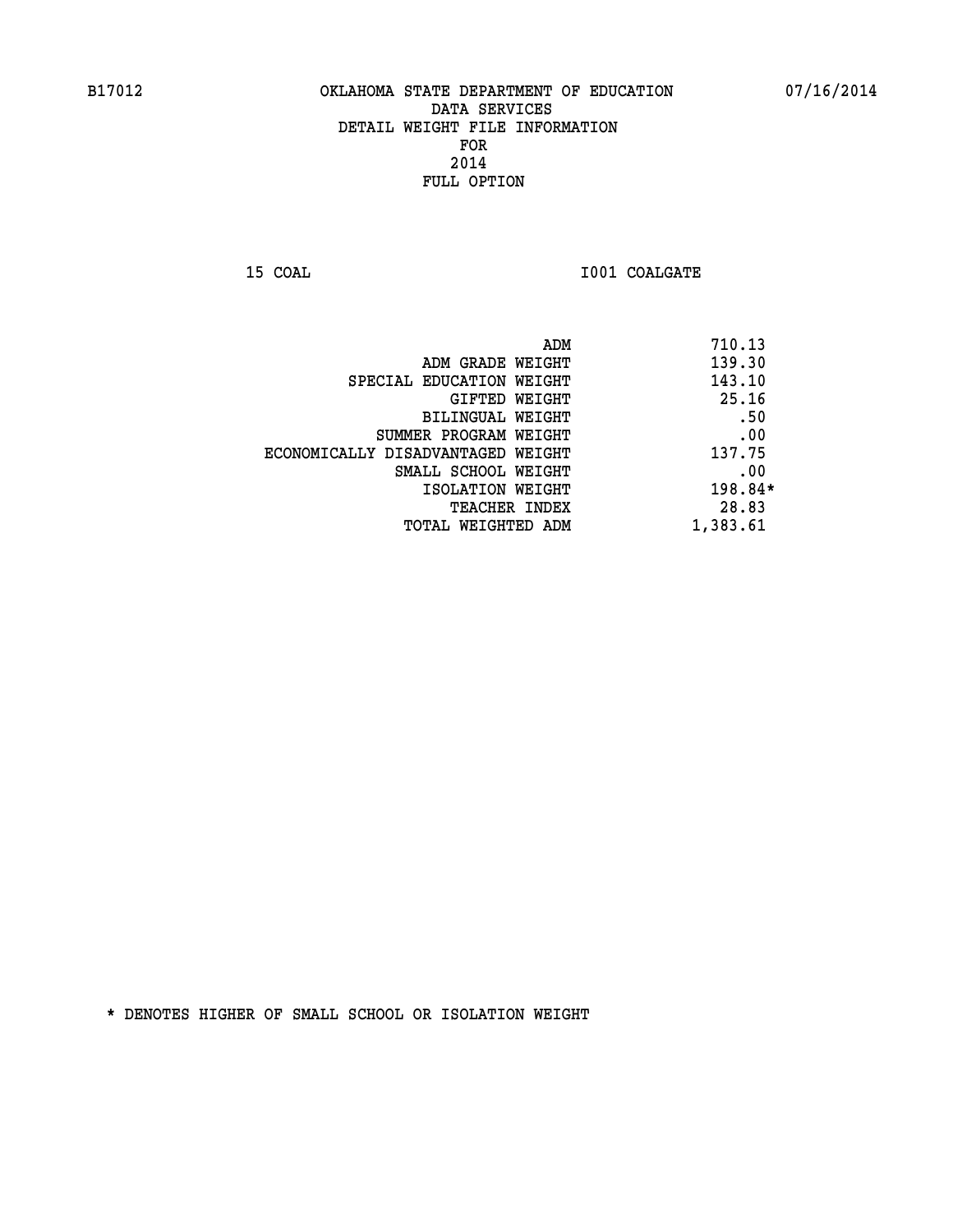**15 COAL I002 TUPELO** 

| ADM                               | 266.93   |
|-----------------------------------|----------|
| ADM GRADE WEIGHT                  | 52.31    |
| SPECIAL EDUCATION WEIGHT          | 75.50    |
| GIFTED WEIGHT                     | 7.14     |
| BILINGUAL WEIGHT                  | .00      |
| SUMMER PROGRAM WEIGHT             | .00      |
| ECONOMICALLY DISADVANTAGED WEIGHT | 49.00    |
| SMALL SCHOOL WEIGHT               | $26.45*$ |
| ISOLATION WEIGHT                  | .00      |
| <b>TEACHER INDEX</b>              | 29.75    |
| TOTAL WEIGHTED ADM                | 507.08   |
|                                   |          |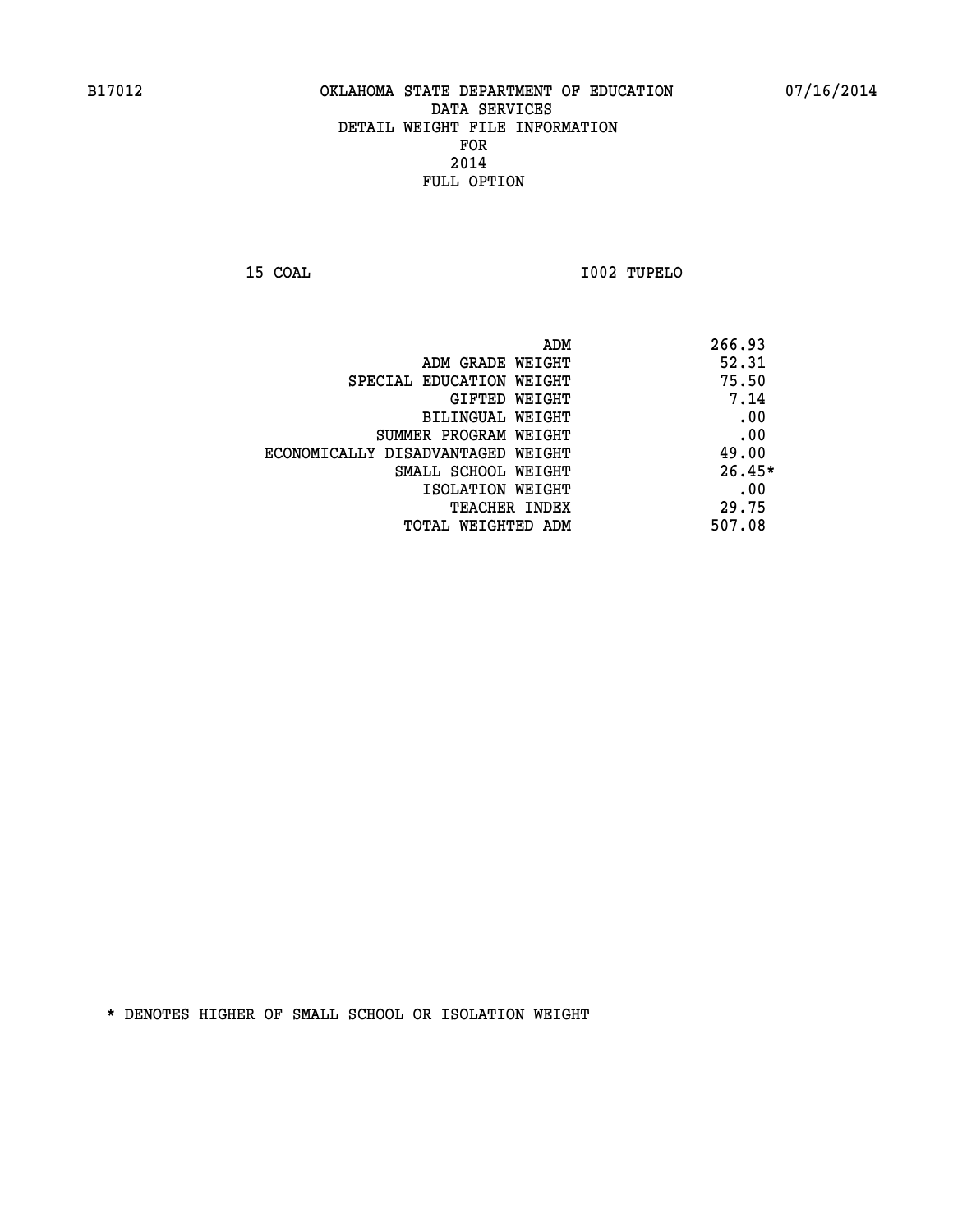16 COMANCHE C048 FLOWER MOUND

|                                   | 317.99<br>ADM |  |
|-----------------------------------|---------------|--|
| ADM GRADE WEIGHT                  | 75.84         |  |
| SPECIAL EDUCATION WEIGHT          | 17.30         |  |
| GIFTED WEIGHT                     | 8.84          |  |
| BILINGUAL WEIGHT                  | 2.00          |  |
| SUMMER PROGRAM WEIGHT             | .00           |  |
| ECONOMICALLY DISADVANTAGED WEIGHT | 26.50         |  |
| SMALL SCHOOL WEIGHT               | $25.37*$      |  |
| ISOLATION WEIGHT                  | .00           |  |
| TEACHER INDEX                     | .00           |  |
| TOTAL WEIGHTED ADM                | 473.84        |  |
|                                   |               |  |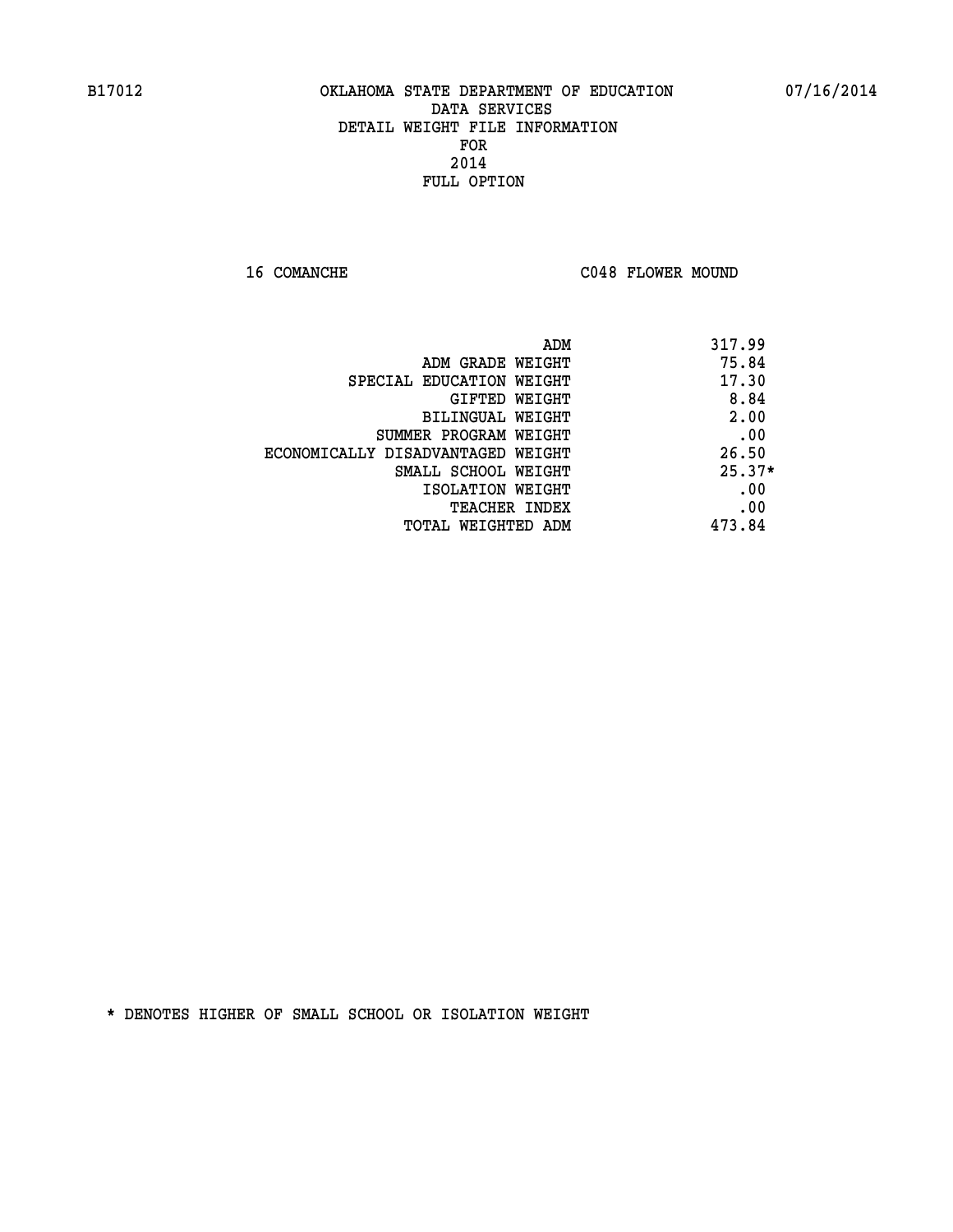**16 COMANCHE C049 BISHOP** 

|                                   | 515.08<br>ADM |
|-----------------------------------|---------------|
| ADM GRADE WEIGHT                  | 113.04        |
| SPECIAL EDUCATION WEIGHT          | 57.40         |
| <b>GIFTED WEIGHT</b>              | 20.74         |
| BILINGUAL WEIGHT                  | 11.25         |
| SUMMER PROGRAM WEIGHT             | .00           |
| ECONOMICALLY DISADVANTAGED WEIGHT | 82.00         |
| SMALL SCHOOL WEIGHT               | $2.71*$       |
| ISOLATION WEIGHT                  | .00           |
| <b>TEACHER INDEX</b>              | .00           |
| TOTAL WEIGHTED ADM                | 802.22        |
|                                   |               |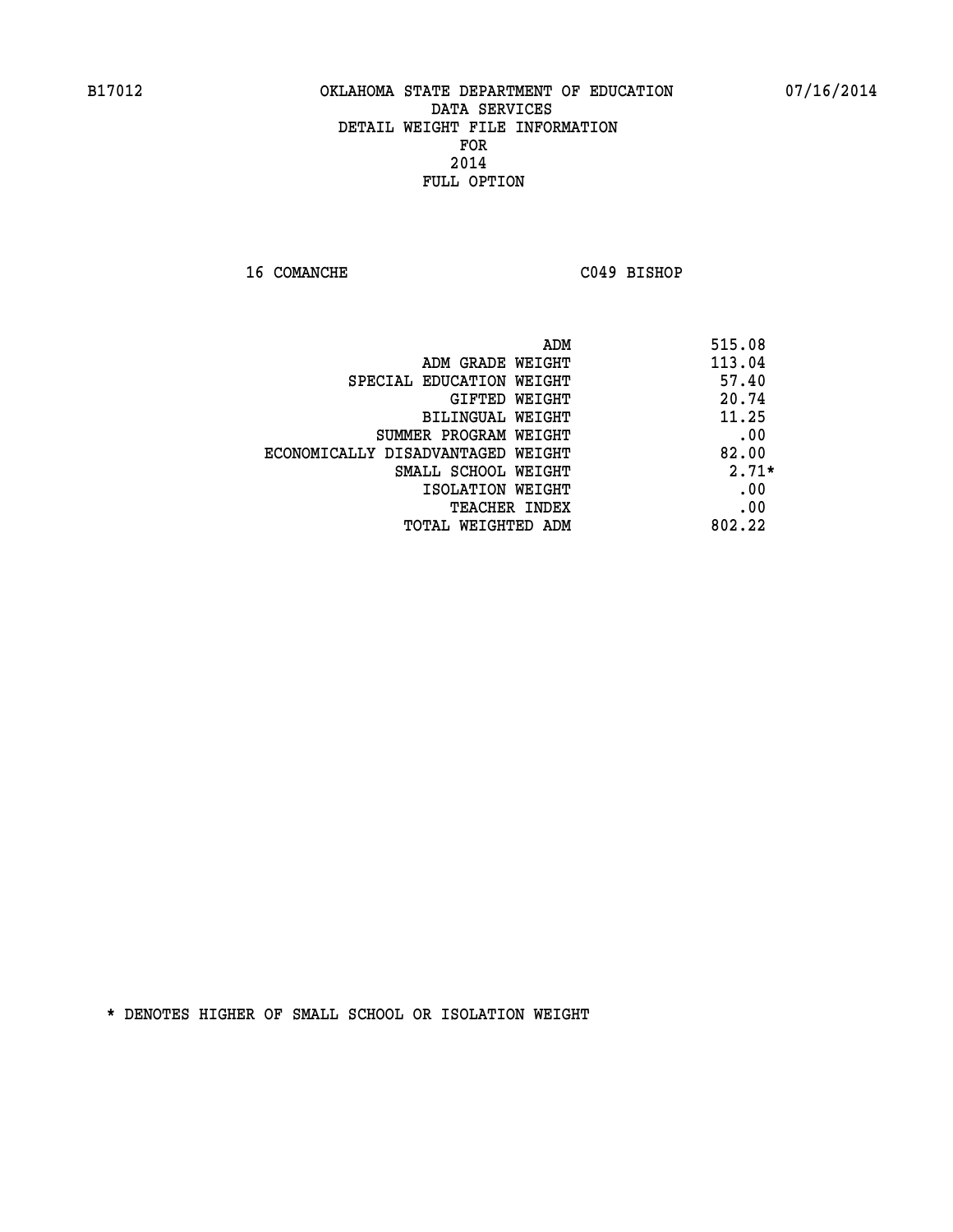**16 COMANCHE 1001 CACHE** 

| 1,786.85 |
|----------|
| 350.93   |
| 275.80   |
| 57.80    |
| 4.25     |
| .00      |
| 201.25   |
| .00      |
| .00      |
| .00      |
| 2,676.88 |
|          |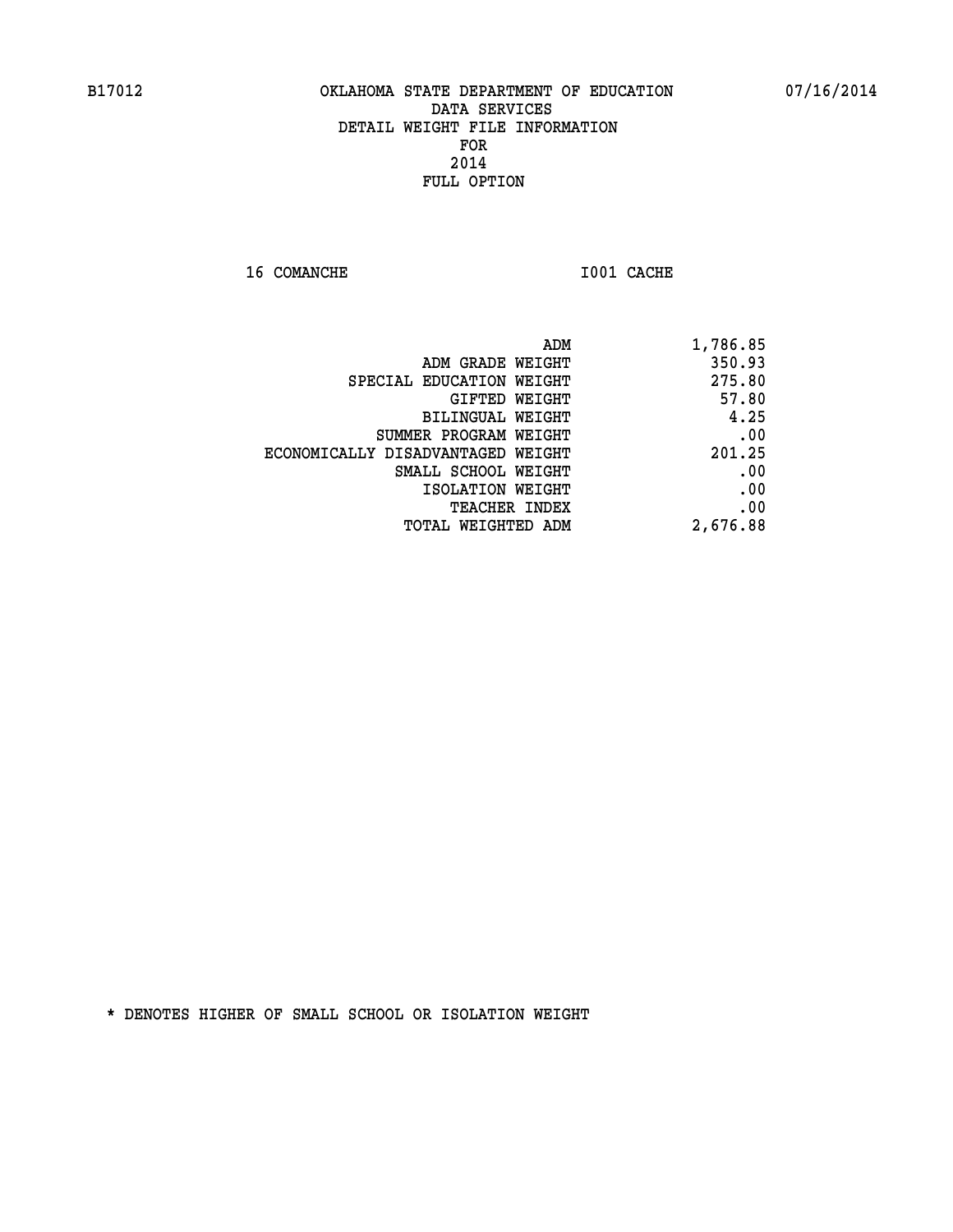**16 COMANCHE 1002 INDIAHOMA** 

|                                   | ADM | 210.85   |
|-----------------------------------|-----|----------|
| ADM GRADE WEIGHT                  |     | 42.49    |
| SPECIAL EDUCATION WEIGHT          |     | 39.70    |
| GIFTED WEIGHT                     |     | 15.30    |
| BILINGUAL WEIGHT                  |     | 6.25     |
| SUMMER PROGRAM WEIGHT             |     | .00      |
| ECONOMICALLY DISADVANTAGED WEIGHT |     | 43.75    |
| SMALL SCHOOL WEIGHT               |     | $25.36*$ |
| ISOLATION WEIGHT                  |     | .00      |
| TEACHER INDEX                     |     | 11.94    |
| TOTAL WEIGHTED ADM                |     | 395.64   |
|                                   |     |          |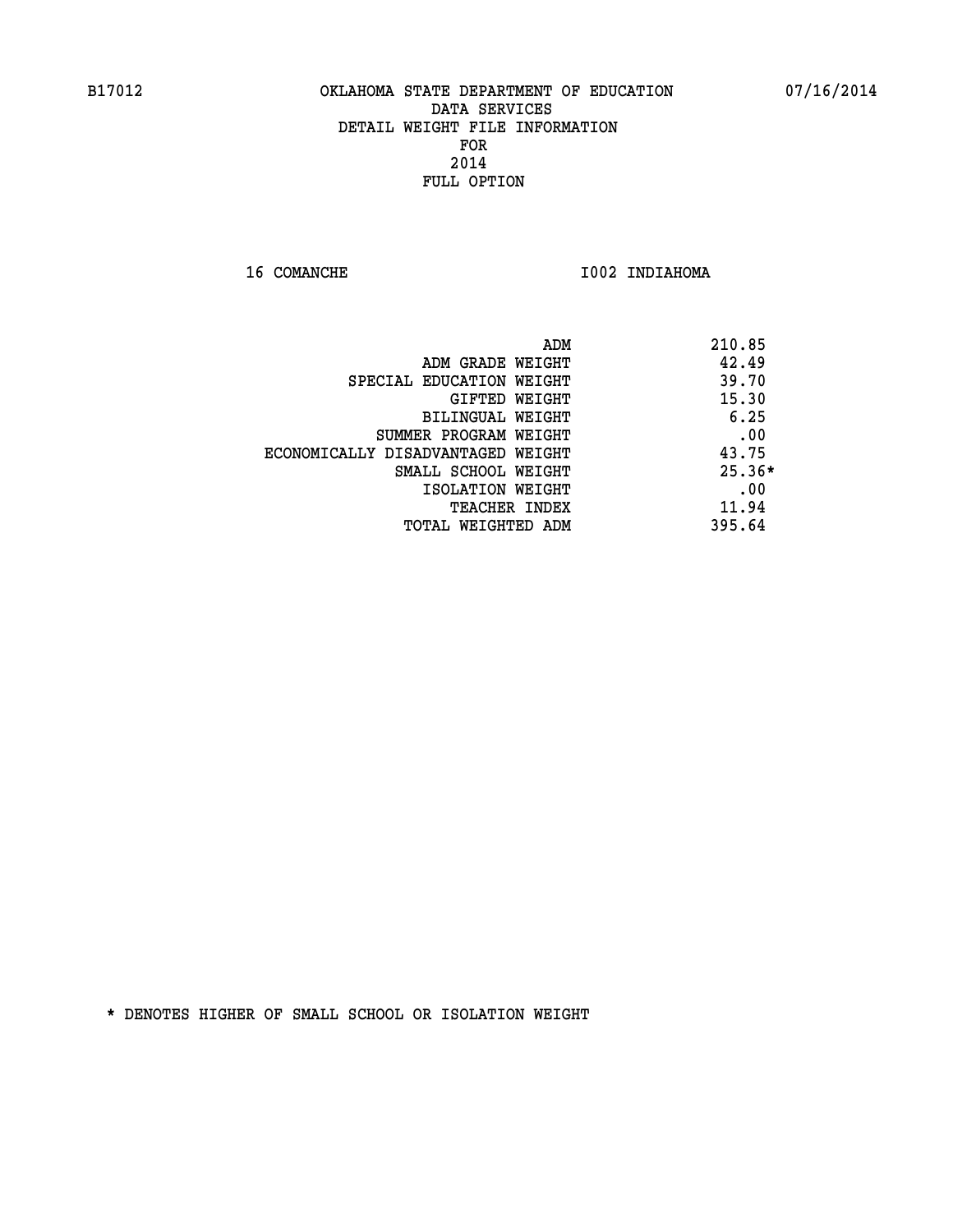**16 COMANCHE 1003 STERLING** 

| ADM                               | 422.15   |
|-----------------------------------|----------|
| ADM GRADE WEIGHT                  | 87.47    |
| SPECIAL EDUCATION WEIGHT          | 54.15    |
| <b>GIFTED WEIGHT</b>              | 23.12    |
| BILINGUAL WEIGHT                  | 2.50     |
| SUMMER PROGRAM WEIGHT             | .00      |
| ECONOMICALLY DISADVANTAGED WEIGHT | 57.00    |
| SMALL SCHOOL WEIGHT               | $17.05*$ |
| ISOLATION WEIGHT                  | .00      |
| <b>TEACHER INDEX</b>              | 27.54    |
| TOTAL WEIGHTED ADM                | 690.98   |
|                                   |          |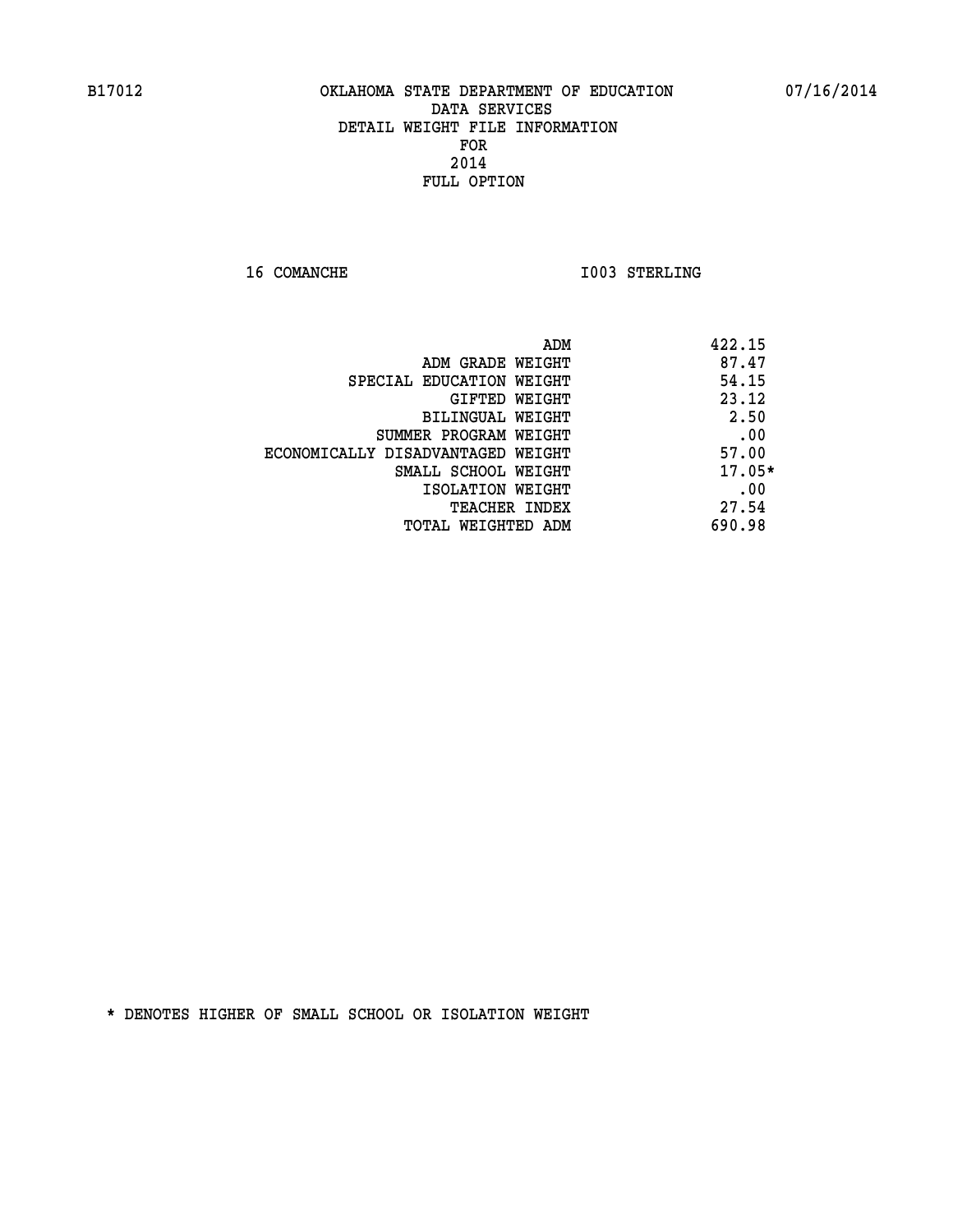**16 COMANCHE I004 GERONIMO** 

| ADM<br>359.66 |                                   |
|---------------|-----------------------------------|
| 74.27         | ADM GRADE WEIGHT                  |
| 47.50         | SPECIAL EDUCATION WEIGHT          |
| 22.10         | <b>GIFTED WEIGHT</b>              |
| .25           | BILINGUAL WEIGHT                  |
| .00           | SUMMER PROGRAM WEIGHT             |
| 60.25         | ECONOMICALLY DISADVANTAGED WEIGHT |
| $23.03*$      | SMALL SCHOOL WEIGHT               |
| .00           | ISOLATION WEIGHT                  |
| .00           | <b>TEACHER INDEX</b>              |
| 587.06        | TOTAL WEIGHTED ADM                |
|               |                                   |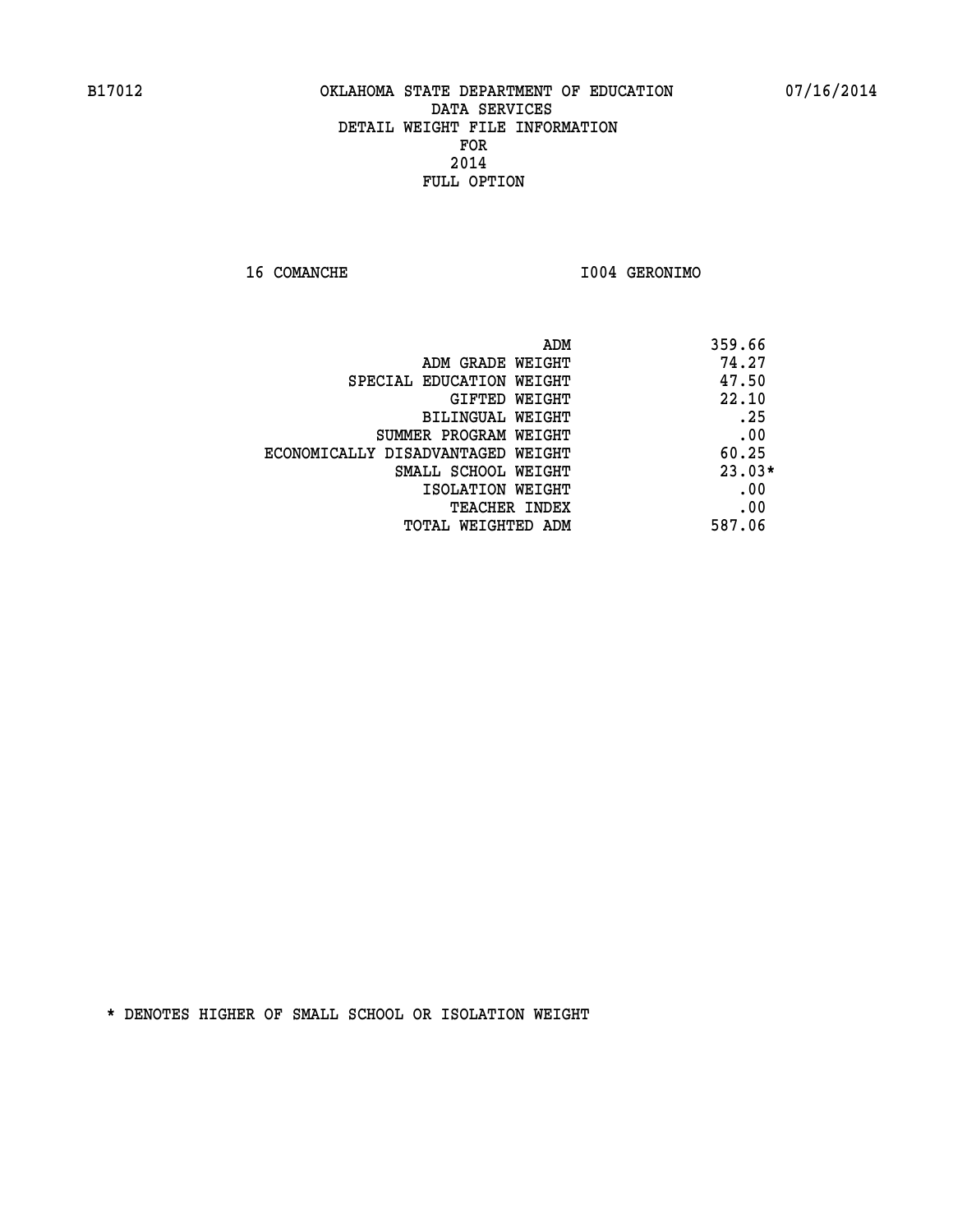**16 COMANCHE 1008 LAWTON** 

| 15,240.45   | ADM                      |                                   |
|-------------|--------------------------|-----------------------------------|
| 2,942.65    | ADM GRADE WEIGHT         |                                   |
| 3,452.45    | SPECIAL EDUCATION WEIGHT |                                   |
| 419.90      | GIFTED WEIGHT            |                                   |
| 226.75      | BILINGUAL WEIGHT         |                                   |
| 7.20        | SUMMER PROGRAM WEIGHT    |                                   |
| 2,482.25    |                          | ECONOMICALLY DISADVANTAGED WEIGHT |
| .00         | SMALL SCHOOL WEIGHT      |                                   |
| .00         | ISOLATION WEIGHT         |                                   |
| 452.57      | <b>TEACHER INDEX</b>     |                                   |
| 25, 224, 22 | TOTAL WEIGHTED ADM       |                                   |
|             |                          |                                   |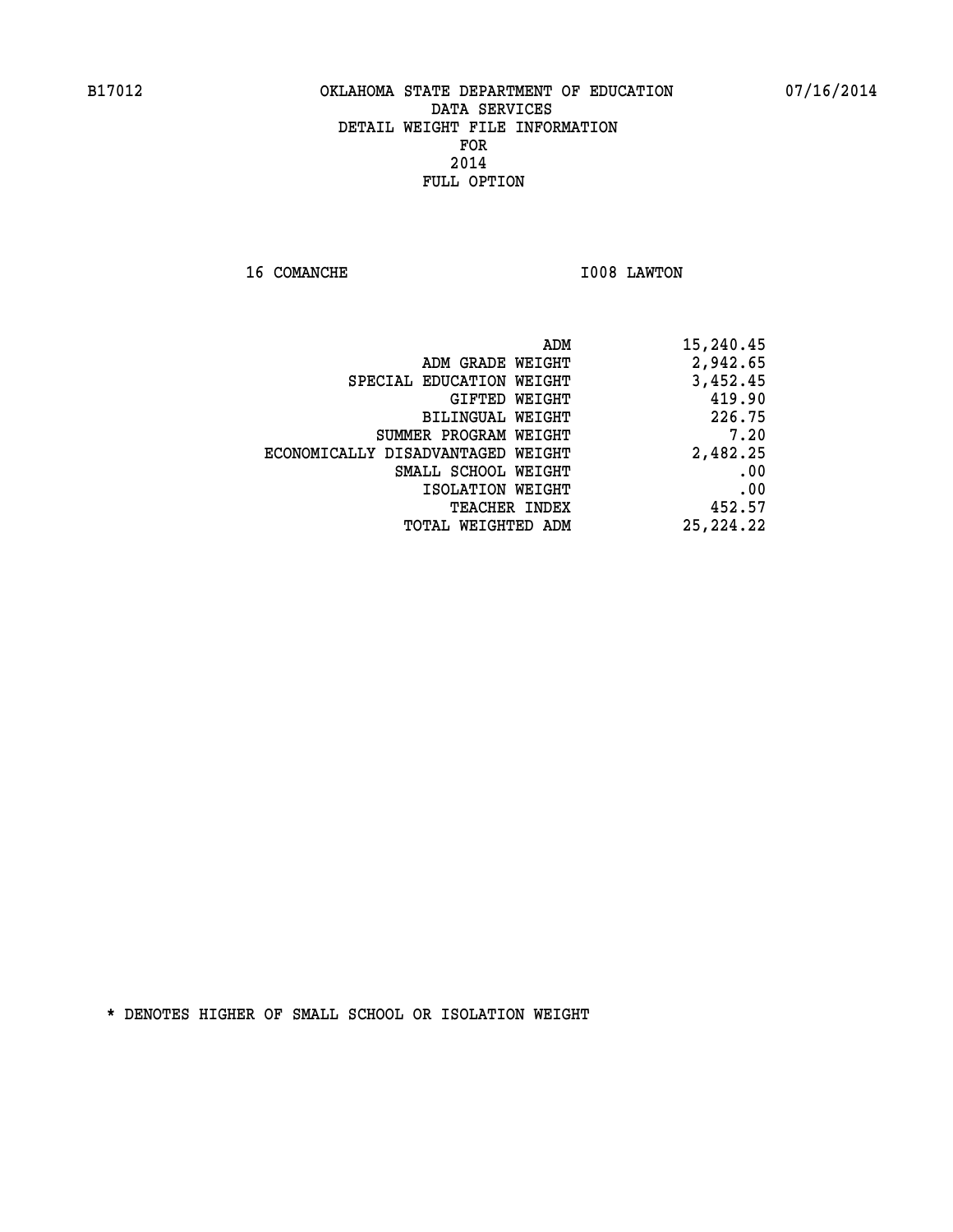16 COMANCHE 1009 FLETCHER

| ADM                               | 482.61  |
|-----------------------------------|---------|
| ADM GRADE WEIGHT                  | 97.35   |
| SPECIAL EDUCATION WEIGHT          | 56.05   |
| GIFTED WEIGHT                     | 24.14   |
| BILINGUAL WEIGHT                  | .50     |
| SUMMER PROGRAM WEIGHT             | .00     |
| ECONOMICALLY DISADVANTAGED WEIGHT | 72.75   |
| SMALL SCHOOL WEIGHT               | $8.46*$ |
| ISOLATION WEIGHT                  | .00     |
| <b>TEACHER INDEX</b>              | .00     |
| TOTAL WEIGHTED ADM                | 741.86  |
|                                   |         |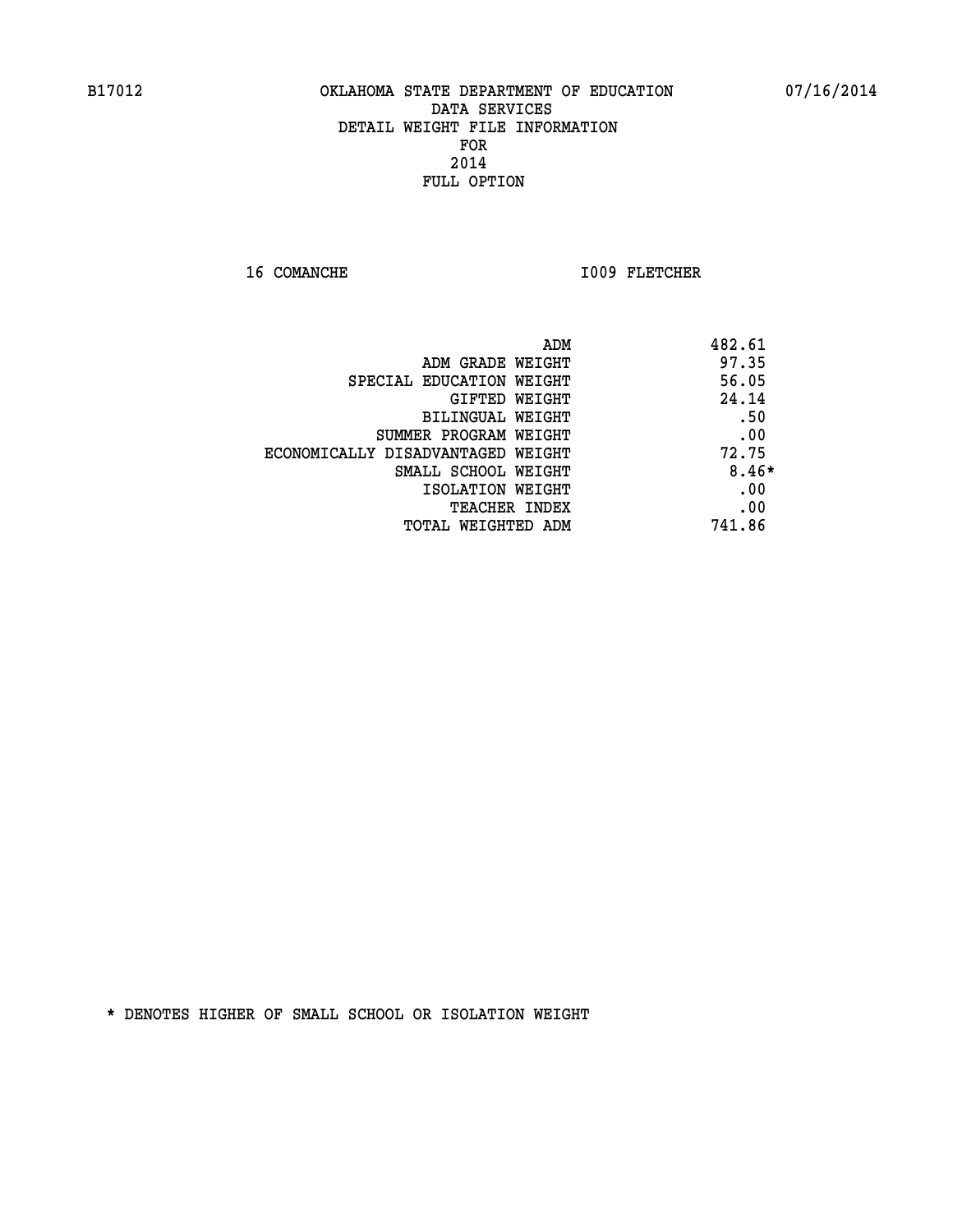16 COMANCHE 1016 ELGIN

| 2,106.04 |
|----------|
| 360.87   |
| 219.40   |
| 138.04   |
| 8.50     |
| .00      |
| 192.75   |
| .00      |
| .00      |
| .00      |
| 3,025.60 |
|          |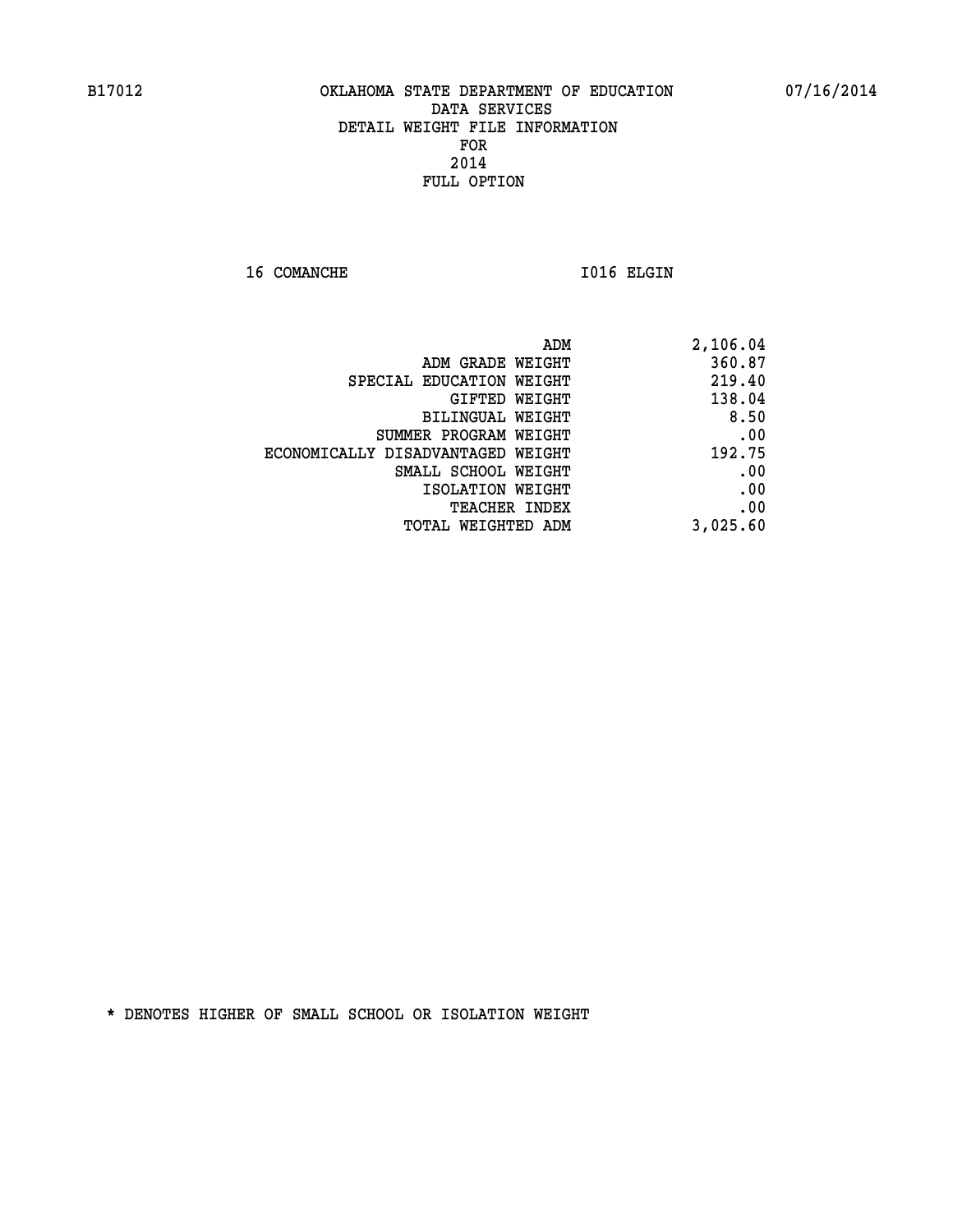**16 COMANCHE I132 CHATTANOOGA** 

|                                   | 230.74<br>ADM |
|-----------------------------------|---------------|
| ADM GRADE WEIGHT                  | 46.50         |
| SPECIAL EDUCATION WEIGHT          | 22.90         |
| GIFTED WEIGHT                     | 7.82          |
| BILINGUAL WEIGHT                  | .00           |
| SUMMER PROGRAM WEIGHT             | .00           |
| ECONOMICALLY DISADVANTAGED WEIGHT | 25.50         |
| SMALL SCHOOL WEIGHT               | 26.02         |
| ISOLATION WEIGHT                  | $159.49*$     |
| <b>TEACHER INDEX</b>              | 15.47         |
| TOTAL WEIGHTED ADM                | 508.42        |
|                                   |               |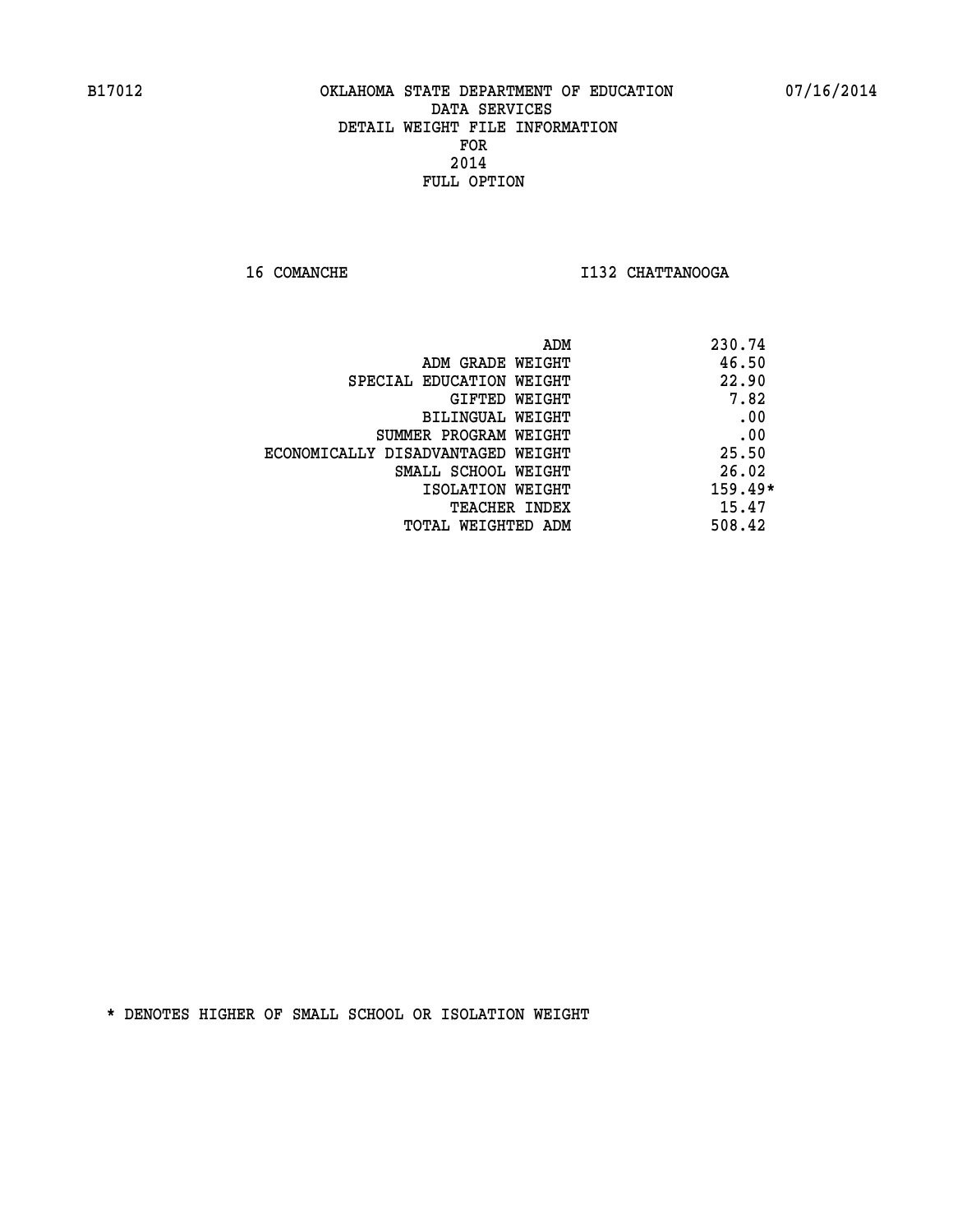**17 COTTON 1001 WALTERS** 

| 738.85   |
|----------|
| 149.01   |
| 65.25    |
| 38.42    |
| 4.00     |
| .00      |
| 108.75   |
| .00      |
| .00      |
| .00      |
| 1,104.28 |
|          |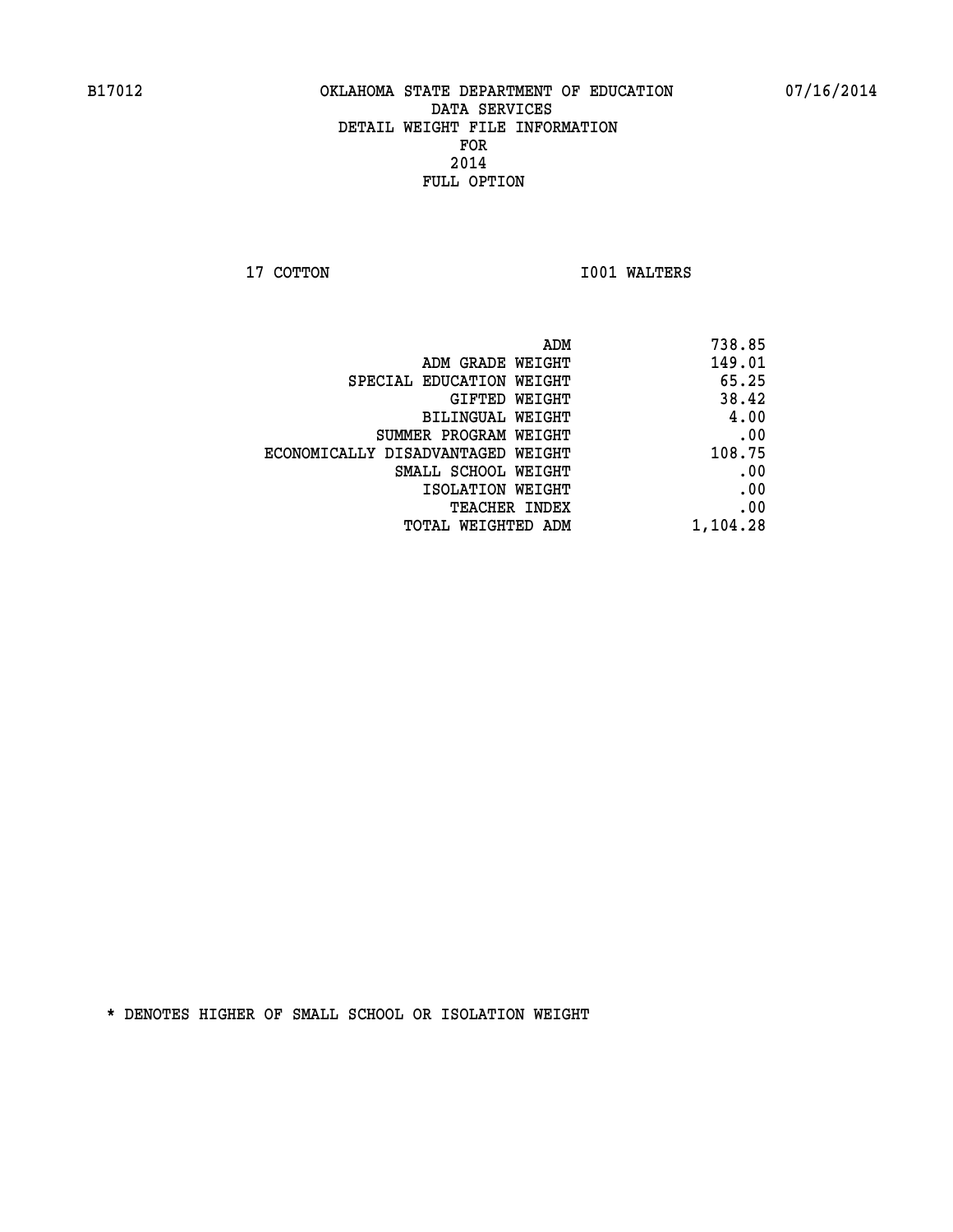**17 COTTON 1101 TEMPLE** 

|                                   | 167.49<br>ADM |
|-----------------------------------|---------------|
| ADM GRADE WEIGHT                  | 34.53         |
| SPECIAL EDUCATION WEIGHT          | 35.75         |
| GIFTED WEIGHT                     | 4.42          |
| BILINGUAL WEIGHT                  | 1.50          |
| SUMMER PROGRAM WEIGHT             | .00           |
| ECONOMICALLY DISADVANTAGED WEIGHT | 31.00         |
| SMALL SCHOOL WEIGHT               | 22.89         |
| ISOLATION WEIGHT                  | $42.06*$      |
| TEACHER INDEX                     | .00           |
| TOTAL WEIGHTED ADM                | 316.75        |
|                                   |               |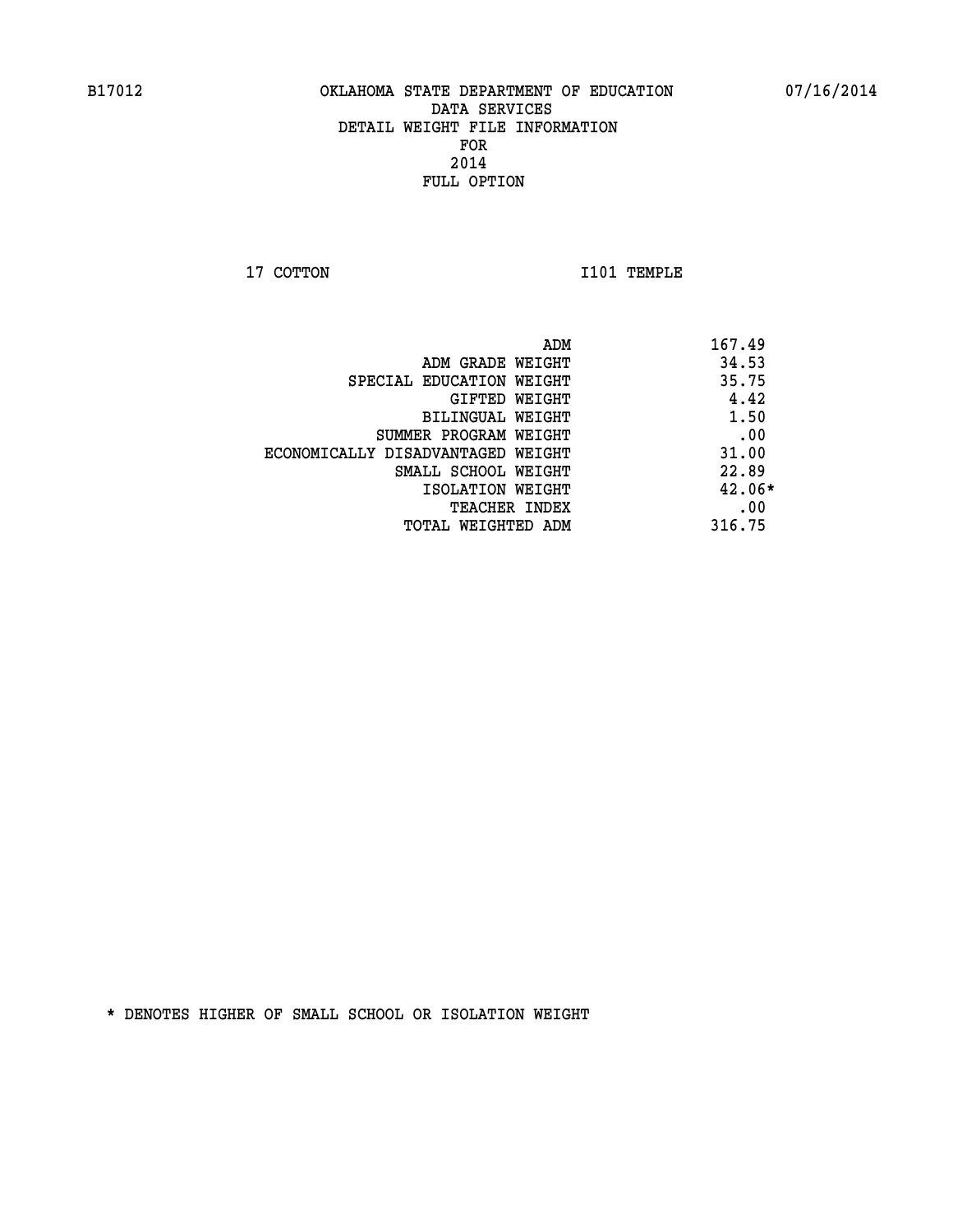**17 COTTON I333 BIG PASTURE** 

| ADM                               | 217.65   |
|-----------------------------------|----------|
| ADM GRADE WEIGHT                  | 45.07    |
| SPECIAL EDUCATION WEIGHT          | 33.75    |
| GIFTED WEIGHT                     | 10.54    |
| BILINGUAL WEIGHT                  | .00      |
| SUMMER PROGRAM WEIGHT             | .00      |
| ECONOMICALLY DISADVANTAGED WEIGHT | 28.25    |
| SMALL SCHOOL WEIGHT               | 25.62    |
| ISOLATION WEIGHT                  | $72.91*$ |
| TEACHER INDEX                     | 14.14    |
| TOTAL WEIGHTED ADM                | 422.31   |
|                                   |          |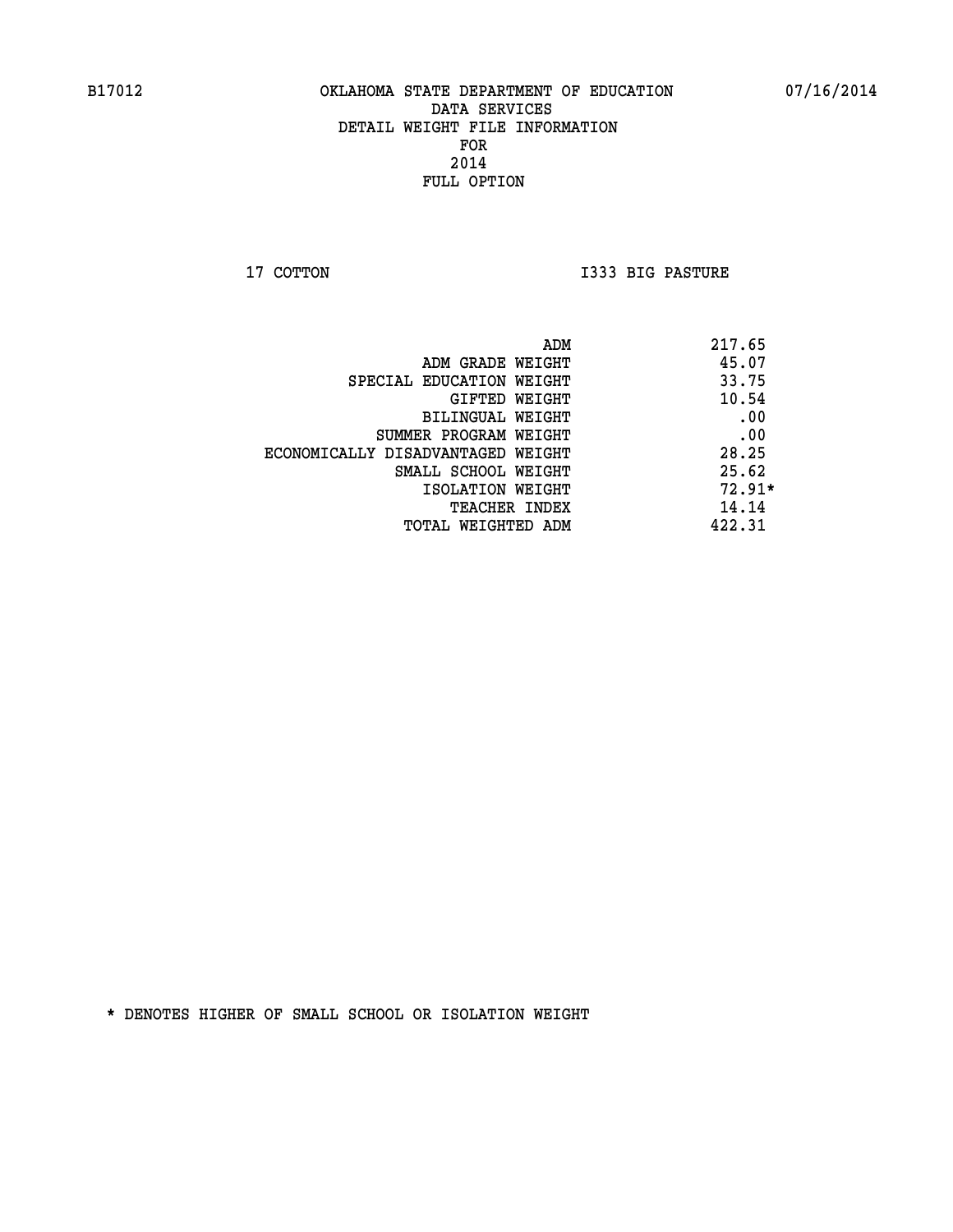**18 CRAIG C001 WHITE OAK** 

| ADM                               | 58.75    |
|-----------------------------------|----------|
| ADM GRADE WEIGHT                  | 16.13    |
| SPECIAL EDUCATION WEIGHT          | 4.10     |
| GIFTED WEIGHT                     | 1.36     |
| BILINGUAL WEIGHT                  | .00      |
| SUMMER PROGRAM WEIGHT             | .00      |
| ECONOMICALLY DISADVANTAGED WEIGHT | 12.75    |
| SMALL SCHOOL WEIGHT               | $10.45*$ |
| ISOLATION WEIGHT                  | .00      |
| <b>TEACHER INDEX</b>              | .00      |
| TOTAL WEIGHTED ADM                | 103.54   |
|                                   |          |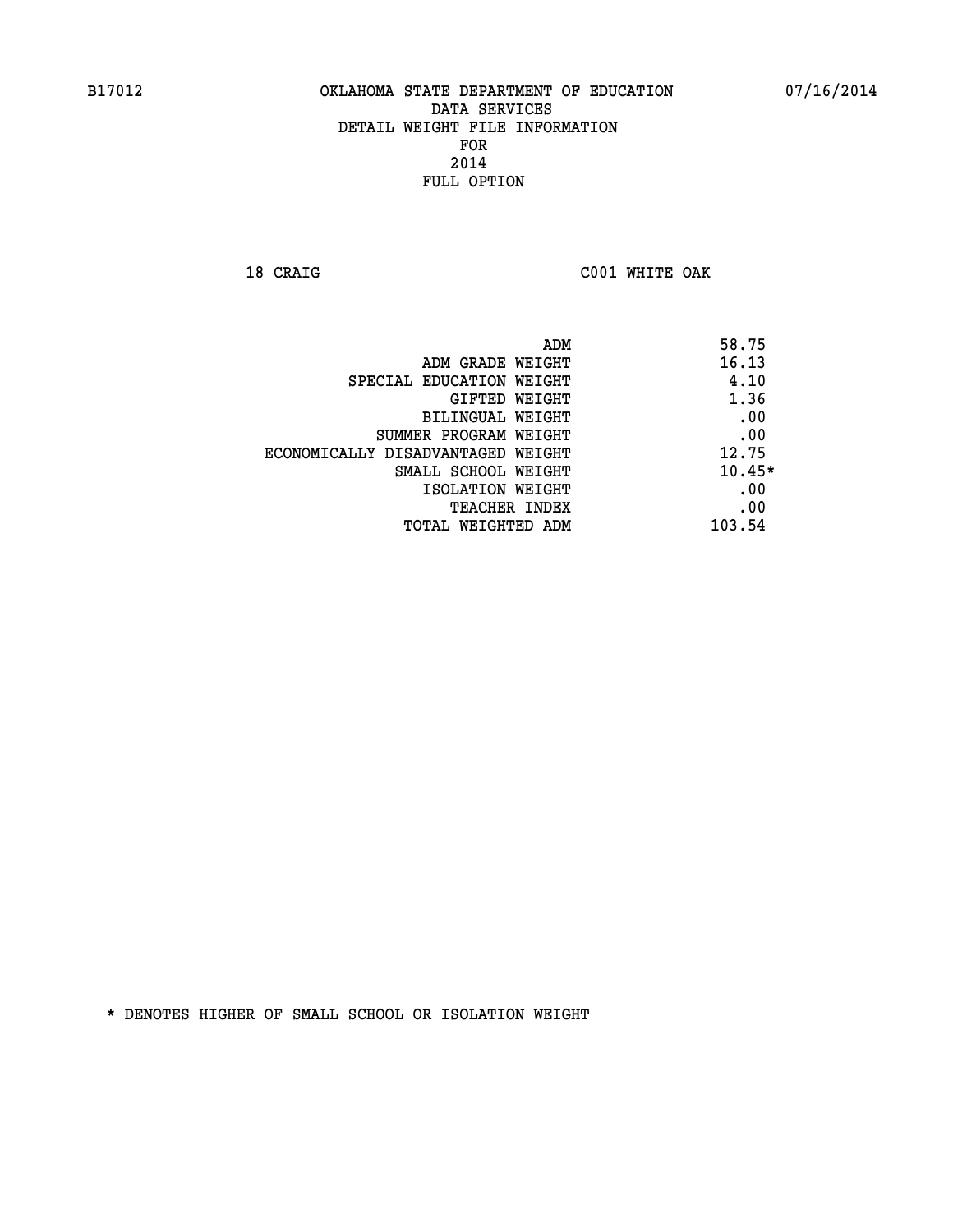18 CRAIG **I006 KETCHUM** 

|                                   | ADM<br>629.87 |  |
|-----------------------------------|---------------|--|
| ADM GRADE WEIGHT                  | 126.51        |  |
| SPECIAL EDUCATION WEIGHT          | 146.85        |  |
| GIFTED WEIGHT                     | 20.06         |  |
| BILINGUAL WEIGHT                  | .75           |  |
| SUMMER PROGRAM WEIGHT             | .00           |  |
| ECONOMICALLY DISADVANTAGED WEIGHT | 108.25        |  |
| SMALL SCHOOL WEIGHT               | .00           |  |
| ISOLATION WEIGHT                  | .00           |  |
| TEACHER INDEX                     | 29.31         |  |
| TOTAL WEIGHTED ADM                | 1,061.60      |  |
|                                   |               |  |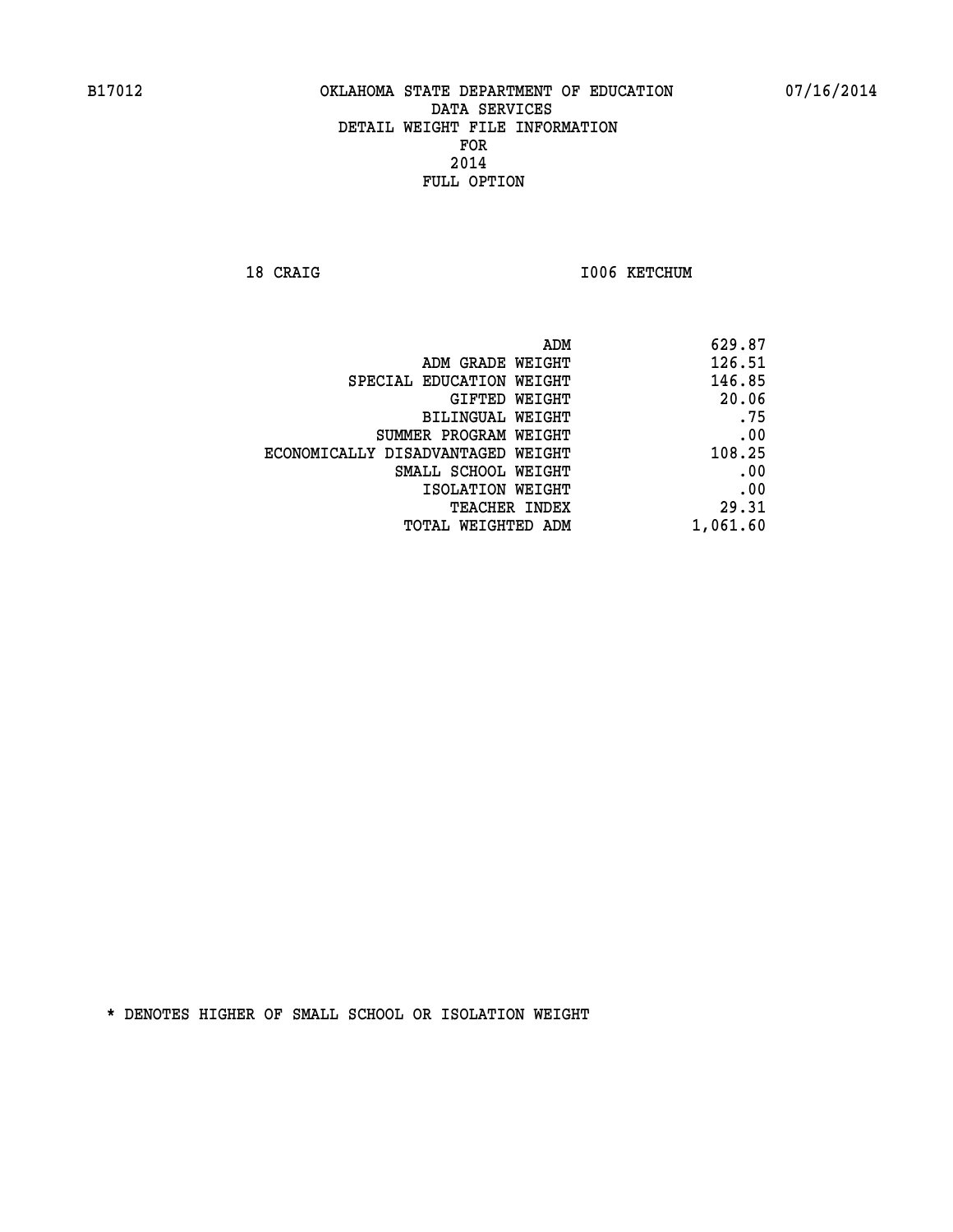**18 CRAIG 1017 WELCH** 

|                                   | ADM | 329.96    |
|-----------------------------------|-----|-----------|
| ADM GRADE WEIGHT                  |     | 66.00     |
| SPECIAL EDUCATION WEIGHT          |     | 84.90     |
| <b>GIFTED WEIGHT</b>              |     | 14.28     |
| BILINGUAL WEIGHT                  |     | 2.50      |
| SUMMER PROGRAM WEIGHT             |     | .00       |
| ECONOMICALLY DISADVANTAGED WEIGHT |     | 43.50     |
| SMALL SCHOOL WEIGHT               |     | 24.83     |
| ISOLATION WEIGHT                  |     | $146.90*$ |
| <b>TEACHER INDEX</b>              |     | 11.07     |
| TOTAL WEIGHTED ADM                |     | 699.11    |
|                                   |     |           |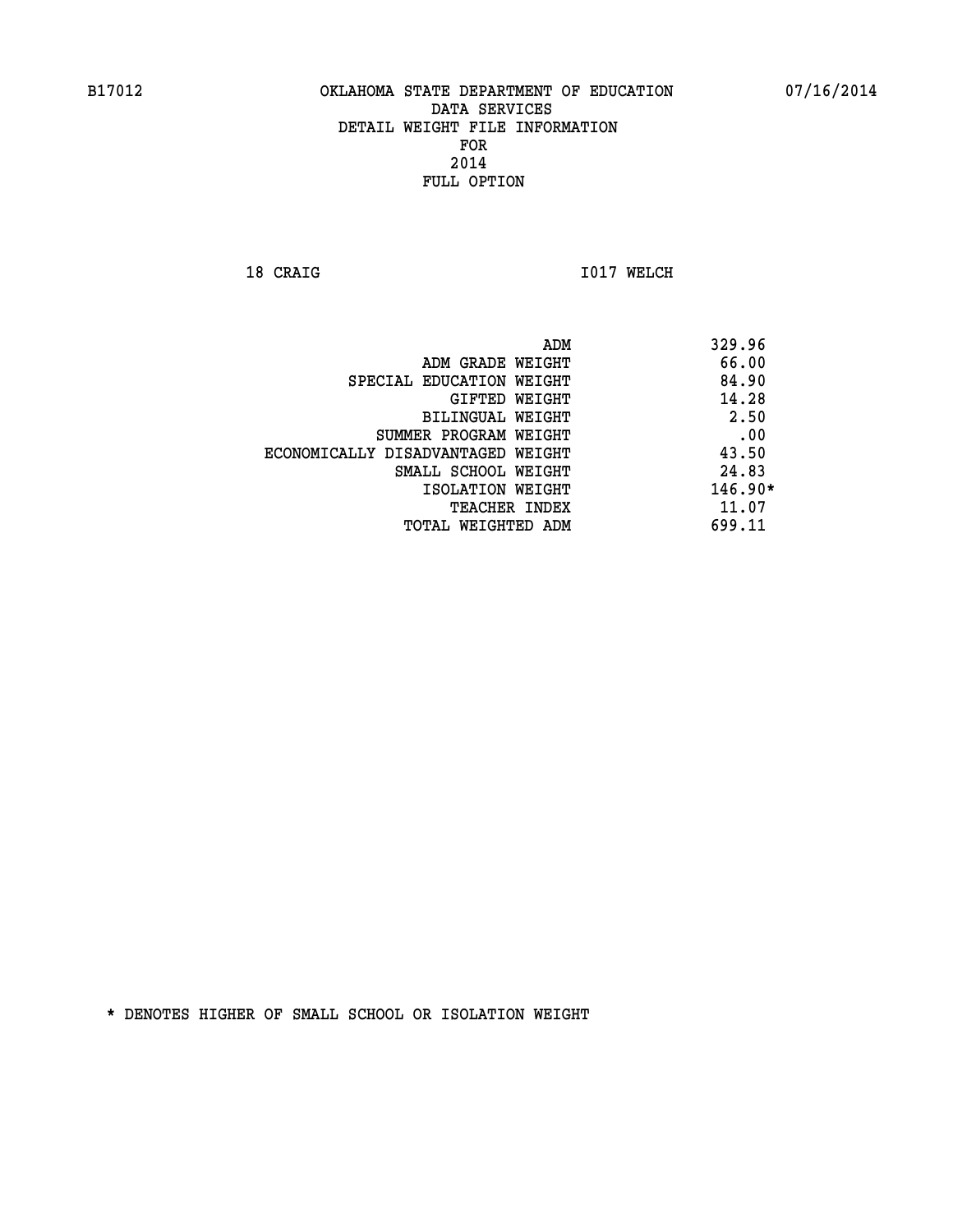**18 CRAIG I020 BLUEJACKET** 

| ADM                               | 202.08   |
|-----------------------------------|----------|
| ADM GRADE WEIGHT                  | 34.39    |
| SPECIAL EDUCATION WEIGHT          | 41.10    |
| GIFTED WEIGHT                     | 1.70     |
| BILINGUAL WEIGHT                  | .00      |
| SUMMER PROGRAM WEIGHT             | .00      |
| ECONOMICALLY DISADVANTAGED WEIGHT | 35.75    |
| SMALL SCHOOL WEIGHT               | 24.98    |
| ISOLATION WEIGHT                  | $38.31*$ |
| <b>TEACHER INDEX</b>              | .00      |
| TOTAL WEIGHTED ADM                | 353.33   |
|                                   |          |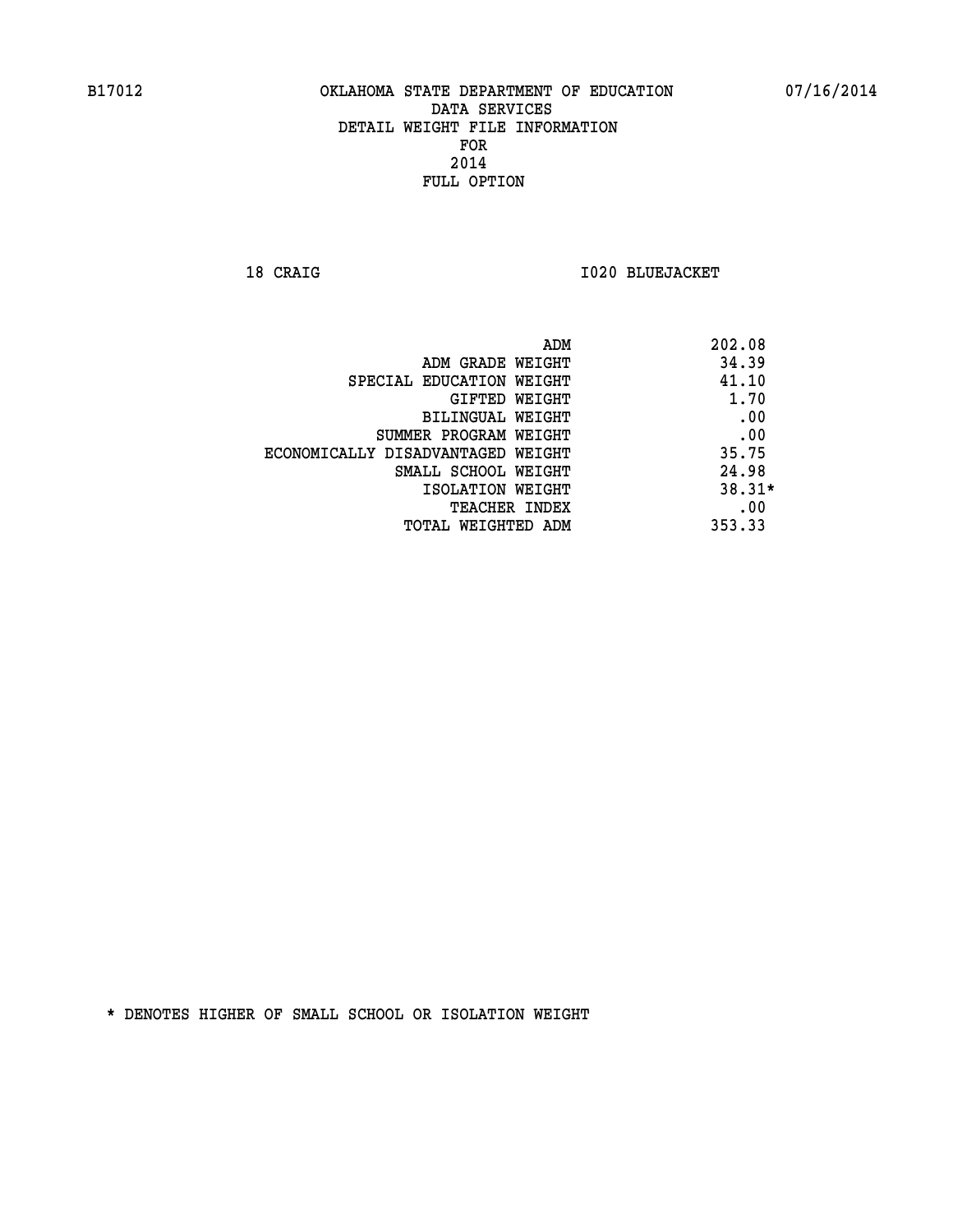18 CRAIG **I**065 VINITA

| 1,641.15 |
|----------|
| 321.60   |
| 274.85   |
| 51.68    |
| 3.00     |
| .00      |
| 291.50   |
| .00      |
| .00      |
| 74.16    |
| 2,657.94 |
|          |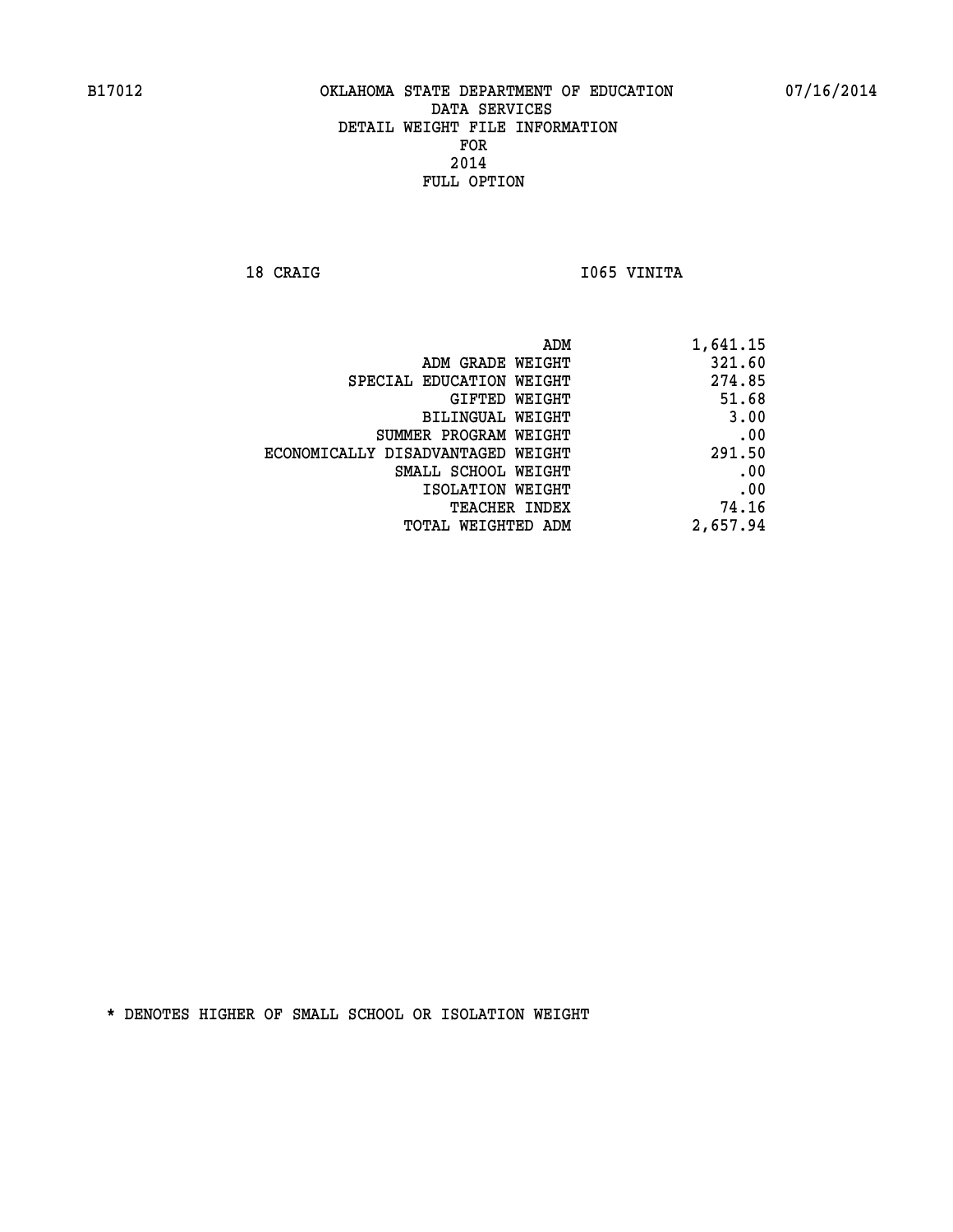**19 CREEK C008 LONE STAR** 

|                                   | ADM<br>881.24 |
|-----------------------------------|---------------|
| ADM GRADE WEIGHT                  | 174.78        |
| SPECIAL EDUCATION WEIGHT          | 65.35         |
| GIFTED WEIGHT                     | 19.04         |
| BILINGUAL WEIGHT                  | 13.00         |
| SUMMER PROGRAM WEIGHT             | .00           |
| ECONOMICALLY DISADVANTAGED WEIGHT | 118.25        |
| SMALL SCHOOL WEIGHT               | .00           |
| ISOLATION WEIGHT                  | .00           |
| TEACHER INDEX                     | .00           |
| TOTAL WEIGHTED ADM                | 1,271.66      |
|                                   |               |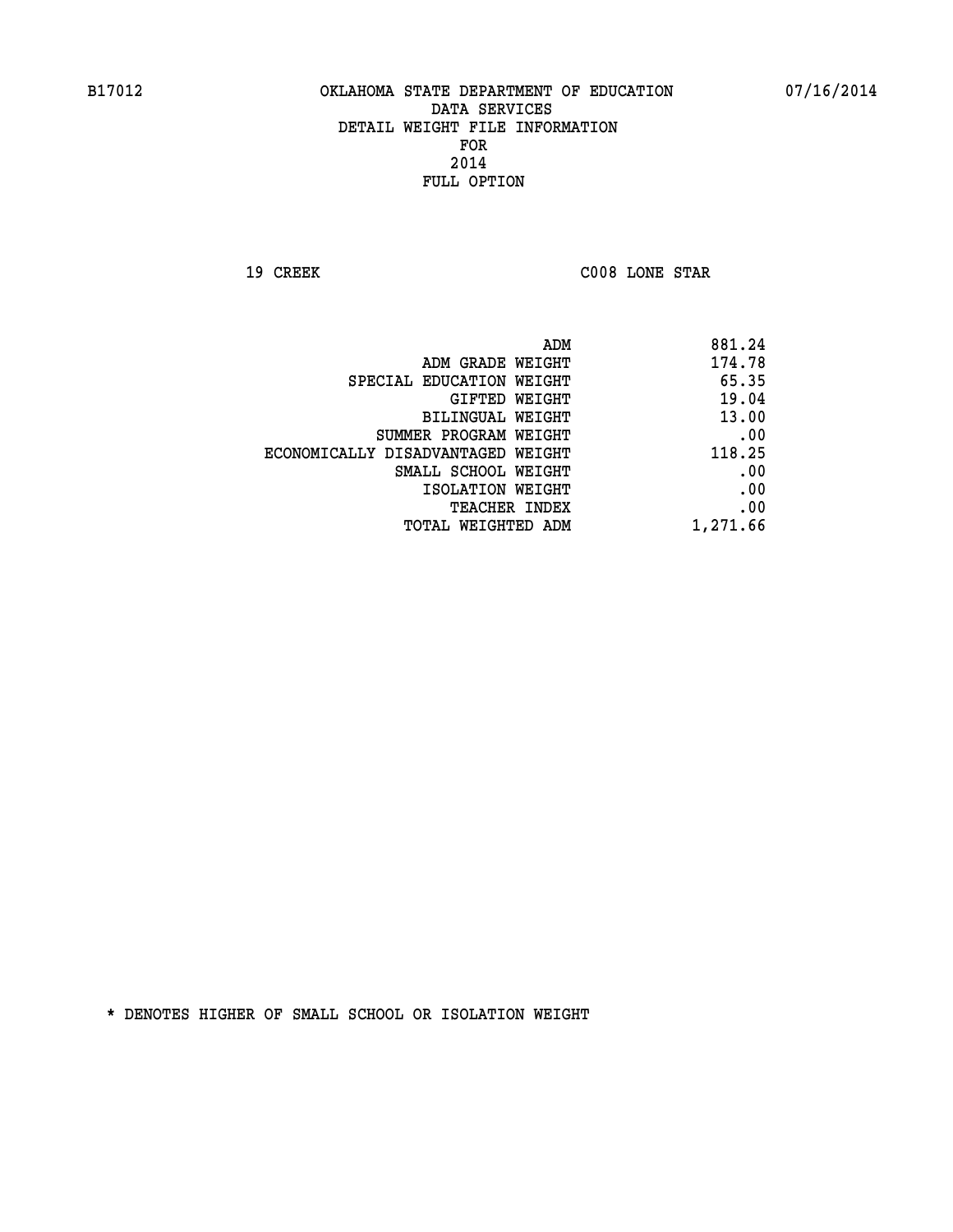**19 CREEK C012 GYPSY** 

|                                   | ADM | 120.58   |
|-----------------------------------|-----|----------|
| ADM GRADE WEIGHT                  |     | 28.22    |
| SPECIAL EDUCATION WEIGHT          |     | 8.80     |
| GIFTED WEIGHT                     |     | 3.74     |
| BILINGUAL WEIGHT                  |     | .00      |
| SUMMER PROGRAM WEIGHT             |     | .00      |
| ECONOMICALLY DISADVANTAGED WEIGHT |     | 30.75    |
| SMALL SCHOOL WEIGHT               |     | $18.62*$ |
| ISOLATION WEIGHT                  |     | .00      |
| <b>TEACHER INDEX</b>              |     | .00      |
| TOTAL WEIGHTED ADM                |     | 210.71   |
|                                   |     |          |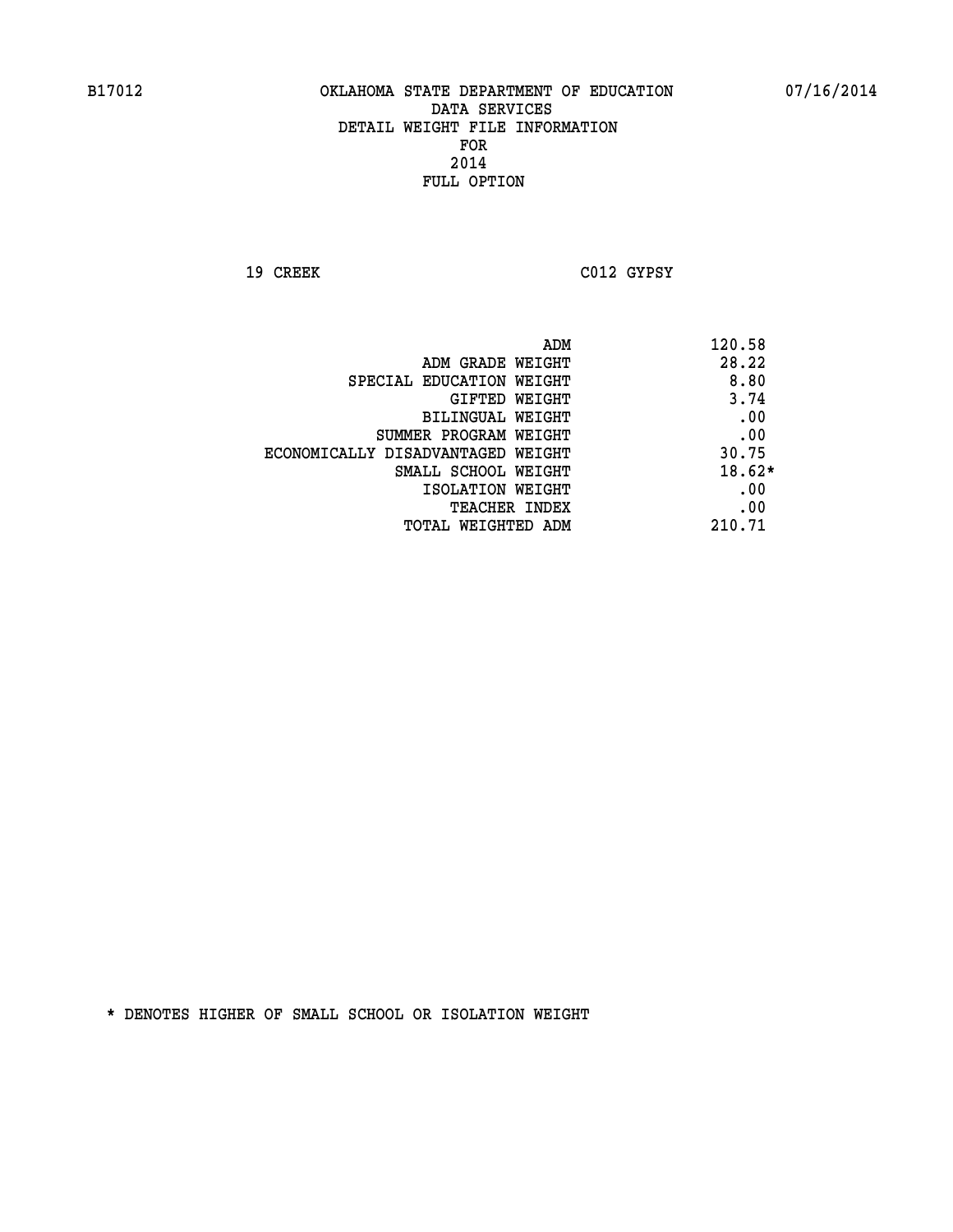**19 CREEK C034 PRETTY WATER** 

| ADM<br>251.70                              |     |
|--------------------------------------------|-----|
| 48.22<br>ADM GRADE WEIGHT                  |     |
| 40.40<br>SPECIAL EDUCATION WEIGHT          |     |
| 17.34<br>GIFTED WEIGHT                     |     |
| BILINGUAL WEIGHT                           | .00 |
| SUMMER PROGRAM WEIGHT                      | .00 |
| 36.00<br>ECONOMICALLY DISADVANTAGED WEIGHT |     |
| $26.39*$<br>SMALL SCHOOL WEIGHT            |     |
| ISOLATION WEIGHT                           | .00 |
| 20.66<br><b>TEACHER INDEX</b>              |     |
| 440.71<br>TOTAL WEIGHTED ADM               |     |
|                                            |     |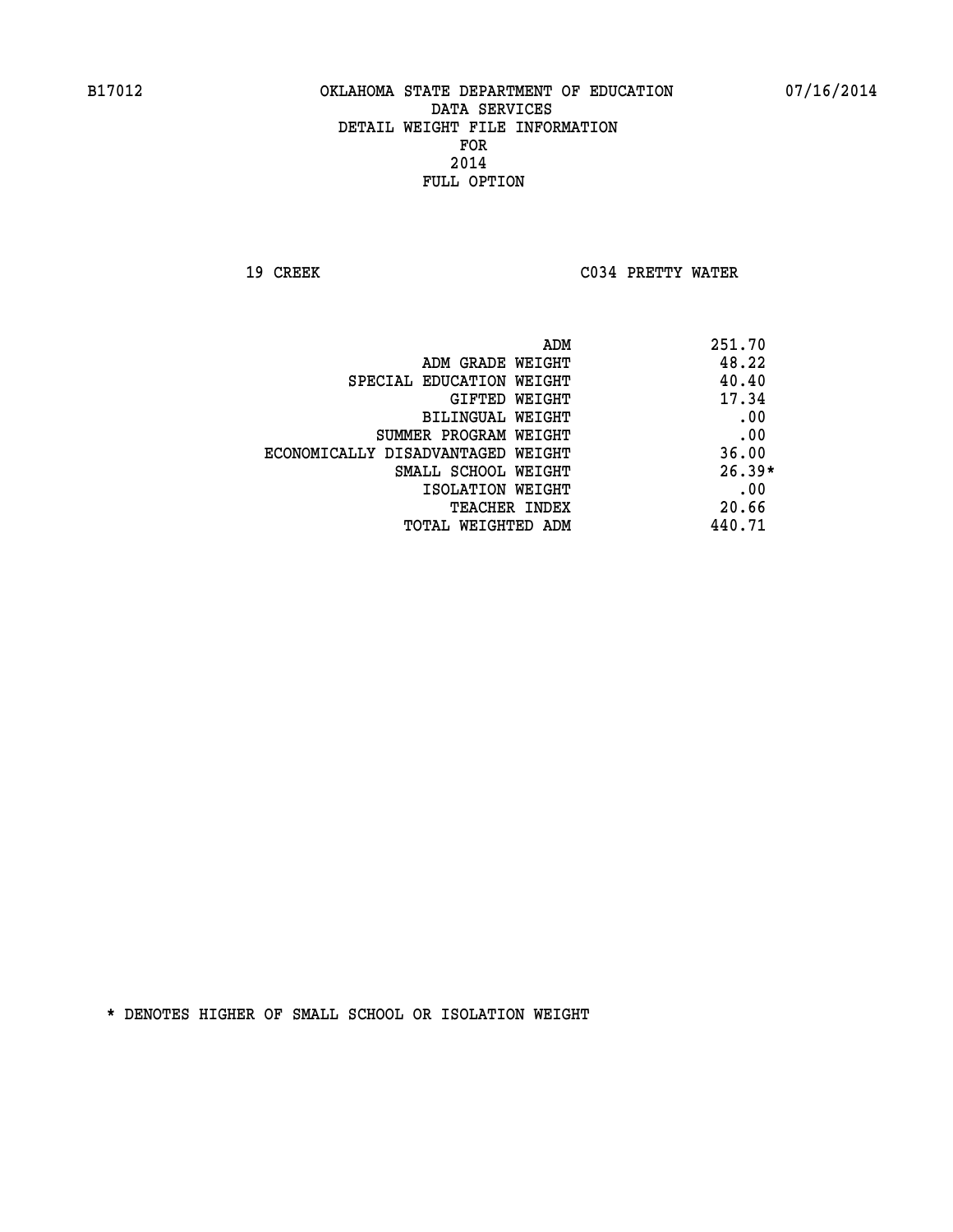19 CREEK C035 ALLEN-BOWDEN

| ADM                               | 386.86   |
|-----------------------------------|----------|
| ADM GRADE WEIGHT                  | 82.82    |
| SPECIAL EDUCATION WEIGHT          | 45.55    |
| GIFTED WEIGHT                     | 4.76     |
| BILINGUAL WEIGHT                  | 3.00     |
| SUMMER PROGRAM WEIGHT             | .00      |
| ECONOMICALLY DISADVANTAGED WEIGHT | 78.25    |
| SMALL SCHOOL WEIGHT               | $20.79*$ |
| ISOLATION WEIGHT                  | .00      |
| <b>TEACHER INDEX</b>              | .00      |
| TOTAL WEIGHTED ADM                | 622.03   |
|                                   |          |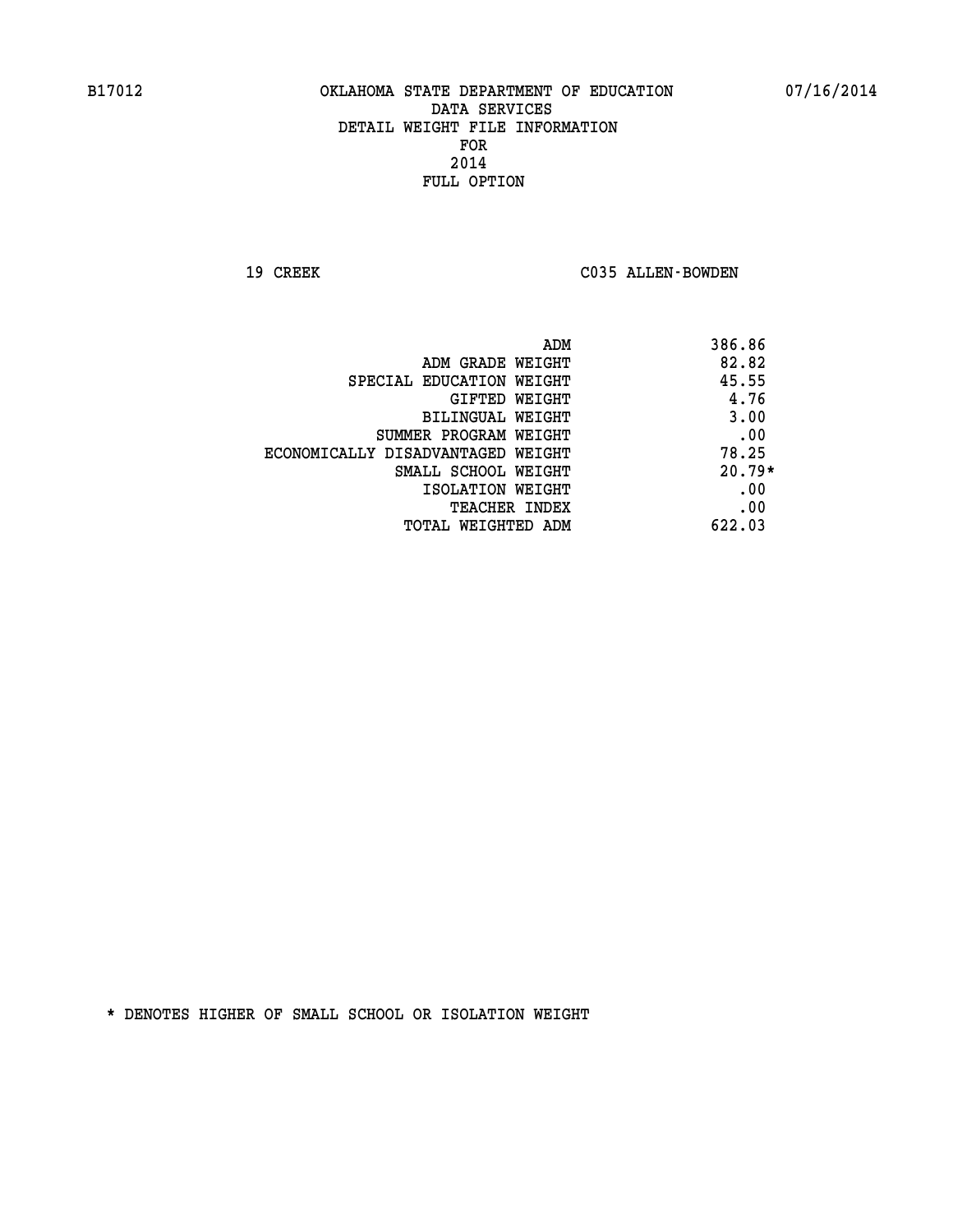**19 CREEK 1002 BRISTOW** 

| 1,700.98 |
|----------|
| 342.23   |
| 311.30   |
| 86.70    |
| 2.00     |
| .00      |
| 318.75   |
| .00      |
| .00      |
| 53.38    |
| 2,815.34 |
|          |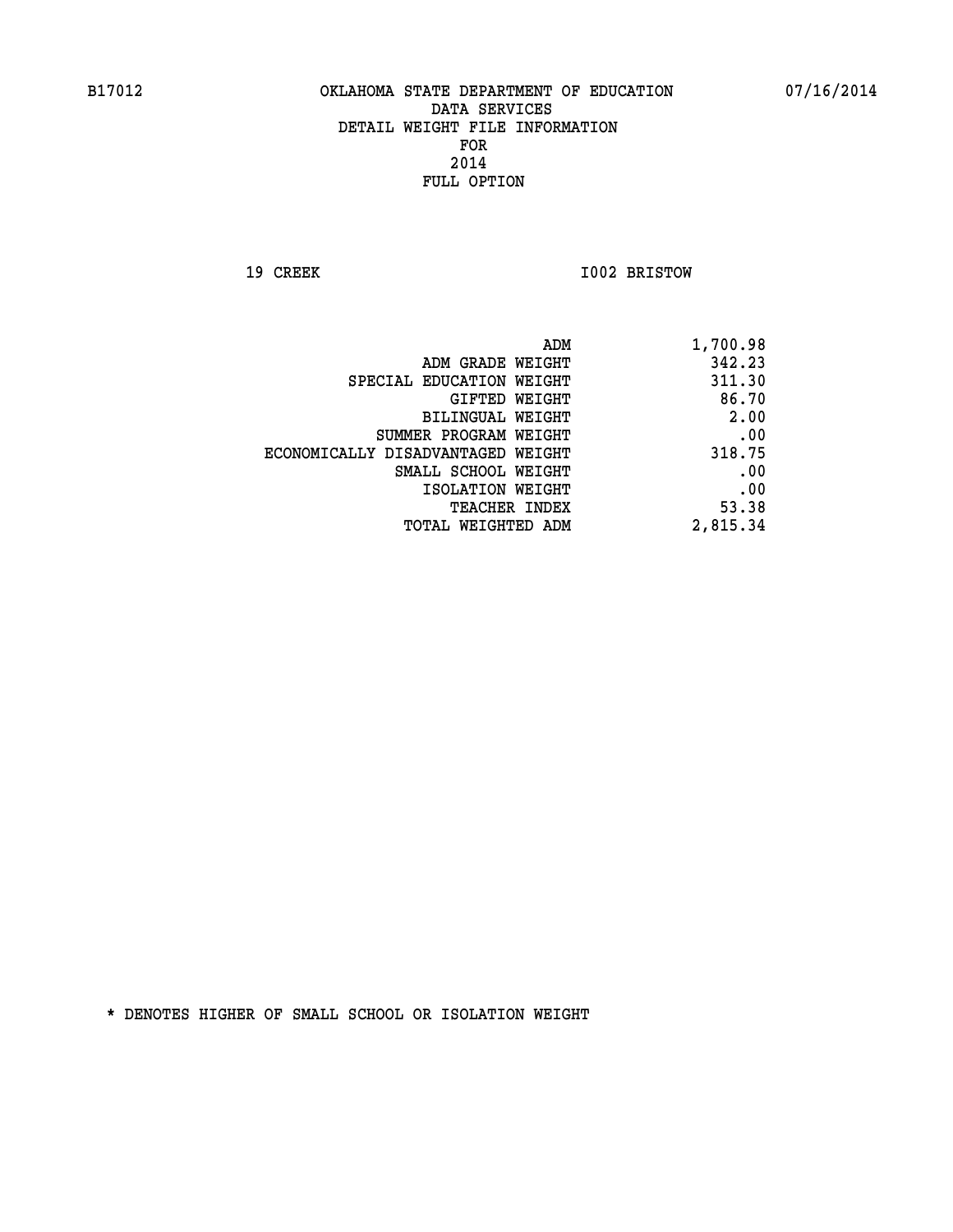19 CREEK 1003 MANNFORD

| 1,532.56 |
|----------|
| 302.50   |
| 285.85   |
| 49.30    |
| .00      |
| .00      |
| 256.50   |
| .00      |
| .00      |
| .00      |
| 2,426.71 |
|          |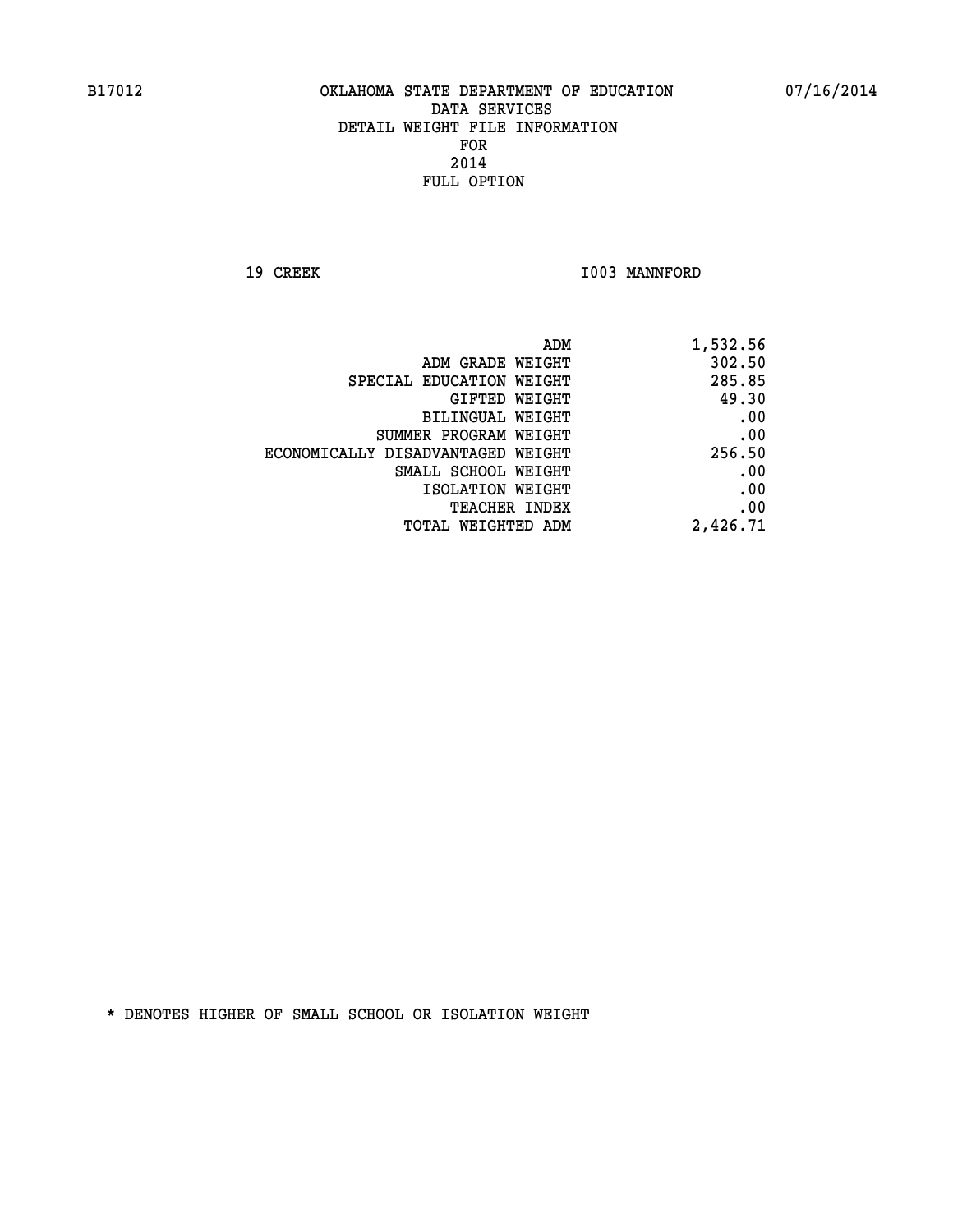19 CREEK 1005 MOUNDS

| ADM                               | 601.22 |
|-----------------------------------|--------|
| ADM GRADE WEIGHT                  | 116.16 |
| SPECIAL EDUCATION WEIGHT          | 104.70 |
| GIFTED WEIGHT                     | 14.28  |
| BILINGUAL WEIGHT                  | .00    |
| SUMMER PROGRAM WEIGHT             | .00    |
| ECONOMICALLY DISADVANTAGED WEIGHT | 103.00 |
| SMALL SCHOOL WEIGHT               | .00    |
| ISOLATION WEIGHT                  | .00    |
| <b>TEACHER INDEX</b>              | 7.63   |
| TOTAL WEIGHTED ADM                | 946.99 |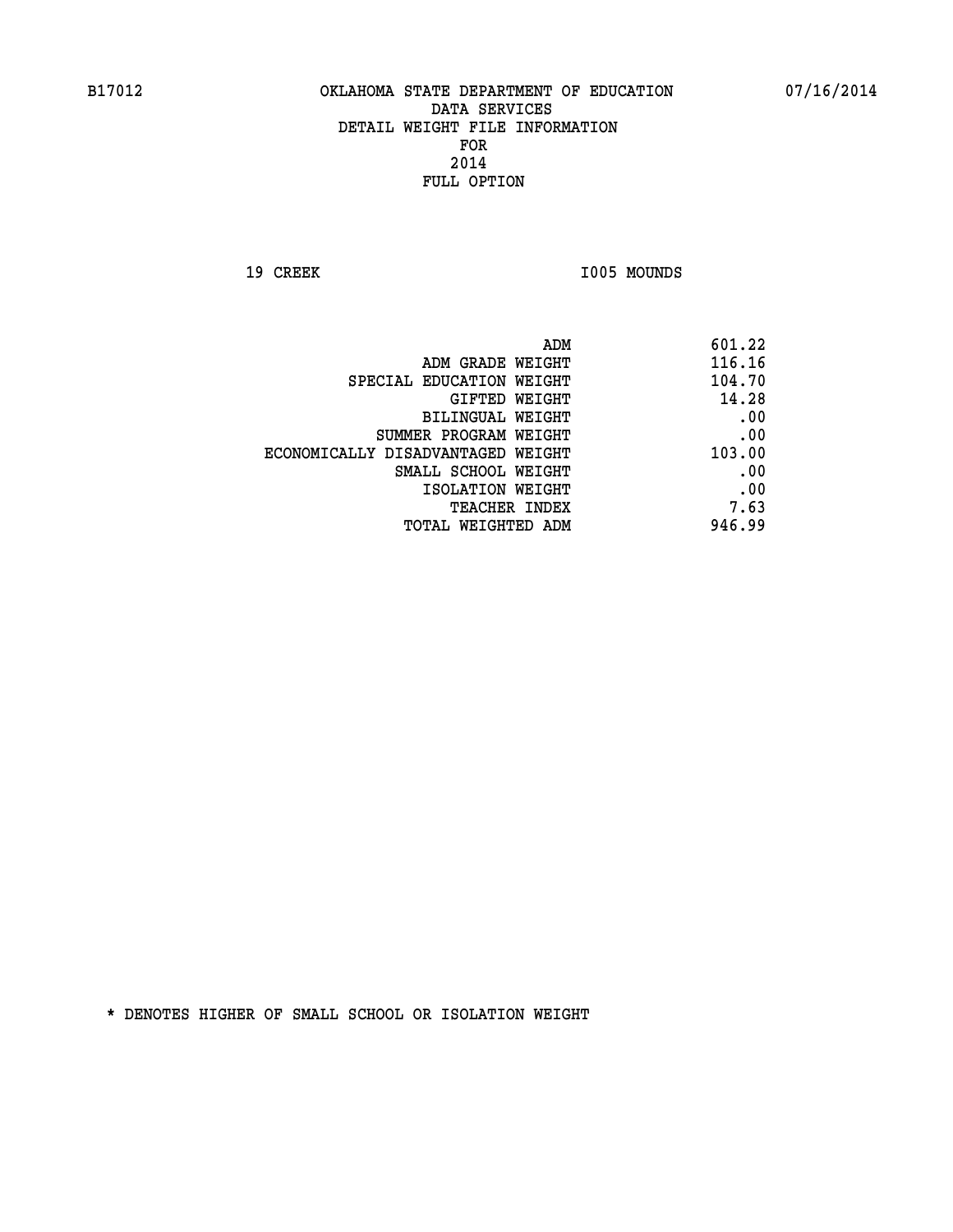**19 CREEK I017 OLIVE** 

|                                   | 376.33<br>ADM |
|-----------------------------------|---------------|
| ADM GRADE WEIGHT                  | 69.23         |
| SPECIAL EDUCATION WEIGHT          | 61.15         |
| GIFTED WEIGHT                     | 11.22         |
| BILINGUAL WEIGHT                  | 2.25          |
| SUMMER PROGRAM WEIGHT             | .00           |
| ECONOMICALLY DISADVANTAGED WEIGHT | 65.50         |
| SMALL SCHOOL WEIGHT               | $21.72*$      |
| ISOLATION WEIGHT                  | .00           |
| <b>TEACHER INDEX</b>              | .00           |
| TOTAL WEIGHTED ADM                | 607.40        |
|                                   |               |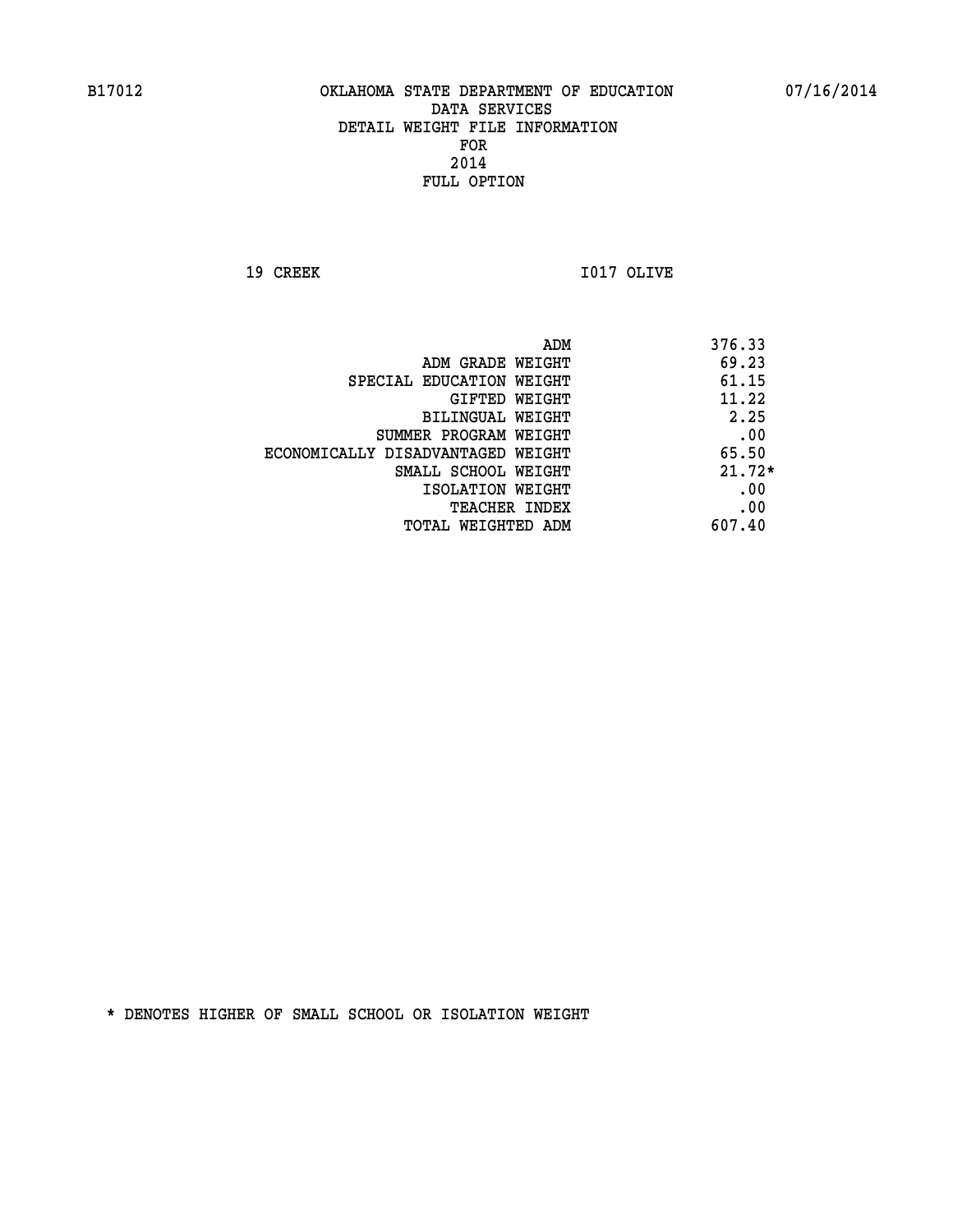**19 CREEK 1018 KIEFER** 

| 660.01 |
|--------|
| 135.31 |
| 88.30  |
| 22.44  |
| 6.00   |
| .00    |
| 82.75  |
| .00    |
| .00    |
| .00    |
| 994.81 |
|        |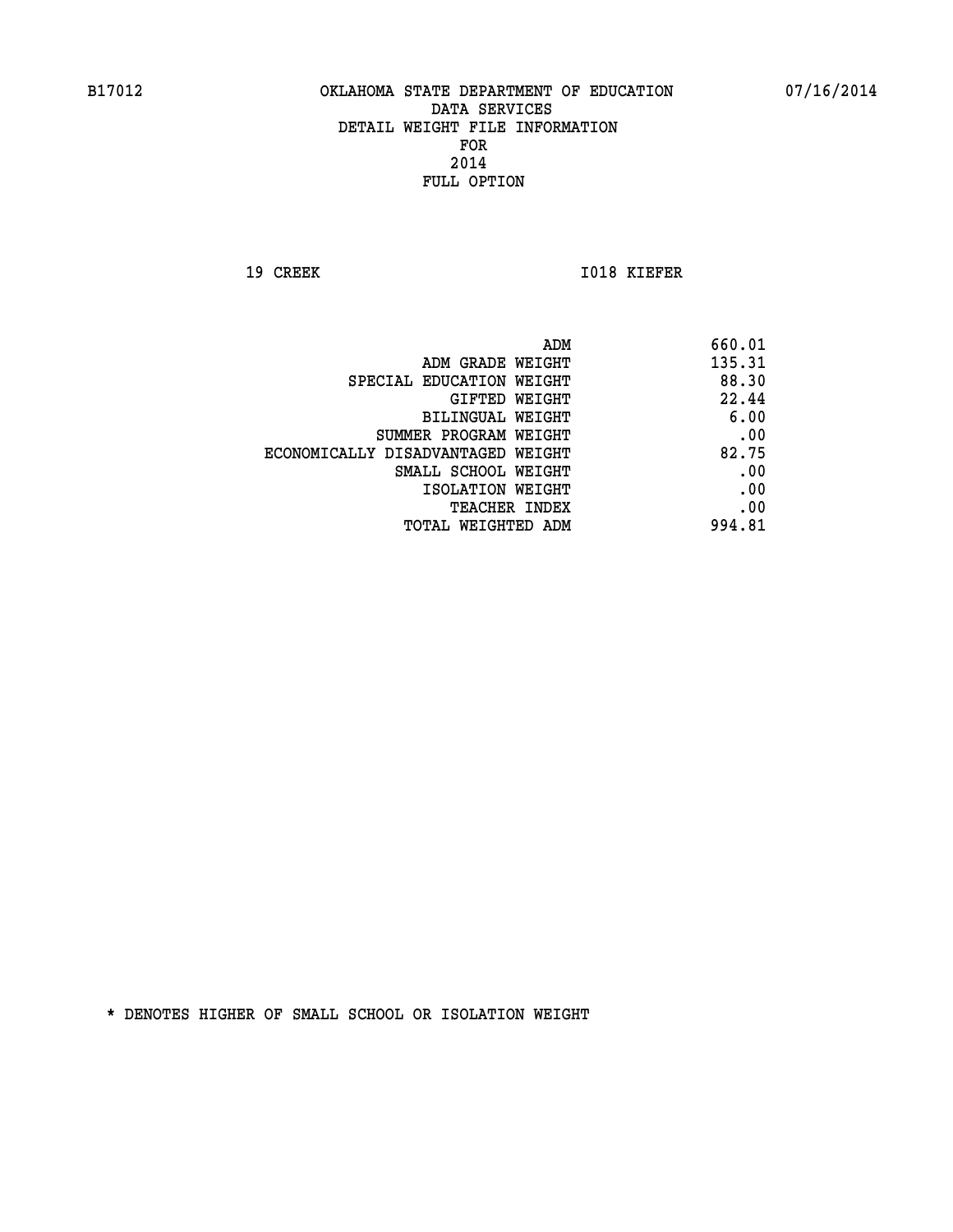**19 CREEK 1020 OILTON** 

|                                   | ADM | 260.81   |
|-----------------------------------|-----|----------|
| ADM GRADE WEIGHT                  |     | 52.48    |
| SPECIAL EDUCATION WEIGHT          |     | 45.65    |
| GIFTED WEIGHT                     |     | 7.14     |
| BILINGUAL WEIGHT                  |     | .00      |
| SUMMER PROGRAM WEIGHT             |     | .00      |
| ECONOMICALLY DISADVANTAGED WEIGHT |     | 57.50    |
| SMALL SCHOOL WEIGHT               |     | $26.44*$ |
| ISOLATION WEIGHT                  |     | .00      |
| <b>TEACHER INDEX</b>              |     | .00      |
| TOTAL WEIGHTED ADM                |     | 450.02   |
|                                   |     |          |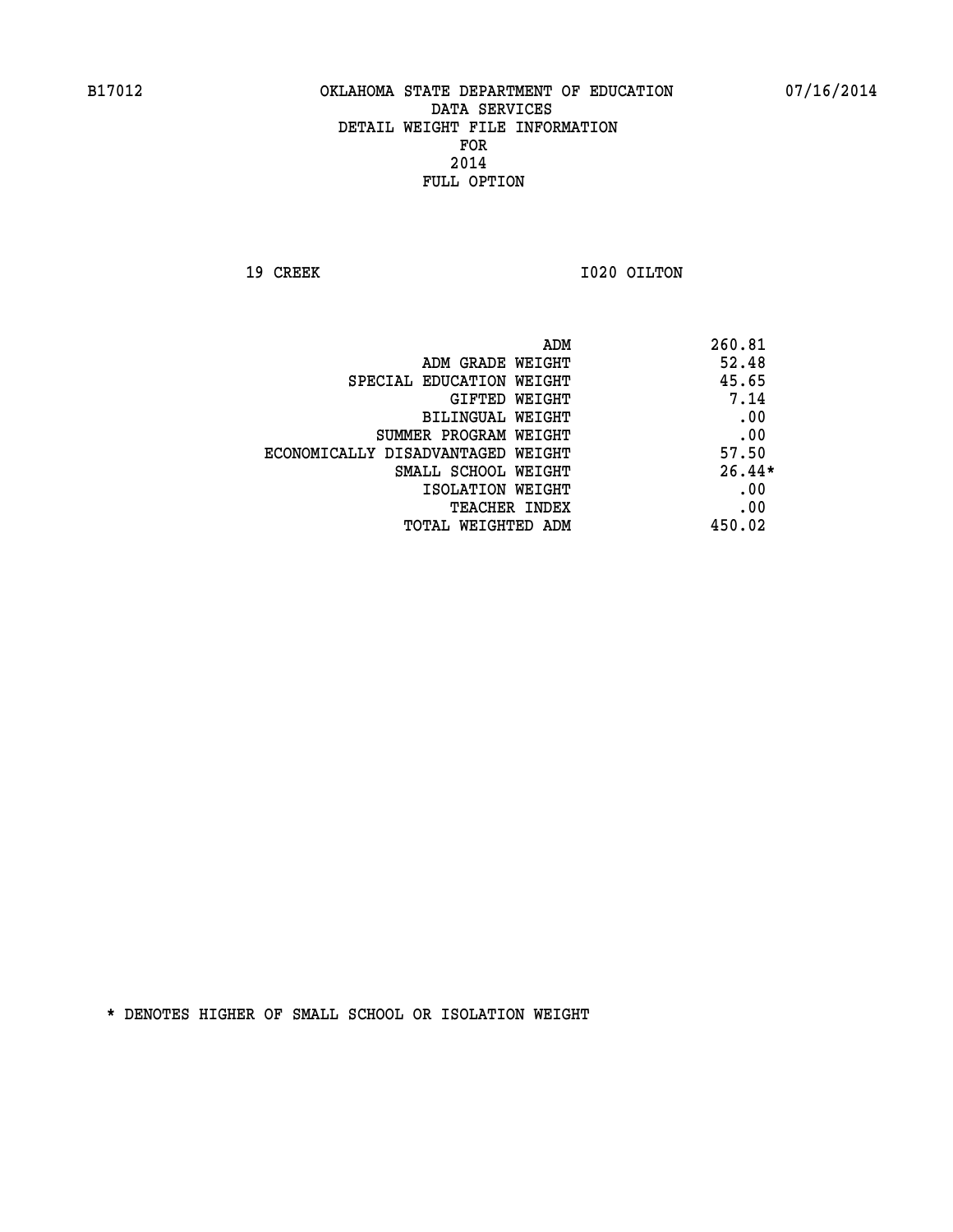**19 CREEK I021 DEPEW** 

|                                   | ADM<br>388.57 |     |
|-----------------------------------|---------------|-----|
| ADM GRADE WEIGHT                  | 72.17         |     |
| SPECIAL EDUCATION WEIGHT          | 54.20         |     |
| GIFTED WEIGHT                     | 11.90         |     |
| BILINGUAL WEIGHT                  |               | .00 |
| SUMMER PROGRAM WEIGHT             |               | .00 |
| ECONOMICALLY DISADVANTAGED WEIGHT | 62.50         |     |
| SMALL SCHOOL WEIGHT               | $31.66*$      |     |
| ISOLATION WEIGHT                  |               | .00 |
| <b>TEACHER INDEX</b>              | 17.11         |     |
| TOTAL WEIGHTED ADM                | 638.11        |     |
|                                   |               |     |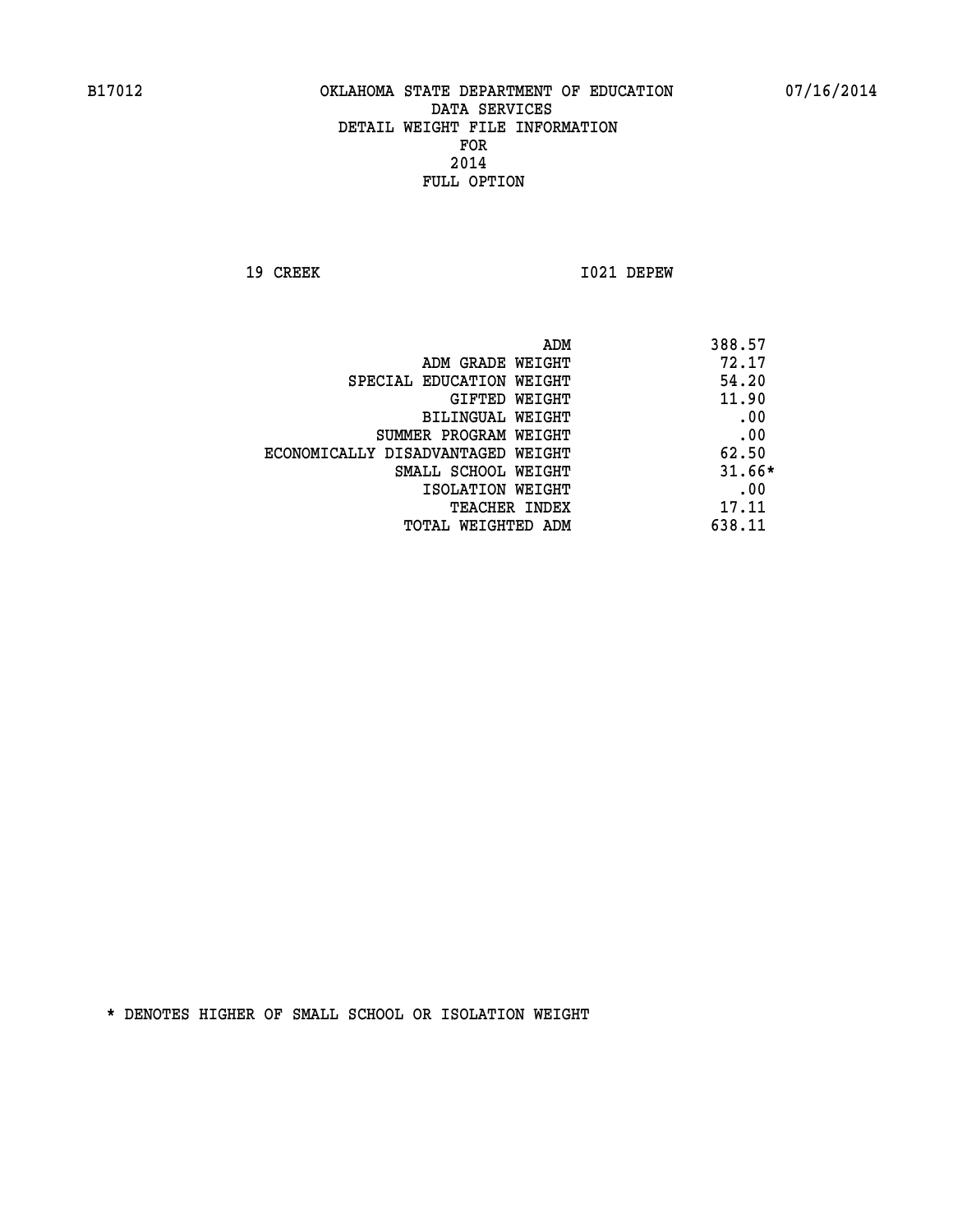**19 CREEK I031 KELLYVILLE** 

| 1,117.78 |
|----------|
| 213.11   |
| 215.15   |
| 11.56    |
| 2.00     |
| .00      |
| 199.00   |
| .00      |
| .00      |
| .00      |
| 1,758.60 |
|          |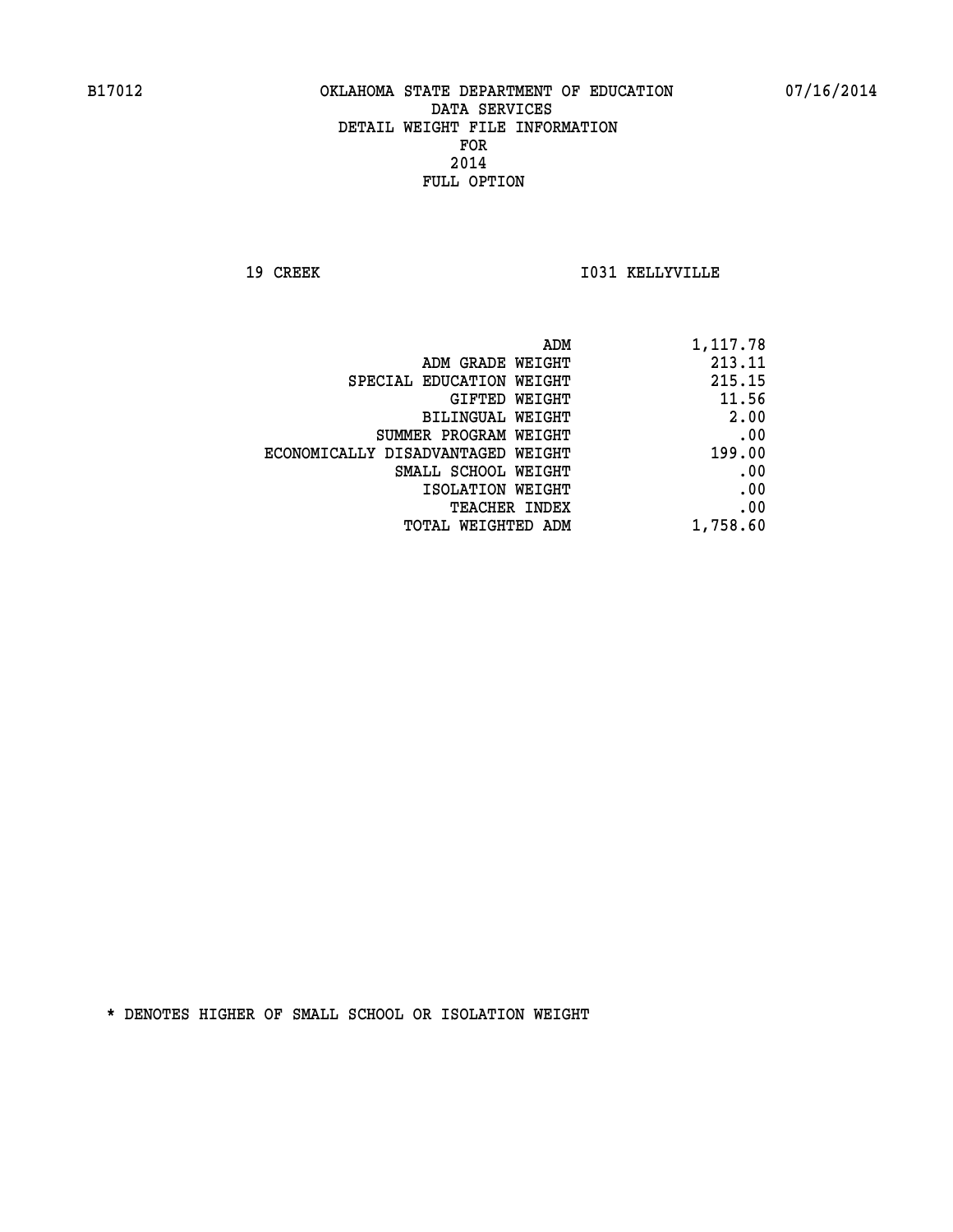19 CREEK 1033 SAPULPA

| 3,958.27 |
|----------|
| 782.59   |
| 601.65   |
| 120.02   |
| 41.00    |
| 2.40     |
| 664.00   |
| .00      |
| .00      |
| .00      |
| 6,169.93 |
|          |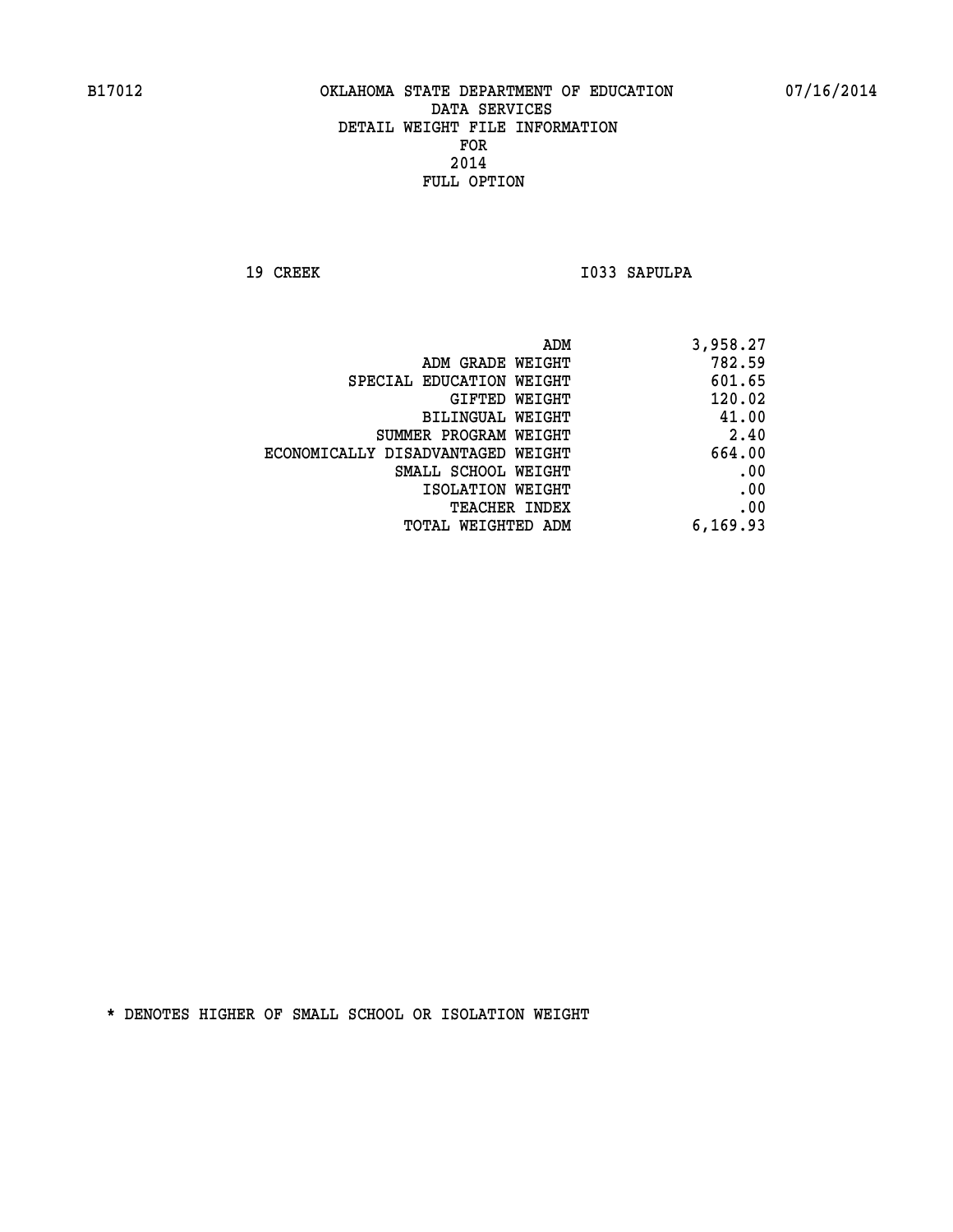**19 CREEK 1039 DRUMRIGHT** 

| ADM                               | 598.37 |
|-----------------------------------|--------|
| ADM GRADE WEIGHT                  | 120.52 |
| SPECIAL EDUCATION WEIGHT          | 130.00 |
| GIFTED WEIGHT                     | 17.68  |
| <b>BILINGUAL WEIGHT</b>           | 1.00   |
| SUMMER PROGRAM WEIGHT             | .00    |
| ECONOMICALLY DISADVANTAGED WEIGHT | 119.25 |
| SMALL SCHOOL WEIGHT               | .00    |
| ISOLATION WEIGHT                  | .00    |
| TEACHER INDEX                     | .00    |
| TOTAL WEIGHTED ADM                | 986.82 |
|                                   |        |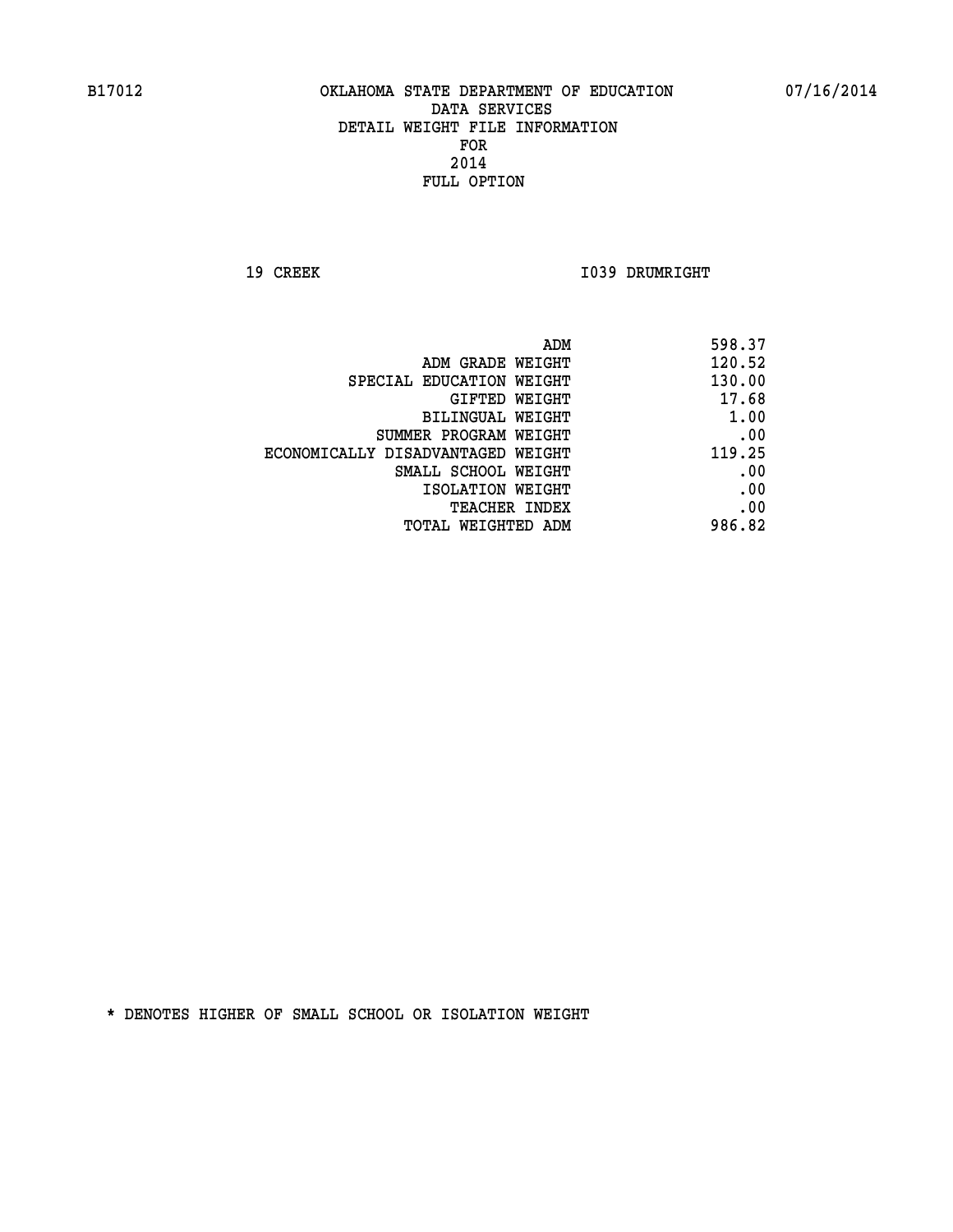**20 CUSTER I005 ARAPAHO-BUTLER** 

| ADM                               | 392.81  |
|-----------------------------------|---------|
| ADM GRADE WEIGHT                  | 84.39   |
| SPECIAL EDUCATION WEIGHT          | 46.45   |
| GIFTED WEIGHT                     | 10.88   |
| BILINGUAL WEIGHT                  | .50     |
| SUMMER PROGRAM WEIGHT             | .00     |
| ECONOMICALLY DISADVANTAGED WEIGHT | 39.00   |
| SMALL SCHOOL WEIGHT               | 20.23   |
| ISOLATION WEIGHT                  | 164.98* |
| <b>TEACHER INDEX</b>              | 27.67   |
| TOTAL WEIGHTED ADM                | 766.68  |
|                                   |         |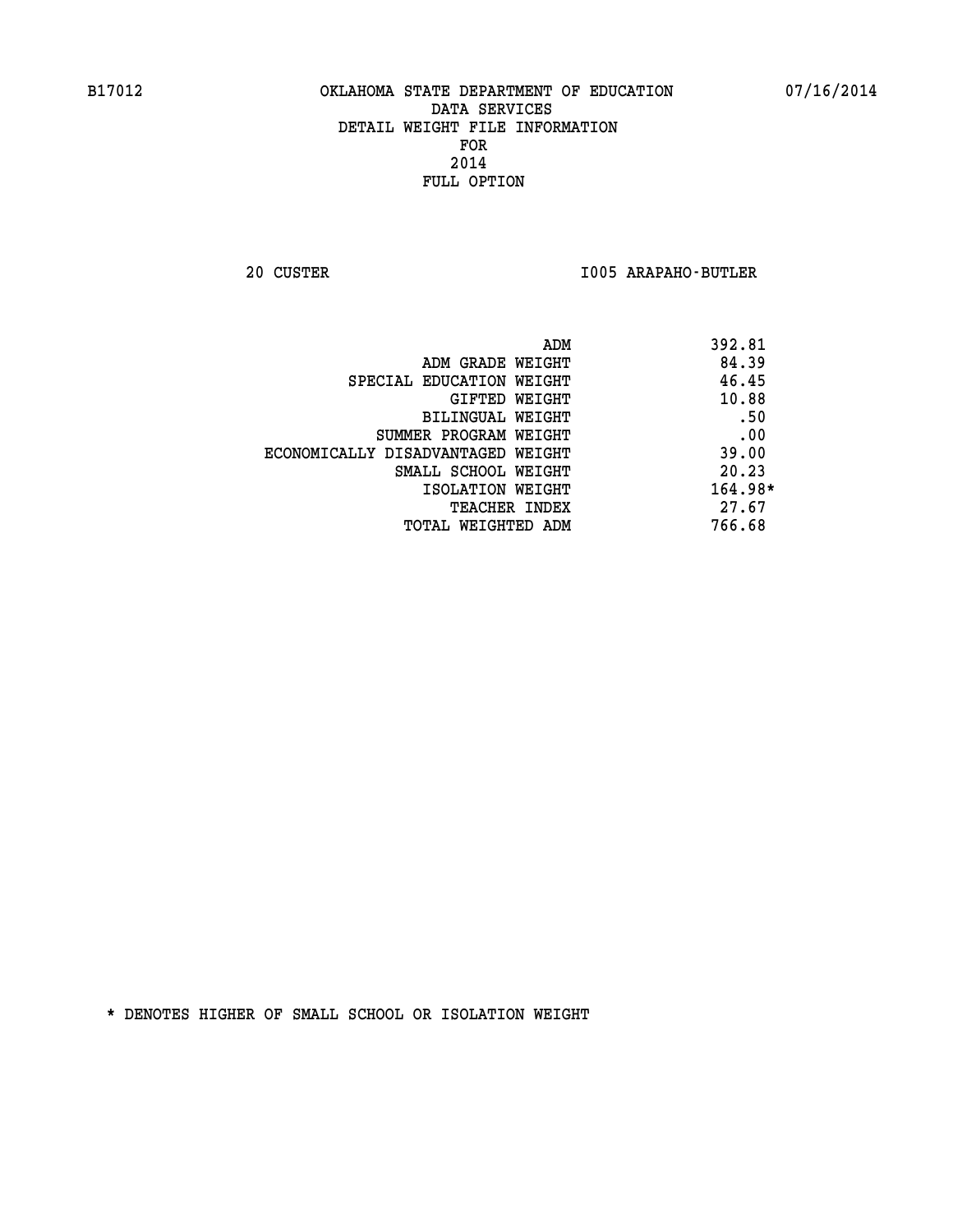20 CUSTER **IOO7 THOMAS-FAY-CUSTER UNIF** 

|                                   | 471.93<br>ADM |
|-----------------------------------|---------------|
| ADM GRADE WEIGHT                  | 95.05         |
| SPECIAL EDUCATION WEIGHT          | 58.10         |
| GIFTED WEIGHT                     | 26.18         |
| BILINGUAL WEIGHT                  | .25           |
| SUMMER PROGRAM WEIGHT             | .00           |
| ECONOMICALLY DISADVANTAGED WEIGHT | 61.75         |
| SMALL SCHOOL WEIGHT               | 10.18         |
| ISOLATION WEIGHT                  | $179.33*$     |
| <b>TEACHER INDEX</b>              | 52.56         |
| TOTAL WEIGHTED ADM                | 945.15        |
|                                   |               |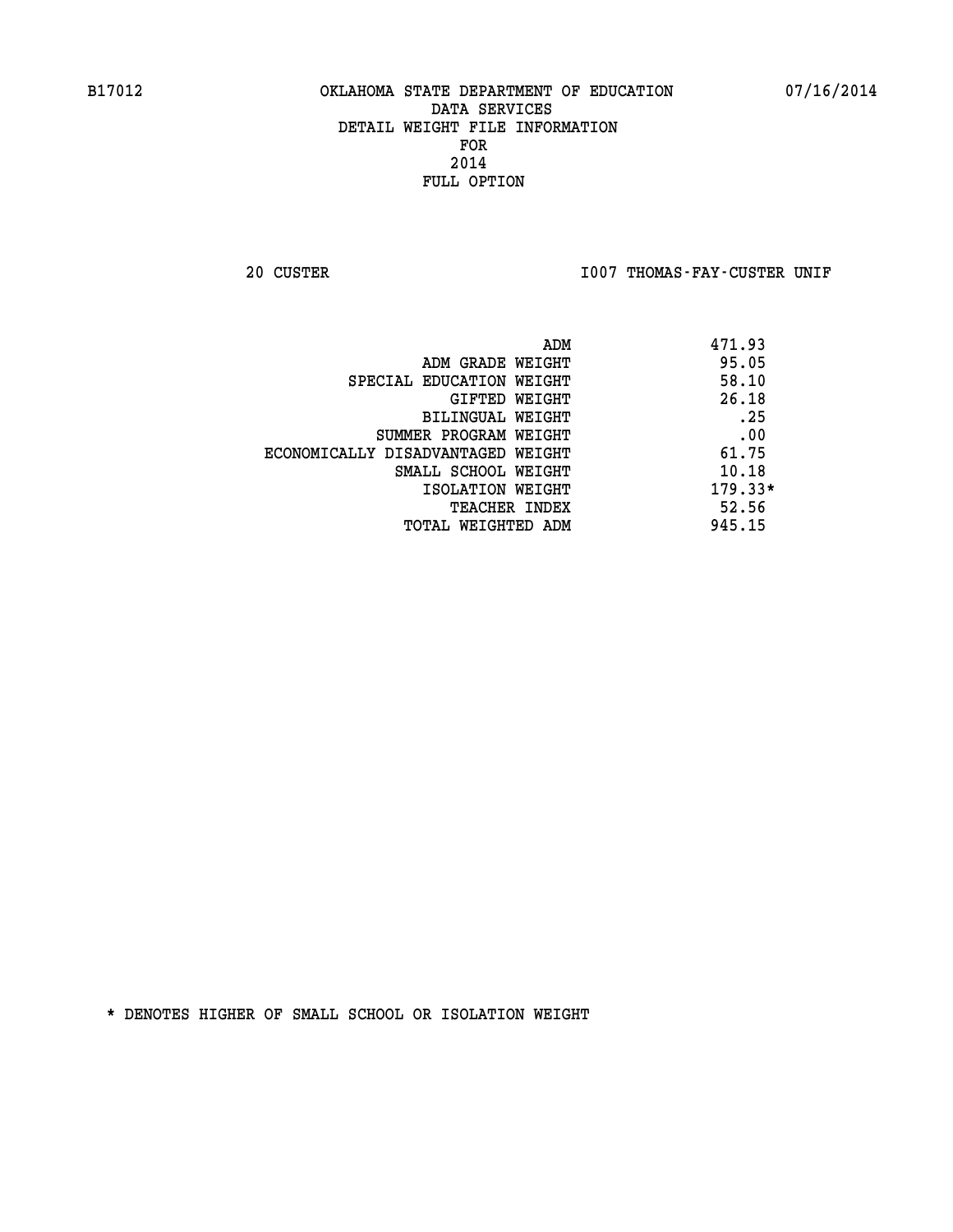**20 CUSTER 1026 WEATHERFORD** 

| 2,169.12 |
|----------|
| 380.29   |
| 192.70   |
| 105.06   |
| 64.25    |
| .00      |
| 264.50   |
| .00      |
| .00      |
| 158.14   |
| 3,334.06 |
|          |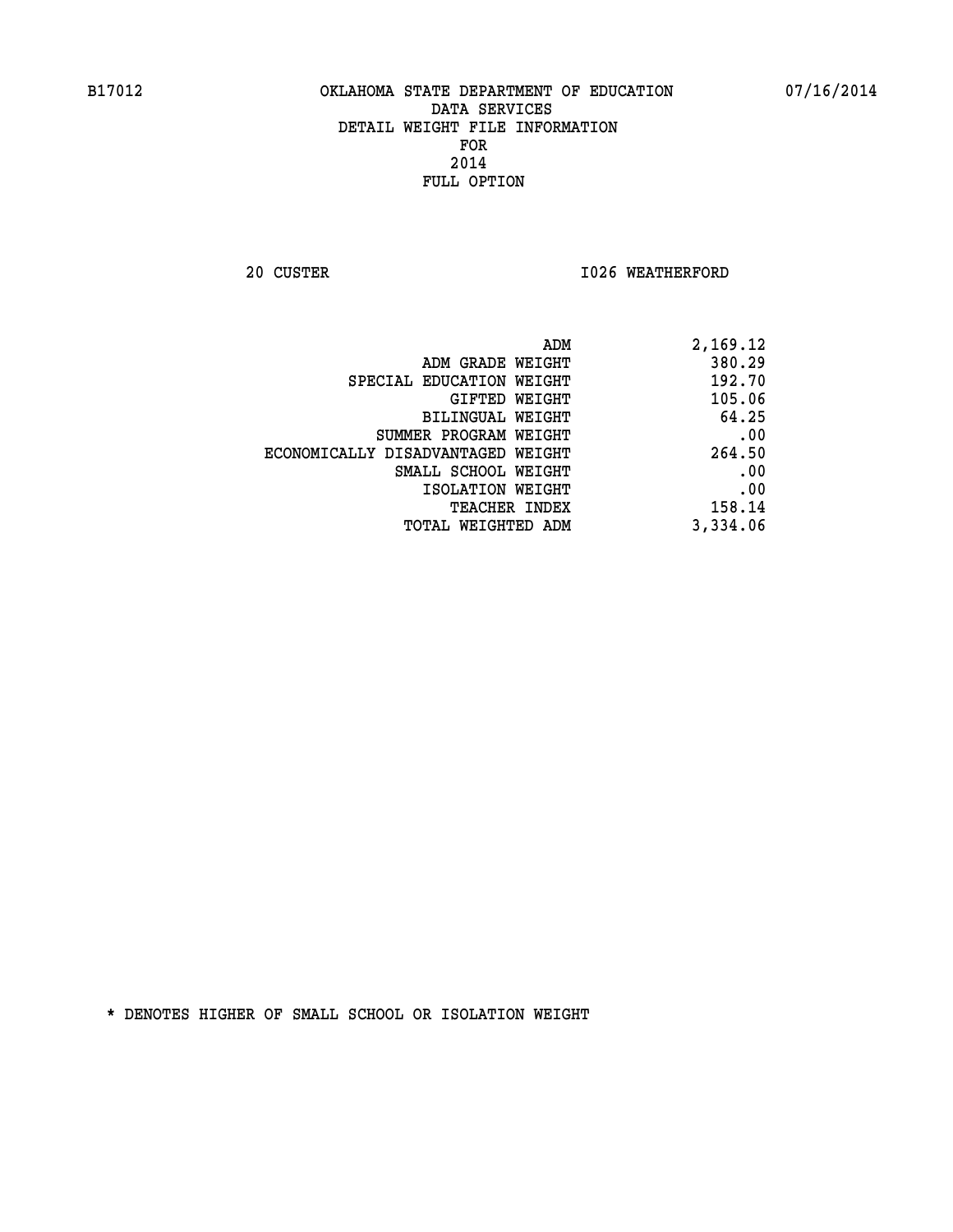**20 CUSTER 1099 CLINTON** 

| ADM                               | 2,316.47 |
|-----------------------------------|----------|
| ADM GRADE WEIGHT                  | 455.26   |
| SPECIAL EDUCATION WEIGHT          | 273.95   |
| GIFTED WEIGHT                     | 76.50    |
| <b>BILINGUAL WEIGHT</b>           | 185.25   |
| SUMMER PROGRAM WEIGHT             | .00      |
| ECONOMICALLY DISADVANTAGED WEIGHT | 503.25   |
| SMALL SCHOOL WEIGHT               | .00      |
| ISOLATION WEIGHT                  | .00      |
| TEACHER INDEX                     | 68.12    |
| TOTAL WEIGHTED ADM                | 3,878.80 |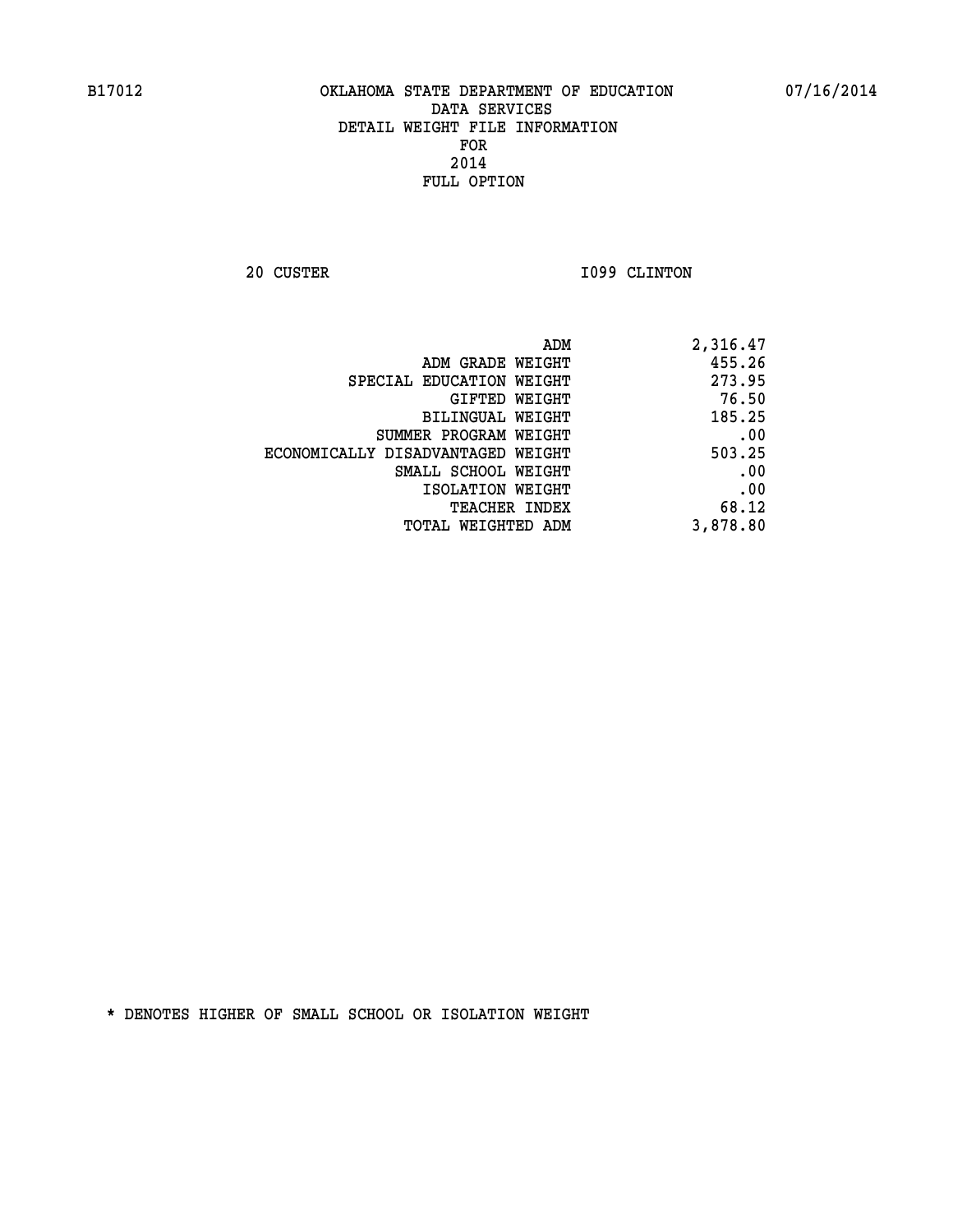**21 DELAWARE C006 CLEORA** 

| 113.65<br>ADM                              |  |
|--------------------------------------------|--|
| 19.54<br>ADM GRADE WEIGHT                  |  |
| 24.45<br>SPECIAL EDUCATION WEIGHT          |  |
| 2.04<br>GIFTED WEIGHT                      |  |
| .00<br>BILINGUAL WEIGHT                    |  |
| .00<br>SUMMER PROGRAM WEIGHT               |  |
| 15.75<br>ECONOMICALLY DISADVANTAGED WEIGHT |  |
| $17.85*$<br>SMALL SCHOOL WEIGHT            |  |
| .00<br>ISOLATION WEIGHT                    |  |
| 12.45<br><b>TEACHER INDEX</b>              |  |
| 205.73<br>TOTAL WEIGHTED ADM               |  |
|                                            |  |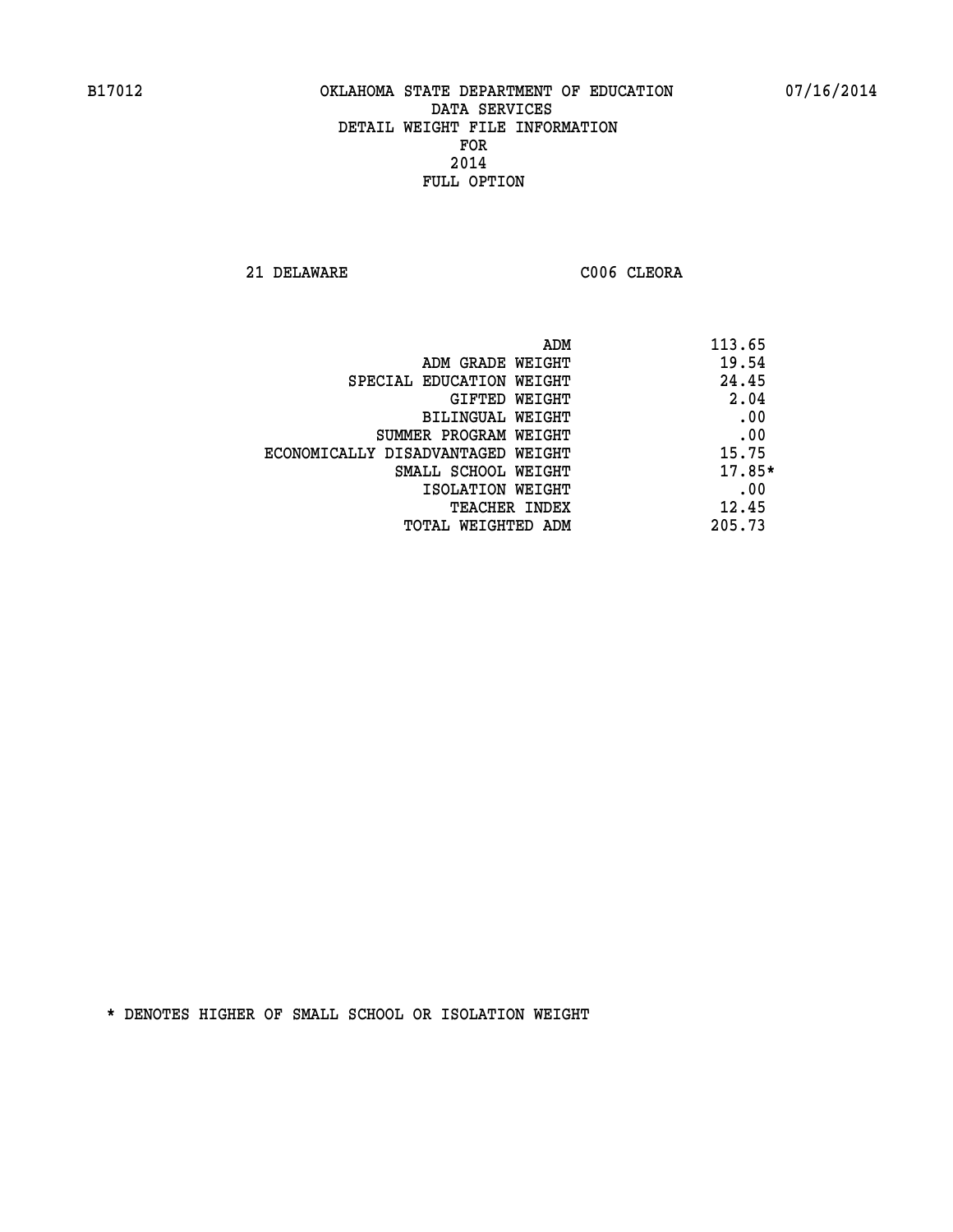**21 DELAWARE C014 LEACH** 

| ADM                               | 156.43   |
|-----------------------------------|----------|
| ADM GRADE WEIGHT                  | 29.86    |
| SPECIAL EDUCATION WEIGHT          | 14.40    |
| <b>GIFTED WEIGHT</b>              | 4.08     |
| BILINGUAL WEIGHT                  | 1.00     |
| SUMMER PROGRAM WEIGHT             | .00      |
| ECONOMICALLY DISADVANTAGED WEIGHT | 29.25    |
| SMALL SCHOOL WEIGHT               | $22.03*$ |
| ISOLATION WEIGHT                  | .00      |
| <b>TEACHER INDEX</b>              | .00      |
| TOTAL WEIGHTED ADM                | 257.05   |
|                                   |          |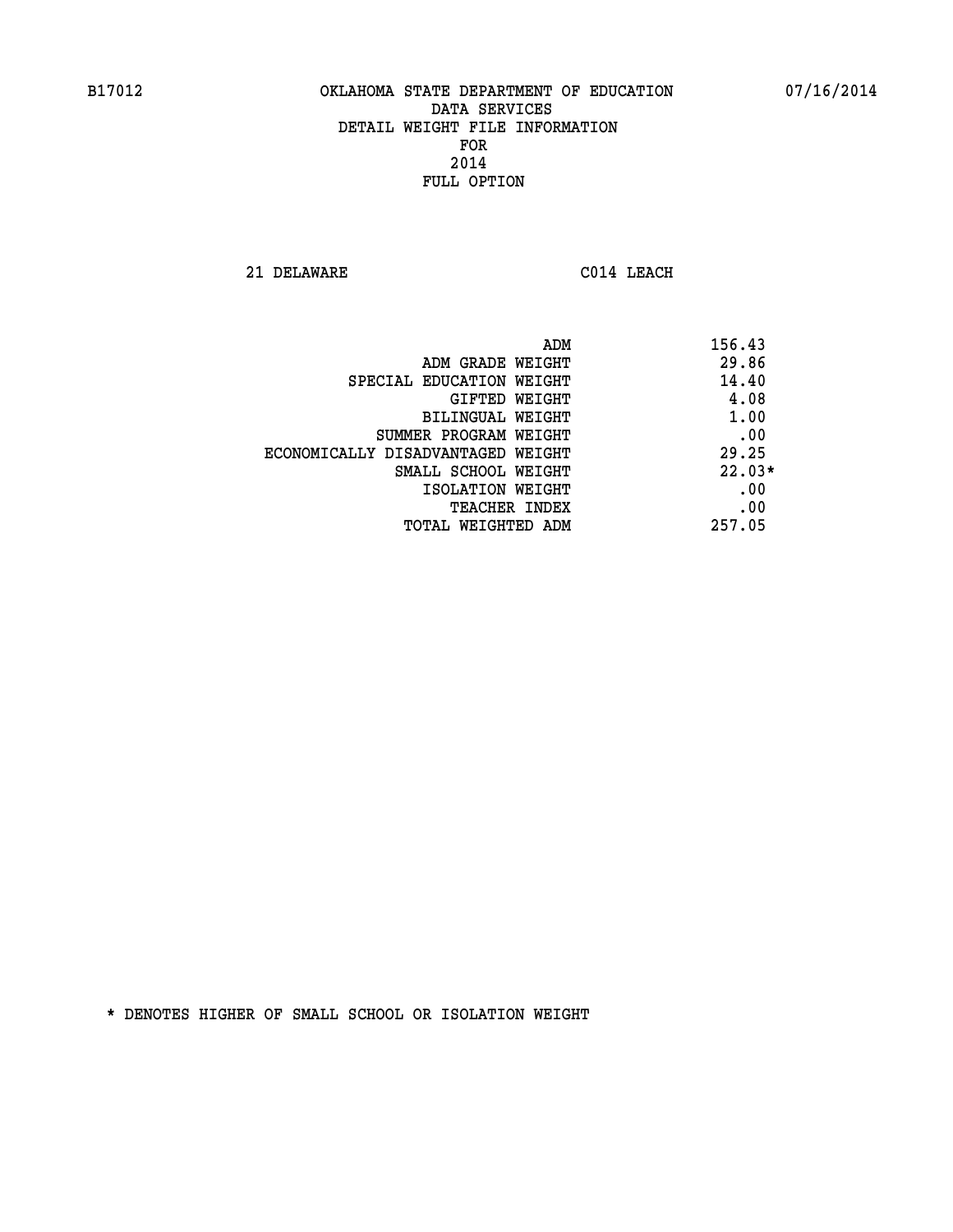**21 DELAWARE C030 KENWOOD** 

| ADM                               | 110.19   |
|-----------------------------------|----------|
| ADM GRADE WEIGHT                  | 23.06    |
| SPECIAL EDUCATION WEIGHT          | 1.90     |
| GIFTED WEIGHT                     | .00      |
| BILINGUAL WEIGHT                  | .00      |
| SUMMER PROGRAM WEIGHT             | .00      |
| ECONOMICALLY DISADVANTAGED WEIGHT | 24.25    |
| SMALL SCHOOL WEIGHT               | $17.45*$ |
| ISOLATION WEIGHT                  | .00      |
| <b>TEACHER INDEX</b>              | 5.29     |
| TOTAL WEIGHTED ADM                | 182.14   |
|                                   |          |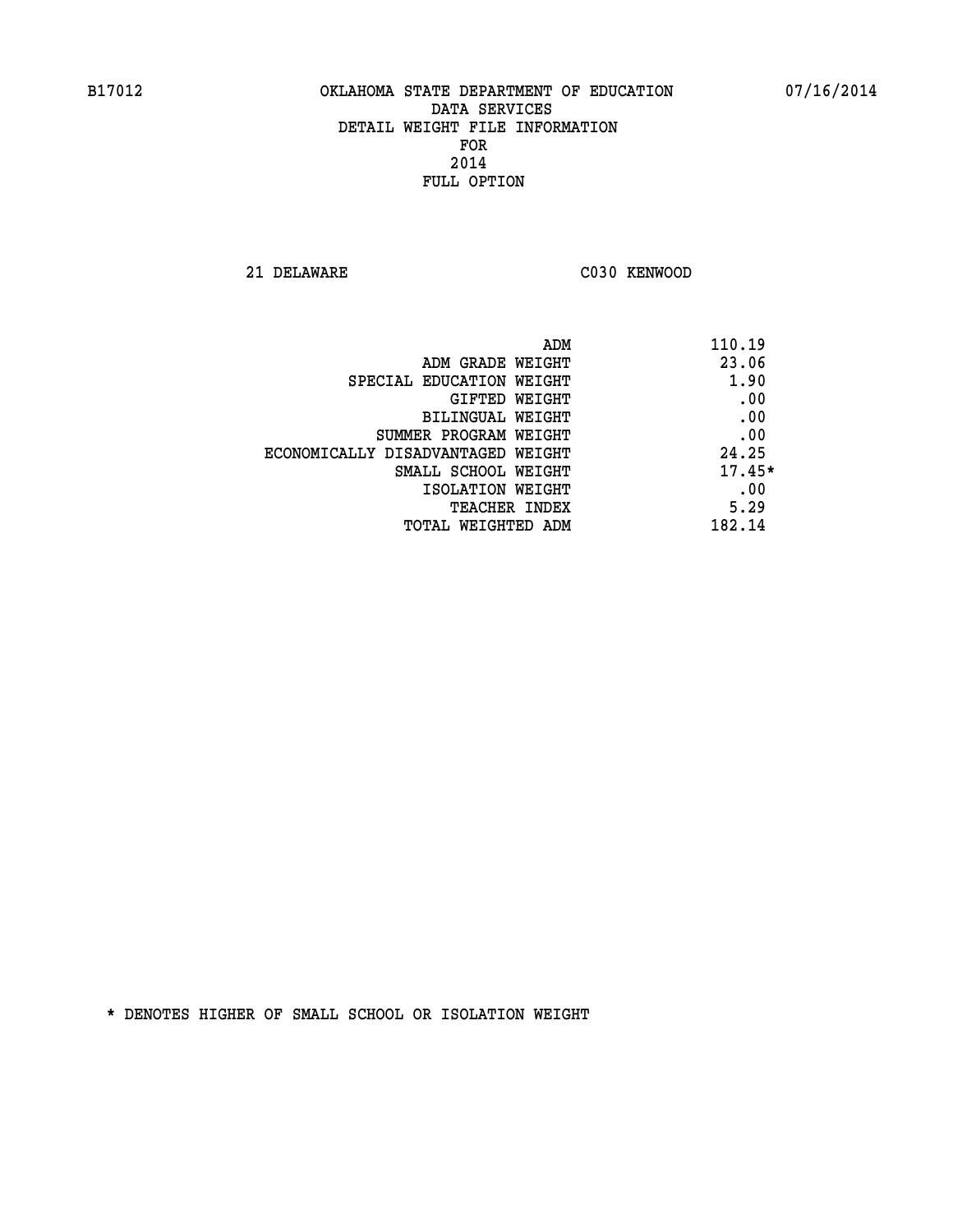**21 DELAWARE C034 MOSELEY** 

| 227.35<br>ADM |                                   |
|---------------|-----------------------------------|
| 49.25         | ADM GRADE WEIGHT                  |
| 21.15         | SPECIAL EDUCATION WEIGHT          |
| 4.08          | GIFTED WEIGHT                     |
| .00           | BILINGUAL WEIGHT                  |
| .00           | SUMMER PROGRAM WEIGHT             |
| 45.25         | ECONOMICALLY DISADVANTAGED WEIGHT |
| $25.93*$      | SMALL SCHOOL WEIGHT               |
| .00           | ISOLATION WEIGHT                  |
| 6.73          | <b>TEACHER INDEX</b>              |
| 379.74        | TOTAL WEIGHTED ADM                |
|               |                                   |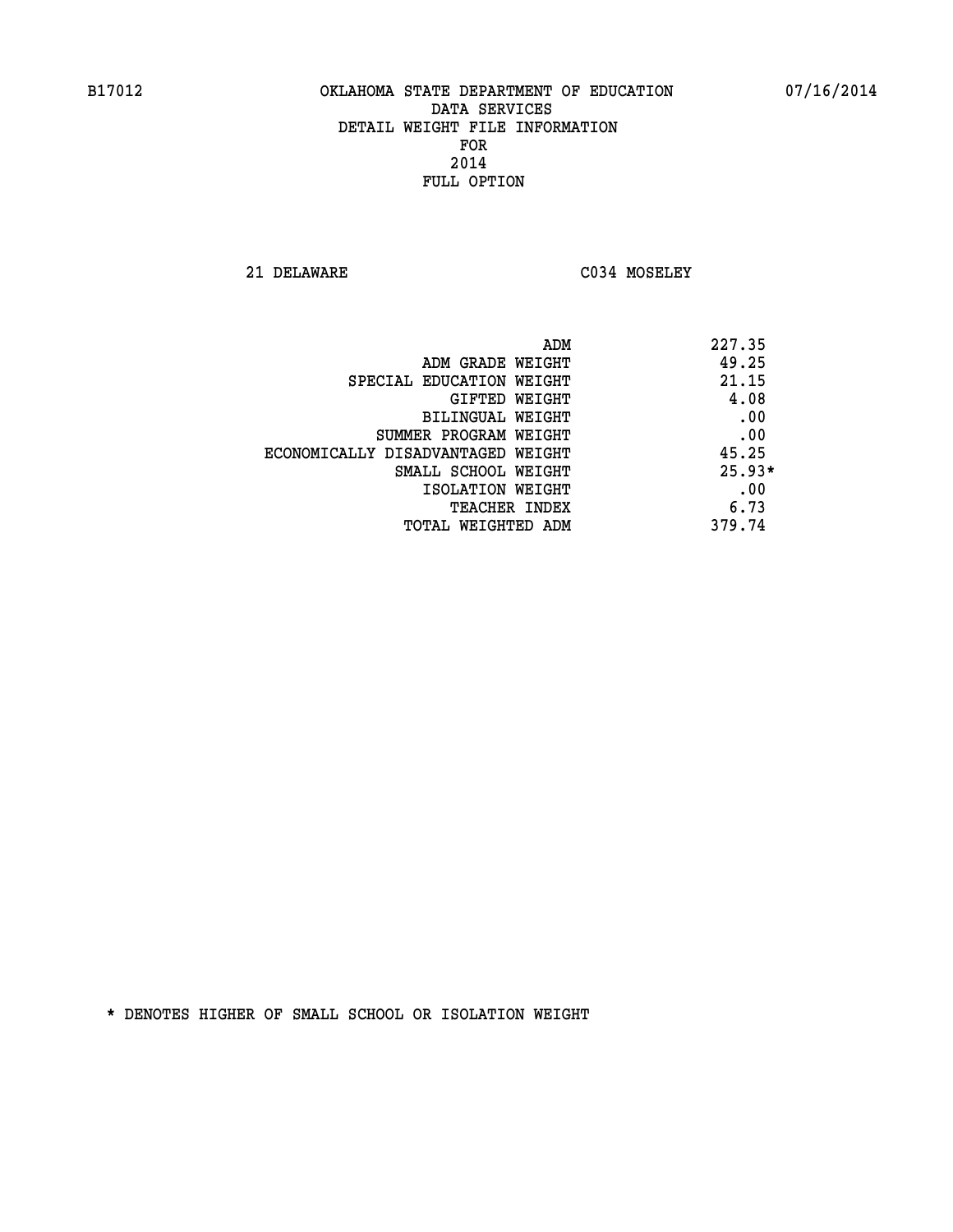**21 DELAWARE I001 JAY** 

 **ADM 1,764.68 ADM GRADE WEIGHT 359.03 SPECIAL EDUCATION WEIGHT 339.85 GIFTED WEIGHT 25.84 BILINGUAL WEIGHT 36.00 SUMMER PROGRAM WEIGHT .00 ECONOMICALLY DISADVANTAGED WEIGHT 348.25 SMALL SCHOOL WEIGHT .00** 

**EXECUTED ISOLATION WEIGHT AND RESOLATION WEIGHT TEACHER INDEX** 2.22  **TOTAL WEIGHTED ADM 2,875.87**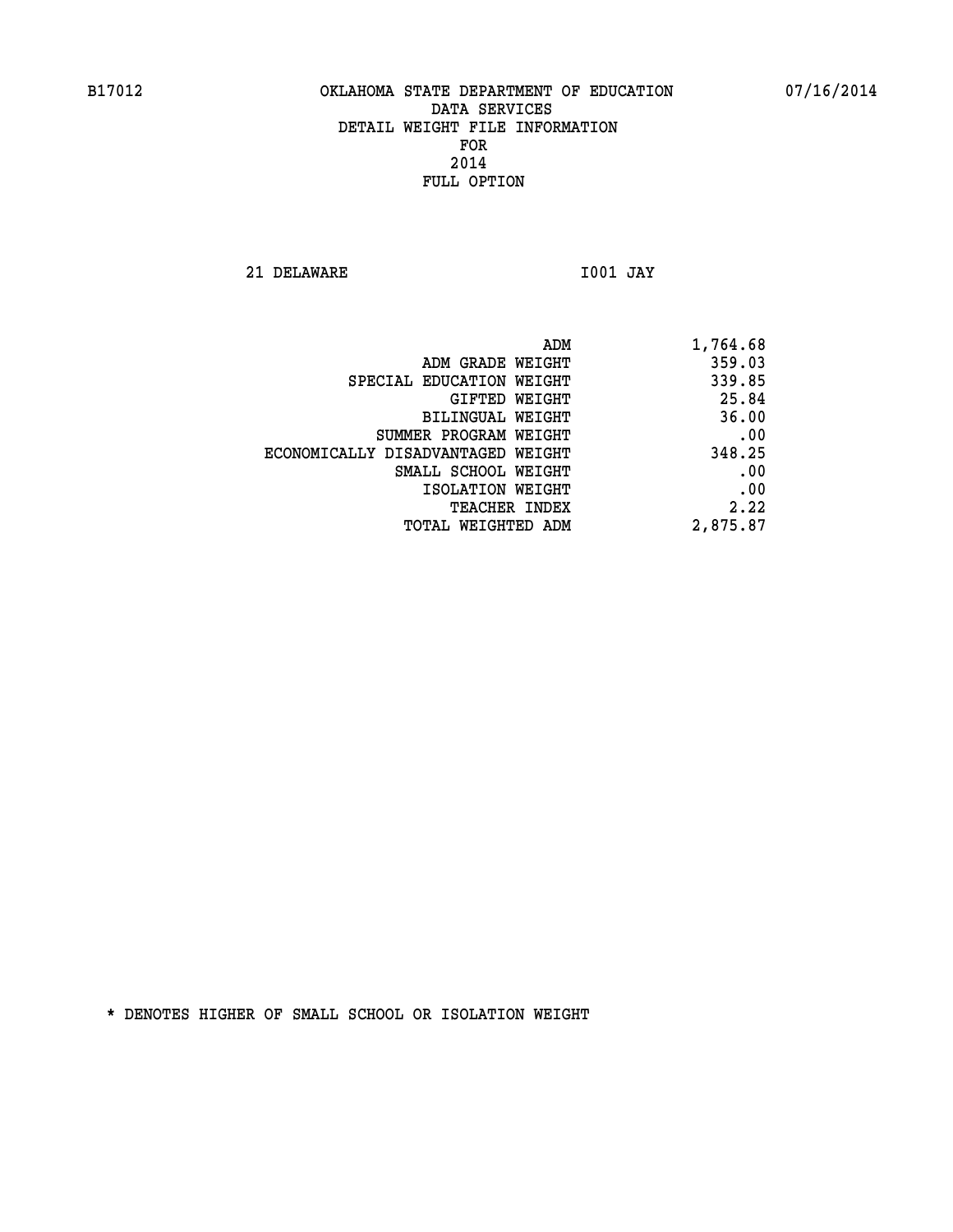**21 DELAWARE I002 GROVE** 

| ADM                               | 2,537.08 |
|-----------------------------------|----------|
| ADM GRADE WEIGHT                  | 512.71   |
| SPECIAL EDUCATION WEIGHT          | 368.90   |
| GIFTED WEIGHT                     | 65.62    |
| BILINGUAL WEIGHT                  | 9.00     |
| SUMMER PROGRAM WEIGHT             | 4.80     |
| ECONOMICALLY DISADVANTAGED WEIGHT | 404.00   |
| SMALL SCHOOL WEIGHT               | .00      |
| ISOLATION WEIGHT                  | .00      |
| <b>TEACHER INDEX</b>              | 74.60    |
| TOTAL WEIGHTED ADM                | 3,976.71 |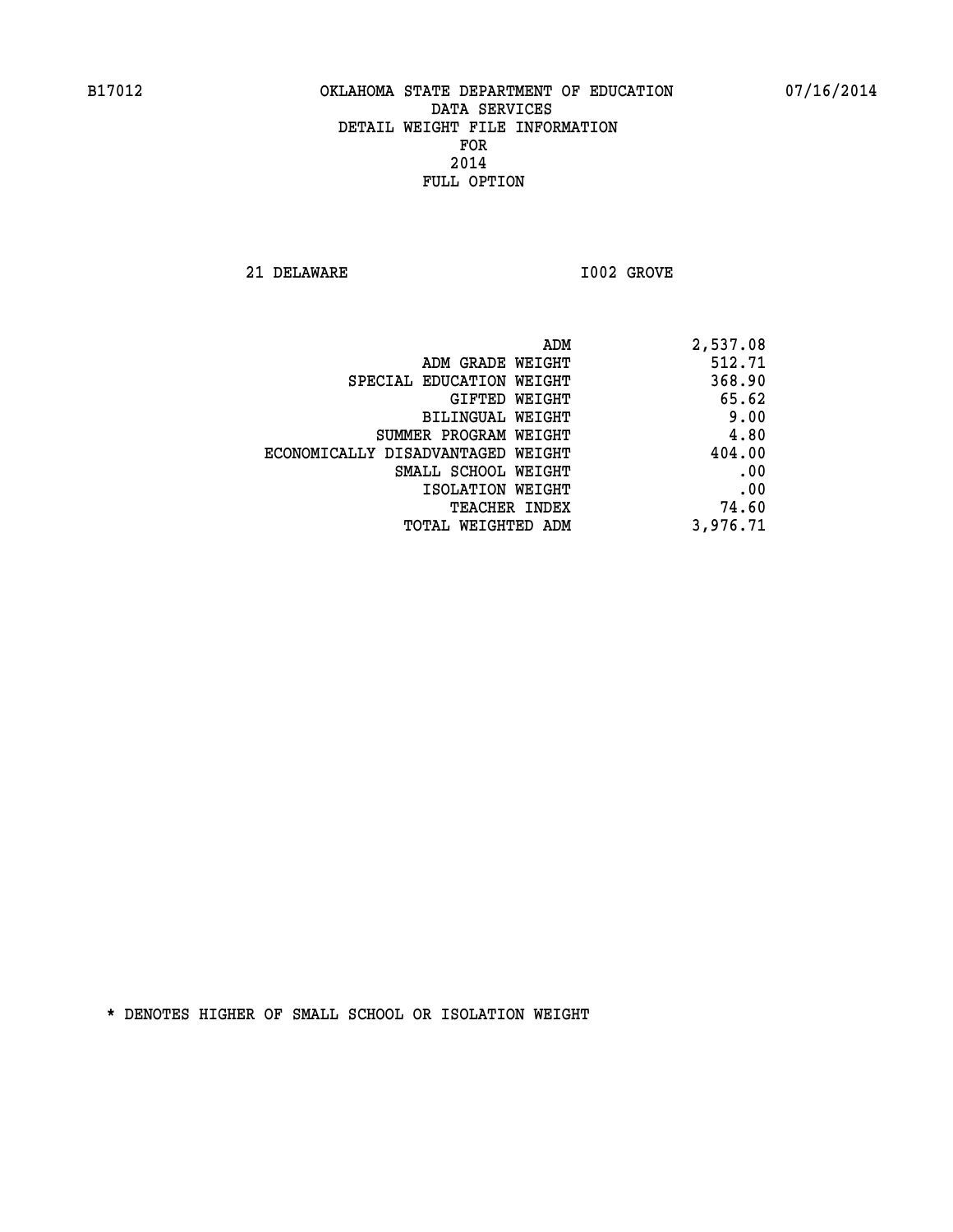**21 DELAWARE I003 KANSAS** 

| 887.47   |
|----------|
| 172.21   |
| 238.00   |
| 27.20    |
| 18.25    |
| .00      |
| 179.50   |
| .00      |
| .00      |
| 4.46     |
| 1,527.09 |
|          |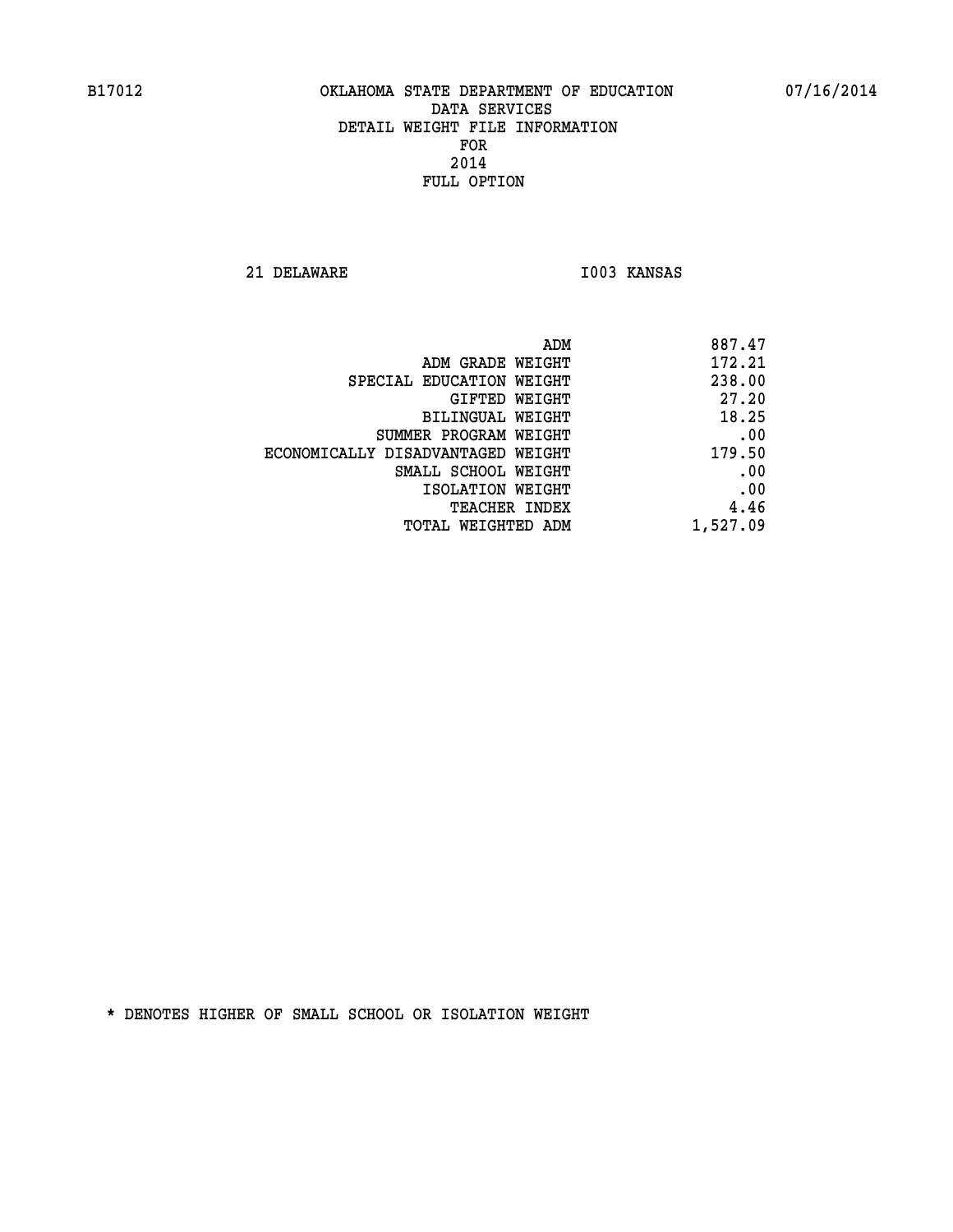**21 DELAWARE I004 COLCORD** 

| 617.88   |
|----------|
| 120.01   |
| 99.95    |
| 11.56    |
| 11.25    |
| .00      |
| 124.75   |
| .00      |
| .00      |
| 17.43    |
| 1,002.83 |
|          |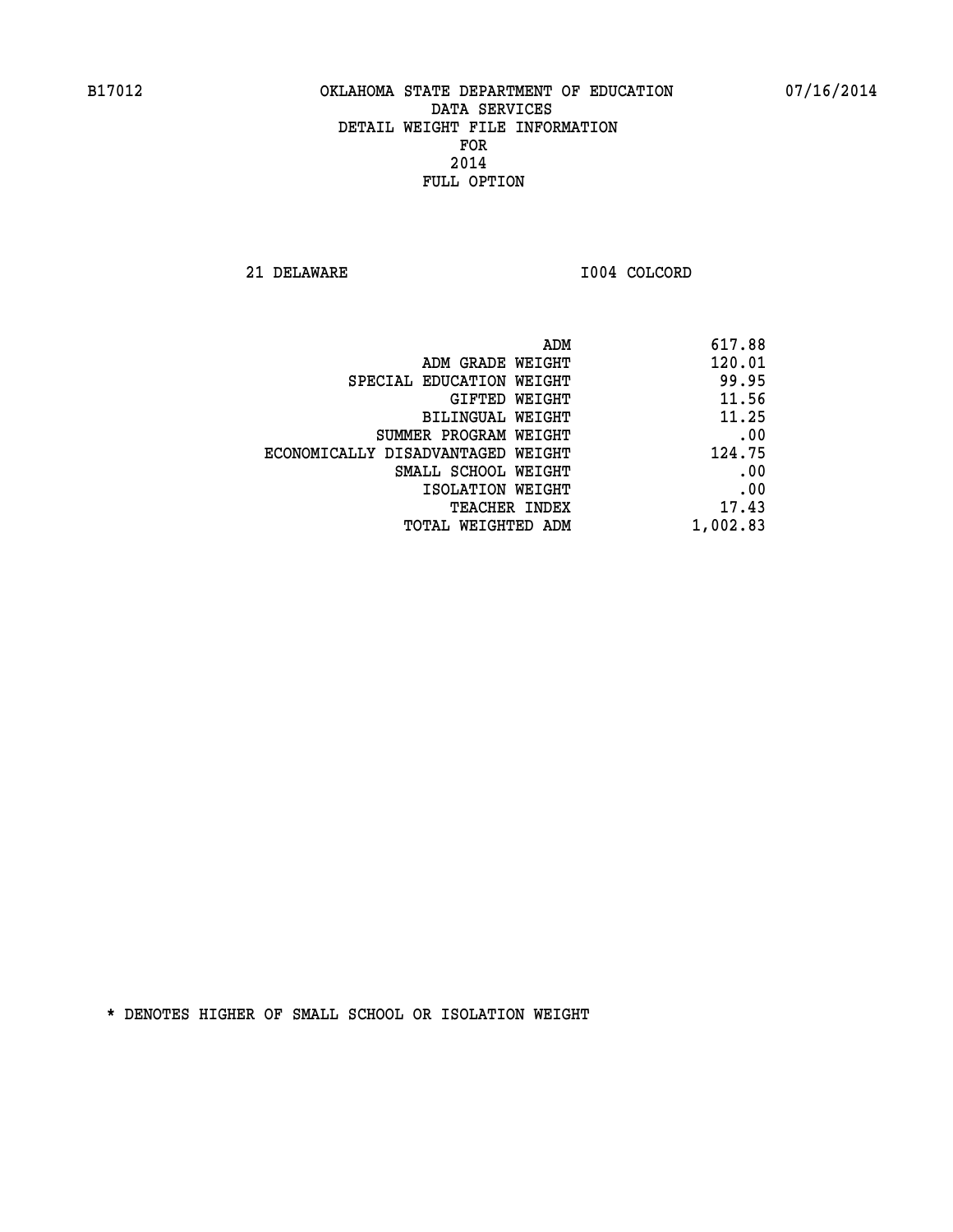**21 DELAWARE I005 OAKS-MISSION** 

| 248.75<br>ADM                              |          |
|--------------------------------------------|----------|
| 46.87<br>ADM GRADE WEIGHT                  |          |
| 38.15<br>SPECIAL EDUCATION WEIGHT          |          |
| GIFTED WEIGHT                              | 7.14     |
| BILINGUAL WEIGHT                           | 3.75     |
| SUMMER PROGRAM WEIGHT                      | .00      |
| 54.25<br>ECONOMICALLY DISADVANTAGED WEIGHT |          |
| SMALL SCHOOL WEIGHT                        | $26.36*$ |
| ISOLATION WEIGHT                           | .00      |
| 13.26<br><b>TEACHER INDEX</b>              |          |
| 438.53<br>TOTAL WEIGHTED ADM               |          |
|                                            |          |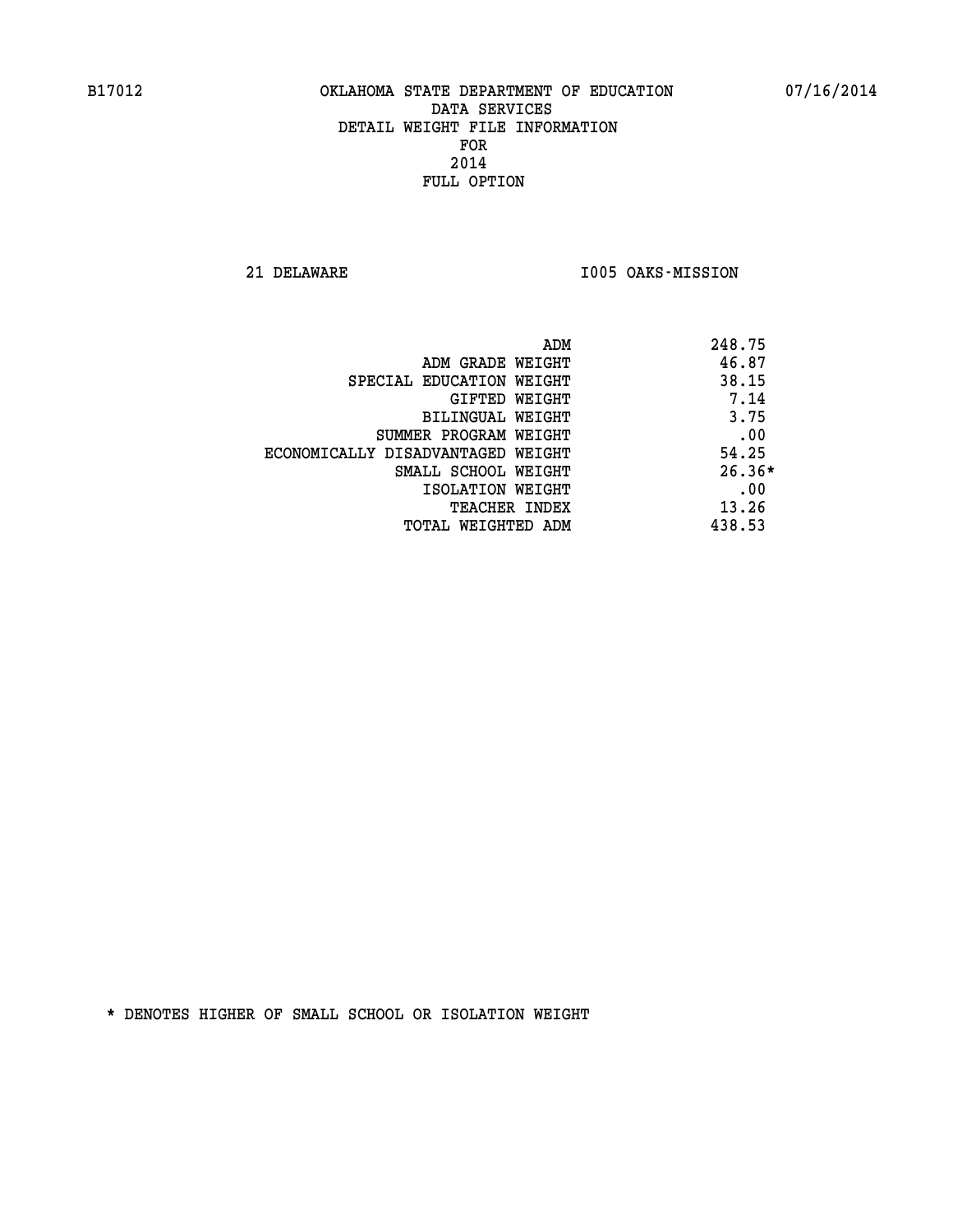**22 DEWEY I005 VICI** 

| ADM<br>343.96                              |     |
|--------------------------------------------|-----|
| 70.29<br>ADM GRADE WEIGHT                  |     |
| 42.25<br>SPECIAL EDUCATION WEIGHT          |     |
| 9.52<br><b>GIFTED WEIGHT</b>               |     |
| 6.75<br>BILINGUAL WEIGHT                   |     |
| SUMMER PROGRAM WEIGHT                      | .00 |
| 44.75<br>ECONOMICALLY DISADVANTAGED WEIGHT |     |
| 24.06<br>SMALL SCHOOL WEIGHT               |     |
| $168.54*$<br>ISOLATION WEIGHT              |     |
| <b>TEACHER INDEX</b>                       | .00 |
| 686.06<br>TOTAL WEIGHTED ADM               |     |
|                                            |     |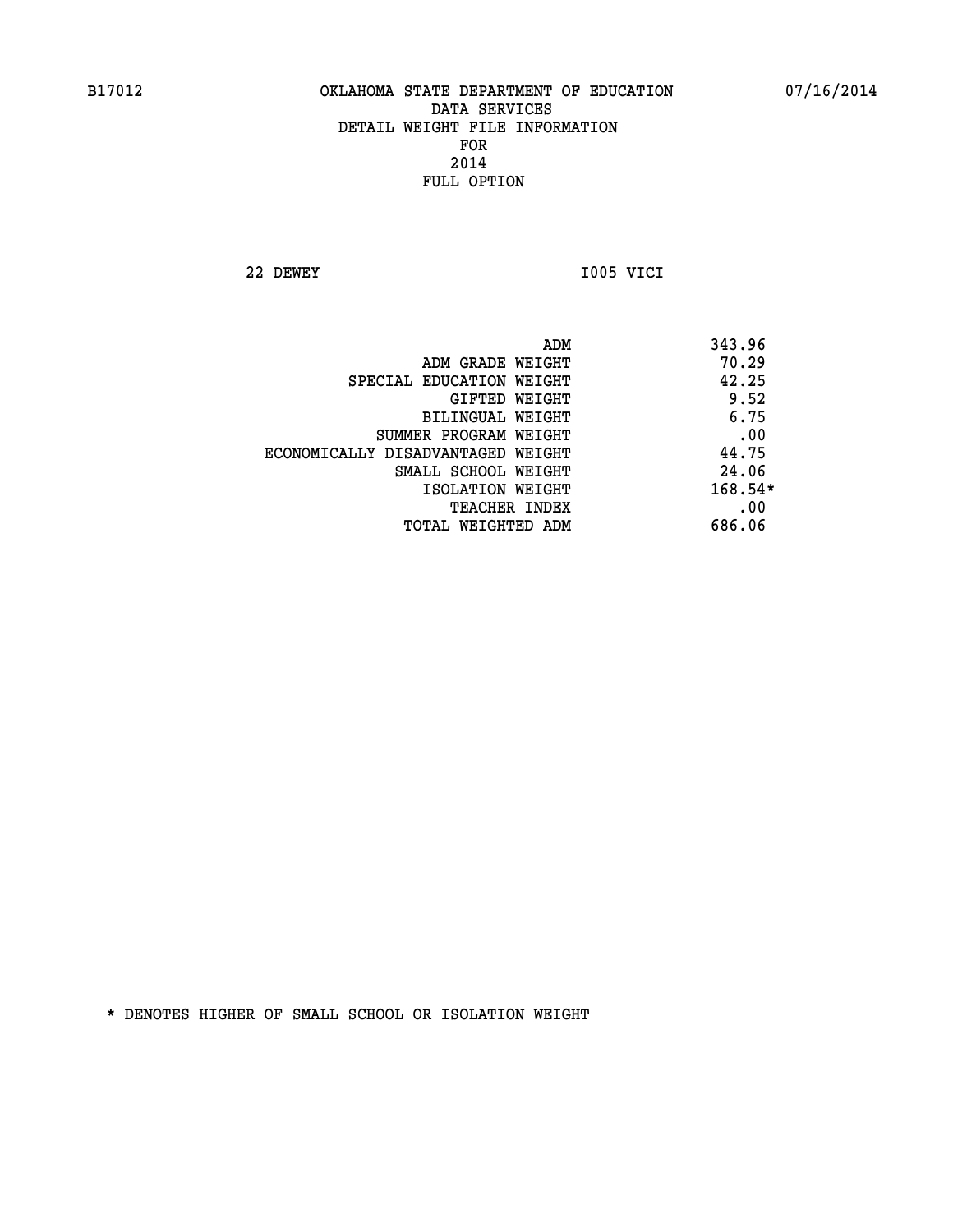**22 DEWEY I008 SEILING** 

|                                   | ADM | 416.09  |
|-----------------------------------|-----|---------|
| ADM GRADE WEIGHT                  |     | 67.59   |
| SPECIAL EDUCATION WEIGHT          |     | 45.85   |
| GIFTED WEIGHT                     |     | 4.42    |
| BILINGUAL WEIGHT                  |     | 4.00    |
| SUMMER PROGRAM WEIGHT             |     | .00     |
| ECONOMICALLY DISADVANTAGED WEIGHT |     | 47.50   |
| SMALL SCHOOL WEIGHT               |     | 17.76   |
| ISOLATION WEIGHT                  |     | 183.08* |
| TEACHER INDEX                     |     | 41.86   |
| TOTAL WEIGHTED ADM                |     | 810.39  |
|                                   |     |         |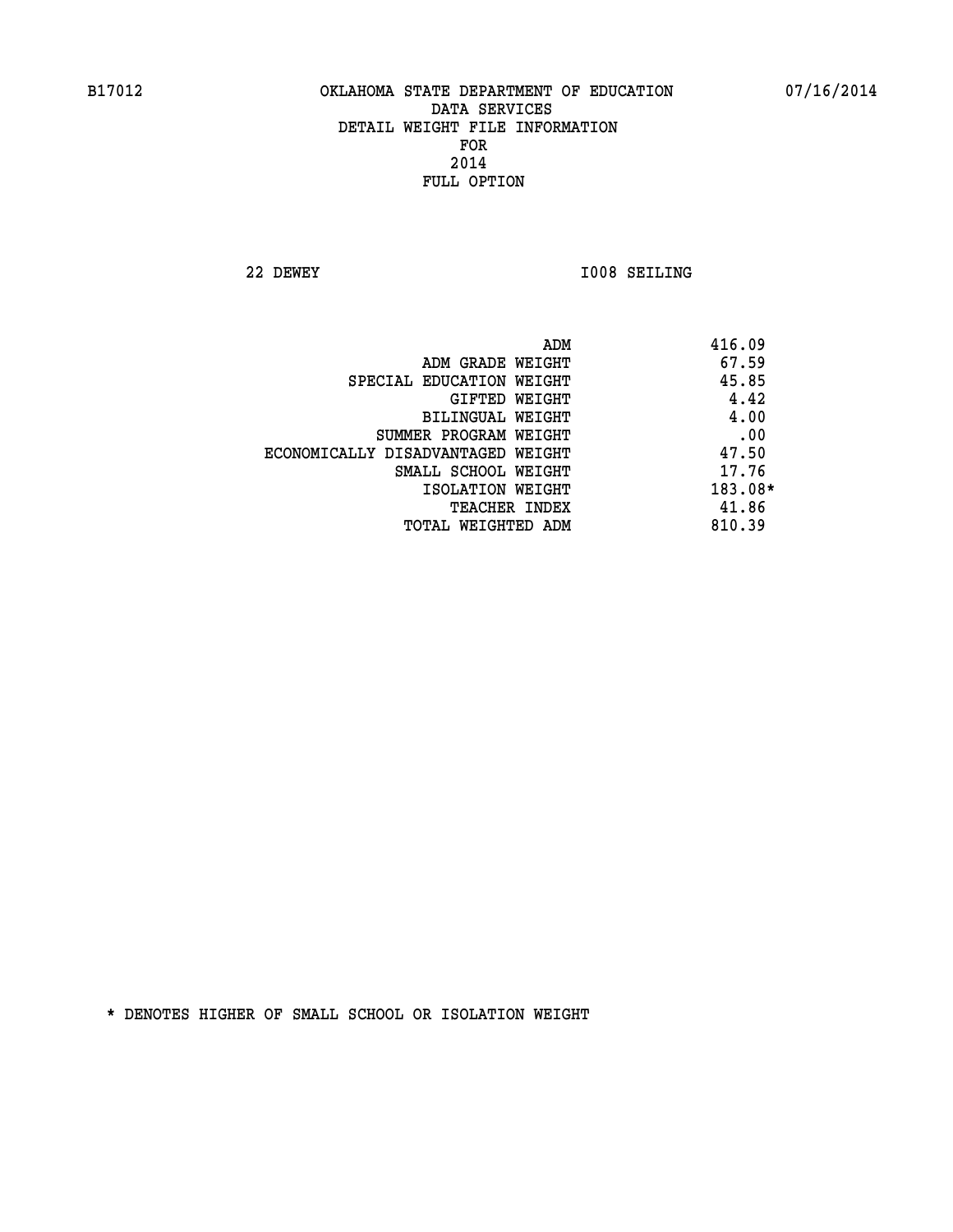**22 DEWEY I010 TALOGA** 

|                                   | ADM | 66.91    |
|-----------------------------------|-----|----------|
| ADM GRADE WEIGHT                  |     | 14.57    |
| SPECIAL EDUCATION WEIGHT          |     | 18.00    |
| GIFTED WEIGHT                     |     | 1.70     |
| BILINGUAL WEIGHT                  |     | .00      |
| SUMMER PROGRAM WEIGHT             |     | .00      |
| ECONOMICALLY DISADVANTAGED WEIGHT |     | 11.50    |
| SMALL SCHOOL WEIGHT               |     | 11.69    |
| ISOLATION WEIGHT                  |     | $74.27*$ |
| <b>TEACHER INDEX</b>              |     | .00      |
| TOTAL WEIGHTED ADM                |     | 186.95   |
|                                   |     |          |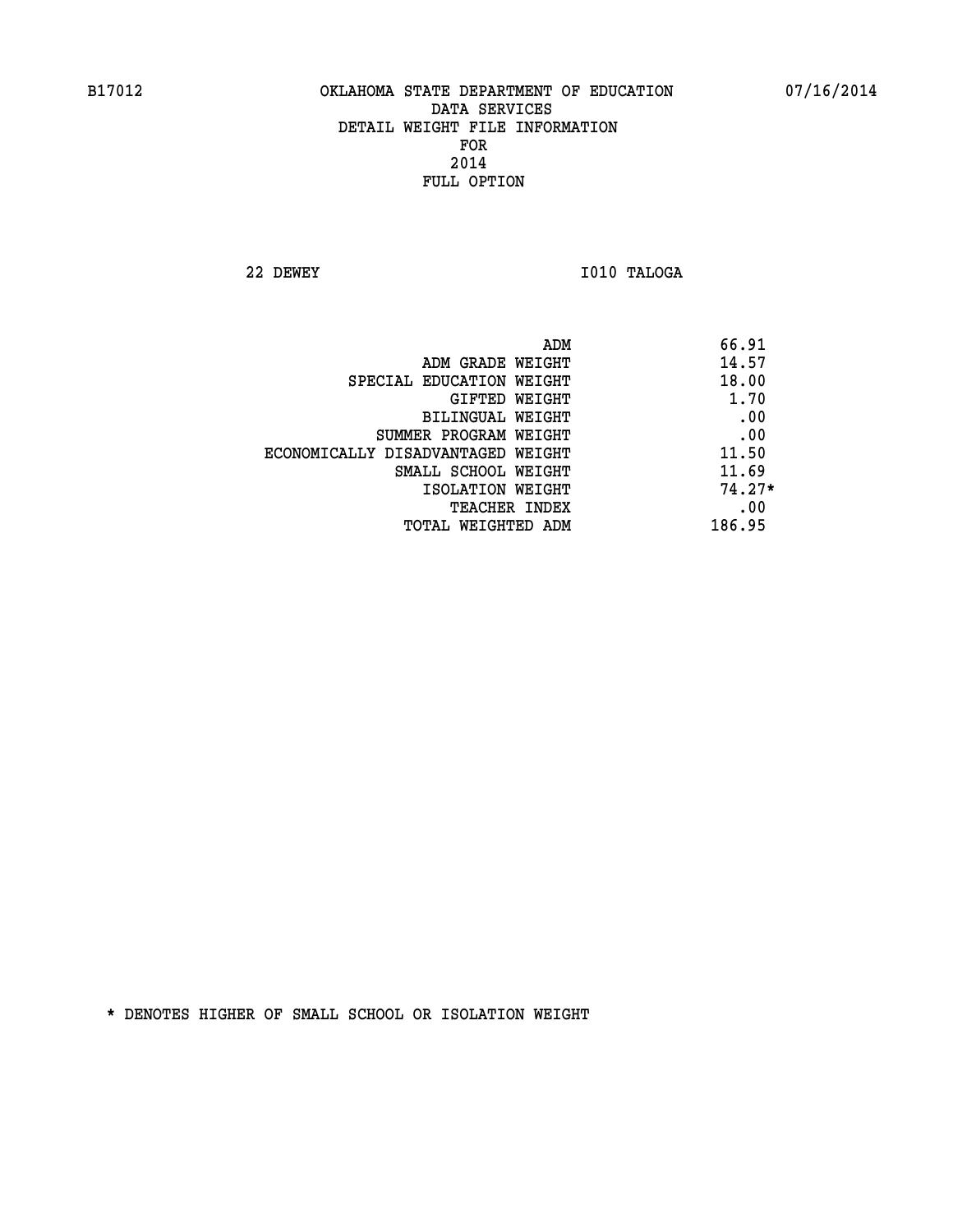**23 ELLIS I002 FARGO** 

|                                   | 209.01<br>ADM |
|-----------------------------------|---------------|
| ADM GRADE WEIGHT                  | 41.07         |
| SPECIAL EDUCATION WEIGHT          | 19.85         |
| GIFTED WEIGHT                     | 4.08          |
| BILINGUAL WEIGHT                  | 1.00          |
| SUMMER PROGRAM WEIGHT             | .00           |
| ECONOMICALLY DISADVANTAGED WEIGHT | 34.75         |
| SMALL SCHOOL WEIGHT               | 25.29         |
| ISOLATION WEIGHT                  | $45.15*$      |
| <b>TEACHER INDEX</b>              | .00           |
| TOTAL WEIGHTED ADM                | 354.91        |
|                                   |               |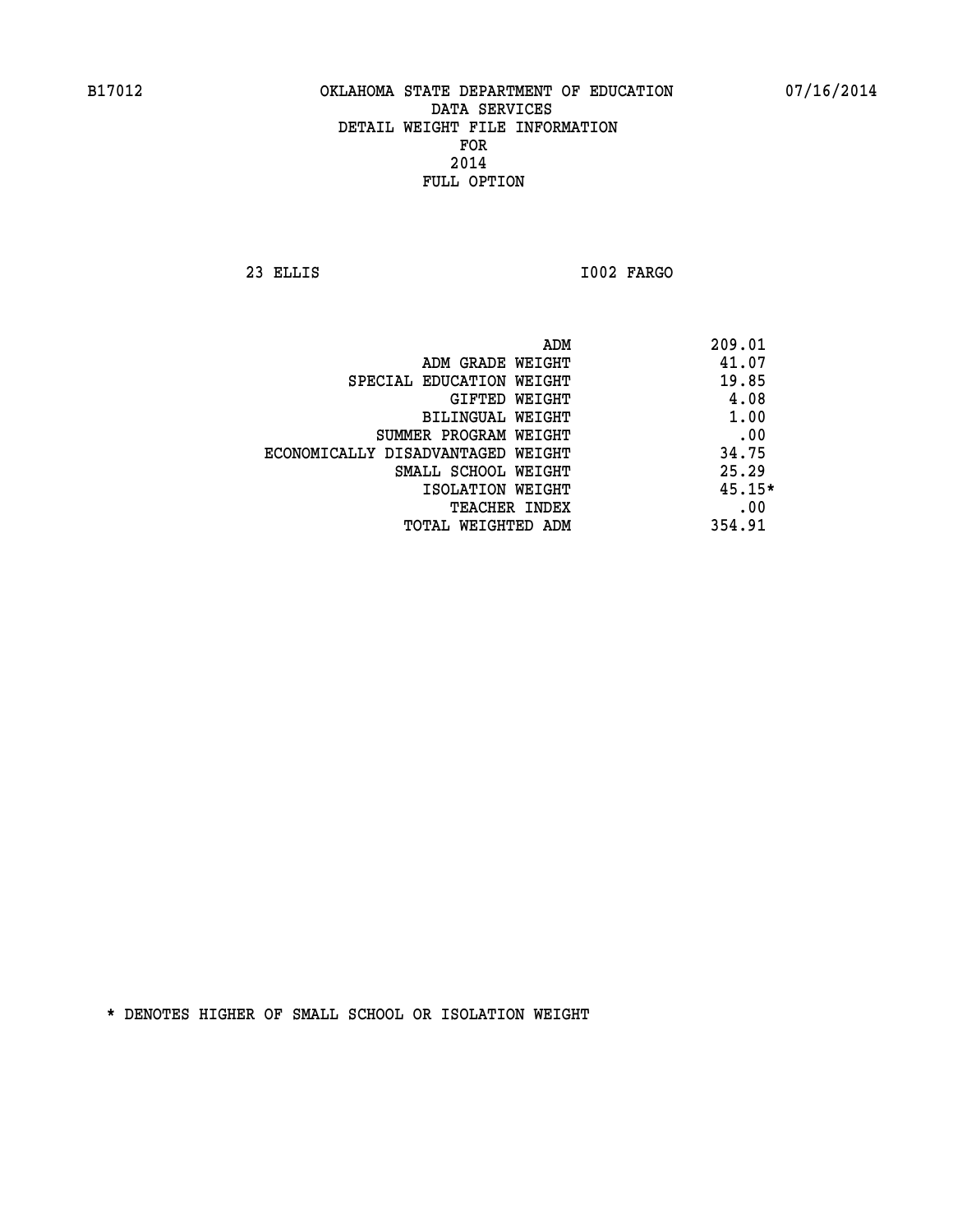**23 ELLIS I003 ARNETT** 

|                                   | ADM | 193.42    |
|-----------------------------------|-----|-----------|
| ADM GRADE WEIGHT                  |     | 36.89     |
| SPECIAL EDUCATION WEIGHT          |     | 19.65     |
| GIFTED WEIGHT                     |     | 7.82      |
| BILINGUAL WEIGHT                  |     | .00       |
| SUMMER PROGRAM WEIGHT             |     | .00       |
| ECONOMICALLY DISADVANTAGED WEIGHT |     | 19.50     |
| SMALL SCHOOL WEIGHT               |     | 24.54     |
| ISOLATION WEIGHT                  |     | $145.07*$ |
| <b>TEACHER INDEX</b>              |     | 10.39     |
| TOTAL WEIGHTED ADM                |     | 432.74    |
|                                   |     |           |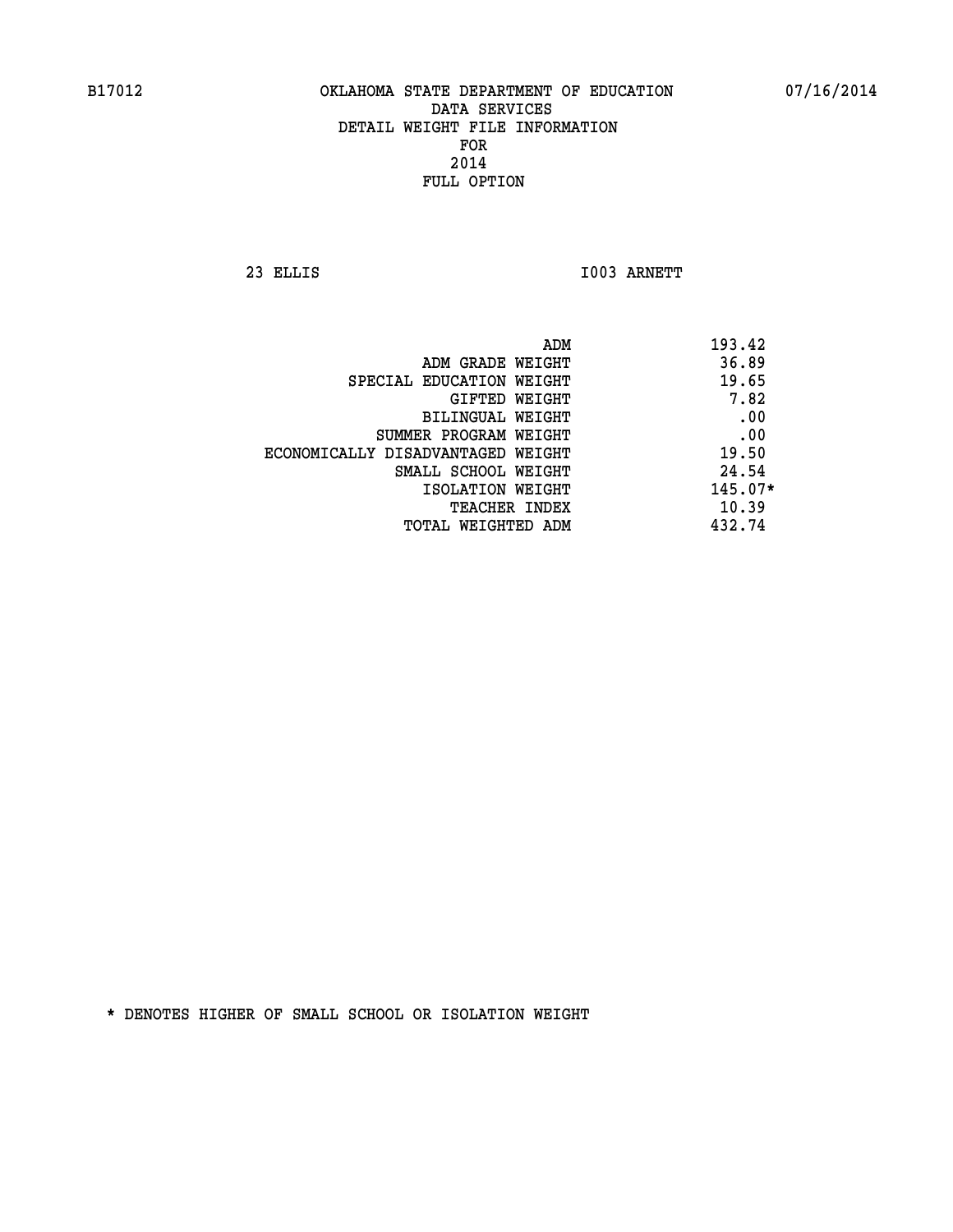**23 ELLIS I039 GAGE** 

|                                   | ADM | 89.76    |
|-----------------------------------|-----|----------|
| ADM GRADE WEIGHT                  |     | 17.26    |
| SPECIAL EDUCATION WEIGHT          |     | 6.10     |
| GIFTED WEIGHT                     |     | 2.38     |
| BILINGUAL WEIGHT                  |     | .00      |
| SUMMER PROGRAM WEIGHT             |     | .00      |
| ECONOMICALLY DISADVANTAGED WEIGHT |     | 16.50    |
| SMALL SCHOOL WEIGHT               |     | 14.91    |
| ISOLATION WEIGHT                  |     | $22.62*$ |
| TEACHER INDEX                     |     | .00      |
| TOTAL WEIGHTED ADM                |     | 154.62   |
|                                   |     |          |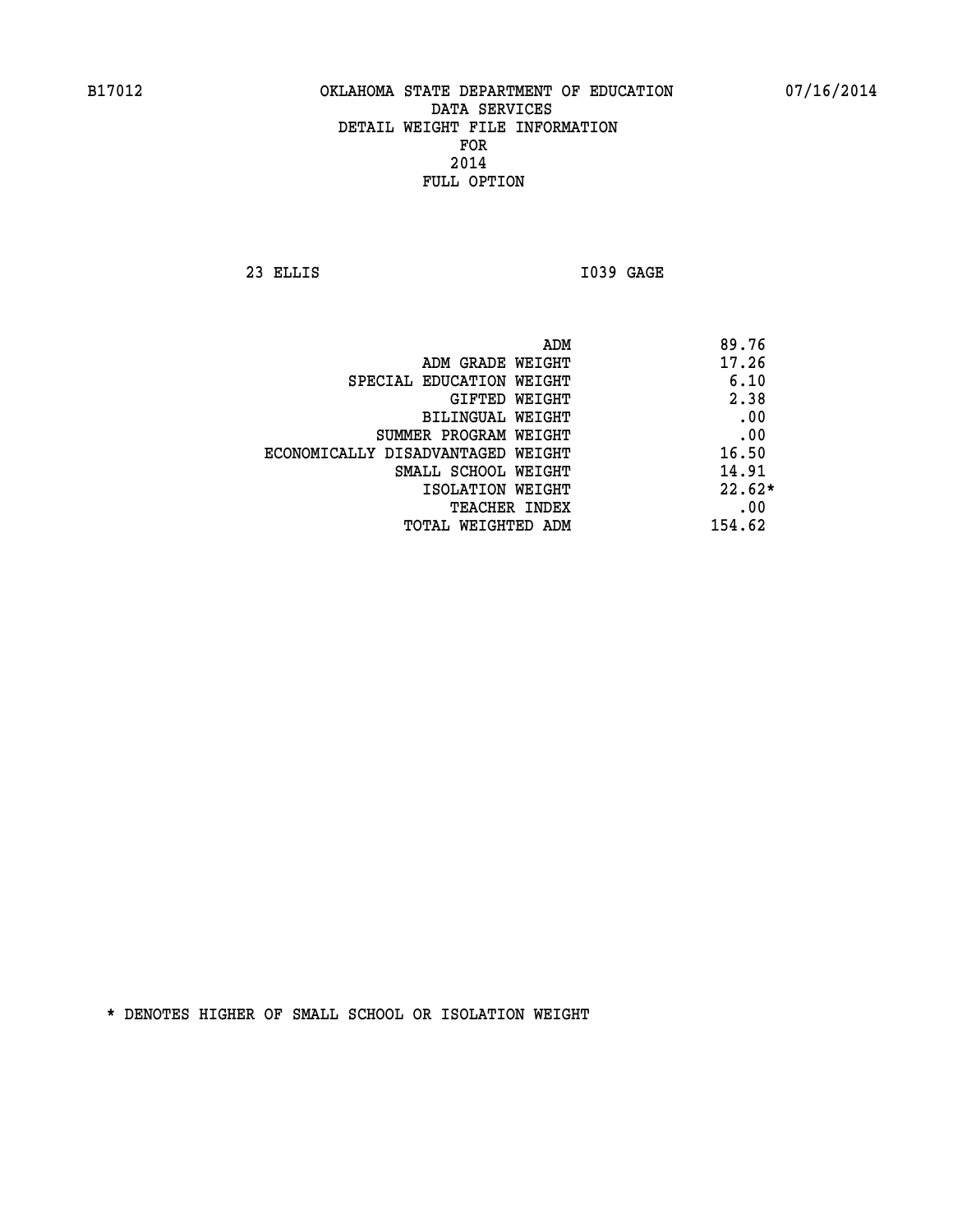**23 ELLIS I042 SHATTUCK** 

| ADM                               | 370.76    |
|-----------------------------------|-----------|
| ADM GRADE WEIGHT                  | 70.84     |
| SPECIAL EDUCATION WEIGHT          | 29.10     |
| GIFTED WEIGHT                     | 9.86      |
| BILINGUAL WEIGHT                  | 6.25      |
| SUMMER PROGRAM WEIGHT             | .00       |
| ECONOMICALLY DISADVANTAGED WEIGHT | 39.75     |
| SMALL SCHOOL WEIGHT               | 22.18     |
| ISOLATION WEIGHT                  | $174.26*$ |
| <b>TEACHER INDEX</b>              | .00       |
| TOTAL WEIGHTED ADM                | 700.82    |
|                                   |           |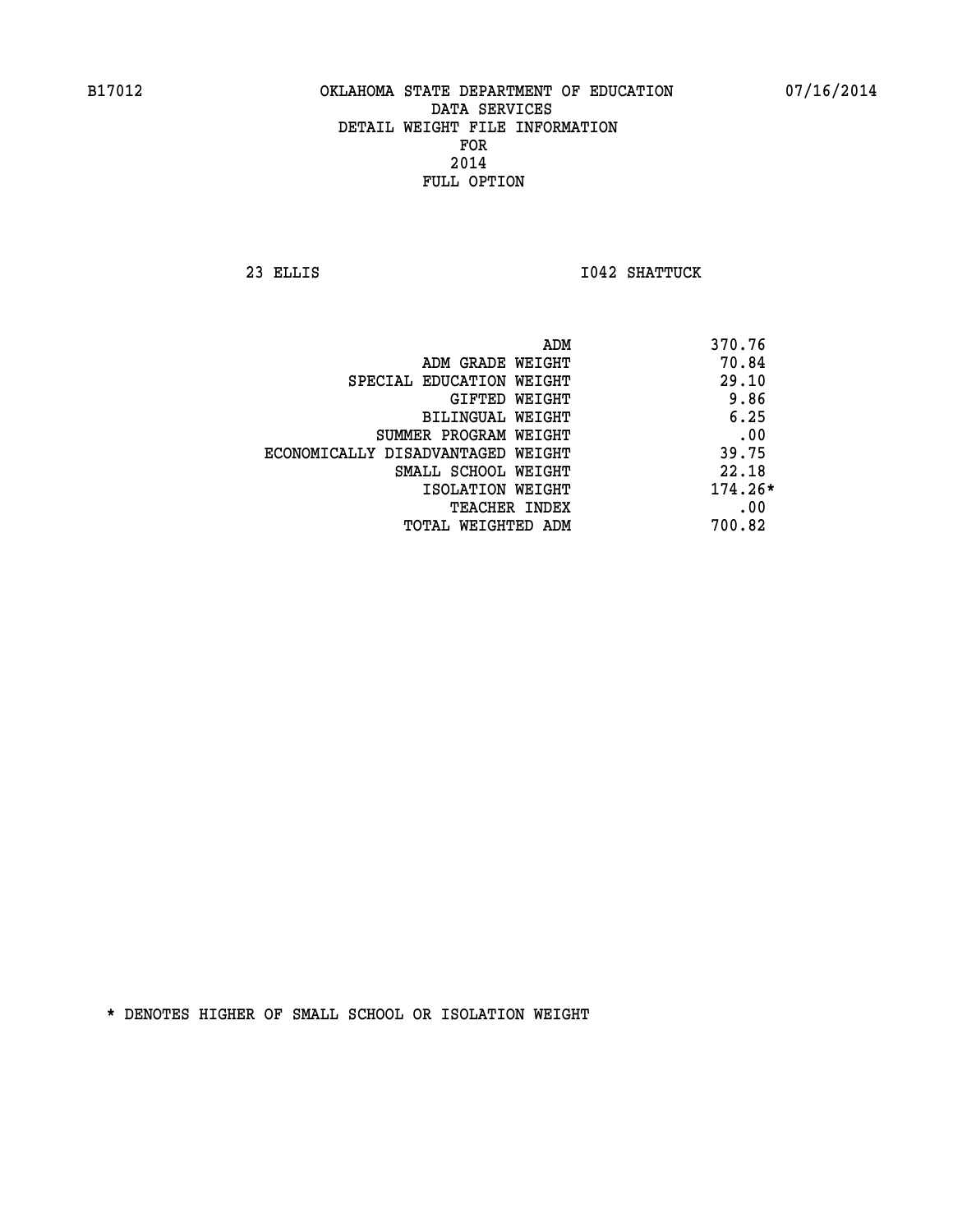**24 GARFIELD I001 WAUKOMIS** 

| ADM                               | 372.33   |
|-----------------------------------|----------|
| ADM GRADE WEIGHT                  | 73.05    |
| SPECIAL EDUCATION WEIGHT          | 45.15    |
| GIFTED WEIGHT                     | 13.60    |
| BILINGUAL WEIGHT                  | .50      |
| SUMMER PROGRAM WEIGHT             | .00      |
| ECONOMICALLY DISADVANTAGED WEIGHT | 47.75    |
| SMALL SCHOOL WEIGHT               | $22.05*$ |
| ISOLATION WEIGHT                  | .00      |
| <b>TEACHER INDEX</b>              | .00      |
| TOTAL WEIGHTED ADM                | 574.43   |
|                                   |          |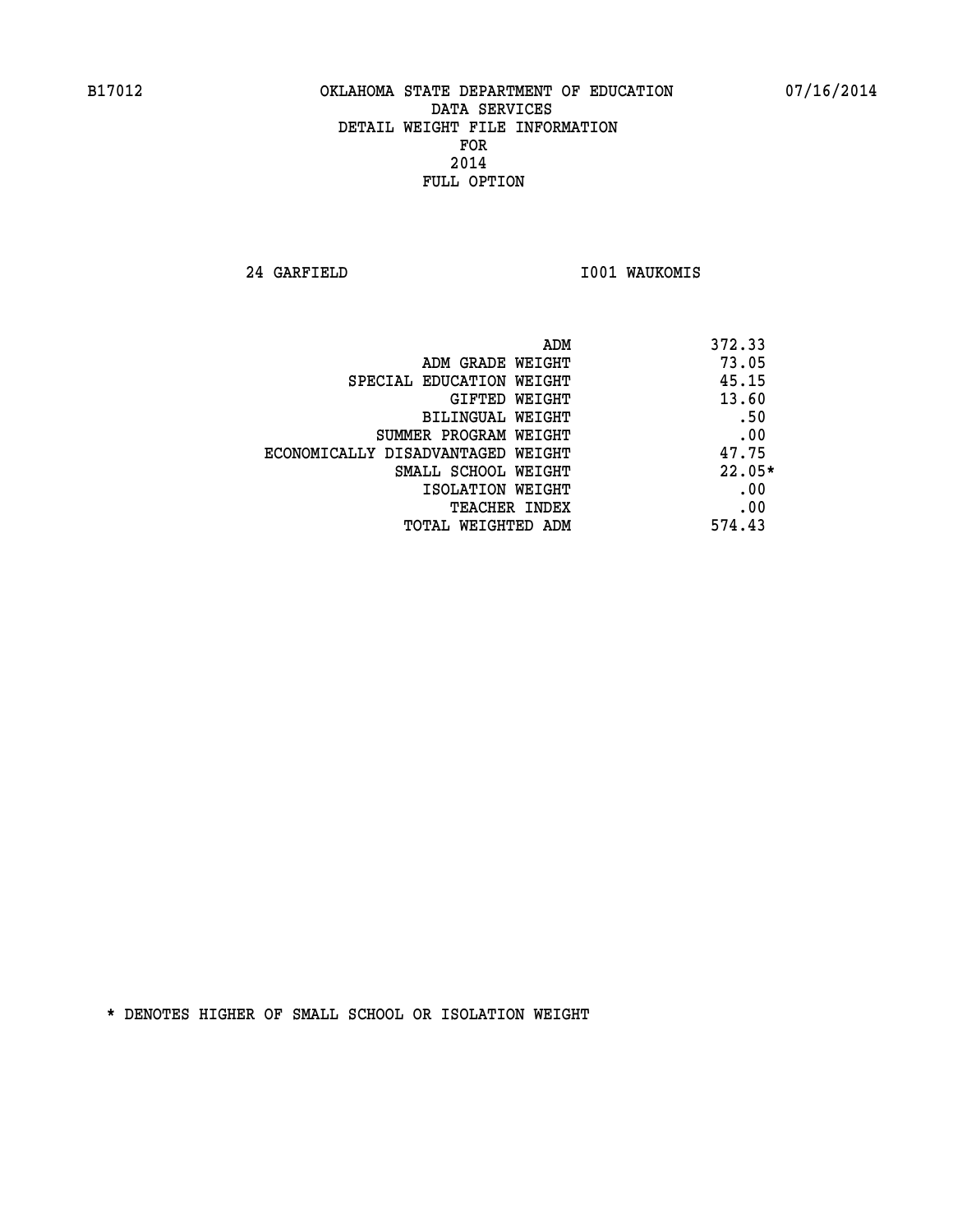**24 GARFIELD I018 KREMLIN-HILLSDALE** 

| ADM                               | 311.23   |
|-----------------------------------|----------|
| ADM GRADE WEIGHT                  | 60.49    |
| SPECIAL EDUCATION WEIGHT          | 27.15    |
| GIFTED WEIGHT                     | 13.26    |
| BILINGUAL WEIGHT                  | .00      |
| SUMMER PROGRAM WEIGHT             | .00      |
| ECONOMICALLY DISADVANTAGED WEIGHT | 31.25    |
| SMALL SCHOOL WEIGHT               | $25.62*$ |
| ISOLATION WEIGHT                  | .00      |
| TEACHER INDEX                     | .00      |
| TOTAL WEIGHTED ADM                | 469.00   |
|                                   |          |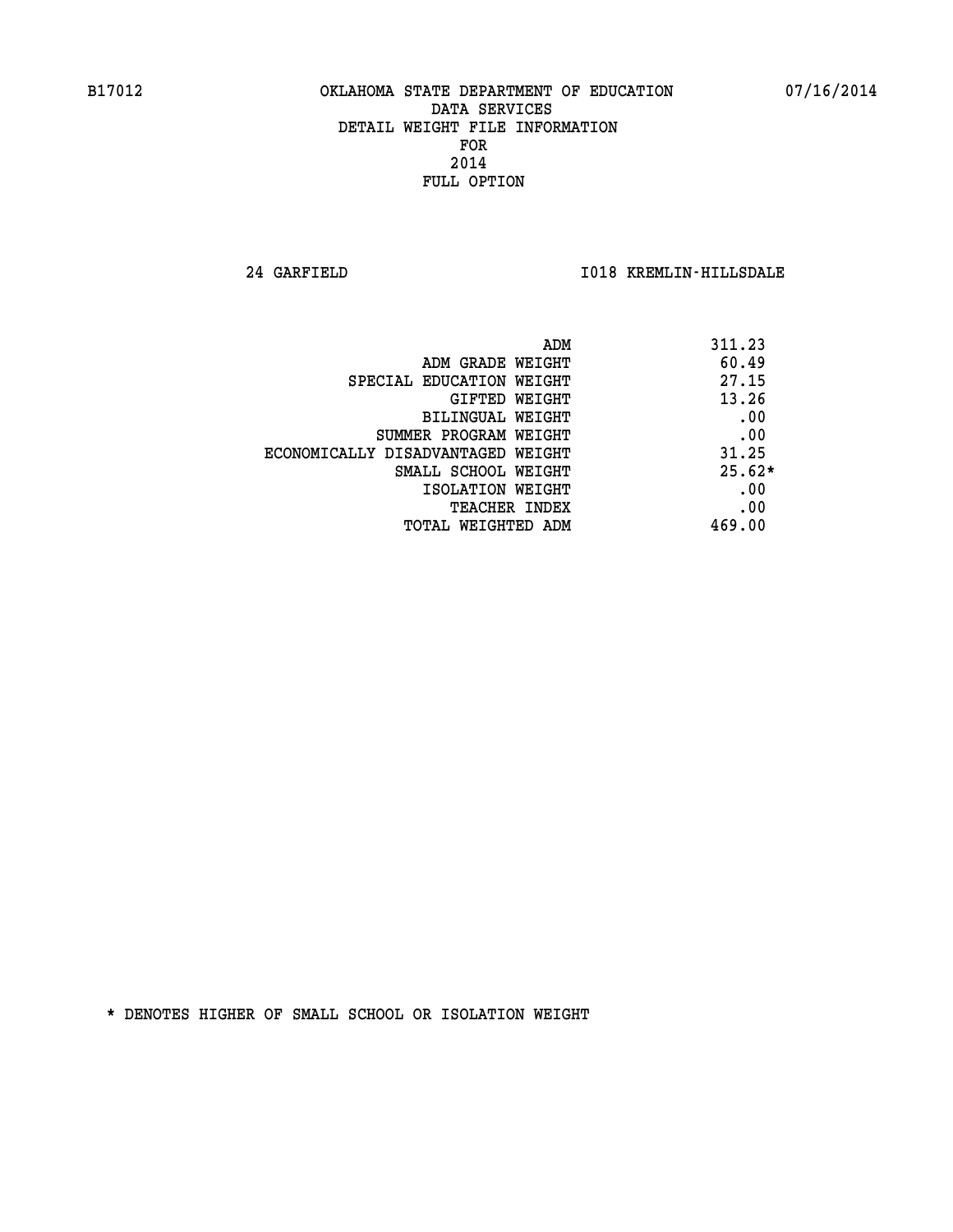**24 GARFIELD I042 CHISHOLM** 

|                                   | ADM      | 973.64 |
|-----------------------------------|----------|--------|
| ADM GRADE WEIGHT                  |          | 190.22 |
| SPECIAL EDUCATION WEIGHT          |          | 145.50 |
| GIFTED WEIGHT                     |          | 42.84  |
| BILINGUAL WEIGHT                  |          | 6.25   |
| SUMMER PROGRAM WEIGHT             |          | .00    |
| ECONOMICALLY DISADVANTAGED WEIGHT |          | 74.75  |
| SMALL SCHOOL WEIGHT               |          | .00    |
| ISOLATION WEIGHT                  |          | .00    |
| TEACHER INDEX                     |          | 5.45   |
| TOTAL WEIGHTED ADM                | 1,438.65 |        |
|                                   |          |        |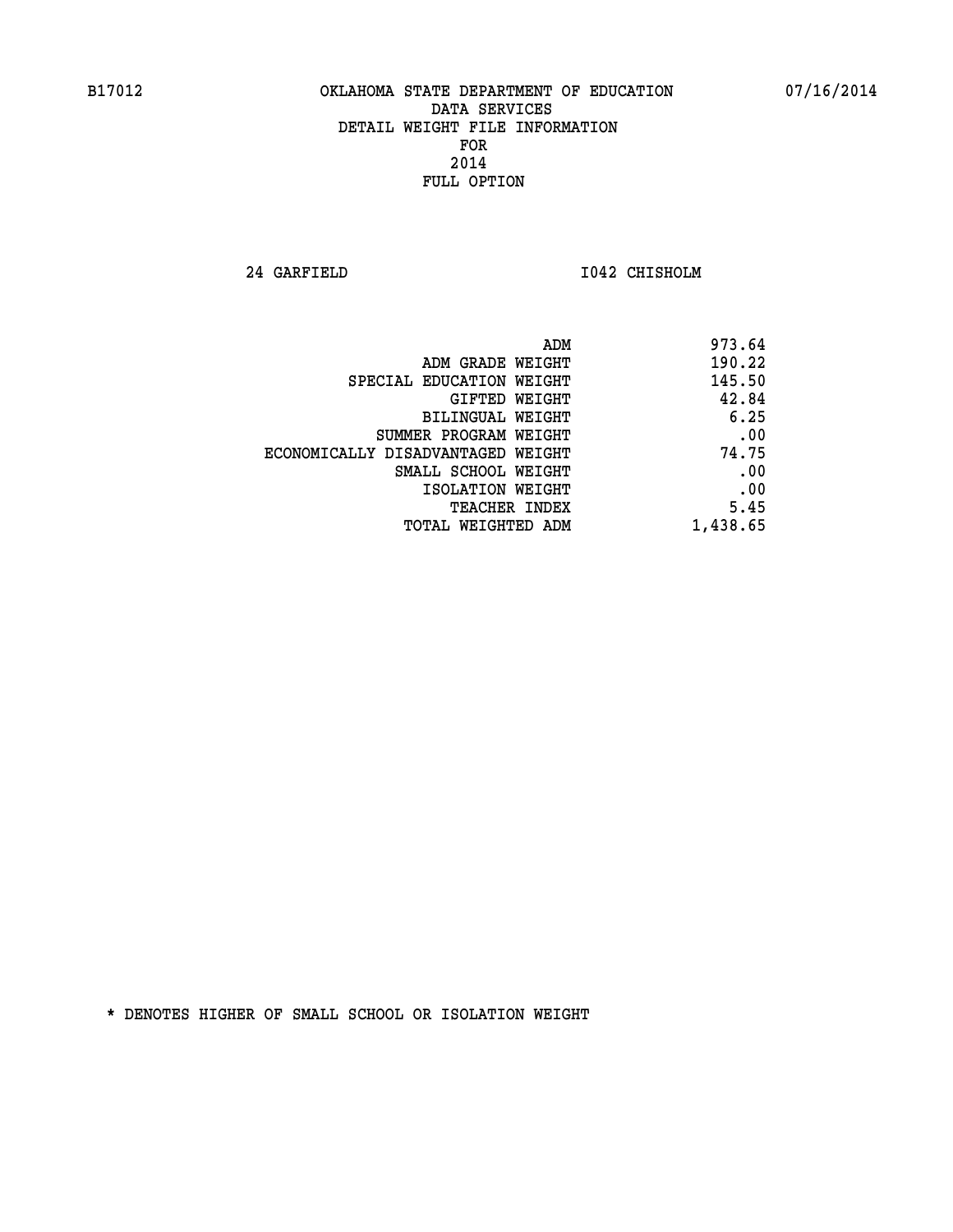**24 GARFIELD I047 GARBER** 

| ADM                               | 360.34   |
|-----------------------------------|----------|
| ADM GRADE WEIGHT                  | 70.43    |
| SPECIAL EDUCATION WEIGHT          | 47.25    |
| GIFTED WEIGHT                     | 9.86     |
| BILINGUAL WEIGHT                  | .00      |
| SUMMER PROGRAM WEIGHT             | .00      |
| ECONOMICALLY DISADVANTAGED WEIGHT | 52.75    |
| SMALL SCHOOL WEIGHT               | 22.98    |
| ISOLATION WEIGHT                  | $53.29*$ |
| <b>TEACHER INDEX</b>              | 15.28    |
| TOTAL WEIGHTED ADM                | 609.20   |
|                                   |          |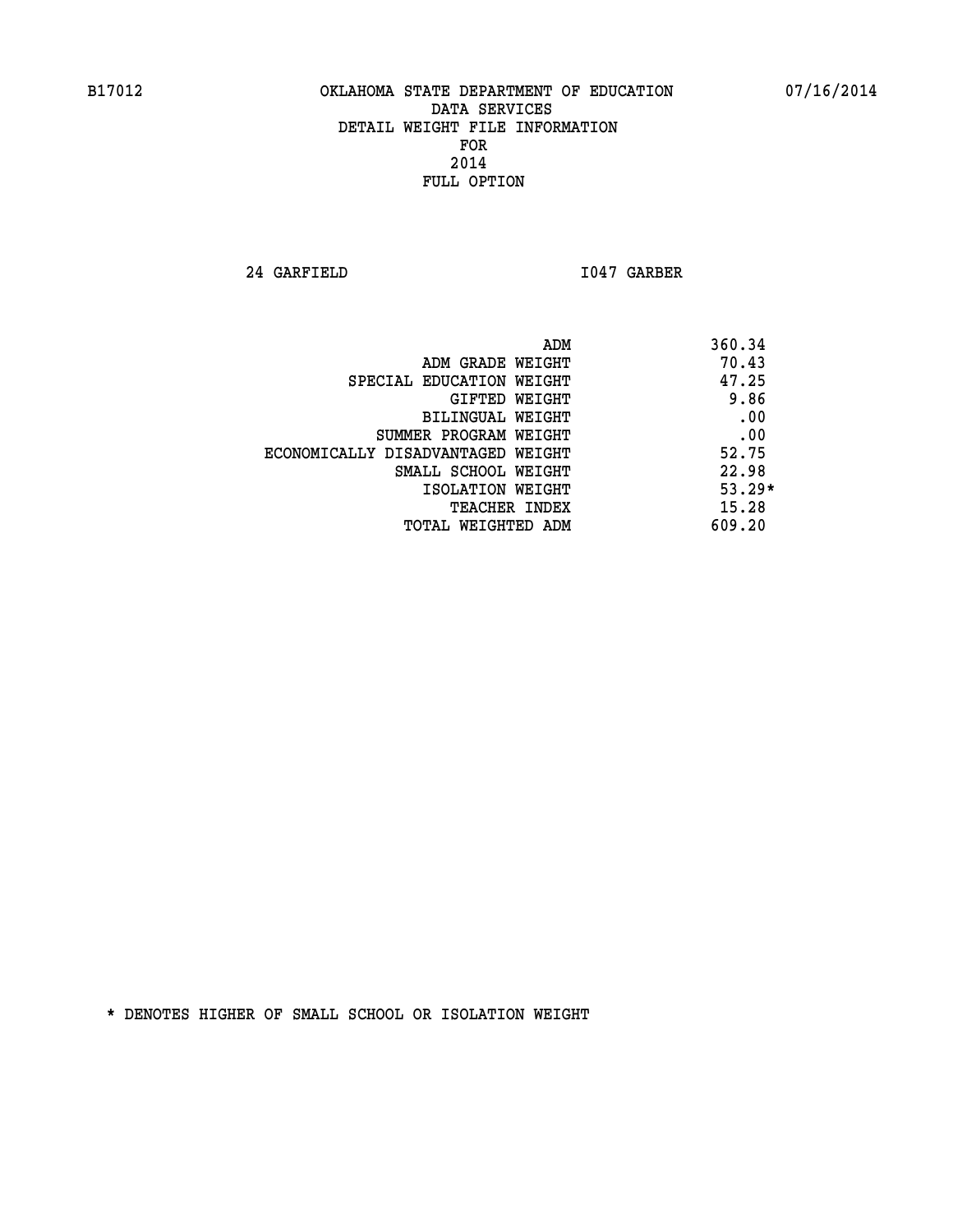**24 GARFIELD I056 PIONEER-PLEASANT VALE** 

| 564.54 |
|--------|
| 92.23  |
| 57.75  |
| 20.40  |
| 11.25  |
| .00    |
| 89.75  |
| .00    |
| .00    |
| 37.40  |
| 873.32 |
|        |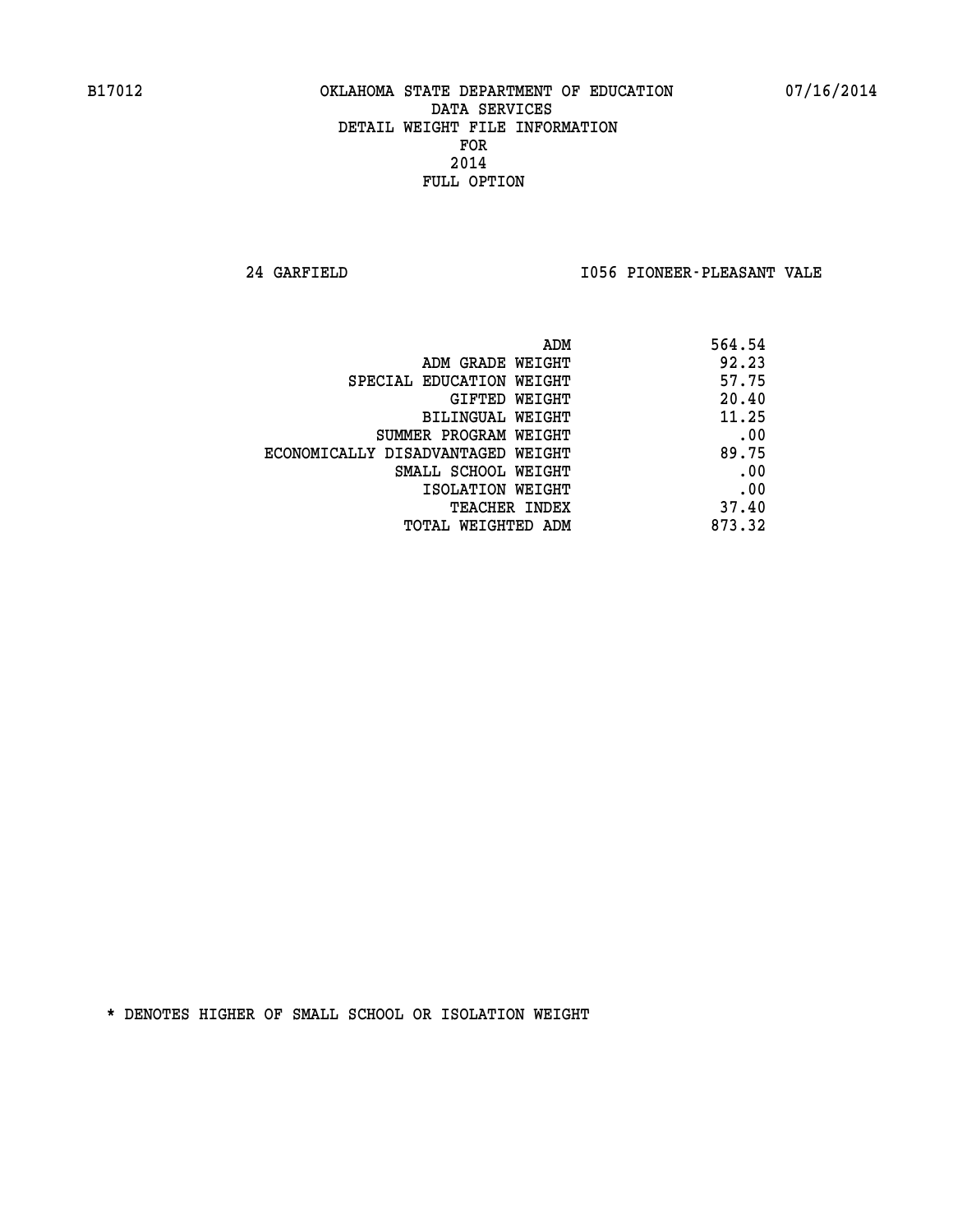**24 GARFIELD I057 ENID** 

|                                   | 7,769.68<br>ADM |
|-----------------------------------|-----------------|
| ADM GRADE WEIGHT                  | 1,637.38        |
| SPECIAL EDUCATION WEIGHT          | 1,073.65        |
| GIFTED WEIGHT                     | 243.44          |
| BILINGUAL WEIGHT                  | 378.00          |
| SUMMER PROGRAM WEIGHT             | 8.40            |
| ECONOMICALLY DISADVANTAGED WEIGHT | 1,459.25        |
| SMALL SCHOOL WEIGHT               | .00             |
| ISOLATION WEIGHT                  | .00             |
| <b>TEACHER INDEX</b>              | 69.54           |
| TOTAL WEIGHTED ADM                | 12,639.34       |
|                                   |                 |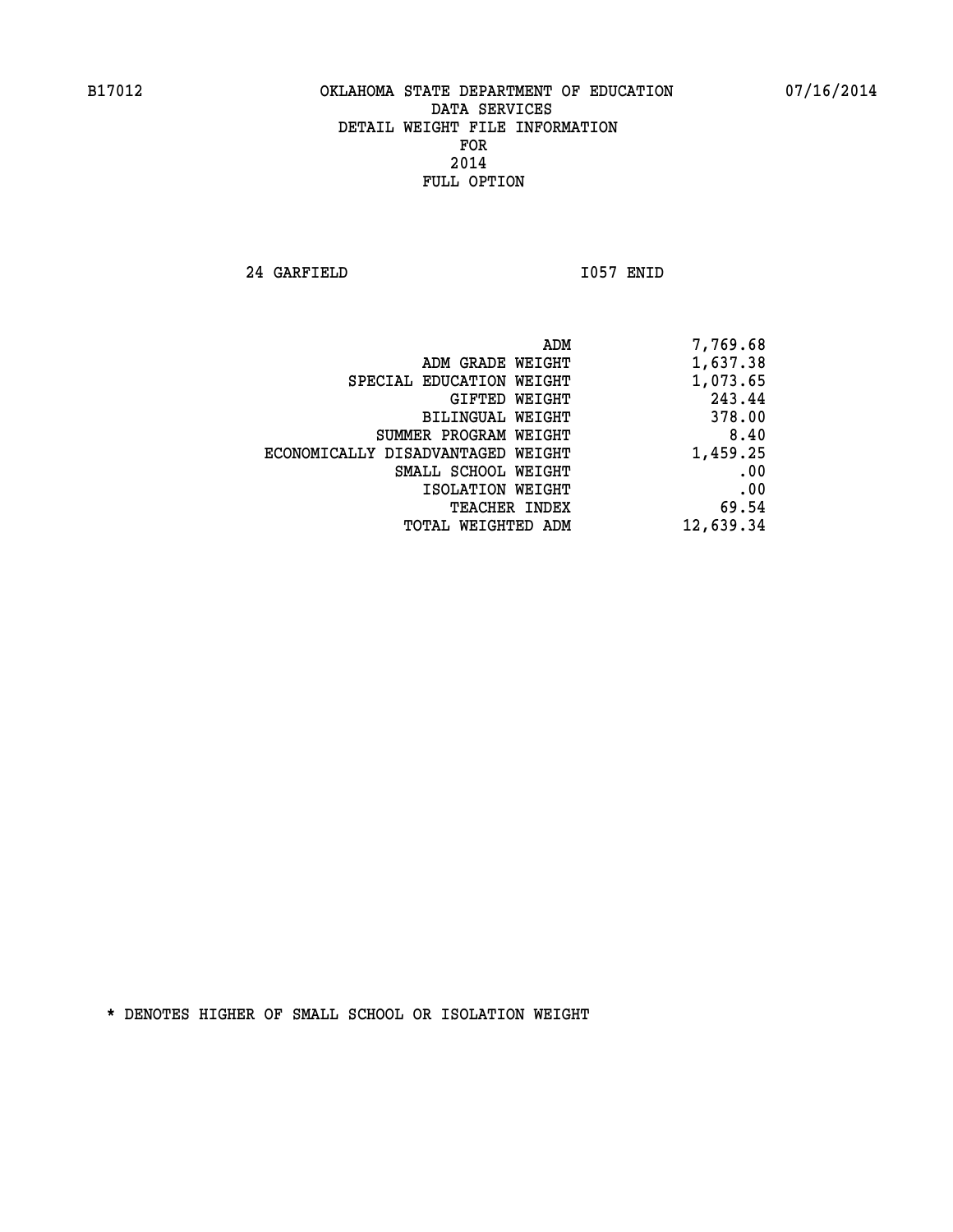**24 GARFIELD I085 DRUMMOND** 

|                                   | 330.01<br>ADM |  |
|-----------------------------------|---------------|--|
| ADM GRADE WEIGHT                  | 64.58         |  |
| SPECIAL EDUCATION WEIGHT          | 42.35         |  |
| GIFTED WEIGHT                     | 9.52          |  |
| BILINGUAL WEIGHT                  | 9.75          |  |
| SUMMER PROGRAM WEIGHT             | .00           |  |
| ECONOMICALLY DISADVANTAGED WEIGHT | 35.25         |  |
| SMALL SCHOOL WEIGHT               | $24.83*$      |  |
| ISOLATION WEIGHT                  | .00           |  |
| <b>TEACHER INDEX</b>              | 15.17         |  |
| TOTAL WEIGHTED ADM                | 531.46        |  |
|                                   |               |  |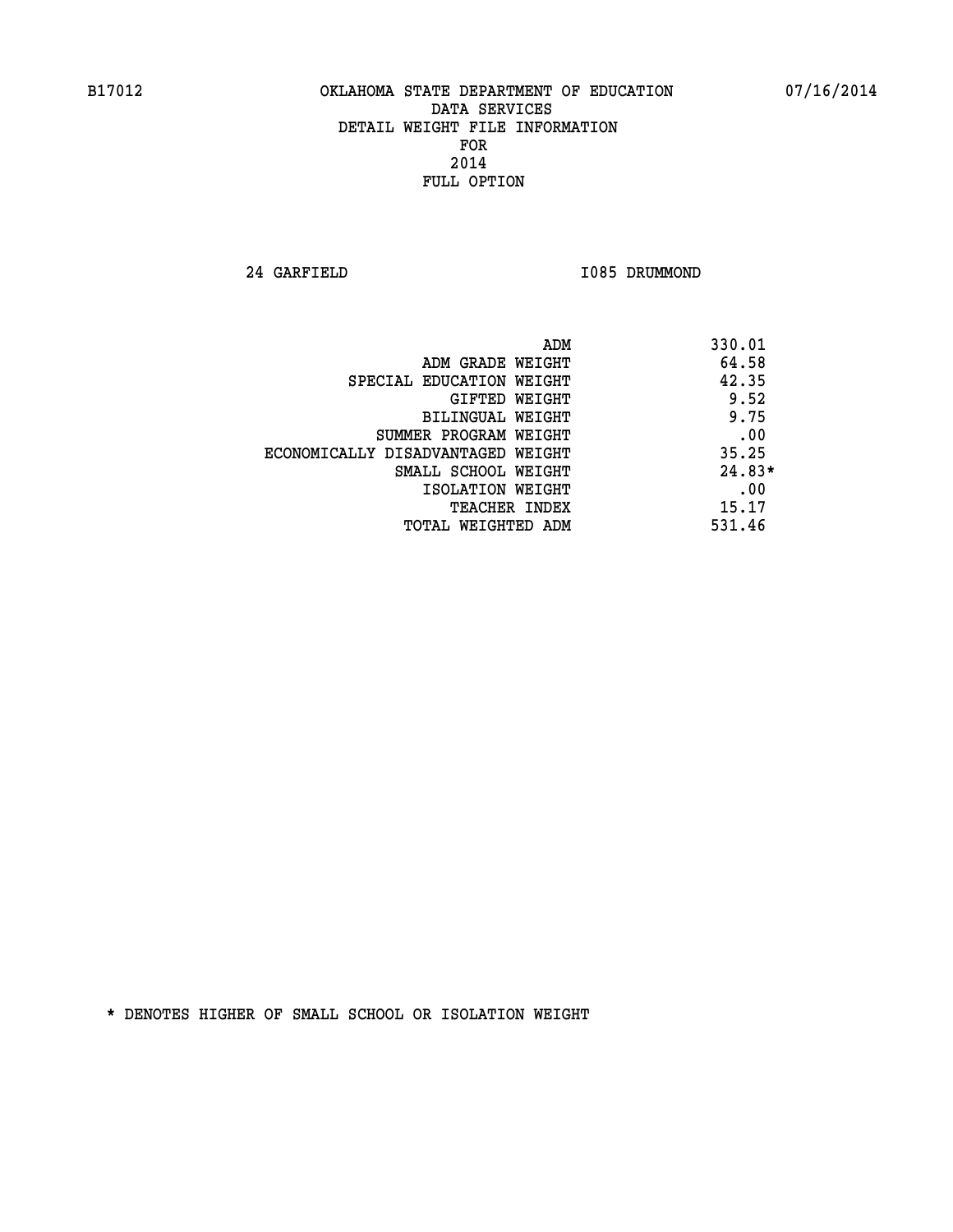**24 GARFIELD I094 COVINGTON-DOUGLAS** 

|                                   | ADM | 278.56    |
|-----------------------------------|-----|-----------|
| ADM GRADE WEIGHT                  |     | 52.25     |
| SPECIAL EDUCATION WEIGHT          |     | 22.10     |
| GIFTED WEIGHT                     |     | 10.54     |
| BILINGUAL WEIGHT                  |     | 2.00      |
| SUMMER PROGRAM WEIGHT             |     | .00       |
| ECONOMICALLY DISADVANTAGED WEIGHT |     | 41.75     |
| SMALL SCHOOL WEIGHT               |     | 26.38     |
| ISOLATION WEIGHT                  |     | $167.14*$ |
| TEACHER INDEX                     |     | 4.10      |
| TOTAL WEIGHTED ADM                |     | 578.44    |
|                                   |     |           |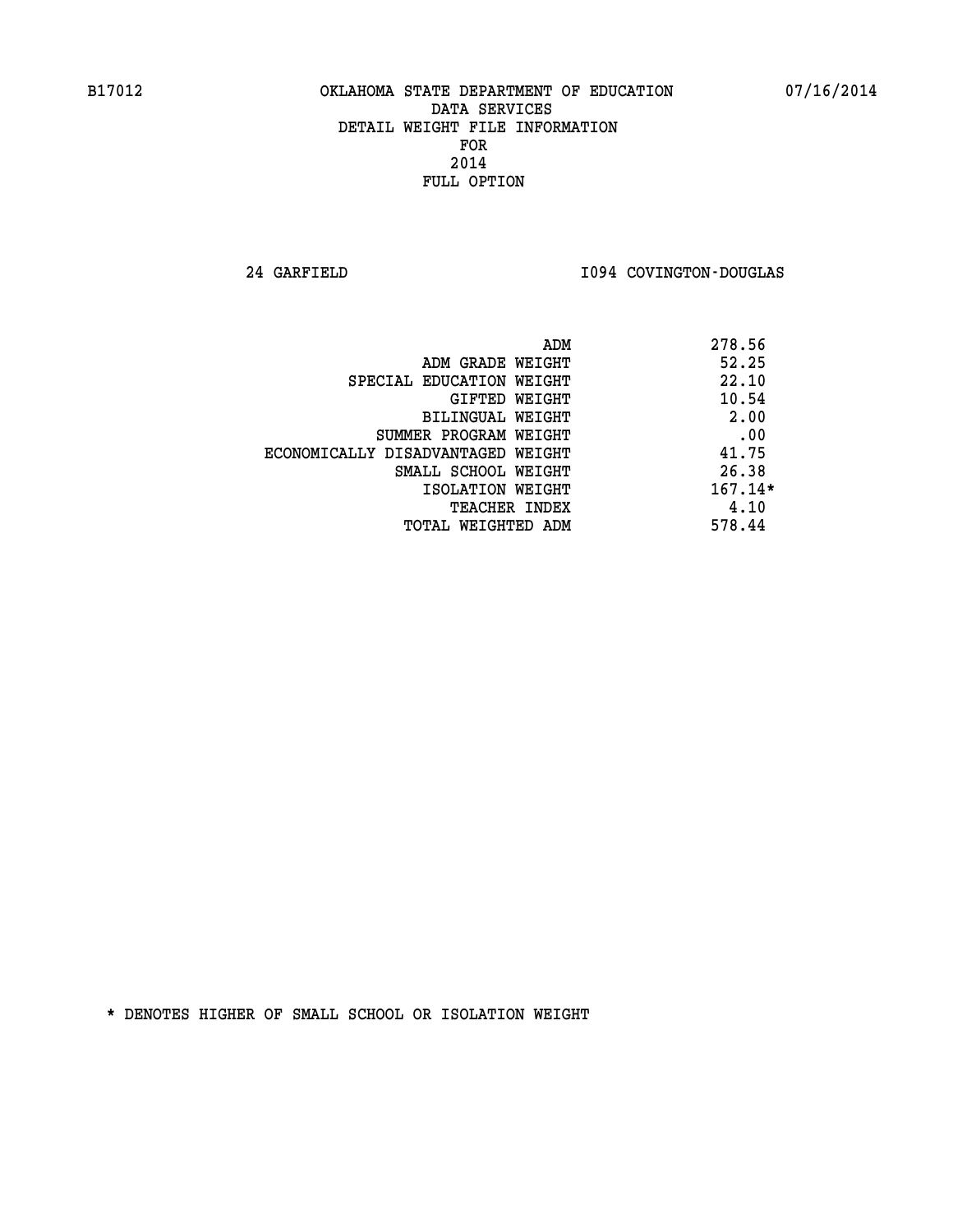**25 GARVIN C016 WHITEBEAD** 

| ADM                               | 395.31   |
|-----------------------------------|----------|
| ADM GRADE WEIGHT                  | 84.25    |
| SPECIAL EDUCATION WEIGHT          | 27.45    |
| GIFTED WEIGHT                     | 5.44     |
| BILINGUAL WEIGHT                  | 19.50    |
| SUMMER PROGRAM WEIGHT             | .00      |
| ECONOMICALLY DISADVANTAGED WEIGHT | 54.50    |
| SMALL SCHOOL WEIGHT               | $19.98*$ |
| ISOLATION WEIGHT                  | .00      |
| <b>TEACHER INDEX</b>              | 23.12    |
| TOTAL WEIGHTED ADM                | 629.55   |
|                                   |          |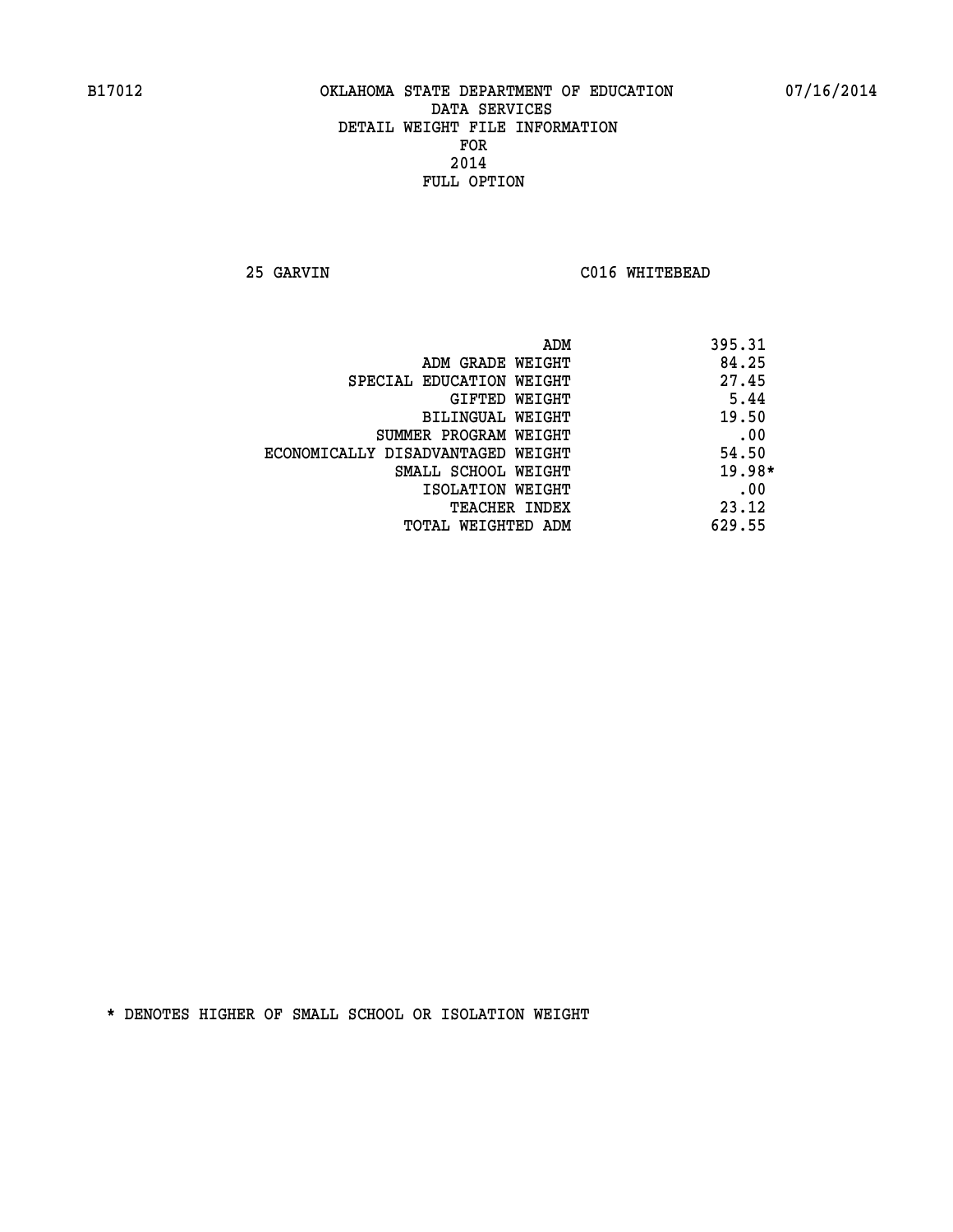**25 GARVIN 1002 STRATFORD** 

| 684.61   |
|----------|
| 131.30   |
| 114.90   |
| 19.38    |
| .00      |
| .00      |
| 115.75   |
| .00      |
| .00      |
| 34.84    |
| 1,100.78 |
|          |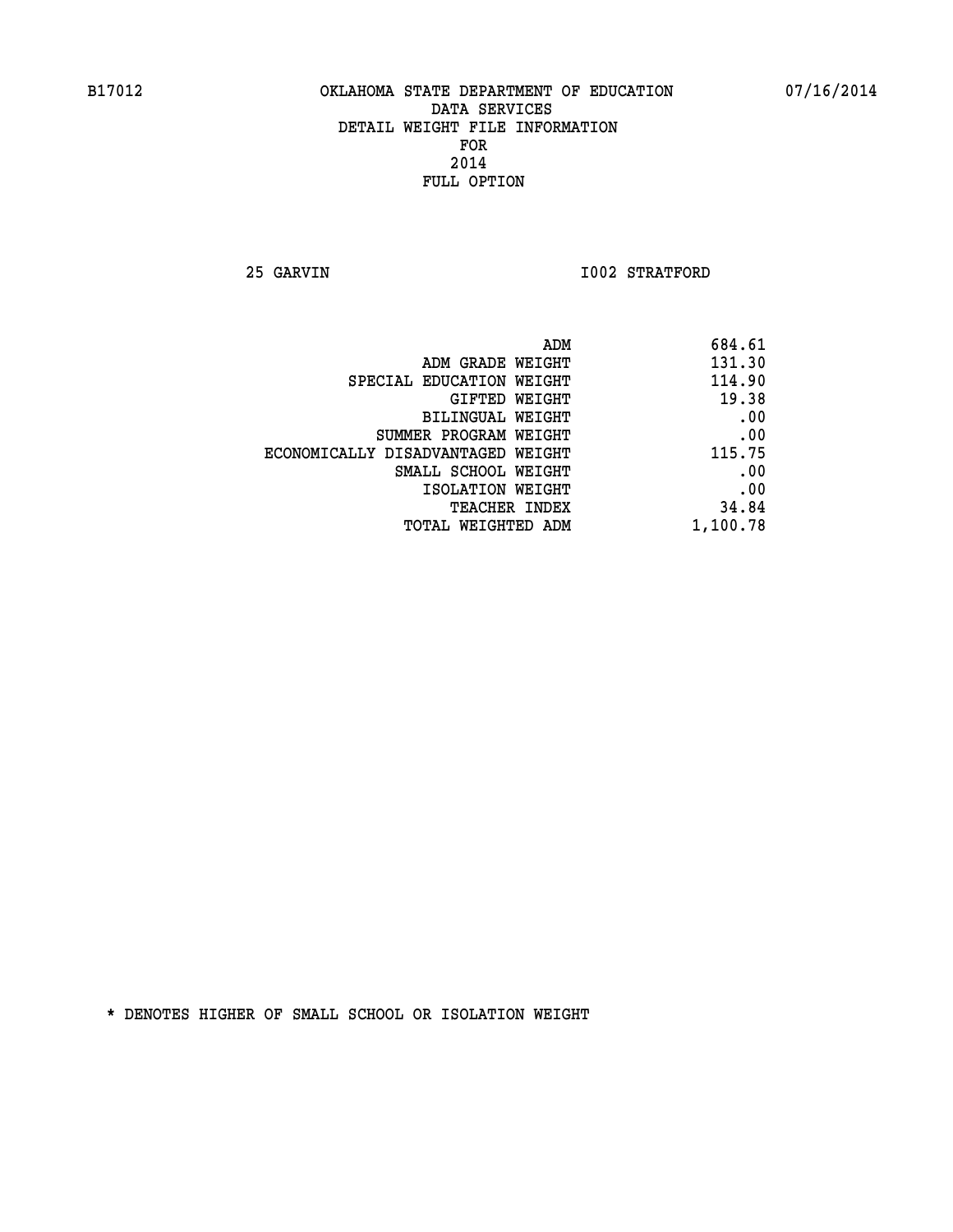**25 GARVIN I005 PAOLI** 

| 260.59   |
|----------|
| 50.92    |
| 32.00    |
| 7.48     |
| 4.25     |
| .00      |
| 52.25    |
| $26.44*$ |
| .00      |
| 20.73    |
| 454.66   |
|          |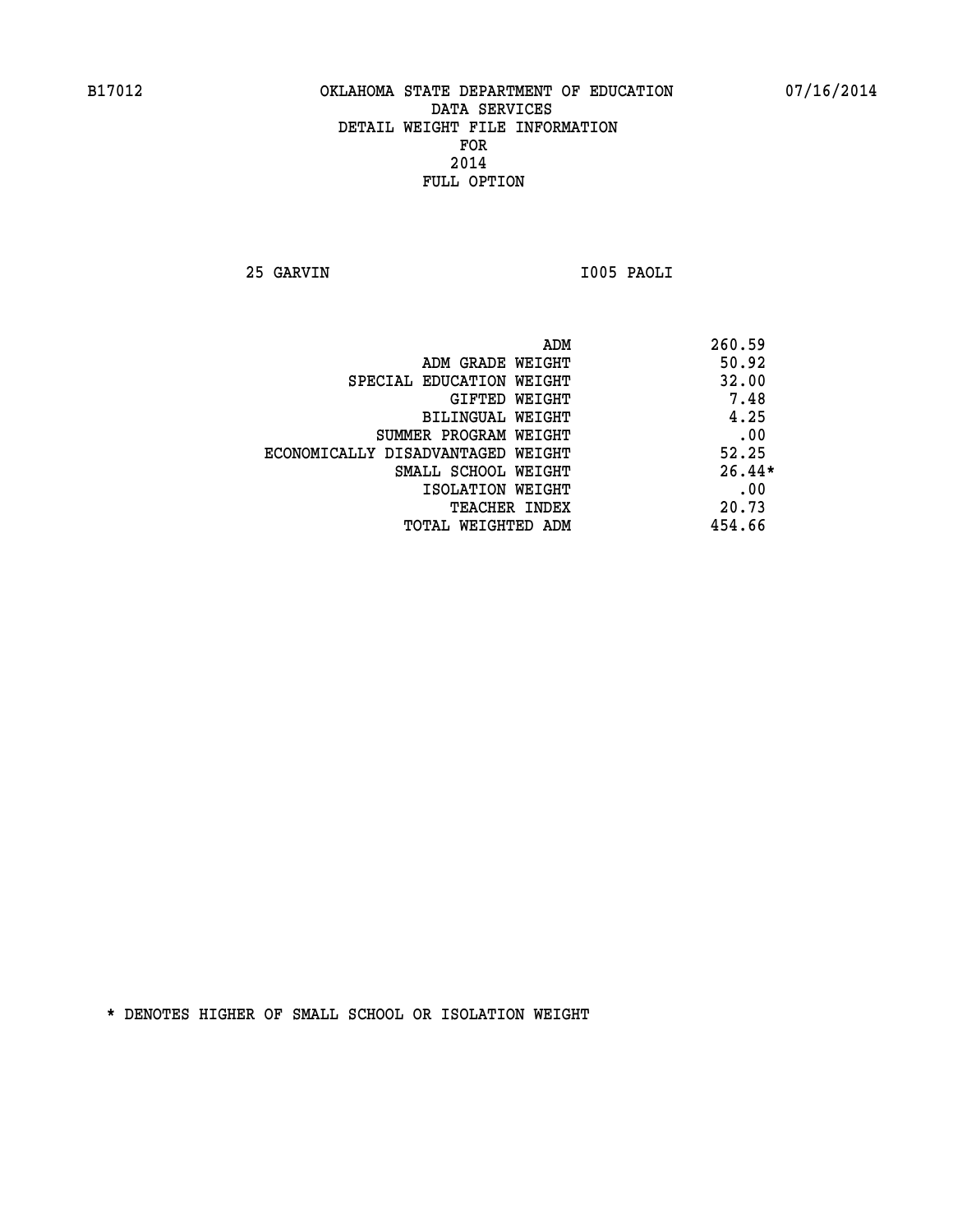**25 GARVIN I007 MAYSVILLE** 

| ADM                               | 370.59   |
|-----------------------------------|----------|
| ADM GRADE WEIGHT                  | 74.67    |
| SPECIAL EDUCATION WEIGHT          | 40.20    |
| GIFTED WEIGHT                     | 9.86     |
| <b>BILINGUAL WEIGHT</b>           | .25      |
| SUMMER PROGRAM WEIGHT             | .00      |
| ECONOMICALLY DISADVANTAGED WEIGHT | 66.75    |
| SMALL SCHOOL WEIGHT               | $22.19*$ |
| ISOLATION WEIGHT                  | .00      |
| <b>TEACHER INDEX</b>              | 24.32    |
| TOTAL WEIGHTED ADM                | 608.83   |
|                                   |          |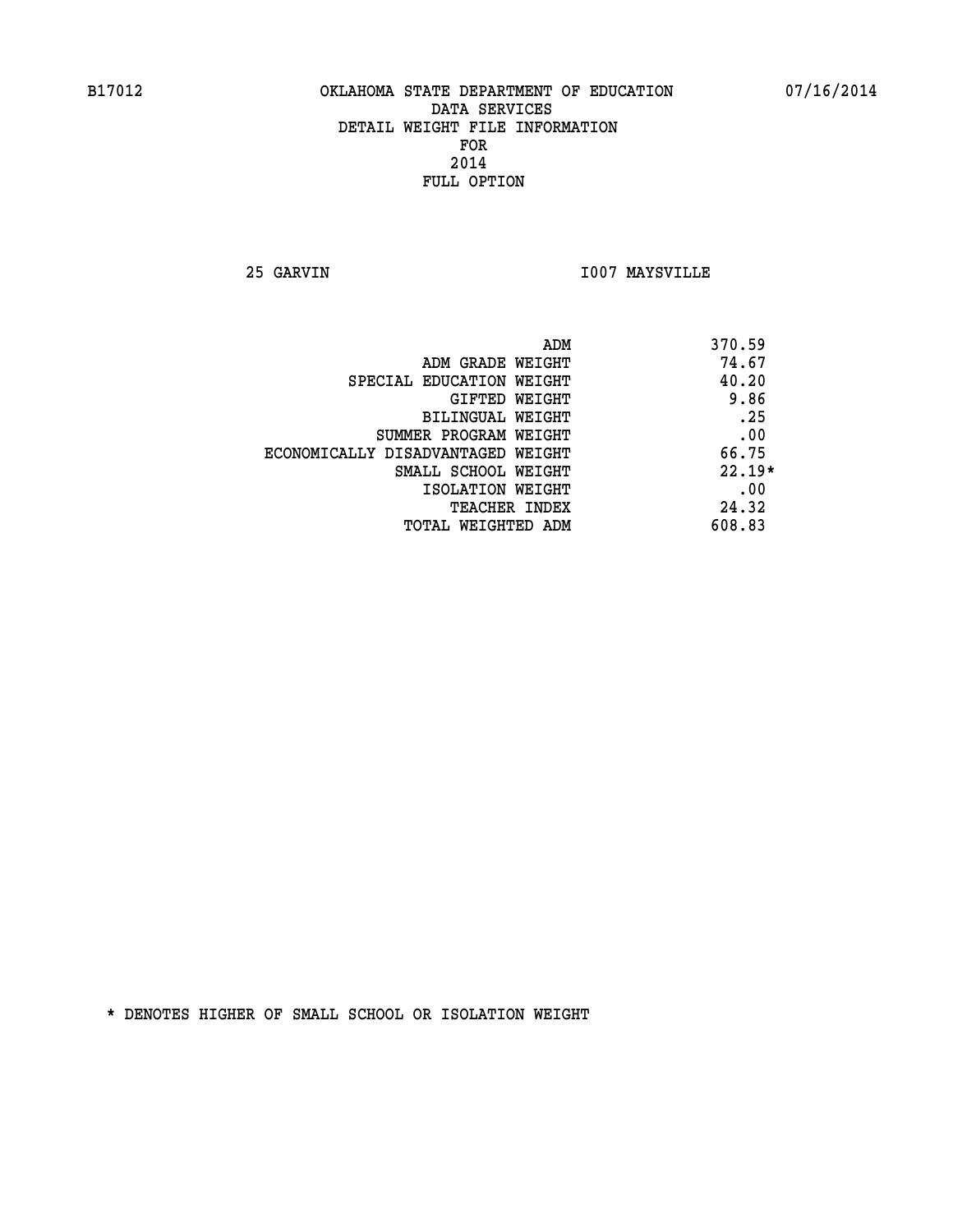**25 GARVIN I009 LINDSAY** 

| 1,233.59 |
|----------|
| 256.94   |
| 176.10   |
| 30.26    |
| 18.25    |
| .00      |
| 177.25   |
| .00      |
| .00      |
| 12.68    |
| 1,905.07 |
|          |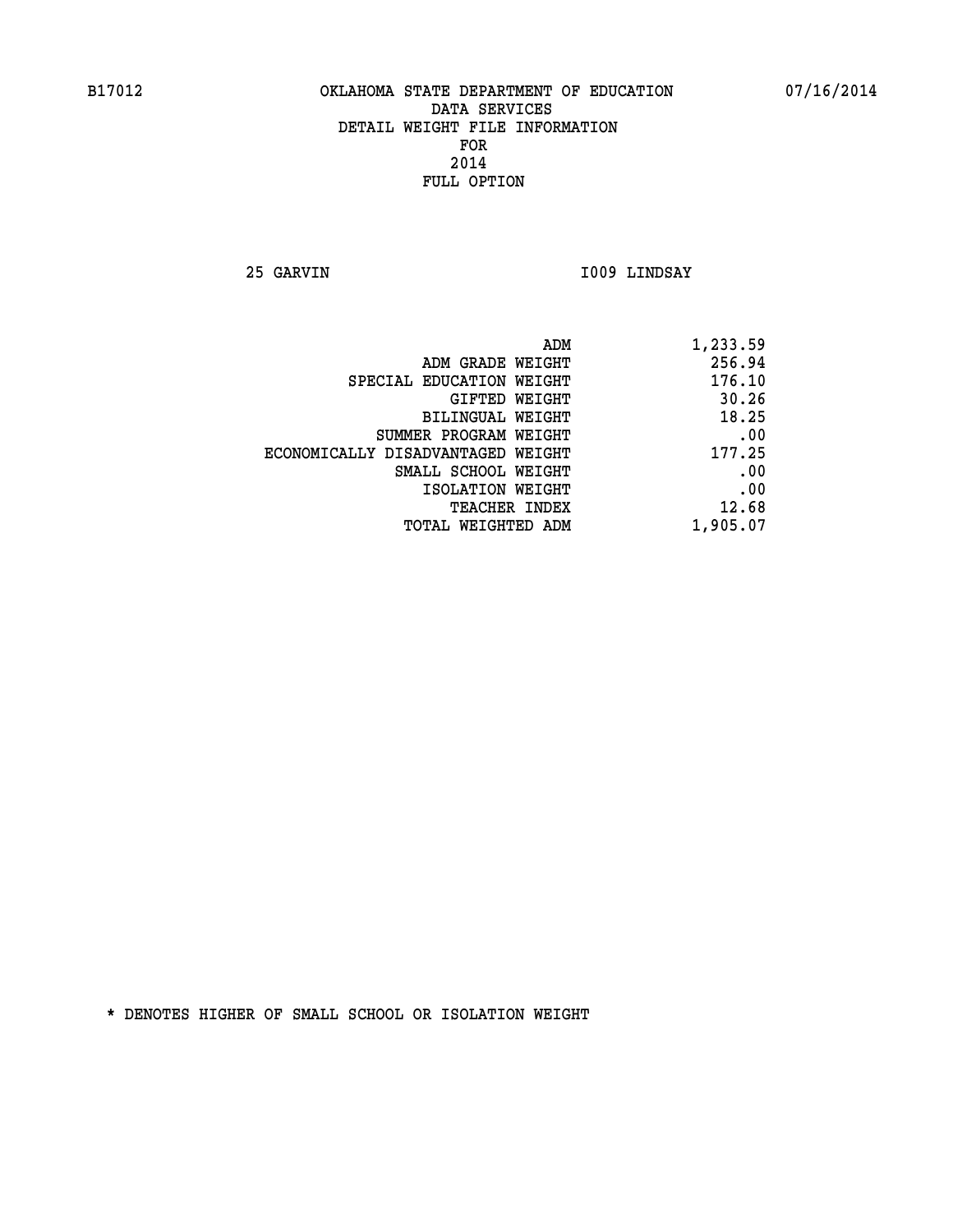**25 GARVIN I018 PAULS VALLEY** 

| 1,291.99 |
|----------|
| 266.10   |
| 165.35   |
| 60.86    |
| 41.25    |
| .00      |
| 220.00   |
| .00      |
| .00      |
| 87.48    |
| 2,133.03 |
|          |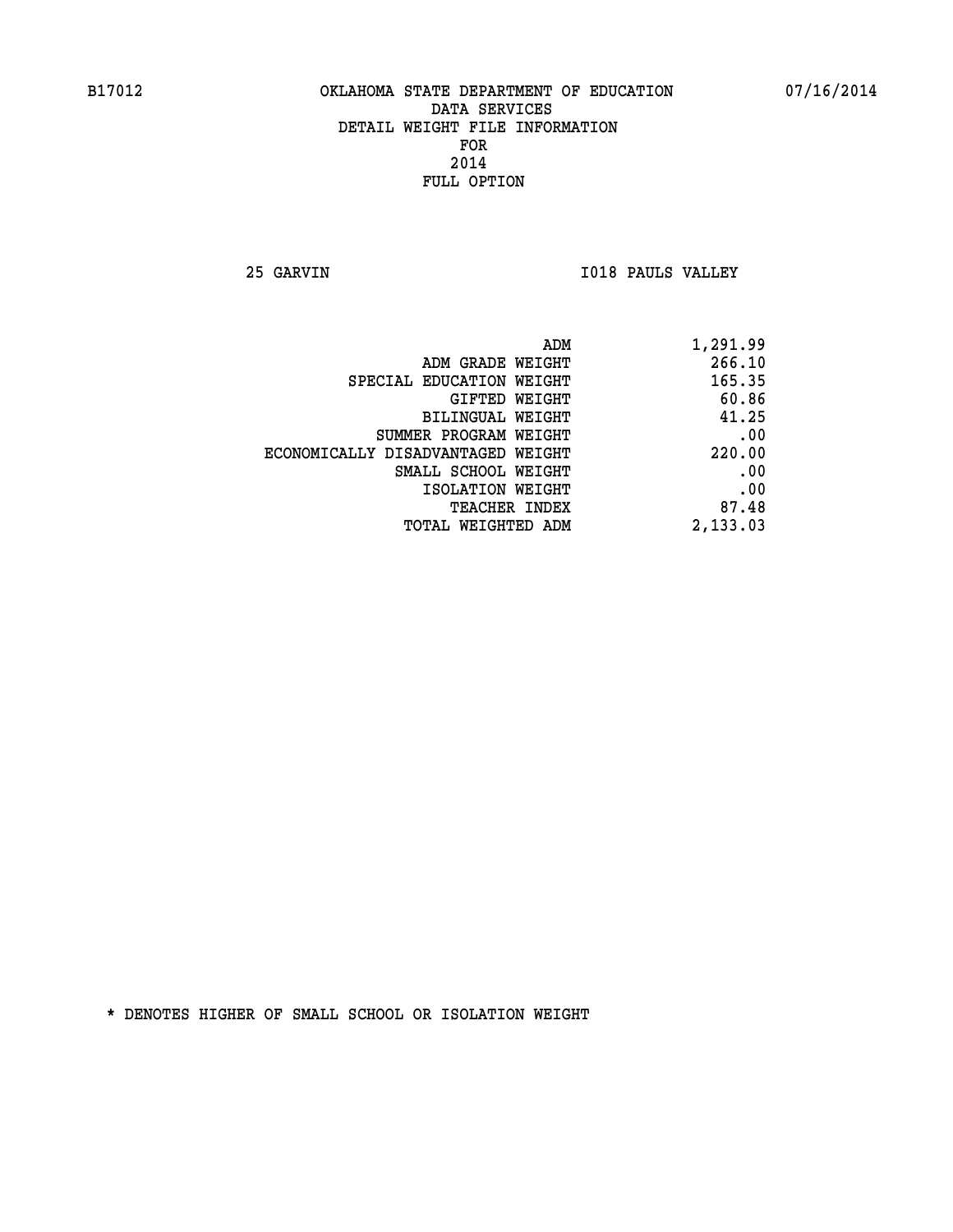**25 GARVIN 1038 WYNNEWOOD** 

| 706.67   |
|----------|
| 148.79   |
| 89.40    |
| 24.14    |
| 8.25     |
| .00      |
| 98.00    |
| .00      |
| .00      |
| 30.89    |
| 1,106.14 |
|          |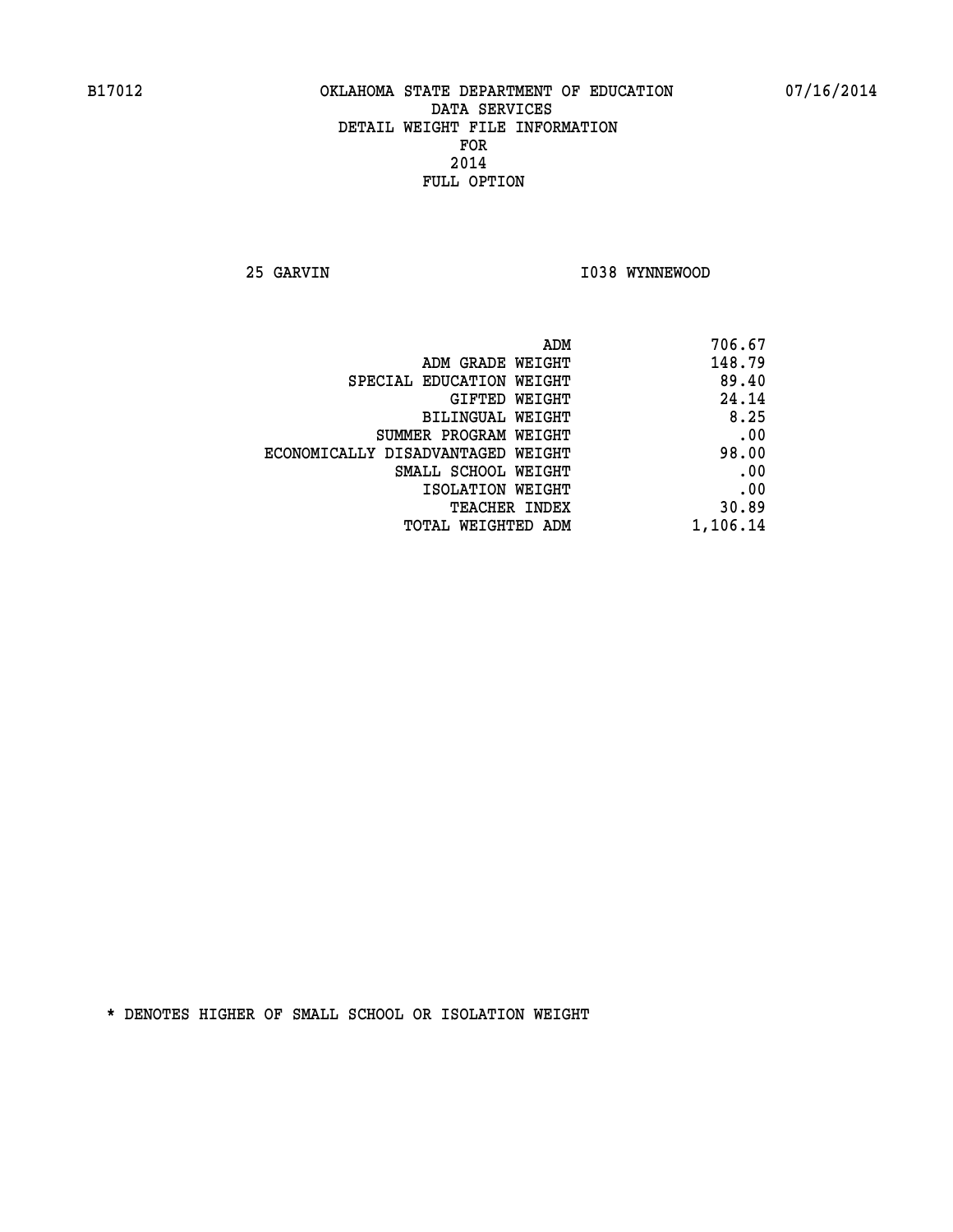**25 GARVIN I072 ELMORE CITY-PERNELL** 

|                                   | ADM | 503.93    |
|-----------------------------------|-----|-----------|
| ADM GRADE WEIGHT                  |     | 100.94    |
| SPECIAL EDUCATION WEIGHT          |     | 76.20     |
| GIFTED WEIGHT                     |     | 18.36     |
| BILINGUAL WEIGHT                  |     | .50       |
| SUMMER PROGRAM WEIGHT             |     | .00       |
| ECONOMICALLY DISADVANTAGED WEIGHT |     | 80.25     |
| SMALL SCHOOL WEIGHT               |     | 4.78      |
| ISOLATION WEIGHT                  |     | $119.33*$ |
| <b>TEACHER INDEX</b>              |     | 14.11     |
| TOTAL WEIGHTED ADM                |     | 913.62    |
|                                   |     |           |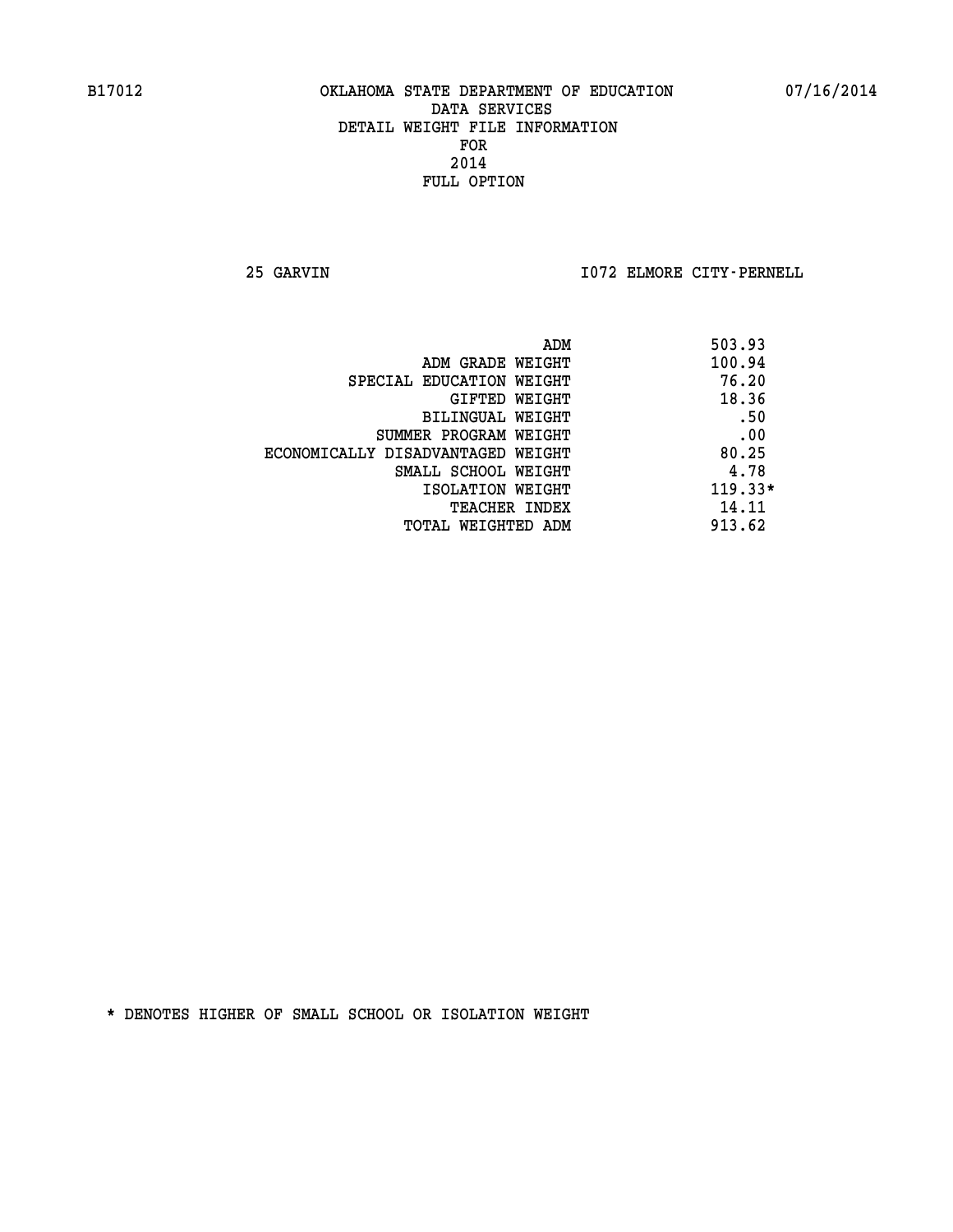**26 GRADY C037 FRIEND** 

|                                   | ADM | 224.32   |
|-----------------------------------|-----|----------|
| ADM GRADE WEIGHT                  |     | 47.53    |
| SPECIAL EDUCATION WEIGHT          |     | 15.45    |
| GIFTED WEIGHT                     |     | 6.12     |
| BILINGUAL WEIGHT                  |     | 4.25     |
| SUMMER PROGRAM WEIGHT             |     | 1.20     |
| ECONOMICALLY DISADVANTAGED WEIGHT |     | 28.75    |
| SMALL SCHOOL WEIGHT               |     | $25.84*$ |
| ISOLATION WEIGHT                  |     | .00      |
| TEACHER INDEX                     |     | .00      |
| TOTAL WEIGHTED ADM                |     | 353.46   |
|                                   |     |          |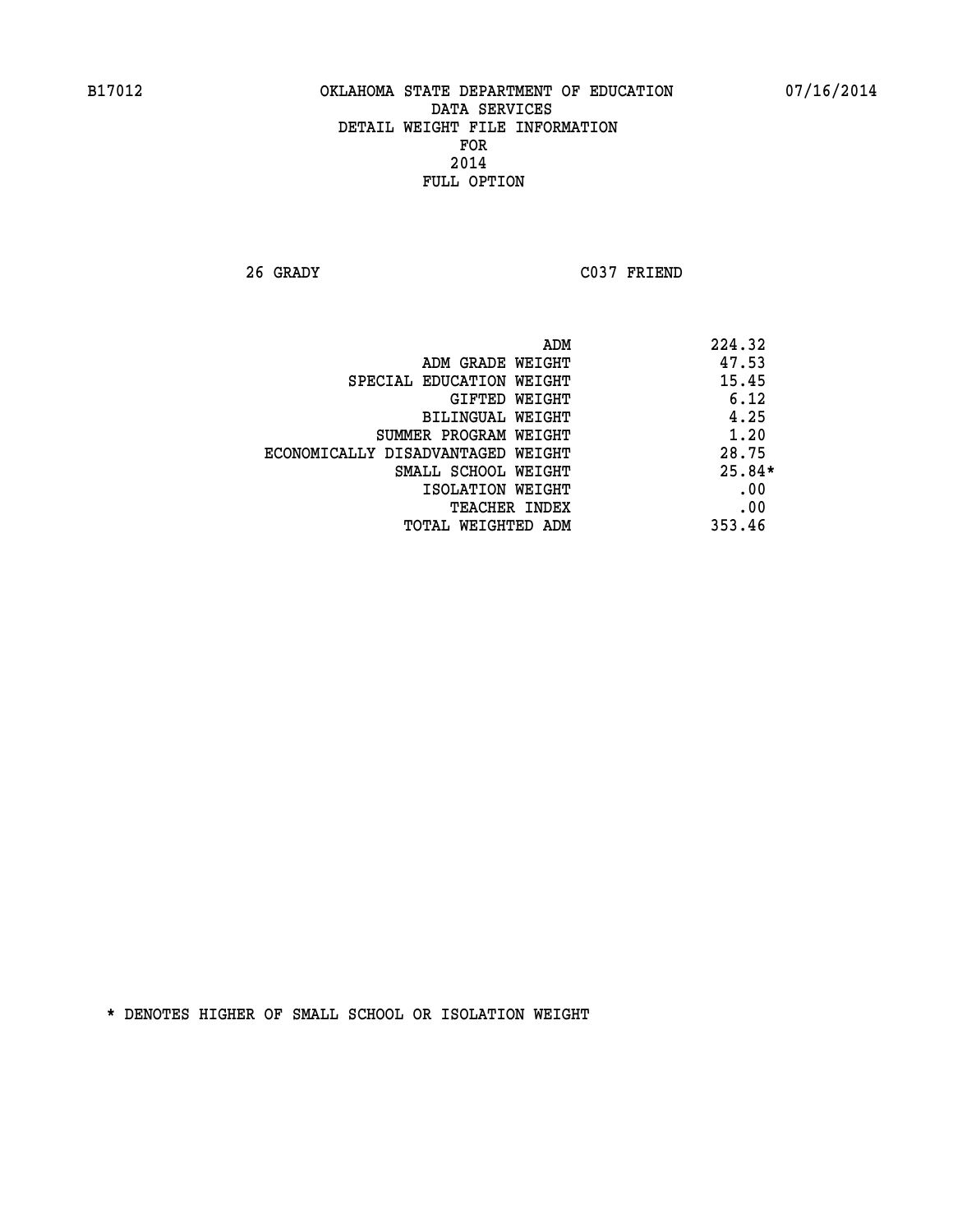**26 GRADY C096 MIDDLEBERG** 

| ADM                               | 205.80   |
|-----------------------------------|----------|
| ADM GRADE WEIGHT                  | 37.81    |
| SPECIAL EDUCATION WEIGHT          | 24.70    |
| GIFTED WEIGHT                     | 7.48     |
| BILINGUAL WEIGHT                  | .50      |
| SUMMER PROGRAM WEIGHT             | .00      |
| ECONOMICALLY DISADVANTAGED WEIGHT | 25.25    |
| SMALL SCHOOL WEIGHT               | $25.15*$ |
| ISOLATION WEIGHT                  | .00      |
| <b>TEACHER INDEX</b>              | 4.89     |
| TOTAL WEIGHTED ADM                | 331.58   |
|                                   |          |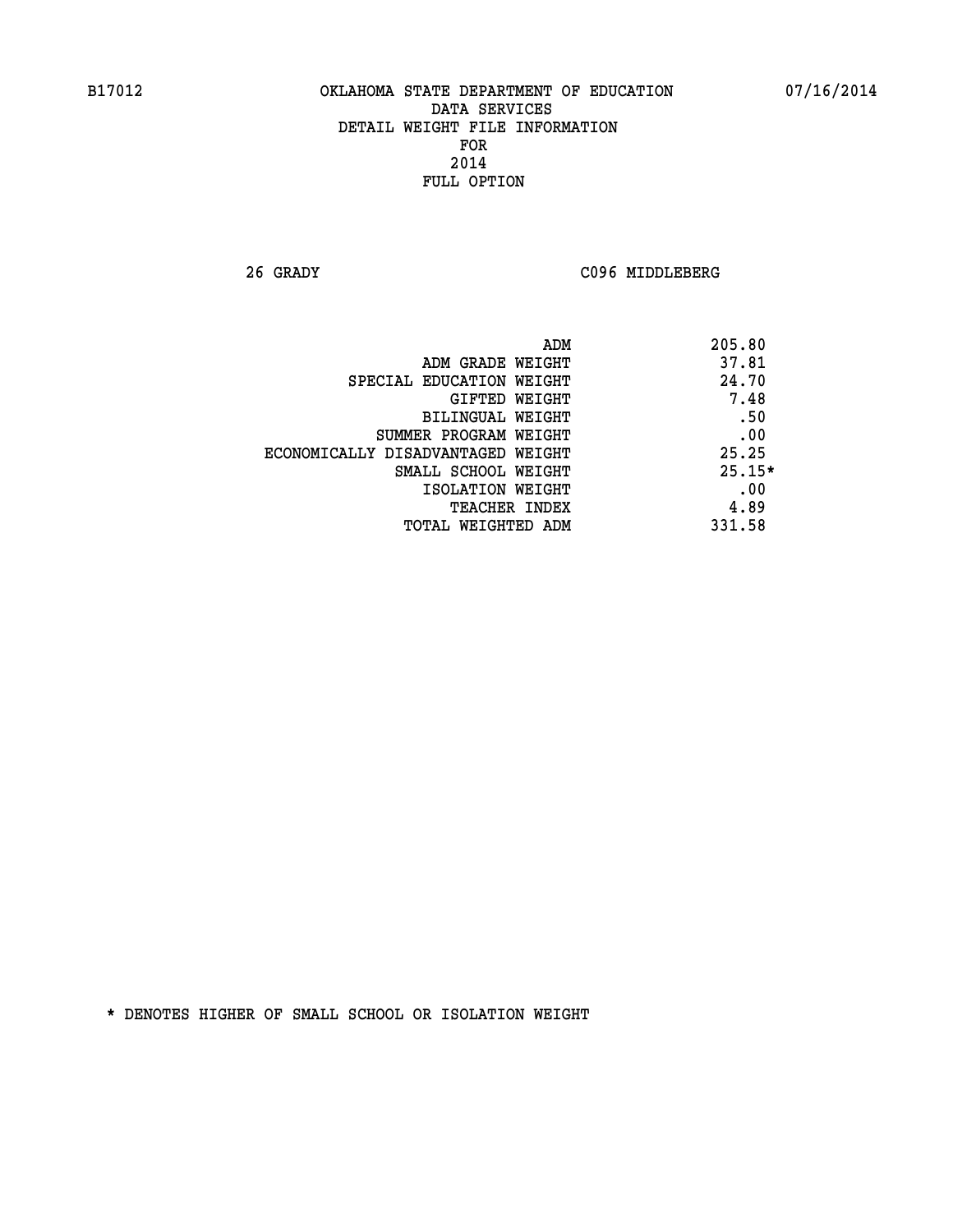**26 GRADY C131 PIONEER** 

|                                   | 394.09<br>ADM |
|-----------------------------------|---------------|
| ADM GRADE WEIGHT                  | 79.40         |
| SPECIAL EDUCATION WEIGHT          | 15.60         |
| GIFTED WEIGHT                     | 11.90         |
| BILINGUAL WEIGHT                  | 2.75          |
| SUMMER PROGRAM WEIGHT             | .00           |
| ECONOMICALLY DISADVANTAGED WEIGHT | 46.50         |
| SMALL SCHOOL WEIGHT               | $20.10*$      |
| ISOLATION WEIGHT                  | .00           |
| <b>TEACHER INDEX</b>              | .00           |
| TOTAL WEIGHTED ADM                | 570.34        |
|                                   |               |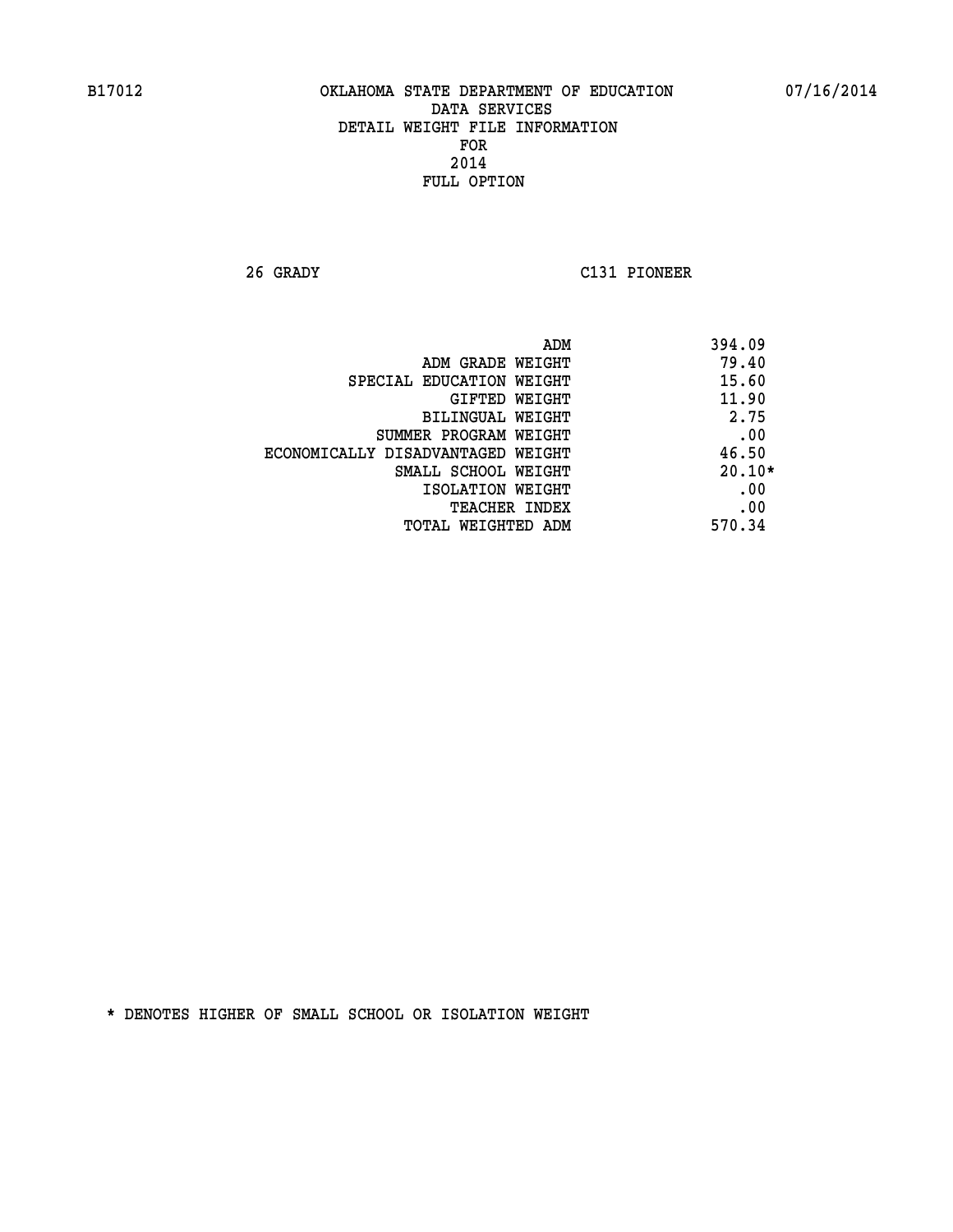**26 GRADY I001 CHICKASHA** 

| 2,439.28 |
|----------|
| 493.08   |
| 365.80   |
| 98.60    |
| 21.25    |
| .00      |
| 410.75   |
| .00      |
| .00      |
| 82.91    |
| 3,911.67 |
|          |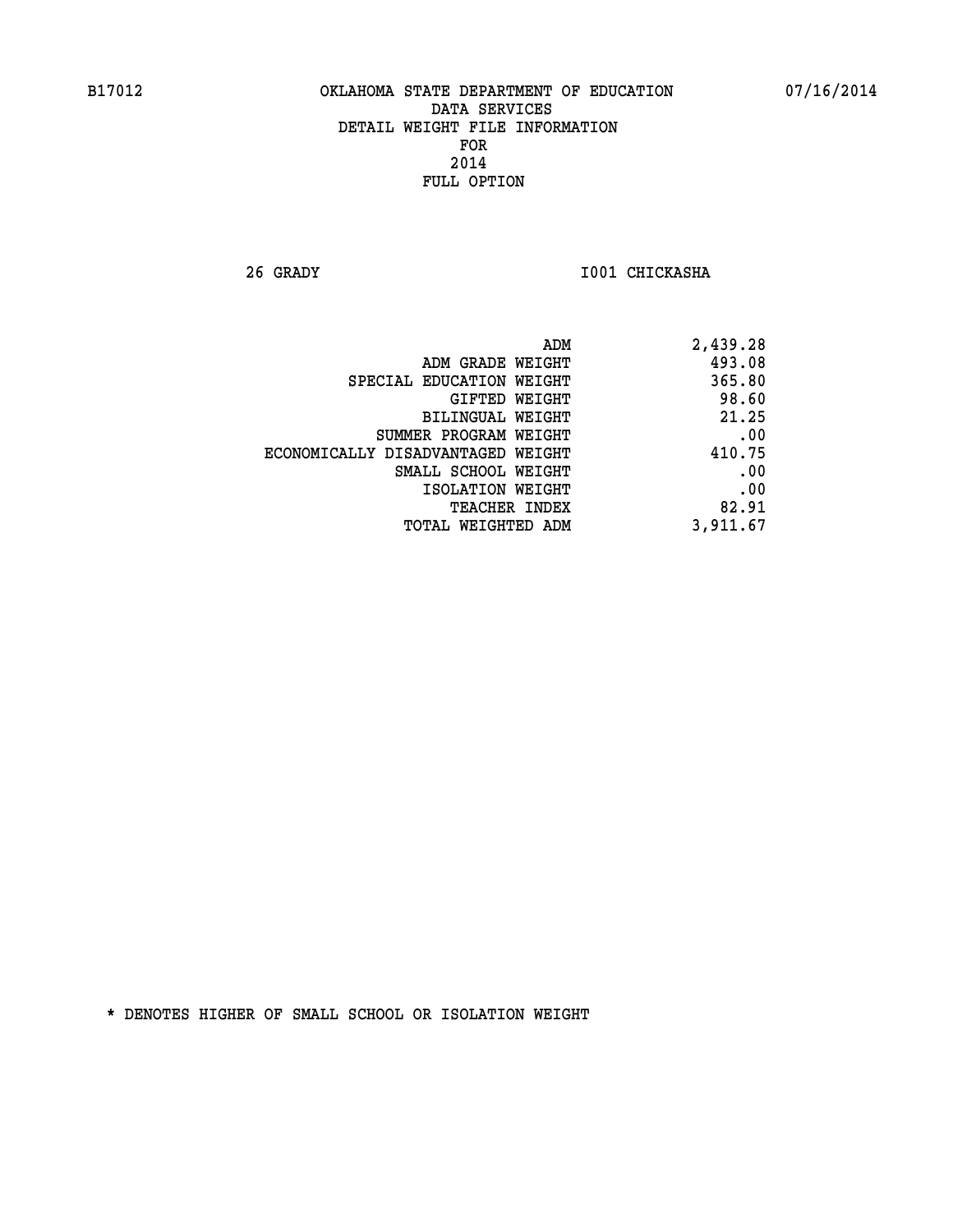**26 GRADY I002 MINCO** 

| 588.35 |
|--------|
| 97.46  |
| 59.10  |
| 17.68  |
| 6.75   |
| .00    |
| 77.00  |
| .00    |
| .00    |
| 37.07  |
| 883.41 |
|        |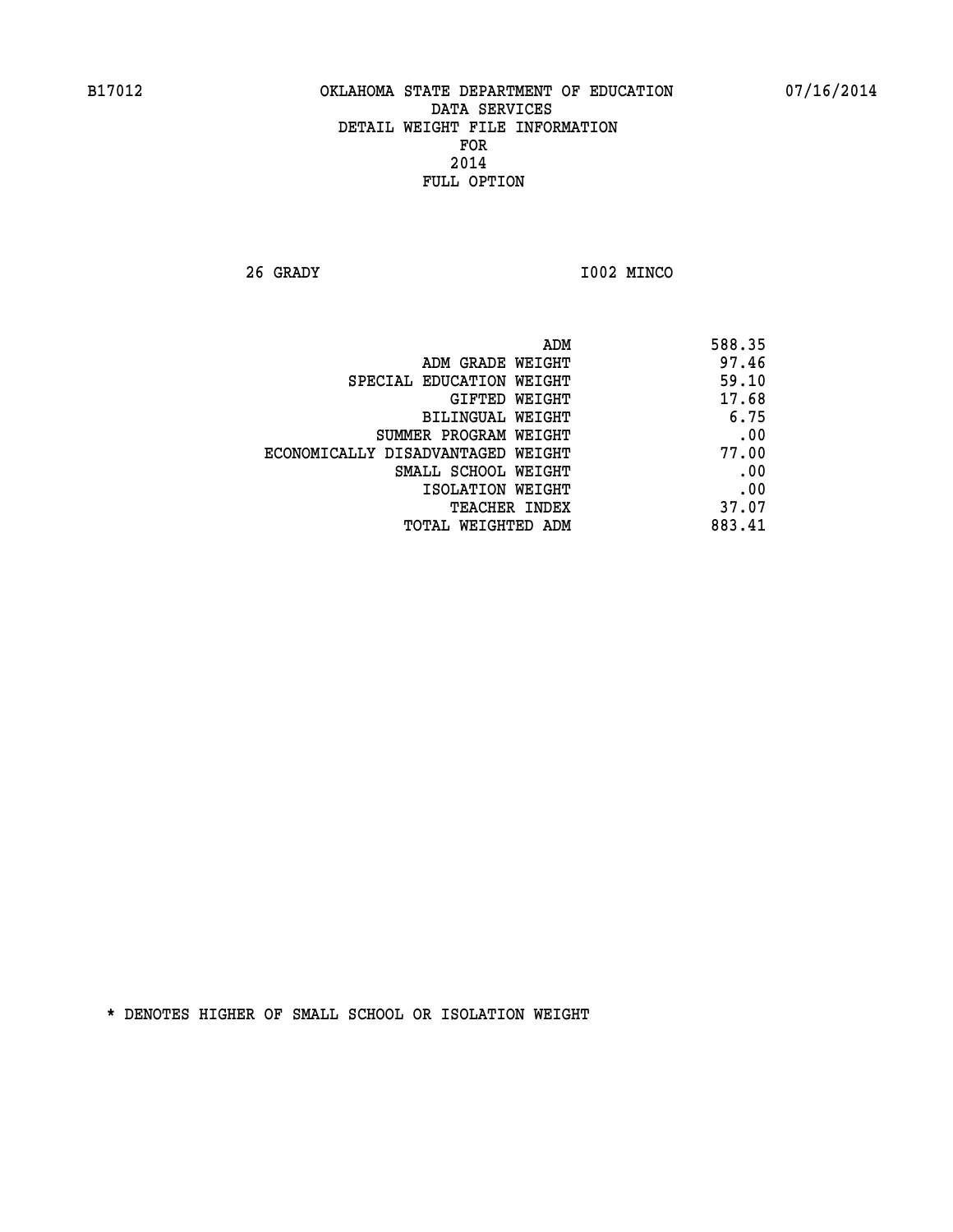**26 GRADY I051 NINNEKAH** 

| 531.90 |
|--------|
| 104.15 |
| 61.55  |
| 13.94  |
| 4.00   |
| .00    |
| 93.00  |
| .00    |
| .00    |
| 16.26  |
| 824.80 |
|        |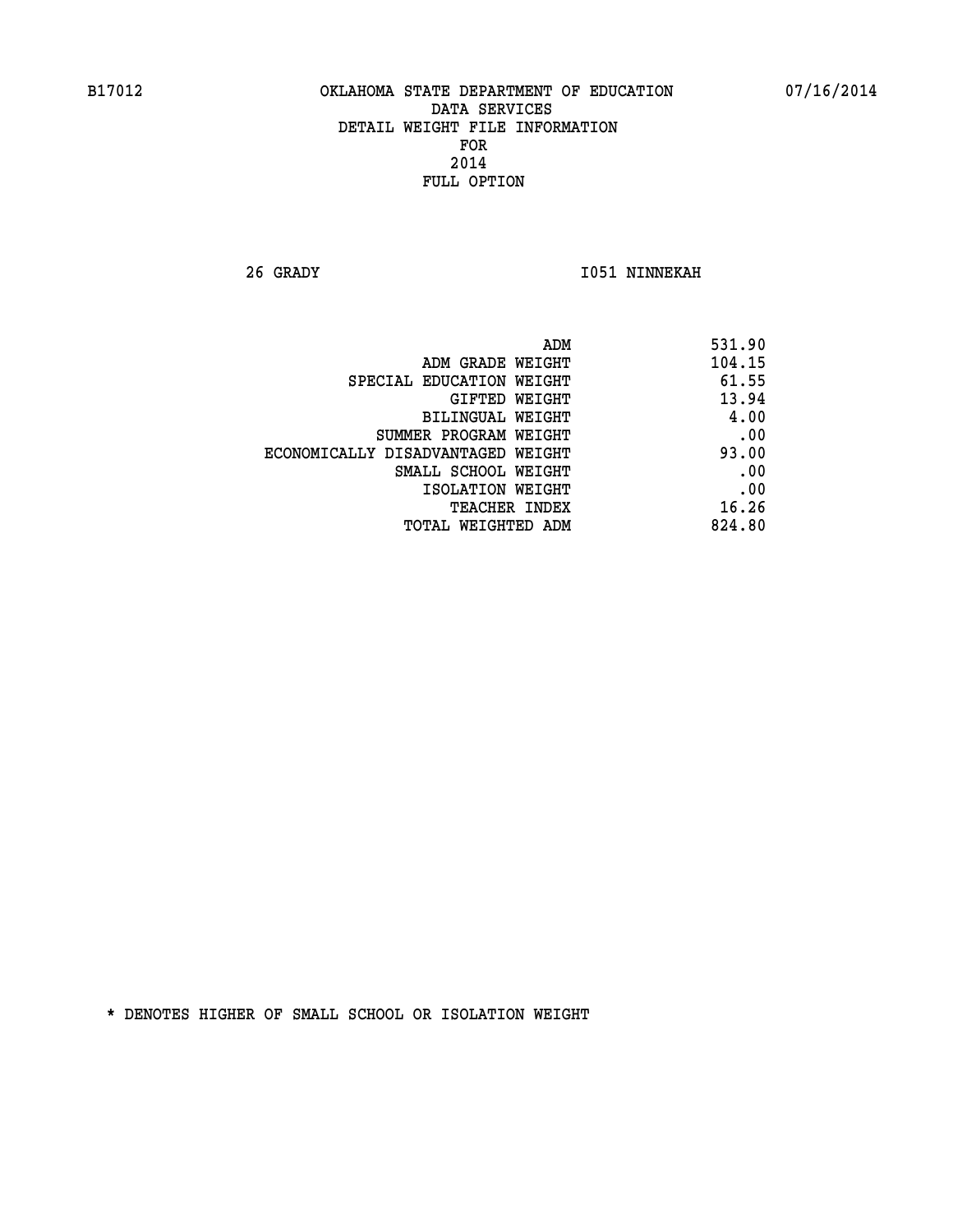**26 GRADY I056 ALEX** 

|                                   | ADM | 314.64   |
|-----------------------------------|-----|----------|
| ADM GRADE WEIGHT                  |     | 57.92    |
| SPECIAL EDUCATION WEIGHT          |     | 39.75    |
| GIFTED WEIGHT                     |     | 14.28    |
| BILINGUAL WEIGHT                  |     | .50      |
| SUMMER PROGRAM WEIGHT             |     | .00      |
| ECONOMICALLY DISADVANTAGED WEIGHT |     | 60.50    |
| SMALL SCHOOL WEIGHT               |     | $25.50*$ |
| ISOLATION WEIGHT                  |     | 12.55    |
| TEACHER INDEX                     |     | .00      |
| TOTAL WEIGHTED ADM                |     | 513.09   |
|                                   |     |          |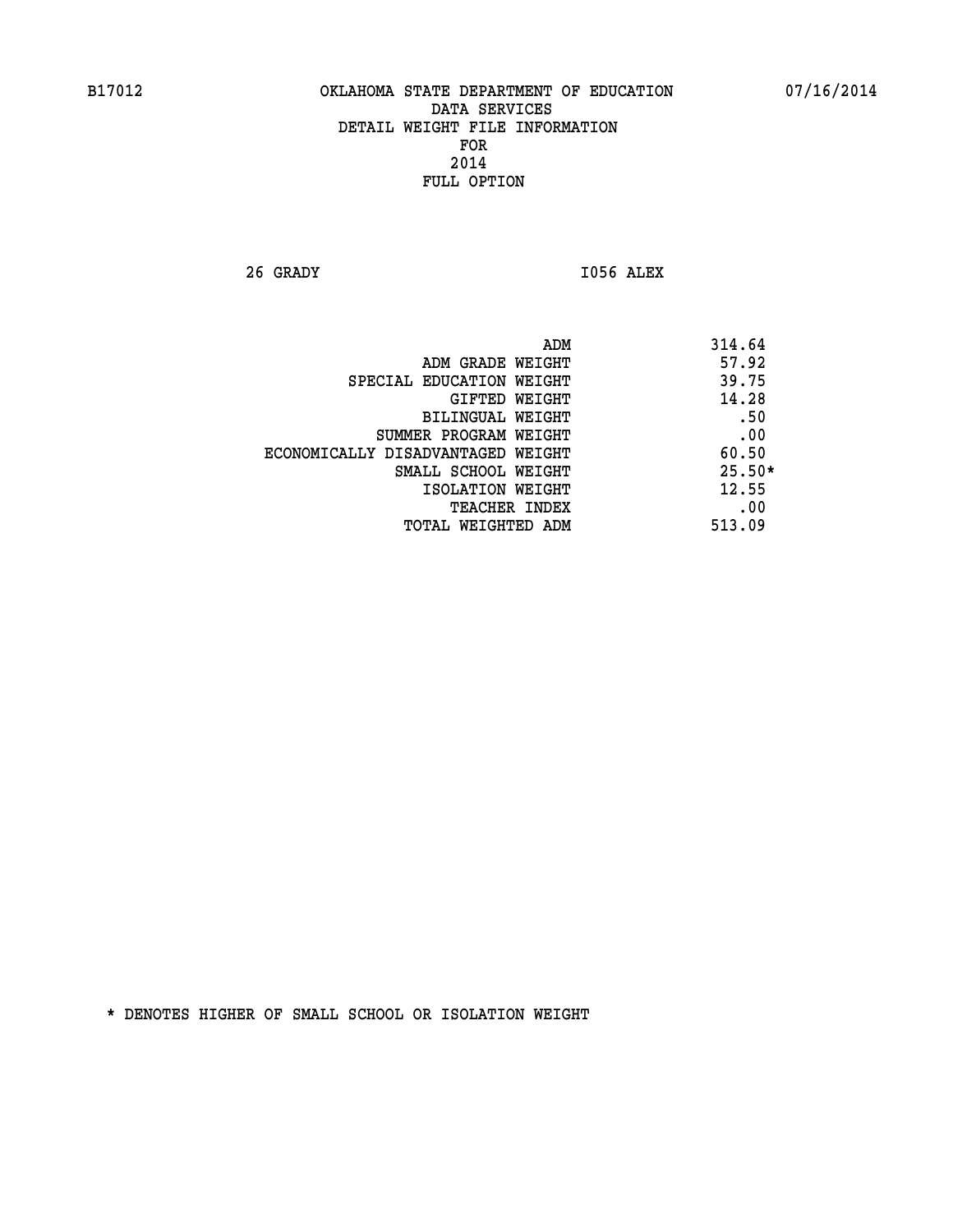**26 GRADY I068 RUSH SPRINGS** 

| ADM                               | 600.76 |
|-----------------------------------|--------|
| ADM GRADE WEIGHT                  | 121.47 |
| SPECIAL EDUCATION WEIGHT          | 71.45  |
| GIFTED WEIGHT                     | 21.08  |
| <b>BILINGUAL WEIGHT</b>           | .00    |
| SUMMER PROGRAM WEIGHT             | .00    |
| ECONOMICALLY DISADVANTAGED WEIGHT | 95.75  |
| SMALL SCHOOL WEIGHT               | .00    |
| ISOLATION WEIGHT                  | .00    |
| TEACHER INDEX                     | .00    |
| TOTAL WEIGHTED ADM                | 910.51 |
|                                   |        |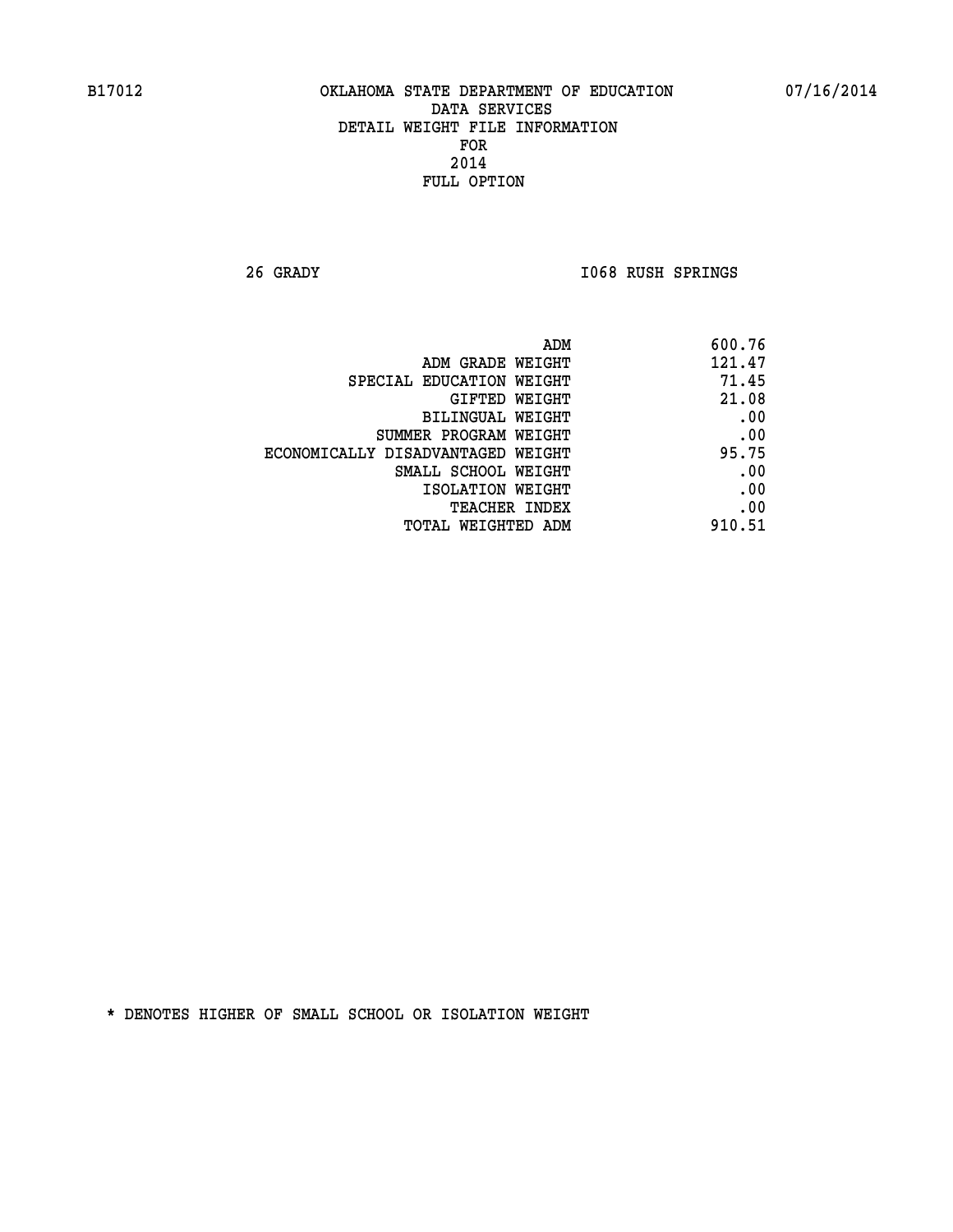**26 GRADY I095 BRIDGE CREEK** 

|                                   | ADM | 1,445.41 |
|-----------------------------------|-----|----------|
| ADM GRADE WEIGHT                  |     | 238.18   |
| SPECIAL EDUCATION WEIGHT          |     | 160.95   |
| GIFTED WEIGHT                     |     | 61.54    |
| BILINGUAL WEIGHT                  |     | 2.25     |
| SUMMER PROGRAM WEIGHT             |     | .00      |
| ECONOMICALLY DISADVANTAGED WEIGHT |     | 166.00   |
| SMALL SCHOOL WEIGHT               |     | .00      |
| ISOLATION WEIGHT                  |     | .00      |
| <b>TEACHER INDEX</b>              |     | 29.04    |
| TOTAL WEIGHTED ADM                |     | 2,103.37 |
|                                   |     |          |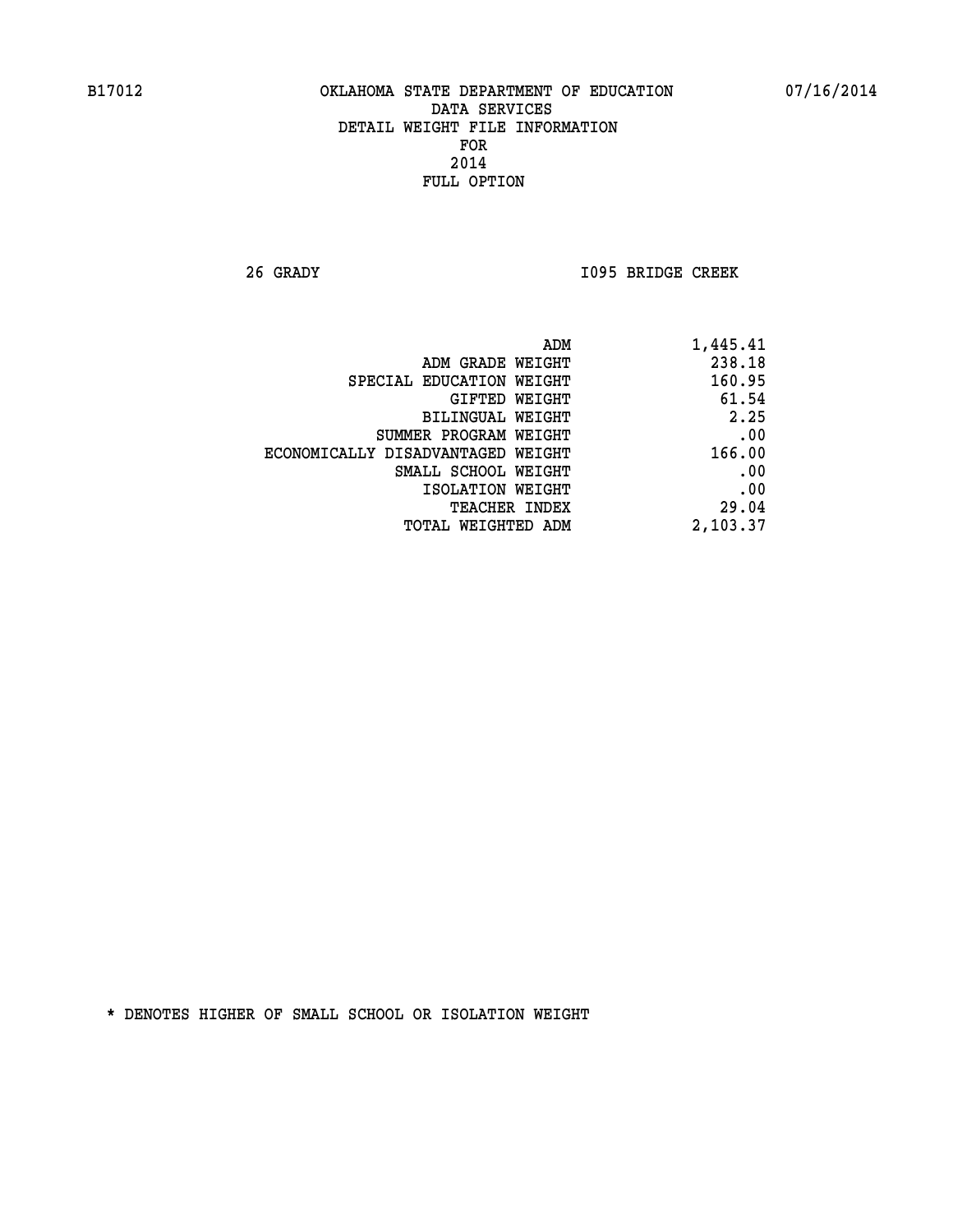**26 GRADY I097 TUTTLE** 

| ADM                               | 1,791.43 |
|-----------------------------------|----------|
| ADM GRADE WEIGHT                  | 296.41   |
| SPECIAL EDUCATION WEIGHT          | 229.45   |
| GIFTED WEIGHT                     | 54.40    |
| <b>BILINGUAL WEIGHT</b>           | 10.00    |
| SUMMER PROGRAM WEIGHT             | .00      |
| ECONOMICALLY DISADVANTAGED WEIGHT | 105.75   |
| SMALL SCHOOL WEIGHT               | .00      |
| ISOLATION WEIGHT                  | .00      |
| TEACHER INDEX                     | 45.19    |
| TOTAL WEIGHTED ADM                | 2,532.63 |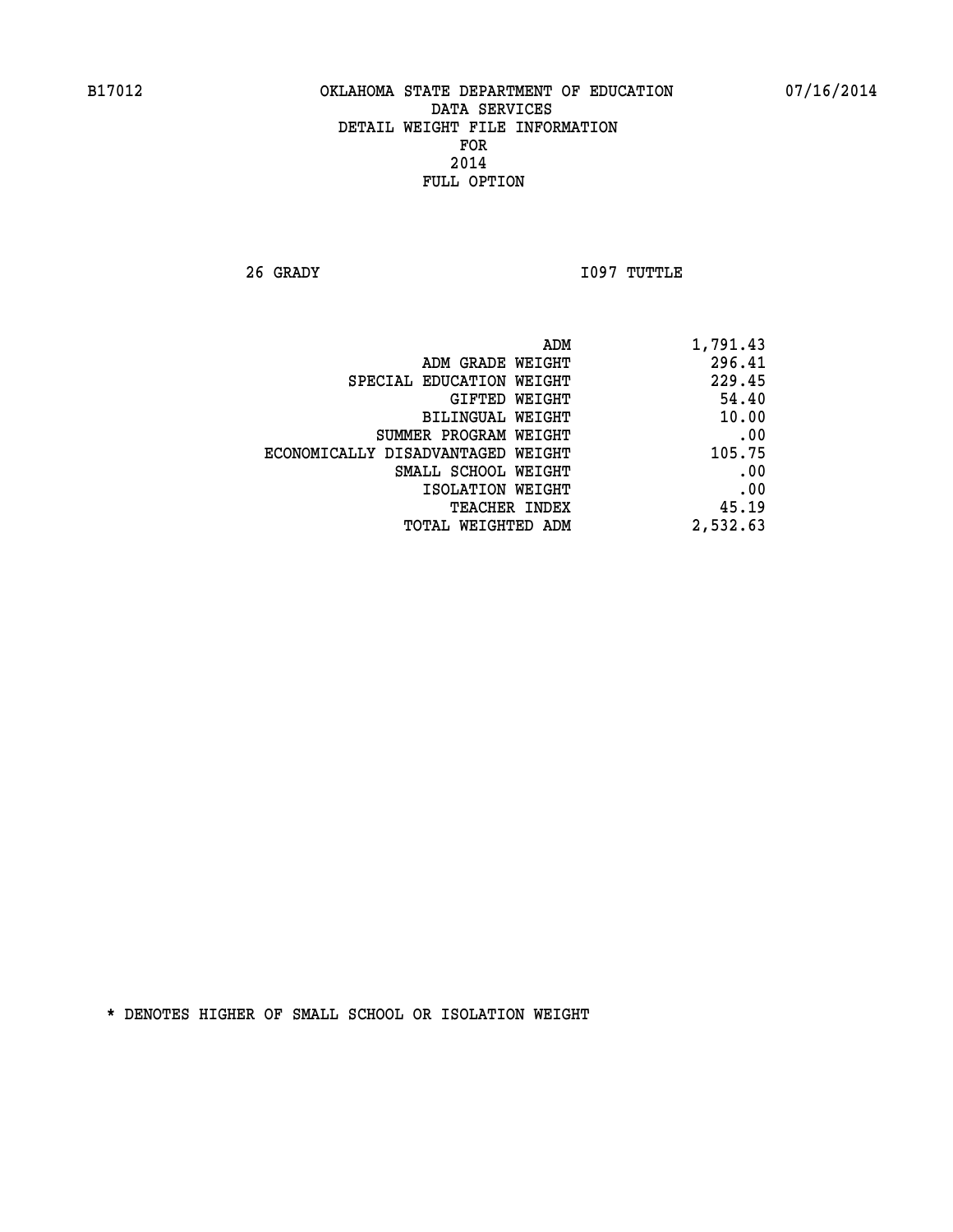**26 GRADY I099 VERDEN** 

|                                   | ADM | 255.33   |
|-----------------------------------|-----|----------|
| ADM GRADE WEIGHT                  |     | 49.75    |
| SPECIAL EDUCATION WEIGHT          |     | 20.75    |
| GIFTED WEIGHT                     |     | 6.46     |
| BILINGUAL WEIGHT                  |     | .00      |
| SUMMER PROGRAM WEIGHT             |     | .00      |
| ECONOMICALLY DISADVANTAGED WEIGHT |     | 38.25    |
| SMALL SCHOOL WEIGHT               |     | $26.42*$ |
| ISOLATION WEIGHT                  |     | .00      |
| TEACHER INDEX                     |     | 16.69    |
| TOTAL WEIGHTED ADM                |     | 413.65   |
|                                   |     |          |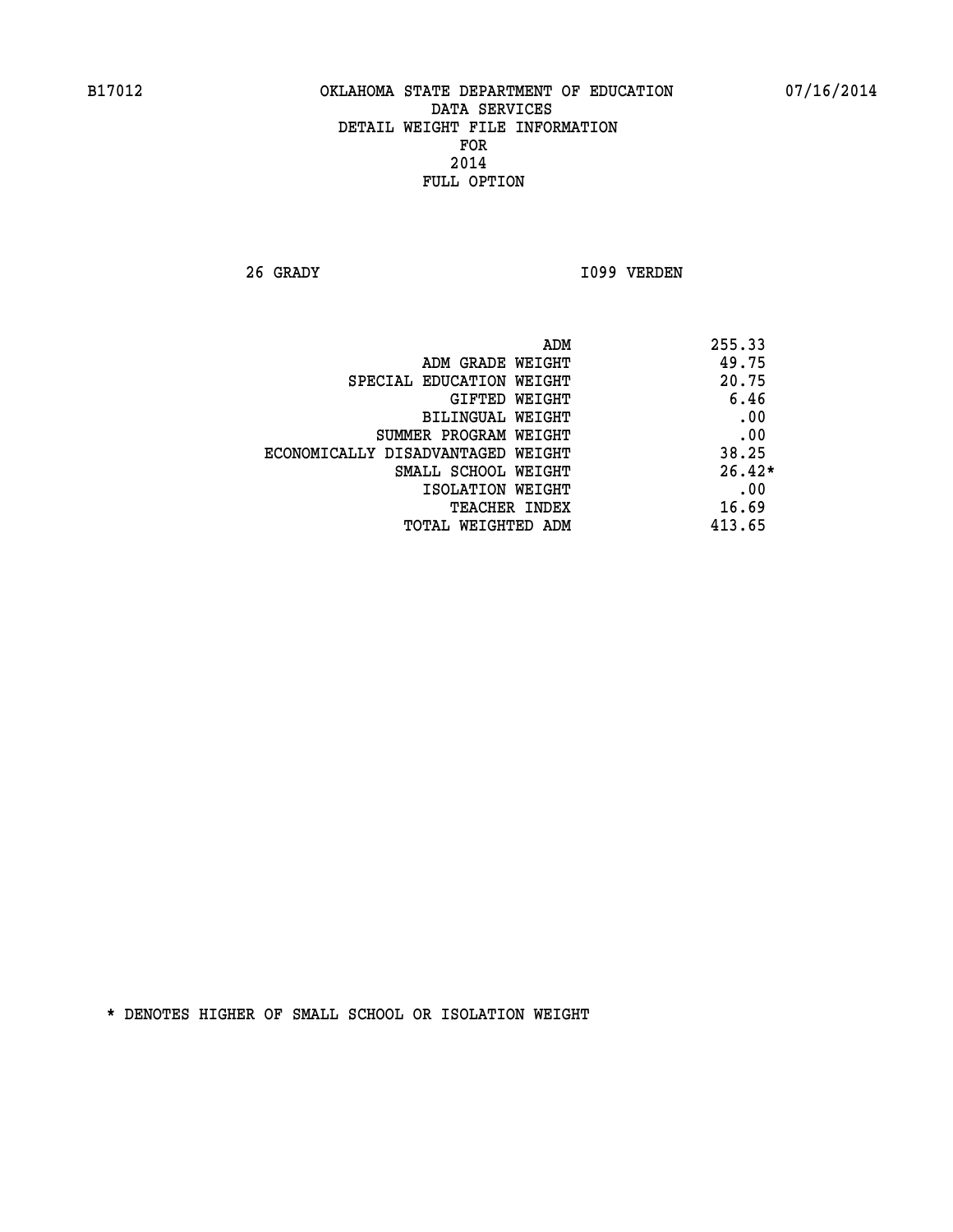**26 GRADY I128 AMBER-POCASSET** 

| ADM                               | 496.71  |
|-----------------------------------|---------|
| ADM GRADE WEIGHT                  | 98.65   |
| SPECIAL EDUCATION WEIGHT          | 87.60   |
| <b>GIFTED WEIGHT</b>              | 13.94   |
| BILINGUAL WEIGHT                  | .50     |
| SUMMER PROGRAM WEIGHT             | .00     |
| ECONOMICALLY DISADVANTAGED WEIGHT | 67.00   |
| SMALL SCHOOL WEIGHT               | $6.06*$ |
| ISOLATION WEIGHT                  | .00     |
| <b>TEACHER INDEX</b>              | 25.63   |
| TOTAL WEIGHTED ADM                | 796.09  |
|                                   |         |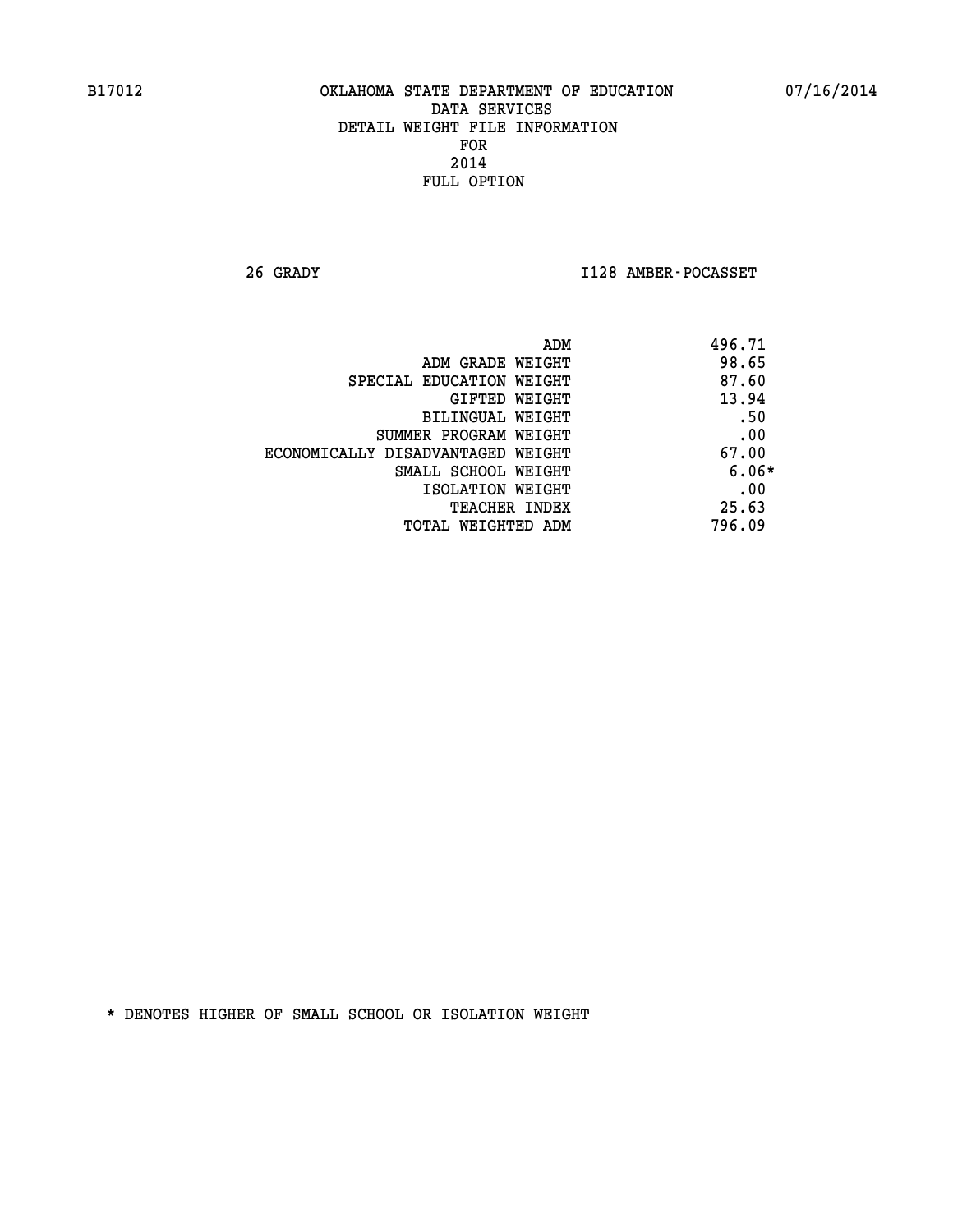**27 GRANT 1054 MEDFORD** 

|                                   | ADM | 294.98    |
|-----------------------------------|-----|-----------|
| ADM GRADE WEIGHT                  |     | 50.22     |
| SPECIAL EDUCATION WEIGHT          |     | 36.85     |
| GIFTED WEIGHT                     |     | 7.48      |
| BILINGUAL WEIGHT                  |     | 1.00      |
| SUMMER PROGRAM WEIGHT             |     | .00       |
| ECONOMICALLY DISADVANTAGED WEIGHT |     | 46.00     |
| SMALL SCHOOL WEIGHT               |     | 26.10     |
| ISOLATION WEIGHT                  |     | $159.29*$ |
| TEACHER INDEX                     |     | 1.64      |
| TOTAL WEIGHTED ADM                |     | 597.46    |
|                                   |     |           |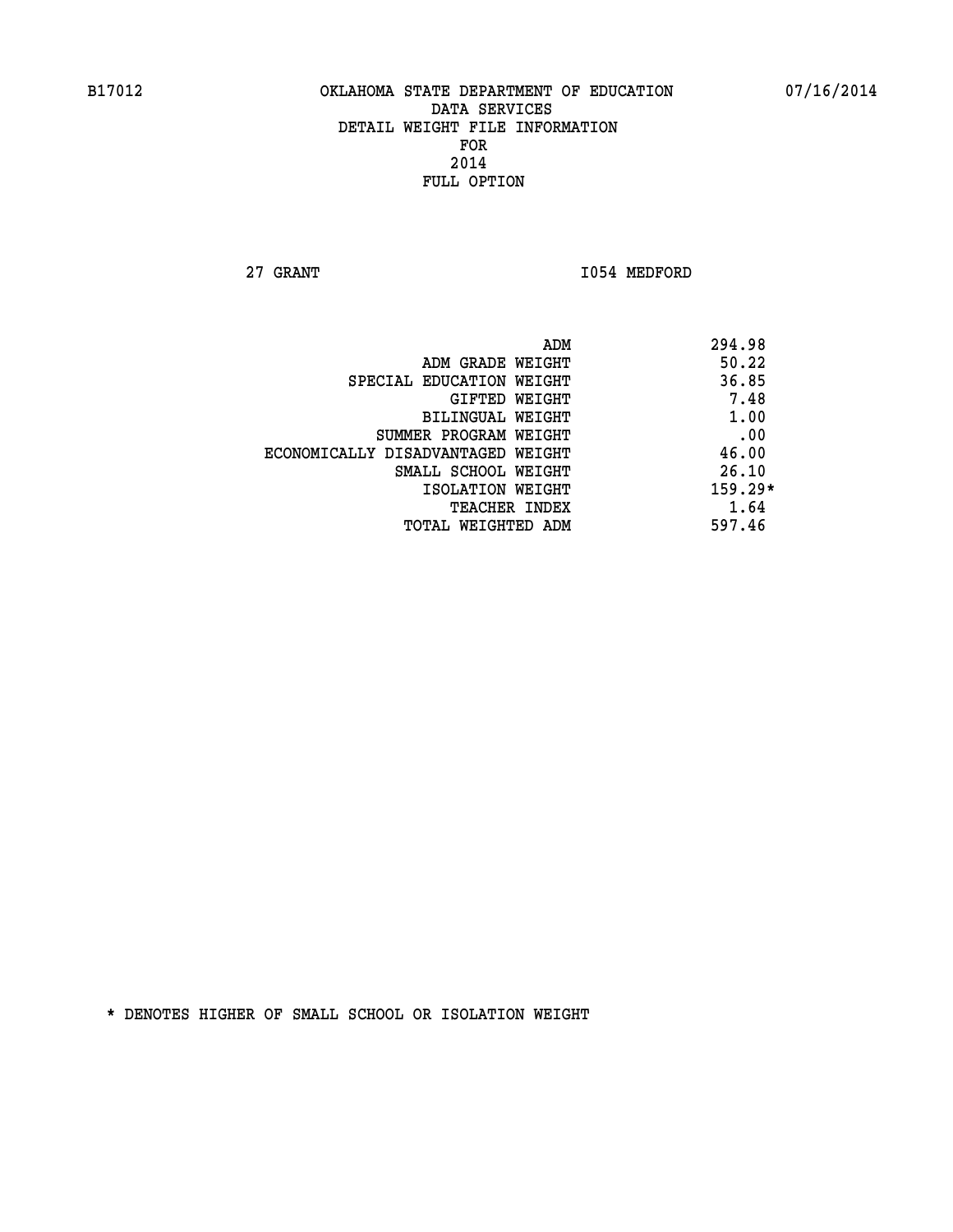**27 GRANT I090 POND CREEK-HUNTER** 

| ADM                               | 338.43 |
|-----------------------------------|--------|
| ADM GRADE WEIGHT                  | 70.80  |
| SPECIAL EDUCATION WEIGHT          | 41.95  |
| GIFTED WEIGHT                     | 20.40  |
| BILINGUAL WEIGHT                  | .50    |
| SUMMER PROGRAM WEIGHT             | .00    |
| ECONOMICALLY DISADVANTAGED WEIGHT | 45.00  |
| SMALL SCHOOL WEIGHT               | 24.38  |
| ISOLATION WEIGHT                  | 99.84* |
| <b>TEACHER INDEX</b>              | 32.84  |
| TOTAL WEIGHTED ADM                | 649.76 |
|                                   |        |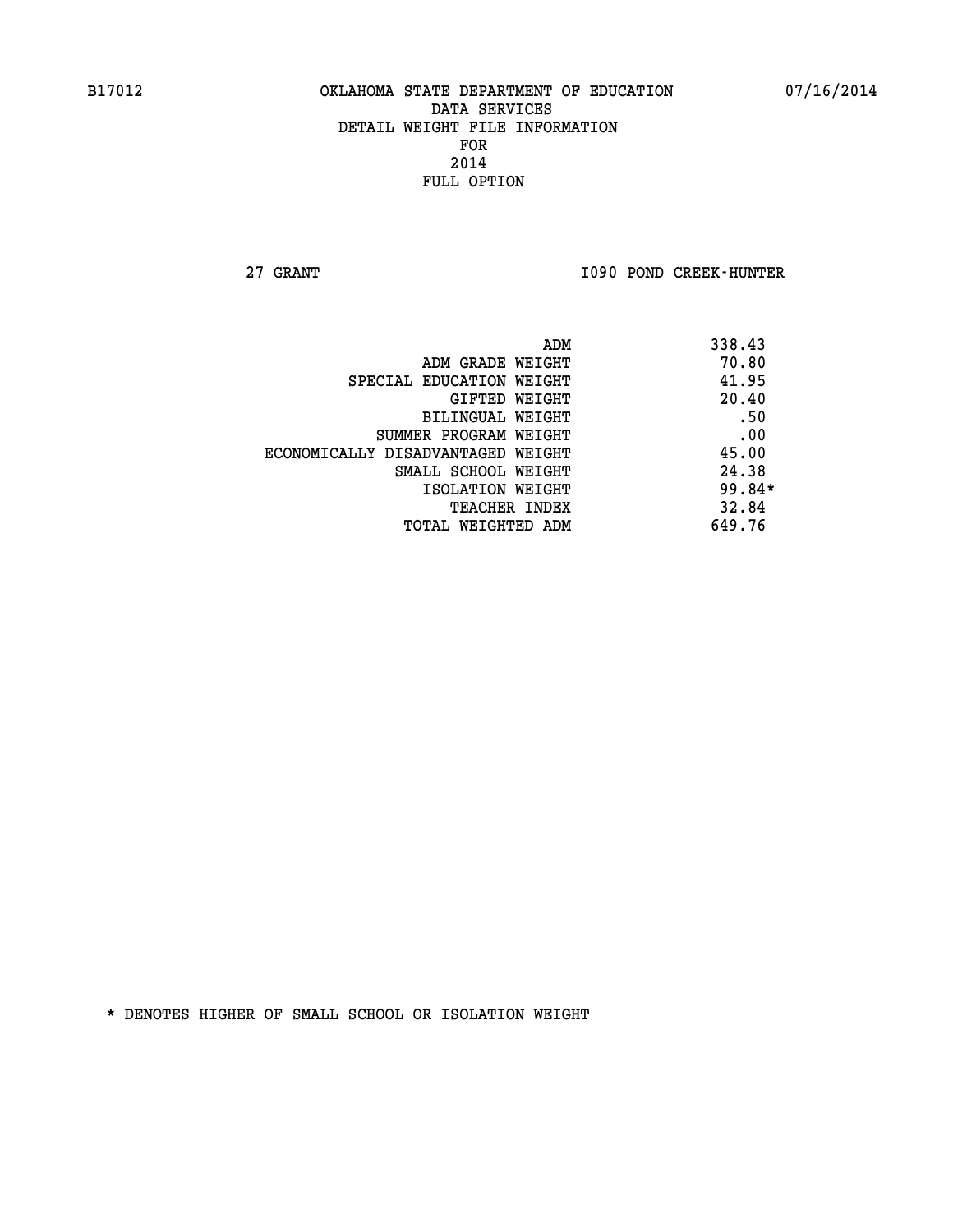**27 GRANT I095 DEER CREEK-LAMONT** 

|                                   | 172.11<br>ADM |           |
|-----------------------------------|---------------|-----------|
| ADM GRADE WEIGHT                  |               | 32.59     |
| SPECIAL EDUCATION WEIGHT          |               | 28.15     |
| GIFTED WEIGHT                     |               | 9.86      |
| <b>BILINGUAL WEIGHT</b>           |               | .25       |
| SUMMER PROGRAM WEIGHT             |               | .00       |
| ECONOMICALLY DISADVANTAGED WEIGHT |               | 24.00     |
| SMALL SCHOOL WEIGHT               |               | 23.22     |
| ISOLATION WEIGHT                  |               | $121.42*$ |
| <b>TEACHER INDEX</b>              |               | 19.78     |
| TOTAL WEIGHTED ADM                | 408.16        |           |
|                                   |               |           |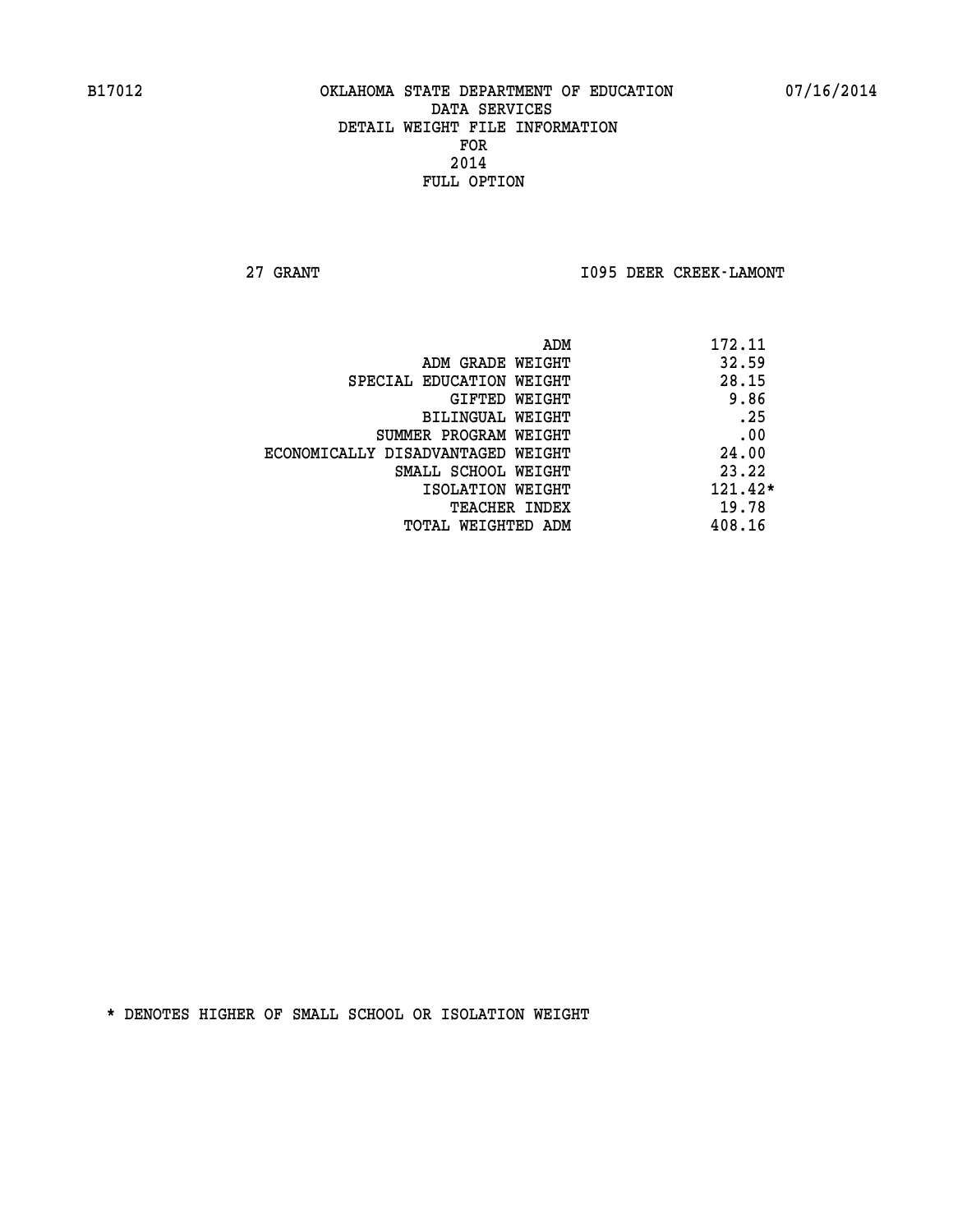**28 GREER I001 MANGUM** 

|                                   | ADM | 714.97    |
|-----------------------------------|-----|-----------|
| ADM GRADE WEIGHT                  |     | 137.62    |
| SPECIAL EDUCATION WEIGHT          |     | 78.45     |
| GIFTED WEIGHT                     |     | 29.92     |
| BILINGUAL WEIGHT                  |     | 7.75      |
| SUMMER PROGRAM WEIGHT             |     | .00       |
| ECONOMICALLY DISADVANTAGED WEIGHT |     | 116.50    |
| SMALL SCHOOL WEIGHT               |     | .00       |
| ISOLATION WEIGHT                  |     | $185.89*$ |
| TEACHER INDEX                     |     | 13.18     |
| TOTAL WEIGHTED ADM                |     | 1,284.28  |
|                                   |     |           |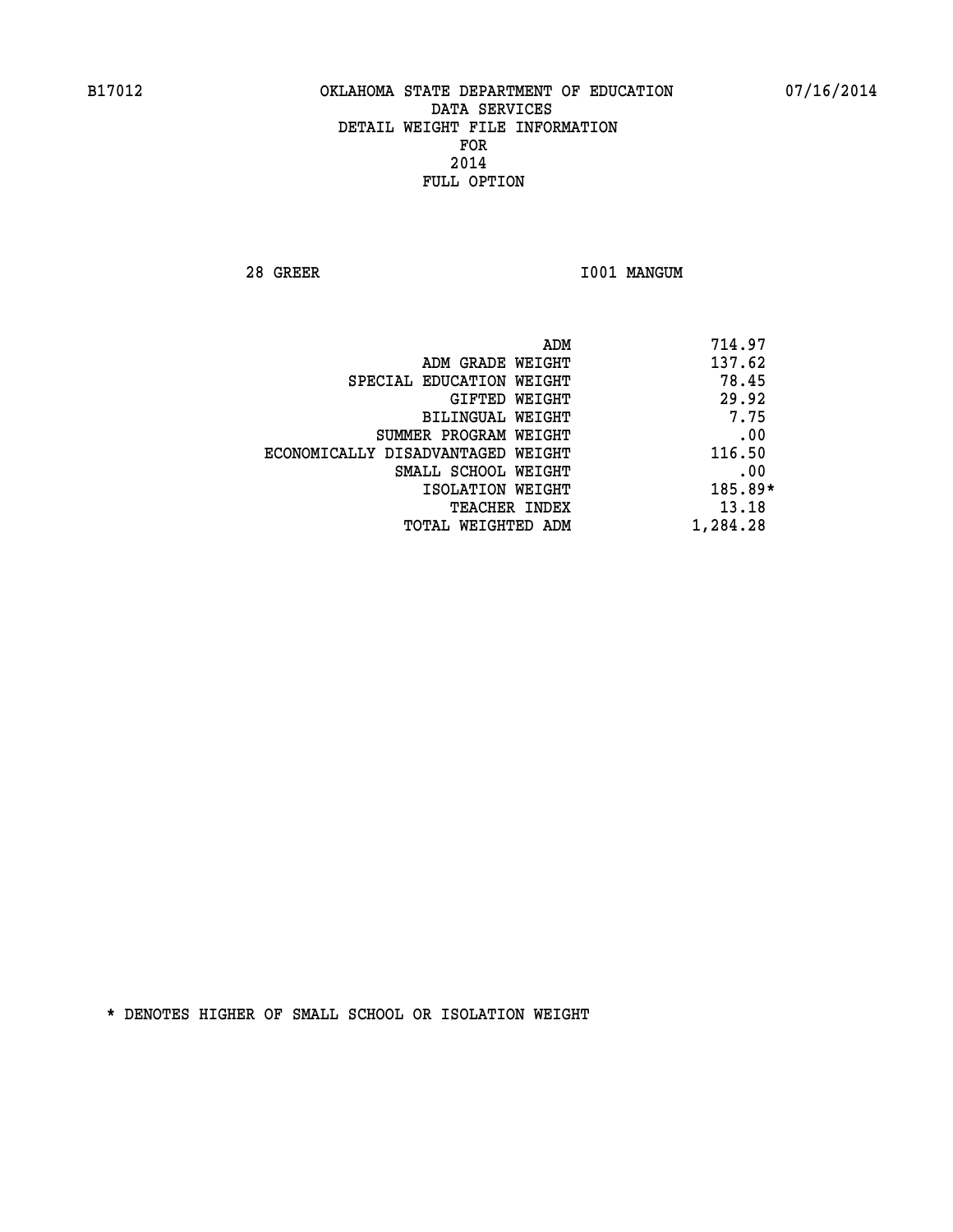**28 GREER I003 GRANITE** 

|                                   | ADM | 271.30   |
|-----------------------------------|-----|----------|
| ADM GRADE WEIGHT                  |     | 56.80    |
| SPECIAL EDUCATION WEIGHT          |     | 57.45    |
| GIFTED WEIGHT                     |     | 7.14     |
| BILINGUAL WEIGHT                  |     | .50      |
| SUMMER PROGRAM WEIGHT             |     | .00      |
| ECONOMICALLY DISADVANTAGED WEIGHT |     | 39.50    |
| SMALL SCHOOL WEIGHT               |     | 26.43    |
| ISOLATION WEIGHT                  |     | $51.93*$ |
| TEACHER INDEX                     |     | 10.15    |
| TOTAL WEIGHTED ADM                |     | 494.77   |
|                                   |     |          |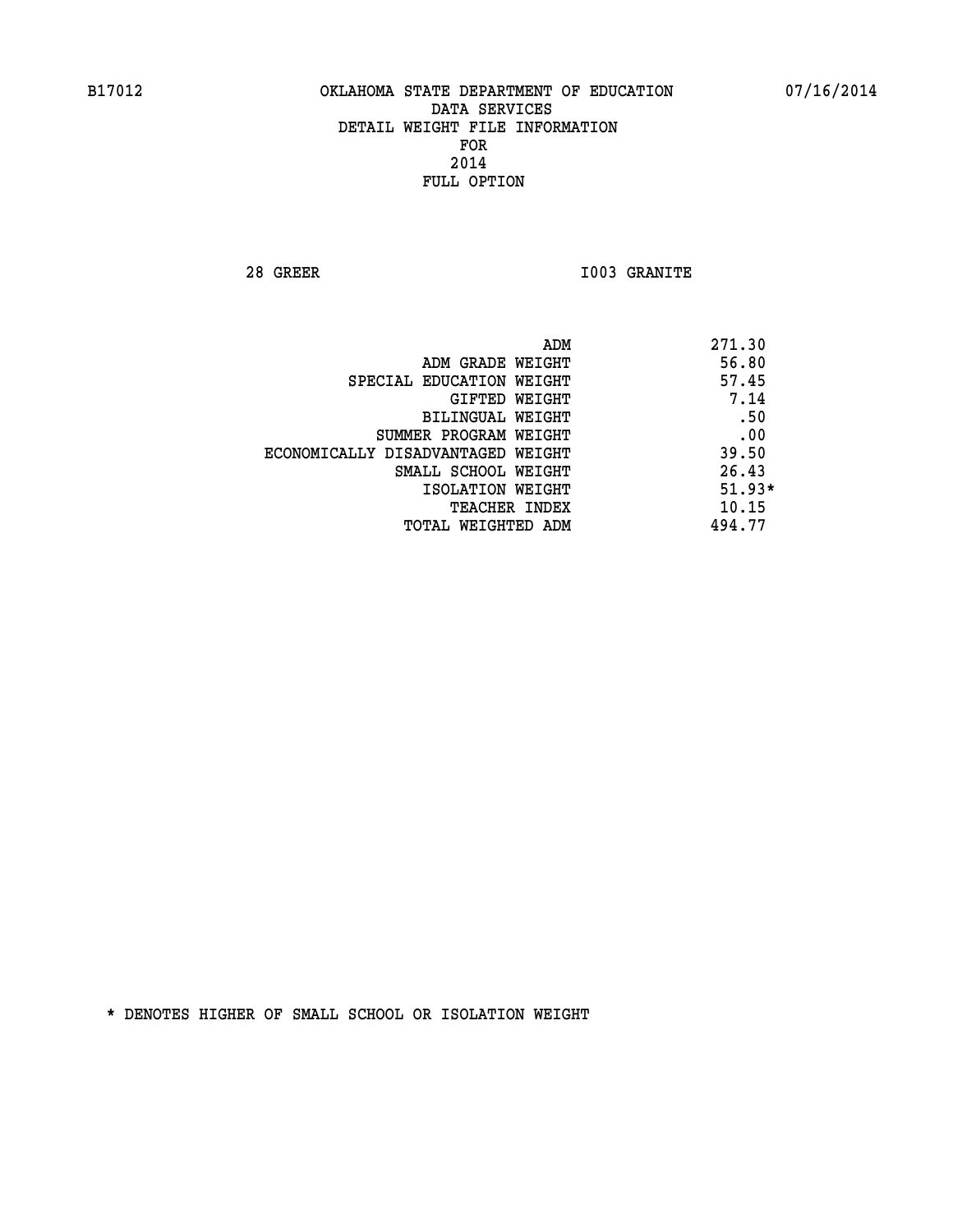**29 HARMON I066 HOLLIS** 

| 536.10    | ADM                               |
|-----------|-----------------------------------|
| 112.04    | ADM GRADE WEIGHT                  |
| 92.70     | SPECIAL EDUCATION WEIGHT          |
| 14.96     | <b>GIFTED WEIGHT</b>              |
| 27.50     | <b>BILINGUAL WEIGHT</b>           |
| .00       | SUMMER PROGRAM WEIGHT             |
| 105.25    | ECONOMICALLY DISADVANTAGED WEIGHT |
| .00       | SMALL SCHOOL WEIGHT               |
| $187.64*$ | ISOLATION WEIGHT                  |
| .00       | <b>TEACHER INDEX</b>              |
| 1,076.19  | TOTAL WEIGHTED ADM                |
|           |                                   |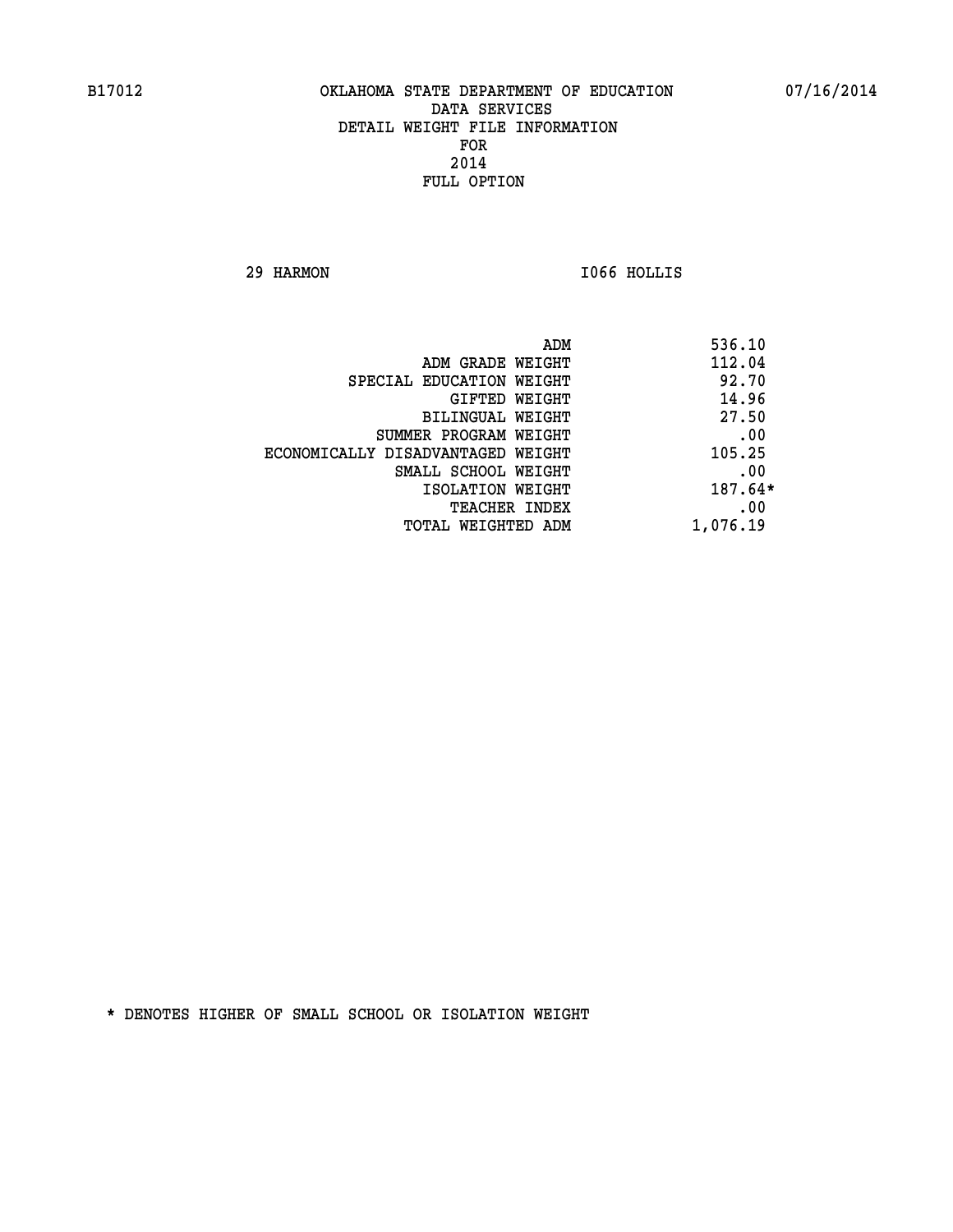**30 HARPER I001 LAVERNE** 

|                                   | ADM<br>472.23 |  |
|-----------------------------------|---------------|--|
| ADM GRADE WEIGHT                  | 76.12         |  |
| SPECIAL EDUCATION WEIGHT          | 57.05         |  |
| GIFTED WEIGHT                     | 19.04         |  |
| BILINGUAL WEIGHT                  | 30.75         |  |
| SUMMER PROGRAM WEIGHT             | .00           |  |
| ECONOMICALLY DISADVANTAGED WEIGHT | 65.50         |  |
| SMALL SCHOOL WEIGHT               | 10.14         |  |
| ISOLATION WEIGHT                  | 184.17*       |  |
| <b>TEACHER INDEX</b>              | 21.24         |  |
| TOTAL WEIGHTED ADM                | 926.10        |  |
|                                   |               |  |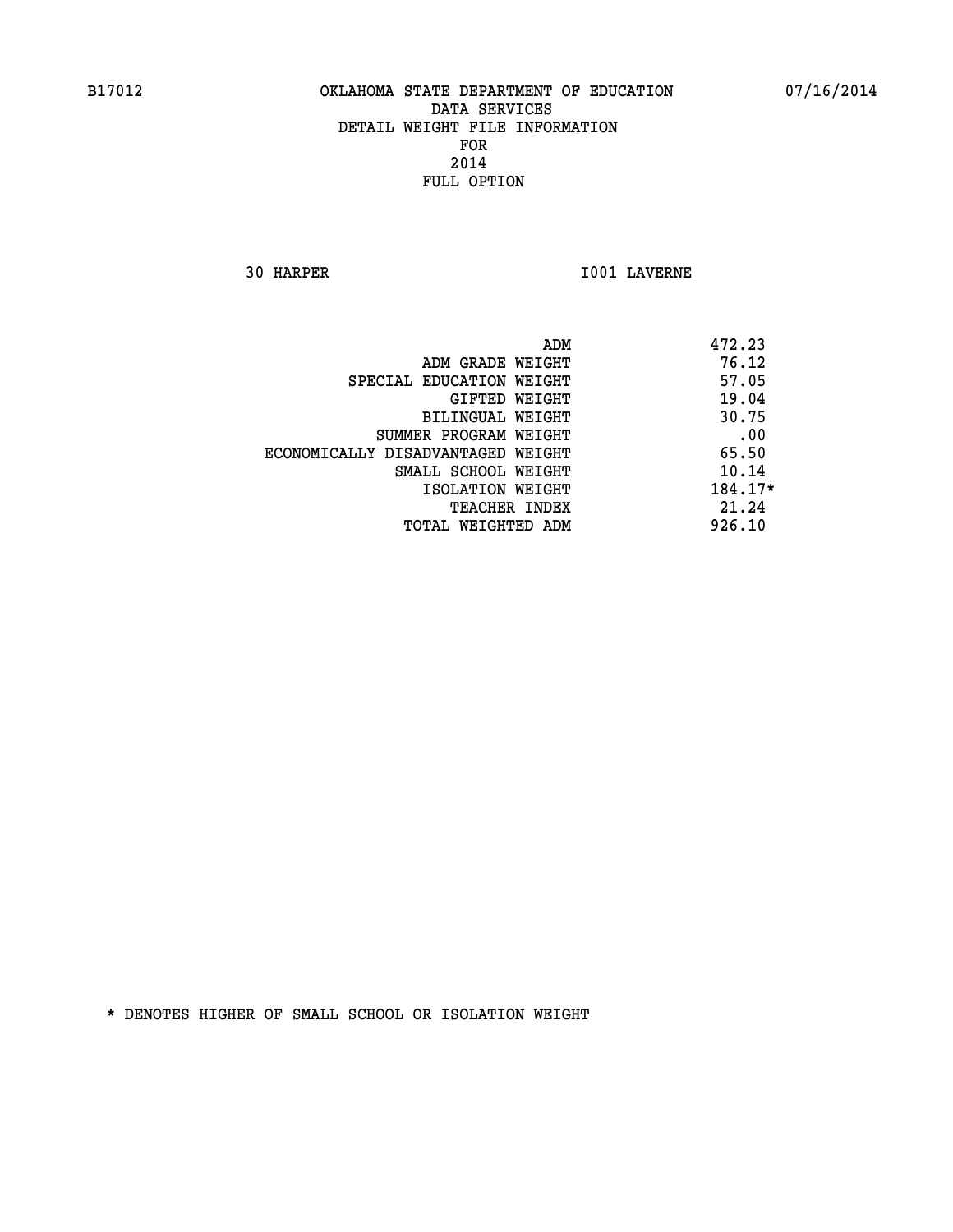**30 HARPER I004 BUFFALO** 

| ADM                               | 306.51    |
|-----------------------------------|-----------|
| ADM GRADE WEIGHT                  | 65.87     |
| SPECIAL EDUCATION WEIGHT          | 22.95     |
| GIFTED WEIGHT                     | 10.88     |
| BILINGUAL WEIGHT                  | 23.25     |
| SUMMER PROGRAM WEIGHT             | .00       |
| ECONOMICALLY DISADVANTAGED WEIGHT | 53.25     |
| SMALL SCHOOL WEIGHT               | 25.78     |
| ISOLATION WEIGHT                  | $153.26*$ |
| TEACHER INDEX                     | .00       |
| TOTAL WEIGHTED ADM                | 635.97    |
|                                   |           |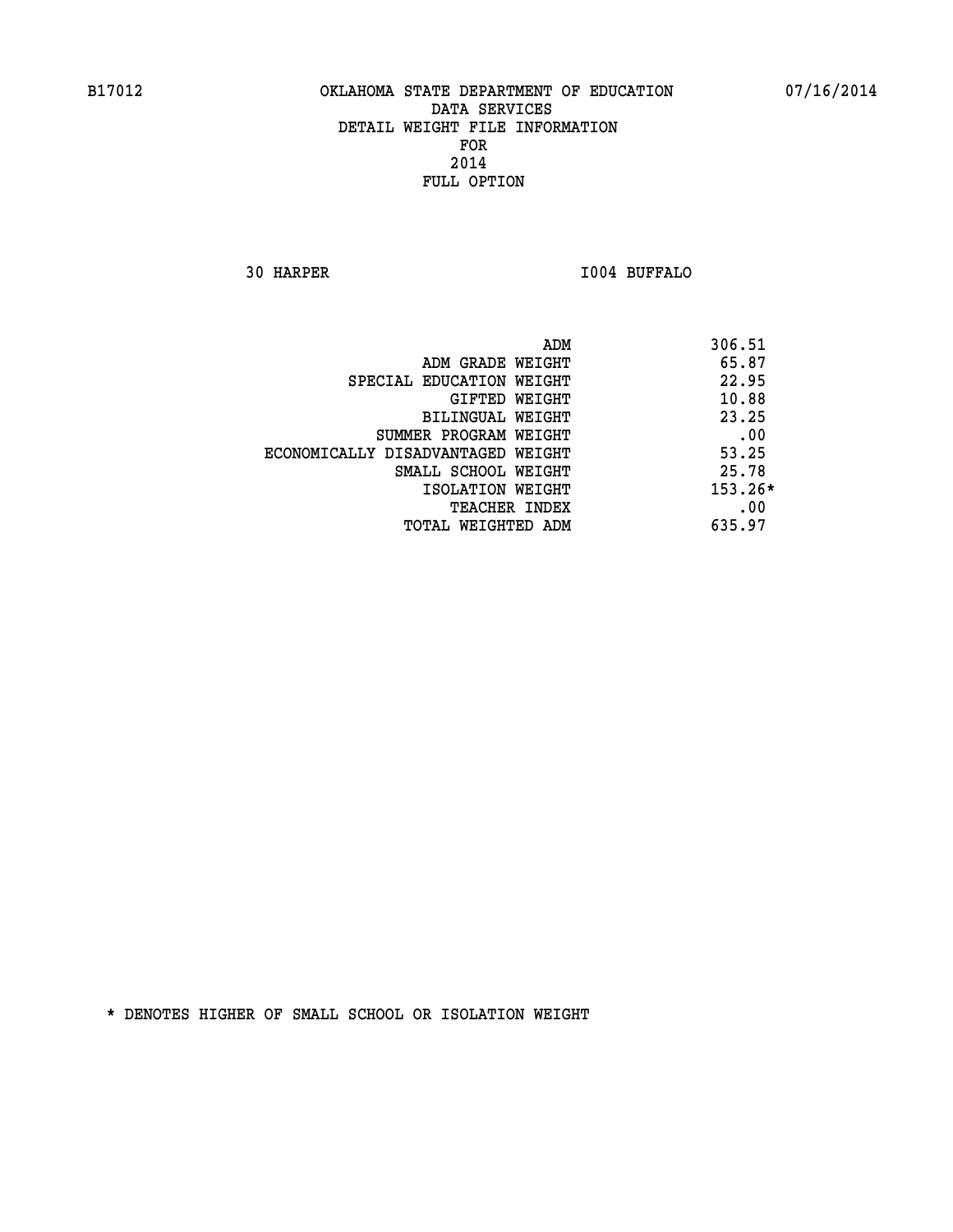**31 HASKELL C010 WHITEFIELD** 

| ADM                               | 123.43   |
|-----------------------------------|----------|
| ADM GRADE WEIGHT                  | 25.19    |
| SPECIAL EDUCATION WEIGHT          | 15.00    |
| GIFTED WEIGHT                     | 1.02     |
| BILINGUAL WEIGHT                  | 1.25     |
| SUMMER PROGRAM WEIGHT             | .00      |
| ECONOMICALLY DISADVANTAGED WEIGHT | 23.25    |
| SMALL SCHOOL WEIGHT               | $18.93*$ |
| ISOLATION WEIGHT                  | .00      |
| <b>TEACHER INDEX</b>              | .00      |
| TOTAL WEIGHTED ADM                | 208.07   |
|                                   |          |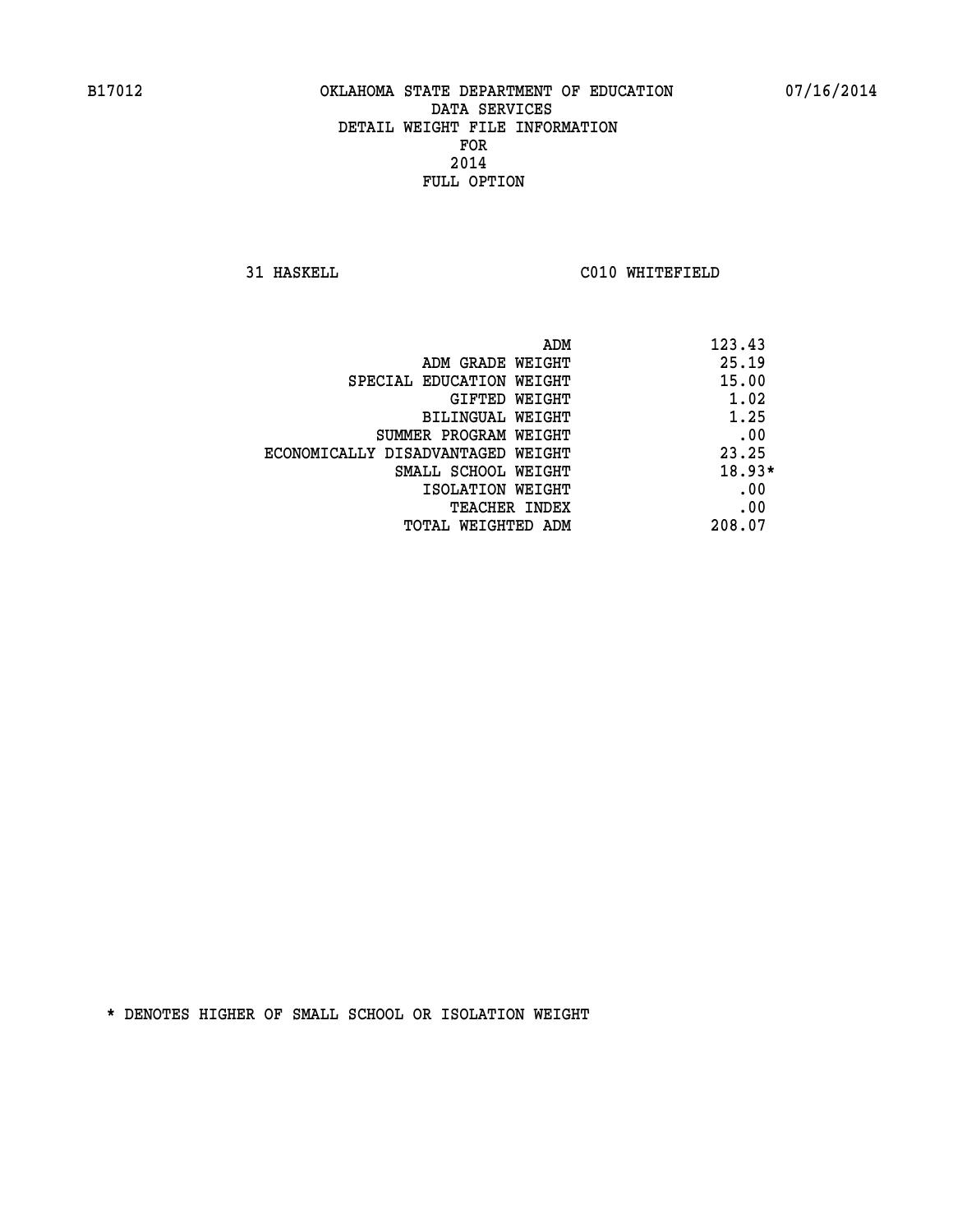**31 HASKELL IO13 KINTA** 

|                                   | 190.06<br>ADM |  |
|-----------------------------------|---------------|--|
| ADM GRADE WEIGHT                  | 41.63         |  |
| SPECIAL EDUCATION WEIGHT          | 22.30         |  |
| GIFTED WEIGHT                     | 6.46          |  |
| BILINGUAL WEIGHT                  | .00           |  |
| SUMMER PROGRAM WEIGHT             | .00           |  |
| ECONOMICALLY DISADVANTAGED WEIGHT | 48.00         |  |
| SMALL SCHOOL WEIGHT               | $24.36*$      |  |
| ISOLATION WEIGHT                  | .00           |  |
| <b>TEACHER INDEX</b>              | .00           |  |
| TOTAL WEIGHTED ADM                | 332.81        |  |
|                                   |               |  |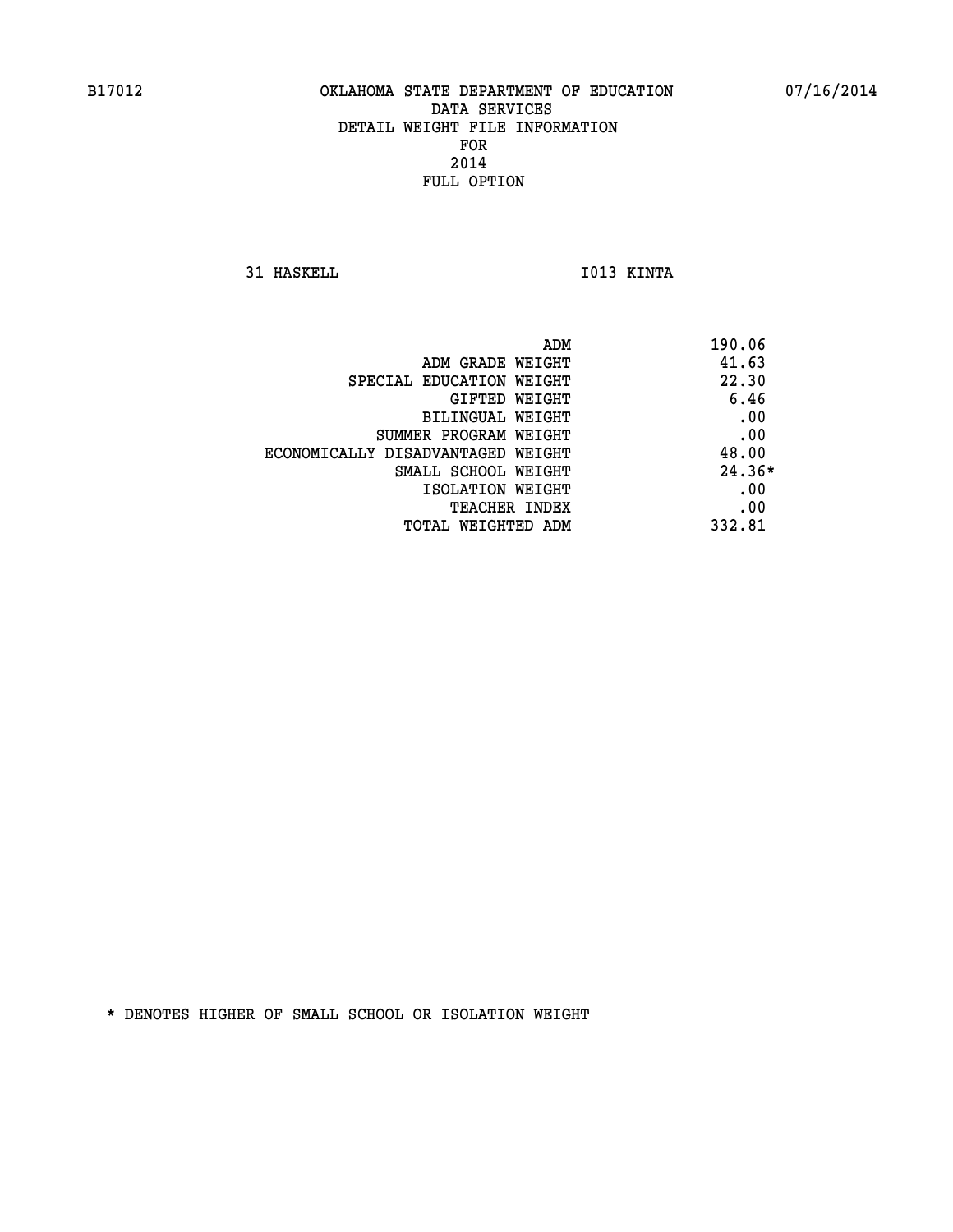**31 HASKELL 1020 STIGLER** 

| 1,370.40 |
|----------|
| 271.37   |
| 243.80   |
| 39.78    |
| 6.50     |
| 1.20     |
| 222.25   |
| .00      |
| .00      |
| 17.71    |
| 2,173.01 |
|          |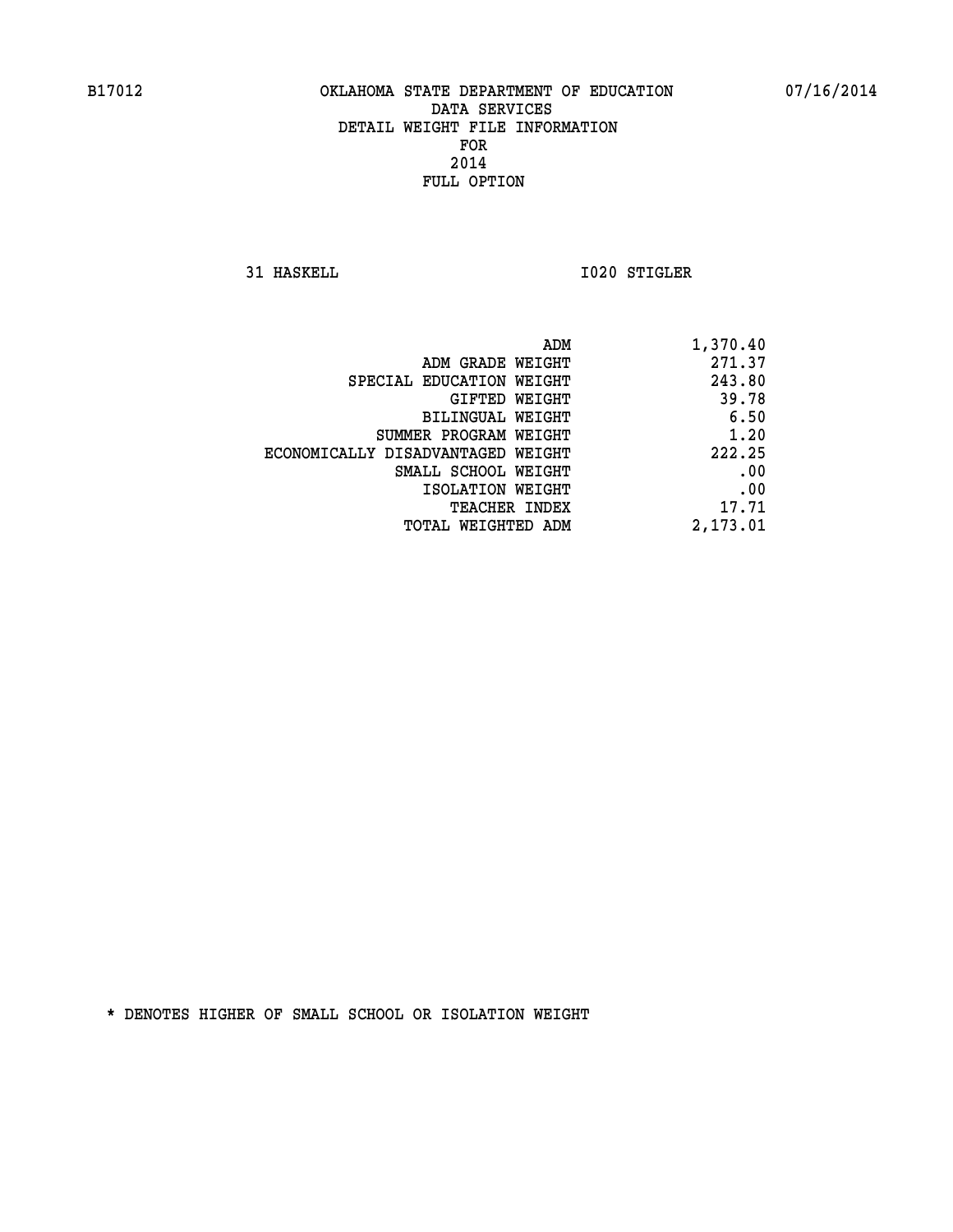**31 HASKELL 1037 MCCURTAIN** 

| ADM                               | 248.04   |
|-----------------------------------|----------|
| ADM GRADE WEIGHT                  | 48.43    |
| SPECIAL EDUCATION WEIGHT          | 36.45    |
| GIFTED WEIGHT                     | 6.80     |
| BILINGUAL WEIGHT                  | .00      |
| SUMMER PROGRAM WEIGHT             | 1.20     |
| ECONOMICALLY DISADVANTAGED WEIGHT | 44.25    |
| SMALL SCHOOL WEIGHT               | $26.35*$ |
| ISOLATION WEIGHT                  | .00      |
| TEACHER INDEX                     | 37.14    |
| TOTAL WEIGHTED ADM                | 448.66   |
|                                   |          |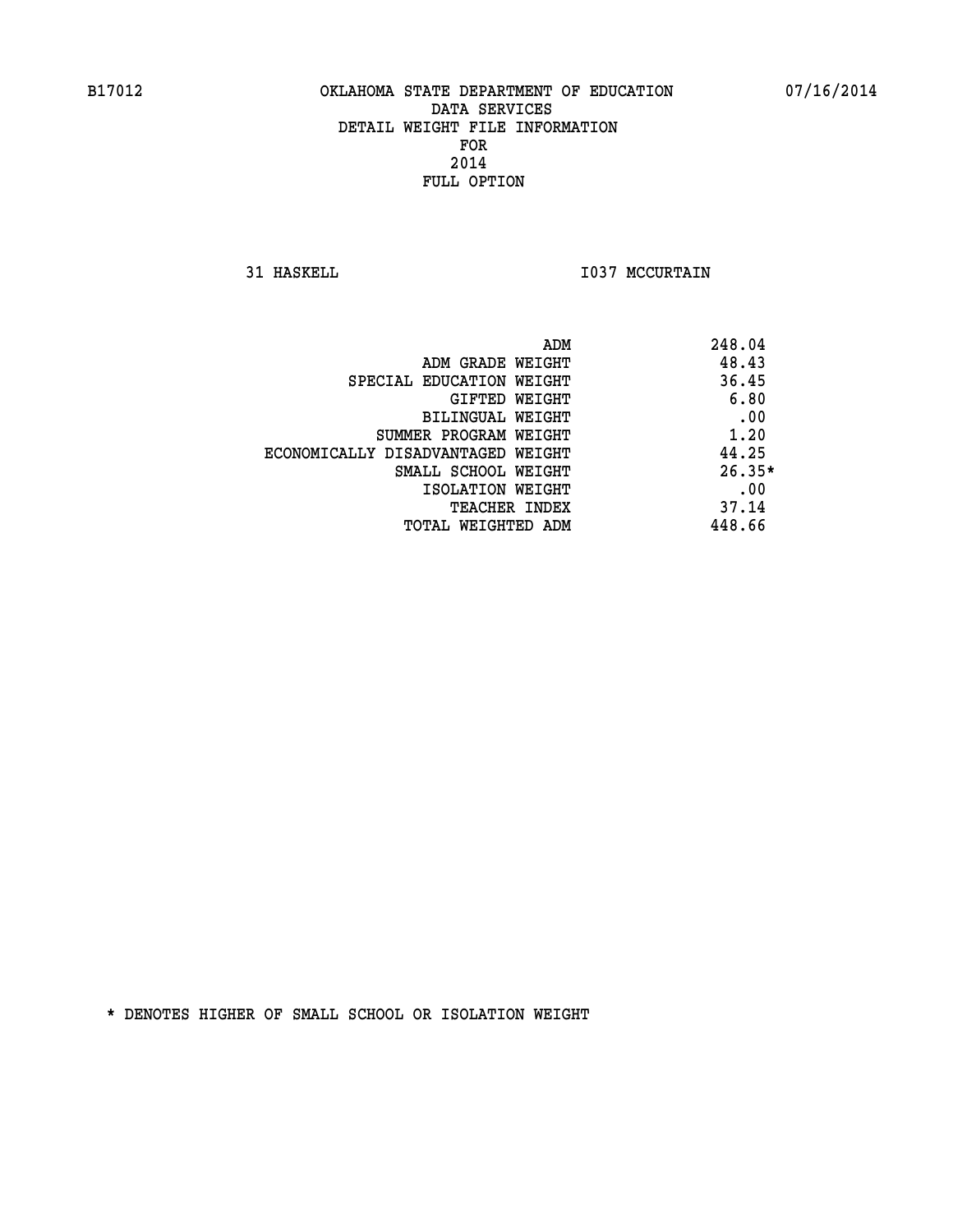**31 HASKELL I043 KEOTA** 

|                                   | 425.04<br>ADM |     |
|-----------------------------------|---------------|-----|
| ADM GRADE WEIGHT                  | 89.25         |     |
| SPECIAL EDUCATION WEIGHT          | 79.20         |     |
| GIFTED WEIGHT                     | 11.90         |     |
| BILINGUAL WEIGHT                  | 3.25          |     |
| SUMMER PROGRAM WEIGHT             |               | .00 |
| ECONOMICALLY DISADVANTAGED WEIGHT | 86.50         |     |
| SMALL SCHOOL WEIGHT               | $16.71*$      |     |
| ISOLATION WEIGHT                  |               | .00 |
| <b>TEACHER INDEX</b>              | 4.33          |     |
| TOTAL WEIGHTED ADM                | 716.18        |     |
|                                   |               |     |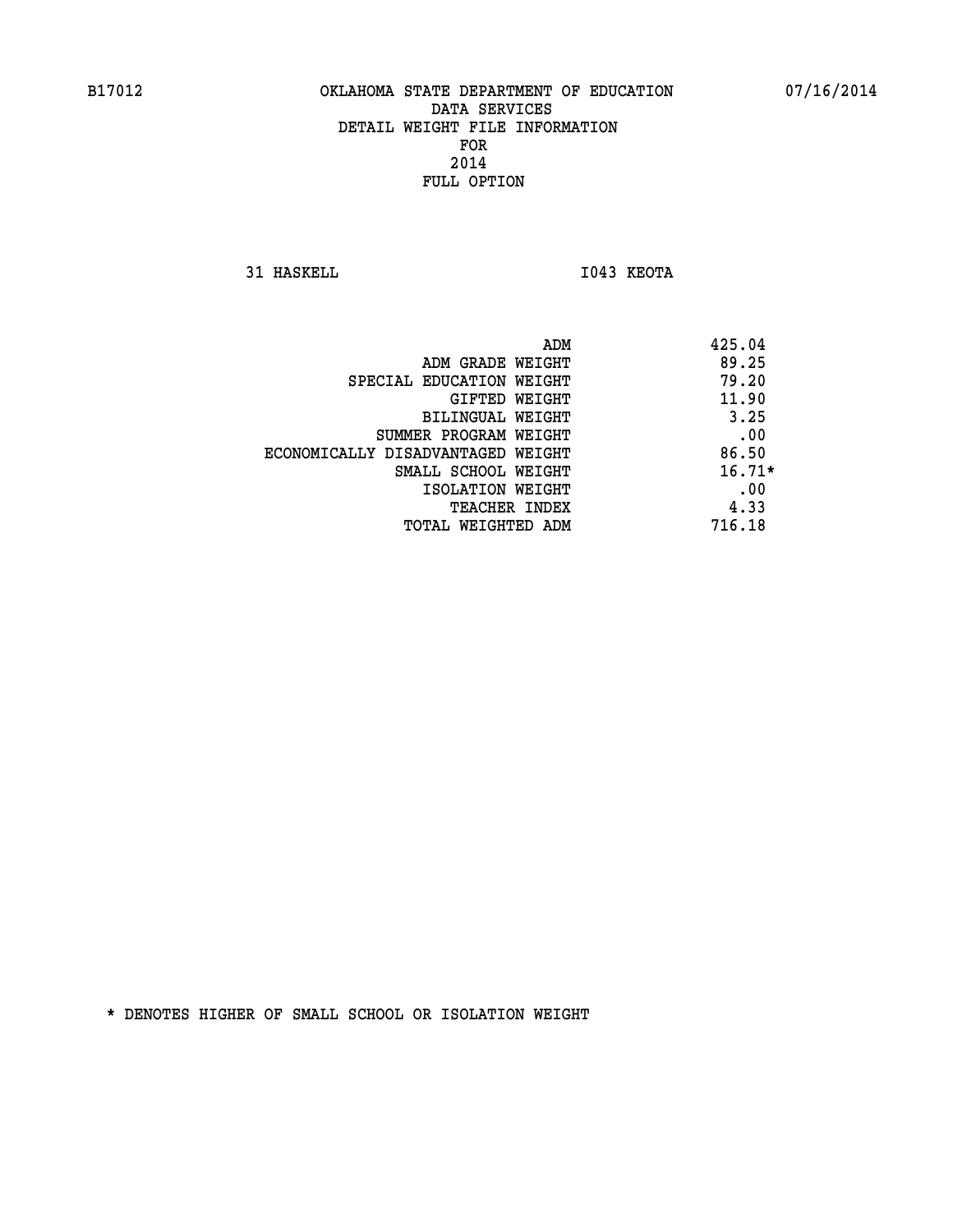**32 HUGHES I001 MOSS** 

| 277.79   |
|----------|
| 54.14    |
| 46.70    |
| 14.28    |
| 3.50     |
| .00      |
| 41.75    |
| $26.38*$ |
| 17.22    |
| 18.72    |
| 483.26   |
|          |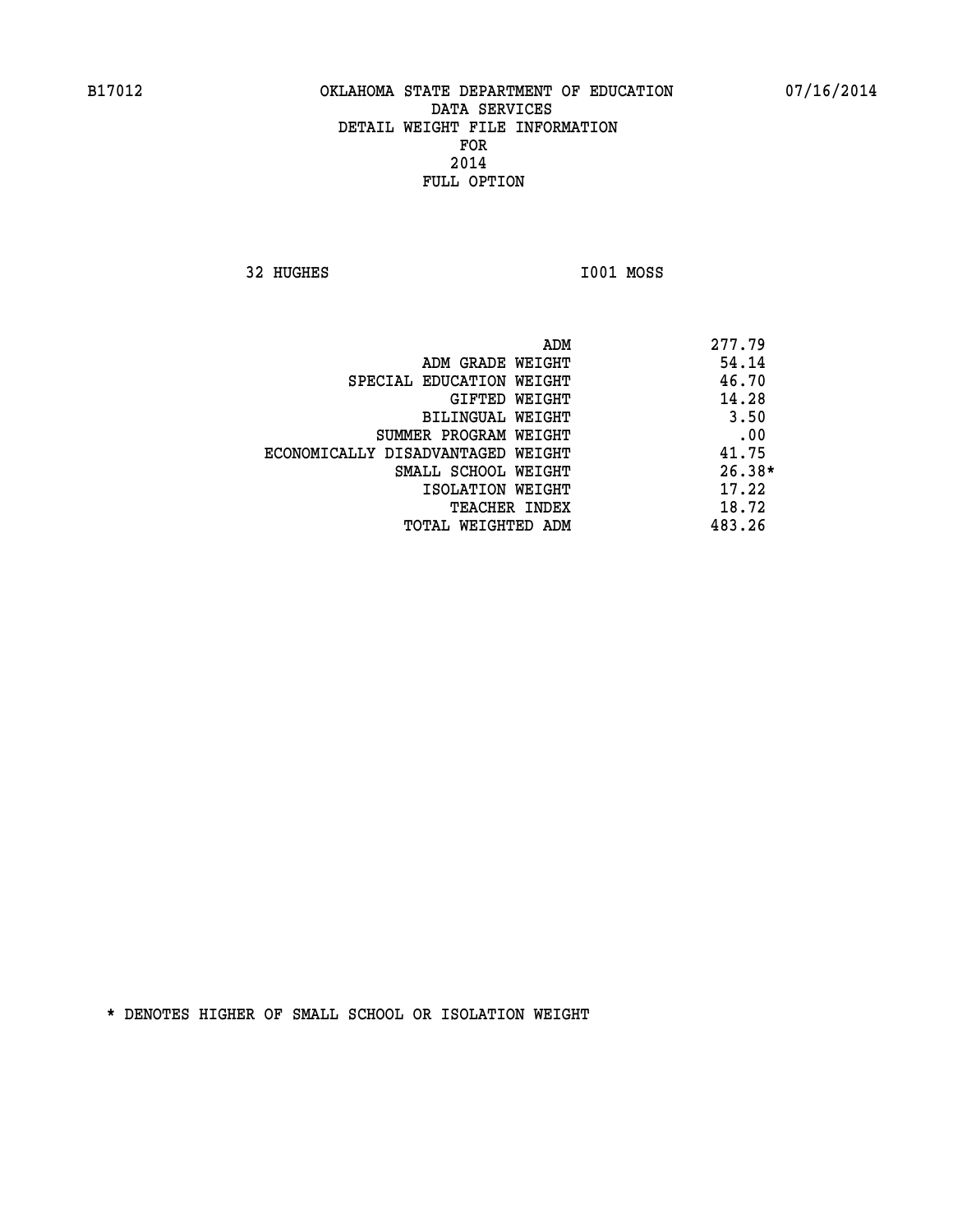**32 HUGHES 1005 WETUMKA** 

|                                   | ADM<br>497.41 |
|-----------------------------------|---------------|
| ADM GRADE WEIGHT                  | 97.92         |
| SPECIAL EDUCATION WEIGHT          | 70.05         |
| GIFTED WEIGHT                     | 21.08         |
| BILINGUAL WEIGHT                  | 1.75          |
| SUMMER PROGRAM WEIGHT             | .00           |
| ECONOMICALLY DISADVANTAGED WEIGHT | 95.75         |
| SMALL SCHOOL WEIGHT               | $5.94*$       |
| ISOLATION WEIGHT                  | .00           |
| <b>TEACHER INDEX</b>              | .00           |
| TOTAL WEIGHTED ADM                | 789.90        |
|                                   |               |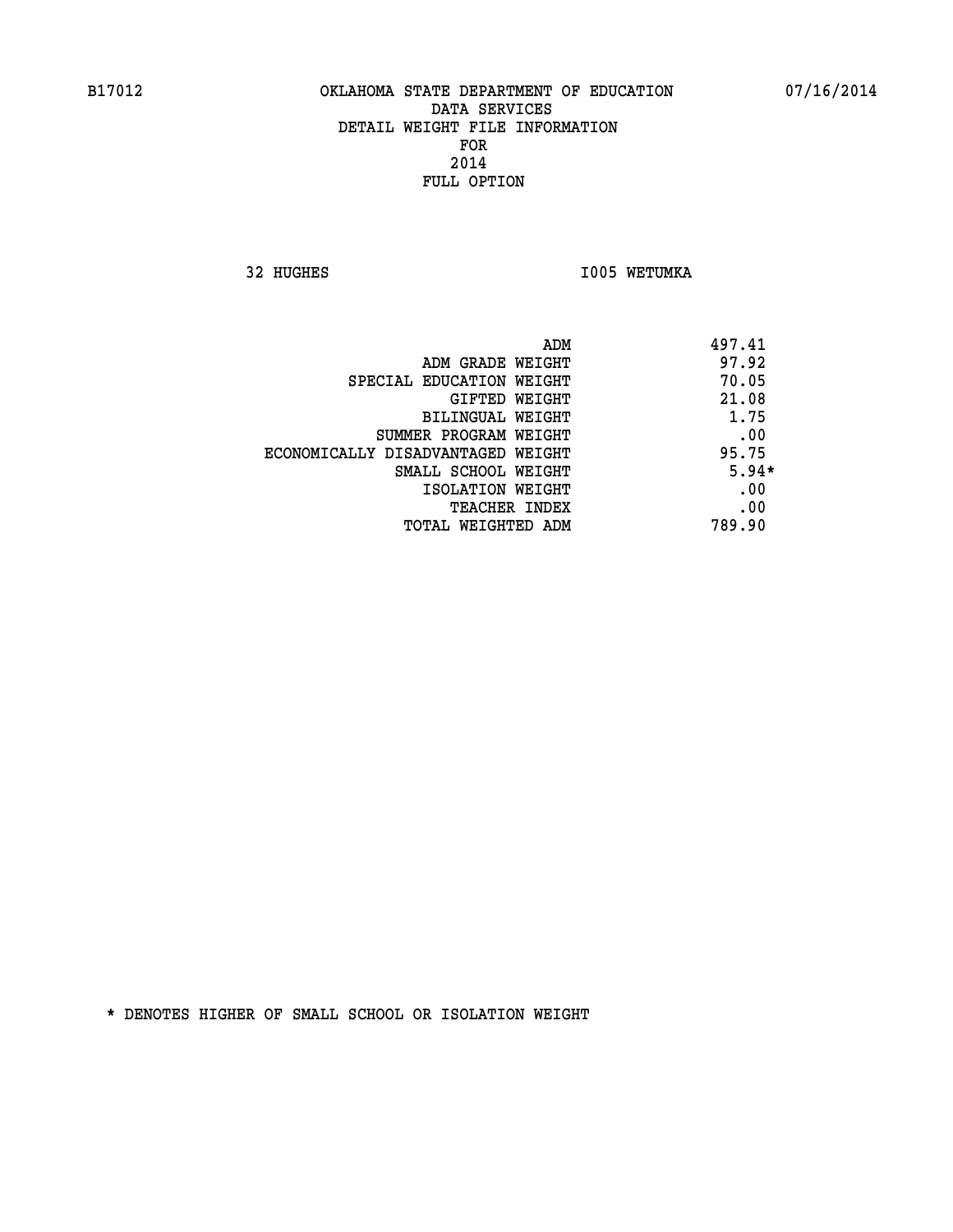**32 HUGHES I035 HOLDENVILLE** 

| 1,124.22 |
|----------|
| 231.84   |
| 236.15   |
| 40.46    |
| 12.75    |
| .00      |
| 226.50   |
| .00      |
| .00      |
| .00      |
| 1,871.92 |
|          |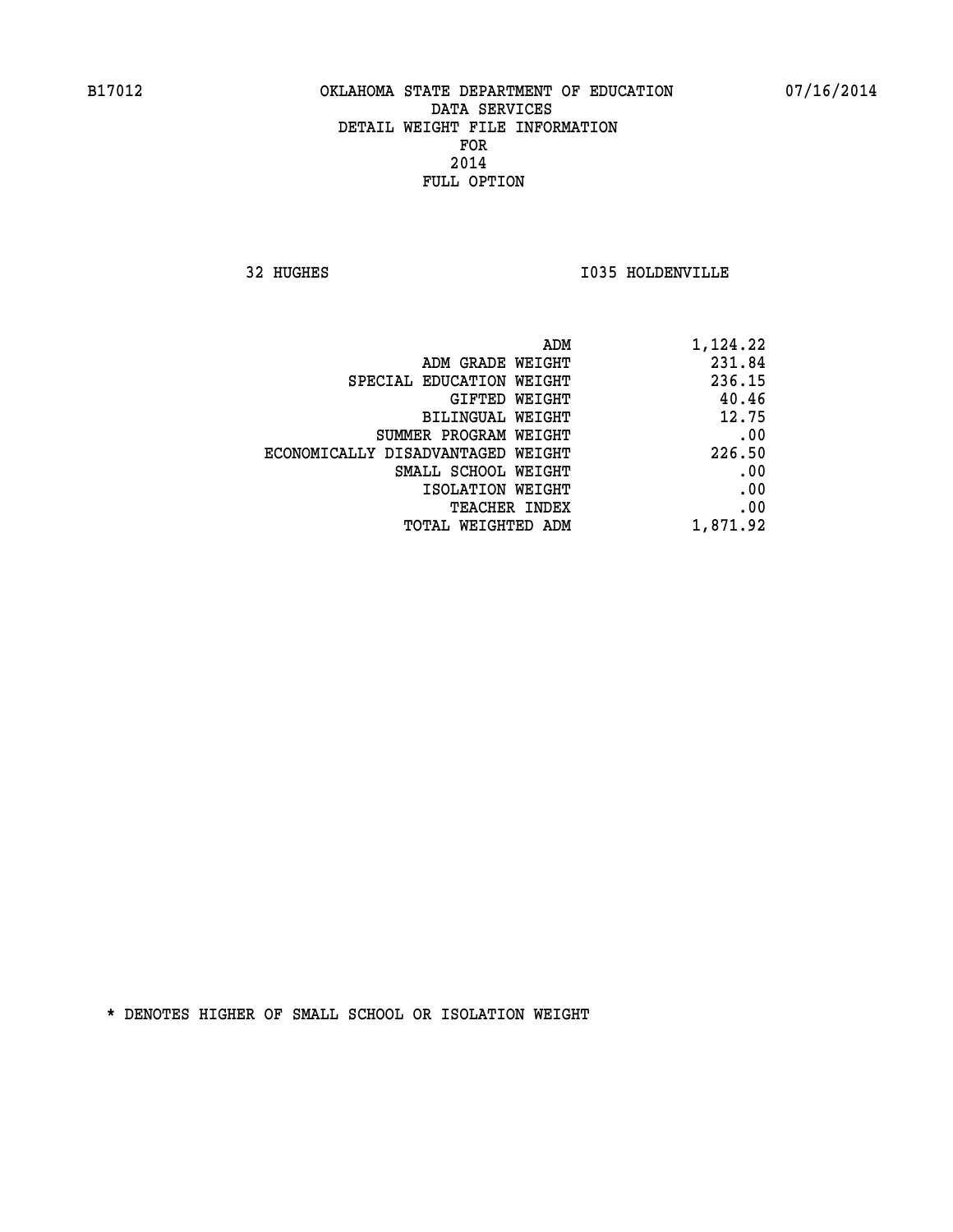**32 HUGHES I048 CALVIN** 

|                                   | ADM | 172.33   |
|-----------------------------------|-----|----------|
| ADM GRADE WEIGHT                  |     | 34.77    |
| SPECIAL EDUCATION WEIGHT          |     | 64.40    |
| GIFTED WEIGHT                     |     | 5.78     |
| BILINGUAL WEIGHT                  |     | .00      |
| SUMMER PROGRAM WEIGHT             |     | .00      |
| ECONOMICALLY DISADVANTAGED WEIGHT |     | 33.00    |
| SMALL SCHOOL WEIGHT               |     | $23.24*$ |
| ISOLATION WEIGHT                  |     | 21.20    |
| <b>TEACHER INDEX</b>              |     | .00      |
| TOTAL WEIGHTED ADM                |     | 333.52   |
|                                   |     |          |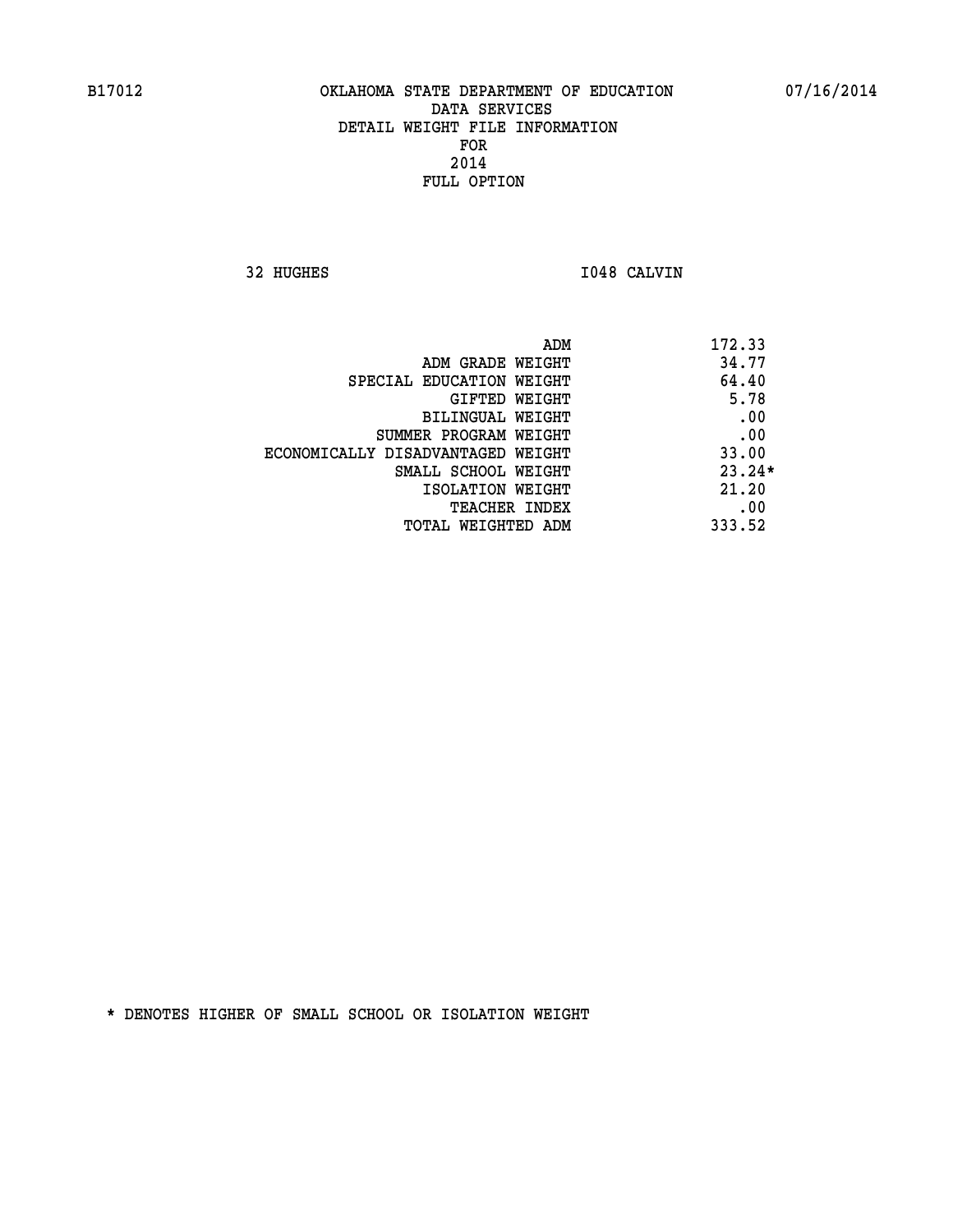**32 HUGHES 1054 STUART** 

| ADM<br>272.07                              |  |
|--------------------------------------------|--|
| 52.50<br>ADM GRADE WEIGHT                  |  |
| 23.25<br>SPECIAL EDUCATION WEIGHT          |  |
| 7.82<br>GIFTED WEIGHT                      |  |
| .00<br><b>BILINGUAL WEIGHT</b>             |  |
| .00<br>SUMMER PROGRAM WEIGHT               |  |
| 54.50<br>ECONOMICALLY DISADVANTAGED WEIGHT |  |
| $26.43*$<br>SMALL SCHOOL WEIGHT            |  |
| 20.89<br>ISOLATION WEIGHT                  |  |
| 24.75<br><b>TEACHER INDEX</b>              |  |
| 461.32<br>TOTAL WEIGHTED ADM               |  |
|                                            |  |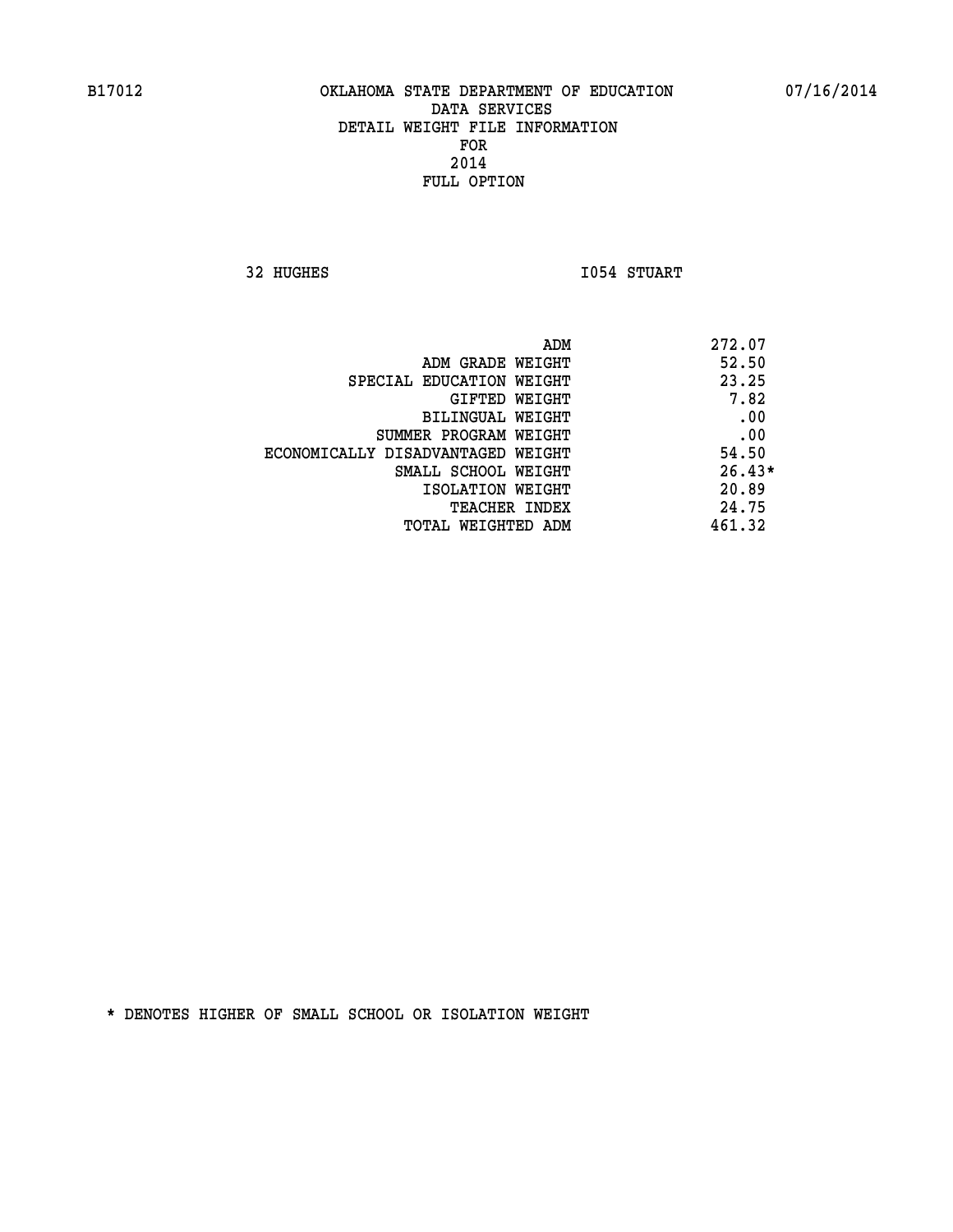**33 JACKSON I001 NAVAJO** 

|                                   | ADM | 450.78   |
|-----------------------------------|-----|----------|
| ADM GRADE WEIGHT                  |     | 83.16    |
| SPECIAL EDUCATION WEIGHT          |     | 47.55    |
| GIFTED WEIGHT                     |     | 18.36    |
| BILINGUAL WEIGHT                  |     | 2.00     |
| SUMMER PROGRAM WEIGHT             |     | .00      |
| ECONOMICALLY DISADVANTAGED WEIGHT |     | 43.75    |
| SMALL SCHOOL WEIGHT               |     | $13.33*$ |
| ISOLATION WEIGHT                  |     | .00      |
| TEACHER INDEX                     |     | 14.73    |
| TOTAL WEIGHTED ADM                |     | 673.66   |
|                                   |     |          |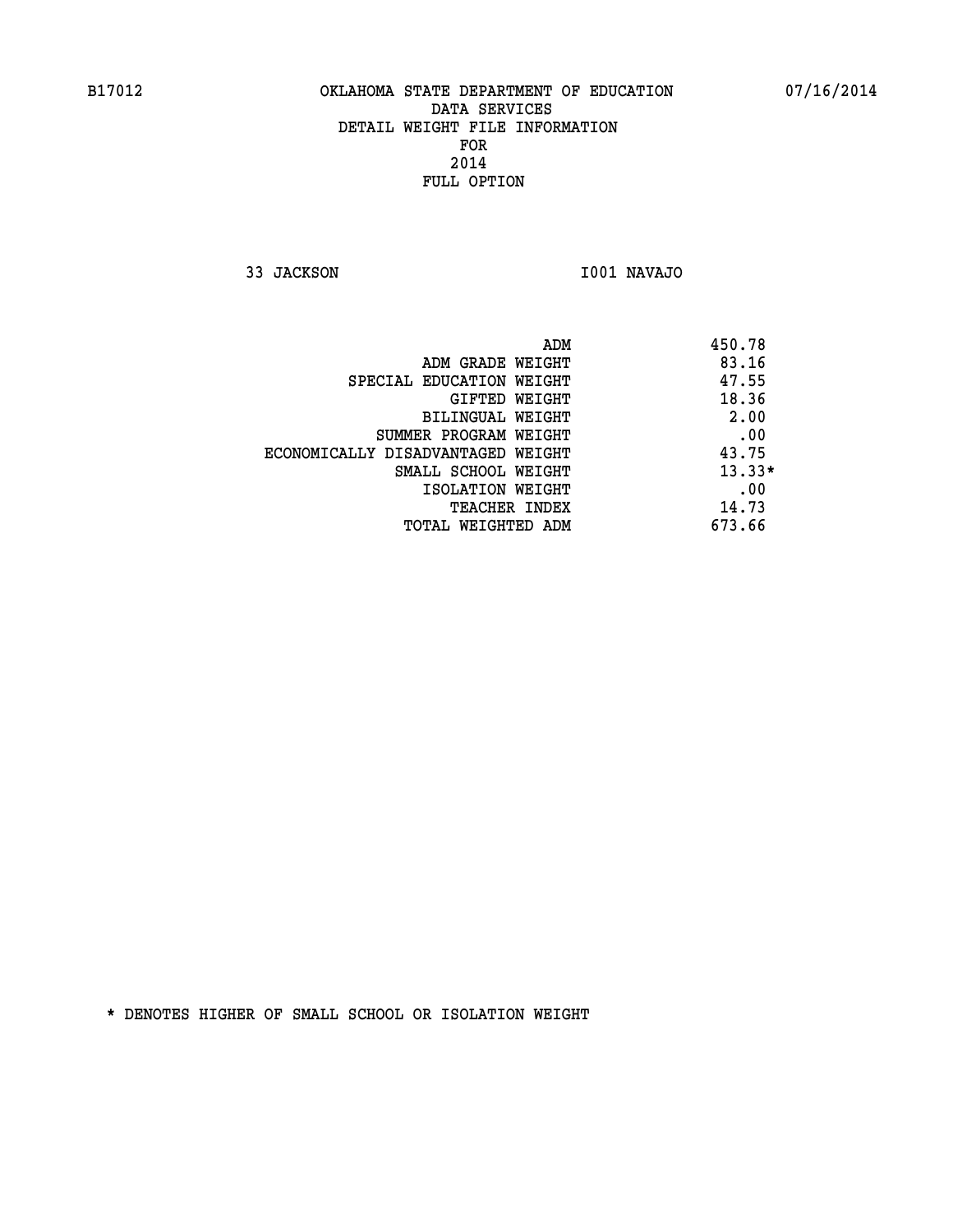**33 JACKSON I014 DUKE** 

 **ADM 187.84 ADM GRADE WEIGHT 35.18 SPECIAL EDUCATION WEIGHT 25.85 GIFTED WEIGHT 5.44 BILINGUAL WEIGHT 3.25 SUMMER PROGRAM WEIGHT .00 ECONOMICALLY DISADVANTAGED WEIGHT 21.50 SMALL SCHOOL WEIGHT 24.23\* 1SOLATION WEIGHT 23.14 TEACHER INDEX** 13.60  **TOTAL WEIGHTED ADM 316.89**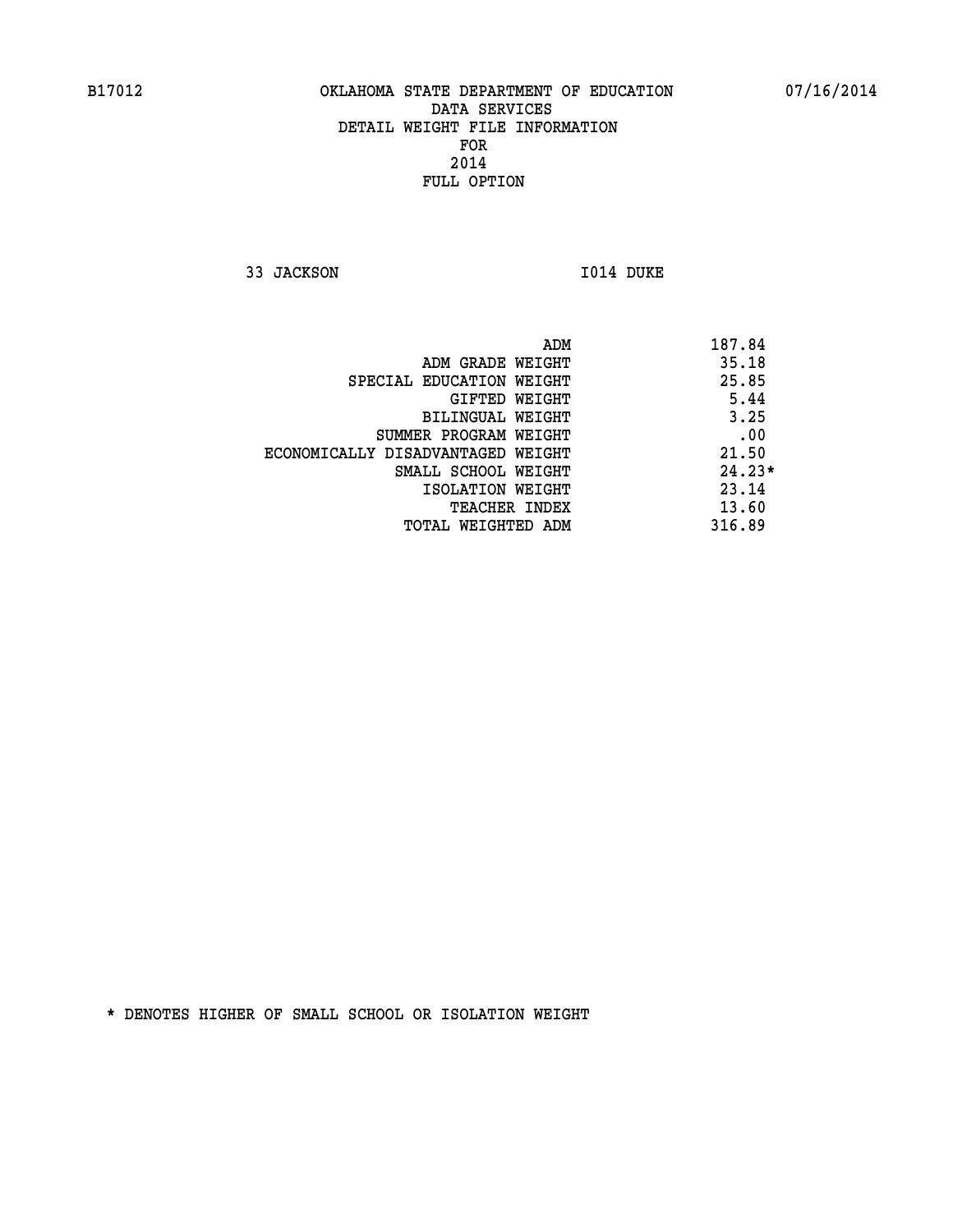**33 JACKSON I018 ALTUS** 

|                                   | 3,710.81<br>ADM |
|-----------------------------------|-----------------|
| ADM GRADE WEIGHT                  | 766.02          |
| SPECIAL EDUCATION WEIGHT          | 394.55          |
| GIFTED WEIGHT                     | 158.78          |
| BILINGUAL WEIGHT                  | 97.75           |
| SUMMER PROGRAM WEIGHT             | .00             |
| ECONOMICALLY DISADVANTAGED WEIGHT | 590.75          |
| SMALL SCHOOL WEIGHT               | .00             |
| ISOLATION WEIGHT                  | .00             |
| <b>TEACHER INDEX</b>              | 122.13          |
| TOTAL WEIGHTED ADM                | 5,840.79        |
|                                   |                 |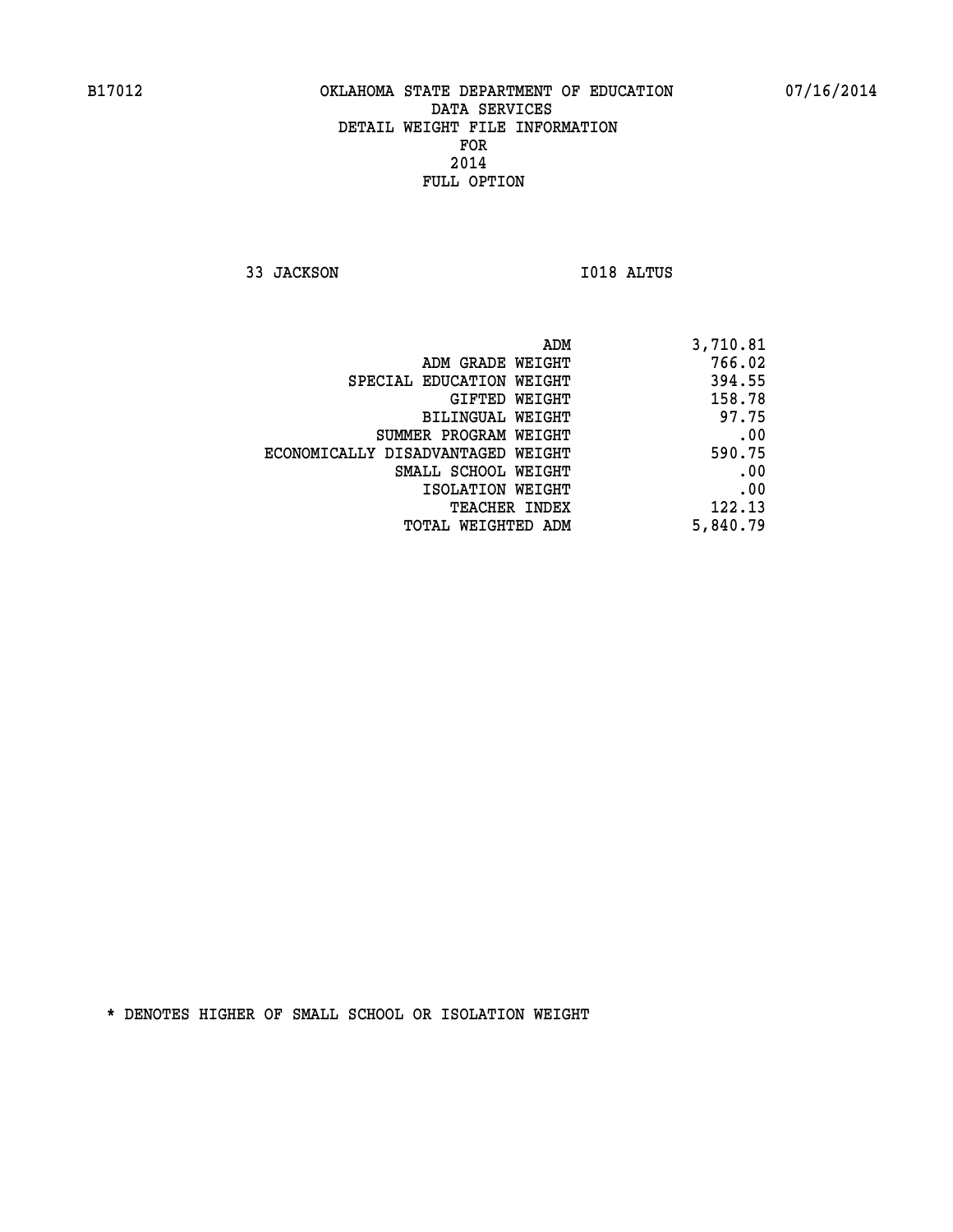**33 JACKSON I025 ELDORADO** 

|                                   | ADM<br>104.11 |
|-----------------------------------|---------------|
| ADM GRADE WEIGHT                  | 19.45         |
| SPECIAL EDUCATION WEIGHT          | 26.95         |
| GIFTED WEIGHT                     | 3.06          |
| BILINGUAL WEIGHT                  | 3.00          |
| SUMMER PROGRAM WEIGHT             | .00           |
| ECONOMICALLY DISADVANTAGED WEIGHT | 18.75         |
| SMALL SCHOOL WEIGHT               | 16.72         |
| ISOLATION WEIGHT                  | $37.52*$      |
| TEACHER INDEX                     | .00           |
| TOTAL WEIGHTED ADM                | 212.84        |
|                                   |               |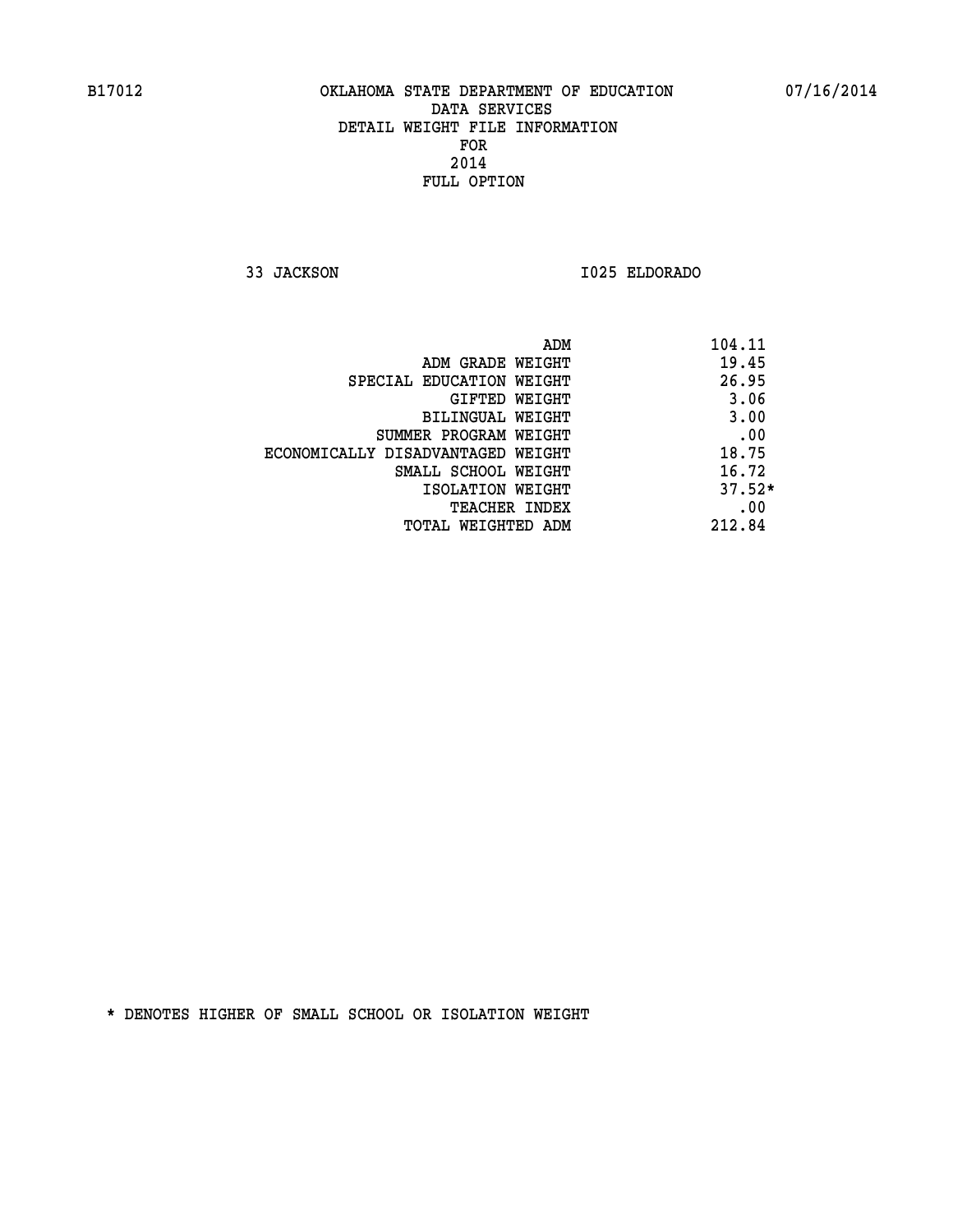**33 JACKSON I035 OLUSTEE** 

| ADM                               | 169.01   |
|-----------------------------------|----------|
| ADM GRADE WEIGHT                  | 31.50    |
| SPECIAL EDUCATION WEIGHT          | 36.50    |
| <b>GIFTED WEIGHT</b>              | 2.72     |
| BILINGUAL WEIGHT                  | 11.00    |
| SUMMER PROGRAM WEIGHT             | .00      |
| ECONOMICALLY DISADVANTAGED WEIGHT | 37.25    |
| SMALL SCHOOL WEIGHT               | $23.00*$ |
| ISOLATION WEIGHT                  | .00      |
| <b>TEACHER INDEX</b>              | 3.23     |
| TOTAL WEIGHTED ADM                | 314.21   |
|                                   |          |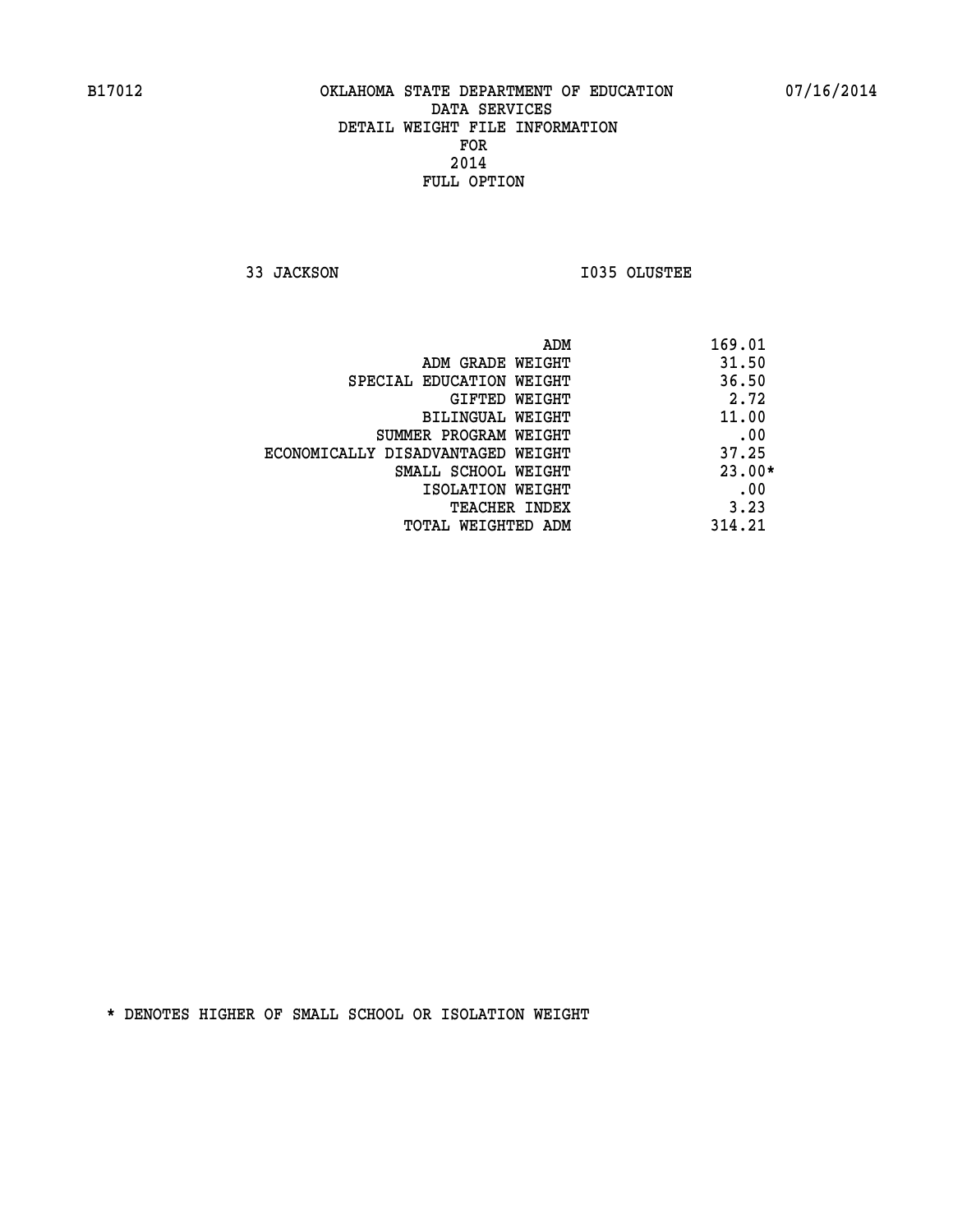**33 JACKSON I054 BLAIR** 

| ADM                               | 296.55   |
|-----------------------------------|----------|
| ADM GRADE WEIGHT                  | 59.95    |
| SPECIAL EDUCATION WEIGHT          | 37.65    |
| GIFTED WEIGHT                     | 8.50     |
| BILINGUAL WEIGHT                  | .00      |
| SUMMER PROGRAM WEIGHT             | .00      |
| ECONOMICALLY DISADVANTAGED WEIGHT | 41.25    |
| SMALL SCHOOL WEIGHT               | $26.06*$ |
| ISOLATION WEIGHT                  | .00      |
| <b>TEACHER INDEX</b>              | 26.57    |
| TOTAL WEIGHTED ADM                | 496.53   |
|                                   |          |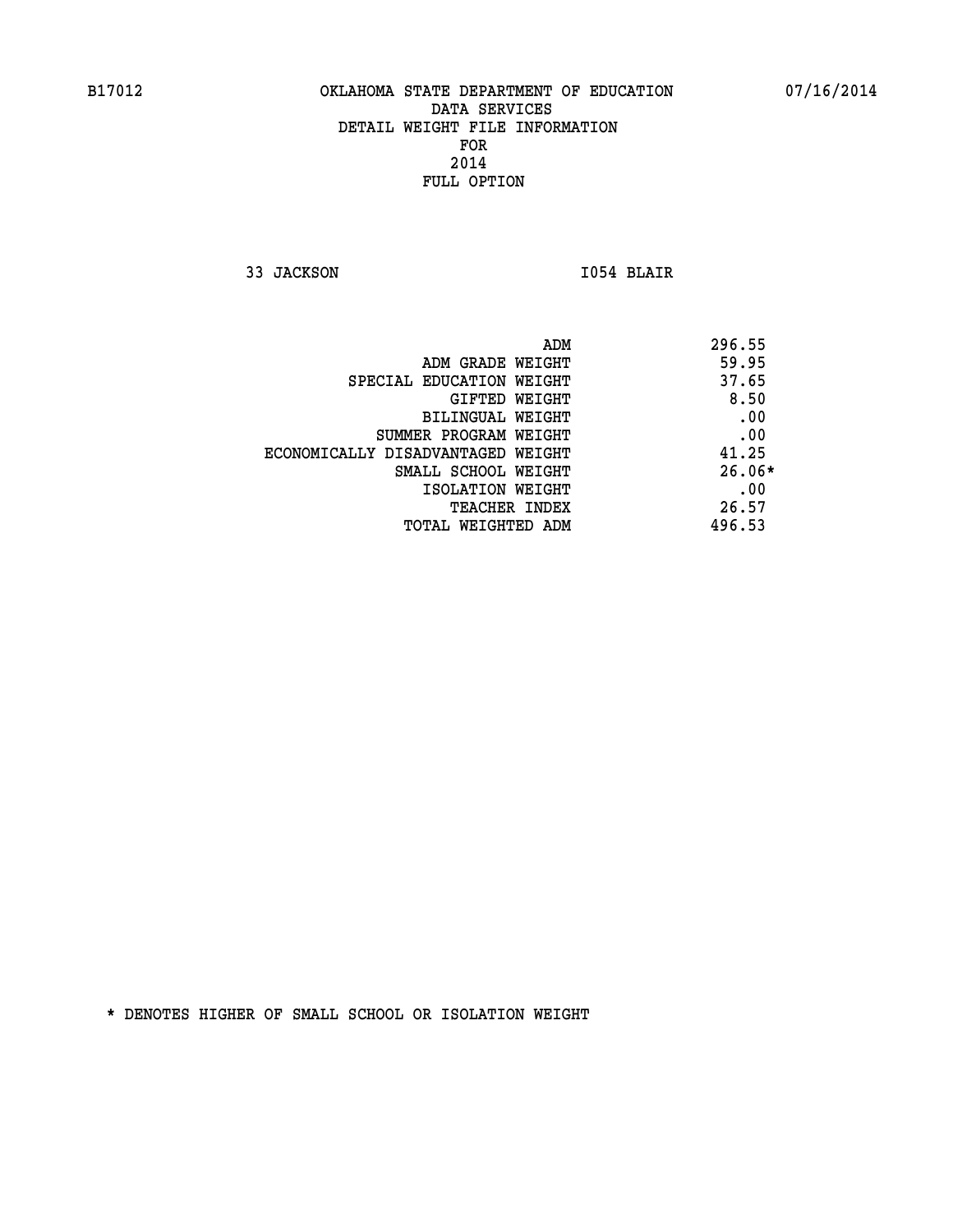**34 JEFFERSON C003 TERRAL** 

| ADM                               | 65.56    |
|-----------------------------------|----------|
| ADM GRADE WEIGHT                  | 14.56    |
| SPECIAL EDUCATION WEIGHT          | 57.05    |
| GIFTED WEIGHT                     | 3.06     |
| BILINGUAL WEIGHT                  | 2.25     |
| SUMMER PROGRAM WEIGHT             | .00      |
| ECONOMICALLY DISADVANTAGED WEIGHT | 17.00    |
| SMALL SCHOOL WEIGHT               | $11.49*$ |
| ISOLATION WEIGHT                  | .00      |
| <b>TEACHER INDEX</b>              | .00      |
| TOTAL WEIGHTED ADM                | 170.97   |
|                                   |          |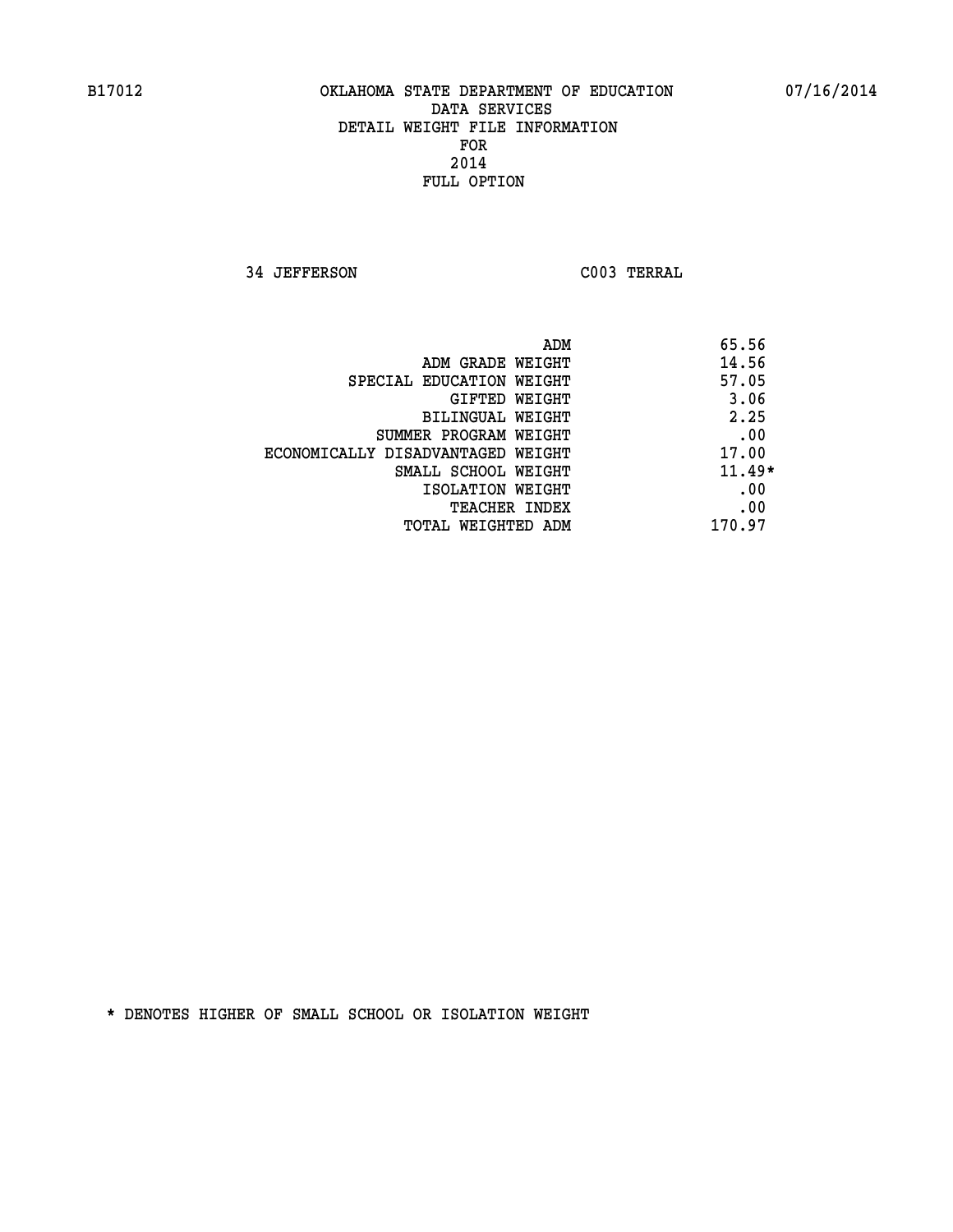**34 JEFFERSON 1001 RYAN** 

|                                   | 269.87<br>ADM |
|-----------------------------------|---------------|
| ADM GRADE WEIGHT                  | 52.25         |
| SPECIAL EDUCATION WEIGHT          | 53.50         |
| GIFTED WEIGHT                     | 7.82          |
| BILINGUAL WEIGHT                  | 1.25          |
| SUMMER PROGRAM WEIGHT             | .00           |
| ECONOMICALLY DISADVANTAGED WEIGHT | 49.00         |
| SMALL SCHOOL WEIGHT               | 26.44         |
| ISOLATION WEIGHT                  | $105.09*$     |
| <b>TEACHER INDEX</b>              | 26.02         |
| TOTAL WEIGHTED ADM                | 564.80        |
|                                   |               |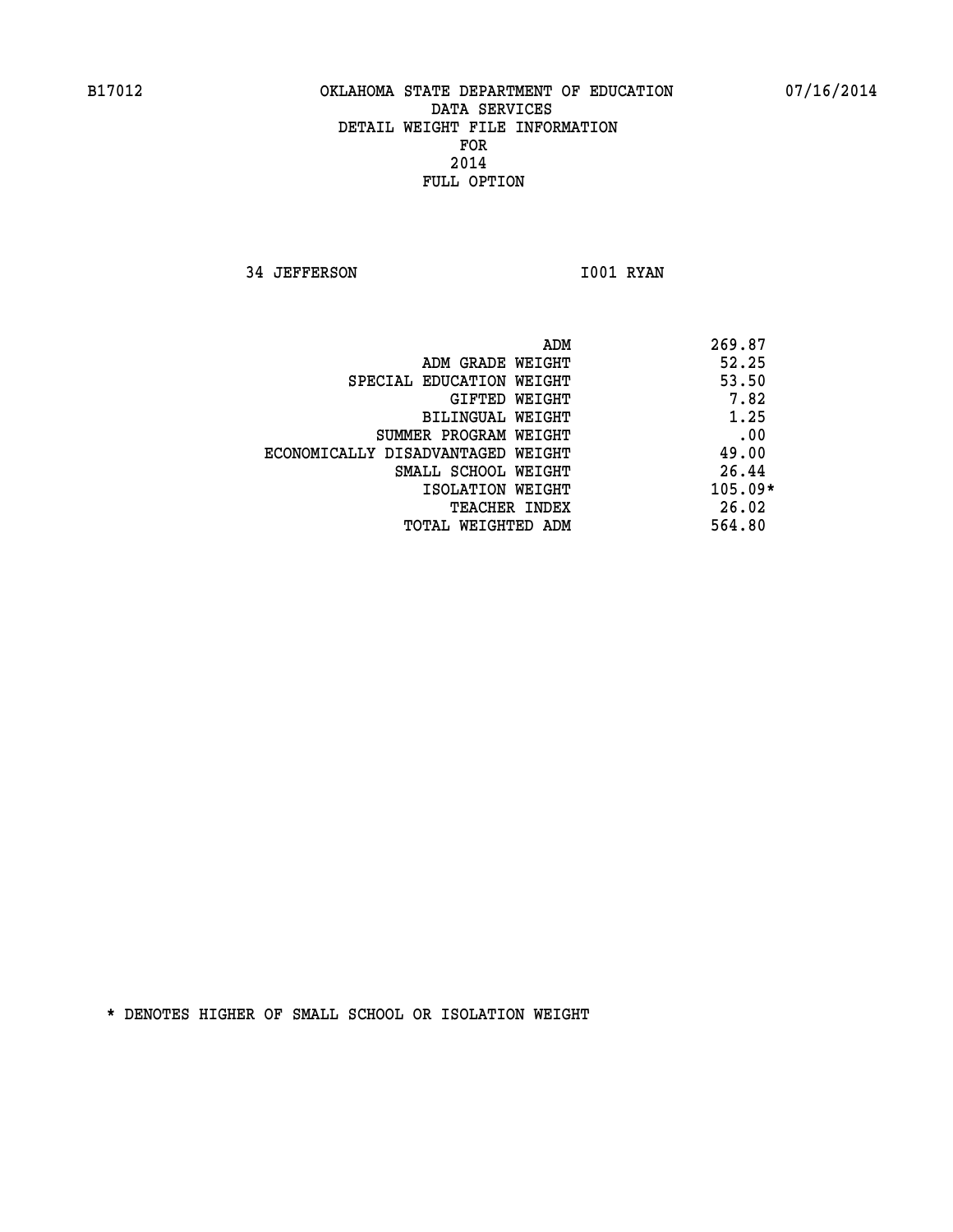**34 JEFFERSON 1014 RINGLING** 

|                                   | ADM | 464.55    |
|-----------------------------------|-----|-----------|
| ADM GRADE WEIGHT                  |     | 76.61     |
| SPECIAL EDUCATION WEIGHT          |     | 44.45     |
| GIFTED WEIGHT                     |     | 12.58     |
| BILINGUAL WEIGHT                  |     | 1.25      |
| SUMMER PROGRAM WEIGHT             |     | .00       |
| ECONOMICALLY DISADVANTAGED WEIGHT |     | 81.50     |
| SMALL SCHOOL WEIGHT               |     | 11.32     |
| ISOLATION WEIGHT                  |     | $195.11*$ |
| TEACHER INDEX                     |     | 14.69     |
| TOTAL WEIGHTED ADM                |     | 890.74    |
|                                   |     |           |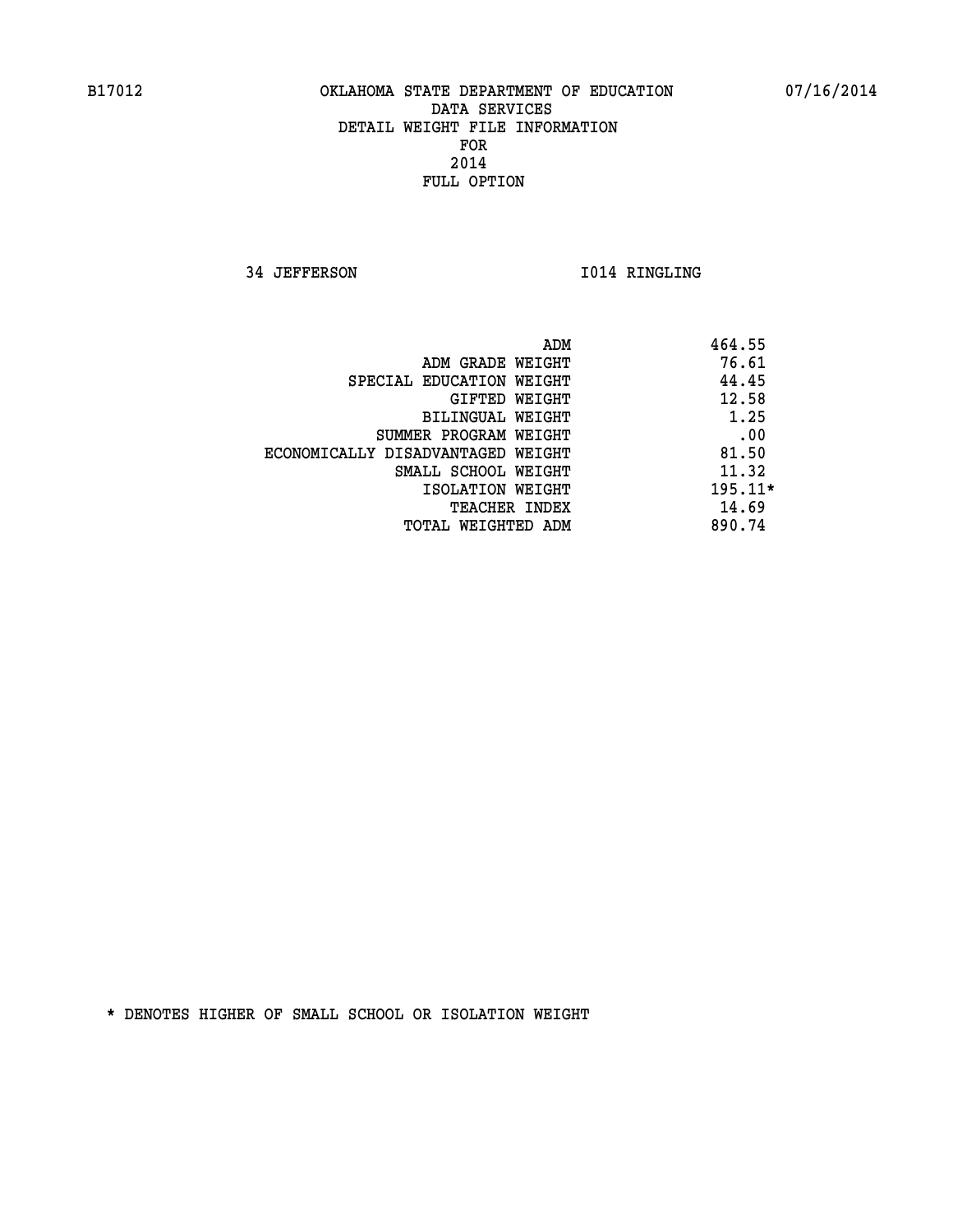**34 JEFFERSON I023 WAURIKA** 

|                                   | ADM | 405.10    |
|-----------------------------------|-----|-----------|
| ADM GRADE WEIGHT                  |     | 81.40     |
| SPECIAL EDUCATION WEIGHT          |     | 40.70     |
| GIFTED WEIGHT                     |     | 18.70     |
| BILINGUAL WEIGHT                  |     | .00       |
| SUMMER PROGRAM WEIGHT             |     | .00       |
| ECONOMICALLY DISADVANTAGED WEIGHT |     | 73.00     |
| SMALL SCHOOL WEIGHT               |     | 18.98     |
| ISOLATION WEIGHT                  |     | $169.53*$ |
| TEACHER INDEX                     |     | 23.67     |
| TOTAL WEIGHTED ADM                |     | 812.10    |
|                                   |     |           |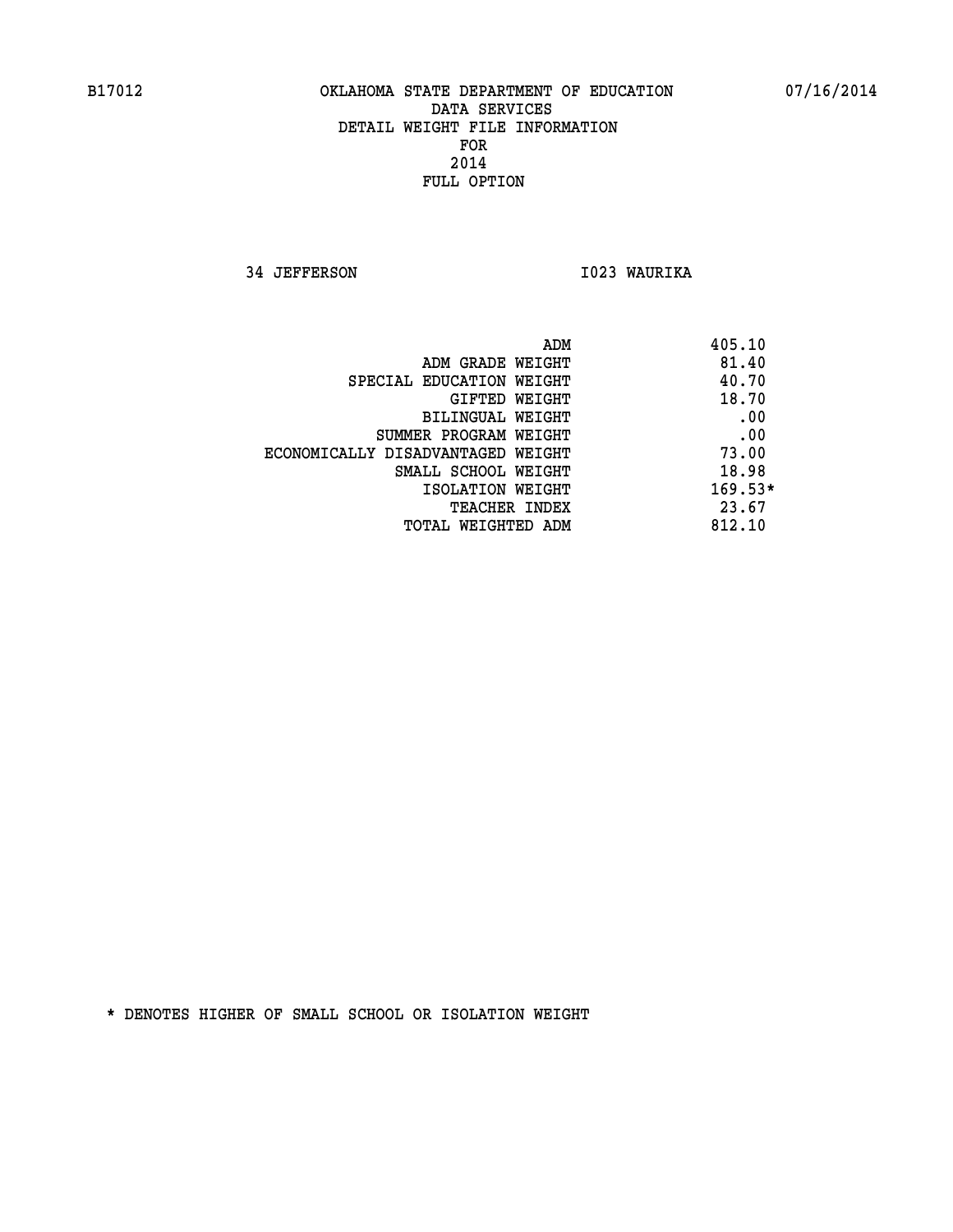**35 JOHNSTON C007 MANNSVILLE** 

| ADM<br>98.38                               |  |
|--------------------------------------------|--|
| 22.52<br>ADM GRADE WEIGHT                  |  |
| 39.65<br>SPECIAL EDUCATION WEIGHT          |  |
| 3.40<br>GIFTED WEIGHT                      |  |
| .00<br>BILINGUAL WEIGHT                    |  |
| .00<br>SUMMER PROGRAM WEIGHT               |  |
| 21.00<br>ECONOMICALLY DISADVANTAGED WEIGHT |  |
| $16.02*$<br>SMALL SCHOOL WEIGHT            |  |
| .00<br>ISOLATION WEIGHT                    |  |
| .00<br><b>TEACHER INDEX</b>                |  |
| 200.97<br>TOTAL WEIGHTED ADM               |  |
|                                            |  |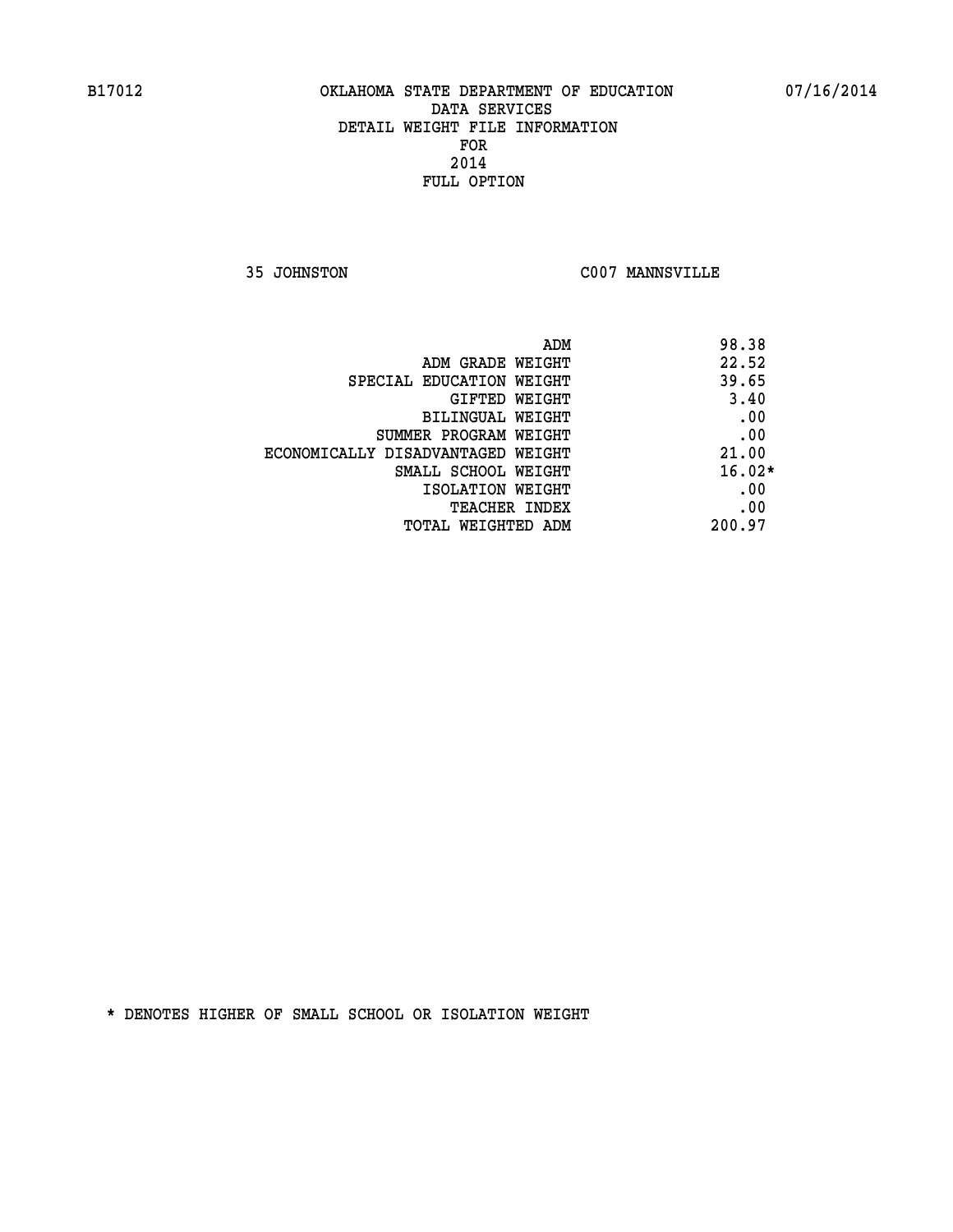**35 JOHNSTON C010 RAVIA** 

| ADM                               | 98.51    |
|-----------------------------------|----------|
| ADM GRADE WEIGHT                  | 20.44    |
| SPECIAL EDUCATION WEIGHT          | 15.95    |
| GIFTED WEIGHT                     | .68      |
| BILINGUAL WEIGHT                  | .00      |
| SUMMER PROGRAM WEIGHT             | .00      |
| ECONOMICALLY DISADVANTAGED WEIGHT | 24.25    |
| SMALL SCHOOL WEIGHT               | $16.03*$ |
| ISOLATION WEIGHT                  | .00      |
| <b>TEACHER INDEX</b>              | 15.31    |
| TOTAL WEIGHTED ADM                | 191.17   |
|                                   |          |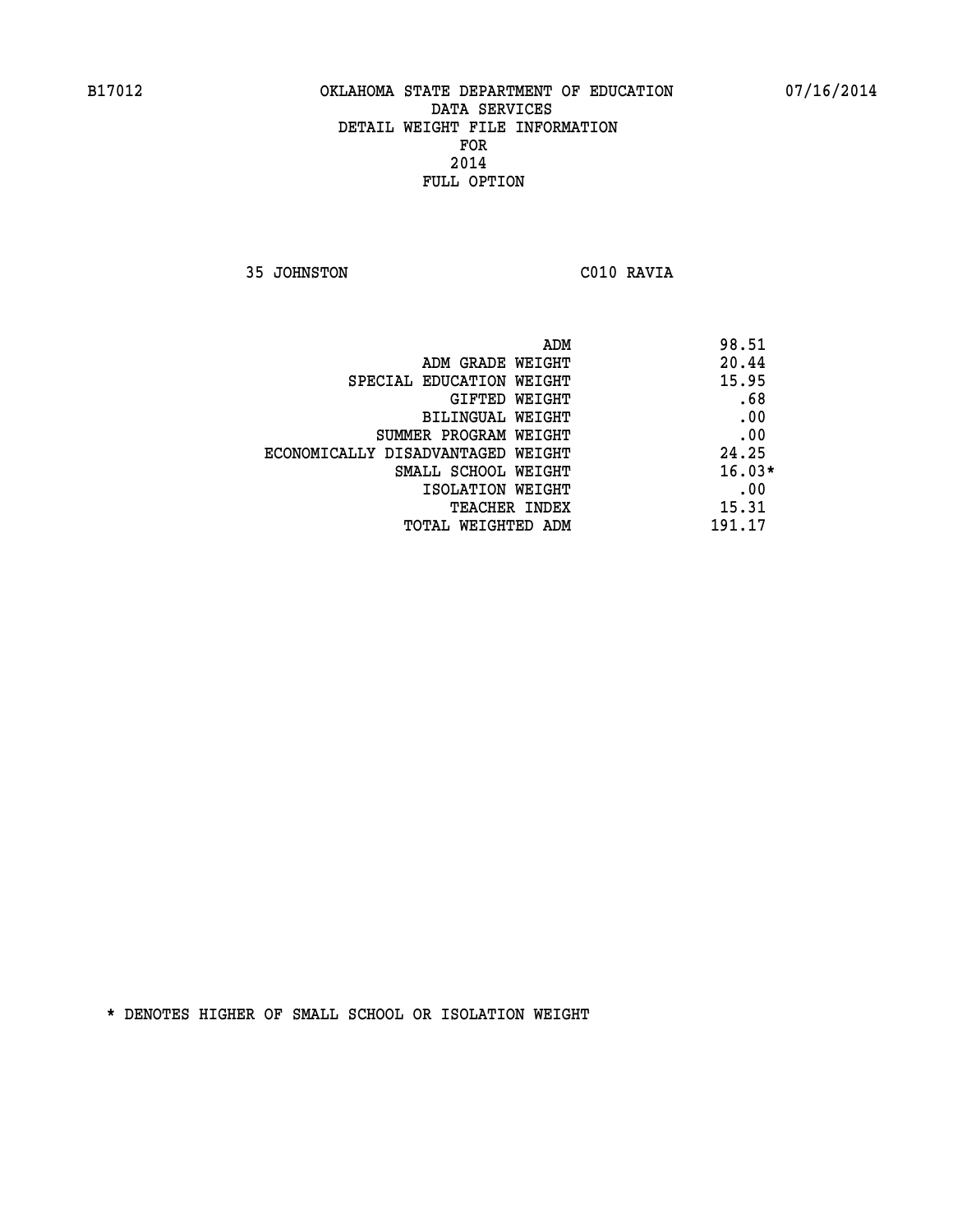**35 JOHNSTON I002 MILL CREEK** 

| ADM                               | 146.18   |
|-----------------------------------|----------|
| ADM GRADE WEIGHT                  | 30.63    |
| SPECIAL EDUCATION WEIGHT          | 17.35    |
| GIFTED WEIGHT                     | 4.08     |
| BILINGUAL WEIGHT                  | .00      |
| SUMMER PROGRAM WEIGHT             | .00      |
| ECONOMICALLY DISADVANTAGED WEIGHT | 29.25    |
| SMALL SCHOOL WEIGHT               | 21.16    |
| ISOLATION WEIGHT                  | $25.55*$ |
| <b>TEACHER INDEX</b>              | .00      |
| TOTAL WEIGHTED ADM                | 253.04   |
|                                   |          |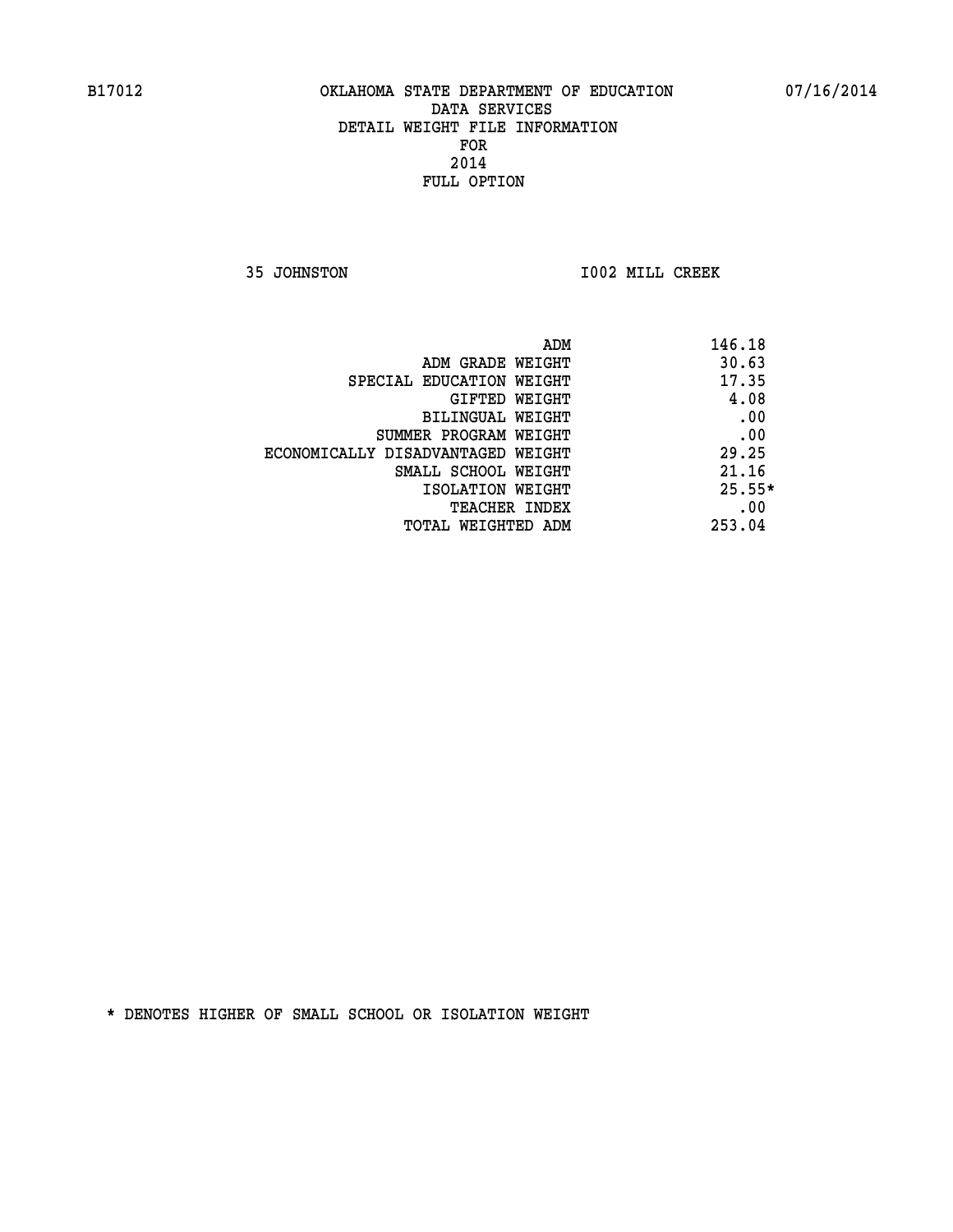**35 JOHNSTON I020 TISHOMINGO** 

| 969.43   |
|----------|
| 194.71   |
| 129.80   |
| 9.18     |
| .75      |
| .00      |
| 154.75   |
| .00      |
| .00      |
| 36.67    |
| 1,495.29 |
|          |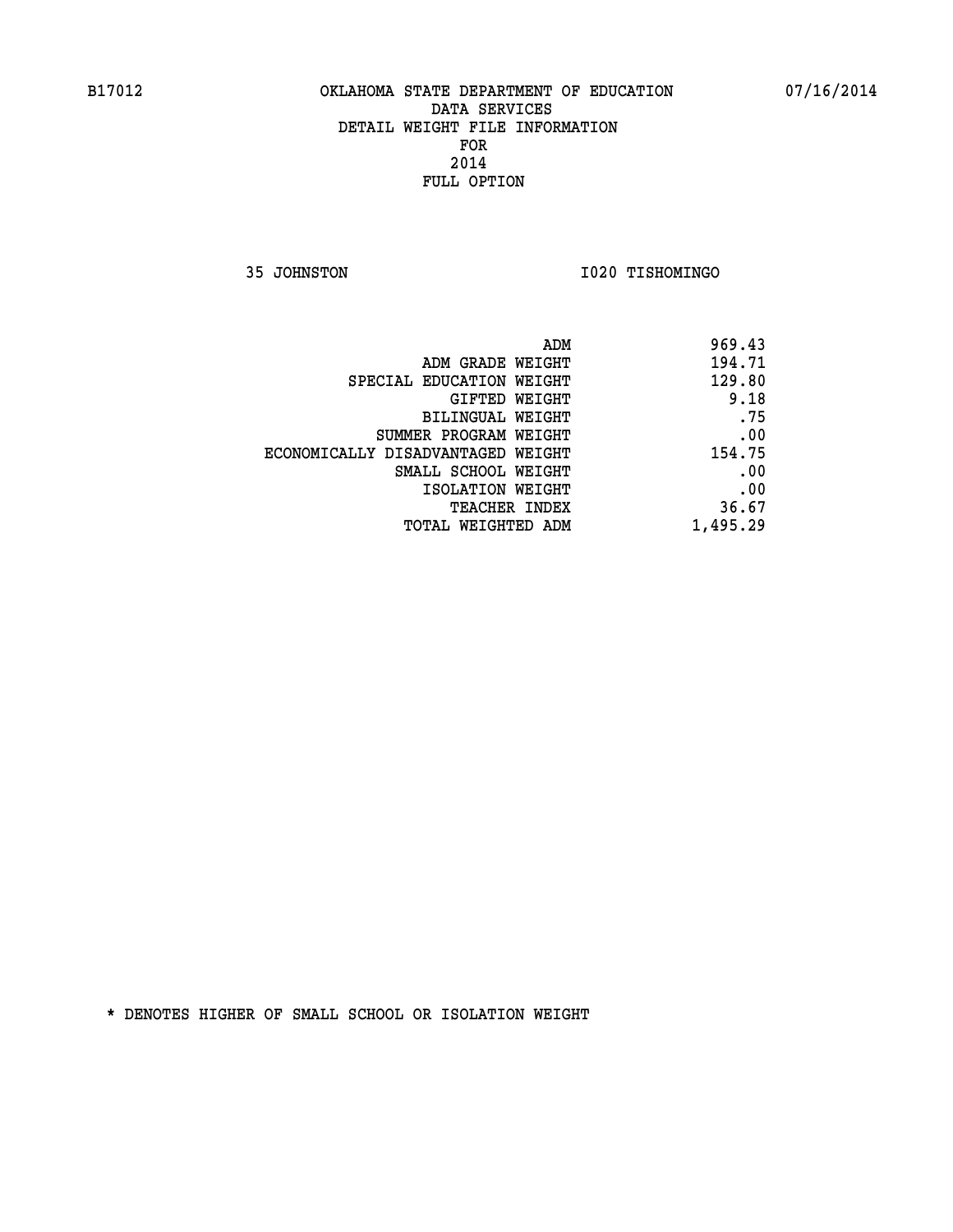**35 JOHNSTON 1029 MILBURN** 

| ADM                               | 198.23   |
|-----------------------------------|----------|
| ADM GRADE WEIGHT                  | 38.55    |
| SPECIAL EDUCATION WEIGHT          | 24.25    |
| GIFTED WEIGHT                     | 8.16     |
| BILINGUAL WEIGHT                  | .00      |
| SUMMER PROGRAM WEIGHT             | .00      |
| ECONOMICALLY DISADVANTAGED WEIGHT | 40.25    |
| SMALL SCHOOL WEIGHT               | $24.79*$ |
| ISOLATION WEIGHT                  | .00      |
| <b>TEACHER INDEX</b>              | .00      |
| TOTAL WEIGHTED ADM                | 334.23   |
|                                   |          |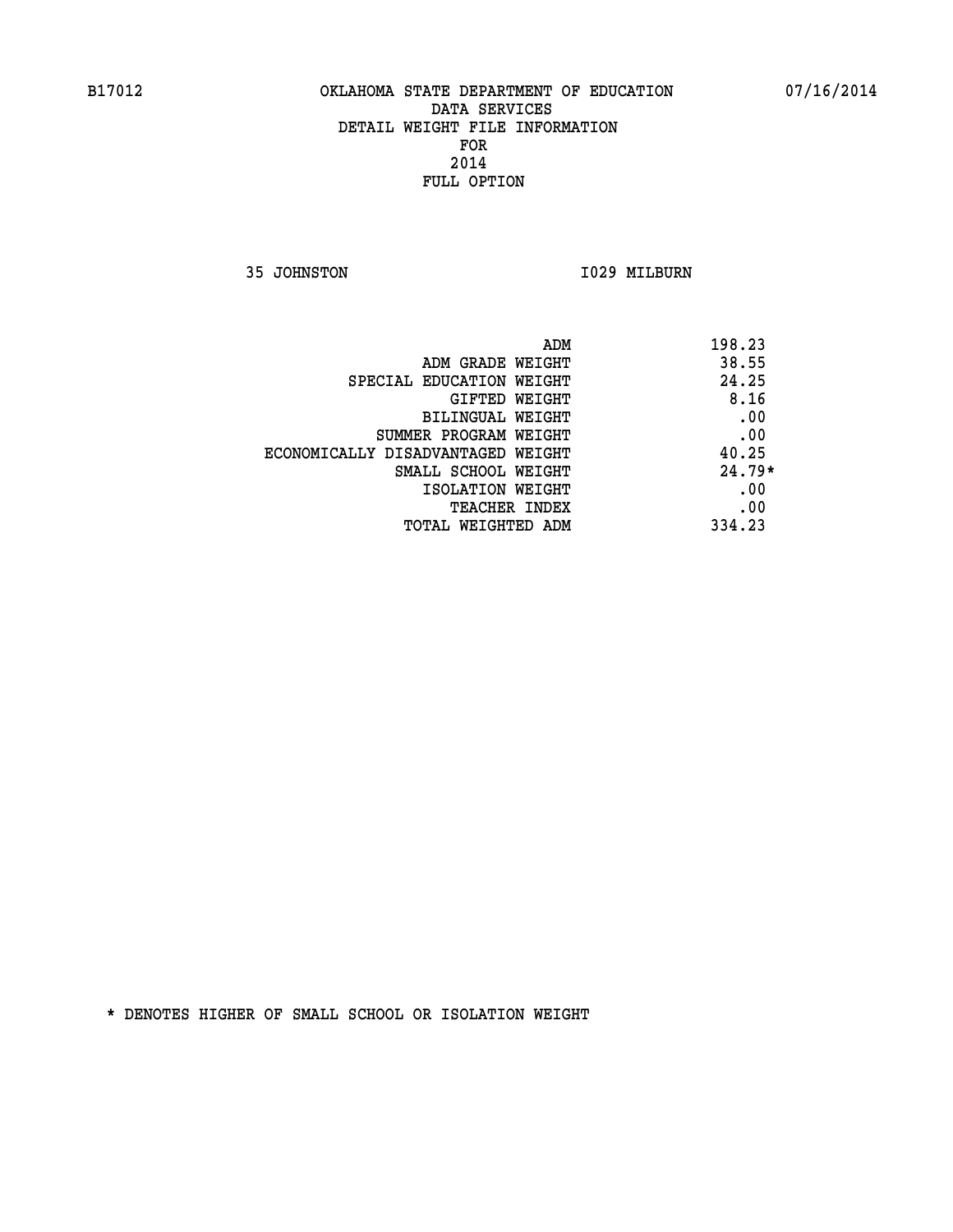**35 JOHNSTON 1035 COLEMAN** 

| 189.23<br>ADM                              |  |
|--------------------------------------------|--|
| 37.55<br>ADM GRADE WEIGHT                  |  |
| 46.70<br>SPECIAL EDUCATION WEIGHT          |  |
| 11.56<br>GIFTED WEIGHT                     |  |
| .00<br>BILINGUAL WEIGHT                    |  |
| .00<br>SUMMER PROGRAM WEIGHT               |  |
| 36.25<br>ECONOMICALLY DISADVANTAGED WEIGHT |  |
| $24.31*$<br>SMALL SCHOOL WEIGHT            |  |
| .00<br>ISOLATION WEIGHT                    |  |
| 6.34<br><b>TEACHER INDEX</b>               |  |
| 351.94<br>TOTAL WEIGHTED ADM               |  |
|                                            |  |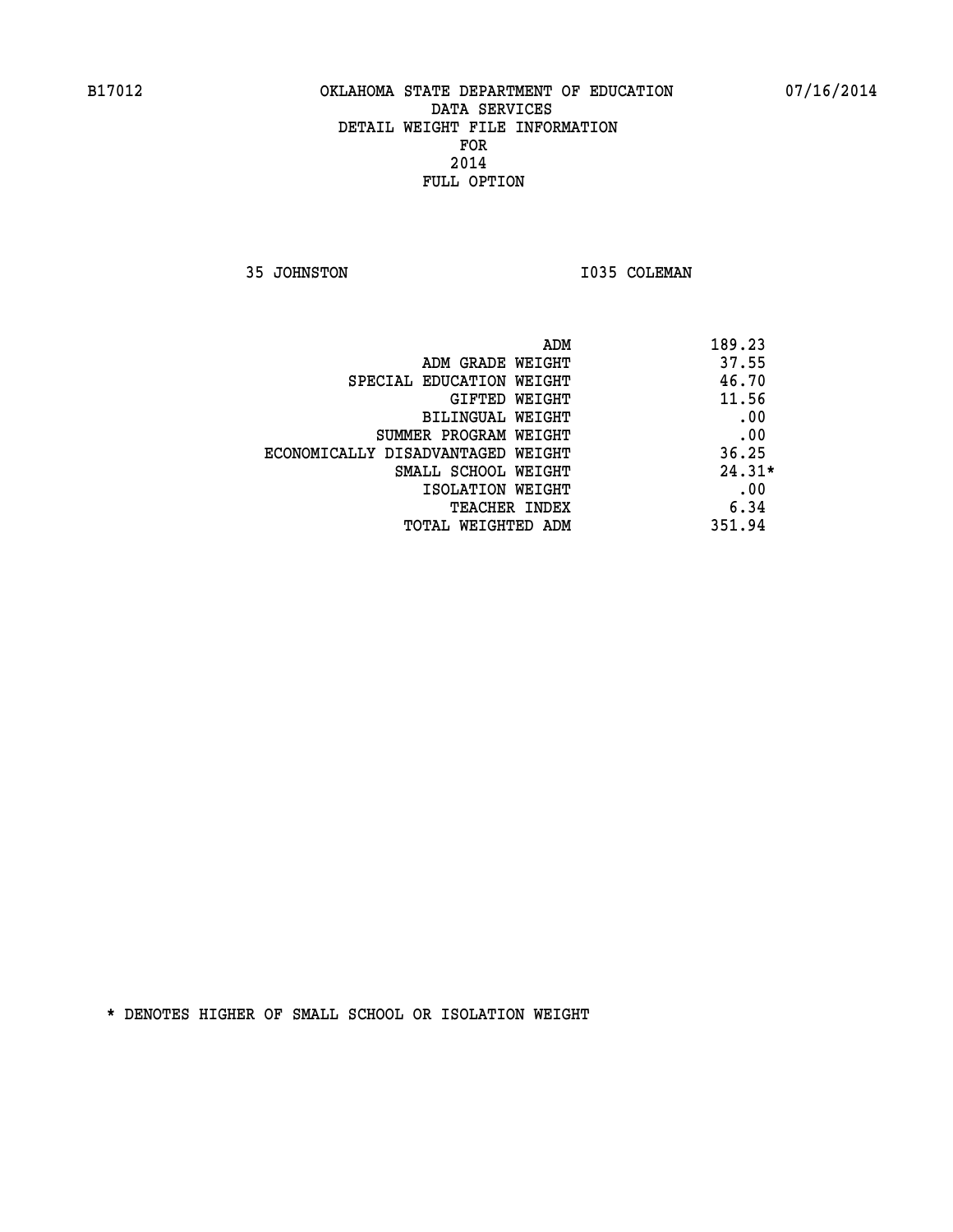**35 JOHNSTON I037 WAPANUCKA** 

| ADM                               | 239.93   |
|-----------------------------------|----------|
| ADM GRADE WEIGHT                  | 46.07    |
| SPECIAL EDUCATION WEIGHT          | 40.45    |
| GIFTED WEIGHT                     | 9.52     |
| BILINGUAL WEIGHT                  | 3.50     |
| SUMMER PROGRAM WEIGHT             | .00      |
| ECONOMICALLY DISADVANTAGED WEIGHT | 44.25    |
| SMALL SCHOOL WEIGHT               | $26.22*$ |
| ISOLATION WEIGHT                  | 4.75     |
| <b>TEACHER INDEX</b>              | 16.58    |
| TOTAL WEIGHTED ADM                | 426.52   |
|                                   |          |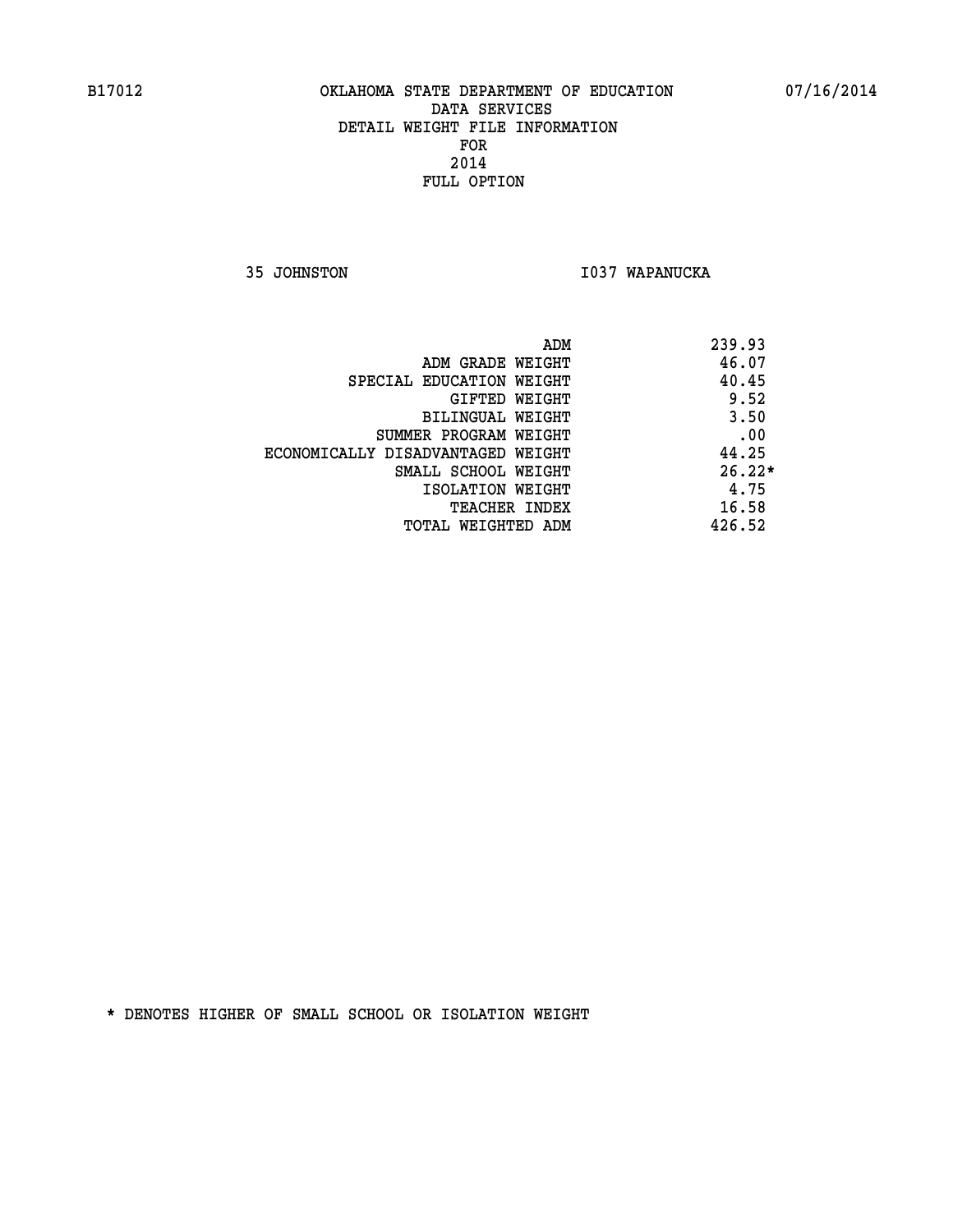**36 KAY C027 PECKHAM** 

|                                   | ADM | 82.97    |
|-----------------------------------|-----|----------|
| ADM GRADE WEIGHT                  |     | 14.47    |
| SPECIAL EDUCATION WEIGHT          |     | 18.55    |
| GIFTED WEIGHT                     |     | 3.06     |
| BILINGUAL WEIGHT                  |     | .00      |
| SUMMER PROGRAM WEIGHT             |     | .00      |
| ECONOMICALLY DISADVANTAGED WEIGHT |     | 19.00    |
| SMALL SCHOOL WEIGHT               |     | $13.99*$ |
| ISOLATION WEIGHT                  |     | .00      |
| TEACHER INDEX                     |     | 2.26     |
| TOTAL WEIGHTED ADM                |     | 154.30   |
|                                   |     |          |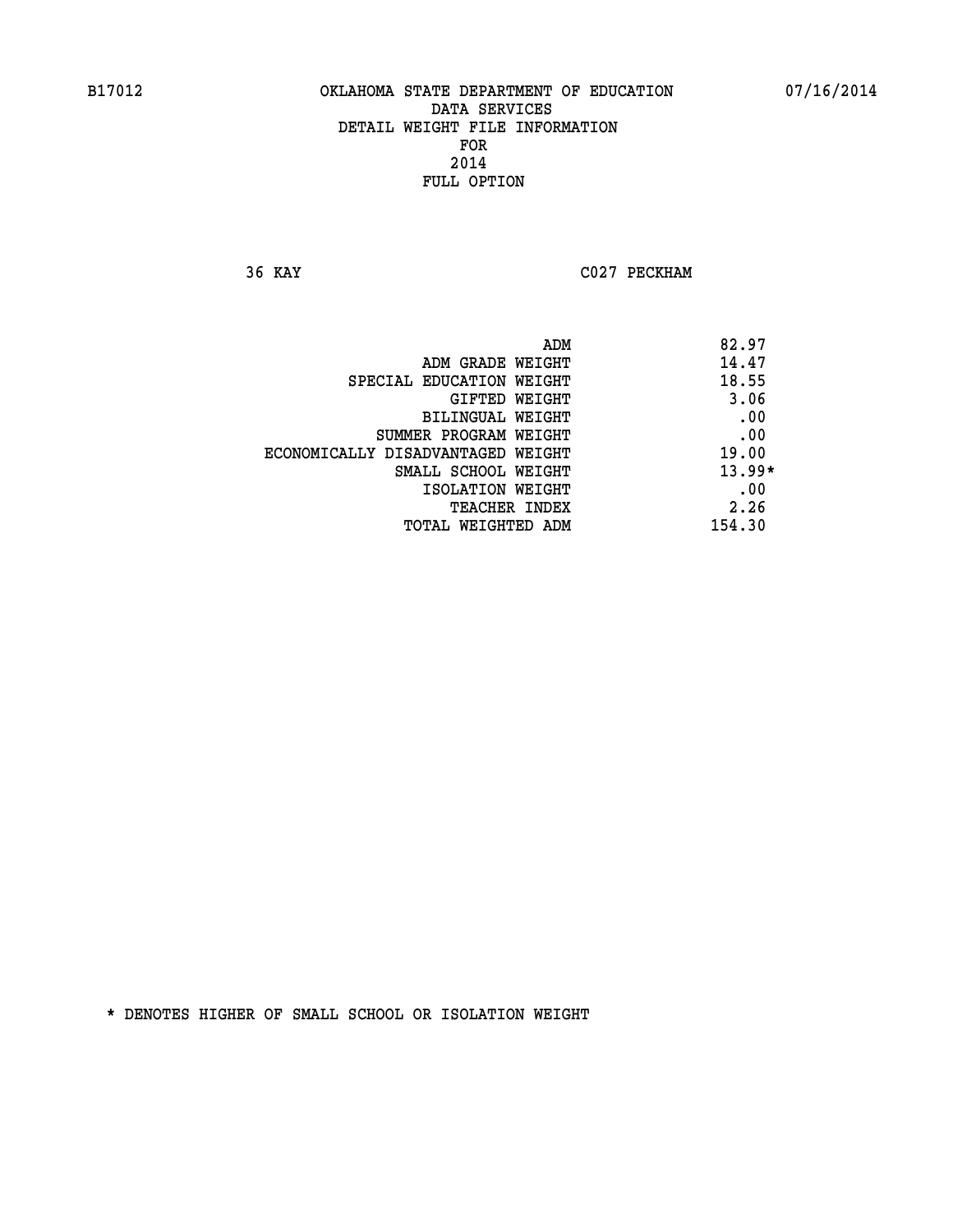**36 KAY C050 KILDARE** 

| ADM                               | 79.73    |
|-----------------------------------|----------|
| ADM GRADE WEIGHT                  | 15.79    |
| SPECIAL EDUCATION WEIGHT          | 14.65    |
| GIFTED WEIGHT                     | .00      |
| BILINGUAL WEIGHT                  | .00      |
| SUMMER PROGRAM WEIGHT             | .00      |
| ECONOMICALLY DISADVANTAGED WEIGHT | 13.75    |
| SMALL SCHOOL WEIGHT               | $13.54*$ |
| ISOLATION WEIGHT                  | .00      |
| <b>TEACHER INDEX</b>              | .00      |
| TOTAL WEIGHTED ADM                | 137.46   |
|                                   |          |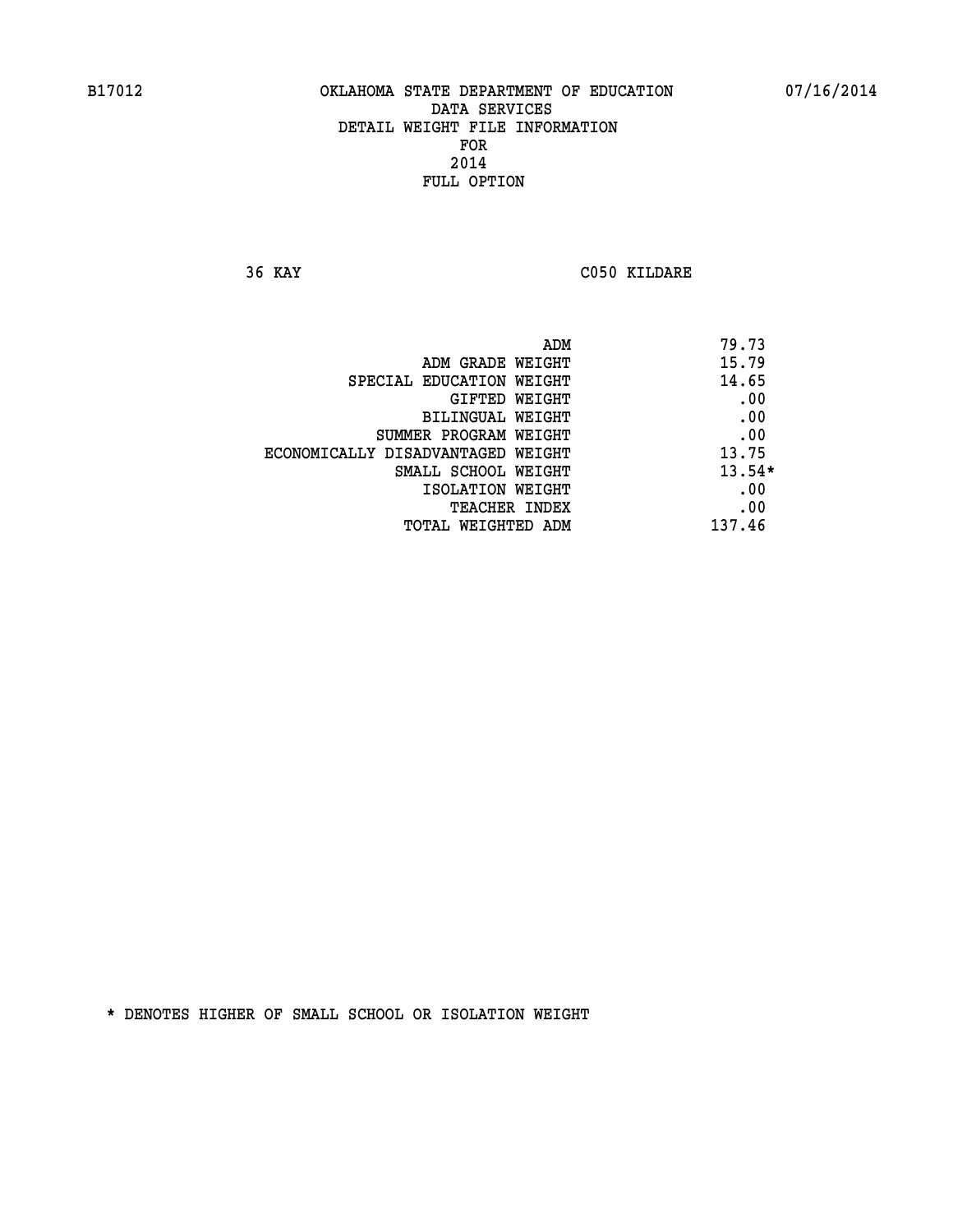**36 KAY I045 BLACKWELL** 

| 1,409.73 |
|----------|
| 281.36   |
| 192.30   |
| 46.92    |
| 20.00    |
| .00      |
| 259.00   |
| .00      |
| .00      |
| 12.29    |
| 2,221.60 |
|          |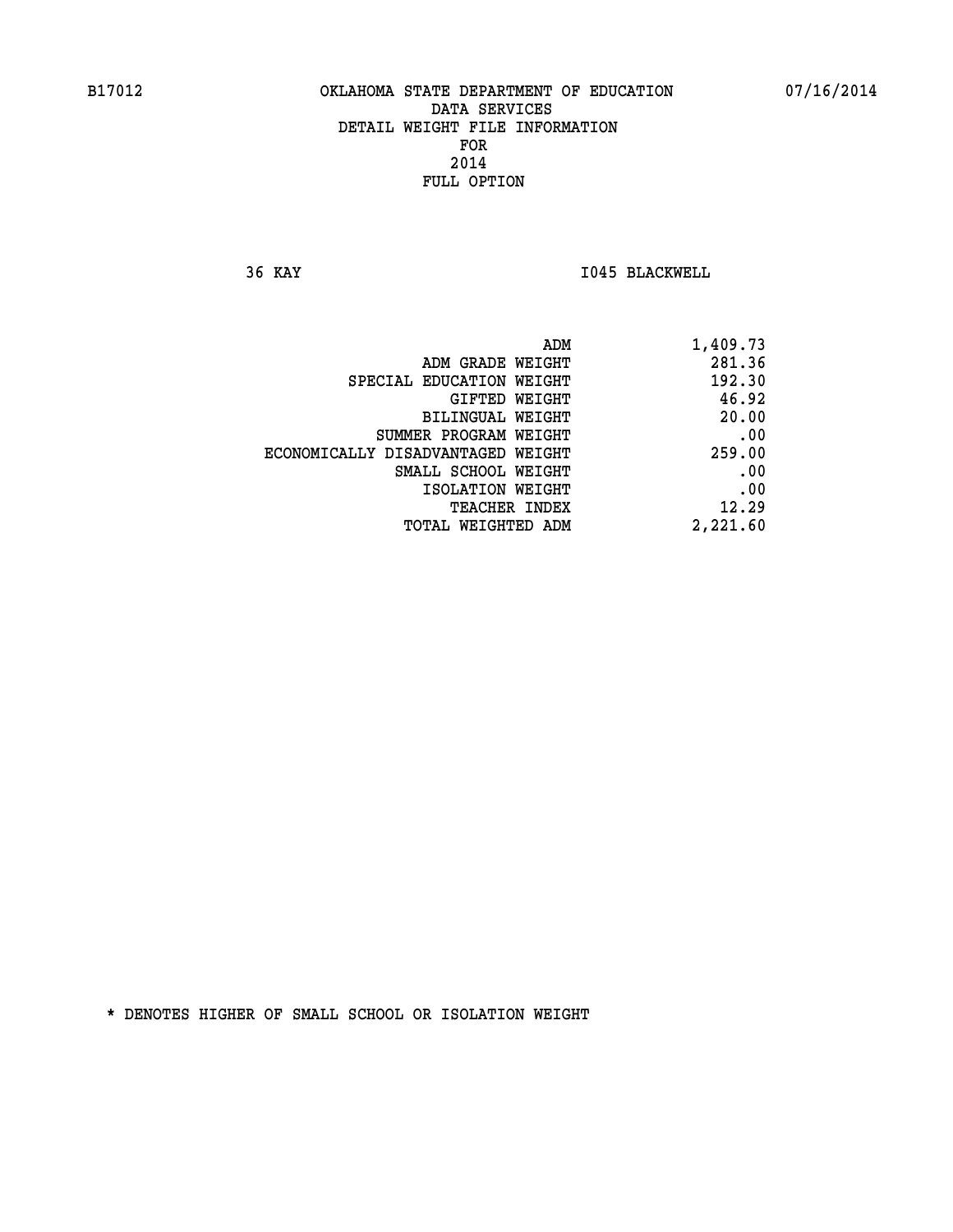**36 KAY I071 PONCA CITY** 

| ADM                               | 5,192.08 |
|-----------------------------------|----------|
| ADM GRADE WEIGHT                  | 1,057.08 |
| SPECIAL EDUCATION WEIGHT          | 930.15   |
| GIFTED WEIGHT                     | 161.50   |
| BILINGUAL WEIGHT                  | 77.50    |
| SUMMER PROGRAM WEIGHT             | .00      |
| ECONOMICALLY DISADVANTAGED WEIGHT | 880.50   |
| SMALL SCHOOL WEIGHT               | .00      |
| ISOLATION WEIGHT                  | .00      |
| TEACHER INDEX                     | .00      |
| TOTAL WEIGHTED ADM                | 8,298.81 |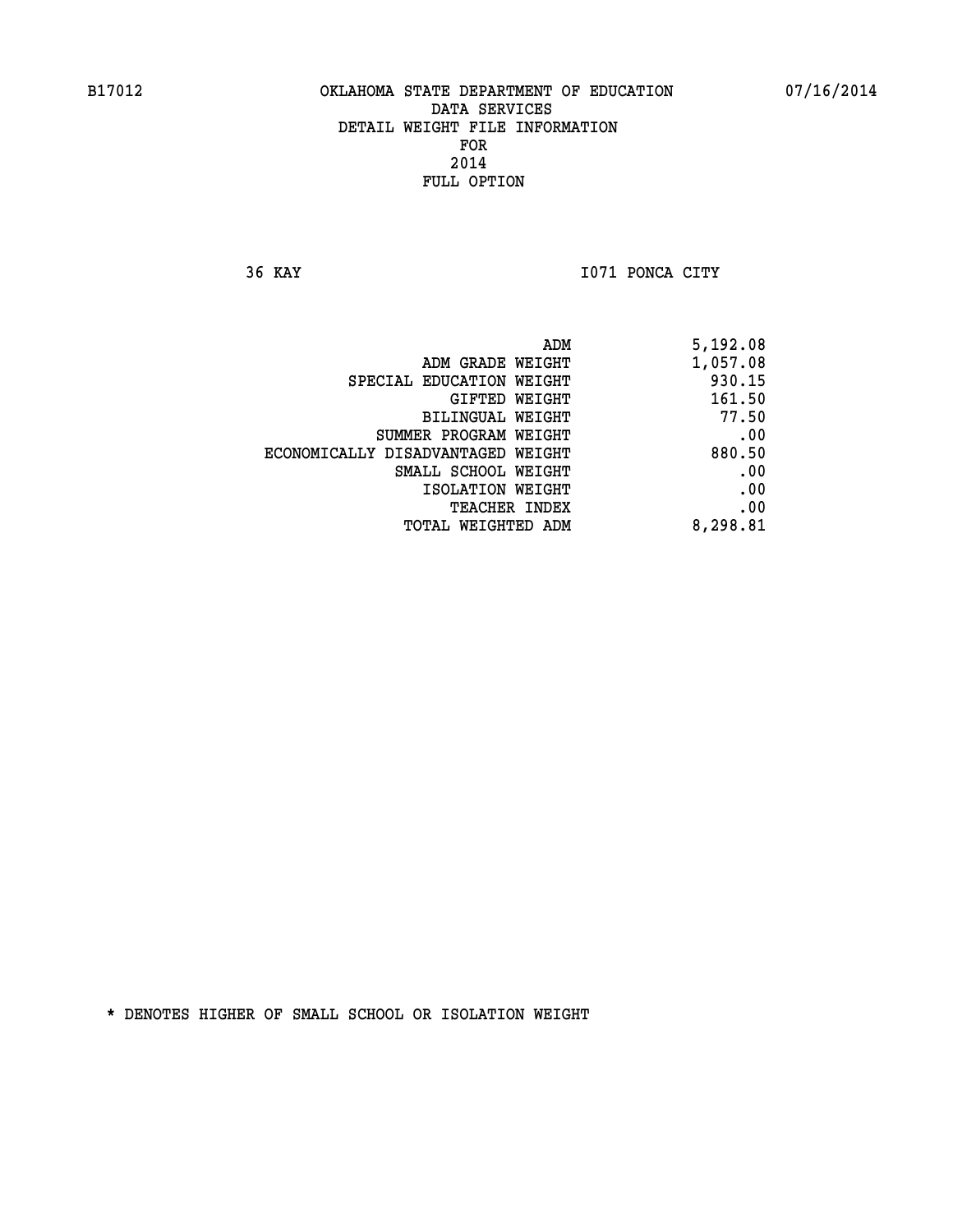**36 KAY I087 TONKAWA** 

| 705.15   |
|----------|
| 148.61   |
| 60.75    |
| 30.26    |
| 12.00    |
| .00      |
| 116.00   |
| .00      |
| .00      |
| 8.82     |
| 1,081.59 |
|          |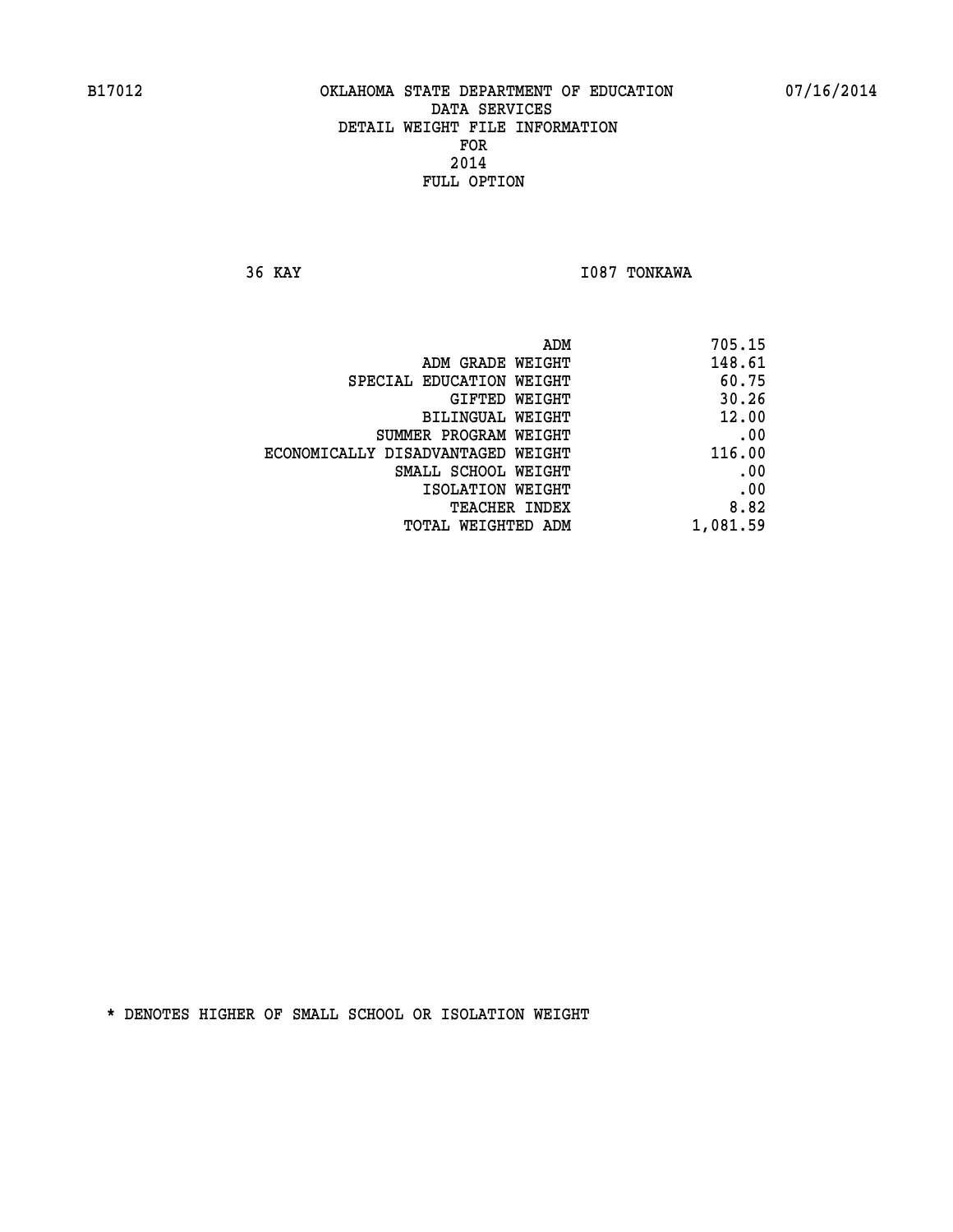**36 KAY I125 NEWKIRK** 

|                                   | ADM | 848.46   |
|-----------------------------------|-----|----------|
| ADM GRADE WEIGHT                  |     | 162.98   |
| SPECIAL EDUCATION WEIGHT          |     | 122.50   |
| GIFTED WEIGHT                     |     | 33.66    |
| BILINGUAL WEIGHT                  |     | .00      |
| SUMMER PROGRAM WEIGHT             |     | .00      |
| ECONOMICALLY DISADVANTAGED WEIGHT |     | 156.50   |
| SMALL SCHOOL WEIGHT               |     | $11.84*$ |
| ISOLATION WEIGHT                  |     | .00      |
| TEACHER INDEX                     |     | .00      |
| TOTAL WEIGHTED ADM                |     | 1,335.94 |
|                                   |     |          |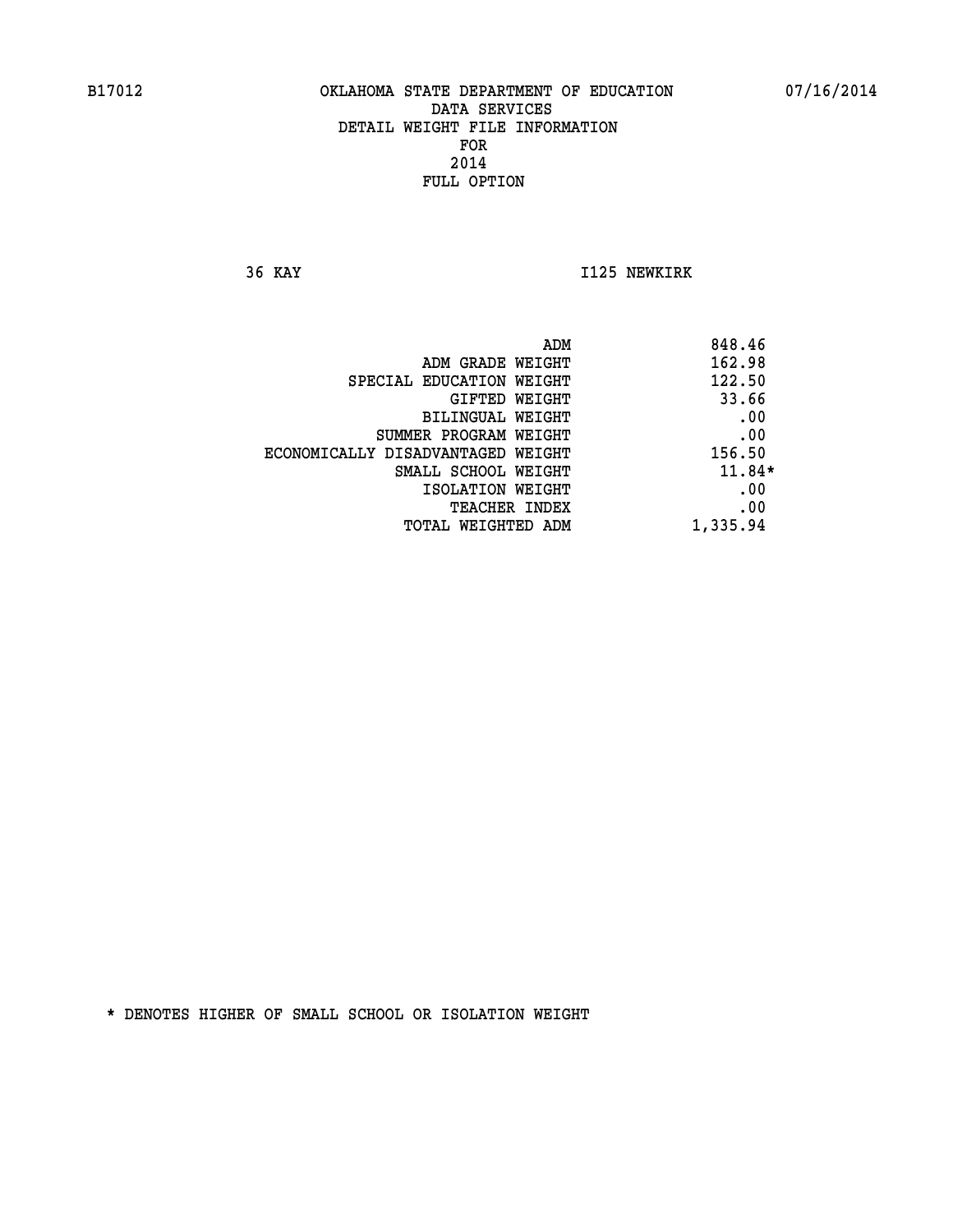**37 KINGFISHER I002 DOVER** 

|                                   | 188.55<br>ADM |     |
|-----------------------------------|---------------|-----|
| ADM GRADE WEIGHT                  | 38.33         |     |
| SPECIAL EDUCATION WEIGHT          | 35.50         |     |
| GIFTED WEIGHT                     | 7.14          |     |
| BILINGUAL WEIGHT                  | 14.25         |     |
| SUMMER PROGRAM WEIGHT             |               | .00 |
| ECONOMICALLY DISADVANTAGED WEIGHT | 39.00         |     |
| SMALL SCHOOL WEIGHT               | $24.27*$      |     |
| ISOLATION WEIGHT                  |               | .00 |
| <b>TEACHER INDEX</b>              |               | .00 |
| TOTAL WEIGHTED ADM                | 347.04        |     |
|                                   |               |     |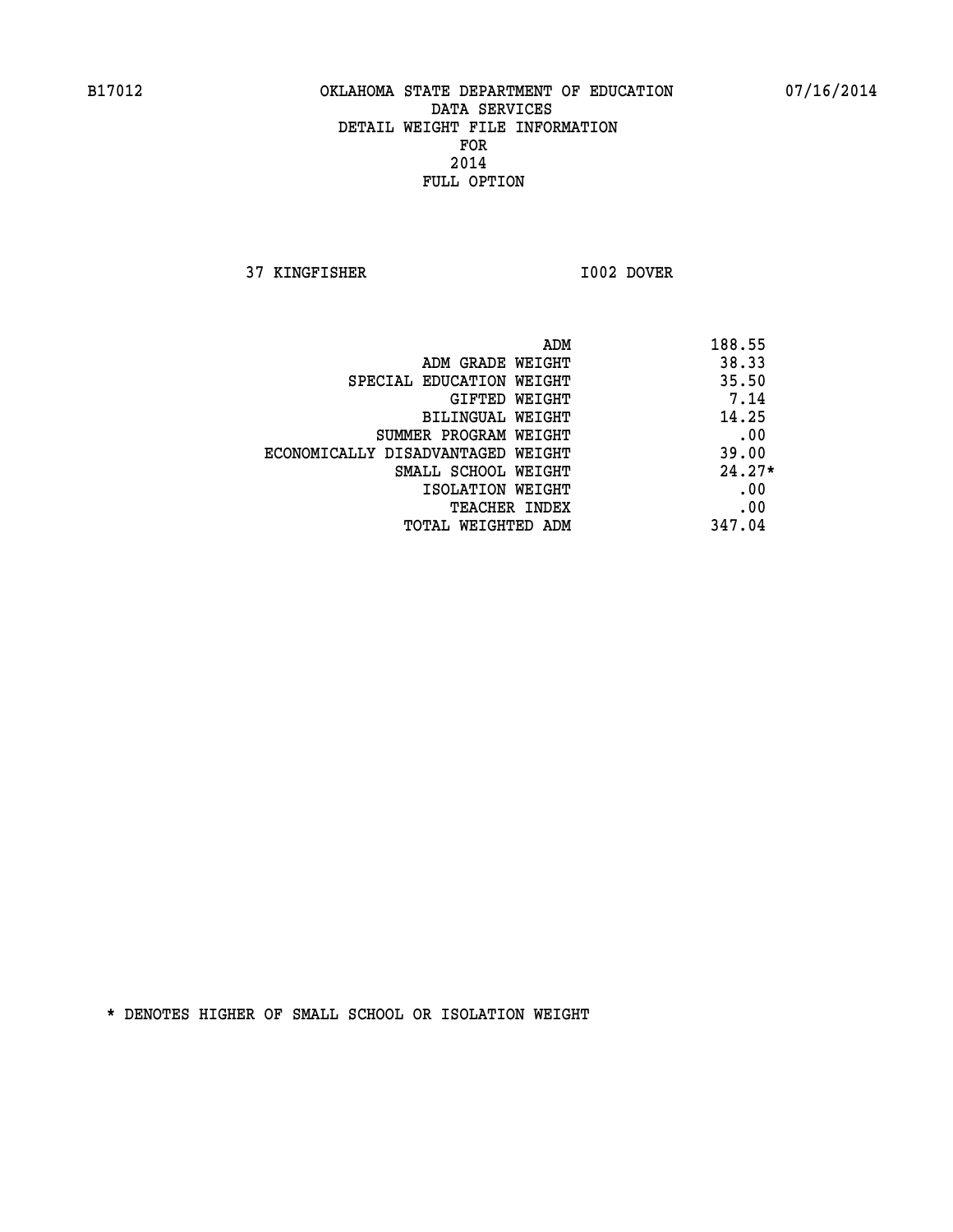**37 KINGFISHER I003 LOMEGA** 

|                                   | ADM | 235.17   |
|-----------------------------------|-----|----------|
| ADM GRADE WEIGHT                  |     | 50.31    |
| SPECIAL EDUCATION WEIGHT          |     | 40.90    |
| GIFTED WEIGHT                     |     | 10.20    |
| BILINGUAL WEIGHT                  |     | 5.00     |
| SUMMER PROGRAM WEIGHT             |     | .00      |
| ECONOMICALLY DISADVANTAGED WEIGHT |     | 42.25    |
| SMALL SCHOOL WEIGHT               |     | 26.12    |
| ISOLATION WEIGHT                  |     | $85.79*$ |
| <b>TEACHER INDEX</b>              |     | 5.54     |
| TOTAL WEIGHTED ADM                |     | 475.16   |
|                                   |     |          |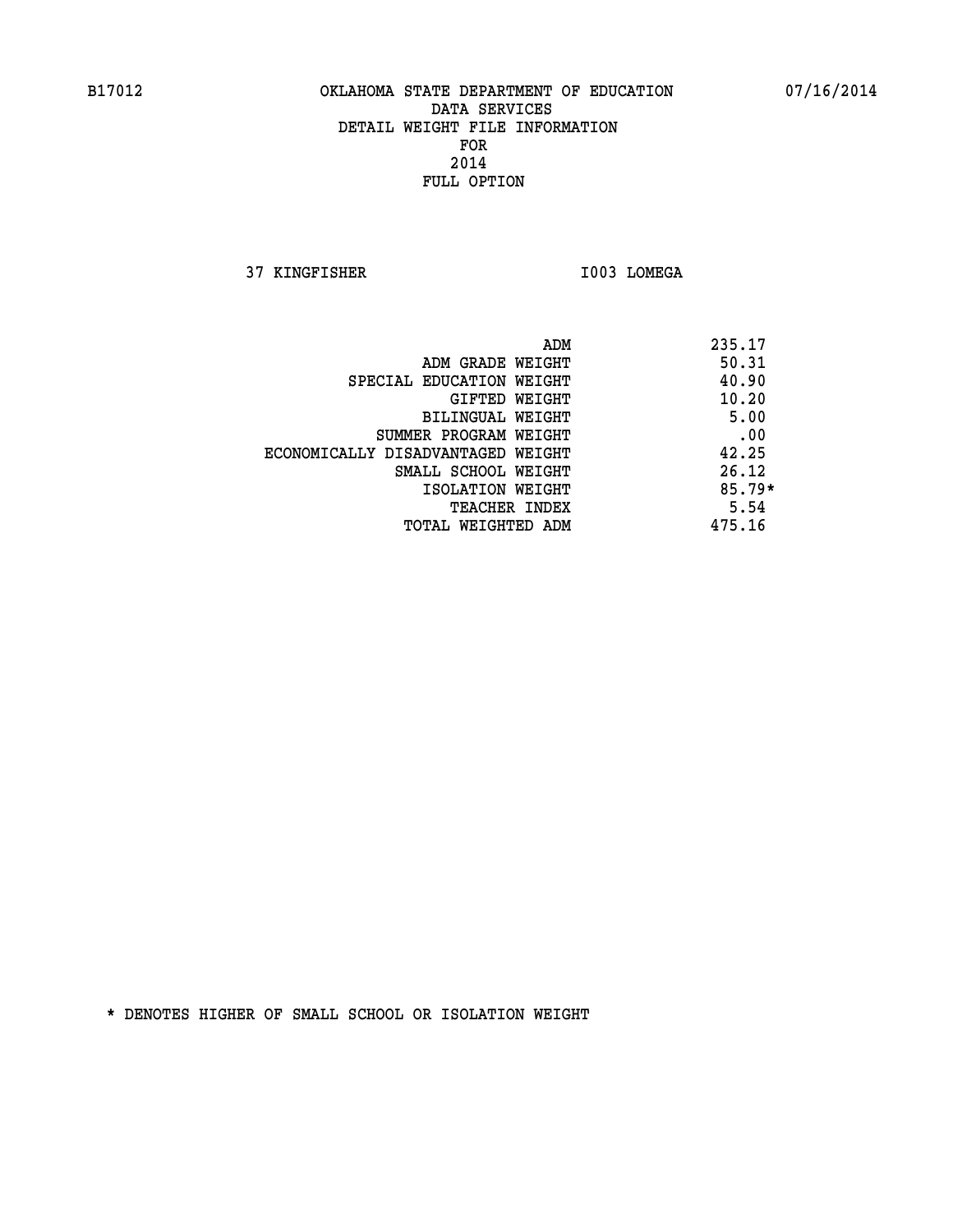**37 KINGFISHER I007 KINGFISHER** 

| ADM                               | 1,401.35 |
|-----------------------------------|----------|
| ADM GRADE WEIGHT                  | 277.52   |
| SPECIAL EDUCATION WEIGHT          | 233.20   |
| <b>GIFTED WEIGHT</b>              | 47.94    |
| BILINGUAL WEIGHT                  | 51.00    |
| SUMMER PROGRAM WEIGHT             | 4.80     |
| ECONOMICALLY DISADVANTAGED WEIGHT | 187.75   |
| SMALL SCHOOL WEIGHT               | .00      |
| ISOLATION WEIGHT                  | .00      |
| <b>TEACHER INDEX</b>              | 41.44    |
| <b>TOTAL WEIGHTED ADM</b>         | 2,245.00 |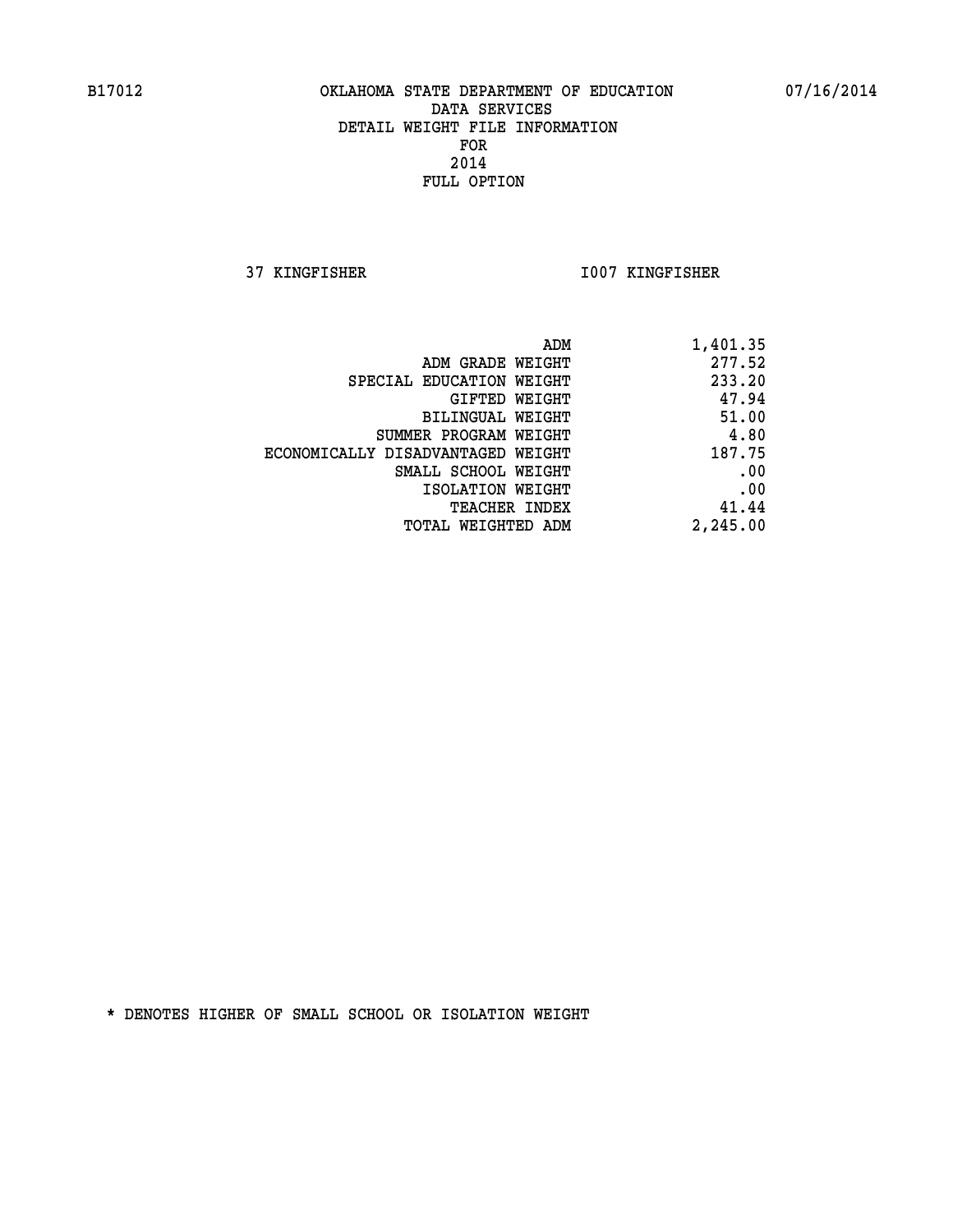**37 KINGFISHER I016 HENNESSEY** 

| 884.11   |
|----------|
| 182.17   |
| 116.90   |
| 32.98    |
| 92.75    |
| .00      |
| 183.75   |
| .00      |
| .00      |
| 15.75    |
| 1,508.41 |
|          |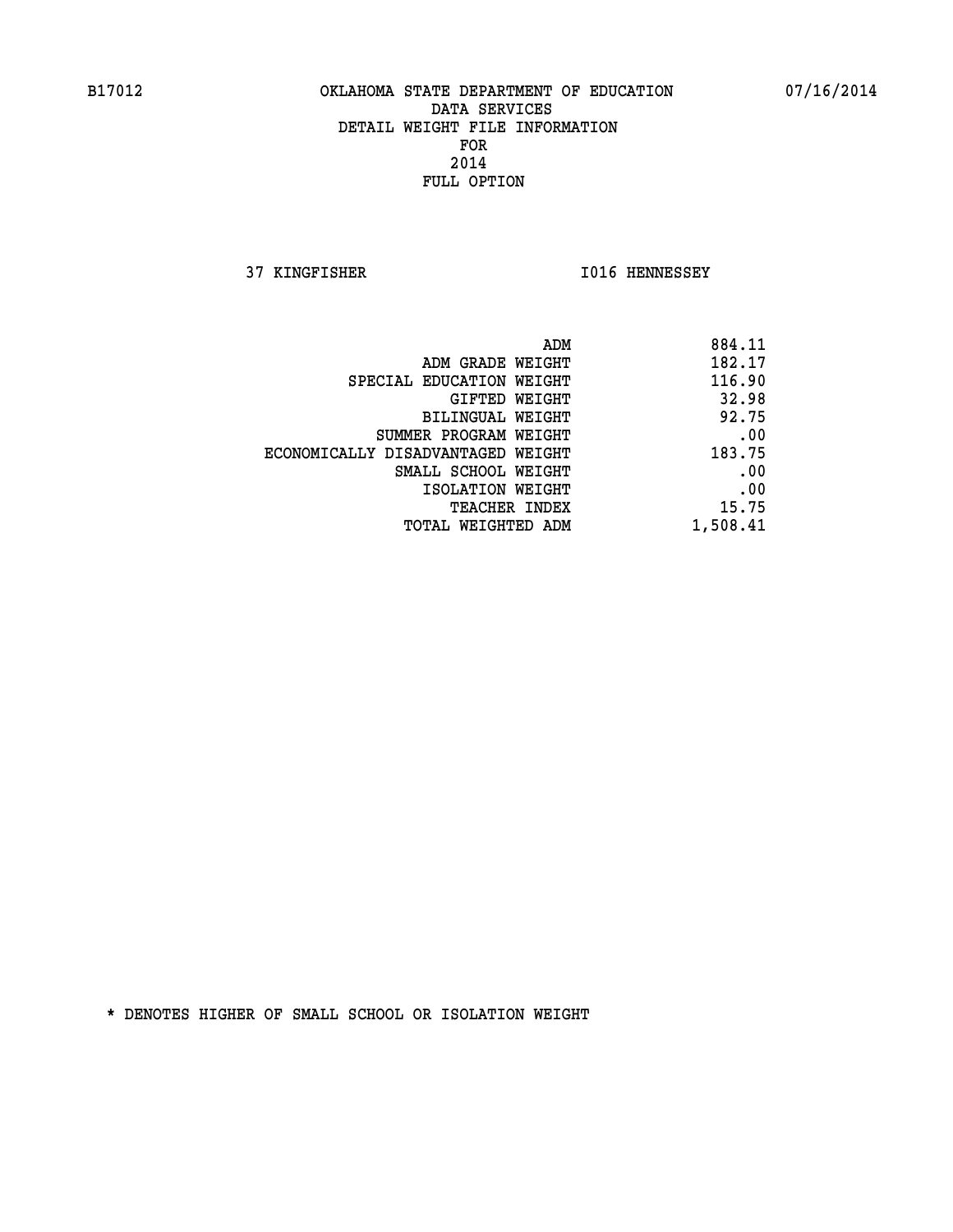**37 KINGFISHER 1089 CASHION** 

|                                   | 509.68<br>ADM |
|-----------------------------------|---------------|
| ADM GRADE WEIGHT                  | 75.59         |
| SPECIAL EDUCATION WEIGHT          | 60.20         |
| GIFTED WEIGHT                     | 25.50         |
| BILINGUAL WEIGHT                  | .75           |
| SUMMER PROGRAM WEIGHT             | .00           |
| ECONOMICALLY DISADVANTAGED WEIGHT | 37.50         |
| SMALL SCHOOL WEIGHT               | $3.72*$       |
| ISOLATION WEIGHT                  | .00           |
| <b>TEACHER INDEX</b>              | .00           |
| TOTAL WEIGHTED ADM                | 712.94        |
|                                   |               |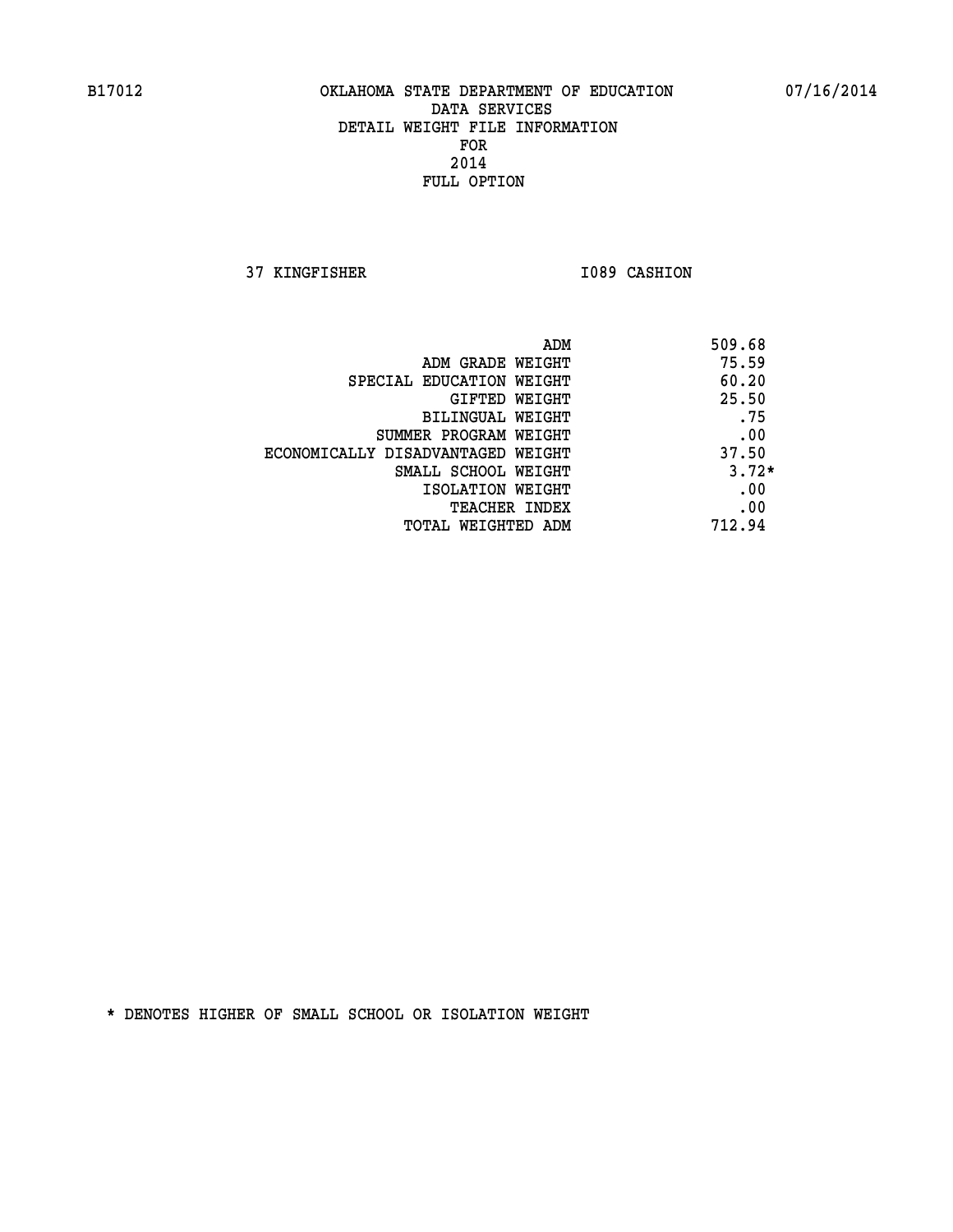**37 KINGFISHER I105 OKARCHE** 

|                                   | ADM | 308.43   |
|-----------------------------------|-----|----------|
| ADM GRADE WEIGHT                  |     | 61.50    |
| SPECIAL EDUCATION WEIGHT          |     | 45.25    |
| GIFTED WEIGHT                     |     | 9.18     |
| BILINGUAL WEIGHT                  |     | 1.50     |
| SUMMER PROGRAM WEIGHT             |     | .00      |
| ECONOMICALLY DISADVANTAGED WEIGHT |     | 20.50    |
| SMALL SCHOOL WEIGHT               |     | $25.72*$ |
| ISOLATION WEIGHT                  |     | 24.18    |
| TEACHER INDEX                     |     | 14.13    |
| TOTAL WEIGHTED ADM                |     | 486.21   |
|                                   |     |          |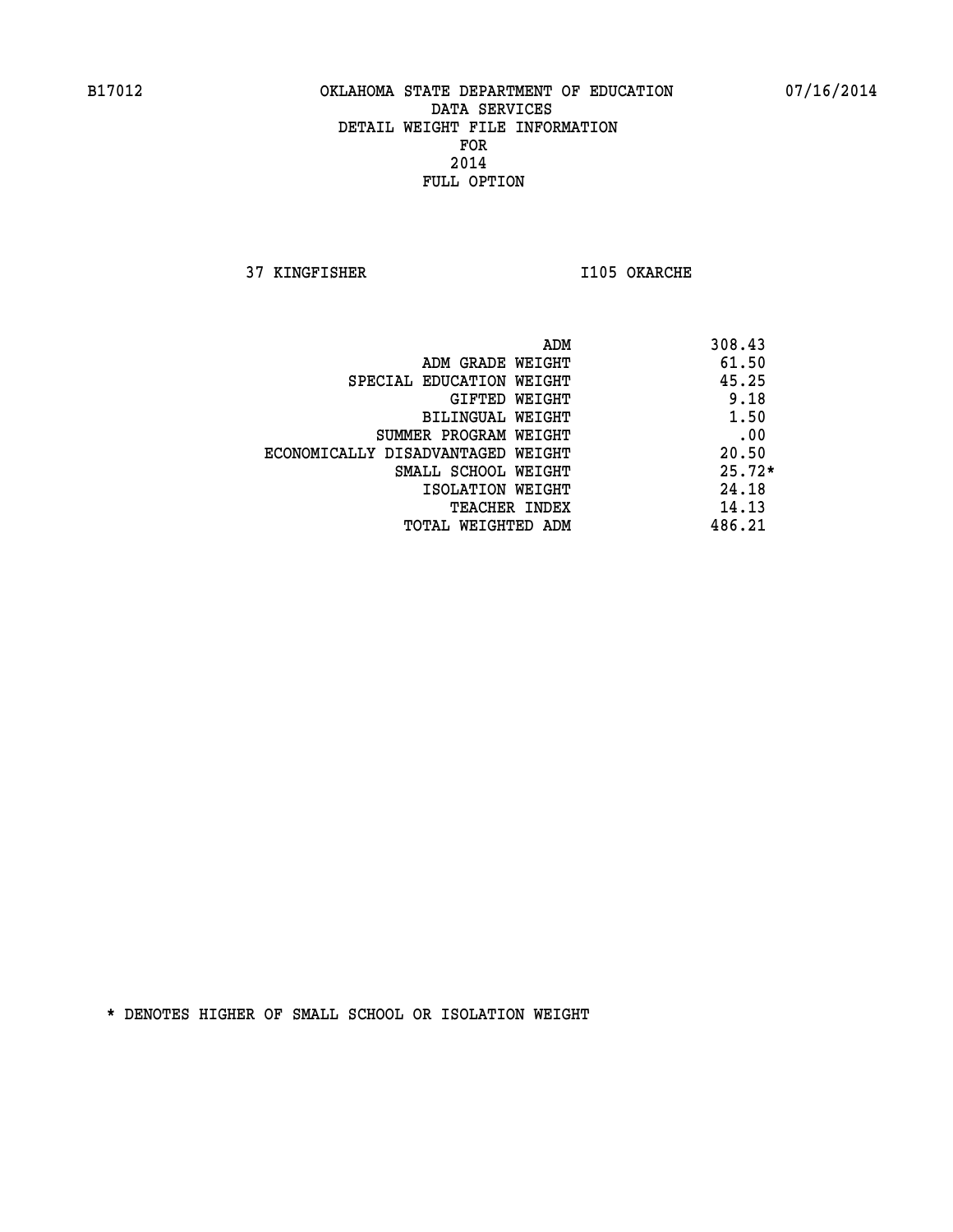**38 KIOWA I001 HOBART** 

| 852.72   |
|----------|
| 173.20   |
| 76.55    |
| 17.68    |
| 9.00     |
| .00      |
| 147.25   |
| .00      |
| .00      |
| 60.30    |
| 1,336.70 |
|          |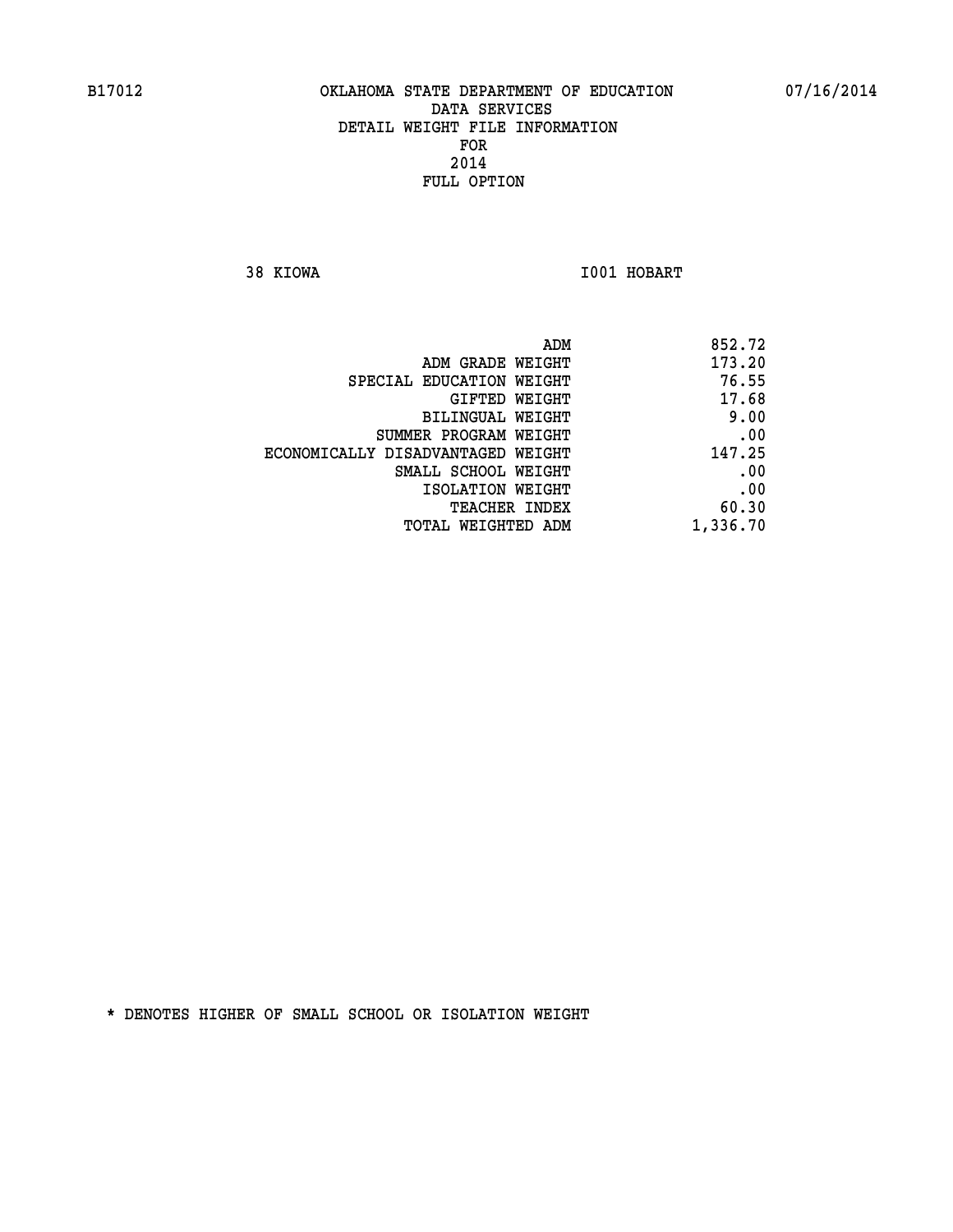**38 KIOWA I002 LONE WOLF** 

|                                   | ADM | 99.80    |
|-----------------------------------|-----|----------|
| ADM GRADE WEIGHT                  |     | 23.74    |
| SPECIAL EDUCATION WEIGHT          |     | 12.00    |
| GIFTED WEIGHT                     |     | 1.02     |
| BILINGUAL WEIGHT                  |     | .00      |
| SUMMER PROGRAM WEIGHT             |     | .00      |
| ECONOMICALLY DISADVANTAGED WEIGHT |     | 19.50    |
| SMALL SCHOOL WEIGHT               |     | 16.19    |
| ISOLATION WEIGHT                  |     | $16.31*$ |
| TEACHER INDEX                     |     | 4.09     |
| TOTAL WEIGHTED ADM                |     | 176.46   |
|                                   |     |          |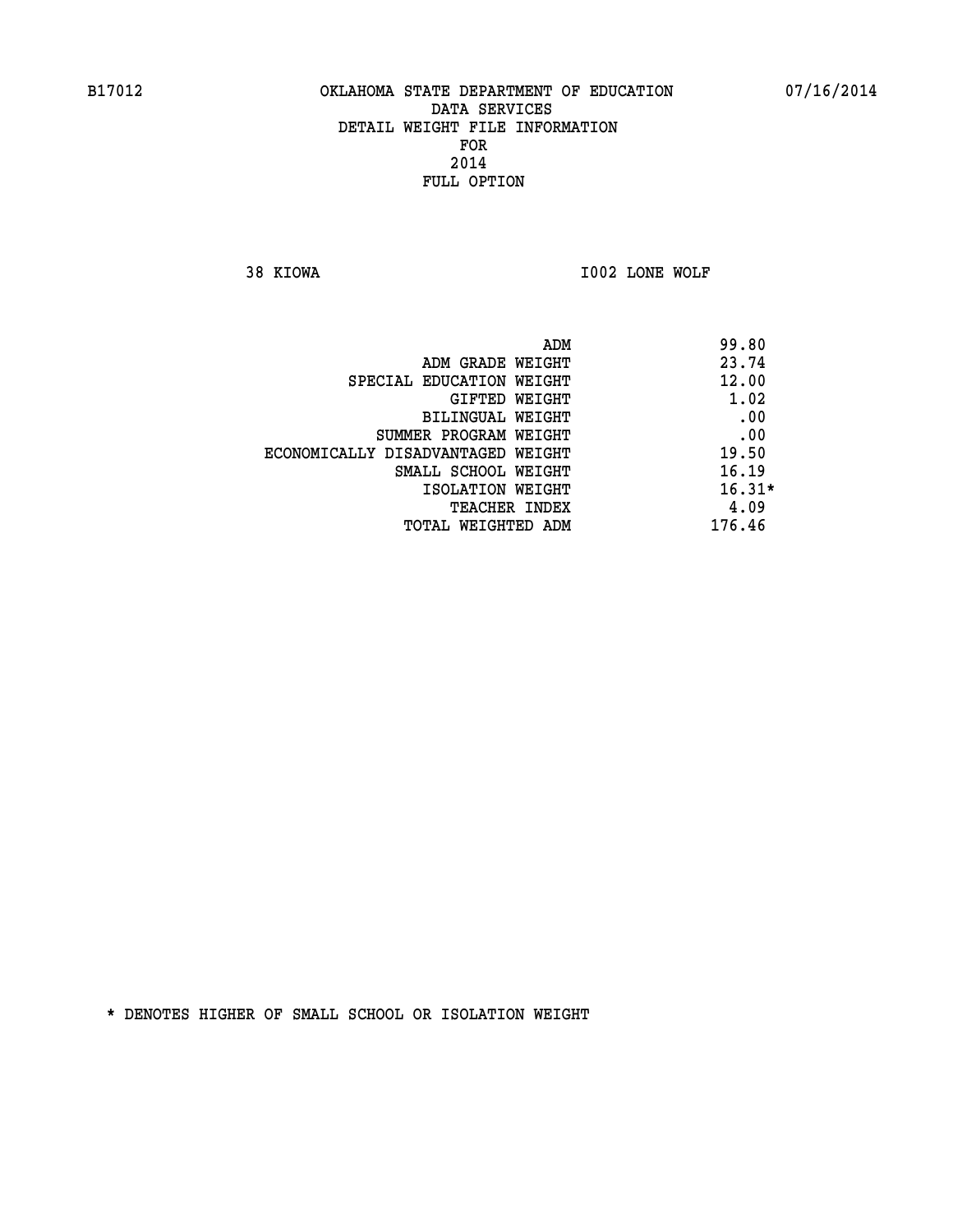**38 KIOWA I003 MOUNTAIN VIEW-GOTEBO** 

| ADM                               | 262.05    |
|-----------------------------------|-----------|
| ADM GRADE WEIGHT                  | 52.18     |
| SPECIAL EDUCATION WEIGHT          | 30.95     |
| GIFTED WEIGHT                     | 11.56     |
| BILINGUAL WEIGHT                  | .00       |
| SUMMER PROGRAM WEIGHT             | .00       |
| ECONOMICALLY DISADVANTAGED WEIGHT | 46.75     |
| SMALL SCHOOL WEIGHT               | 26.45     |
| ISOLATION WEIGHT                  | $154.61*$ |
| <b>TEACHER INDEX</b>              | 3.97      |
| TOTAL WEIGHTED ADM                | 562.07    |
|                                   |           |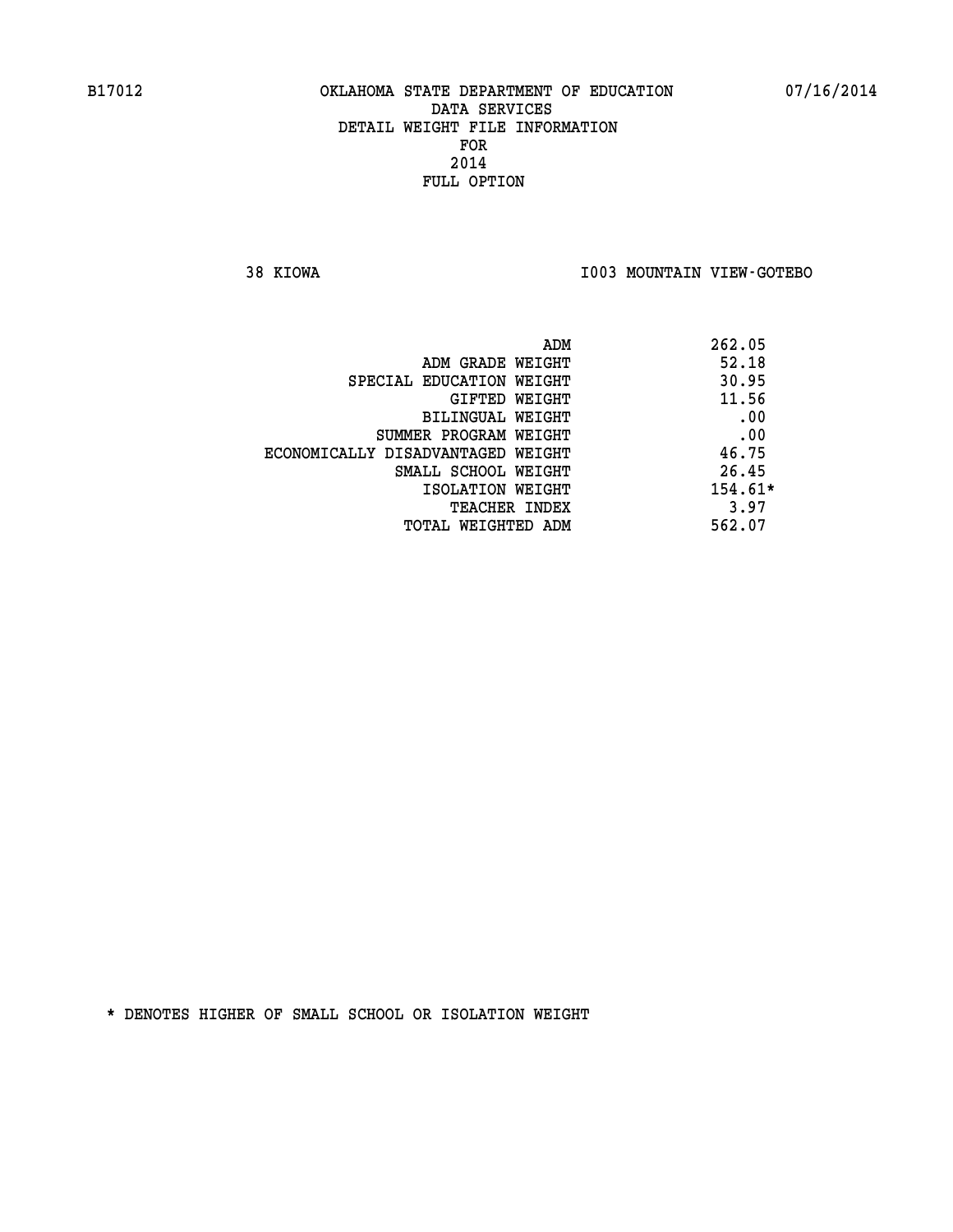**38 KIOWA I004 SNYDER** 

| ADM                               | 444.44  |
|-----------------------------------|---------|
| ADM GRADE WEIGHT                  | 84.54   |
| SPECIAL EDUCATION WEIGHT          | 72.10   |
| GIFTED WEIGHT                     | 15.30   |
| BILINGUAL WEIGHT                  | .25     |
| SUMMER PROGRAM WEIGHT             | .00     |
| ECONOMICALLY DISADVANTAGED WEIGHT | 83.00   |
| SMALL SCHOOL WEIGHT               | 14.21   |
| ISOLATION WEIGHT                  | 191.11* |
| <b>TEACHER INDEX</b>              | 17.93   |
| TOTAL WEIGHTED ADM                | 908.67  |
|                                   |         |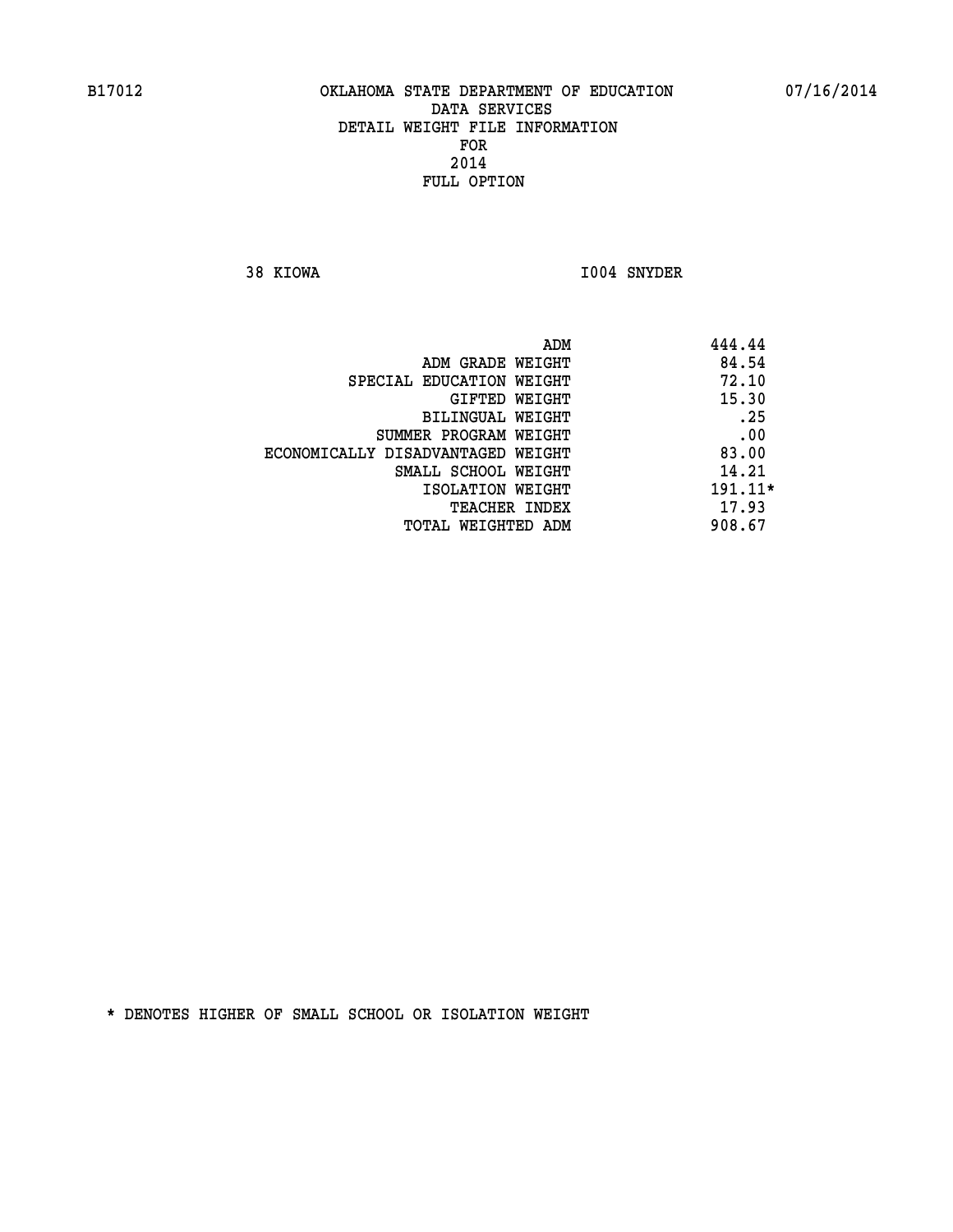**39 LATIMER 1001 WILBURTON** 

| 893.39   |
|----------|
| 181.52   |
| 128.95   |
| 24.82    |
| 1.25     |
| .00      |
| 131.75   |
| .00      |
| .00      |
| 31.13    |
| 1,392.81 |
|          |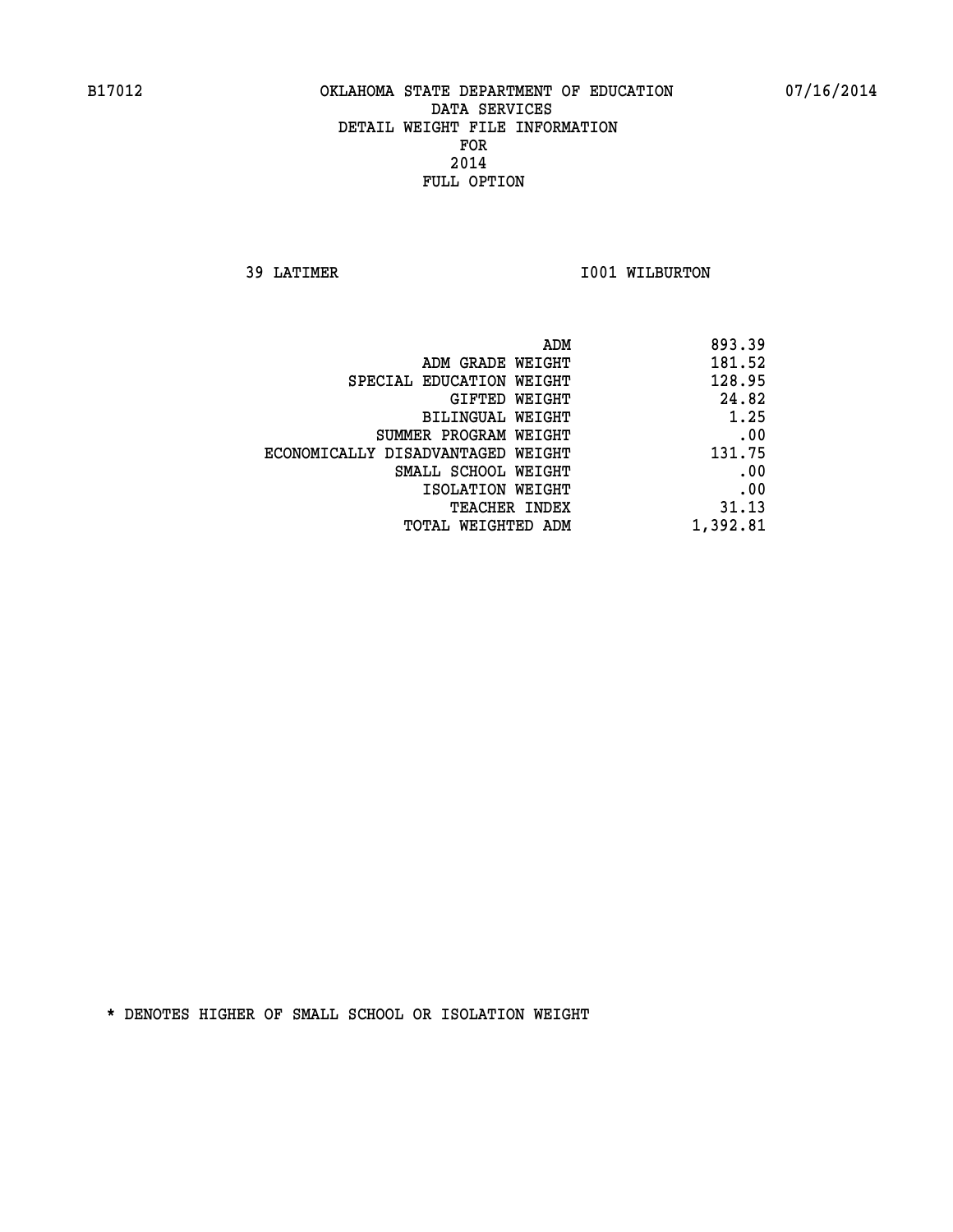**39 LATIMER I002 RED OAK** 

| 249.89<br>ADM                              |          |
|--------------------------------------------|----------|
| 51.43<br>ADM GRADE WEIGHT                  |          |
| 37.00<br>SPECIAL EDUCATION WEIGHT          |          |
| GIFTED WEIGHT                              | 8.50     |
| BILINGUAL WEIGHT                           | .00      |
| SUMMER PROGRAM WEIGHT                      | .00      |
| 44.75<br>ECONOMICALLY DISADVANTAGED WEIGHT |          |
| SMALL SCHOOL WEIGHT                        | $26.37*$ |
| ISOLATION WEIGHT                           | .00      |
| 17.44<br>TEACHER INDEX                     |          |
| 435.38<br>TOTAL WEIGHTED ADM               |          |
|                                            |          |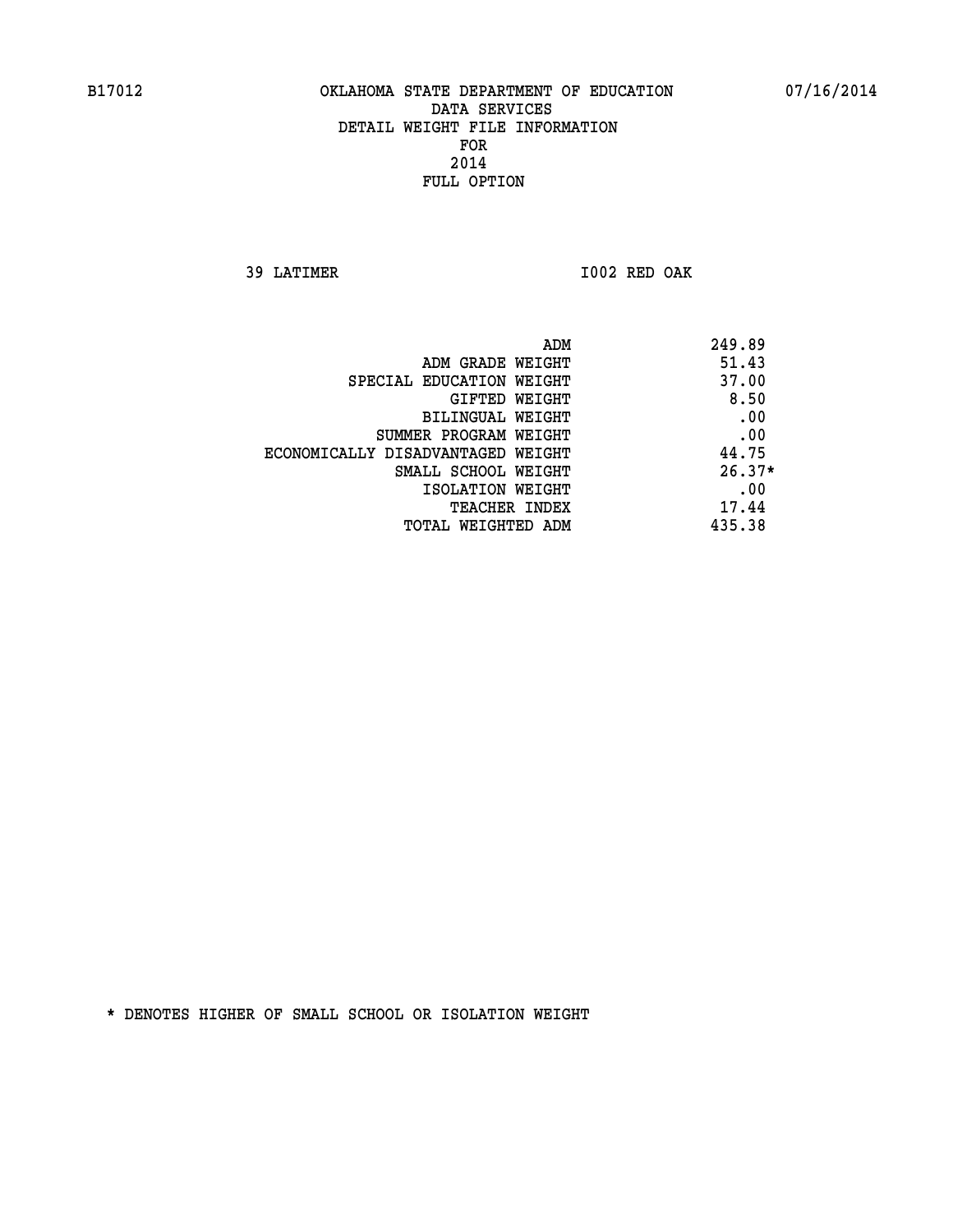**39 LATIMER I003 BUFFALO VALLEY** 

|                                   | ADM | 178.63 |
|-----------------------------------|-----|--------|
| ADM GRADE WEIGHT                  |     | 33.83  |
| SPECIAL EDUCATION WEIGHT          |     | 27.85  |
| GIFTED WEIGHT                     |     | 4.42   |
| BILINGUAL WEIGHT                  |     | 1.25   |
| SUMMER PROGRAM WEIGHT             |     | .00    |
| ECONOMICALLY DISADVANTAGED WEIGHT |     | 32.00  |
| SMALL SCHOOL WEIGHT               |     | 23.66* |
| ISOLATION WEIGHT                  |     | 21.26  |
| <b>TEACHER INDEX</b>              |     | 4.33   |
| TOTAL WEIGHTED ADM                |     | 305.97 |
|                                   |     |        |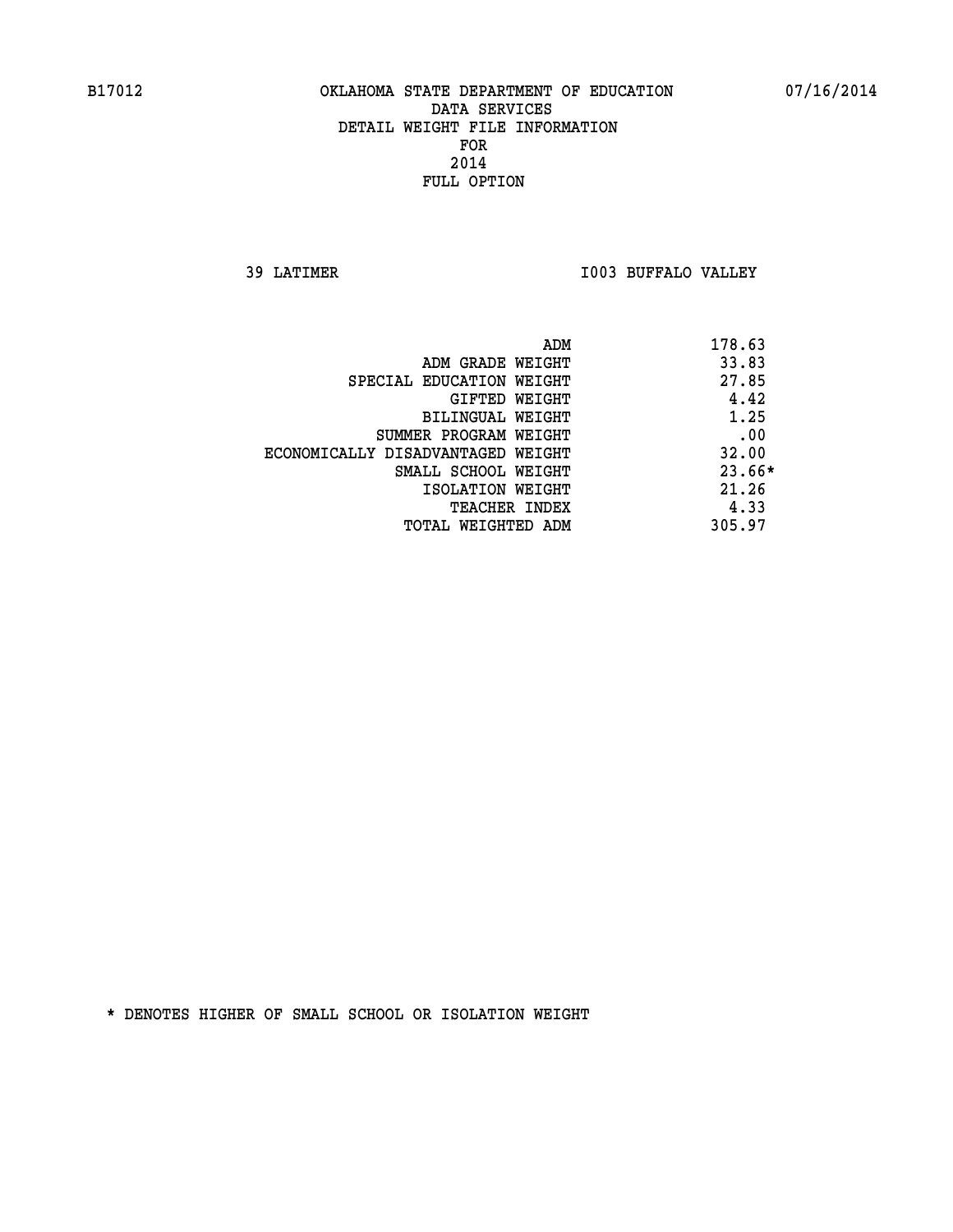**39 LATIMER I004 PANOLA** 

| ADM                               | 202.42   |
|-----------------------------------|----------|
| ADM GRADE WEIGHT                  | 43.02    |
| SPECIAL EDUCATION WEIGHT          | 24.75    |
| GIFTED WEIGHT                     | 2.72     |
| BILINGUAL WEIGHT                  | .00      |
| SUMMER PROGRAM WEIGHT             | .00      |
| ECONOMICALLY DISADVANTAGED WEIGHT | 37.50    |
| SMALL SCHOOL WEIGHT               | $24.99*$ |
| ISOLATION WEIGHT                  | .00      |
| <b>TEACHER INDEX</b>              | 1.47     |
| TOTAL WEIGHTED ADM                | 336.87   |
|                                   |          |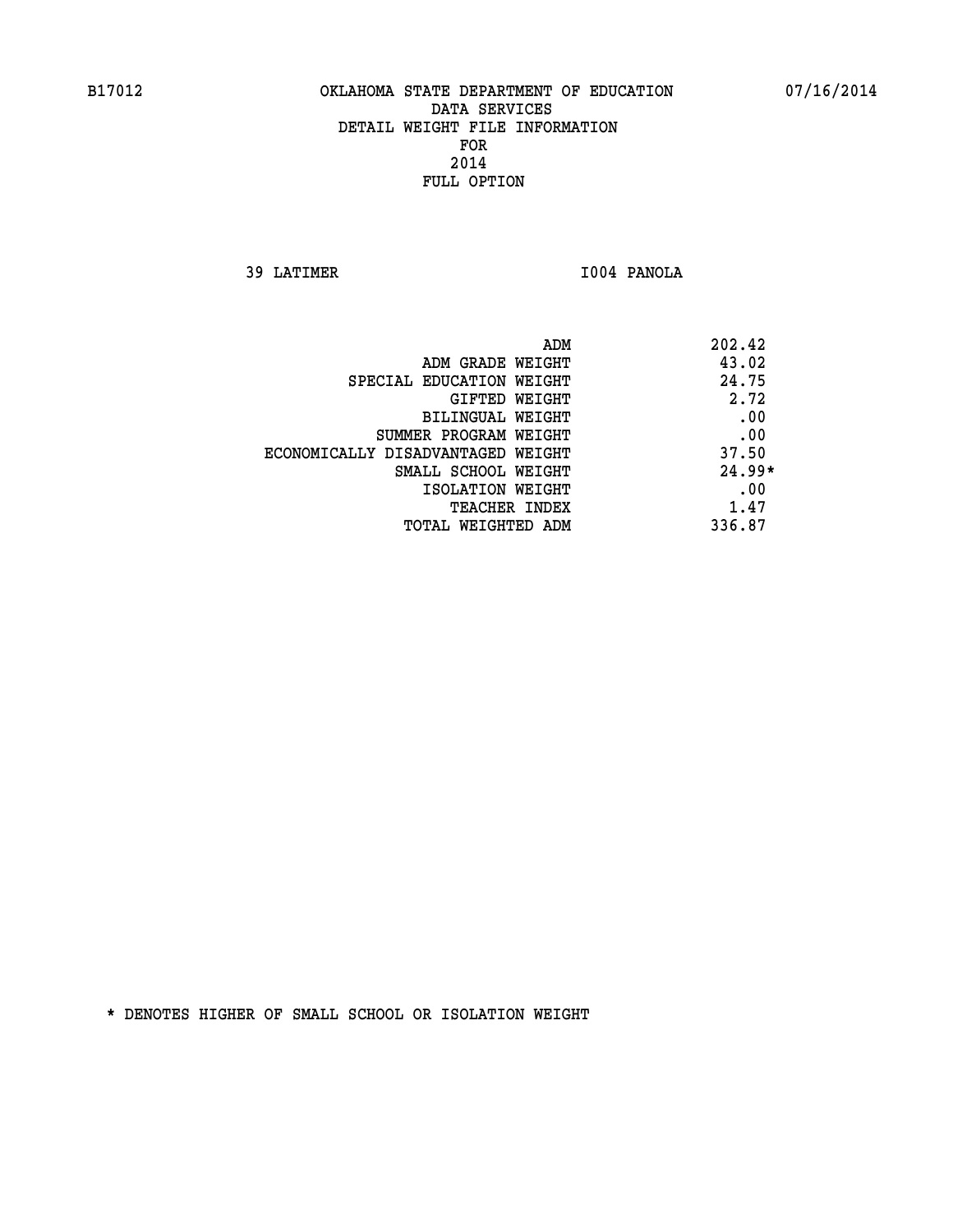**40 LE FLORE C004 SHADY POINT** 

| ADM                               | 143.74   |
|-----------------------------------|----------|
| ADM GRADE WEIGHT                  | 29.28    |
| SPECIAL EDUCATION WEIGHT          | 22.25    |
| <b>GIFTED WEIGHT</b>              | 3.74     |
| BILINGUAL WEIGHT                  | .00      |
| SUMMER PROGRAM WEIGHT             | .00      |
| ECONOMICALLY DISADVANTAGED WEIGHT | 29.50    |
| SMALL SCHOOL WEIGHT               | $20.94*$ |
| ISOLATION WEIGHT                  | .00      |
| <b>TEACHER INDEX</b>              | .00      |
| TOTAL WEIGHTED ADM                | 249.45   |
|                                   |          |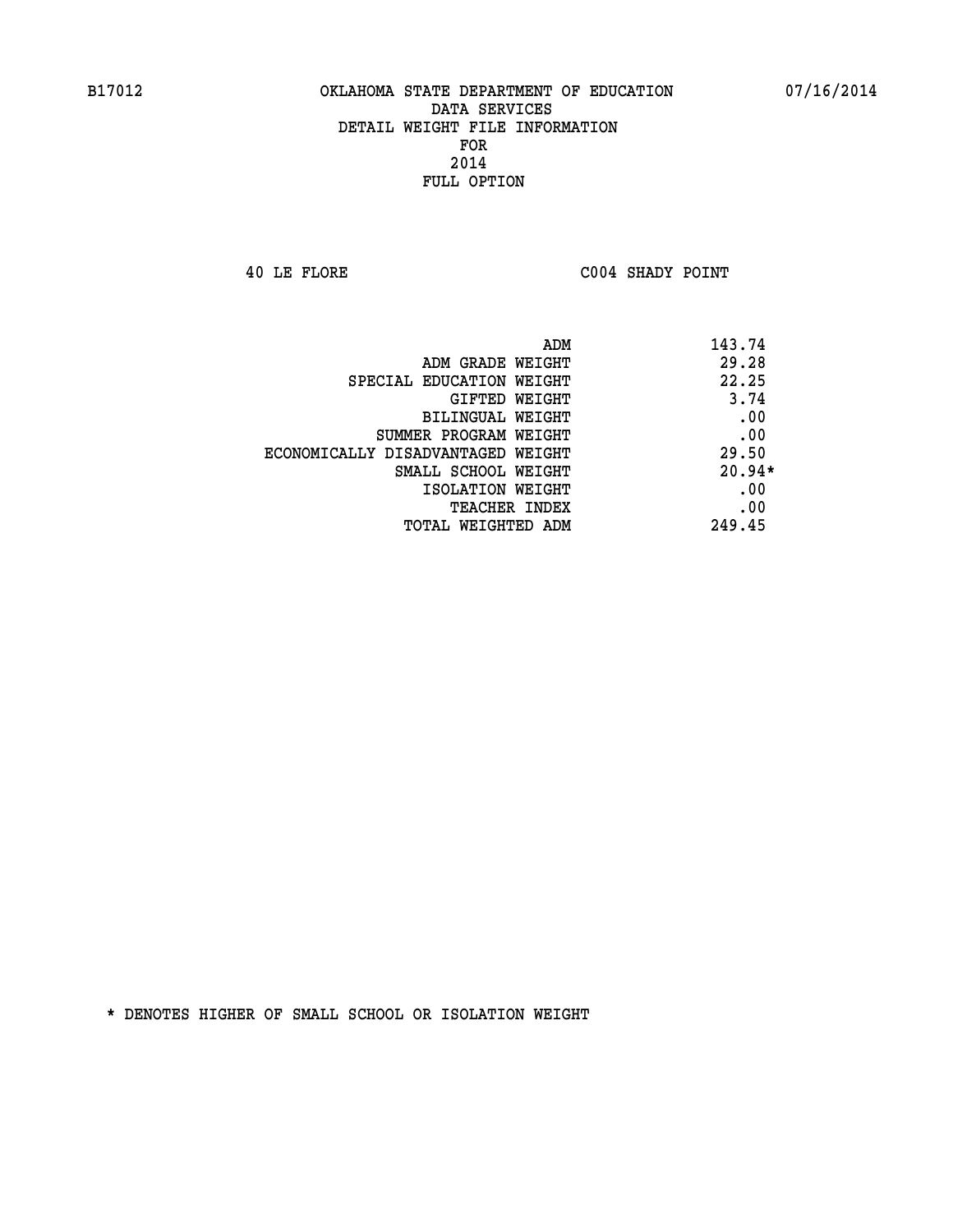**40 LE FLORE C011 MONROE** 

|                                   | 121.78<br>ADM |
|-----------------------------------|---------------|
| ADM GRADE WEIGHT                  | 23.33         |
| SPECIAL EDUCATION WEIGHT          | 14.05         |
| GIFTED WEIGHT                     | 3.40          |
| BILINGUAL WEIGHT                  | 1.50          |
| SUMMER PROGRAM WEIGHT             | .00           |
| ECONOMICALLY DISADVANTAGED WEIGHT | 23.00         |
| SMALL SCHOOL WEIGHT               | 18.75*        |
| ISOLATION WEIGHT                  | .00           |
| TEACHER INDEX                     | 1.21          |
| TOTAL WEIGHTED ADM                | 207.02        |
|                                   |               |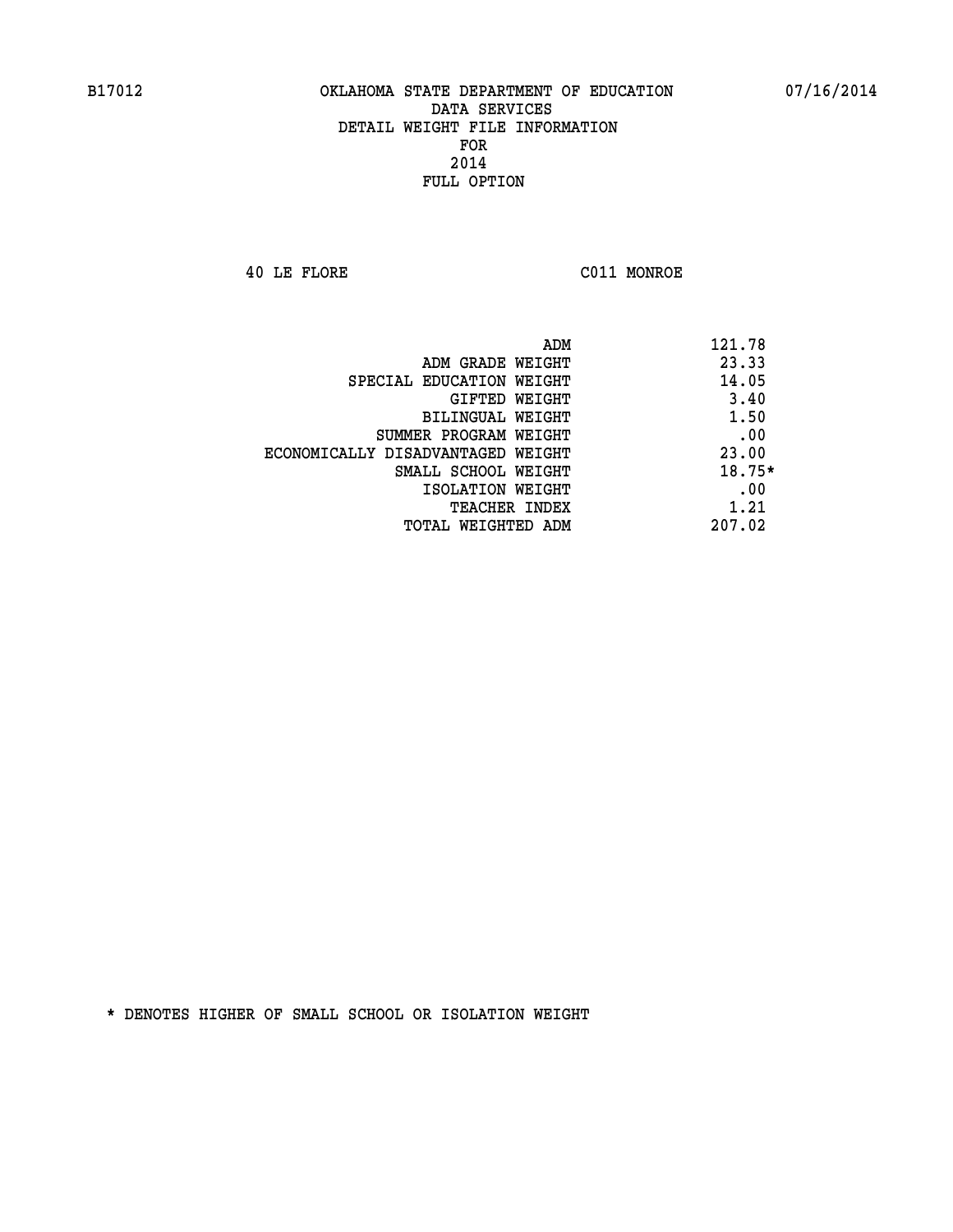**40 LE FLORE C014 HODGEN** 

| ADM                               | 265.30   |
|-----------------------------------|----------|
| ADM GRADE WEIGHT                  | 52.78    |
| SPECIAL EDUCATION WEIGHT          | 25.30    |
| <b>GIFTED WEIGHT</b>              | 11.22    |
| BILINGUAL WEIGHT                  | 2.75     |
| SUMMER PROGRAM WEIGHT             | .00      |
| ECONOMICALLY DISADVANTAGED WEIGHT | 52.00    |
| SMALL SCHOOL WEIGHT               | $26.45*$ |
| ISOLATION WEIGHT                  | 2.76     |
| <b>TEACHER INDEX</b>              | .00      |
| TOTAL WEIGHTED ADM                | 435.80   |
|                                   |          |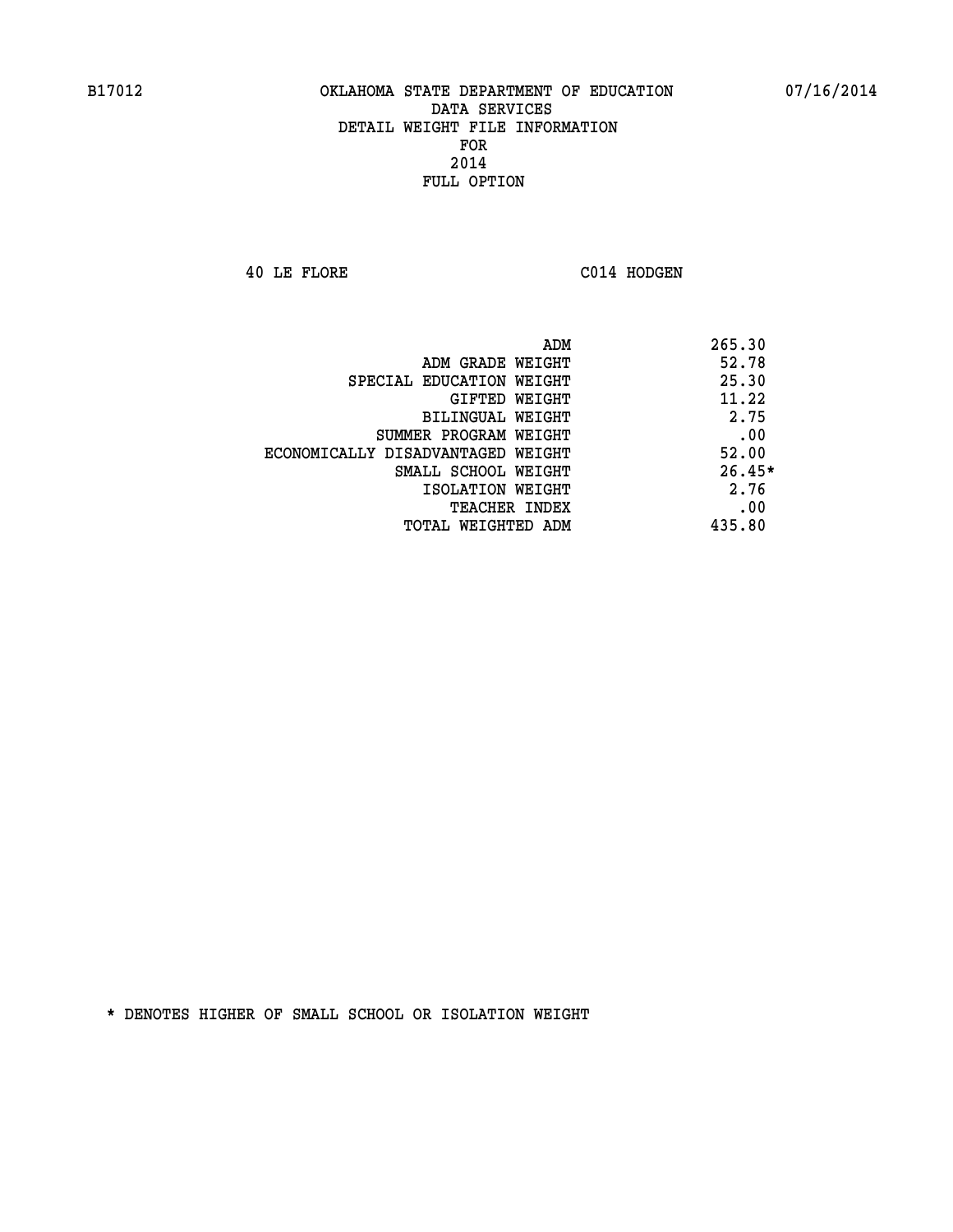**40 LE FLORE C039 FANSHAWE** 

| ADM                               | 76.20    |
|-----------------------------------|----------|
| ADM GRADE WEIGHT                  | 18.06    |
| SPECIAL EDUCATION WEIGHT          | 6.00     |
| GIFTED WEIGHT                     | 2.04     |
| <b>BILINGUAL WEIGHT</b>           | 1.00     |
| SUMMER PROGRAM WEIGHT             | .00      |
| ECONOMICALLY DISADVANTAGED WEIGHT | 11.50    |
| SMALL SCHOOL WEIGHT               | $13.04*$ |
| ISOLATION WEIGHT                  | .00      |
| <b>TEACHER INDEX</b>              | .51      |
| TOTAL WEIGHTED ADM                | 128.35   |
|                                   |          |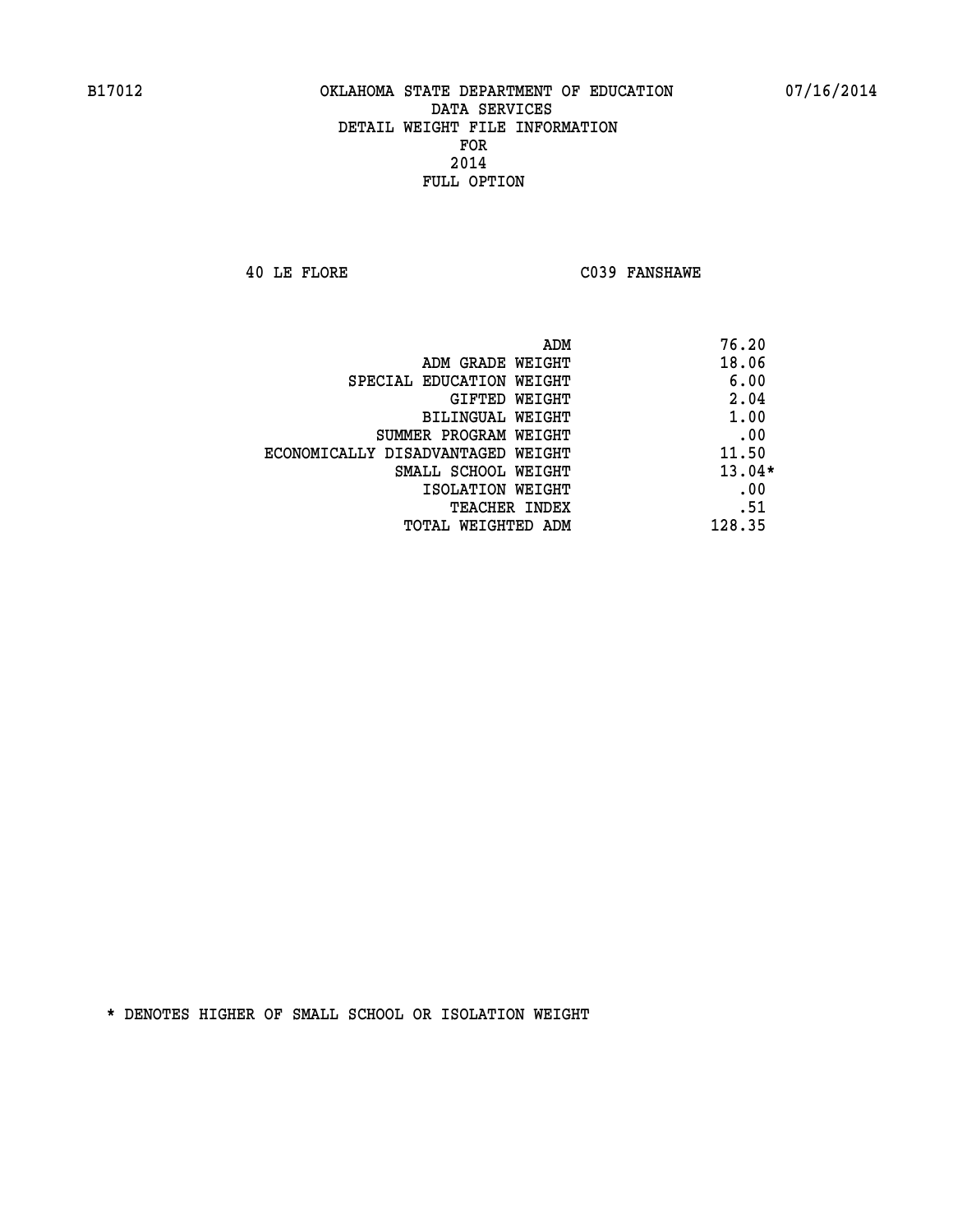**40 LE FLORE I002 SPIRO** 

| 228.76<br>ADM GRADE WEIGHT<br>104.90<br>SPECIAL EDUCATION WEIGHT<br>36.72<br>GIFTED WEIGHT<br>.00<br><b>BILINGUAL WEIGHT</b><br>.00<br>SUMMER PROGRAM WEIGHT<br>208.50<br>ECONOMICALLY DISADVANTAGED WEIGHT<br>.00<br>SMALL SCHOOL WEIGHT<br>.00<br>ISOLATION WEIGHT<br>58.99<br>TEACHER INDEX<br>1,799.16<br>TOTAL WEIGHTED ADM | ADM | 1,161.29 |
|----------------------------------------------------------------------------------------------------------------------------------------------------------------------------------------------------------------------------------------------------------------------------------------------------------------------------------|-----|----------|
|                                                                                                                                                                                                                                                                                                                                  |     |          |
|                                                                                                                                                                                                                                                                                                                                  |     |          |
|                                                                                                                                                                                                                                                                                                                                  |     |          |
|                                                                                                                                                                                                                                                                                                                                  |     |          |
|                                                                                                                                                                                                                                                                                                                                  |     |          |
|                                                                                                                                                                                                                                                                                                                                  |     |          |
|                                                                                                                                                                                                                                                                                                                                  |     |          |
|                                                                                                                                                                                                                                                                                                                                  |     |          |
|                                                                                                                                                                                                                                                                                                                                  |     |          |
|                                                                                                                                                                                                                                                                                                                                  |     |          |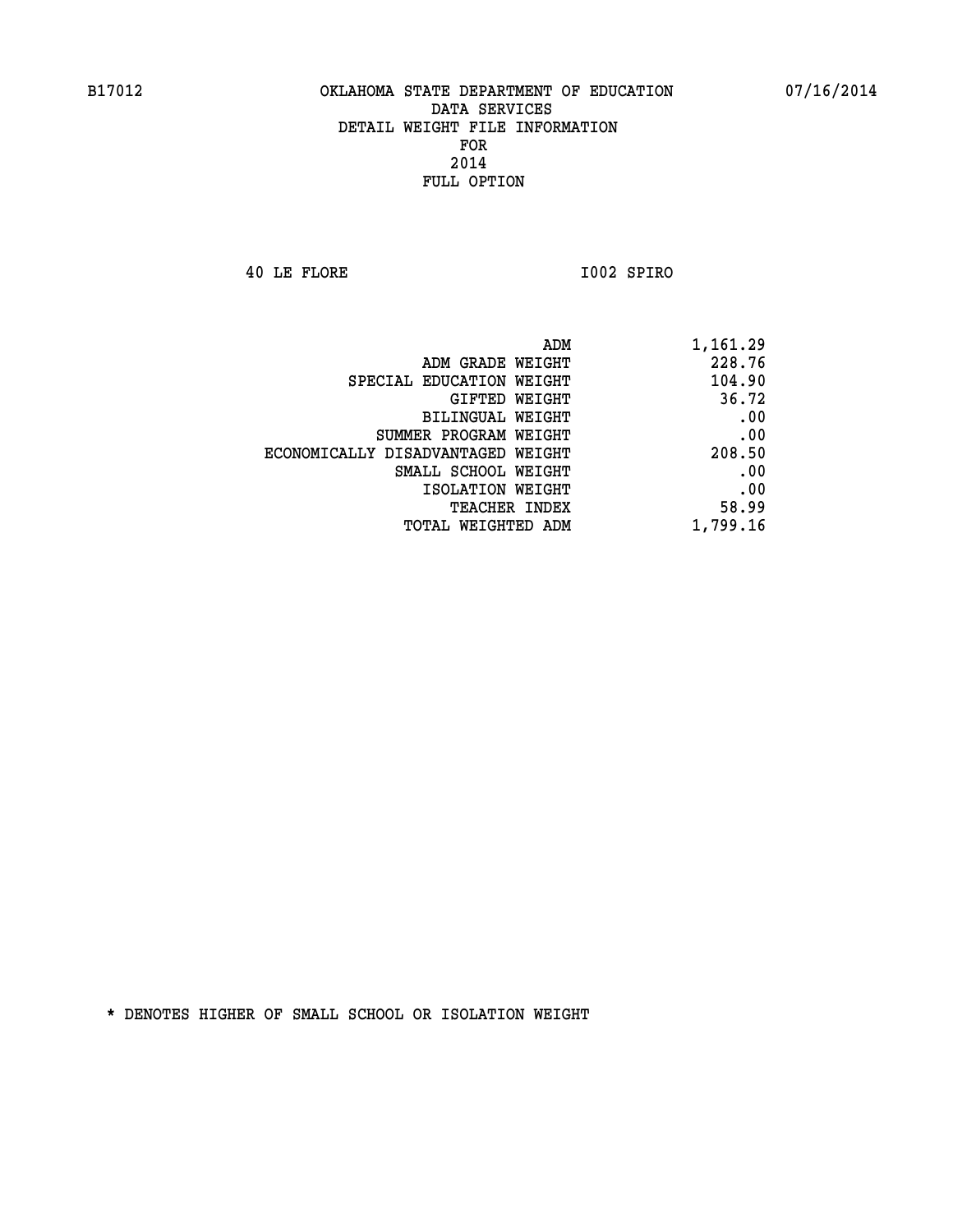**40 LE FLORE I003 HEAVENER** 

| 1,086.33 |
|----------|
| 218.26   |
| 101.15   |
| 38.42    |
| 91.25    |
| .00      |
| 215.75   |
| .00      |
| .00      |
| 8.06     |
| 1,759.22 |
|          |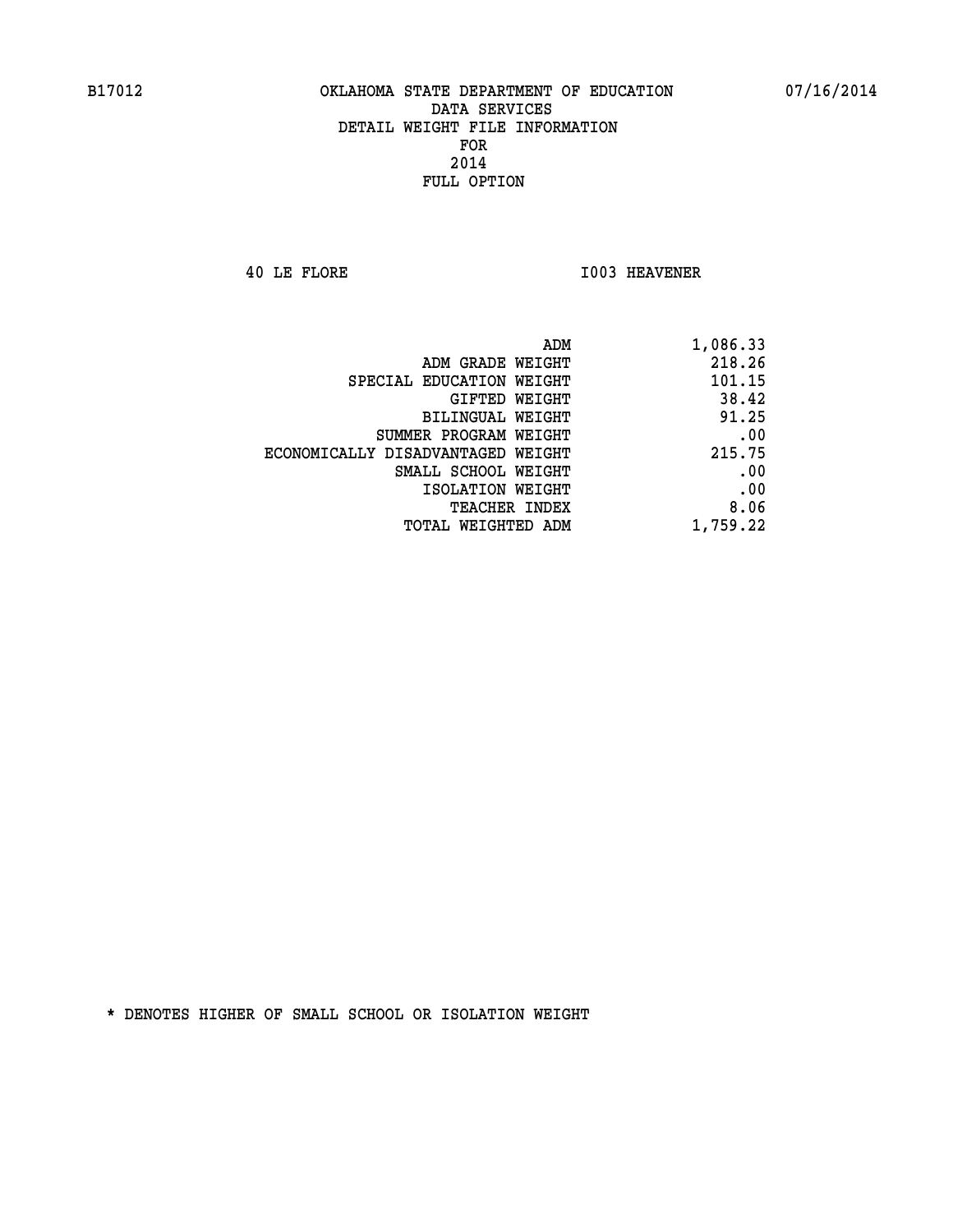**40 LE FLORE I007 POCOLA** 

| ADM                               | 835.42   |
|-----------------------------------|----------|
| ADM GRADE WEIGHT                  | 157.47   |
| SPECIAL EDUCATION WEIGHT          | 92.95    |
| GIFTED WEIGHT                     | 26.18    |
| <b>BILINGUAL WEIGHT</b>           | 3.75     |
| SUMMER PROGRAM WEIGHT             | .00      |
| ECONOMICALLY DISADVANTAGED WEIGHT | 151.25   |
| SMALL SCHOOL WEIGHT               | .00      |
| ISOLATION WEIGHT                  | .00      |
| TEACHER INDEX                     | .00      |
| TOTAL WEIGHTED ADM                | 1,267.02 |
|                                   |          |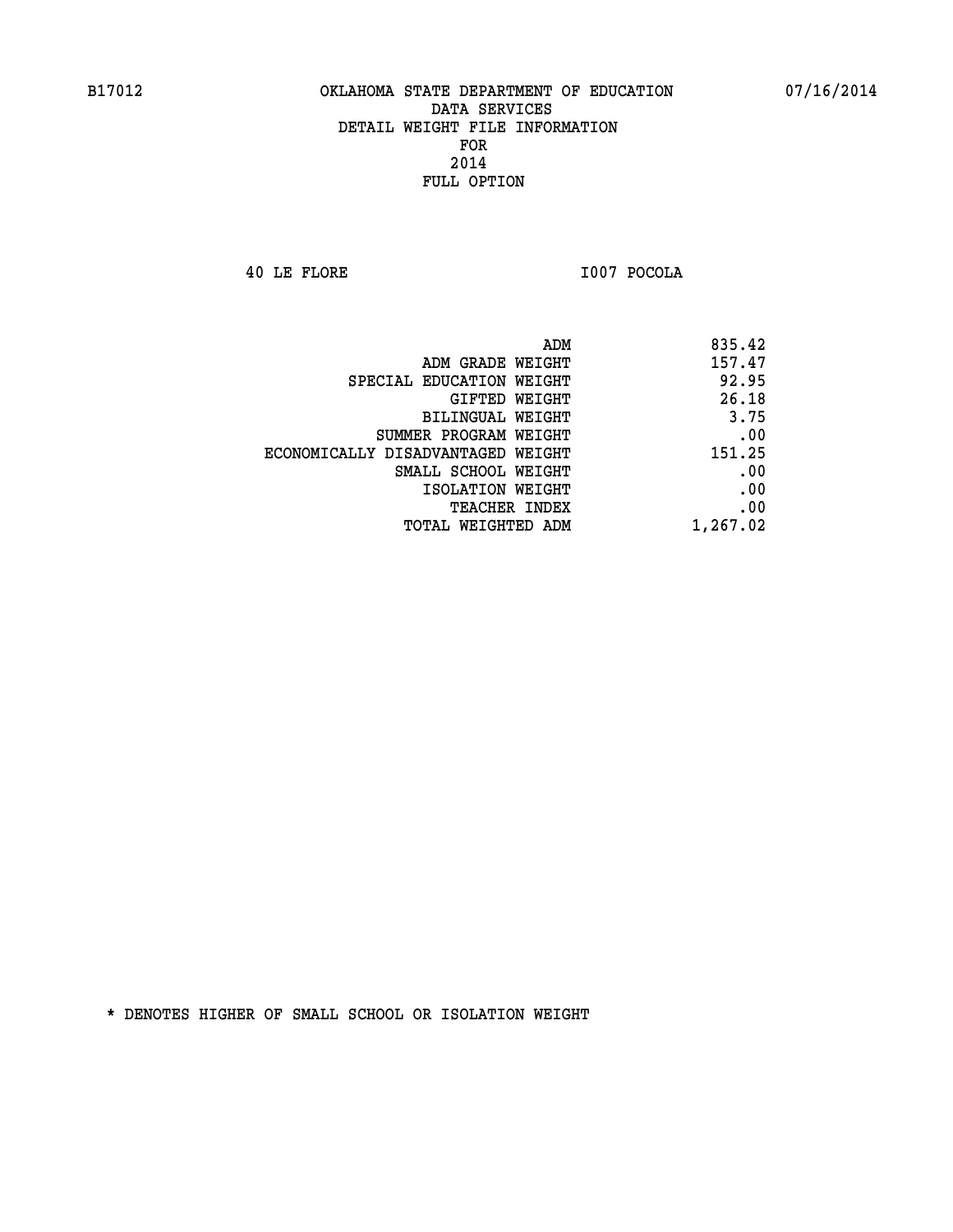**40 LE FLORE I016 LE FLORE** 

| ADM                               | 214.25   |
|-----------------------------------|----------|
| ADM GRADE WEIGHT                  | 39.25    |
| SPECIAL EDUCATION WEIGHT          | 25.30    |
| GIFTED WEIGHT                     | 5.78     |
| BILINGUAL WEIGHT                  | .00      |
| SUMMER PROGRAM WEIGHT             | .00      |
| ECONOMICALLY DISADVANTAGED WEIGHT | 36.25    |
| SMALL SCHOOL WEIGHT               | 25.50    |
| ISOLATION WEIGHT                  | $53.99*$ |
| <b>TEACHER INDEX</b>              | 5.85     |
| TOTAL WEIGHTED ADM                | 380.67   |
|                                   |          |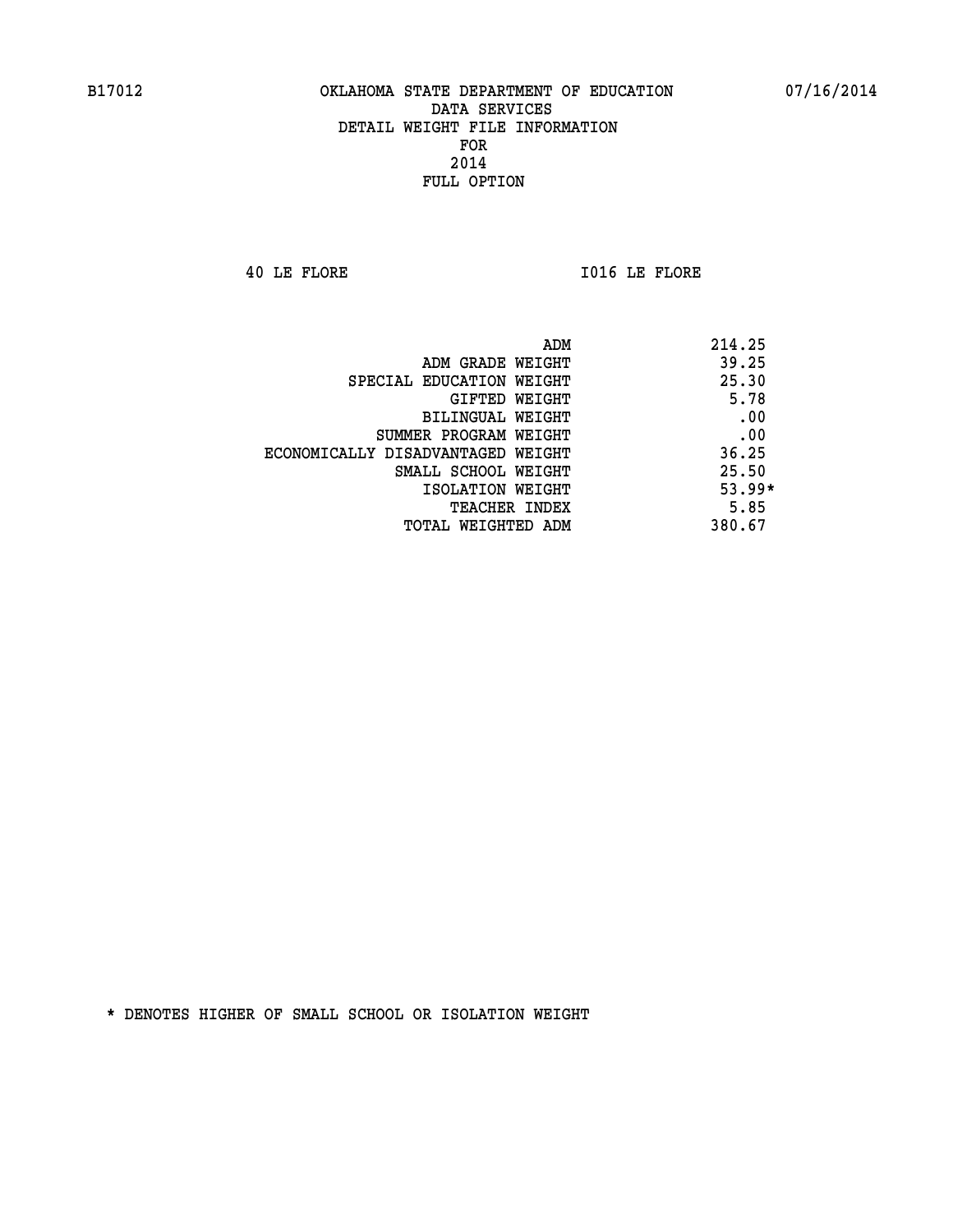**40 LE FLORE 1017 CAMERON** 

|                                   | ADM<br>316.96 |
|-----------------------------------|---------------|
| ADM GRADE WEIGHT                  | 64.92         |
| SPECIAL EDUCATION WEIGHT          | 44.95         |
| GIFTED WEIGHT                     | 8.16          |
| BILINGUAL WEIGHT                  | 2.50          |
| SUMMER PROGRAM WEIGHT             | .00           |
| ECONOMICALLY DISADVANTAGED WEIGHT | 61.50         |
| SMALL SCHOOL WEIGHT               | $25.41*$      |
| ISOLATION WEIGHT                  | .00           |
| <b>TEACHER INDEX</b>              | .00           |
| TOTAL WEIGHTED ADM                | 524.40        |
|                                   |               |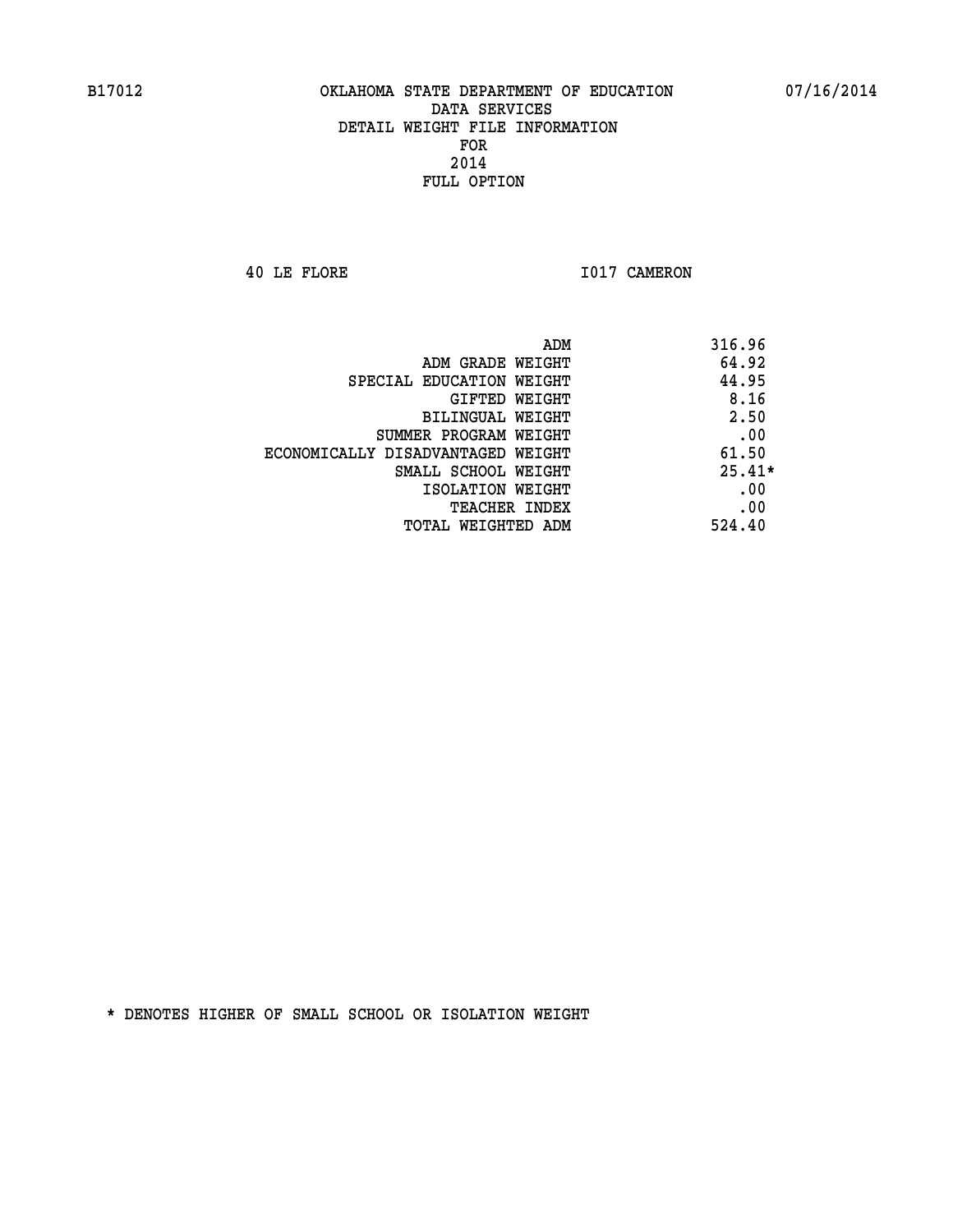**40 LE FLORE I020 PANAMA** 

|                                   | ADM<br>723.49 |
|-----------------------------------|---------------|
| ADM GRADE WEIGHT                  | 141.47        |
| SPECIAL EDUCATION WEIGHT          | 83.25         |
| <b>GIFTED WEIGHT</b>              | 20.06         |
| <b>BILINGUAL WEIGHT</b>           | .00           |
| SUMMER PROGRAM WEIGHT             | .00           |
| ECONOMICALLY DISADVANTAGED WEIGHT | 155.50        |
| SMALL SCHOOL WEIGHT               | .00           |
| ISOLATION WEIGHT                  | .00           |
| TEACHER INDEX                     | .41           |
| TOTAL WEIGHTED ADM                | 1,124.18      |
|                                   |               |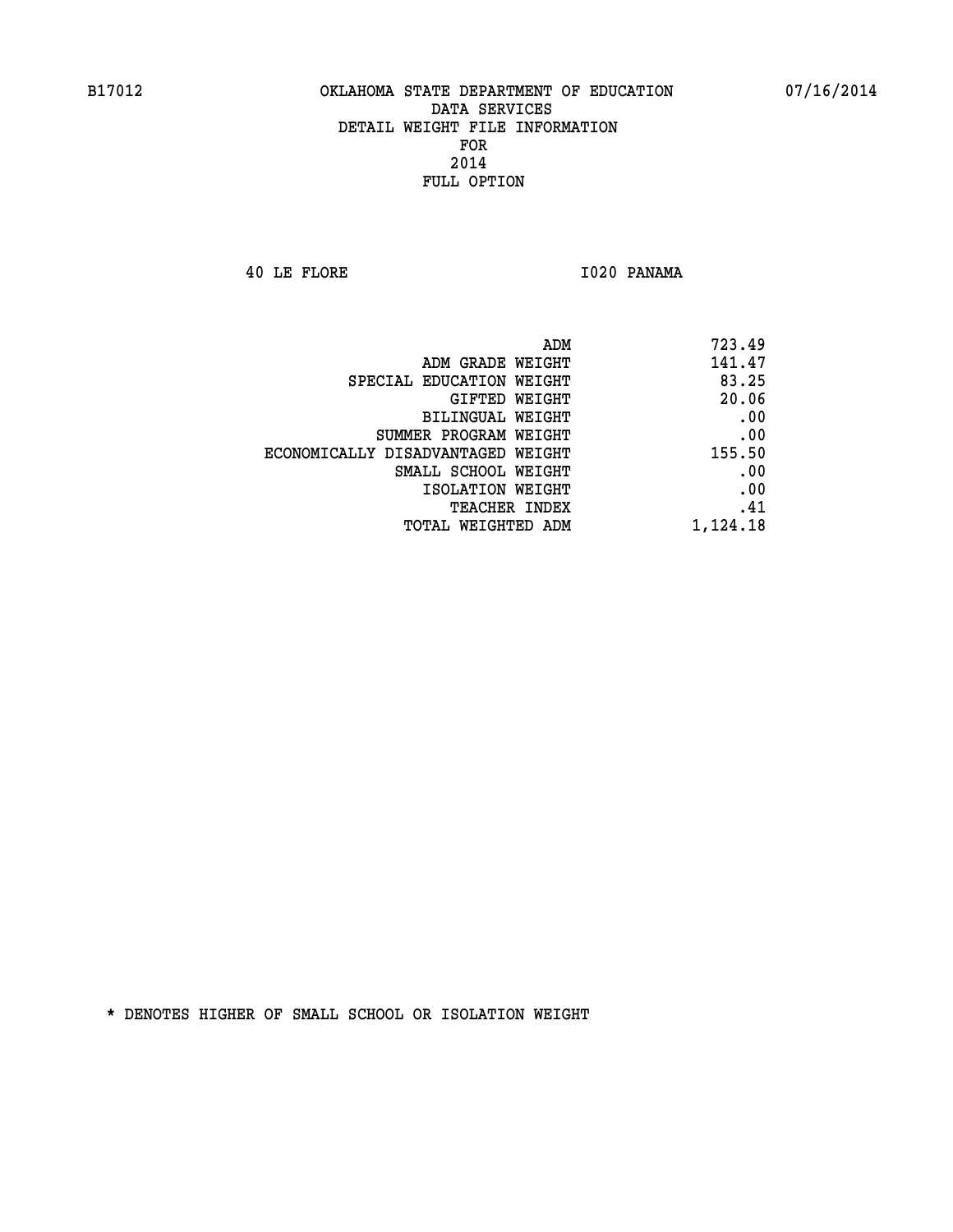**40 LE FLORE I026 BOKOSHE** 

| 197.30   | ADM                               |
|----------|-----------------------------------|
| 41.36    | ADM GRADE WEIGHT                  |
| 18.45    | SPECIAL EDUCATION WEIGHT          |
| 5.10     | <b>GIFTED WEIGHT</b>              |
| .00      | <b>BILINGUAL WEIGHT</b>           |
| .00      | SUMMER PROGRAM WEIGHT             |
| 43.00    | ECONOMICALLY DISADVANTAGED WEIGHT |
| $24.74*$ | SMALL SCHOOL WEIGHT               |
| .00      | ISOLATION WEIGHT                  |
| .68      | <b>TEACHER INDEX</b>              |
| 330.63   | TOTAL WEIGHTED ADM                |
|          |                                   |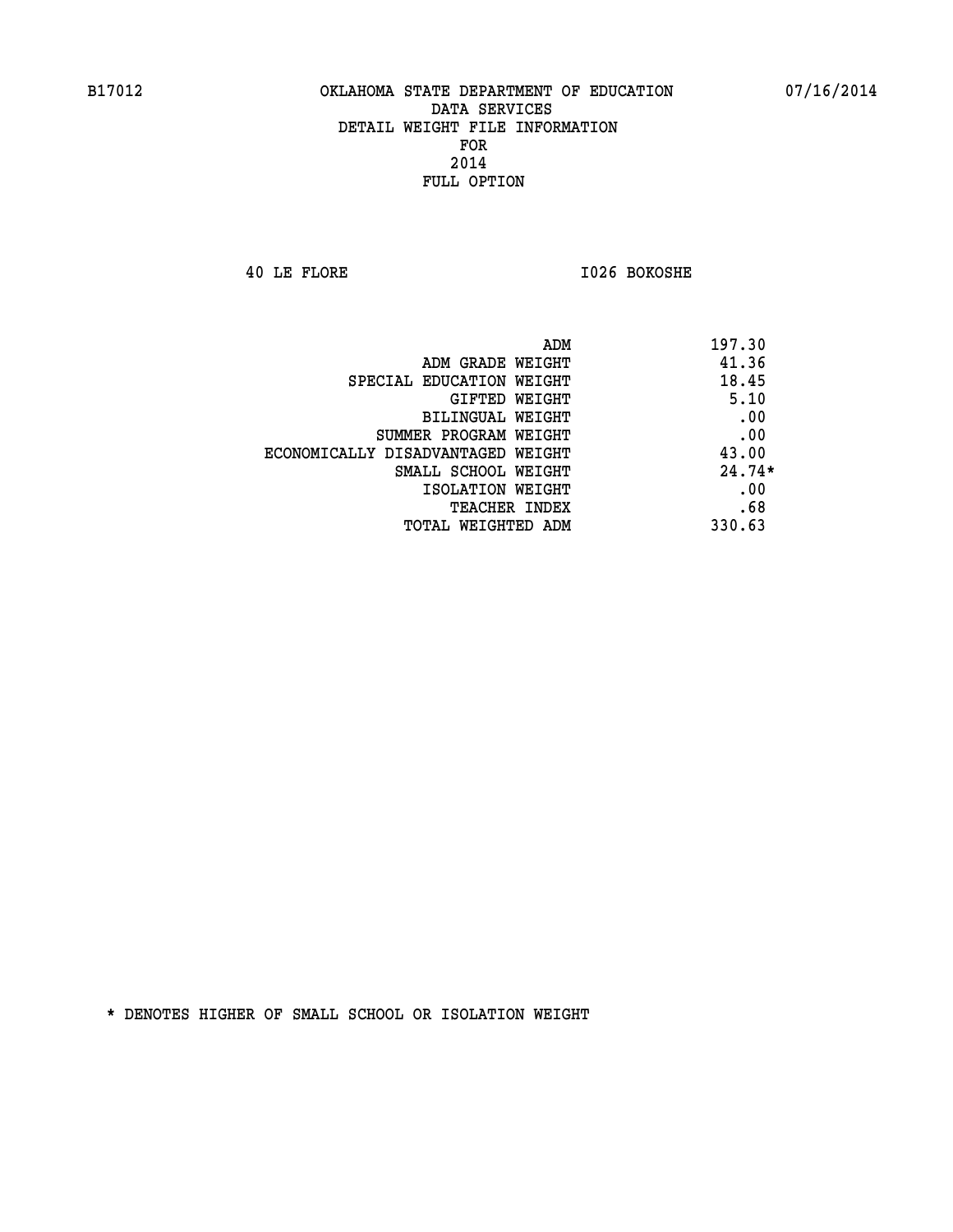**40 LE FLORE I029 POTEAU** 

| 2,368.46 |
|----------|
| 483.70   |
| 311.65   |
| 74.80    |
| 67.25    |
| .00      |
| 385.25   |
| .00      |
| .00      |
| 101.65   |
| 3,792.76 |
|          |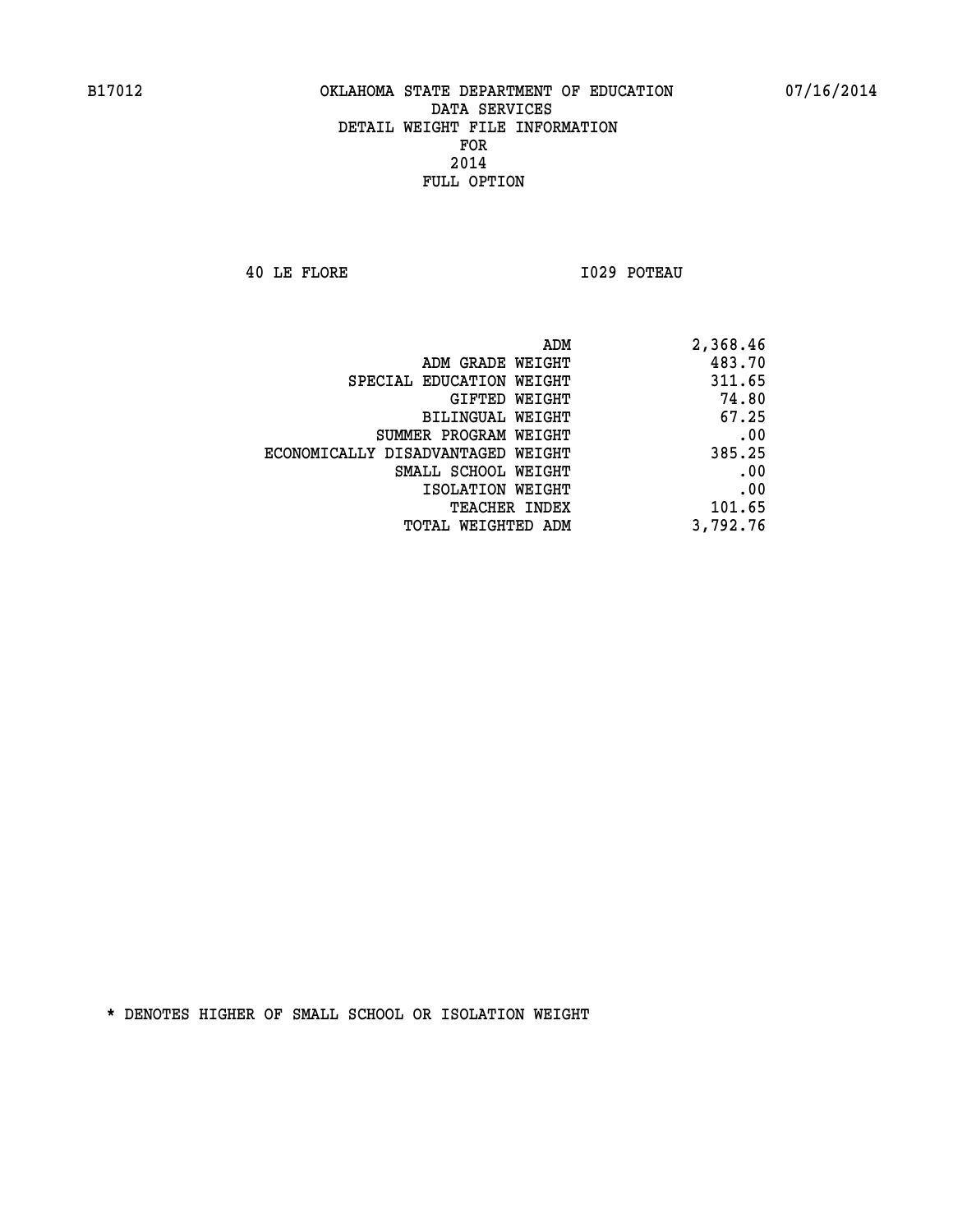**40 LE FLORE I049 WISTER** 

|                                   | ADM<br>605.66 |
|-----------------------------------|---------------|
| ADM GRADE WEIGHT                  | 116.90        |
| SPECIAL EDUCATION WEIGHT          | 55.20         |
| GIFTED WEIGHT                     | 15.98         |
| <b>BILINGUAL WEIGHT</b>           | 3.75          |
| SUMMER PROGRAM WEIGHT             | .00           |
| ECONOMICALLY DISADVANTAGED WEIGHT | 109.00        |
| SMALL SCHOOL WEIGHT               | .00           |
| ISOLATION WEIGHT                  | .00           |
| TEACHER INDEX                     | 37.75         |
| TOTAL WEIGHTED ADM                | 944.24        |
|                                   |               |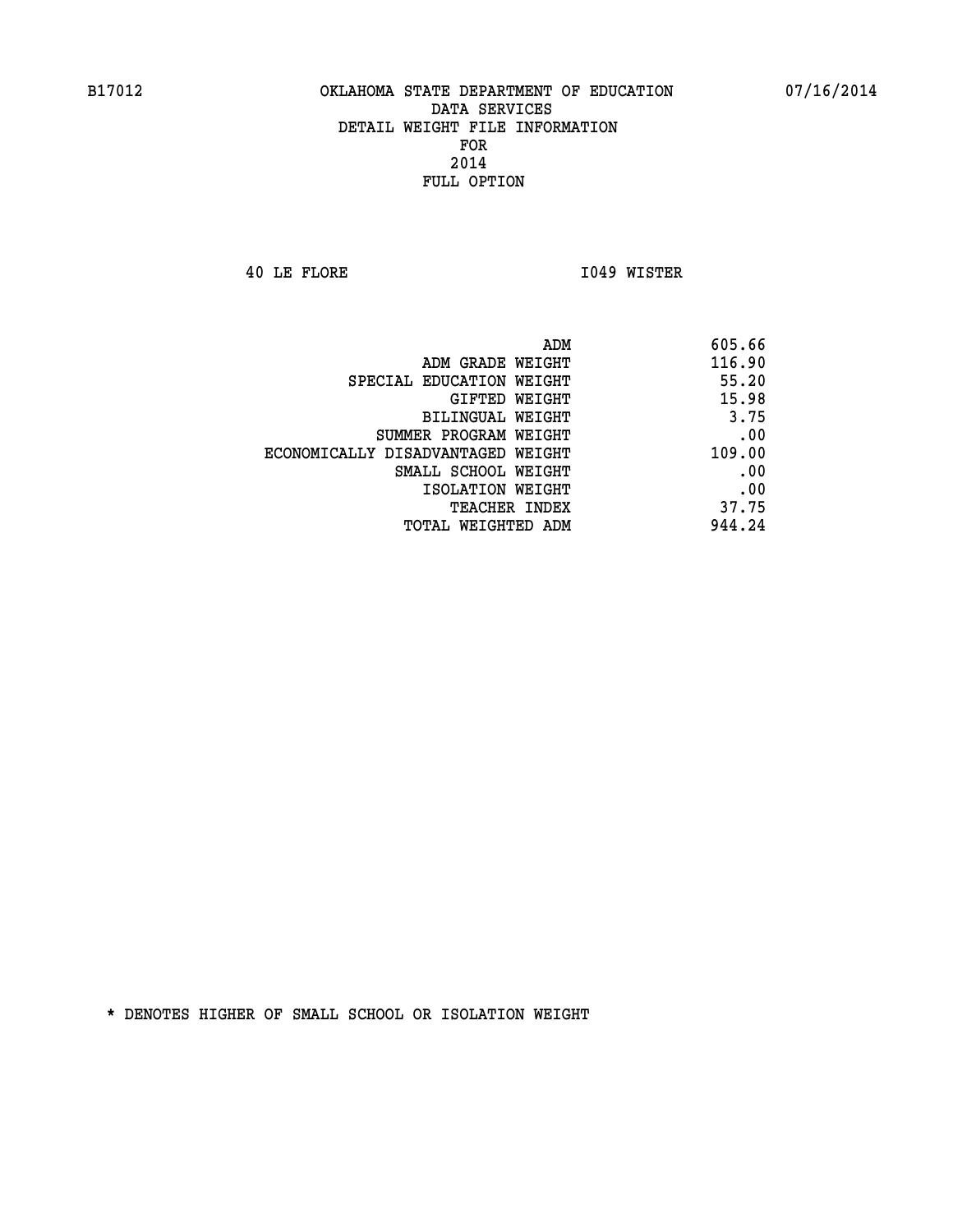**40 LE FLORE I052 TALIHINA** 

| ADM                               | 626.59   |
|-----------------------------------|----------|
| ADM GRADE WEIGHT                  | 139.91   |
| SPECIAL EDUCATION WEIGHT          | 85.90    |
| GIFTED WEIGHT                     | 27.20    |
| BILINGUAL WEIGHT                  | 7.75     |
| SUMMER PROGRAM WEIGHT             | .00      |
| ECONOMICALLY DISADVANTAGED WEIGHT | 134.50   |
| SMALL SCHOOL WEIGHT               | .00      |
| ISOLATION WEIGHT                  | .00      |
| TEACHER INDEX                     | .00      |
| TOTAL WEIGHTED ADM                | 1,021.85 |
|                                   |          |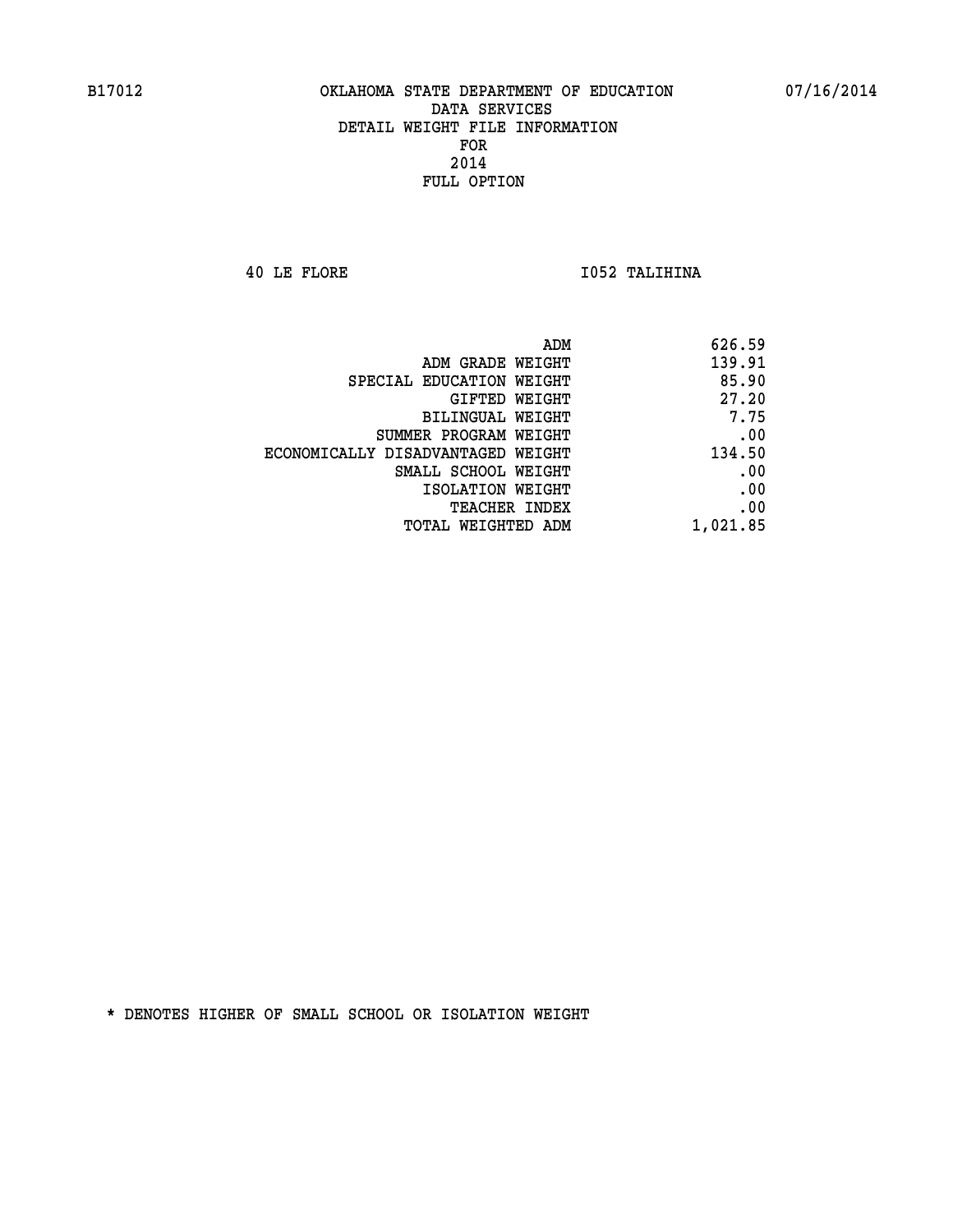**40 LE FLORE I062 WHITESBORO** 

| ADM                               | 212.28    |
|-----------------------------------|-----------|
| ADM GRADE WEIGHT                  | 40.87     |
| SPECIAL EDUCATION WEIGHT          | 29.90     |
| GIFTED WEIGHT                     | 17.68     |
| <b>BILINGUAL WEIGHT</b>           | .00       |
| SUMMER PROGRAM WEIGHT             | .00       |
| ECONOMICALLY DISADVANTAGED WEIGHT | 43.25     |
| SMALL SCHOOL WEIGHT               | 25.42     |
| ISOLATION WEIGHT                  | $140.36*$ |
| <b>TEACHER INDEX</b>              | 23.77     |
| TOTAL WEIGHTED ADM                | 508.11    |
|                                   |           |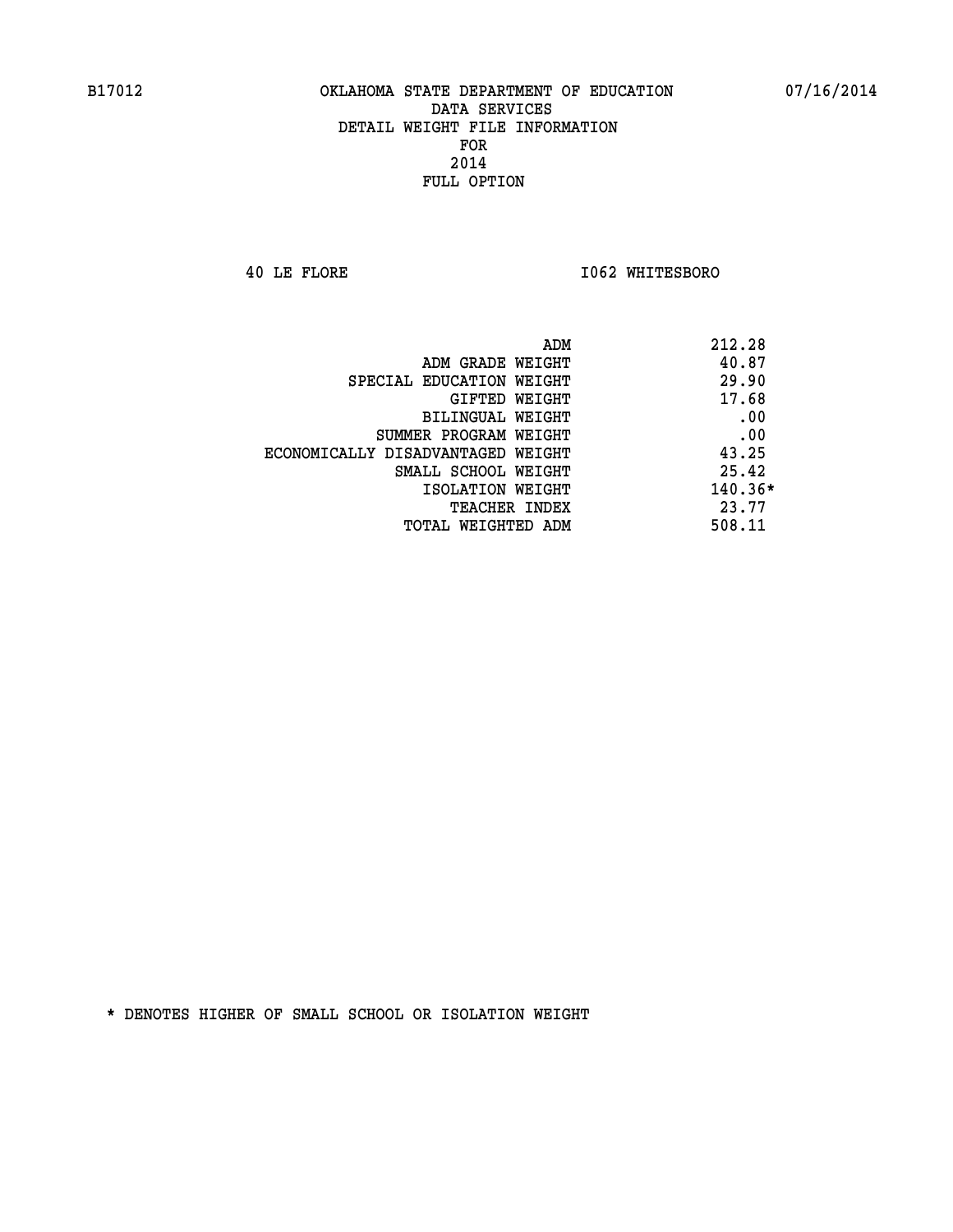**40 LE FLORE I067 HOWE** 

| 528.09 | ADM                               |
|--------|-----------------------------------|
| 111.74 | ADM GRADE WEIGHT                  |
| 55.45  | SPECIAL EDUCATION WEIGHT          |
| 27.20  | <b>GIFTED WEIGHT</b>              |
| 7.75   | BILINGUAL WEIGHT                  |
| .00    | SUMMER PROGRAM WEIGHT             |
| 105.25 | ECONOMICALLY DISADVANTAGED WEIGHT |
| $.18*$ | SMALL SCHOOL WEIGHT               |
| .00    | ISOLATION WEIGHT                  |
| .00    | <b>TEACHER INDEX</b>              |
| 835.66 | TOTAL WEIGHTED ADM                |
|        |                                   |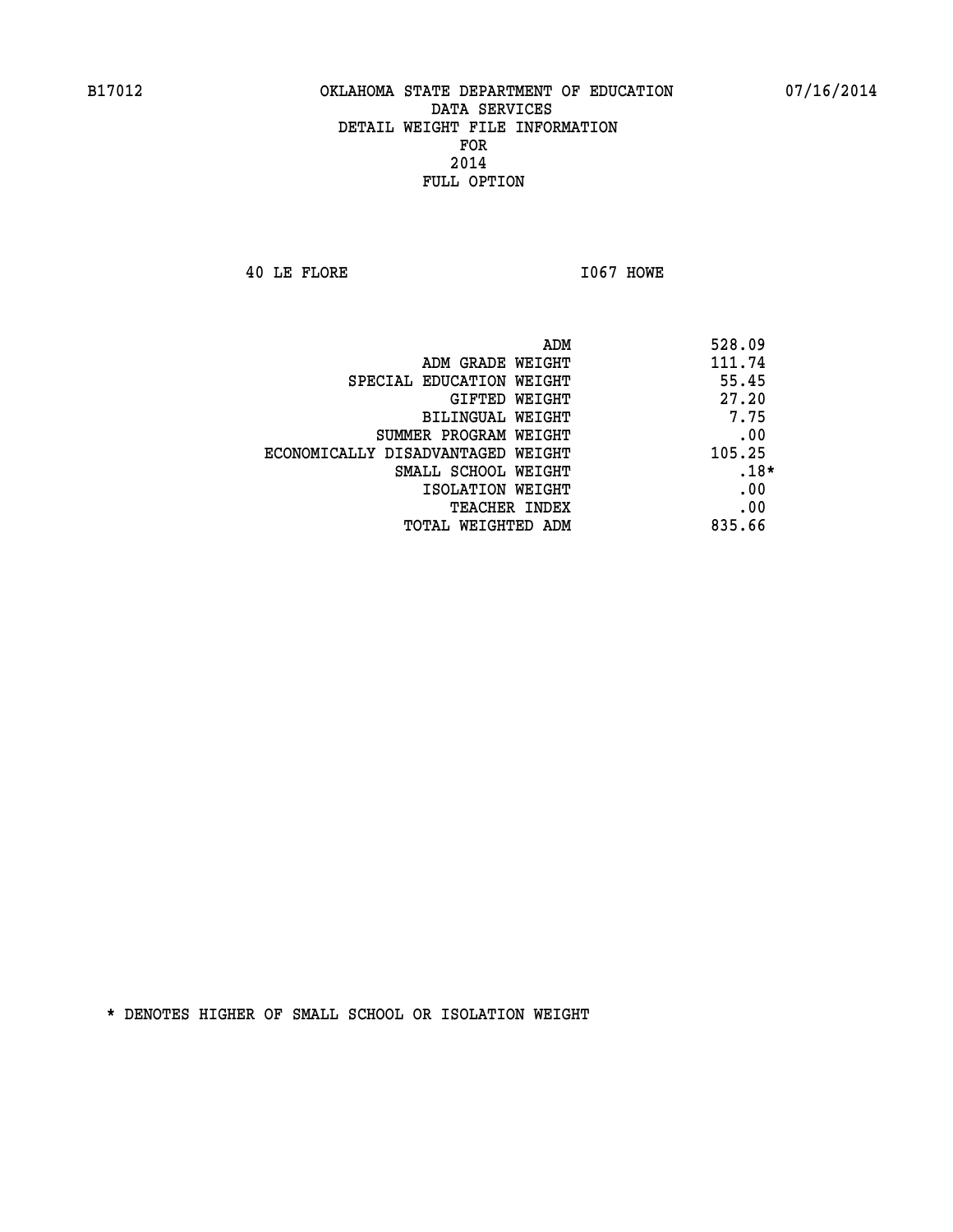**40 LE FLORE I091 ARKOMA** 

| ADM<br>413.31                              |  |
|--------------------------------------------|--|
| 89.92<br>ADM GRADE WEIGHT                  |  |
| 45.00<br>SPECIAL EDUCATION WEIGHT          |  |
| 5.78<br><b>GIFTED WEIGHT</b>               |  |
| .00<br>BILINGUAL WEIGHT                    |  |
| .00<br>SUMMER PROGRAM WEIGHT               |  |
| 82.75<br>ECONOMICALLY DISADVANTAGED WEIGHT |  |
| 18.08*<br>SMALL SCHOOL WEIGHT              |  |
| .00<br>ISOLATION WEIGHT                    |  |
| .00<br><b>TEACHER INDEX</b>                |  |
| 654.84<br>TOTAL WEIGHTED ADM               |  |
|                                            |  |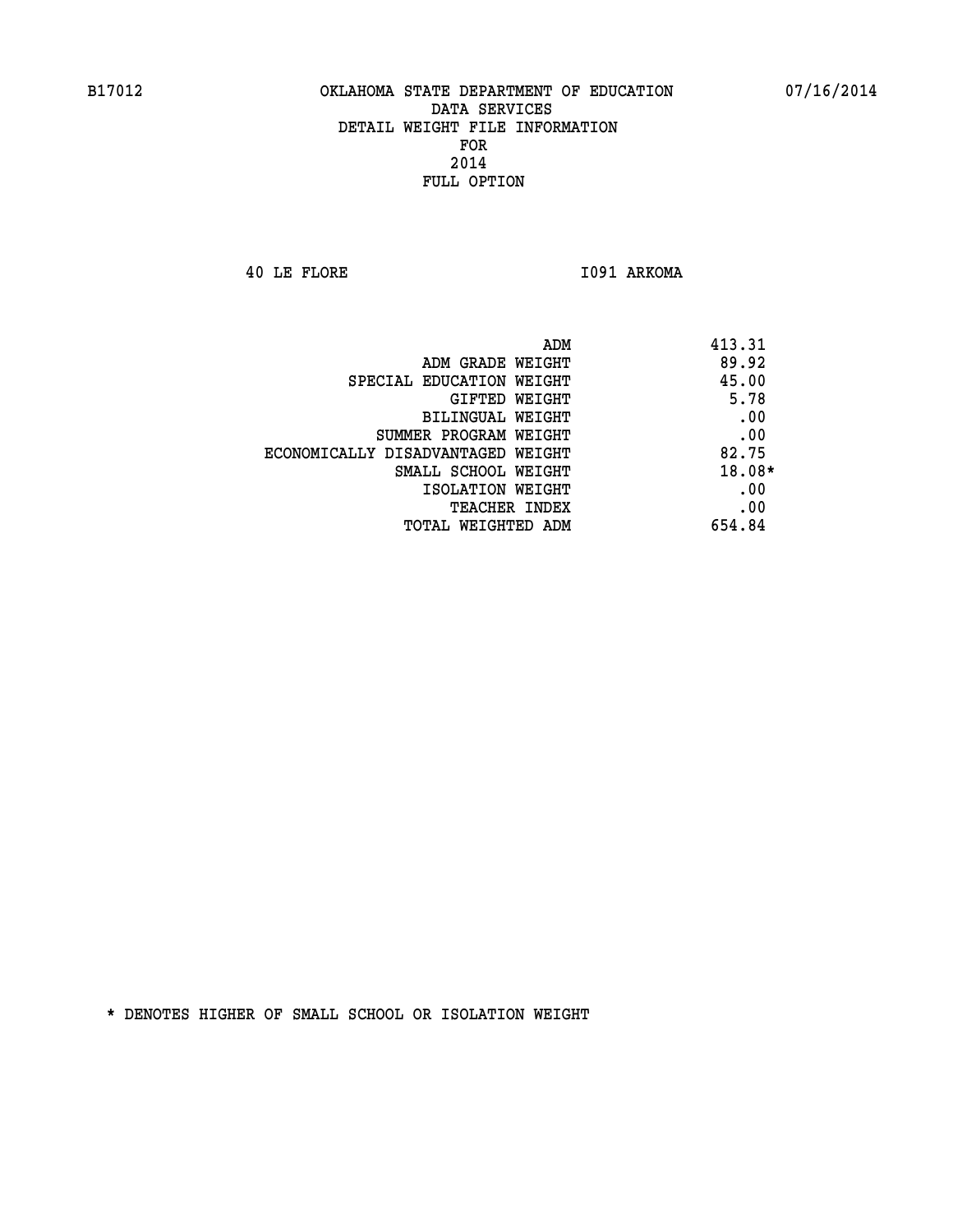**41 LINCOLN C005 WHITE ROCK** 

| 125.70   | ADM                               |
|----------|-----------------------------------|
| 23.64    | ADM GRADE WEIGHT                  |
| 34.25    | SPECIAL EDUCATION WEIGHT          |
| 3.40     | <b>GIFTED WEIGHT</b>              |
| .00      | BILINGUAL WEIGHT                  |
| .00      | SUMMER PROGRAM WEIGHT             |
| 26.75    | ECONOMICALLY DISADVANTAGED WEIGHT |
| $19.17*$ | SMALL SCHOOL WEIGHT               |
| .00      | ISOLATION WEIGHT                  |
| 2.39     | <b>TEACHER INDEX</b>              |
| 235.30   | TOTAL WEIGHTED ADM                |
|          |                                   |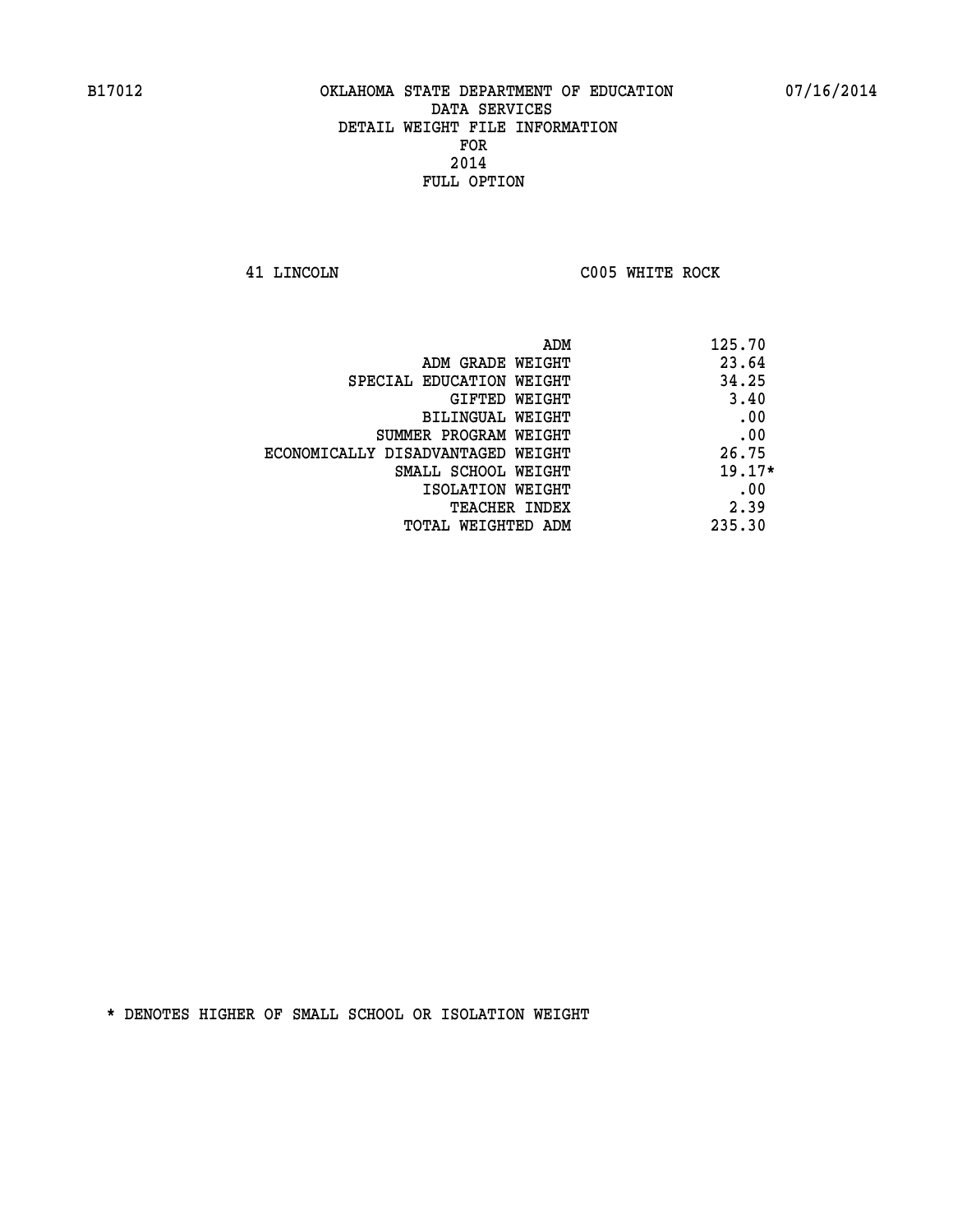**41 LINCOLN I001 CHANDLER** 

| 1,166.24 |
|----------|
| 199.35   |
| 115.90   |
| 44.20    |
| .00      |
| .00      |
| 137.25   |
| .00      |
| .00      |
| 58.91    |
| 1,721.85 |
|          |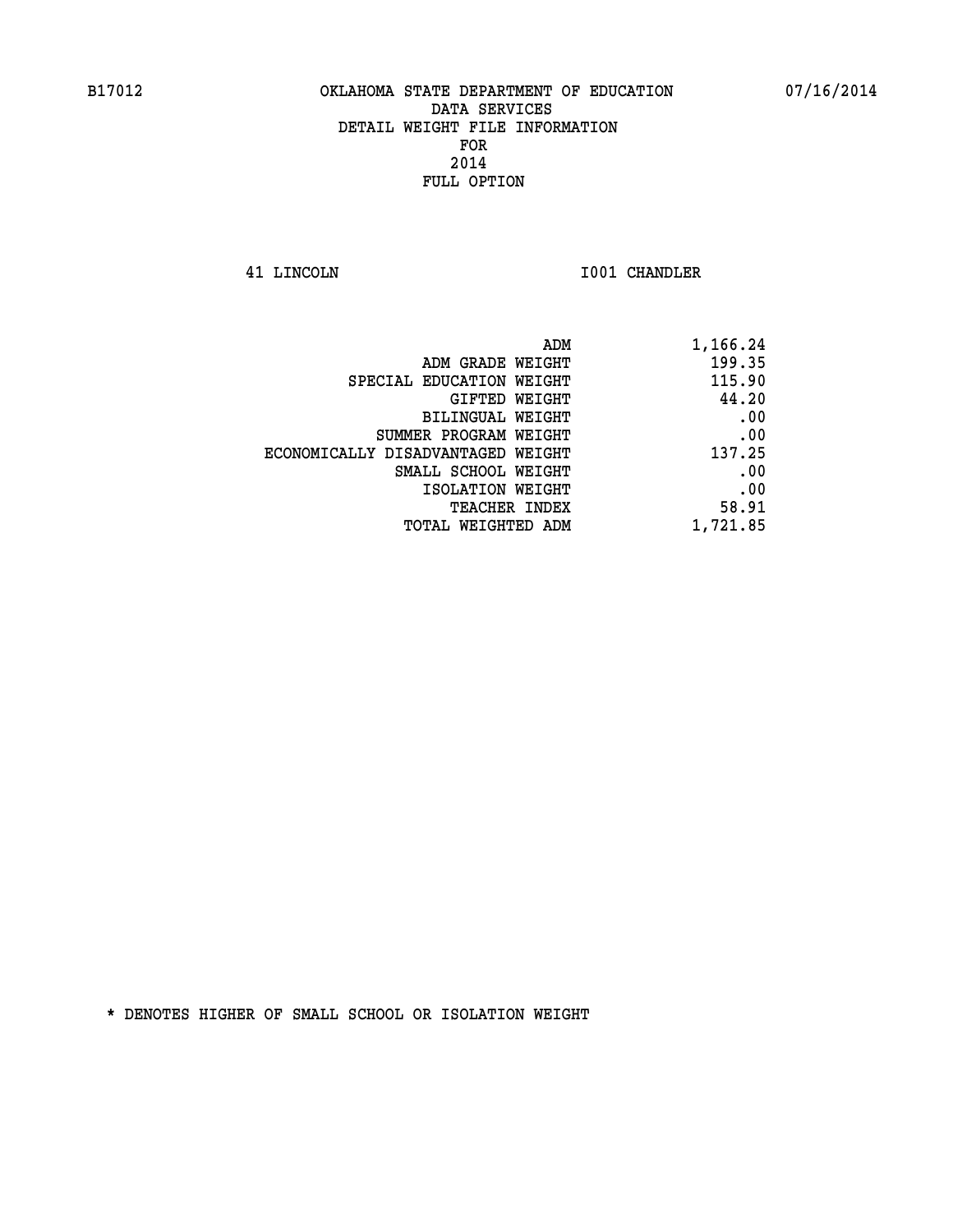**41 LINCOLN I003 DAVENPORT** 

| 389.79<br>ADM                              |  |
|--------------------------------------------|--|
| 75.39<br>ADM GRADE WEIGHT                  |  |
| 51.10<br>SPECIAL EDUCATION WEIGHT          |  |
| 6.80<br>GIFTED WEIGHT                      |  |
| .00<br>BILINGUAL WEIGHT                    |  |
| .00<br>SUMMER PROGRAM WEIGHT               |  |
| 64.50<br>ECONOMICALLY DISADVANTAGED WEIGHT |  |
| $20.52*$<br>SMALL SCHOOL WEIGHT            |  |
| .00<br>ISOLATION WEIGHT                    |  |
| 8.53<br><b>TEACHER INDEX</b>               |  |
| 616.63<br>TOTAL WEIGHTED ADM               |  |
|                                            |  |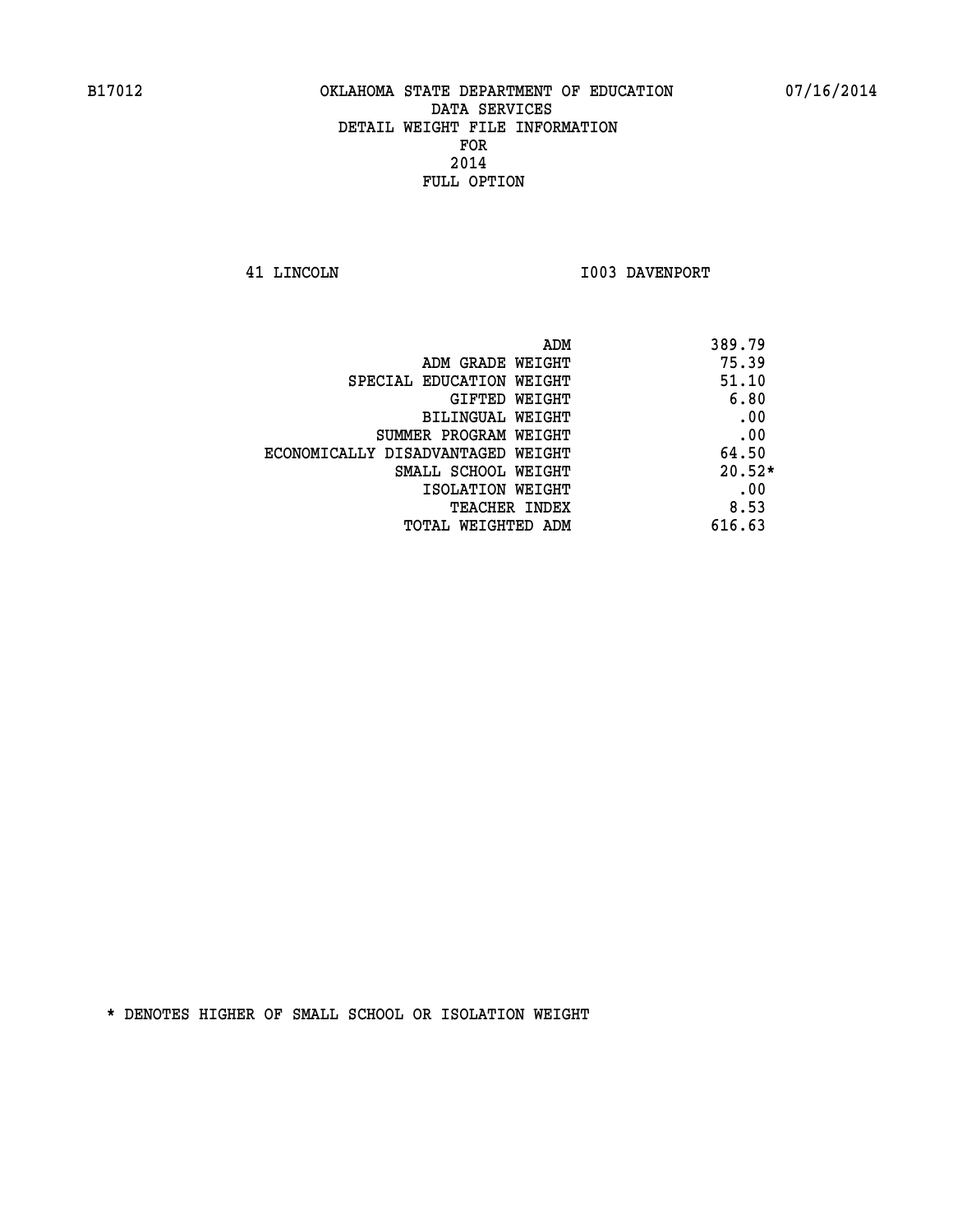**41 LINCOLN I004 WELLSTON** 

| 679.36   |
|----------|
| 108.92   |
| 66.40    |
| 22.78    |
| .50      |
| .00      |
| 96.25    |
| .00      |
| .00      |
| 32.20    |
| 1,006.41 |
|          |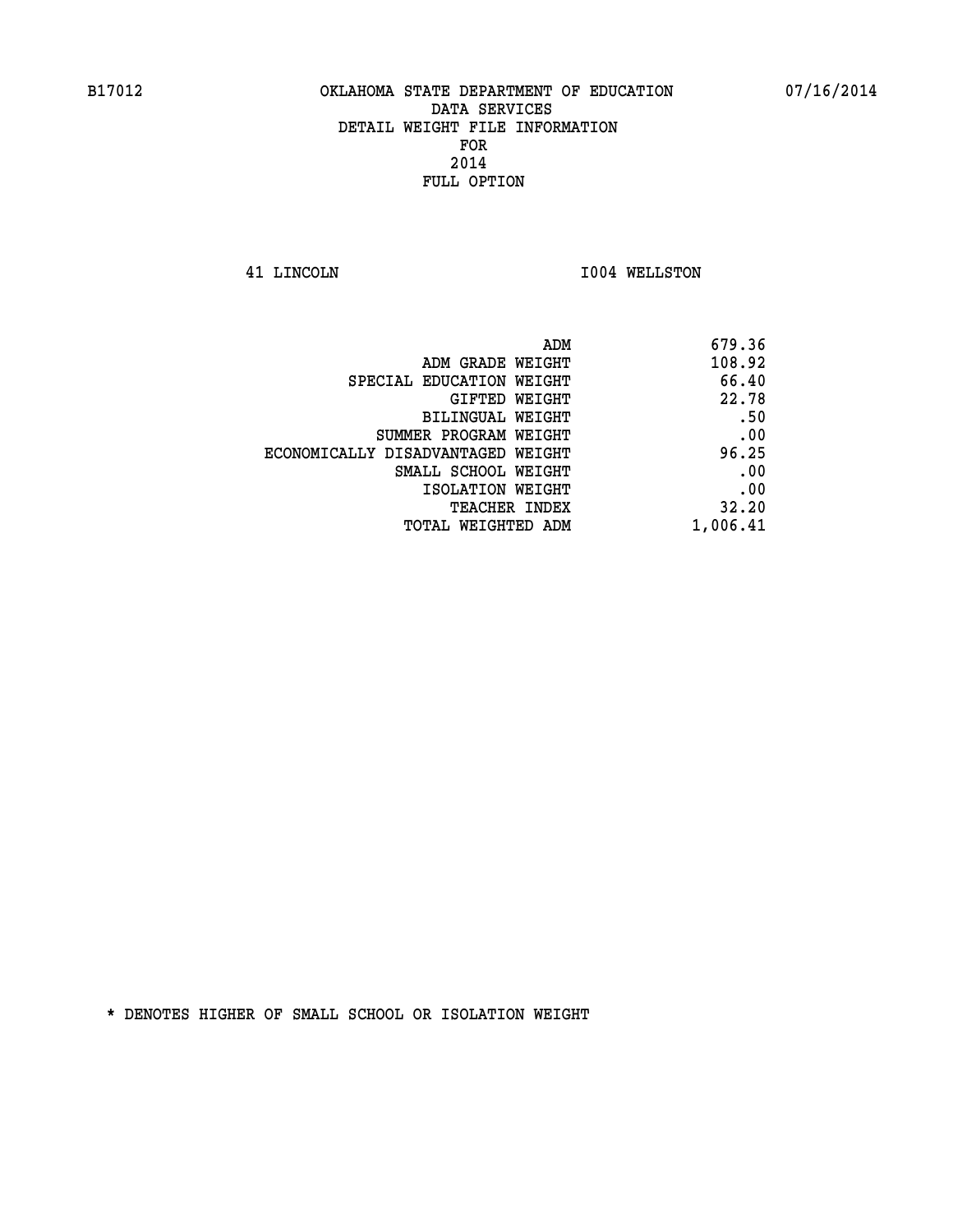**41 LINCOLN I054 STROUD** 

| 827.23   |
|----------|
| 166.79   |
| 79.40    |
| 27.88    |
| .25      |
| .00      |
| 119.25   |
| .00      |
| .00      |
| 41.08    |
| 1,261.88 |
|          |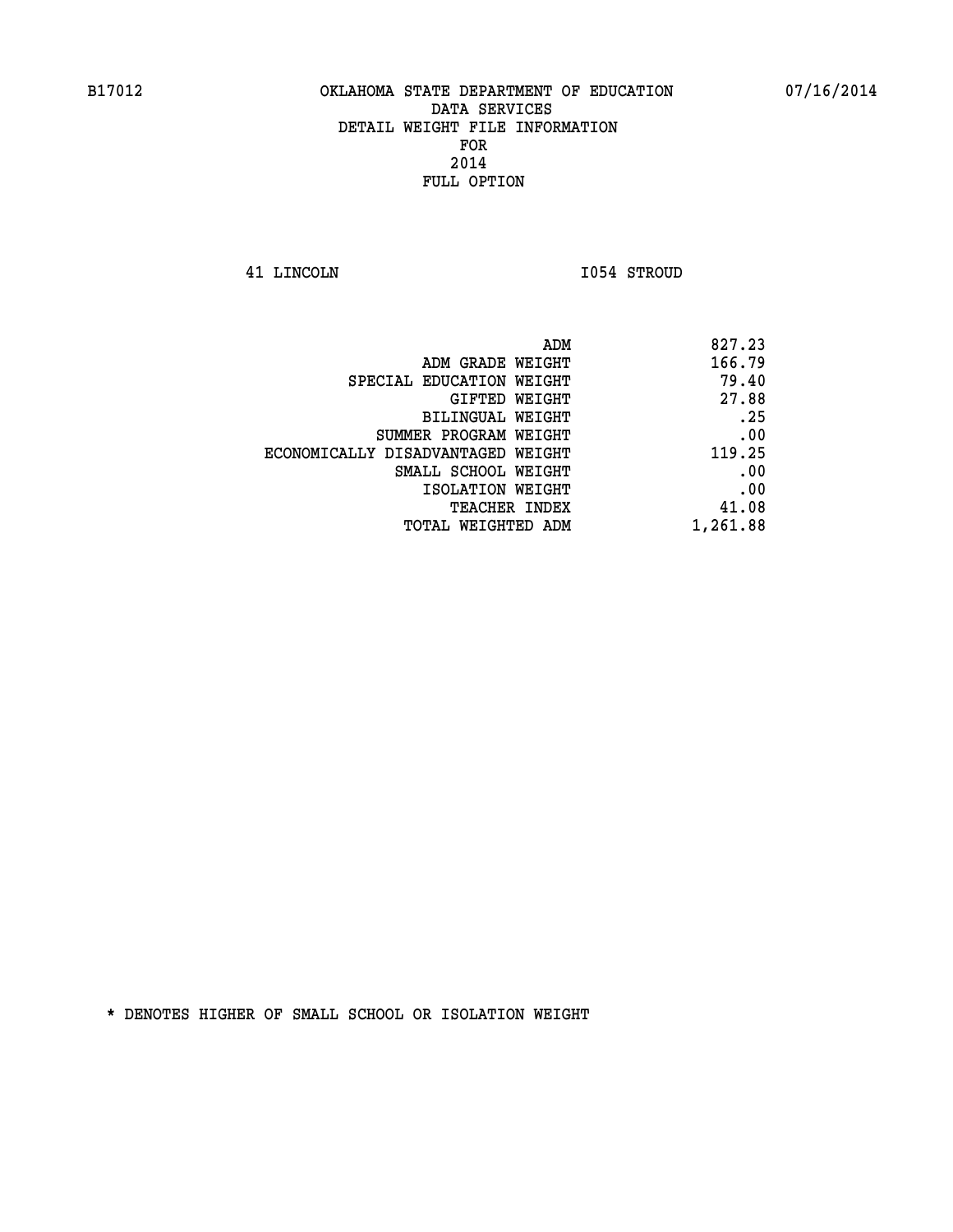**41 LINCOLN I095 MEEKER** 

| 859.16   |
|----------|
| 145.56   |
| 147.25   |
| 11.90    |
| .75      |
| .00      |
| 130.75   |
| .00      |
| .00      |
| 17.71    |
| 1,313.08 |
|          |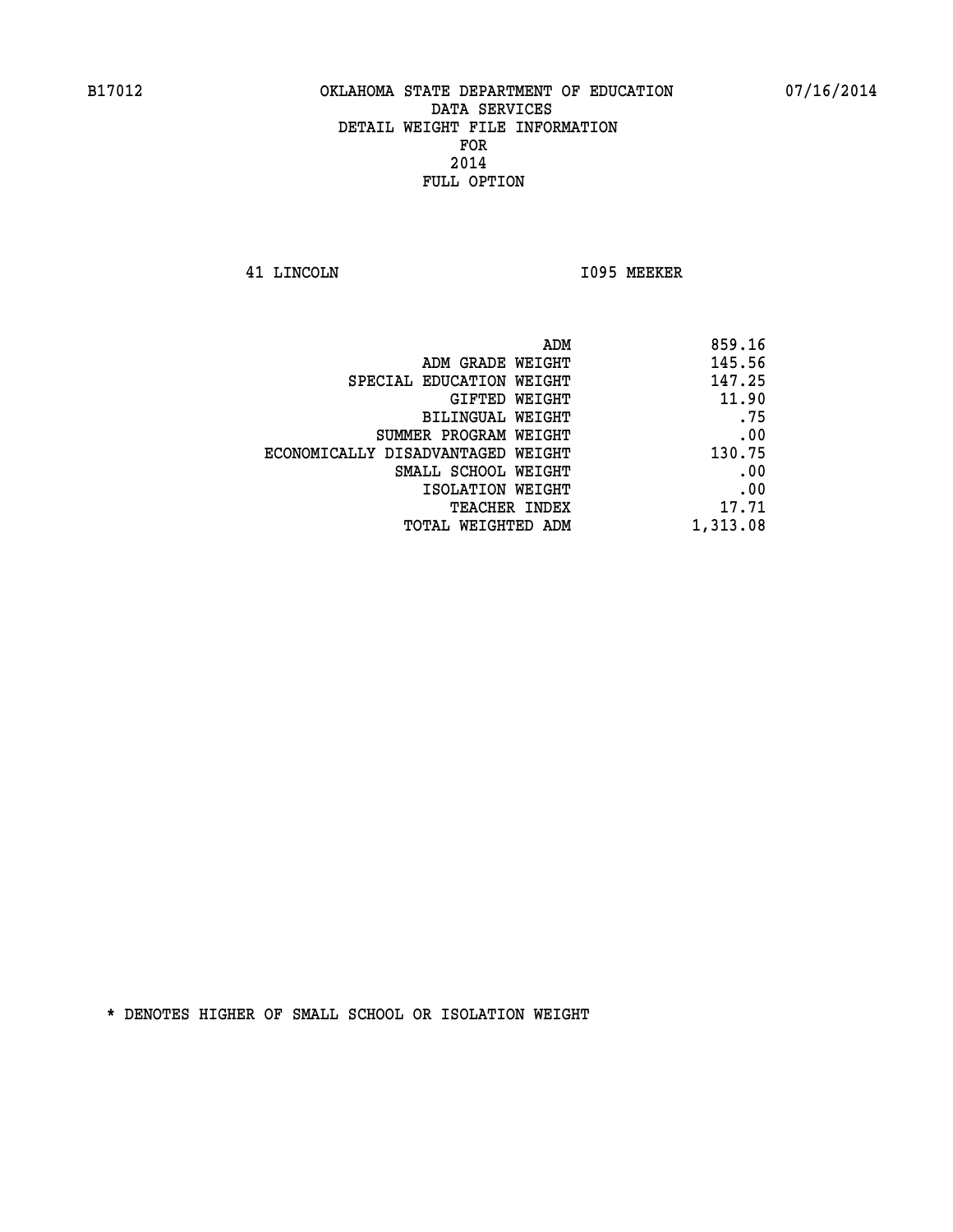**41 LINCOLN I103 PRAGUE** 

|                                   | ADM | 1,026.17 |
|-----------------------------------|-----|----------|
| ADM GRADE WEIGHT                  |     | 204.73   |
| SPECIAL EDUCATION WEIGHT          |     | 130.15   |
| GIFTED WEIGHT                     |     | 46.58    |
| <b>BILINGUAL WEIGHT</b>           |     | 2.00     |
| SUMMER PROGRAM WEIGHT             |     | .00      |
| ECONOMICALLY DISADVANTAGED WEIGHT |     | 148.50   |
| SMALL SCHOOL WEIGHT               |     | .00      |
| ISOLATION WEIGHT                  |     | .00      |
| TEACHER INDEX                     |     | 18.76    |
| TOTAL WEIGHTED ADM                |     | 1,576.89 |
|                                   |     |          |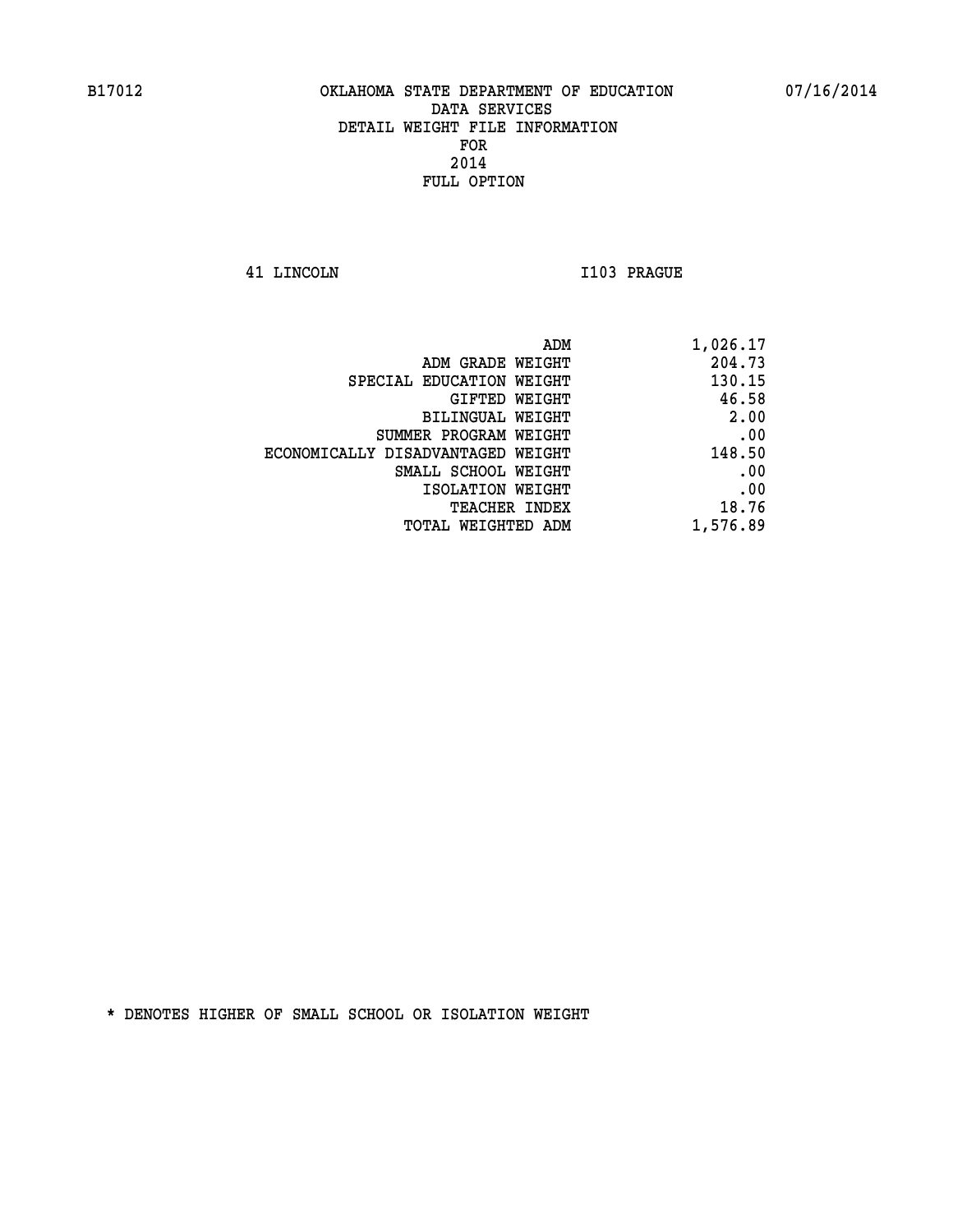**41 LINCOLN I105 CARNEY** 

| ADM                               | 217.28   |
|-----------------------------------|----------|
| ADM GRADE WEIGHT                  | 43.67    |
| SPECIAL EDUCATION WEIGHT          | 25.20    |
| GIFTED WEIGHT                     | 5.78     |
| BILINGUAL WEIGHT                  | .00      |
| SUMMER PROGRAM WEIGHT             | .00      |
| ECONOMICALLY DISADVANTAGED WEIGHT | 39.50    |
| SMALL SCHOOL WEIGHT               | $25.61*$ |
| ISOLATION WEIGHT                  | .00      |
| <b>TEACHER INDEX</b>              | .00      |
| TOTAL WEIGHTED ADM                | 357.04   |
|                                   |          |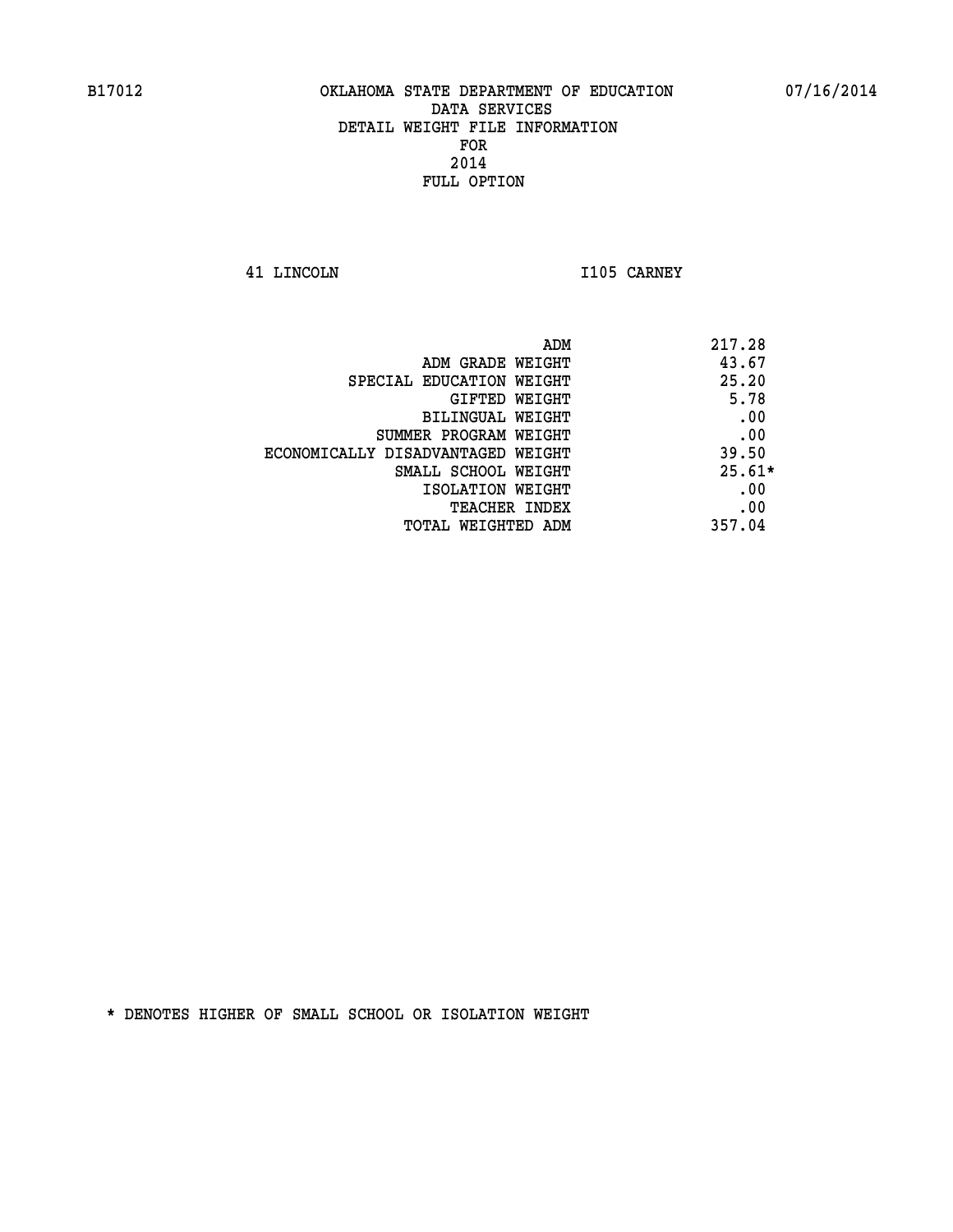**41 LINCOLN I134 AGRA** 

| ADM                               | 441.04   |
|-----------------------------------|----------|
| ADM GRADE WEIGHT                  | 82.56    |
| SPECIAL EDUCATION WEIGHT          | 28.90    |
| GIFTED WEIGHT                     | 19.04    |
| BILINGUAL WEIGHT                  | .00      |
| SUMMER PROGRAM WEIGHT             | .00      |
| ECONOMICALLY DISADVANTAGED WEIGHT | 92.25    |
| SMALL SCHOOL WEIGHT               | $14.67*$ |
| ISOLATION WEIGHT                  | .00      |
| <b>TEACHER INDEX</b>              | .00      |
| TOTAL WEIGHTED ADM                | 678.46   |
|                                   |          |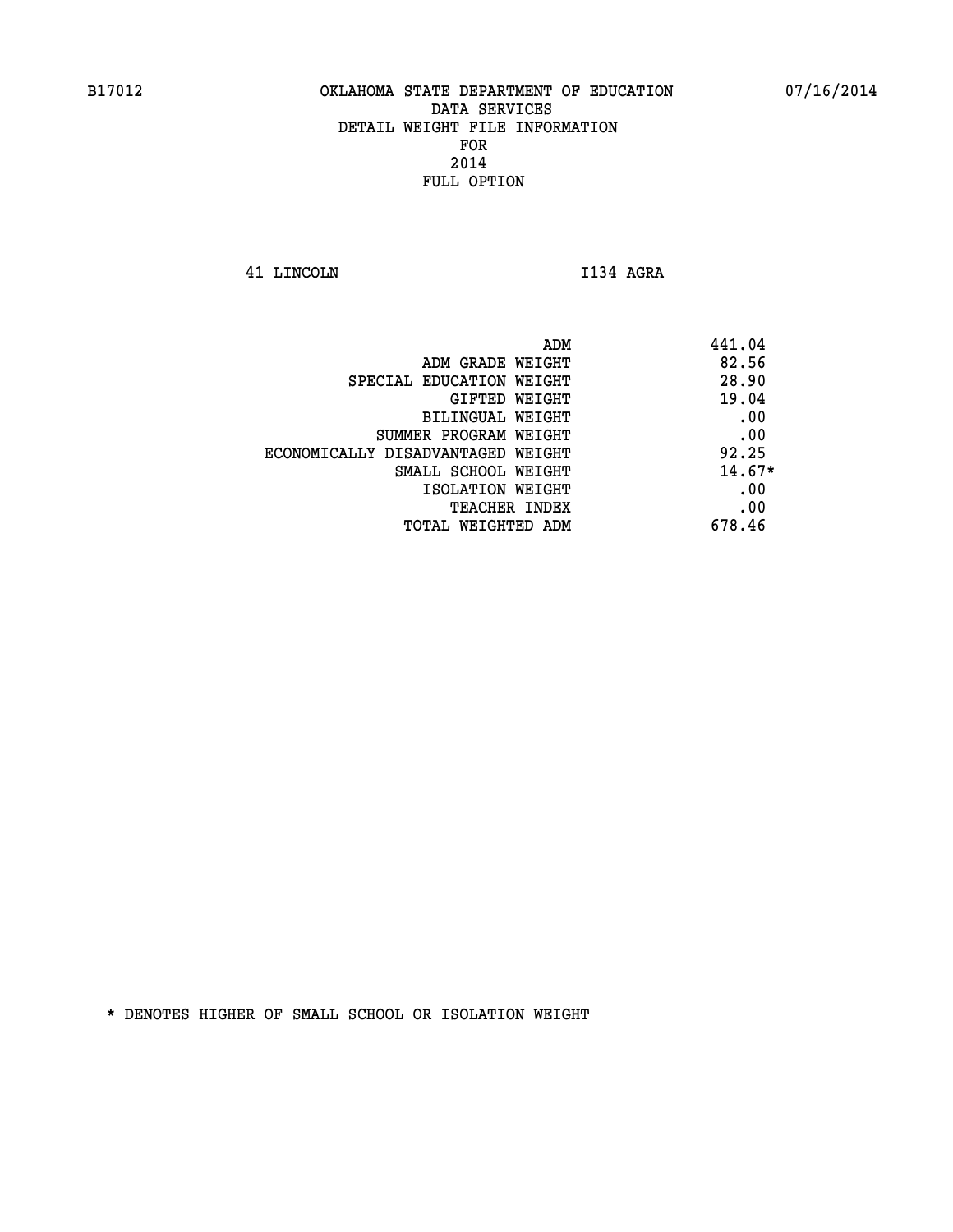**42 LOGAN I001 GUTHRIE** 

| 3,514.25 |
|----------|
| 611.50   |
| 501.80   |
| 55.42    |
| 45.00    |
| 8.40     |
| 580.25   |
| .00      |
| .00      |
| .00      |
| 5,316.62 |
|          |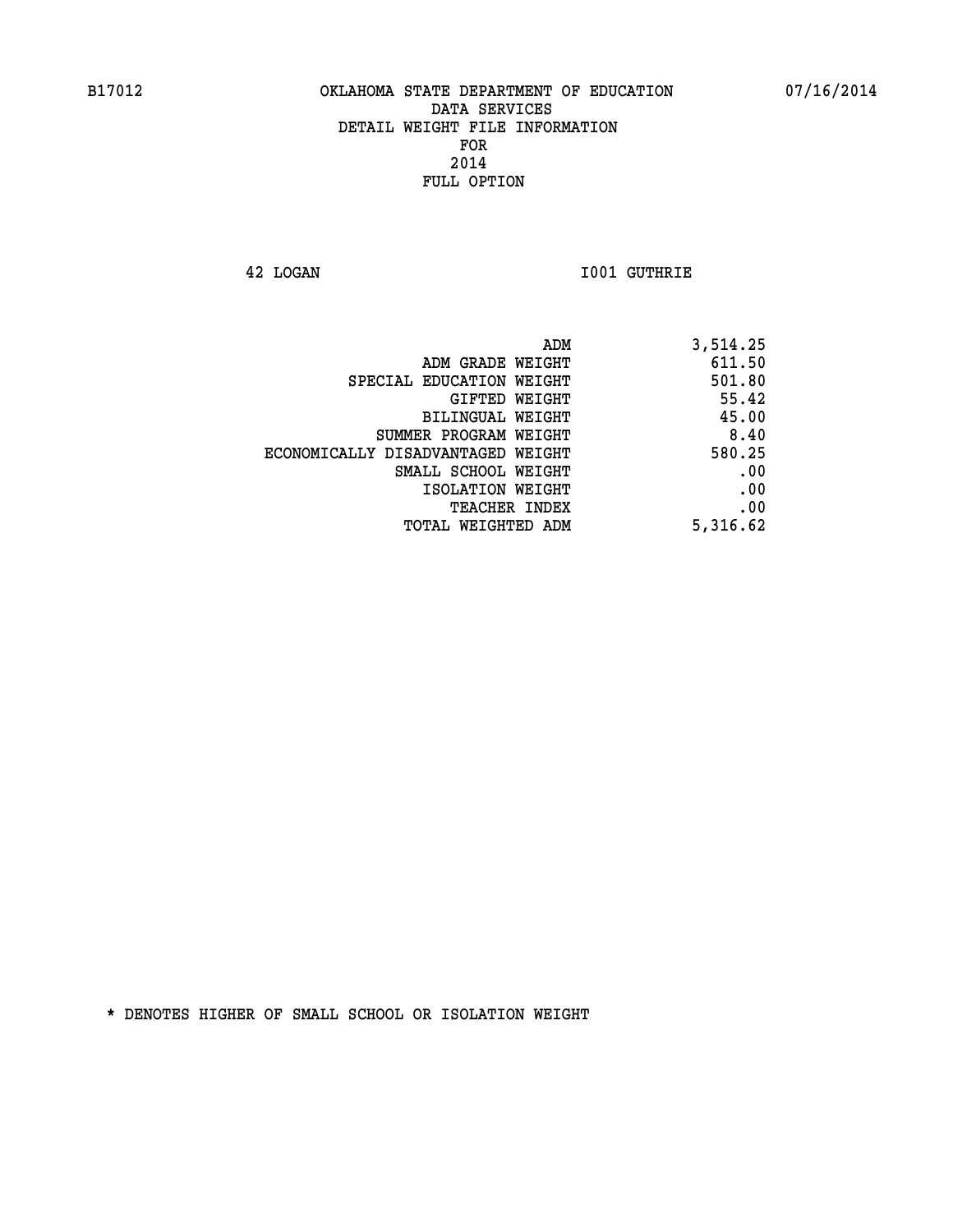**42 LOGAN 1002 CRESCENT** 

| 665.32   |
|----------|
| 128.48   |
| 71.85    |
| 18.02    |
| .50      |
| .00      |
| 98.00    |
| .00      |
| .00      |
| 29.43    |
| 1,011.60 |
|          |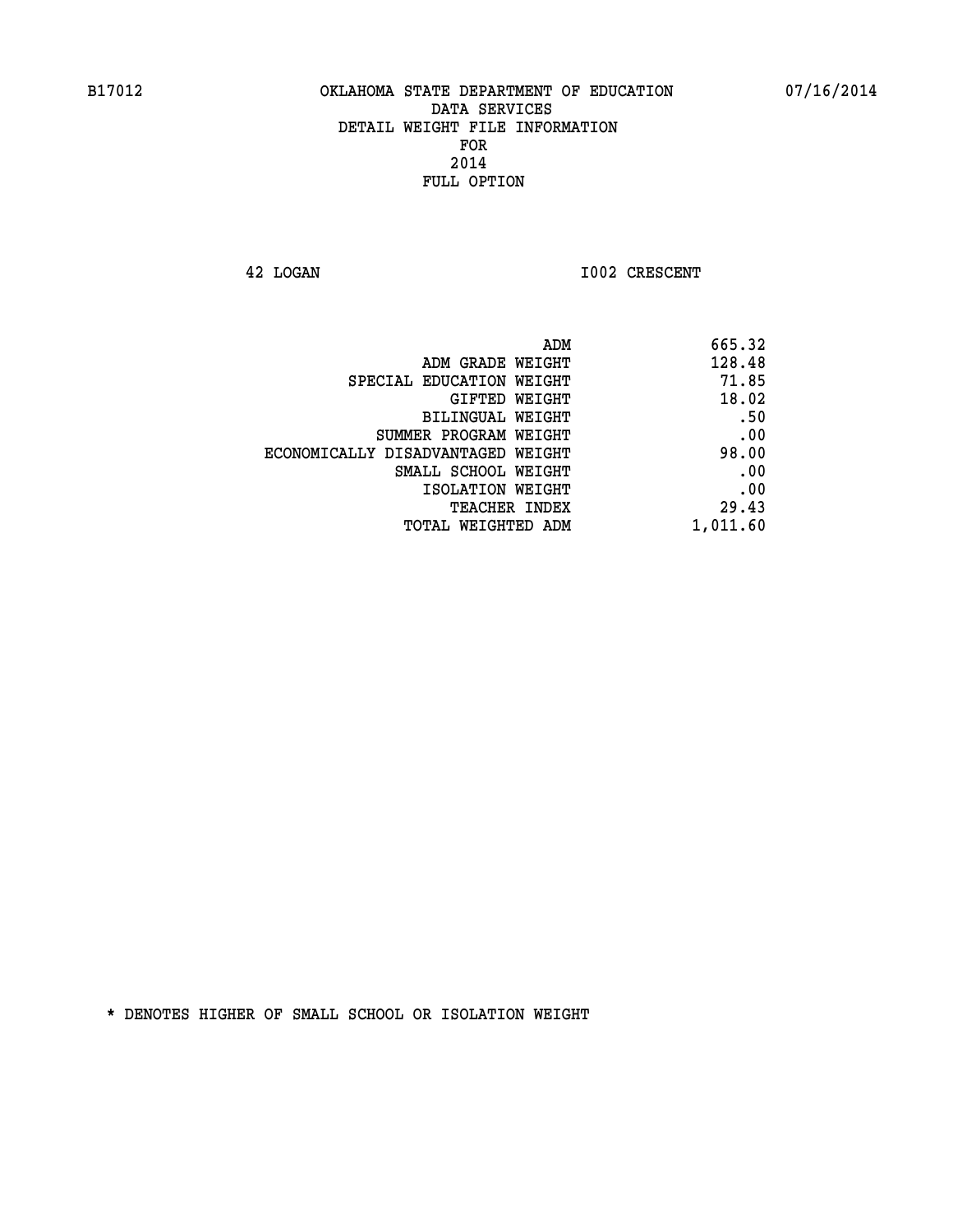**42 LOGAN I003 MULHALL-ORLANDO** 

| 237.07    | ADM                               |
|-----------|-----------------------------------|
| 43.80     | ADM GRADE WEIGHT                  |
| 21.30     | SPECIAL EDUCATION WEIGHT          |
| 7.82      | GIFTED WEIGHT                     |
| .00       | BILINGUAL WEIGHT                  |
| .00       | SUMMER PROGRAM WEIGHT             |
| 31.25     | ECONOMICALLY DISADVANTAGED WEIGHT |
| 26.17     | SMALL SCHOOL WEIGHT               |
| $103.27*$ | ISOLATION WEIGHT                  |
| 13.33     | <b>TEACHER INDEX</b>              |
| 457.84    | TOTAL WEIGHTED ADM                |
|           |                                   |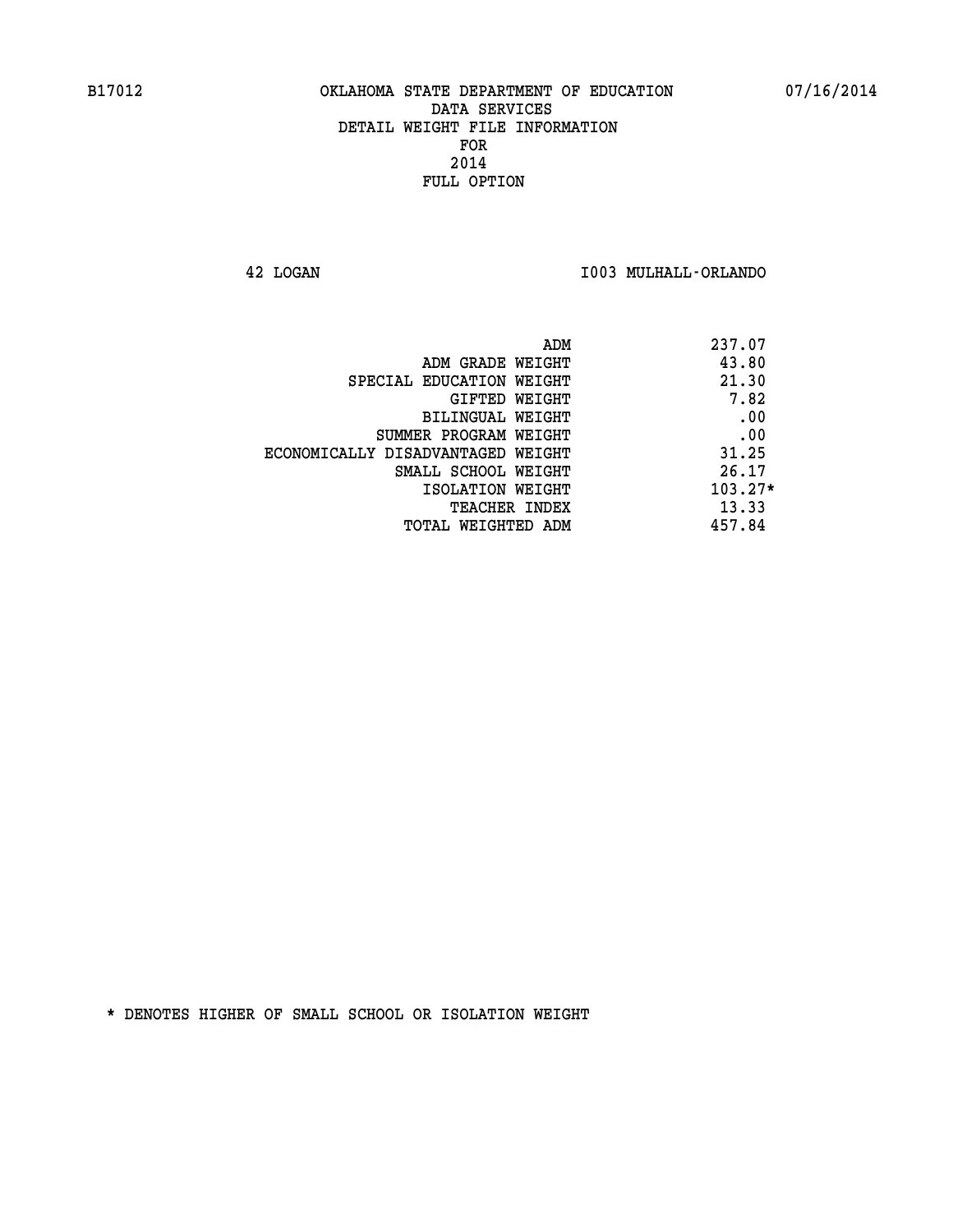**42 LOGAN I014 COYLE** 

| ADM                               | 288.15   |
|-----------------------------------|----------|
| ADM GRADE WEIGHT                  | 58.20    |
| SPECIAL EDUCATION WEIGHT          | 52.50    |
| GIFTED WEIGHT                     | 12.92    |
| BILINGUAL WEIGHT                  | .00      |
| SUMMER PROGRAM WEIGHT             | 1.20     |
| ECONOMICALLY DISADVANTAGED WEIGHT | 57.00    |
| SMALL SCHOOL WEIGHT               | 26.24    |
| ISOLATION WEIGHT                  | $53.25*$ |
| <b>TEACHER INDEX</b>              | .00      |
| TOTAL WEIGHTED ADM                | 523.22   |
|                                   |          |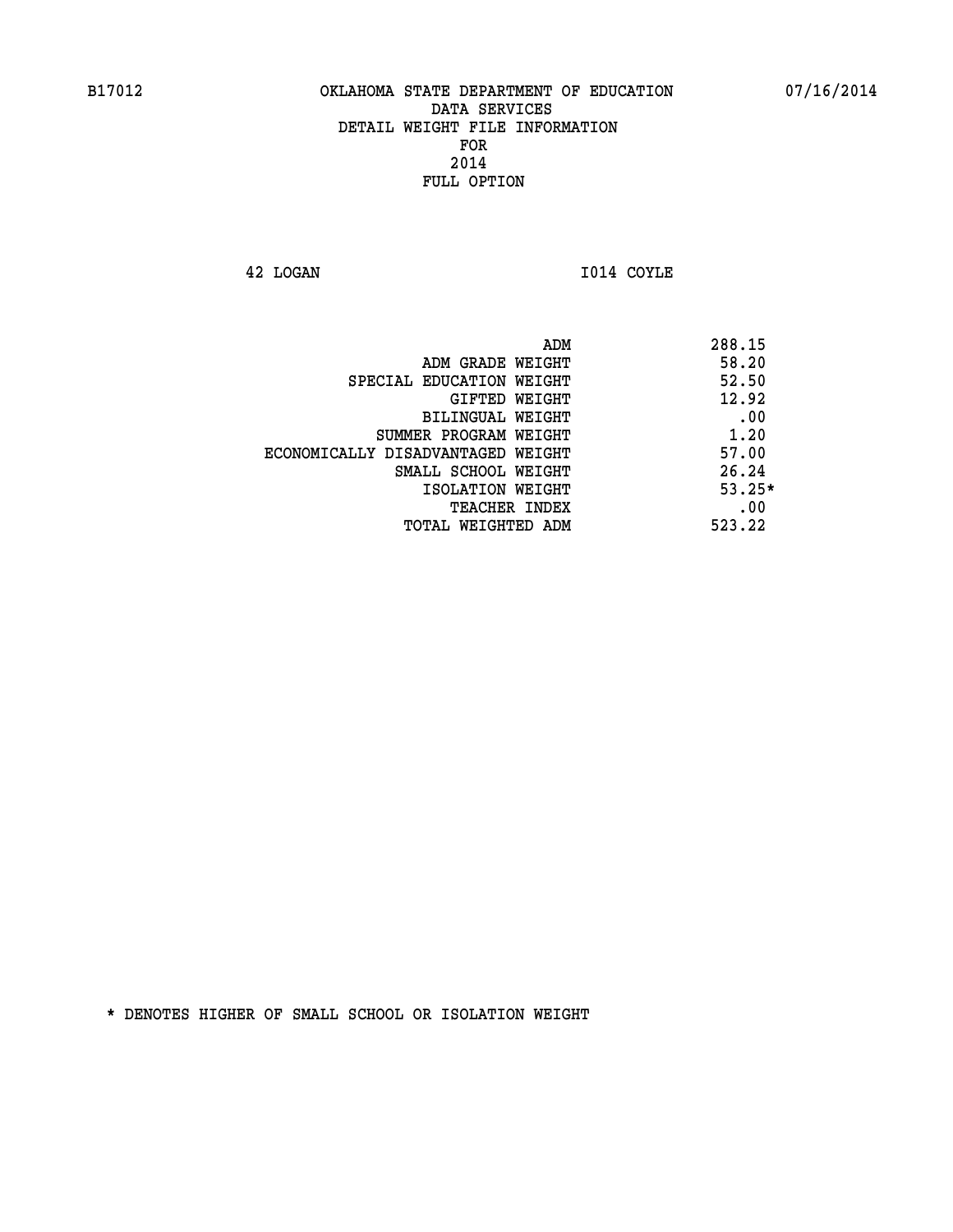**43 LOVE C003 GREENVILLE** 

| ADM                               | 117.84   |
|-----------------------------------|----------|
| ADM GRADE WEIGHT                  | 24.05    |
| SPECIAL EDUCATION WEIGHT          | 22.20    |
| GIFTED WEIGHT                     | 5.10     |
| BILINGUAL WEIGHT                  | 6.25     |
| SUMMER PROGRAM WEIGHT             | .00      |
| ECONOMICALLY DISADVANTAGED WEIGHT | 26.75    |
| SMALL SCHOOL WEIGHT               | $18.32*$ |
| ISOLATION WEIGHT                  | .00      |
| <b>TEACHER INDEX</b>              | .00      |
| TOTAL WEIGHTED ADM                | 220.51   |
|                                   |          |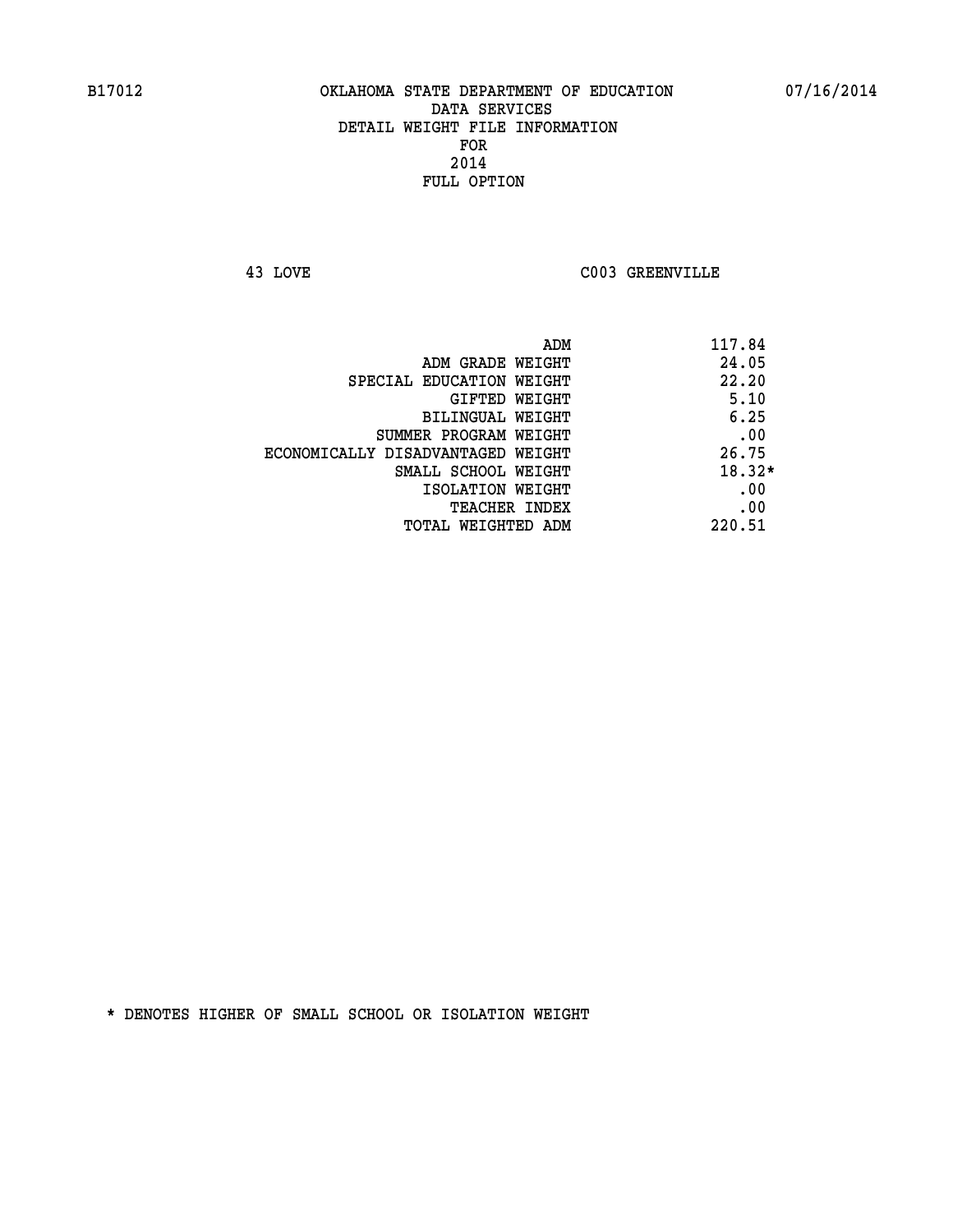**43 LOVE I004 THACKERVILLE** 

|                                   | 300.34<br>ADM |
|-----------------------------------|---------------|
| ADM GRADE WEIGHT                  | 62.52         |
| SPECIAL EDUCATION WEIGHT          | 40.90         |
| <b>GIFTED WEIGHT</b>              | 9.18          |
| BILINGUAL WEIGHT                  | .25           |
| SUMMER PROGRAM WEIGHT             | .00           |
| ECONOMICALLY DISADVANTAGED WEIGHT | 57.00         |
| SMALL SCHOOL WEIGHT               | $25.96*$      |
| ISOLATION WEIGHT                  | .00           |
| <b>TEACHER INDEX</b>              | .00           |
| TOTAL WEIGHTED ADM                | 496.15        |
|                                   |               |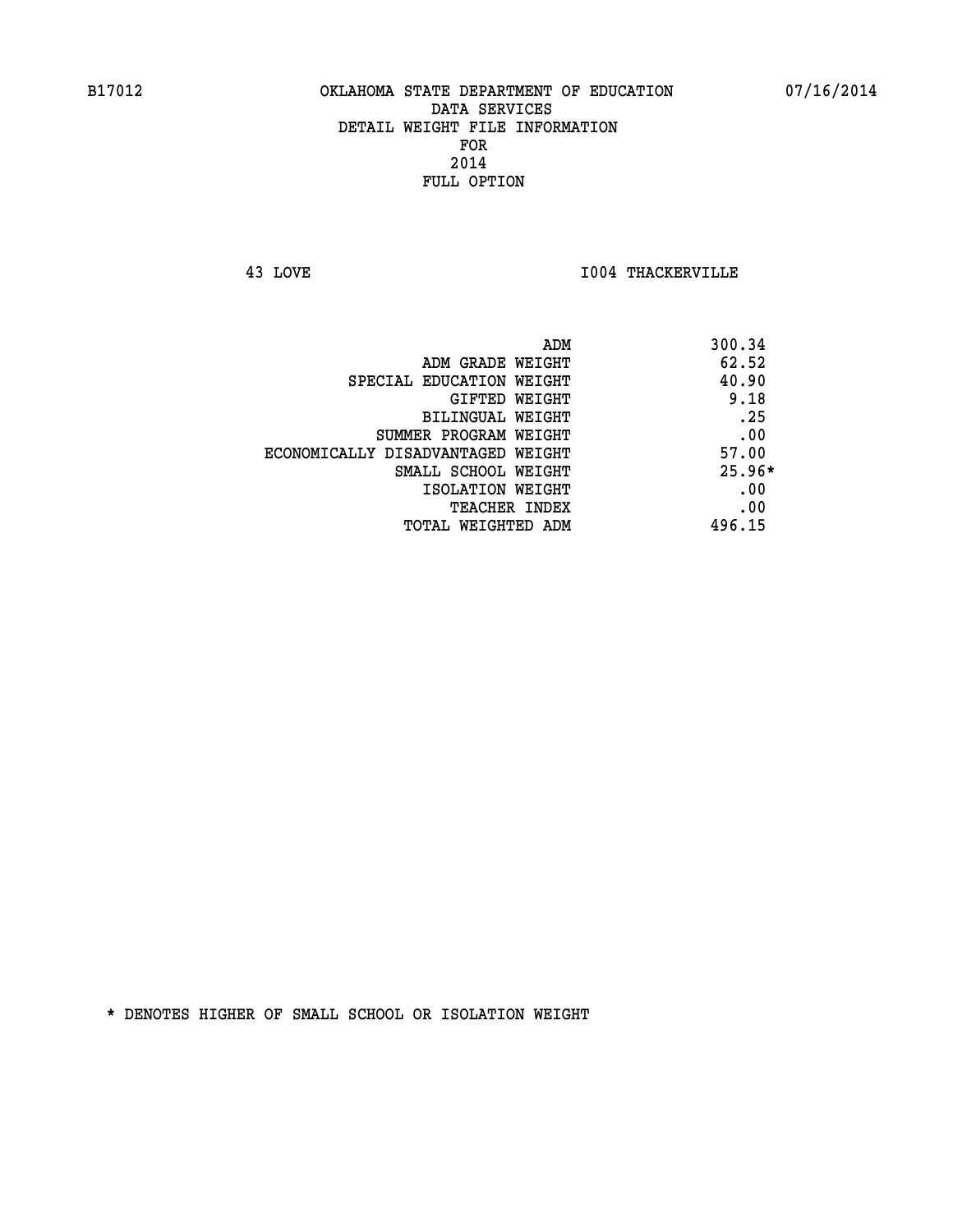**43 LOVE I005 TURNER** 

|                                   | ADM | 329.48    |
|-----------------------------------|-----|-----------|
| ADM GRADE WEIGHT                  |     | 64.73     |
| SPECIAL EDUCATION WEIGHT          |     | 61.30     |
| GIFTED WEIGHT                     |     | 9.52      |
| BILINGUAL WEIGHT                  |     | 1.25      |
| SUMMER PROGRAM WEIGHT             |     | .00       |
| ECONOMICALLY DISADVANTAGED WEIGHT |     | 46.75     |
| SMALL SCHOOL WEIGHT               |     | 24.85     |
| ISOLATION WEIGHT                  |     | $130.21*$ |
| TEACHER INDEX                     |     | .00       |
| TOTAL WEIGHTED ADM                |     | 643.24    |
|                                   |     |           |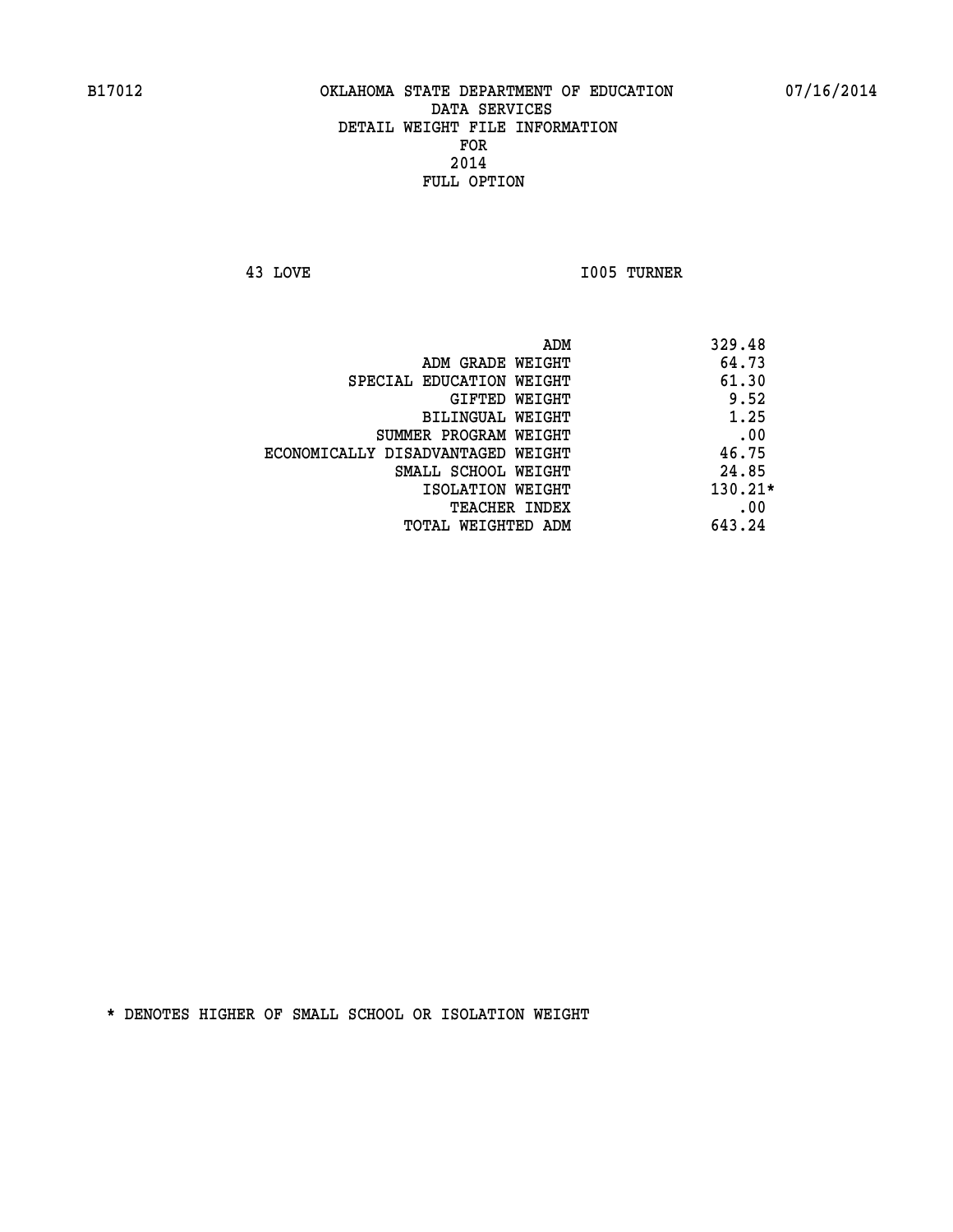**43 LOVE I016 MARIETTA** 

| 1,049.71 |
|----------|
| 208.81   |
| 105.90   |
| 28.56    |
| 68.00    |
| .00      |
| 191.50   |
| .00      |
| .00      |
| .00      |
| 1,652.48 |
|          |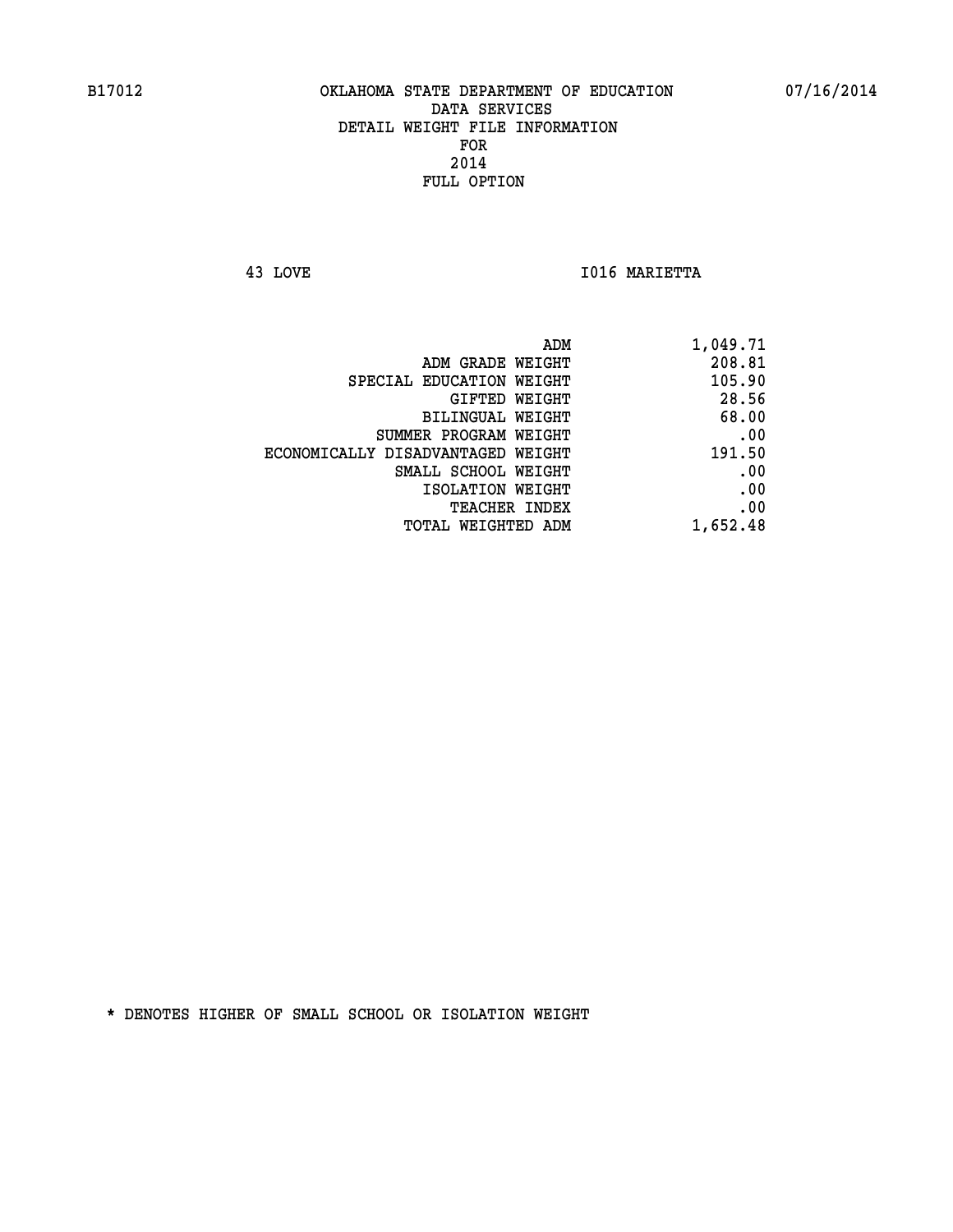**44 MAJOR I001 RINGWOOD** 

|                                   | ADM<br>405.63 |
|-----------------------------------|---------------|
| ADM GRADE WEIGHT                  | 80.70         |
| SPECIAL EDUCATION WEIGHT          | 44.40         |
| GIFTED WEIGHT                     | 10.88         |
| BILINGUAL WEIGHT                  | 15.00         |
| SUMMER PROGRAM WEIGHT             | .00           |
| ECONOMICALLY DISADVANTAGED WEIGHT | 53.50         |
| SMALL SCHOOL WEIGHT               | $18.92*$      |
| ISOLATION WEIGHT                  | .00           |
| <b>TEACHER INDEX</b>              | 2.59          |
| TOTAL WEIGHTED ADM                | 631.62        |
|                                   |               |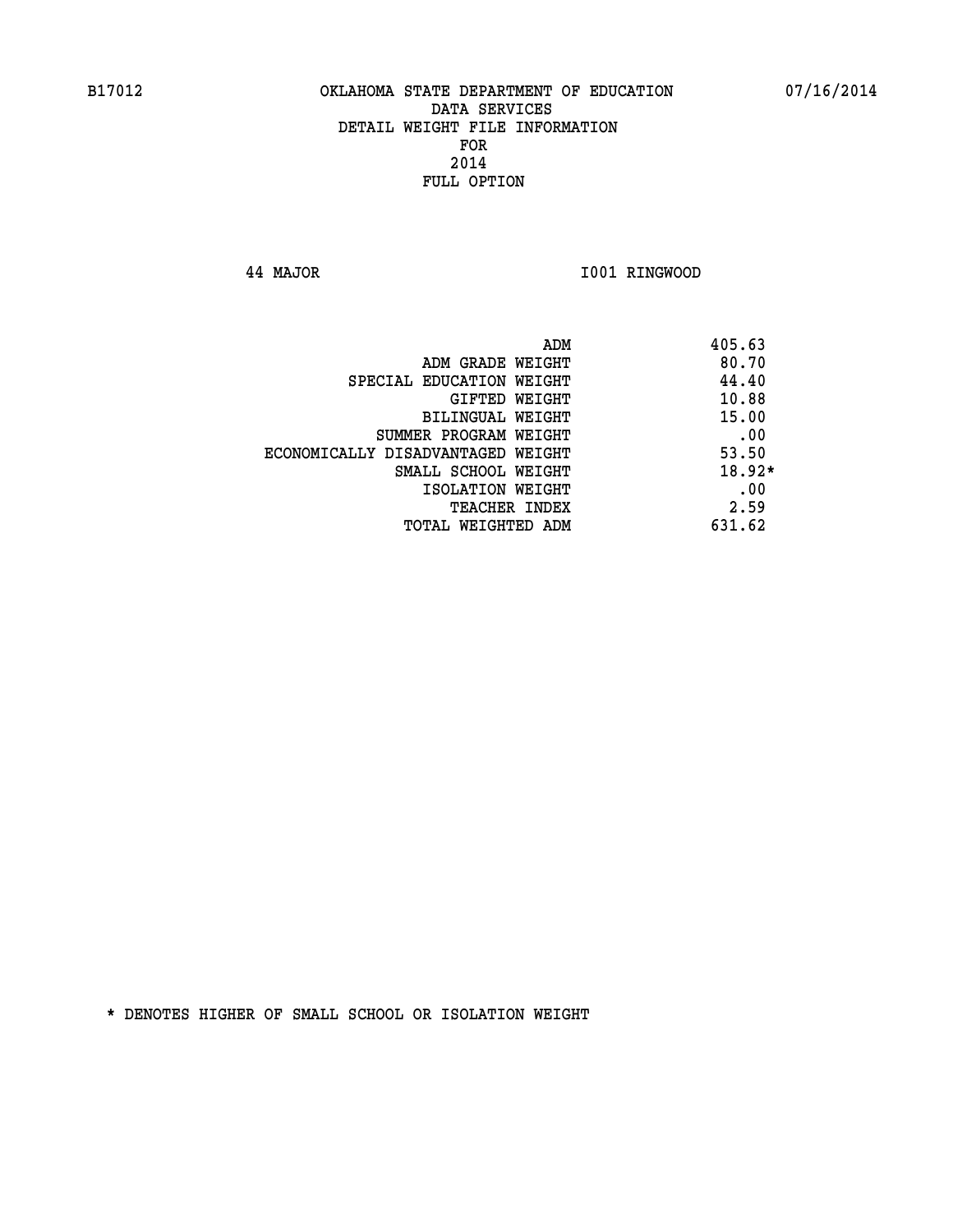**44 MAJOR I004 ALINE-CLEO** 

|                                   | 154.15<br>ADM |
|-----------------------------------|---------------|
| ADM GRADE WEIGHT                  | 31.29         |
| SPECIAL EDUCATION WEIGHT          | 29.45         |
| GIFTED WEIGHT                     | 4.76          |
| BILINGUAL WEIGHT                  | .75           |
| SUMMER PROGRAM WEIGHT             | .00           |
| ECONOMICALLY DISADVANTAGED WEIGHT | 22.25         |
| SMALL SCHOOL WEIGHT               | 21.85         |
| ISOLATION WEIGHT                  | $56.30*$      |
| TEACHER INDEX                     | 1.20          |
| TOTAL WEIGHTED ADM                | 300.15        |
|                                   |               |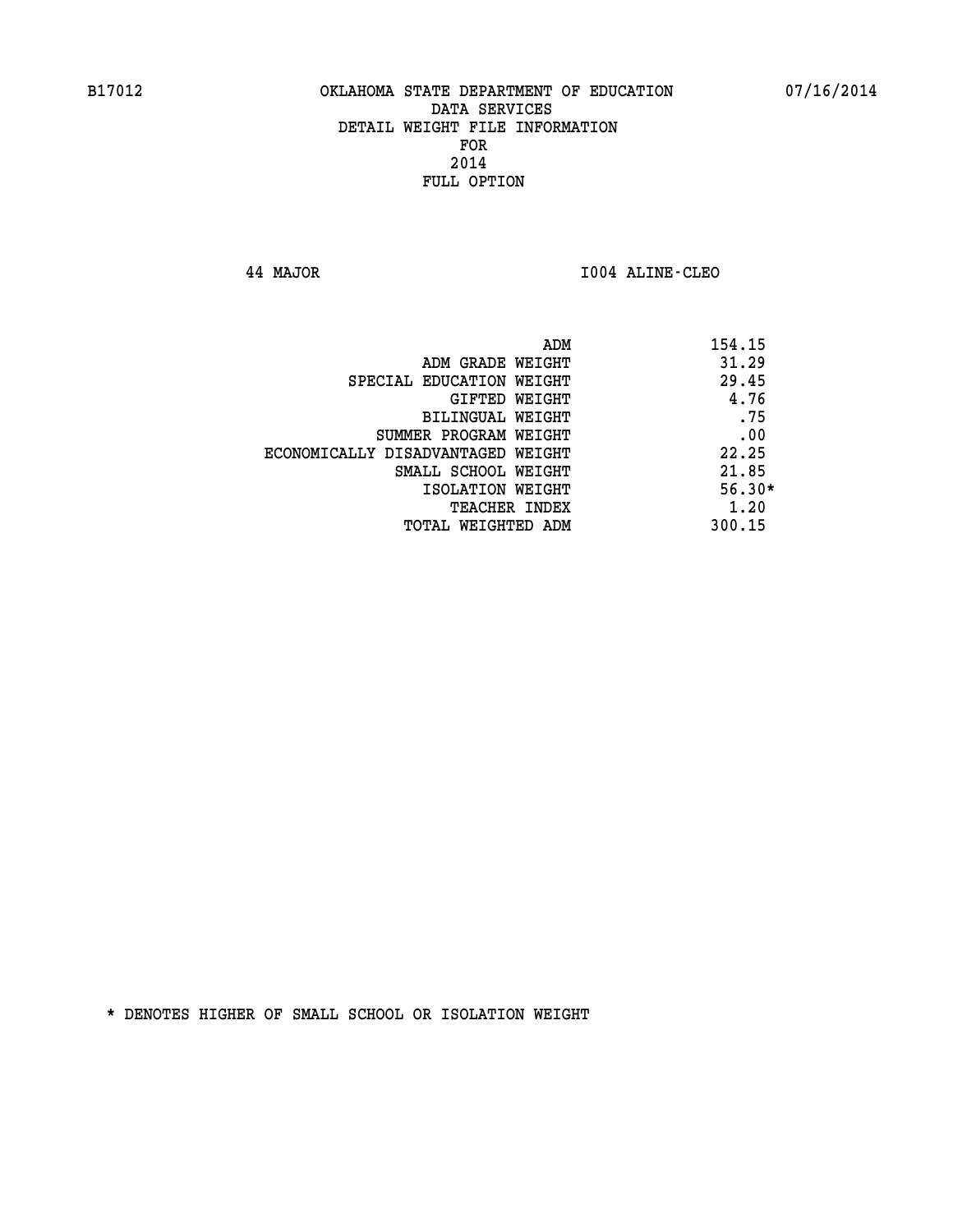**44 MAJOR I084 FAIRVIEW** 

|                                   | ADM | 722.46   |
|-----------------------------------|-----|----------|
| ADM GRADE WEIGHT                  |     | 129.13   |
| SPECIAL EDUCATION WEIGHT          |     | 154.30   |
| GIFTED WEIGHT                     |     | 36.38    |
| BILINGUAL WEIGHT                  |     | 5.25     |
| SUMMER PROGRAM WEIGHT             |     | .00      |
| ECONOMICALLY DISADVANTAGED WEIGHT |     | 89.25    |
| SMALL SCHOOL WEIGHT               |     | .00      |
| ISOLATION WEIGHT                  |     | 187.84*  |
| TEACHER INDEX                     |     | 19.95    |
| TOTAL WEIGHTED ADM                |     | 1,344.56 |
|                                   |     |          |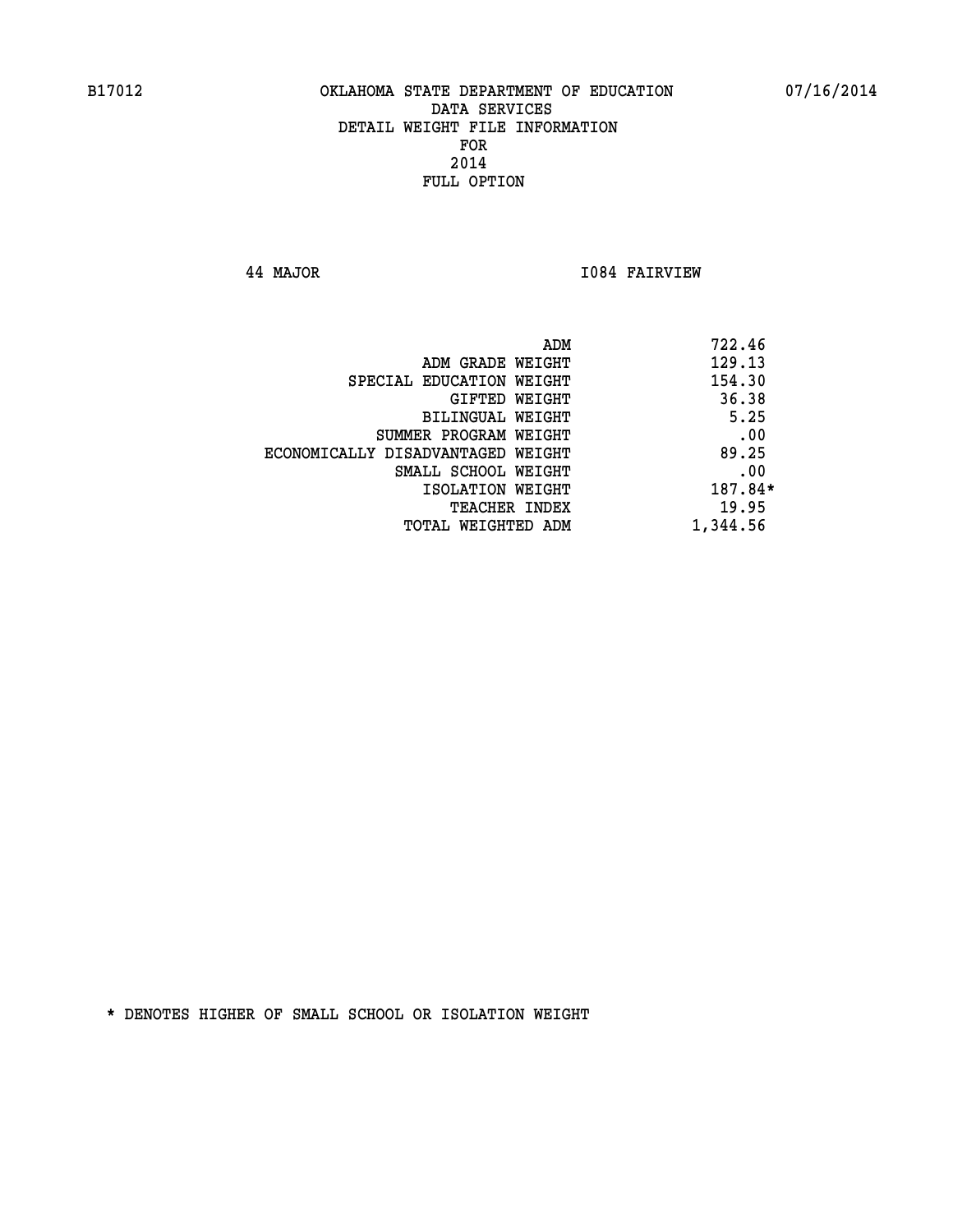**44 MAJOR I092 CIMARRON** 

|                                   | ADM | 278.66   |
|-----------------------------------|-----|----------|
| ADM GRADE WEIGHT                  |     | 53.49    |
| SPECIAL EDUCATION WEIGHT          |     | 45.10    |
| GIFTED WEIGHT                     |     | 8.50     |
| BILINGUAL WEIGHT                  |     | .00      |
| SUMMER PROGRAM WEIGHT             |     | .00      |
| ECONOMICALLY DISADVANTAGED WEIGHT |     | 38.25    |
| SMALL SCHOOL WEIGHT               |     | $26.37*$ |
| ISOLATION WEIGHT                  |     | 19.73    |
| TEACHER INDEX                     |     | 13.67    |
| TOTAL WEIGHTED ADM                |     | 464.04   |
|                                   |     |          |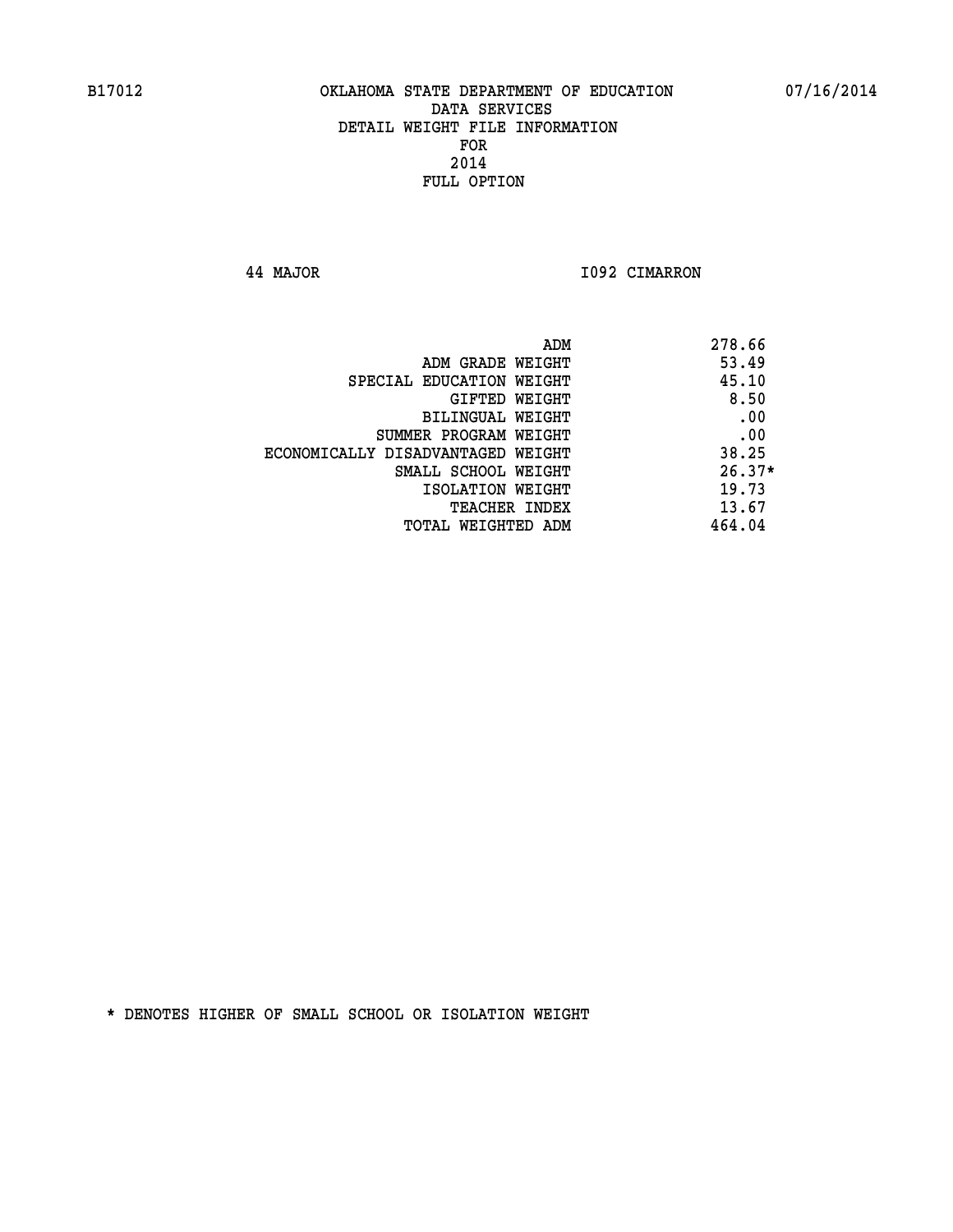**45 MARSHALL I002 MADILL** 

| ADM GRADE WEIGHT                  | 321.80   |
|-----------------------------------|----------|
|                                   |          |
| SPECIAL EDUCATION WEIGHT          | 214.85   |
| GIFTED WEIGHT                     | 39.44    |
| BILINGUAL WEIGHT                  | 147.25   |
| SUMMER PROGRAM WEIGHT             | .00      |
| ECONOMICALLY DISADVANTAGED WEIGHT | 341.00   |
| SMALL SCHOOL WEIGHT               | .00      |
| ISOLATION WEIGHT                  | .00      |
| <b>TEACHER INDEX</b>              | 92.89    |
| TOTAL WEIGHTED ADM                | 2,926.19 |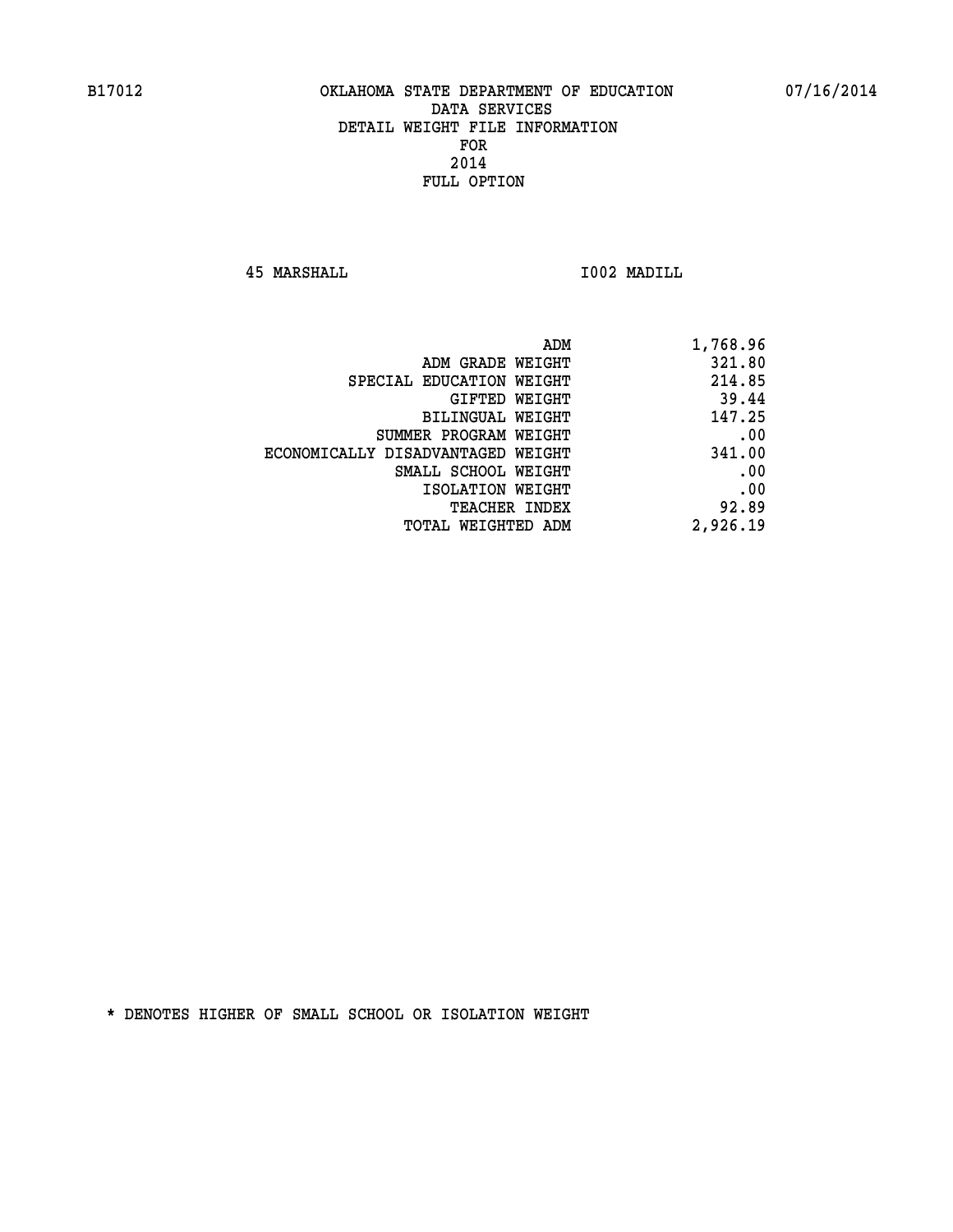**45 MARSHALL I003 KINGSTON** 

| 1,198.21 |
|----------|
| 232.92   |
| 171.95   |
| 64.94    |
| .75      |
| .00      |
| 238.75   |
| .00      |
| .00      |
| 18.87    |
| 1,926.39 |
|          |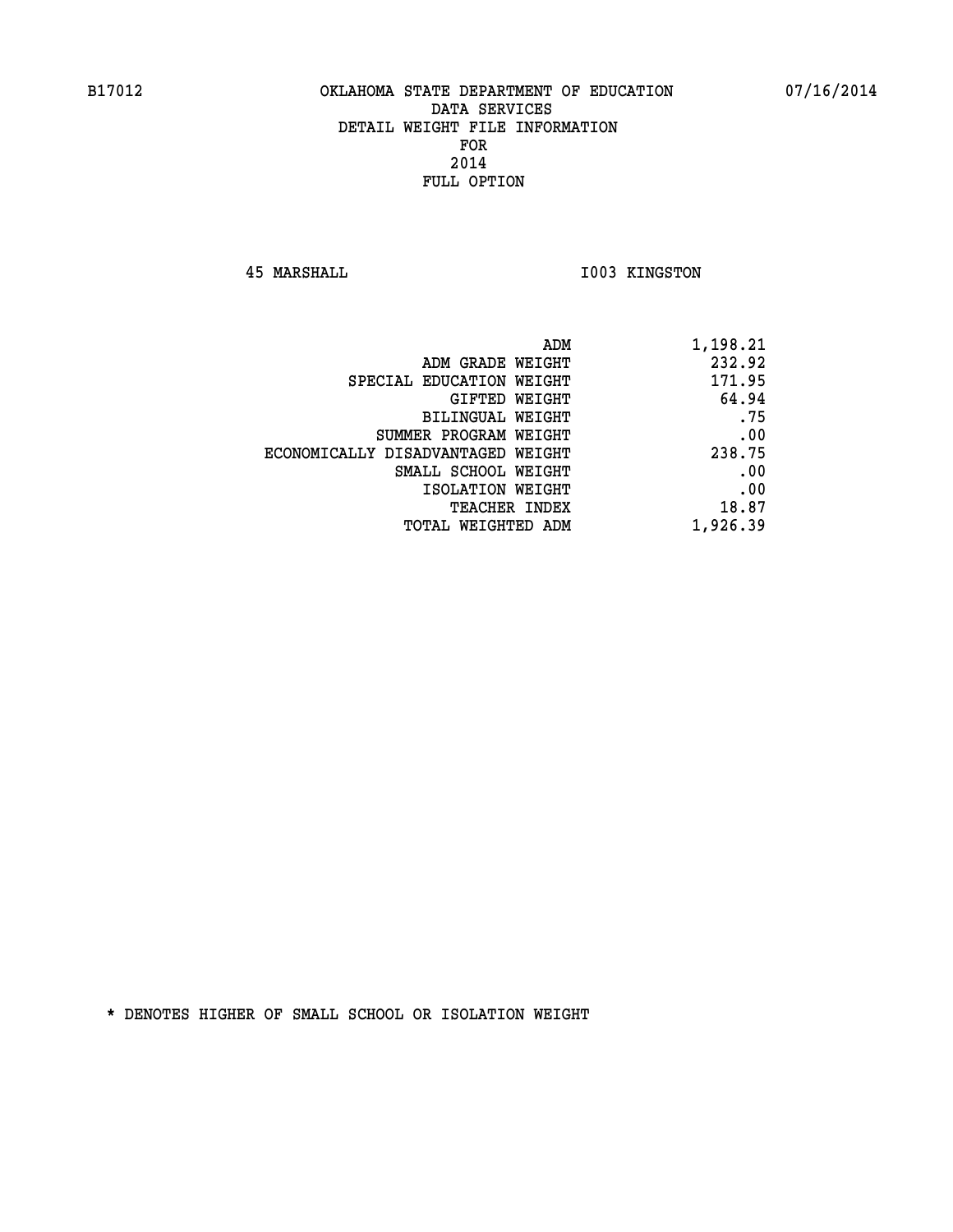**46 MAYES C021 SPAVINAW** 

| ADM                               | 92.47    |
|-----------------------------------|----------|
| ADM GRADE WEIGHT                  | 17.84    |
| SPECIAL EDUCATION WEIGHT          | 21.10    |
| GIFTED WEIGHT                     | .68      |
| BILINGUAL WEIGHT                  | .00      |
| SUMMER PROGRAM WEIGHT             | .00      |
| ECONOMICALLY DISADVANTAGED WEIGHT | 19.75    |
| SMALL SCHOOL WEIGHT               | $15.26*$ |
| ISOLATION WEIGHT                  | .00      |
| <b>TEACHER INDEX</b>              | .00      |
| TOTAL WEIGHTED ADM                | 167.10   |
|                                   |          |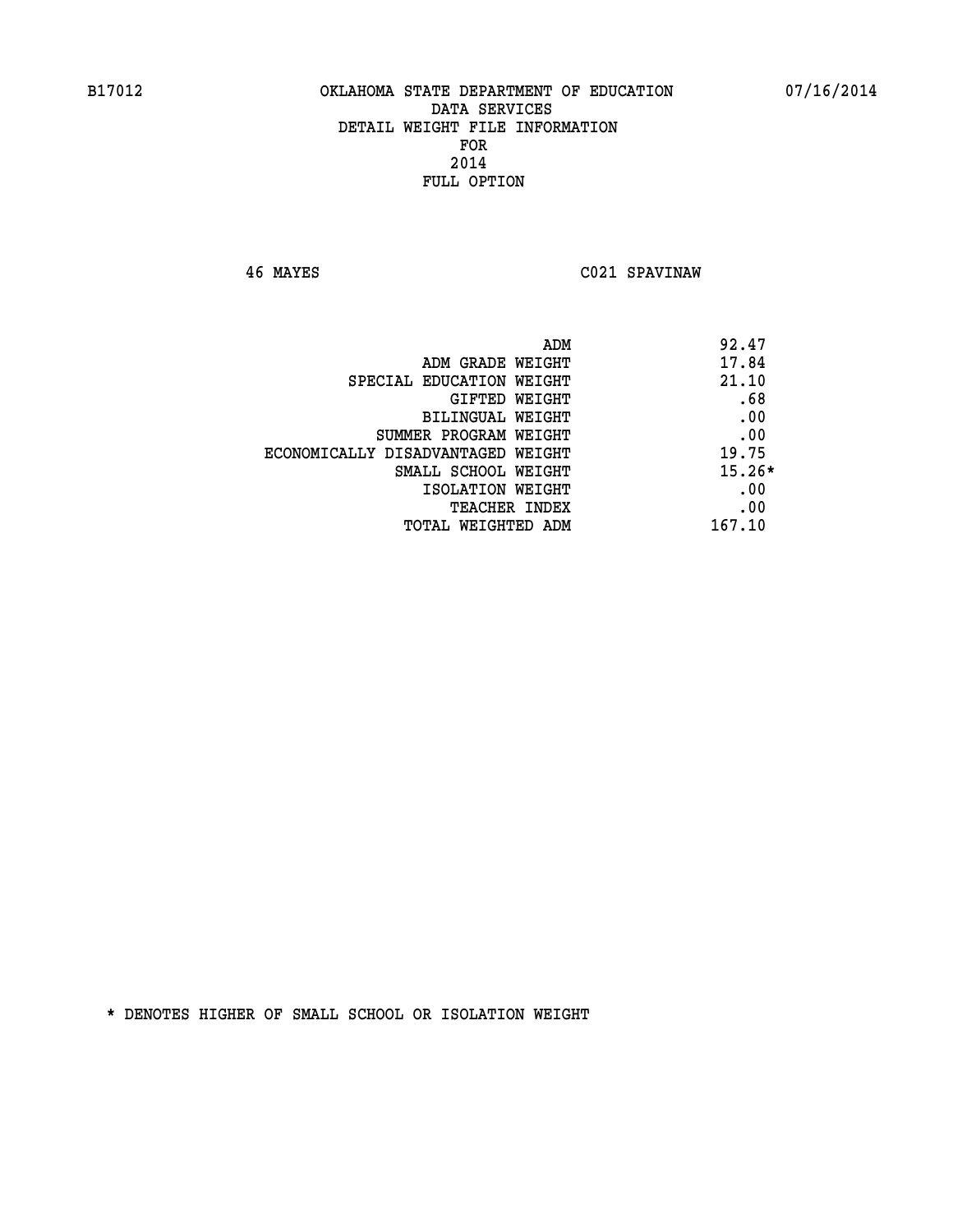**46 MAYES C035 WICKLIFFE** 

| 144.06<br>ADM                              |  |
|--------------------------------------------|--|
| 28.61<br>ADM GRADE WEIGHT                  |  |
| 20.40<br>SPECIAL EDUCATION WEIGHT          |  |
| 4.08<br>GIFTED WEIGHT                      |  |
| .00<br>BILINGUAL WEIGHT                    |  |
| .00<br>SUMMER PROGRAM WEIGHT               |  |
| 28.25<br>ECONOMICALLY DISADVANTAGED WEIGHT |  |
| $20.97*$<br>SMALL SCHOOL WEIGHT            |  |
| .00<br>ISOLATION WEIGHT                    |  |
| 5.36<br><b>TEACHER INDEX</b>               |  |
| 251.73<br>TOTAL WEIGHTED ADM               |  |
|                                            |  |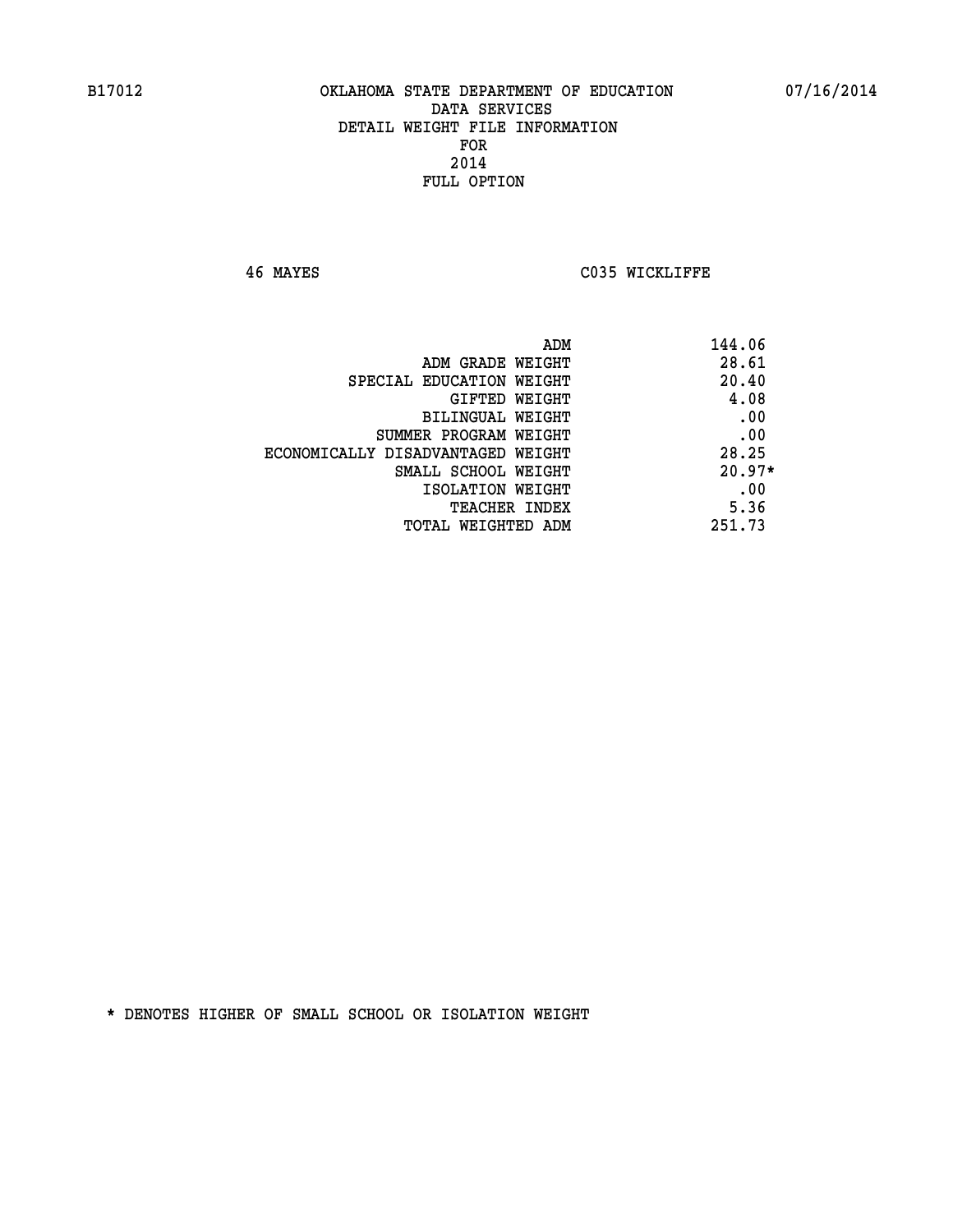**46 MAYES C043 OSAGE** 

|                                   | ADM<br>186.58 |
|-----------------------------------|---------------|
| ADM GRADE WEIGHT                  | 34.90         |
| SPECIAL EDUCATION WEIGHT          | 25.00         |
| GIFTED WEIGHT                     | 6.12          |
| <b>BILINGUAL WEIGHT</b>           | .00           |
| SUMMER PROGRAM WEIGHT             | .00           |
| ECONOMICALLY DISADVANTAGED WEIGHT | 35.00         |
| SMALL SCHOOL WEIGHT               | $24.15*$      |
| ISOLATION WEIGHT                  | .00           |
| <b>TEACHER INDEX</b>              | .00           |
| TOTAL WEIGHTED ADM                | 311.75        |
|                                   |               |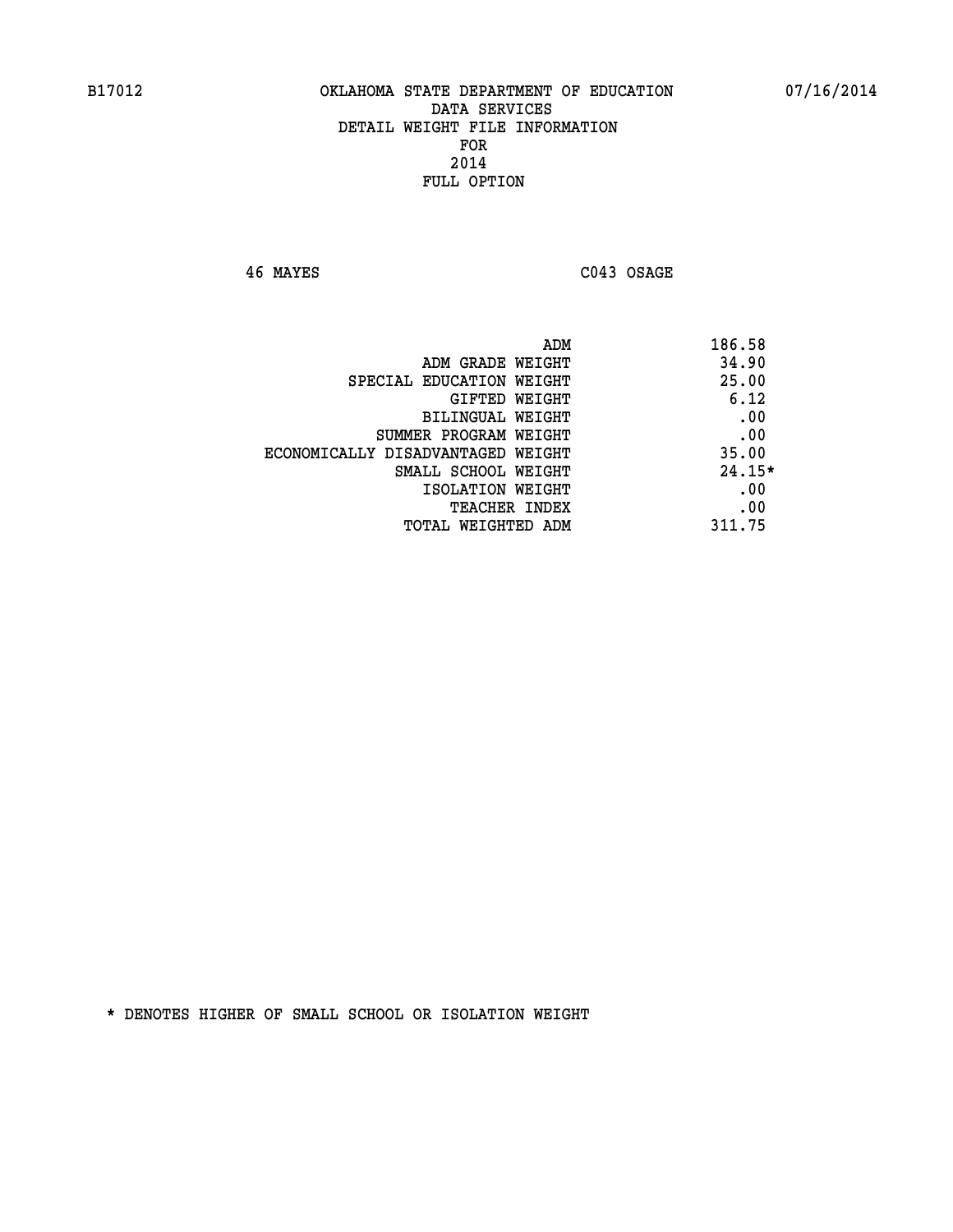**46 MAYES I001 PRYOR** 

| ADM                               | 2,613.86 |
|-----------------------------------|----------|
| ADM GRADE WEIGHT                  | 543.39   |
| SPECIAL EDUCATION WEIGHT          | 302.55   |
| GIFTED WEIGHT                     | 111.52   |
| BILINGUAL WEIGHT                  | 9.50     |
| SUMMER PROGRAM WEIGHT             | .00      |
| ECONOMICALLY DISADVANTAGED WEIGHT | 366.25   |
| SMALL SCHOOL WEIGHT               | .00      |
| ISOLATION WEIGHT                  | .00      |
| TEACHER INDEX                     | 24.31    |
| TOTAL WEIGHTED ADM                | 3,971.38 |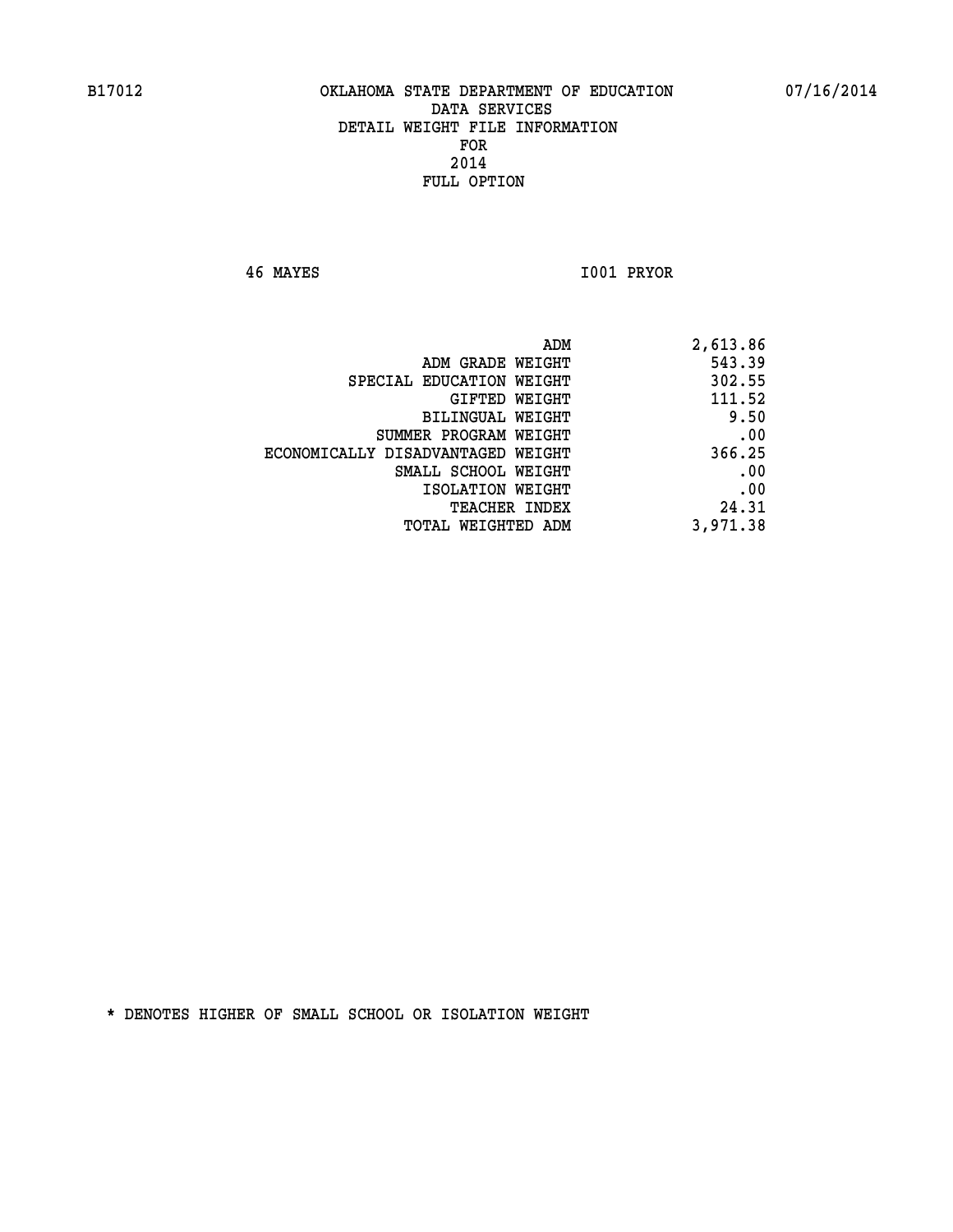**46 MAYES I002 ADAIR** 

| 1,044.86 |
|----------|
| 212.08   |
| 87.20    |
| 42.16    |
| 1.00     |
| .00      |
| 133.75   |
| .00      |
| .00      |
| 5.15     |
| 1,526.20 |
|          |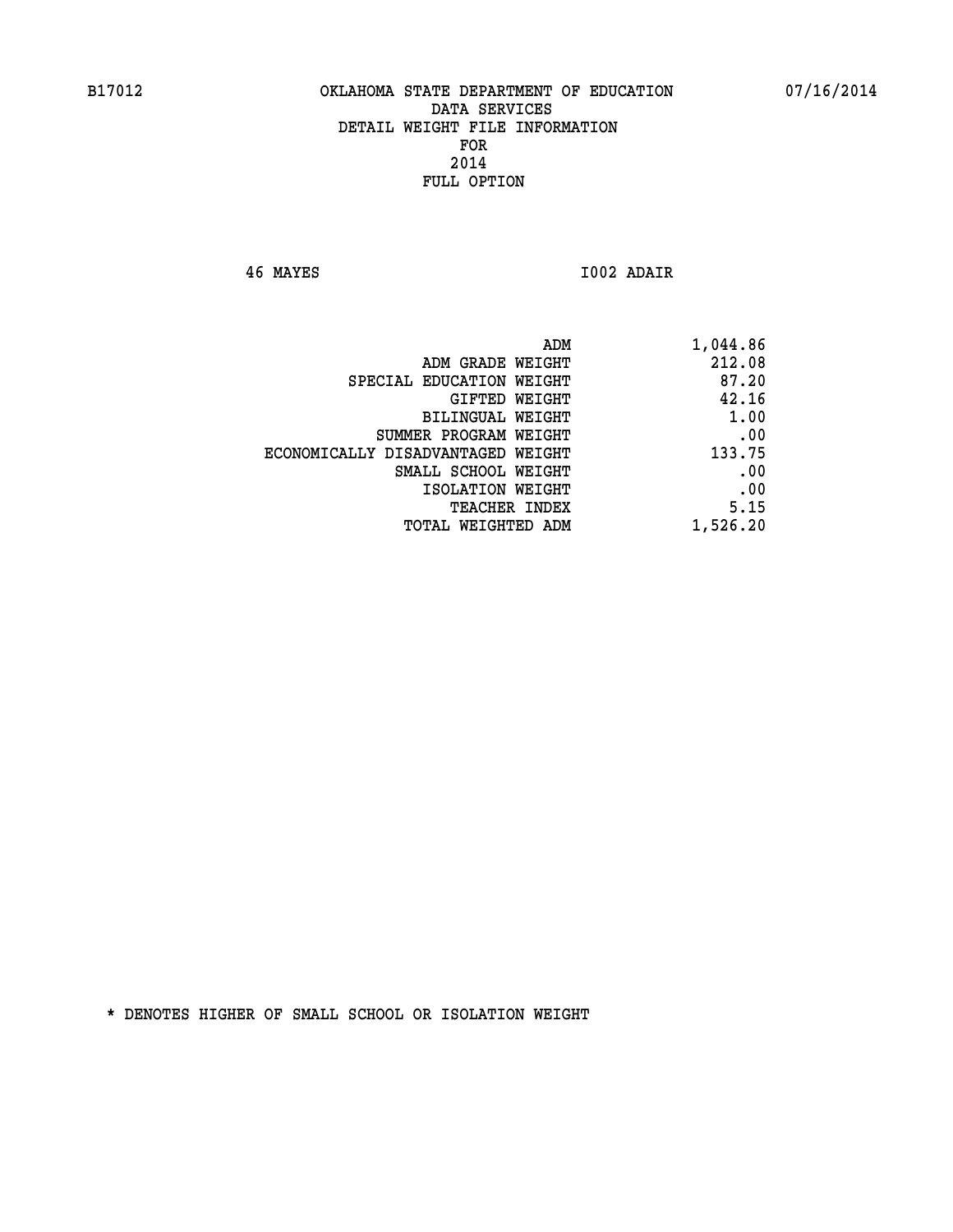**46 MAYES I016 SALINA** 

| 799.62   |
|----------|
| 156.50   |
| 106.95   |
| 22.10    |
| 5.00     |
| .00      |
| 144.25   |
| .00      |
| .00      |
| 21.79    |
| 1,256.21 |
|          |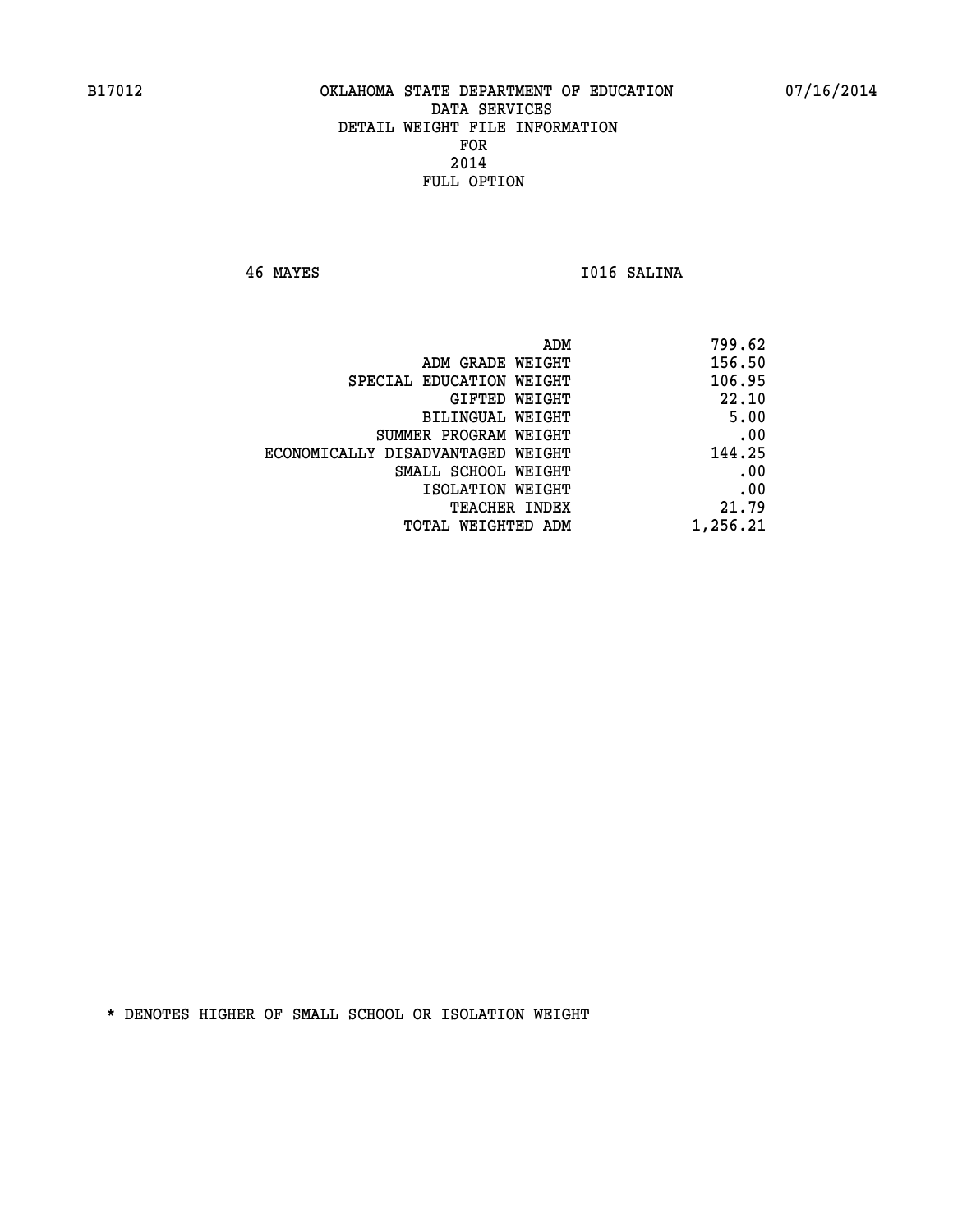**46 MAYES I017 LOCUST GROVE** 

| ADM                               | 1,472.08 |
|-----------------------------------|----------|
| ADM GRADE WEIGHT                  | 284.91   |
| SPECIAL EDUCATION WEIGHT          | 287.80   |
| <b>GIFTED WEIGHT</b>              | 69.36    |
| BILINGUAL WEIGHT                  | 12.25    |
| SUMMER PROGRAM WEIGHT             | .00      |
| ECONOMICALLY DISADVANTAGED WEIGHT | 276.00   |
| SMALL SCHOOL WEIGHT               | .00      |
| ISOLATION WEIGHT                  | .00      |
| <b>TEACHER INDEX</b>              | 42.08    |
| <b>TOTAL WEIGHTED ADM</b>         | 2,444.48 |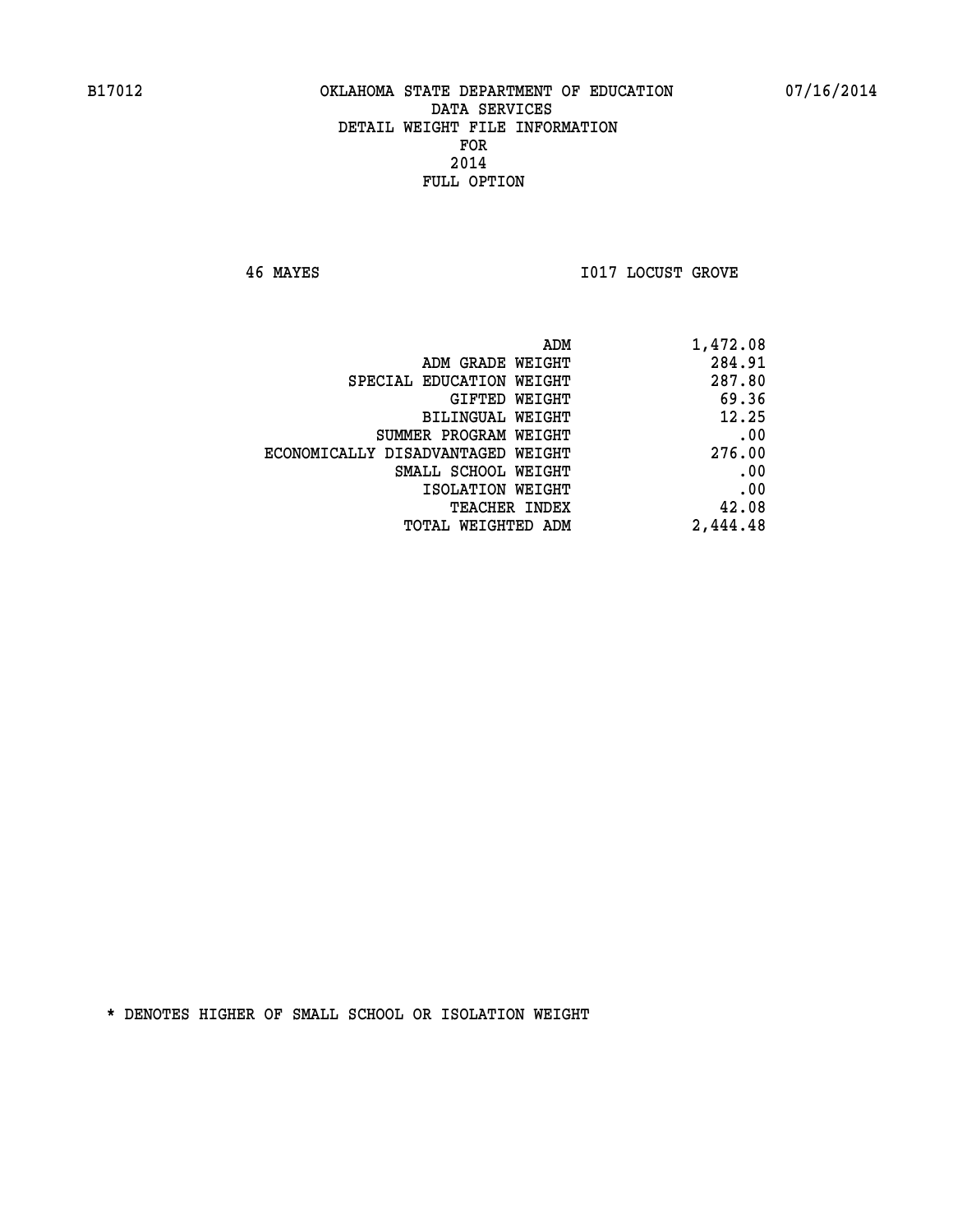**46 MAYES I032 CHOUTEAU-MAZIE** 

| 177.18<br>ADM GRADE WEIGHT<br>165.65<br>SPECIAL EDUCATION WEIGHT<br>23.80<br>GIFTED WEIGHT<br>14.25<br>BILINGUAL WEIGHT<br>1.20<br>SUMMER PROGRAM WEIGHT<br>164.25<br>ECONOMICALLY DISADVANTAGED WEIGHT<br>.00<br>SMALL SCHOOL WEIGHT<br>.00<br>ISOLATION WEIGHT<br>.00<br><b>TEACHER INDEX</b><br>1,435.85<br>TOTAL WEIGHTED ADM | ADM | 889.52 |
|-----------------------------------------------------------------------------------------------------------------------------------------------------------------------------------------------------------------------------------------------------------------------------------------------------------------------------------|-----|--------|
|                                                                                                                                                                                                                                                                                                                                   |     |        |
|                                                                                                                                                                                                                                                                                                                                   |     |        |
|                                                                                                                                                                                                                                                                                                                                   |     |        |
|                                                                                                                                                                                                                                                                                                                                   |     |        |
|                                                                                                                                                                                                                                                                                                                                   |     |        |
|                                                                                                                                                                                                                                                                                                                                   |     |        |
|                                                                                                                                                                                                                                                                                                                                   |     |        |
|                                                                                                                                                                                                                                                                                                                                   |     |        |
|                                                                                                                                                                                                                                                                                                                                   |     |        |
|                                                                                                                                                                                                                                                                                                                                   |     |        |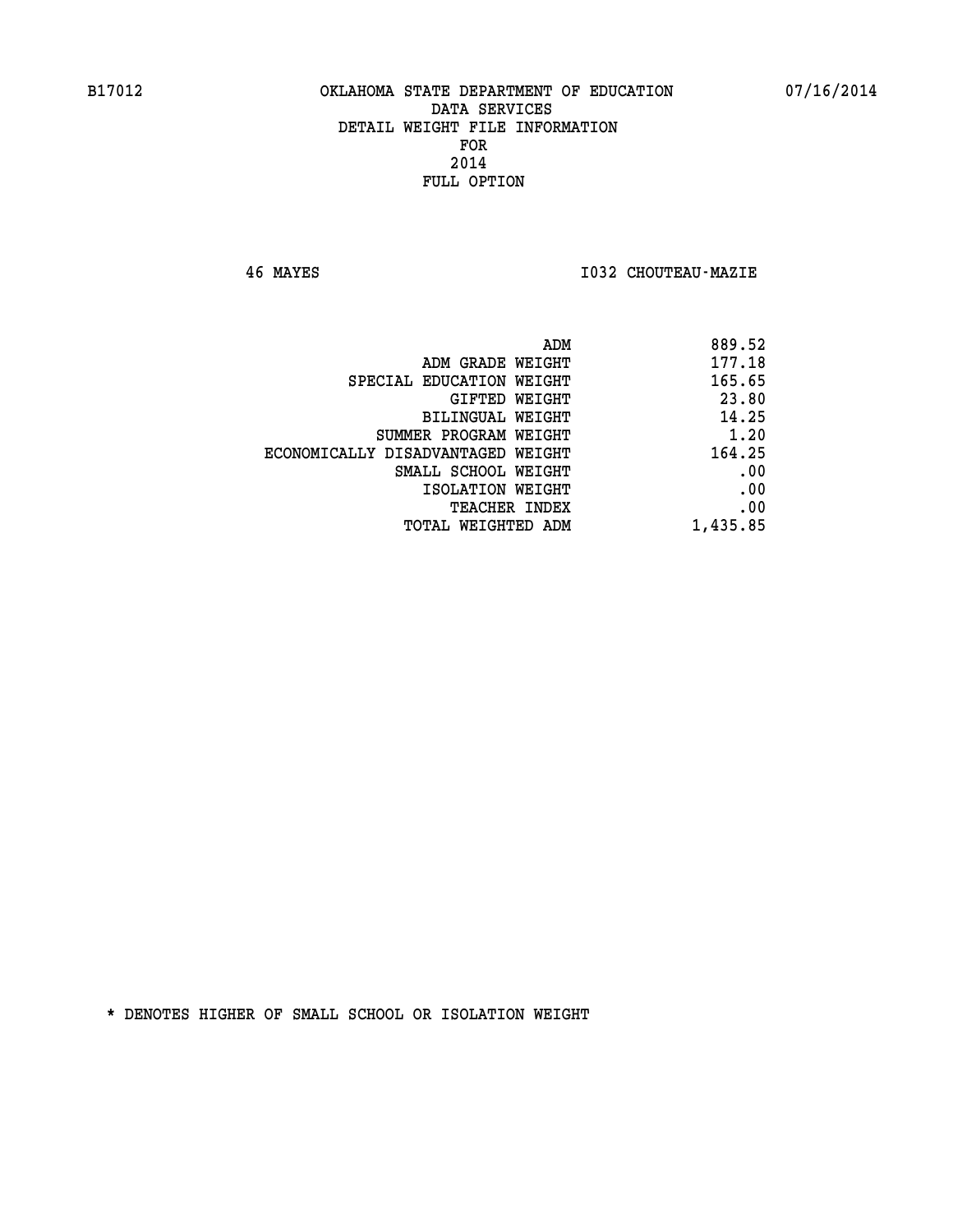**47 MCCLAIN C004 BYARS** 

| ADM                               | 38.80   |
|-----------------------------------|---------|
| ADM GRADE WEIGHT                  | 8.17    |
| SPECIAL EDUCATION WEIGHT          | 5.20    |
| GIFTED WEIGHT                     | 1.02    |
| <b>BILINGUAL WEIGHT</b>           | .00     |
| SUMMER PROGRAM WEIGHT             | .00     |
| ECONOMICALLY DISADVANTAGED WEIGHT | 8.50    |
| SMALL SCHOOL WEIGHT               | $7.19*$ |
| ISOLATION WEIGHT                  | .00     |
| <b>TEACHER INDEX</b>              | 1.24    |
| TOTAL WEIGHTED ADM                | 70.12   |
|                                   |         |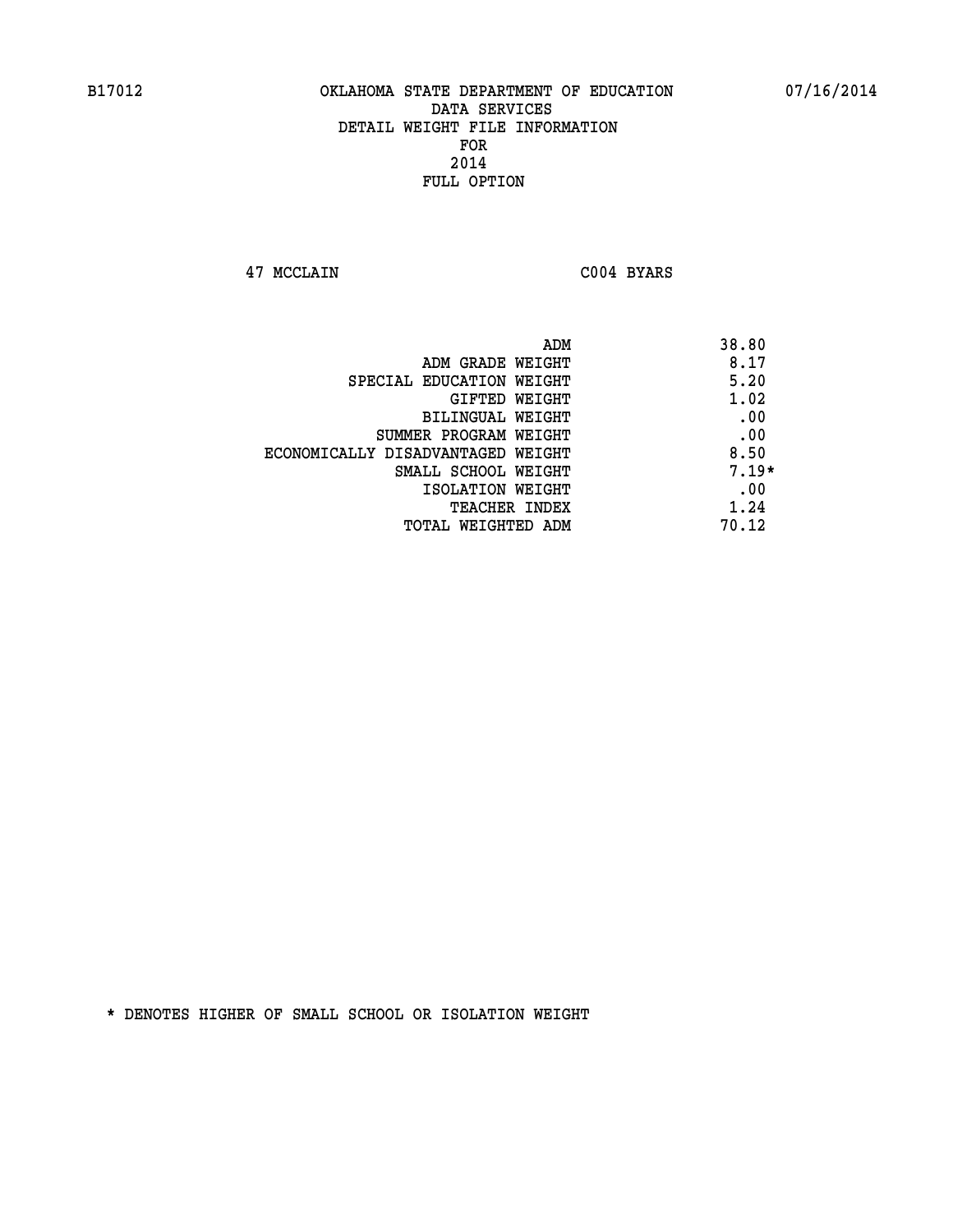**47 MCCLAIN I001 NEWCASTLE** 

| 1,936.86 |
|----------|
| 391.48   |
| 169.15   |
| 56.78    |
| 11.75    |
| 4.80     |
| 149.25   |
| .00      |
| .00      |
| 16.85    |
| 2,736.92 |
|          |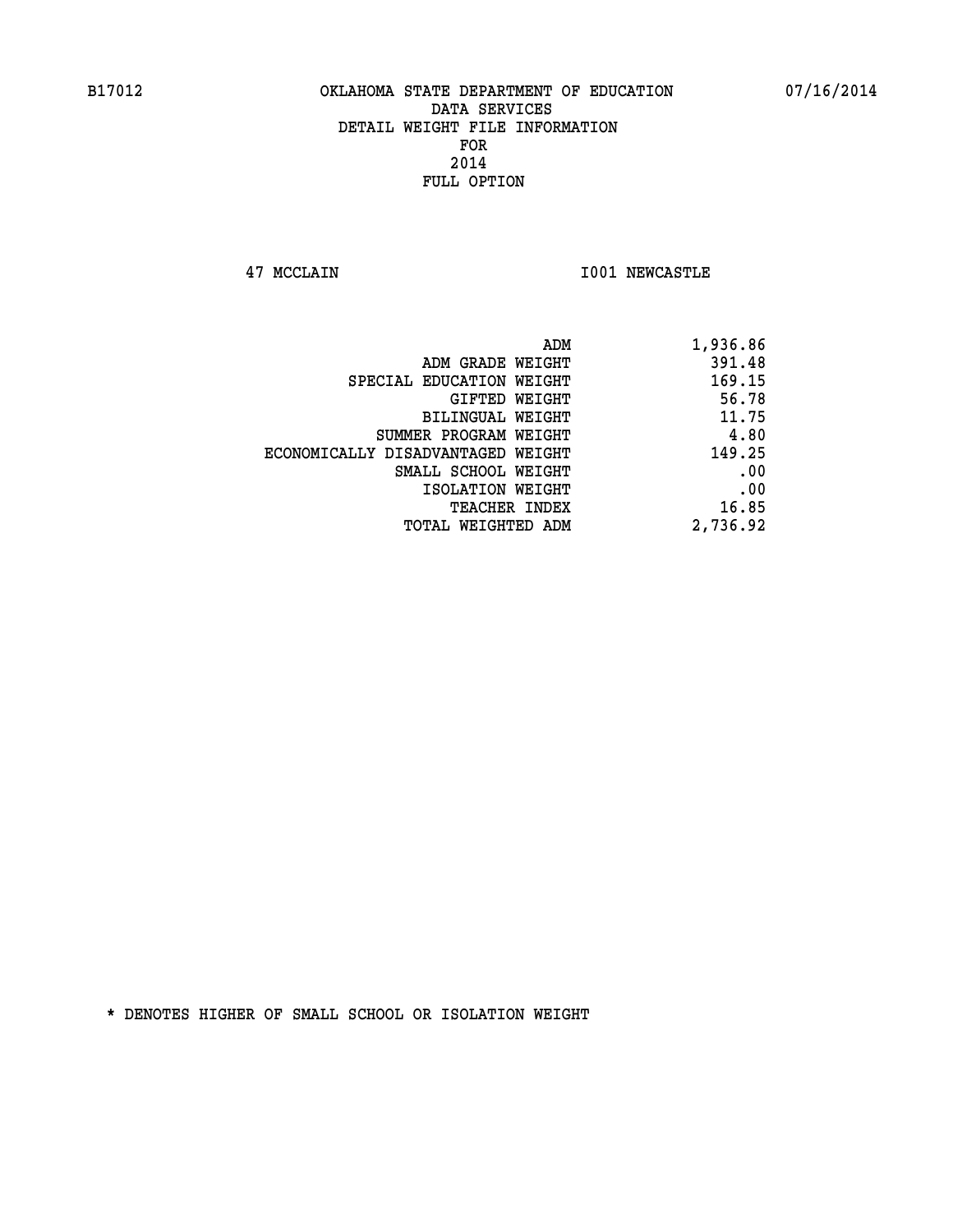**47 MCCLAIN I002 DIBBLE** 

| 699.12   |
|----------|
| 136.79   |
| 83.85    |
| 9.86     |
| 12.75    |
| .00      |
| 100.00   |
| .00      |
| .00      |
| .00      |
| 1,042.37 |
|          |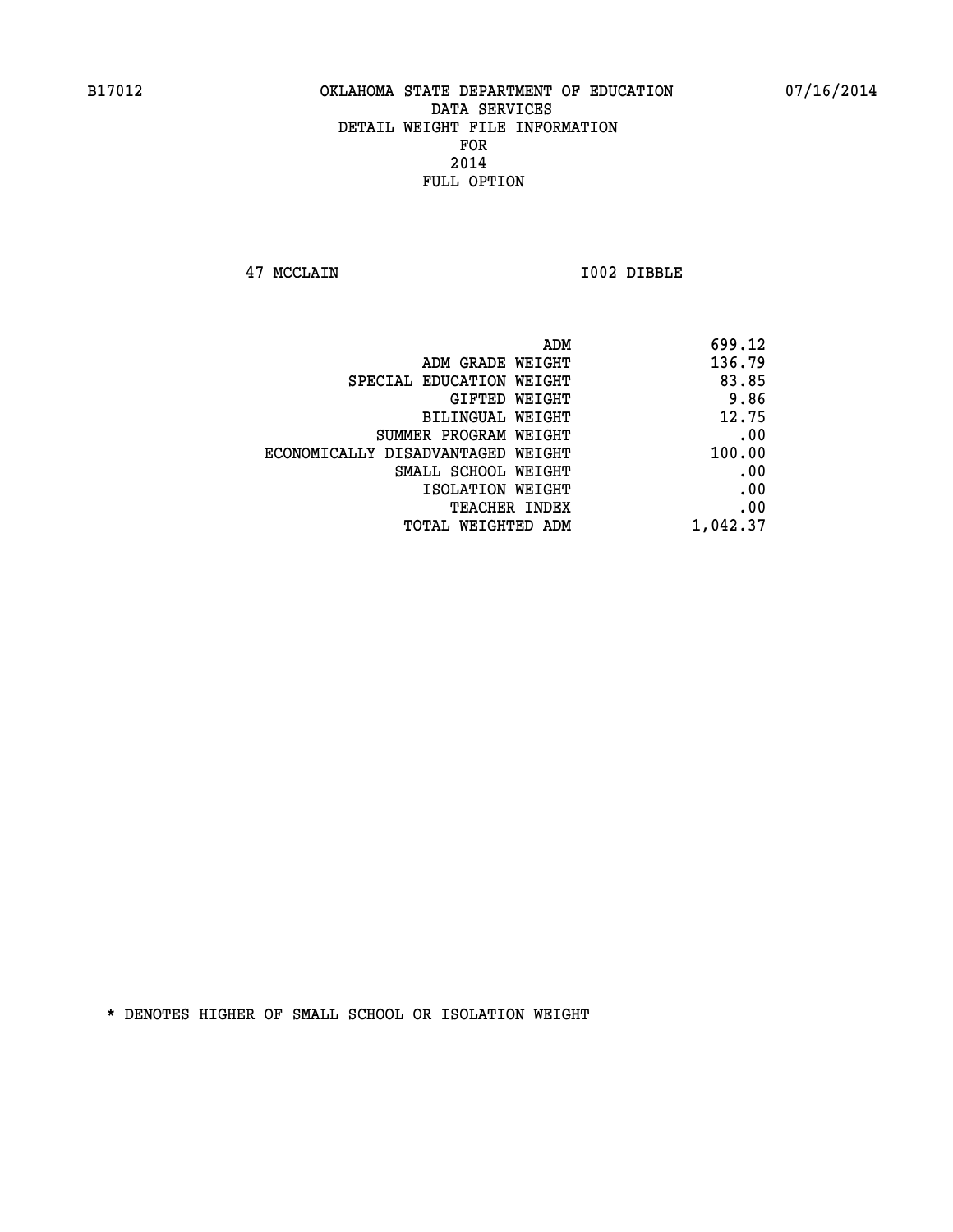**47 MCCLAIN I005 WASHINGTON** 

|                                   | ADM      | 980.63 |
|-----------------------------------|----------|--------|
| ADM GRADE WEIGHT                  |          | 162.62 |
| SPECIAL EDUCATION WEIGHT          |          | 131.40 |
| GIFTED WEIGHT                     |          | 32.64  |
| BILINGUAL WEIGHT                  |          | 12.00  |
| SUMMER PROGRAM WEIGHT             |          | .00    |
| ECONOMICALLY DISADVANTAGED WEIGHT |          | 63.25  |
| SMALL SCHOOL WEIGHT               |          | .00    |
| ISOLATION WEIGHT                  |          | .00    |
| TEACHER INDEX                     |          | 32.45  |
| TOTAL WEIGHTED ADM                | 1,414.99 |        |
|                                   |          |        |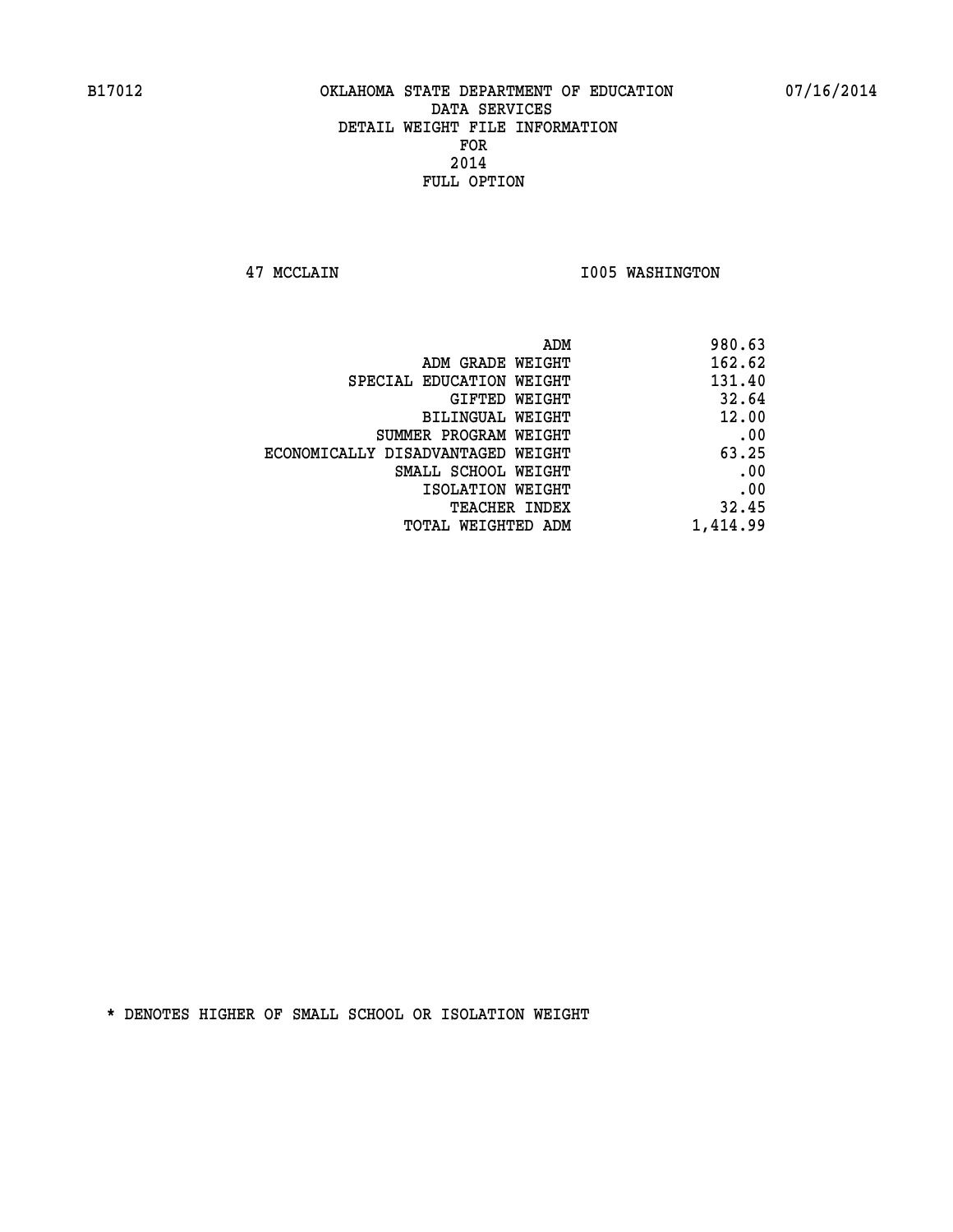**47 MCCLAIN I010 WAYNE** 

| 534.00 |
|--------|
| 108.68 |
| 78.20  |
| 26.18  |
| 8.75   |
| .00    |
| 94.75  |
| .00    |
| .00    |
| 31.93  |
| 882.49 |
|        |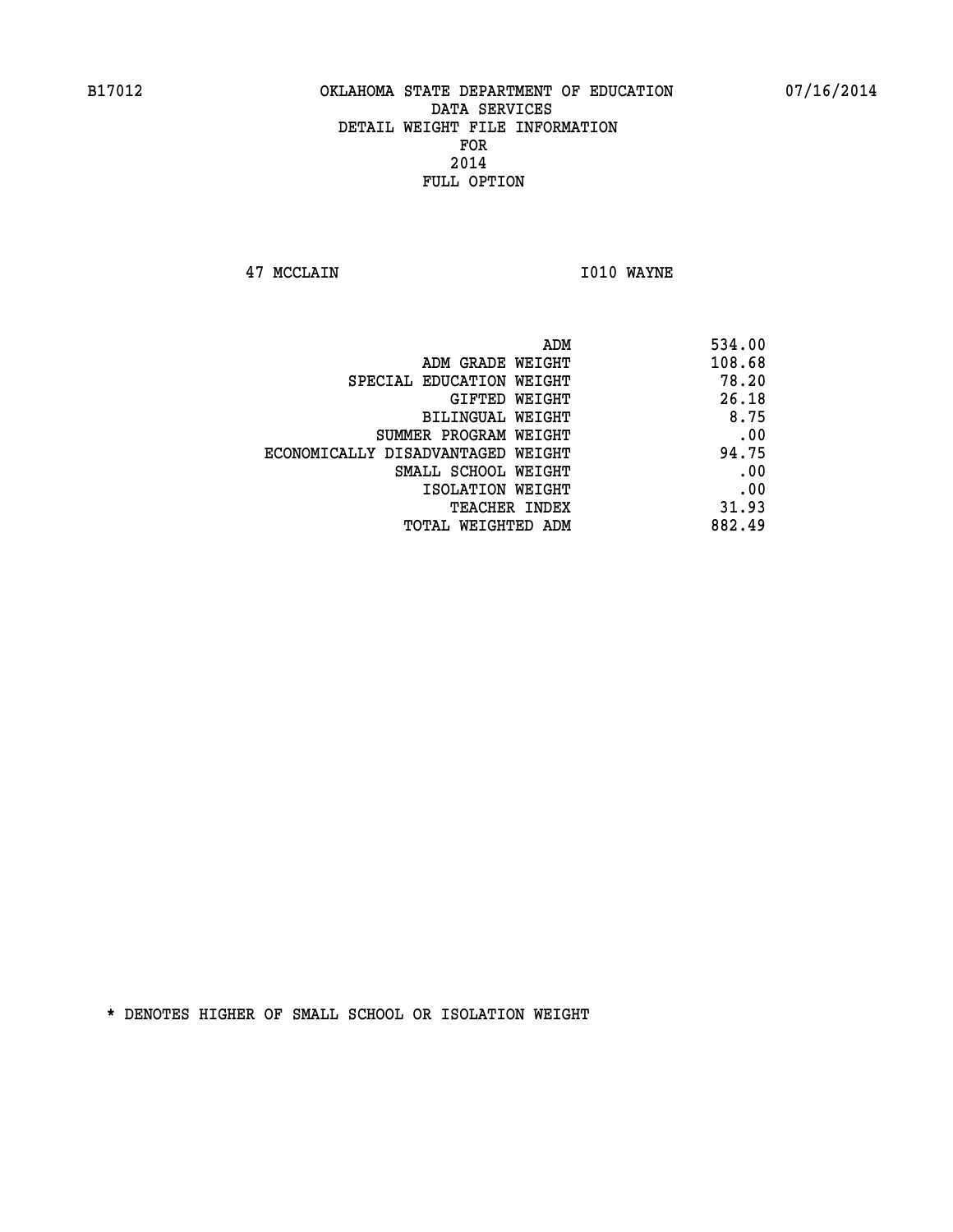**47 MCCLAIN I015 PURCELL** 

| 1,463.11 |
|----------|
| 261.49   |
| 247.55   |
| 53.72    |
| 62.25    |
| .00      |
| 211.25   |
| .00      |
| .00      |
| 21.49    |
| 2,320.86 |
|          |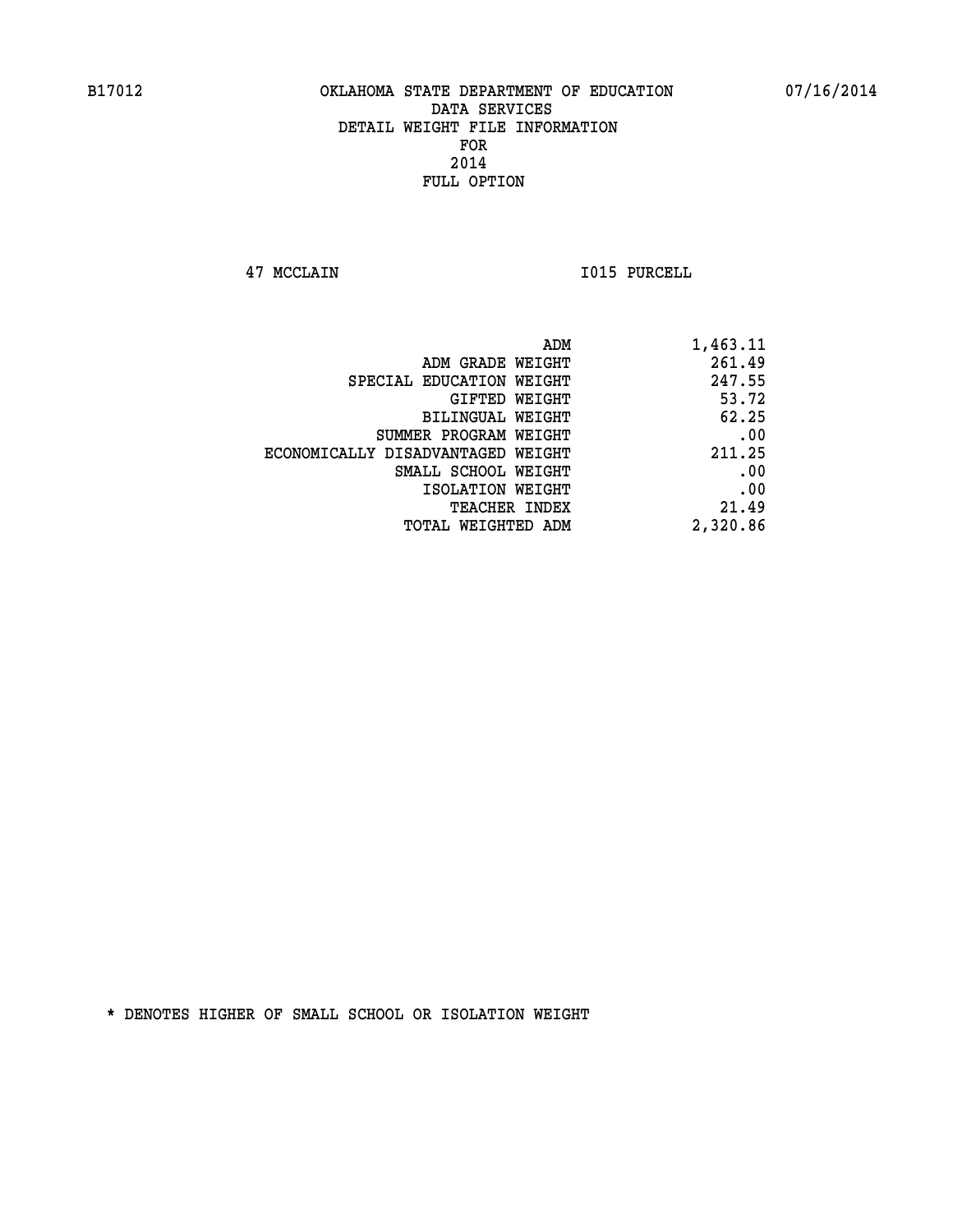**47 MCCLAIN I029 BLANCHARD** 

| 1,882.43 |
|----------|
| 379.38   |
| 240.95   |
| 78.54    |
| 7.25     |
| .00      |
| 203.00   |
| .00      |
| .00      |
| 37.96    |
| 2,829.51 |
|          |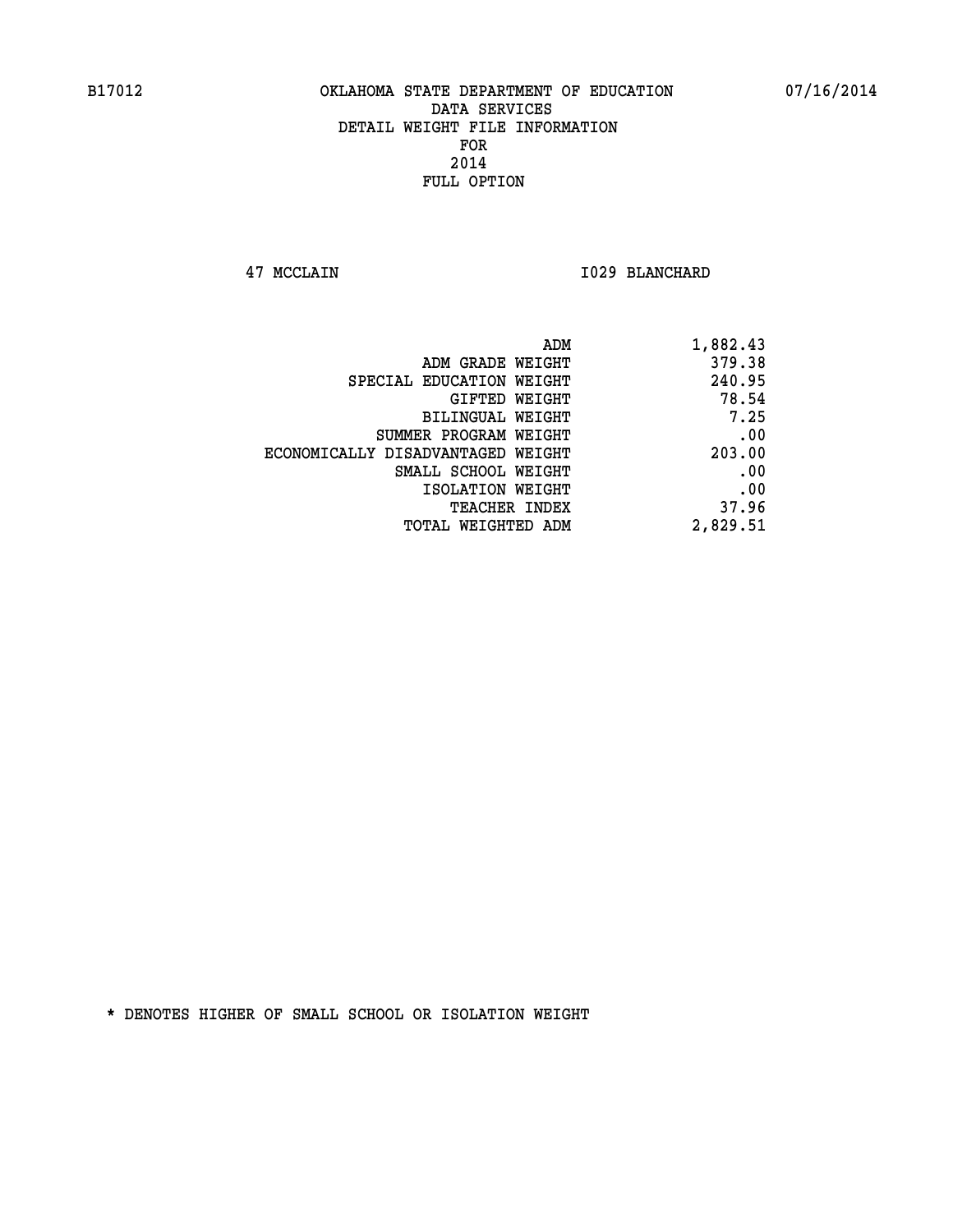**48 MCCURTAIN C001 FOREST GROVE** 

|                                   | ADM | 170.42   |
|-----------------------------------|-----|----------|
| ADM GRADE WEIGHT                  |     | 33.78    |
| SPECIAL EDUCATION WEIGHT          |     | 48.95    |
| GIFTED WEIGHT                     |     | 4.76     |
| BILINGUAL WEIGHT                  |     | 1.75     |
| SUMMER PROGRAM WEIGHT             |     | .00      |
| ECONOMICALLY DISADVANTAGED WEIGHT |     | 36.25    |
| SMALL SCHOOL WEIGHT               |     | $23.10*$ |
| ISOLATION WEIGHT                  |     | .00      |
| <b>TEACHER INDEX</b>              |     | .00      |
| TOTAL WEIGHTED ADM                |     | 319.01   |
|                                   |     |          |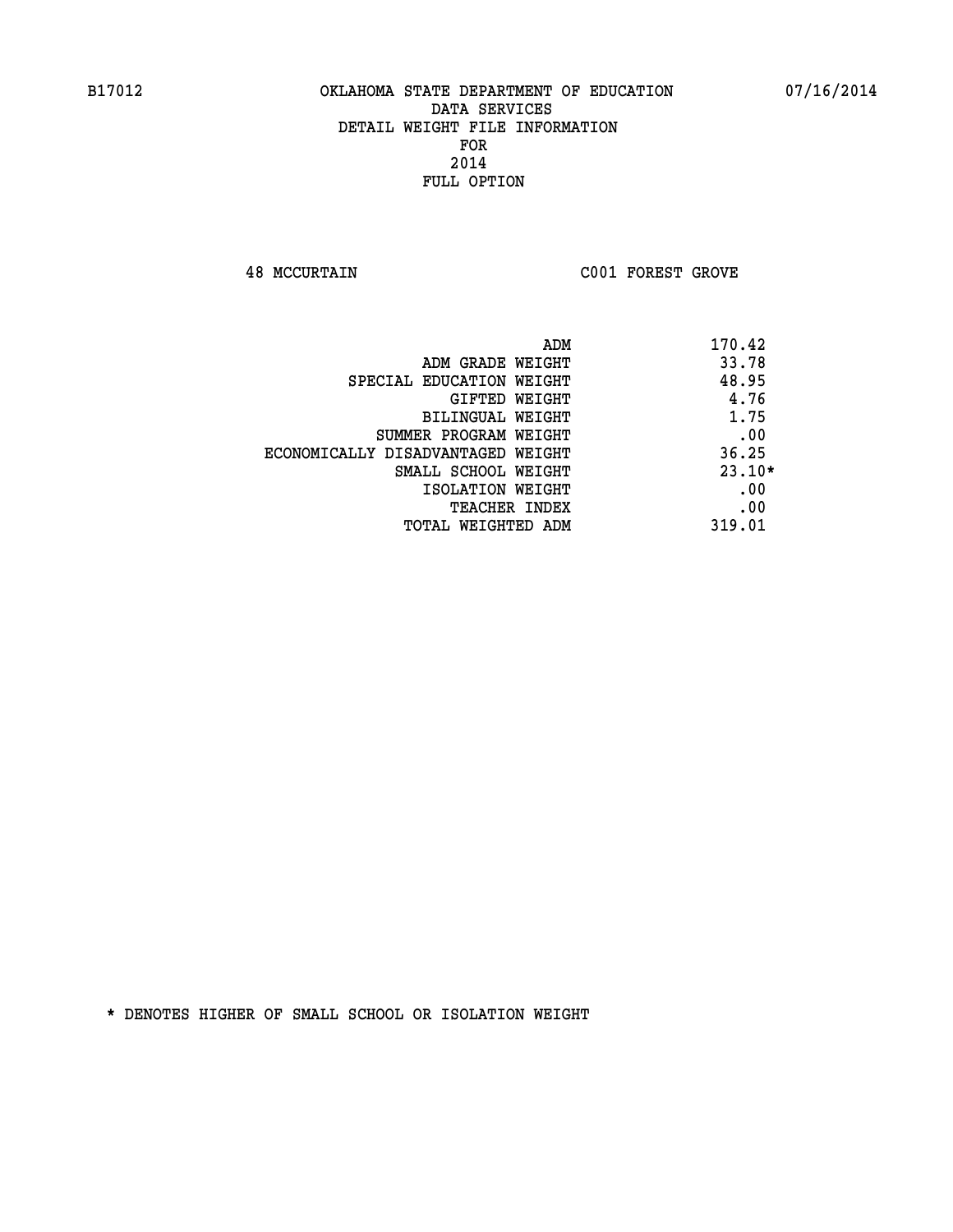**48 MCCURTAIN C009 LUKFATA** 

| ADM<br>370.29                              |  |
|--------------------------------------------|--|
| 76.63<br>ADM GRADE WEIGHT                  |  |
| 37.75<br>SPECIAL EDUCATION WEIGHT          |  |
| 3.74<br><b>GIFTED WEIGHT</b>               |  |
| .00<br>BILINGUAL WEIGHT                    |  |
| .00<br>SUMMER PROGRAM WEIGHT               |  |
| 55.25<br>ECONOMICALLY DISADVANTAGED WEIGHT |  |
| $22.22*$<br>SMALL SCHOOL WEIGHT            |  |
| .00<br>ISOLATION WEIGHT                    |  |
| .00<br><b>TEACHER INDEX</b>                |  |
| 565.88<br>TOTAL WEIGHTED ADM               |  |
|                                            |  |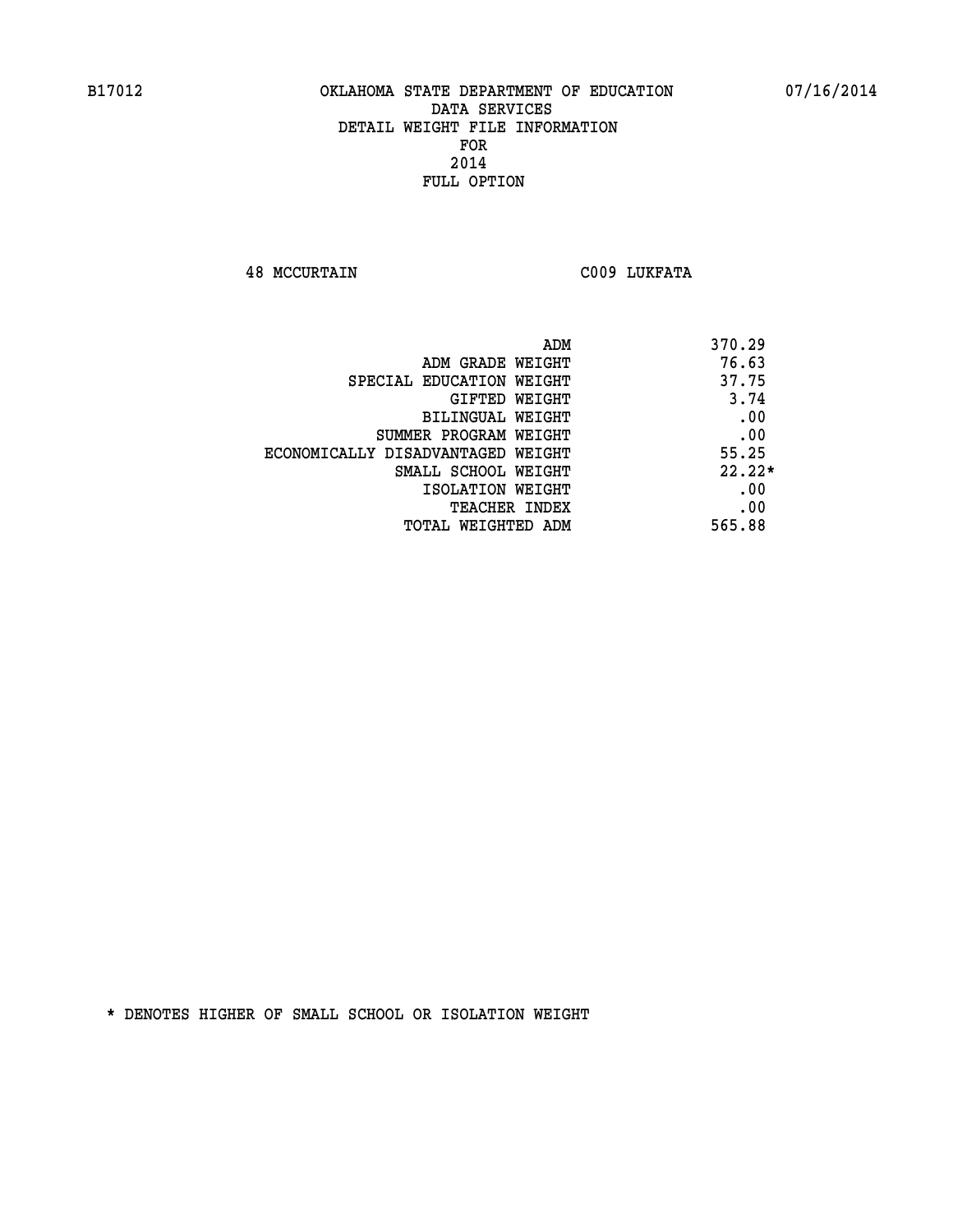**48 MCCURTAIN C023 GLOVER** 

| 87.80<br>ADM                               |
|--------------------------------------------|
| 17.50<br>ADM GRADE WEIGHT                  |
| 17.25<br>SPECIAL EDUCATION WEIGHT          |
| 3.06<br>GIFTED WEIGHT                      |
| .00<br>BILINGUAL WEIGHT                    |
| .00<br>SUMMER PROGRAM WEIGHT               |
| 18.25<br>ECONOMICALLY DISADVANTAGED WEIGHT |
| $14.65*$<br>SMALL SCHOOL WEIGHT            |
| .00<br>ISOLATION WEIGHT                    |
| 4.56<br><b>TEACHER INDEX</b>               |
| 163.07<br>TOTAL WEIGHTED ADM               |
|                                            |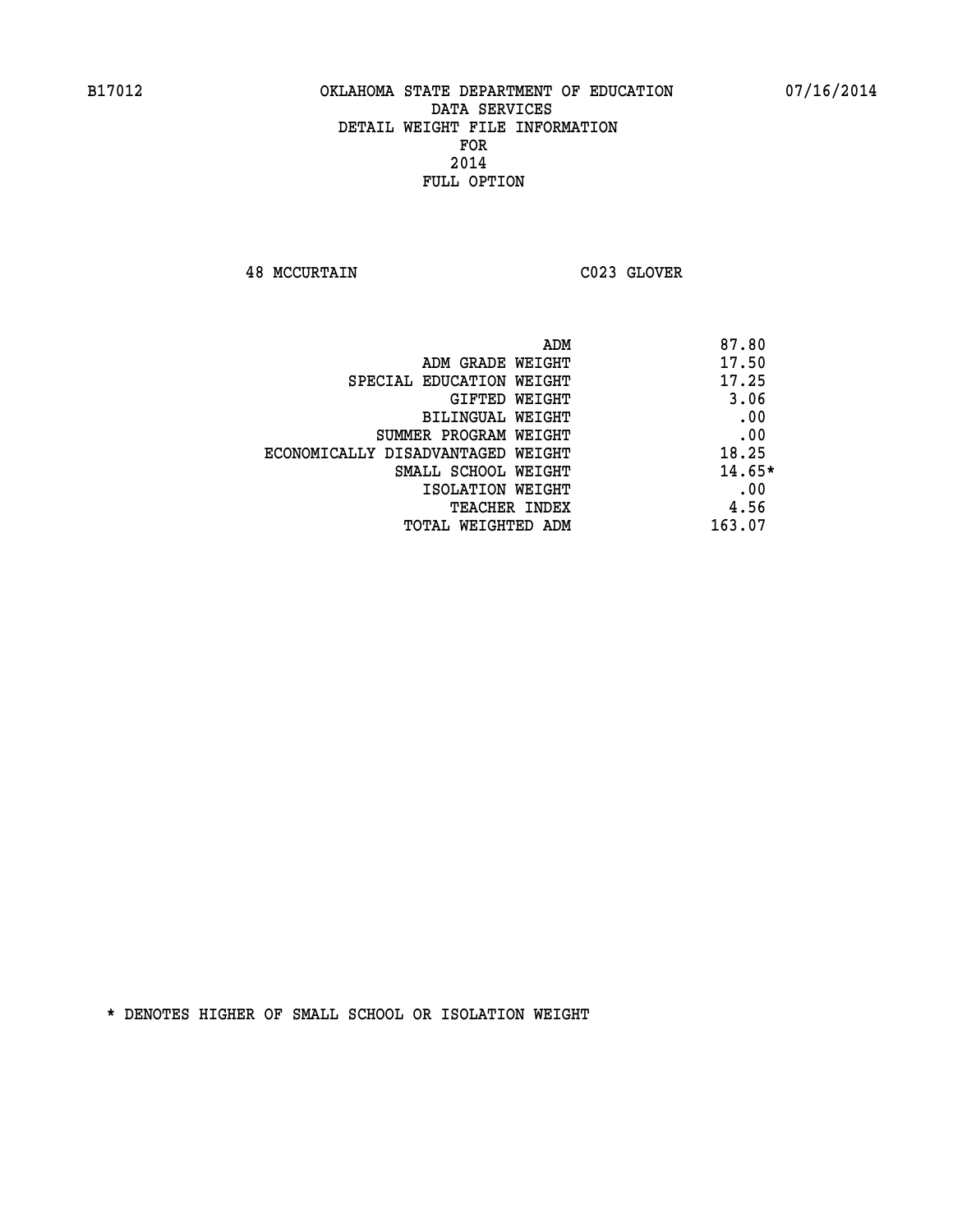**48 MCCURTAIN C037 DENISON** 

| ADM                               | 300.38   |
|-----------------------------------|----------|
| ADM GRADE WEIGHT                  | 72.27    |
| SPECIAL EDUCATION WEIGHT          | 20.30    |
| GIFTED WEIGHT                     | 3.06     |
| BILINGUAL WEIGHT                  | 1.25     |
| SUMMER PROGRAM WEIGHT             | .00      |
| ECONOMICALLY DISADVANTAGED WEIGHT | 43.25    |
| SMALL SCHOOL WEIGHT               | $25.96*$ |
| ISOLATION WEIGHT                  | .00      |
| <b>TEACHER INDEX</b>              | .00      |
| TOTAL WEIGHTED ADM                | 466.47   |
|                                   |          |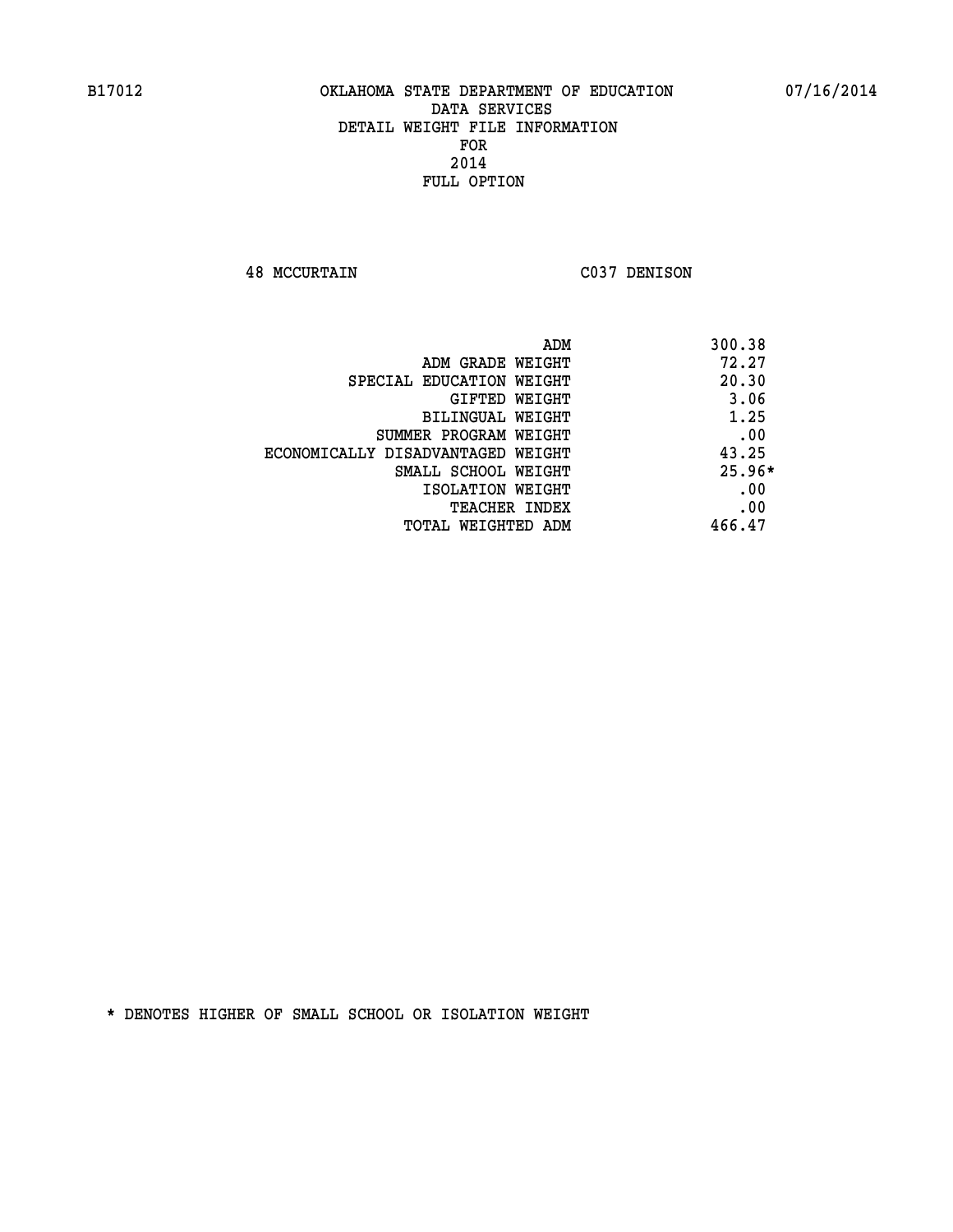**48 MCCURTAIN C072 HOLLY CREEK** 

| ADM                               | 215.46   |
|-----------------------------------|----------|
| ADM GRADE WEIGHT                  | 43.77    |
| SPECIAL EDUCATION WEIGHT          | 37.40    |
| GIFTED WEIGHT                     | 2.04     |
| BILINGUAL WEIGHT                  | 2.75     |
| SUMMER PROGRAM WEIGHT             | .00      |
| ECONOMICALLY DISADVANTAGED WEIGHT | 43.00    |
| SMALL SCHOOL WEIGHT               | $25.54*$ |
| ISOLATION WEIGHT                  | .00      |
| <b>TEACHER INDEX</b>              | 24.15    |
| TOTAL WEIGHTED ADM                | 394.11   |
|                                   |          |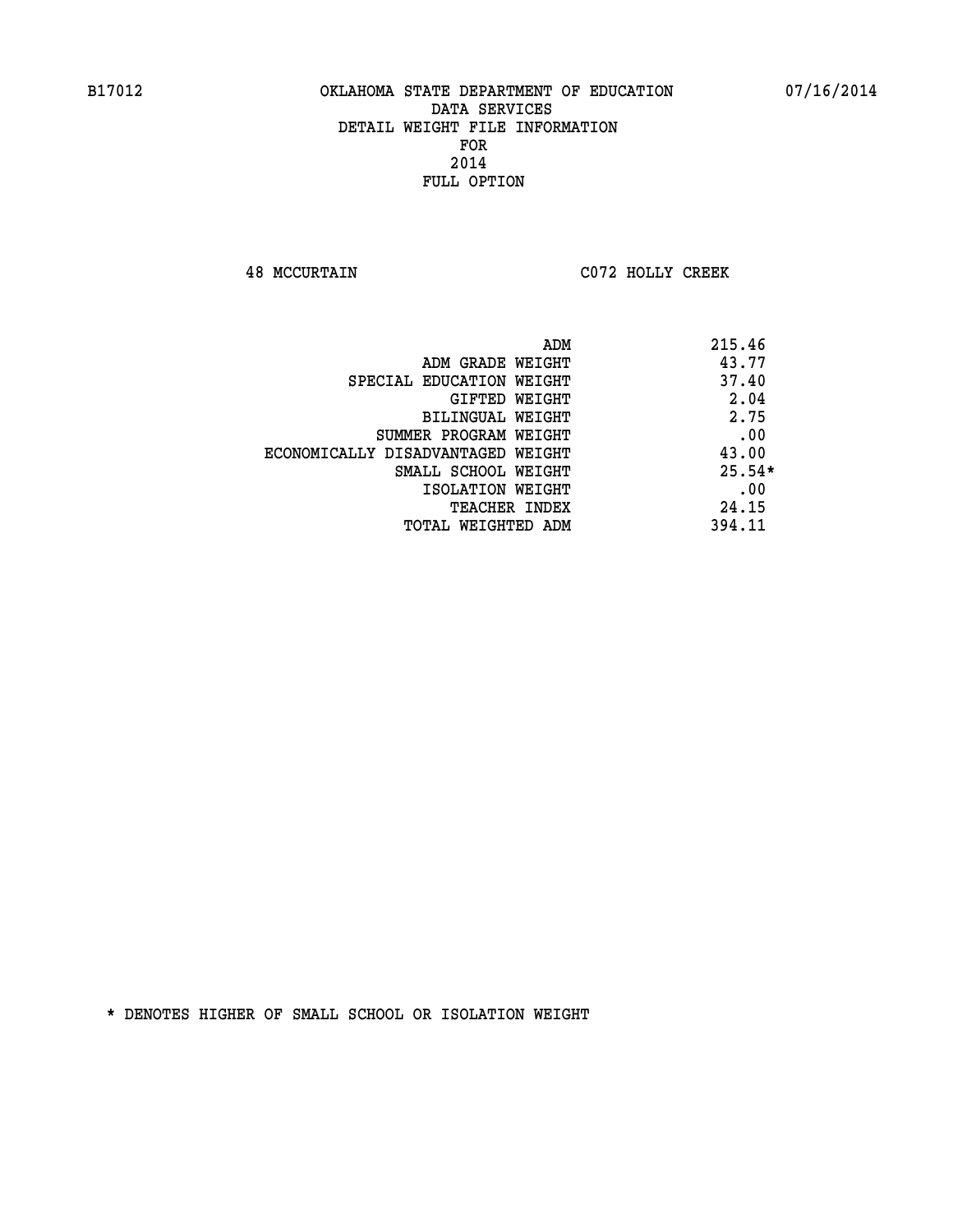**48 MCCURTAIN I005 IDABEL** 

| 1,244.45 |
|----------|
| 265.29   |
| 130.35   |
| 34.00    |
| 36.00    |
| .00      |
| 276.50   |
| .00      |
| .00      |
| 67.88    |
| 2,054.47 |
|          |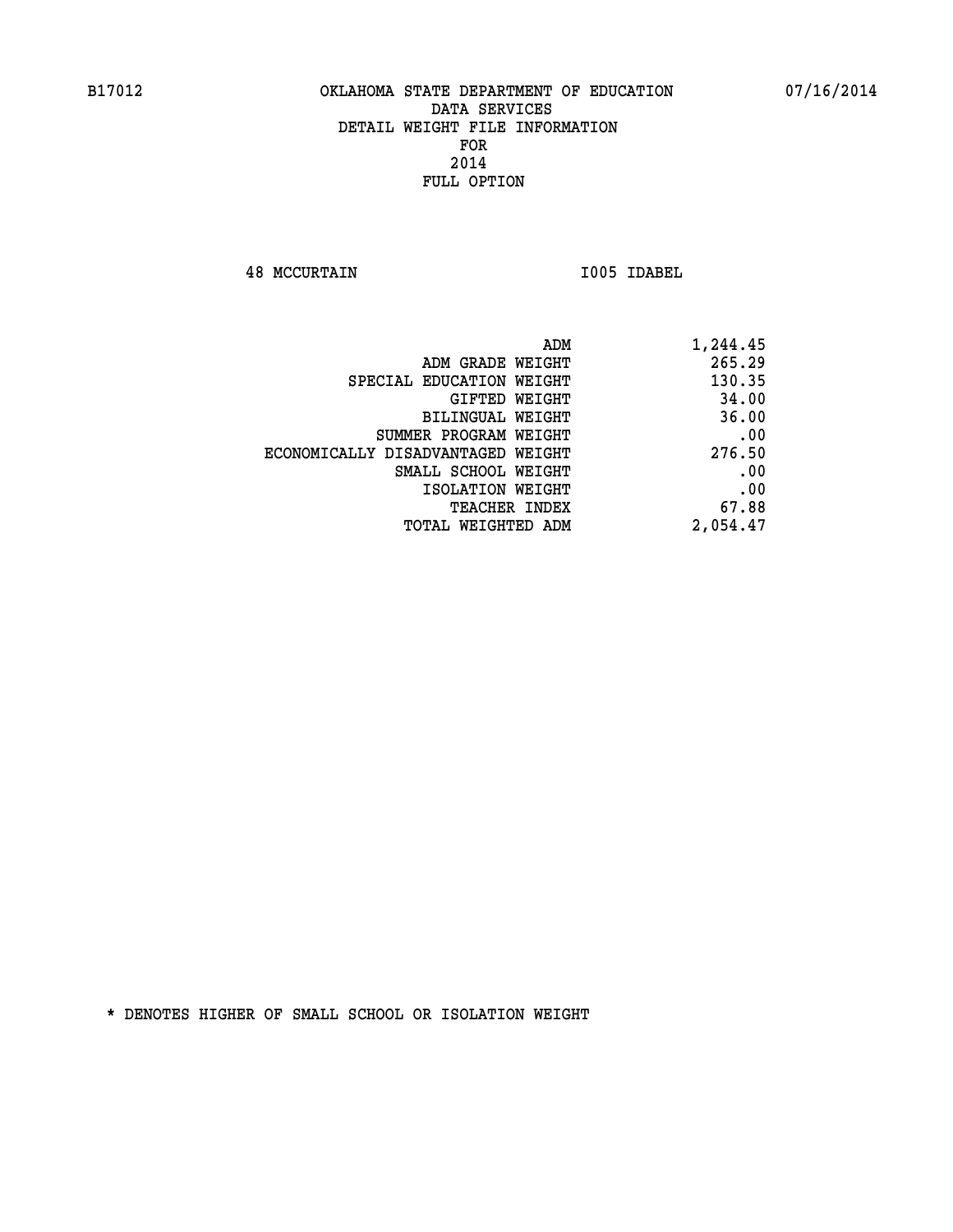**48 MCCURTAIN I006 HAWORTH** 

| 610.78    | ADM                               |
|-----------|-----------------------------------|
| 120.79    | ADM GRADE WEIGHT                  |
| 58.60     | SPECIAL EDUCATION WEIGHT          |
| 16.66     | <b>GIFTED WEIGHT</b>              |
| 5.75      | <b>BILINGUAL WEIGHT</b>           |
| .00       | SUMMER PROGRAM WEIGHT             |
| 124.75    | ECONOMICALLY DISADVANTAGED WEIGHT |
| .00       | SMALL SCHOOL WEIGHT               |
| $201.56*$ | ISOLATION WEIGHT                  |
| .00       | <b>TEACHER INDEX</b>              |
| 1,138.89  | TOTAL WEIGHTED ADM                |
|           |                                   |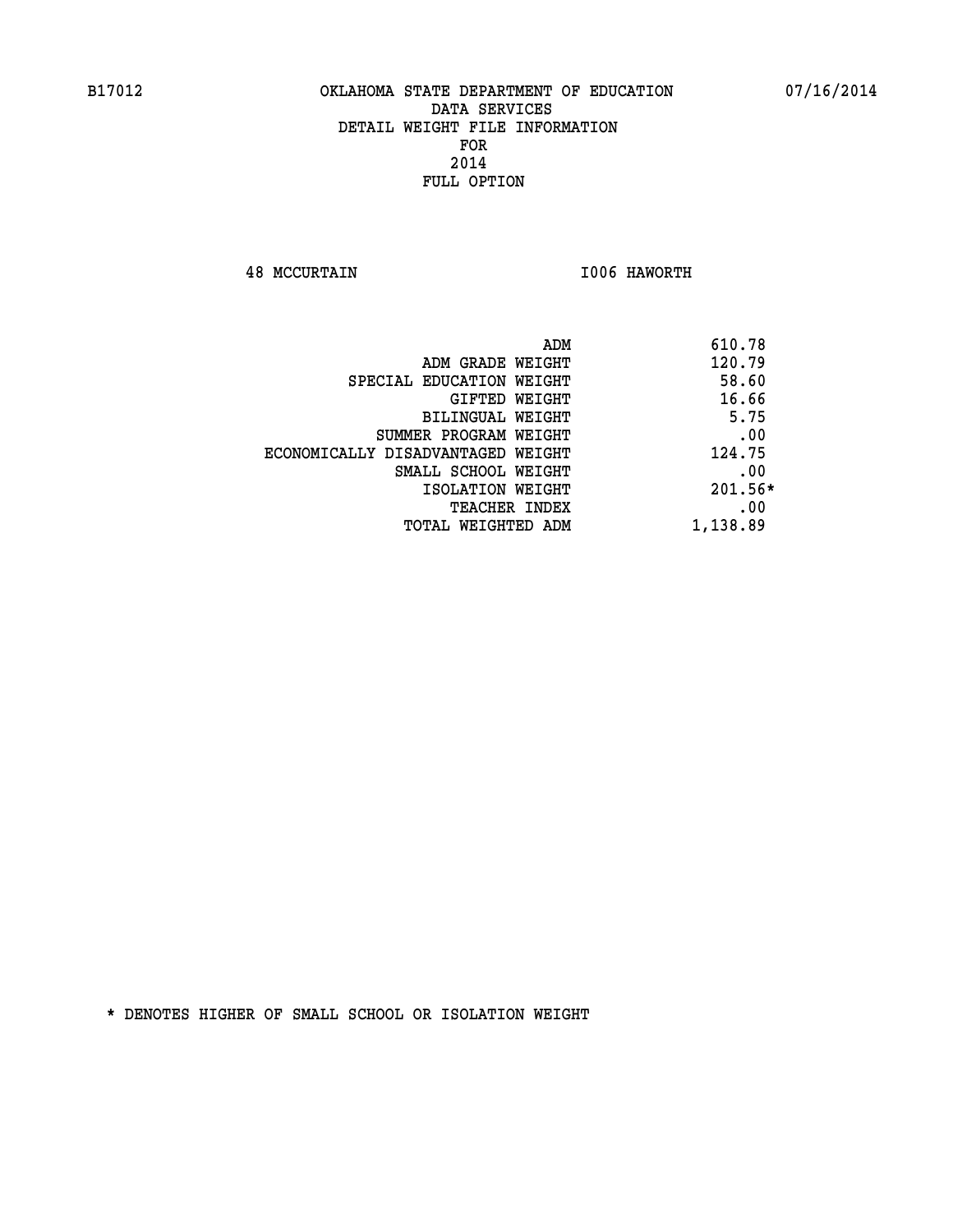**48 MCCURTAIN I011 VALLIANT** 

| ADM                               | 919.96   |
|-----------------------------------|----------|
| ADM GRADE WEIGHT                  | 179.35   |
| SPECIAL EDUCATION WEIGHT          | 120.40   |
| GIFTED WEIGHT                     | 30.26    |
| BILINGUAL WEIGHT                  | 3.50     |
| SUMMER PROGRAM WEIGHT             | .00      |
| ECONOMICALLY DISADVANTAGED WEIGHT | 178.75   |
| SMALL SCHOOL WEIGHT               | .00      |
| ISOLATION WEIGHT                  | .00      |
| <b>TEACHER INDEX</b>              | 36.55    |
| TOTAL WEIGHTED ADM                | 1,468.77 |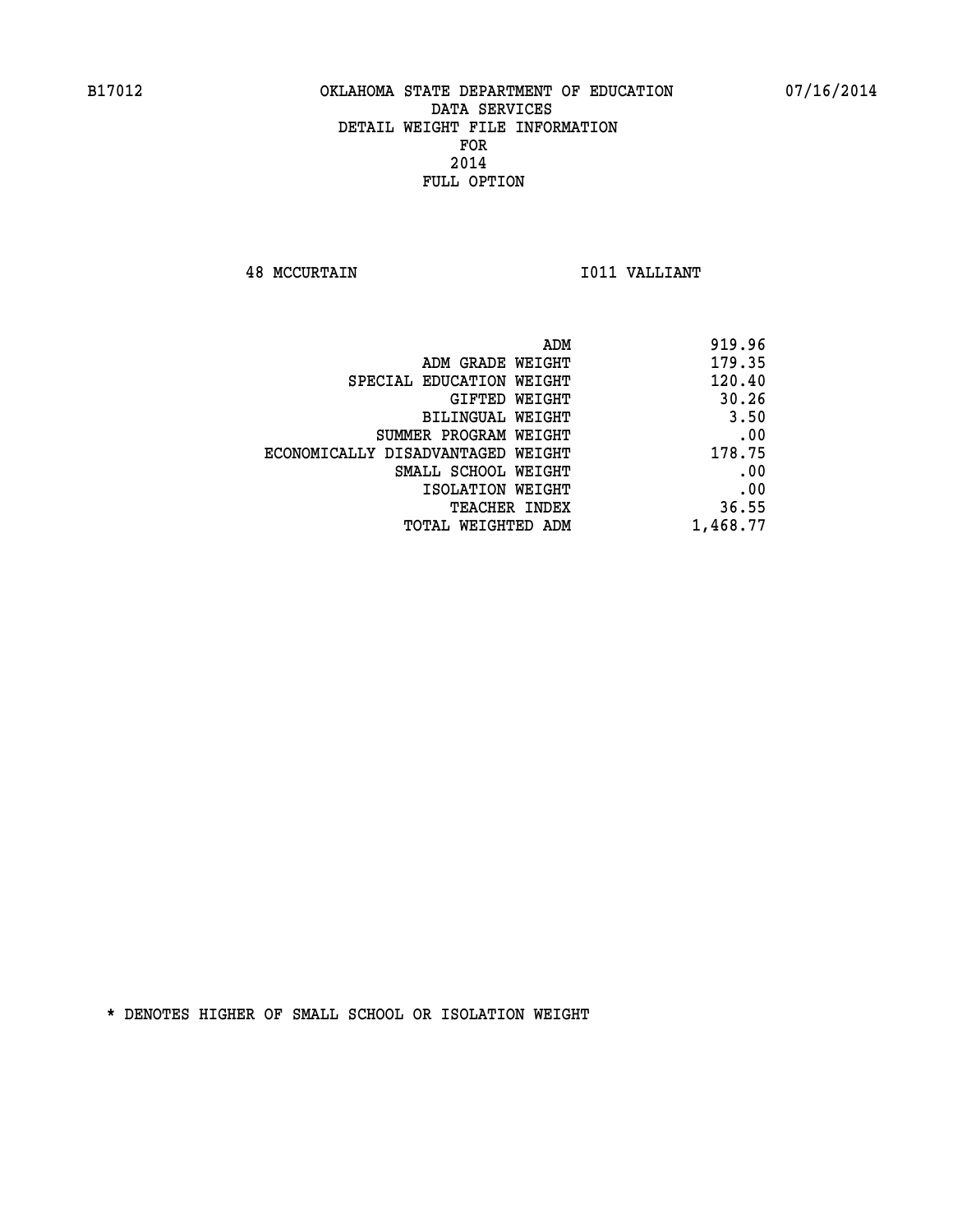**48 MCCURTAIN 1013 EAGLETOWN** 

| ADM<br>212.12 |                                   |
|---------------|-----------------------------------|
| 40.37         | ADM GRADE WEIGHT                  |
| 36.15         | SPECIAL EDUCATION WEIGHT          |
| 3.06          | GIFTED WEIGHT                     |
| .00           | <b>BILINGUAL WEIGHT</b>           |
| 2.40          | SUMMER PROGRAM WEIGHT             |
| 44.50         | ECONOMICALLY DISADVANTAGED WEIGHT |
| 25.41         | SMALL SCHOOL WEIGHT               |
| $163.33*$     | ISOLATION WEIGHT                  |
| .00           | <b>TEACHER INDEX</b>              |
| 501.93        | TOTAL WEIGHTED ADM                |
|               |                                   |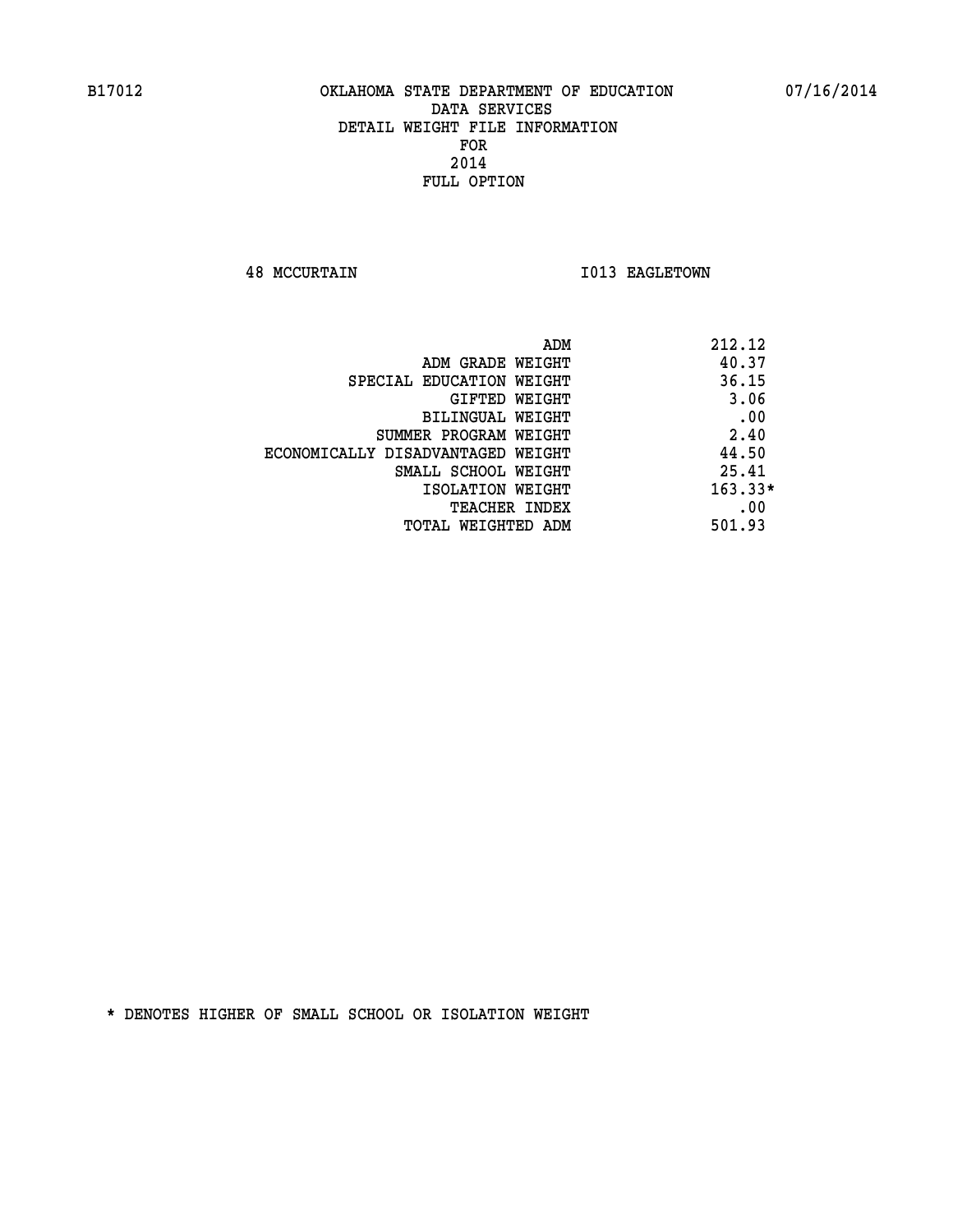**48 MCCURTAIN I014 SMITHVILLE** 

| ADM                               | 299.50    |
|-----------------------------------|-----------|
| ADM GRADE WEIGHT                  | 63.26     |
| SPECIAL EDUCATION WEIGHT          | 30.55     |
| GIFTED WEIGHT                     | 10.54     |
| BILINGUAL WEIGHT                  | .00       |
| SUMMER PROGRAM WEIGHT             | .00       |
| ECONOMICALLY DISADVANTAGED WEIGHT | 62.25     |
| SMALL SCHOOL WEIGHT               | 25.99     |
| ISOLATION WEIGHT                  | $167.72*$ |
| TEACHER INDEX                     | 24.14     |
| TOTAL WEIGHTED ADM                | 657.96    |
|                                   |           |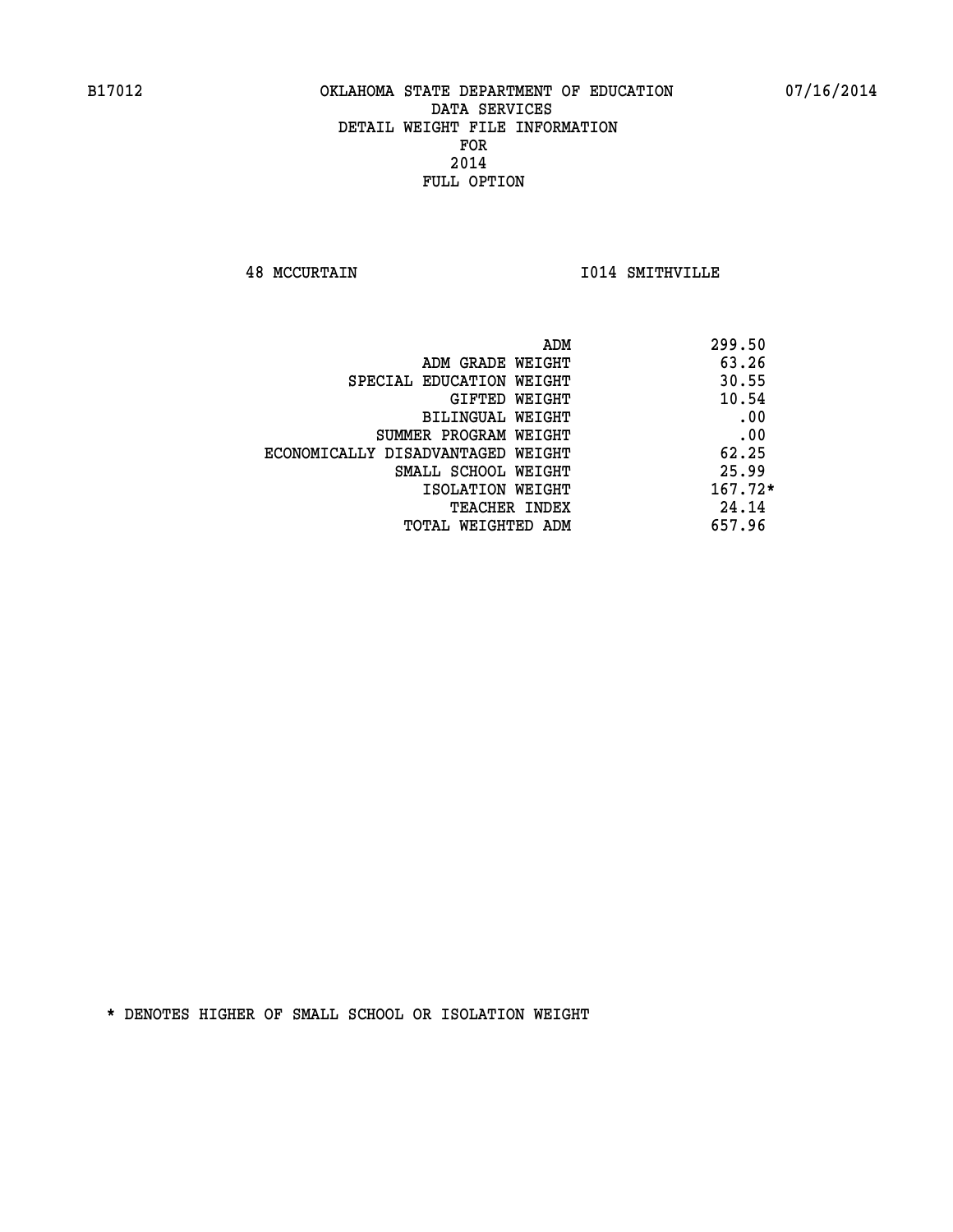**48 MCCURTAIN I039 WRIGHT CITY** 

| 441.77<br>ADM                              |  |
|--------------------------------------------|--|
| 90.11<br>ADM GRADE WEIGHT                  |  |
| 71.00<br>SPECIAL EDUCATION WEIGHT          |  |
| 6.80<br>GIFTED WEIGHT                      |  |
| .25<br>BILINGUAL WEIGHT                    |  |
| .00<br>SUMMER PROGRAM WEIGHT               |  |
| 75.25<br>ECONOMICALLY DISADVANTAGED WEIGHT |  |
| $14.57*$<br>SMALL SCHOOL WEIGHT            |  |
| .00<br>ISOLATION WEIGHT                    |  |
| 34.55<br><b>TEACHER INDEX</b>              |  |
| 734.30<br>TOTAL WEIGHTED ADM               |  |
|                                            |  |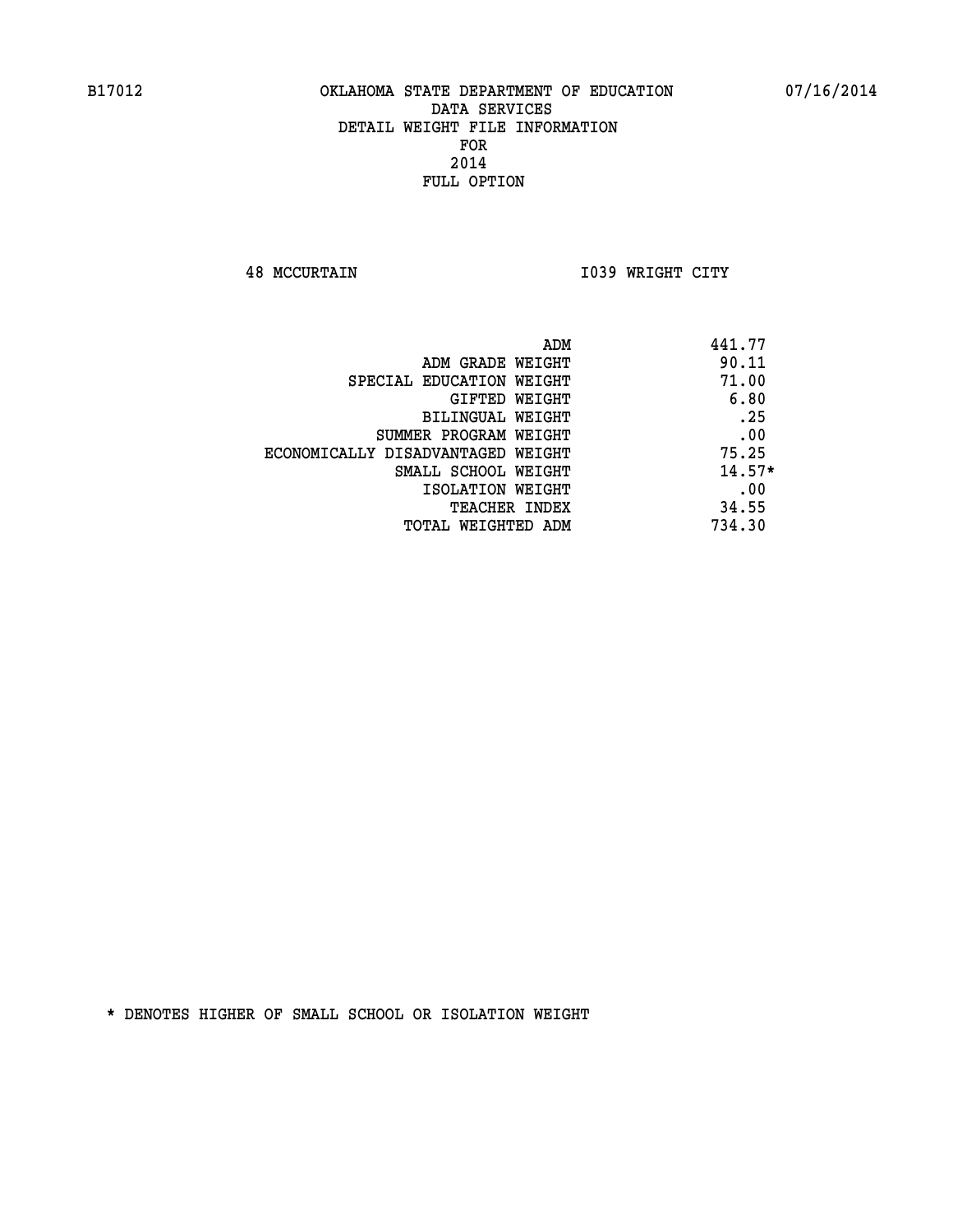**48 MCCURTAIN I071 BATTIEST** 

|                                   | ADM | 275.18    |
|-----------------------------------|-----|-----------|
| ADM GRADE WEIGHT                  |     | 53.61     |
| SPECIAL EDUCATION WEIGHT          |     | 37.30     |
| GIFTED WEIGHT                     |     | 13.60     |
| BILINGUAL WEIGHT                  |     | 1.00      |
| SUMMER PROGRAM WEIGHT             |     | .00       |
| ECONOMICALLY DISADVANTAGED WEIGHT |     | 55.50     |
| SMALL SCHOOL WEIGHT               |     | 26.41     |
| ISOLATION WEIGHT                  |     | $156.85*$ |
| TEACHER INDEX                     |     | 16.76     |
| TOTAL WEIGHTED ADM                |     | 609.80    |
|                                   |     |           |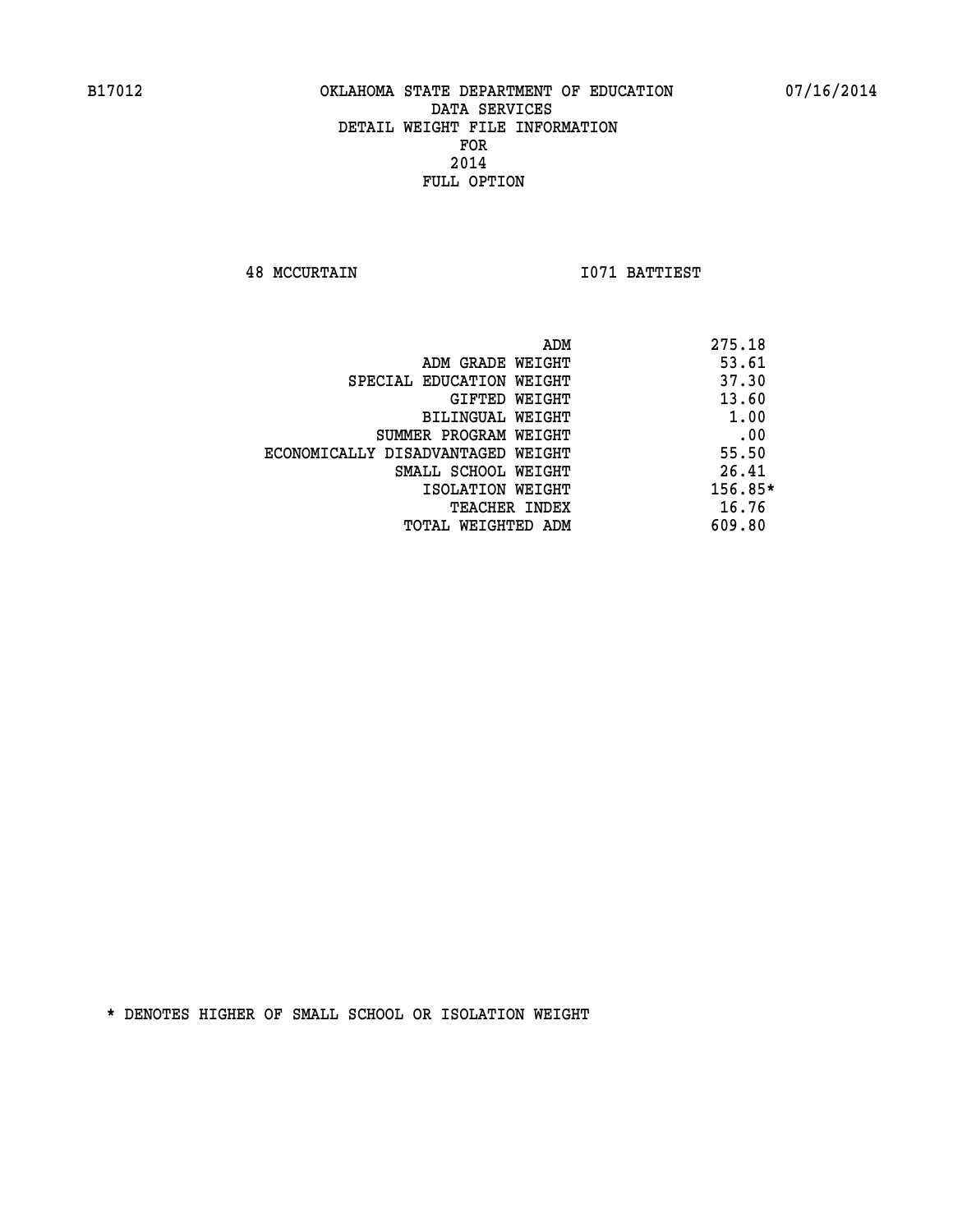**48 MCCURTAIN I074 BROKEN BOW** 

| 1,722.12 |
|----------|
| 342.29   |
| 178.00   |
| 53.04    |
| 30.25    |
| .00      |
| 326.75   |
| .00      |
| .00      |
| 21.52    |
| 2,673.97 |
|          |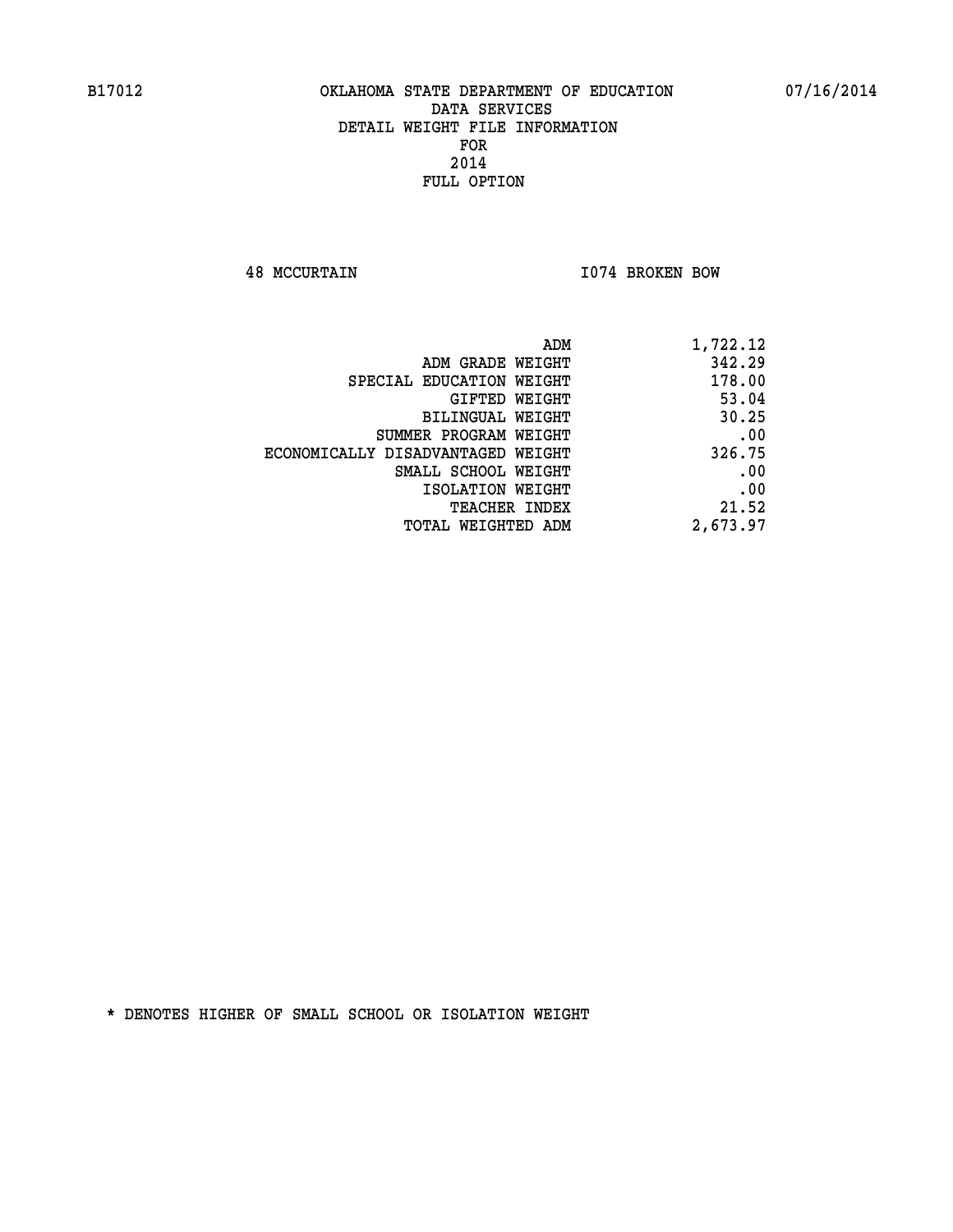**49 MCINTOSH C003 RYAL** 

| ADM                               | 77.52    |
|-----------------------------------|----------|
| ADM GRADE WEIGHT                  | 17.70    |
| SPECIAL EDUCATION WEIGHT          | 16.55    |
| GIFTED WEIGHT                     | 5.10     |
| <b>BILINGUAL WEIGHT</b>           | .00      |
| SUMMER PROGRAM WEIGHT             | .00      |
| ECONOMICALLY DISADVANTAGED WEIGHT | 16.25    |
| SMALL SCHOOL WEIGHT               | $13.23*$ |
| ISOLATION WEIGHT                  | .00      |
| <b>TEACHER INDEX</b>              | .00      |
| TOTAL WEIGHTED ADM                | 146.35   |
|                                   |          |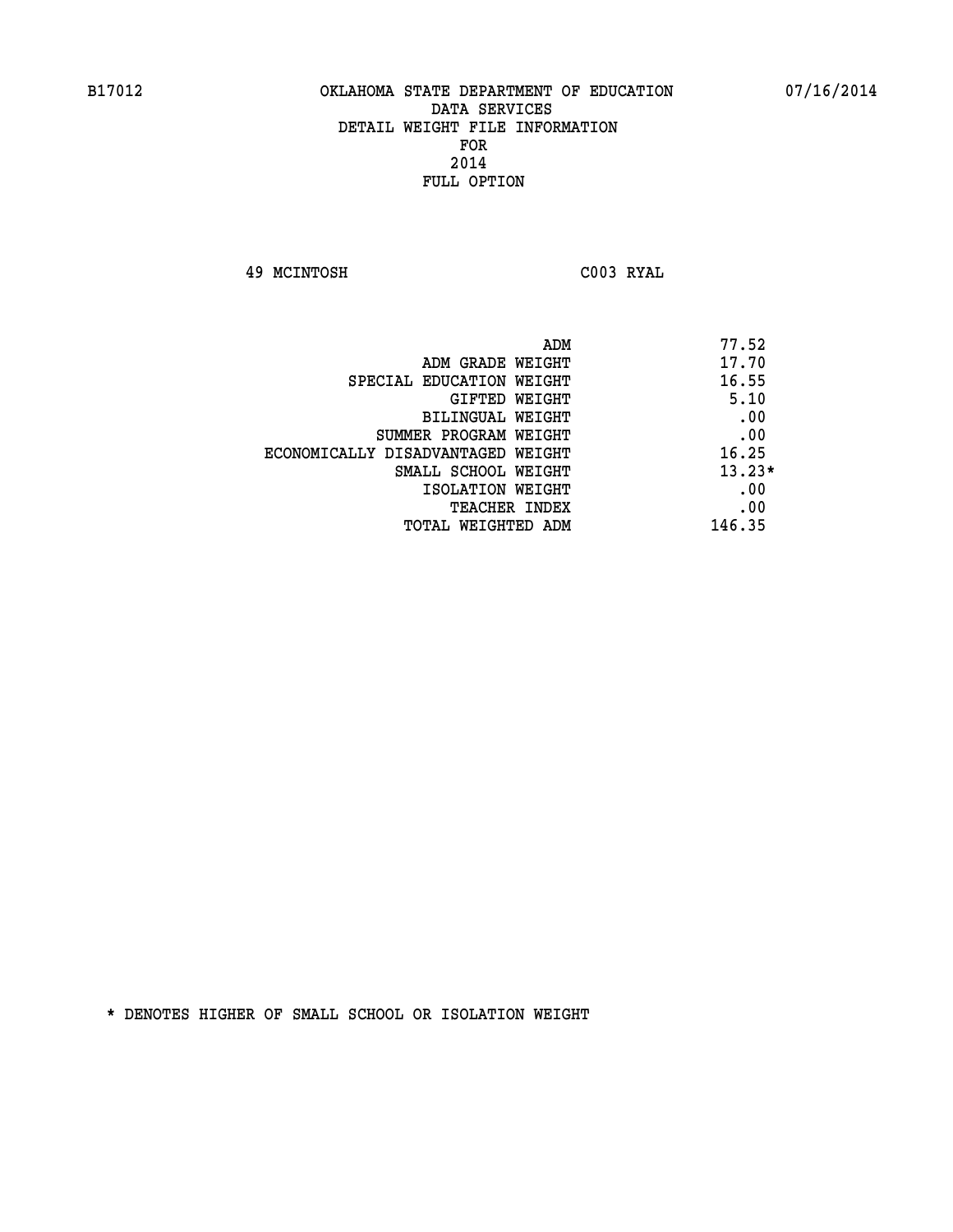**49 MCINTOSH C016 STIDHAM** 

| 129.81<br>ADM                              |  |
|--------------------------------------------|--|
| 27.17<br>ADM GRADE WEIGHT                  |  |
| 22.40<br>SPECIAL EDUCATION WEIGHT          |  |
| 3.74<br>GIFTED WEIGHT                      |  |
| .00<br>BILINGUAL WEIGHT                    |  |
| .00<br>SUMMER PROGRAM WEIGHT               |  |
| 22.50<br>ECONOMICALLY DISADVANTAGED WEIGHT |  |
| $19.59*$<br>SMALL SCHOOL WEIGHT            |  |
| .00<br>ISOLATION WEIGHT                    |  |
| 8.15<br><b>TEACHER INDEX</b>               |  |
| 233.36<br>TOTAL WEIGHTED ADM               |  |
|                                            |  |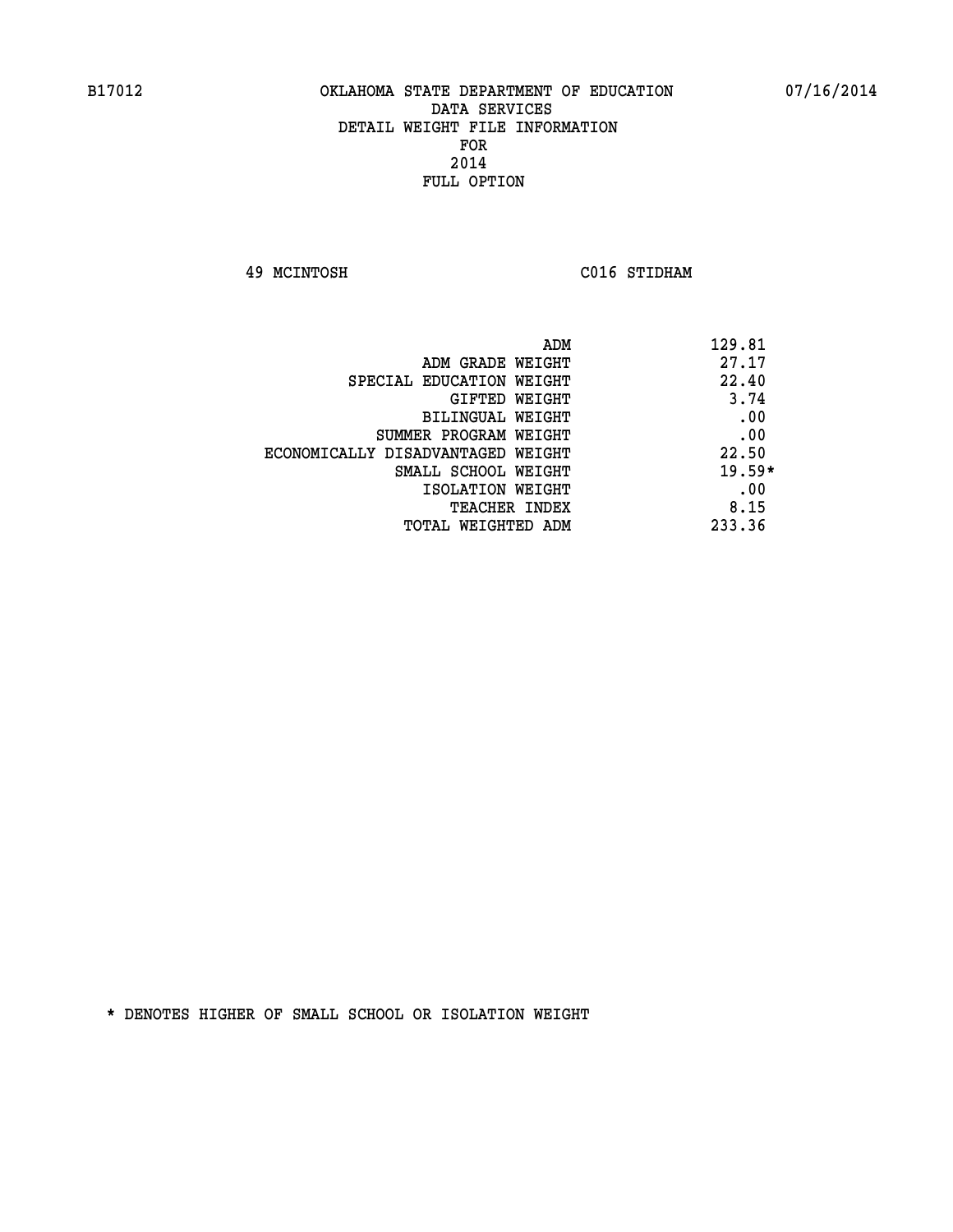**49 MCINTOSH I001 EUFAULA** 

| 1,189.12 |
|----------|
| 236.44   |
| 263.40   |
| 72.08    |
| 2.50     |
| .00      |
| 211.50   |
| .00      |
| .00      |
| 23.25    |
| 1,998.29 |
|          |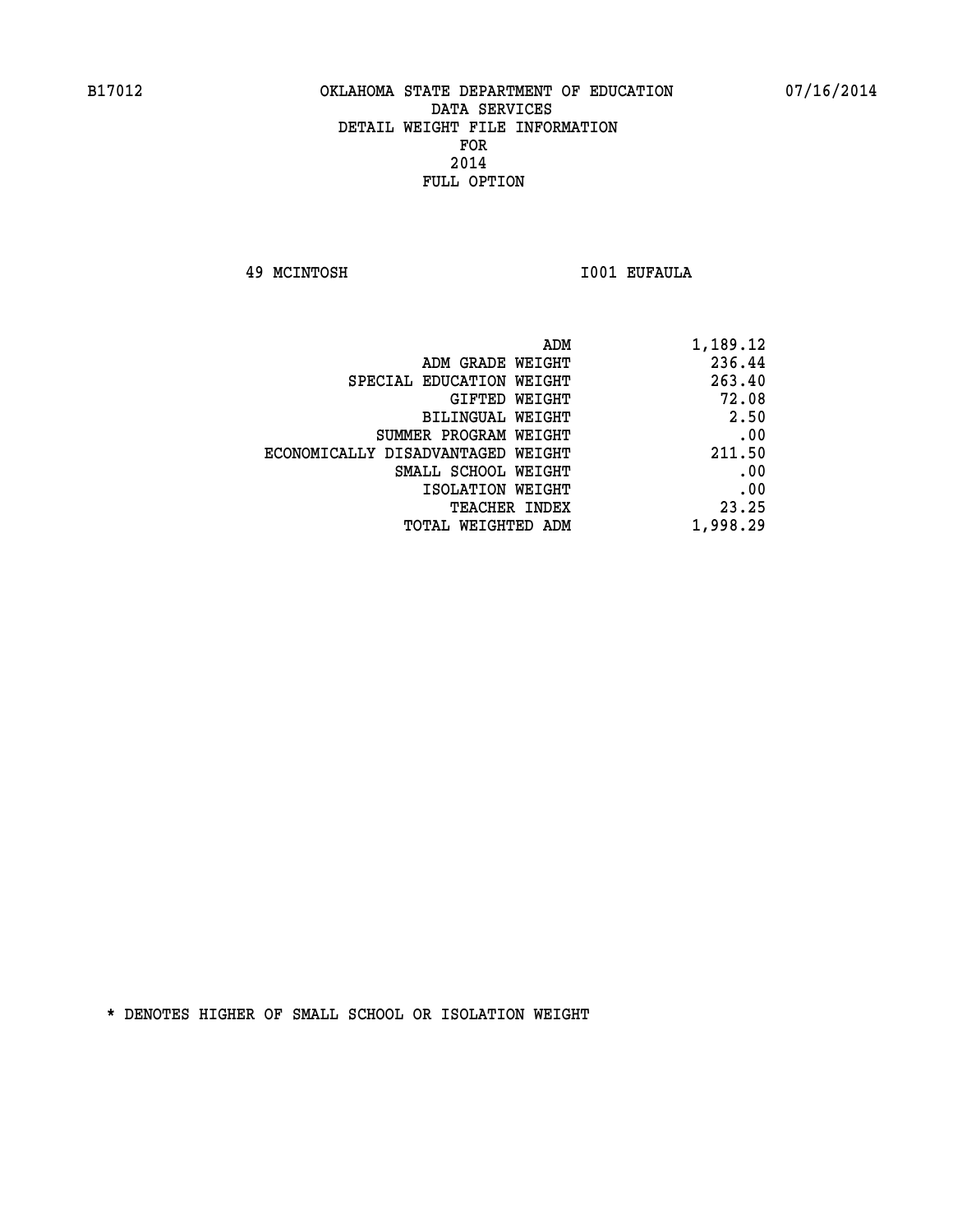**49 MCINTOSH I019 CHECOTAH** 

| ADM                               | 1,543.33 |
|-----------------------------------|----------|
| ADM GRADE WEIGHT                  | 322.90   |
| SPECIAL EDUCATION WEIGHT          | 301.25   |
| GIFTED WEIGHT                     | 49.30    |
| <b>BILINGUAL WEIGHT</b>           | .00      |
| SUMMER PROGRAM WEIGHT             | .00      |
| ECONOMICALLY DISADVANTAGED WEIGHT | 342.75   |
| SMALL SCHOOL WEIGHT               | .00      |
| ISOLATION WEIGHT                  | .00      |
| TEACHER INDEX                     | 30.04    |
| TOTAL WEIGHTED ADM                | 2,589.57 |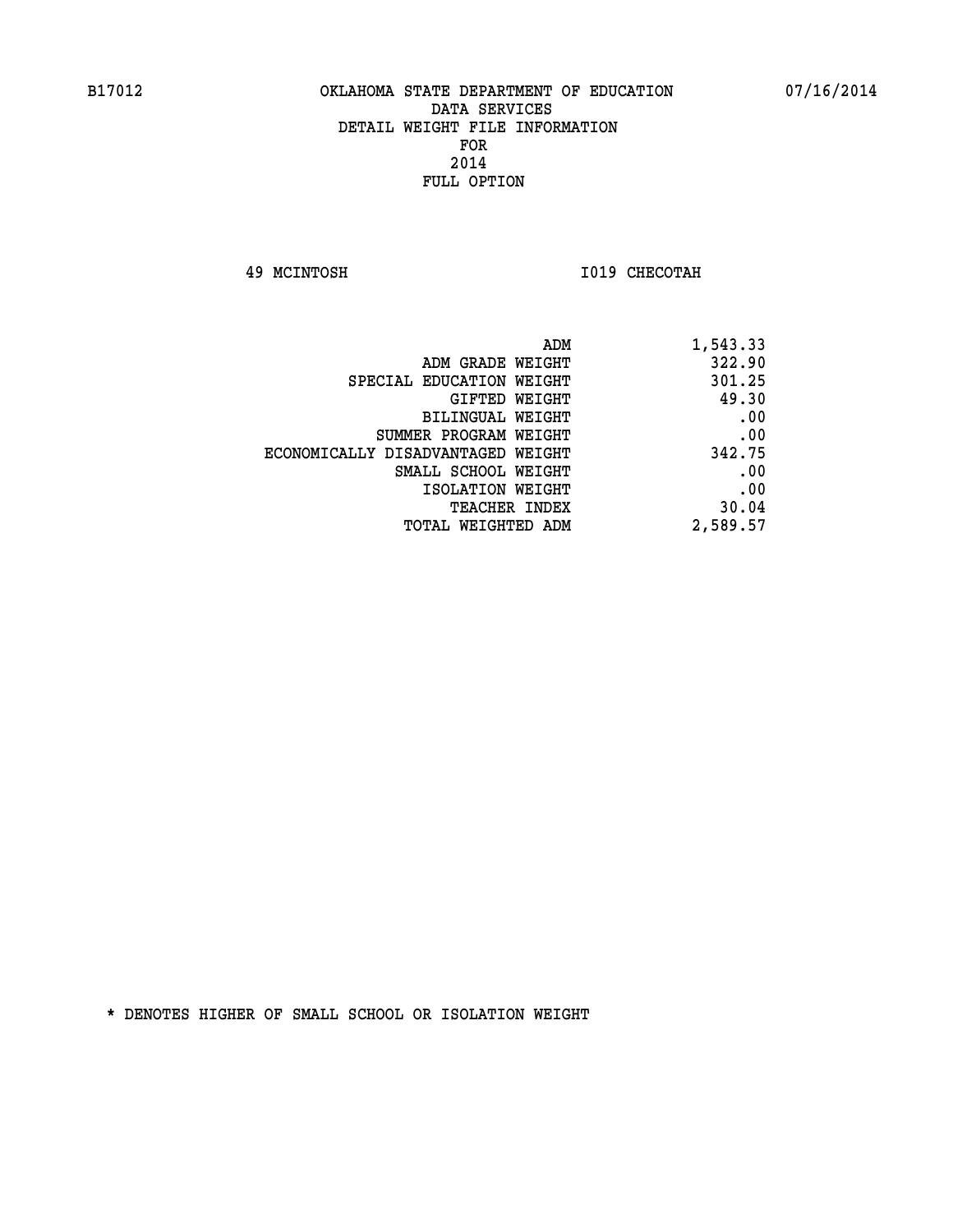**49 MCINTOSH I027 MIDWAY** 

| ADM                               | 254.51   |
|-----------------------------------|----------|
| ADM GRADE WEIGHT                  | 46.37    |
| SPECIAL EDUCATION WEIGHT          | 61.95    |
| <b>GIFTED WEIGHT</b>              | 7.82     |
| BILINGUAL WEIGHT                  | .00      |
| SUMMER PROGRAM WEIGHT             | .00      |
| ECONOMICALLY DISADVANTAGED WEIGHT | 54.50    |
| SMALL SCHOOL WEIGHT               | $26.41*$ |
| ISOLATION WEIGHT                  | .00      |
| <b>TEACHER INDEX</b>              | .00      |
| TOTAL WEIGHTED ADM                | 451.56   |
|                                   |          |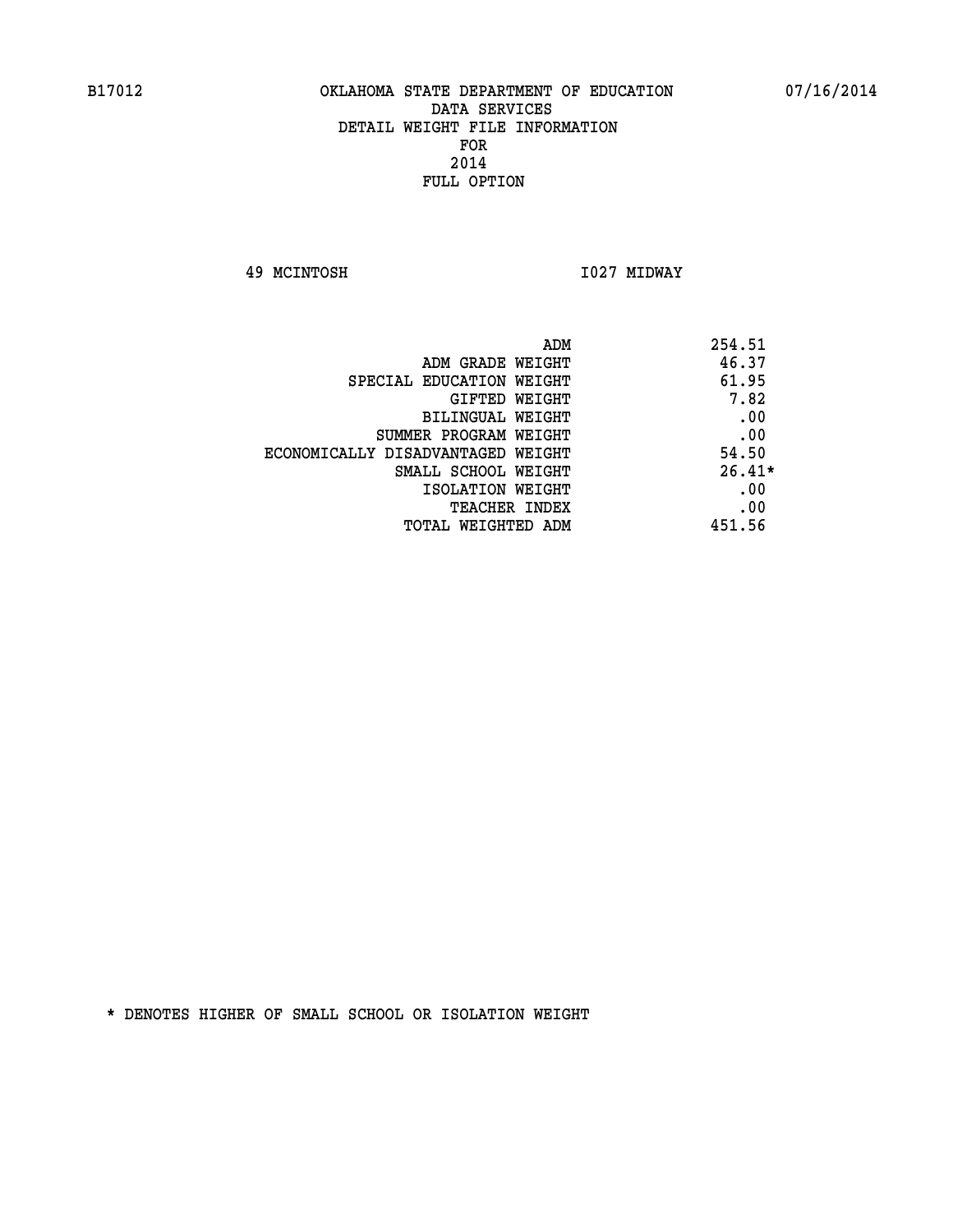**49 MCINTOSH I064 HANNA** 

| ADM                               | 217.87   |
|-----------------------------------|----------|
| ADM GRADE WEIGHT                  | 40.77    |
| SPECIAL EDUCATION WEIGHT          | 29.15    |
| GIFTED WEIGHT                     | 1.36     |
| BILINGUAL WEIGHT                  | .00      |
| SUMMER PROGRAM WEIGHT             | .00      |
| ECONOMICALLY DISADVANTAGED WEIGHT | 26.25    |
| SMALL SCHOOL WEIGHT               | $25.63*$ |
| ISOLATION WEIGHT                  | .00      |
| TEACHER INDEX                     | 23.82    |
| TOTAL WEIGHTED ADM                | 364.85   |
|                                   |          |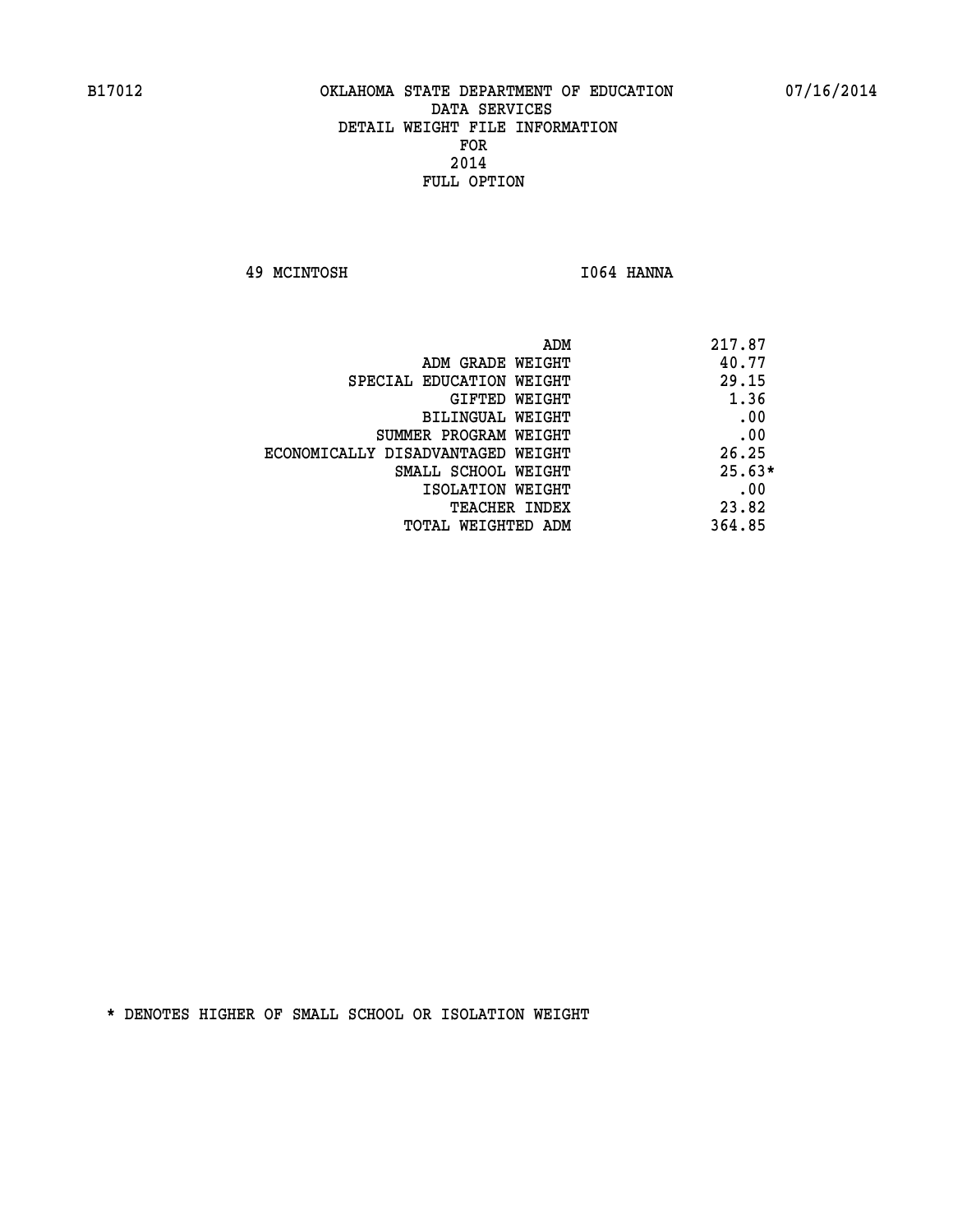**50 MURRAY I001 SULPHUR** 

| 1,491.19 |
|----------|
| 312.24   |
| 237.25   |
| 72.76    |
| 15.75    |
| .00      |
| 225.25   |
| .00      |
| .00      |
| .00      |
| 2,354.44 |
|          |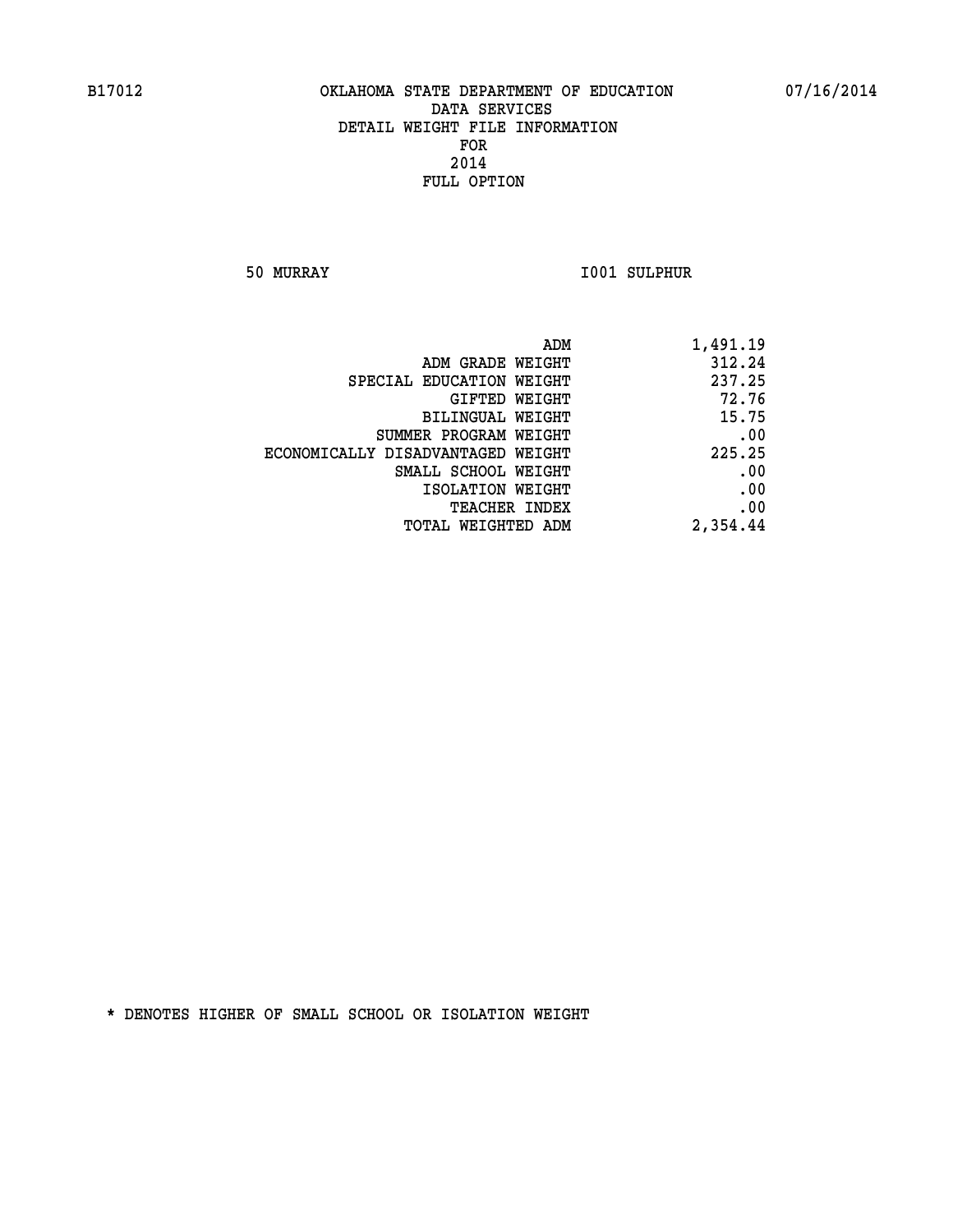**50 MURRAY I010 DAVIS** 

| ADM                               | 1,054.90 |
|-----------------------------------|----------|
| ADM GRADE WEIGHT                  | 209.62   |
| SPECIAL EDUCATION WEIGHT          | 150.25   |
| GIFTED WEIGHT                     | 18.02    |
| <b>BILINGUAL WEIGHT</b>           | .75      |
| SUMMER PROGRAM WEIGHT             | .00      |
| ECONOMICALLY DISADVANTAGED WEIGHT | 134.50   |
| SMALL SCHOOL WEIGHT               | .00      |
| ISOLATION WEIGHT                  | .00      |
| TEACHER INDEX                     | 28.82    |
| TOTAL WEIGHTED ADM                | 1,596.86 |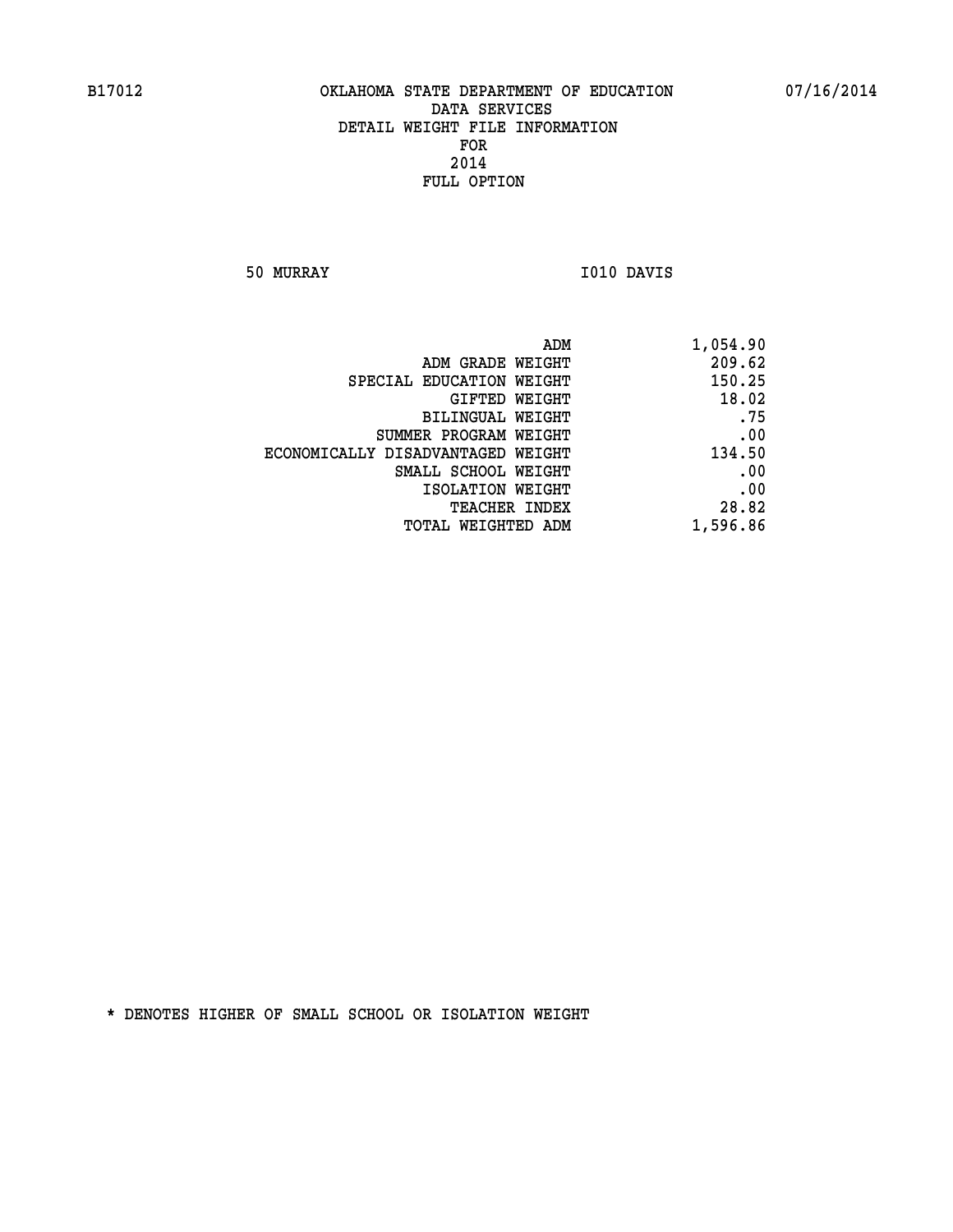**51 MUSKOGEE C009 WAINWRIGHT** 

| 132.36   |
|----------|
| 26.71    |
| 28.10    |
| 2.38     |
| .00      |
| .00      |
| 26.50    |
| $19.85*$ |
| .00      |
| 15.51    |
| 251.41   |
|          |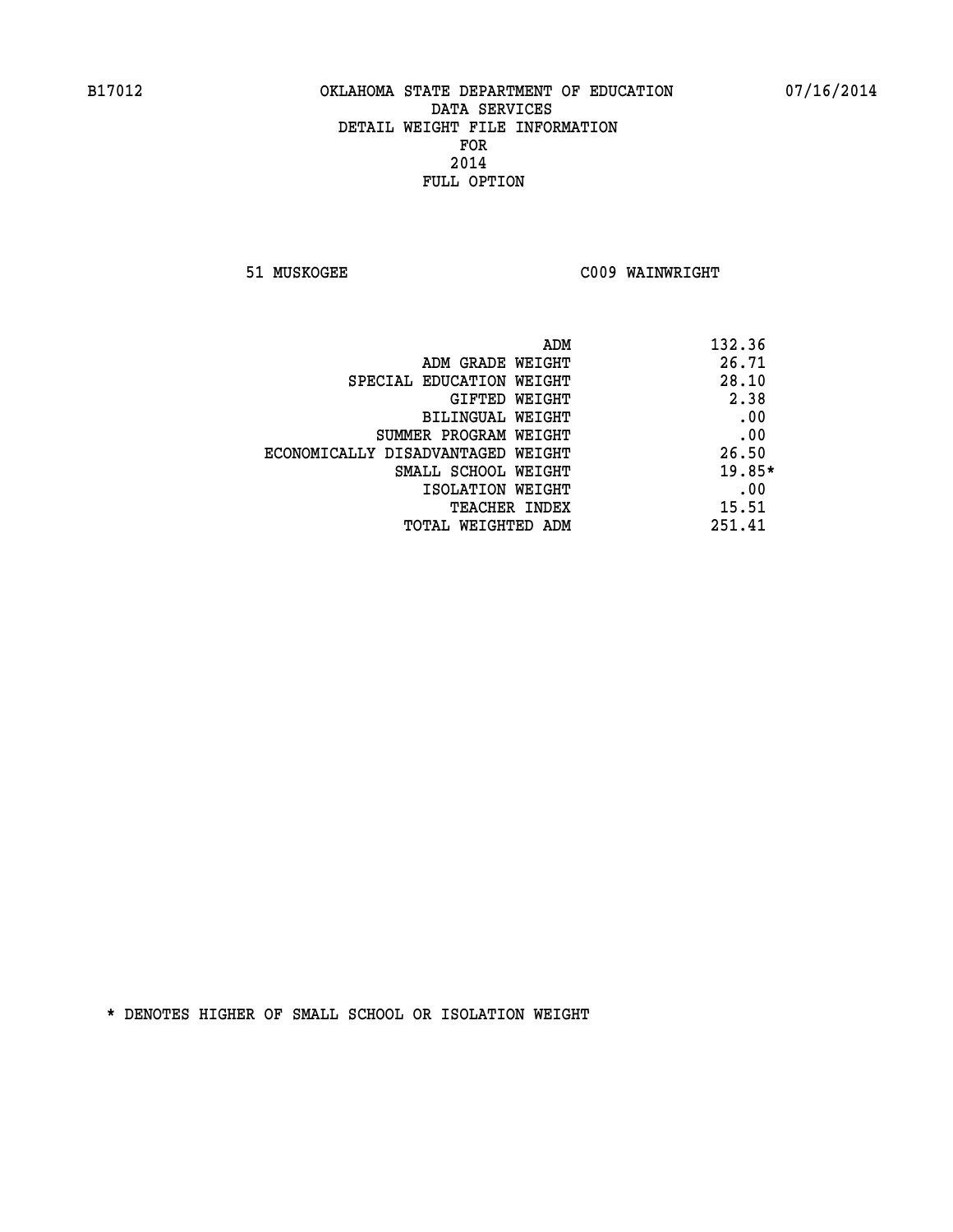**51 MUSKOGEE 1002 HASKELL** 

| ADM                               | 849.69   |
|-----------------------------------|----------|
| ADM GRADE WEIGHT                  | 166.62   |
| SPECIAL EDUCATION WEIGHT          | 202.55   |
| GIFTED WEIGHT                     | 21.76    |
| BILINGUAL WEIGHT                  | .00      |
| SUMMER PROGRAM WEIGHT             | 1.20     |
| ECONOMICALLY DISADVANTAGED WEIGHT | 142.00   |
| SMALL SCHOOL WEIGHT               | .00      |
| ISOLATION WEIGHT                  | .00      |
| <b>TEACHER INDEX</b>              | 30.93    |
| TOTAL WEIGHTED ADM                | 1,414.75 |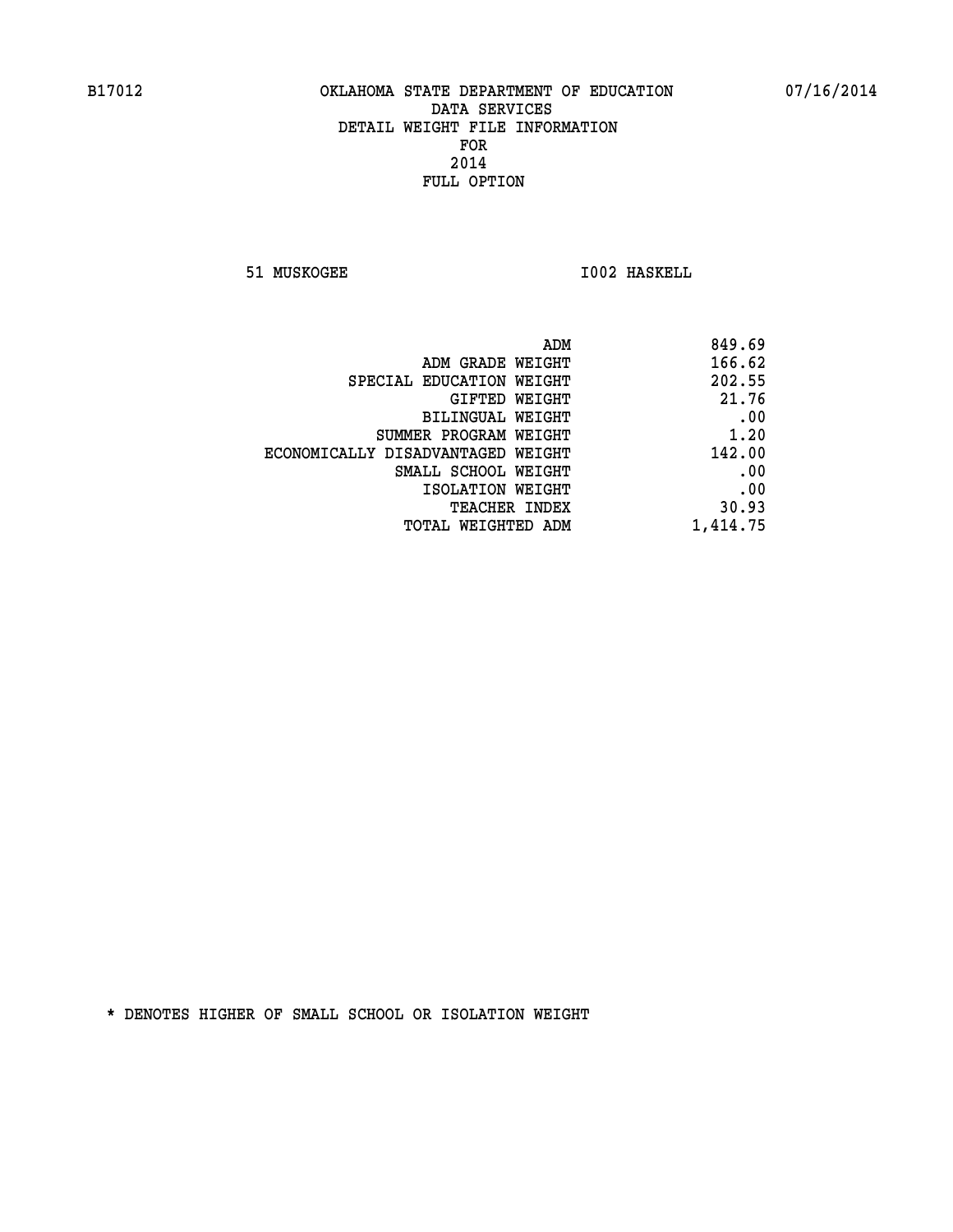51 MUSKOGEE 1003 FORT GIBSON

|                                   | ADM | 1,884.19 |
|-----------------------------------|-----|----------|
| ADM GRADE WEIGHT                  |     | 362.43   |
| SPECIAL EDUCATION WEIGHT          |     | 273.85   |
| GIFTED WEIGHT                     |     | 111.52   |
| BILINGUAL WEIGHT                  |     | 12.50    |
| SUMMER PROGRAM WEIGHT             |     | 2.40     |
| ECONOMICALLY DISADVANTAGED WEIGHT |     | 209.50   |
| SMALL SCHOOL WEIGHT               |     | .00      |
| ISOLATION WEIGHT                  |     | .00      |
| TEACHER INDEX                     |     | 25.79    |
| TOTAL WEIGHTED ADM                |     | 2,882.18 |
|                                   |     |          |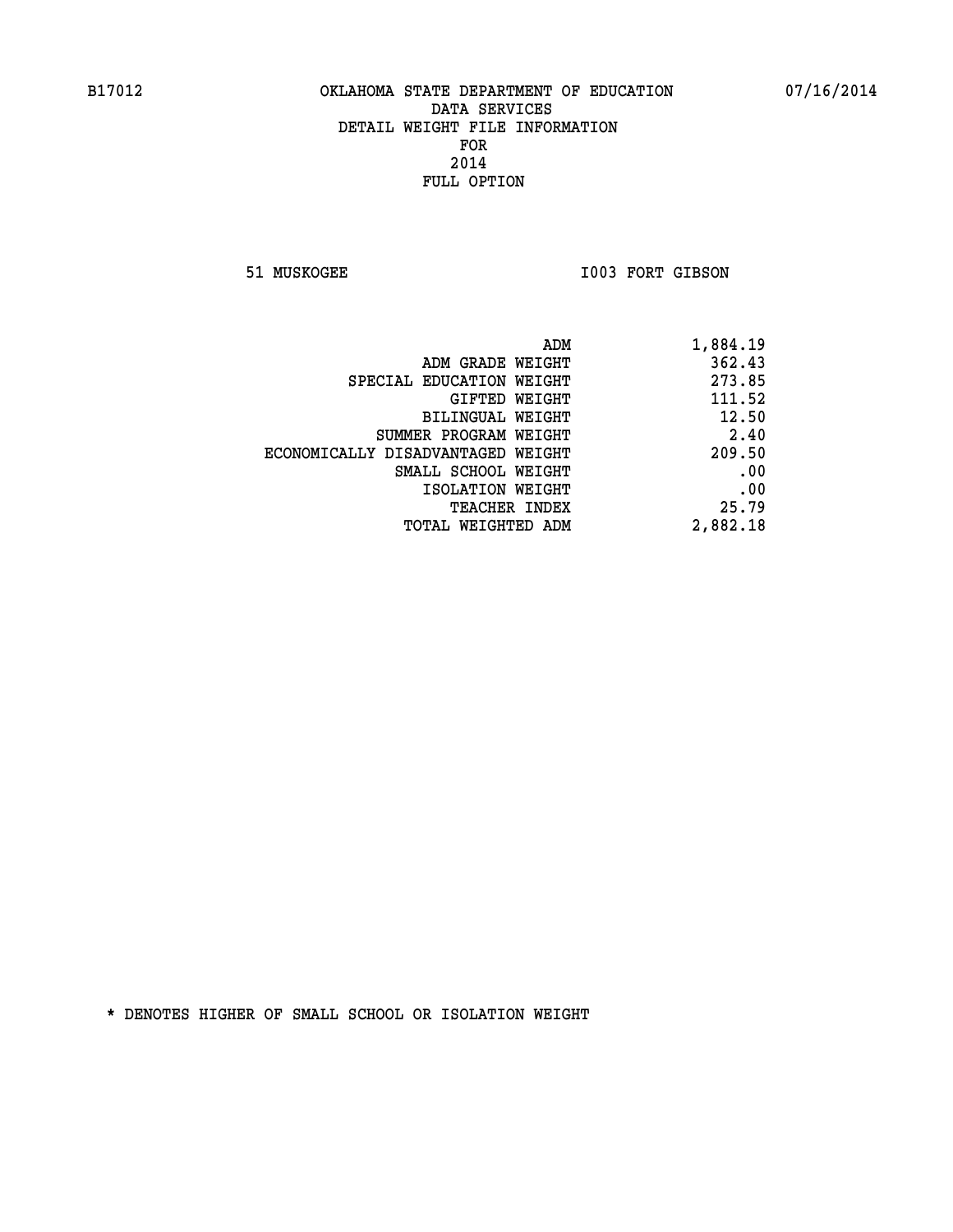**51 MUSKOGEE I006 WEBBERS FALLS** 

| 269.02<br>ADM                              |  |
|--------------------------------------------|--|
| 57.33<br>ADM GRADE WEIGHT                  |  |
| 33.15<br>SPECIAL EDUCATION WEIGHT          |  |
| 11.56<br>GIFTED WEIGHT                     |  |
| 3.00<br>BILINGUAL WEIGHT                   |  |
| .00<br>SUMMER PROGRAM WEIGHT               |  |
| 60.25<br>ECONOMICALLY DISADVANTAGED WEIGHT |  |
| $26.44*$<br>SMALL SCHOOL WEIGHT            |  |
| .00<br>ISOLATION WEIGHT                    |  |
| .73<br><b>TEACHER INDEX</b>                |  |
| 461.48<br>TOTAL WEIGHTED ADM               |  |
|                                            |  |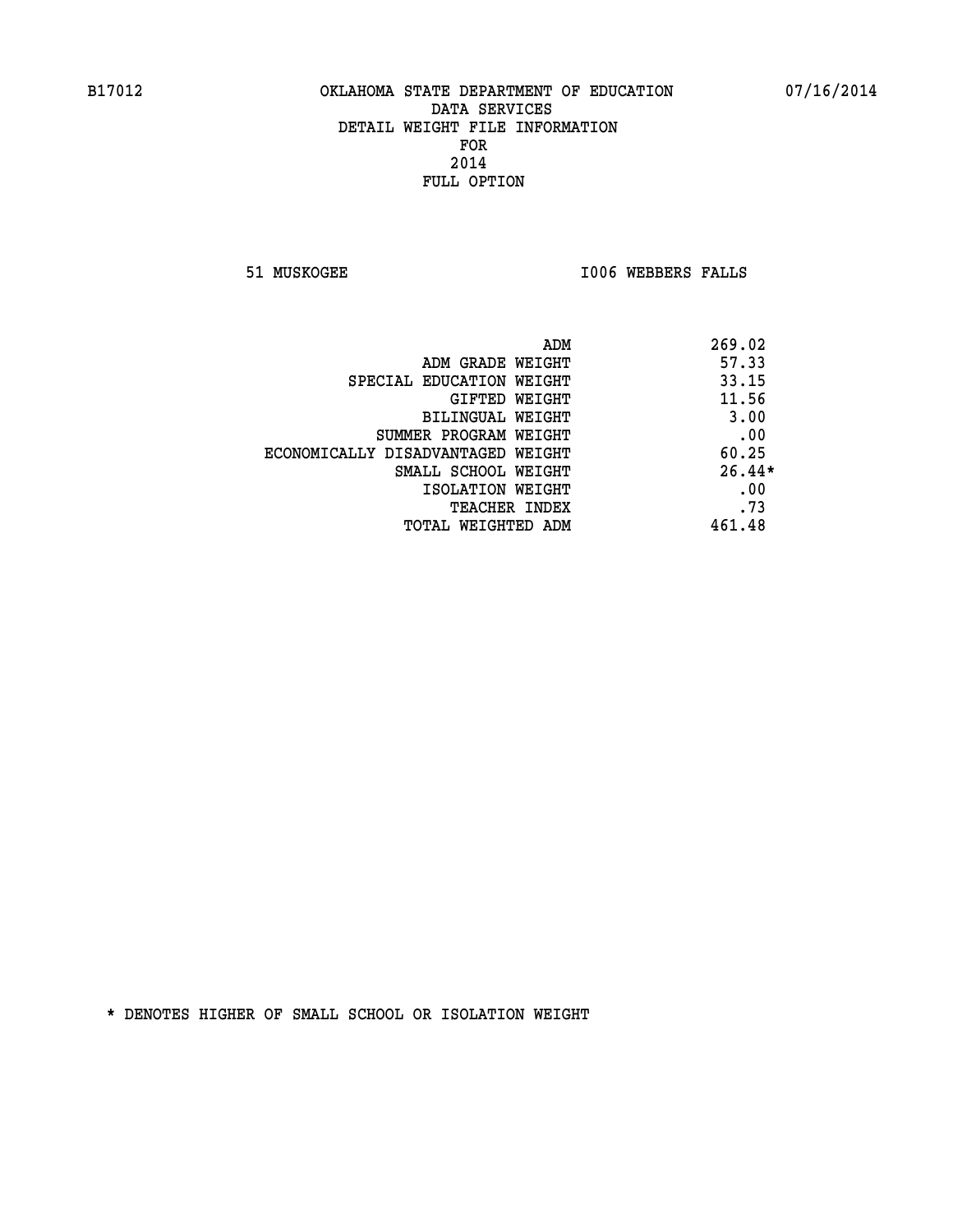**51 MUSKOGEE I008 OKTAHA** 

| 772.71   |
|----------|
| 145.97   |
| 111.70   |
| 21.08    |
| .00      |
| .00      |
| 127.50   |
| .00      |
| .00      |
| .00      |
| 1,178.96 |
|          |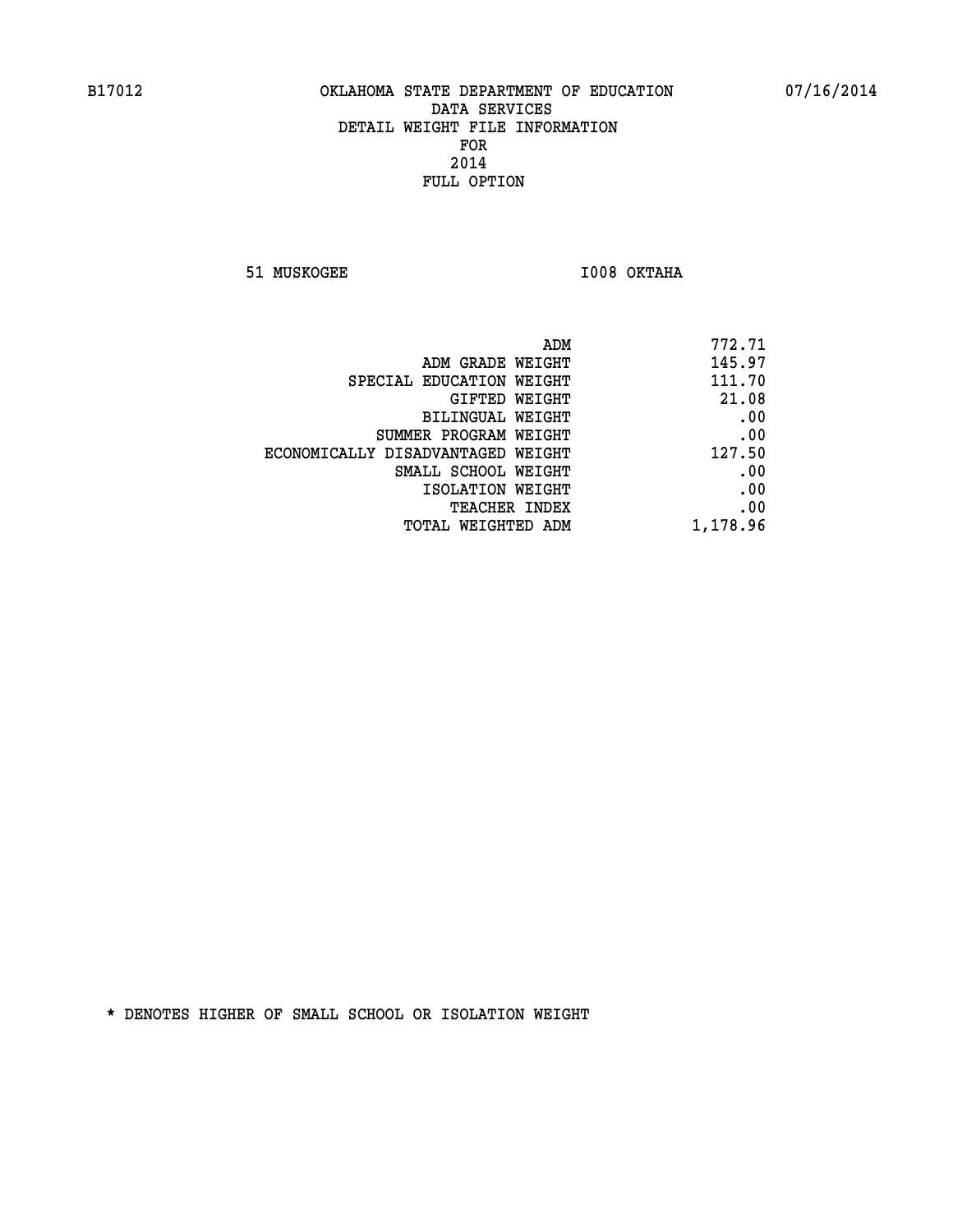**51 MUSKOGEE I020 MUSKOGEE** 

| ADM                               | 6,120.04 |
|-----------------------------------|----------|
| ADM GRADE WEIGHT                  | 1,262.20 |
| SPECIAL EDUCATION WEIGHT          | 705.80   |
| GIFTED WEIGHT                     | 257.04   |
| <b>BILINGUAL WEIGHT</b>           | 112.25   |
| SUMMER PROGRAM WEIGHT             | 1.20     |
| ECONOMICALLY DISADVANTAGED WEIGHT | 1,240.25 |
| SMALL SCHOOL WEIGHT               | .00      |
| ISOLATION WEIGHT                  | .00      |
| TEACHER INDEX                     | 12.07    |
| TOTAL WEIGHTED ADM                | 9,710.85 |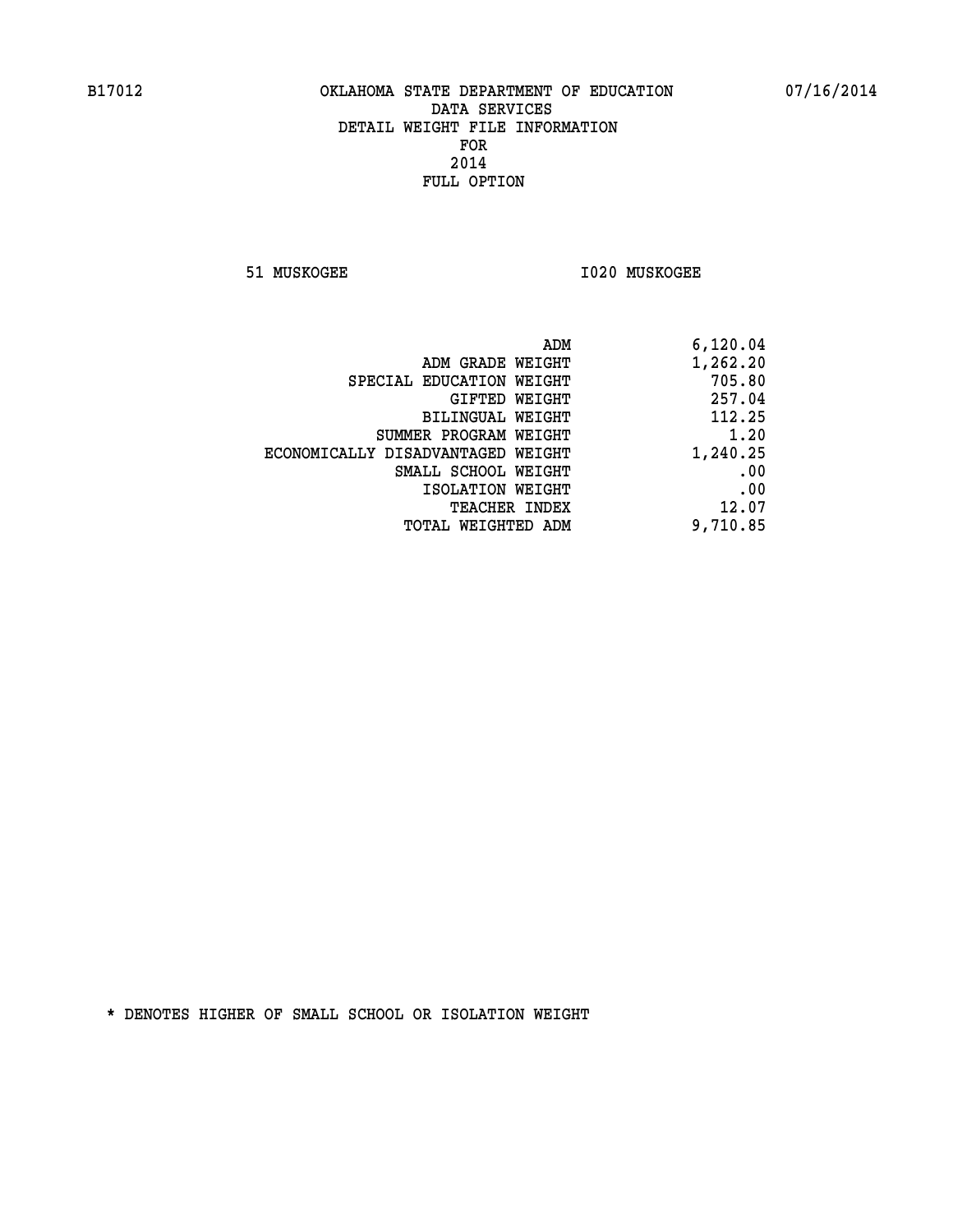**51 MUSKOGEE I029 HILLDALE** 

| ADM                               | 1,855.46 |
|-----------------------------------|----------|
| ADM GRADE WEIGHT                  | 328.44   |
| SPECIAL EDUCATION WEIGHT          | 297.95   |
| GIFTED WEIGHT                     | 98.60    |
| BILINGUAL WEIGHT                  | 18.50    |
| SUMMER PROGRAM WEIGHT             | .00      |
| ECONOMICALLY DISADVANTAGED WEIGHT | 247.50   |
| SMALL SCHOOL WEIGHT               | .00      |
| ISOLATION WEIGHT                  | .00      |
| TEACHER INDEX                     | .00      |
| TOTAL WEIGHTED ADM                | 2,846.45 |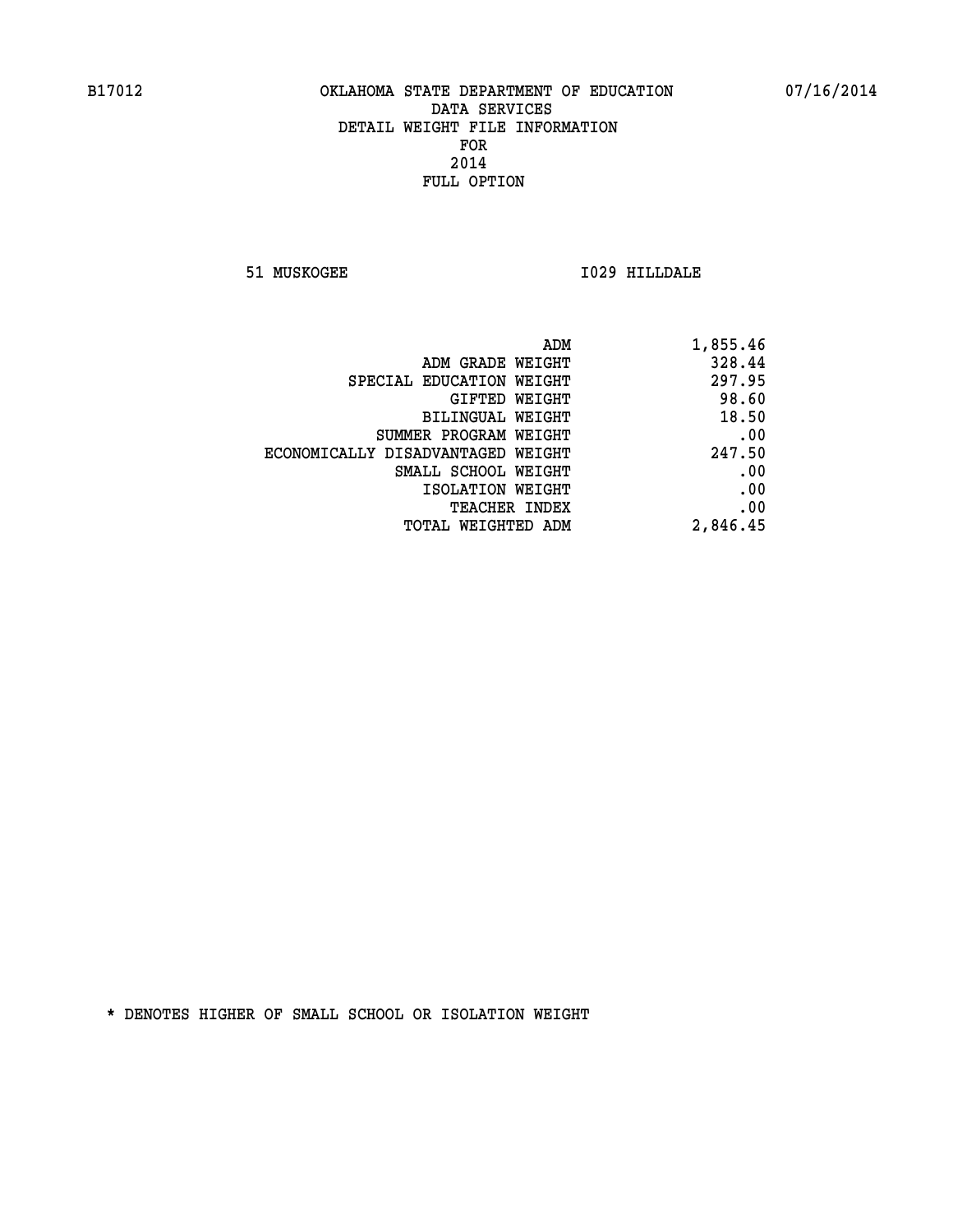51 MUSKOGEE 1046 BRAGGS

| ADM                               | 176.82   |
|-----------------------------------|----------|
| ADM GRADE WEIGHT                  | 34.94    |
| SPECIAL EDUCATION WEIGHT          | 44.75    |
| GIFTED WEIGHT                     | 7.82     |
| BILINGUAL WEIGHT                  | .75      |
| SUMMER PROGRAM WEIGHT             | 1.20     |
| ECONOMICALLY DISADVANTAGED WEIGHT | 37.50    |
| SMALL SCHOOL WEIGHT               | $23.54*$ |
| ISOLATION WEIGHT                  | .00      |
| <b>TEACHER INDEX</b>              | .00      |
| TOTAL WEIGHTED ADM                | 327.32   |
|                                   |          |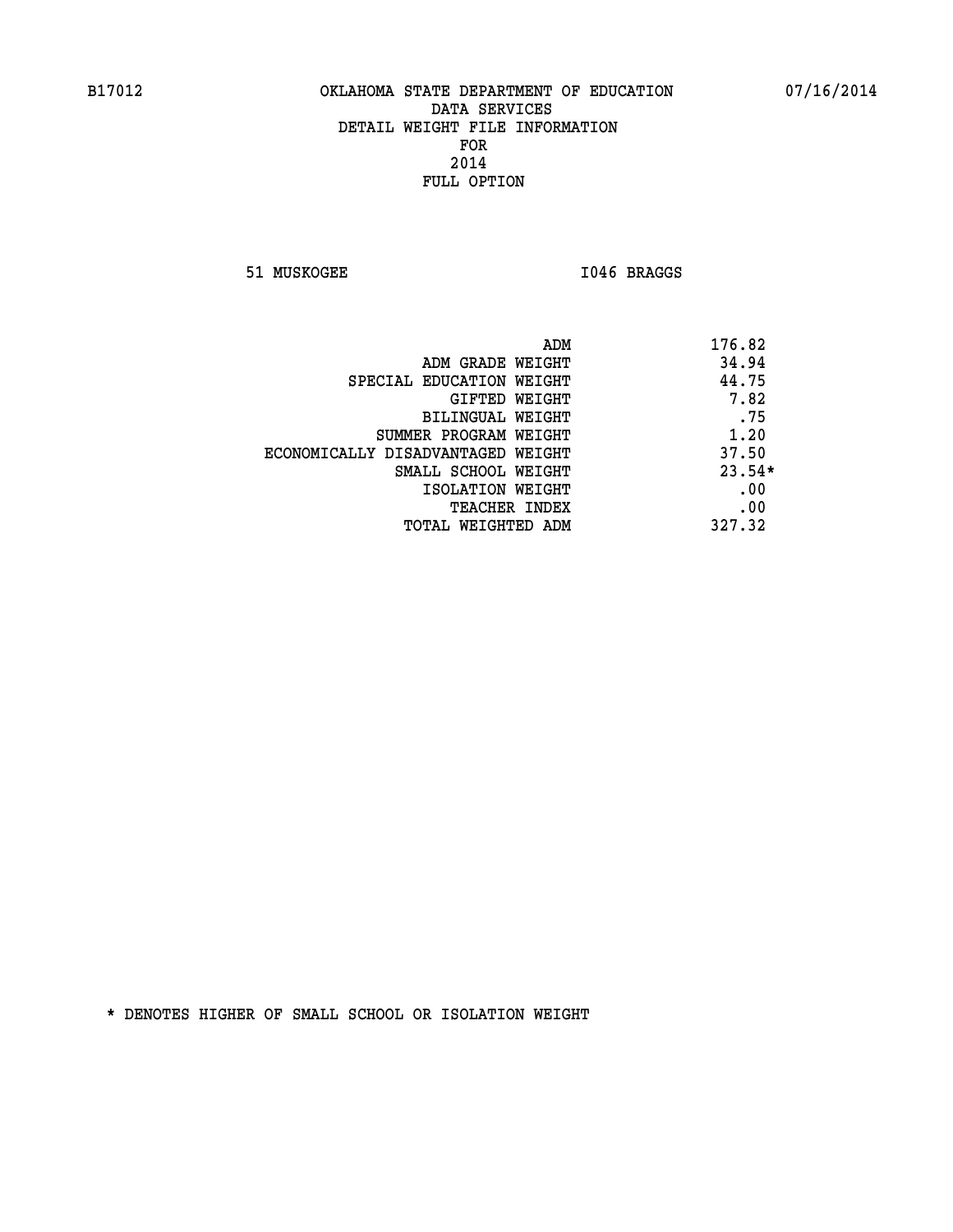**51 MUSKOGEE 1074 WARNER** 

| ADM                               | 735.96   |
|-----------------------------------|----------|
| ADM GRADE WEIGHT                  | 144.79   |
| SPECIAL EDUCATION WEIGHT          | 122.95   |
| GIFTED WEIGHT                     | 22.44    |
| BILINGUAL WEIGHT                  | .75      |
| SUMMER PROGRAM WEIGHT             | .00      |
| ECONOMICALLY DISADVANTAGED WEIGHT | 129.00   |
| SMALL SCHOOL WEIGHT               | .00      |
| ISOLATION WEIGHT                  | .00      |
| <b>TEACHER INDEX</b>              | .00      |
| TOTAL WEIGHTED ADM                | 1,155.89 |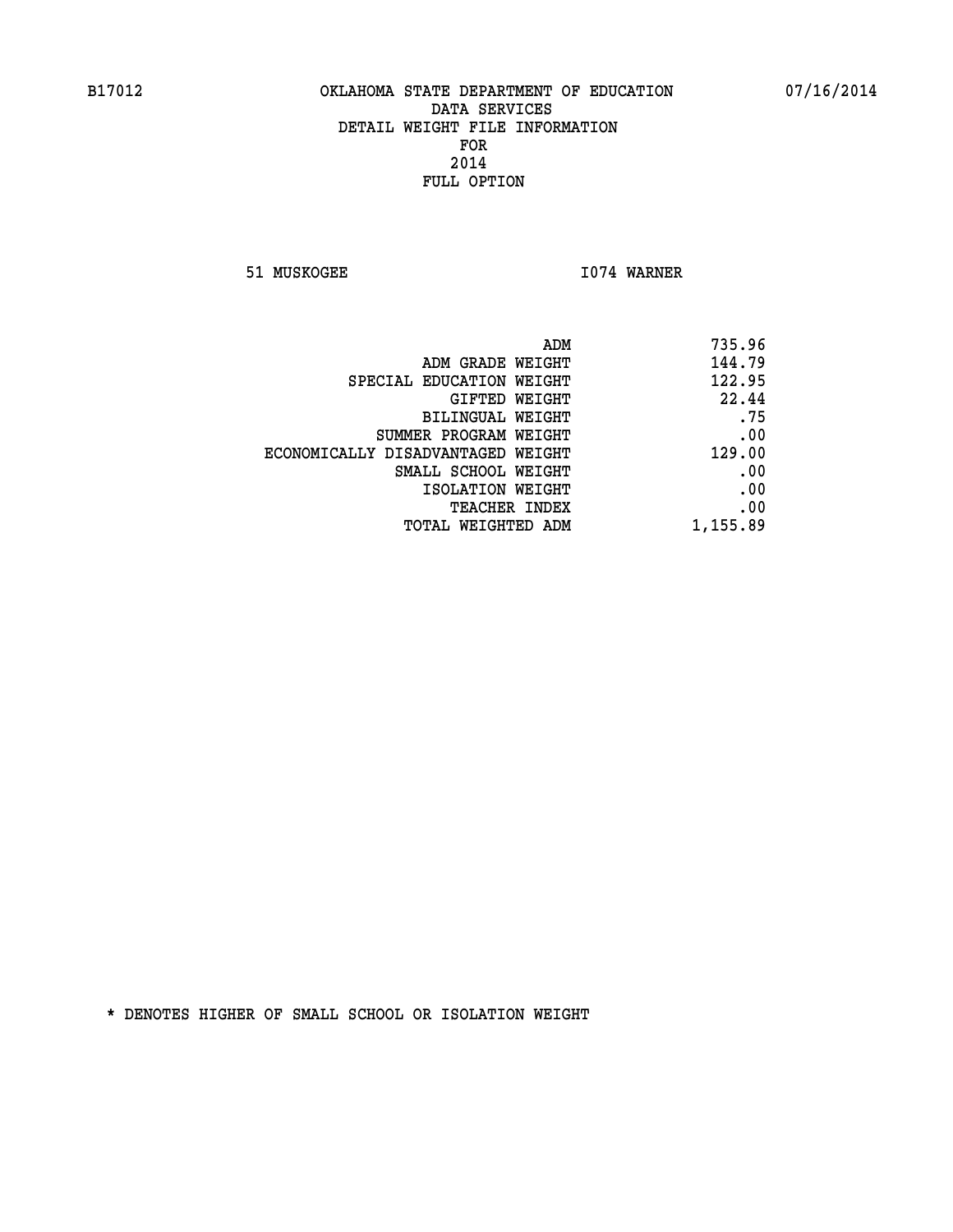**51 MUSKOGEE 1088 PORUM** 

| ADM                               | 486.92  |
|-----------------------------------|---------|
| ADM GRADE WEIGHT                  | 101.94  |
| SPECIAL EDUCATION WEIGHT          | 70.60   |
| GIFTED WEIGHT                     | 14.96   |
| BILINGUAL WEIGHT                  | .75     |
| SUMMER PROGRAM WEIGHT             | .00     |
| ECONOMICALLY DISADVANTAGED WEIGHT | 84.75   |
| SMALL SCHOOL WEIGHT               | $7.75*$ |
| ISOLATION WEIGHT                  | .00     |
| <b>TEACHER INDEX</b>              | 14.15   |
| TOTAL WEIGHTED ADM                | 781.82  |
|                                   |         |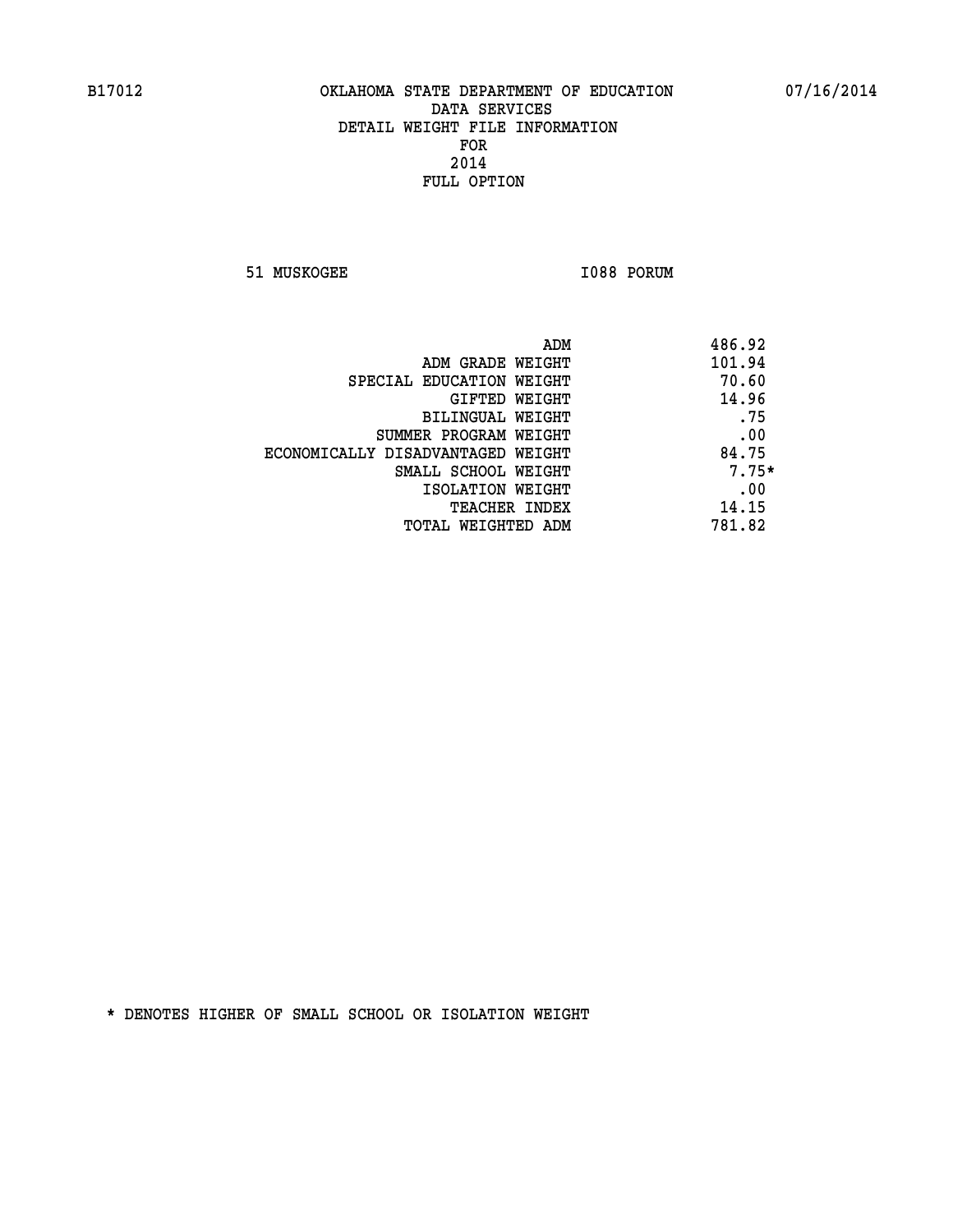**52 NOBLE I001 PERRY** 

| 1,177.66 |
|----------|
| 200.43   |
| 122.85   |
| 40.80    |
| 3.25     |
| .00      |
| 146.75   |
| .00      |
| .00      |
| .00      |
| 1,691.74 |
|          |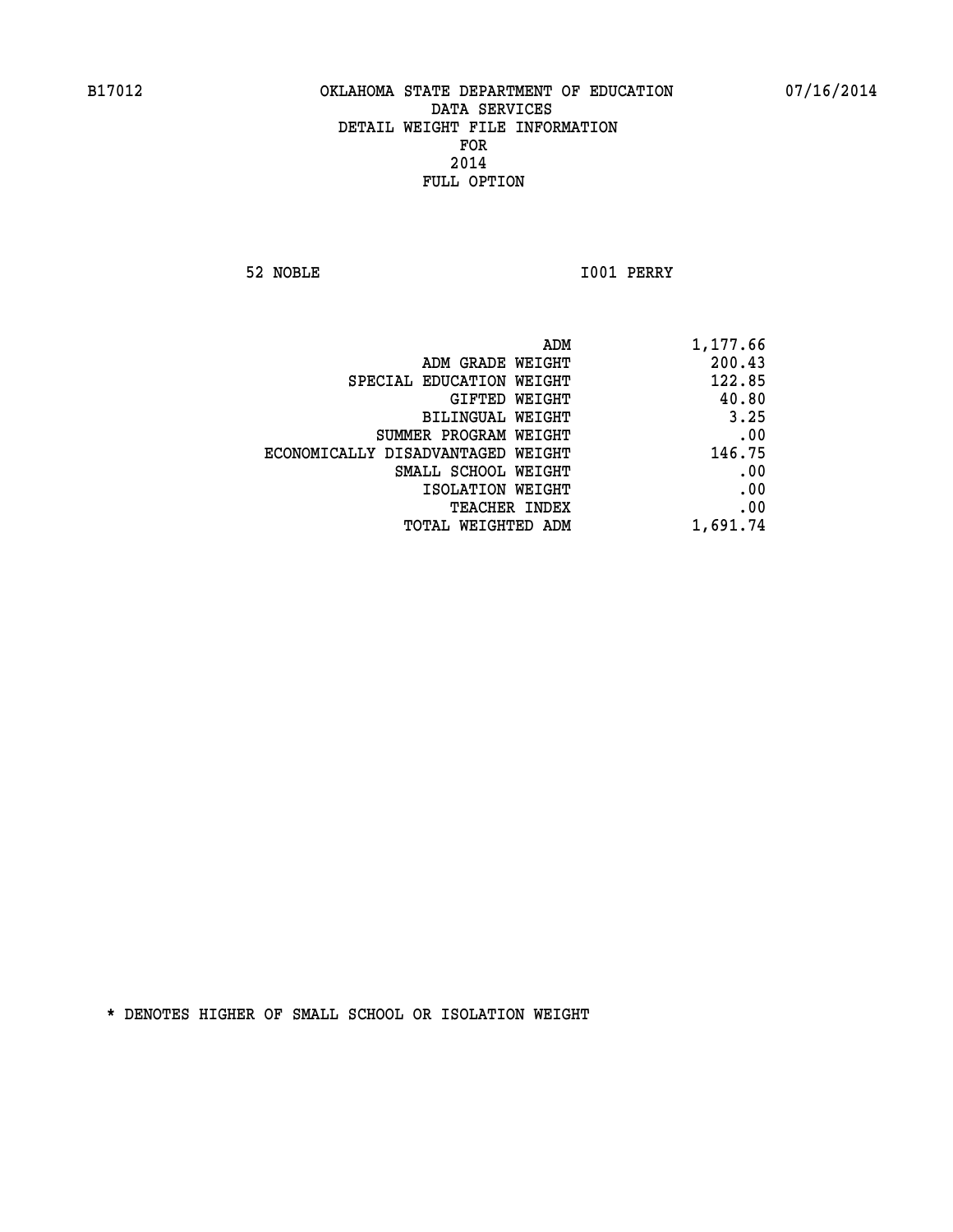**52 NOBLE I002 BILLINGS** 

|                                   | ADM<br>62.22 |
|-----------------------------------|--------------|
| ADM GRADE WEIGHT                  | 12.18        |
| SPECIAL EDUCATION WEIGHT          | 17.10        |
| <b>GIFTED WEIGHT</b>              | 1.70         |
| BILINGUAL WEIGHT                  | .00          |
| SUMMER PROGRAM WEIGHT             | .00          |
| ECONOMICALLY DISADVANTAGED WEIGHT | 13.00        |
| SMALL SCHOOL WEIGHT               | 10.98        |
| ISOLATION WEIGHT                  | $27.78*$     |
| TEACHER INDEX                     | .00          |
| TOTAL WEIGHTED ADM                | 133.98       |
|                                   |              |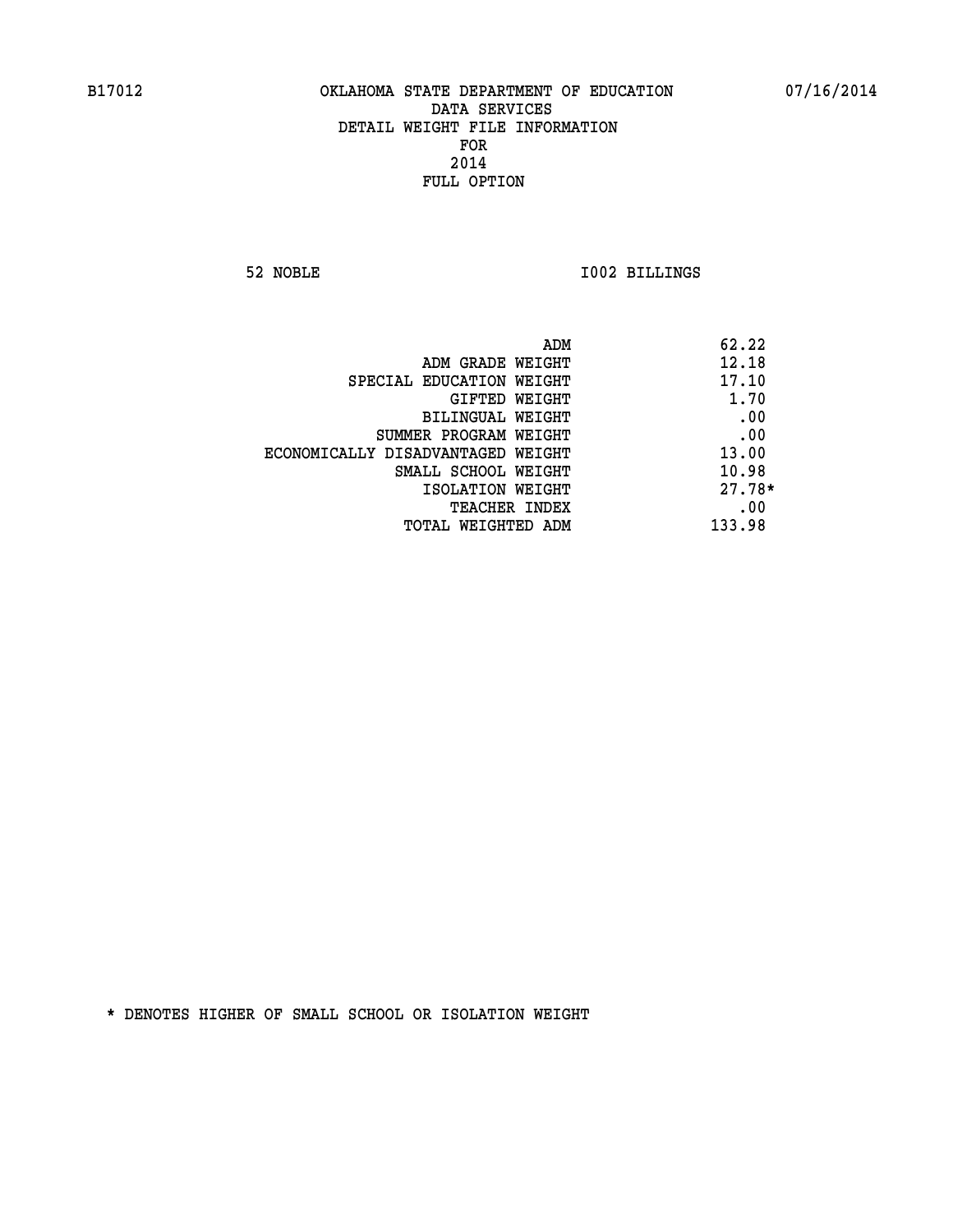**52 NOBLE I004 FRONTIER** 

|                                   | ADM<br>370.81 |           |
|-----------------------------------|---------------|-----------|
| ADM GRADE WEIGHT                  |               | 71.10     |
| SPECIAL EDUCATION WEIGHT          |               | 30.80     |
| GIFTED WEIGHT                     |               | 8.16      |
| BILINGUAL WEIGHT                  |               | 1.00      |
| SUMMER PROGRAM WEIGHT             |               | .00       |
| ECONOMICALLY DISADVANTAGED WEIGHT |               | 66.00     |
| SMALL SCHOOL WEIGHT               |               | 22.18     |
| ISOLATION WEIGHT                  |               | $163.82*$ |
| TEACHER INDEX                     |               | 13.10     |
| TOTAL WEIGHTED ADM                | 724.79        |           |
|                                   |               |           |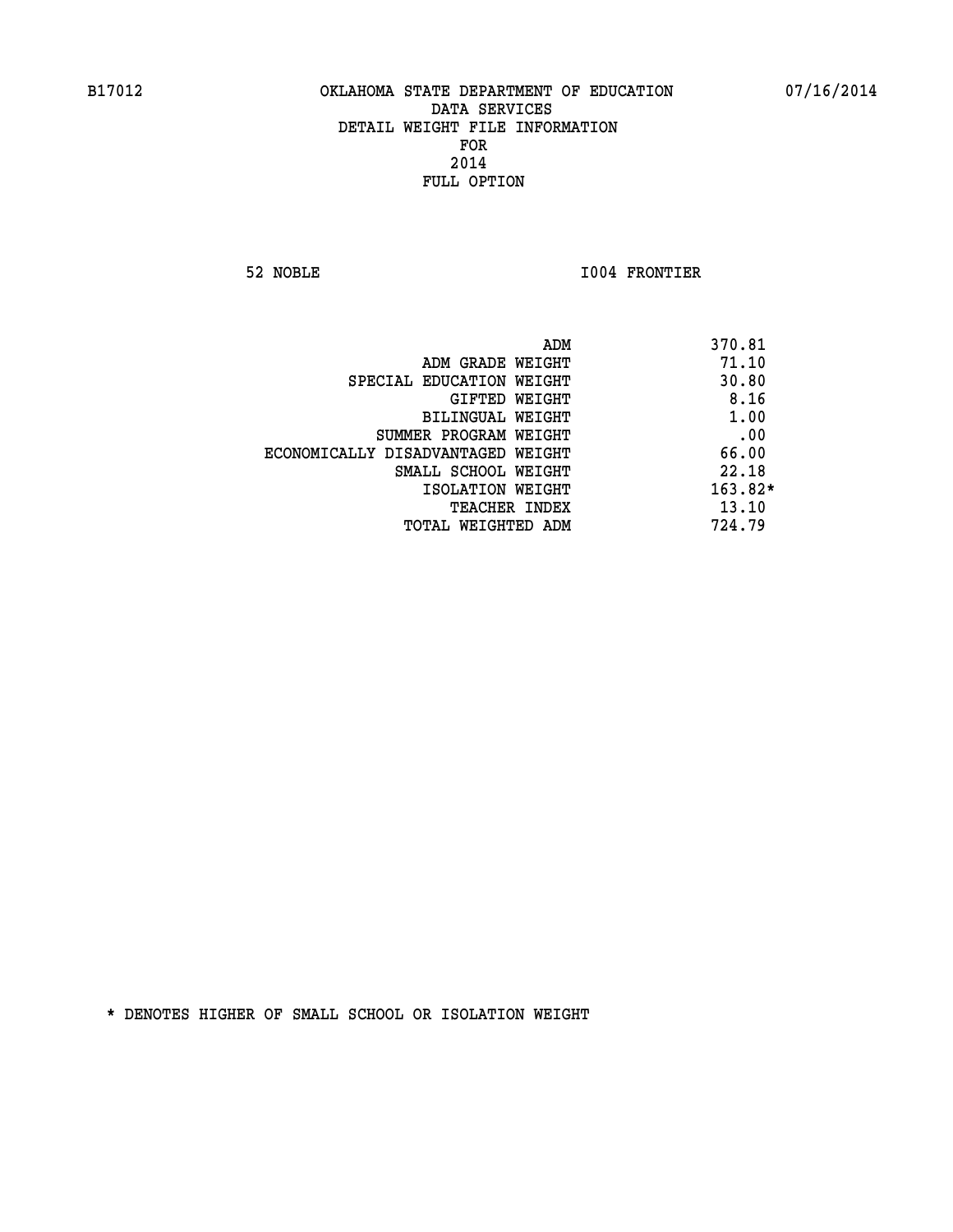**52 NOBLE I006 MORRISON** 

| ADM                               | 553.26 |
|-----------------------------------|--------|
| ADM GRADE WEIGHT                  | 108.39 |
| SPECIAL EDUCATION WEIGHT          | 72.65  |
| GIFTED WEIGHT                     | 21.76  |
| BILINGUAL WEIGHT                  | .00    |
| SUMMER PROGRAM WEIGHT             | .00    |
| ECONOMICALLY DISADVANTAGED WEIGHT | 81.50  |
| SMALL SCHOOL WEIGHT               | .00    |
| ISOLATION WEIGHT                  | .00    |
| <b>TEACHER INDEX</b>              | 7.80   |
| TOTAL WEIGHTED ADM                | 845.36 |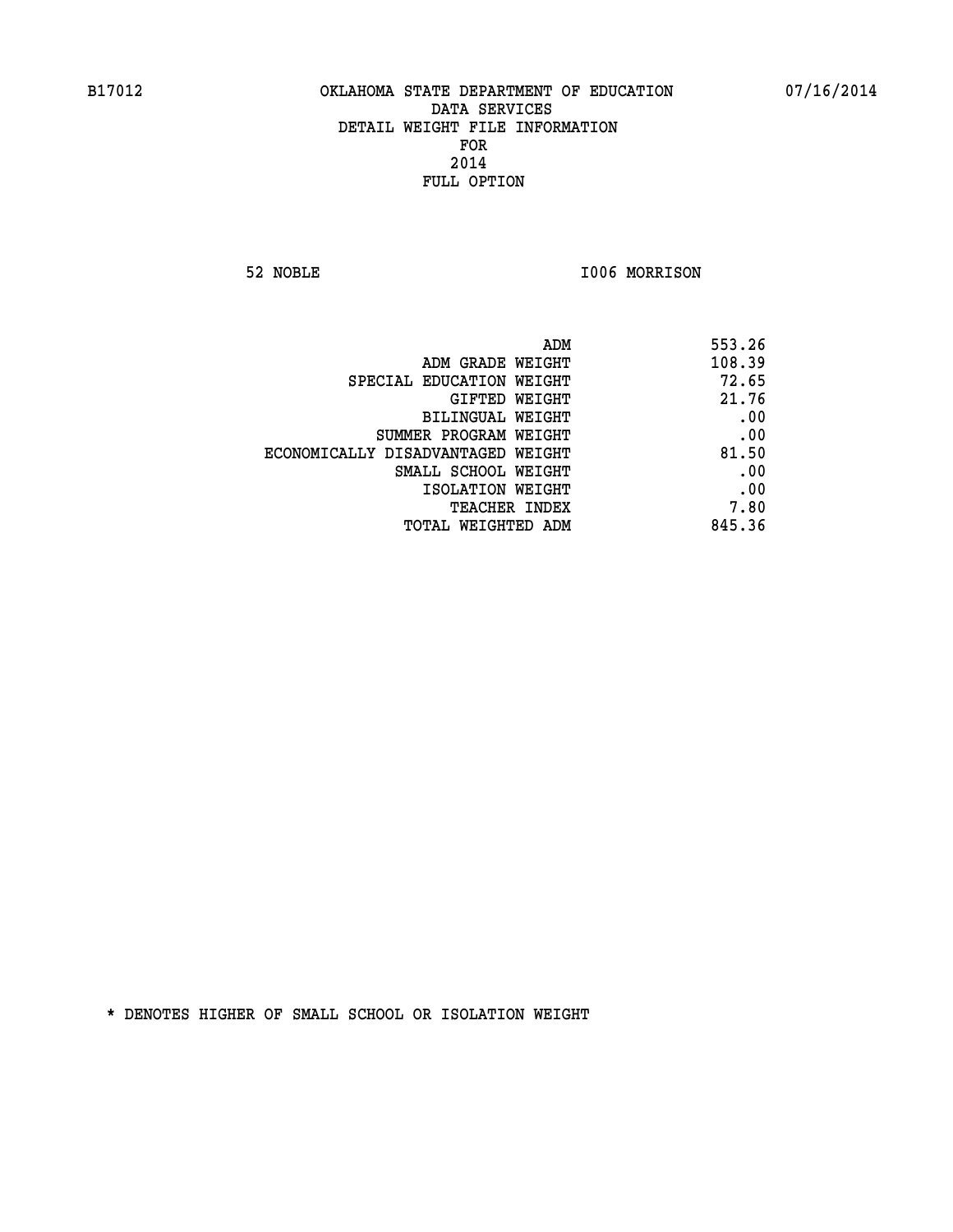**53 NOWATA I003 OKLAHOMA UNION** 

| 644.52<br>ADM |                                   |
|---------------|-----------------------------------|
| 122.65        | ADM GRADE WEIGHT                  |
| 53.15         | SPECIAL EDUCATION WEIGHT          |
| 10.20         | GIFTED WEIGHT                     |
| .00           | BILINGUAL WEIGHT                  |
| .00           | SUMMER PROGRAM WEIGHT             |
| 100.50        | ECONOMICALLY DISADVANTAGED WEIGHT |
| .00           | SMALL SCHOOL WEIGHT               |
| $206.25*$     | ISOLATION WEIGHT                  |
| 26.72         | <b>TEACHER INDEX</b>              |
| 1,163.99      | TOTAL WEIGHTED ADM                |
|               |                                   |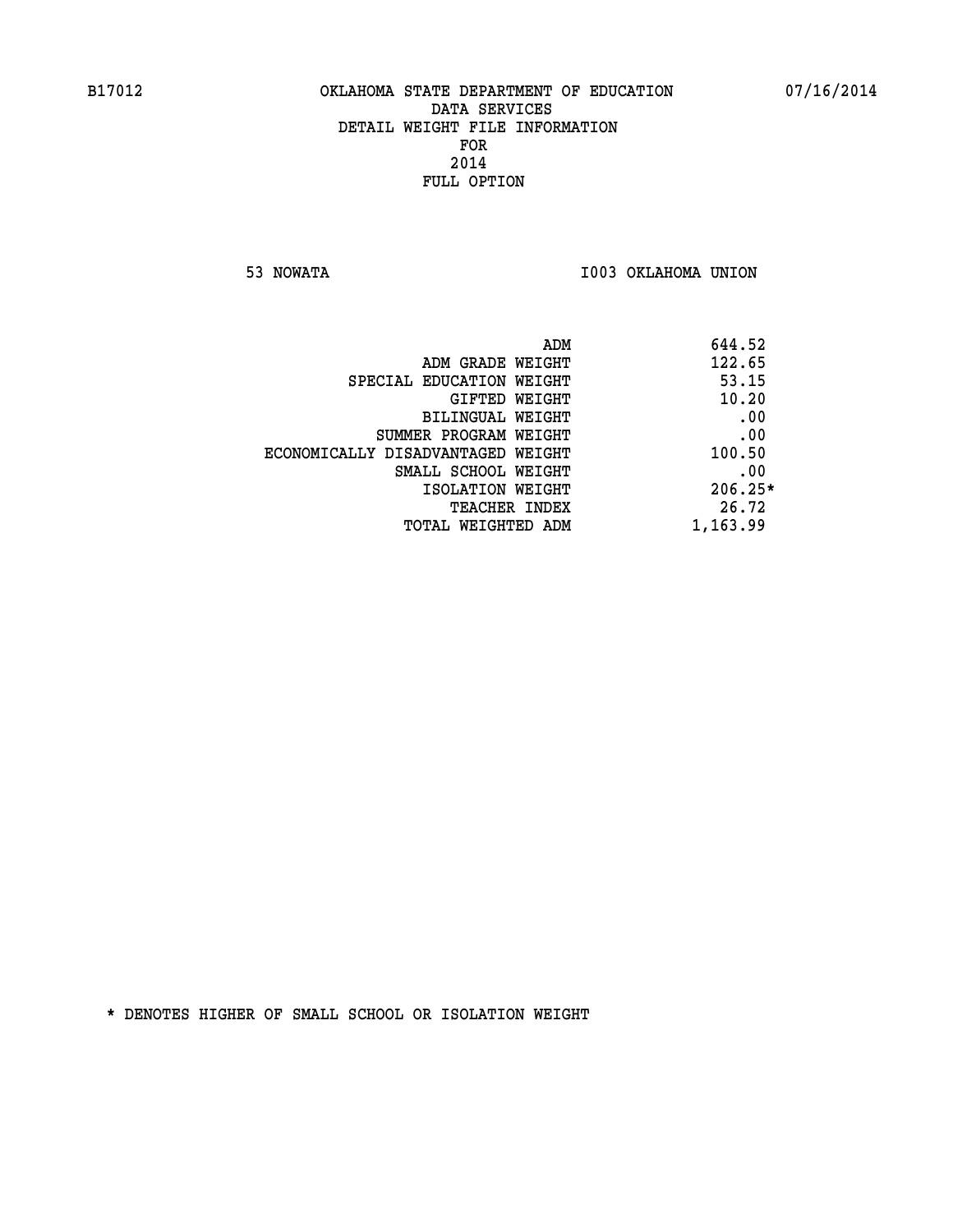**53 NOWATA I040 NOWATA** 

| 971.34                                                                                                                                                                                  |
|-----------------------------------------------------------------------------------------------------------------------------------------------------------------------------------------|
| 192.76                                                                                                                                                                                  |
| 129.00                                                                                                                                                                                  |
| 17.68                                                                                                                                                                                   |
| .00                                                                                                                                                                                     |
| .00                                                                                                                                                                                     |
| 180.50                                                                                                                                                                                  |
| .00                                                                                                                                                                                     |
| .00                                                                                                                                                                                     |
| .00                                                                                                                                                                                     |
| 1,491.28                                                                                                                                                                                |
| ADM GRADE WEIGHT<br>SPECIAL EDUCATION WEIGHT<br>GIFTED WEIGHT<br>BILINGUAL WEIGHT<br>SUMMER PROGRAM WEIGHT<br>ECONOMICALLY DISADVANTAGED WEIGHT<br>SMALL SCHOOL WEIGHT<br>TEACHER INDEX |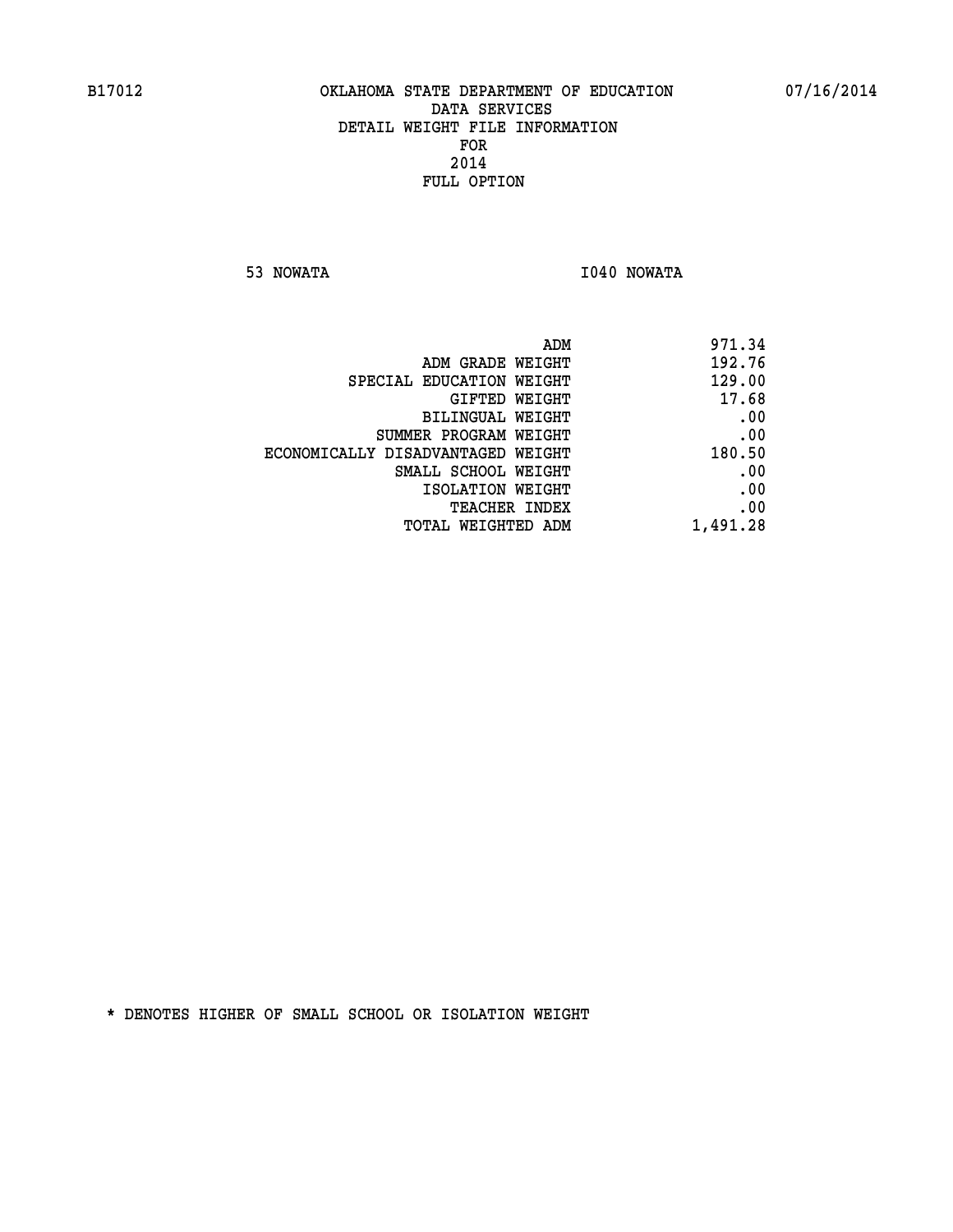**53 NOWATA I051 SOUTH COFFEYVILLE** 

| ADM                               | 278.10   |
|-----------------------------------|----------|
| ADM GRADE WEIGHT                  | 55.97    |
| SPECIAL EDUCATION WEIGHT          | 36.80    |
| <b>GIFTED WEIGHT</b>              | 7.48     |
| <b>BILINGUAL WEIGHT</b>           | .50      |
| SUMMER PROGRAM WEIGHT             | .00      |
| ECONOMICALLY DISADVANTAGED WEIGHT | 42.50    |
| SMALL SCHOOL WEIGHT               | $26.38*$ |
| ISOLATION WEIGHT                  | .00      |
| <b>TEACHER INDEX</b>              | .90      |
| TOTAL WEIGHTED ADM                | 448.63   |
|                                   |          |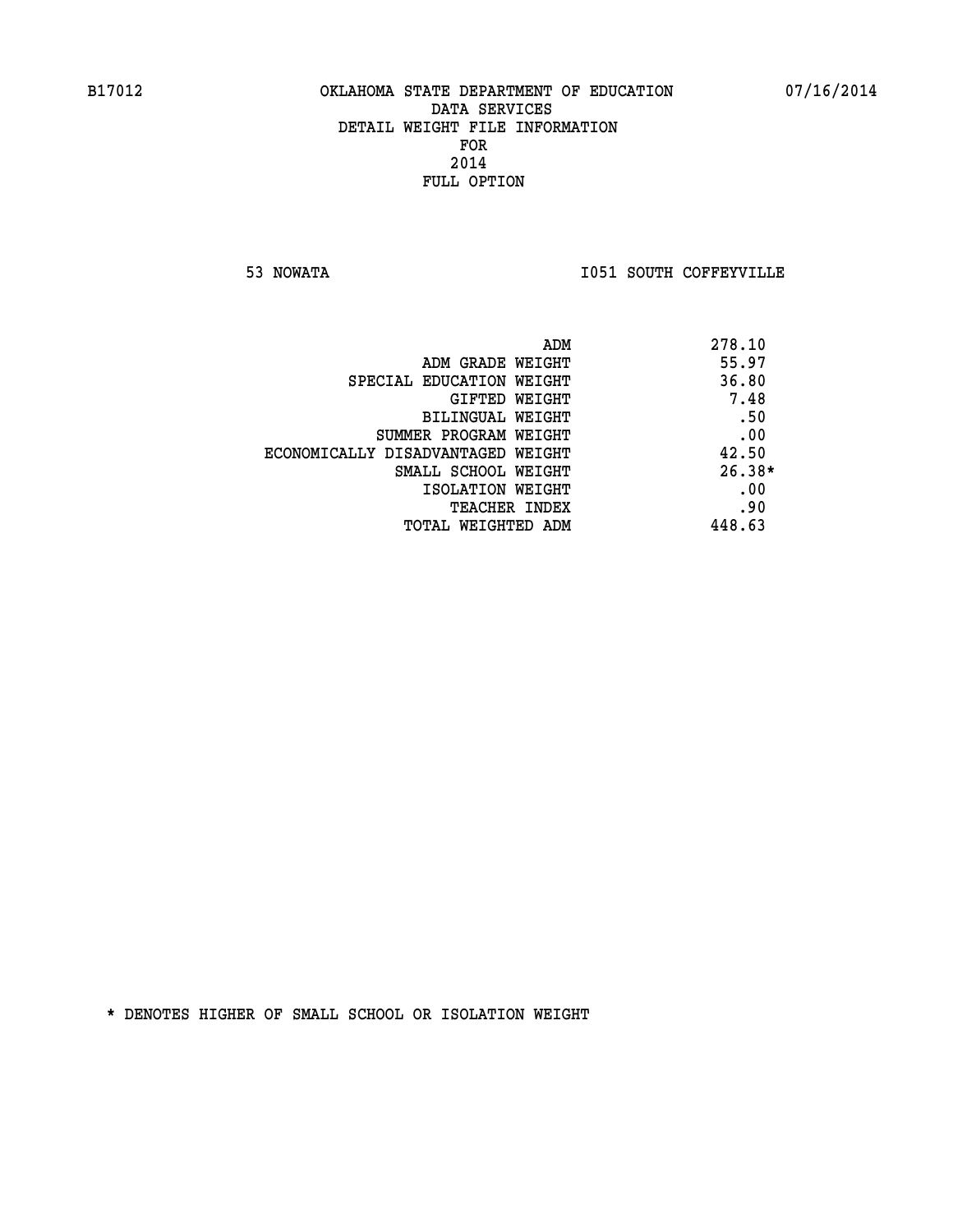**54 OKFUSKEE C029 BEARDEN** 

| ADM<br>115.45                              |
|--------------------------------------------|
| 23.57<br>ADM GRADE WEIGHT                  |
| 13.40<br>SPECIAL EDUCATION WEIGHT          |
| 3.06<br>GIFTED WEIGHT                      |
| .00<br>BILINGUAL WEIGHT                    |
| .00<br>SUMMER PROGRAM WEIGHT               |
| 19.75<br>ECONOMICALLY DISADVANTAGED WEIGHT |
| $18.05*$<br>SMALL SCHOOL WEIGHT            |
| .00<br>ISOLATION WEIGHT                    |
| 3.27<br><b>TEACHER INDEX</b>               |
| 196.55<br>TOTAL WEIGHTED ADM               |
|                                            |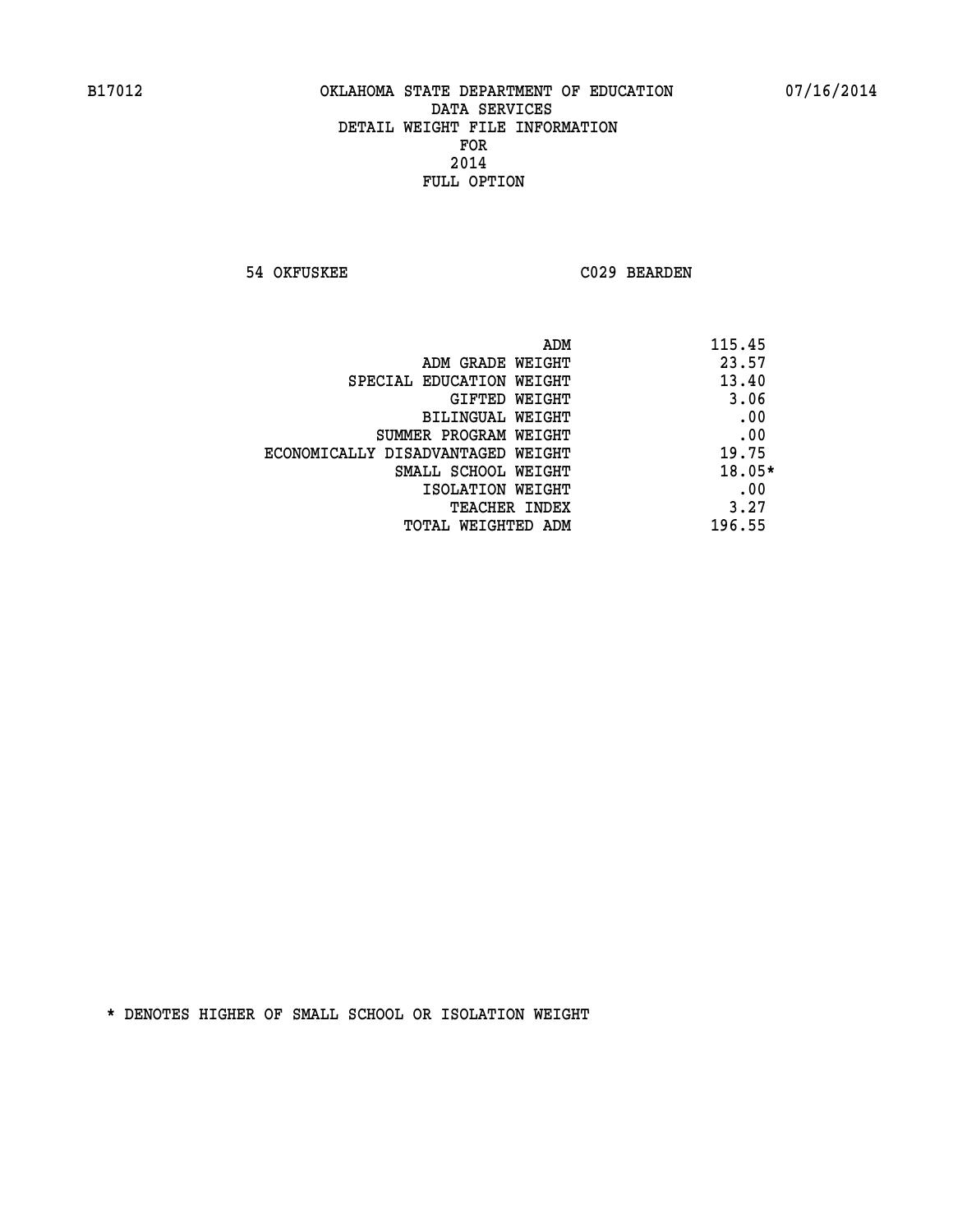**54 OKFUSKEE E005 GRAHAM-DUSTIN CHARTER:**

| ADM                               | 2,519.22 |
|-----------------------------------|----------|
| ADM GRADE WEIGHT                  | 486.10   |
| SPECIAL EDUCATION WEIGHT          | 237.75   |
| GIFTED WEIGHT                     | 38.08    |
| BILINGUAL WEIGHT                  | 13.75    |
| SUMMER PROGRAM WEIGHT             | .00      |
| ECONOMICALLY DISADVANTAGED WEIGHT | 514.25   |
| SMALL SCHOOL WEIGHT               | .00      |
| ISOLATION WEIGHT                  | .00      |
| <b>TEACHER INDEX</b>              | .00      |
| TOTAL WEIGHTED ADM                | 3,809.15 |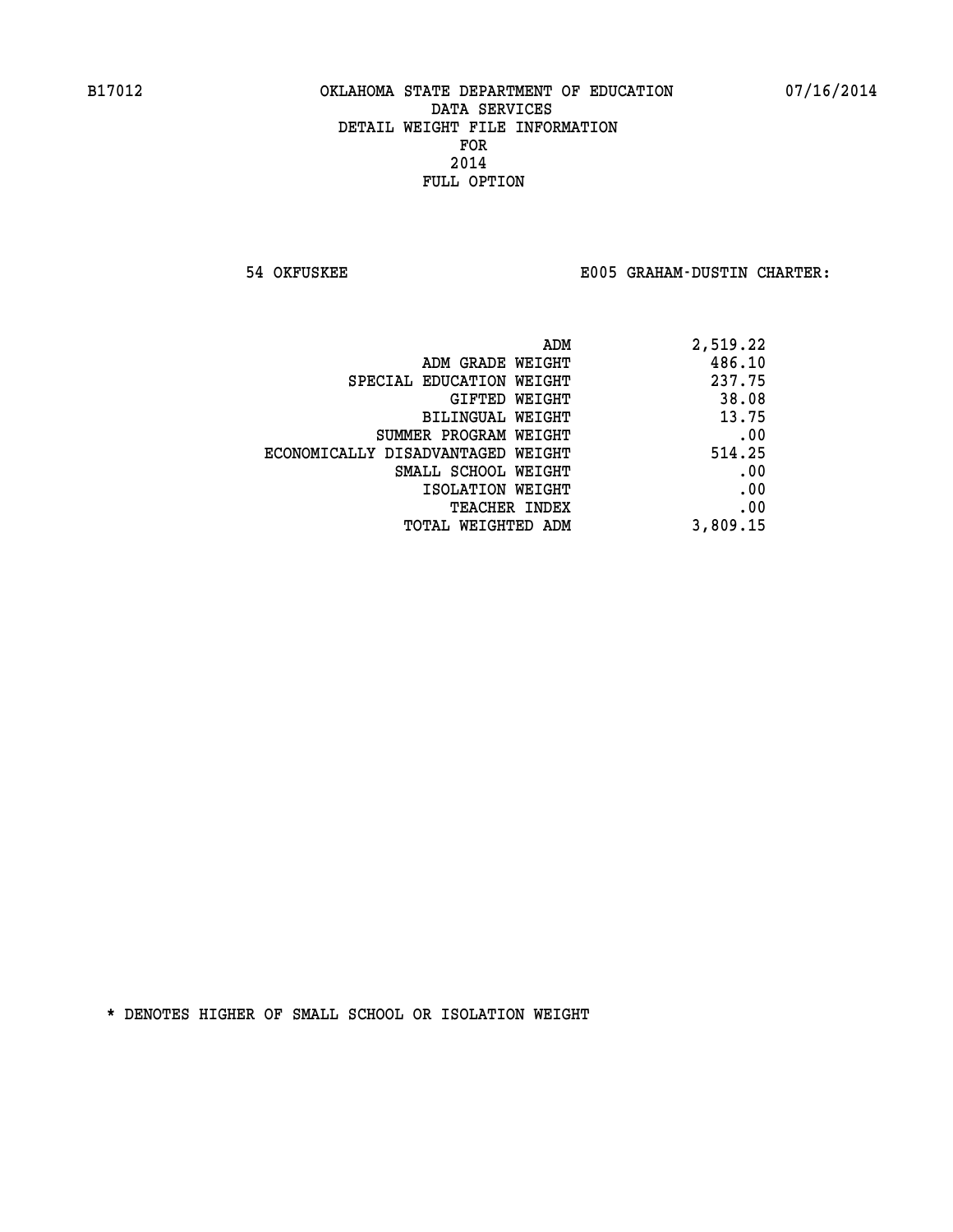**54 OKFUSKEE 1002 MASON** 

| ADM                               | 281.14   |
|-----------------------------------|----------|
| ADM GRADE WEIGHT                  | 57.72    |
| SPECIAL EDUCATION WEIGHT          | 20.25    |
| GIFTED WEIGHT                     | 18.36    |
| BILINGUAL WEIGHT                  | 1.00     |
| SUMMER PROGRAM WEIGHT             | .00      |
| ECONOMICALLY DISADVANTAGED WEIGHT | 55.50    |
| SMALL SCHOOL WEIGHT               | $26.35*$ |
| ISOLATION WEIGHT                  | .00      |
| <b>TEACHER INDEX</b>              | 7.65     |
| TOTAL WEIGHTED ADM                | 467.97   |
|                                   |          |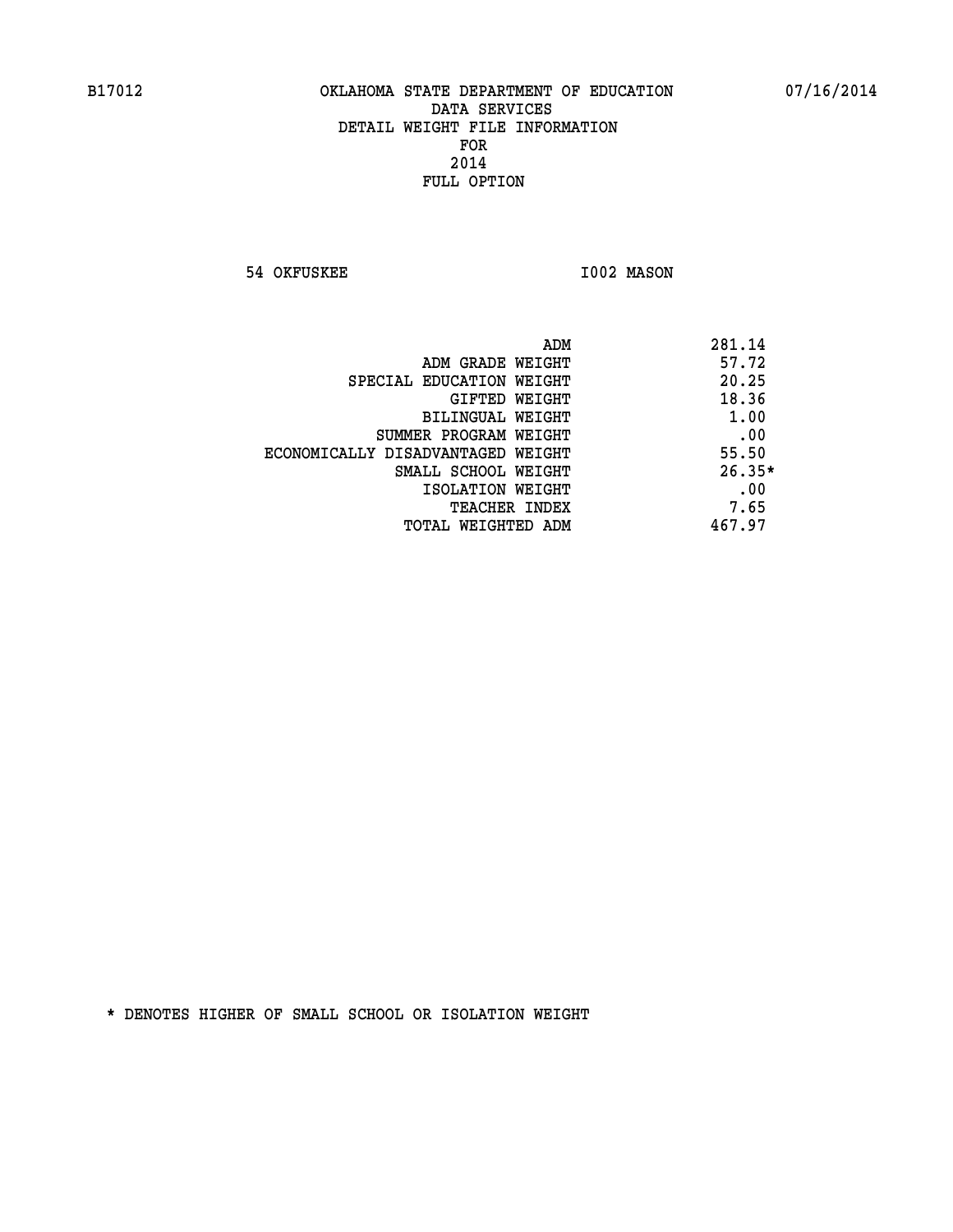**54 OKFUSKEE 1014 PADEN** 

| 267.42<br>ADM                |                                   |
|------------------------------|-----------------------------------|
| 53.16                        | ADM GRADE WEIGHT                  |
| 35.40                        | SPECIAL EDUCATION WEIGHT          |
| 7.48<br>GIFTED WEIGHT        |                                   |
| .00                          | BILINGUAL WEIGHT                  |
| .00                          | SUMMER PROGRAM WEIGHT             |
| 48.25                        | ECONOMICALLY DISADVANTAGED WEIGHT |
| $26.45*$                     | SMALL SCHOOL WEIGHT               |
| .00                          | ISOLATION WEIGHT                  |
| 3.76<br><b>TEACHER INDEX</b> |                                   |
| 441.92                       | TOTAL WEIGHTED ADM                |
|                              |                                   |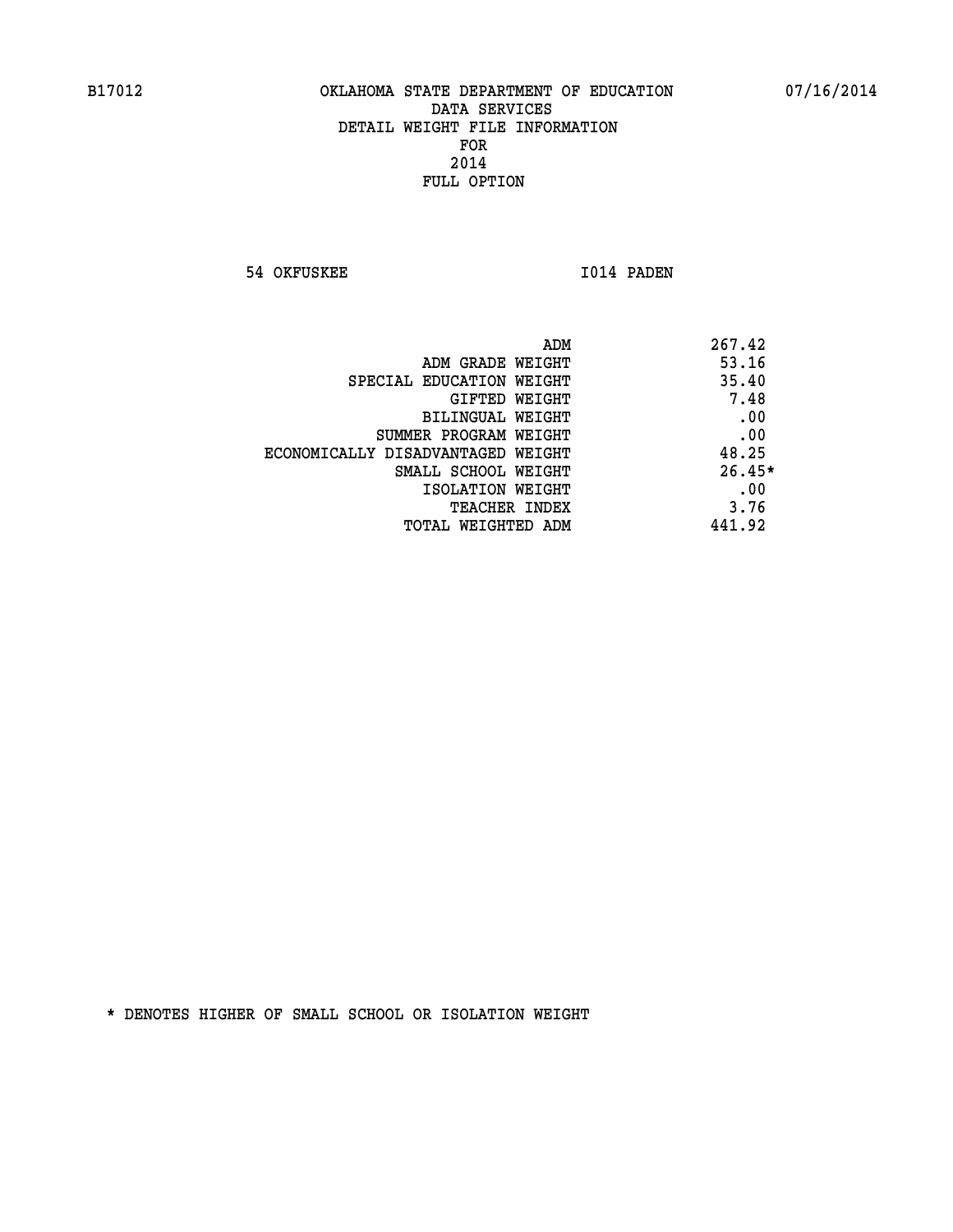**54 OKFUSKEE 1026 OKEMAH** 

|                                   | ADM<br>857.67 |
|-----------------------------------|---------------|
| ADM GRADE WEIGHT                  | 184.42        |
| SPECIAL EDUCATION WEIGHT          | 183.60        |
| GIFTED WEIGHT                     | 31.96         |
| BILINGUAL WEIGHT                  | .50           |
| SUMMER PROGRAM WEIGHT             | .00           |
| ECONOMICALLY DISADVANTAGED WEIGHT | 174.50        |
| SMALL SCHOOL WEIGHT               | .00           |
| ISOLATION WEIGHT                  | .00           |
| TEACHER INDEX                     | .00           |
| TOTAL WEIGHTED ADM                | 1,432.65      |
|                                   |               |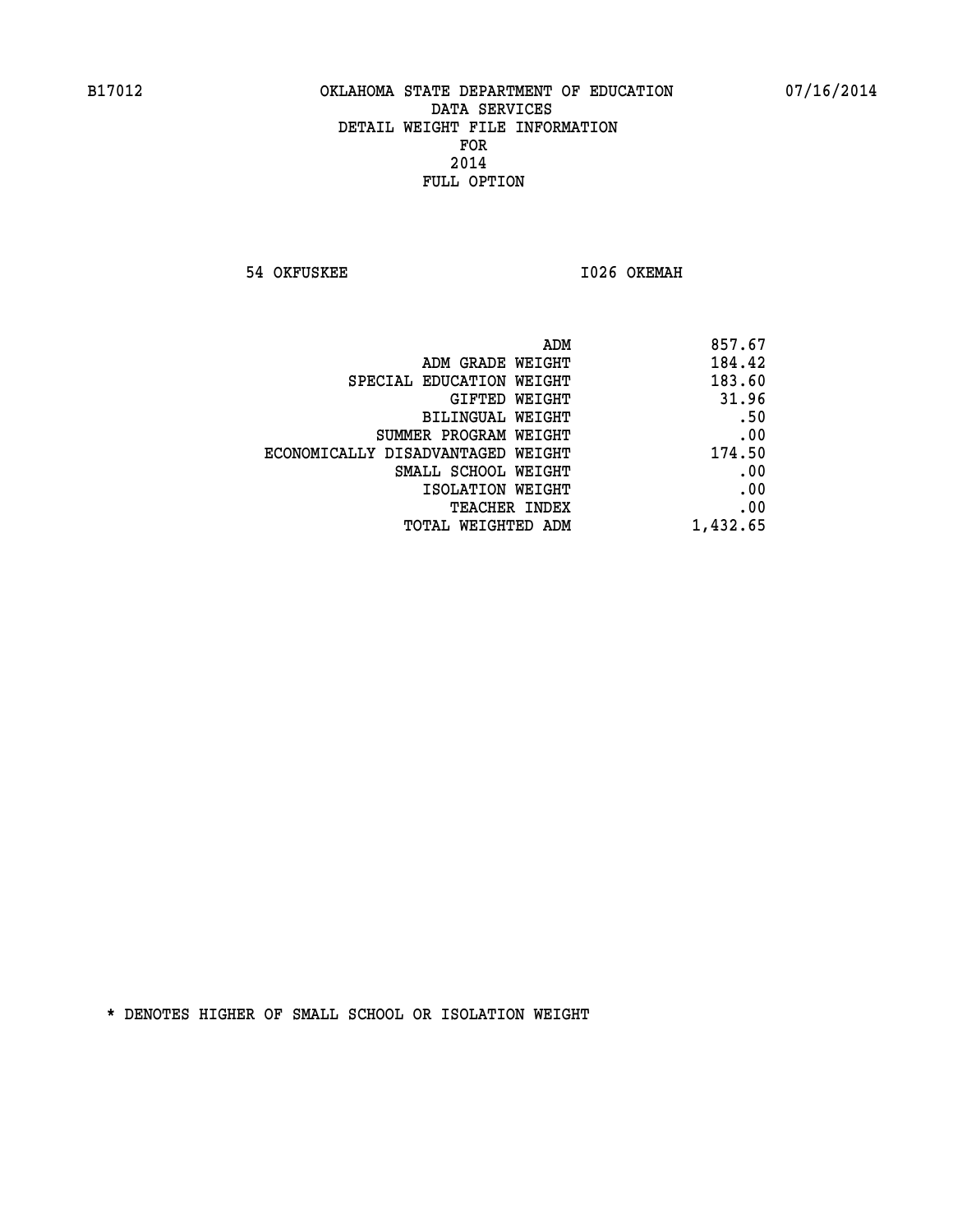**54 OKFUSKEE 1031 WELEETKA** 

| ADM                               | 417.30   |
|-----------------------------------|----------|
| ADM GRADE WEIGHT                  | 82.93    |
| SPECIAL EDUCATION WEIGHT          | 90.75    |
| GIFTED WEIGHT                     | 11.22    |
| BILINGUAL WEIGHT                  | .00      |
| SUMMER PROGRAM WEIGHT             | .00      |
| ECONOMICALLY DISADVANTAGED WEIGHT | 94.50    |
| SMALL SCHOOL WEIGHT               | $17.62*$ |
| ISOLATION WEIGHT                  | .00      |
| <b>TEACHER INDEX</b>              | 10.17    |
| TOTAL WEIGHTED ADM                | 724.49   |
|                                   |          |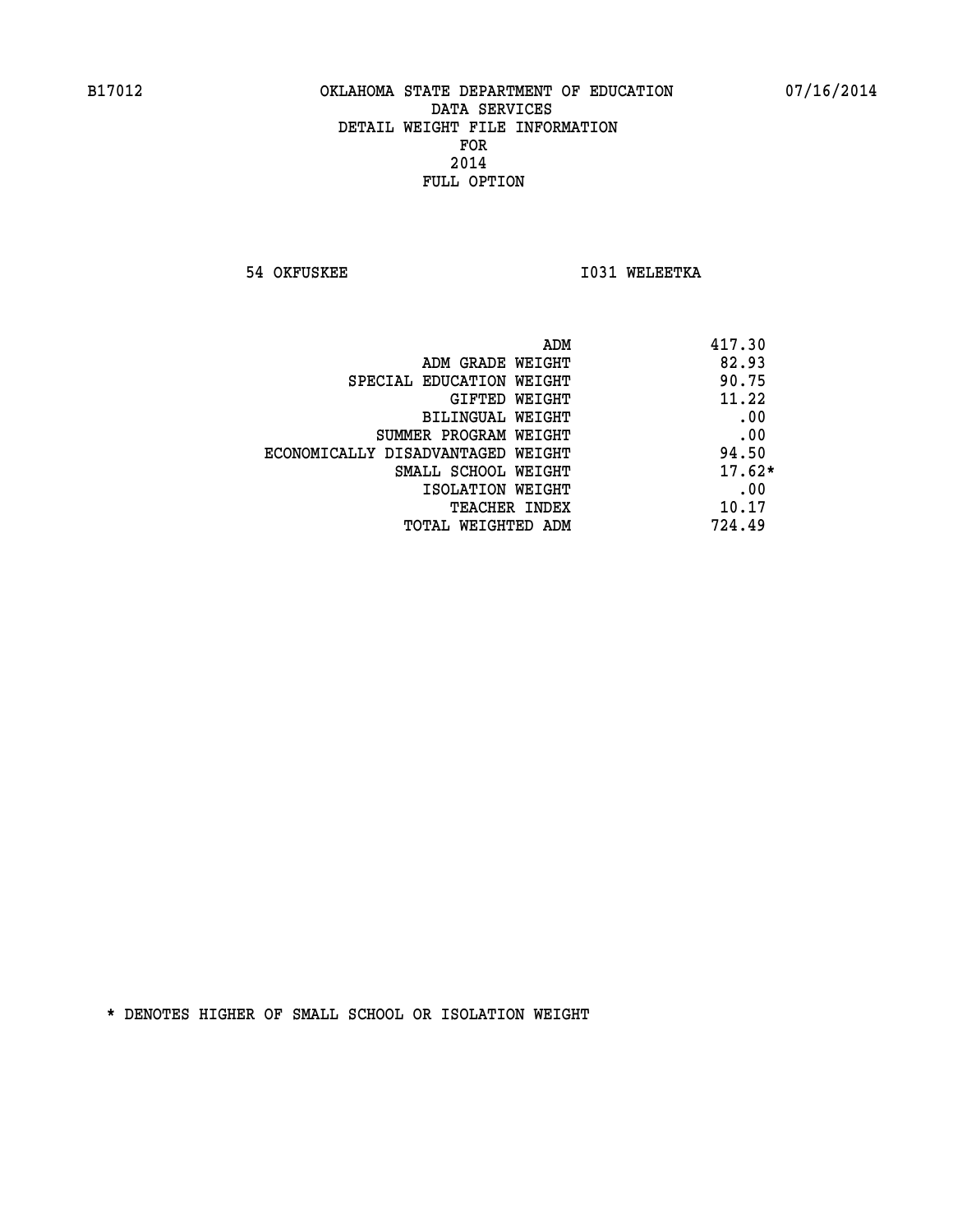**54 OKFUSKEE I054 GRAHAM-DUSTIN** 

| ADM<br>157.86 |                                   |
|---------------|-----------------------------------|
| 29.74         | ADM GRADE WEIGHT                  |
| 27.80         | SPECIAL EDUCATION WEIGHT          |
| 4.08          | <b>GIFTED WEIGHT</b>              |
| .00           | BILINGUAL WEIGHT                  |
| .00           | SUMMER PROGRAM WEIGHT             |
| 34.00         | ECONOMICALLY DISADVANTAGED WEIGHT |
| $28.87*$      | SMALL SCHOOL WEIGHT               |
| 1.34          | ISOLATION WEIGHT                  |
| .00           | <b>TEACHER INDEX</b>              |
| 282.35        | TOTAL WEIGHTED ADM                |
|               |                                   |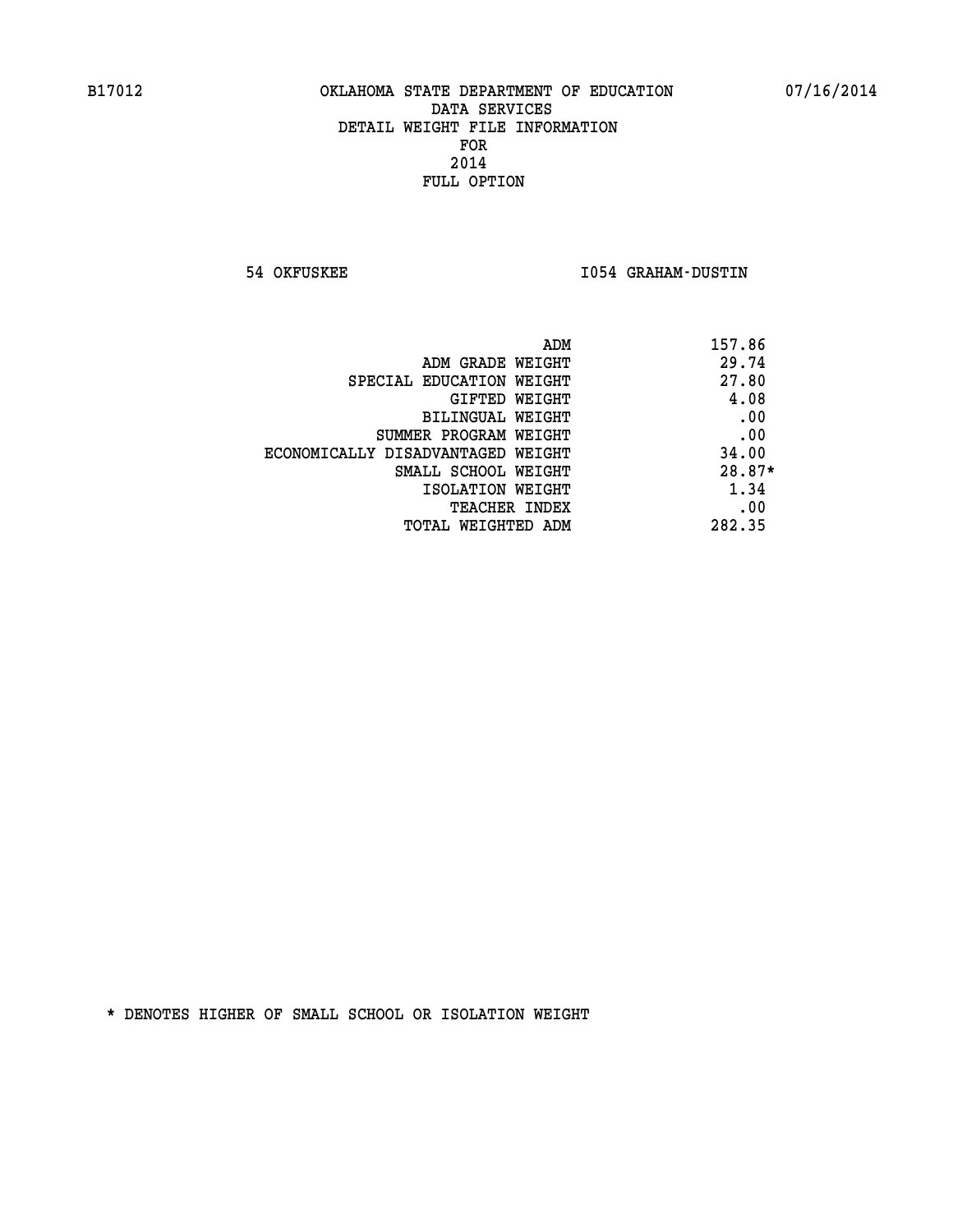**55 OKLAHOMA C029 OAKDALE** 

| 637.87                                     |
|--------------------------------------------|
| 97.35<br>ADM GRADE WEIGHT                  |
| 46.60<br>SPECIAL EDUCATION WEIGHT          |
| 26.18<br><b>GIFTED WEIGHT</b>              |
| 10.00<br><b>BILINGUAL WEIGHT</b>           |
| .00<br>SUMMER PROGRAM WEIGHT               |
| 21.75<br>ECONOMICALLY DISADVANTAGED WEIGHT |
| .00<br>SMALL SCHOOL WEIGHT                 |
| .00<br>ISOLATION WEIGHT                    |
| 41.41<br>TEACHER INDEX                     |
| 881.16<br>TOTAL WEIGHTED ADM               |
| ADM                                        |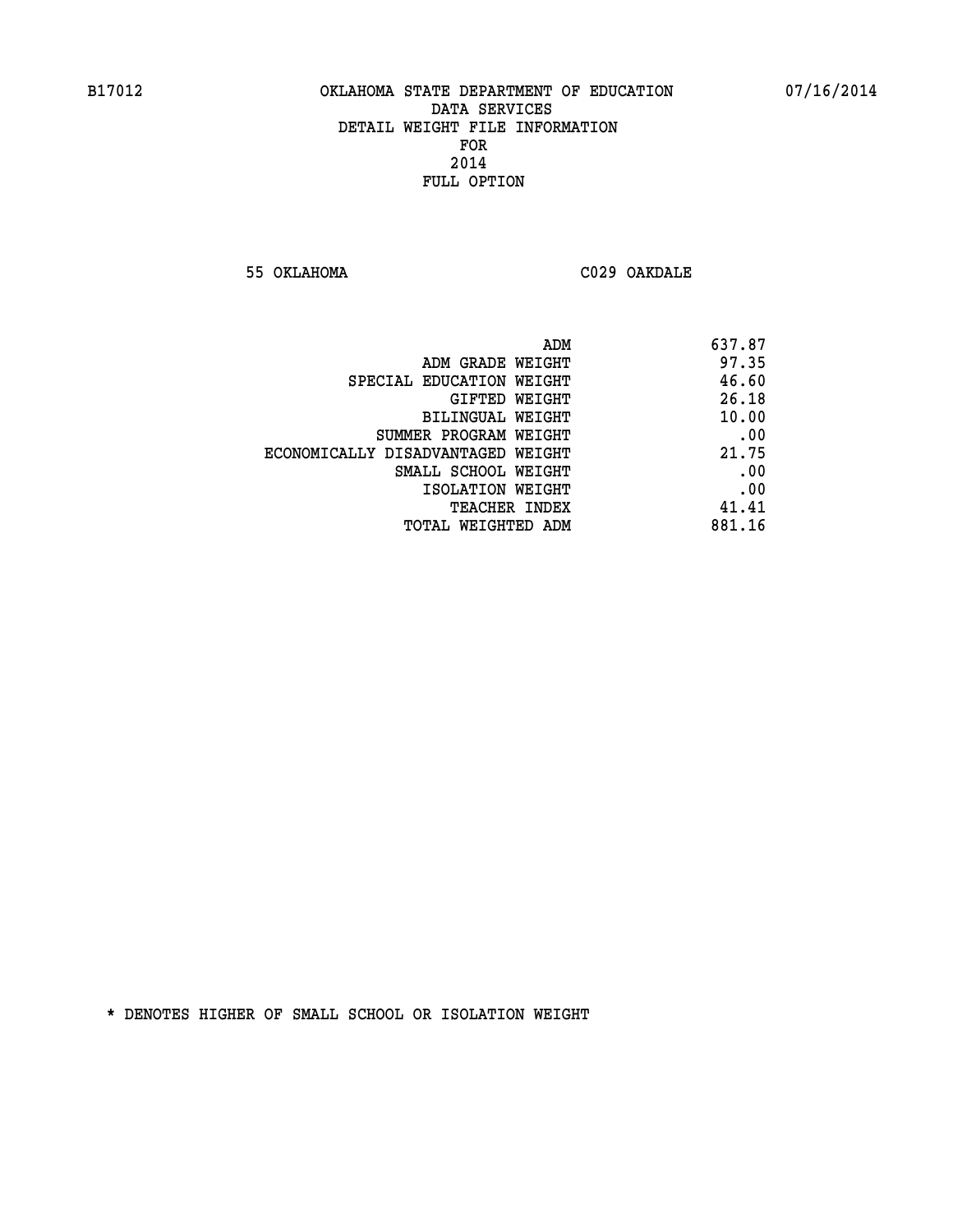**55 OKLAHOMA C074 CRUTCHO** 

| ADM                               | 361.18   |
|-----------------------------------|----------|
| ADM GRADE WEIGHT                  | 76.84    |
| SPECIAL EDUCATION WEIGHT          | 51.65    |
| GIFTED WEIGHT                     | 10.20    |
| BILINGUAL WEIGHT                  | 4.25     |
| SUMMER PROGRAM WEIGHT             | .00      |
| ECONOMICALLY DISADVANTAGED WEIGHT | 92.00    |
| SMALL SCHOOL WEIGHT               | $22.92*$ |
| ISOLATION WEIGHT                  | .00      |
| <b>TEACHER INDEX</b>              | .00      |
| TOTAL WEIGHTED ADM                | 619.04   |
|                                   |          |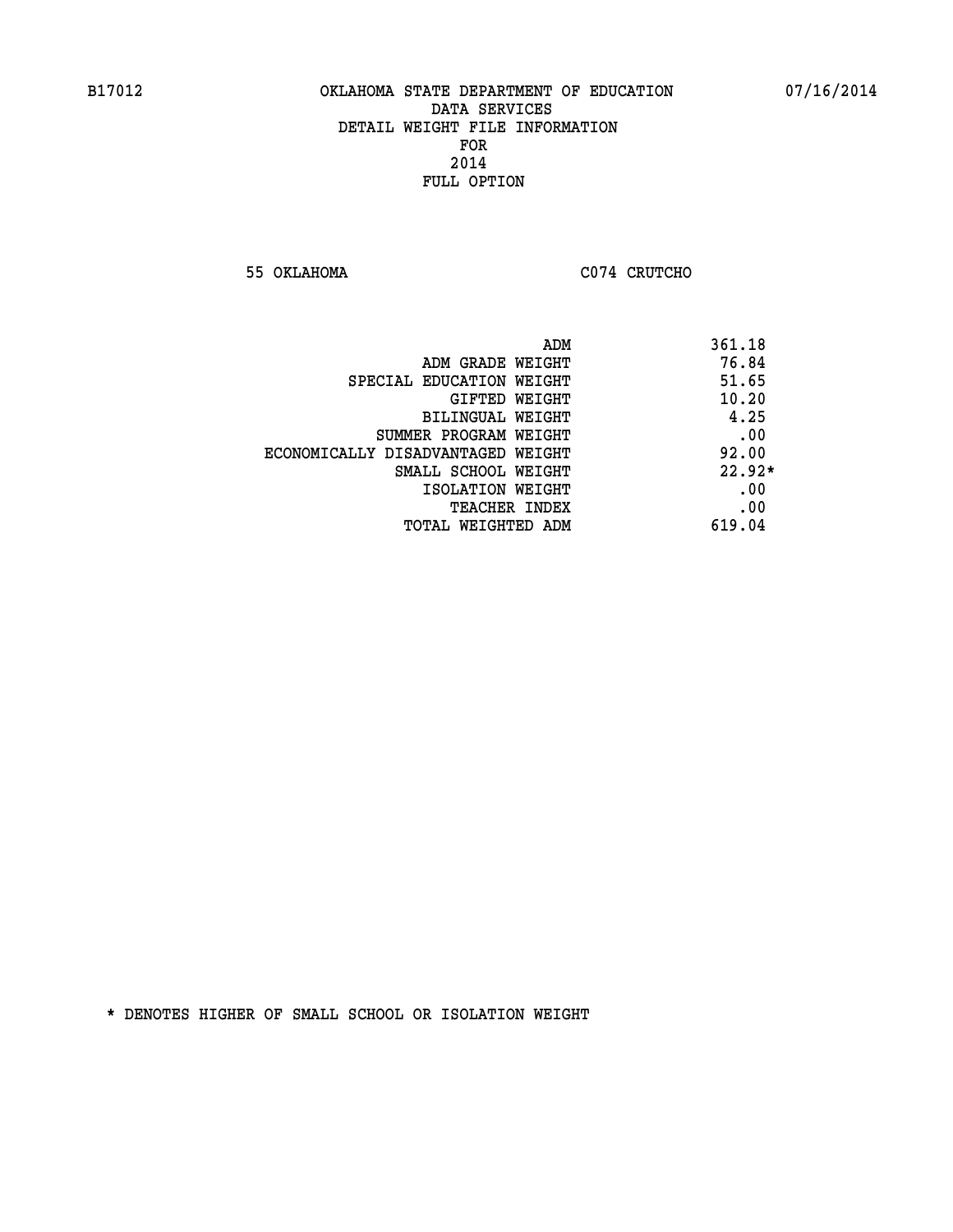**55 OKLAHOMA E001 OKC CHARTER: INDEPENDE**

| 303.16 |
|--------|
| 38.93  |
| 40.05  |
| 18.36  |
| 8.50   |
| .00    |
| 45.75  |
| .00    |
| .00    |
| .00    |
| 454.75 |
|        |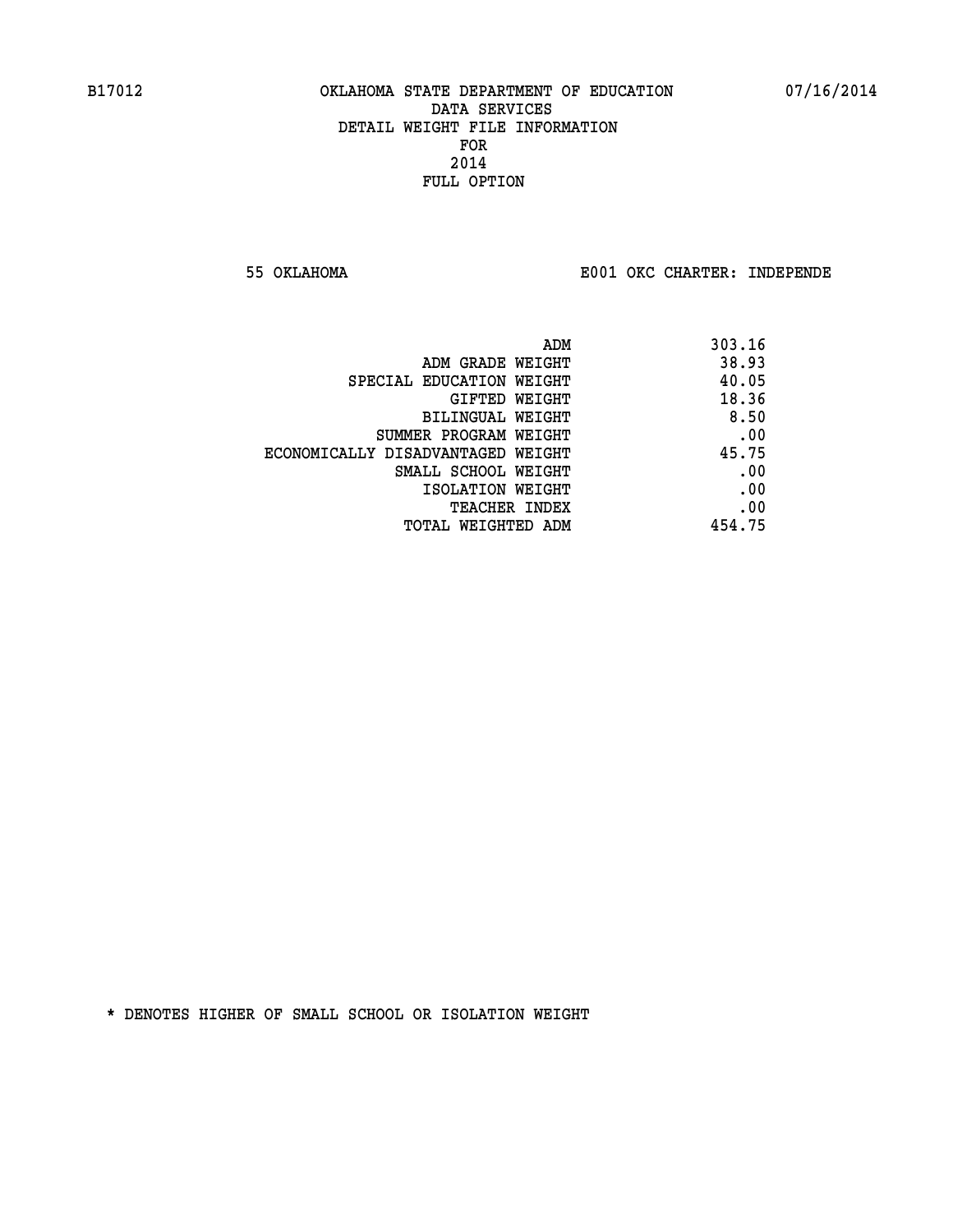**55 OKLAHOMA E002 OKC CHARTER: SEEWORTH** 

| 457.88 |
|--------|
| 75.93  |
| 114.35 |
| 13.60  |
| 19.00  |
| .00    |
| 116.00 |
| .00    |
| .00    |
| .00    |
| 796.76 |
|        |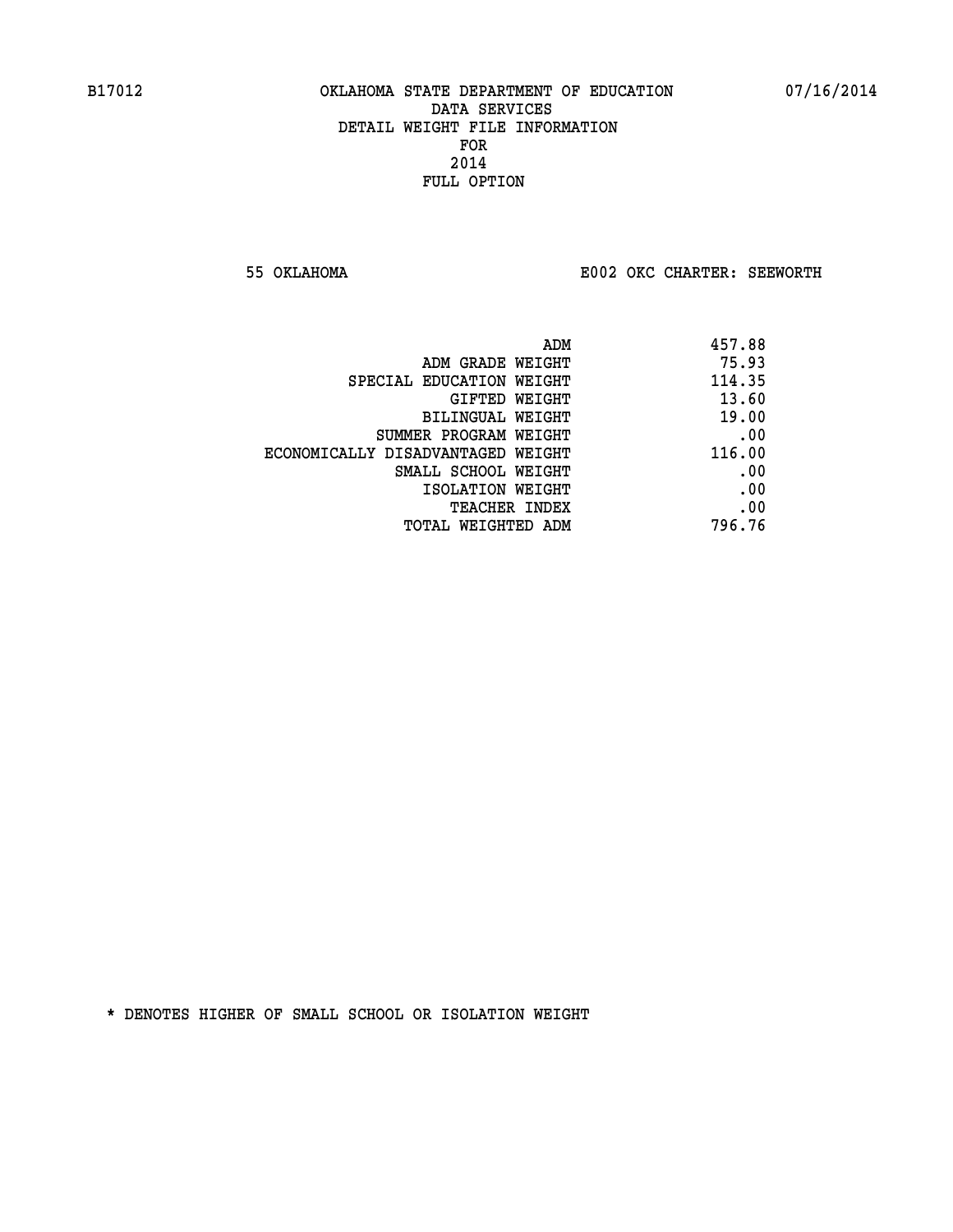**55 OKLAHOMA E003 OKC CHARTER: HUPFELD/W**

| 326.86 |
|--------|
| 76.47  |
| 27.25  |
| 12.24  |
| 7.50   |
| .00    |
| 73.25  |
| .00    |
| .00    |
| .00    |
| 523.57 |
|        |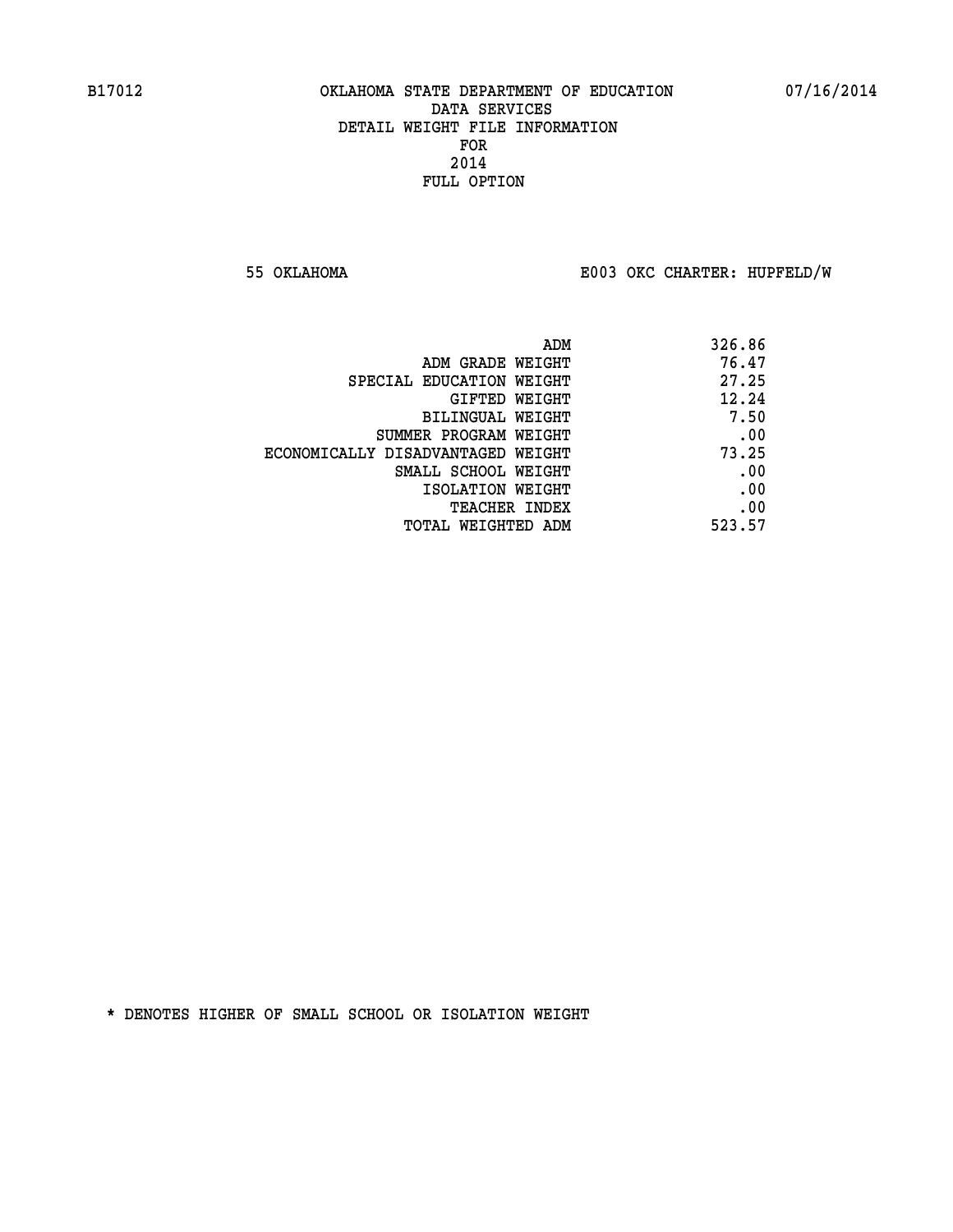**55 OKLAHOMA E004 OKC CHARTER: ASTEC CHA**

|                                   | ADM | 770.24   |
|-----------------------------------|-----|----------|
| ADM GRADE WEIGHT                  |     | 127.21   |
| SPECIAL EDUCATION WEIGHT          |     | 42.60    |
| GIFTED WEIGHT                     |     | 46.24    |
| BILINGUAL WEIGHT                  |     | 140.25   |
| SUMMER PROGRAM WEIGHT             |     | .00      |
| ECONOMICALLY DISADVANTAGED WEIGHT |     | 185.25   |
| SMALL SCHOOL WEIGHT               |     | .00      |
| ISOLATION WEIGHT                  |     | .00      |
| <b>TEACHER INDEX</b>              |     | .00      |
| TOTAL WEIGHTED ADM                |     | 1,311.79 |
|                                   |     |          |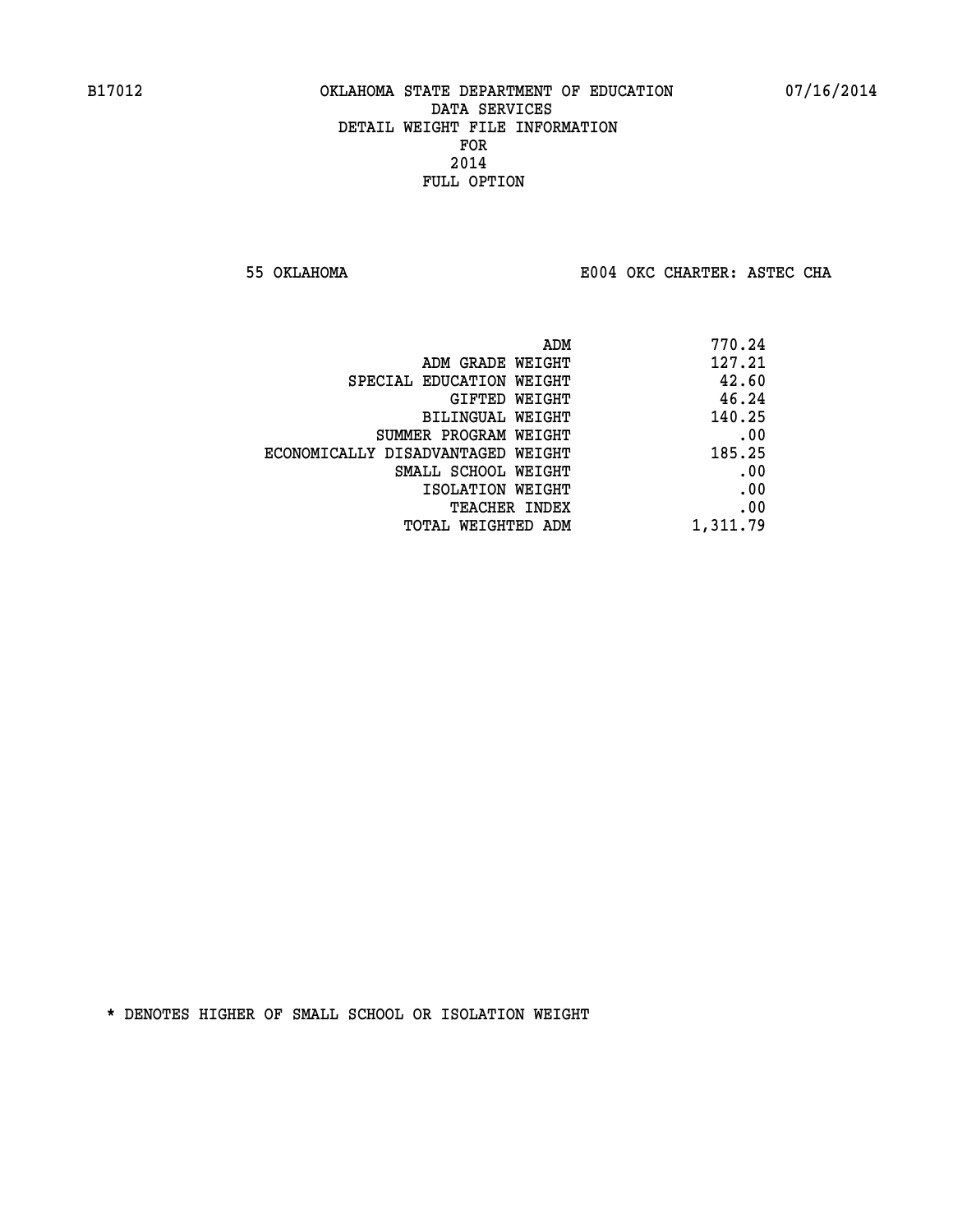**55 OKLAHOMA E005 OKC CHARTER: DOVE SCIE**

|                                   | 485.59<br>ADM |
|-----------------------------------|---------------|
| ADM GRADE WEIGHT                  | 81.35         |
| SPECIAL EDUCATION WEIGHT          | 15.15         |
| GIFTED WEIGHT                     | 48.96         |
| BILINGUAL WEIGHT                  | 80.50         |
| SUMMER PROGRAM WEIGHT             | .00           |
| ECONOMICALLY DISADVANTAGED WEIGHT | 105.75        |
| SMALL SCHOOL WEIGHT               | .00           |
| ISOLATION WEIGHT                  | .00           |
| TEACHER INDEX                     | .00           |
| TOTAL WEIGHTED ADM                | 817.30        |
|                                   |               |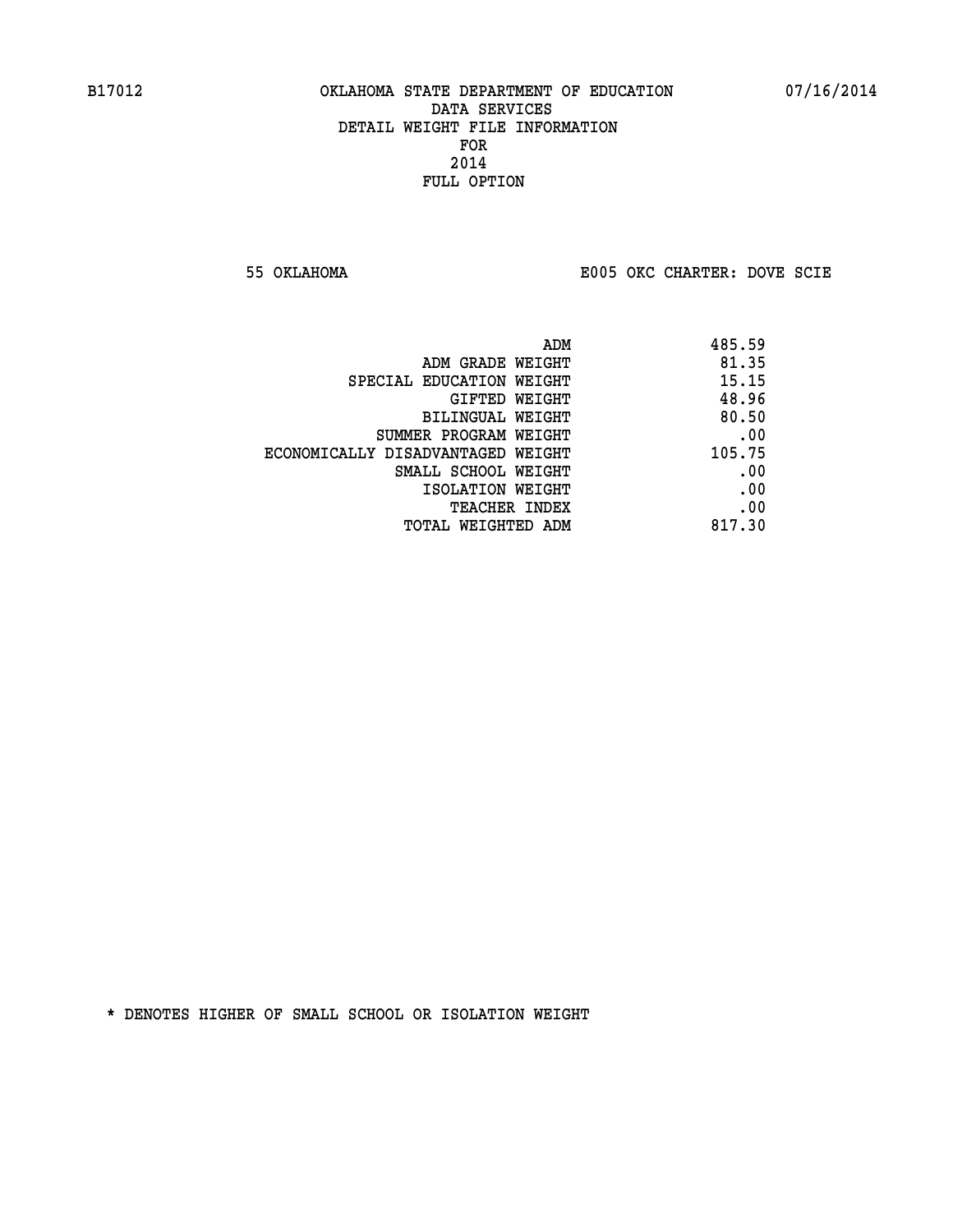**55 OKLAHOMA E007 OKC CHARTER: SANTA FE** 

| 534.42 |
|--------|
| 106.88 |
| 23.35  |
| 25.84  |
| 108.25 |
| .00    |
| 125.00 |
| .00    |
| .00    |
| .00    |
| 923.74 |
|        |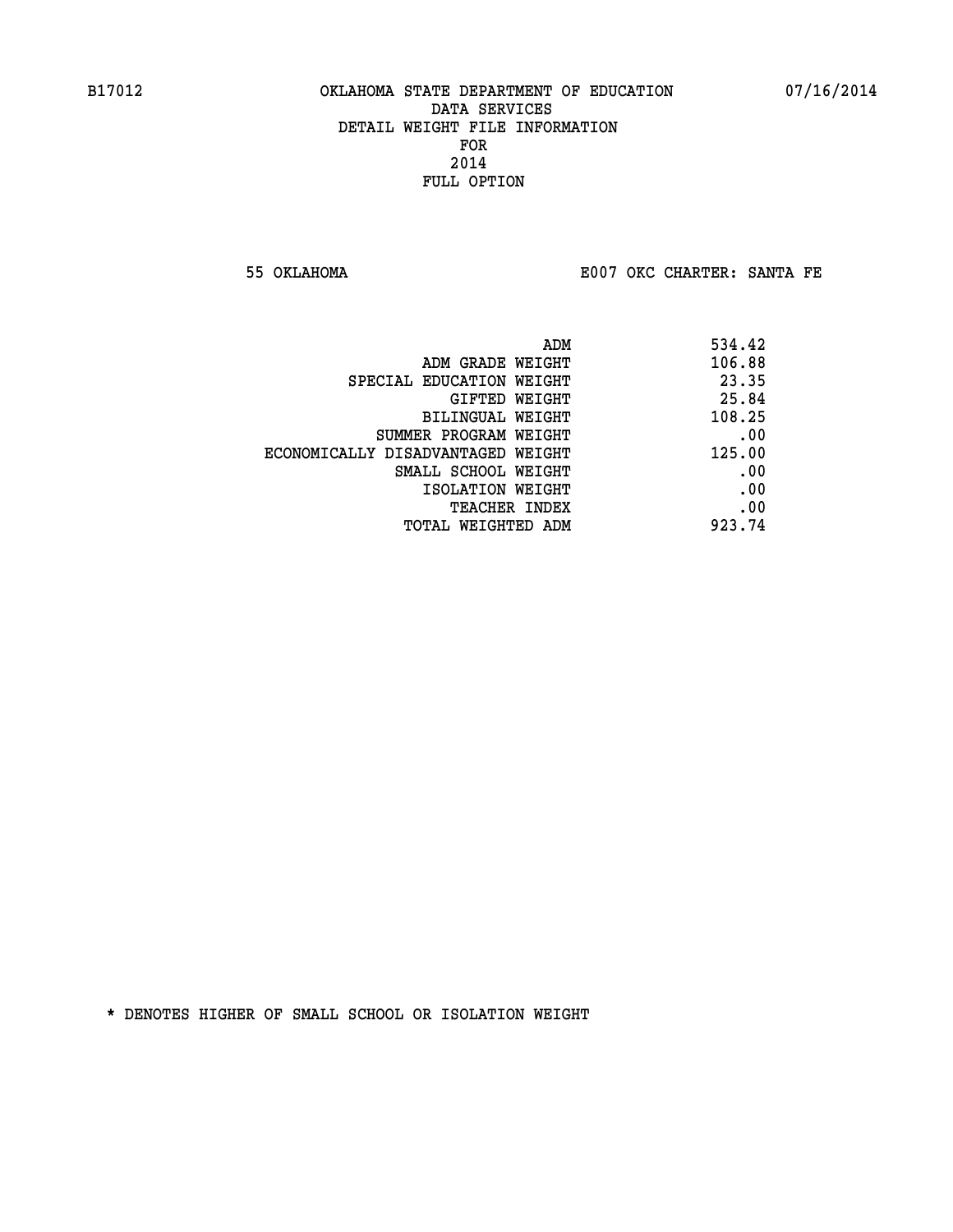**55 OKLAHOMA E008 OKC CHARTER: HARDING C**

| 467.23 |
|--------|
| 93.45  |
| 9.80   |
| 48.28  |
| 21.00  |
| .00    |
| 57.75  |
| .00    |
| .00    |
| .00    |
| 697.51 |
|        |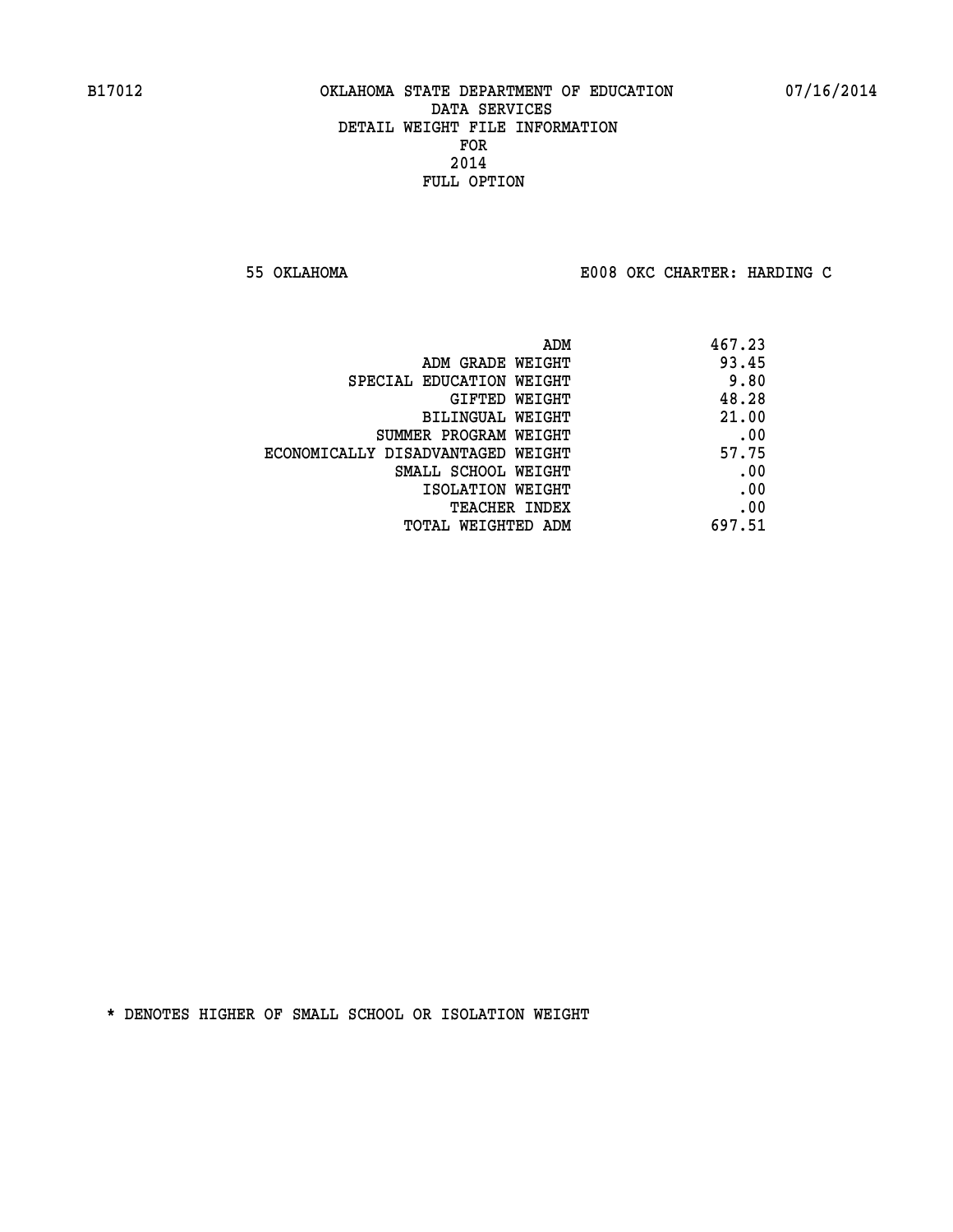**55 OKLAHOMA E010 OKC CHARTER: HARDING F**

| 343.78 |
|--------|
| 68.76  |
| 22.75  |
| 31.28  |
| 7.75   |
| .00    |
| 48.50  |
| .00    |
| .00    |
| .00    |
| 522.82 |
|        |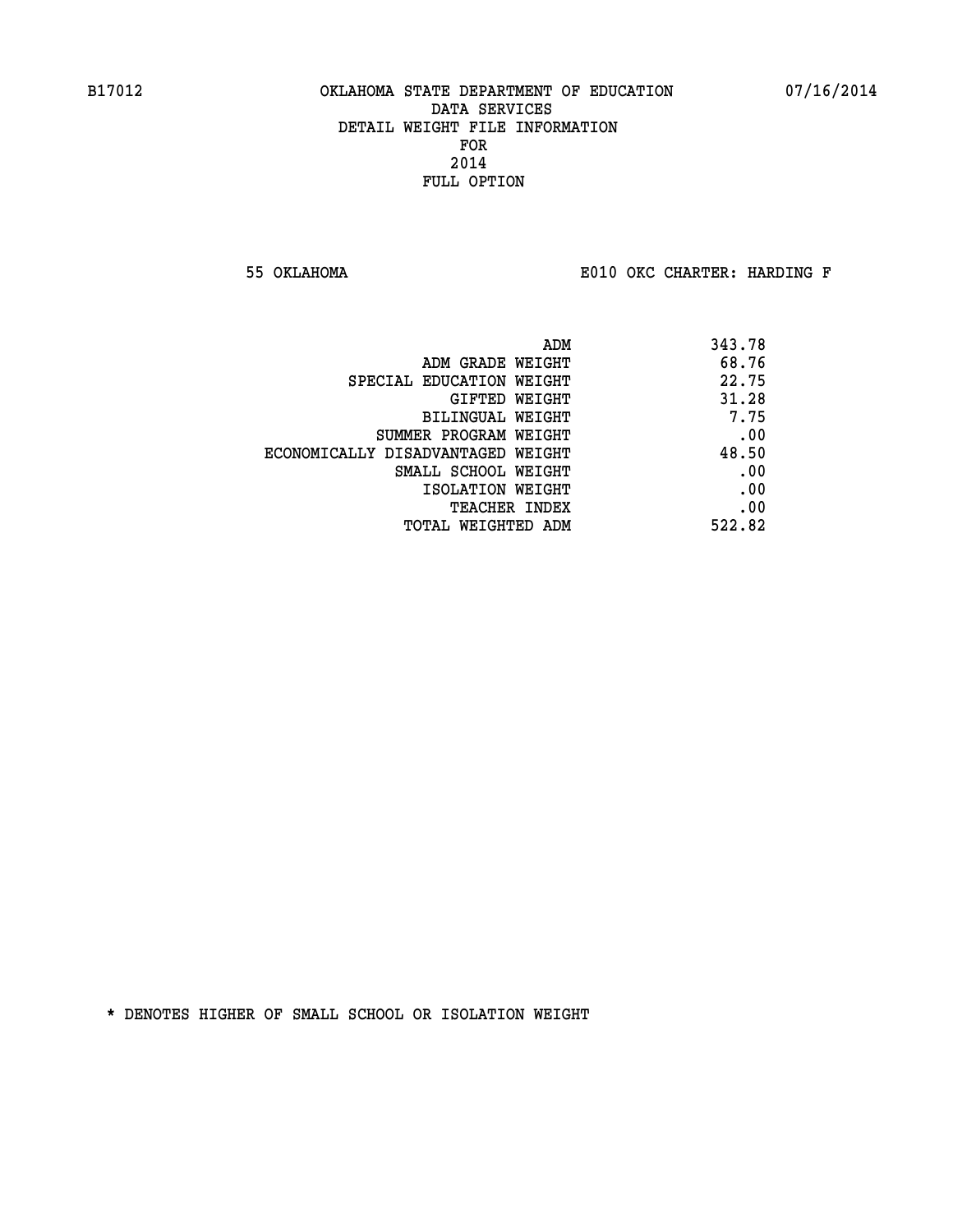**55 OKLAHOMA E011 OKC CHARTER: SANTA FE** 

| ADM                               | 382.29 |
|-----------------------------------|--------|
| ADM GRADE WEIGHT                  | 50.75  |
| SPECIAL EDUCATION WEIGHT          | 22.20  |
| GIFTED WEIGHT                     | 18.70  |
| BILINGUAL WEIGHT                  | 80.25  |
| SUMMER PROGRAM WEIGHT             | .00    |
| ECONOMICALLY DISADVANTAGED WEIGHT | 93.50  |
| SMALL SCHOOL WEIGHT               | .00    |
| ISOLATION WEIGHT                  | .00    |
| <b>TEACHER INDEX</b>              | .00    |
| TOTAL WEIGHTED ADM                | 647.69 |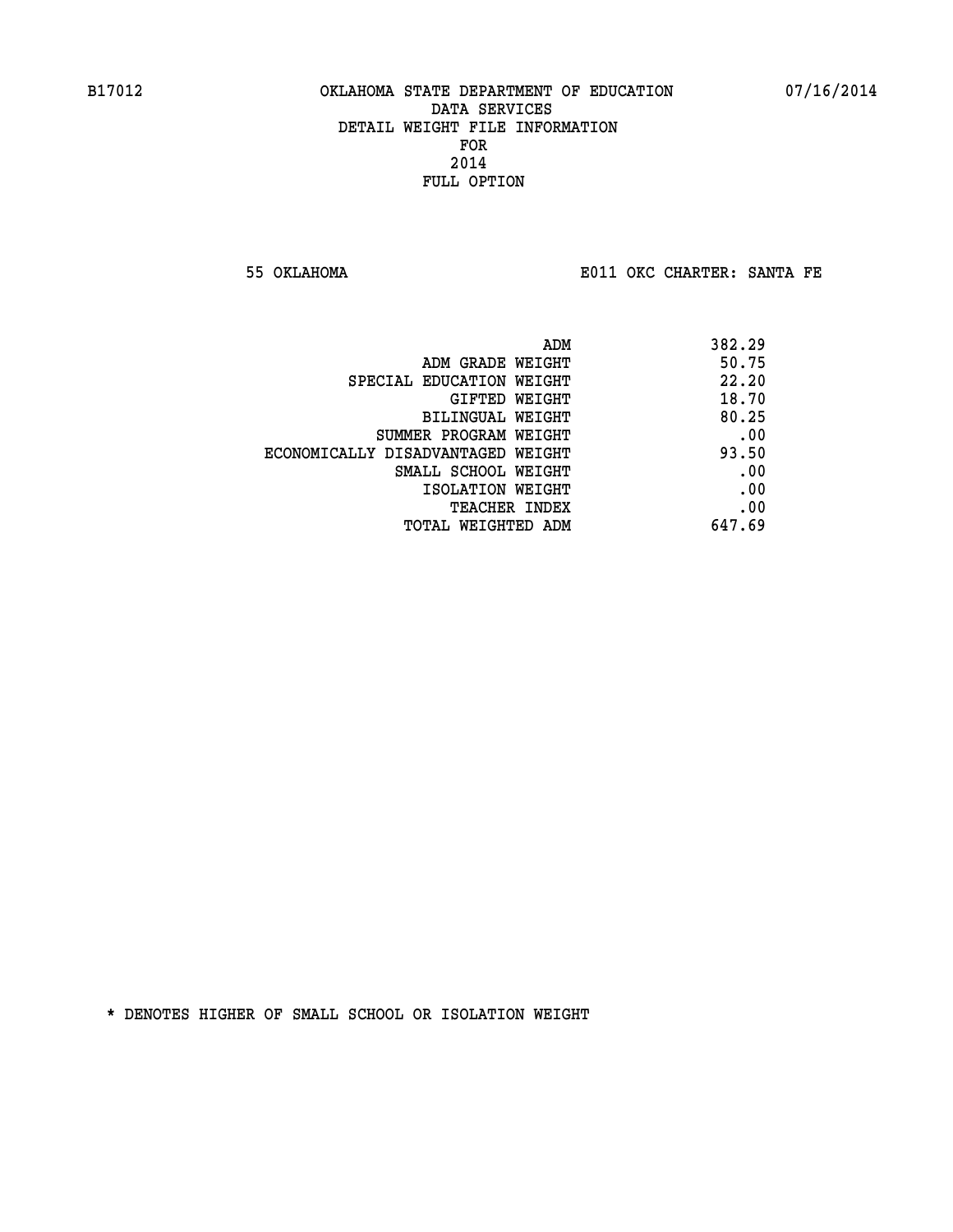**55 OKLAHOMA E012 OKC CHARTER: KIPP REAC**

| ADM                               | 277.85 |
|-----------------------------------|--------|
| ADM GRADE WEIGHT                  | 22.85  |
| SPECIAL EDUCATION WEIGHT          | 17.00  |
| GIFTED WEIGHT                     | 13.26  |
| BILINGUAL WEIGHT                  | 5.75   |
| SUMMER PROGRAM WEIGHT             | .00    |
| ECONOMICALLY DISADVANTAGED WEIGHT | 57.50  |
| SMALL SCHOOL WEIGHT               | .00    |
| ISOLATION WEIGHT                  | .00    |
| <b>TEACHER INDEX</b>              | .00    |
| TOTAL WEIGHTED ADM                | 394.21 |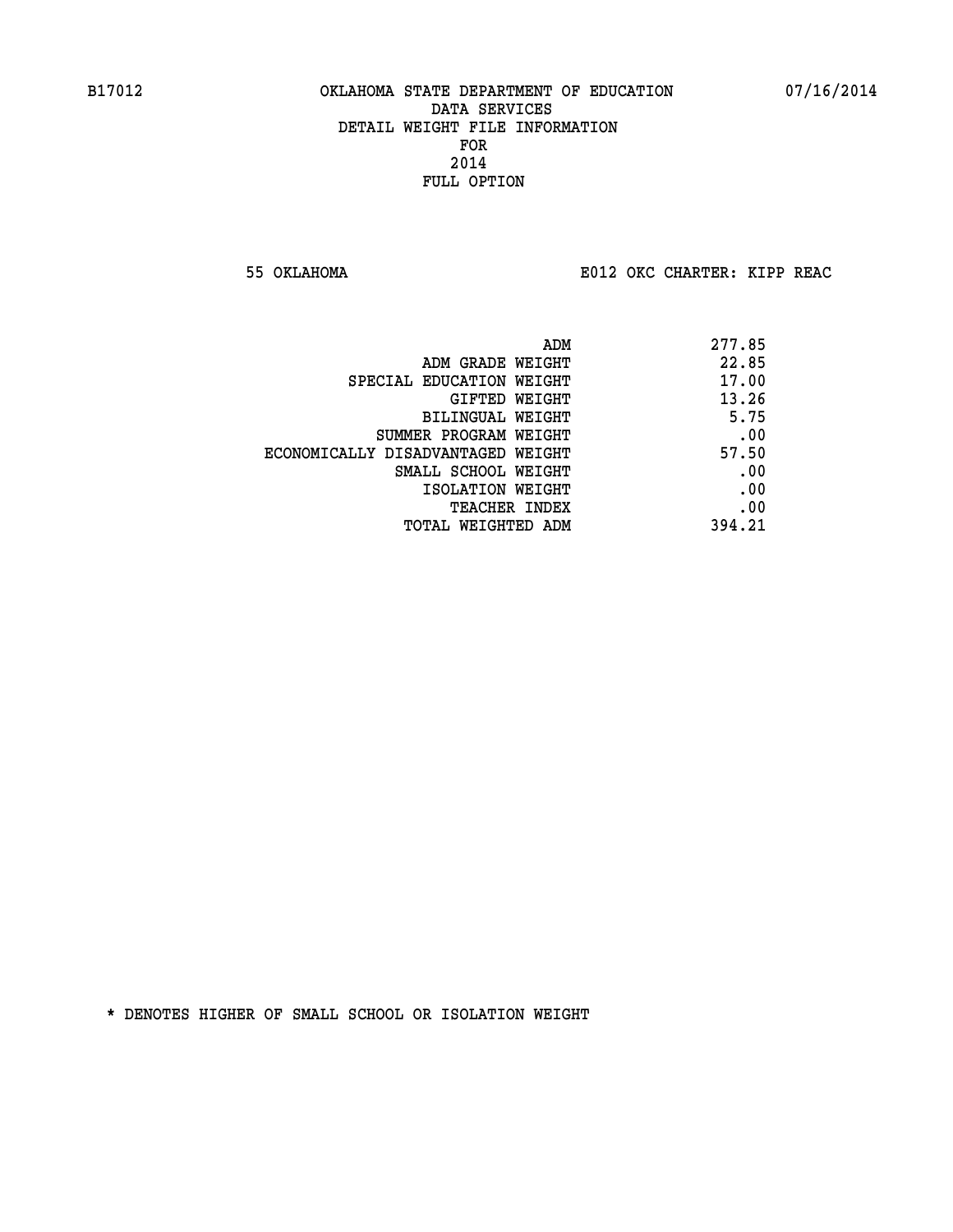**55 OKLAHOMA E013 OKC CHARTER: DOVE SCIE**

|                                   | 298.86<br>ADM |
|-----------------------------------|---------------|
| ADM GRADE WEIGHT                  | 62.10         |
| SPECIAL EDUCATION WEIGHT          | 13.70         |
| GIFTED WEIGHT                     | 14.62         |
| BILINGUAL WEIGHT                  | 23.25         |
| SUMMER PROGRAM WEIGHT             | .00           |
| ECONOMICALLY DISADVANTAGED WEIGHT | 58.00         |
| SMALL SCHOOL WEIGHT               | .00           |
| ISOLATION WEIGHT                  | .00           |
| TEACHER INDEX                     | .00           |
| TOTAL WEIGHTED ADM                | 470.53        |
|                                   |               |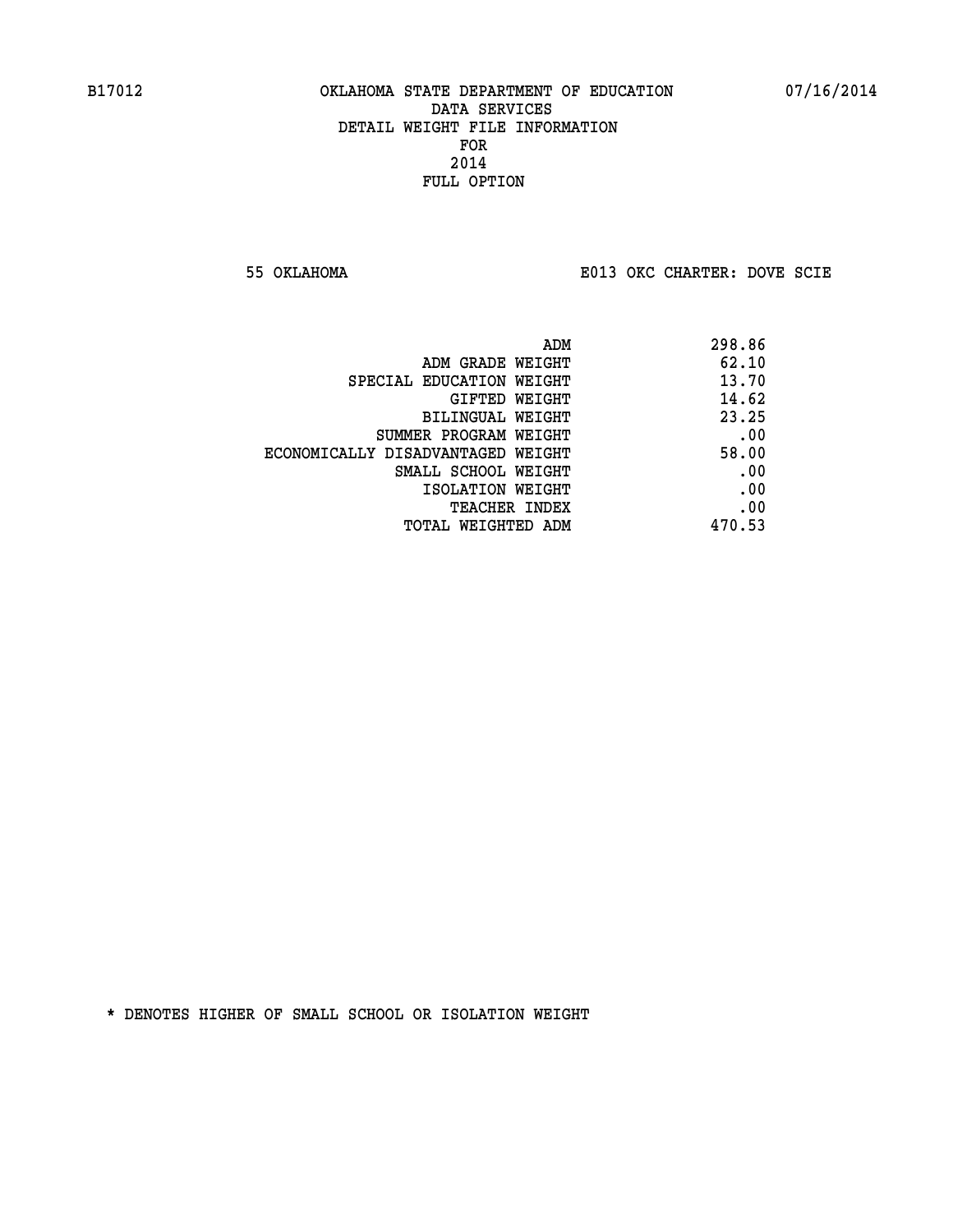**55 OKLAHOMA E014 CHOCTAW-NICOMA PARK CH**

| 2,251.22 |
|----------|
| 395.12   |
| 358.55   |
| 41.14    |
| 7.50     |
| .00      |
| 465.25   |
| .00      |
| .00      |
| .00      |
| 3,518.78 |
|          |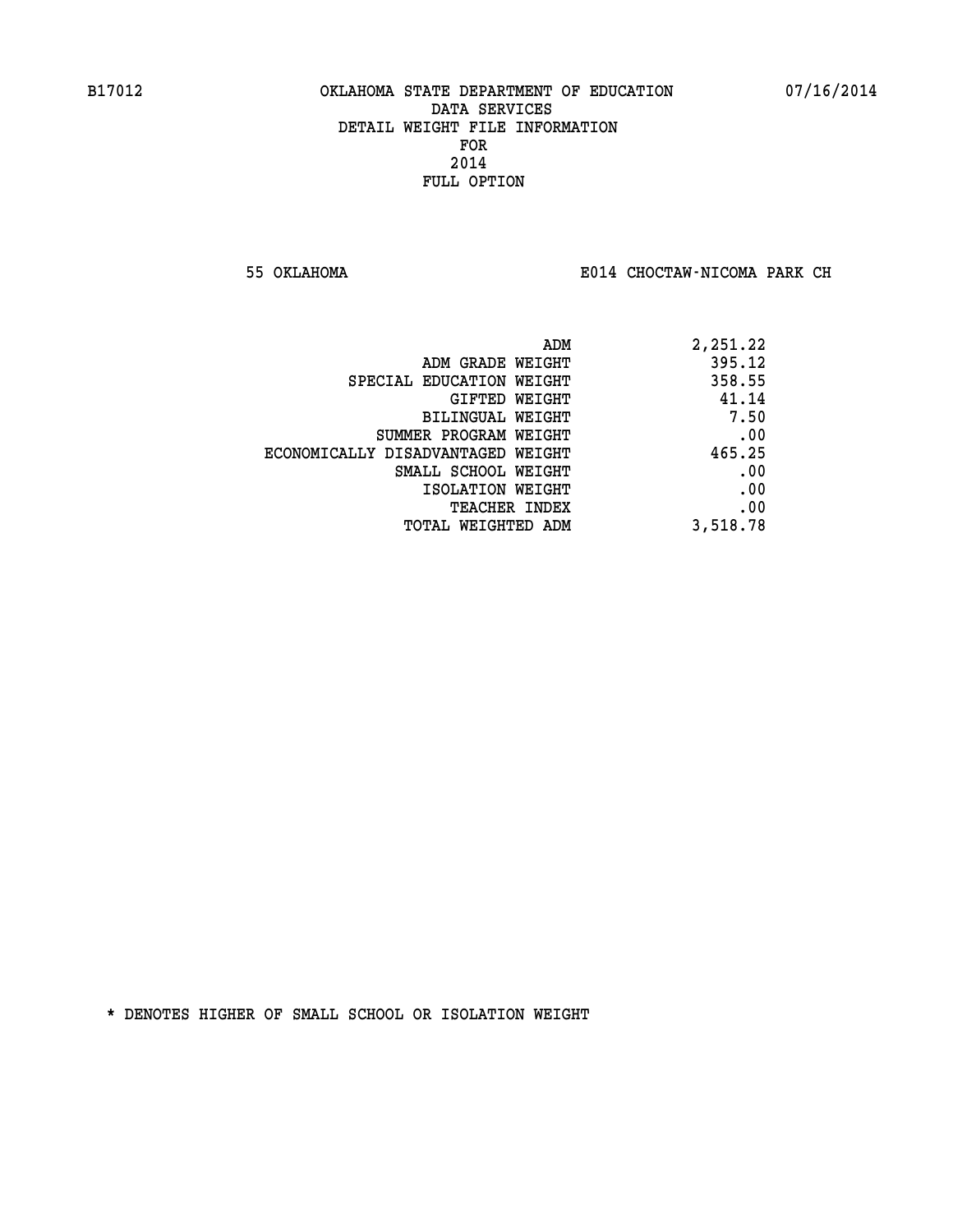**55 OKLAHOMA E016 OKC CHARTER: HARPER AC**

| ADM                               | 56.04 |
|-----------------------------------|-------|
| ADM GRADE WEIGHT                  | 11.21 |
| SPECIAL EDUCATION WEIGHT          | .00   |
| GIFTED WEIGHT                     | 1.02  |
| BILINGUAL WEIGHT                  | .00   |
| SUMMER PROGRAM WEIGHT             | .00   |
| ECONOMICALLY DISADVANTAGED WEIGHT | 18.50 |
| SMALL SCHOOL WEIGHT               | .00   |
| ISOLATION WEIGHT                  | .00   |
| TEACHER INDEX                     | .00   |
| TOTAL WEIGHTED ADM                | 86.77 |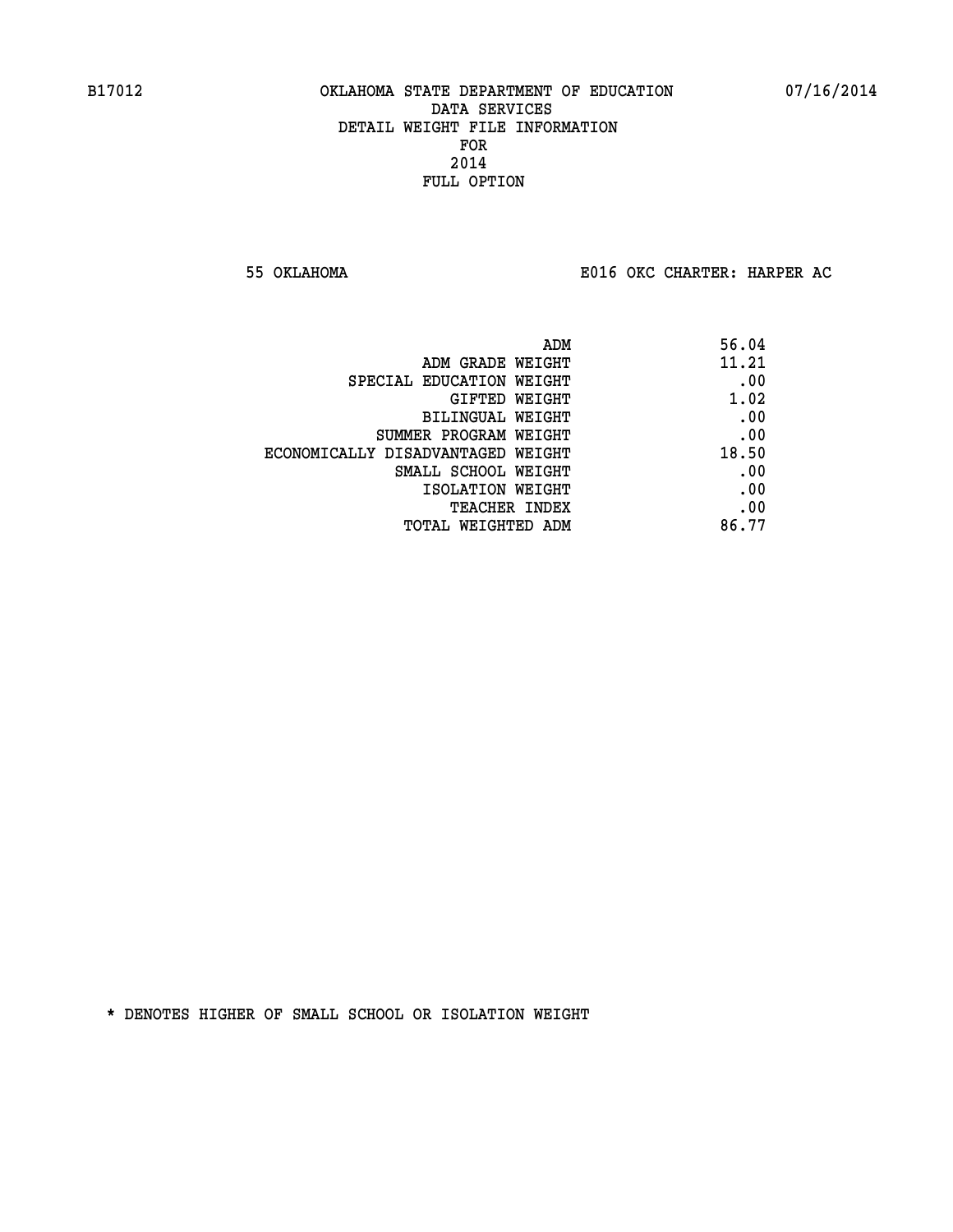**55 OKLAHOMA G001 SANTA FE SOUTH ES (CHA**

| 475.83 |
|--------|
| 101.17 |
| 33.10  |
| 11.90  |
| 93.25  |
| .00    |
| 109.50 |
| .00    |
| .00    |
| .00    |
| 824.75 |
|        |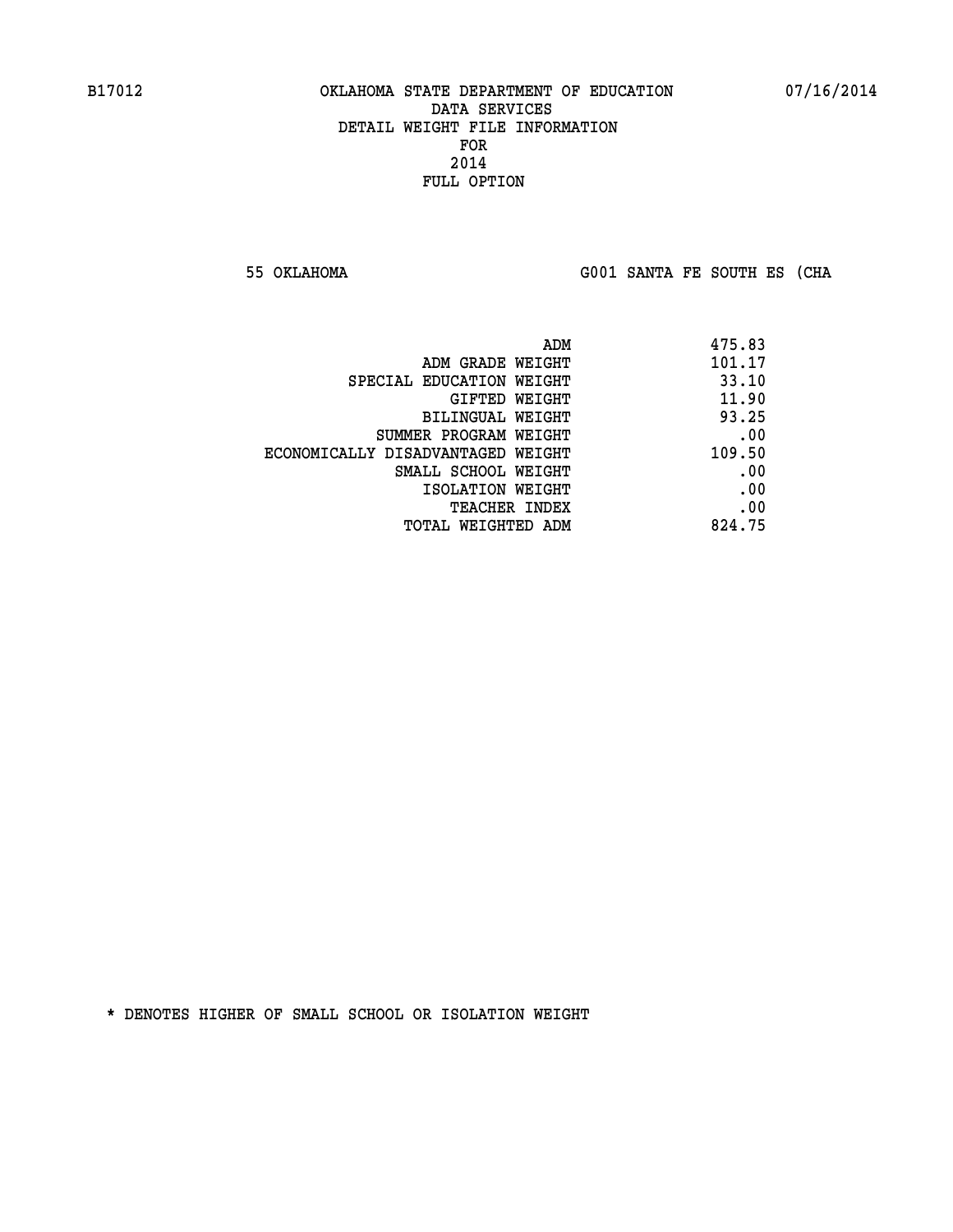**55 OKLAHOMA G003 ALEXIS RAINBOW (CHARTE**

| 48.85 |
|-------|
| 17.80 |
| .00   |
| .00   |
| .00   |
| .00   |
| 11.25 |
| .00   |
| .00   |
| .00   |
| 77.90 |
|       |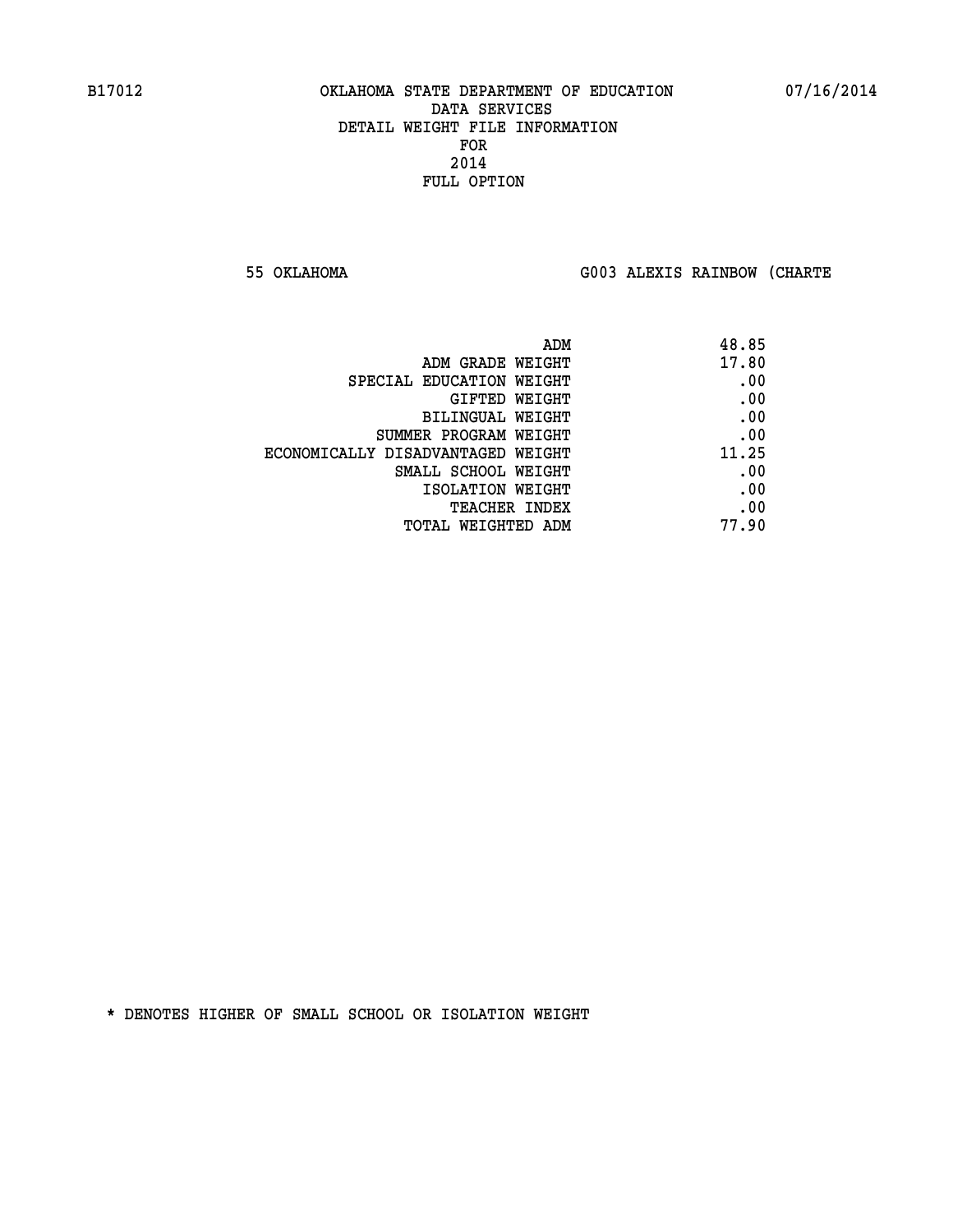**55 OKLAHOMA I001 PUTNAM CITY** 

| 19,192.90   |
|-------------|
| 3,793.59    |
| 2,508.65    |
| 1,026.46    |
| 910.00      |
| 20.40       |
| 3,705.75    |
| .00         |
| .00         |
| .00         |
| 31, 157. 75 |
|             |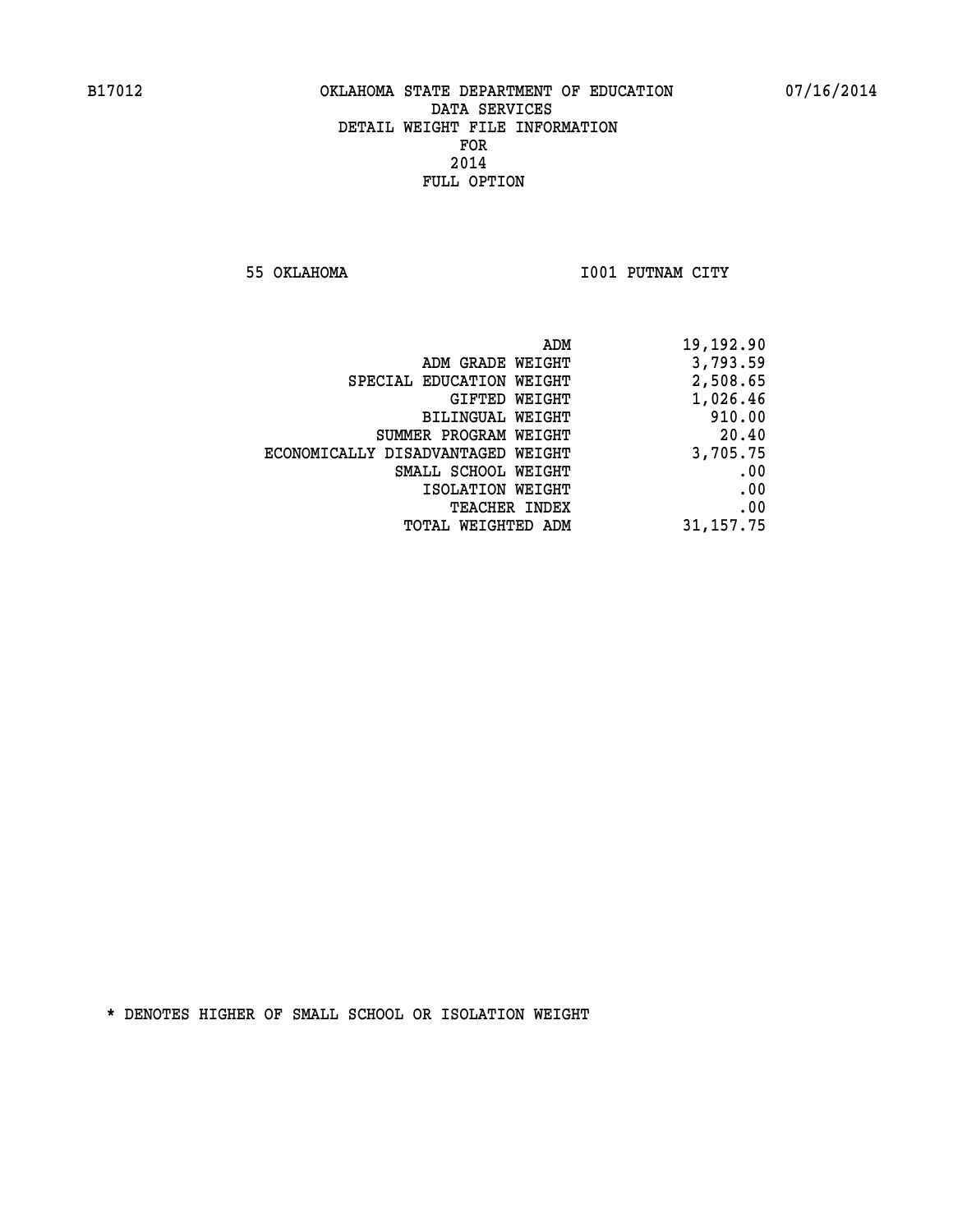**55 OKLAHOMA I003 LUTHER** 

| 940.27   |
|----------|
| 158.11   |
| 119.15   |
| 21.76    |
| 12.75    |
| .00      |
| 148.75   |
| .00      |
| .00      |
| 8.98     |
| 1,409.77 |
|          |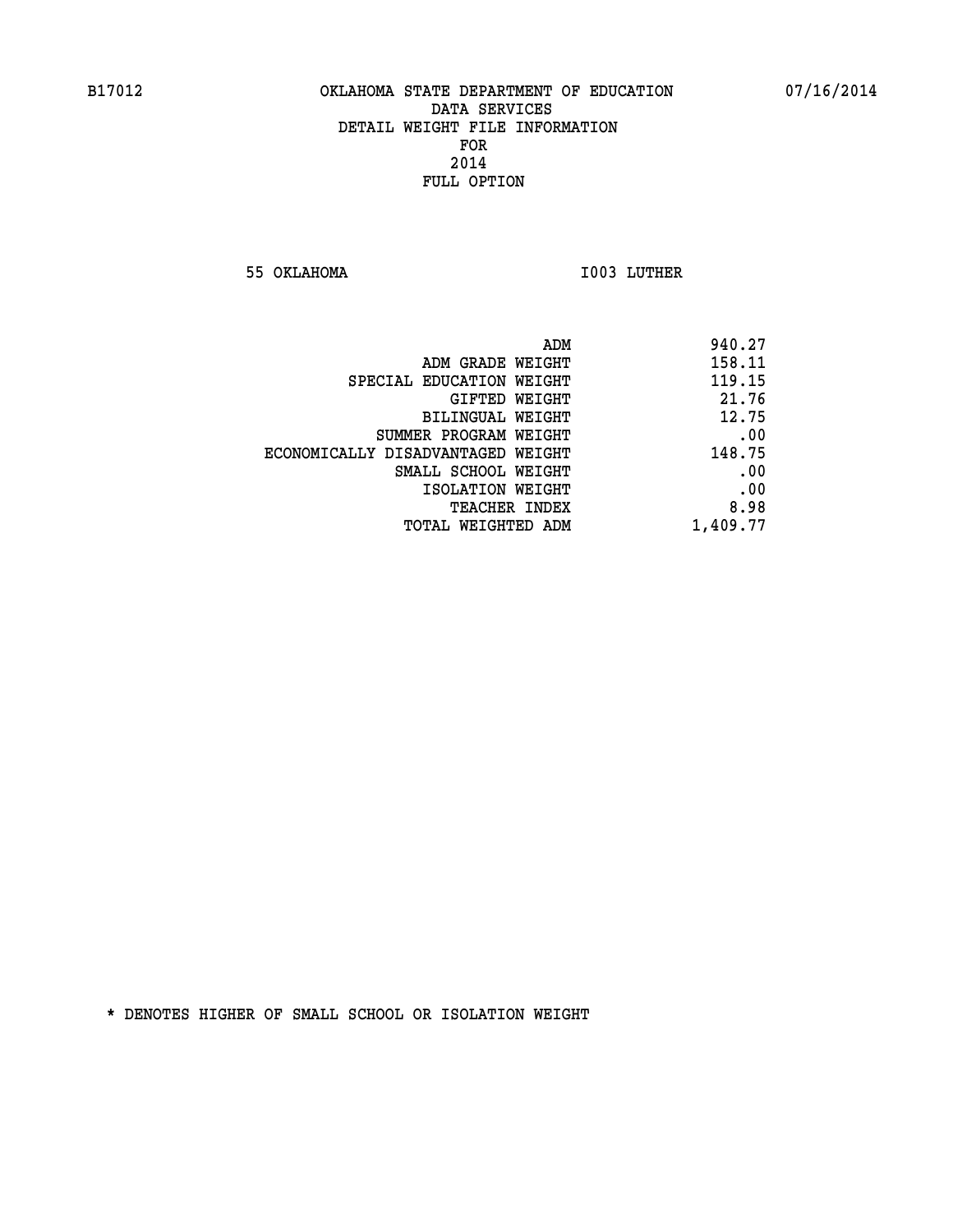**55 OKLAHOMA I004 CHOCTAW-NICOMA PARK** 

| ADM                               | 5,507.25 |
|-----------------------------------|----------|
| ADM GRADE WEIGHT                  | 916.63   |
| SPECIAL EDUCATION WEIGHT          | 895.40   |
| GIFTED WEIGHT                     | 225.42   |
| BILINGUAL WEIGHT                  | 12.25    |
| SUMMER PROGRAM WEIGHT             | 3.60     |
| ECONOMICALLY DISADVANTAGED WEIGHT | 529.75   |
| SMALL SCHOOL WEIGHT               | .00      |
| ISOLATION WEIGHT                  | .00      |
| <b>TEACHER INDEX</b>              | 108.48   |
| TOTAL WEIGHTED ADM                | 8,198.78 |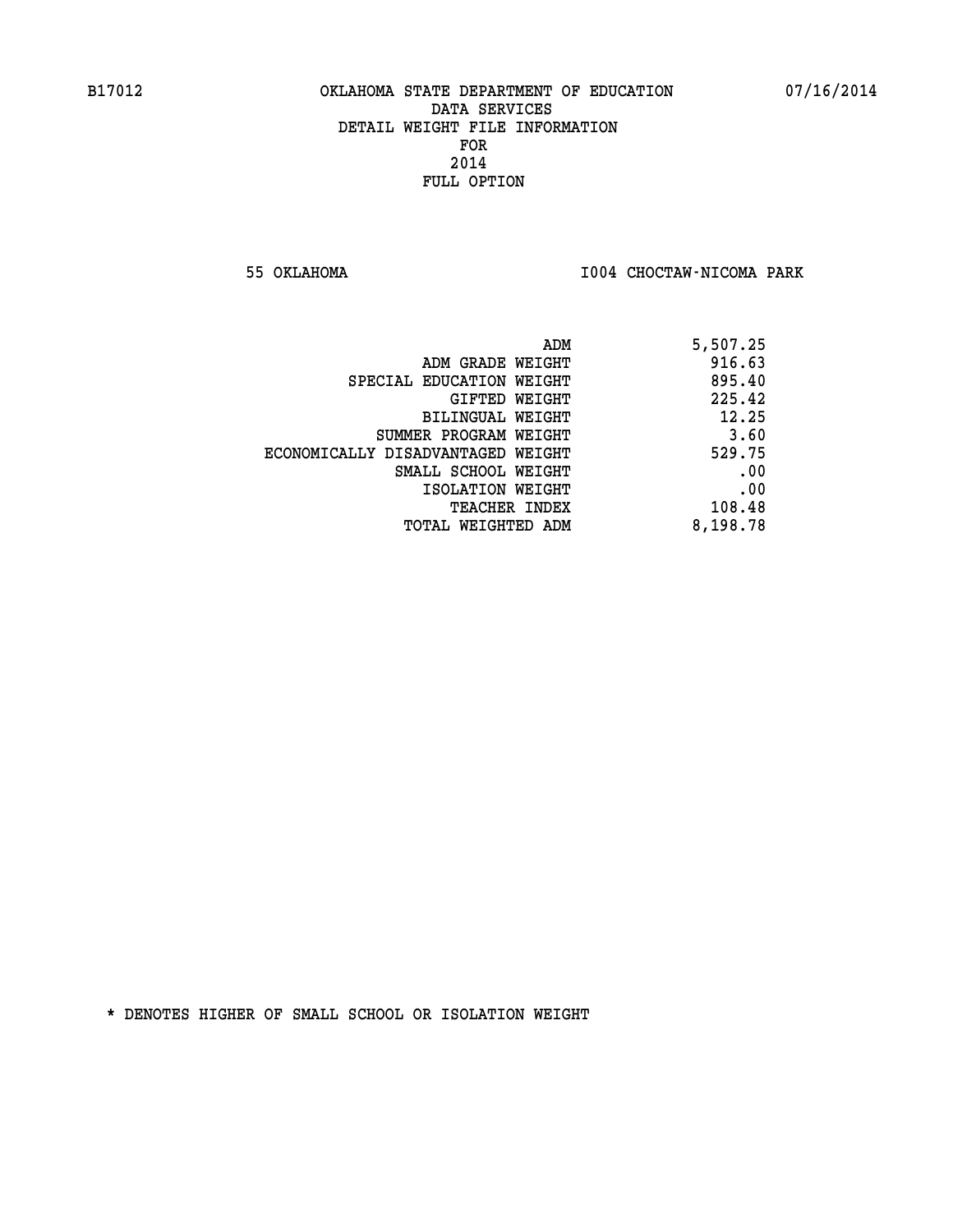**55 OKLAHOMA I006 DEER CREEK** 

| 5,040.18 |
|----------|
| 963.30   |
| 479.90   |
| 291.72   |
| 89.25    |
| .00      |
| 111.25   |
| .00      |
| .00      |
| .00      |
| 6,975.60 |
|          |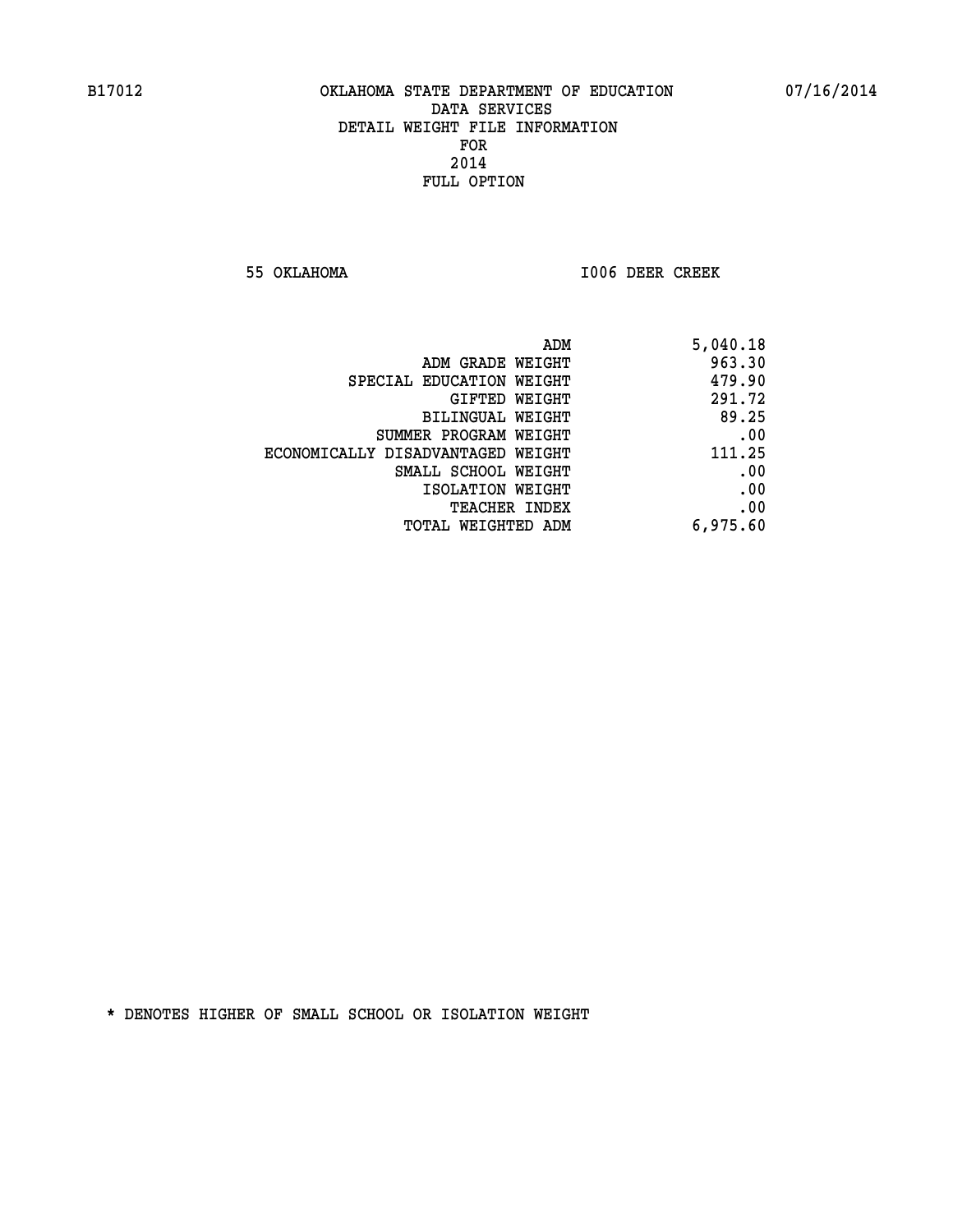**55 OKLAHOMA I007 HARRAH** 

| 2,118.71 |
|----------|
| 362.00   |
| 449.50   |
| 61.20    |
| 1.25     |
| .00      |
| 255.75   |
| .00      |
| .00      |
| .00      |
| 3,248.41 |
|          |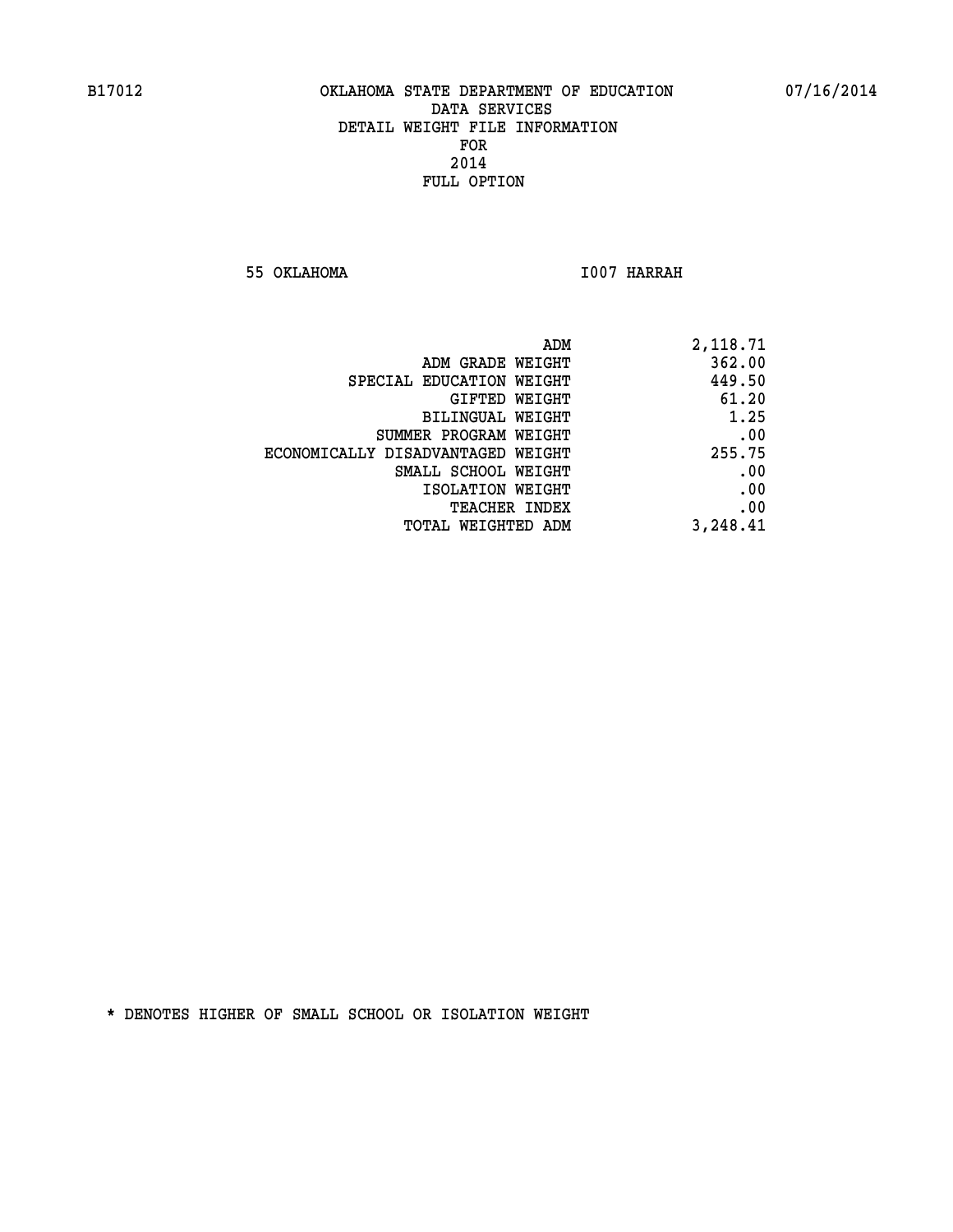**55 OKLAHOMA I009 JONES** 

|                                   | ADM<br>1,135.28 |
|-----------------------------------|-----------------|
| ADM GRADE WEIGHT                  | 214.08          |
| SPECIAL EDUCATION WEIGHT          | 126.95          |
| GIFTED WEIGHT                     | 35.70           |
| <b>BILINGUAL WEIGHT</b>           | 12.00           |
| SUMMER PROGRAM WEIGHT             | .00             |
| ECONOMICALLY DISADVANTAGED WEIGHT | 128.00          |
| SMALL SCHOOL WEIGHT               | .00             |
| ISOLATION WEIGHT                  | .00             |
| TEACHER INDEX                     | .00             |
| TOTAL WEIGHTED ADM                | 1,652.01        |
|                                   |                 |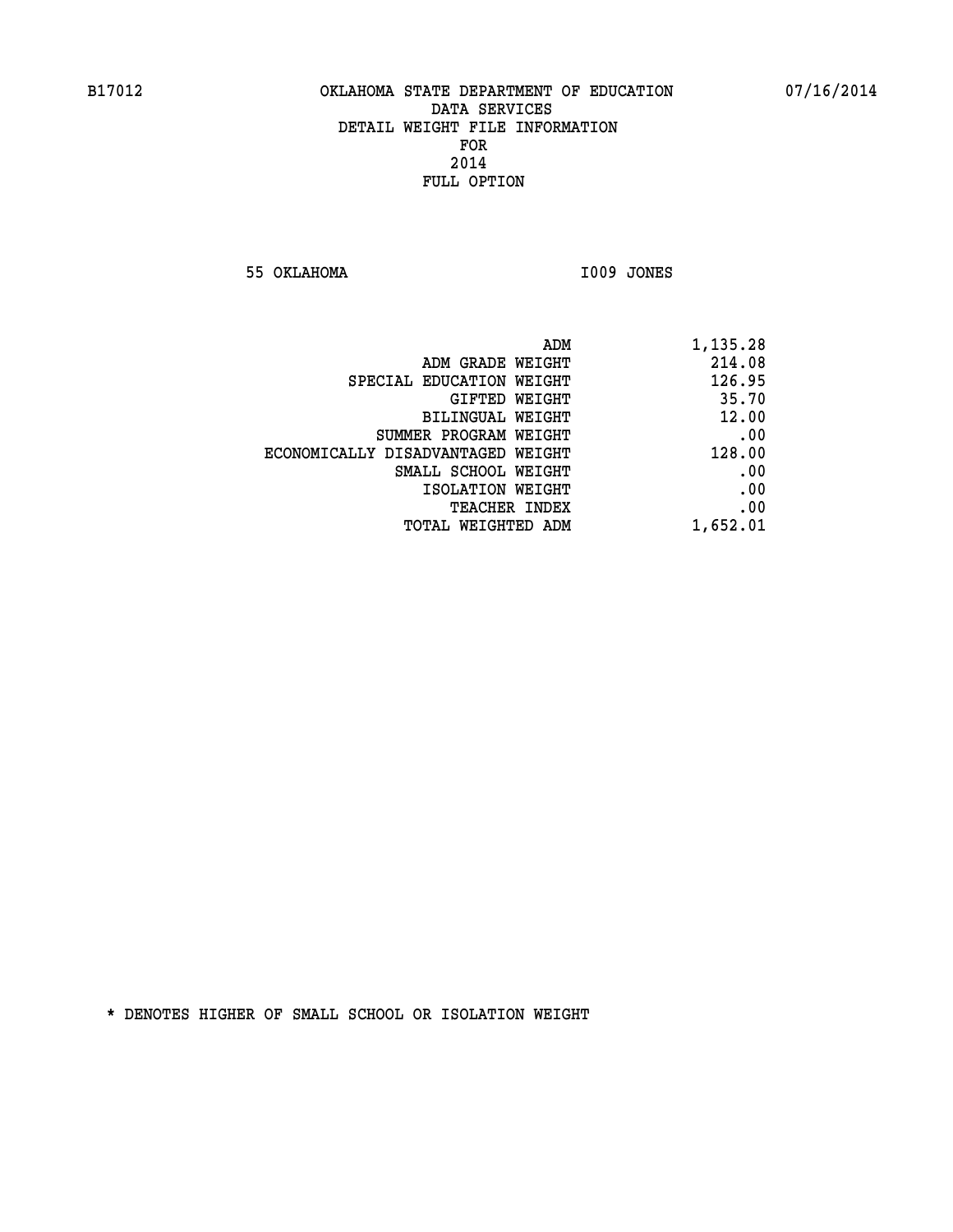**55 OKLAHOMA I012 EDMOND** 

| ADM                               | 22,979.98 |
|-----------------------------------|-----------|
| ADM GRADE WEIGHT                  | 3,838.48  |
| SPECIAL EDUCATION WEIGHT          | 3,158.80  |
| GIFTED WEIGHT                     | 1,644.92  |
| BILINGUAL WEIGHT                  | 385.50    |
| SUMMER PROGRAM WEIGHT             | 48.00     |
| ECONOMICALLY DISADVANTAGED WEIGHT | 1,532.00  |
| SMALL SCHOOL WEIGHT               | .00       |
| ISOLATION WEIGHT                  | .00       |
| TEACHER INDEX                     | .00       |
| TOTAL WEIGHTED ADM                | 33,587.68 |
|                                   |           |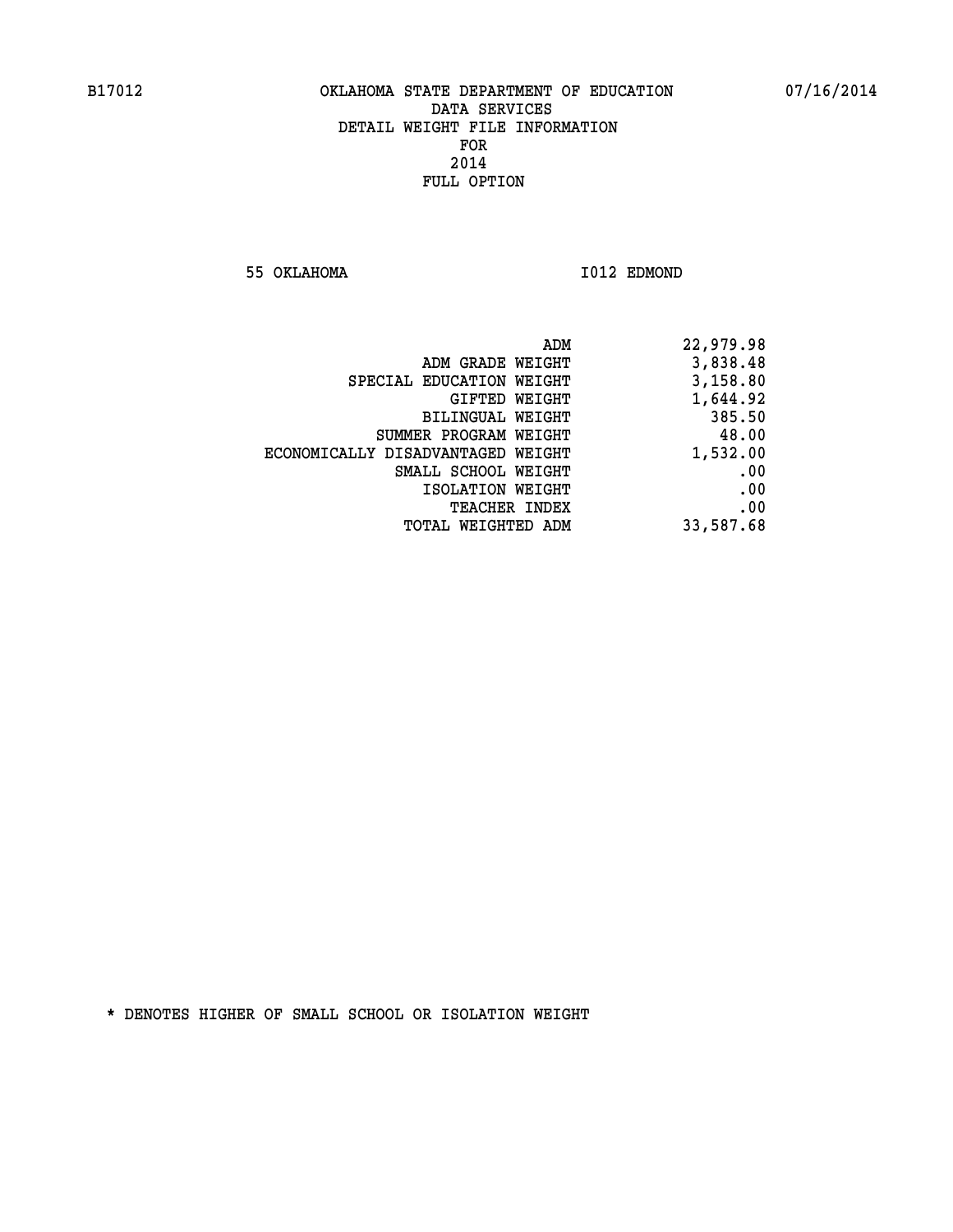**55 OKLAHOMA I037 MILLWOOD** 

| 1,013.90 |
|----------|
| 192.25   |
| 99.60    |
| 20.06    |
| 2.50     |
| .00      |
| 277.25   |
| .00      |
| .00      |
| .00      |
| 1,605.56 |
|          |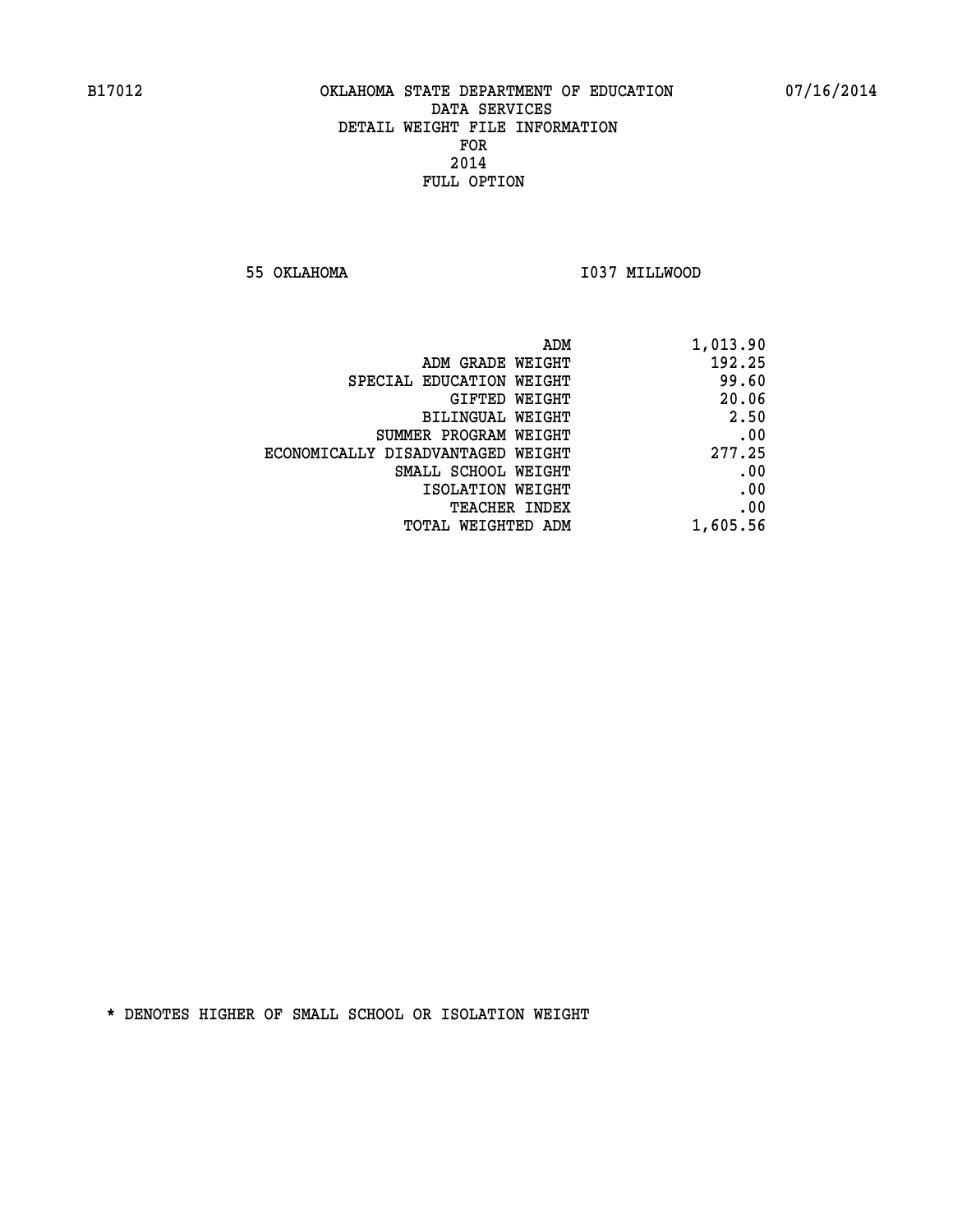**55 OKLAHOMA I041 WESTERN HEIGHTS** 

| ADM                               | 3,757.22 |
|-----------------------------------|----------|
| ADM GRADE WEIGHT                  | 772.50   |
| SPECIAL EDUCATION WEIGHT          | 409.60   |
| <b>GIFTED WEIGHT</b>              | 150.96   |
| BILINGUAL WEIGHT                  | 267.25   |
| SUMMER PROGRAM WEIGHT             | .00      |
| ECONOMICALLY DISADVANTAGED WEIGHT | 871.00   |
| SMALL SCHOOL WEIGHT               | .00      |
| ISOLATION WEIGHT                  | .00      |
| <b>TEACHER INDEX</b>              | .00      |
| TOTAL WEIGHTED ADM                | 6,228.53 |
|                                   |          |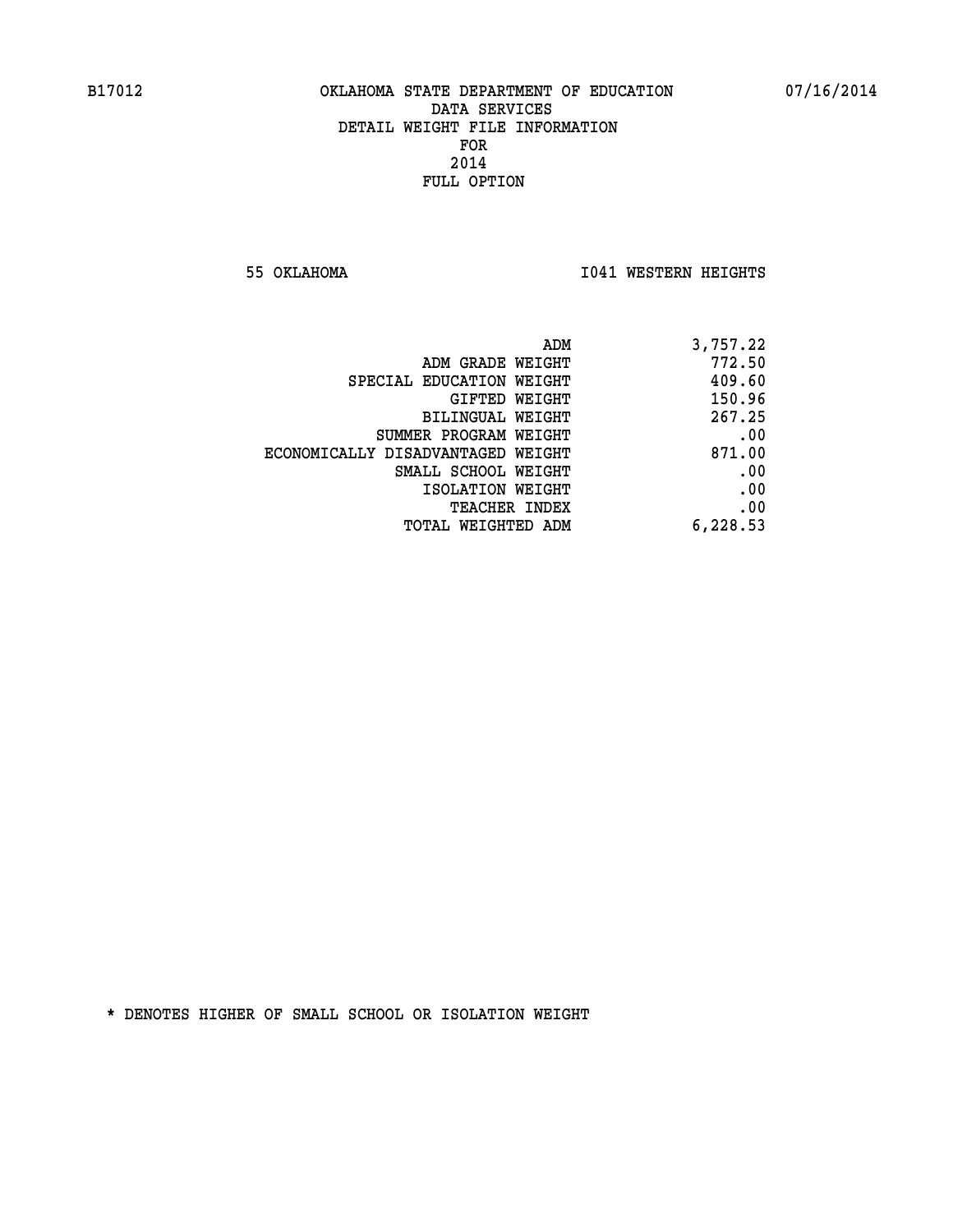**55 OKLAHOMA I052 MIDWEST CITY-DEL CITY** 

| 14,428.93 |
|-----------|
| 2,477.58  |
| 1,968.05  |
| 559.98    |
| 126.25    |
| 8.40      |
| 2,530.25  |
| .00       |
| .00       |
| 190.48    |
| 22,289.92 |
|           |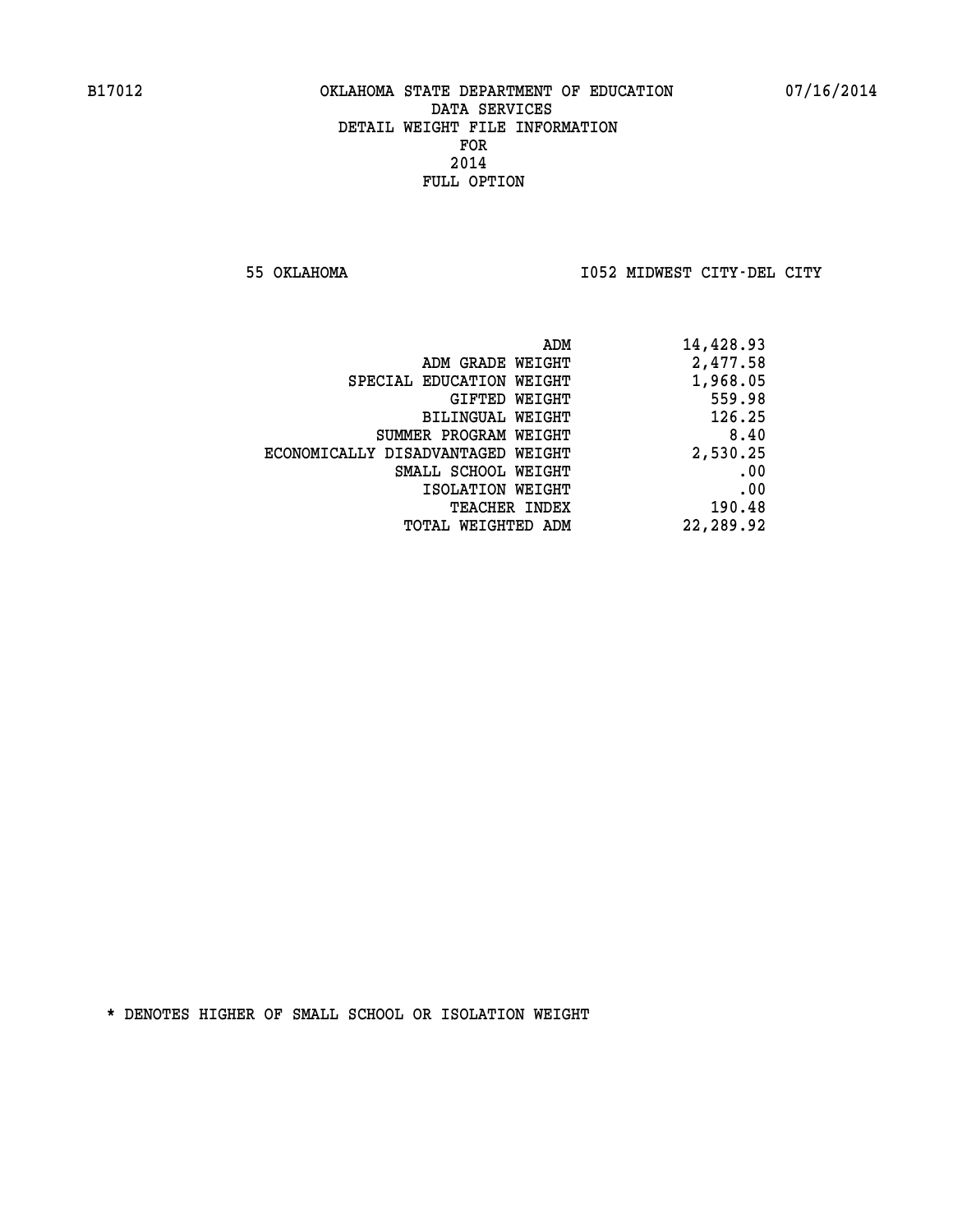**55 OKLAHOMA I053 CROOKED OAK** 

| ADM                               | 1,127.10 |
|-----------------------------------|----------|
| ADM GRADE WEIGHT                  | 196.74   |
| SPECIAL EDUCATION WEIGHT          | 181.60   |
| GIFTED WEIGHT                     | 31.62    |
| BILINGUAL WEIGHT                  | 164.25   |
| SUMMER PROGRAM WEIGHT             | .00      |
| ECONOMICALLY DISADVANTAGED WEIGHT | 272.00   |
| SMALL SCHOOL WEIGHT               | .00      |
| ISOLATION WEIGHT                  | .00      |
| <b>TEACHER INDEX</b>              | .00      |
| TOTAL WEIGHTED ADM                | 1,973.31 |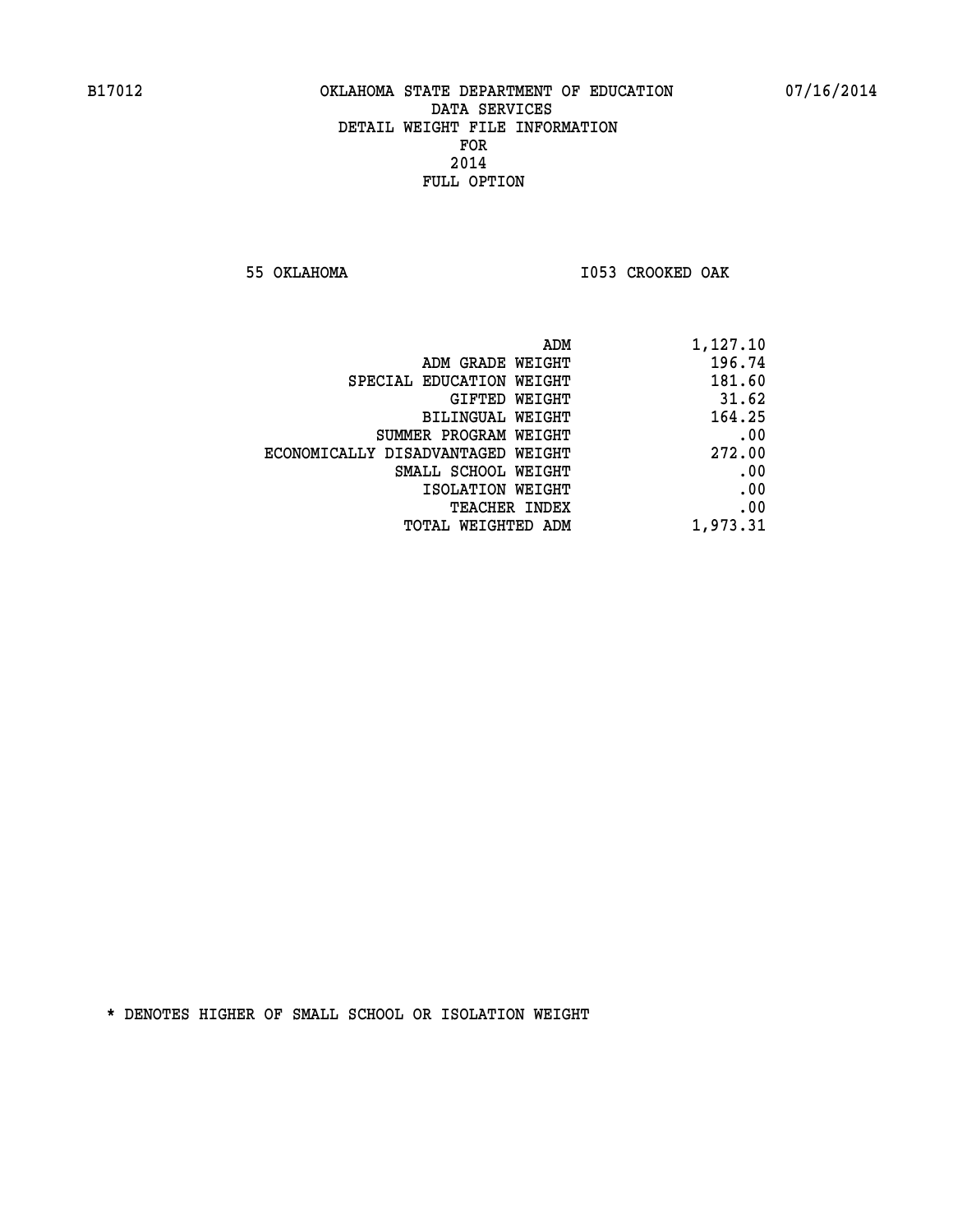**55 OKLAHOMA** 1088 BETHANY

| ADM                               | 1,683.73 |
|-----------------------------------|----------|
| ADM GRADE WEIGHT                  | 271.97   |
| SPECIAL EDUCATION WEIGHT          | 493.85   |
| GIFTED WEIGHT                     | 129.20   |
| <b>BILINGUAL WEIGHT</b>           | 39.75    |
| SUMMER PROGRAM WEIGHT             | 80.40    |
| ECONOMICALLY DISADVANTAGED WEIGHT | 188.50   |
| SMALL SCHOOL WEIGHT               | .00      |
| ISOLATION WEIGHT                  | .00      |
| TEACHER INDEX                     | 41.17    |
| TOTAL WEIGHTED ADM                | 2,928.57 |
|                                   |          |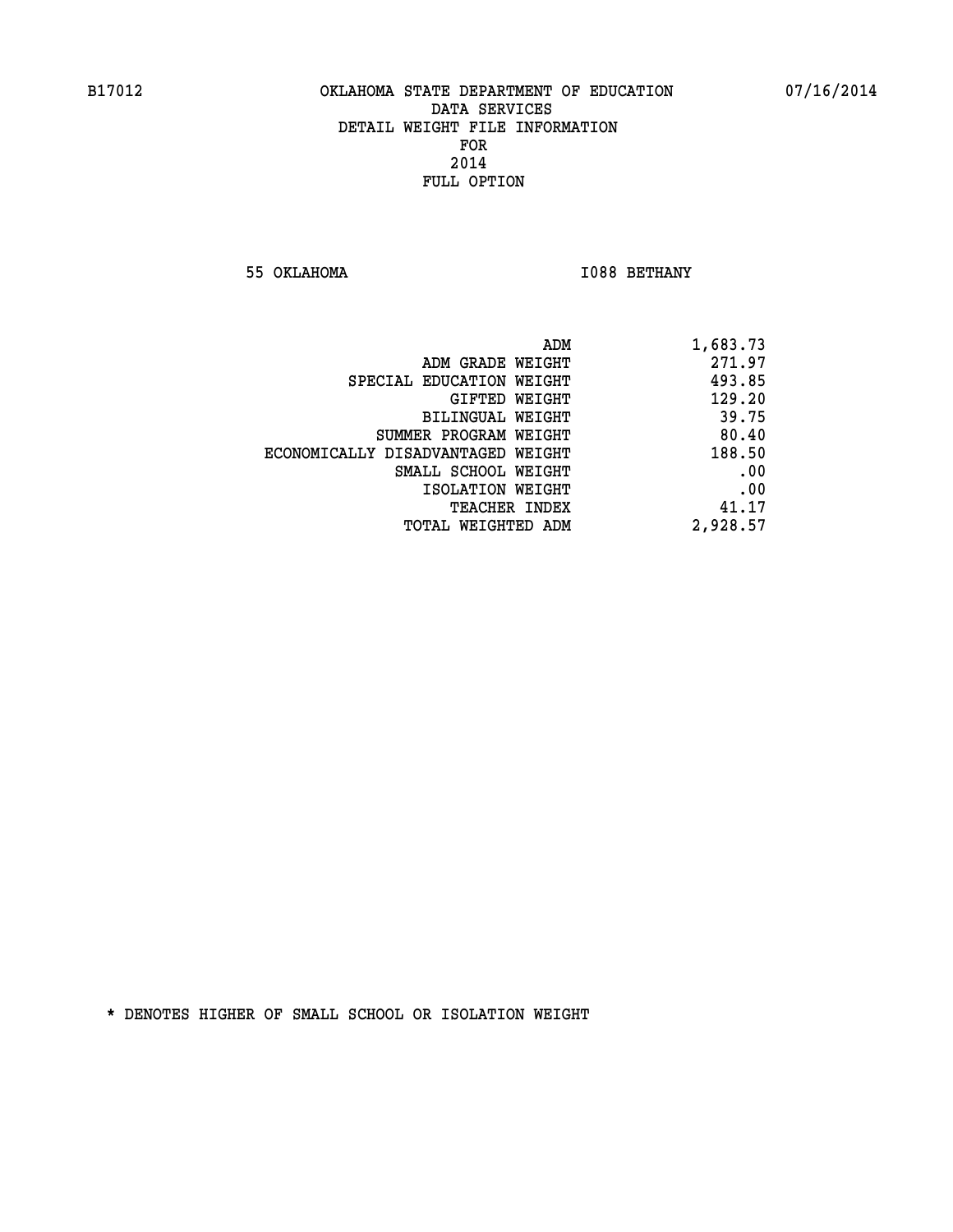**55 OKLAHOMA I089 OKLAHOMA CITY** 

| 40,383.40 |
|-----------|
| 8,475.31  |
| 4,444.50  |
| 1,091.40  |
| 4,451.75  |
| 13.20     |
| 8,934.50  |
| .00       |
| .00       |
| .00       |
| 67,794.06 |
|           |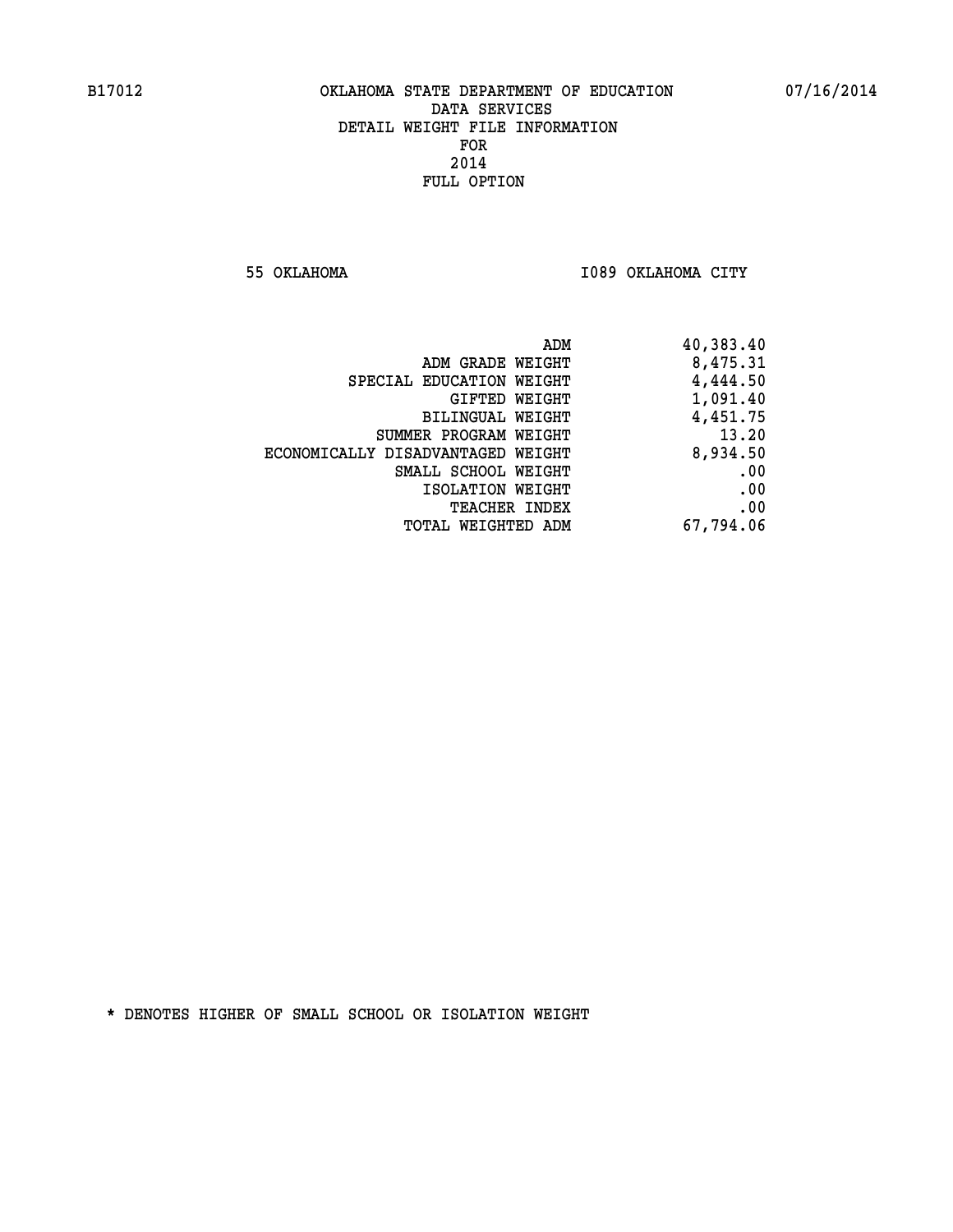**56 OKMULGEE C011 TWIN HILLS** 

| ADM                               | 371.41   |
|-----------------------------------|----------|
| ADM GRADE WEIGHT                  | 70.89    |
| SPECIAL EDUCATION WEIGHT          | 52.35    |
| <b>GIFTED WEIGHT</b>              | 9.18     |
| BILINGUAL WEIGHT                  | .00      |
| SUMMER PROGRAM WEIGHT             | .00      |
| ECONOMICALLY DISADVANTAGED WEIGHT | 58.50    |
| SMALL SCHOOL WEIGHT               | $22.13*$ |
| ISOLATION WEIGHT                  | .00      |
| <b>TEACHER INDEX</b>              | 27.84    |
| TOTAL WEIGHTED ADM                | 612.30   |
|                                   |          |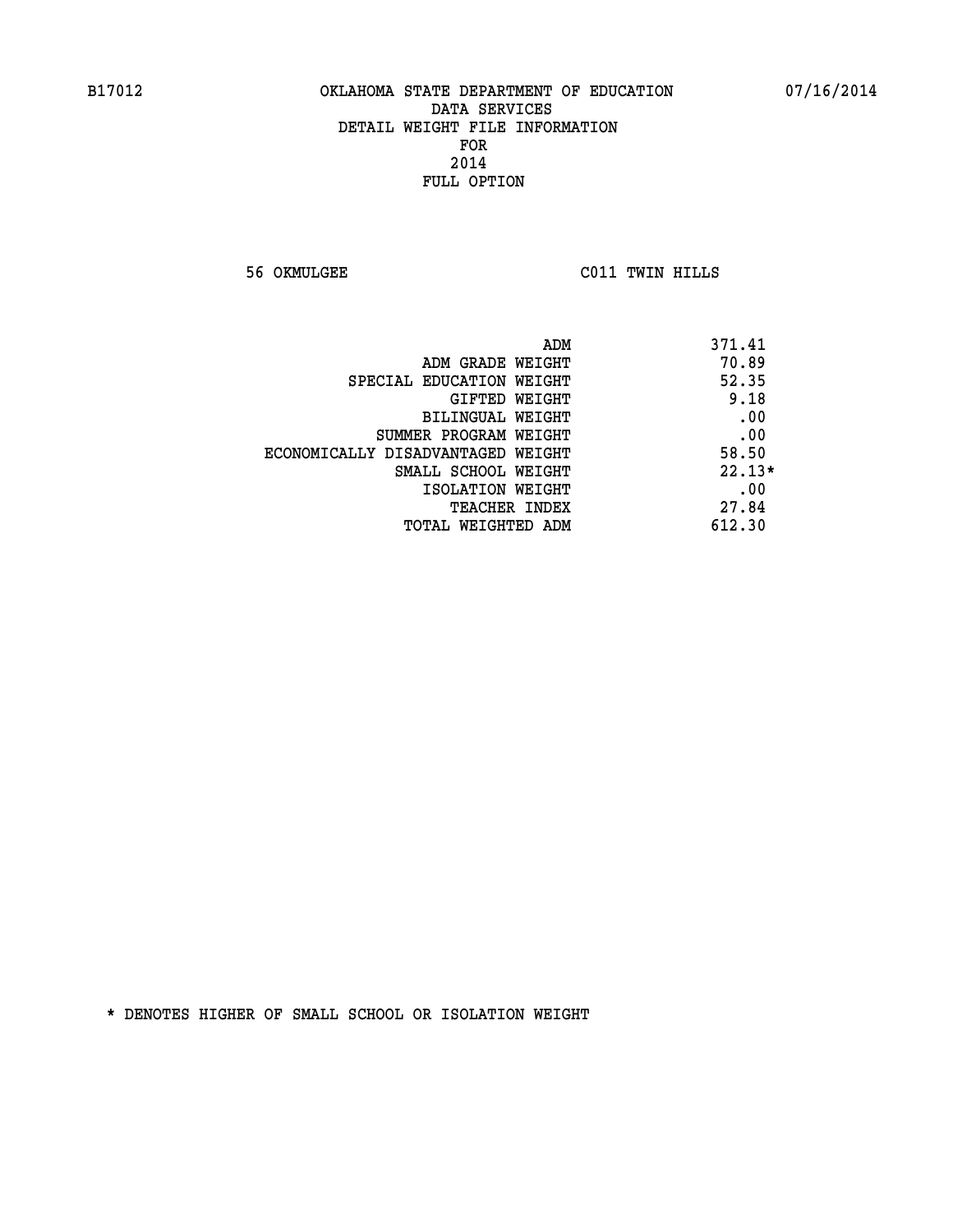**56 OKMULGEE I001 OKMULGEE** 

| ADM<br>1,536.01                             |  |
|---------------------------------------------|--|
| 317.95<br>ADM GRADE WEIGHT                  |  |
| 309.80<br>SPECIAL EDUCATION WEIGHT          |  |
| 59.50<br>GIFTED WEIGHT                      |  |
| .00<br>BILINGUAL WEIGHT                     |  |
| .00<br>SUMMER PROGRAM WEIGHT                |  |
| 314.00<br>ECONOMICALLY DISADVANTAGED WEIGHT |  |
| .00<br>SMALL SCHOOL WEIGHT                  |  |
| .00<br>ISOLATION WEIGHT                     |  |
| .43<br><b>TEACHER INDEX</b>                 |  |
| 2,537.69<br><b>TOTAL WEIGHTED ADM</b>       |  |
|                                             |  |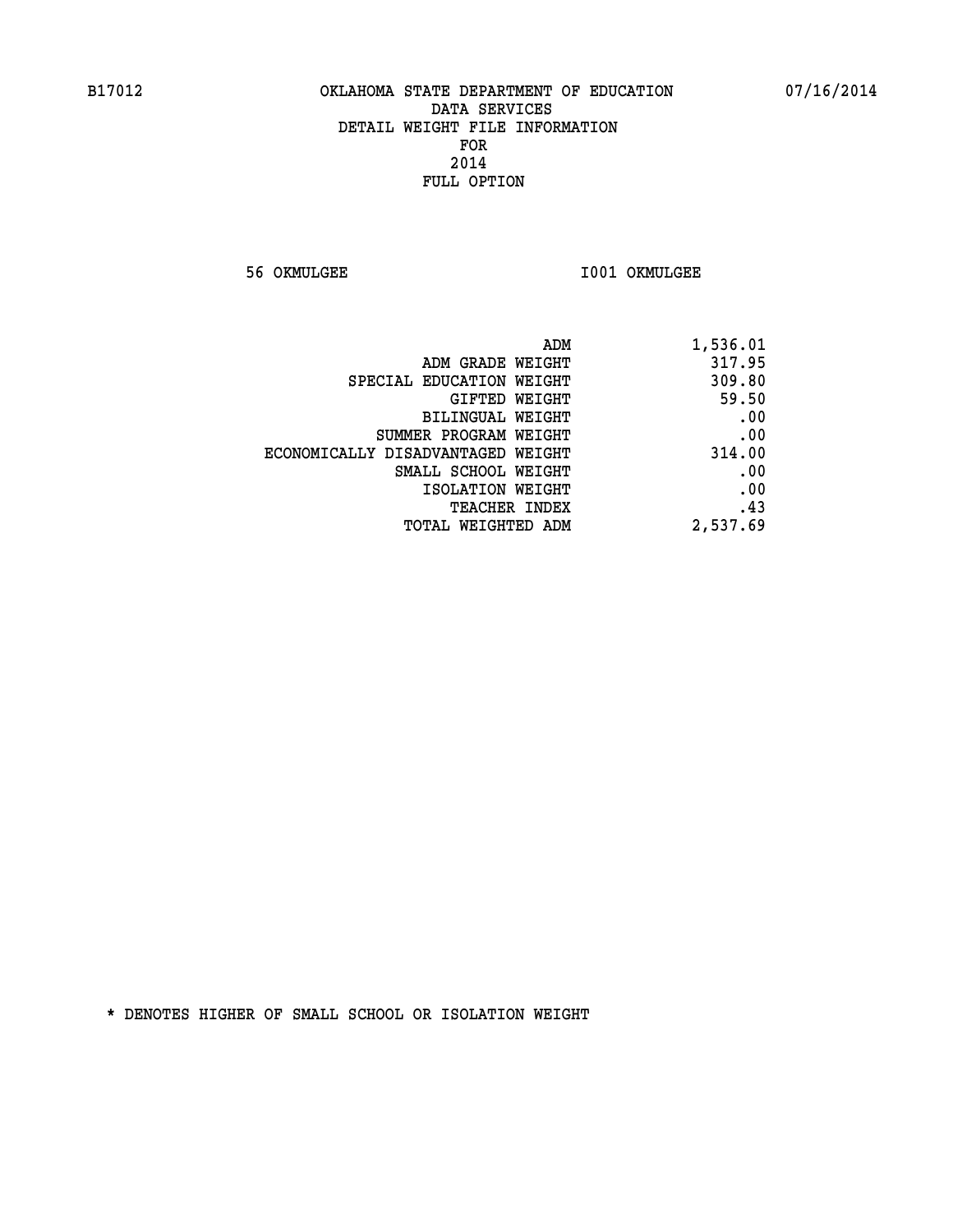**56 OKMULGEE I002 HENRYETTA** 

| 1,286.13 |
|----------|
| 260.17   |
| 234.10   |
| 47.26    |
| 1.25     |
| .00      |
| 229.75   |
| .00      |
| .00      |
| 40.32    |
| 2,098.98 |
|          |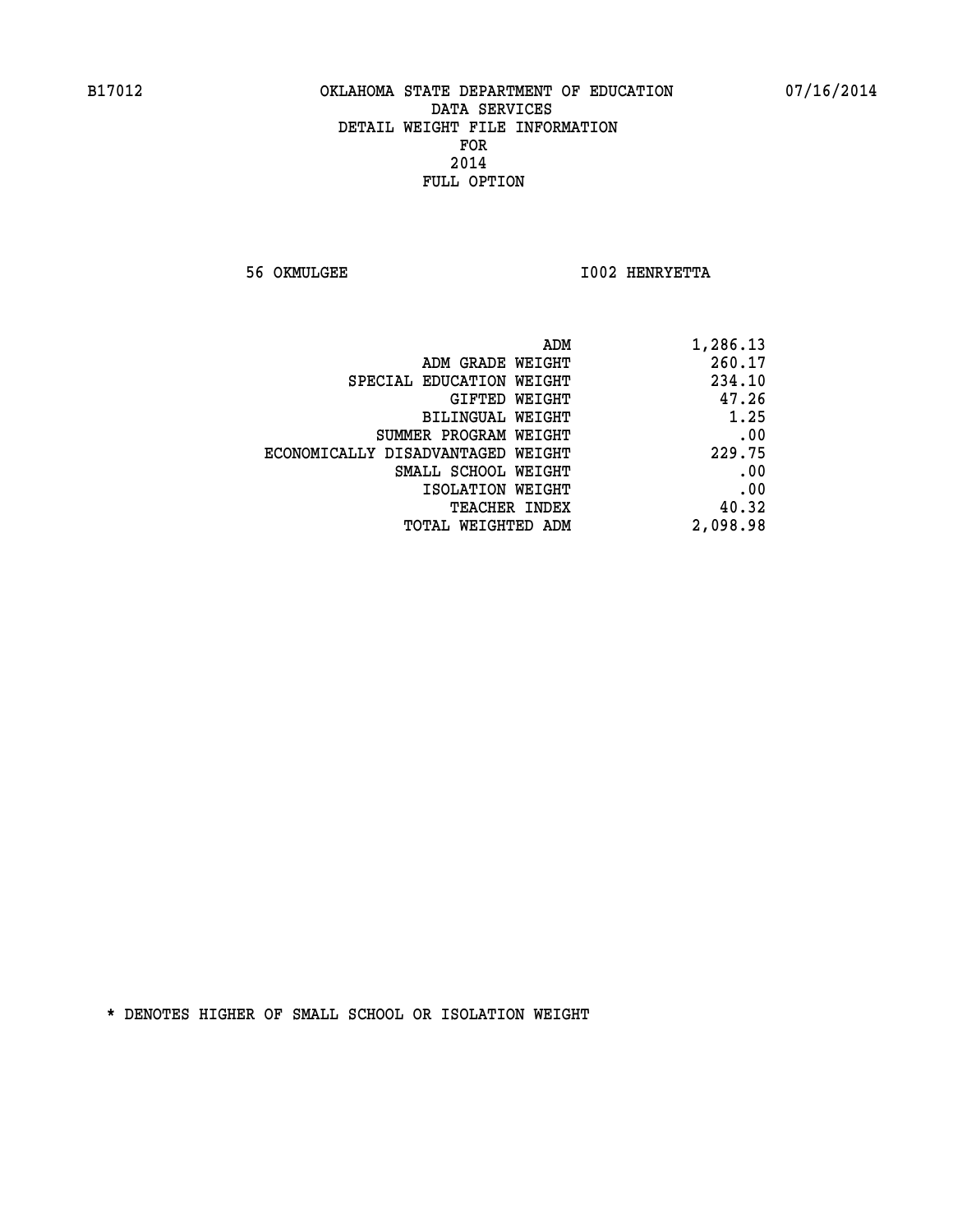**56 OKMULGEE I003 MORRIS** 

| 1,087.01 | ADM                               |
|----------|-----------------------------------|
| 207.57   | ADM GRADE WEIGHT                  |
| 111.35   | SPECIAL EDUCATION WEIGHT          |
| 41.82    | GIFTED WEIGHT                     |
| .00      | BILINGUAL WEIGHT                  |
| .00      | SUMMER PROGRAM WEIGHT             |
| 161.50   | ECONOMICALLY DISADVANTAGED WEIGHT |
| .00      | SMALL SCHOOL WEIGHT               |
| .00      | ISOLATION WEIGHT                  |
| 41.79    | <b>TEACHER INDEX</b>              |
| 1,651.04 | <b>TOTAL WEIGHTED ADM</b>         |
|          |                                   |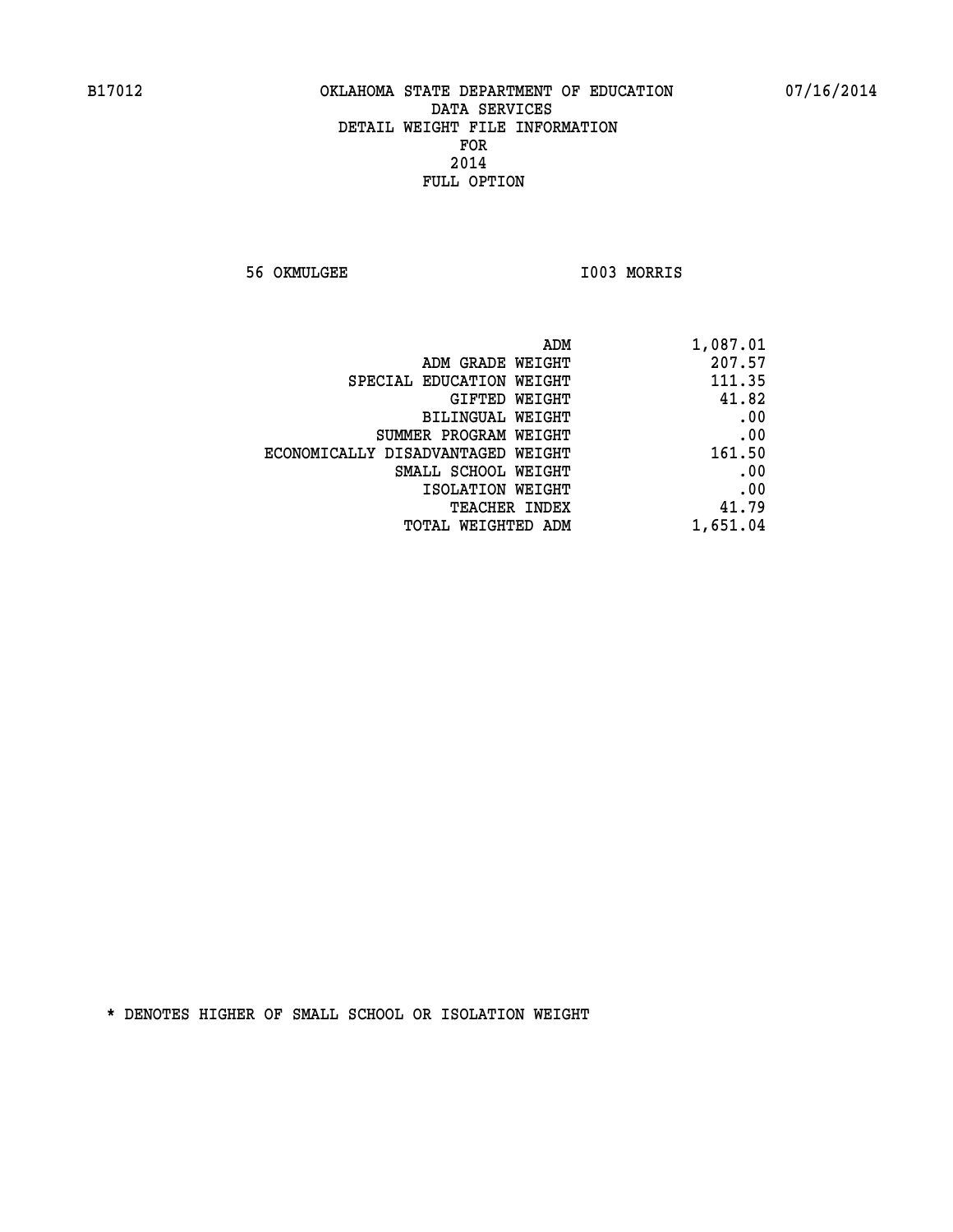**56 OKMULGEE I004 BEGGS** 

| ADM                               | 1,171.50 |
|-----------------------------------|----------|
| ADM GRADE WEIGHT                  | 223.01   |
| SPECIAL EDUCATION WEIGHT          | 156.15   |
| GIFTED WEIGHT                     | 22.78    |
| BILINGUAL WEIGHT                  | 7.50     |
| SUMMER PROGRAM WEIGHT             | .00      |
| ECONOMICALLY DISADVANTAGED WEIGHT | 198.50   |
| SMALL SCHOOL WEIGHT               | .00      |
| ISOLATION WEIGHT                  | .00      |
| <b>TEACHER INDEX</b>              | .16      |
| <b>TOTAL WEIGHTED ADM</b>         | 1,779.60 |
|                                   |          |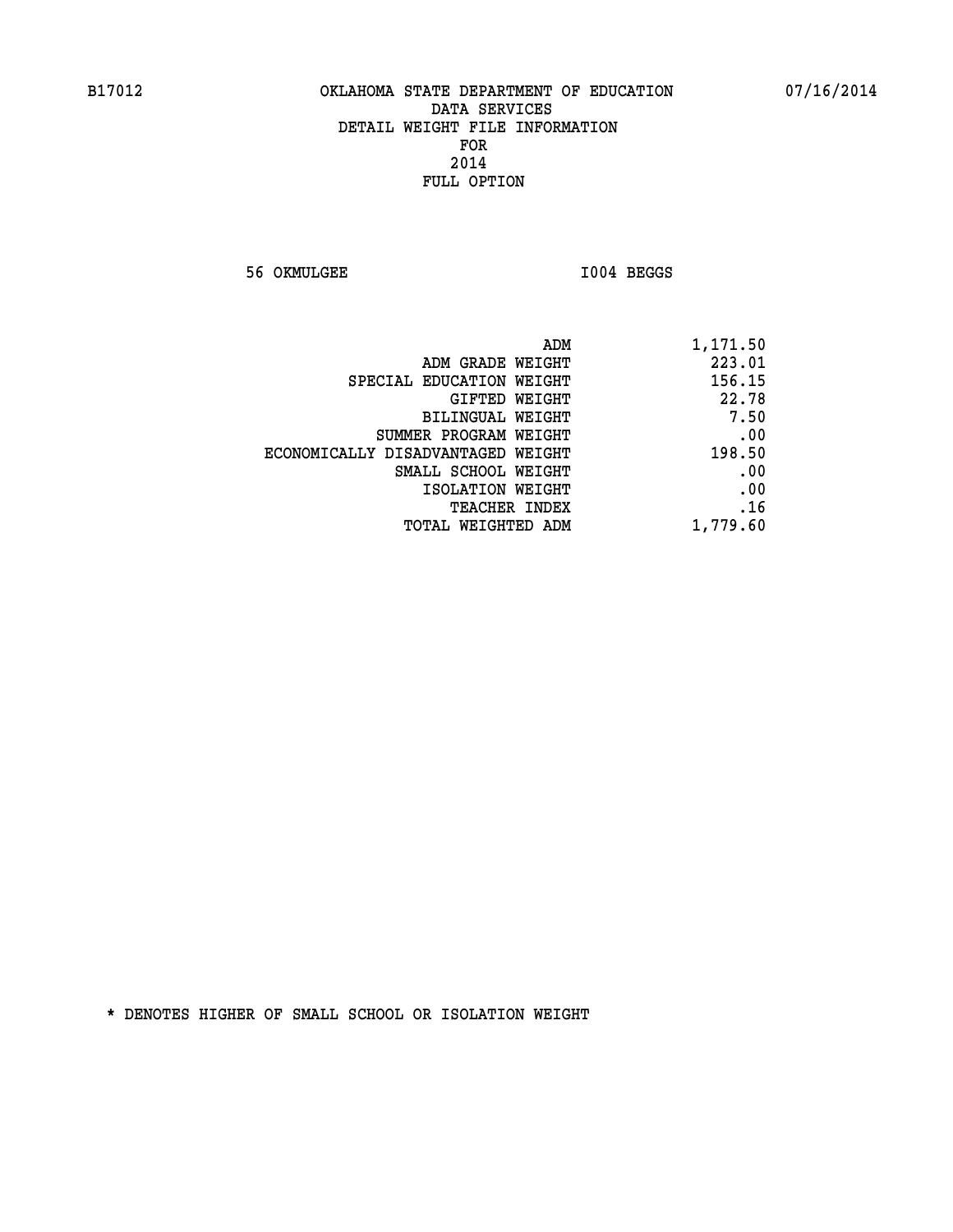**56 OKMULGEE 1005 PRESTON** 

| ADM                               | 515.05  |
|-----------------------------------|---------|
| ADM GRADE WEIGHT                  | 101.10  |
| SPECIAL EDUCATION WEIGHT          | 26.45   |
| <b>GIFTED WEIGHT</b>              | 25.50   |
| BILINGUAL WEIGHT                  | .00     |
| SUMMER PROGRAM WEIGHT             | .00     |
| ECONOMICALLY DISADVANTAGED WEIGHT | 68.25   |
| SMALL SCHOOL WEIGHT               | $2.72*$ |
| ISOLATION WEIGHT                  | .00     |
| <b>TEACHER INDEX</b>              | .00     |
| TOTAL WEIGHTED ADM                | 739.07  |
|                                   |         |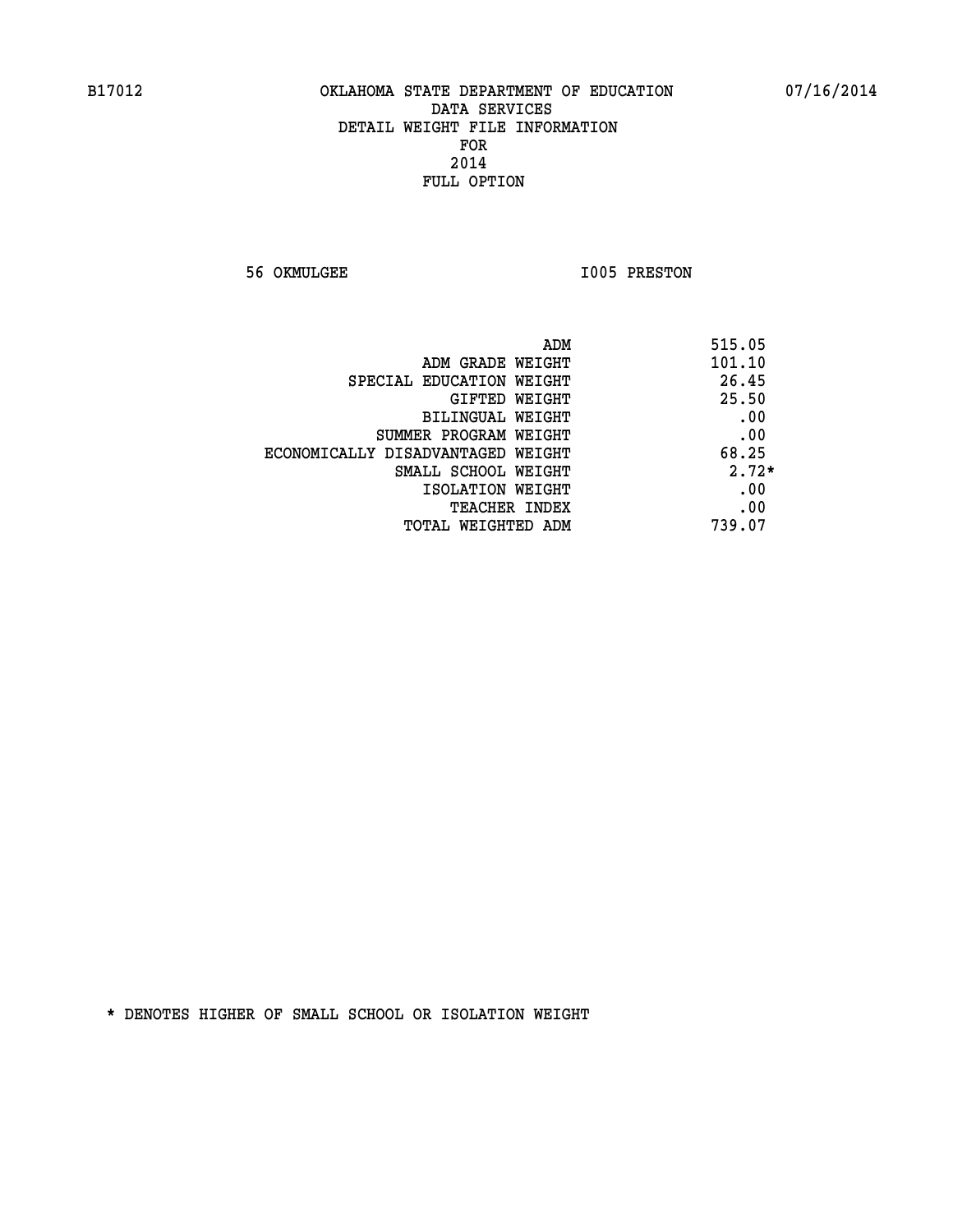**56 OKMULGEE I006 SCHULTER** 

| ADM                               | 145.64   |
|-----------------------------------|----------|
| ADM GRADE WEIGHT                  | 29.37    |
| SPECIAL EDUCATION WEIGHT          | 17.30    |
| GIFTED WEIGHT                     | 4.42     |
| BILINGUAL WEIGHT                  | .00      |
| SUMMER PROGRAM WEIGHT             | .00      |
| ECONOMICALLY DISADVANTAGED WEIGHT | 34.75    |
| SMALL SCHOOL WEIGHT               | $21.11*$ |
| ISOLATION WEIGHT                  | .00      |
| <b>TEACHER INDEX</b>              | 11.01    |
| TOTAL WEIGHTED ADM                | 263.60   |
|                                   |          |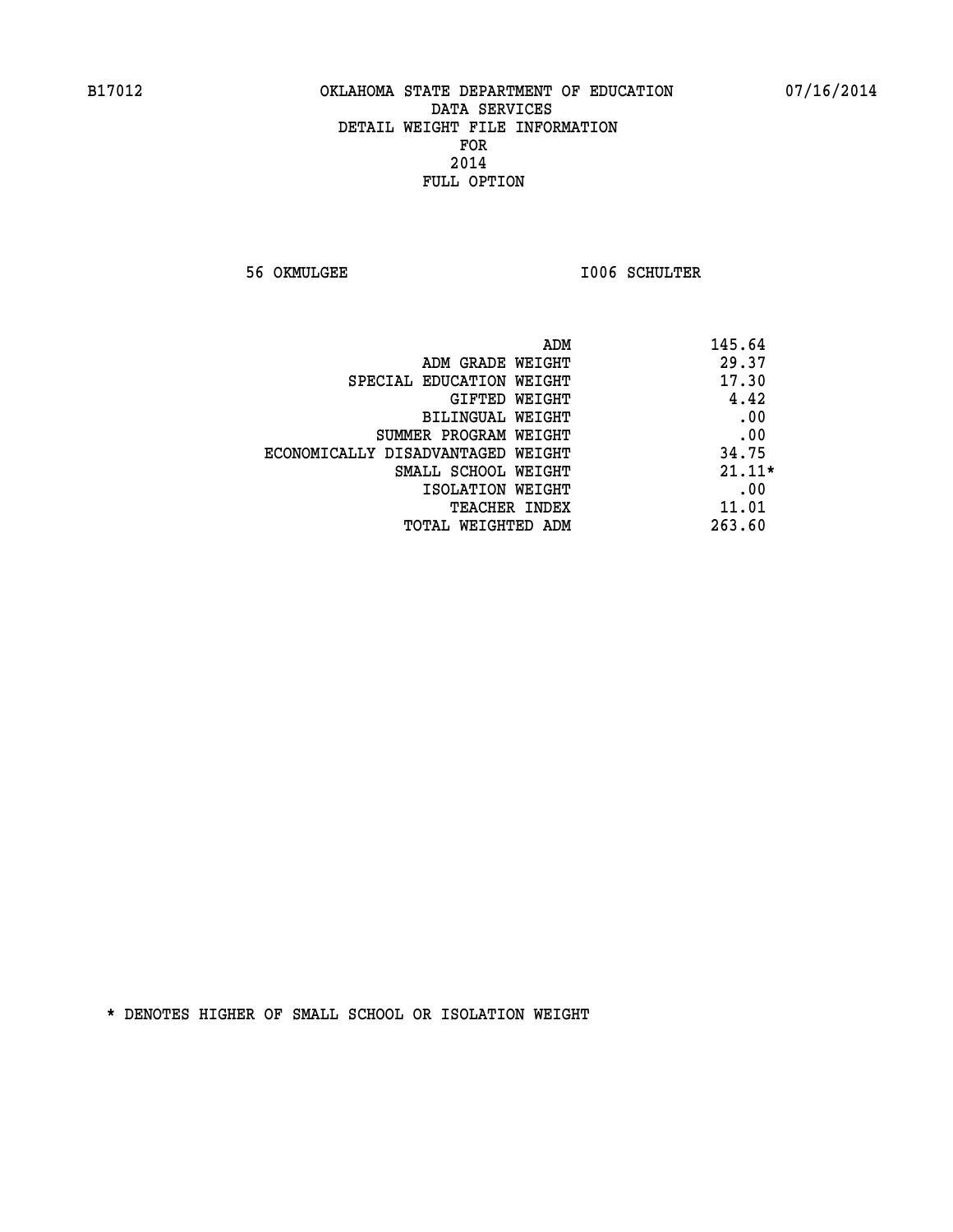**56 OKMULGEE 1007 WILSON** 

|                                   | ADM<br>233.13 |  |
|-----------------------------------|---------------|--|
| ADM GRADE WEIGHT                  | 49.10         |  |
| SPECIAL EDUCATION WEIGHT          | 23.40         |  |
| GIFTED WEIGHT                     | 9.86          |  |
| BILINGUAL WEIGHT                  | 1.50          |  |
| SUMMER PROGRAM WEIGHT             | .00           |  |
| ECONOMICALLY DISADVANTAGED WEIGHT | 46.75         |  |
| SMALL SCHOOL WEIGHT               | $26.08*$      |  |
| ISOLATION WEIGHT                  | .00           |  |
| <b>TEACHER INDEX</b>              | 17.47         |  |
| TOTAL WEIGHTED ADM                | 407.29        |  |
|                                   |               |  |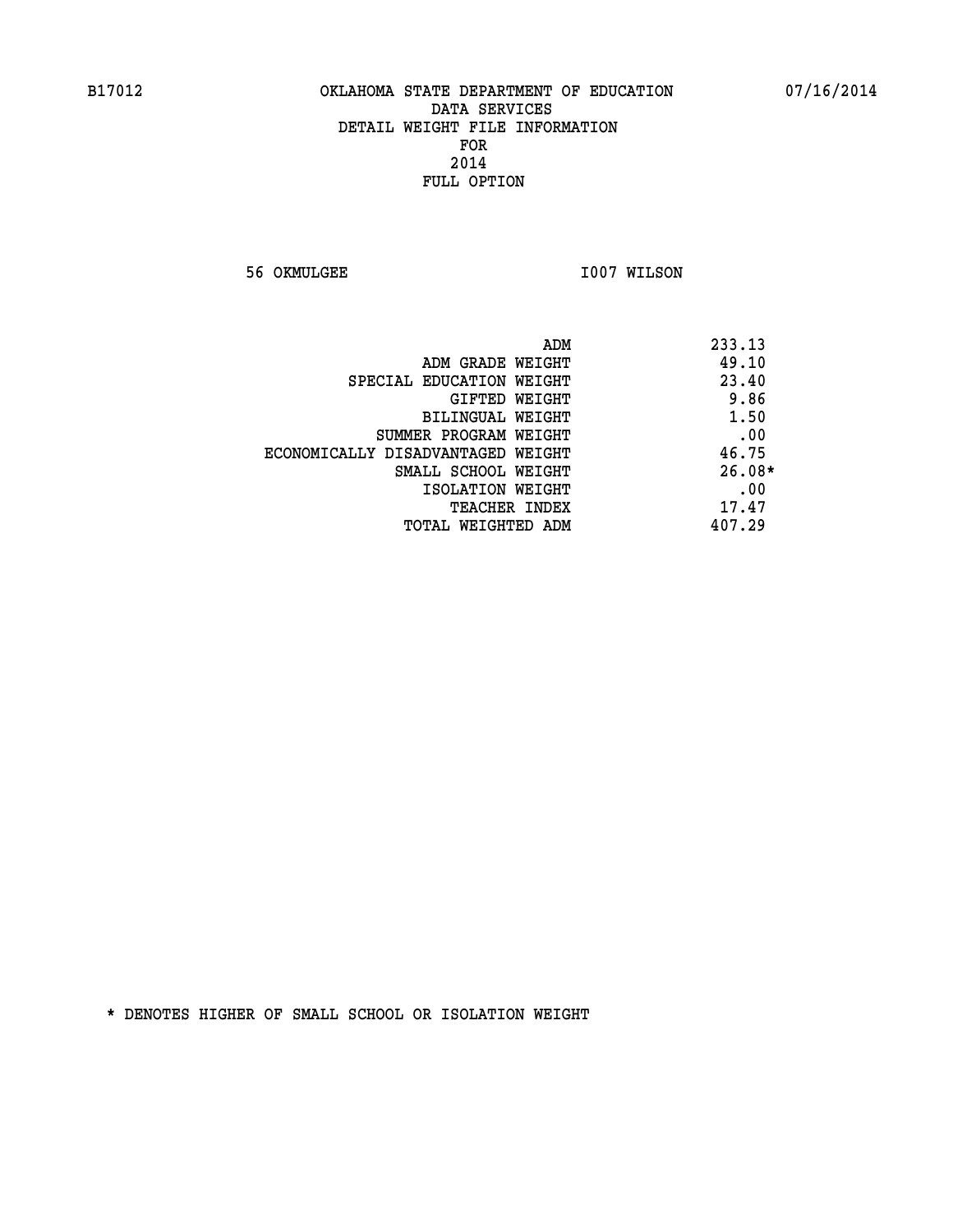**56 OKMULGEE I008 DEWAR** 

| ADM                               | 391.36   |
|-----------------------------------|----------|
| ADM GRADE WEIGHT                  | 77.39    |
| SPECIAL EDUCATION WEIGHT          | 33.00    |
| GIFTED WEIGHT                     | 14.28    |
| <b>BILINGUAL WEIGHT</b>           | .00      |
| SUMMER PROGRAM WEIGHT             | .00      |
| ECONOMICALLY DISADVANTAGED WEIGHT | 65.50    |
| SMALL SCHOOL WEIGHT               | $20.37*$ |
| ISOLATION WEIGHT                  | .00      |
| <b>TEACHER INDEX</b>              | 27.67    |
| TOTAL WEIGHTED ADM                | 629.57   |
|                                   |          |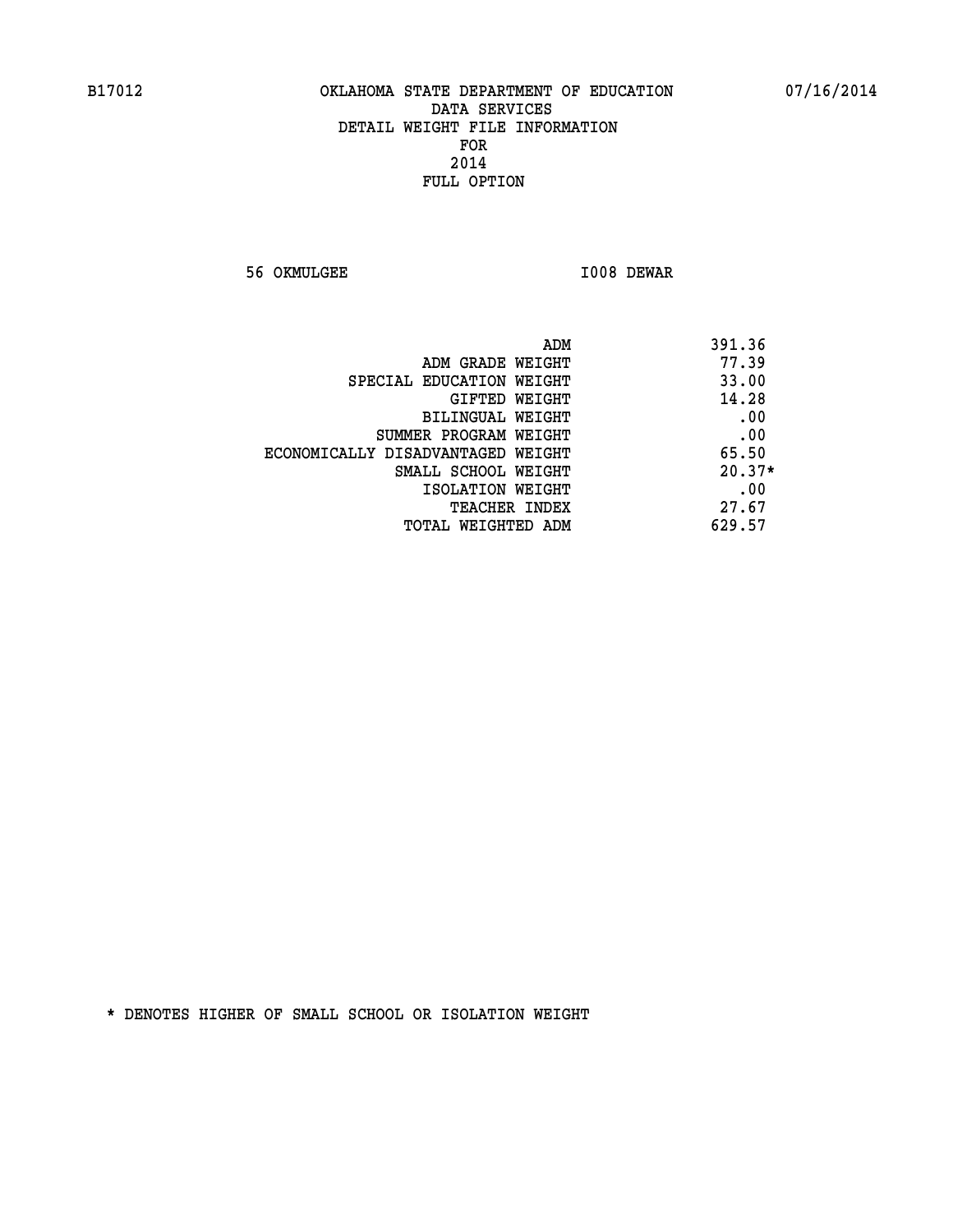**57 OSAGE C003 OSAGE HILLS** 

| ADM<br>181.66                              |        |
|--------------------------------------------|--------|
| 39.02<br>ADM GRADE WEIGHT                  |        |
| SPECIAL EDUCATION WEIGHT                   | 8.60   |
| <b>GIFTED WEIGHT</b>                       | 8.84   |
| BILINGUAL WEIGHT                           | .75    |
| SUMMER PROGRAM WEIGHT                      | .00    |
| 31.00<br>ECONOMICALLY DISADVANTAGED WEIGHT |        |
| SMALL SCHOOL WEIGHT                        | 23.86* |
| ISOLATION WEIGHT                           | .00    |
| <b>TEACHER INDEX</b>                       | .00    |
| 293.73<br>TOTAL WEIGHTED ADM               |        |
|                                            |        |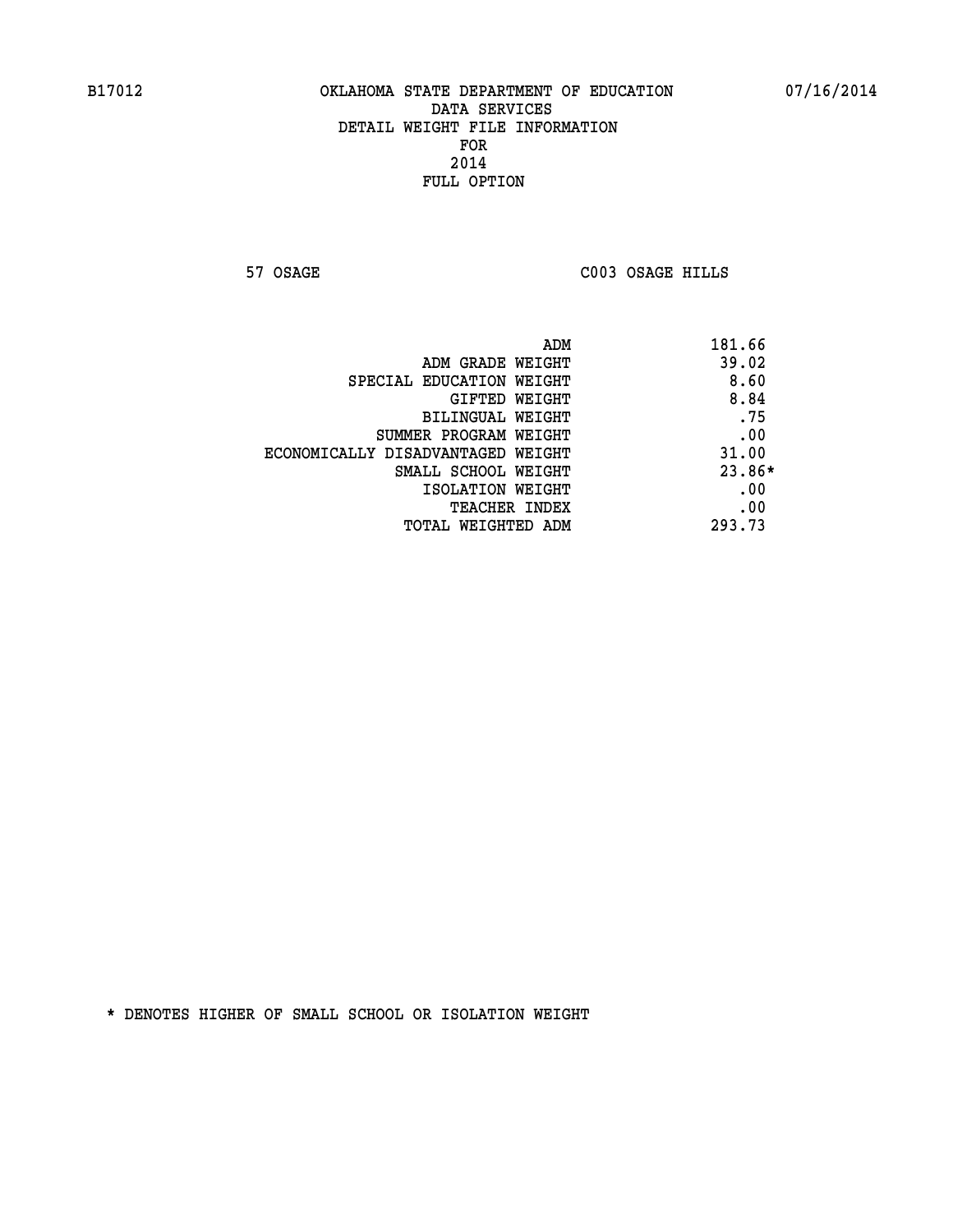**57 OSAGE C007 BOWRING** 

|                                   | ADM | 84.58    |
|-----------------------------------|-----|----------|
| ADM GRADE WEIGHT                  |     | 16.70    |
| SPECIAL EDUCATION WEIGHT          |     | 10.95    |
| GIFTED WEIGHT                     |     | 1.36     |
| BILINGUAL WEIGHT                  |     | 2.25     |
| SUMMER PROGRAM WEIGHT             |     | 1.20     |
| ECONOMICALLY DISADVANTAGED WEIGHT |     | 15.50    |
| SMALL SCHOOL WEIGHT               |     | 14.21    |
| ISOLATION WEIGHT                  |     | $60.90*$ |
| <b>TEACHER INDEX</b>              |     | .00      |
| TOTAL WEIGHTED ADM                |     | 193.44   |
|                                   |     |          |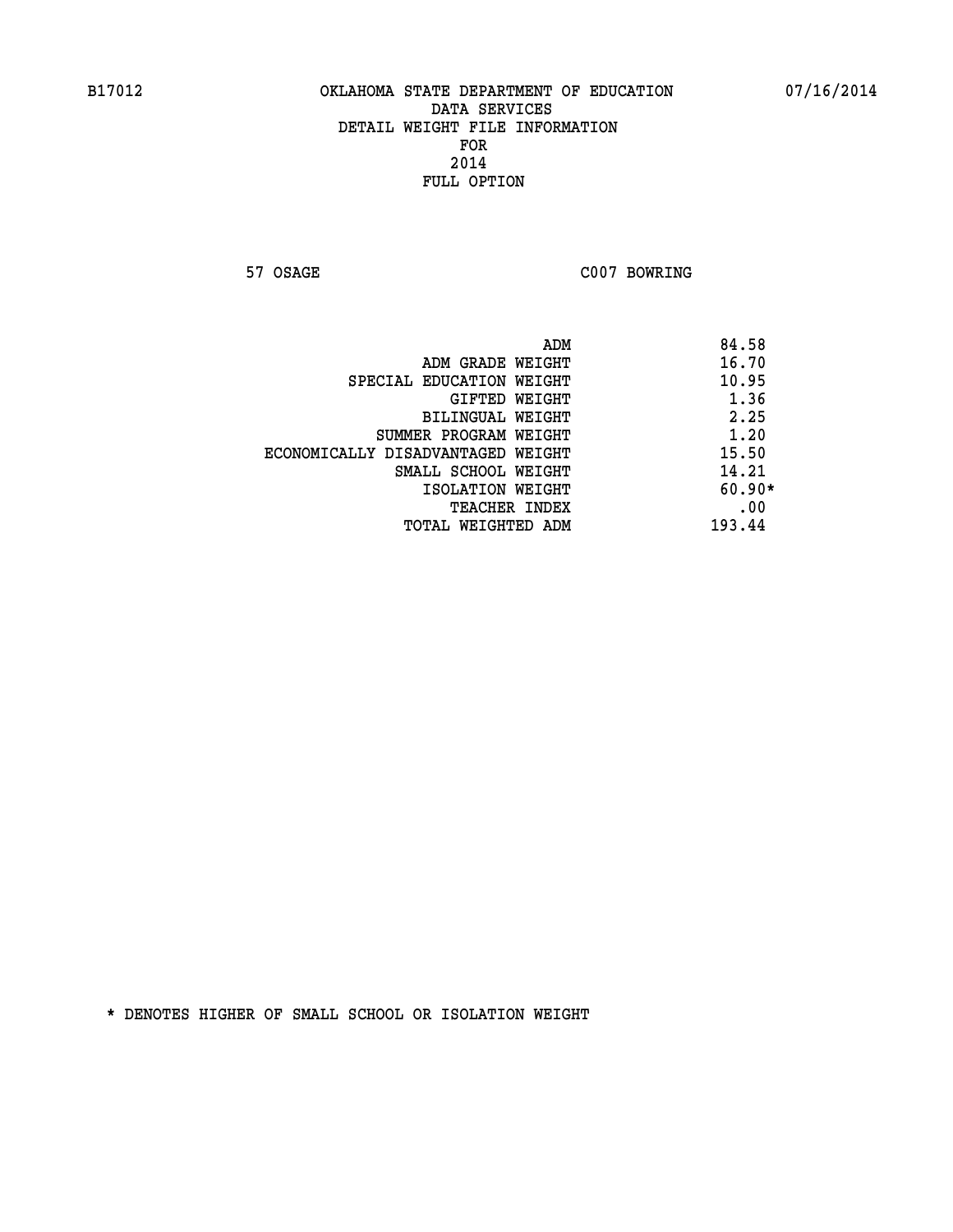**57 OSAGE C035 AVANT** 

| ADM                               | 90.53    |
|-----------------------------------|----------|
| ADM GRADE WEIGHT                  | 17.45    |
| SPECIAL EDUCATION WEIGHT          | 14.30    |
| GIFTED WEIGHT                     | .00      |
| BILINGUAL WEIGHT                  | .00      |
| SUMMER PROGRAM WEIGHT             | .00      |
| ECONOMICALLY DISADVANTAGED WEIGHT | 16.00    |
| SMALL SCHOOL WEIGHT               | $15.01*$ |
| ISOLATION WEIGHT                  | .00      |
| <b>TEACHER INDEX</b>              | .00      |
| TOTAL WEIGHTED ADM                | 153.29   |
|                                   |          |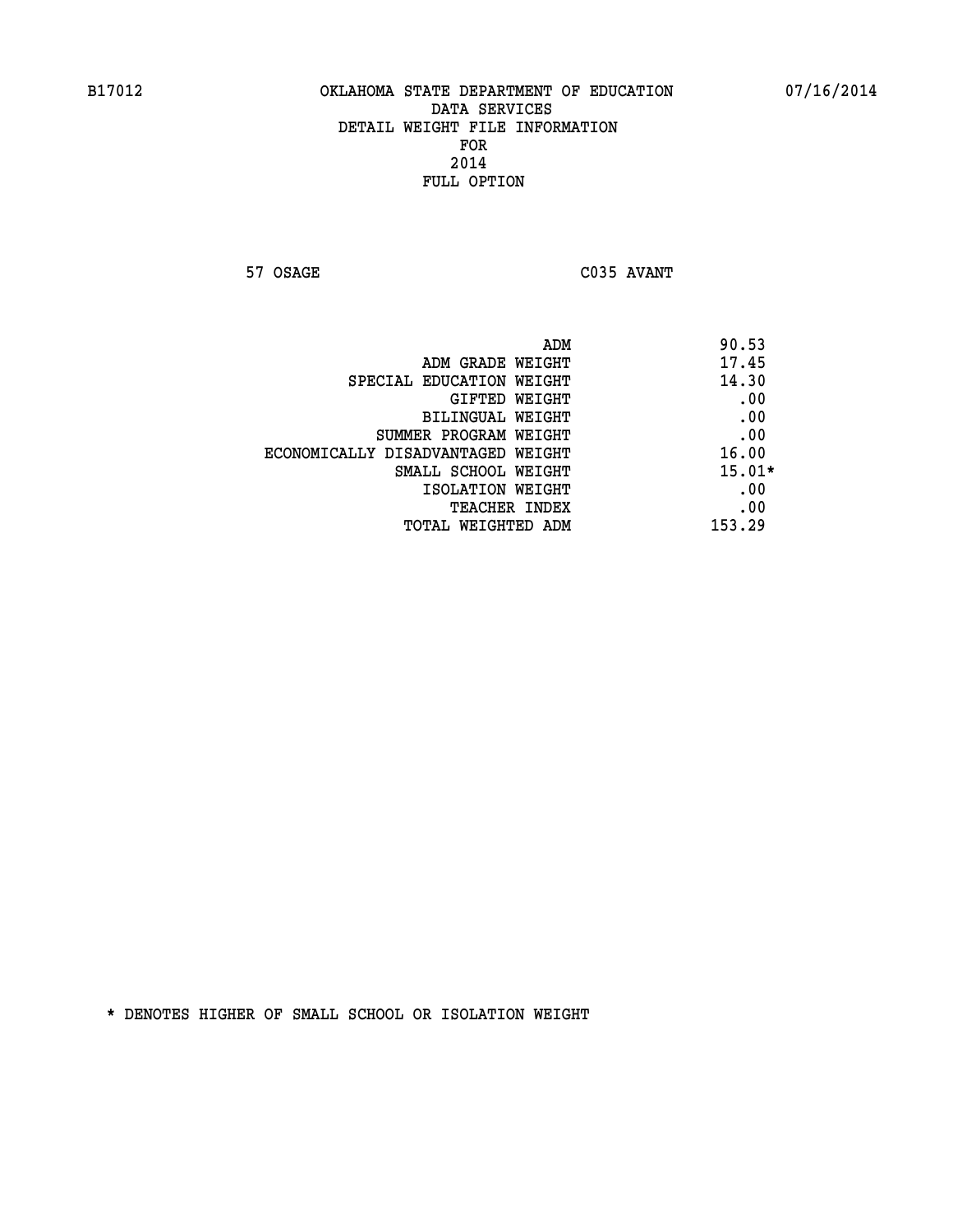57 OSAGE C052 ANDERSON

|                                   | ADM | 289.10   |
|-----------------------------------|-----|----------|
| ADM GRADE WEIGHT                  |     | 57.59    |
| SPECIAL EDUCATION WEIGHT          |     | 30.60    |
| GIFTED WEIGHT                     |     | 9.86     |
| BILINGUAL WEIGHT                  |     | .50      |
| SUMMER PROGRAM WEIGHT             |     | .00      |
| ECONOMICALLY DISADVANTAGED WEIGHT |     | 37.25    |
| SMALL SCHOOL WEIGHT               |     | $26.22*$ |
| ISOLATION WEIGHT                  |     | .00      |
| <b>TEACHER INDEX</b>              |     | .00      |
| TOTAL WEIGHTED ADM                |     | 451.12   |
|                                   |     |          |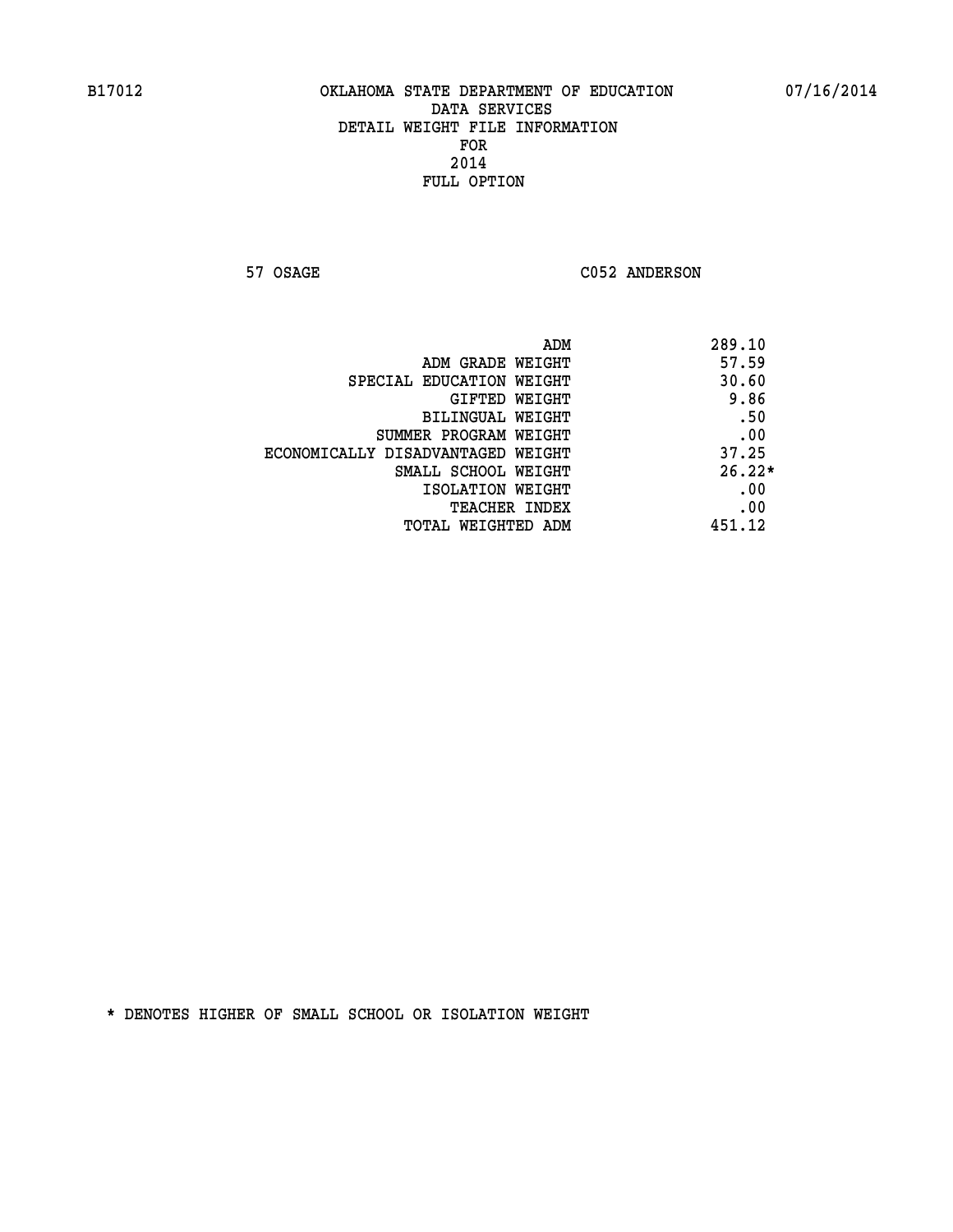57 OSAGE C077 MCCORD

| ADM                               | 240.17   |
|-----------------------------------|----------|
| ADM GRADE WEIGHT                  | 47.95    |
| SPECIAL EDUCATION WEIGHT          | 15.75    |
| GIFTED WEIGHT                     | 7.82     |
| BILINGUAL WEIGHT                  | .00      |
| SUMMER PROGRAM WEIGHT             | .00      |
| ECONOMICALLY DISADVANTAGED WEIGHT | 35.00    |
| SMALL SCHOOL WEIGHT               | $26.23*$ |
| ISOLATION WEIGHT                  | .00      |
| <b>TEACHER INDEX</b>              | .00      |
| TOTAL WEIGHTED ADM                | 372.92   |
|                                   |          |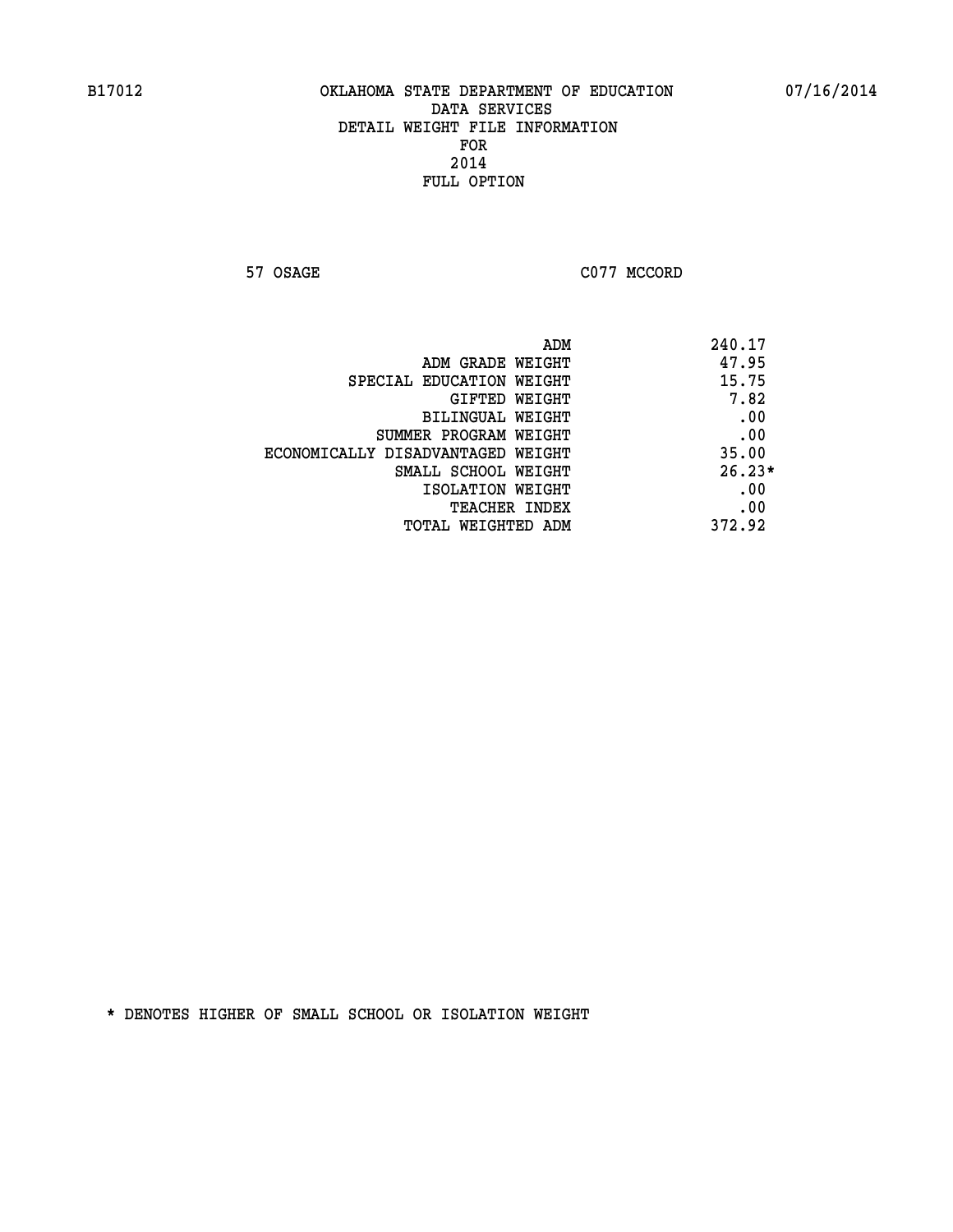**57 OSAGE I002 PAWHUSKA** 

| 846.53<br>ADM                               |
|---------------------------------------------|
| 168.47<br>ADM GRADE WEIGHT                  |
| 135.50<br>SPECIAL EDUCATION WEIGHT          |
| 18.02<br>GIFTED WEIGHT                      |
| 9.50<br>BILINGUAL WEIGHT                    |
| .00<br>SUMMER PROGRAM WEIGHT                |
| 149.25<br>ECONOMICALLY DISADVANTAGED WEIGHT |
| .00<br>SMALL SCHOOL WEIGHT                  |
| .00<br>ISOLATION WEIGHT                     |
| 8.27<br>TEACHER INDEX                       |
| 1,335.54<br>TOTAL WEIGHTED ADM              |
|                                             |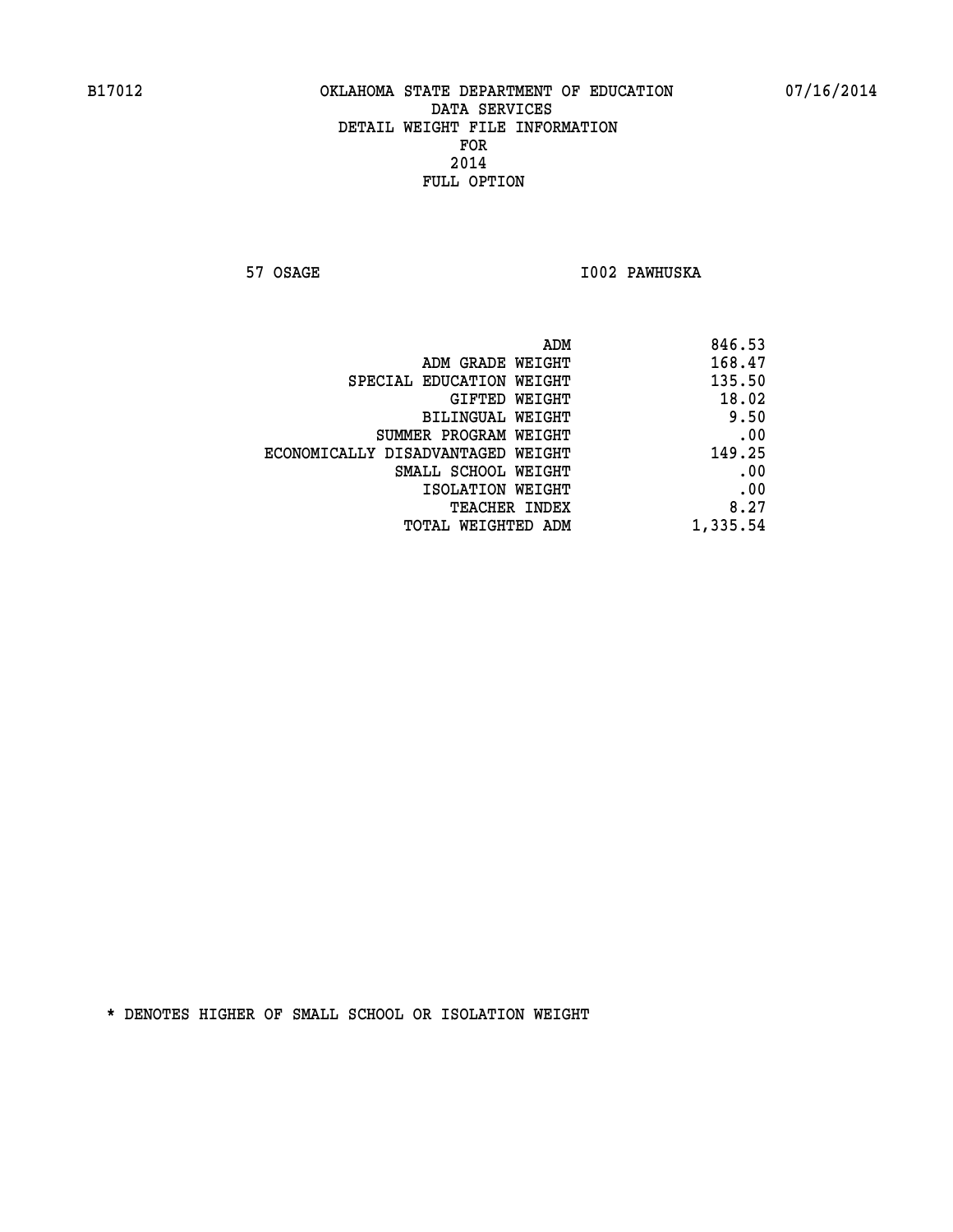**57 OSAGE 1011 SHIDLER** 

|                                   | ADM<br>242.34 |
|-----------------------------------|---------------|
| ADM GRADE WEIGHT                  | 51.54         |
| SPECIAL EDUCATION WEIGHT          | 19.90         |
| <b>GIFTED WEIGHT</b>              | 7.82          |
| BILINGUAL WEIGHT                  | .00           |
| SUMMER PROGRAM WEIGHT             | .00           |
| ECONOMICALLY DISADVANTAGED WEIGHT | 40.50         |
| SMALL SCHOOL WEIGHT               | 26.26         |
| ISOLATION WEIGHT                  | $157.52*$     |
| TEACHER INDEX                     | .03           |
| TOTAL WEIGHTED ADM                | 519.65        |
|                                   |               |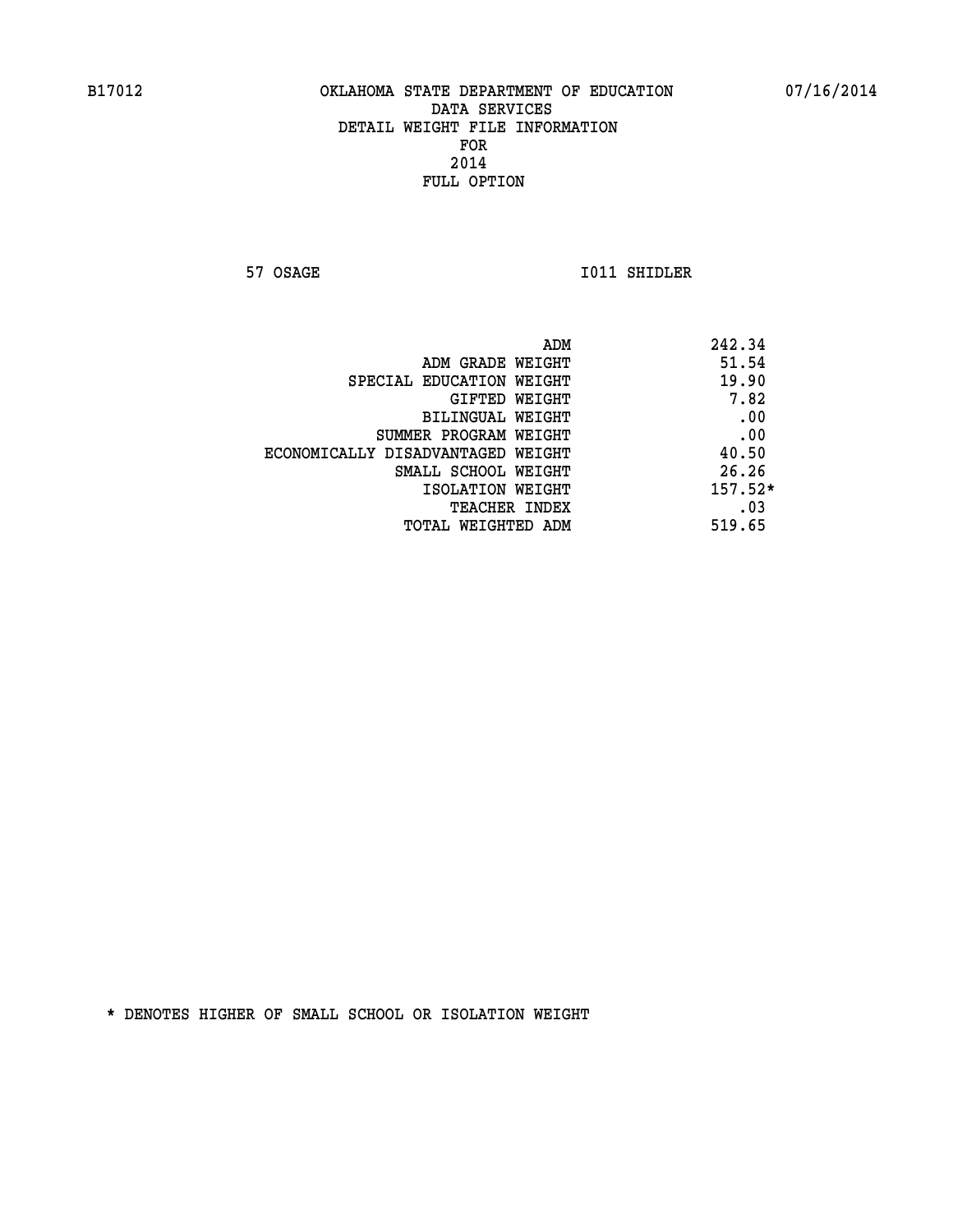**57 OSAGE 1029 BARNSDALL** 

| 438.72<br>ADM                              |  |
|--------------------------------------------|--|
| 83.48<br>ADM GRADE WEIGHT                  |  |
| 92.45<br>SPECIAL EDUCATION WEIGHT          |  |
| 13.26<br>GIFTED WEIGHT                     |  |
| .50<br><b>BILINGUAL WEIGHT</b>             |  |
| .00<br>SUMMER PROGRAM WEIGHT               |  |
| 67.50<br>ECONOMICALLY DISADVANTAGED WEIGHT |  |
| $14.97*$<br>SMALL SCHOOL WEIGHT            |  |
| .00<br>ISOLATION WEIGHT                    |  |
| 16.51<br><b>TEACHER INDEX</b>              |  |
| 727.39<br>TOTAL WEIGHTED ADM               |  |
|                                            |  |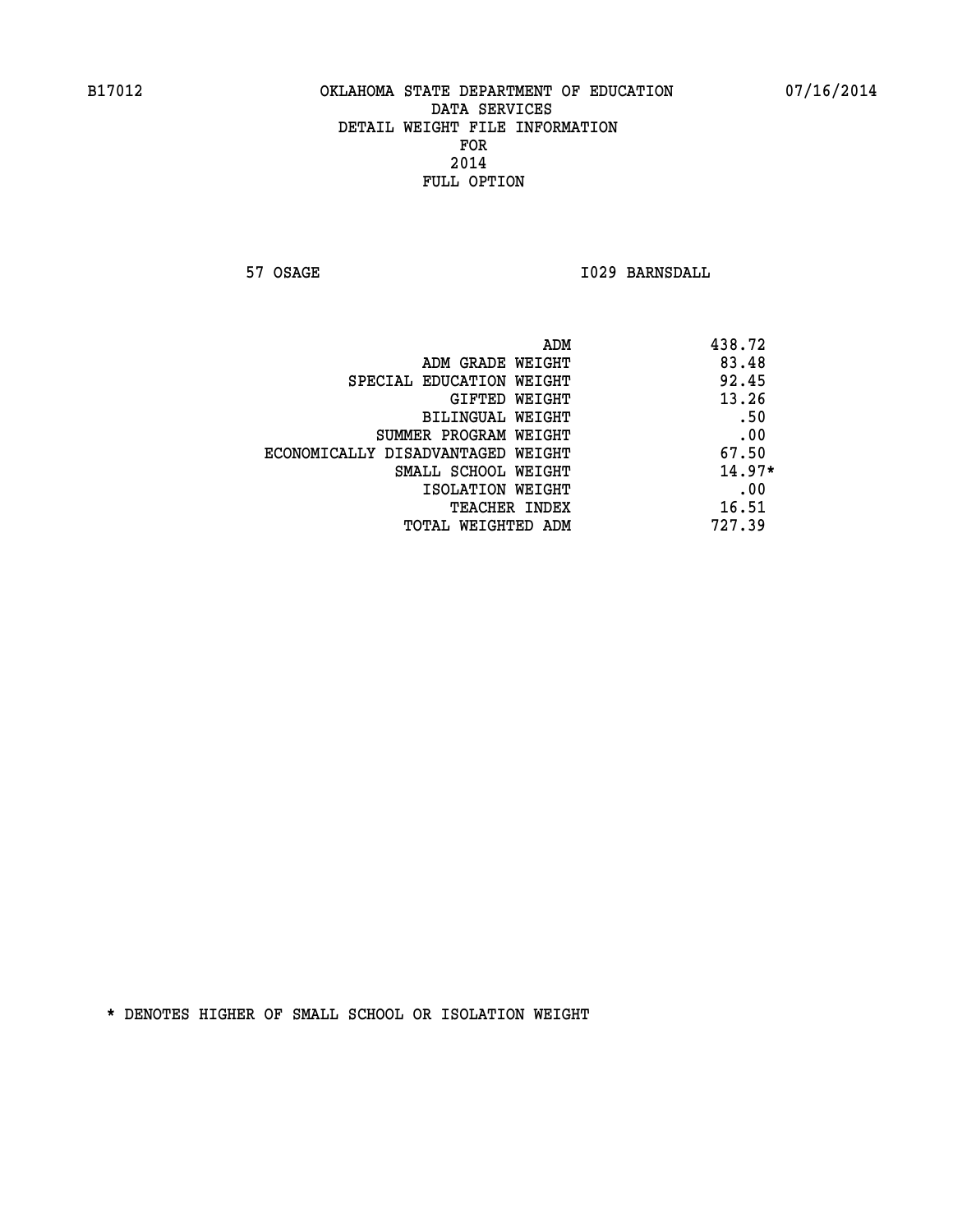**57 OSAGE 1030 WYNONA** 

| ADM                               | 118.68 |
|-----------------------------------|--------|
| ADM GRADE WEIGHT                  | 23.79  |
| SPECIAL EDUCATION WEIGHT          | 28.30  |
| GIFTED WEIGHT                     | 4.42   |
| BILINGUAL WEIGHT                  | .00    |
| SUMMER PROGRAM WEIGHT             | .00    |
| ECONOMICALLY DISADVANTAGED WEIGHT | 22.00  |
| SMALL SCHOOL WEIGHT               | 18.41* |
| ISOLATION WEIGHT                  | .00    |
| <b>TEACHER INDEX</b>              | 5.77   |
| TOTAL WEIGHTED ADM                | 221.37 |
|                                   |        |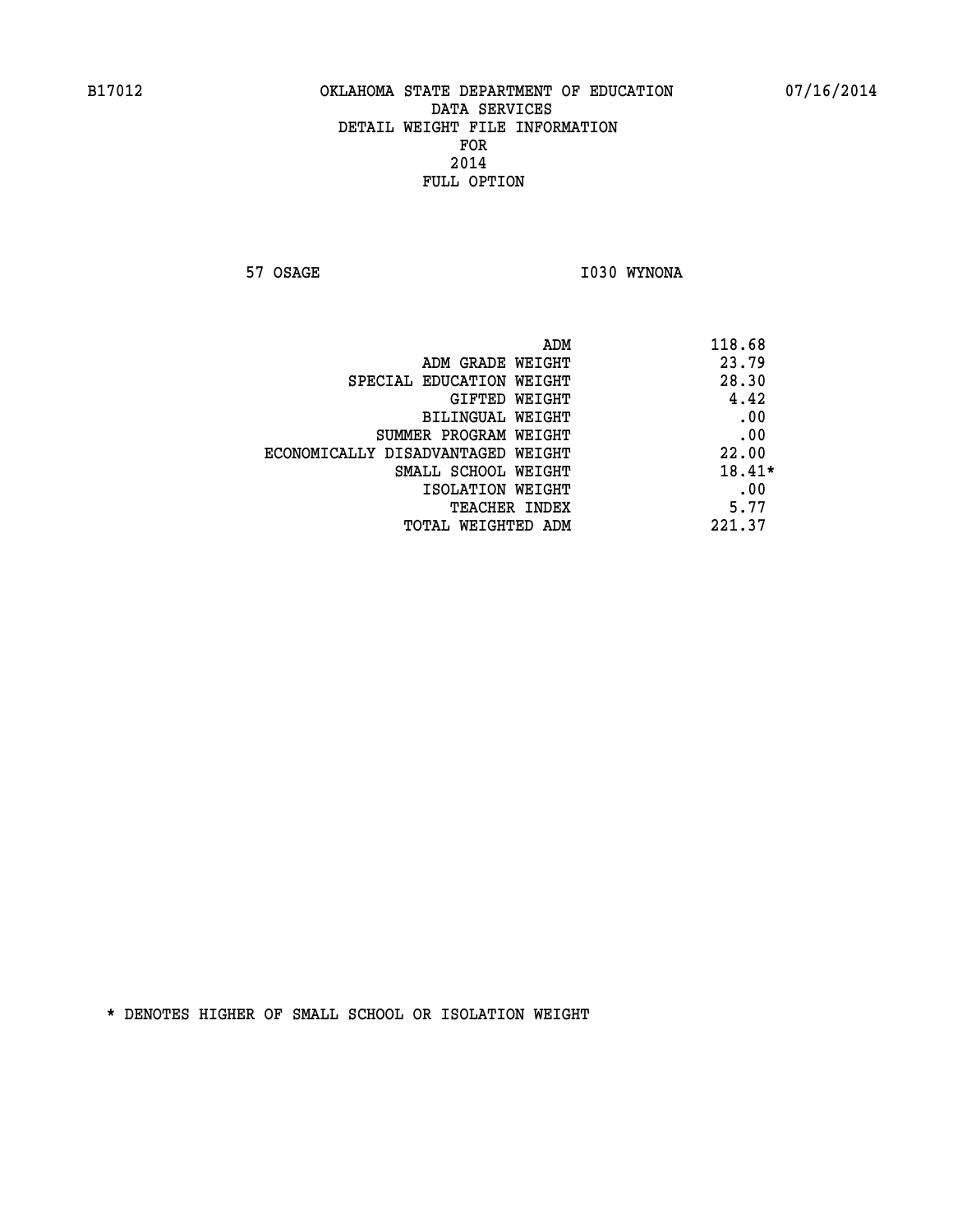**57 OSAGE 1038 HOMINY** 

| 609.24 |
|--------|
| 119.90 |
| 54.65  |
| 21.08  |
| 4.25   |
| .00    |
| 113.75 |
| .00    |
| .00    |
| 27.65  |
| 950.52 |
|        |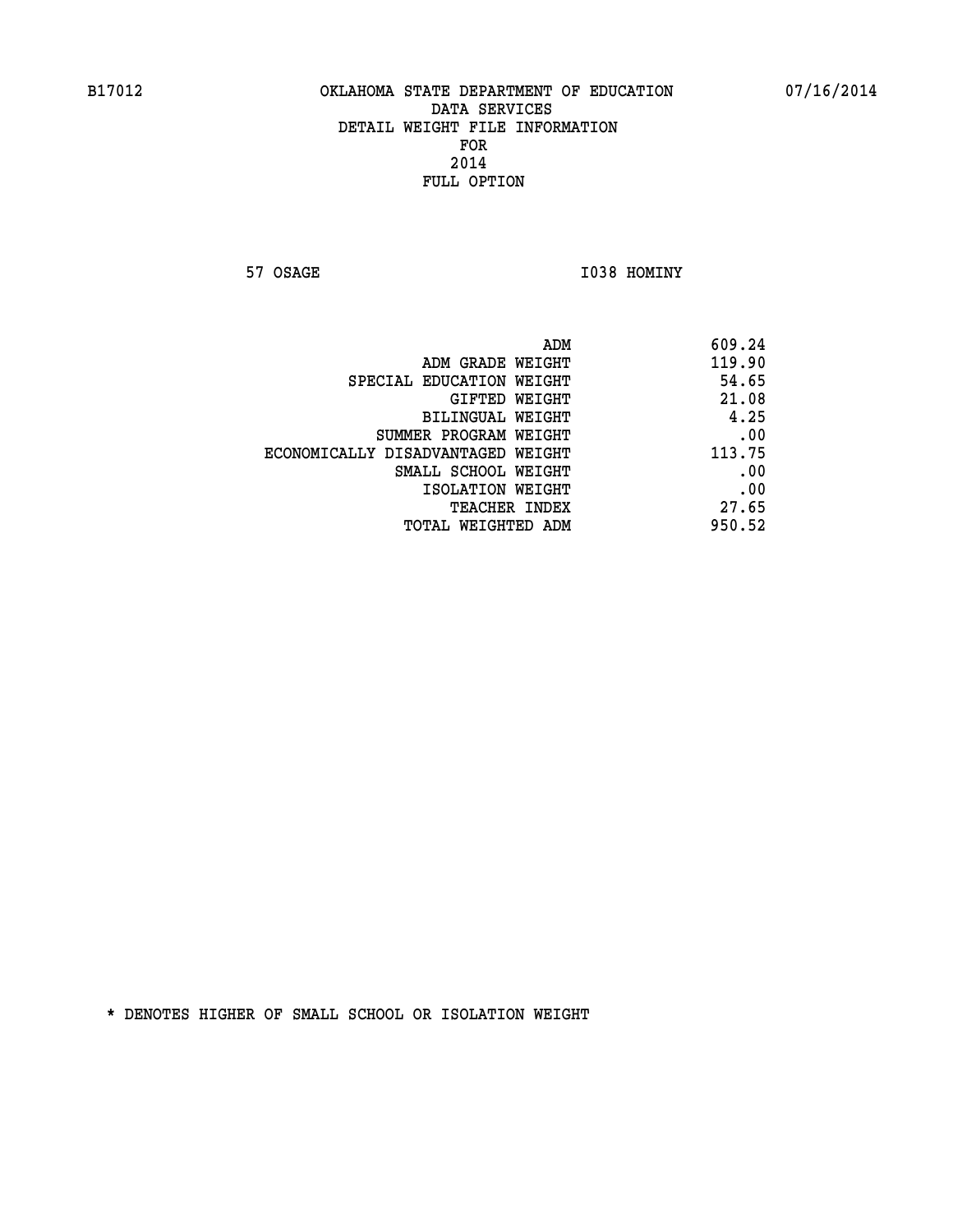**57 OSAGE I050 PRUE** 

|                                   | ADM | 318.00   |
|-----------------------------------|-----|----------|
| ADM GRADE WEIGHT                  |     | 63.81    |
| SPECIAL EDUCATION WEIGHT          |     | 59.25    |
| GIFTED WEIGHT                     |     | 5.10     |
| BILINGUAL WEIGHT                  |     | .50      |
| SUMMER PROGRAM WEIGHT             |     | .00      |
| ECONOMICALLY DISADVANTAGED WEIGHT |     | 56.75    |
| SMALL SCHOOL WEIGHT               |     | $25.37*$ |
| ISOLATION WEIGHT                  |     | .00      |
| TEACHER INDEX                     |     | .00      |
| TOTAL WEIGHTED ADM                |     | 528.78   |
|                                   |     |          |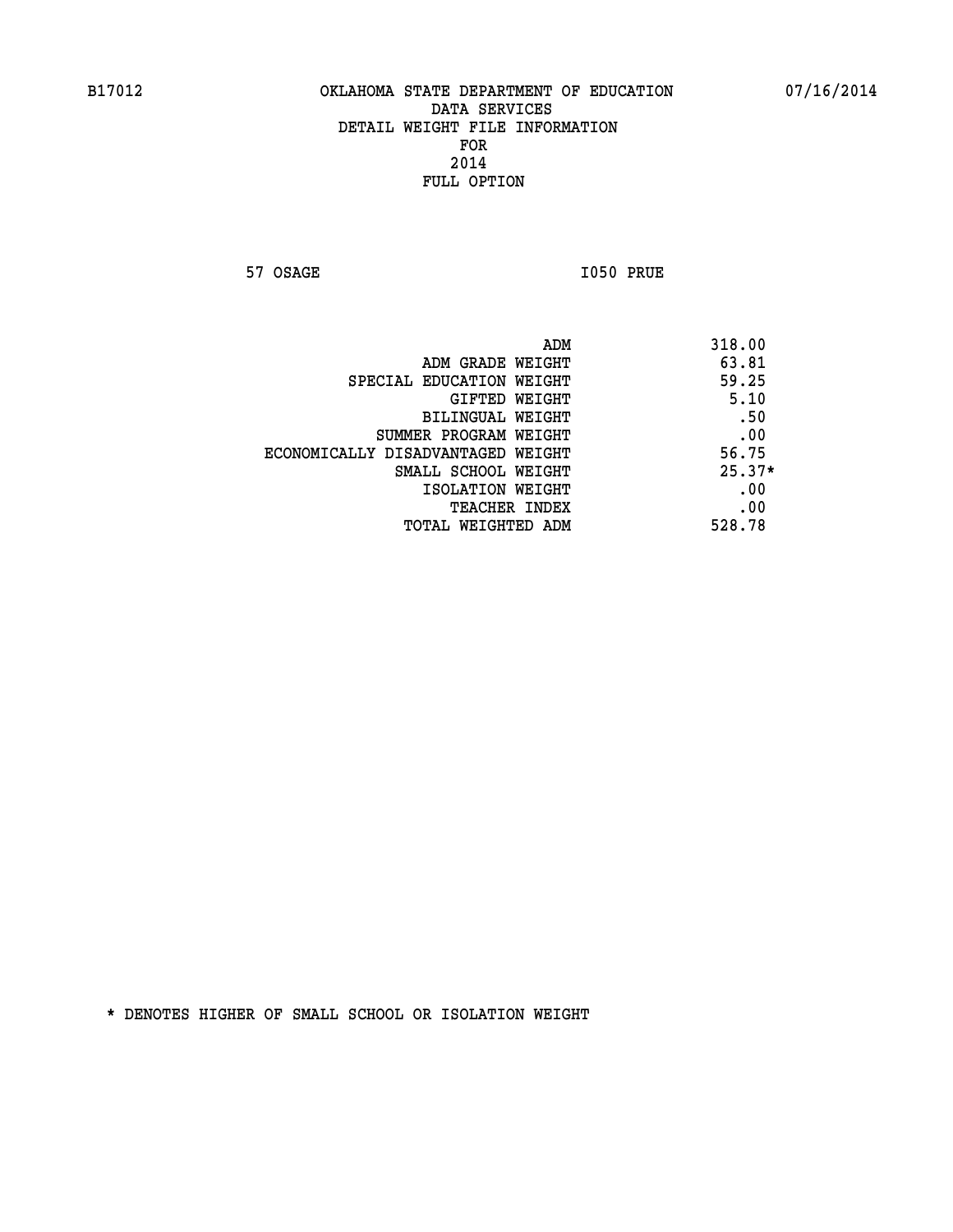**57 OSAGE 1090 WOODLAND** 

|                                   | ADM | 425.44  |
|-----------------------------------|-----|---------|
| ADM GRADE WEIGHT                  |     | 82.32   |
| SPECIAL EDUCATION WEIGHT          |     | 52.60   |
| GIFTED WEIGHT                     |     | 14.96   |
| BILINGUAL WEIGHT                  |     | .00     |
| SUMMER PROGRAM WEIGHT             |     | .00     |
| ECONOMICALLY DISADVANTAGED WEIGHT |     | 90.25   |
| SMALL SCHOOL WEIGHT               |     | 16.66   |
| ISOLATION WEIGHT                  |     | 178.68* |
| TEACHER INDEX                     |     | 26.25   |
| TOTAL WEIGHTED ADM                |     | 870.50  |
|                                   |     |         |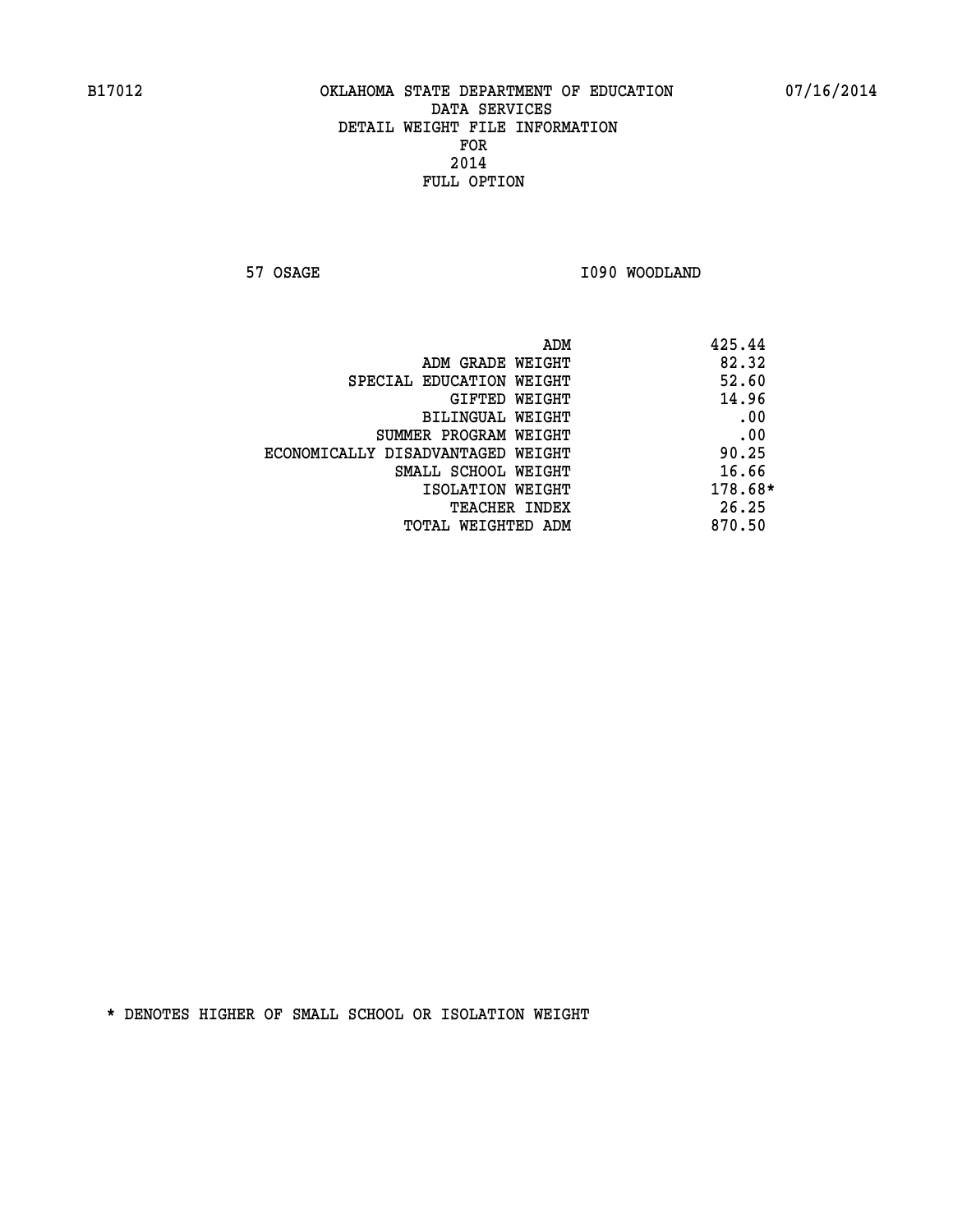**58 OTTAWA C010 TURKEY FORD** 

| ADM<br>103.13                |                                   |
|------------------------------|-----------------------------------|
| 22.14<br>ADM GRADE WEIGHT    |                                   |
| 7.40                         | SPECIAL EDUCATION WEIGHT          |
| 2.38<br><b>GIFTED WEIGHT</b> |                                   |
| .00<br>BILINGUAL WEIGHT      |                                   |
| .00                          | SUMMER PROGRAM WEIGHT             |
| 16.50                        | ECONOMICALLY DISADVANTAGED WEIGHT |
| $16.60*$                     | SMALL SCHOOL WEIGHT               |
| .00<br>ISOLATION WEIGHT      |                                   |
| 2.69<br><b>TEACHER INDEX</b> |                                   |
| 170.84                       | TOTAL WEIGHTED ADM                |
|                              |                                   |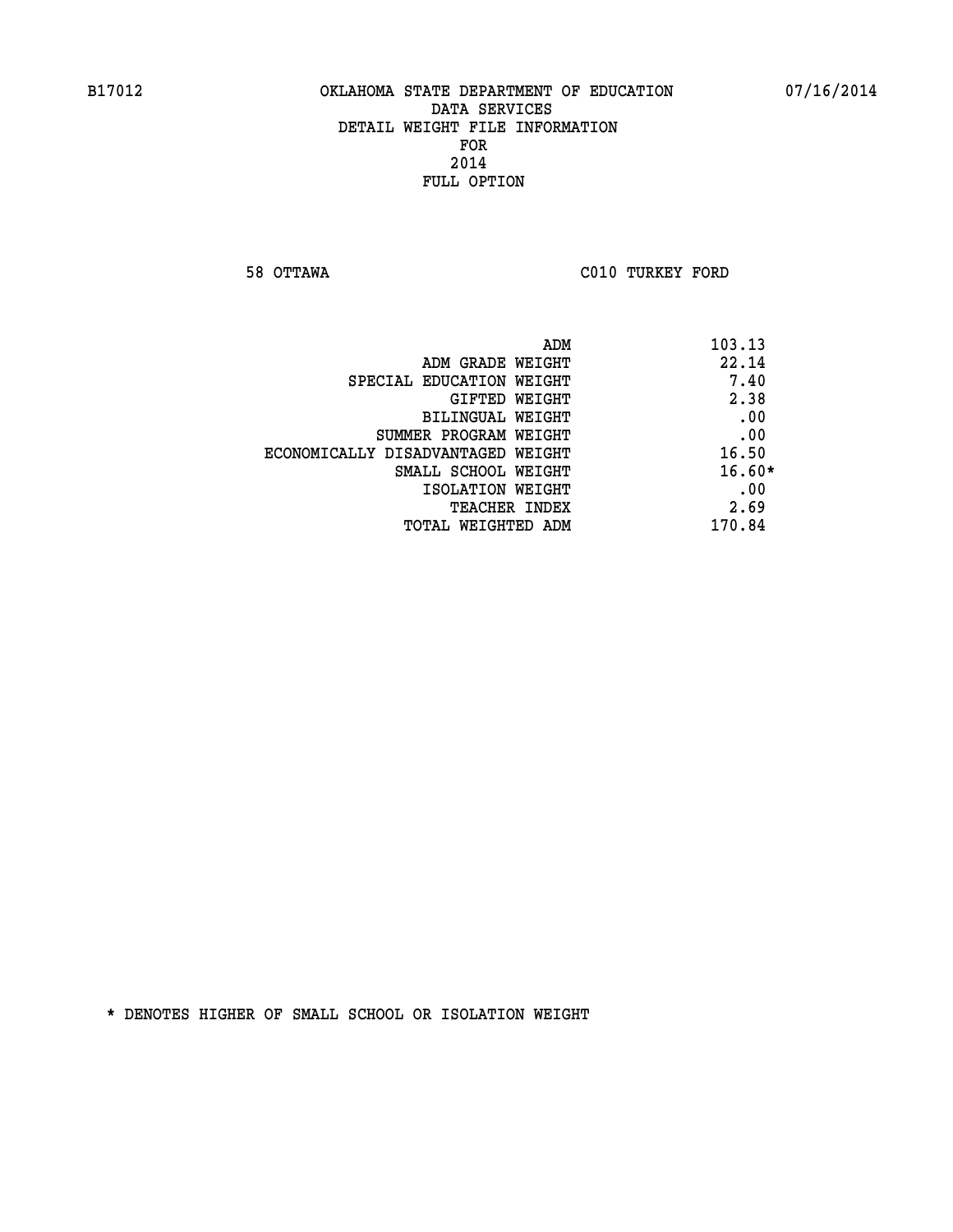**58 OTTAWA I001 WYANDOTTE** 

| 786.90   |
|----------|
| 161.93   |
| 152.80   |
| 12.58    |
| 2.75     |
| .00      |
| 124.00   |
| .00      |
| .00      |
| .00      |
| 1,240.96 |
|          |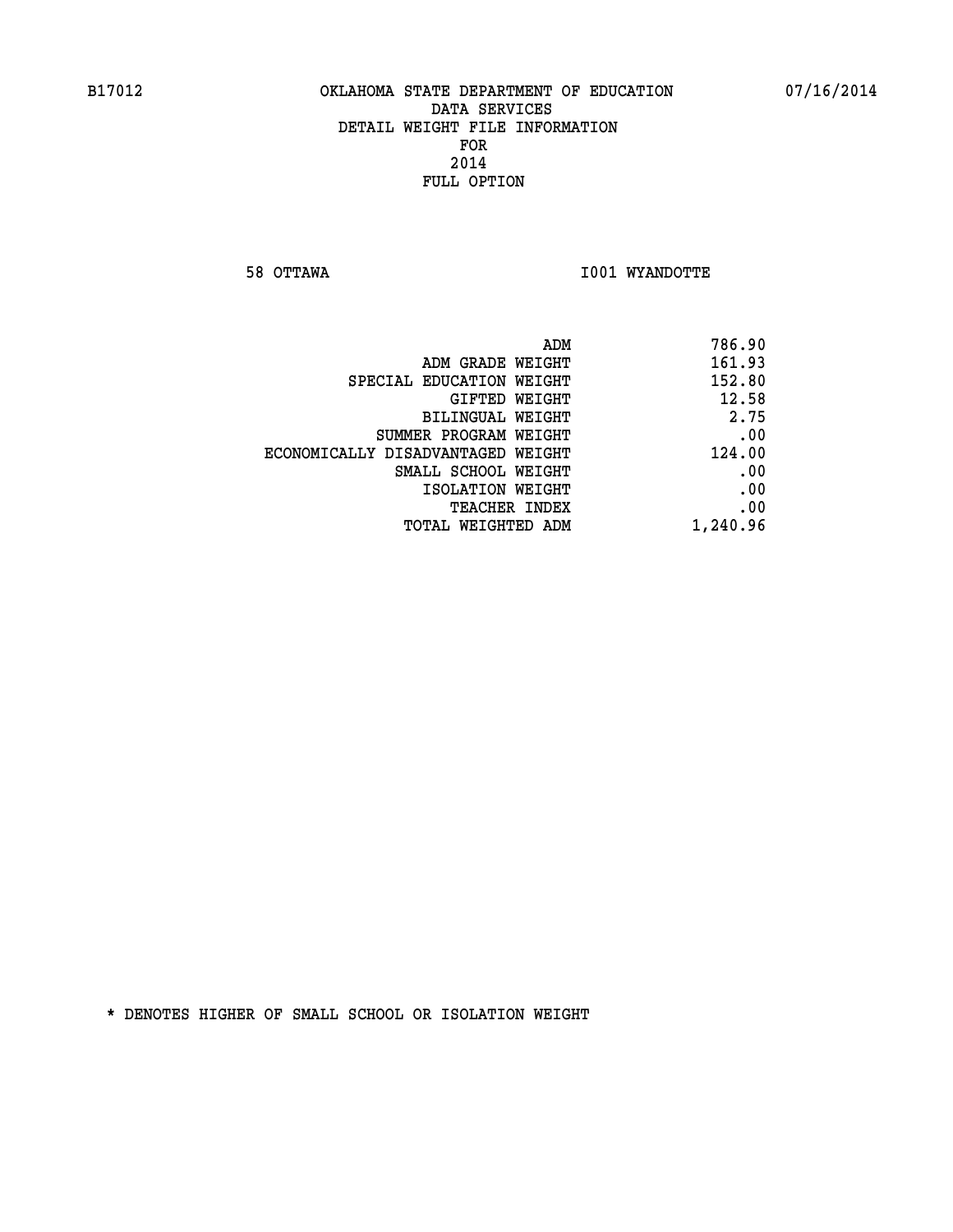**58 OTTAWA I014 QUAPAW** 

| 122.88<br>ADM GRADE WEIGHT<br>65.00<br>SPECIAL EDUCATION WEIGHT<br>15.98<br>GIFTED WEIGHT<br>.00<br><b>BILINGUAL WEIGHT</b><br>.00<br>SUMMER PROGRAM WEIGHT<br>108.00<br>ECONOMICALLY DISADVANTAGED WEIGHT<br>.00<br>SMALL SCHOOL WEIGHT<br>.00<br>ISOLATION WEIGHT<br>10.25<br>TEACHER INDEX<br>924.42<br>TOTAL WEIGHTED ADM | ADM | 602.31 |
|-------------------------------------------------------------------------------------------------------------------------------------------------------------------------------------------------------------------------------------------------------------------------------------------------------------------------------|-----|--------|
|                                                                                                                                                                                                                                                                                                                               |     |        |
|                                                                                                                                                                                                                                                                                                                               |     |        |
|                                                                                                                                                                                                                                                                                                                               |     |        |
|                                                                                                                                                                                                                                                                                                                               |     |        |
|                                                                                                                                                                                                                                                                                                                               |     |        |
|                                                                                                                                                                                                                                                                                                                               |     |        |
|                                                                                                                                                                                                                                                                                                                               |     |        |
|                                                                                                                                                                                                                                                                                                                               |     |        |
|                                                                                                                                                                                                                                                                                                                               |     |        |
|                                                                                                                                                                                                                                                                                                                               |     |        |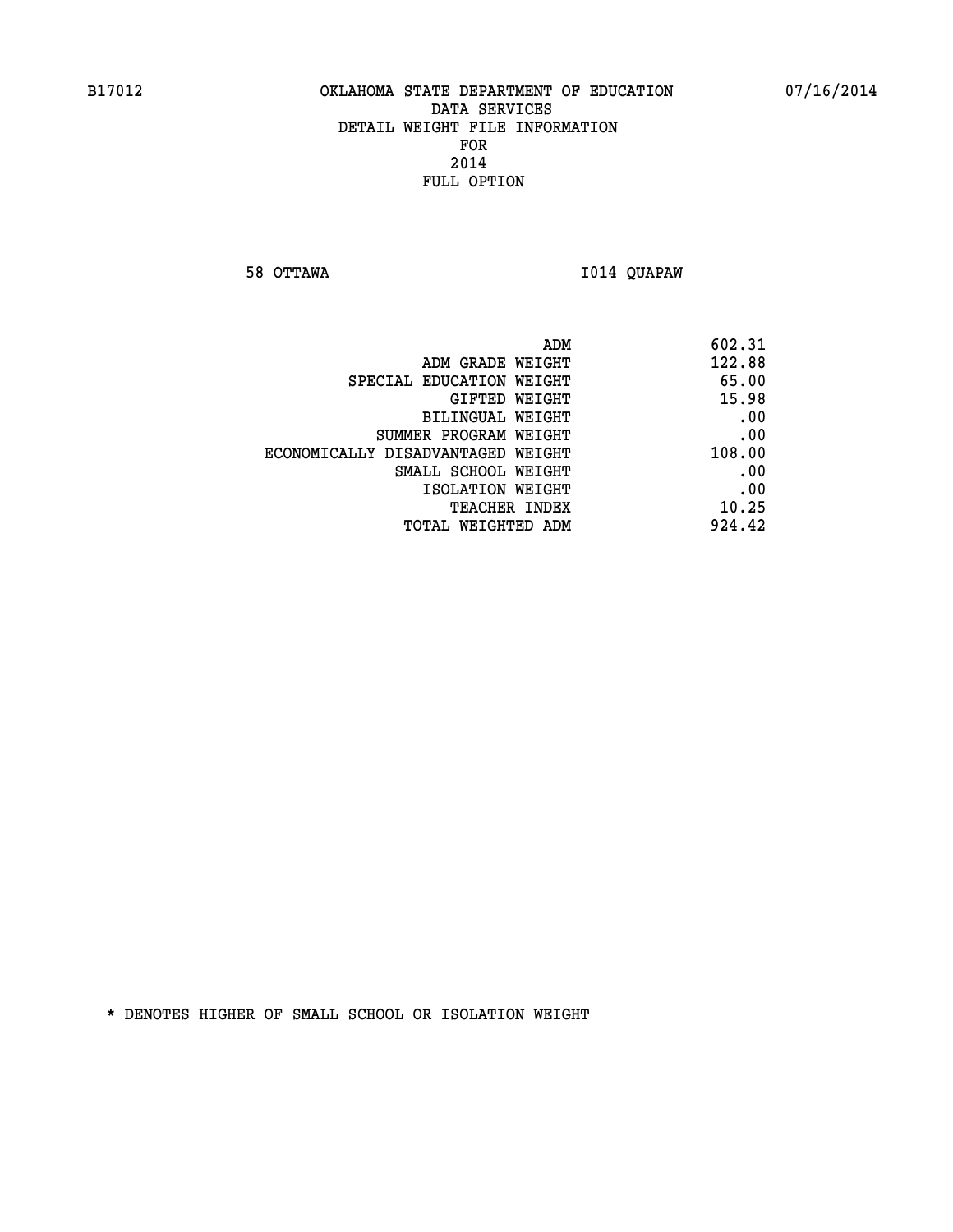**58 OTTAWA I018 COMMERCE** 

| 890.28   |
|----------|
| 186.92   |
| 111.70   |
| 26.18    |
| 51.25    |
| .00      |
| 179.75   |
| .00      |
| .00      |
| 40.60    |
| 1,486.68 |
|          |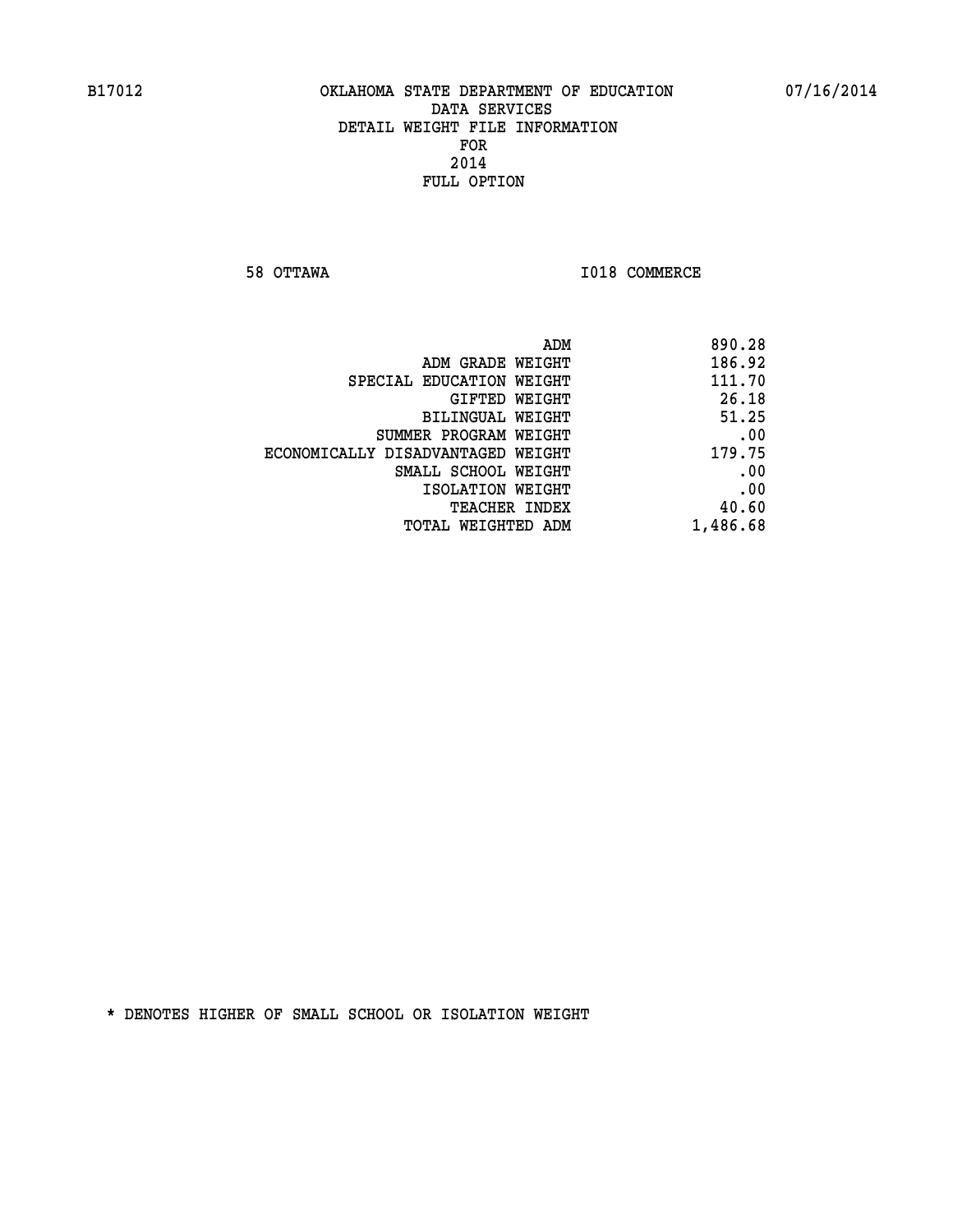**58 OTTAWA I023 MIAMI** 

| ADM                               | 2,541.62 |
|-----------------------------------|----------|
| ADM GRADE WEIGHT                  | 535.90   |
| SPECIAL EDUCATION WEIGHT          | 371.85   |
| GIFTED WEIGHT                     | 82.28    |
| BILINGUAL WEIGHT                  | 45.50    |
| SUMMER PROGRAM WEIGHT             | .00      |
| ECONOMICALLY DISADVANTAGED WEIGHT | 477.00   |
| SMALL SCHOOL WEIGHT               | .00      |
| ISOLATION WEIGHT                  | .00      |
| <b>TEACHER INDEX</b>              | .00      |
| TOTAL WEIGHTED ADM                | 4,054.15 |
|                                   |          |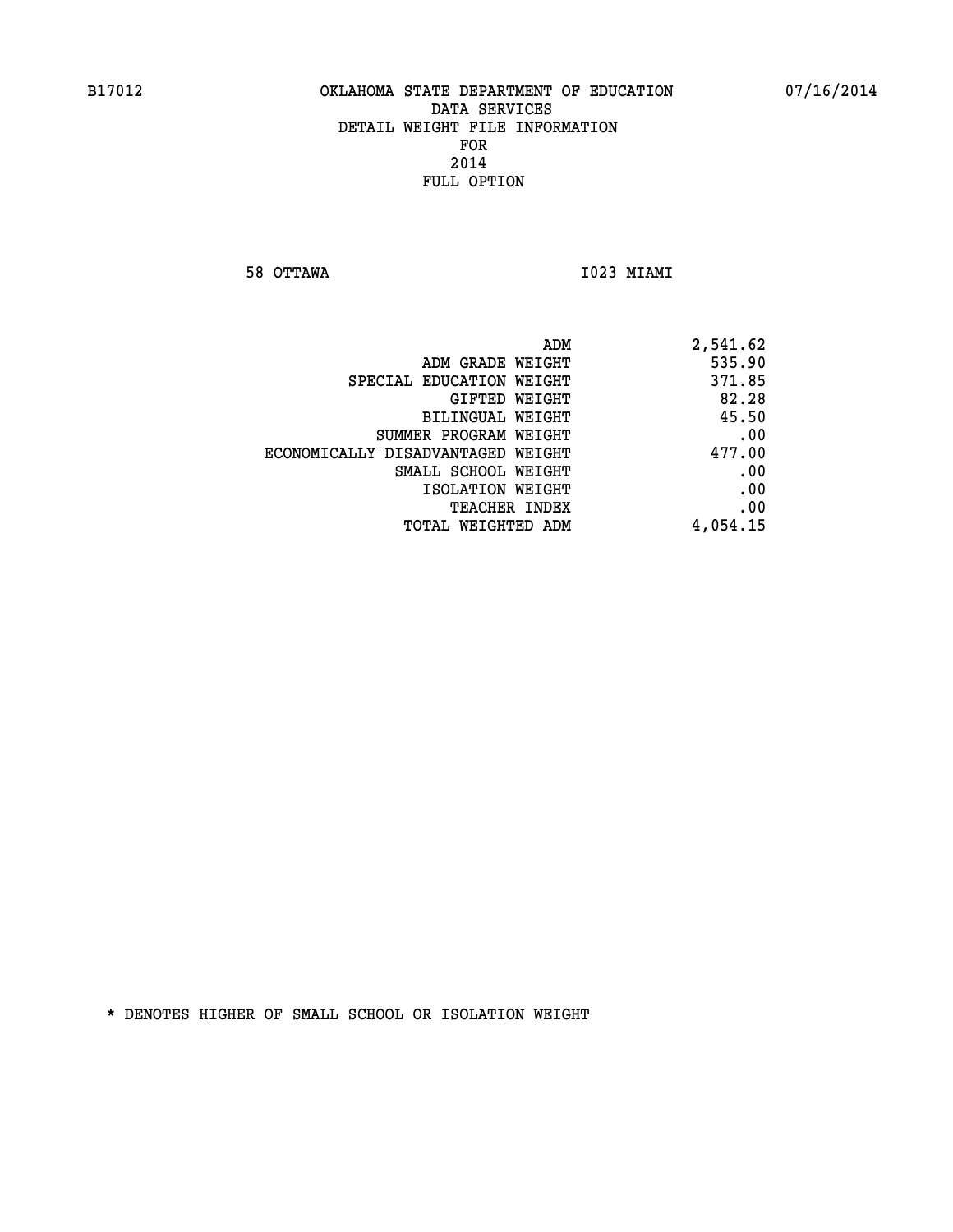**58 OTTAWA I026 AFTON** 

| 529.39 |
|--------|
| 106.30 |
| 115.25 |
| 16.32  |
| .00    |
| .00    |
| 104.25 |
| .00    |
| .00    |
| 7.62   |
| 879.13 |
|        |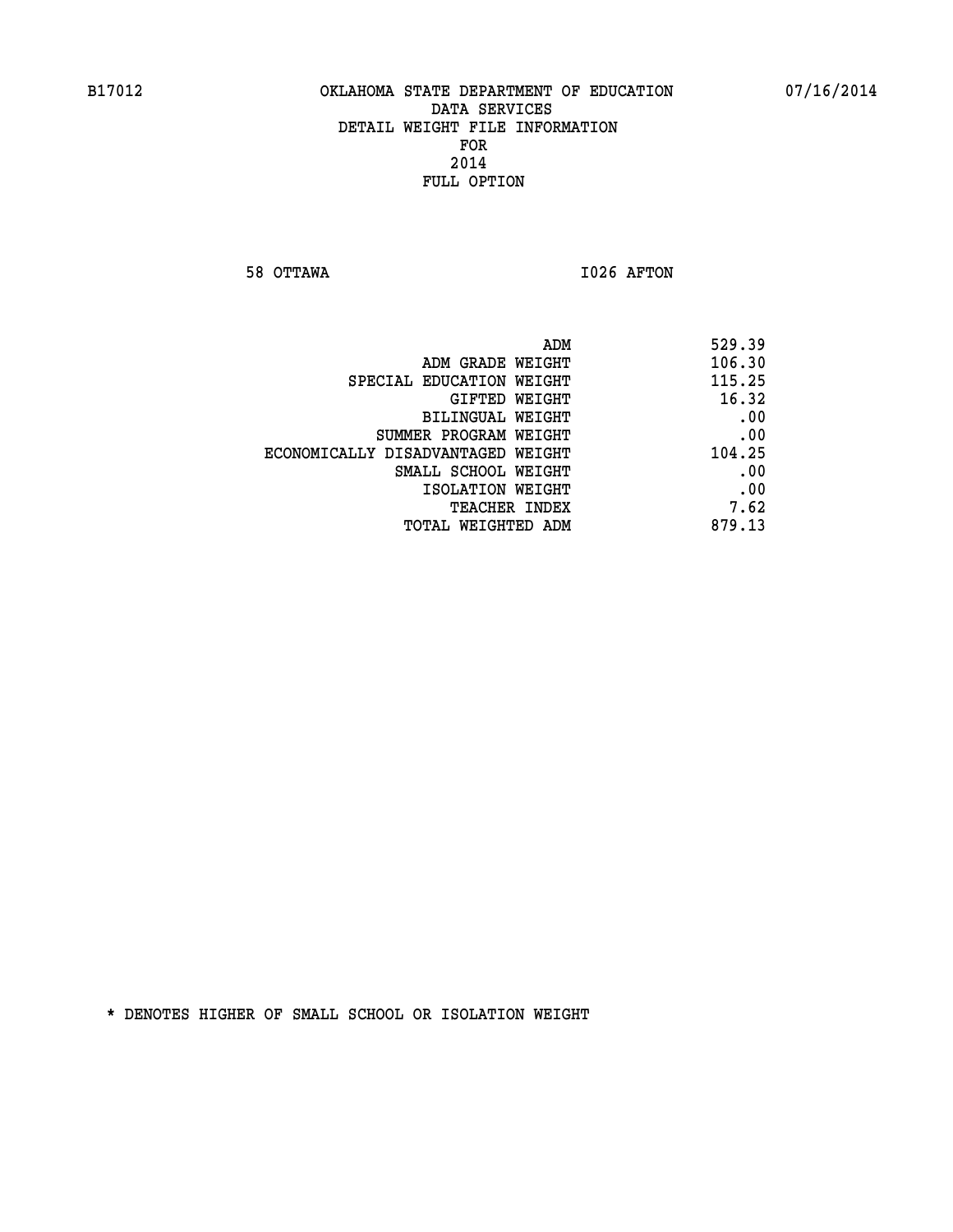**58 OTTAWA I031 FAIRLAND** 

| 583.22 |
|--------|
| 114.34 |
| 82.25  |
| 15.98  |
| 2.00   |
| .00    |
| 94.75  |
| .00    |
| .00    |
| 28.84  |
| 921.38 |
|        |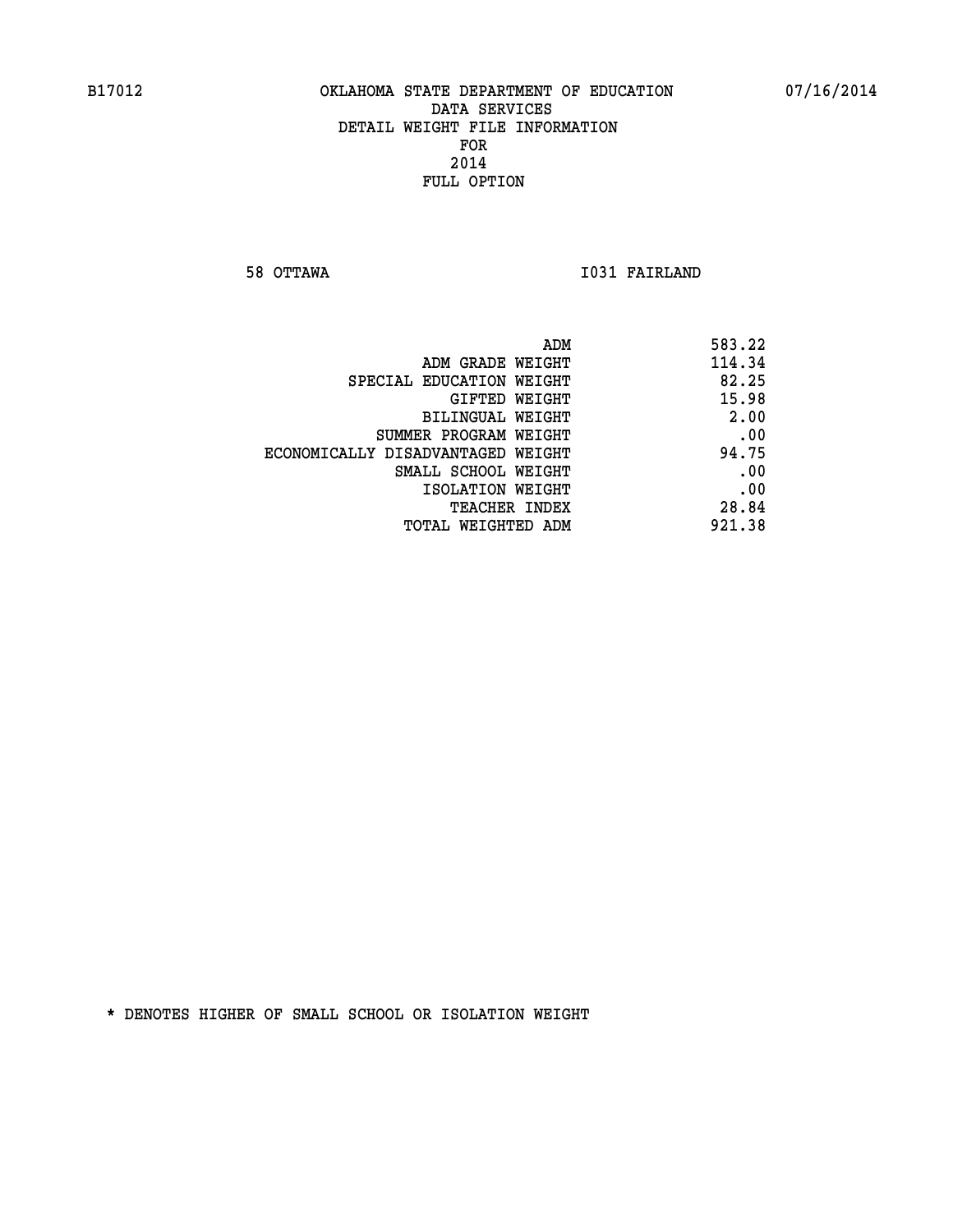**59 PAWNEE C002 JENNINGS** 

|                                   | ADM<br>199.29 |
|-----------------------------------|---------------|
| ADM GRADE WEIGHT                  | 39.63         |
| SPECIAL EDUCATION WEIGHT          | 17.85         |
| GIFTED WEIGHT                     | 7.82          |
| BILINGUAL WEIGHT                  | .00           |
| SUMMER PROGRAM WEIGHT             | .00           |
| ECONOMICALLY DISADVANTAGED WEIGHT | 39.50         |
| SMALL SCHOOL WEIGHT               | $24.84*$      |
| ISOLATION WEIGHT                  | .00           |
| <b>TEACHER INDEX</b>              | .00           |
| TOTAL WEIGHTED ADM                | 328.93        |
|                                   |               |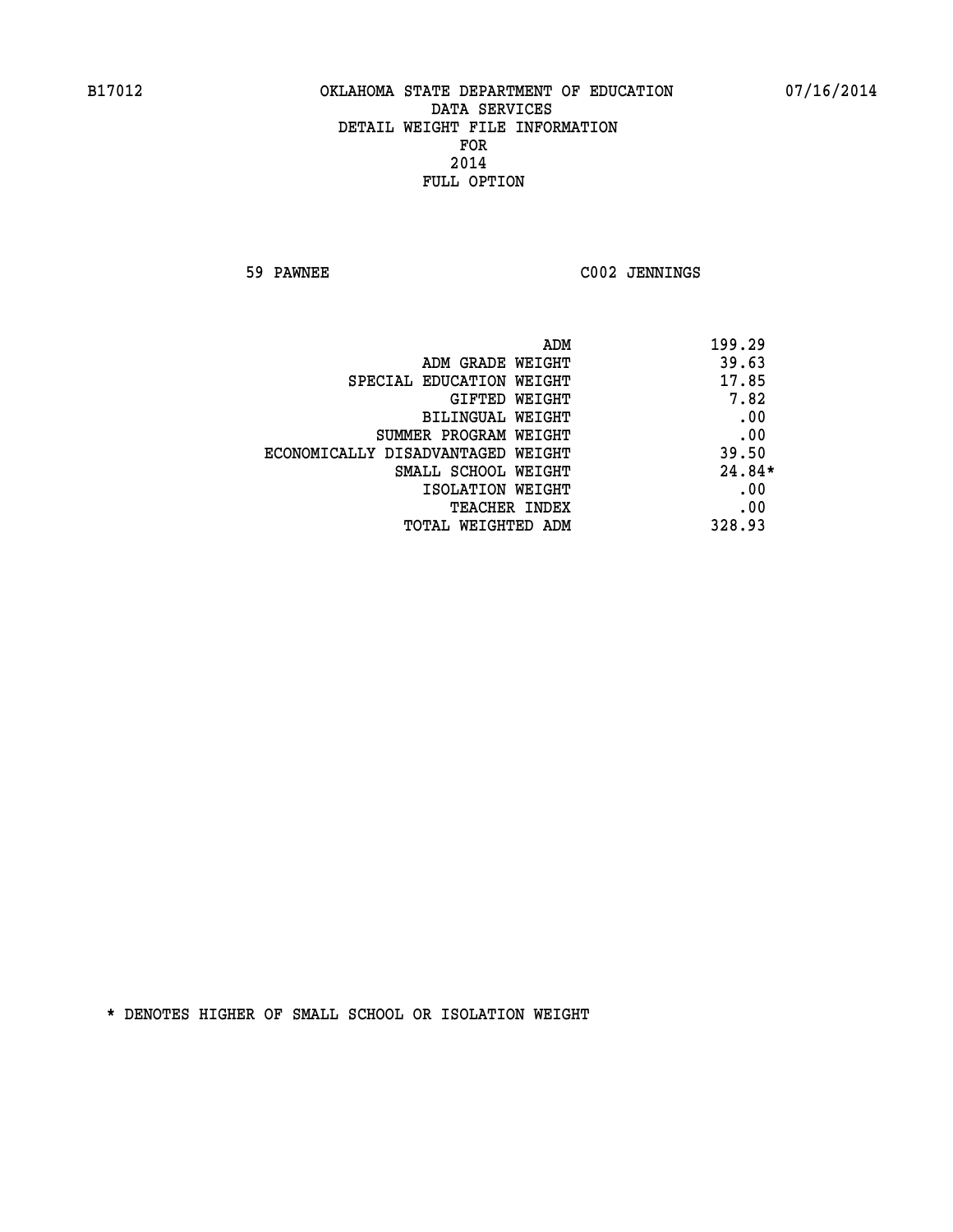**59 PAWNEE I001 PAWNEE** 

|                                   | ADM<br>780.13 |
|-----------------------------------|---------------|
| ADM GRADE WEIGHT                  | 160.94        |
| SPECIAL EDUCATION WEIGHT          | 100.40        |
| GIFTED WEIGHT                     | 14.62         |
| BILINGUAL WEIGHT                  | .00           |
| SUMMER PROGRAM WEIGHT             | .00           |
| ECONOMICALLY DISADVANTAGED WEIGHT | 139.25        |
| SMALL SCHOOL WEIGHT               | .00           |
| ISOLATION WEIGHT                  | .00           |
| TEACHER INDEX                     | .00           |
| TOTAL WEIGHTED ADM                | 1,195.34      |
|                                   |               |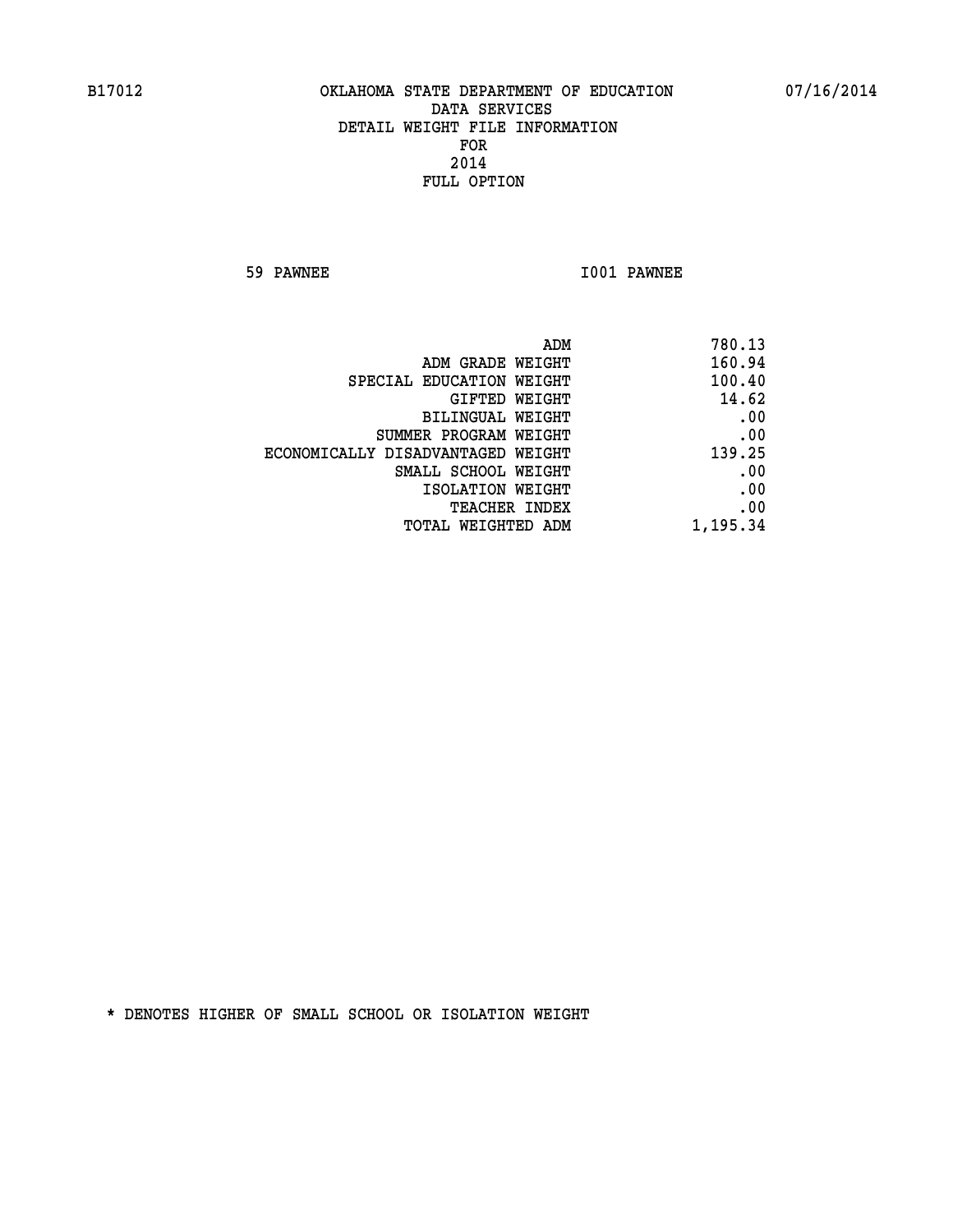**59 PAWNEE 1006 CLEVELAND** 

| 1,640.34 |
|----------|
| 309.38   |
| 220.45   |
| 60.52    |
| .00      |
| .00      |
| 279.25   |
| .00      |
| .00      |
| 49.93    |
| 2,559.87 |
|          |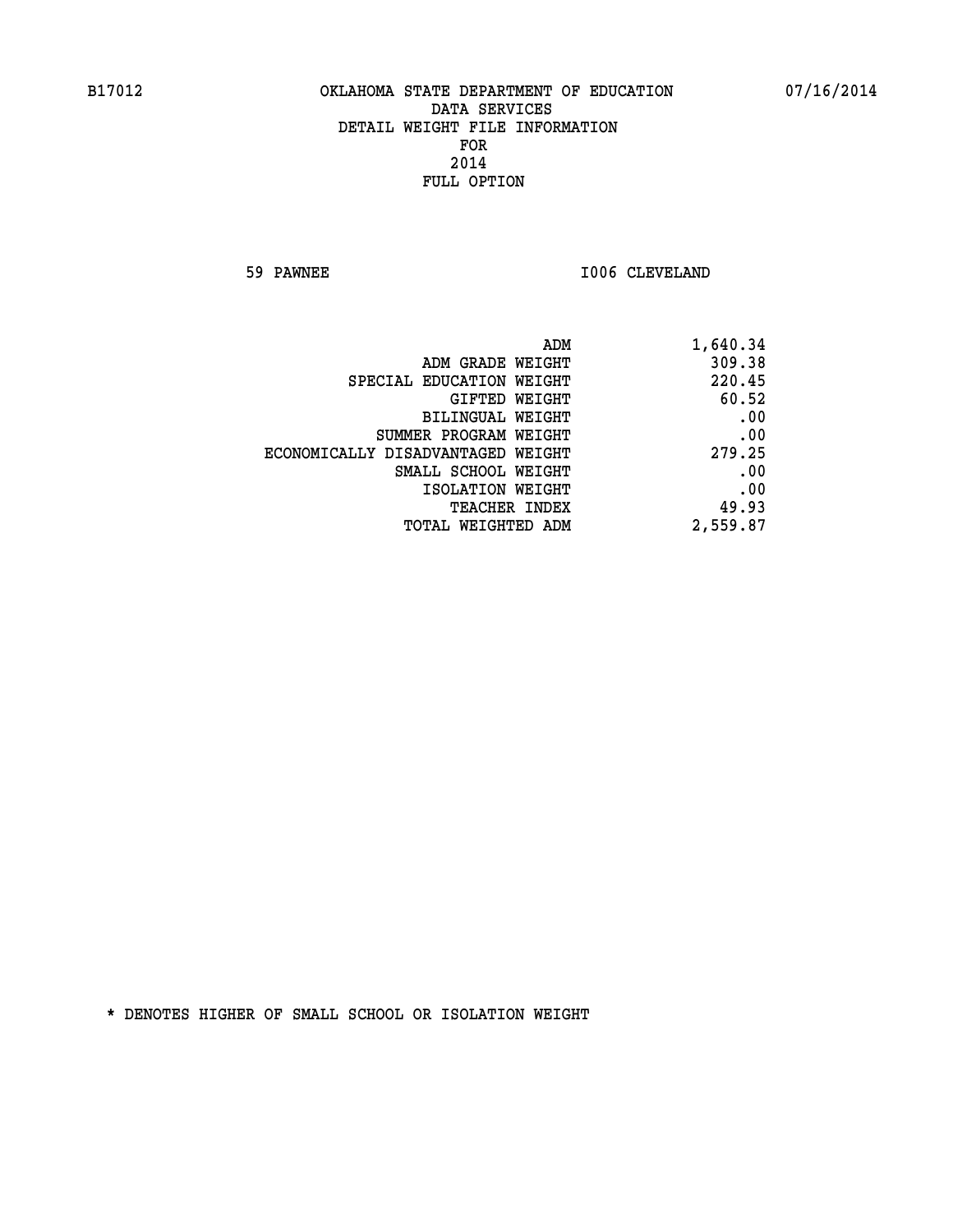**60 PAYNE C104 OAK GROVE** 

| 187.95   | ADM                               |
|----------|-----------------------------------|
| 36.29    | ADM GRADE WEIGHT                  |
| 9.10     | SPECIAL EDUCATION WEIGHT          |
| 5.10     | <b>GIFTED WEIGHT</b>              |
| .00      | BILINGUAL WEIGHT                  |
| .00      | SUMMER PROGRAM WEIGHT             |
| 23.75    | ECONOMICALLY DISADVANTAGED WEIGHT |
| $24.23*$ | SMALL SCHOOL WEIGHT               |
| .00      | ISOLATION WEIGHT                  |
| 2.03     | <b>TEACHER INDEX</b>              |
| 288.45   | TOTAL WEIGHTED ADM                |
|          |                                   |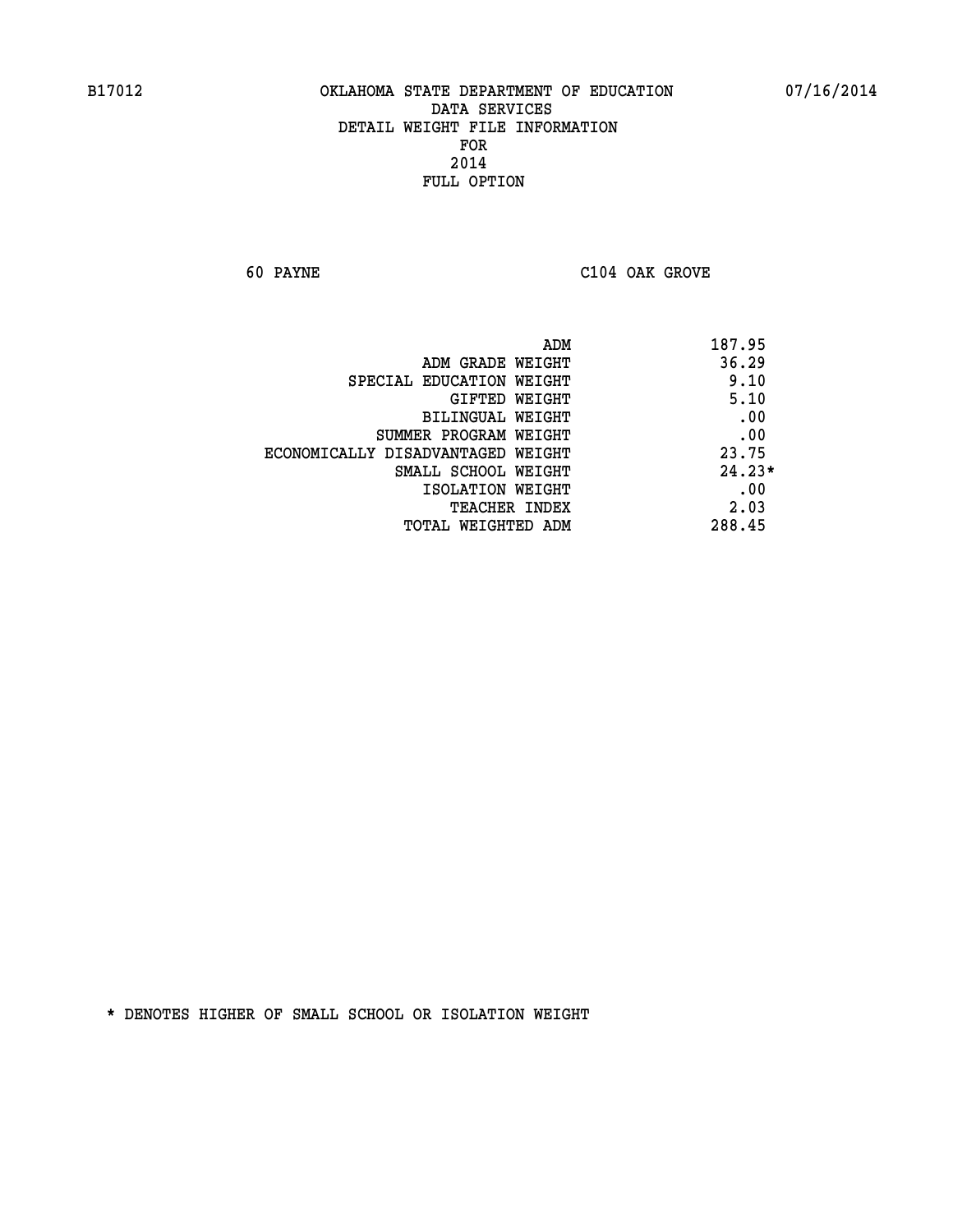**60 PAYNE I003 RIPLEY** 

|                                   | ADM | 460.18   |
|-----------------------------------|-----|----------|
| ADM GRADE WEIGHT                  |     | 87.79    |
| SPECIAL EDUCATION WEIGHT          |     | 47.25    |
| <b>GIFTED WEIGHT</b>              |     | 33.32    |
| BILINGUAL WEIGHT                  |     | .75      |
| SUMMER PROGRAM WEIGHT             |     | .00      |
| ECONOMICALLY DISADVANTAGED WEIGHT |     | 87.75    |
| SMALL SCHOOL WEIGHT               |     | $11.97*$ |
| ISOLATION WEIGHT                  |     | .00      |
| TEACHER INDEX                     |     | 13.41    |
| TOTAL WEIGHTED ADM                |     | 742.42   |
|                                   |     |          |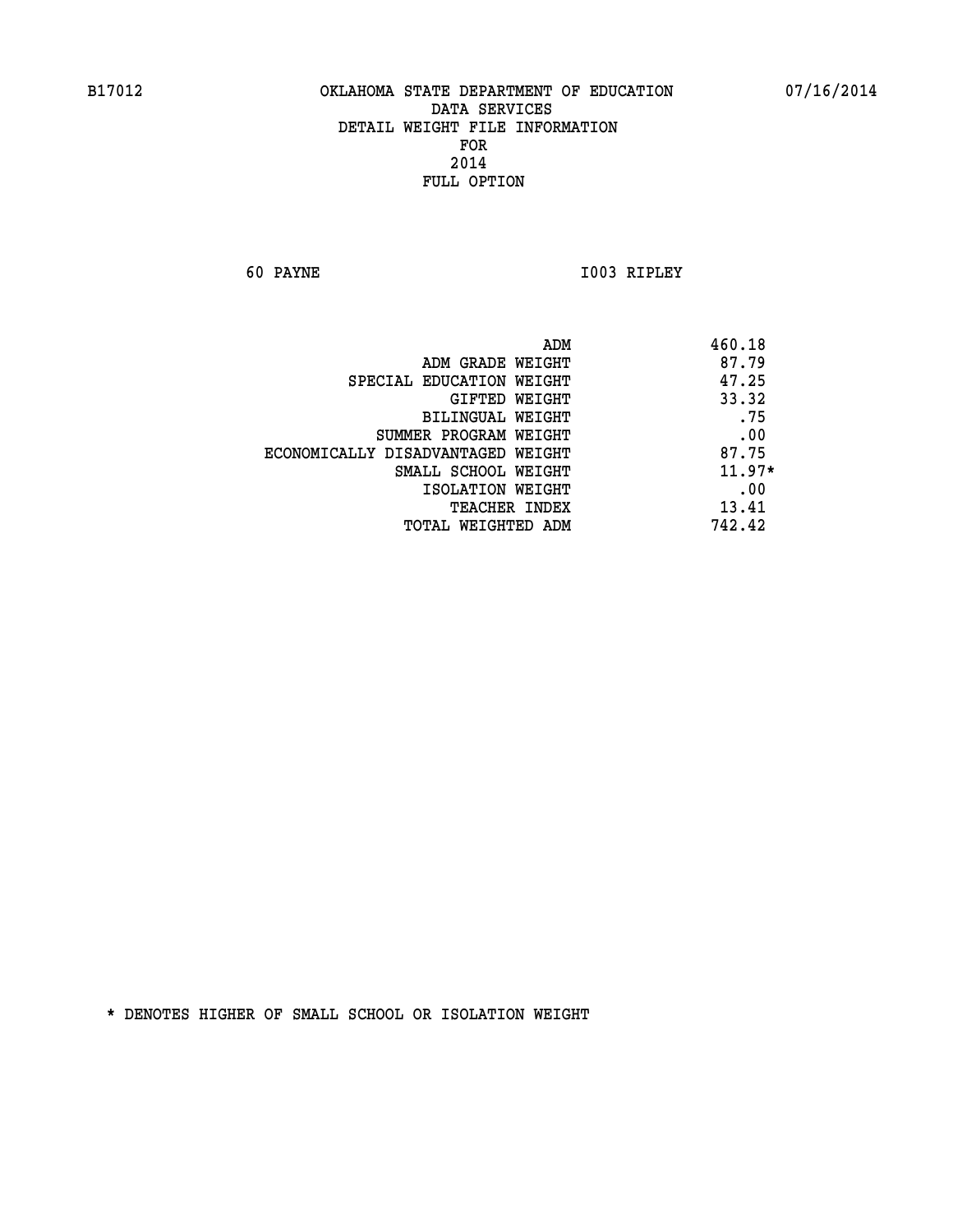**60 PAYNE I016 STILLWATER** 

| 6,006.55 |
|----------|
| 1,211.42 |
| 855.25   |
| 375.70   |
| 114.50   |
| 1.20     |
| 712.75   |
| .00      |
| .00      |
| 167.34   |
| 9,444.71 |
|          |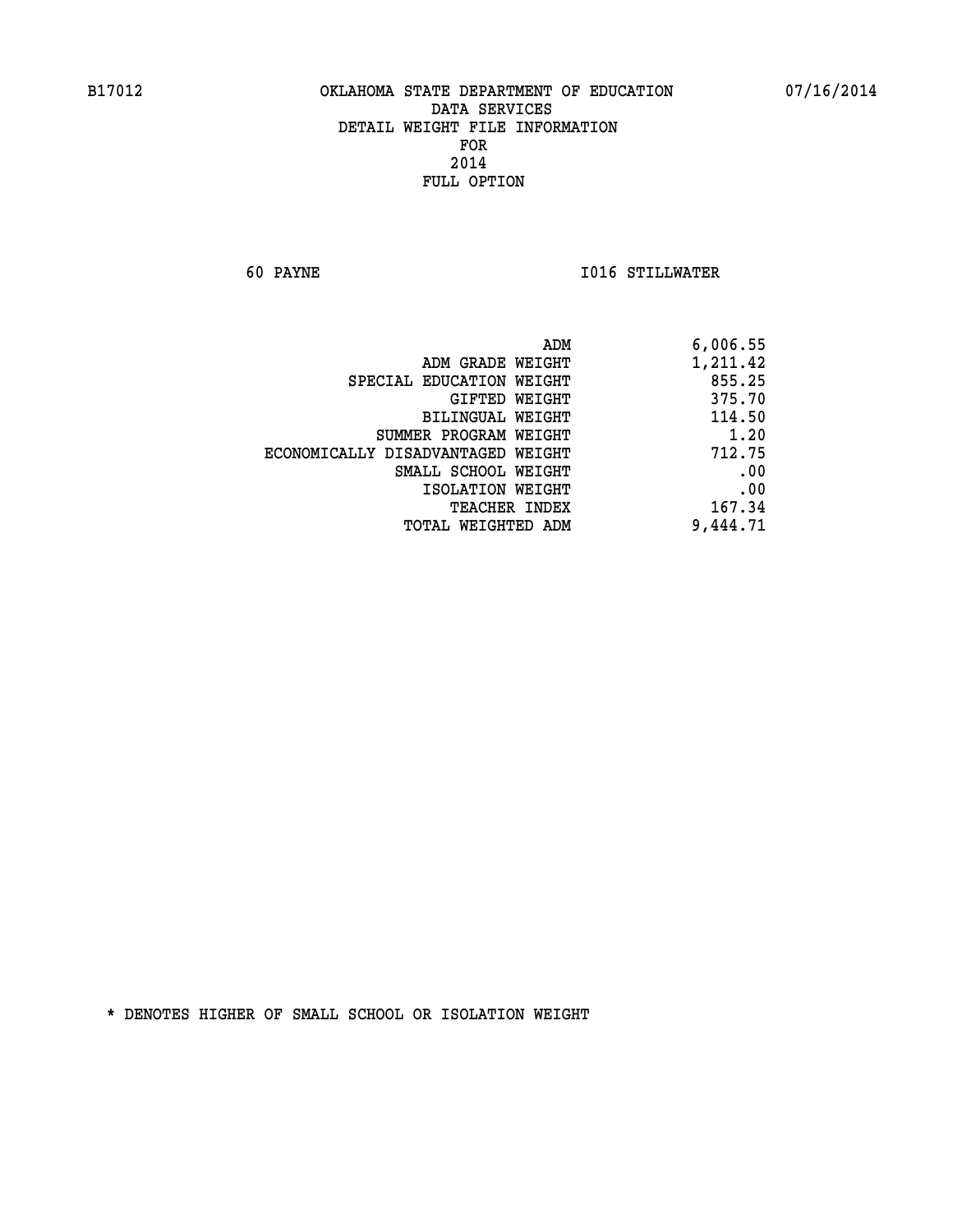**60 PAYNE I056 PERKINS-TRYON** 

| 1,458.85 |
|----------|
| 283.11   |
| 179.80   |
| 18.36    |
| .50      |
| .00      |
| 161.75   |
| .00      |
| .00      |
| 22.46    |
| 2,124.83 |
|          |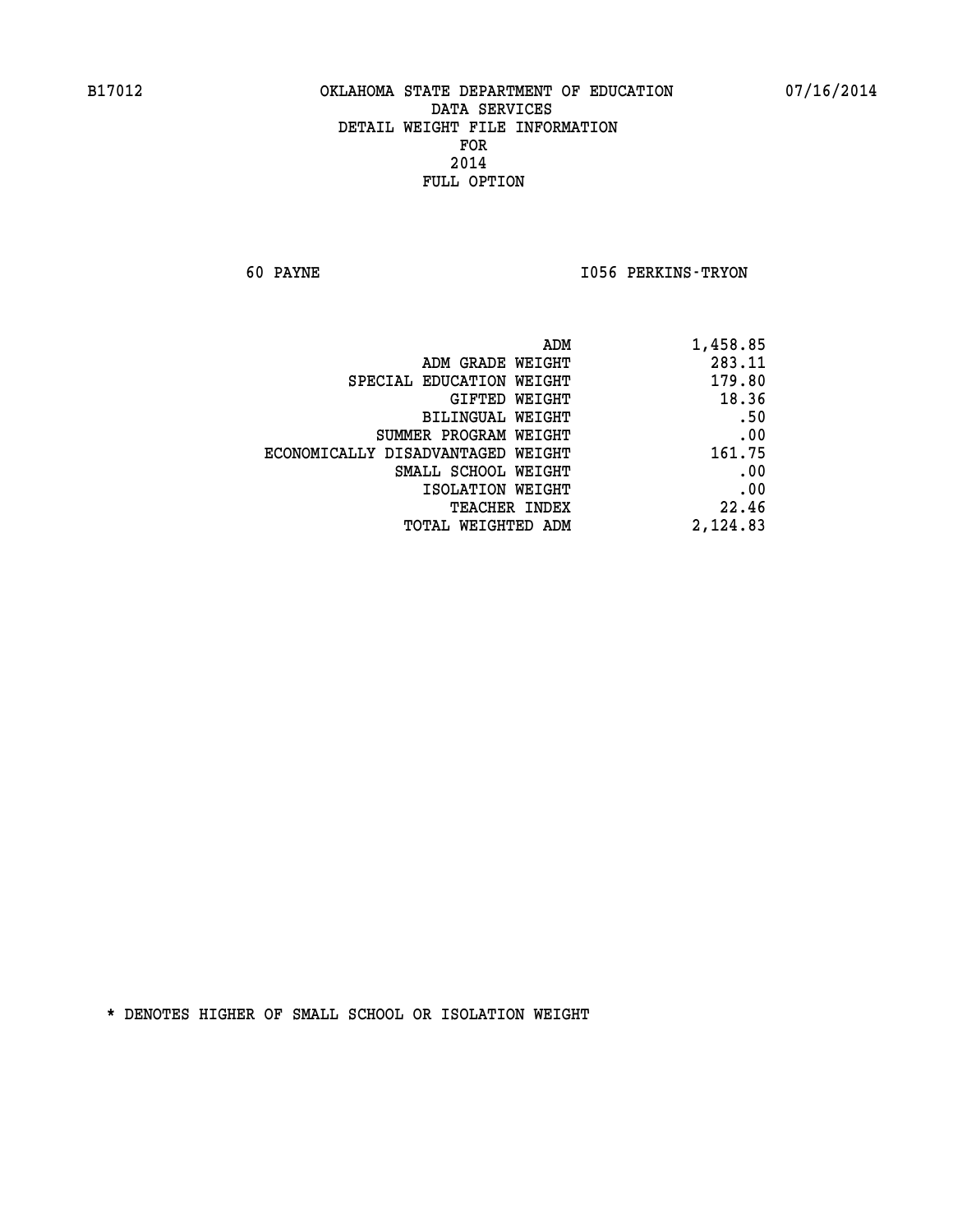**60 PAYNE 1067 CUSHING** 

| 1,802.95 |
|----------|
| 364.89   |
| 331.20   |
| 98.94    |
| .00      |
| .00      |
| 280.50   |
| .00      |
| .00      |
| 134.41   |
| 3,012.89 |
|          |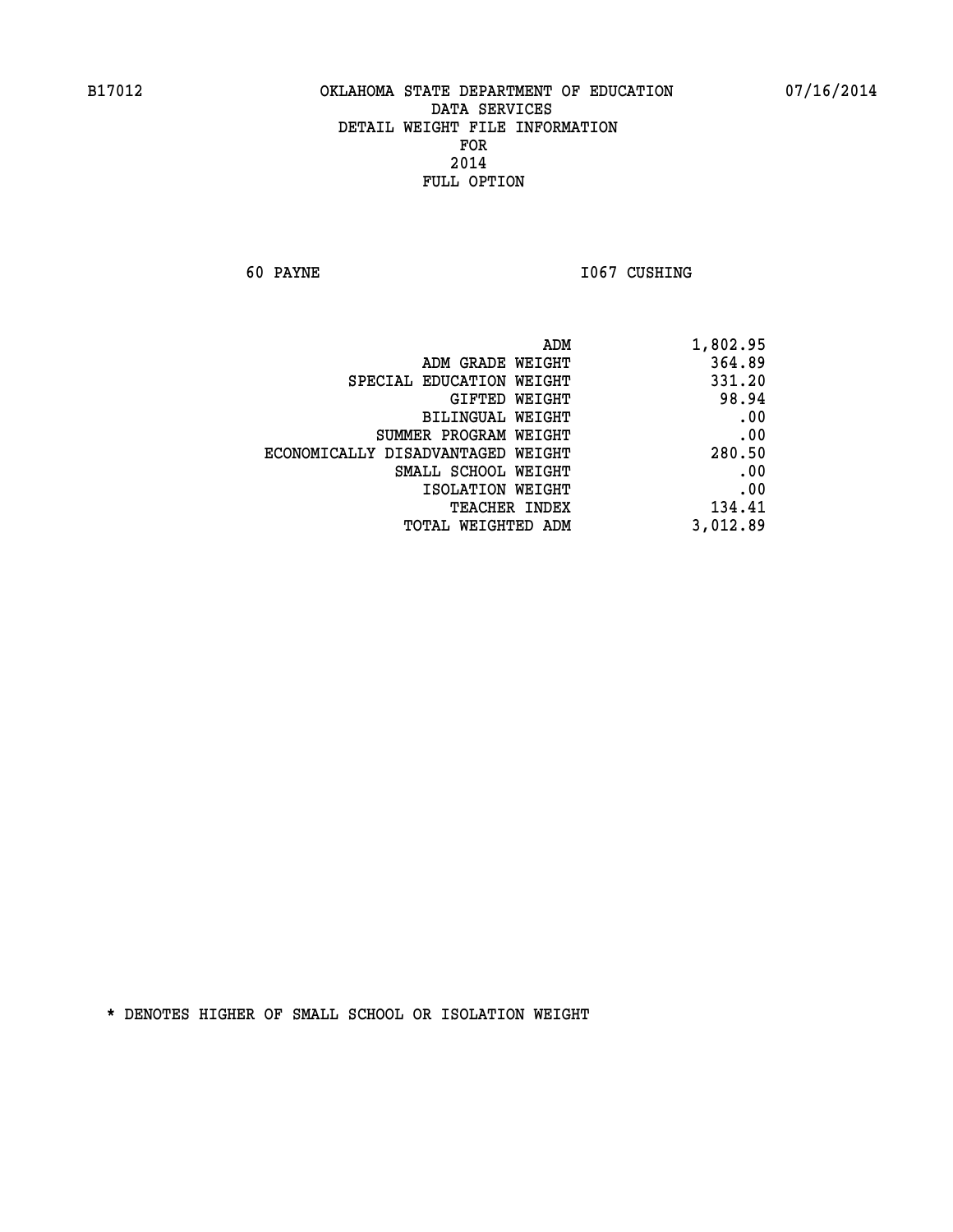**60 PAYNE 1101 GLENCOE** 

| 337.51<br>ADM                              |          |
|--------------------------------------------|----------|
| 74.10<br>ADM GRADE WEIGHT                  |          |
| 47.00<br>SPECIAL EDUCATION WEIGHT          |          |
| GIFTED WEIGHT                              | 9.52     |
| BILINGUAL WEIGHT                           | 1.25     |
| SUMMER PROGRAM WEIGHT                      | .00      |
| 66.00<br>ECONOMICALLY DISADVANTAGED WEIGHT |          |
| SMALL SCHOOL WEIGHT                        | $24.43*$ |
| ISOLATION WEIGHT                           | .00      |
| <b>TEACHER INDEX</b>                       | 4.11     |
| 563.92<br>TOTAL WEIGHTED ADM               |          |
|                                            |          |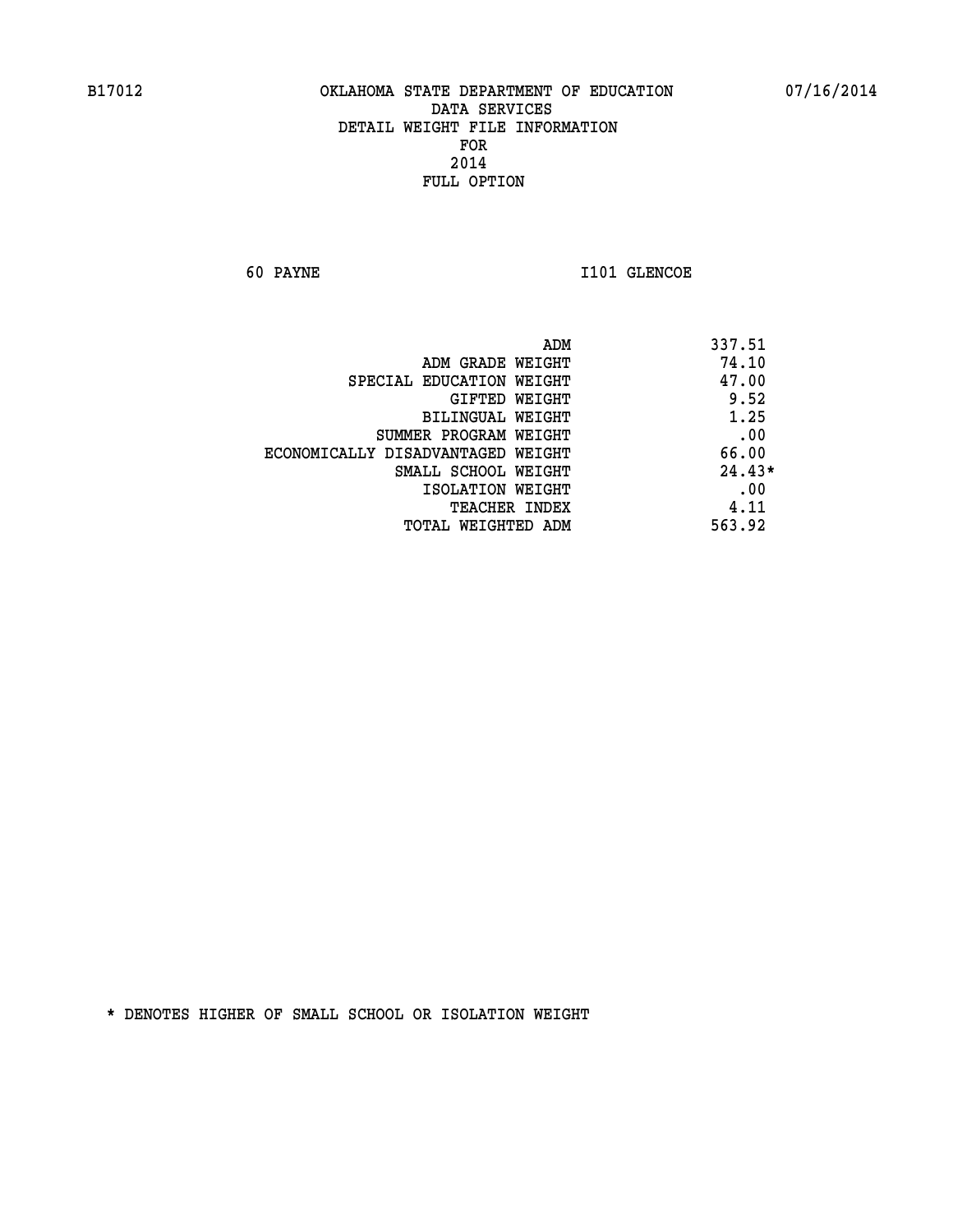**60 PAYNE I103 YALE** 

|                                   | 474.73<br>ADM |         |
|-----------------------------------|---------------|---------|
| ADM GRADE WEIGHT                  |               | 98.28   |
| SPECIAL EDUCATION WEIGHT          |               | 58.65   |
| GIFTED WEIGHT                     |               | 31.62   |
| BILINGUAL WEIGHT                  |               | 1.50    |
| SUMMER PROGRAM WEIGHT             |               | .00     |
| ECONOMICALLY DISADVANTAGED WEIGHT |               | 80.50   |
| SMALL SCHOOL WEIGHT               |               | $9.74*$ |
| ISOLATION WEIGHT                  |               | .00     |
| <b>TEACHER INDEX</b>              |               | 12.16   |
| TOTAL WEIGHTED ADM                | 767.18        |         |
|                                   |               |         |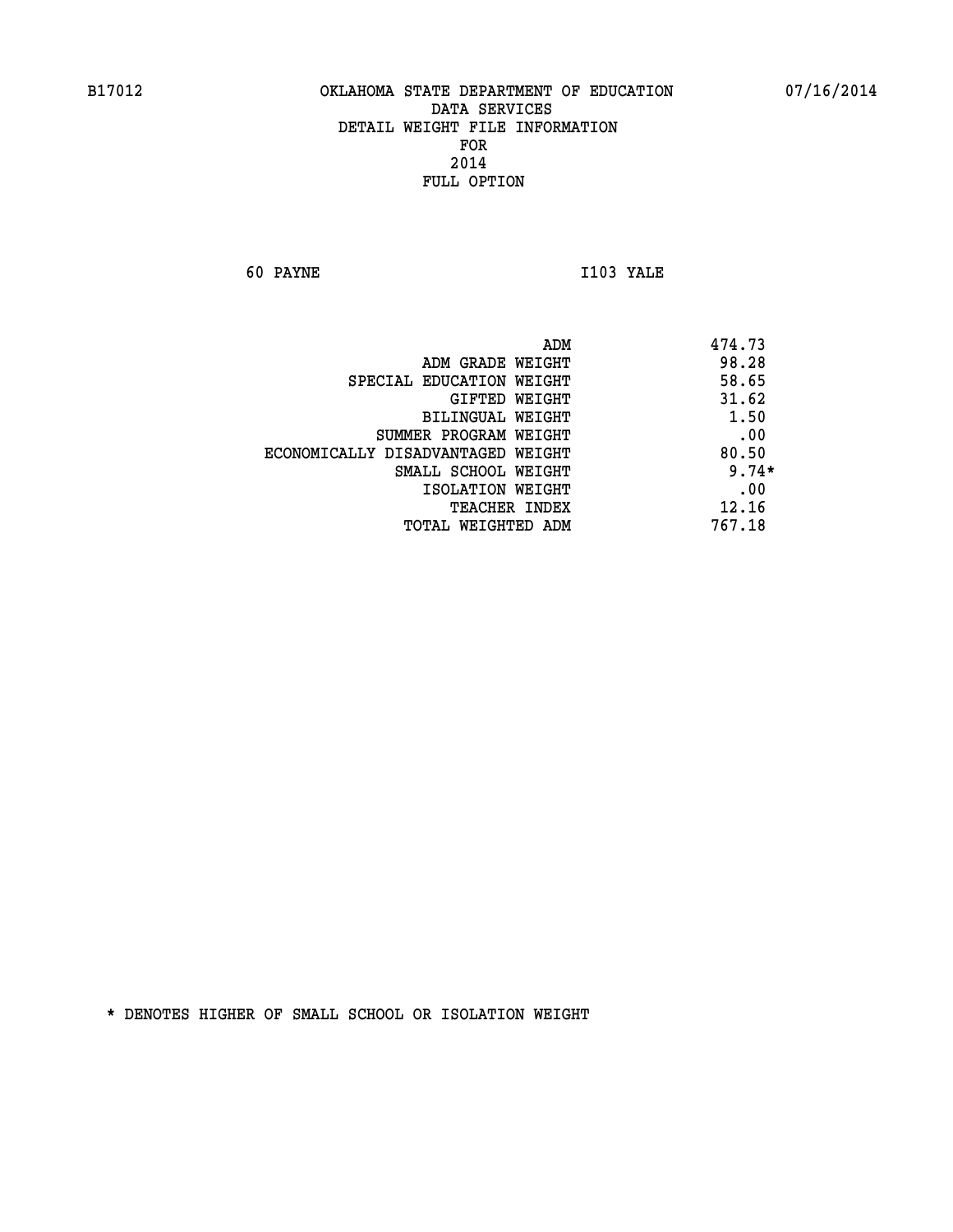**61 PITTSBURG C009 KREBS** 

| ADM                               | 408.52   |
|-----------------------------------|----------|
| ADM GRADE WEIGHT                  | 91.73    |
| SPECIAL EDUCATION WEIGHT          | 49.30    |
| GIFTED WEIGHT                     | 6.12     |
| BILINGUAL WEIGHT                  | .00      |
| SUMMER PROGRAM WEIGHT             | .00      |
| ECONOMICALLY DISADVANTAGED WEIGHT | 71.50    |
| SMALL SCHOOL WEIGHT               | $18.61*$ |
| ISOLATION WEIGHT                  | .00      |
| <b>TEACHER INDEX</b>              | 29.04    |
| TOTAL WEIGHTED ADM                | 674.82   |
|                                   |          |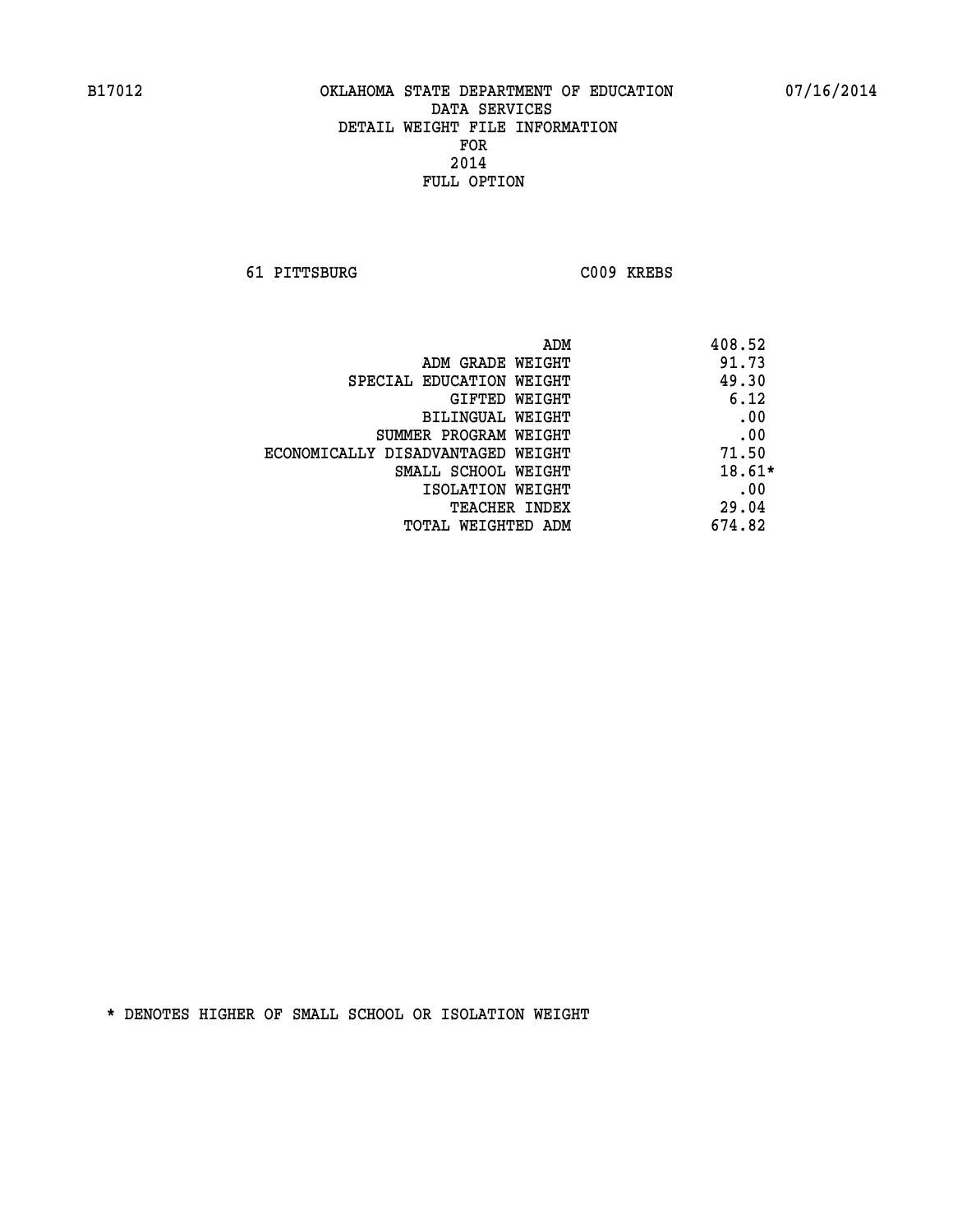**61 PITTSBURG C029 FRINK-CHAMBERS** 

| ADM                               | 426.58   |
|-----------------------------------|----------|
| ADM GRADE WEIGHT                  | 82.11    |
| SPECIAL EDUCATION WEIGHT          | 26.45    |
| GIFTED WEIGHT                     | 14.96    |
| BILINGUAL WEIGHT                  | .00      |
| SUMMER PROGRAM WEIGHT             | .00      |
| ECONOMICALLY DISADVANTAGED WEIGHT | 74.50    |
| SMALL SCHOOL WEIGHT               | $16.52*$ |
| ISOLATION WEIGHT                  | .00      |
| TEACHER INDEX                     | .87      |
| TOTAL WEIGHTED ADM                | 641.99   |
|                                   |          |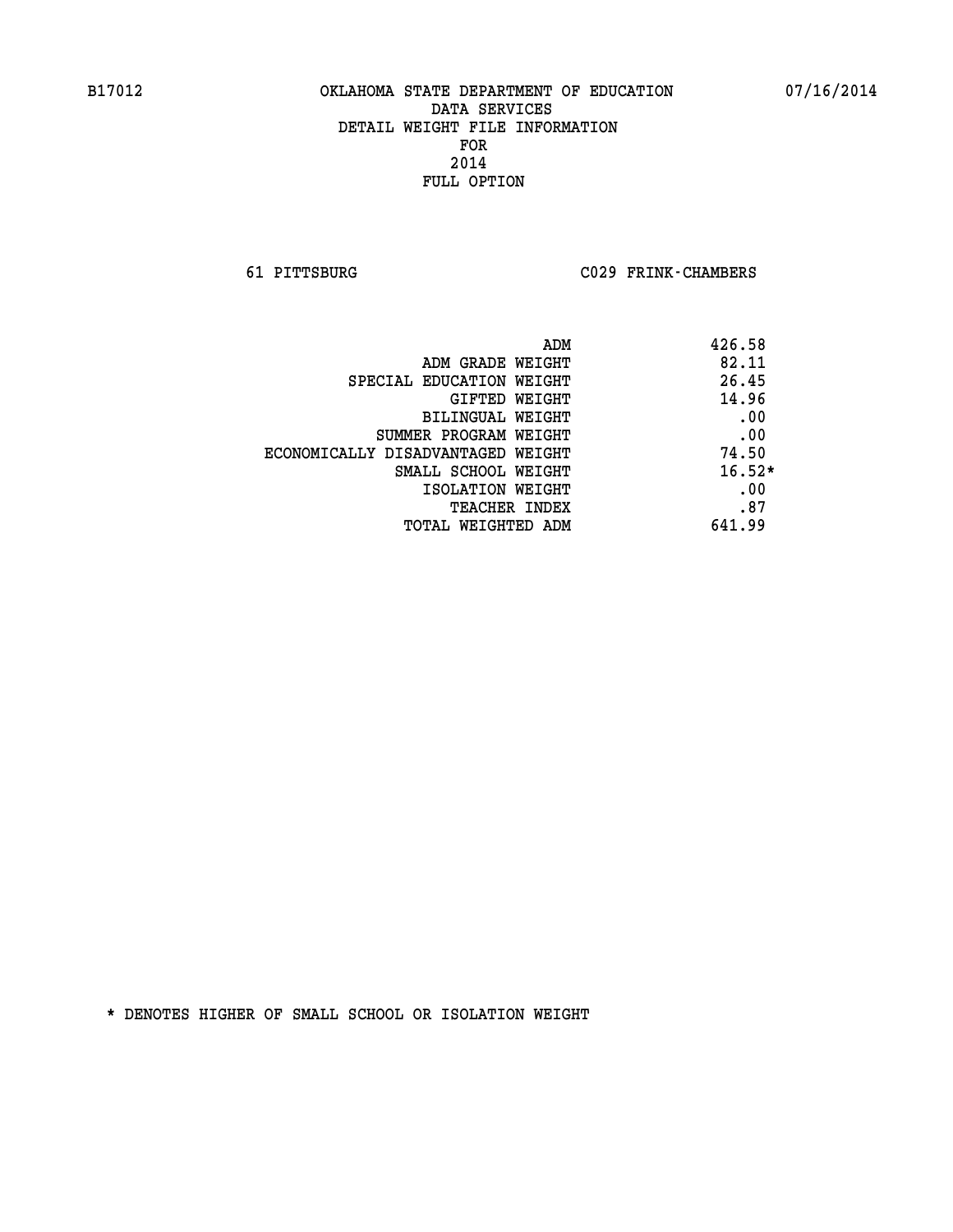**61 PITTSBURG C056 TANNEHILL** 

| ADM                               | 184.67   |
|-----------------------------------|----------|
| ADM GRADE WEIGHT                  | 26.57    |
| SPECIAL EDUCATION WEIGHT          | 37.25    |
| GIFTED WEIGHT                     | 6.12     |
| BILINGUAL WEIGHT                  | .00      |
| SUMMER PROGRAM WEIGHT             | .00      |
| ECONOMICALLY DISADVANTAGED WEIGHT | 36.00    |
| SMALL SCHOOL WEIGHT               | $24.04*$ |
| ISOLATION WEIGHT                  | .00      |
| <b>TEACHER INDEX</b>              | 14.17    |
| TOTAL WEIGHTED ADM                | 328.82   |
|                                   |          |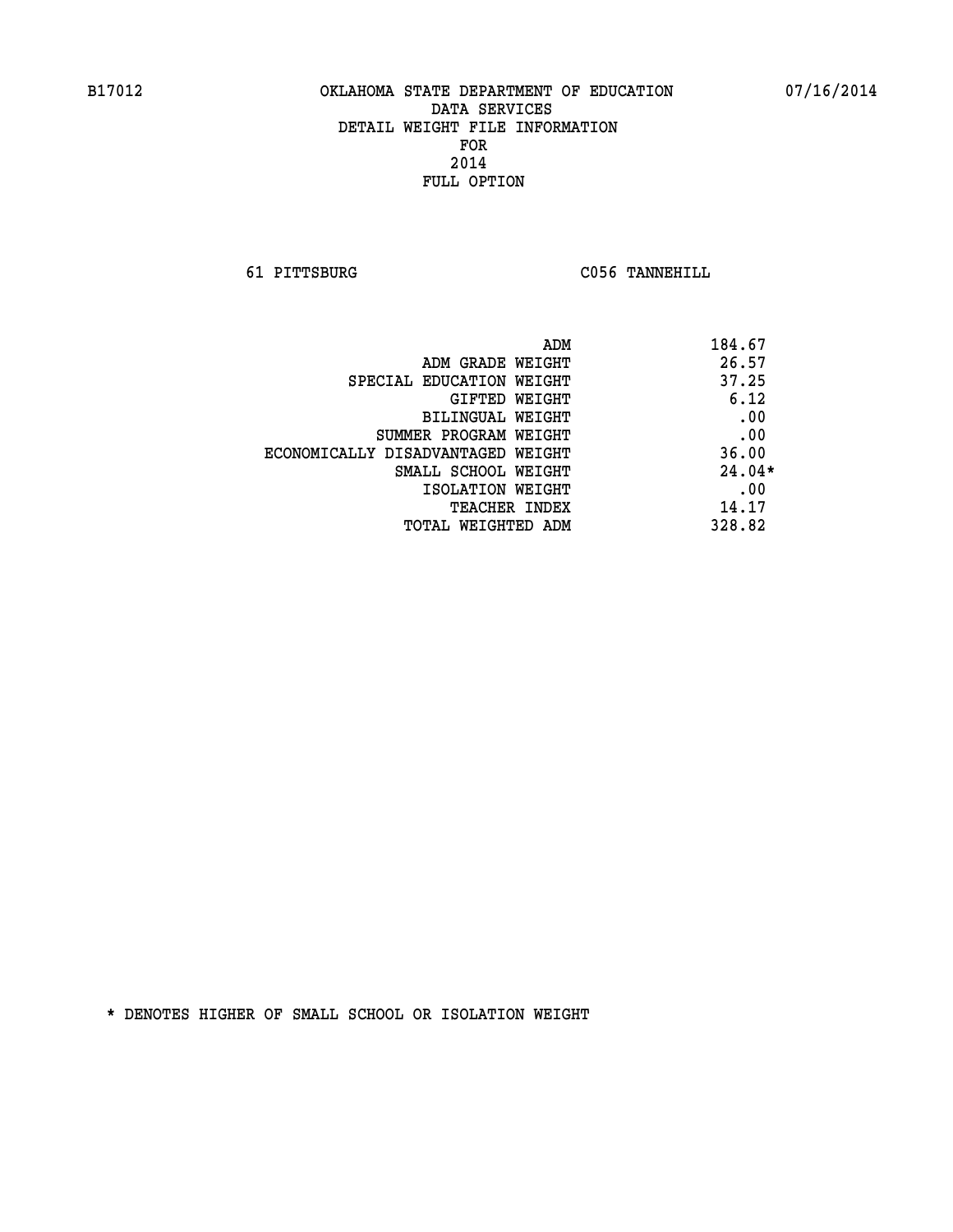**61 PITTSBURG C088 HAYWOOD** 

| ADM                               | 124.27   |
|-----------------------------------|----------|
| ADM GRADE WEIGHT                  | 26.18    |
| SPECIAL EDUCATION WEIGHT          | 54.60    |
| <b>GIFTED WEIGHT</b>              | 3.40     |
| BILINGUAL WEIGHT                  | 1.00     |
| SUMMER PROGRAM WEIGHT             | .00      |
| ECONOMICALLY DISADVANTAGED WEIGHT | 26.00    |
| SMALL SCHOOL WEIGHT               | $19.02*$ |
| ISOLATION WEIGHT                  | .00      |
| <b>TEACHER INDEX</b>              | 8.58     |
| TOTAL WEIGHTED ADM                | 263.05   |
|                                   |          |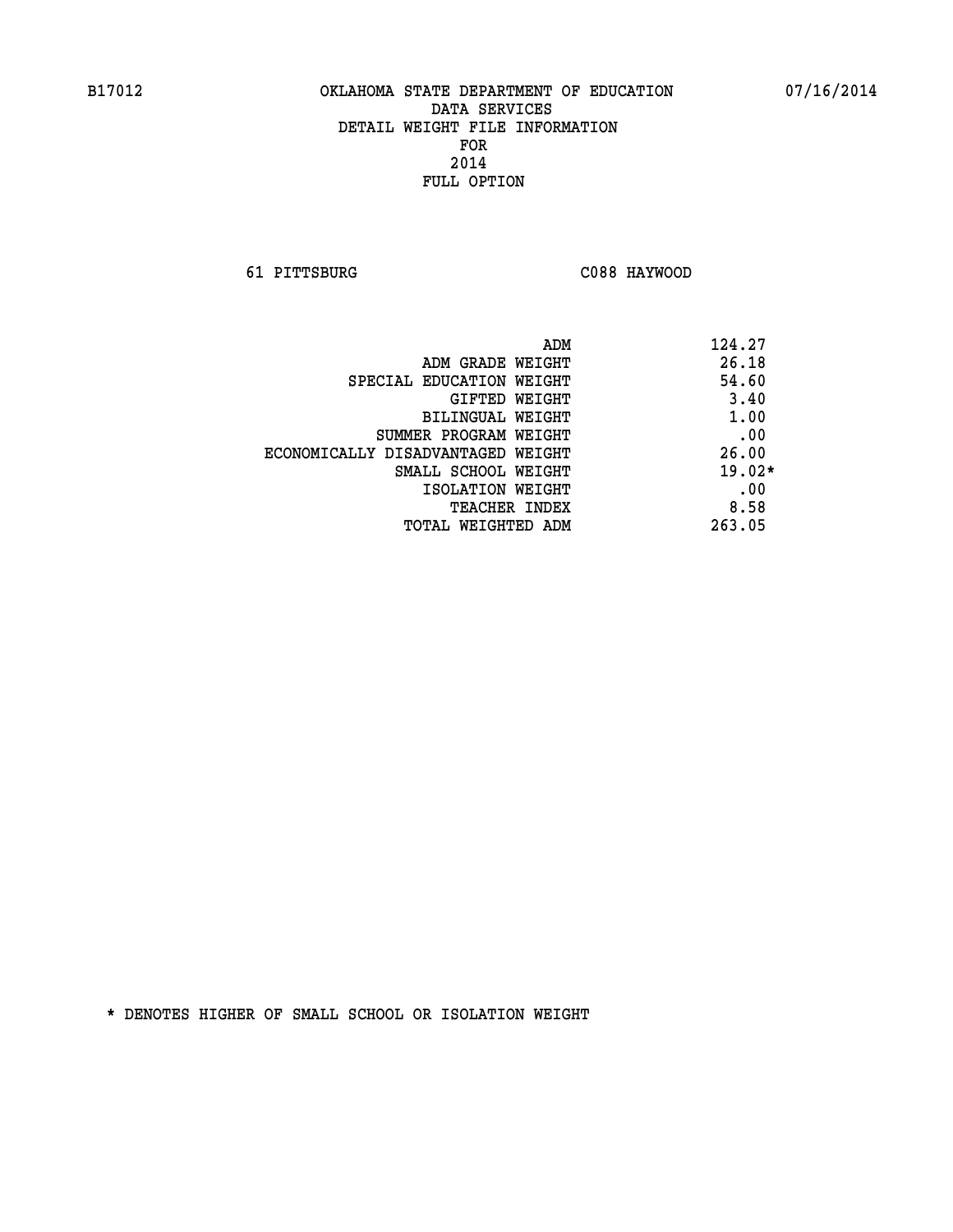**61 PITTSBURG I001 HARTSHORNE** 

| 759.33   |
|----------|
| 150.68   |
| 118.60   |
| 34.00    |
| .00      |
| .00      |
| 143.50   |
| .00      |
| .00      |
| 50.57    |
| 1,256.68 |
|          |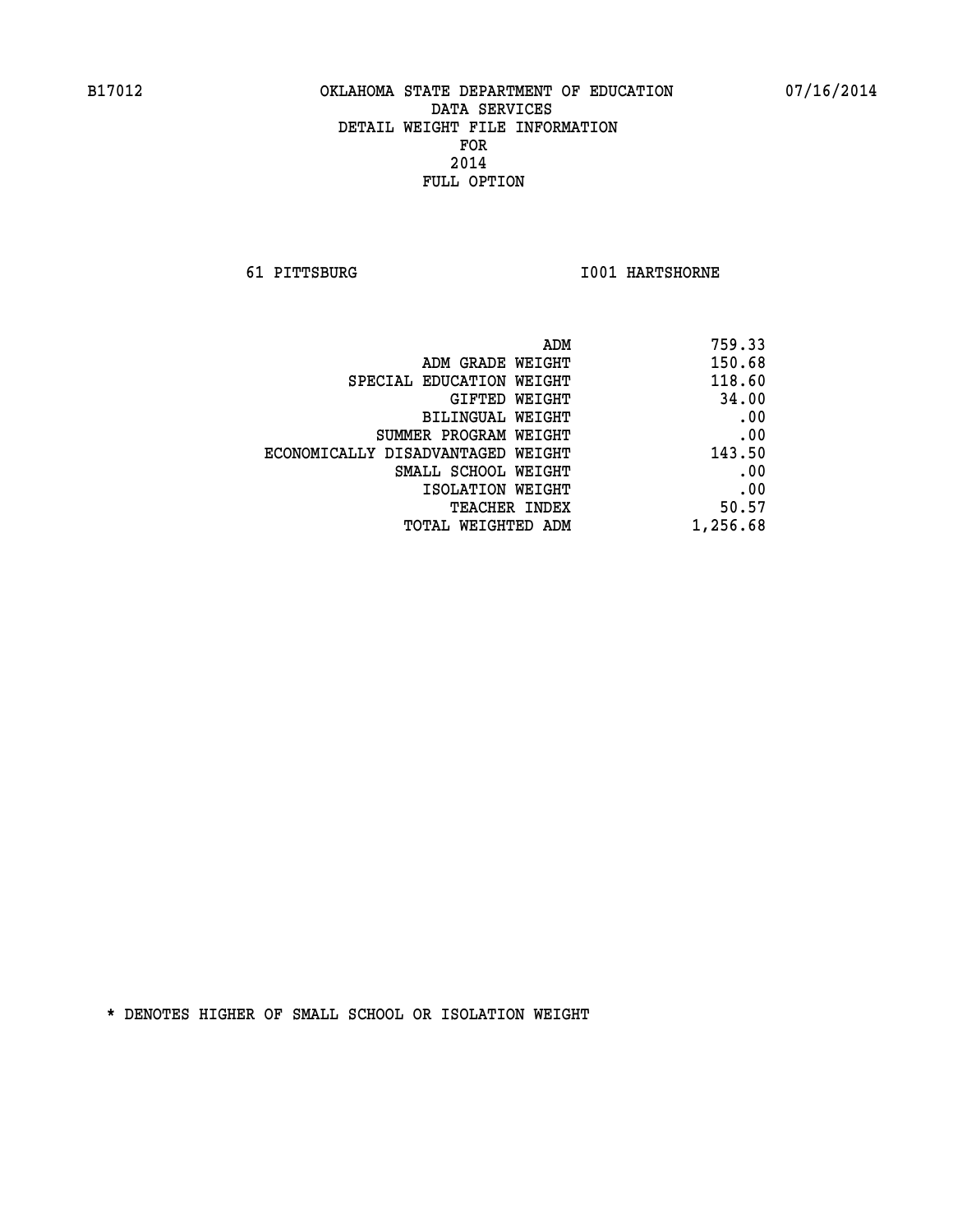**61 PITTSBURG I002 CANADIAN** 

| ADM                               | 487.43  |
|-----------------------------------|---------|
| ADM GRADE WEIGHT                  | 93.14   |
| SPECIAL EDUCATION WEIGHT          | 136.85  |
| GIFTED WEIGHT                     | 13.60   |
| BILINGUAL WEIGHT                  | 1.75    |
| SUMMER PROGRAM WEIGHT             | .00     |
| ECONOMICALLY DISADVANTAGED WEIGHT | 94.25   |
| SMALL SCHOOL WEIGHT               | $7.66*$ |
| ISOLATION WEIGHT                  | .00     |
| <b>TEACHER INDEX</b>              | 16.20   |
| TOTAL WEIGHTED ADM                | 850.88  |
|                                   |         |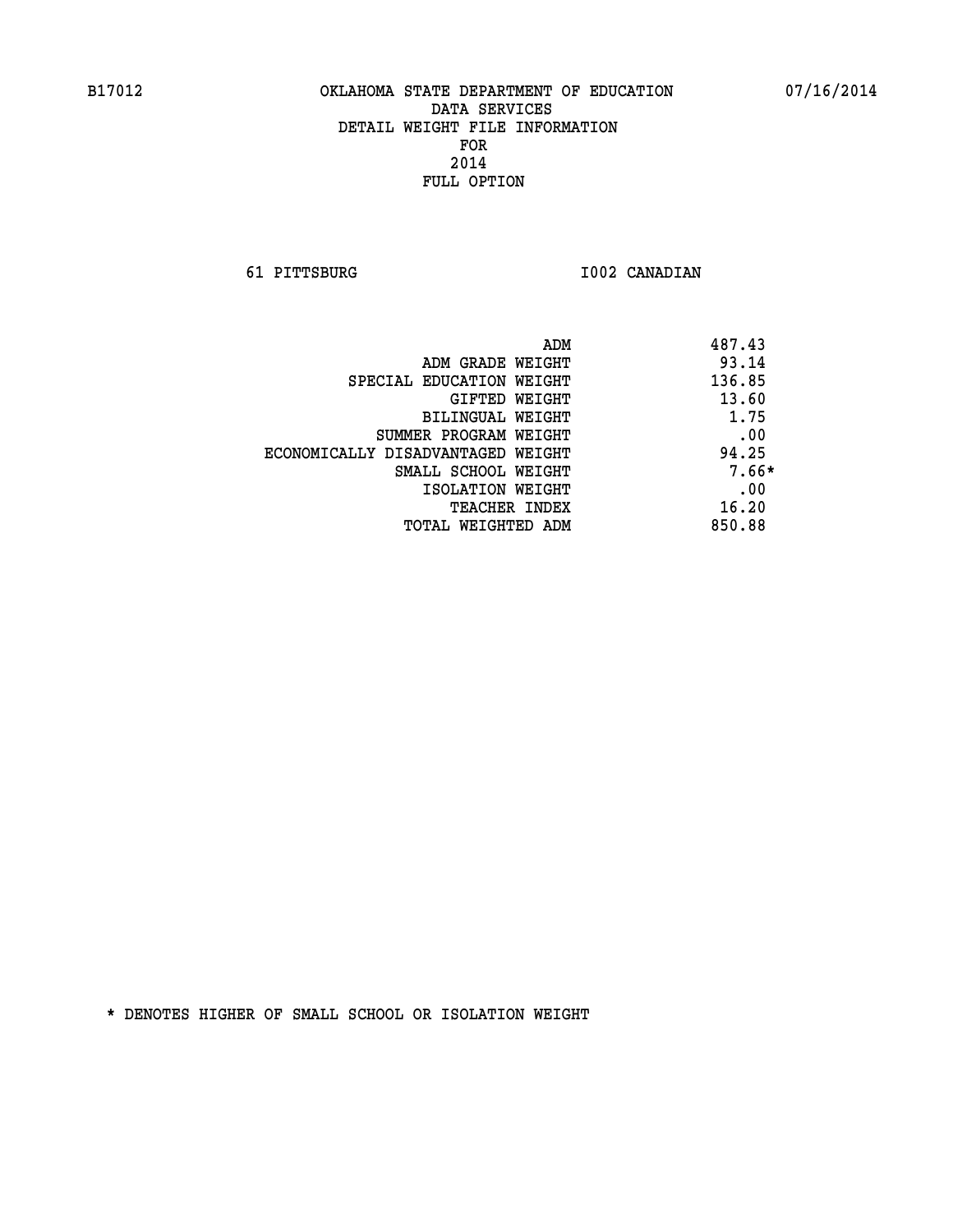**61 PITTSBURG I011 HAILEYVILLE** 

| 363.70<br>ADM                              |  |
|--------------------------------------------|--|
| 69.94<br>ADM GRADE WEIGHT                  |  |
| 70.60<br>SPECIAL EDUCATION WEIGHT          |  |
| 7.48<br>GIFTED WEIGHT                      |  |
| .00<br>BILINGUAL WEIGHT                    |  |
| .00<br>SUMMER PROGRAM WEIGHT               |  |
| 72.25<br>ECONOMICALLY DISADVANTAGED WEIGHT |  |
| 22.73<br>SMALL SCHOOL WEIGHT               |  |
| 68.63*<br>ISOLATION WEIGHT                 |  |
| .00<br><b>TEACHER INDEX</b>                |  |
| 652.60<br>TOTAL WEIGHTED ADM               |  |
|                                            |  |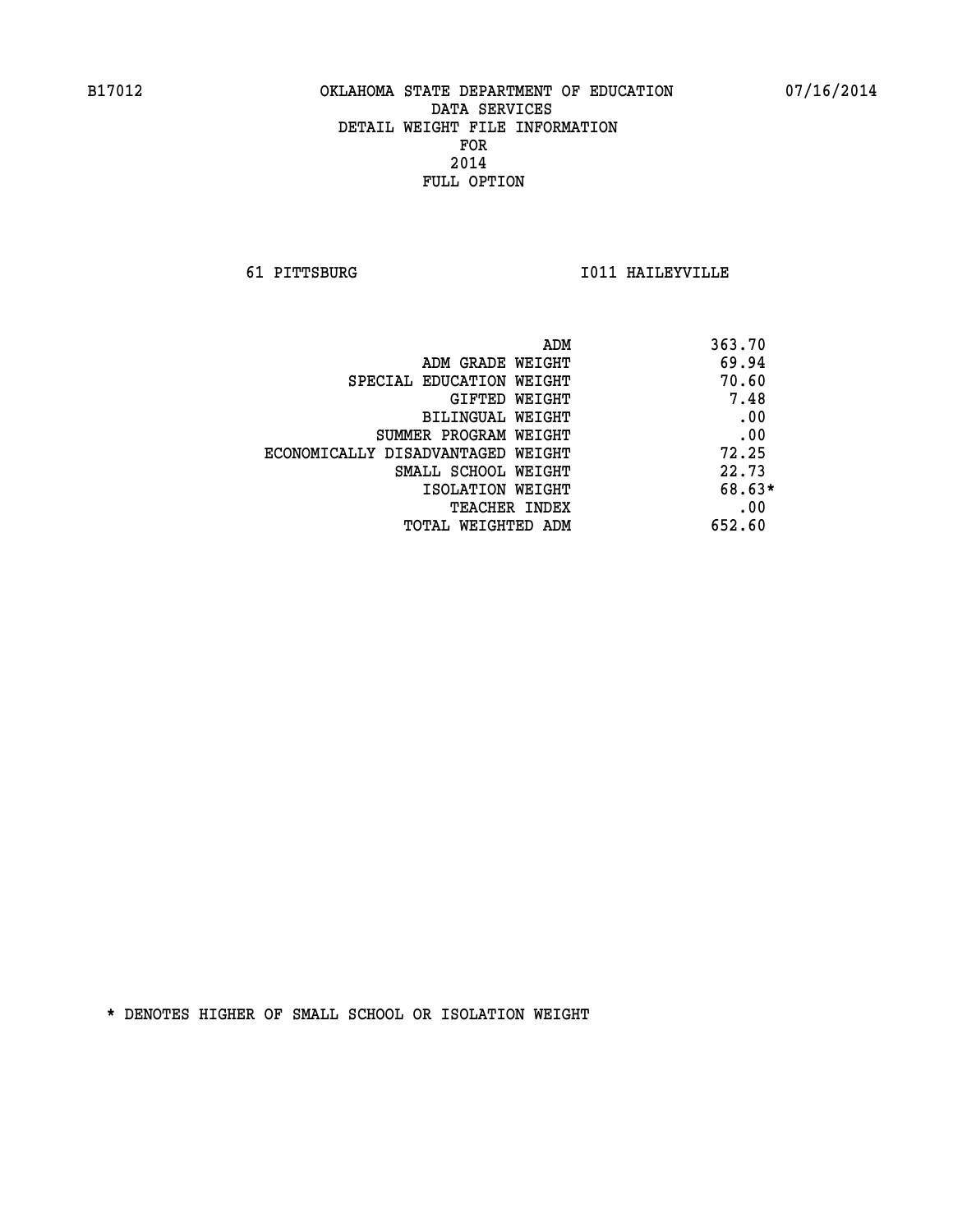**61 PITTSBURG I014 KIOWA** 

|                                   | 314.44<br>ADM |
|-----------------------------------|---------------|
| ADM GRADE WEIGHT                  | 62.79         |
| SPECIAL EDUCATION WEIGHT          | 54.35         |
| GIFTED WEIGHT                     | 12.24         |
| BILINGUAL WEIGHT                  | .00           |
| SUMMER PROGRAM WEIGHT             | .00           |
| ECONOMICALLY DISADVANTAGED WEIGHT | 49.75         |
| SMALL SCHOOL WEIGHT               | 25.51         |
| ISOLATION WEIGHT                  | 155.65*       |
| <b>TEACHER INDEX</b>              | 45.35         |
| TOTAL WEIGHTED ADM                | 694.57        |
|                                   |               |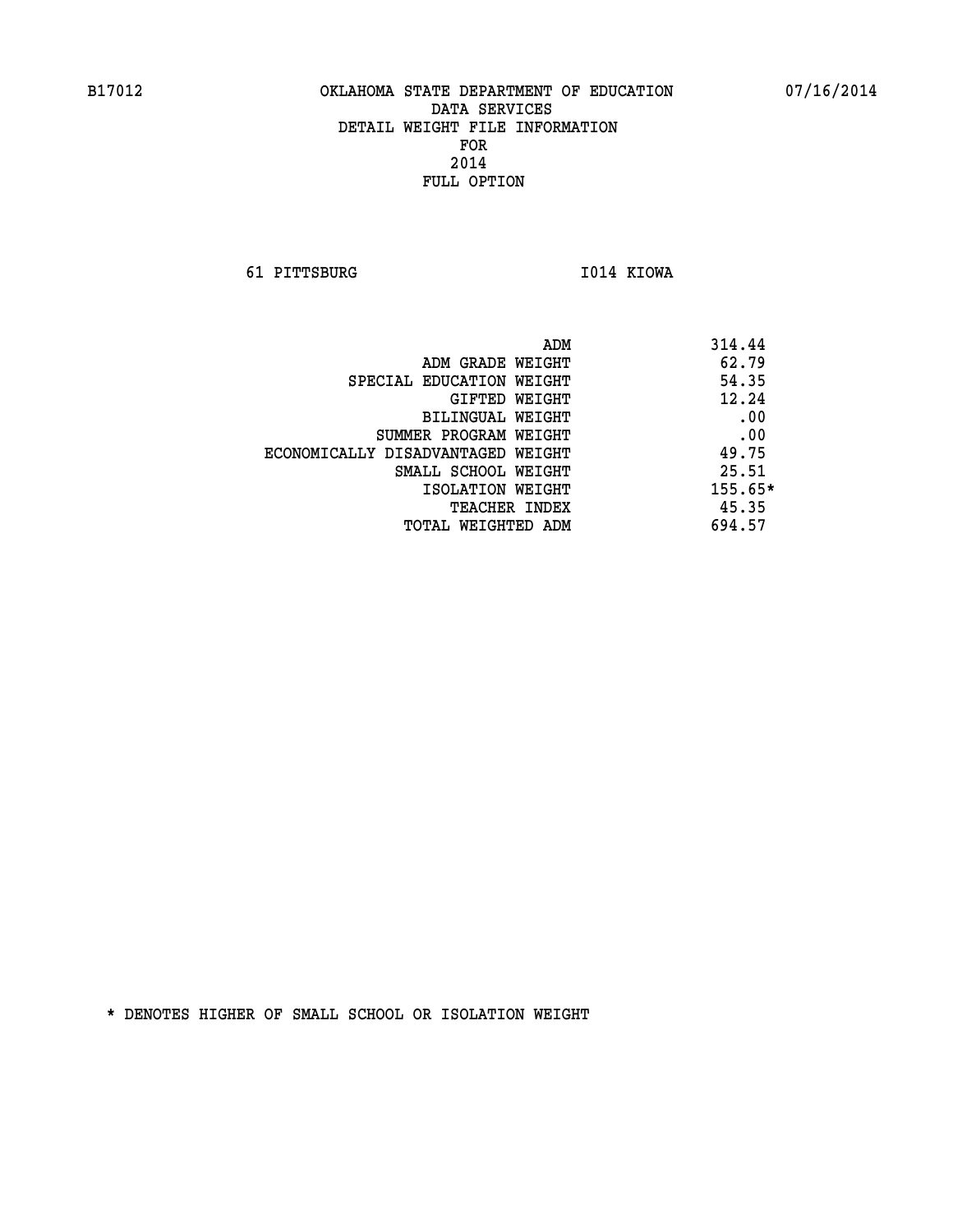**61 PITTSBURG I017 QUINTON** 

| 494.36<br>ADM                               |  |
|---------------------------------------------|--|
| 97.99<br>ADM GRADE WEIGHT                   |  |
| 160.95<br>SPECIAL EDUCATION WEIGHT          |  |
| 14.62<br>GIFTED WEIGHT                      |  |
| .25<br>BILINGUAL WEIGHT                     |  |
| .00<br>SUMMER PROGRAM WEIGHT                |  |
| 100.75<br>ECONOMICALLY DISADVANTAGED WEIGHT |  |
| $6.47*$<br>SMALL SCHOOL WEIGHT              |  |
| .00<br>ISOLATION WEIGHT                     |  |
| .00<br><b>TEACHER INDEX</b>                 |  |
| 875.39<br>TOTAL WEIGHTED ADM                |  |
|                                             |  |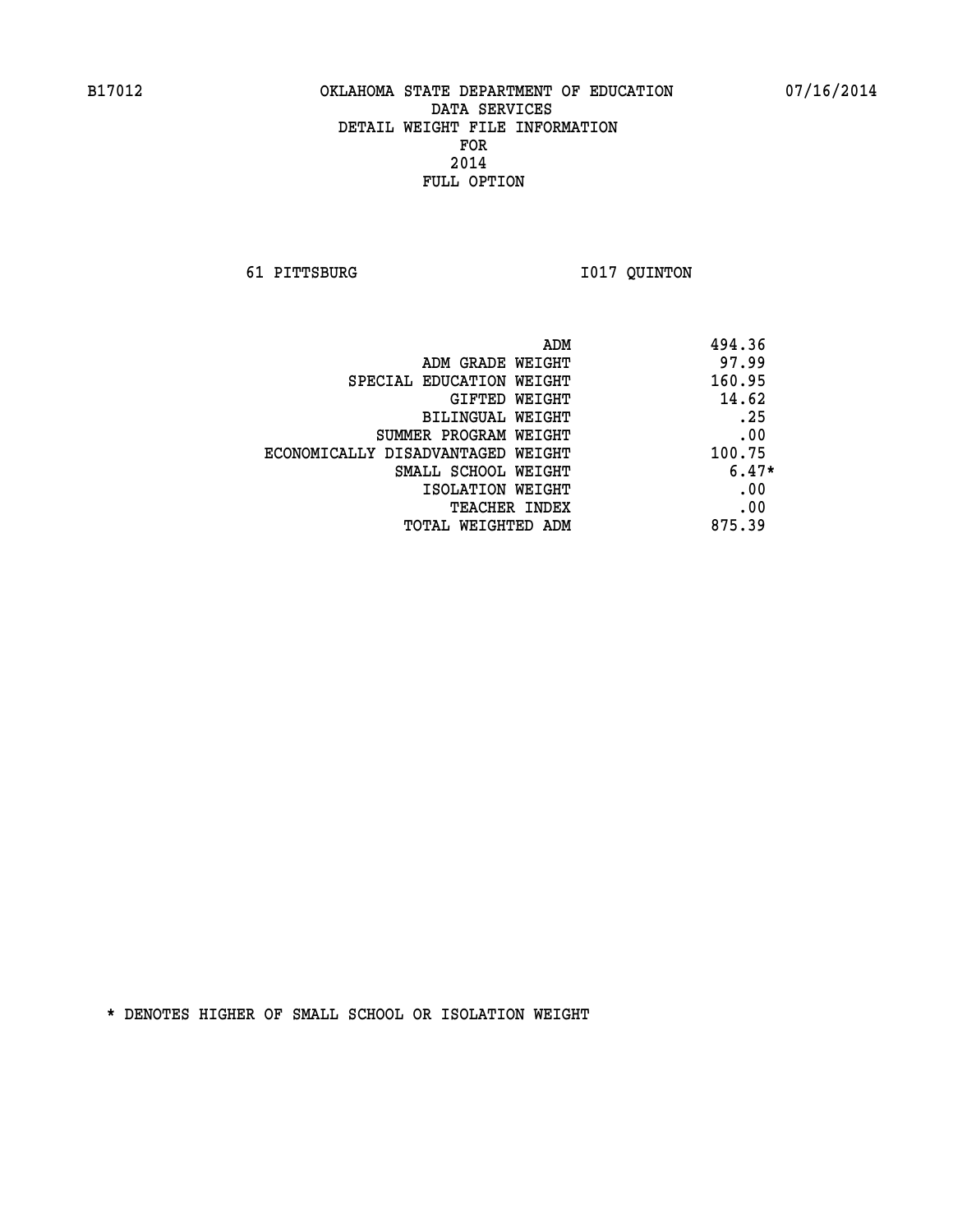**61 PITTSBURG I025 INDIANOLA** 

| ADM                               | 232.94   |
|-----------------------------------|----------|
| ADM GRADE WEIGHT                  | 49.94    |
| SPECIAL EDUCATION WEIGHT          | 58.60    |
| GIFTED WEIGHT                     | 10.88    |
| BILINGUAL WEIGHT                  | .00      |
| SUMMER PROGRAM WEIGHT             | .00      |
| ECONOMICALLY DISADVANTAGED WEIGHT | 46.25    |
| SMALL SCHOOL WEIGHT               | $26.07*$ |
| ISOLATION WEIGHT                  | .00      |
| <b>TEACHER INDEX</b>              | .79      |
| TOTAL WEIGHTED ADM                | 425.47   |
|                                   |          |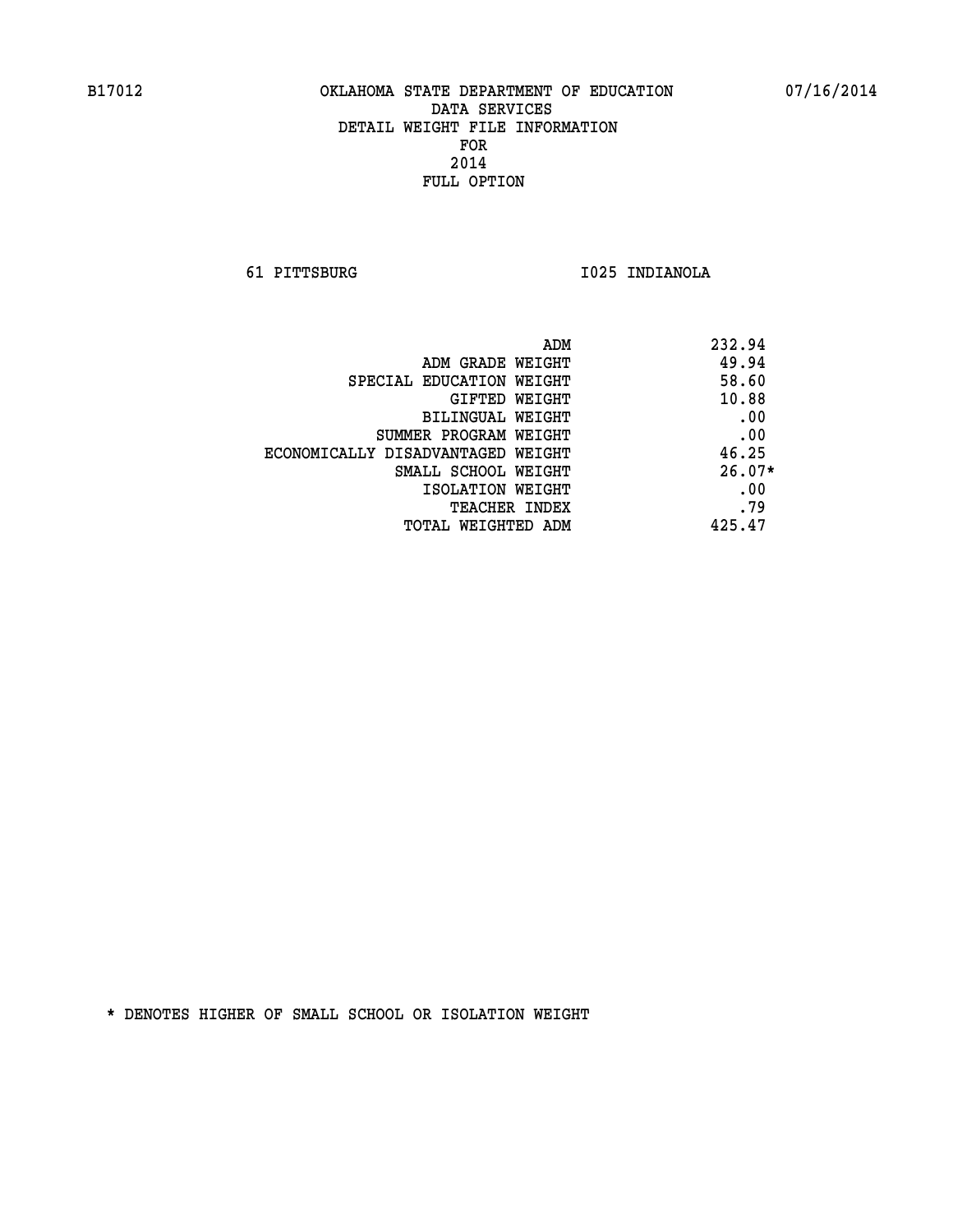**61 PITTSBURG I028 CROWDER** 

| ADM                               | 477.82  |
|-----------------------------------|---------|
| ADM GRADE WEIGHT                  | 90.60   |
| SPECIAL EDUCATION WEIGHT          | 73.25   |
| GIFTED WEIGHT                     | 12.58   |
| BILINGUAL WEIGHT                  | .00     |
| SUMMER PROGRAM WEIGHT             | .00     |
| ECONOMICALLY DISADVANTAGED WEIGHT | 85.50   |
| SMALL SCHOOL WEIGHT               | $9.25*$ |
| ISOLATION WEIGHT                  | .00     |
| <b>TEACHER INDEX</b>              | 9.94    |
| TOTAL WEIGHTED ADM                | 758.94  |
|                                   |         |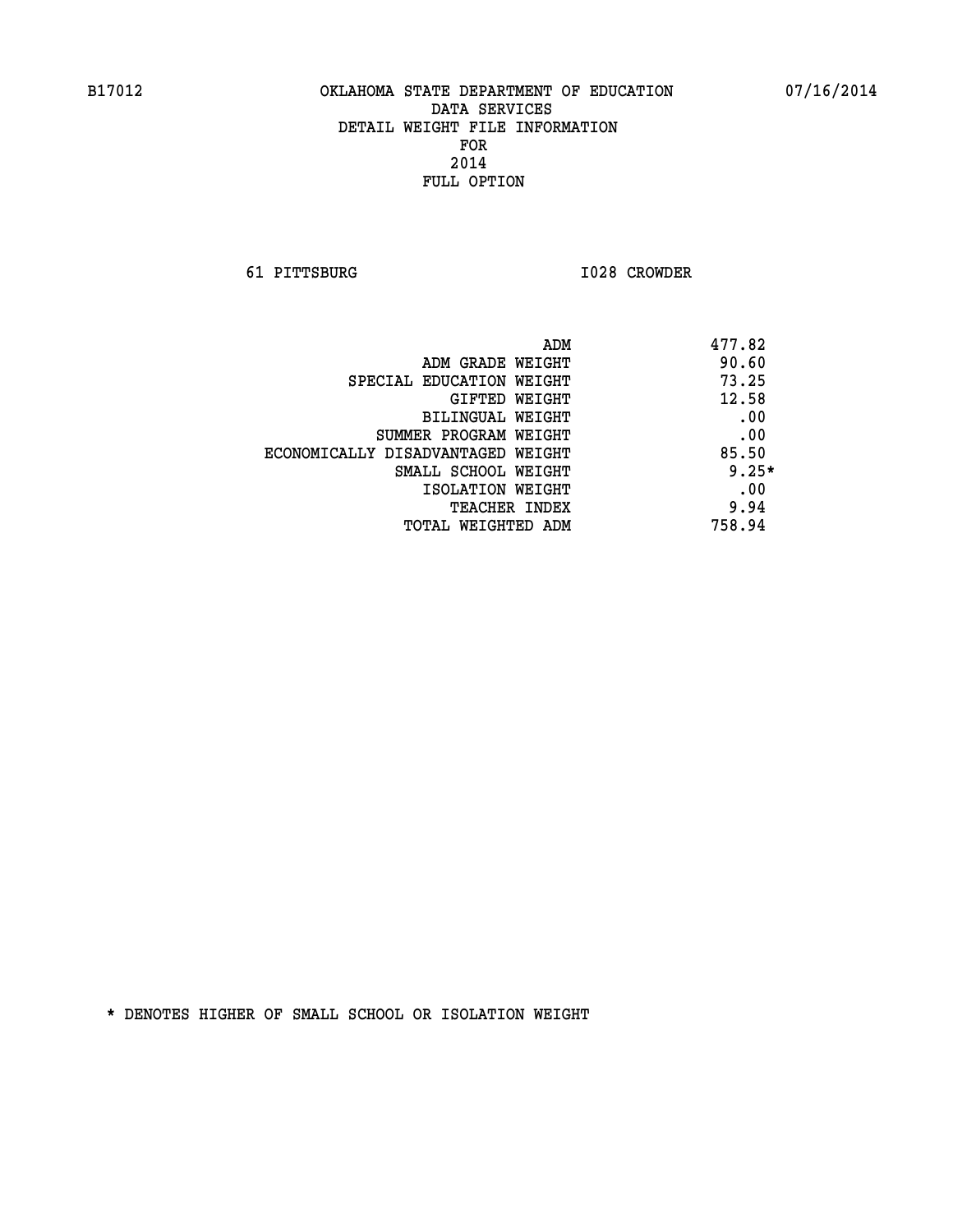**61 PITTSBURG I030 SAVANNA** 

| ADM                               | 396.39   |
|-----------------------------------|----------|
| ADM GRADE WEIGHT                  | 77.13    |
| SPECIAL EDUCATION WEIGHT          | 100.95   |
| GIFTED WEIGHT                     | 11.90    |
| BILINGUAL WEIGHT                  | .00      |
| SUMMER PROGRAM WEIGHT             | .00      |
| ECONOMICALLY DISADVANTAGED WEIGHT | 60.75    |
| SMALL SCHOOL WEIGHT               | $19.87*$ |
| ISOLATION WEIGHT                  | .00      |
| <b>TEACHER INDEX</b>              | 41.03    |
| TOTAL WEIGHTED ADM                | 708.02   |
|                                   |          |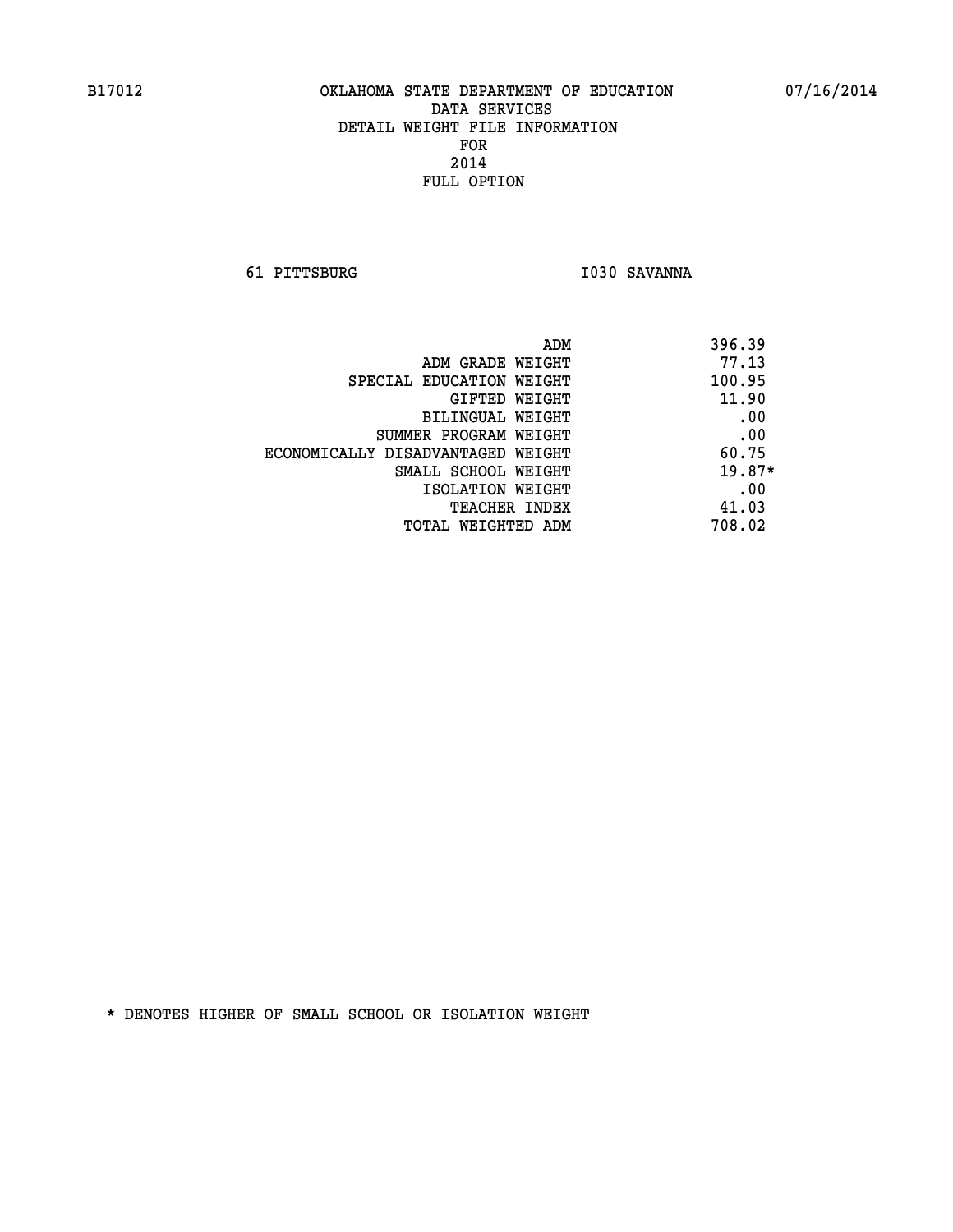**61 PITTSBURG I063 PITTSBURG** 

| ADM                               | 142.76   |
|-----------------------------------|----------|
| ADM GRADE WEIGHT                  | 29.39    |
| SPECIAL EDUCATION WEIGHT          | 29.35    |
| GIFTED WEIGHT                     | 10.88    |
| BILINGUAL WEIGHT                  | .00      |
| SUMMER PROGRAM WEIGHT             | .00      |
| ECONOMICALLY DISADVANTAGED WEIGHT | 26.00    |
| SMALL SCHOOL WEIGHT               | $20.85*$ |
| ISOLATION WEIGHT                  | .00      |
| <b>TEACHER INDEX</b>              | .00      |
| TOTAL WEIGHTED ADM                | 259.23   |
|                                   |          |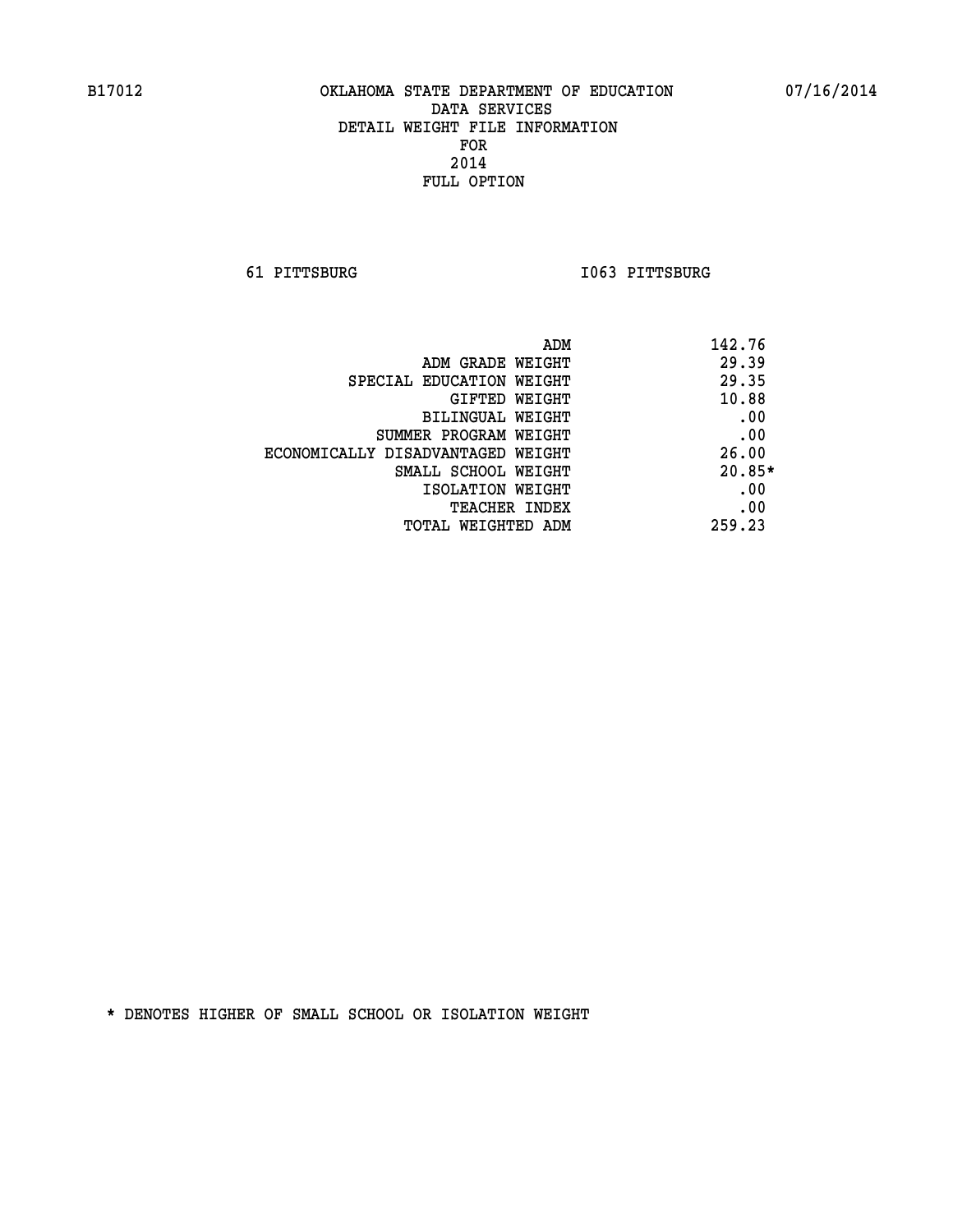**61 PITTSBURG I080 MCALESTER** 

| 3,010.71 |
|----------|
| 624.49   |
| 396.95   |
| 96.22    |
| 39.75    |
| 1.20     |
| 526.25   |
| .00      |
| .00      |
| 60.34    |
| 4,755.91 |
|          |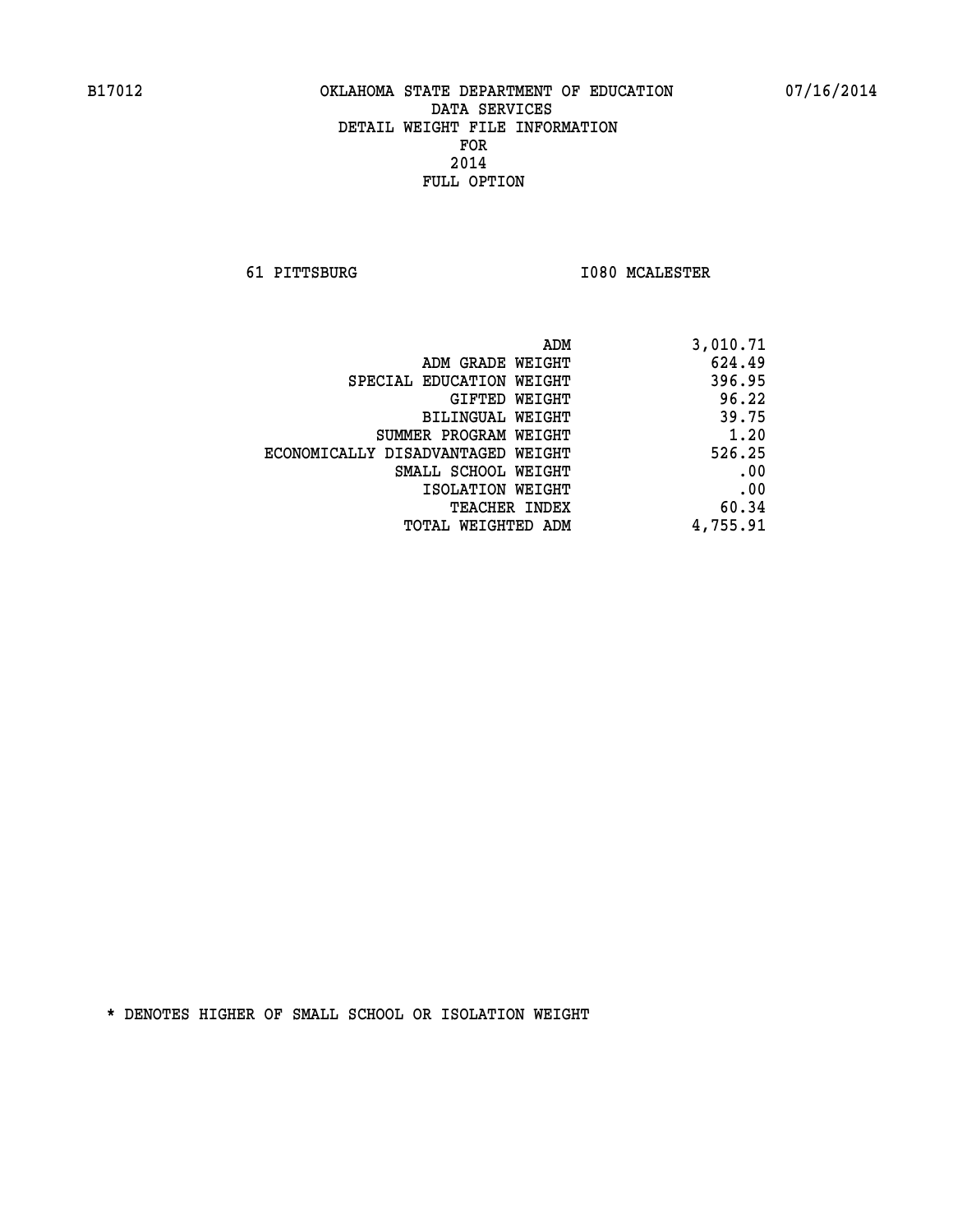**62 PONTOTOC I001 ALLEN** 

|                                   | 468.11<br>ADM |
|-----------------------------------|---------------|
| ADM GRADE WEIGHT                  | 94.88         |
| SPECIAL EDUCATION WEIGHT          | 46.70         |
| GIFTED WEIGHT                     | 20.40         |
| BILINGUAL WEIGHT                  | 1.50          |
| SUMMER PROGRAM WEIGHT             | .00           |
| ECONOMICALLY DISADVANTAGED WEIGHT | 80.25         |
| SMALL SCHOOL WEIGHT               | $10.78*$      |
| ISOLATION WEIGHT                  | .00           |
| <b>TEACHER INDEX</b>              | 17.05         |
| TOTAL WEIGHTED ADM                | 739.67        |
|                                   |               |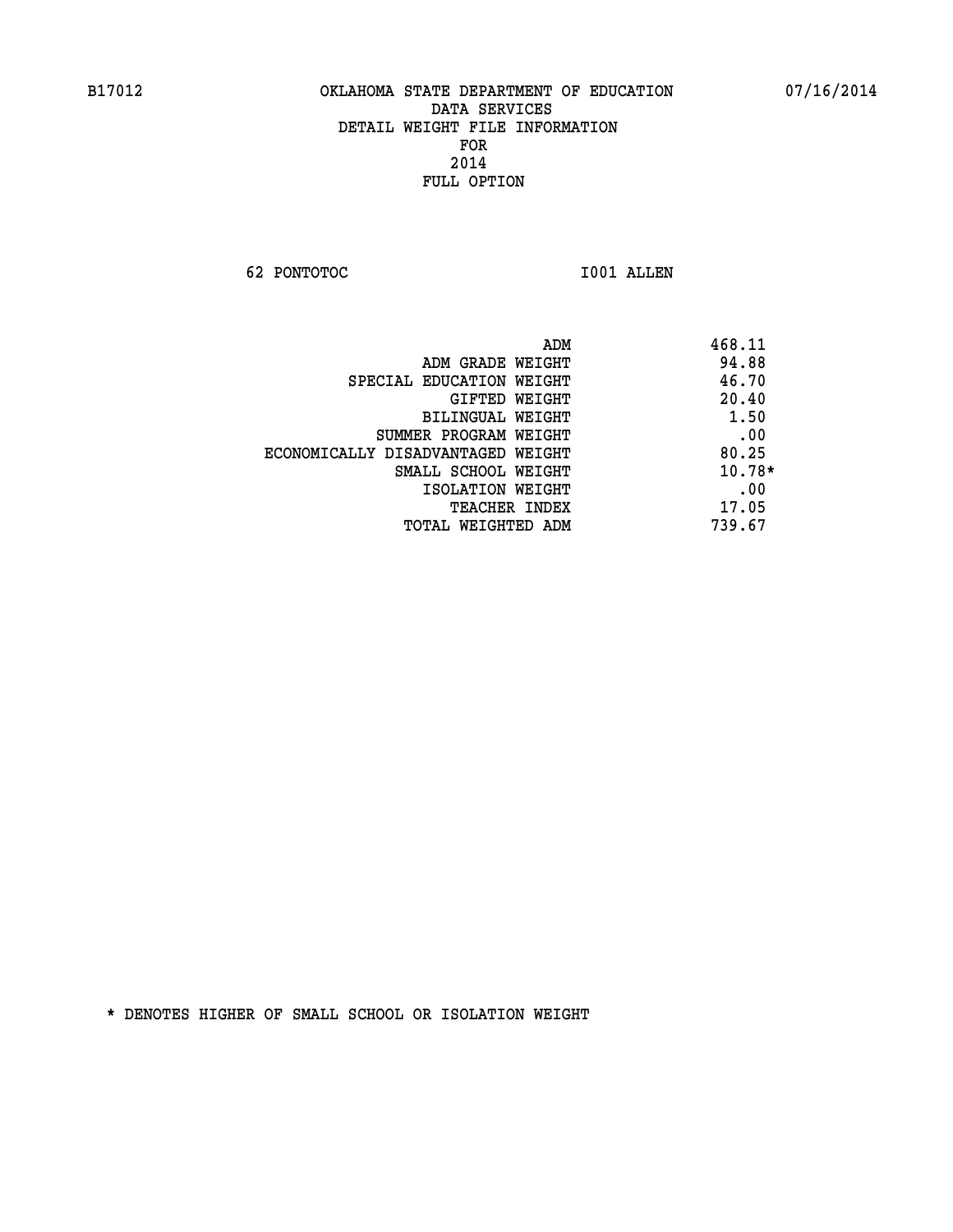**62 PONTOTOC I009 VANOSS** 

| ADM                               | 522.52  |
|-----------------------------------|---------|
| ADM GRADE WEIGHT                  | 104.00  |
| SPECIAL EDUCATION WEIGHT          | 108.05  |
| GIFTED WEIGHT                     | 20.74   |
| BILINGUAL WEIGHT                  | 3.00    |
| SUMMER PROGRAM WEIGHT             | .00     |
| ECONOMICALLY DISADVANTAGED WEIGHT | 84.75   |
| SMALL SCHOOL WEIGHT               | $1.28*$ |
| ISOLATION WEIGHT                  | .00     |
| <b>TEACHER INDEX</b>              | 5.48    |
| TOTAL WEIGHTED ADM                | 849.82  |
|                                   |         |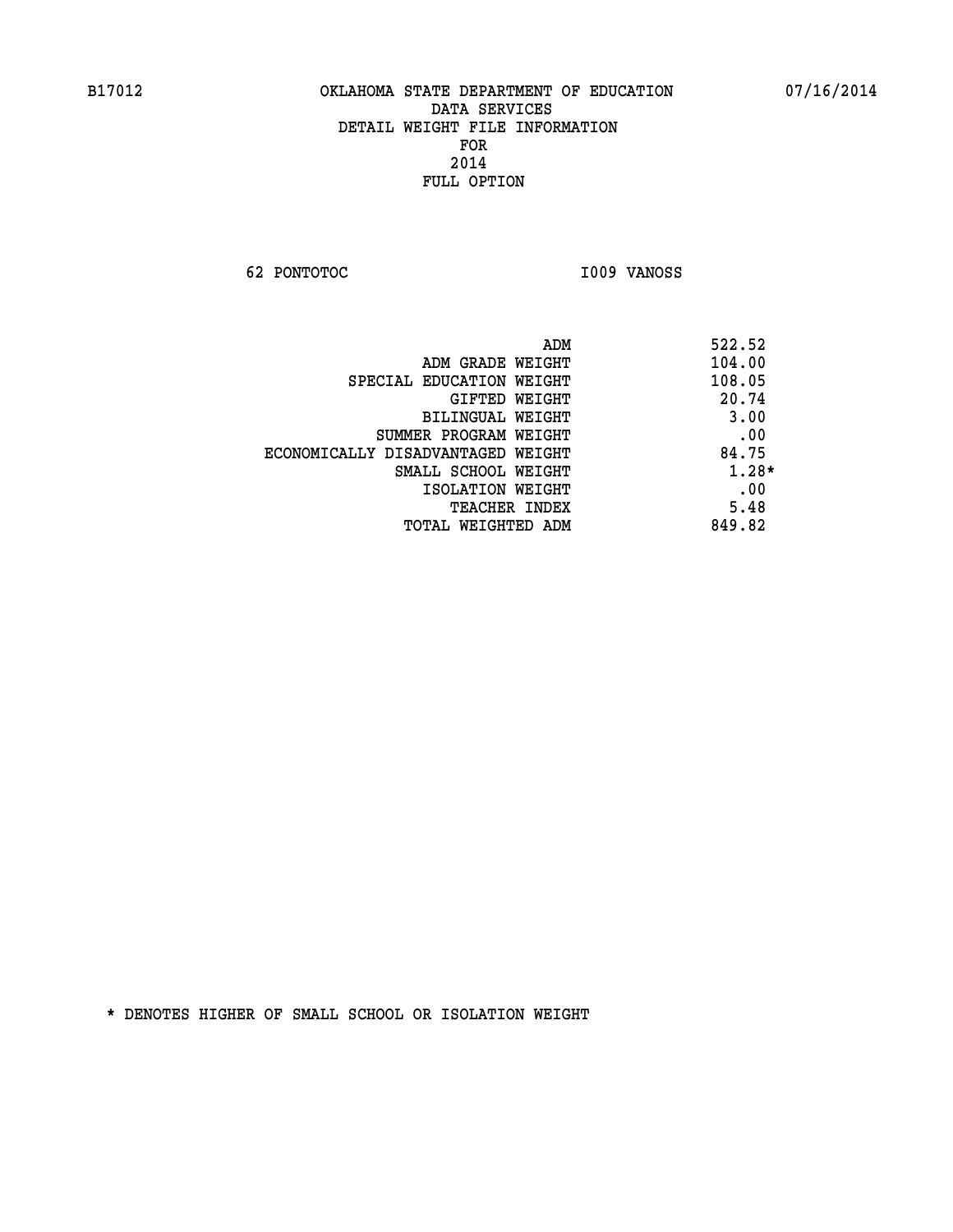**62 PONTOTOC I016 BYNG** 

| ADM                               | 1,778.40 |
|-----------------------------------|----------|
| ADM GRADE WEIGHT                  | 364.23   |
| SPECIAL EDUCATION WEIGHT          | 367.75   |
| GIFTED WEIGHT                     | 100.64   |
| BILINGUAL WEIGHT                  | 7.75     |
| SUMMER PROGRAM WEIGHT             | .00      |
| ECONOMICALLY DISADVANTAGED WEIGHT | 267.25   |
| SMALL SCHOOL WEIGHT               | .00      |
| ISOLATION WEIGHT                  | .00      |
| <b>TEACHER INDEX</b>              | 116.64   |
| TOTAL WEIGHTED ADM                | 3,002.66 |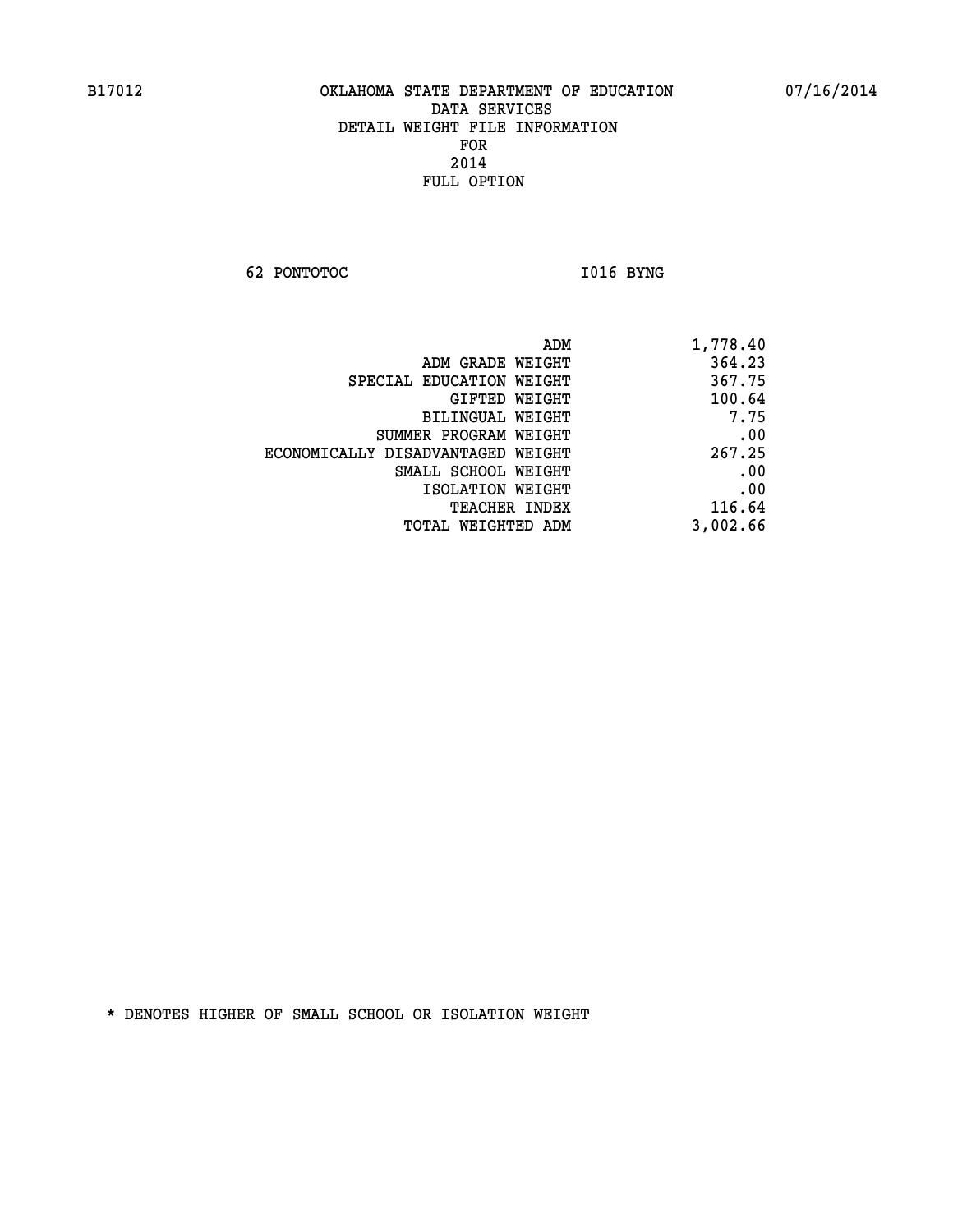**62 PONTOTOC I019 ADA** 

| ADM                               | 2,663.00 |
|-----------------------------------|----------|
| ADM GRADE WEIGHT                  | 552.44   |
| SPECIAL EDUCATION WEIGHT          | 524.75   |
| GIFTED WEIGHT                     | 83.98    |
| BILINGUAL WEIGHT                  | 44.25    |
| SUMMER PROGRAM WEIGHT             | .00      |
| ECONOMICALLY DISADVANTAGED WEIGHT | 429.25   |
| SMALL SCHOOL WEIGHT               | .00      |
| ISOLATION WEIGHT                  | .00      |
| <b>TEACHER INDEX</b>              | 288.66   |
| TOTAL WEIGHTED ADM                | 4,586.33 |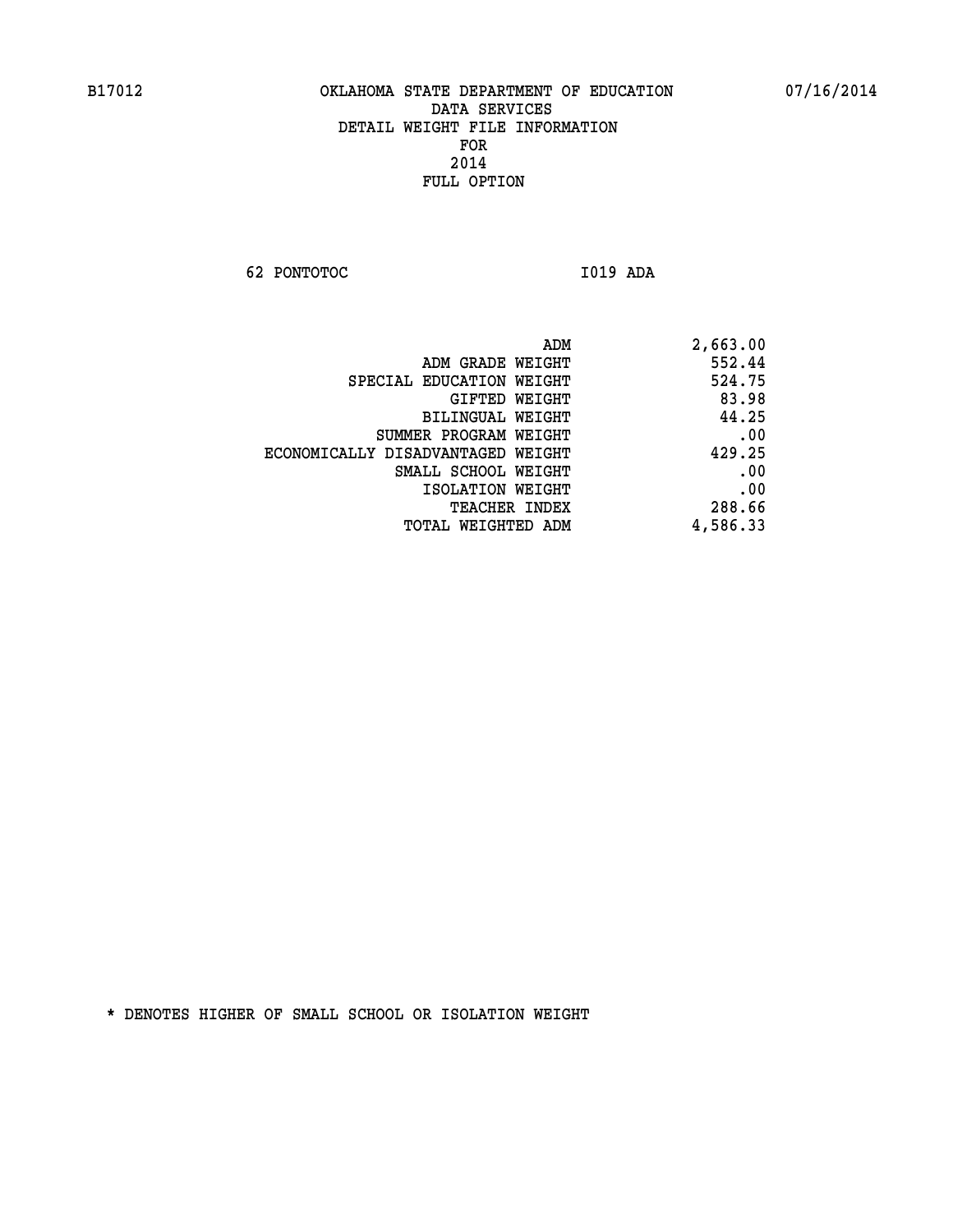**62 PONTOTOC I024 LATTA** 

| 887.15   |
|----------|
| 186.11   |
| 135.75   |
| 55.08    |
| 5.50     |
| .00      |
| 111.75   |
| .00      |
| .00      |
| 58.18    |
| 1,439.52 |
|          |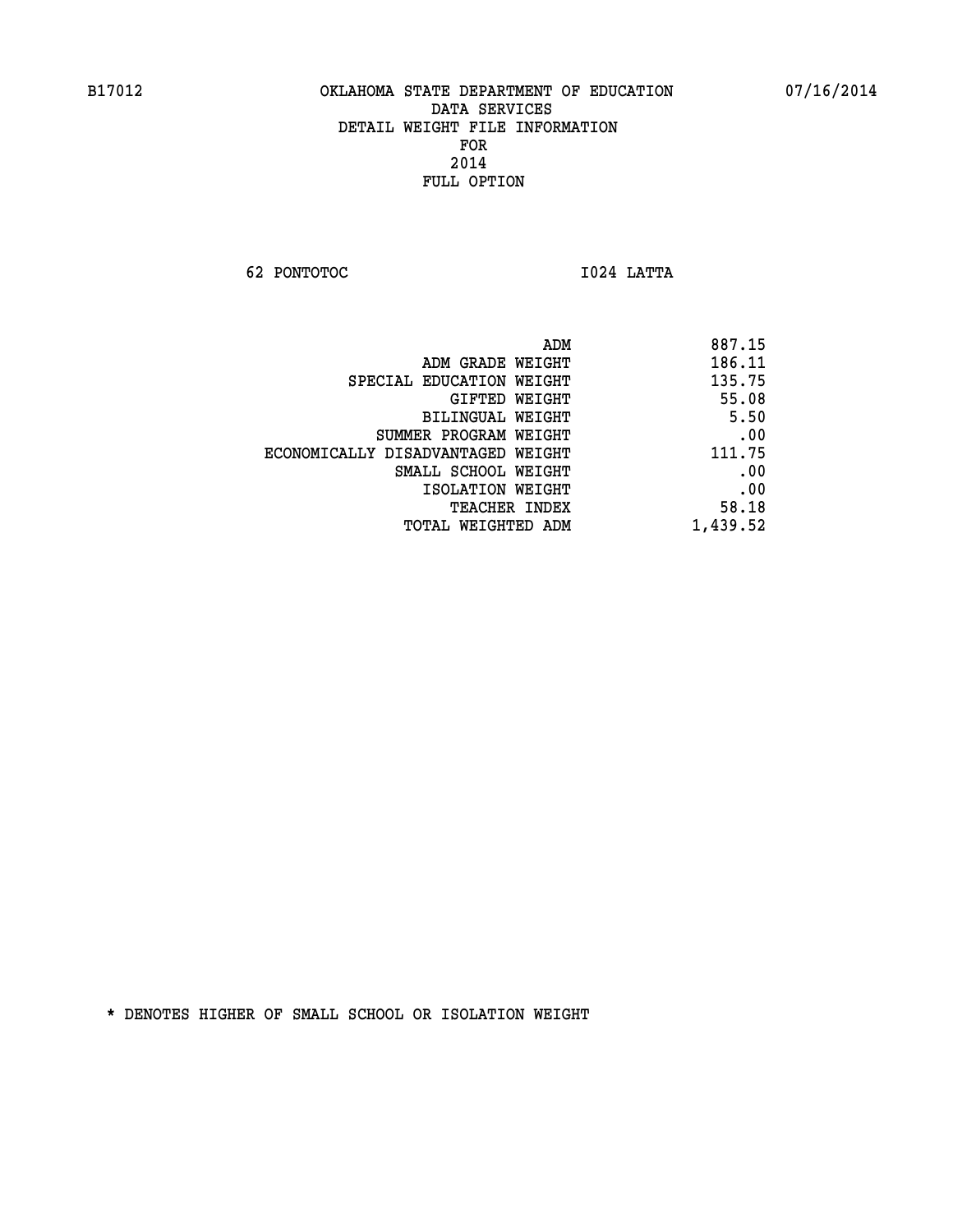**62 PONTOTOC I030 STONEWALL** 

| ADM                               | 438.35 |
|-----------------------------------|--------|
| ADM GRADE WEIGHT                  | 89.64  |
| SPECIAL EDUCATION WEIGHT          | 75.90  |
| GIFTED WEIGHT                     | 14.62  |
| BILINGUAL WEIGHT                  | .00    |
| SUMMER PROGRAM WEIGHT             | .00    |
| ECONOMICALLY DISADVANTAGED WEIGHT | 92.00  |
| SMALL SCHOOL WEIGHT               | 15.02  |
| ISOLATION WEIGHT                  | 88.06* |
| <b>TEACHER INDEX</b>              | 44.39  |
| TOTAL WEIGHTED ADM                | 842.96 |
|                                   |        |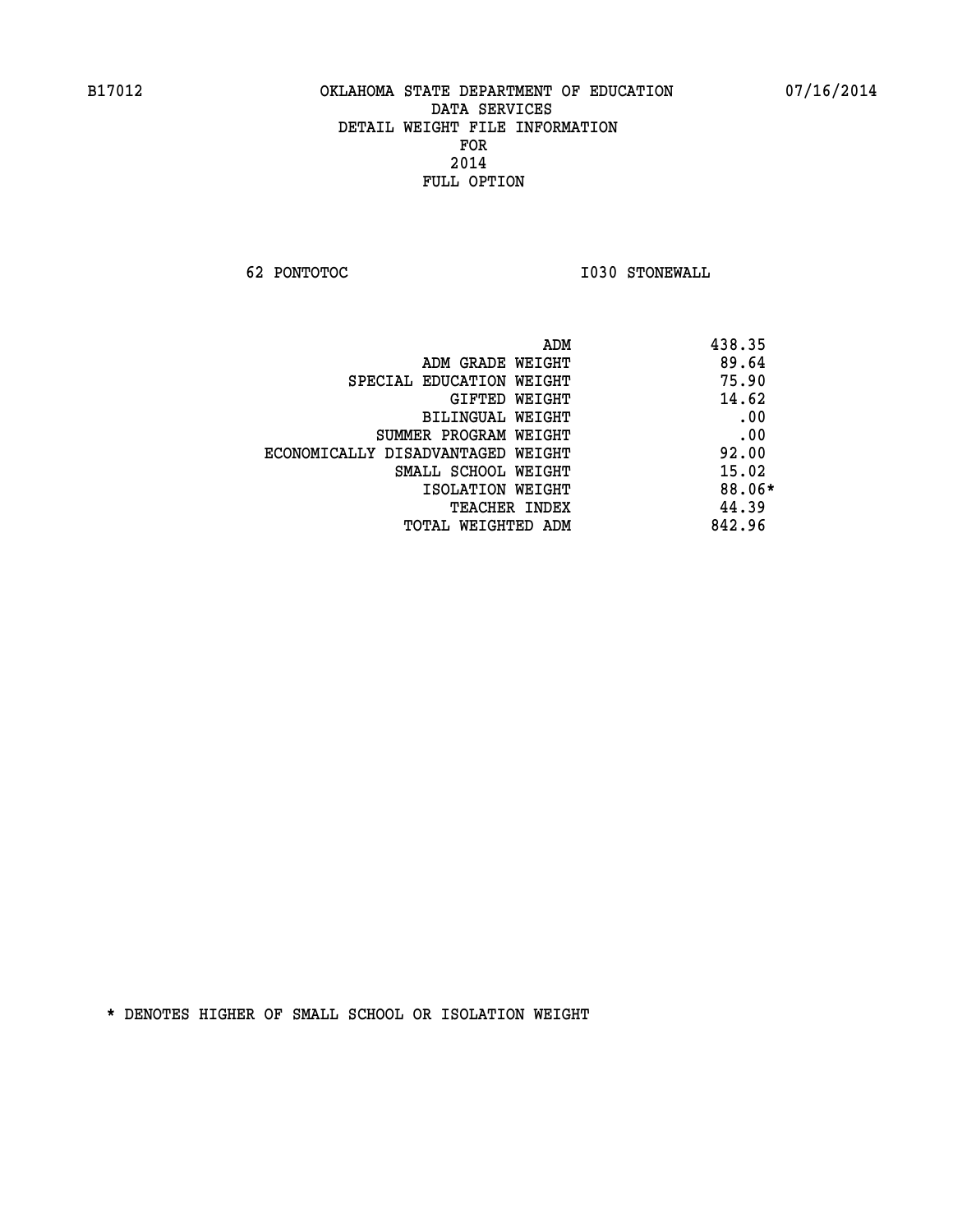**62 PONTOTOC I037 ROFF** 

|                                   | 358.49<br>ADM |  |
|-----------------------------------|---------------|--|
| ADM GRADE WEIGHT                  | 69.44         |  |
| SPECIAL EDUCATION WEIGHT          | 50.15         |  |
| GIFTED WEIGHT                     | 13.60         |  |
| BILINGUAL WEIGHT                  | .00           |  |
| SUMMER PROGRAM WEIGHT             | .00           |  |
| ECONOMICALLY DISADVANTAGED WEIGHT | 70.75         |  |
| SMALL SCHOOL WEIGHT               | 23.11         |  |
| ISOLATION WEIGHT                  | $32.26*$      |  |
| <b>TEACHER INDEX</b>              | 10.27         |  |
| TOTAL WEIGHTED ADM                | 604.96        |  |
|                                   |               |  |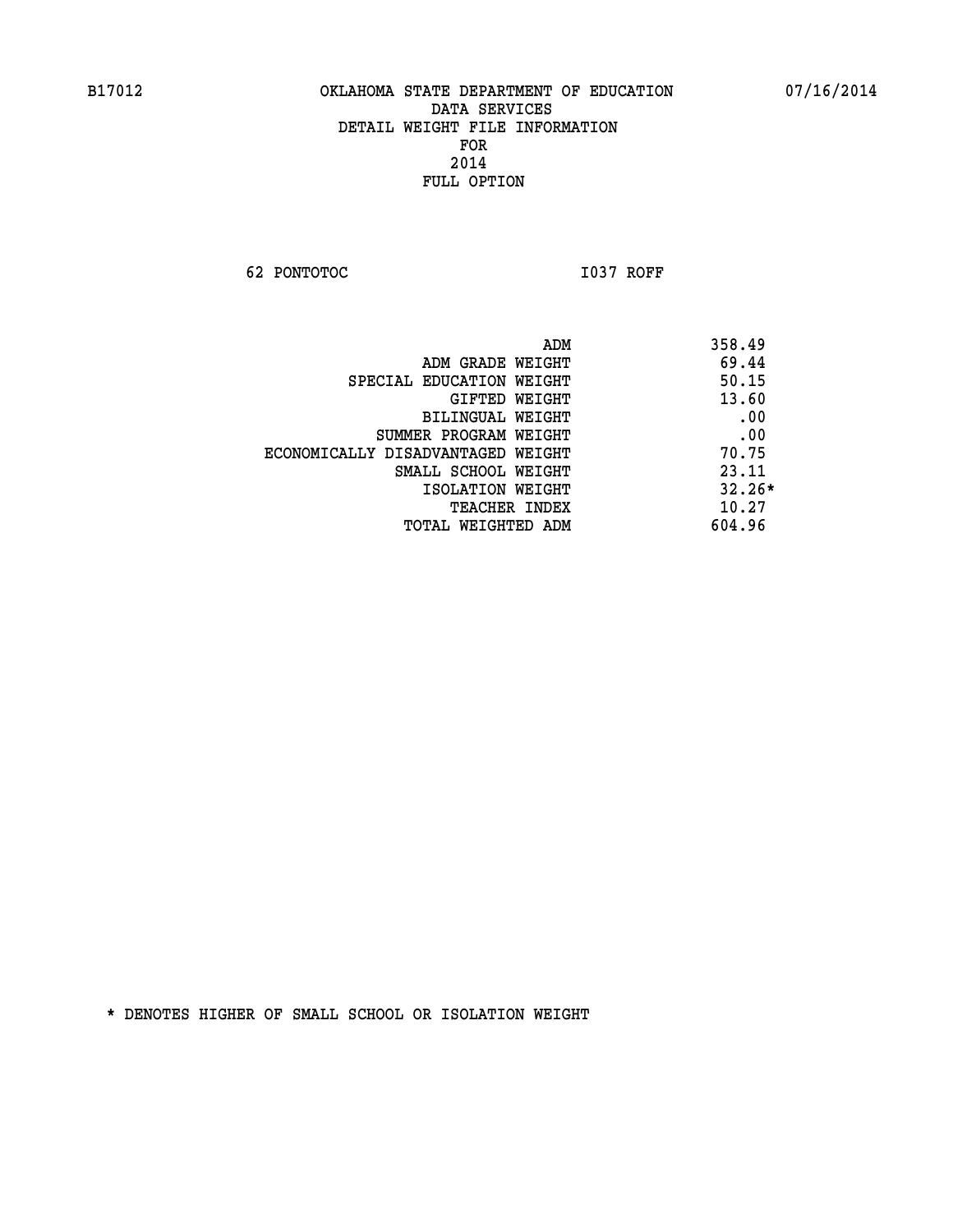**63 POTTAWATOMIE C010 NORTH ROCK CREEK** 

| 572.42 |
|--------|
| 107.61 |
| 71.45  |
| 21.42  |
| .00    |
| .00    |
| 77.00  |
| .00    |
| .00    |
| 11.43  |
| 861.33 |
|        |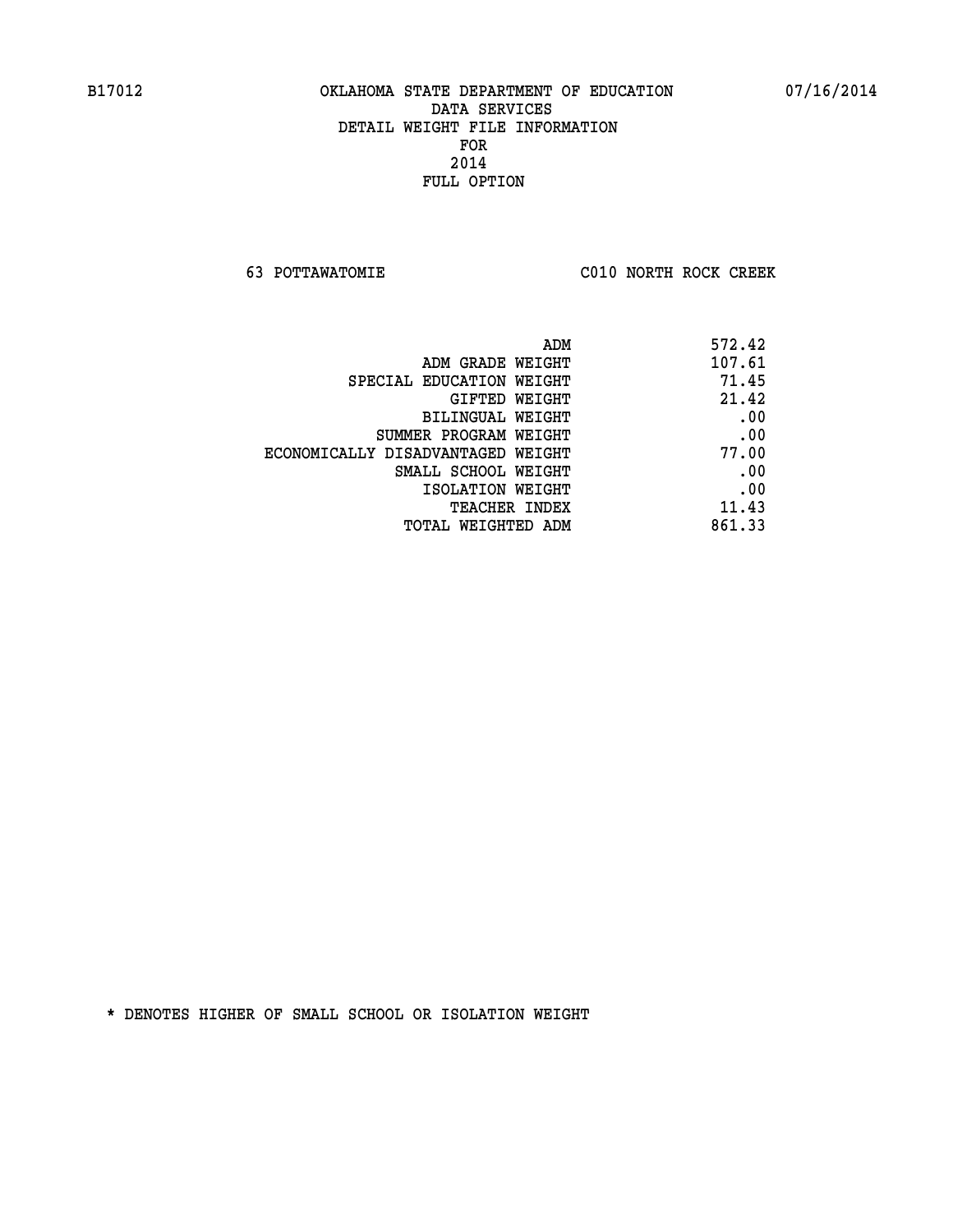**63 POTTAWATOMIE C027 GROVE** 

|                                   | ADM<br>423.96 |  |
|-----------------------------------|---------------|--|
| ADM GRADE WEIGHT                  | 85.31         |  |
| SPECIAL EDUCATION WEIGHT          | 45.60         |  |
| GIFTED WEIGHT                     | 15.64         |  |
| BILINGUAL WEIGHT                  | 2.00          |  |
| SUMMER PROGRAM WEIGHT             | .00           |  |
| ECONOMICALLY DISADVANTAGED WEIGHT | 26.25         |  |
| SMALL SCHOOL WEIGHT               | $16.84*$      |  |
| ISOLATION WEIGHT                  | .00           |  |
| <b>TEACHER INDEX</b>              | 4.93          |  |
| TOTAL WEIGHTED ADM                | 620.53        |  |
|                                   |               |  |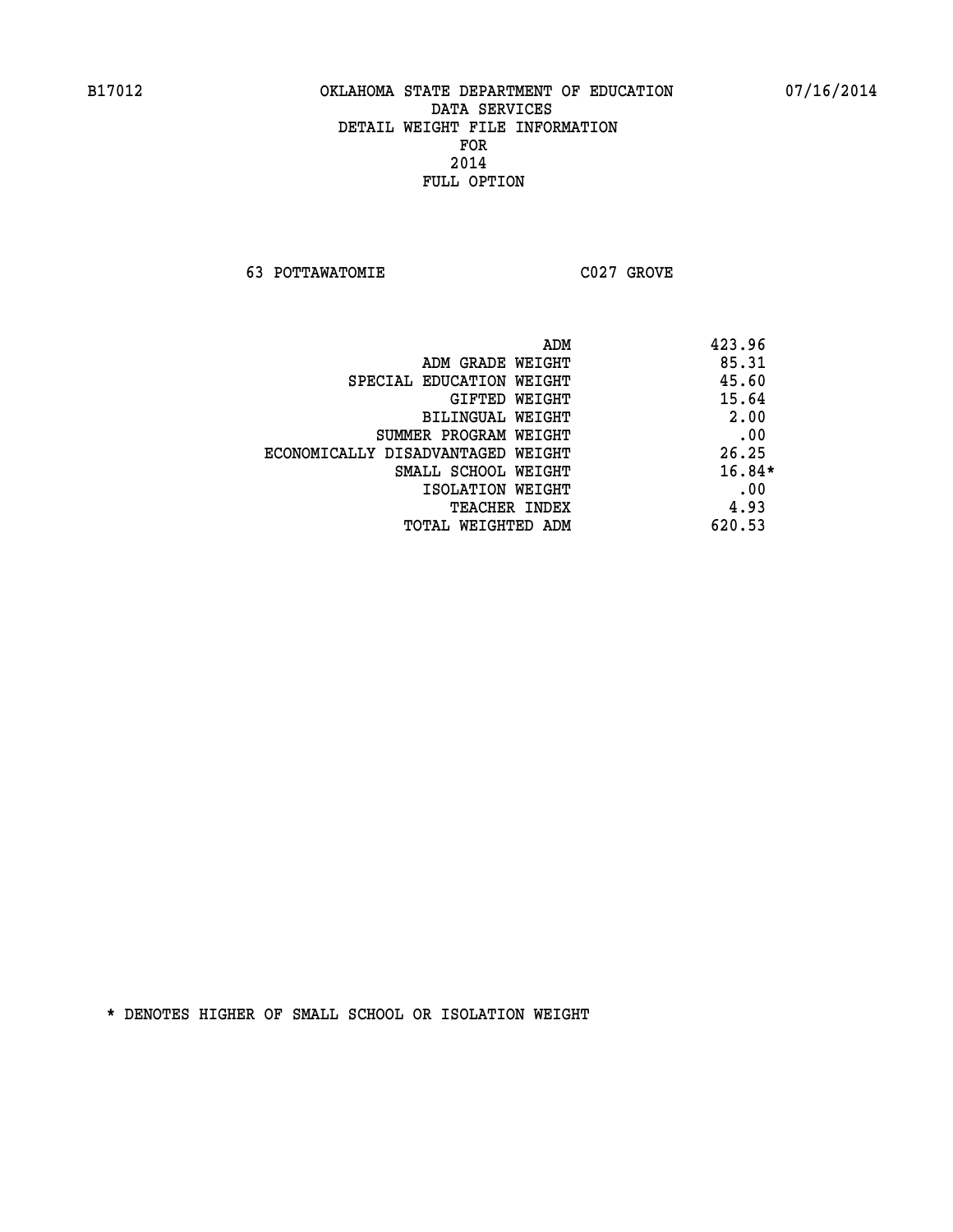**63 POTTAWATOMIE C029 PLEASANT GROVE** 

| ADM                               | 264.94   |
|-----------------------------------|----------|
| ADM GRADE WEIGHT                  | 62.43    |
| SPECIAL EDUCATION WEIGHT          | 16.10    |
| GIFTED WEIGHT                     | 8.16     |
| BILINGUAL WEIGHT                  | .00      |
| SUMMER PROGRAM WEIGHT             | .00      |
| ECONOMICALLY DISADVANTAGED WEIGHT | 53.00    |
| SMALL SCHOOL WEIGHT               | $26.45*$ |
| ISOLATION WEIGHT                  | .00      |
| <b>TEACHER INDEX</b>              | .00      |
| TOTAL WEIGHTED ADM                | 431.08   |
|                                   |          |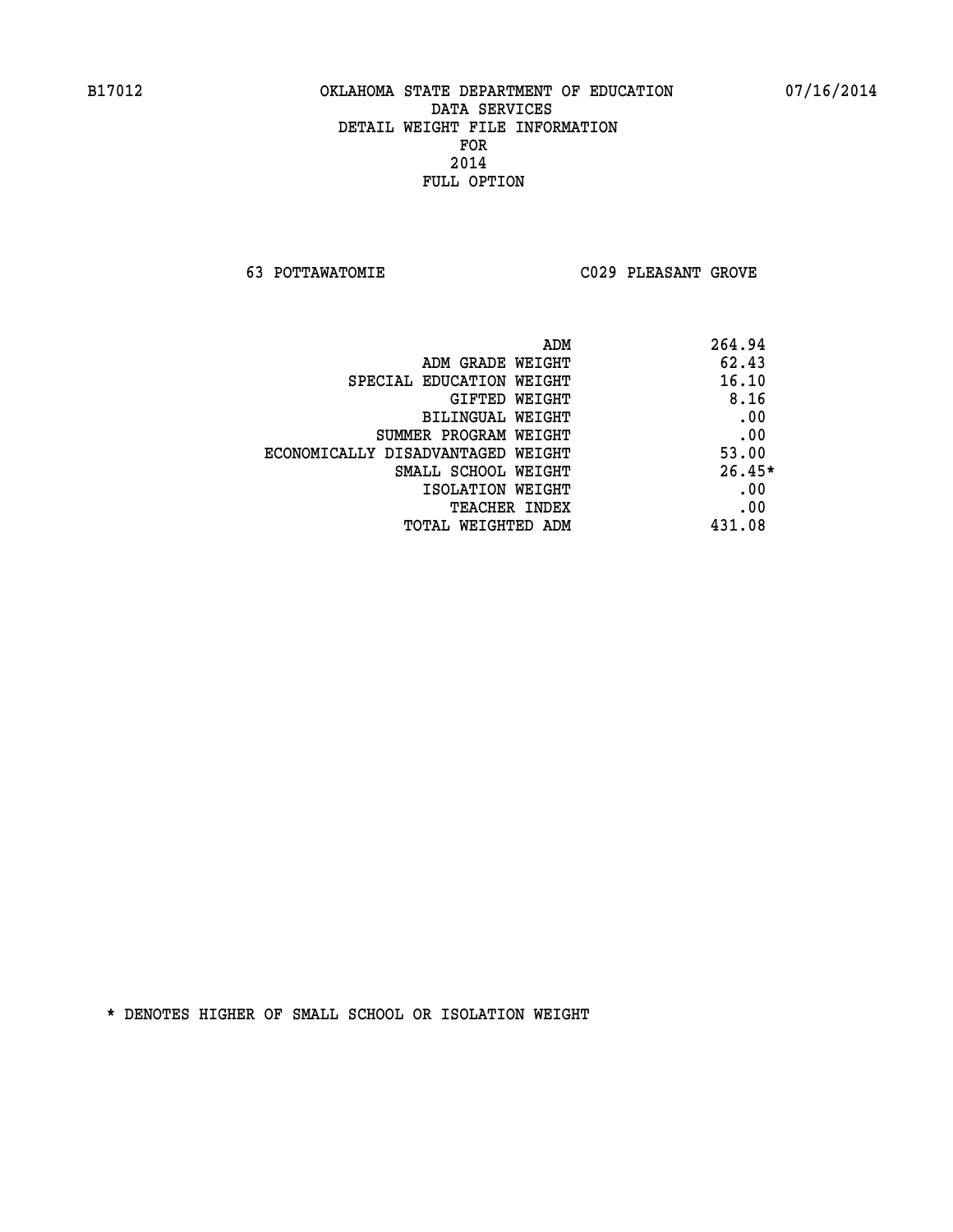**63 POTTAWATOMIE C032 SOUTH ROCK CREEK** 

| 415.39   | ADM                               |
|----------|-----------------------------------|
| 83.66    | ADM GRADE WEIGHT                  |
| 31.35    | SPECIAL EDUCATION WEIGHT          |
| 14.62    | GIFTED WEIGHT                     |
| .00      | BILINGUAL WEIGHT                  |
| .00      | SUMMER PROGRAM WEIGHT             |
| 44.25    | ECONOMICALLY DISADVANTAGED WEIGHT |
| $17.84*$ | SMALL SCHOOL WEIGHT               |
| .00      | ISOLATION WEIGHT                  |
| 46.67    | <b>TEACHER INDEX</b>              |
| 653.78   | TOTAL WEIGHTED ADM                |
|          |                                   |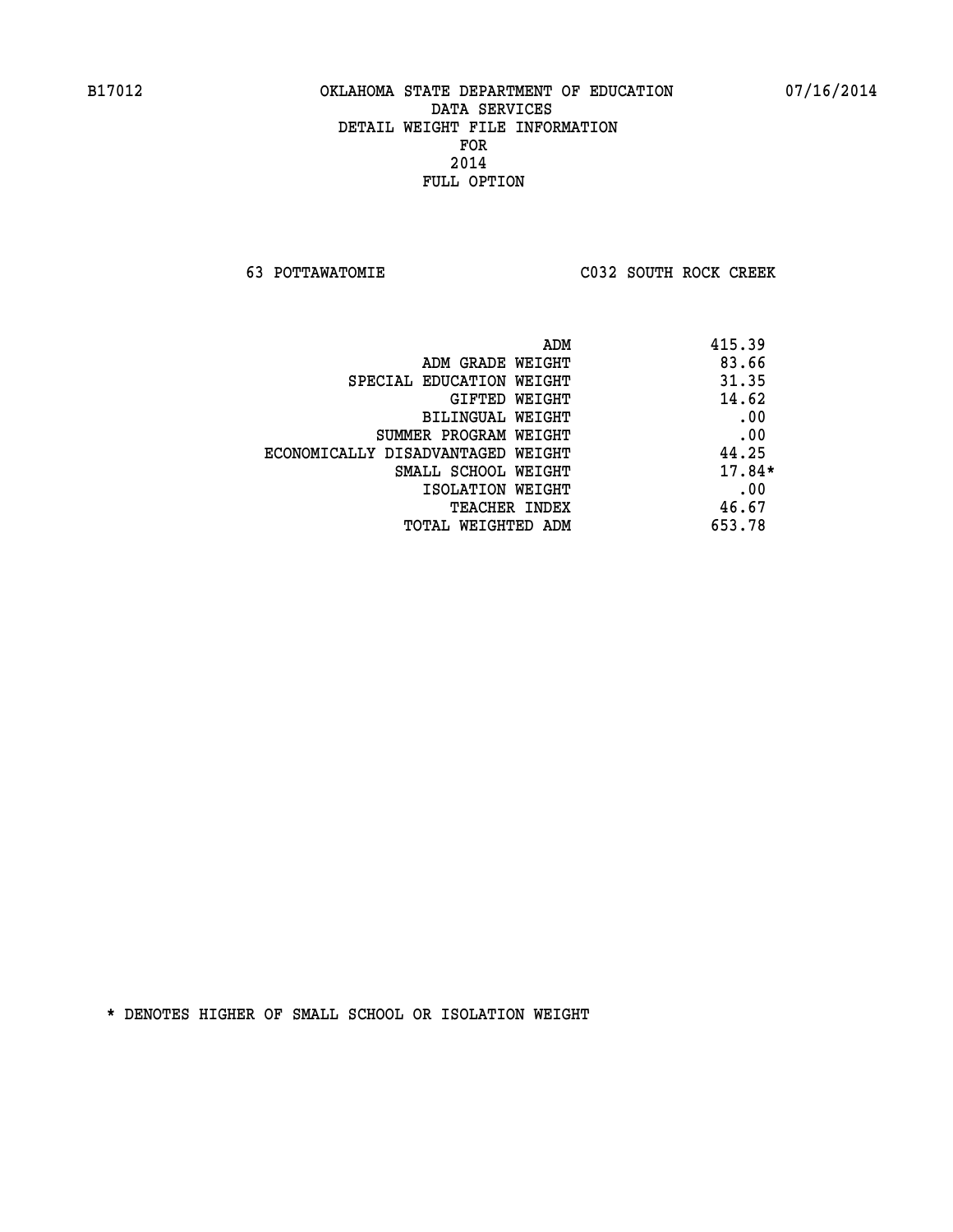**63 POTTAWATOMIE I001 MCLOUD** 

| 1,837.17 |
|----------|
| 357.08   |
| 288.00   |
| 60.86    |
| 23.75    |
| 2.40     |
| 286.75   |
| .00      |
| .00      |
| 12.90    |
| 2,868.91 |
|          |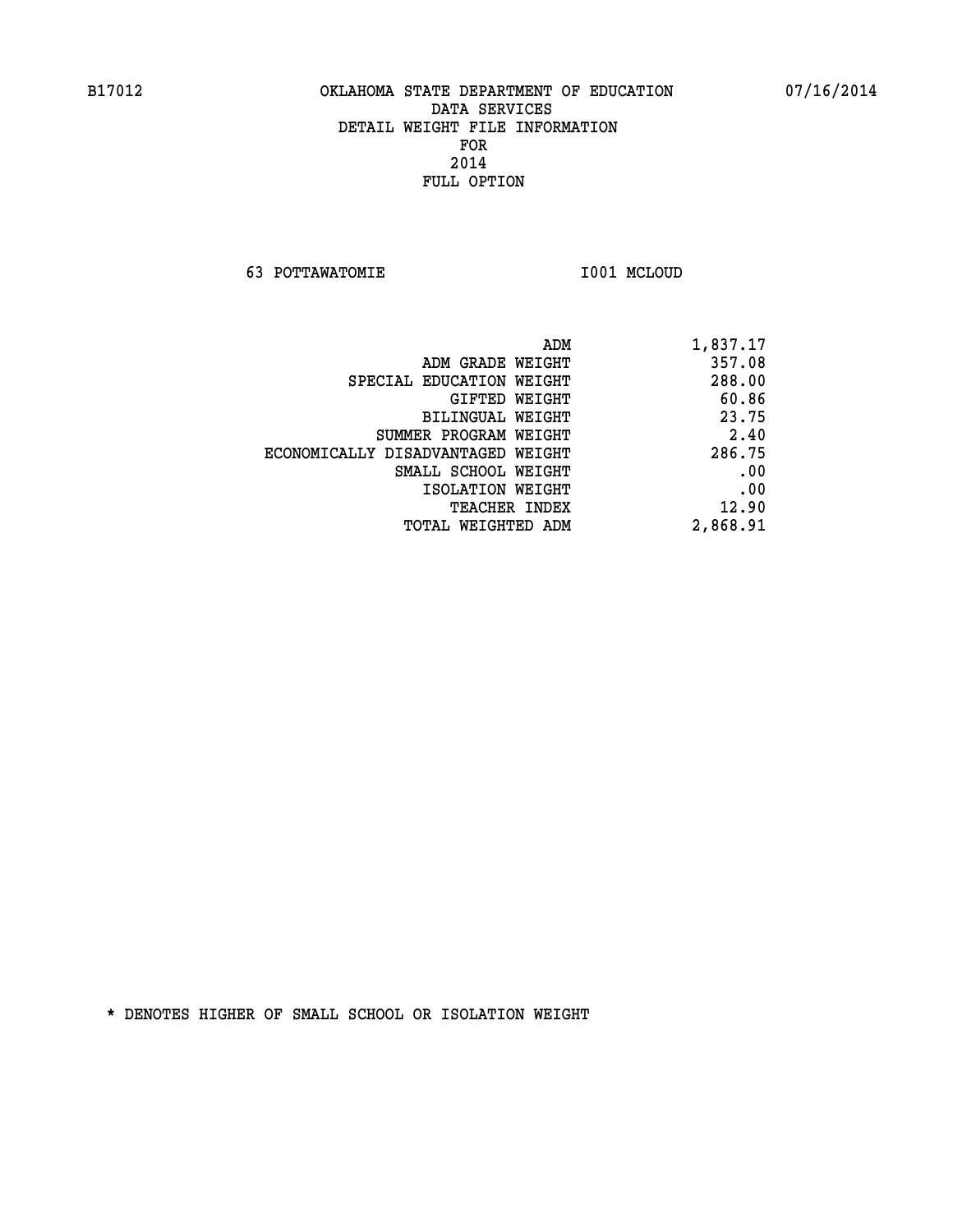**63 POTTAWATOMIE I002 DALE** 

 **ADM 708.48 ADM GRADE WEIGHT 142.05 SPECIAL EDUCATION WEIGHT 87.40 GIFTED WEIGHT 30.60 BILINGUAL WEIGHT .00 SUMMER PROGRAM WEIGHT .00 ECONOMICALLY DISADVANTAGED WEIGHT 64.00 SMALL SCHOOL WEIGHT .00 EXECUTED ISOLATION WEIGHT AND RESOLATION WEIGHT TEACHER INDEX** 67.86  **TOTAL WEIGHTED ADM 1,100.39**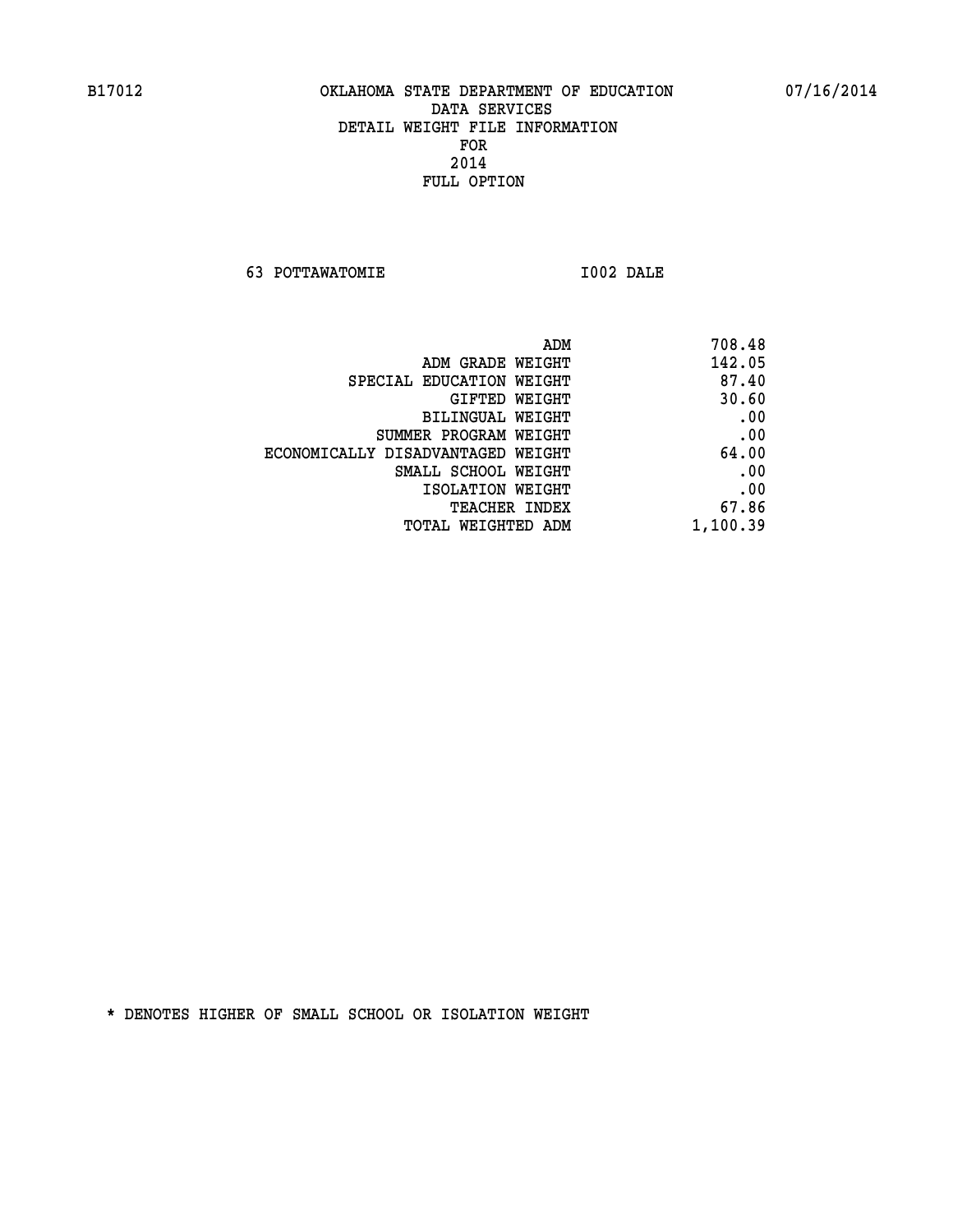**63 POTTAWATOMIE I003 BETHEL** 

| 1,309.67 |
|----------|
| 250.27   |
| 193.55   |
| 37.74    |
| .75      |
| .00      |
| 169.00   |
| .00      |
| .00      |
| 17.46    |
| 1,978.44 |
|          |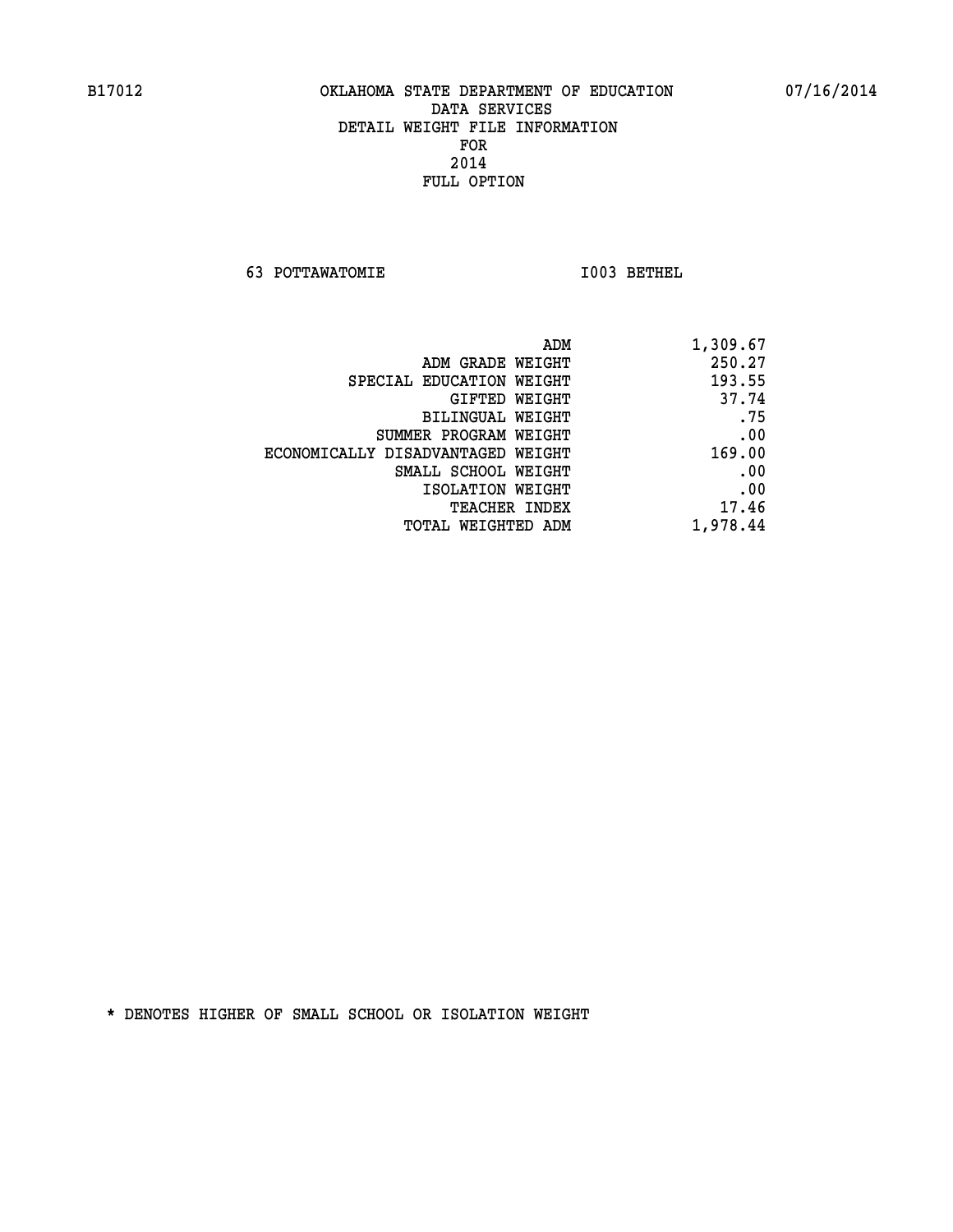**63 POTTAWATOMIE I004 MACOMB** 

| ADM<br>325.10                              |     |
|--------------------------------------------|-----|
| 66.44<br>ADM GRADE WEIGHT                  |     |
| 29.55<br>SPECIAL EDUCATION WEIGHT          |     |
| 8.16<br>GIFTED WEIGHT                      |     |
| BILINGUAL WEIGHT                           | .00 |
| SUMMER PROGRAM WEIGHT                      | .00 |
| 61.75<br>ECONOMICALLY DISADVANTAGED WEIGHT |     |
| $25.06*$<br>SMALL SCHOOL WEIGHT            |     |
| ISOLATION WEIGHT                           | .00 |
| <b>TEACHER INDEX</b>                       | .00 |
| 516.06<br>TOTAL WEIGHTED ADM               |     |
|                                            |     |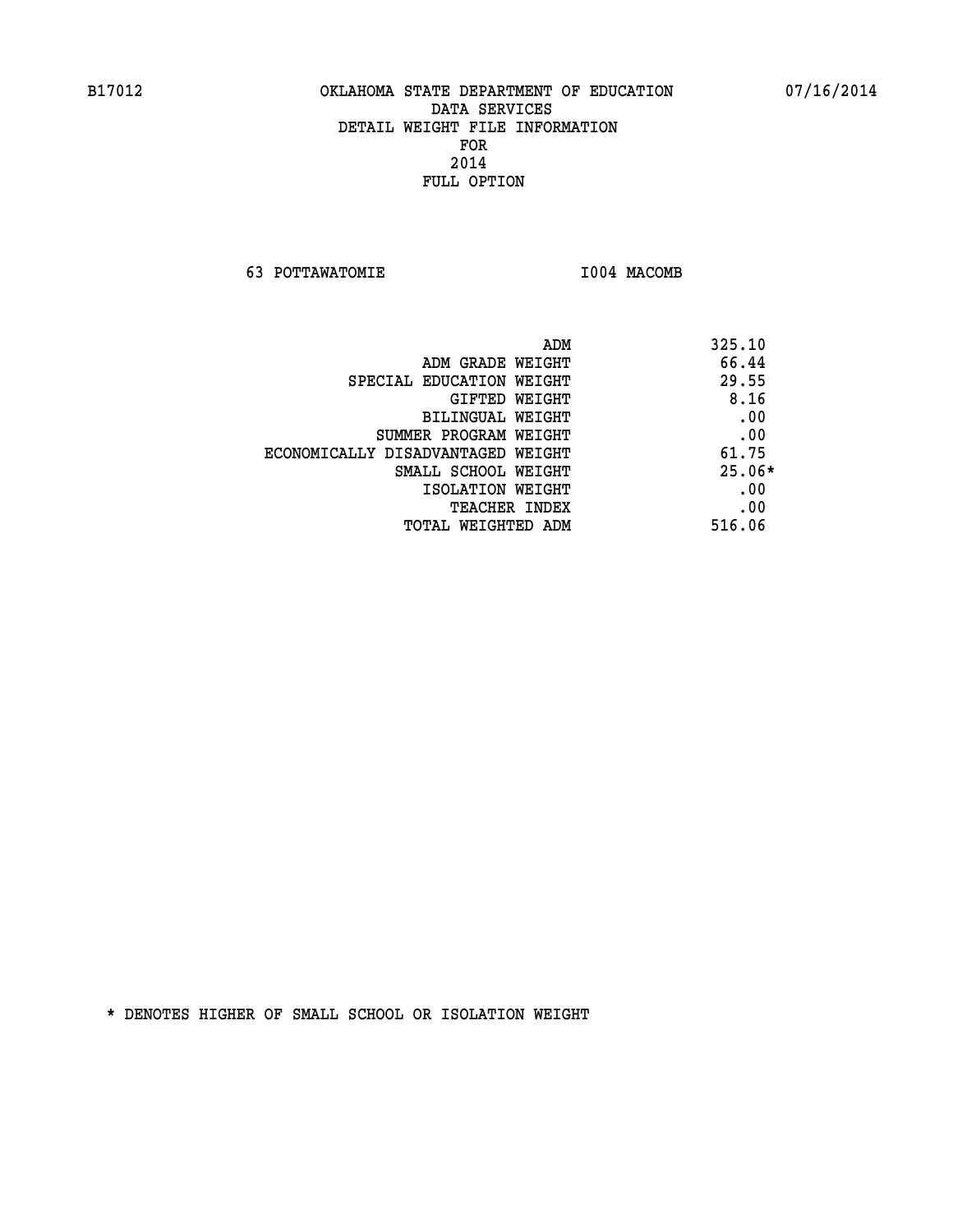**63 POTTAWATOMIE I005 EARLSBORO** 

|                                   | ADM | 228.11   |
|-----------------------------------|-----|----------|
| ADM GRADE WEIGHT                  |     | 44.19    |
| SPECIAL EDUCATION WEIGHT          |     | 32.30    |
| GIFTED WEIGHT                     |     | 6.46     |
| BILINGUAL WEIGHT                  |     | .00      |
| SUMMER PROGRAM WEIGHT             |     | .00      |
| ECONOMICALLY DISADVANTAGED WEIGHT |     | 47.50    |
| SMALL SCHOOL WEIGHT               |     | $25.95*$ |
| ISOLATION WEIGHT                  |     | .00      |
| <b>TEACHER INDEX</b>              |     | 2.40     |
| TOTAL WEIGHTED ADM                |     | 386.91   |
|                                   |     |          |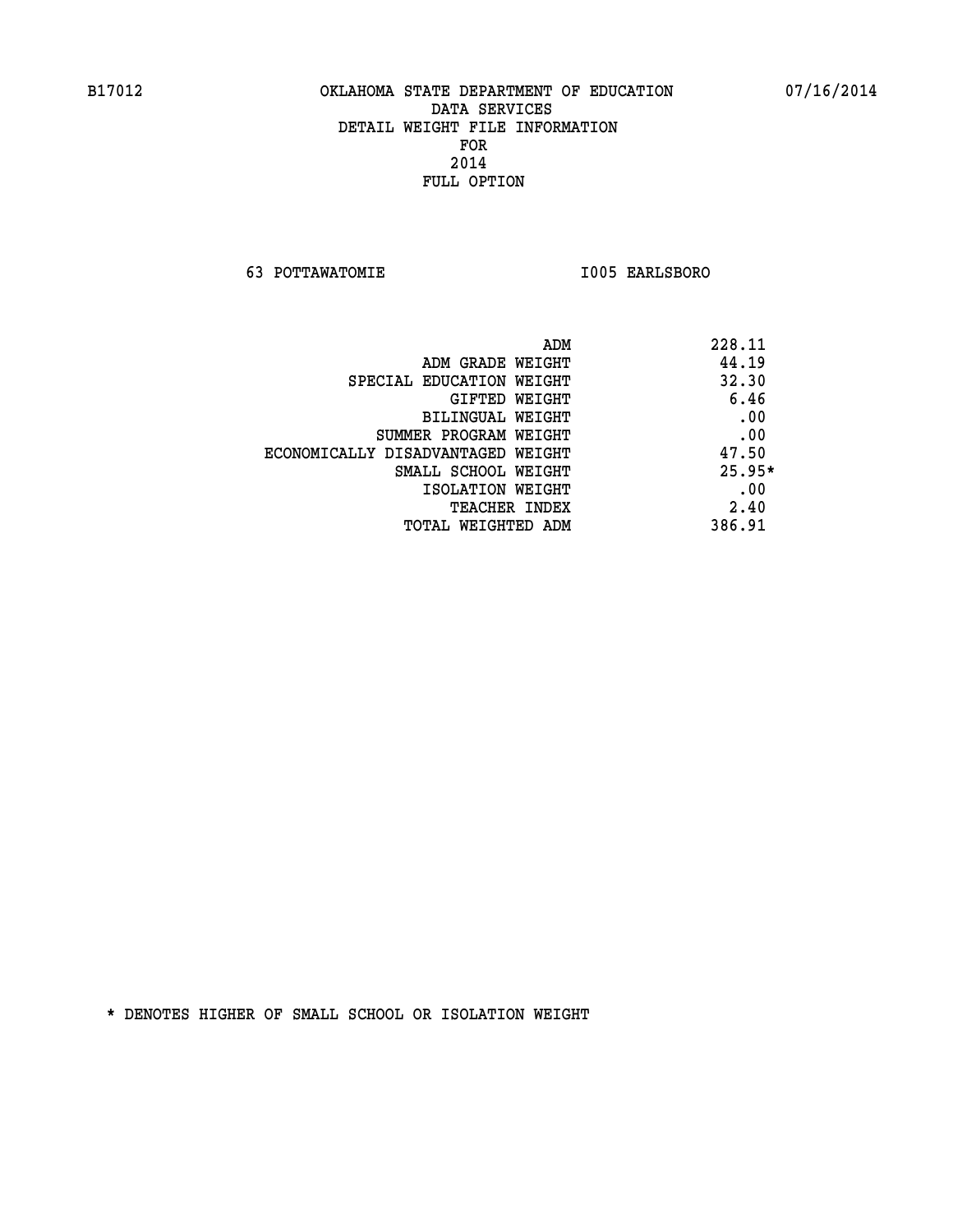**63 POTTAWATOMIE I092 TECUMSEH** 

| 2,261.30 |
|----------|
| 443.61   |
| 293.55   |
| 88.06    |
| 2.75     |
| .00      |
| 368.00   |
| .00      |
| .00      |
| 23.05    |
| 3,480.32 |
|          |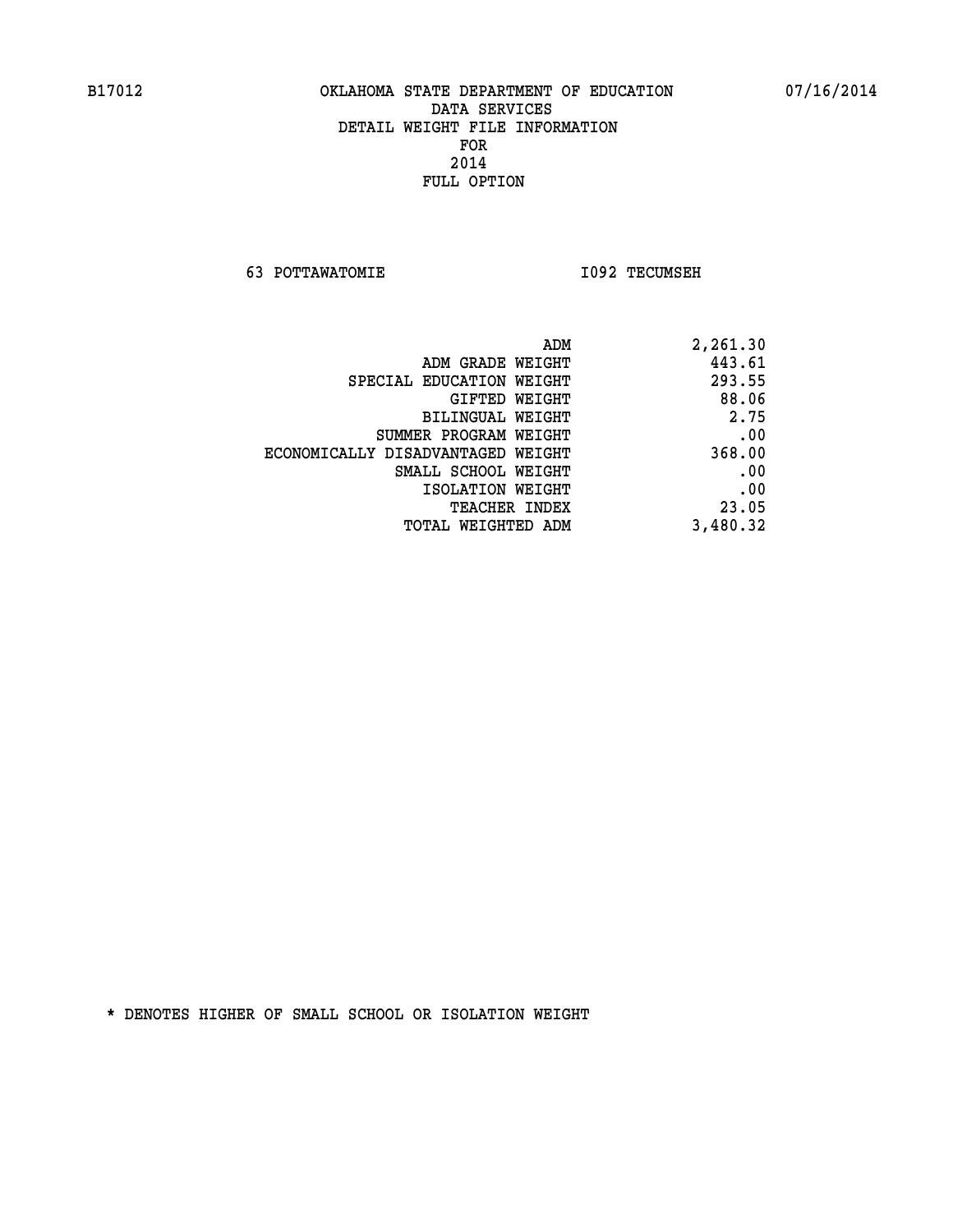**63 POTTAWATOMIE I093 SHAWNEE** 

| 4,055.19 |
|----------|
| 689.63   |
| 548.40   |
| 211.48   |
| 28.00    |
| .00      |
| 761.00   |
| .00      |
| .00      |
| 72.13    |
| 6,365.83 |
|          |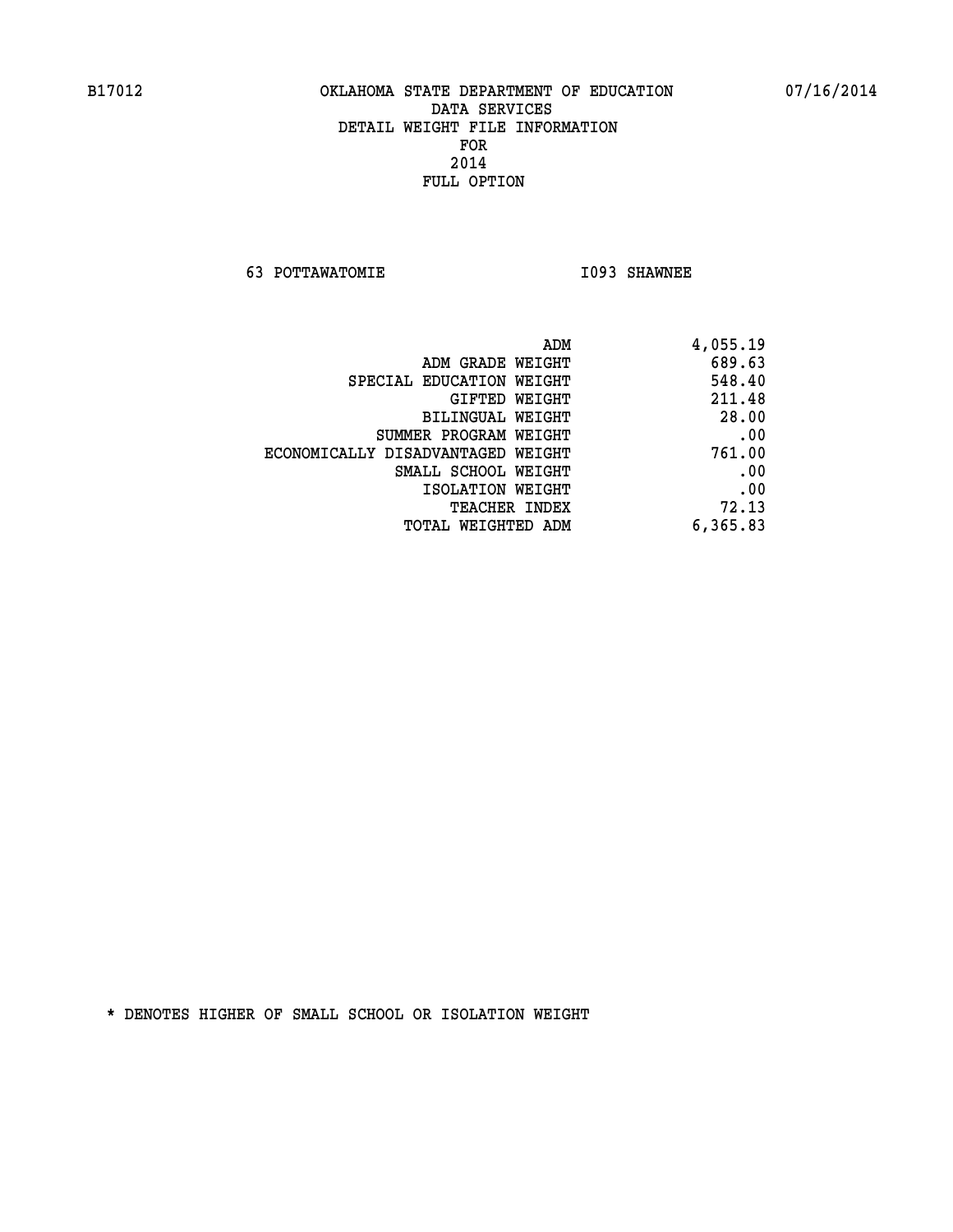**63 POTTAWATOMIE I112 ASHER** 

| ADM                               | 267.81   |
|-----------------------------------|----------|
| ADM GRADE WEIGHT                  | 50.86    |
| SPECIAL EDUCATION WEIGHT          | 39.15    |
| GIFTED WEIGHT                     | 11.90    |
| BILINGUAL WEIGHT                  | .00      |
| SUMMER PROGRAM WEIGHT             | .00      |
| ECONOMICALLY DISADVANTAGED WEIGHT | 50.25    |
| SMALL SCHOOL WEIGHT               | $26.45*$ |
| ISOLATION WEIGHT                  | .00      |
| <b>TEACHER INDEX</b>              | 1.48     |
| TOTAL WEIGHTED ADM                | 447.90   |
|                                   |          |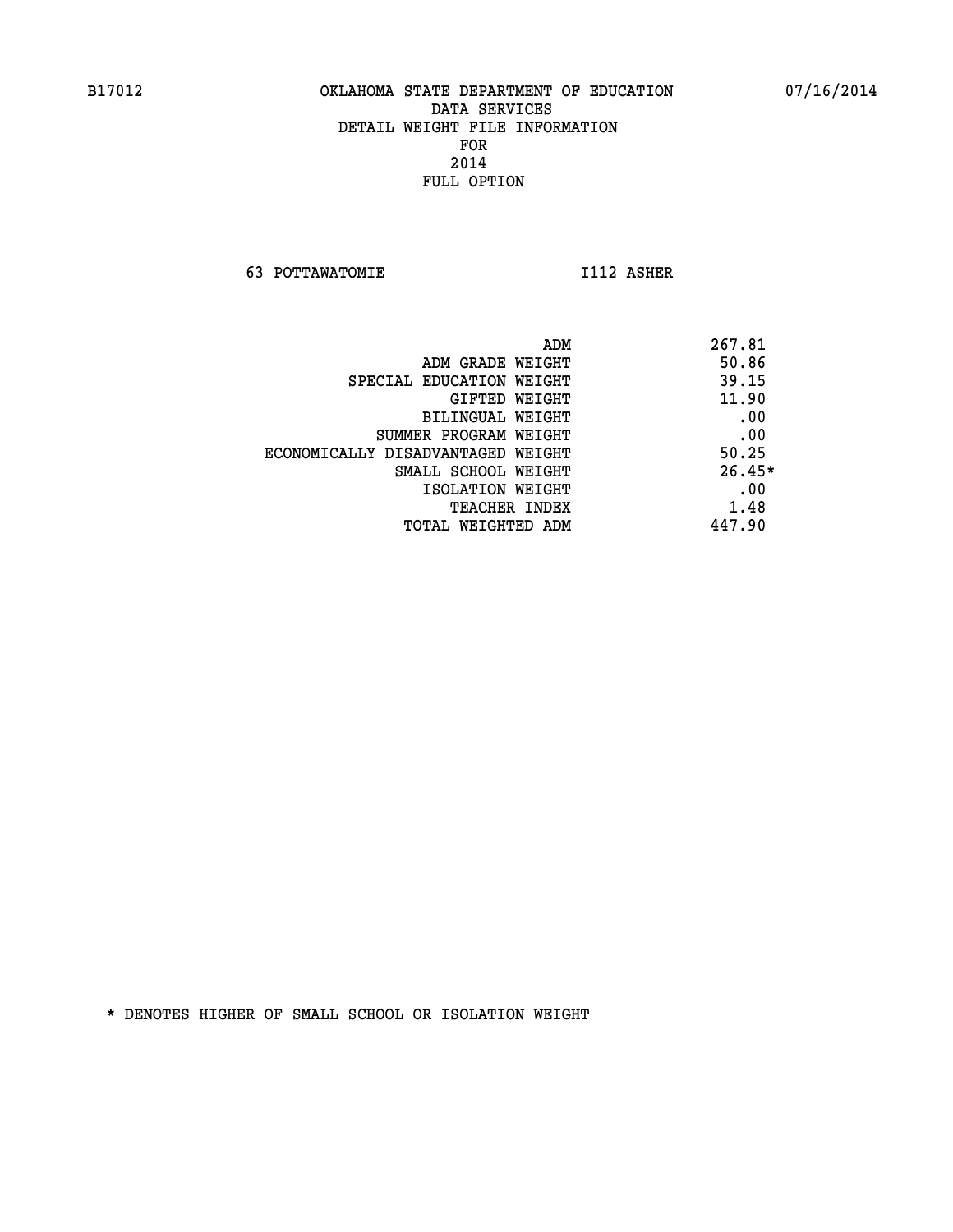**63 POTTAWATOMIE I115 WANETTE** 

| ADM                               | 203.76   |
|-----------------------------------|----------|
| ADM GRADE WEIGHT                  | 41.42    |
| SPECIAL EDUCATION WEIGHT          | 41.10    |
| GIFTED WEIGHT                     | 6.46     |
| BILINGUAL WEIGHT                  | .00      |
| SUMMER PROGRAM WEIGHT             | .00      |
| ECONOMICALLY DISADVANTAGED WEIGHT | 46.75    |
| SMALL SCHOOL WEIGHT               | $25.06*$ |
| ISOLATION WEIGHT                  | .00      |
| <b>TEACHER INDEX</b>              | .00      |
| TOTAL WEIGHTED ADM                | 364.55   |
|                                   |          |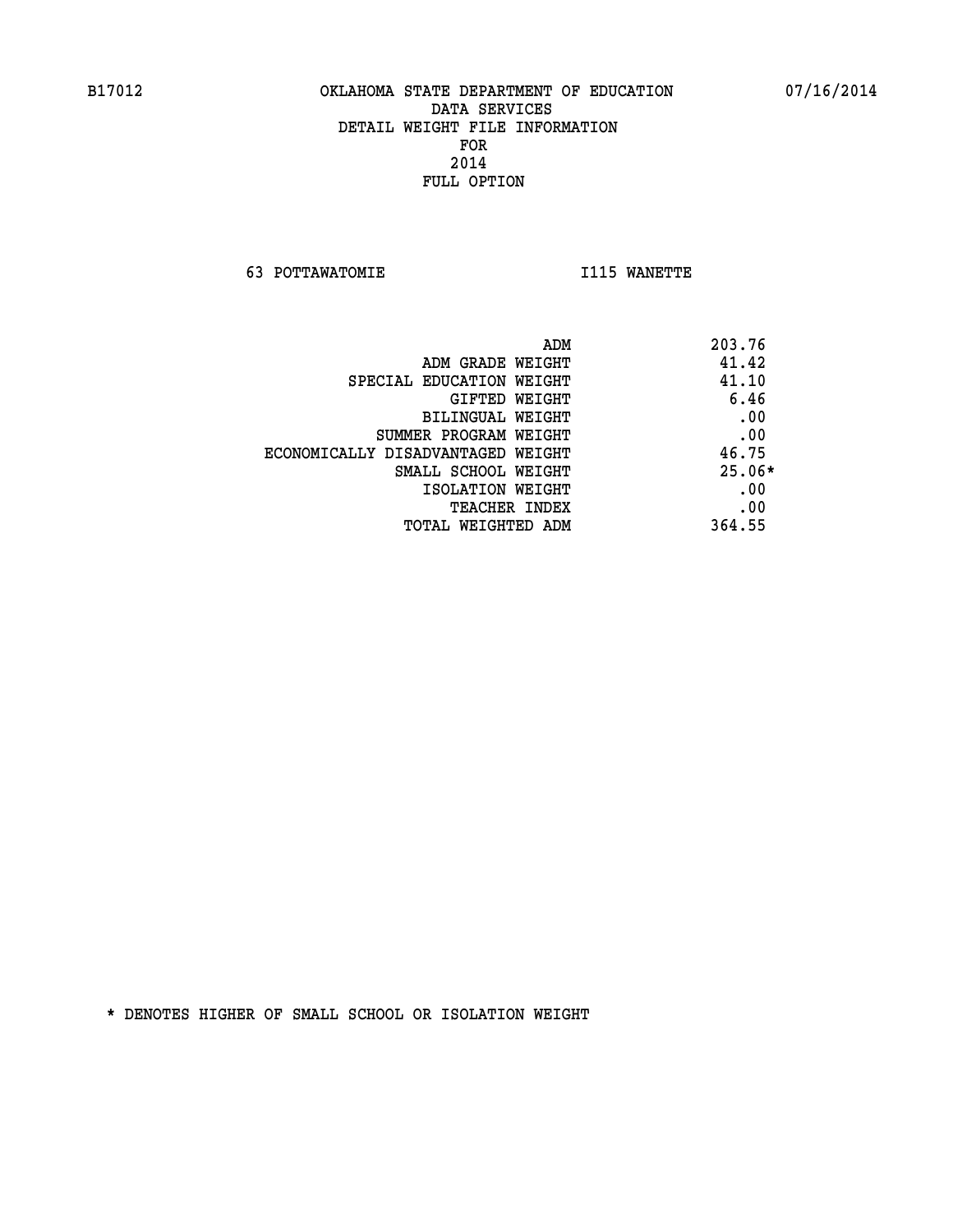**63 POTTAWATOMIE I117 MAUD** 

| ADM                               | 330.30   |
|-----------------------------------|----------|
| ADM GRADE WEIGHT                  | 65.99    |
| SPECIAL EDUCATION WEIGHT          | 56.15    |
| GIFTED WEIGHT                     | 25.50    |
| BILINGUAL WEIGHT                  | .00      |
| SUMMER PROGRAM WEIGHT             | .00      |
| ECONOMICALLY DISADVANTAGED WEIGHT | 65.75    |
| SMALL SCHOOL WEIGHT               | $24.81*$ |
| ISOLATION WEIGHT                  | .00      |
| <b>TEACHER INDEX</b>              | .00      |
| TOTAL WEIGHTED ADM                | 568.50   |
|                                   |          |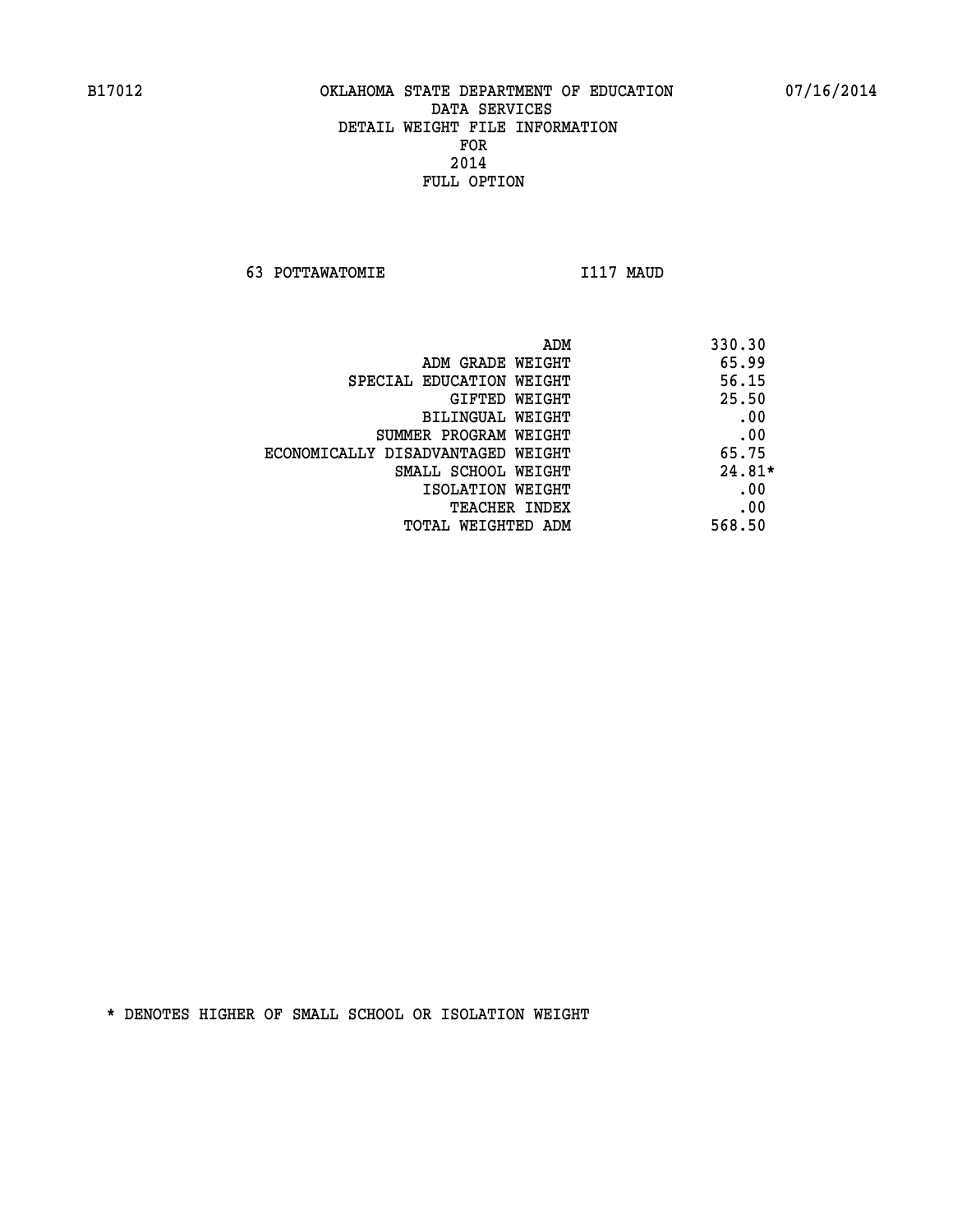**64 PUSHMATAHA C002 ALBION** 

| ADM                               | 76.84    |
|-----------------------------------|----------|
| ADM GRADE WEIGHT                  | 14.16    |
| SPECIAL EDUCATION WEIGHT          | 22.40    |
| GIFTED WEIGHT                     | 3.40     |
| BILINGUAL WEIGHT                  | .00      |
| SUMMER PROGRAM WEIGHT             | .00      |
| ECONOMICALLY DISADVANTAGED WEIGHT | 19.00    |
| SMALL SCHOOL WEIGHT               | $13.14*$ |
| ISOLATION WEIGHT                  | .00      |
| <b>TEACHER INDEX</b>              | 11.12    |
| TOTAL WEIGHTED ADM                | 160.06   |
|                                   |          |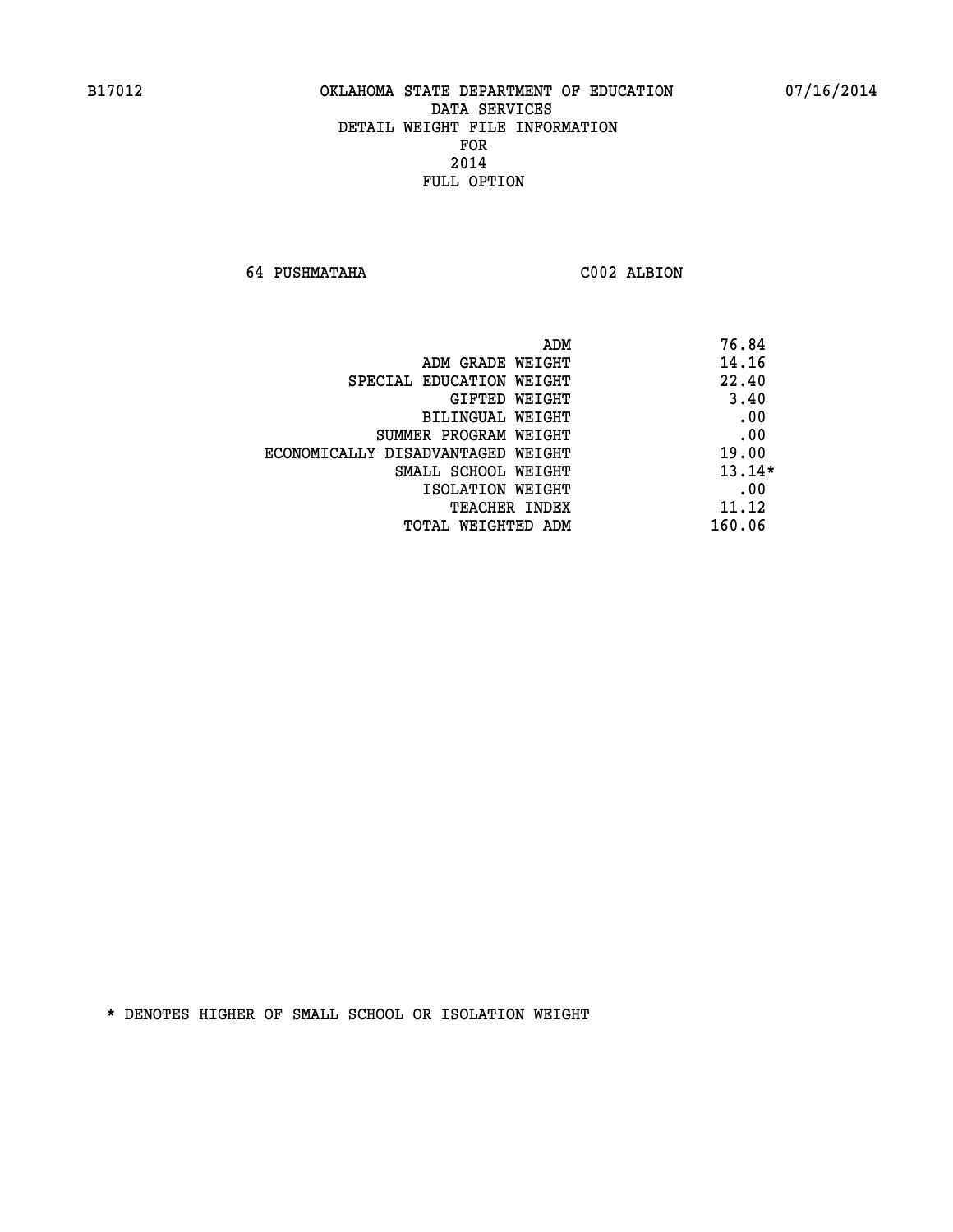**64 PUSHMATAHA C004 TUSKAHOMA** 

| ADM                               | 106.12   |
|-----------------------------------|----------|
| ADM GRADE WEIGHT                  | 24.83    |
| SPECIAL EDUCATION WEIGHT          | 29.50    |
| <b>GIFTED WEIGHT</b>              | .68      |
| <b>BILINGUAL WEIGHT</b>           | .00      |
| SUMMER PROGRAM WEIGHT             | .00      |
| ECONOMICALLY DISADVANTAGED WEIGHT | 22.00    |
| SMALL SCHOOL WEIGHT               | $16.97*$ |
| ISOLATION WEIGHT                  | .00      |
| <b>TEACHER INDEX</b>              | .29      |
| TOTAL WEIGHTED ADM                | 200.39   |
|                                   |          |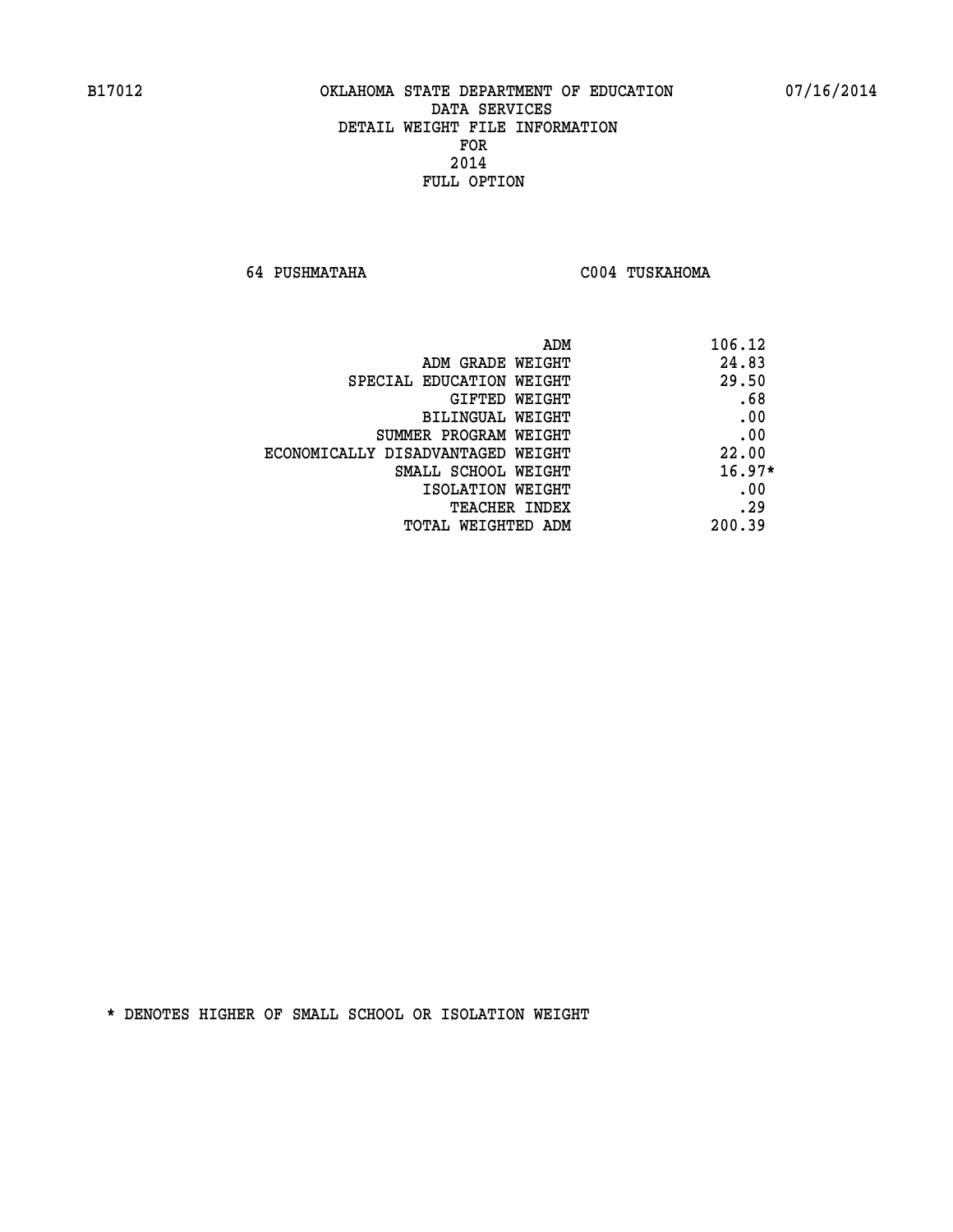**64 PUSHMATAHA C015 NASHOBA** 

|                                   | 47.84<br>ADM |
|-----------------------------------|--------------|
| ADM GRADE WEIGHT                  | 10.32        |
| SPECIAL EDUCATION WEIGHT          | 27.45        |
| GIFTED WEIGHT                     | 1.36         |
| BILINGUAL WEIGHT                  | .00          |
| SUMMER PROGRAM WEIGHT             | .00          |
| ECONOMICALLY DISADVANTAGED WEIGHT | 9.75         |
| SMALL SCHOOL WEIGHT               | 8.70         |
| ISOLATION WEIGHT                  | $15.37*$     |
| <b>TEACHER INDEX</b>              | 1.71         |
| TOTAL WEIGHTED ADM                | 113.80       |
|                                   |              |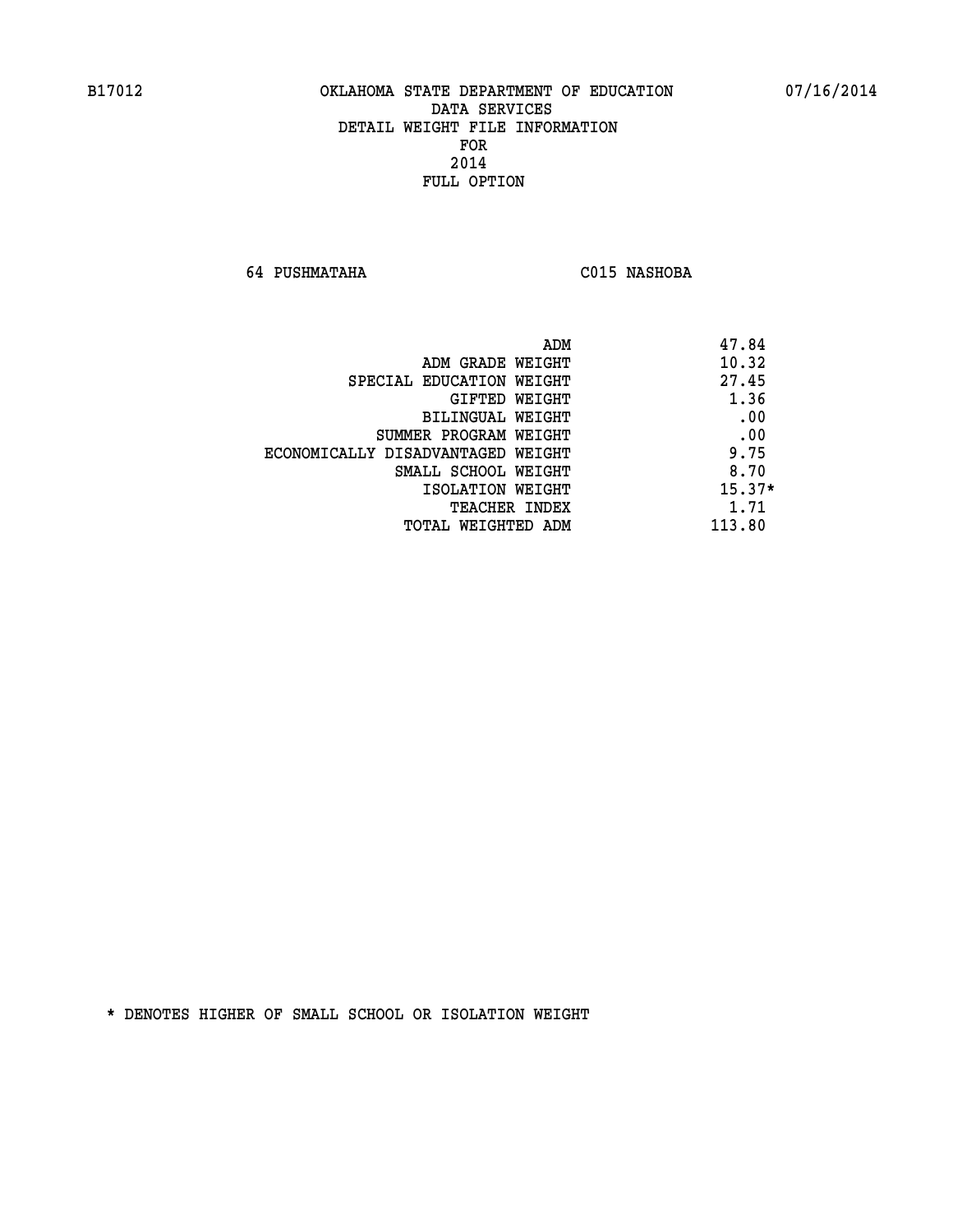**64 PUSHMATAHA I001 RATTAN** 

| ADM<br>489.19 |                                   |
|---------------|-----------------------------------|
| 99.49         | ADM GRADE WEIGHT                  |
| 70.95         | SPECIAL EDUCATION WEIGHT          |
| 14.28         | GIFTED WEIGHT                     |
| .50           | BILINGUAL WEIGHT                  |
| .00           | SUMMER PROGRAM WEIGHT             |
| 77.50         | ECONOMICALLY DISADVANTAGED WEIGHT |
| 7.36          | SMALL SCHOOL WEIGHT               |
| 172.88*       | ISOLATION WEIGHT                  |
| 32.38         | <b>TEACHER INDEX</b>              |
| 957.17        | TOTAL WEIGHTED ADM                |
|               |                                   |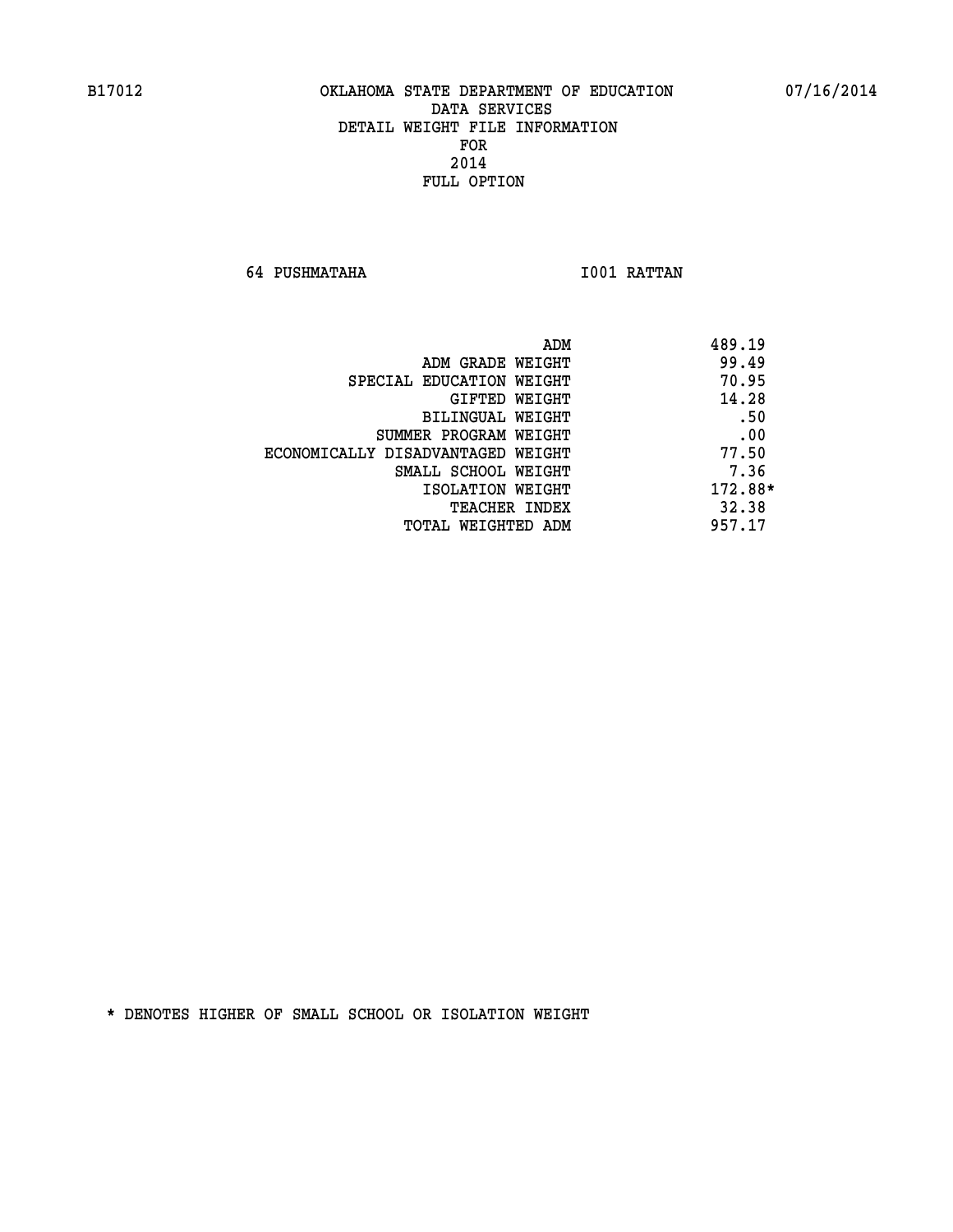**64 PUSHMATAHA 1010 CLAYTON** 

| ADM<br>297.91 |                                   |
|---------------|-----------------------------------|
| 62.05         | ADM GRADE WEIGHT                  |
| 127.50        | SPECIAL EDUCATION WEIGHT          |
| 8.16          | GIFTED WEIGHT                     |
| .00           | BILINGUAL WEIGHT                  |
| .00           | SUMMER PROGRAM WEIGHT             |
| 68.00         | ECONOMICALLY DISADVANTAGED WEIGHT |
| 26.03         | SMALL SCHOOL WEIGHT               |
| $190.66*$     | ISOLATION WEIGHT                  |
| 12.80         | <b>TEACHER INDEX</b>              |
| 767.08        | TOTAL WEIGHTED ADM                |
|               |                                   |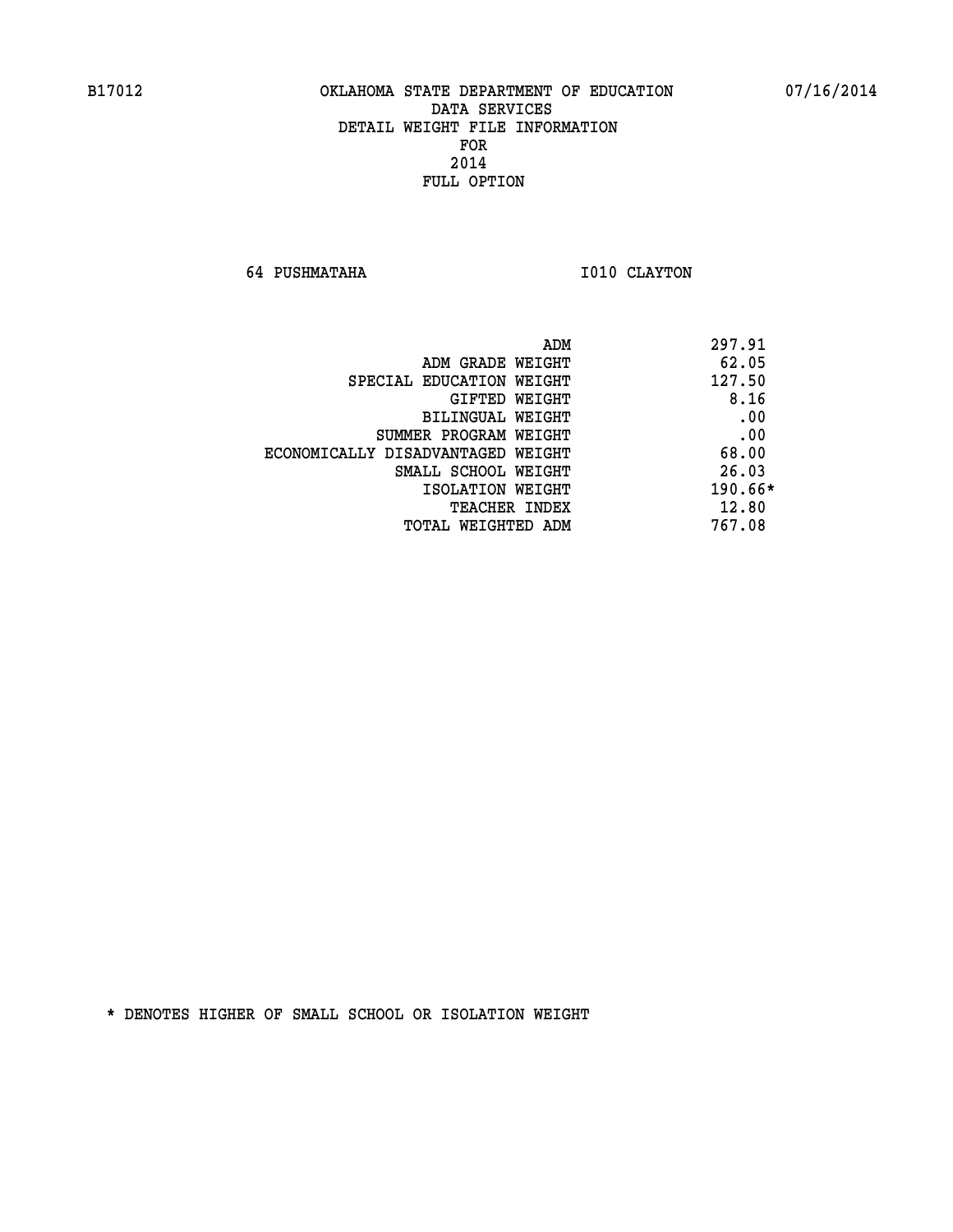**64 PUSHMATAHA I013 ANTLERS** 

| ADM                               | 1,008.10 |
|-----------------------------------|----------|
| ADM GRADE WEIGHT                  | 203.60   |
| SPECIAL EDUCATION WEIGHT          | 160.05   |
| GIFTED WEIGHT                     | 35.02    |
| BILINGUAL WEIGHT                  | 4.00     |
| SUMMER PROGRAM WEIGHT             | .00      |
| ECONOMICALLY DISADVANTAGED WEIGHT | 172.00   |
| SMALL SCHOOL WEIGHT               | .00      |
| ISOLATION WEIGHT                  | .00      |
| <b>TEACHER INDEX</b>              | 71.26    |
| TOTAL WEIGHTED ADM                | 1,654.03 |
|                                   |          |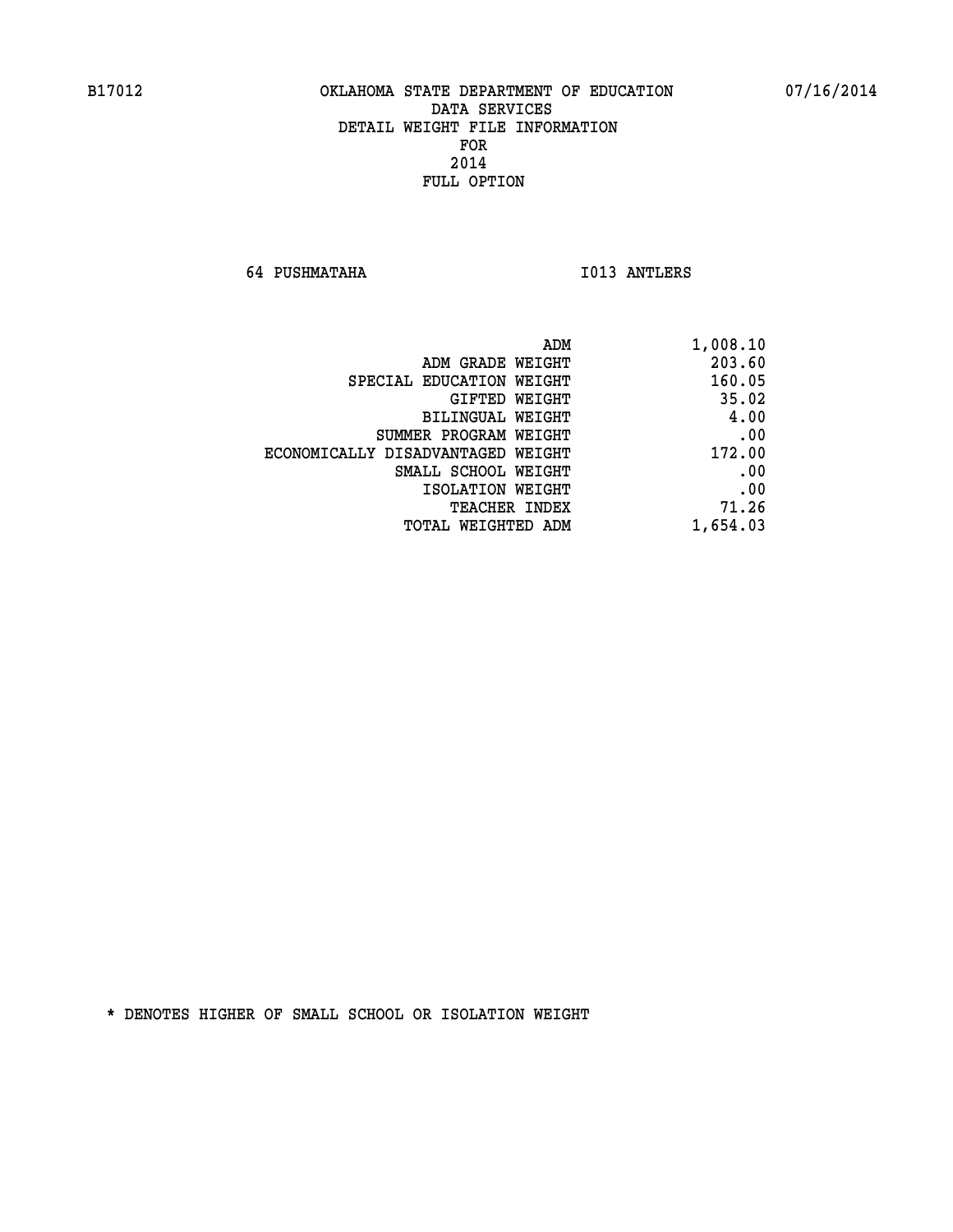**64 PUSHMATAHA I022 MOYERS** 

|                                   | ADM | 212.36   |
|-----------------------------------|-----|----------|
| ADM GRADE WEIGHT                  |     | 42.16    |
| SPECIAL EDUCATION WEIGHT          |     | 86.95    |
| GIFTED WEIGHT                     |     | 5.78     |
| BILINGUAL WEIGHT                  |     | .00      |
| SUMMER PROGRAM WEIGHT             |     | .00      |
| ECONOMICALLY DISADVANTAGED WEIGHT |     | 44.50    |
| SMALL SCHOOL WEIGHT               |     | 25.42    |
| ISOLATION WEIGHT                  |     | $28.65*$ |
| TEACHER INDEX                     |     | .00      |
| TOTAL WEIGHTED ADM                |     | 420.40   |
|                                   |     |          |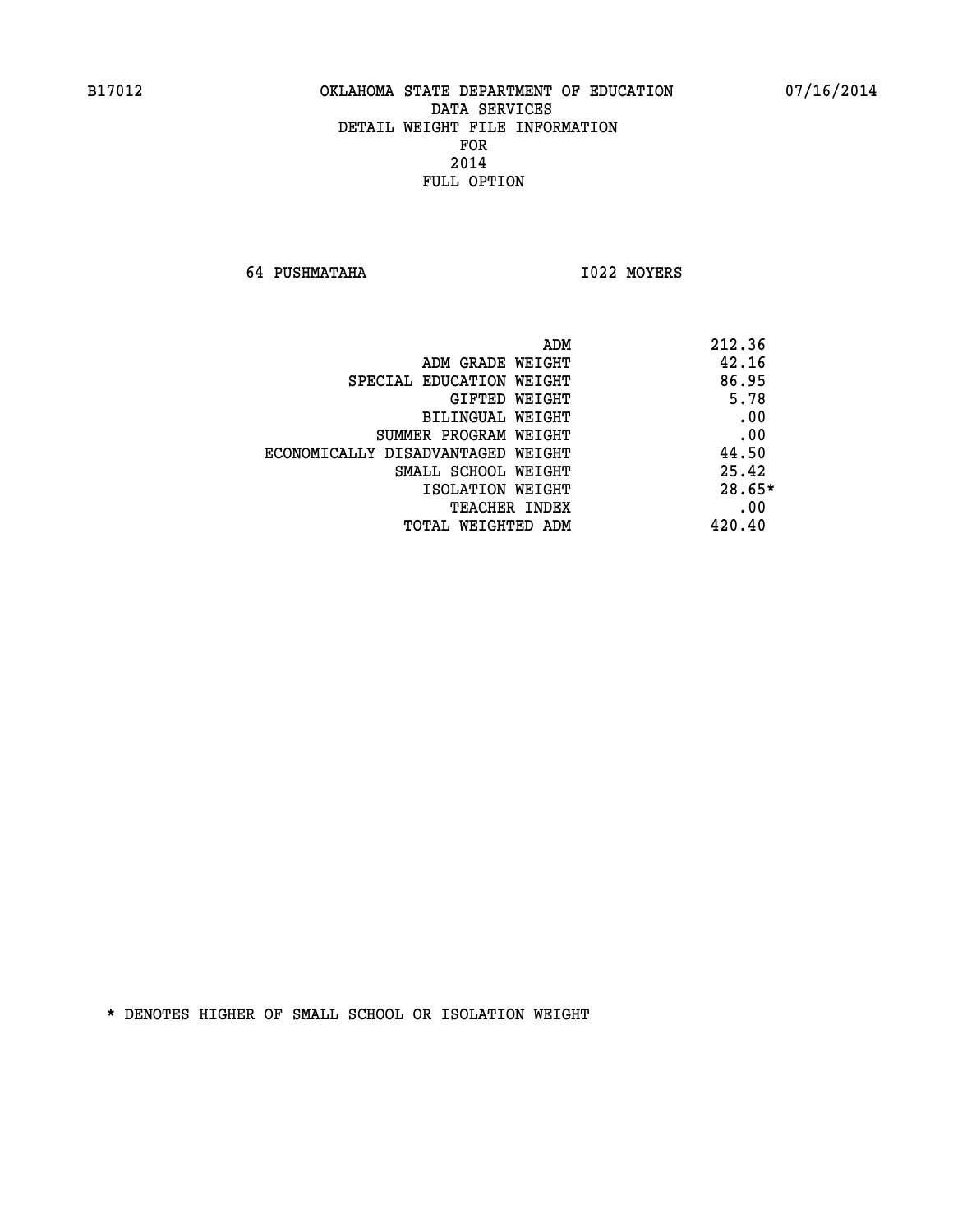**65 ROGER MILLS I003 LEEDEY** 

| ADM                               | 210.48  |
|-----------------------------------|---------|
| ADM GRADE WEIGHT                  | 42.04   |
| SPECIAL EDUCATION WEIGHT          | 25.20   |
| GIFTED WEIGHT                     | 6.12    |
| BILINGUAL WEIGHT                  | .00     |
| SUMMER PROGRAM WEIGHT             | .00     |
| ECONOMICALLY DISADVANTAGED WEIGHT | 18.75   |
| SMALL SCHOOL WEIGHT               | 25.35   |
| ISOLATION WEIGHT                  | 149.44* |
| TEACHER INDEX                     | 12.13   |
| TOTAL WEIGHTED ADM                | 464.16  |
|                                   |         |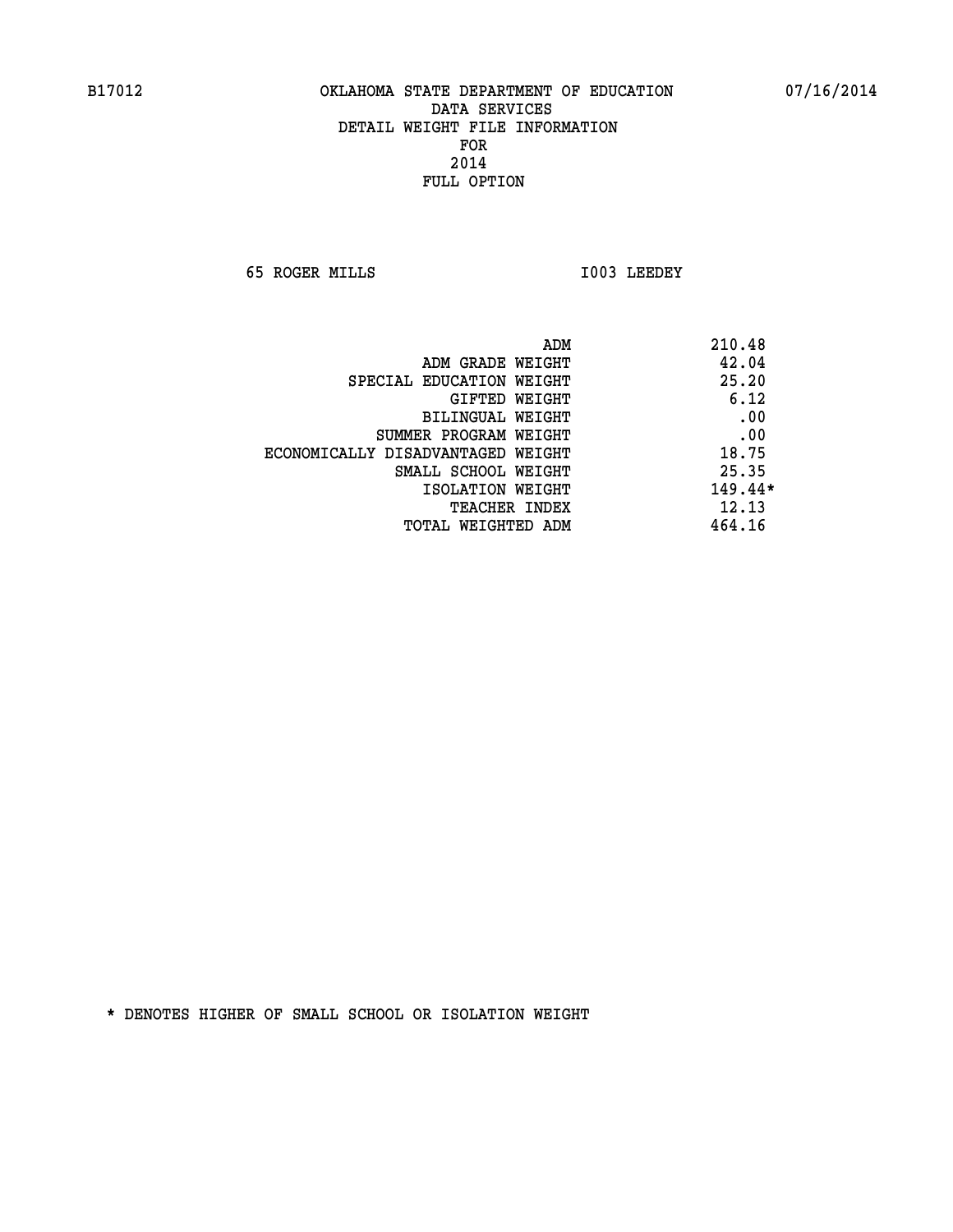**65 ROGER MILLS I006 REYDON** 

| ADM                               | 127.65   |
|-----------------------------------|----------|
| ADM GRADE WEIGHT                  | 25.62    |
| SPECIAL EDUCATION WEIGHT          | 11.40    |
| GIFTED WEIGHT                     | 3.74     |
| BILINGUAL WEIGHT                  | .50      |
| SUMMER PROGRAM WEIGHT             | .00      |
| ECONOMICALLY DISADVANTAGED WEIGHT | 18.50    |
| SMALL SCHOOL WEIGHT               | 19.37    |
| ISOLATION WEIGHT                  | $87.93*$ |
| <b>TEACHER INDEX</b>              | .00      |
| TOTAL WEIGHTED ADM                | 275.34   |
|                                   |          |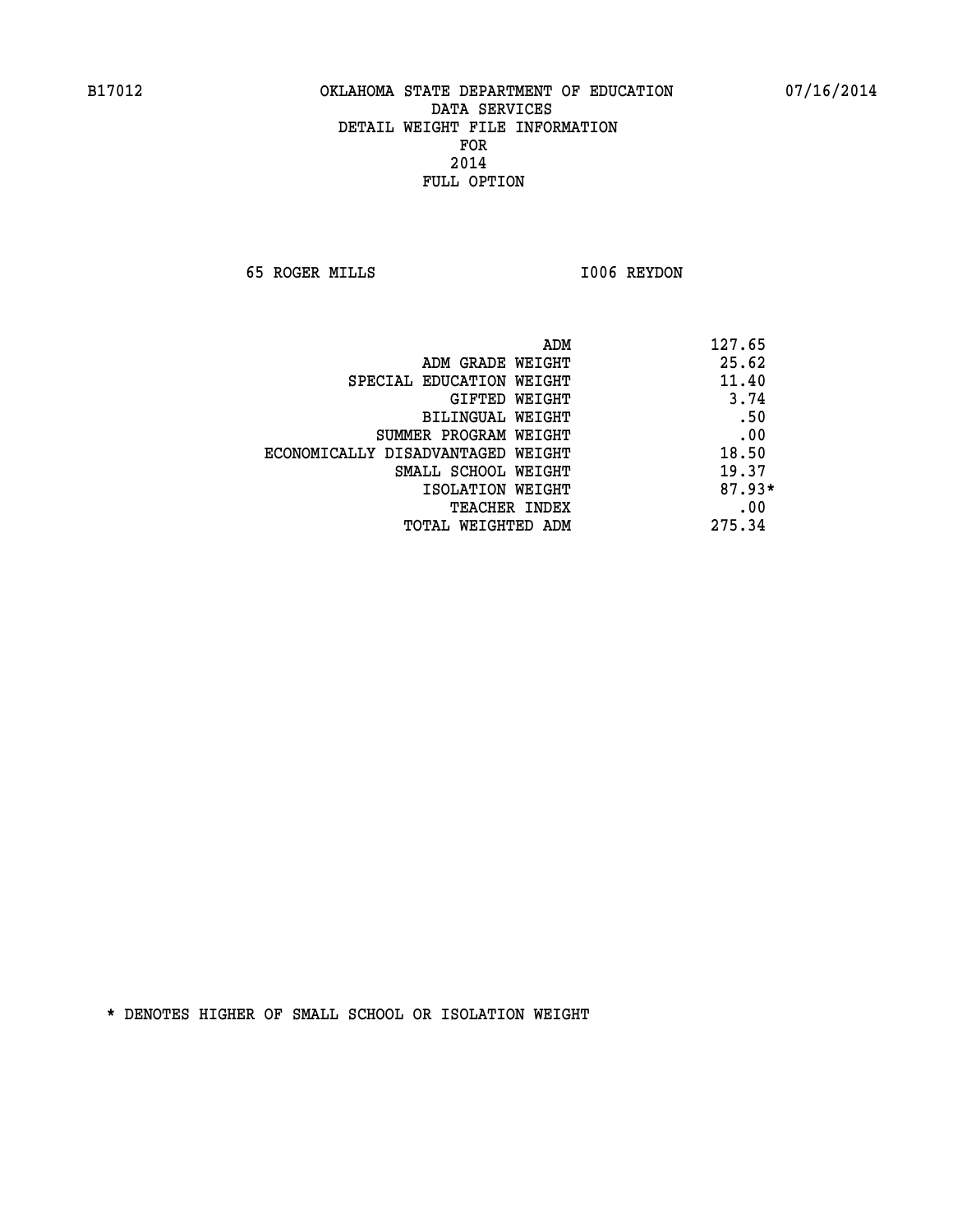**65 ROGER MILLS I007 CHEYENNE** 

|                                   | ADM<br>370.12 |
|-----------------------------------|---------------|
| ADM GRADE WEIGHT                  | 76.37         |
| SPECIAL EDUCATION WEIGHT          | 54.55         |
| GIFTED WEIGHT                     | 11.22         |
| BILINGUAL WEIGHT                  | 1.00          |
| SUMMER PROGRAM WEIGHT             | .00           |
| ECONOMICALLY DISADVANTAGED WEIGHT | 35.75         |
| SMALL SCHOOL WEIGHT               | 22.23         |
| ISOLATION WEIGHT                  | $162.85*$     |
| <b>TEACHER INDEX</b>              | 5.59          |
| TOTAL WEIGHTED ADM                | 717.45        |
|                                   |               |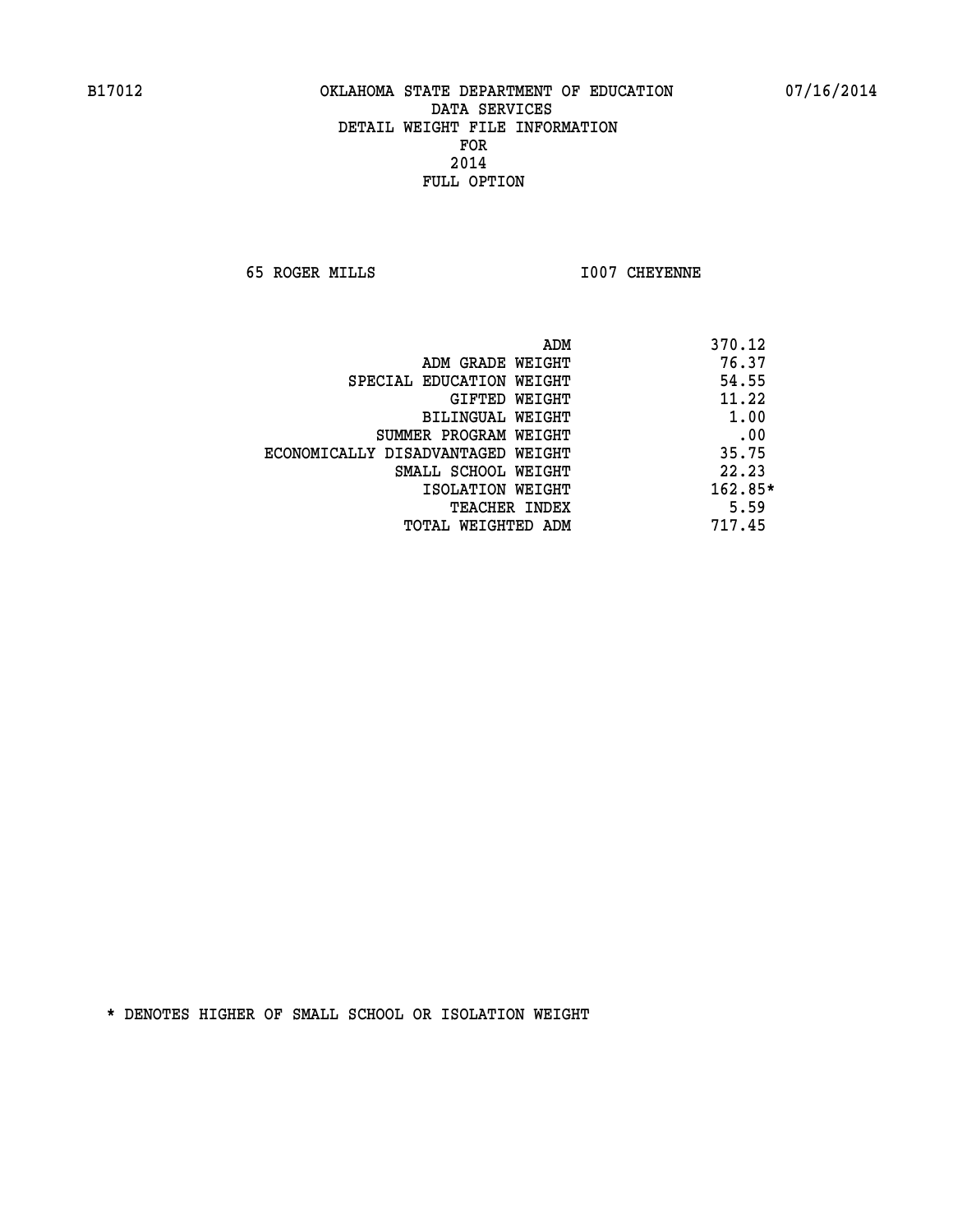**65 ROGER MILLS I015 SWEETWATER** 

| ADM                               | 134.76 |
|-----------------------------------|--------|
| ADM GRADE WEIGHT                  | 29.03  |
| SPECIAL EDUCATION WEIGHT          | 6.50   |
| GIFTED WEIGHT                     | 2.04   |
| BILINGUAL WEIGHT                  | .00    |
| SUMMER PROGRAM WEIGHT             | .00    |
| ECONOMICALLY DISADVANTAGED WEIGHT | 28.75  |
| SMALL SCHOOL WEIGHT               | 20.09  |
| ISOLATION WEIGHT                  | 45.78* |
| <b>TEACHER INDEX</b>              | 5.18   |
| TOTAL WEIGHTED ADM                | 252.04 |
|                                   |        |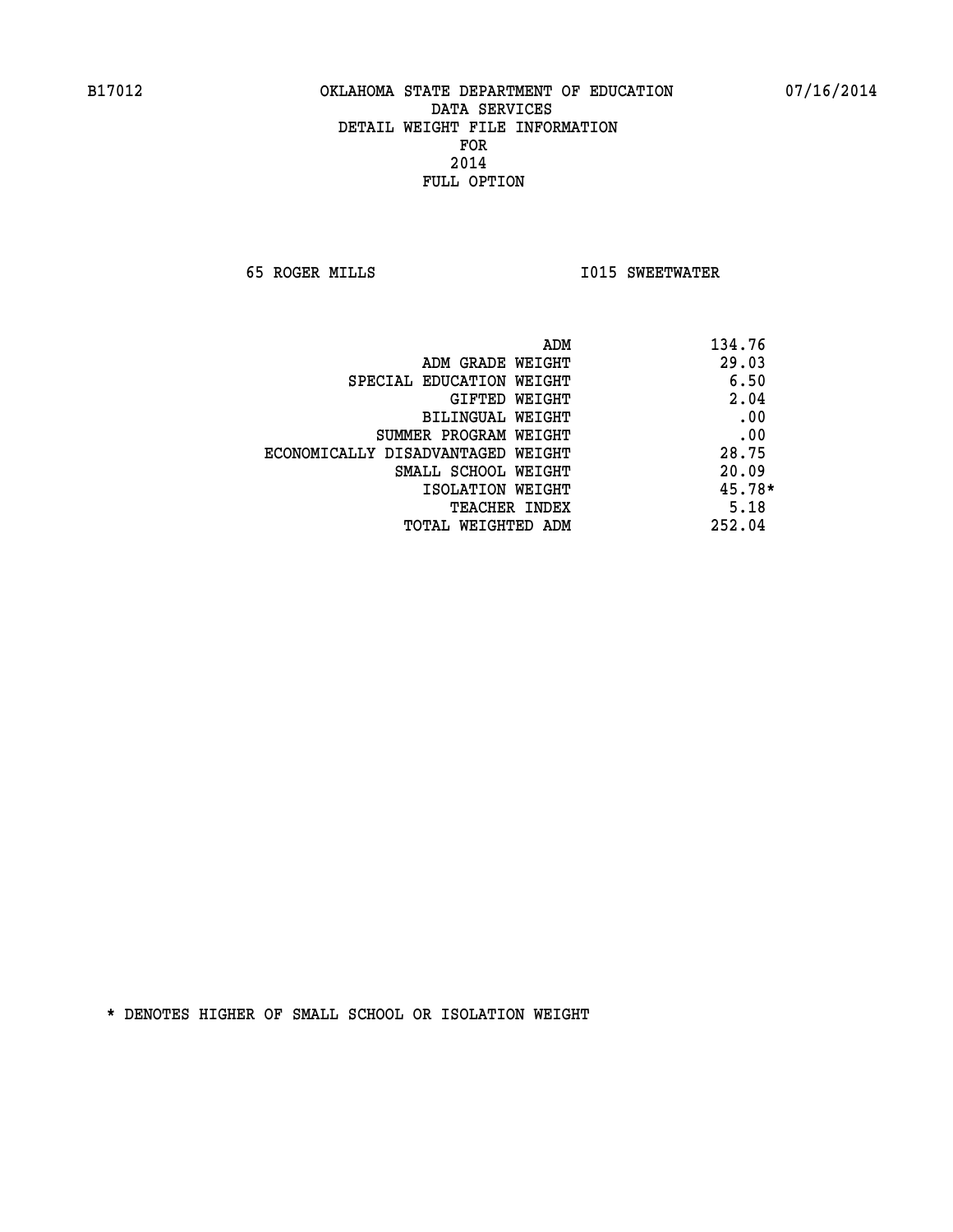**65 ROGER MILLS I066 HAMMON** 

| ADM                               | 271.81  |
|-----------------------------------|---------|
| ADM GRADE WEIGHT                  | 57.61   |
| SPECIAL EDUCATION WEIGHT          | 29.05   |
| GIFTED WEIGHT                     | 5.10    |
| BILINGUAL WEIGHT                  | 2.50    |
| SUMMER PROGRAM WEIGHT             | .00     |
| ECONOMICALLY DISADVANTAGED WEIGHT | 42.00   |
| SMALL SCHOOL WEIGHT               | 26.43   |
| ISOLATION WEIGHT                  | 121.01* |
| TEACHER INDEX                     | 23.51   |
| TOTAL WEIGHTED ADM                | 552.59  |
|                                   |         |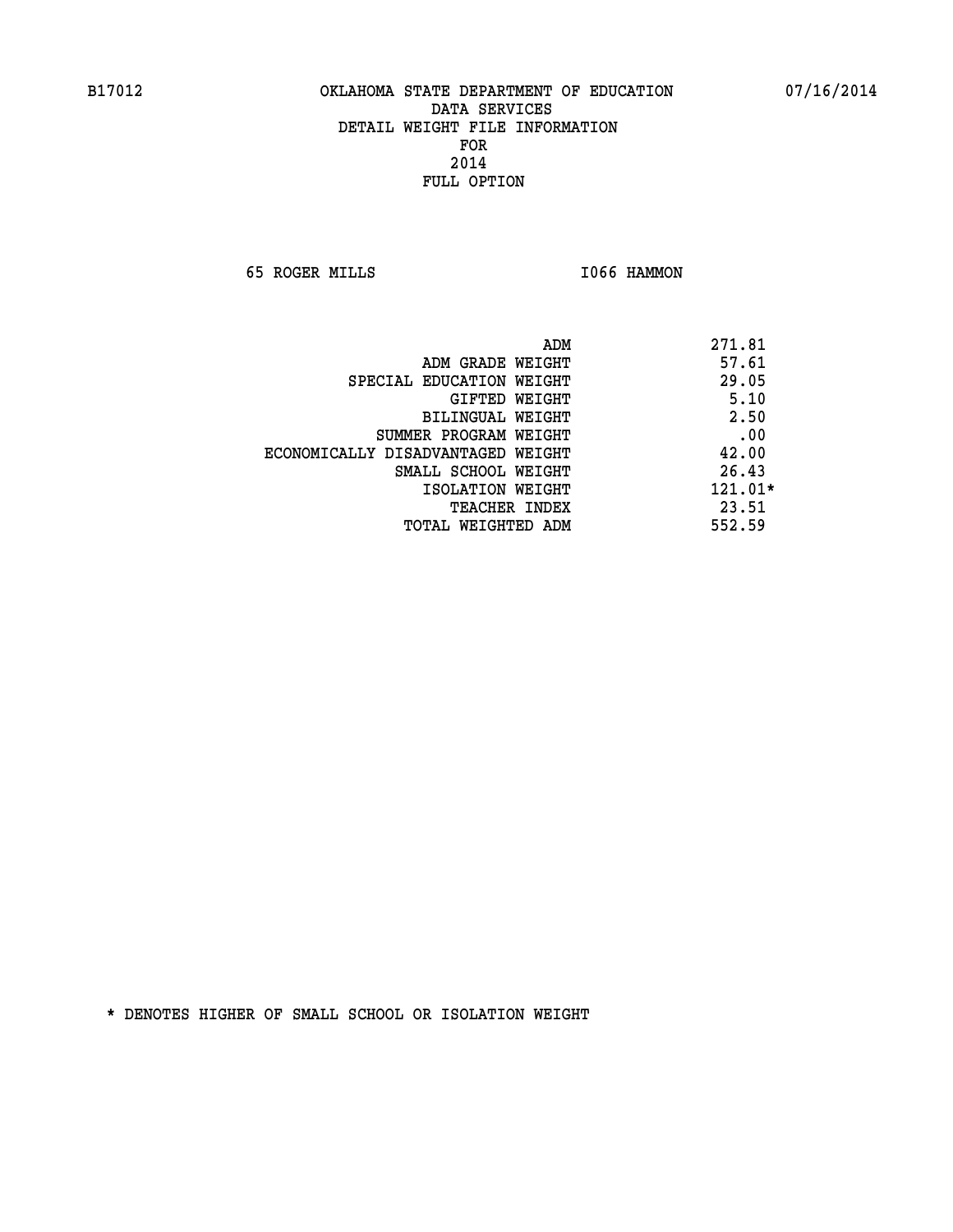**66 ROGERS C009 JUSTUS-TIAWAH** 

|                                   | 505.10<br>ADM |       |
|-----------------------------------|---------------|-------|
| ADM GRADE WEIGHT                  | 75.31         |       |
| SPECIAL EDUCATION WEIGHT          |               | 49.50 |
| GIFTED WEIGHT                     |               | 16.32 |
| BILINGUAL WEIGHT                  |               | .25   |
| SUMMER PROGRAM WEIGHT             |               | .00   |
| ECONOMICALLY DISADVANTAGED WEIGHT |               | 47.00 |
| SMALL SCHOOL WEIGHT               |               | 4.56* |
| ISOLATION WEIGHT                  |               | .00   |
| TEACHER INDEX                     |               | .00   |
| TOTAL WEIGHTED ADM                | 698.04        |       |
|                                   |               |       |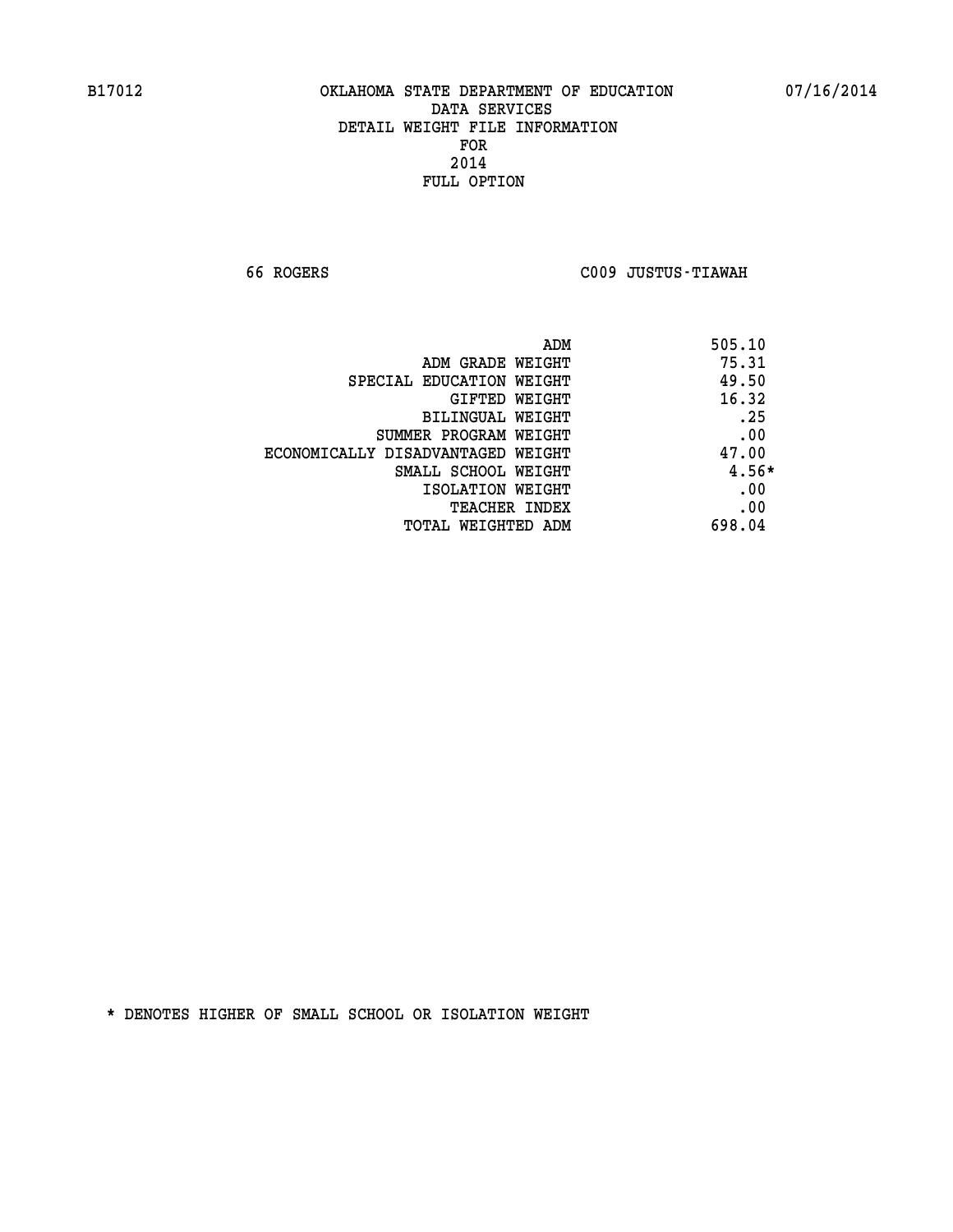**66 ROGERS I001 CLAREMORE** 

| ADM                               | 4,029.28 |
|-----------------------------------|----------|
| ADM GRADE WEIGHT                  | 694.62   |
| SPECIAL EDUCATION WEIGHT          | 607.55   |
| GIFTED WEIGHT                     | 129.20   |
| BILINGUAL WEIGHT                  | 50.50    |
| SUMMER PROGRAM WEIGHT             | .00      |
| ECONOMICALLY DISADVANTAGED WEIGHT | 652.50   |
| SMALL SCHOOL WEIGHT               | .00      |
| ISOLATION WEIGHT                  | .00      |
| <b>TEACHER INDEX</b>              | .00      |
| <b>TOTAL WEIGHTED ADM</b>         | 6,163.65 |
|                                   |          |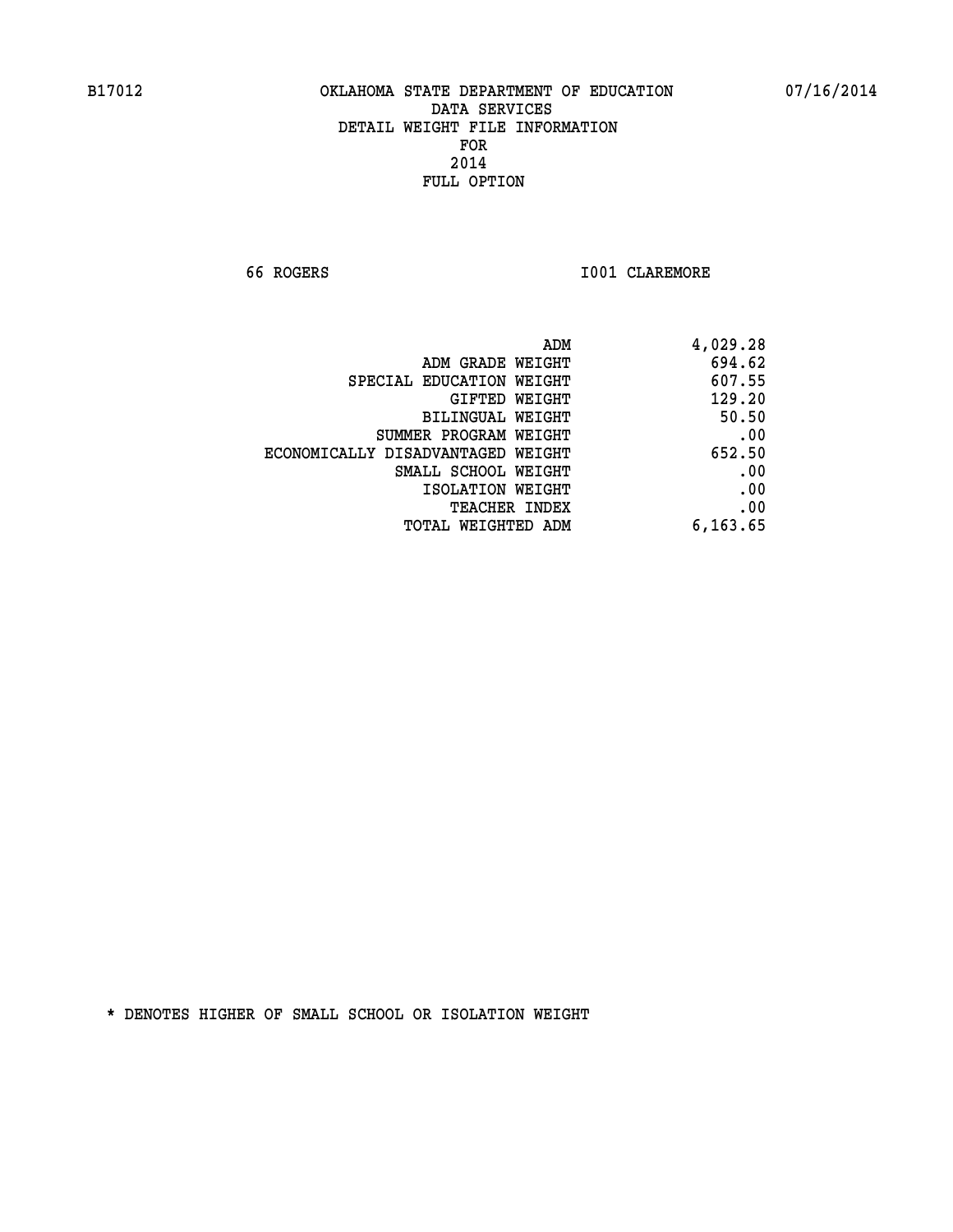**66 ROGERS I002 CATOOSA** 

| 2,122.92 |
|----------|
| 368.01   |
| 321.75   |
| 75.14    |
| 40.00    |
| .00      |
| 351.75   |
| .00      |
| .00      |
| 62.82    |
| 3,342.39 |
|          |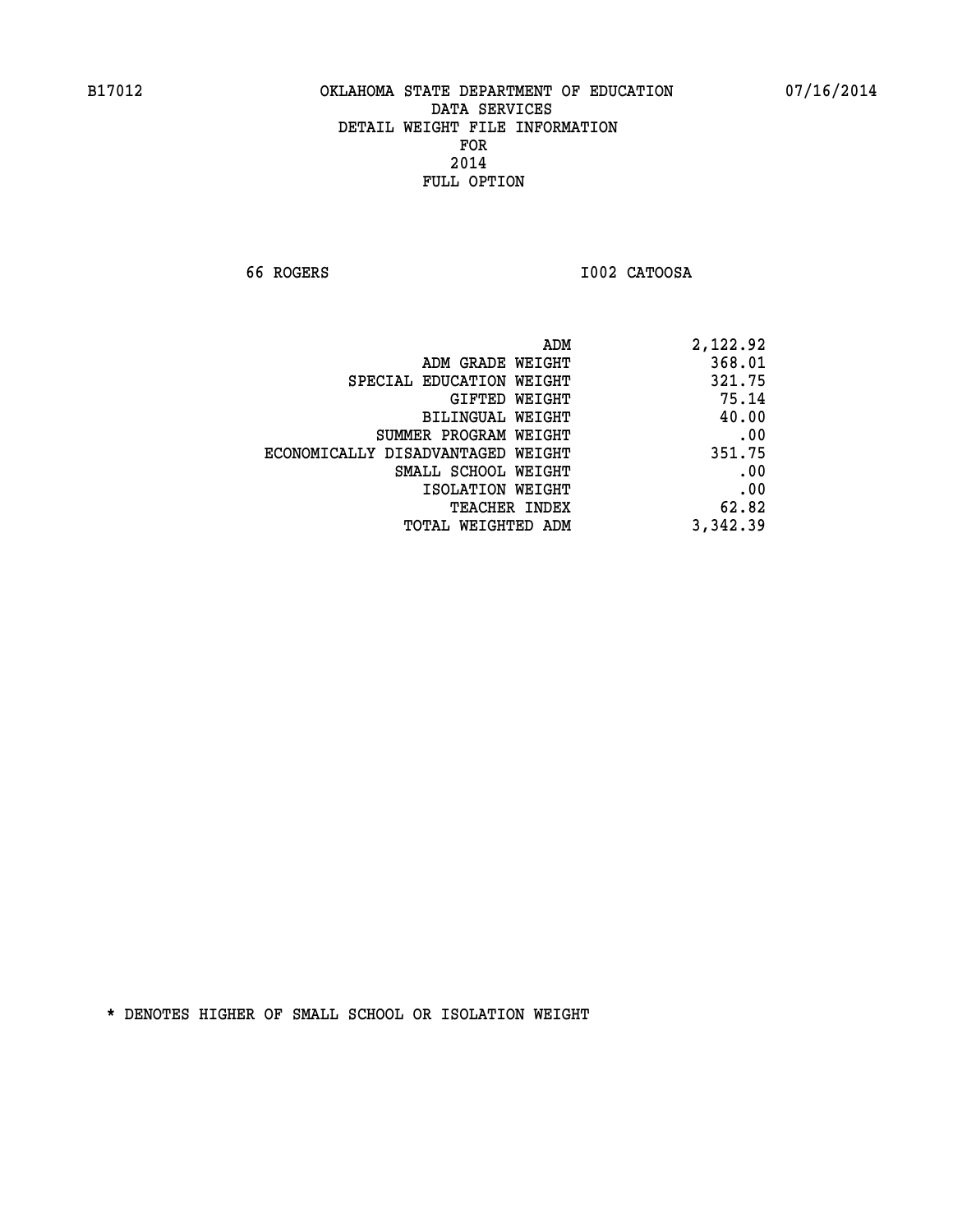**66 ROGERS I003 CHELSEA** 

| 937.33                                      |
|---------------------------------------------|
| 186.46<br>ADM GRADE WEIGHT                  |
| 188.45<br>SPECIAL EDUCATION WEIGHT          |
| 27.54<br>GIFTED WEIGHT                      |
| 2.25<br>BILINGUAL WEIGHT                    |
| .00<br>SUMMER PROGRAM WEIGHT                |
| 169.00<br>ECONOMICALLY DISADVANTAGED WEIGHT |
| .00<br>SMALL SCHOOL WEIGHT                  |
| .00<br>ISOLATION WEIGHT                     |
| 6.46<br>TEACHER INDEX                       |
| 1,517.49<br>TOTAL WEIGHTED ADM              |
| ADM                                         |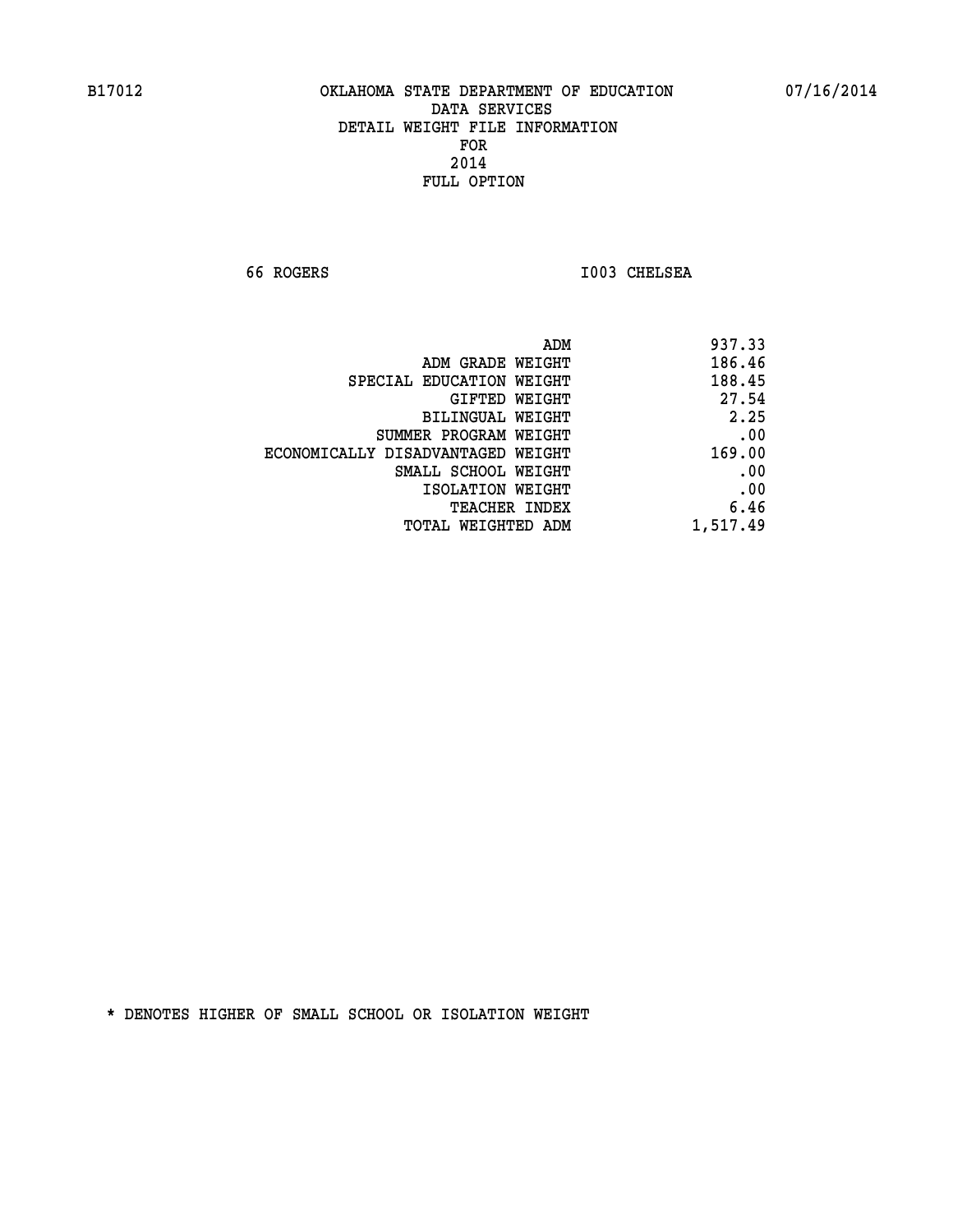**66 ROGERS I004 OOLOGAH-TALALA** 

|                                   | 1,819.30<br>ADM |
|-----------------------------------|-----------------|
| ADM GRADE WEIGHT                  | 351.53          |
| SPECIAL EDUCATION WEIGHT          | 227.90          |
| GIFTED WEIGHT                     | 73.10           |
| BILINGUAL WEIGHT                  | 15.50           |
| SUMMER PROGRAM WEIGHT             | .00             |
| ECONOMICALLY DISADVANTAGED WEIGHT | 213.50          |
| SMALL SCHOOL WEIGHT               | .00             |
| ISOLATION WEIGHT                  | .00             |
| <b>TEACHER INDEX</b>              | 7.15            |
| TOTAL WEIGHTED ADM                | 2,707.98        |
|                                   |                 |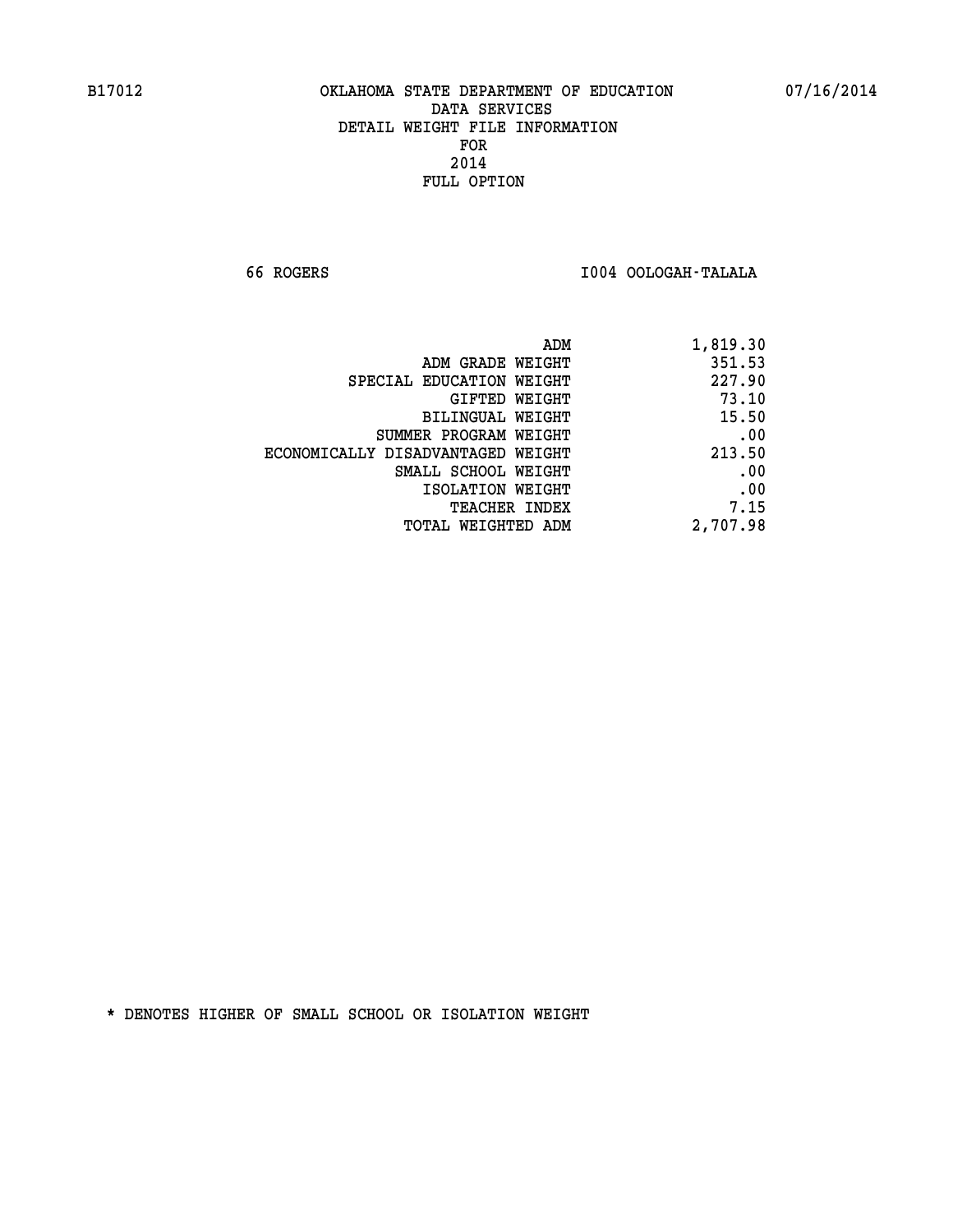**66 ROGERS I005 INOLA** 

| 1,384.08 |
|----------|
| 280.89   |
| 214.30   |
| 56.78    |
| 16.25    |
| 2.40     |
| 200.00   |
| .00      |
| .00      |
| 31.70    |
| 2,186.40 |
|          |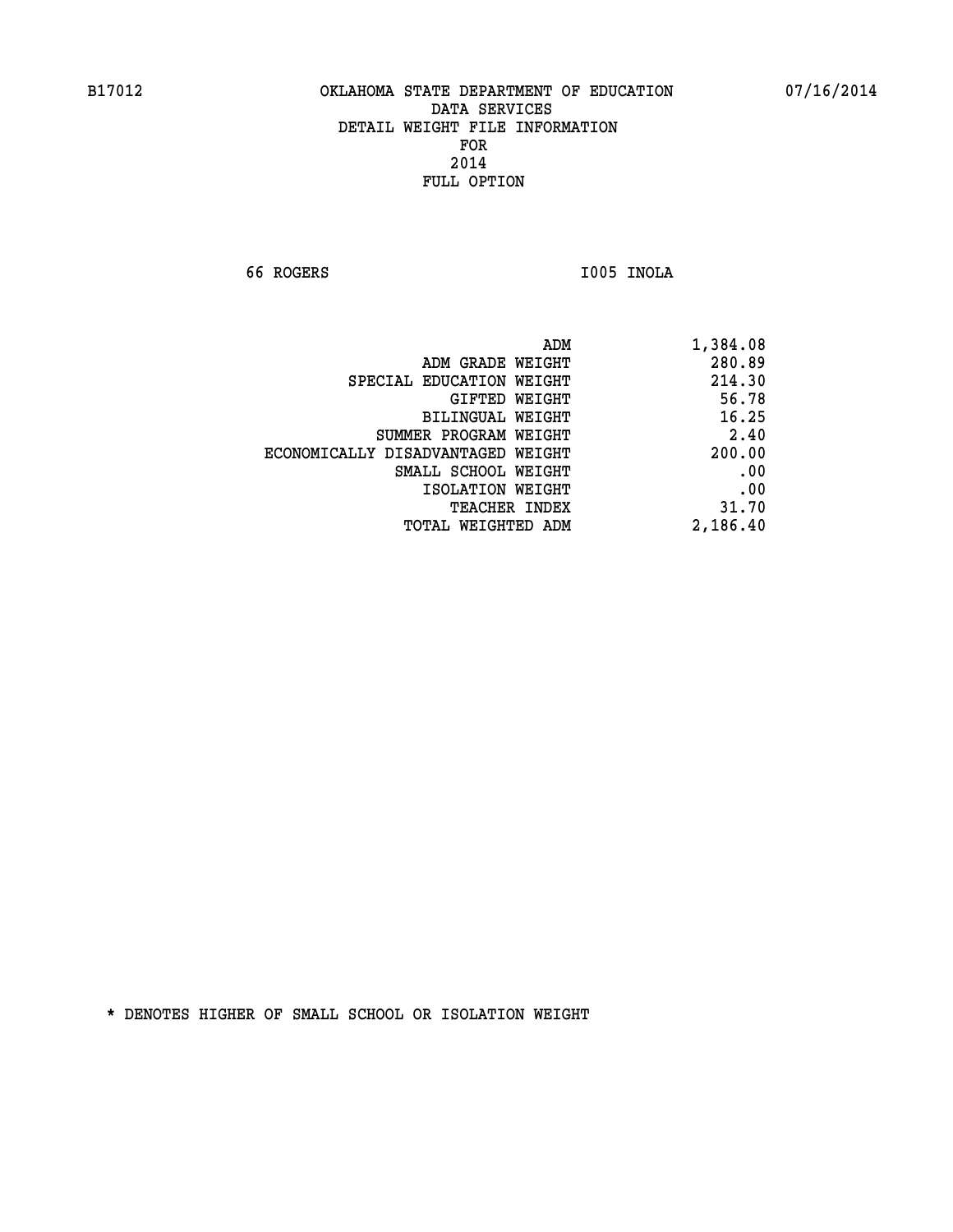**66 ROGERS I006 SEQUOYAH** 

| 1,361.26 |
|----------|
| 272.95   |
| 158.50   |
| 37.40    |
| 4.50     |
| .00      |
| 140.50   |
| .00      |
| .00      |
| 20.41    |
| 1,995.52 |
|          |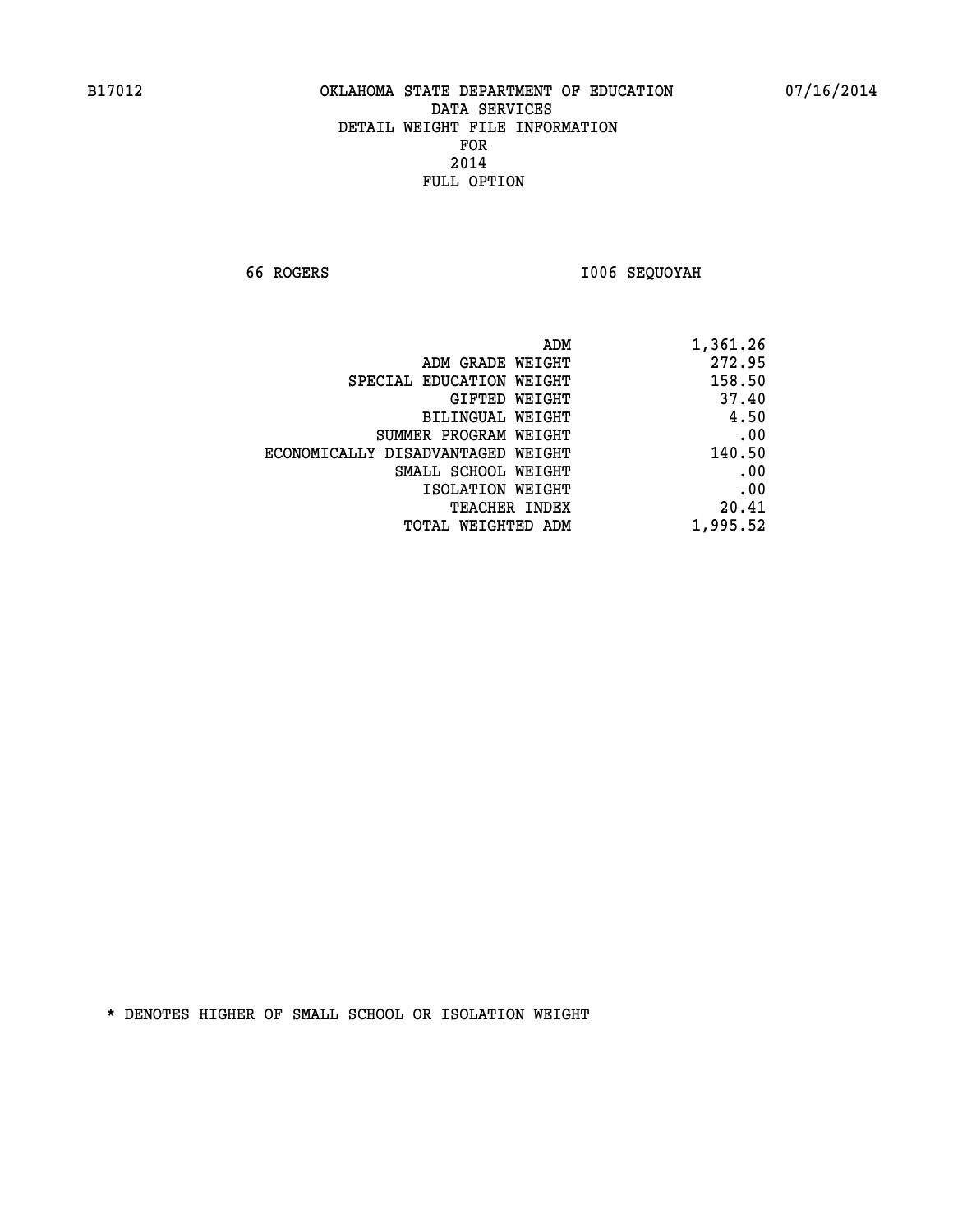**66 ROGERS I007 FOYIL** 

| ADM                               | 575.16 |
|-----------------------------------|--------|
| ADM GRADE WEIGHT                  | 118.35 |
| SPECIAL EDUCATION WEIGHT          | 118.30 |
| GIFTED WEIGHT                     | 15.98  |
| BILINGUAL WEIGHT                  | 2.75   |
| SUMMER PROGRAM WEIGHT             | .00    |
| ECONOMICALLY DISADVANTAGED WEIGHT | 115.25 |
| SMALL SCHOOL WEIGHT               | .00    |
| ISOLATION WEIGHT                  | .00    |
| TEACHER INDEX                     | .00    |
| TOTAL WEIGHTED ADM                | 945.79 |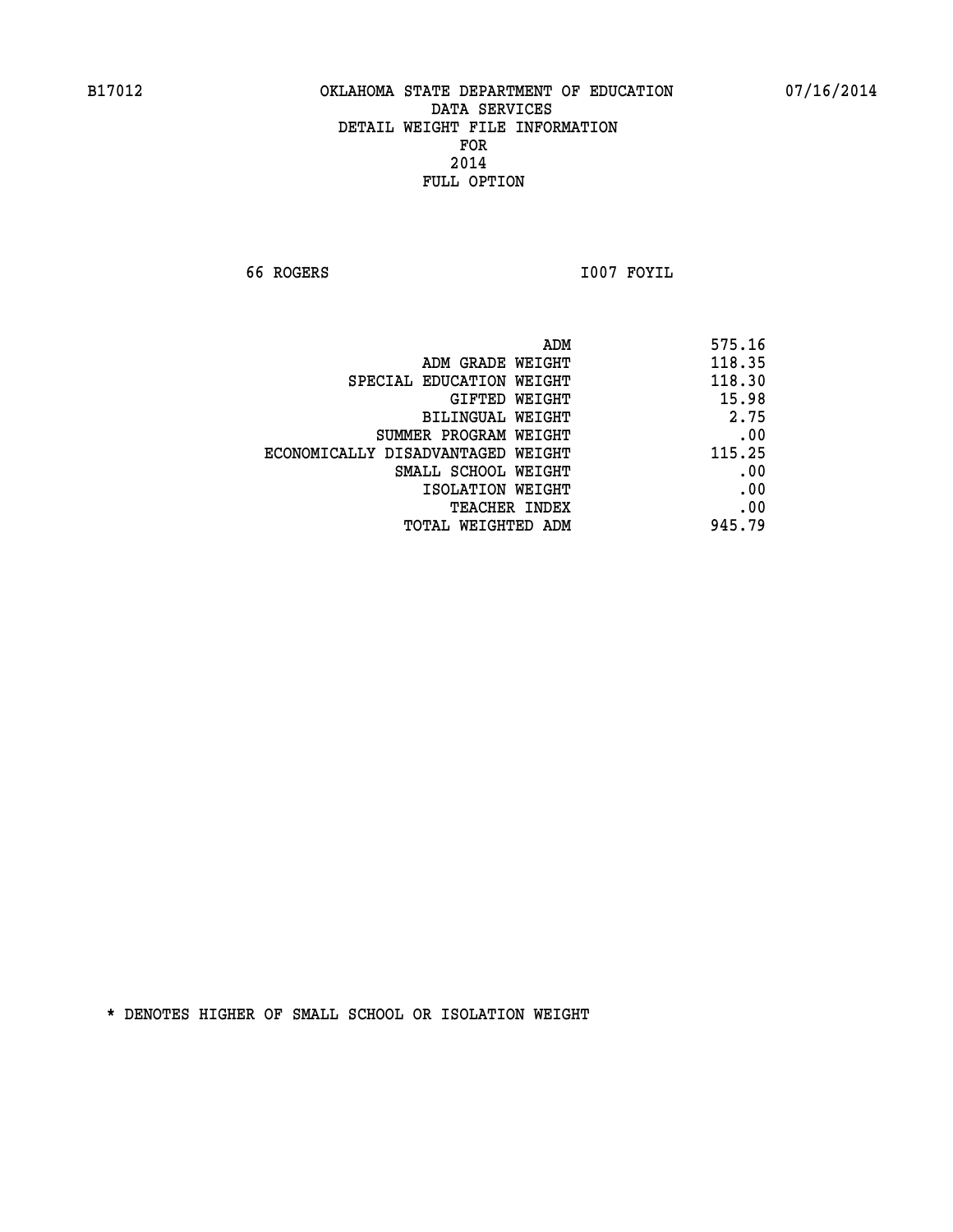**66 ROGERS I008 VERDIGRIS** 

| ADM                               | 1,227.70 |
|-----------------------------------|----------|
| ADM GRADE WEIGHT                  | 226.46   |
| SPECIAL EDUCATION WEIGHT          | 127.85   |
| GIFTED WEIGHT                     | 48.96    |
| BILINGUAL WEIGHT                  | 9.25     |
| SUMMER PROGRAM WEIGHT             | .00      |
| ECONOMICALLY DISADVANTAGED WEIGHT | 75.25    |
| SMALL SCHOOL WEIGHT               | .00      |
| ISOLATION WEIGHT                  | .00      |
| <b>TEACHER INDEX</b>              | 44.96    |
| TOTAL WEIGHTED ADM                | 1,760.43 |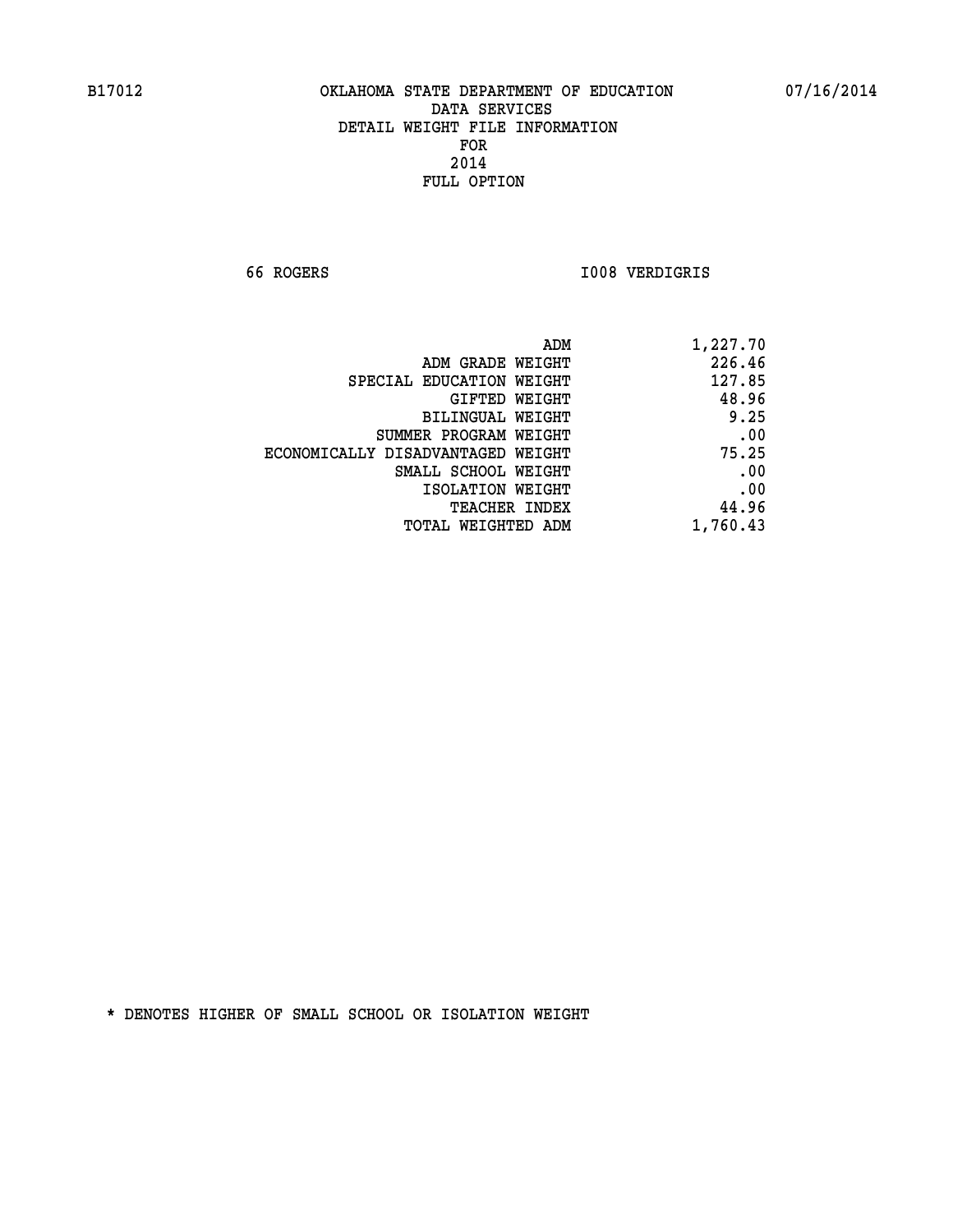**67 SEMINOLE C054 JUSTICE** 

| ADM<br>159.80 |                                   |
|---------------|-----------------------------------|
| 34.43         | ADM GRADE WEIGHT                  |
| 17.05         | SPECIAL EDUCATION WEIGHT          |
| 8.50          | <b>GIFTED WEIGHT</b>              |
| .00           | BILINGUAL WEIGHT                  |
| .00           | SUMMER PROGRAM WEIGHT             |
| 41.75         | ECONOMICALLY DISADVANTAGED WEIGHT |
| $22.31*$      | SMALL SCHOOL WEIGHT               |
| .00           | ISOLATION WEIGHT                  |
| 8.47          | <b>TEACHER INDEX</b>              |
| 292.31        | TOTAL WEIGHTED ADM                |
|               |                                   |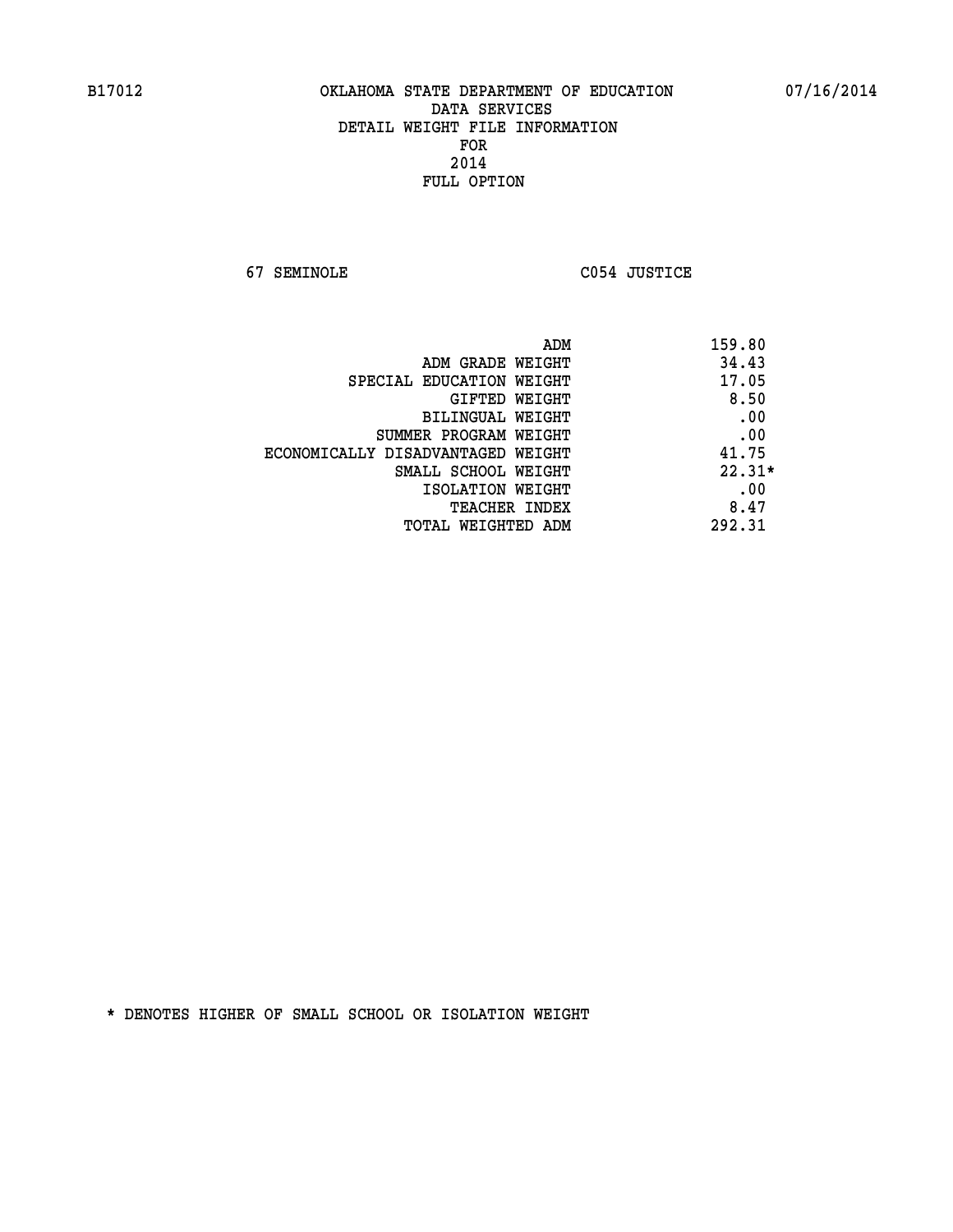**67 SEMINOLE I001 SEMINOLE** 

| 1,774.88 |
|----------|
| 349.32   |
| 189.80   |
| 74.46    |
| 1.50     |
| .00      |
| 269.50   |
| .00      |
| .00      |
| 56.01    |
| 2,715.47 |
|          |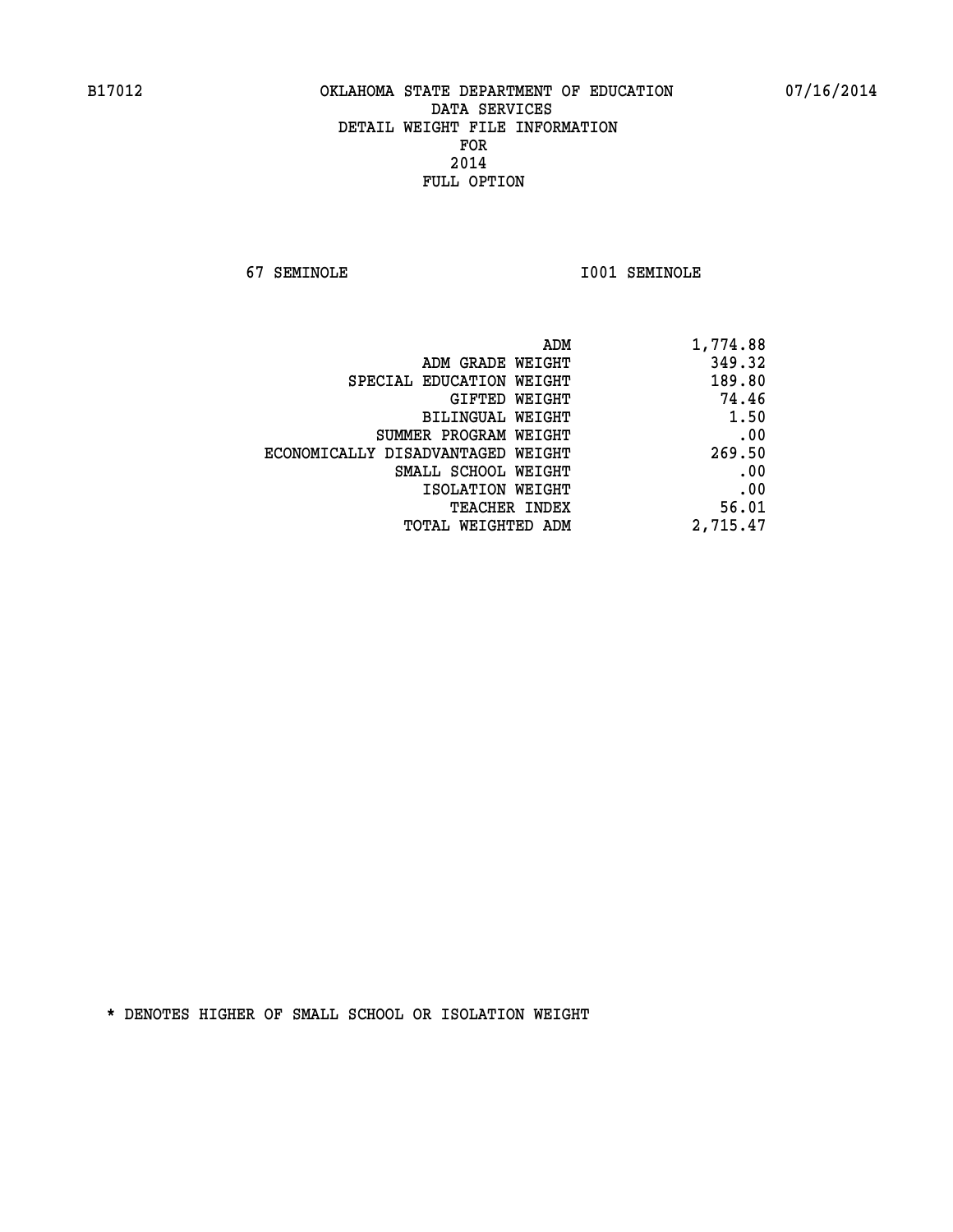**67 SEMINOLE I002 WEWOKA** 

|                                   | 774.10<br>ADM |
|-----------------------------------|---------------|
| ADM GRADE WEIGHT                  | 151.90        |
| SPECIAL EDUCATION WEIGHT          | 145.90        |
| GIFTED WEIGHT                     | 34.34         |
| BILINGUAL WEIGHT                  | .25           |
| SUMMER PROGRAM WEIGHT             | .00           |
| ECONOMICALLY DISADVANTAGED WEIGHT | 158.25        |
| SMALL SCHOOL WEIGHT               | .00           |
| ISOLATION WEIGHT                  | .00           |
| TEACHER INDEX                     | .00           |
| TOTAL WEIGHTED ADM                | 1,264.74      |
|                                   |               |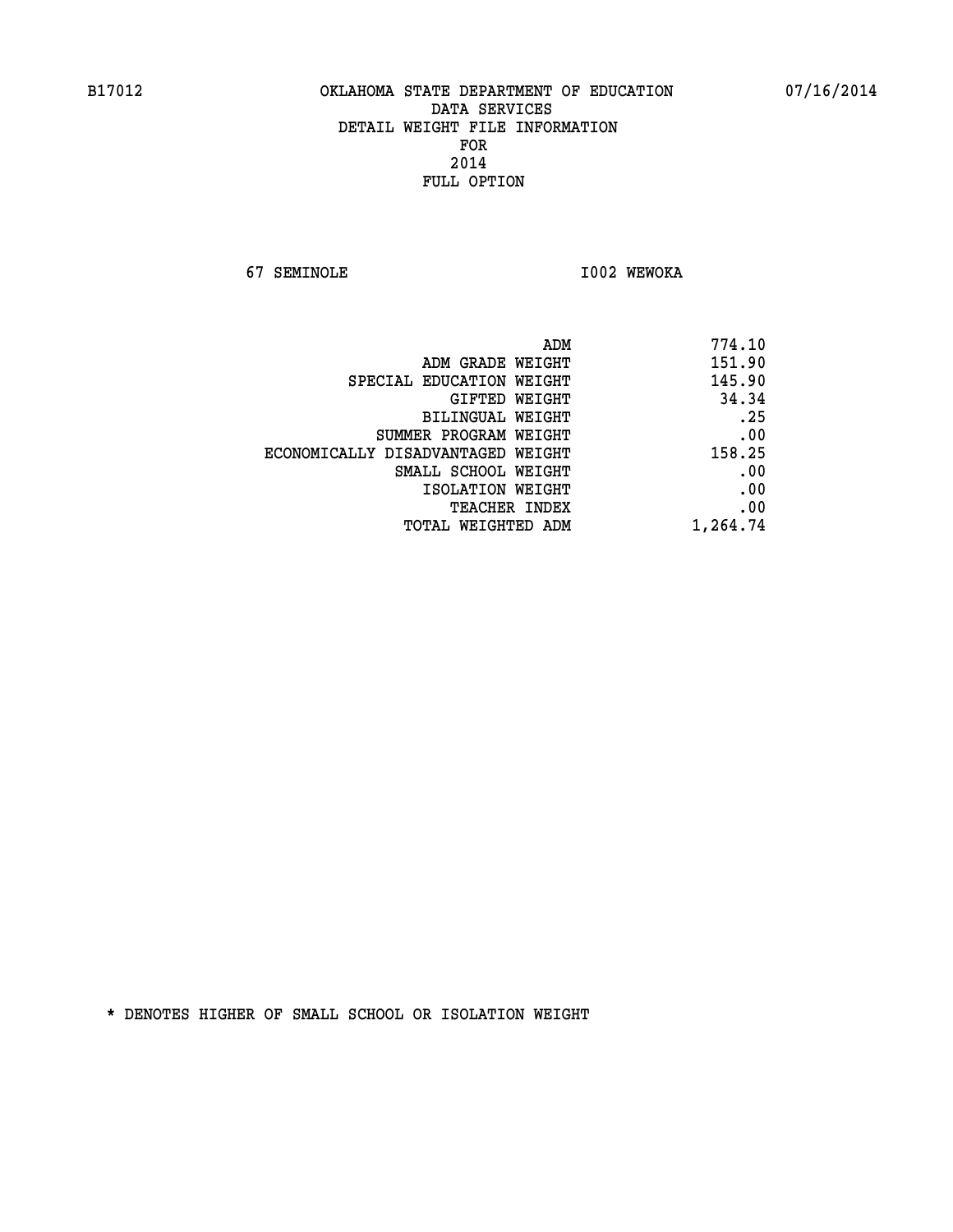**67 SEMINOLE I003 BOWLEGS** 

| ADM                               | 276.66   |
|-----------------------------------|----------|
| ADM GRADE WEIGHT                  | 55.28    |
| SPECIAL EDUCATION WEIGHT          | 43.75    |
| GIFTED WEIGHT                     | 9.86     |
| BILINGUAL WEIGHT                  | 1.75     |
| SUMMER PROGRAM WEIGHT             | .00      |
| ECONOMICALLY DISADVANTAGED WEIGHT | 62.75    |
| SMALL SCHOOL WEIGHT               | $26.39*$ |
| ISOLATION WEIGHT                  | .00      |
| <b>TEACHER INDEX</b>              | .00      |
| TOTAL WEIGHTED ADM                | 476.44   |
|                                   |          |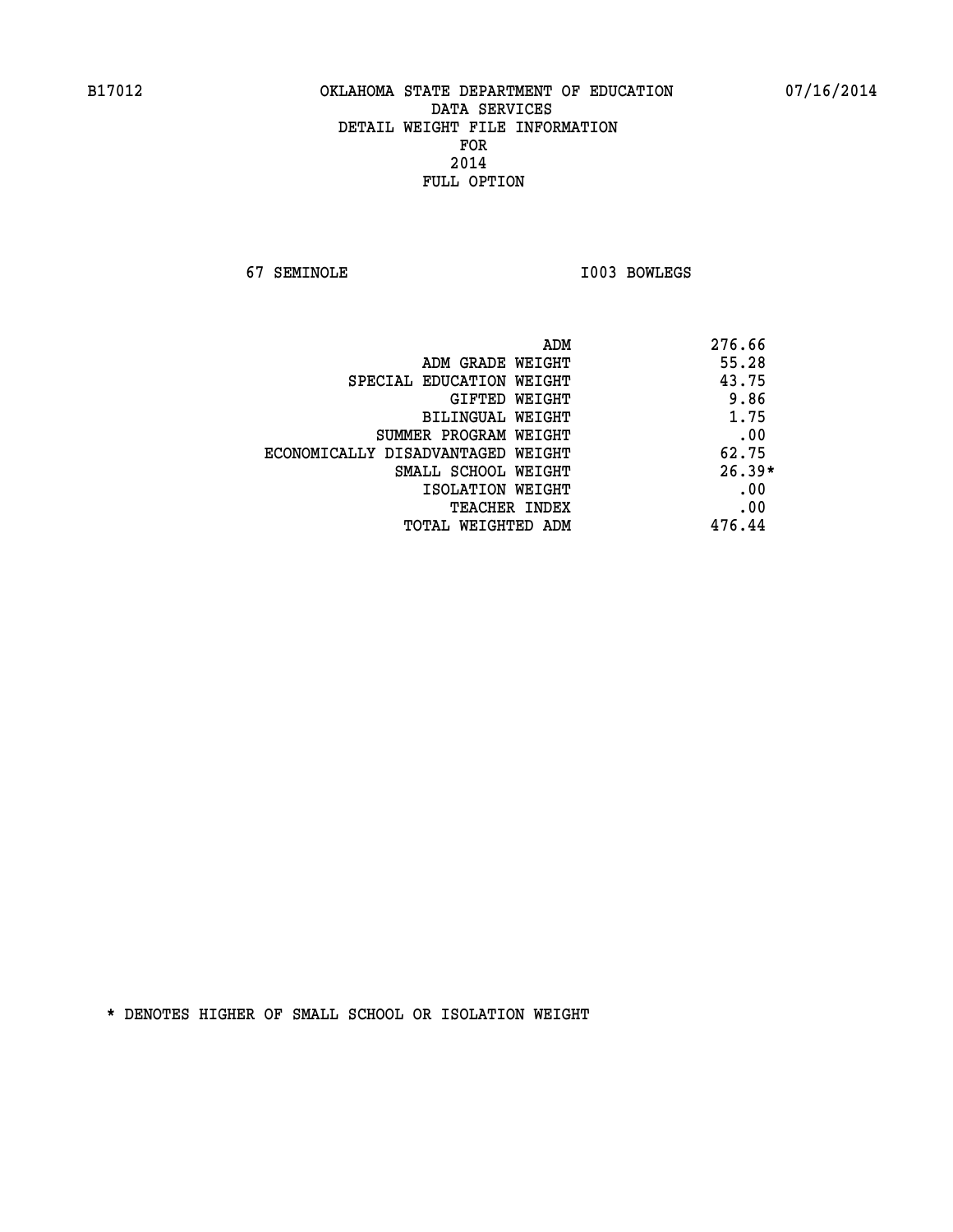**67 SEMINOLE I004 KONAWA** 

| ADM                               | 701.45   |
|-----------------------------------|----------|
| ADM GRADE WEIGHT                  | 138.81   |
| SPECIAL EDUCATION WEIGHT          | 67.00    |
| GIFTED WEIGHT                     | 26.52    |
| <b>BILINGUAL WEIGHT</b>           | .00      |
| SUMMER PROGRAM WEIGHT             | .00      |
| ECONOMICALLY DISADVANTAGED WEIGHT | 124.25   |
| SMALL SCHOOL WEIGHT               | .00      |
| ISOLATION WEIGHT                  | .00      |
| TEACHER INDEX                     | 24.21    |
| TOTAL WEIGHTED ADM                | 1,082.24 |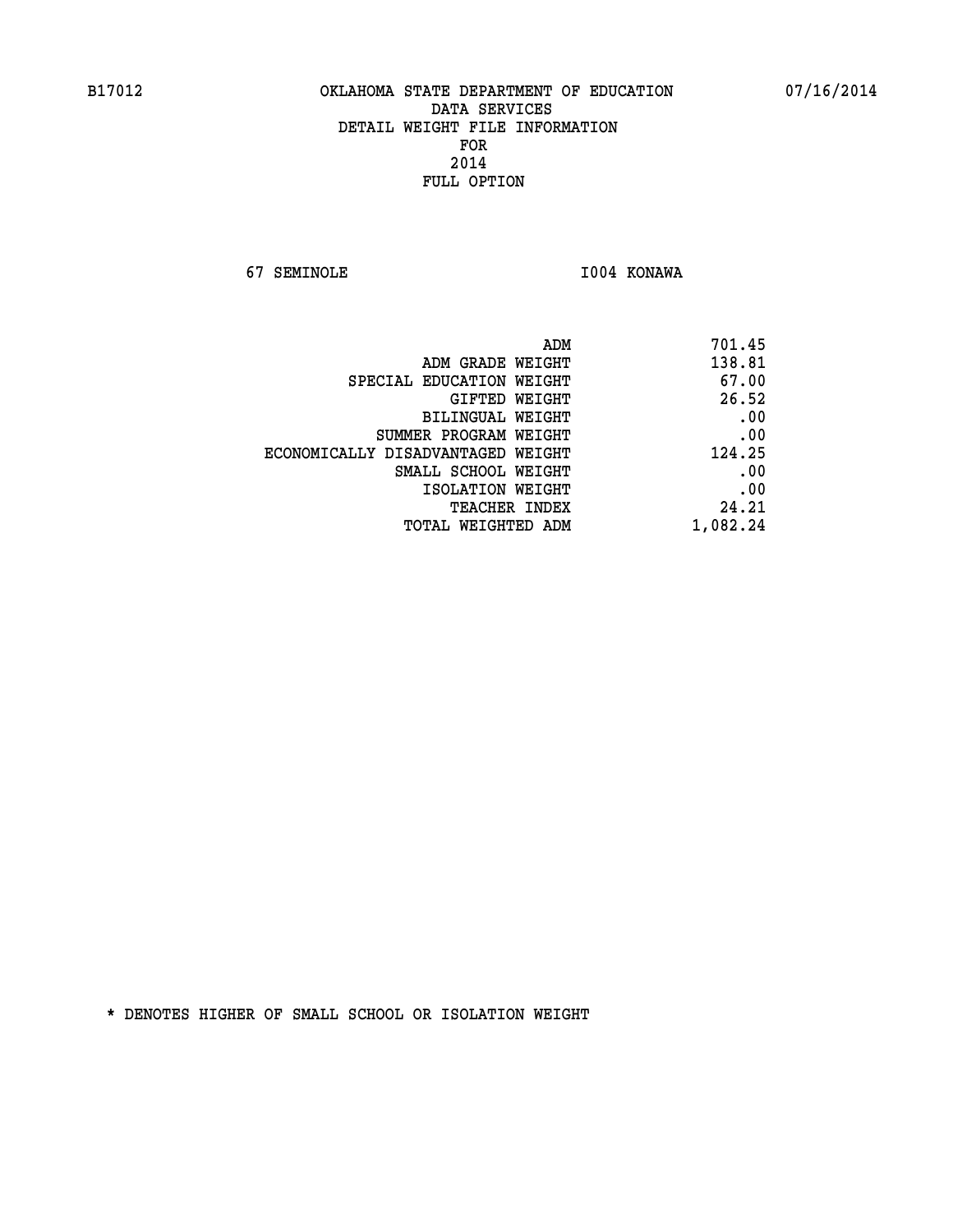**67 SEMINOLE I006 NEW LIMA** 

|                                   | ADM | 282.84   |
|-----------------------------------|-----|----------|
| ADM GRADE WEIGHT                  |     | 52.94    |
| SPECIAL EDUCATION WEIGHT          |     | 23.45    |
| GIFTED WEIGHT                     |     | 10.88    |
| BILINGUAL WEIGHT                  |     | 2.50     |
| SUMMER PROGRAM WEIGHT             |     | .00      |
| ECONOMICALLY DISADVANTAGED WEIGHT |     | 56.75    |
| SMALL SCHOOL WEIGHT               |     | $26.32*$ |
| ISOLATION WEIGHT                  |     | .00      |
| <b>TEACHER INDEX</b>              |     | .00      |
| TOTAL WEIGHTED ADM                |     | 455.68   |
|                                   |     |          |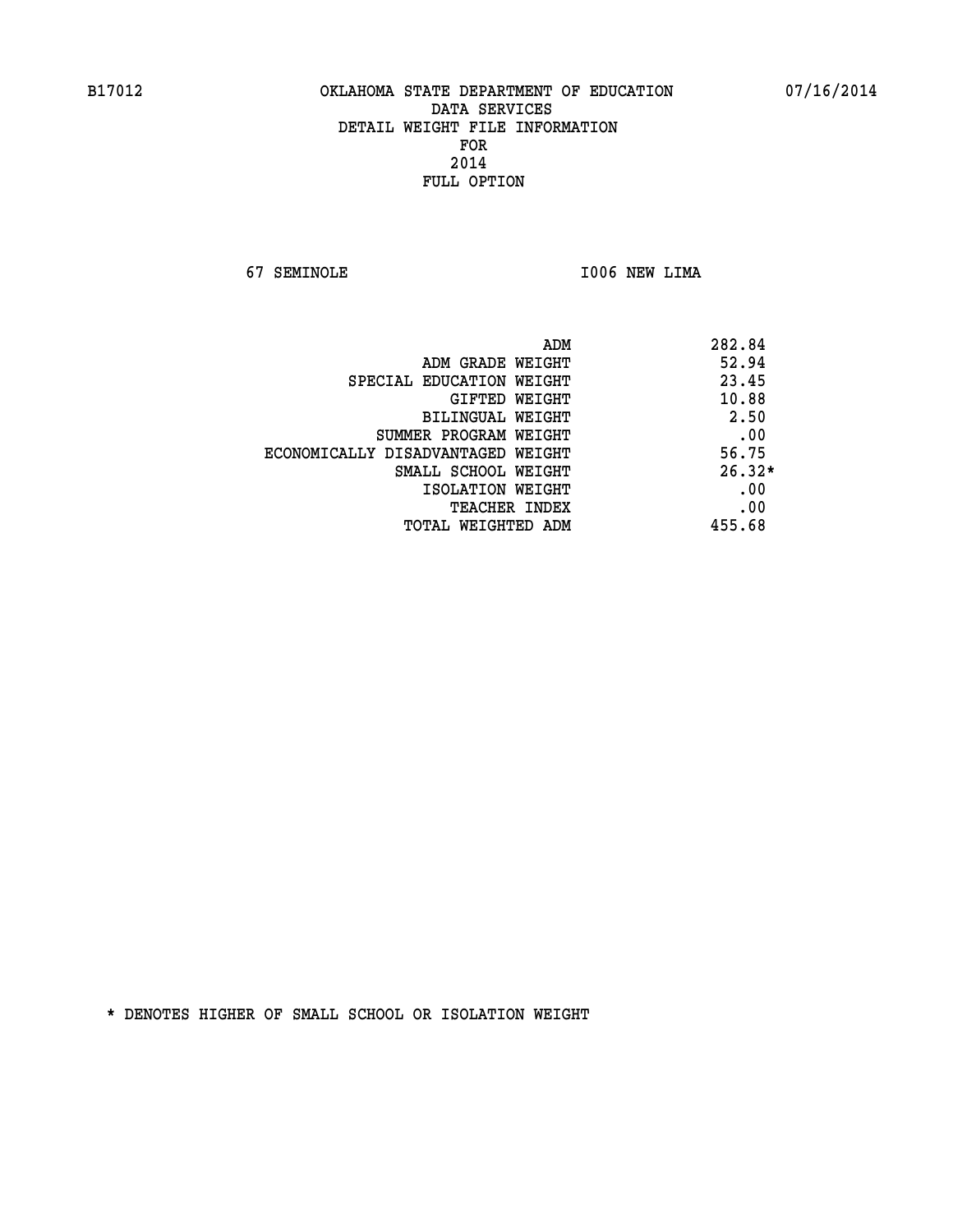**67 SEMINOLE I007 VARNUM** 

|                                   | 287.42<br>ADM |
|-----------------------------------|---------------|
| ADM GRADE WEIGHT                  | 57.37         |
| SPECIAL EDUCATION WEIGHT          | 28.10         |
| GIFTED WEIGHT                     | 10.88         |
| BILINGUAL WEIGHT                  | 4.75          |
| SUMMER PROGRAM WEIGHT             | .00           |
| ECONOMICALLY DISADVANTAGED WEIGHT | 56.50         |
| SMALL SCHOOL WEIGHT               | $26.25*$      |
| ISOLATION WEIGHT                  | .00           |
| <b>TEACHER INDEX</b>              | 4.17          |
| TOTAL WEIGHTED ADM                | 475.44        |
|                                   |               |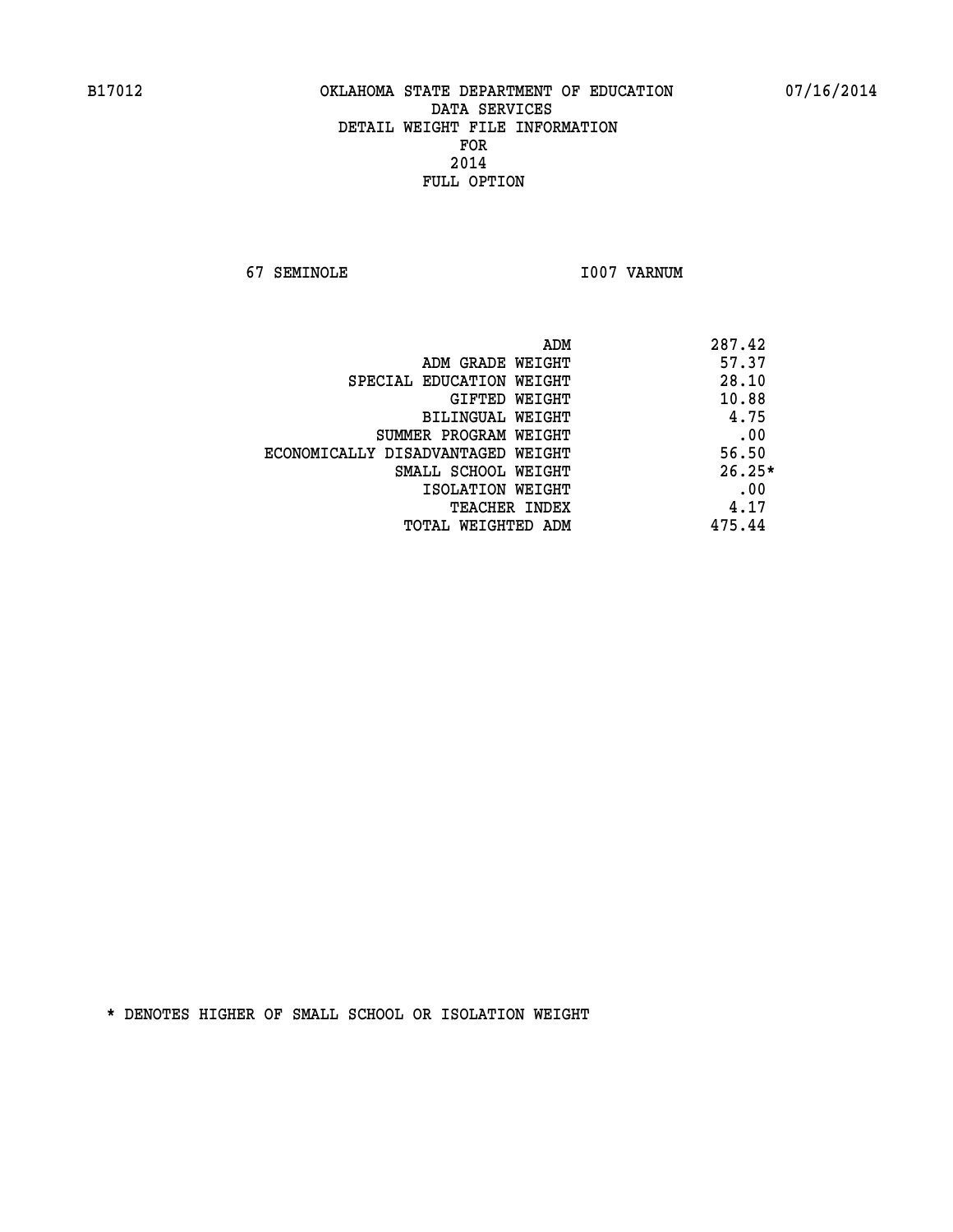**67 SEMINOLE 1010 SASAKWA** 

| ADM<br>202.78                              |  |
|--------------------------------------------|--|
| 38.36<br>ADM GRADE WEIGHT                  |  |
| 26.10<br>SPECIAL EDUCATION WEIGHT          |  |
| 8.16<br><b>GIFTED WEIGHT</b>               |  |
| .00<br><b>BILINGUAL WEIGHT</b>             |  |
| .00<br>SUMMER PROGRAM WEIGHT               |  |
| 52.00<br>ECONOMICALLY DISADVANTAGED WEIGHT |  |
| $25.01*$<br>SMALL SCHOOL WEIGHT            |  |
| .00<br>ISOLATION WEIGHT                    |  |
| .06<br><b>TEACHER INDEX</b>                |  |
| 352.47<br>TOTAL WEIGHTED ADM               |  |
|                                            |  |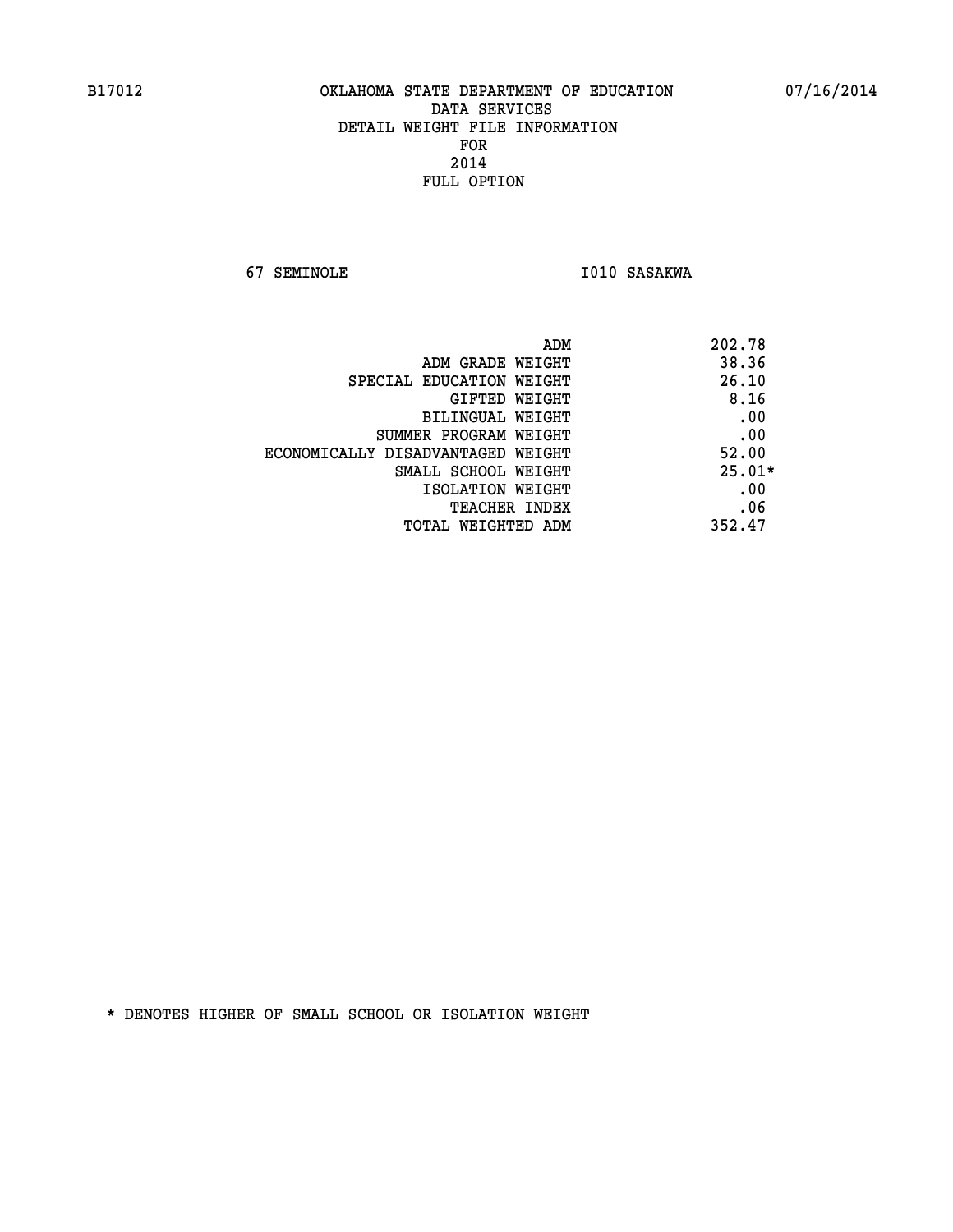**67 SEMINOLE I014 STROTHER** 

| ADM<br>441.02                |                                   |
|------------------------------|-----------------------------------|
| 82.21                        | ADM GRADE WEIGHT                  |
| 46.00                        | SPECIAL EDUCATION WEIGHT          |
| 5.78<br><b>GIFTED WEIGHT</b> |                                   |
| 1.50                         | BILINGUAL WEIGHT                  |
| .00                          | SUMMER PROGRAM WEIGHT             |
| 67.00                        | ECONOMICALLY DISADVANTAGED WEIGHT |
| $14.67*$                     | SMALL SCHOOL WEIGHT               |
| .00                          | ISOLATION WEIGHT                  |
| .00<br><b>TEACHER INDEX</b>  |                                   |
| 658.18                       | TOTAL WEIGHTED ADM                |
|                              |                                   |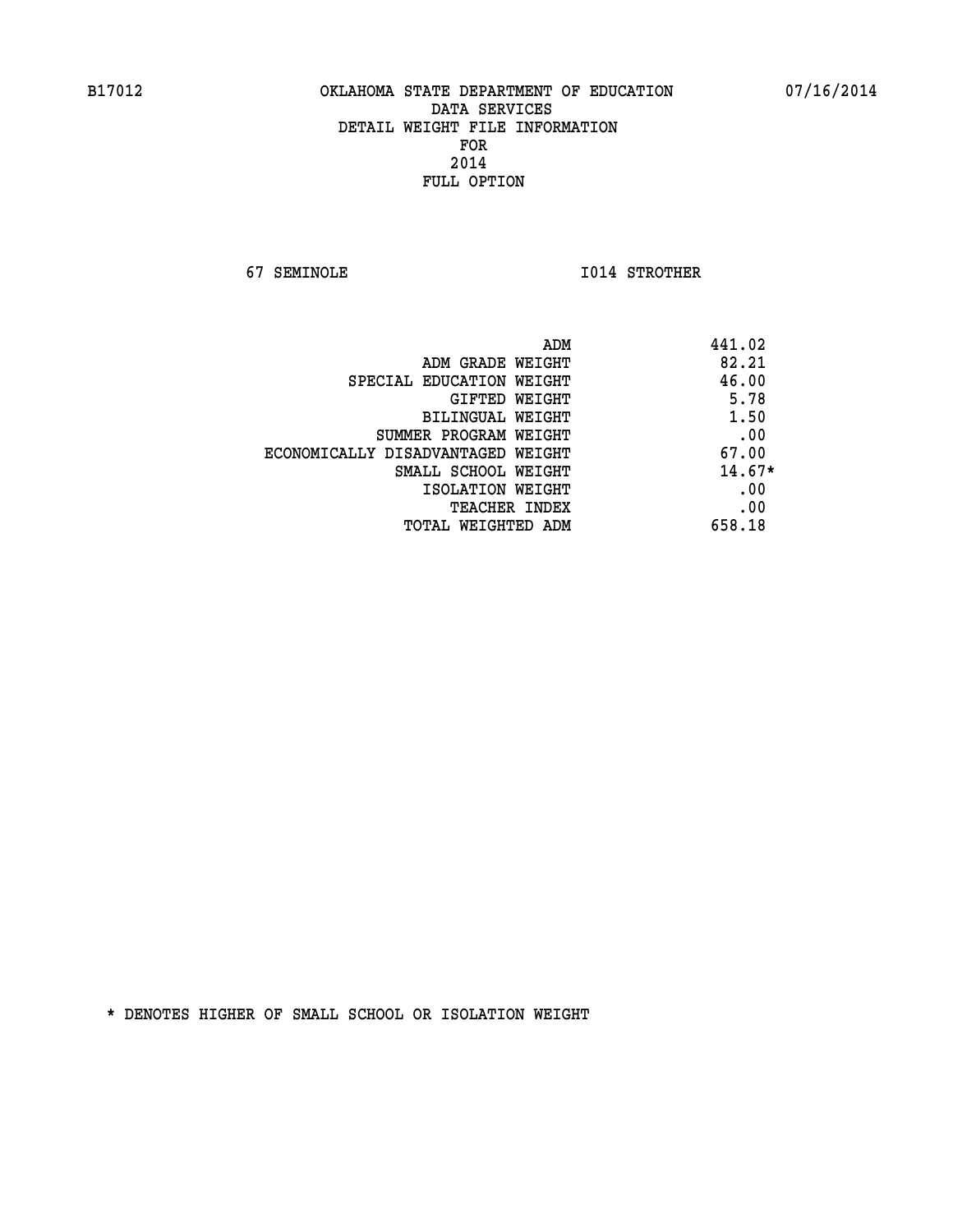**67 SEMINOLE I015 BUTNER** 

| ADM<br>242.16                              |  |
|--------------------------------------------|--|
| 47.65<br>ADM GRADE WEIGHT                  |  |
| 42.70<br>SPECIAL EDUCATION WEIGHT          |  |
| 6.80<br><b>GIFTED WEIGHT</b>               |  |
| .00<br>BILINGUAL WEIGHT                    |  |
| .00<br>SUMMER PROGRAM WEIGHT               |  |
| 48.00<br>ECONOMICALLY DISADVANTAGED WEIGHT |  |
| $26.26*$<br>SMALL SCHOOL WEIGHT            |  |
| .00<br>ISOLATION WEIGHT                    |  |
| .00<br><b>TEACHER INDEX</b>                |  |
| 413.57<br>TOTAL WEIGHTED ADM               |  |
|                                            |  |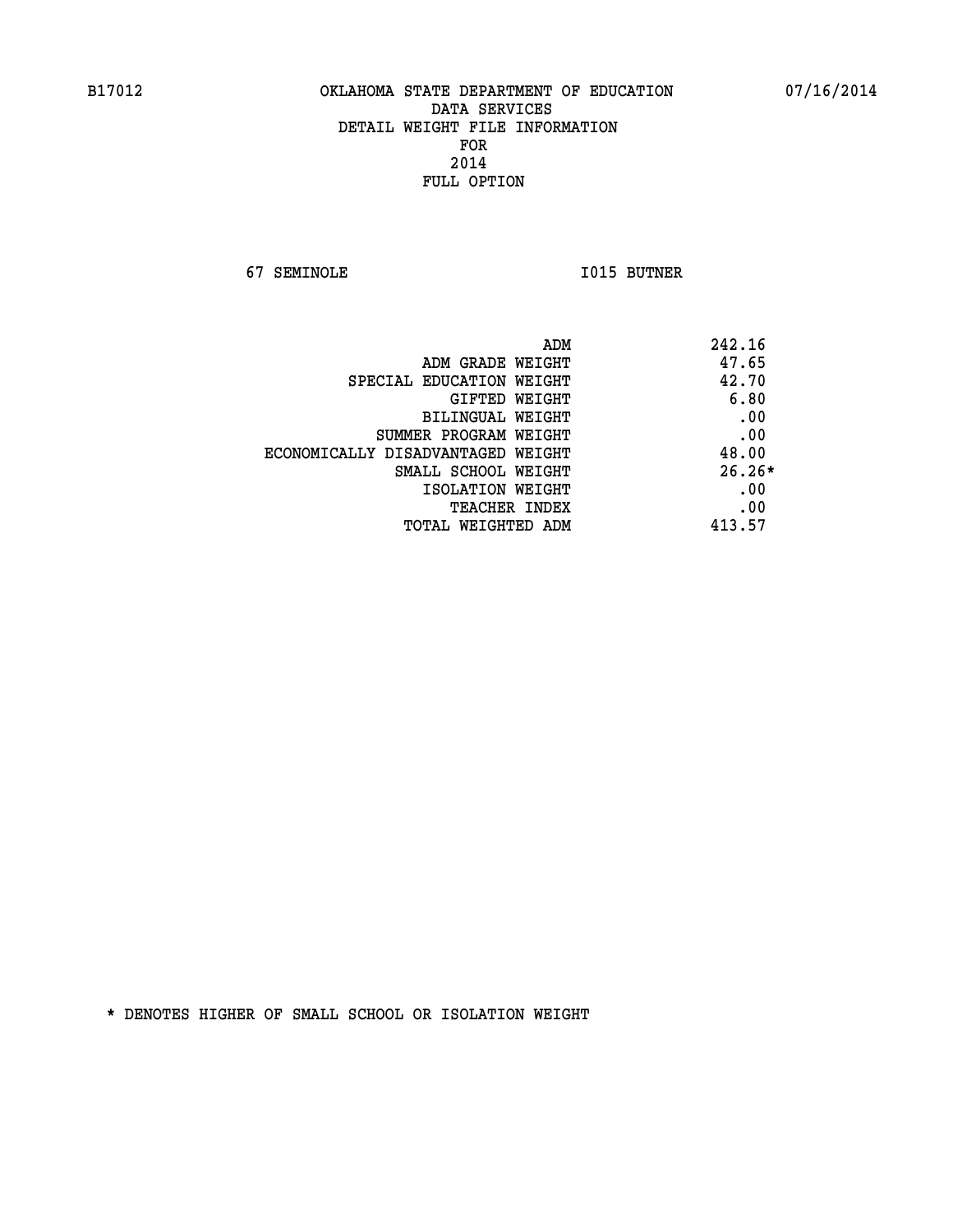**68 SEQUOYAH C001 LIBERTY** 

| ADM                               | 255.12   |
|-----------------------------------|----------|
| ADM GRADE WEIGHT                  | 46.39    |
| SPECIAL EDUCATION WEIGHT          | 46.90    |
| <b>GIFTED WEIGHT</b>              | 8.16     |
| BILINGUAL WEIGHT                  | .50      |
| SUMMER PROGRAM WEIGHT             | .00      |
| ECONOMICALLY DISADVANTAGED WEIGHT | 45.00    |
| SMALL SCHOOL WEIGHT               | $26.42*$ |
| ISOLATION WEIGHT                  | .00      |
| <b>TEACHER INDEX</b>              | 5.68     |
| TOTAL WEIGHTED ADM                | 434.17   |
|                                   |          |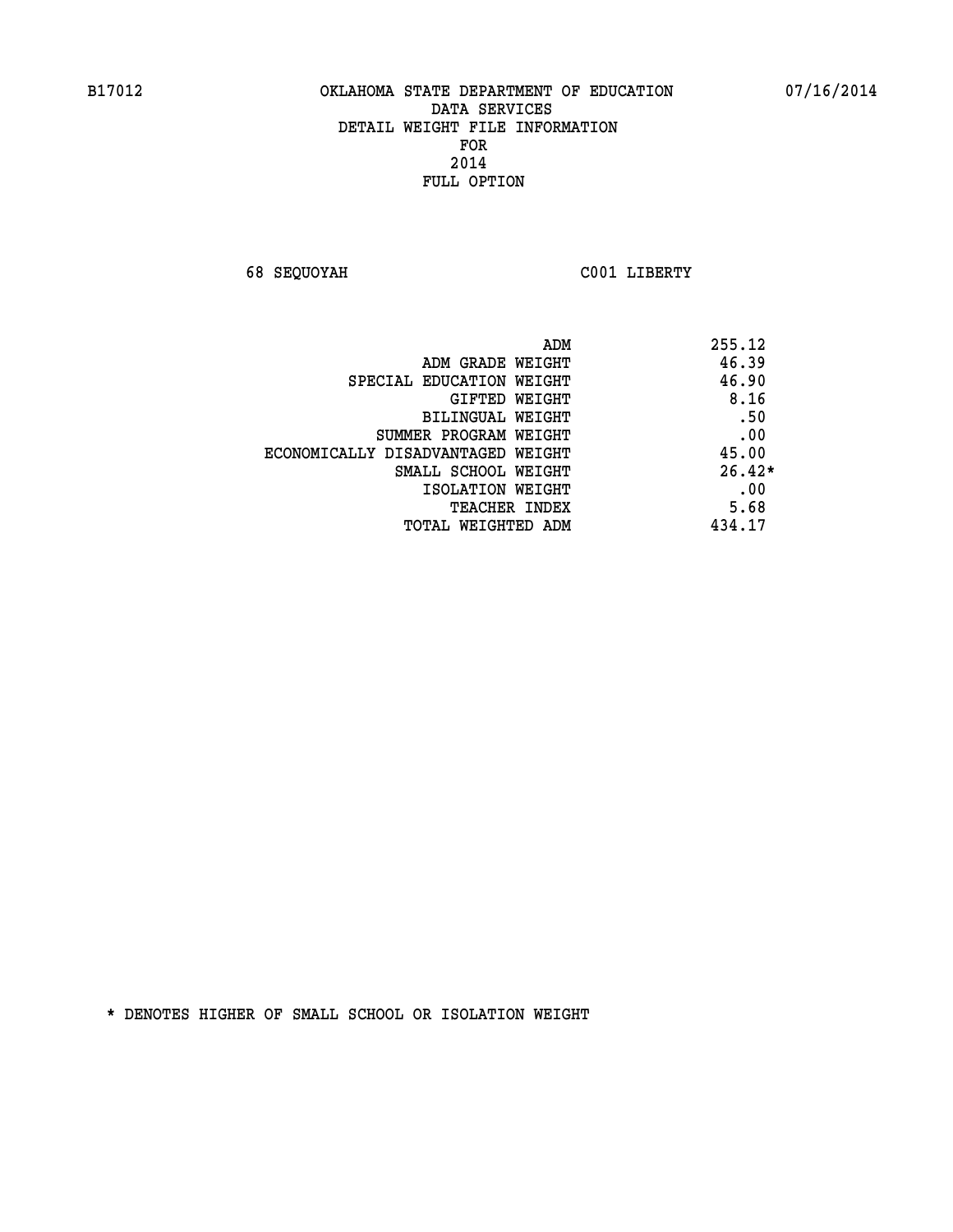**68 SEQUOYAH C035 MARBLE CITY** 

|                                   | 120.19<br>ADM |
|-----------------------------------|---------------|
| ADM GRADE WEIGHT                  | 24.88         |
| SPECIAL EDUCATION WEIGHT          | 25.90         |
| GIFTED WEIGHT                     | 3.06          |
| BILINGUAL WEIGHT                  | 4.75          |
| SUMMER PROGRAM WEIGHT             | .00           |
| ECONOMICALLY DISADVANTAGED WEIGHT | 24.50         |
| SMALL SCHOOL WEIGHT               | 18.58*        |
| ISOLATION WEIGHT                  | .00           |
| <b>TEACHER INDEX</b>              | .81           |
| TOTAL WEIGHTED ADM                | 222.67        |
|                                   |               |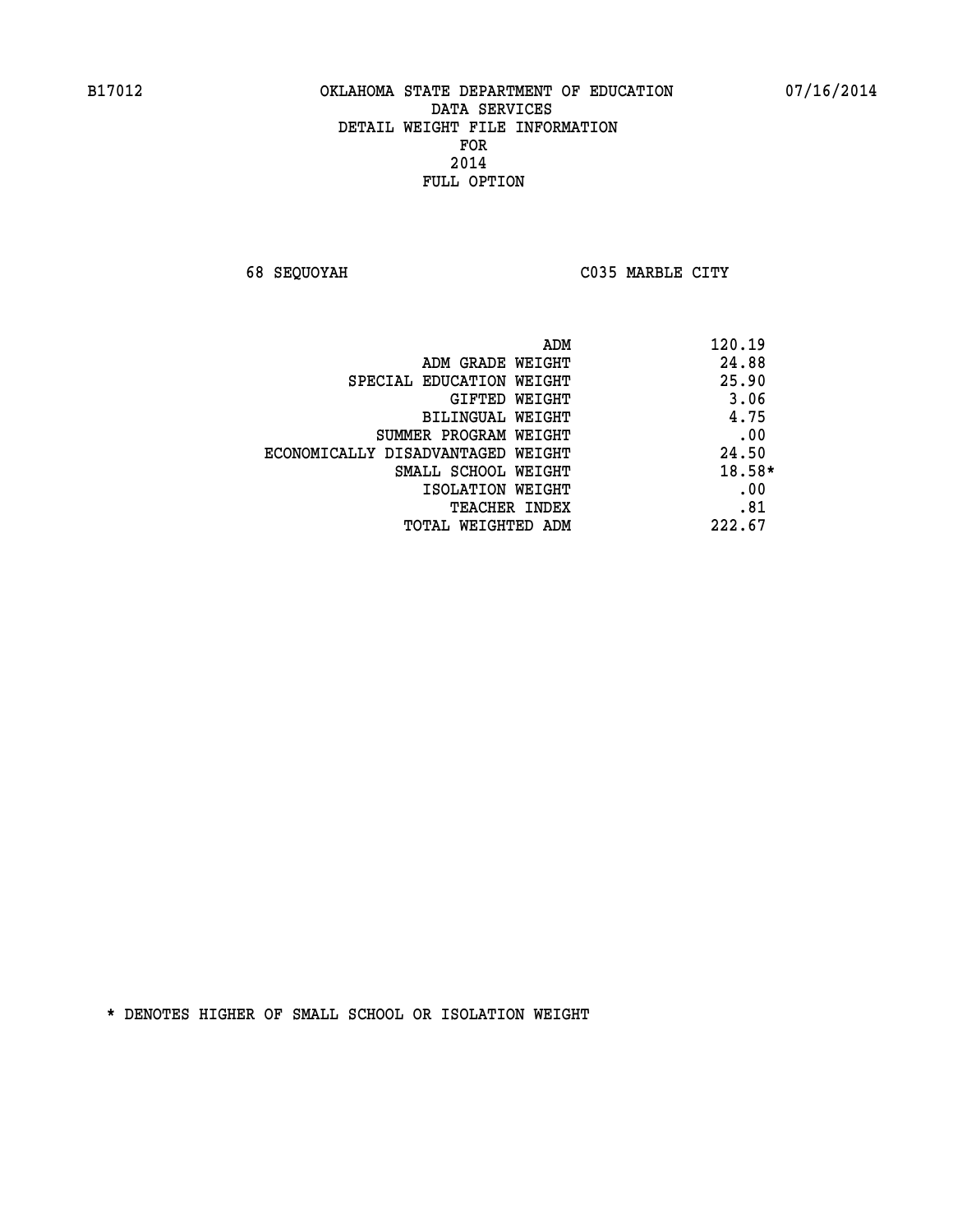**68 SEQUOYAH C036 BRUSHY** 

| ADM                               | 411.31   |
|-----------------------------------|----------|
| ADM GRADE WEIGHT                  | 80.54    |
| SPECIAL EDUCATION WEIGHT          | 39.10    |
| GIFTED WEIGHT                     | 4.08     |
| BILINGUAL WEIGHT                  | 2.50     |
| SUMMER PROGRAM WEIGHT             | .00      |
| ECONOMICALLY DISADVANTAGED WEIGHT | 80.25    |
| SMALL SCHOOL WEIGHT               | $18.30*$ |
| ISOLATION WEIGHT                  | .00      |
| <b>TEACHER INDEX</b>              | .00      |
| TOTAL WEIGHTED ADM                | 636.08   |
|                                   |          |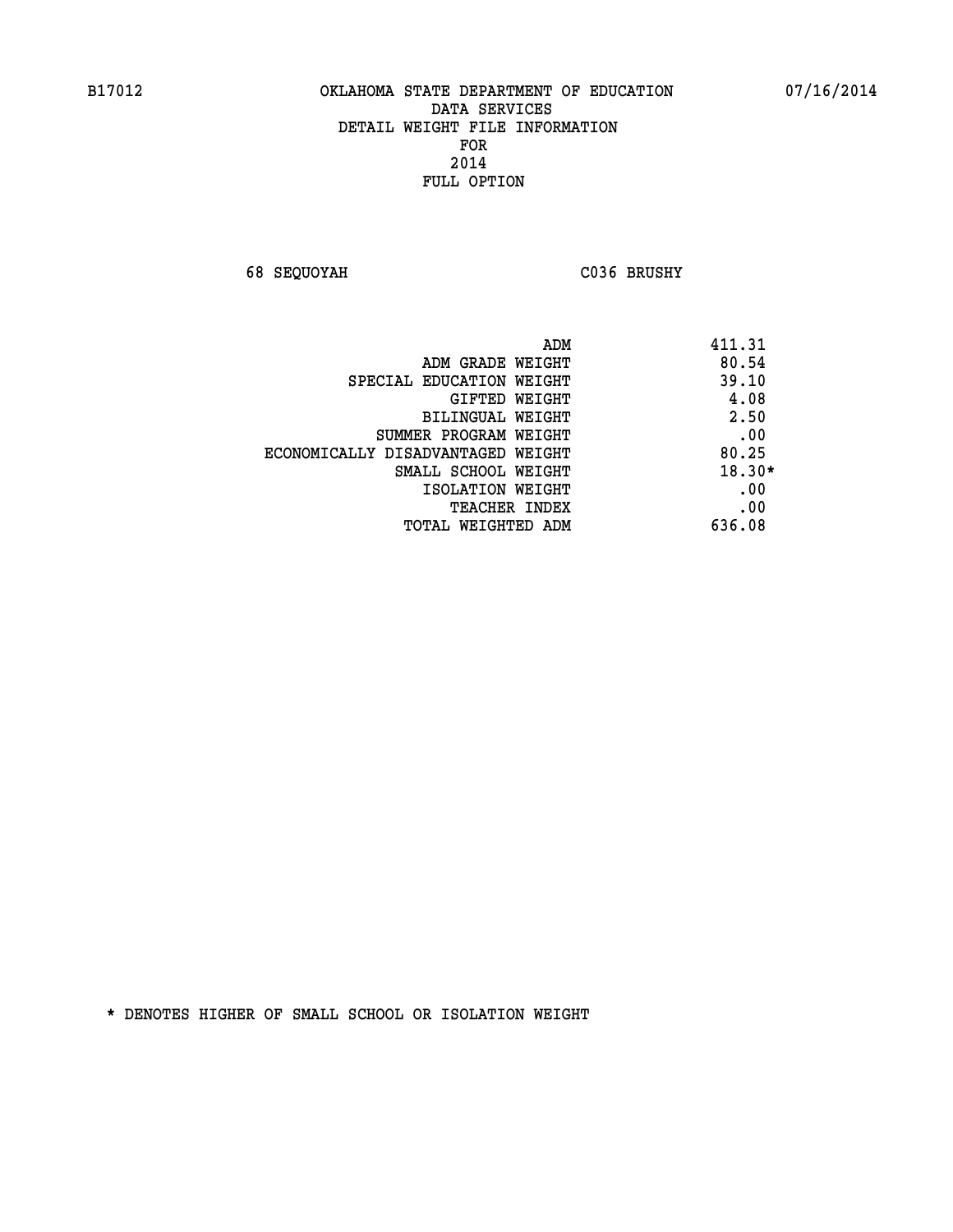**68 SEQUOYAH C050 BELFONTE** 

|                                   | 213.12<br>ADM |
|-----------------------------------|---------------|
| ADM GRADE WEIGHT                  | 41.08         |
| SPECIAL EDUCATION WEIGHT          | 21.80         |
| GIFTED WEIGHT                     | 5.78          |
| BILINGUAL WEIGHT                  | 4.75          |
| SUMMER PROGRAM WEIGHT             | .00           |
| ECONOMICALLY DISADVANTAGED WEIGHT | 48.50         |
| SMALL SCHOOL WEIGHT               | $25.45*$      |
| ISOLATION WEIGHT                  | .00           |
| <b>TEACHER INDEX</b>              | 14.71         |
| TOTAL WEIGHTED ADM                | 375.19        |
|                                   |               |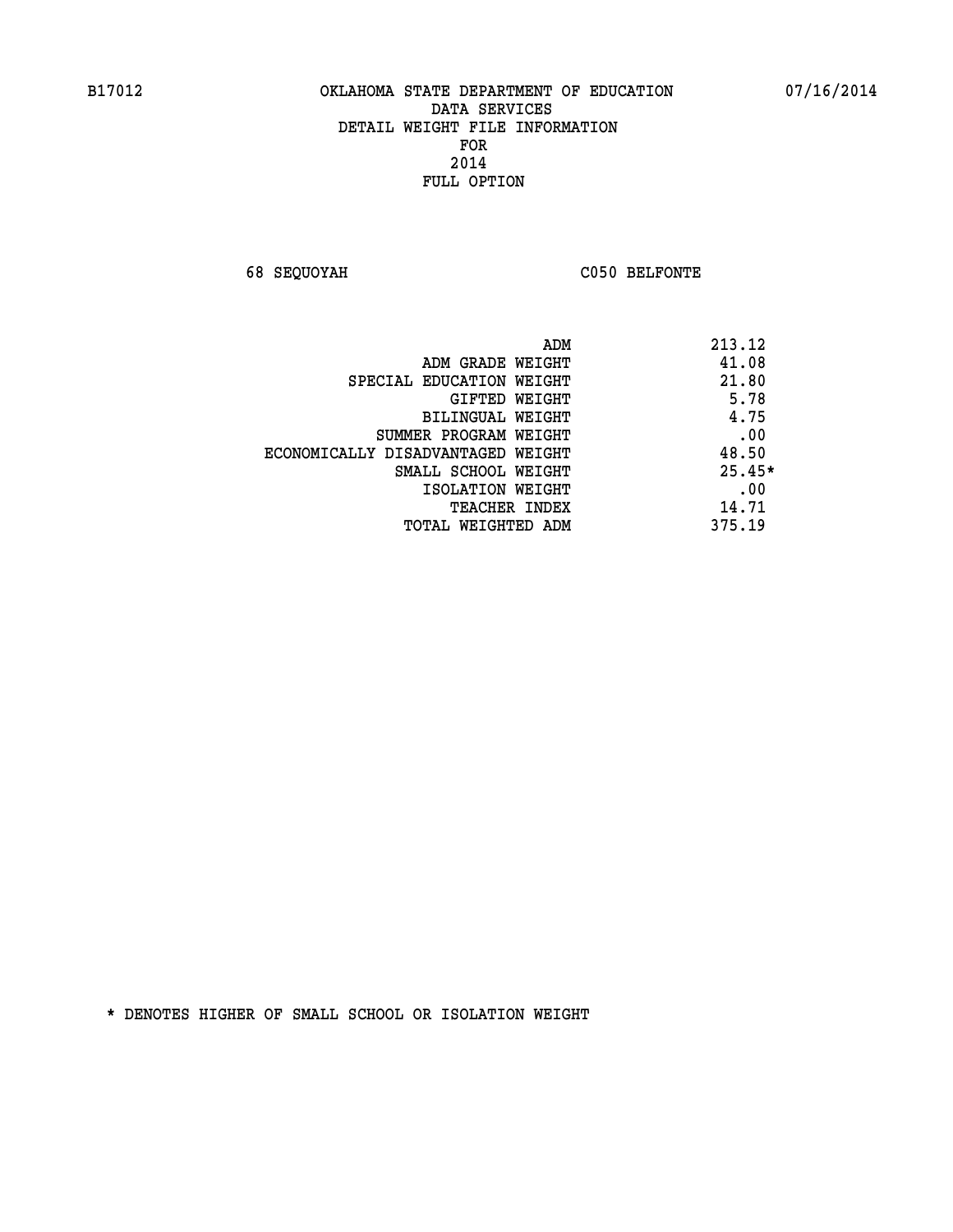**68 SEQUOYAH C068 MOFFETT** 

| ADM                               | 344.28   |
|-----------------------------------|----------|
| ADM GRADE WEIGHT                  | 72.46    |
| SPECIAL EDUCATION WEIGHT          | 18.15    |
| <b>GIFTED WEIGHT</b>              | 9.18     |
| BILINGUAL WEIGHT                  | 8.50     |
| SUMMER PROGRAM WEIGHT             | .00      |
| ECONOMICALLY DISADVANTAGED WEIGHT | 80.25    |
| SMALL SCHOOL WEIGHT               | $24.04*$ |
| ISOLATION WEIGHT                  | .00      |
| <b>TEACHER INDEX</b>              | .00      |
| TOTAL WEIGHTED ADM                | 556.86   |
|                                   |          |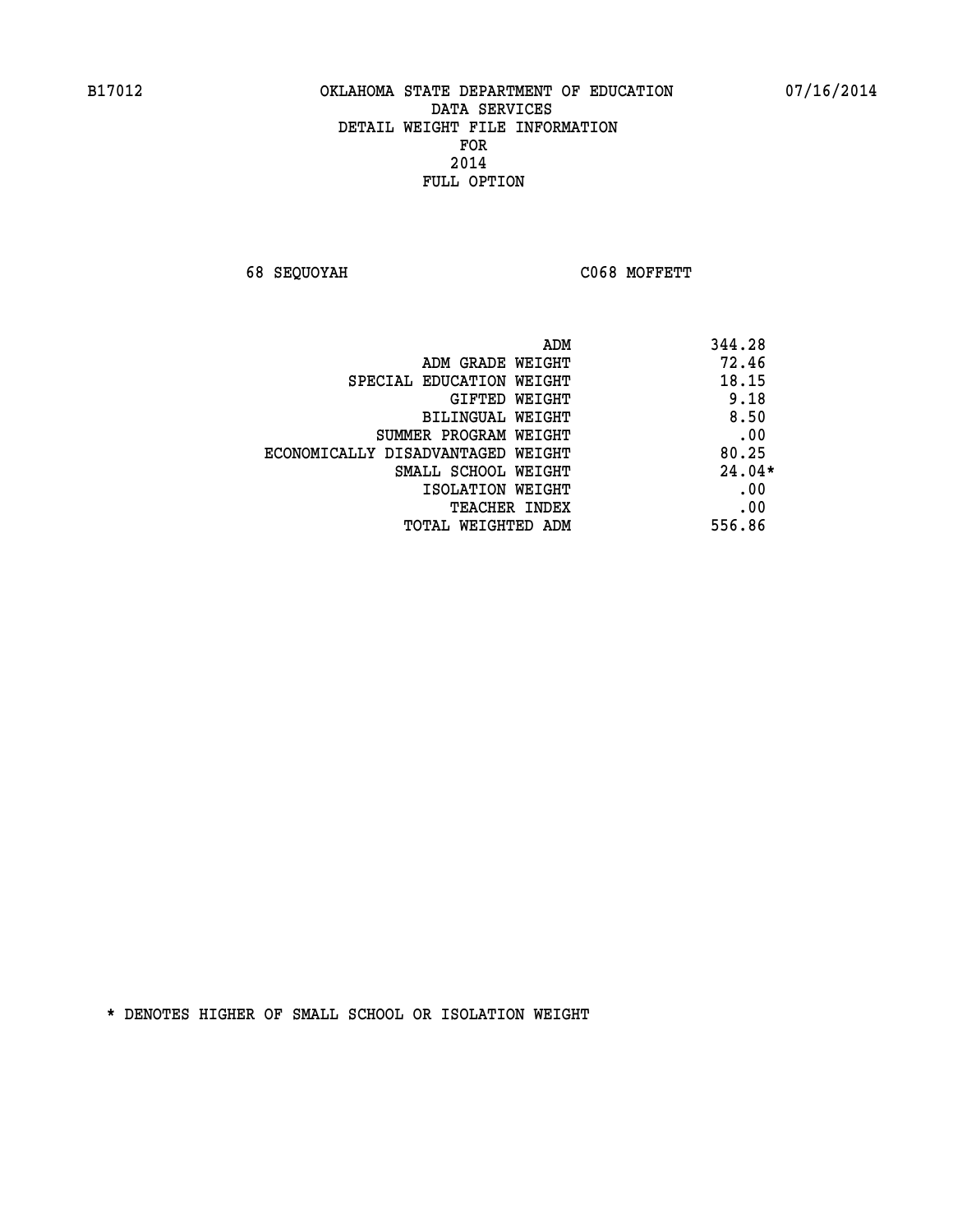**68 SEQUOYAH I001 SALLISAW** 

|                                   | 2,049.08<br>ADM |       |
|-----------------------------------|-----------------|-------|
| ADM GRADE WEIGHT                  | 435.78          |       |
| SPECIAL EDUCATION WEIGHT          | 295.50          |       |
| <b>GIFTED WEIGHT</b>              |                 | 85.68 |
| BILINGUAL WEIGHT                  |                 | 26.25 |
| SUMMER PROGRAM WEIGHT             |                 | .00   |
| ECONOMICALLY DISADVANTAGED WEIGHT | 376.50          |       |
| SMALL SCHOOL WEIGHT               |                 | .00   |
| ISOLATION WEIGHT                  |                 | .00   |
| <b>TEACHER INDEX</b>              |                 | 22.60 |
| TOTAL WEIGHTED ADM                | 3,291.39        |       |
|                                   |                 |       |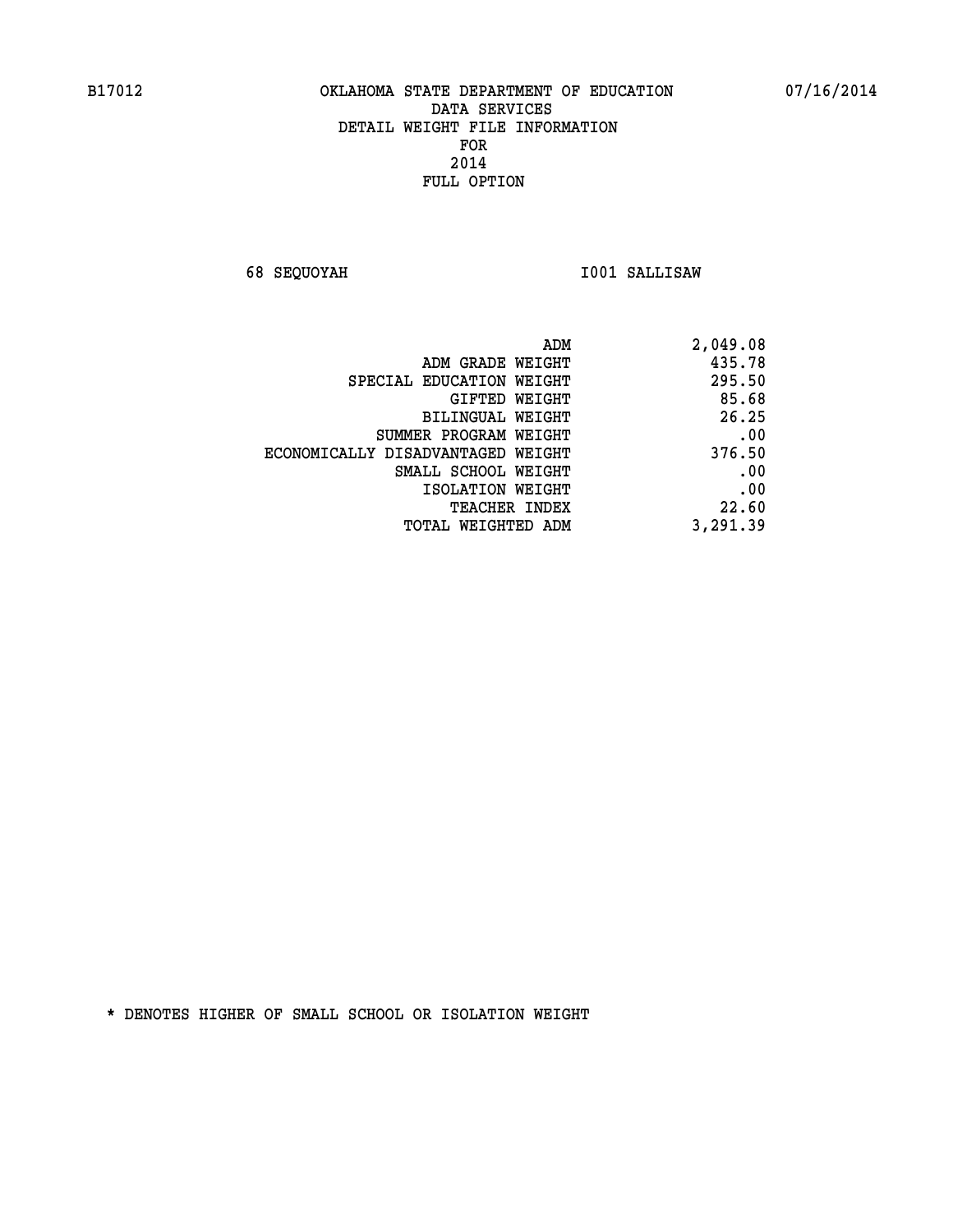**68 SEQUOYAH 1002 VIAN** 

| ADM                               | 975.43   |
|-----------------------------------|----------|
| ADM GRADE WEIGHT                  | 191.58   |
| SPECIAL EDUCATION WEIGHT          | 117.25   |
| GIFTED WEIGHT                     | 27.20    |
| <b>BILINGUAL WEIGHT</b>           | 3.25     |
| SUMMER PROGRAM WEIGHT             | .00      |
| ECONOMICALLY DISADVANTAGED WEIGHT | 194.00   |
| SMALL SCHOOL WEIGHT               | .00      |
| ISOLATION WEIGHT                  | .00      |
| TEACHER INDEX                     | .00      |
| TOTAL WEIGHTED ADM                | 1,508.71 |
|                                   |          |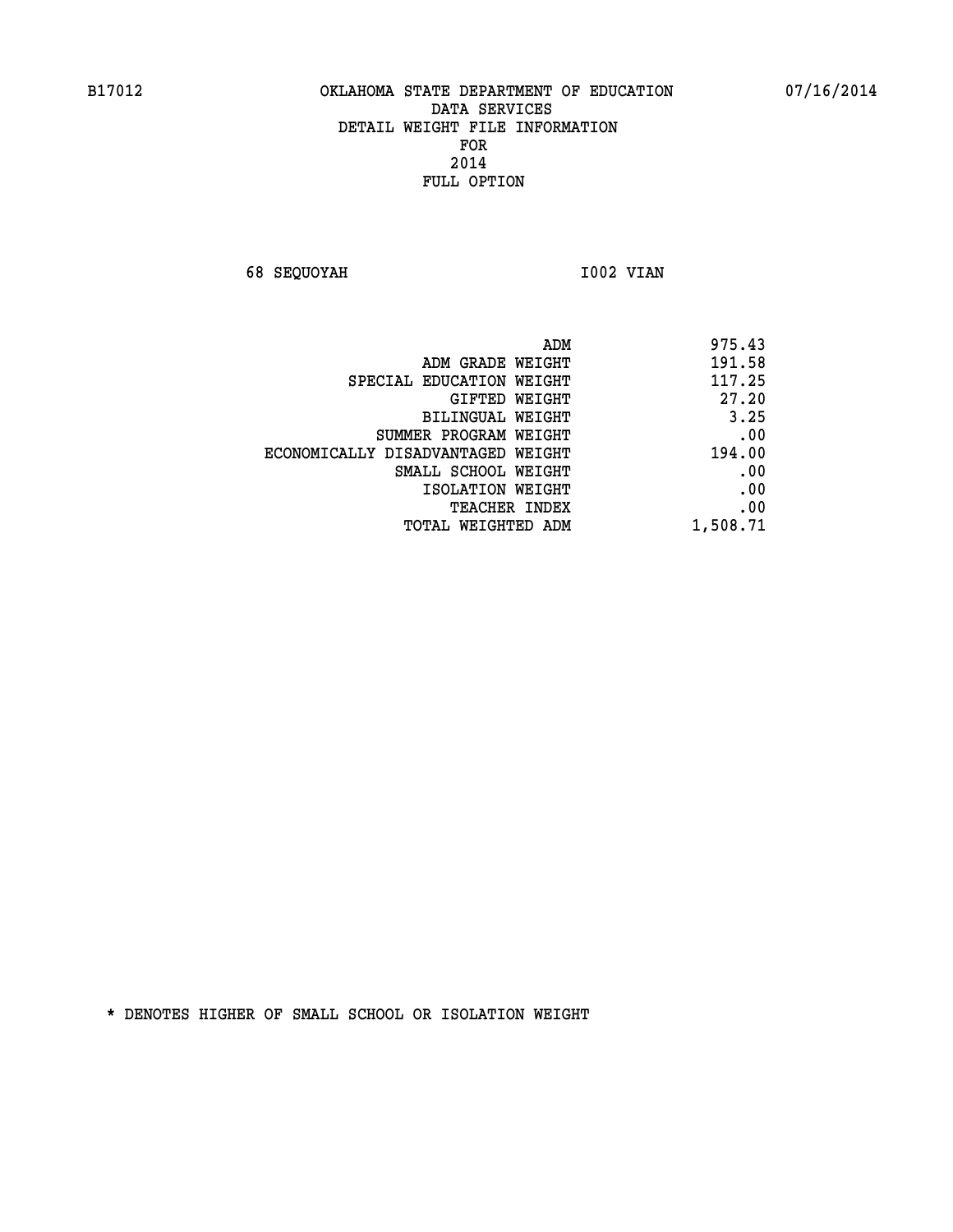**68 SEQUOYAH I003 MULDROW** 

| 1,554.93 |
|----------|
| 298.88   |
| 283.60   |
| 44.20    |
| 31.75    |
| .00      |
| 269.25   |
| .00      |
| .00      |
| 53.93    |
| 2,536.54 |
|          |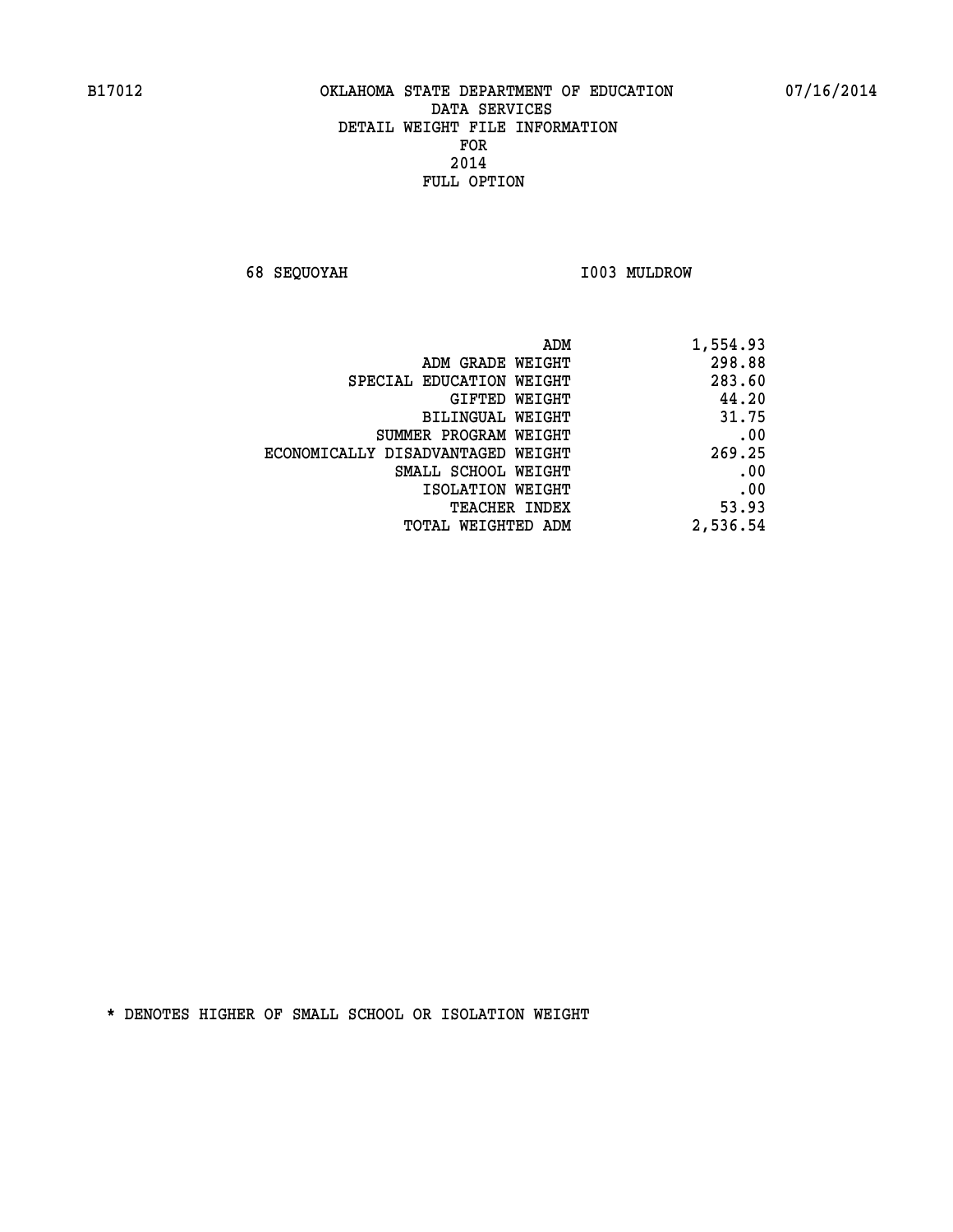**68 SEQUOYAH I004 GANS** 

| ADM                               | 389.37   |
|-----------------------------------|----------|
| ADM GRADE WEIGHT                  | 74.88    |
| SPECIAL EDUCATION WEIGHT          | 82.75    |
| GIFTED WEIGHT                     | 14.62    |
| BILINGUAL WEIGHT                  | 2.00     |
| SUMMER PROGRAM WEIGHT             | .00      |
| ECONOMICALLY DISADVANTAGED WEIGHT | 78.50    |
| SMALL SCHOOL WEIGHT               | $20.55*$ |
| ISOLATION WEIGHT                  | .00      |
| <b>TEACHER INDEX</b>              | .00      |
| TOTAL WEIGHTED ADM                | 662.67   |
|                                   |          |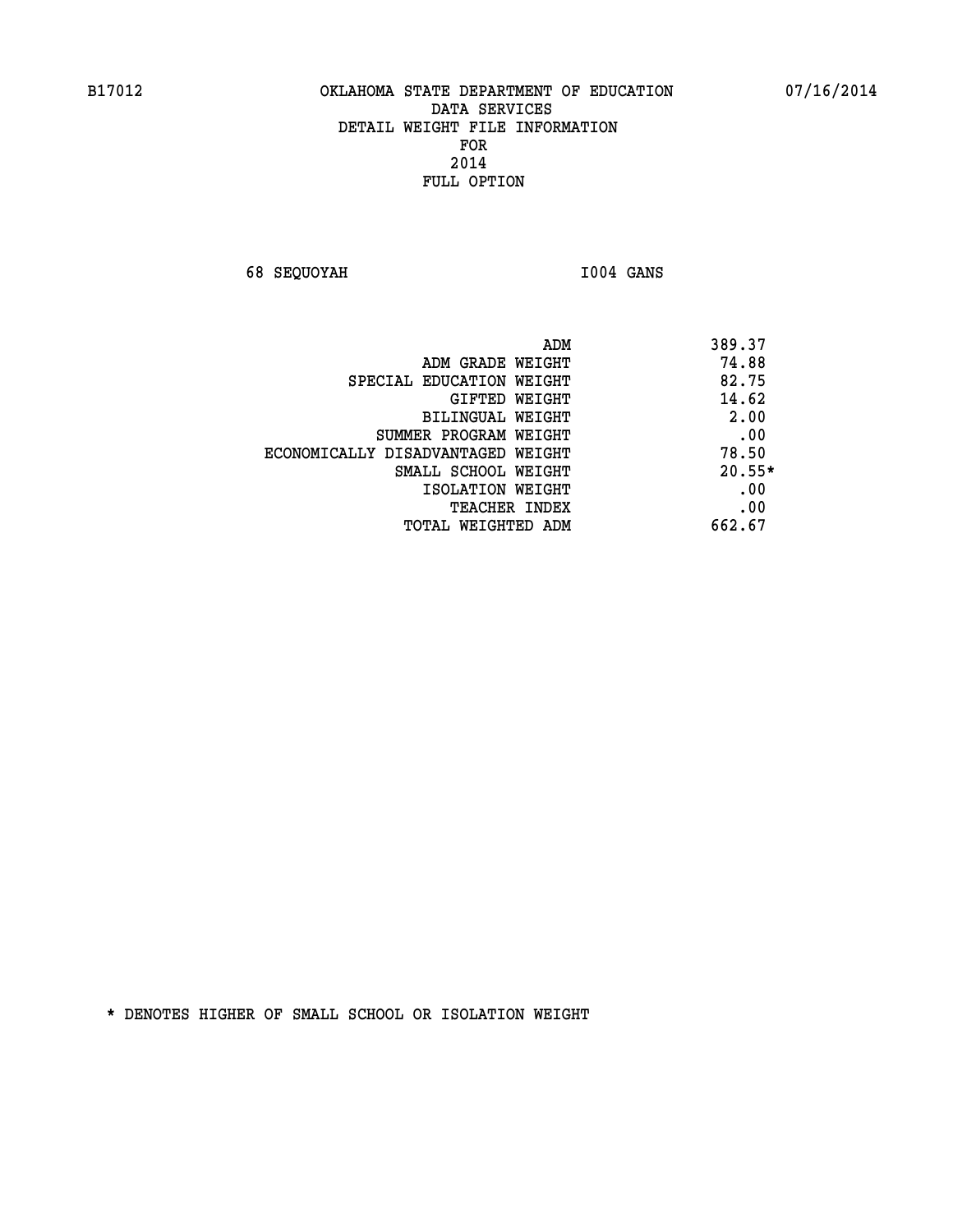**68 SEQUOYAH I005 ROLAND** 

| 1,120.30 |
|----------|
| 215.92   |
| 176.70   |
| 30.26    |
| 3.75     |
| .00      |
| 221.00   |
| .00      |
| .00      |
| 50.45    |
| 1,818.38 |
|          |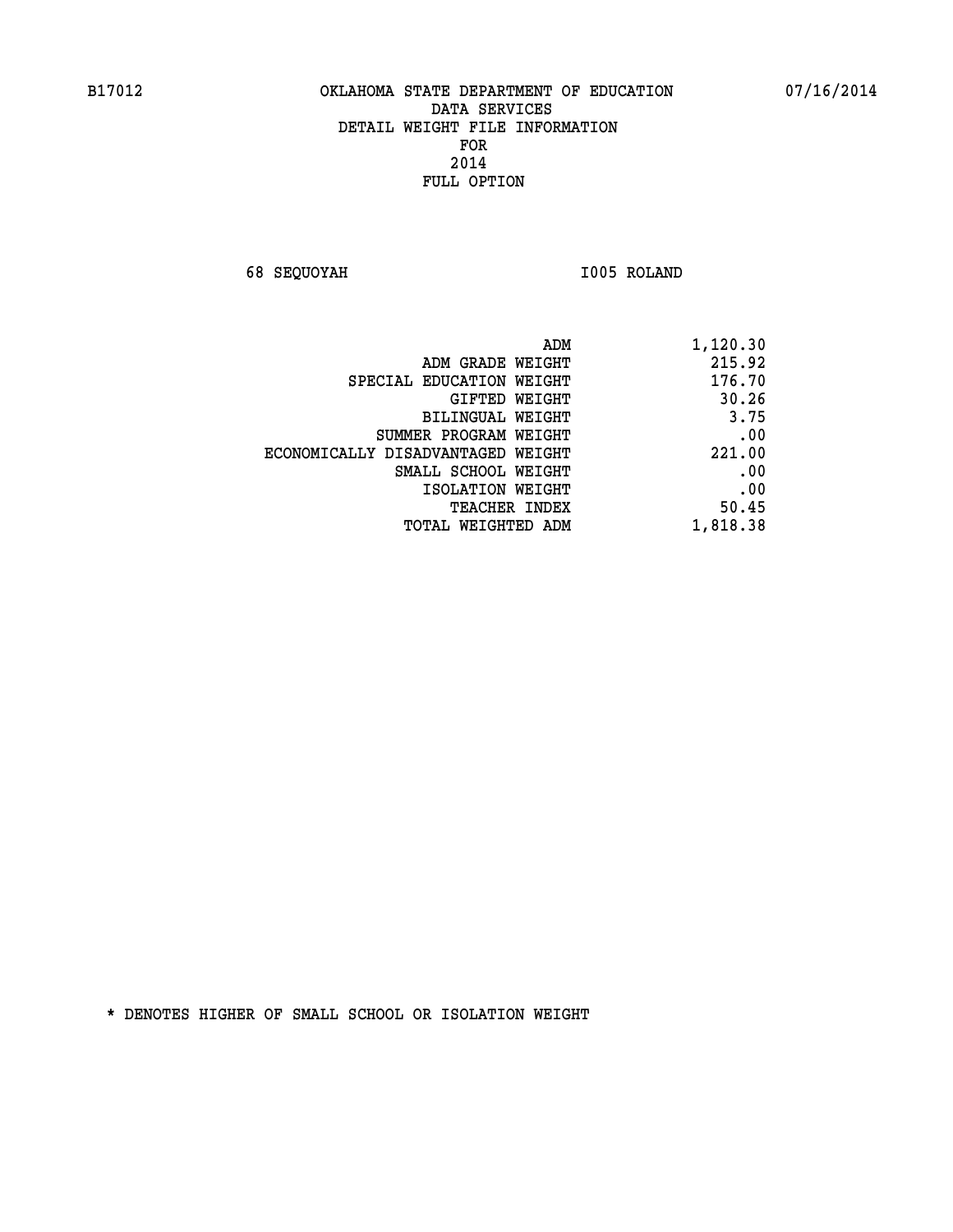**68 SEQUOYAH I006 GORE** 

|                                   | 503.21<br>ADM |
|-----------------------------------|---------------|
| ADM GRADE WEIGHT                  | 102.79        |
| SPECIAL EDUCATION WEIGHT          | 95.50         |
| GIFTED WEIGHT                     | 22.10         |
| BILINGUAL WEIGHT                  | .00           |
| SUMMER PROGRAM WEIGHT             | .00           |
| ECONOMICALLY DISADVANTAGED WEIGHT | 93.25         |
| SMALL SCHOOL WEIGHT               | $4.91*$       |
| ISOLATION WEIGHT                  | .00           |
| TEACHER INDEX                     | .00           |
| TOTAL WEIGHTED ADM                | 821.76        |
|                                   |               |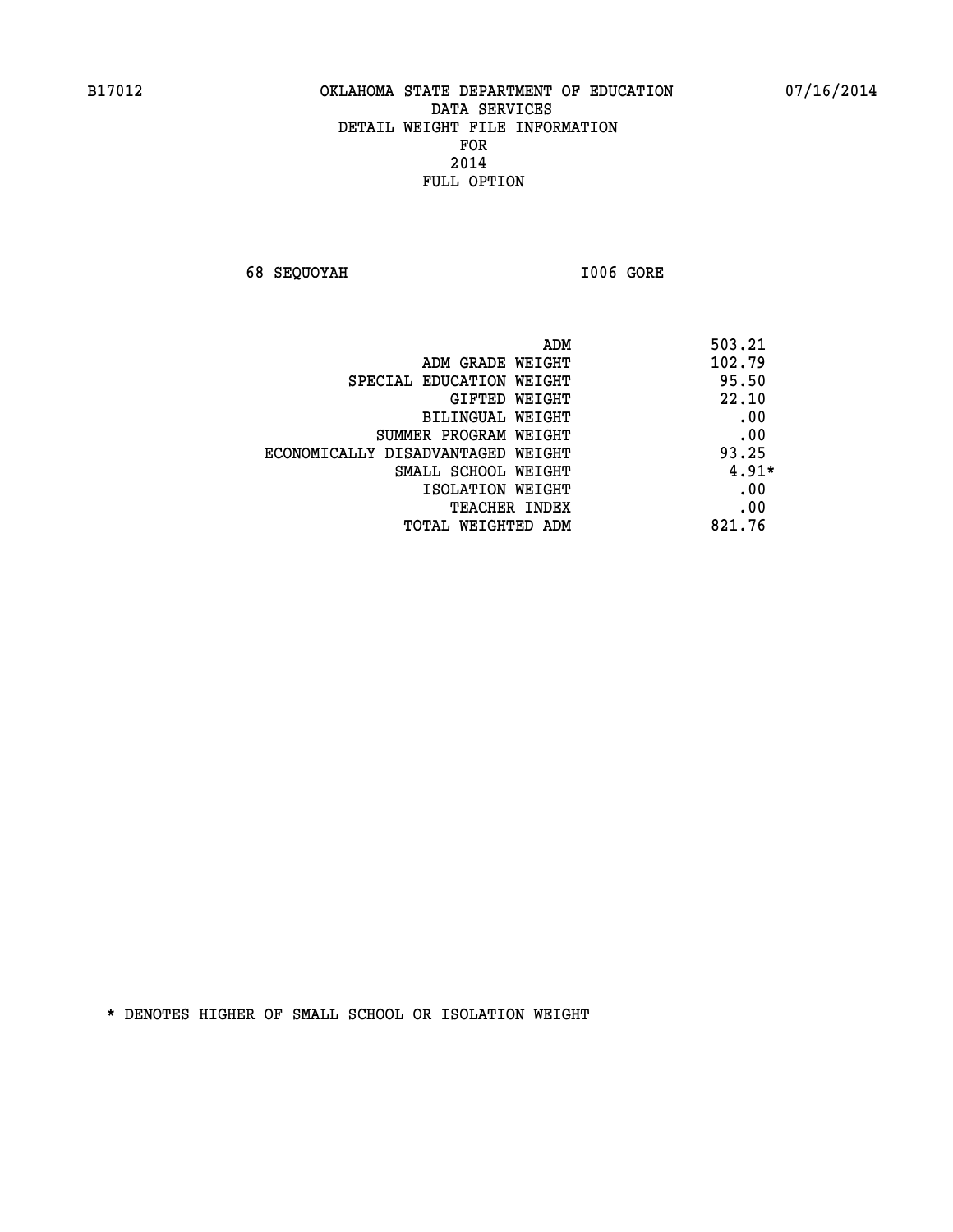**68 SEQUOYAH I007 CENTRAL** 

| ADM                               | 531.91 |
|-----------------------------------|--------|
| ADM GRADE WEIGHT                  | 109.80 |
| SPECIAL EDUCATION WEIGHT          | 53.10  |
| GIFTED WEIGHT                     | 28.90  |
| BILINGUAL WEIGHT                  | 1.25   |
| SUMMER PROGRAM WEIGHT             | .00    |
| ECONOMICALLY DISADVANTAGED WEIGHT | 86.50  |
| SMALL SCHOOL WEIGHT               | .00    |
| ISOLATION WEIGHT                  | .00    |
| <b>TEACHER INDEX</b>              | 8.81   |
| TOTAL WEIGHTED ADM                | 820.27 |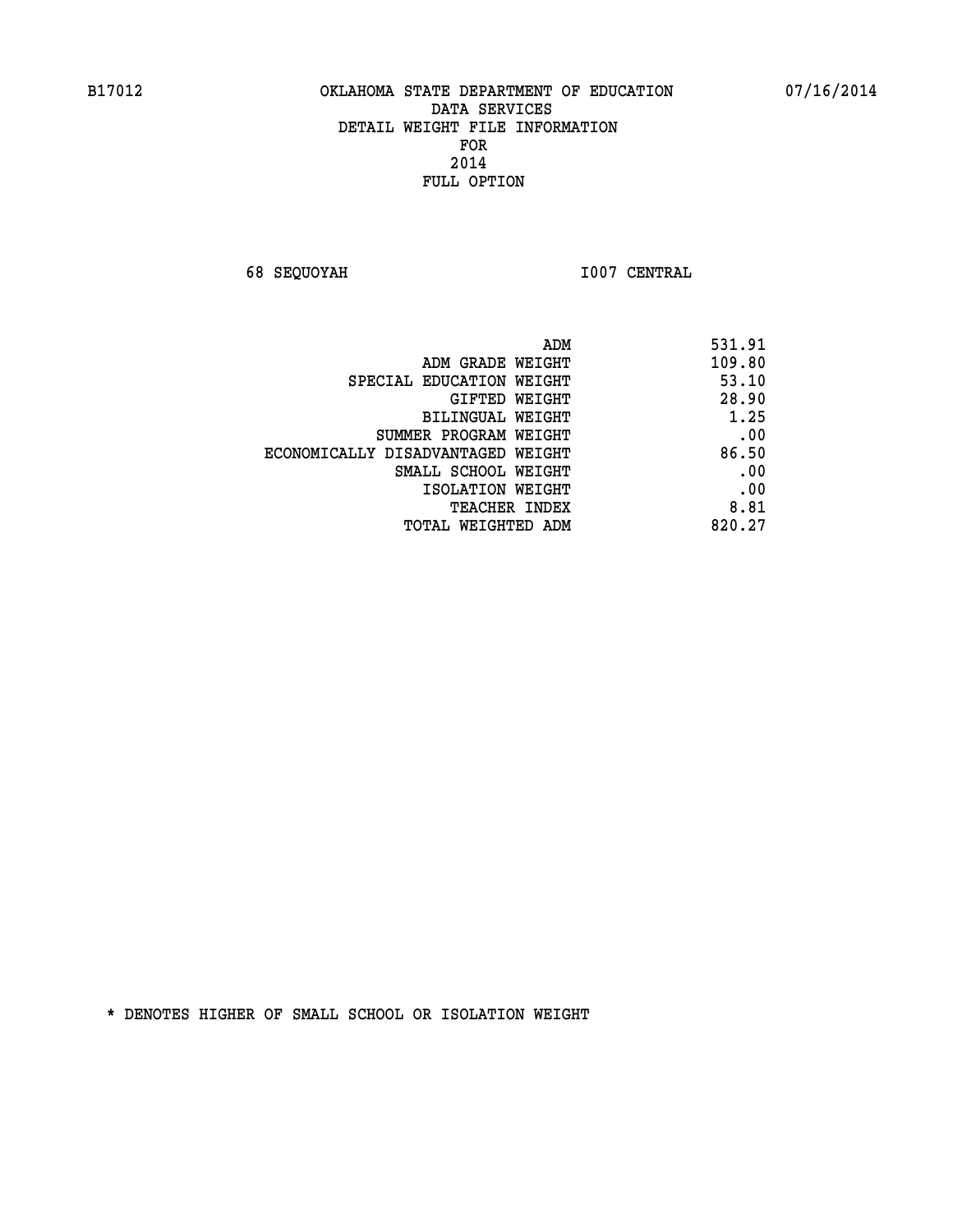**69 STEPHENS C082 GRANDVIEW** 

| ADM                               | 161.85   |
|-----------------------------------|----------|
| ADM GRADE WEIGHT                  | 27.79    |
| SPECIAL EDUCATION WEIGHT          | 7.15     |
| GIFTED WEIGHT                     | 4.42     |
| BILINGUAL WEIGHT                  | .25      |
| SUMMER PROGRAM WEIGHT             | .00      |
| ECONOMICALLY DISADVANTAGED WEIGHT | 27.25    |
| SMALL SCHOOL WEIGHT               | $22.47*$ |
| ISOLATION WEIGHT                  | .00      |
| <b>TEACHER INDEX</b>              | 13.06    |
| TOTAL WEIGHTED ADM                | 264.24   |
|                                   |          |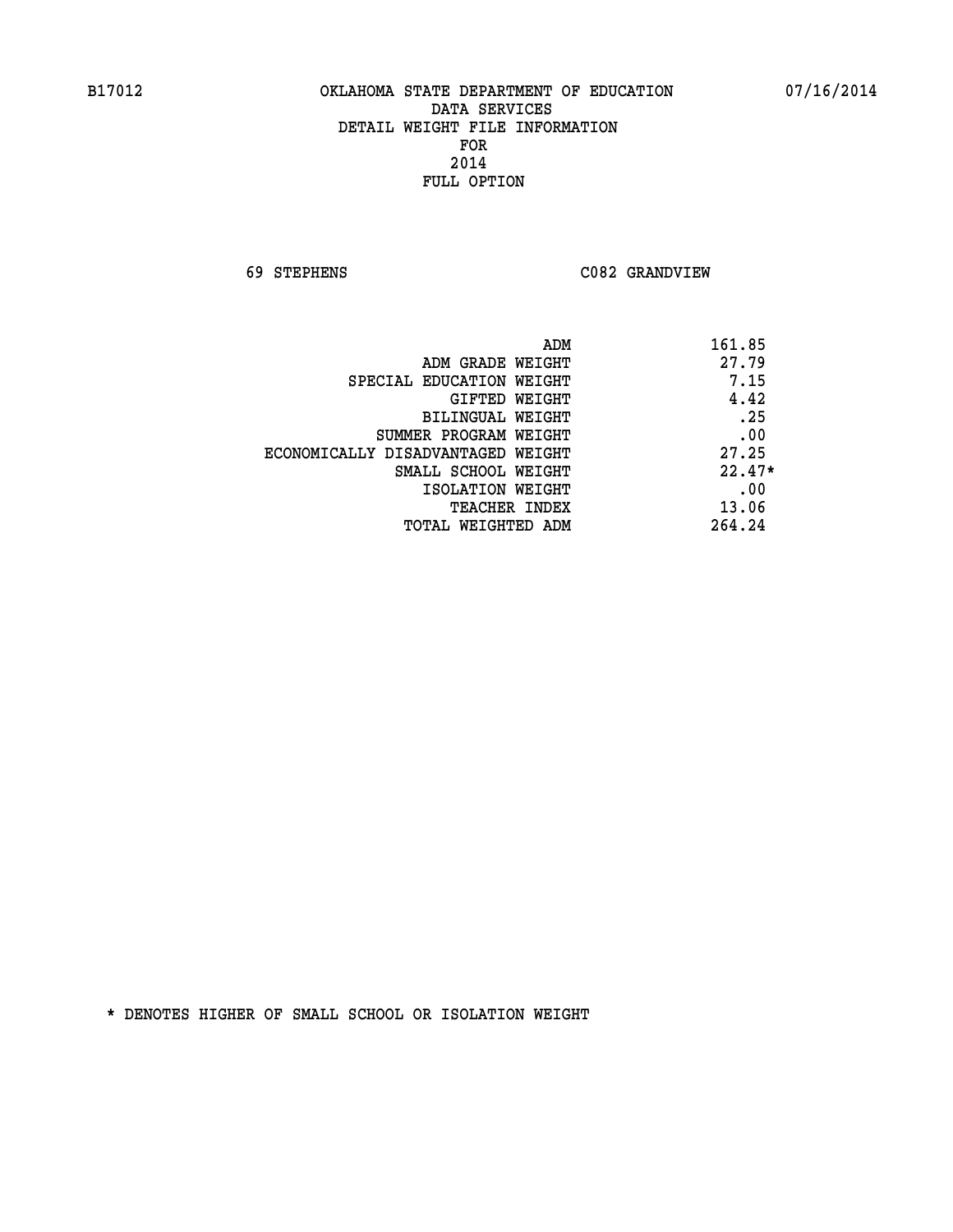**69 STEPHENS I001 DUNCAN** 

| 3,763.29 |
|----------|
| 742.56   |
| 427.25   |
| 122.06   |
| 80.25    |
| .00      |
| 535.25   |
| .00      |
| .00      |
| .00      |
| 5,670.66 |
|          |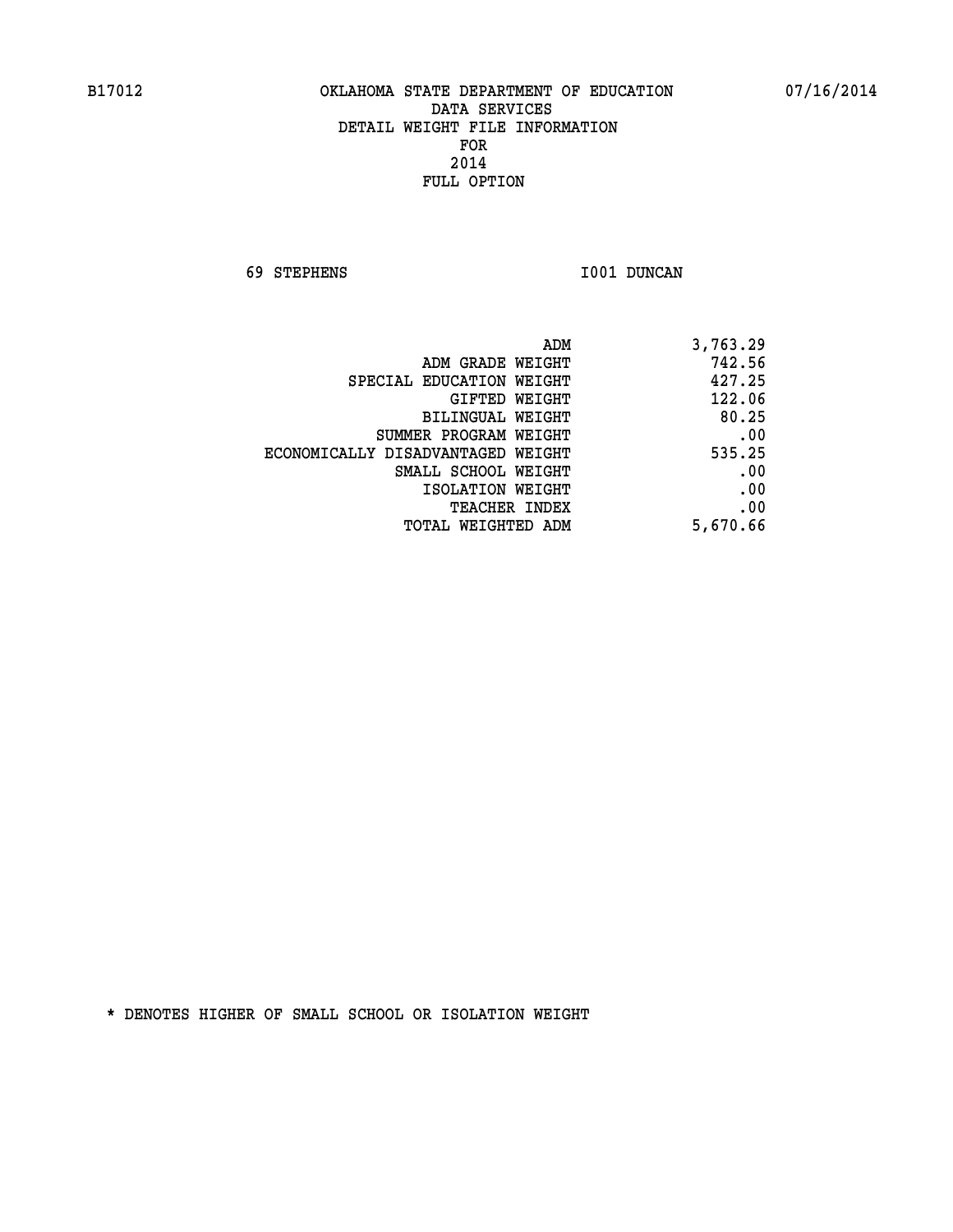**69 STEPHENS I002 COMANCHE** 

| ADM                               | 1,044.99 |
|-----------------------------------|----------|
| ADM GRADE WEIGHT                  | 204.53   |
| SPECIAL EDUCATION WEIGHT          | 141.65   |
| GIFTED WEIGHT                     | 78.20    |
| BILINGUAL WEIGHT                  | 2.00     |
| SUMMER PROGRAM WEIGHT             | .00      |
| ECONOMICALLY DISADVANTAGED WEIGHT | 156.50   |
| SMALL SCHOOL WEIGHT               | .00      |
| ISOLATION WEIGHT                  | .00      |
| <b>TEACHER INDEX</b>              | 57.51    |
| <b>TOTAL WEIGHTED ADM</b>         | 1,685.38 |
|                                   |          |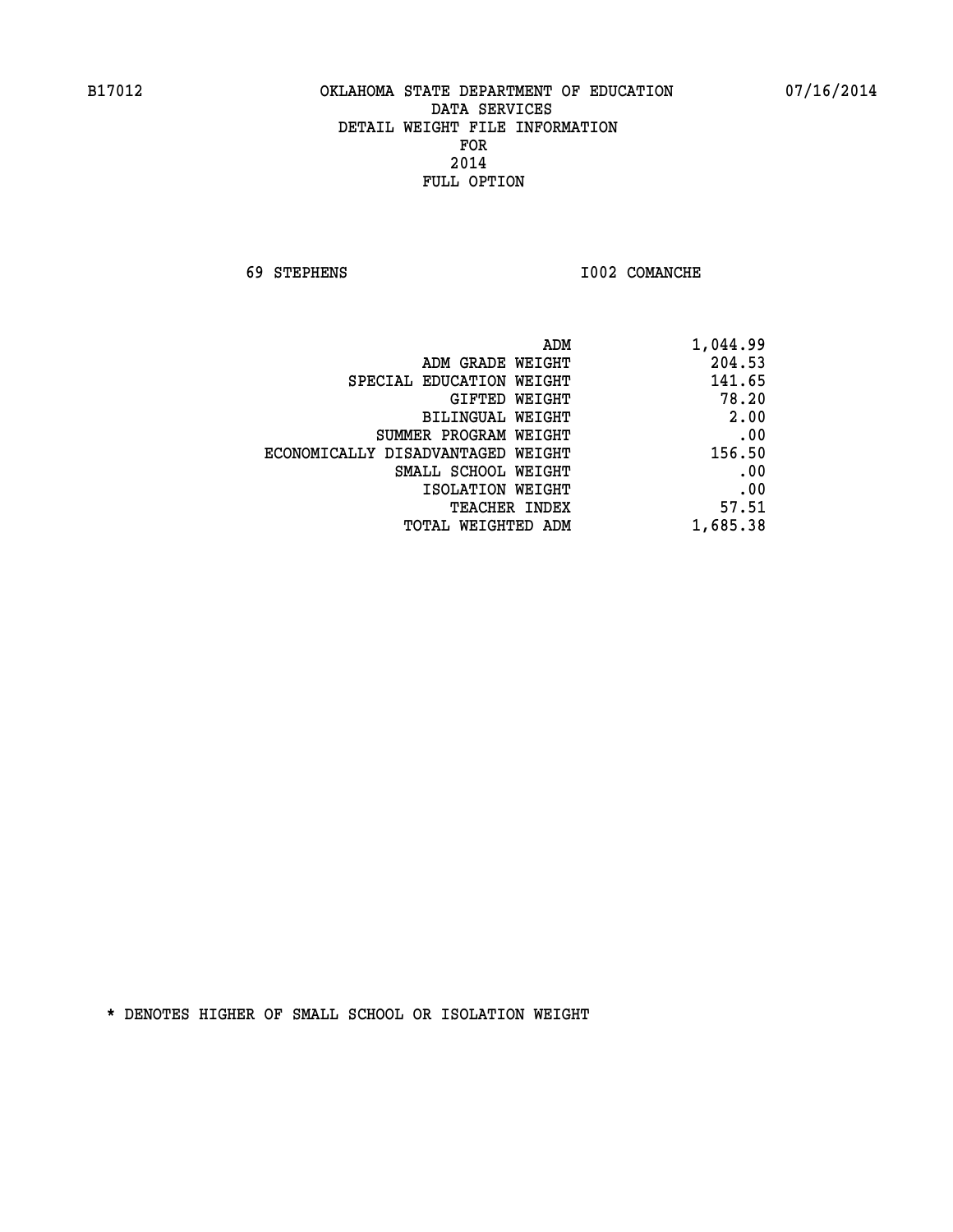**69 STEPHENS I003 MARLOW** 

| 1,362.32 |
|----------|
| 225.73   |
| 174.25   |
| 44.20    |
| 3.00     |
| .00      |
| 170.00   |
| .00      |
| .00      |
| 22.68    |
| 2,002.18 |
|          |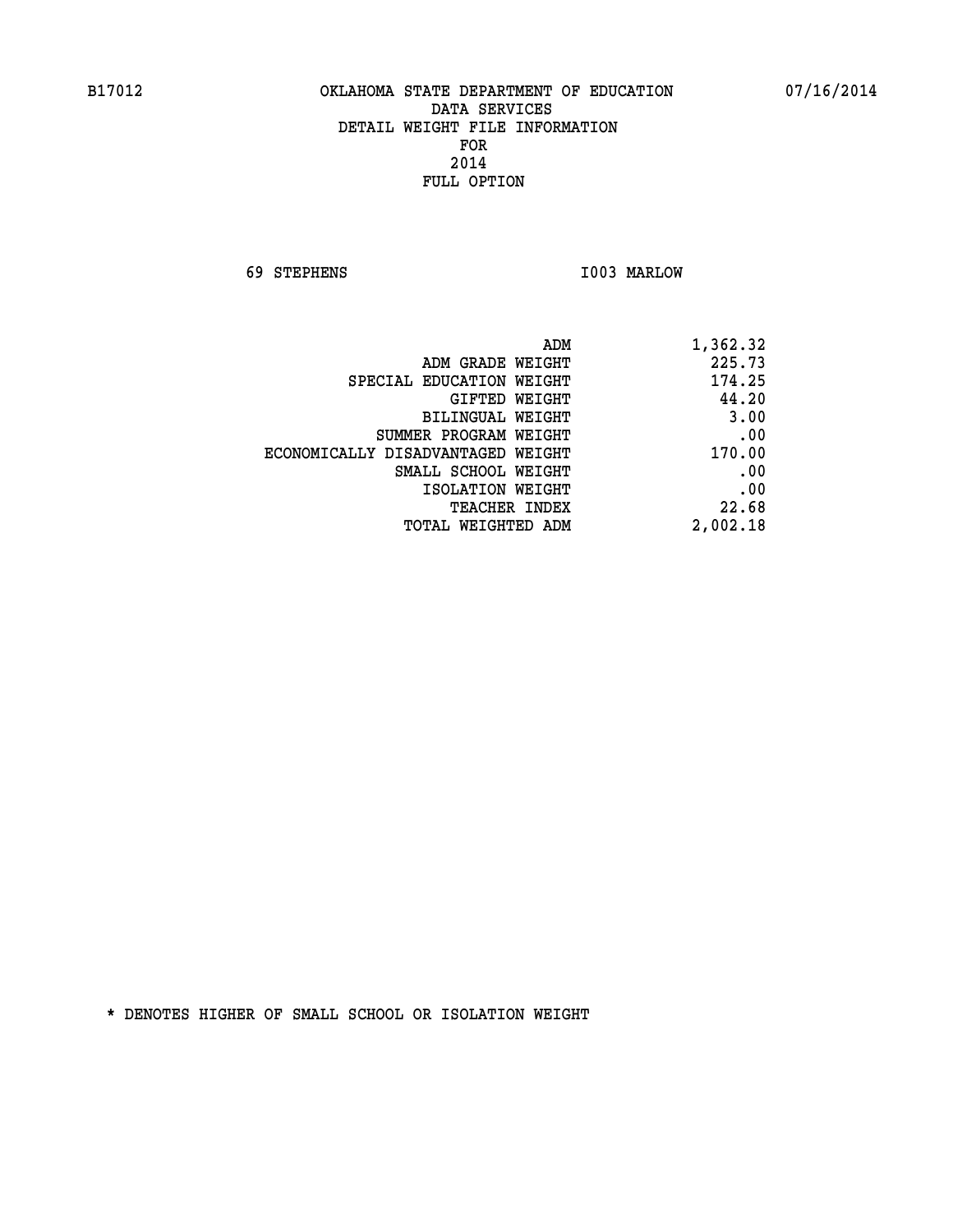**69 STEPHENS I015 VELMA-ALMA** 

| ADM                               | 450.60    |
|-----------------------------------|-----------|
| ADM GRADE WEIGHT                  | 87.37     |
| SPECIAL EDUCATION WEIGHT          | 41.30     |
| GIFTED WEIGHT                     | 21.08     |
| <b>BILINGUAL WEIGHT</b>           | 1.50      |
| SUMMER PROGRAM WEIGHT             | .00       |
| ECONOMICALLY DISADVANTAGED WEIGHT | 47.00     |
| SMALL SCHOOL WEIGHT               | 13.36     |
| ISOLATION WEIGHT                  | $126.17*$ |
| <b>TEACHER INDEX</b>              | 35.22     |
| TOTAL WEIGHTED ADM                | 810.24    |
|                                   |           |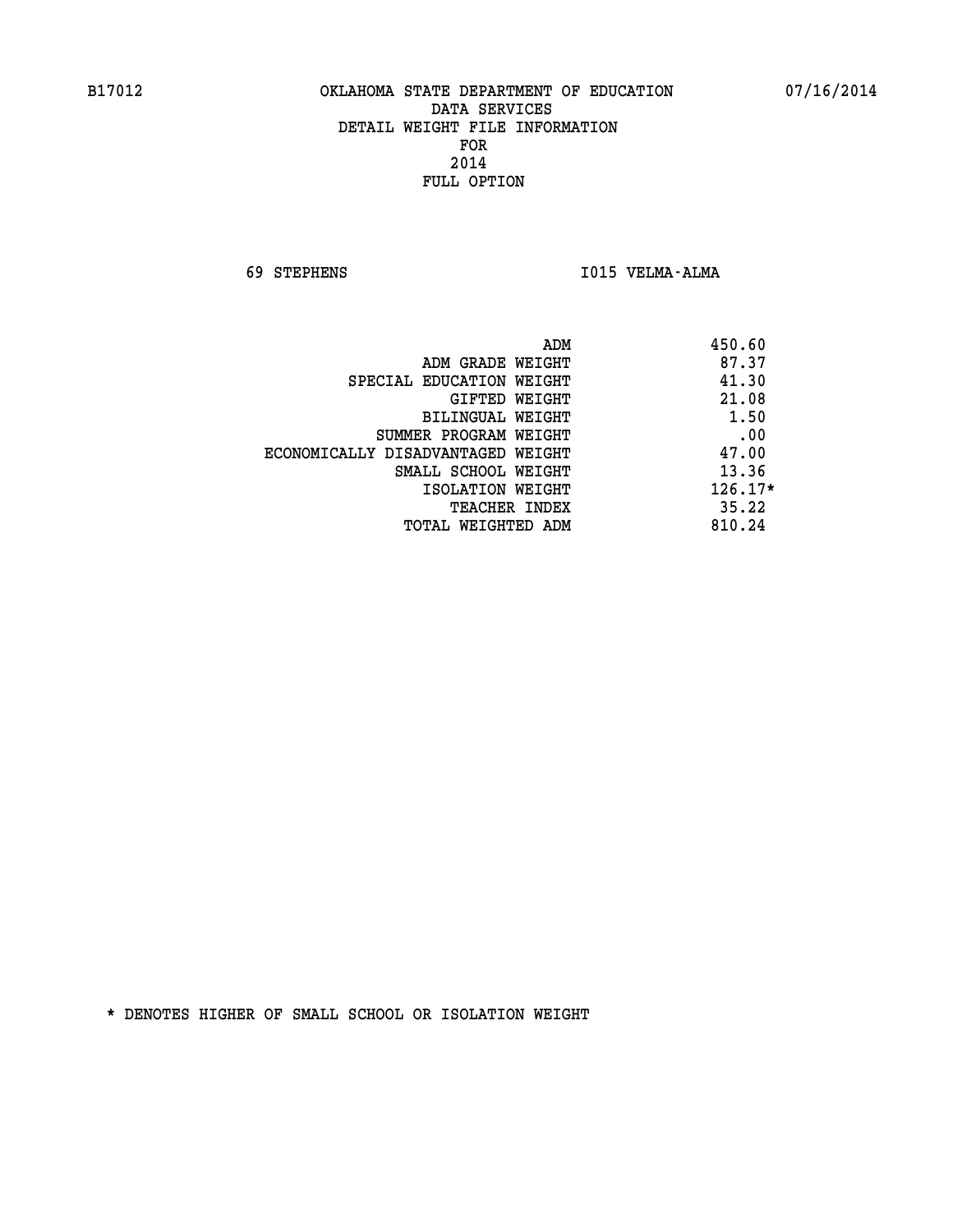**69 STEPHENS I021 EMPIRE** 

| ADM                               | 485.53  |
|-----------------------------------|---------|
| ADM GRADE WEIGHT                  | 96.37   |
| SPECIAL EDUCATION WEIGHT          | 41.65   |
| <b>GIFTED WEIGHT</b>              | 16.32   |
| BILINGUAL WEIGHT                  | 9.50    |
| SUMMER PROGRAM WEIGHT             | .00     |
| ECONOMICALLY DISADVANTAGED WEIGHT | 70.50   |
| SMALL SCHOOL WEIGHT               | $7.98*$ |
| ISOLATION WEIGHT                  | .00     |
| <b>TEACHER INDEX</b>              | .00     |
| TOTAL WEIGHTED ADM                | 727.85  |
|                                   |         |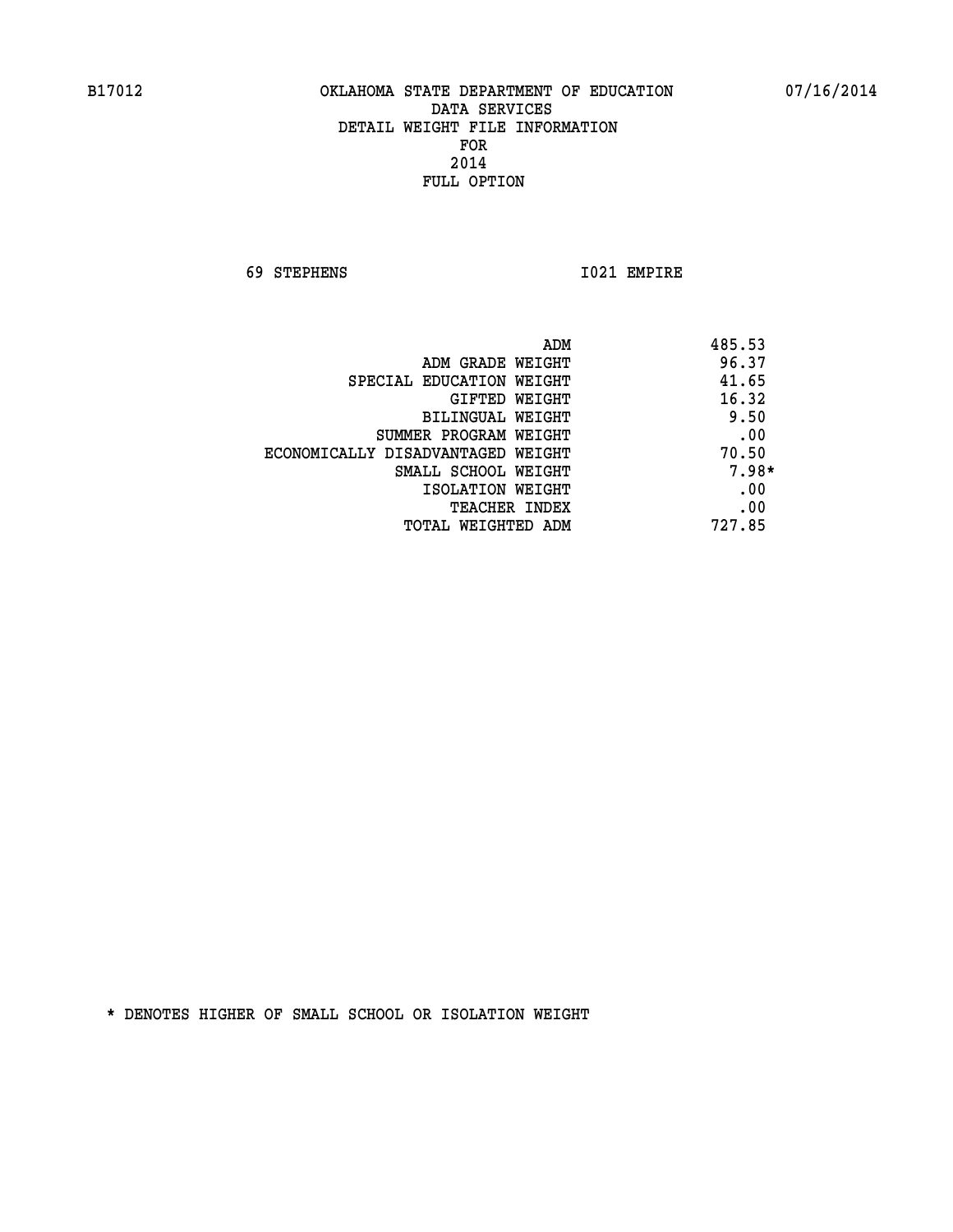**69 STEPHENS I034 CENTRAL HIGH** 

| ADM                               | 432.64   |
|-----------------------------------|----------|
| ADM GRADE WEIGHT                  | 82.80    |
| SPECIAL EDUCATION WEIGHT          | 40.85    |
| GIFTED WEIGHT                     | 10.20    |
| BILINGUAL WEIGHT                  | 2.00     |
| SUMMER PROGRAM WEIGHT             | 1.20     |
| ECONOMICALLY DISADVANTAGED WEIGHT | 46.00    |
| SMALL SCHOOL WEIGHT               | $15.76*$ |
| ISOLATION WEIGHT                  | .00      |
| <b>TEACHER INDEX</b>              | 16.62    |
| TOTAL WEIGHTED ADM                | 648.07   |
|                                   |          |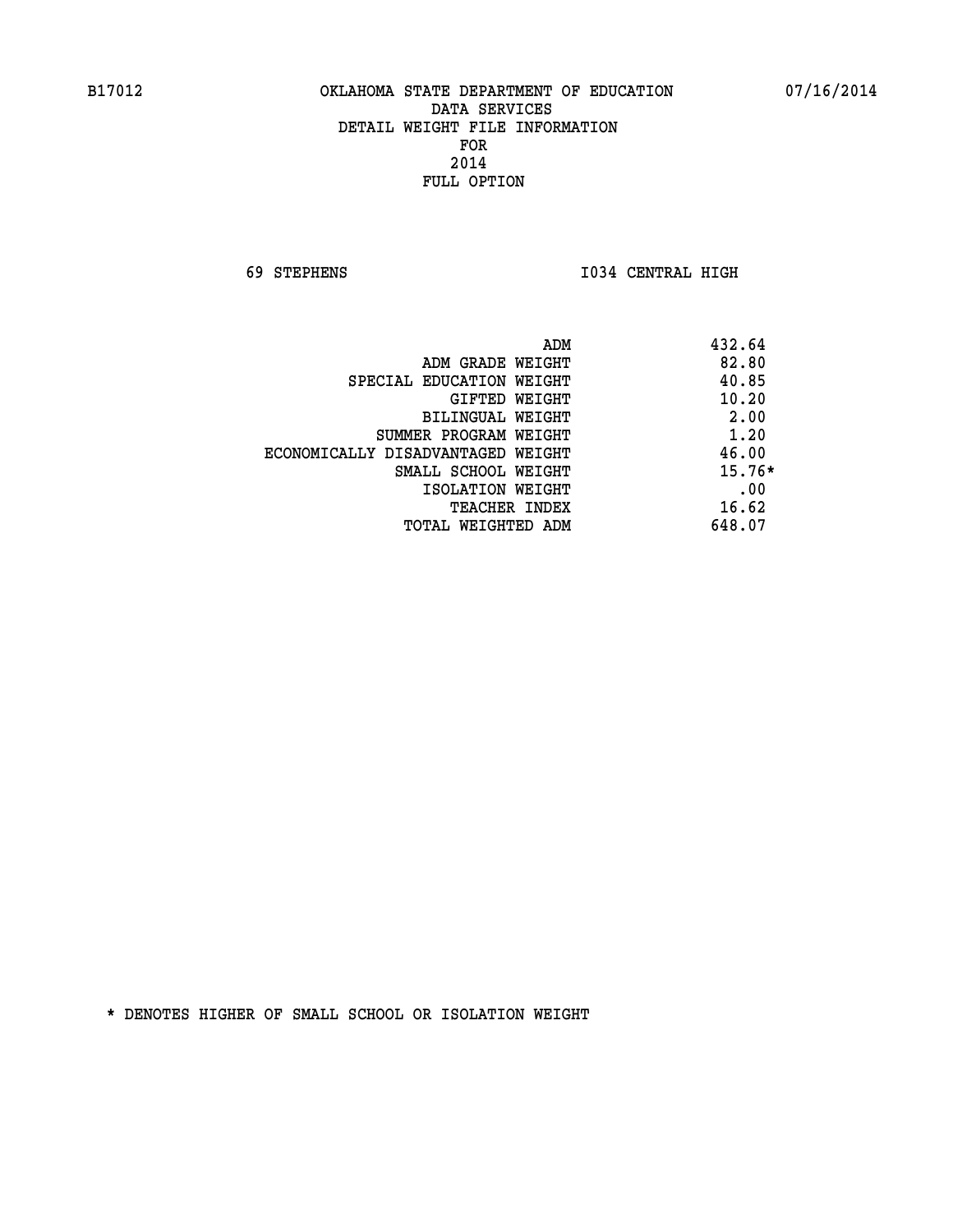**69 STEPHENS I042 BRAY-DOYLE** 

| ADM                               | 397.06  |
|-----------------------------------|---------|
| ADM GRADE WEIGHT                  | 74.43   |
| SPECIAL EDUCATION WEIGHT          | 46.70   |
| GIFTED WEIGHT                     | 21.76   |
| BILINGUAL WEIGHT                  | .25     |
| SUMMER PROGRAM WEIGHT             | .00     |
| ECONOMICALLY DISADVANTAGED WEIGHT | 50.00   |
| SMALL SCHOOL WEIGHT               | 19.81   |
| ISOLATION WEIGHT                  | 139.96* |
| <b>TEACHER INDEX</b>              | .00     |
| TOTAL WEIGHTED ADM                | 730.16  |
|                                   |         |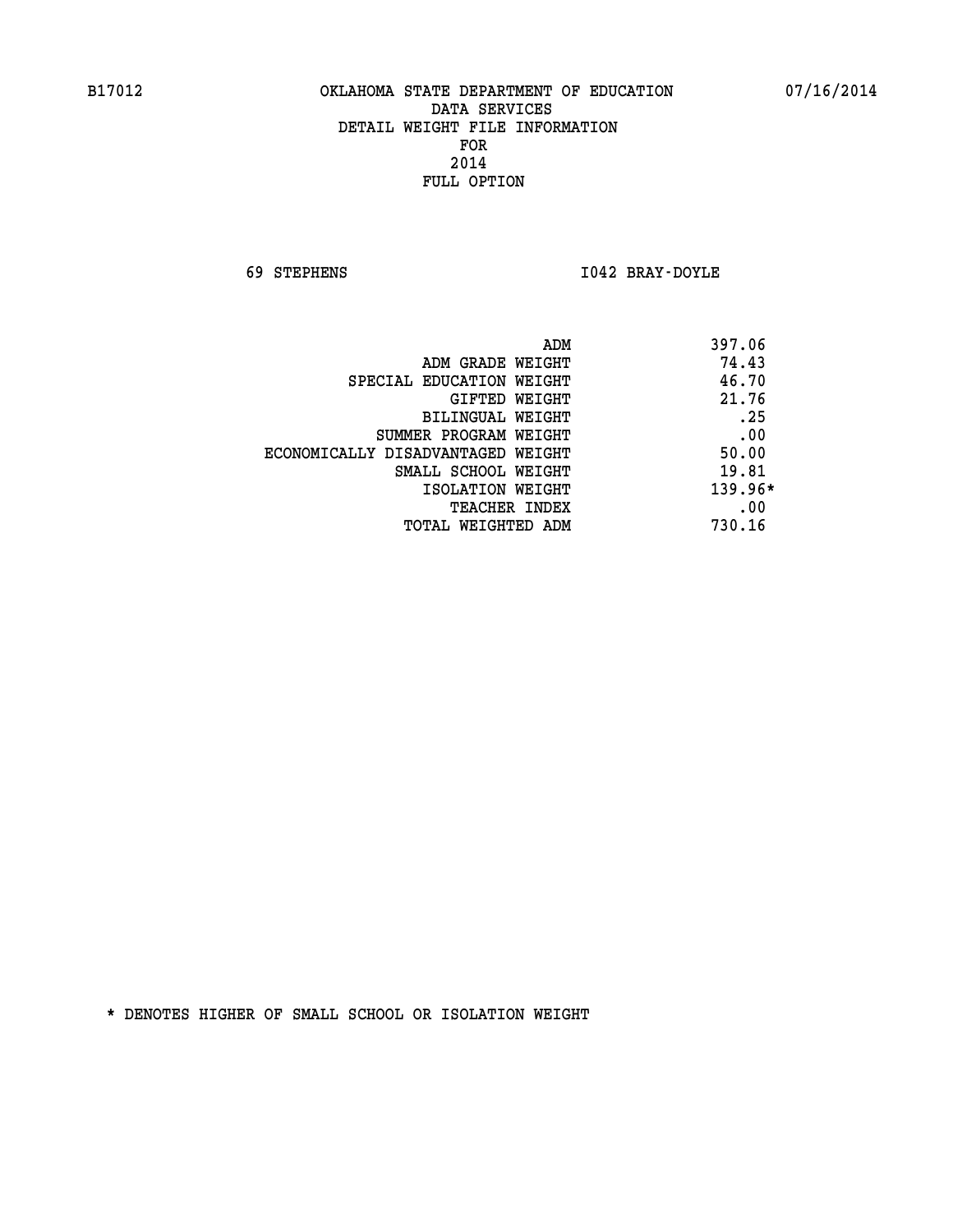**70 TEXAS C009 OPTIMA** 

|                                   | 65.38<br>ADM |          |
|-----------------------------------|--------------|----------|
| ADM GRADE WEIGHT                  | 11.32        |          |
| SPECIAL EDUCATION WEIGHT          |              | 4.50     |
| GIFTED WEIGHT                     |              | .00      |
| BILINGUAL WEIGHT                  | 12.50        |          |
| SUMMER PROGRAM WEIGHT             |              | .00      |
| ECONOMICALLY DISADVANTAGED WEIGHT | 14.00        |          |
| SMALL SCHOOL WEIGHT               |              | $11.46*$ |
| ISOLATION WEIGHT                  |              | .00      |
| <b>TEACHER INDEX</b>              |              | .00      |
| TOTAL WEIGHTED ADM                | 119.16       |          |
|                                   |              |          |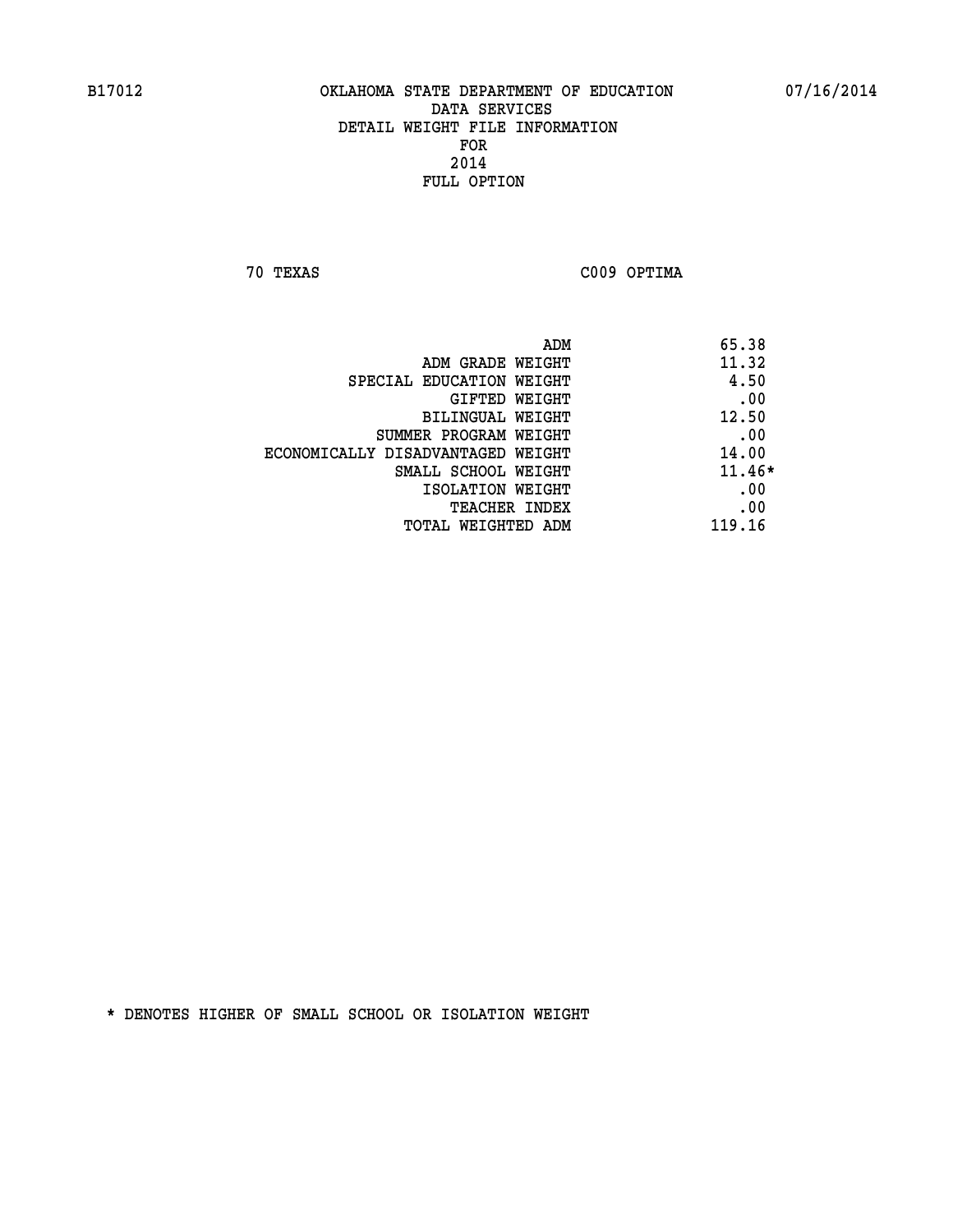**70 TEXAS C080 STRAIGHT** 

| ADM                               | 51.90   |
|-----------------------------------|---------|
| ADM GRADE WEIGHT                  | 9.64    |
| SPECIAL EDUCATION WEIGHT          | 2.90    |
| GIFTED WEIGHT                     | .00     |
| BILINGUAL WEIGHT                  | 2.50    |
| SUMMER PROGRAM WEIGHT             | .00     |
| ECONOMICALLY DISADVANTAGED WEIGHT | 5.25    |
| SMALL SCHOOL WEIGHT               | $9.36*$ |
| ISOLATION WEIGHT                  | 5.20    |
| TEACHER INDEX                     | 2.24    |
| TOTAL WEIGHTED ADM                | 83.79   |
|                                   |         |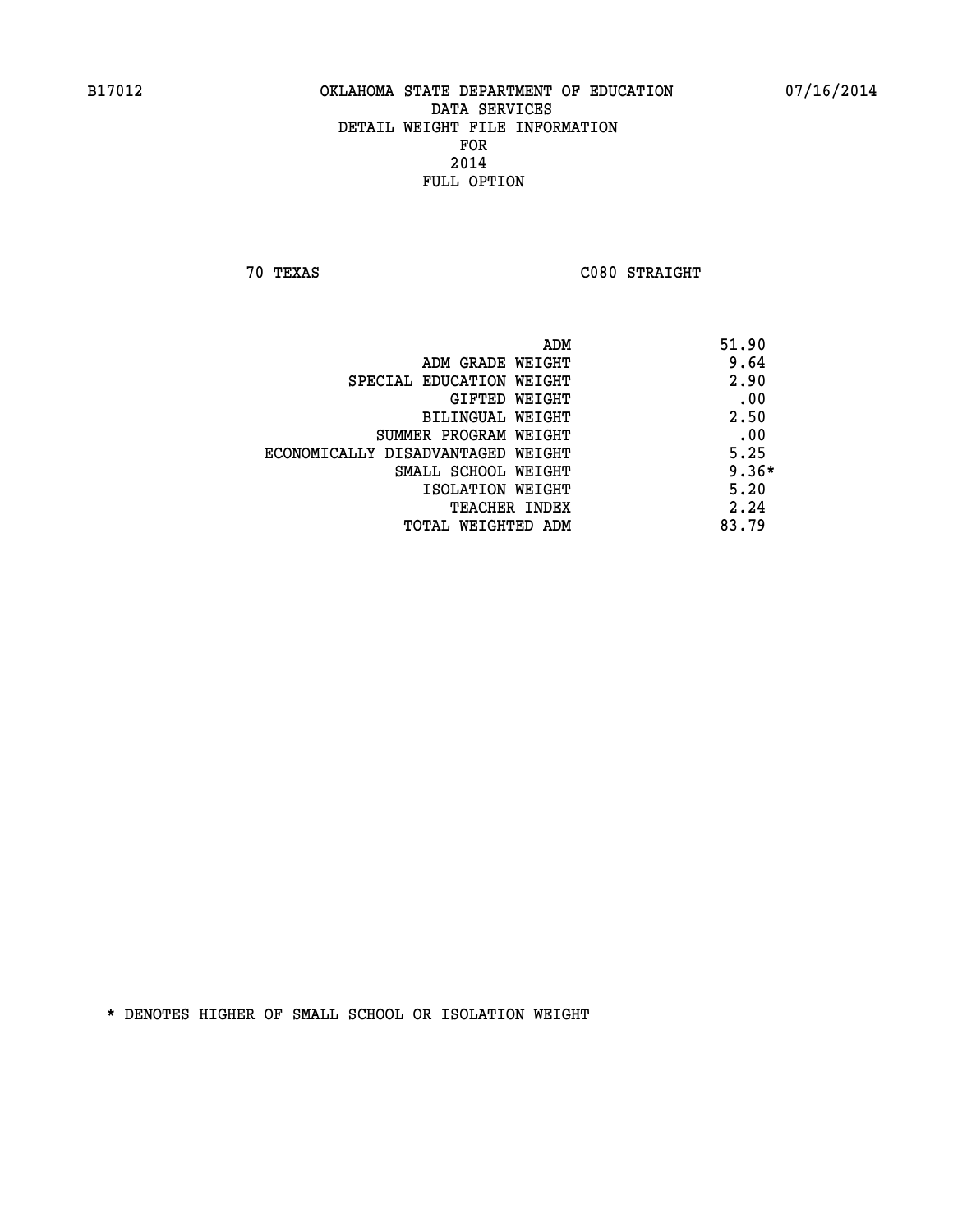**70 TEXAS I001 YARBROUGH** 

|                                   | 129.52<br>ADM |           |
|-----------------------------------|---------------|-----------|
| ADM GRADE WEIGHT                  |               | 24.98     |
| SPECIAL EDUCATION WEIGHT          |               | 10.90     |
| GIFTED WEIGHT                     |               | 3.40      |
| BILINGUAL WEIGHT                  |               | 11.25     |
| SUMMER PROGRAM WEIGHT             |               | .00       |
| ECONOMICALLY DISADVANTAGED WEIGHT |               | 19.50     |
| SMALL SCHOOL WEIGHT               |               | 19.56     |
| ISOLATION WEIGHT                  |               | $125.63*$ |
| <b>TEACHER INDEX</b>              |               | 2.37      |
| TOTAL WEIGHTED ADM                | 327.55        |           |
|                                   |               |           |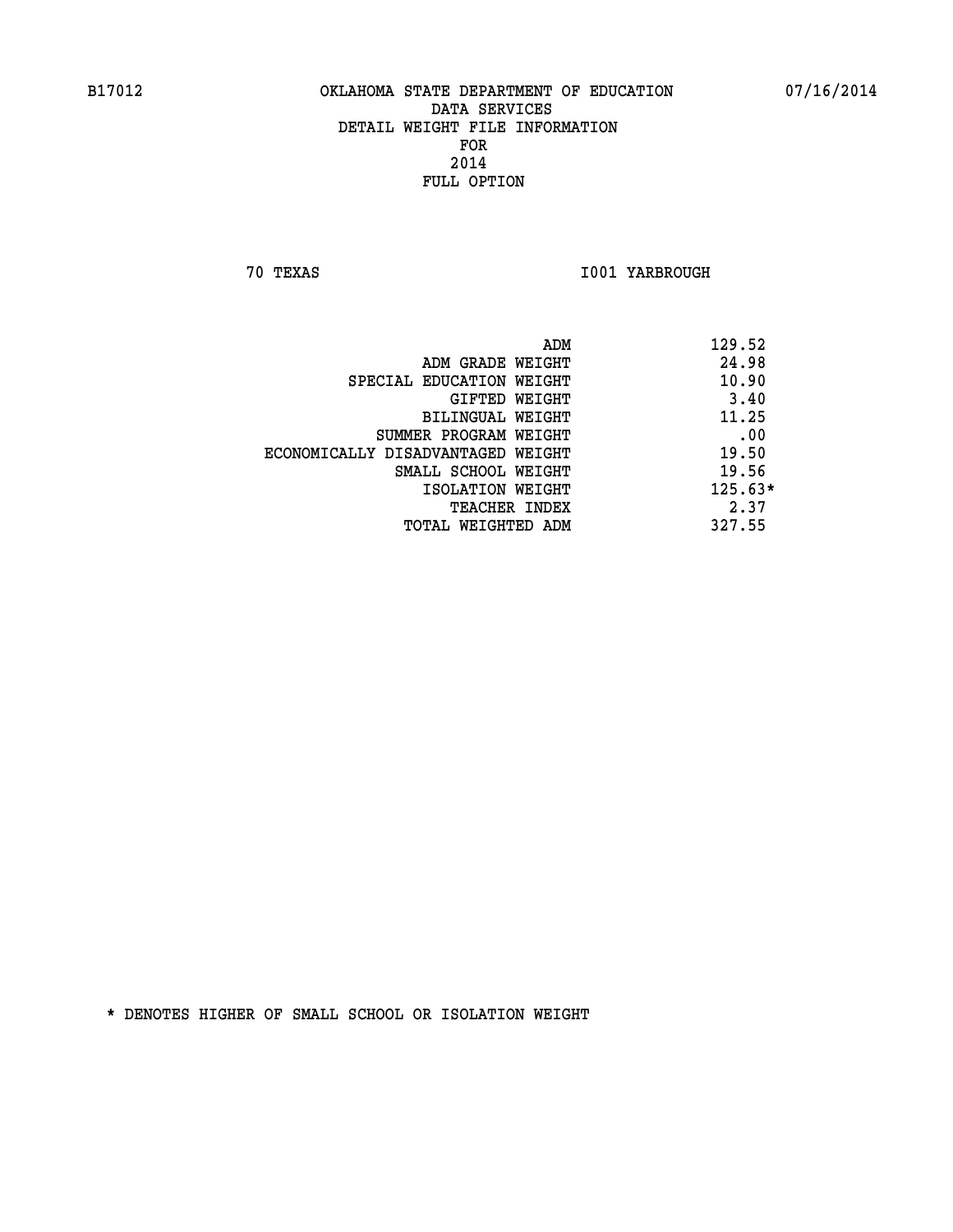**70 TEXAS I008 GUYMON** 

| ADM                               | 2,831.02 |
|-----------------------------------|----------|
| ADM GRADE WEIGHT                  | 483.28   |
| SPECIAL EDUCATION WEIGHT          | 202.30   |
| GIFTED WEIGHT                     | 62.22    |
| <b>BILINGUAL WEIGHT</b>           | 426.25   |
| SUMMER PROGRAM WEIGHT             | .00      |
| ECONOMICALLY DISADVANTAGED WEIGHT | 531.50   |
| SMALL SCHOOL WEIGHT               | .00      |
| ISOLATION WEIGHT                  | .00      |
| TEACHER INDEX                     | .00      |
| TOTAL WEIGHTED ADM                | 4,536.57 |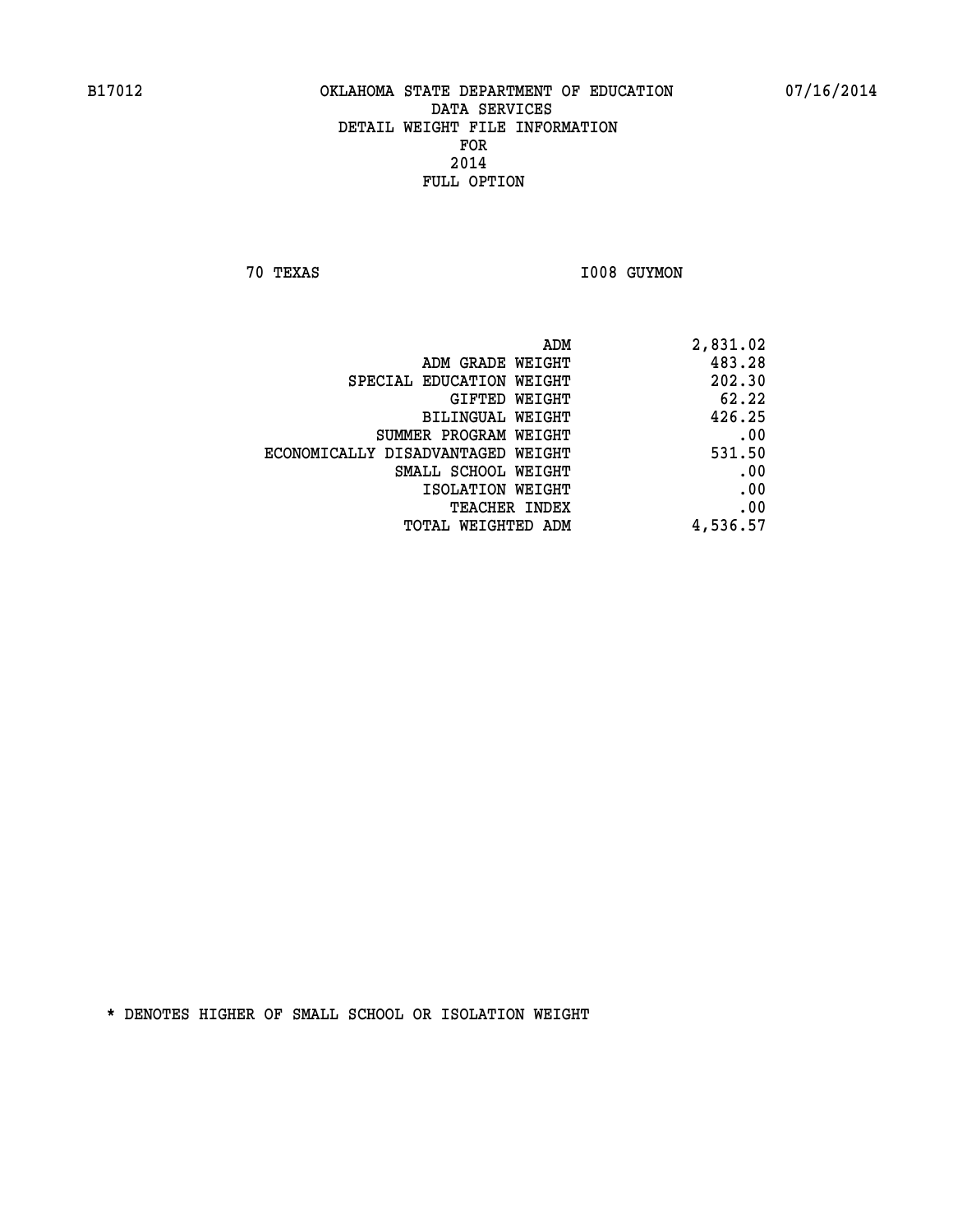**70 TEXAS I015 HARDESTY** 

|                                   | ADM | 92.81    |
|-----------------------------------|-----|----------|
| ADM GRADE WEIGHT                  |     | 20.05    |
| SPECIAL EDUCATION WEIGHT          |     | 13.55    |
| GIFTED WEIGHT                     |     | 2.38     |
| BILINGUAL WEIGHT                  |     | 6.00     |
| SUMMER PROGRAM WEIGHT             |     | .00      |
| ECONOMICALLY DISADVANTAGED WEIGHT |     | 15.75    |
| SMALL SCHOOL WEIGHT               |     | 15.31    |
| ISOLATION WEIGHT                  |     | $79.68*$ |
| TEACHER INDEX                     |     | .00      |
| TOTAL WEIGHTED ADM                |     | 230.22   |
|                                   |     |          |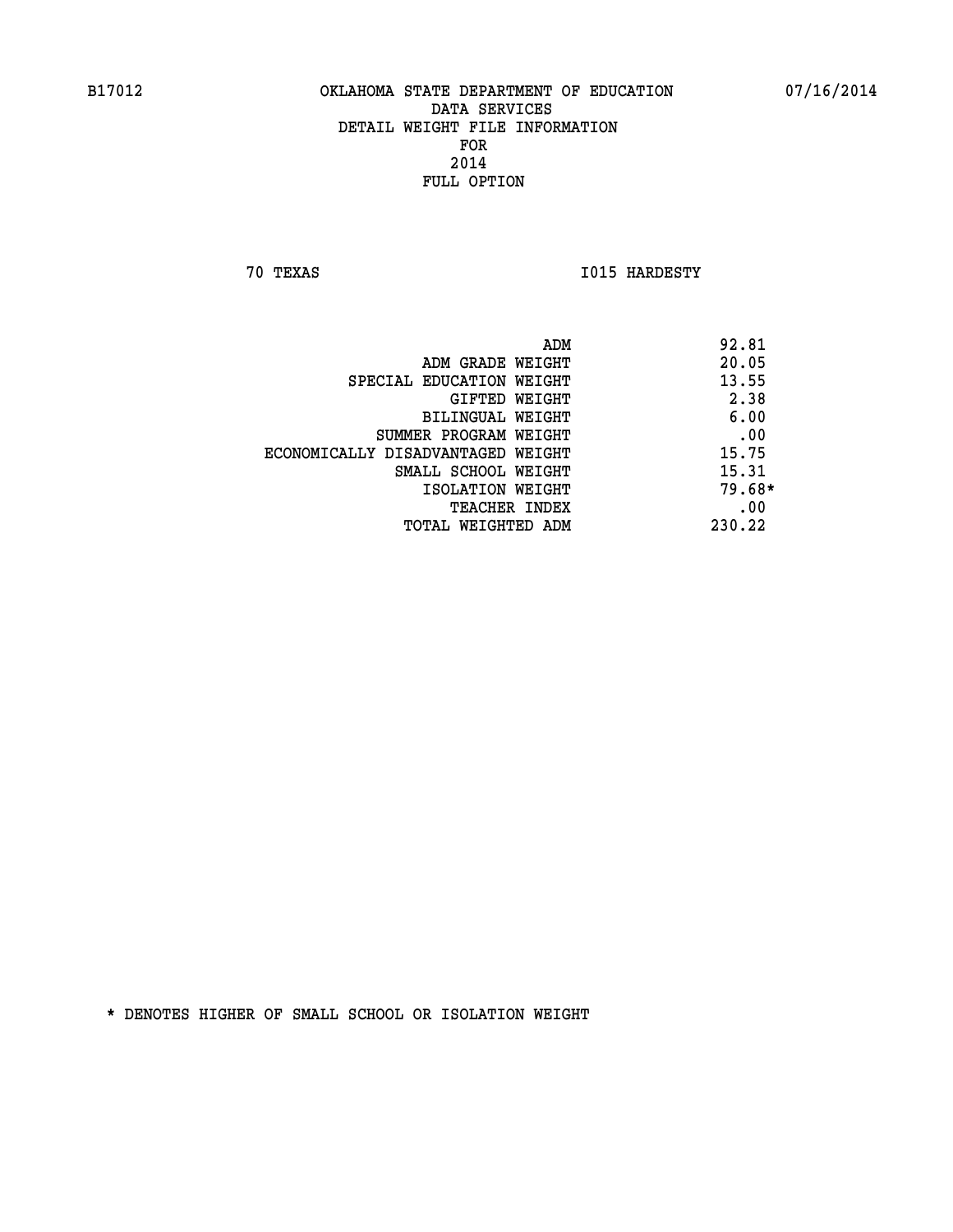**70 TEXAS I023 HOOKER** 

| 635.06<br>ADM |                                   |
|---------------|-----------------------------------|
| 97.44         | ADM GRADE WEIGHT                  |
| 49.40         | SPECIAL EDUCATION WEIGHT          |
| 8.16          | GIFTED WEIGHT                     |
| 66.75         | BILINGUAL WEIGHT                  |
| .00           | SUMMER PROGRAM WEIGHT             |
| 98.50         | ECONOMICALLY DISADVANTAGED WEIGHT |
| .00           | SMALL SCHOOL WEIGHT               |
| 184.17*       | ISOLATION WEIGHT                  |
| .00           | TEACHER INDEX                     |
| 1,139.48      | TOTAL WEIGHTED ADM                |
|               |                                   |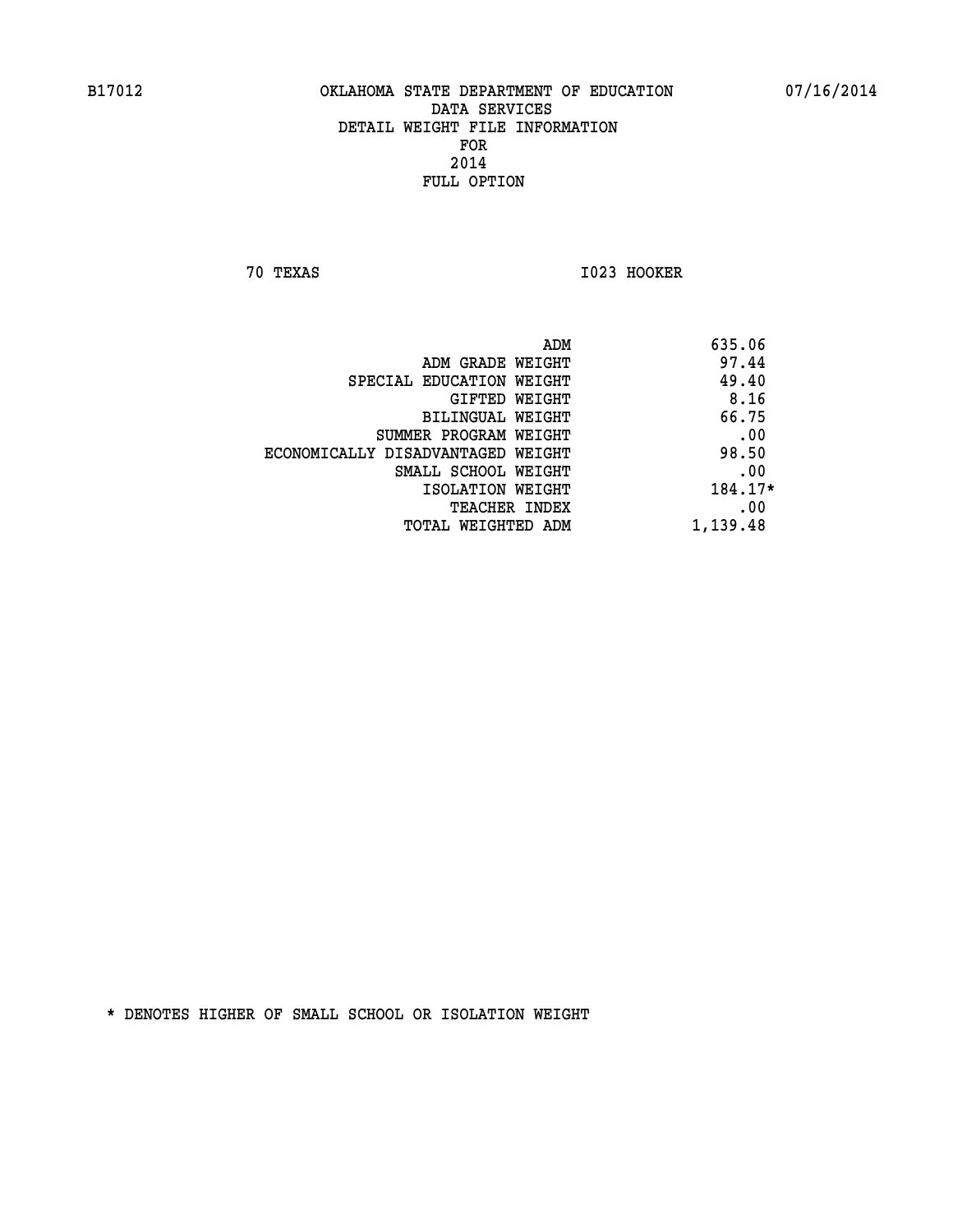**70 TEXAS I053 TYRONE** 

|                                   | ADM | 254.71   |
|-----------------------------------|-----|----------|
| ADM GRADE WEIGHT                  |     | 48.53    |
| SPECIAL EDUCATION WEIGHT          |     | 20.80    |
| GIFTED WEIGHT                     |     | 6.80     |
| BILINGUAL WEIGHT                  |     | 9.25     |
| SUMMER PROGRAM WEIGHT             |     | 1.20     |
| ECONOMICALLY DISADVANTAGED WEIGHT |     | 39.50    |
| SMALL SCHOOL WEIGHT               |     | $26.41*$ |
| ISOLATION WEIGHT                  |     | .00      |
| <b>TEACHER INDEX</b>              |     | .00      |
| TOTAL WEIGHTED ADM                |     | 407.20   |
|                                   |     |          |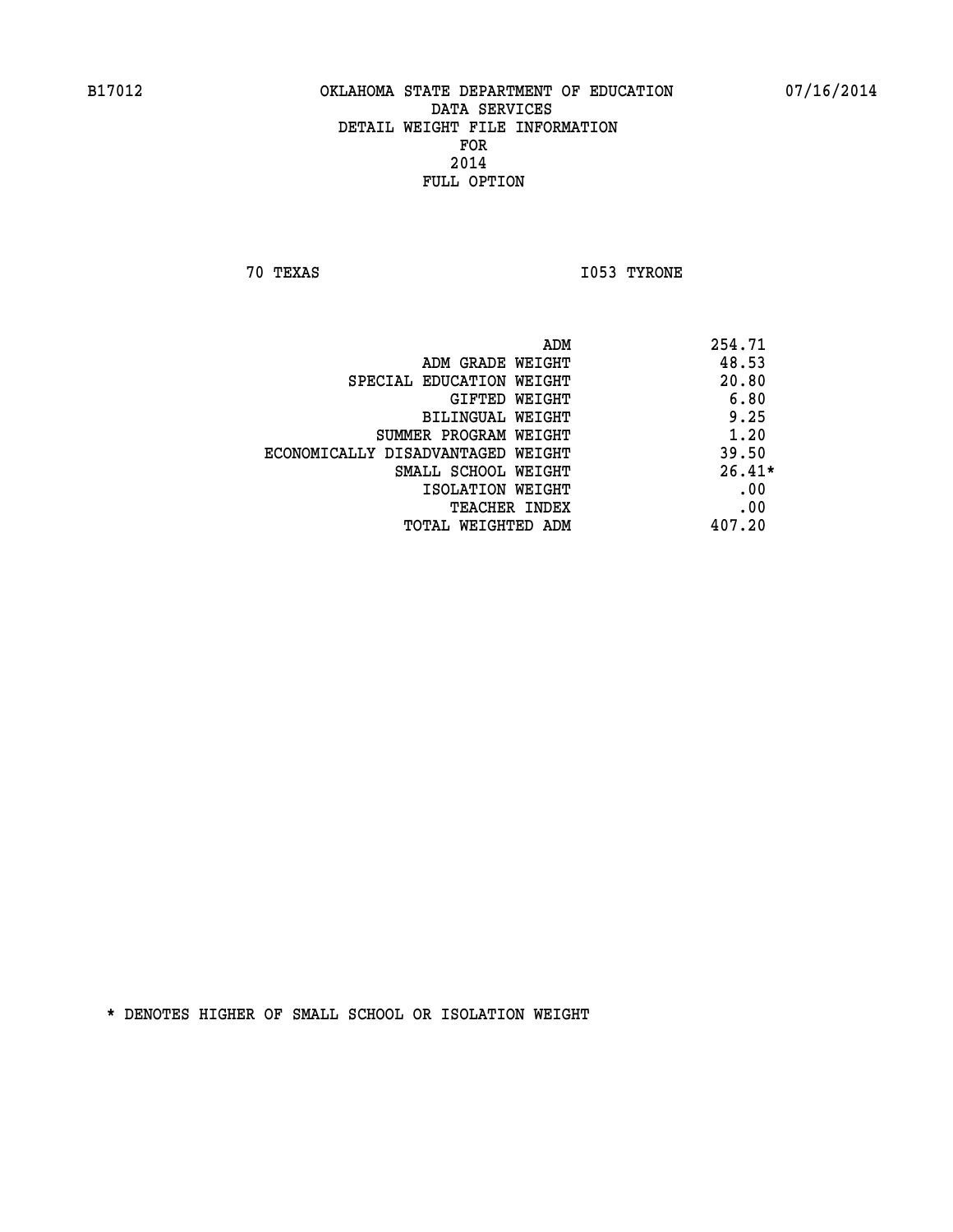**70 TEXAS I060 GOODWELL** 

|                                   | ADM | 216.31   |
|-----------------------------------|-----|----------|
| ADM GRADE WEIGHT                  |     | 41.26    |
| SPECIAL EDUCATION WEIGHT          |     | 12.30    |
| GIFTED WEIGHT                     |     | 5.78     |
| BILINGUAL WEIGHT                  |     | 11.75    |
| SUMMER PROGRAM WEIGHT             |     | .00      |
| ECONOMICALLY DISADVANTAGED WEIGHT |     | 21.00    |
| SMALL SCHOOL WEIGHT               |     | 25.57    |
| ISOLATION WEIGHT                  |     | $54.83*$ |
| TEACHER INDEX                     |     | .00      |
| TOTAL WEIGHTED ADM                |     | 363.23   |
|                                   |     |          |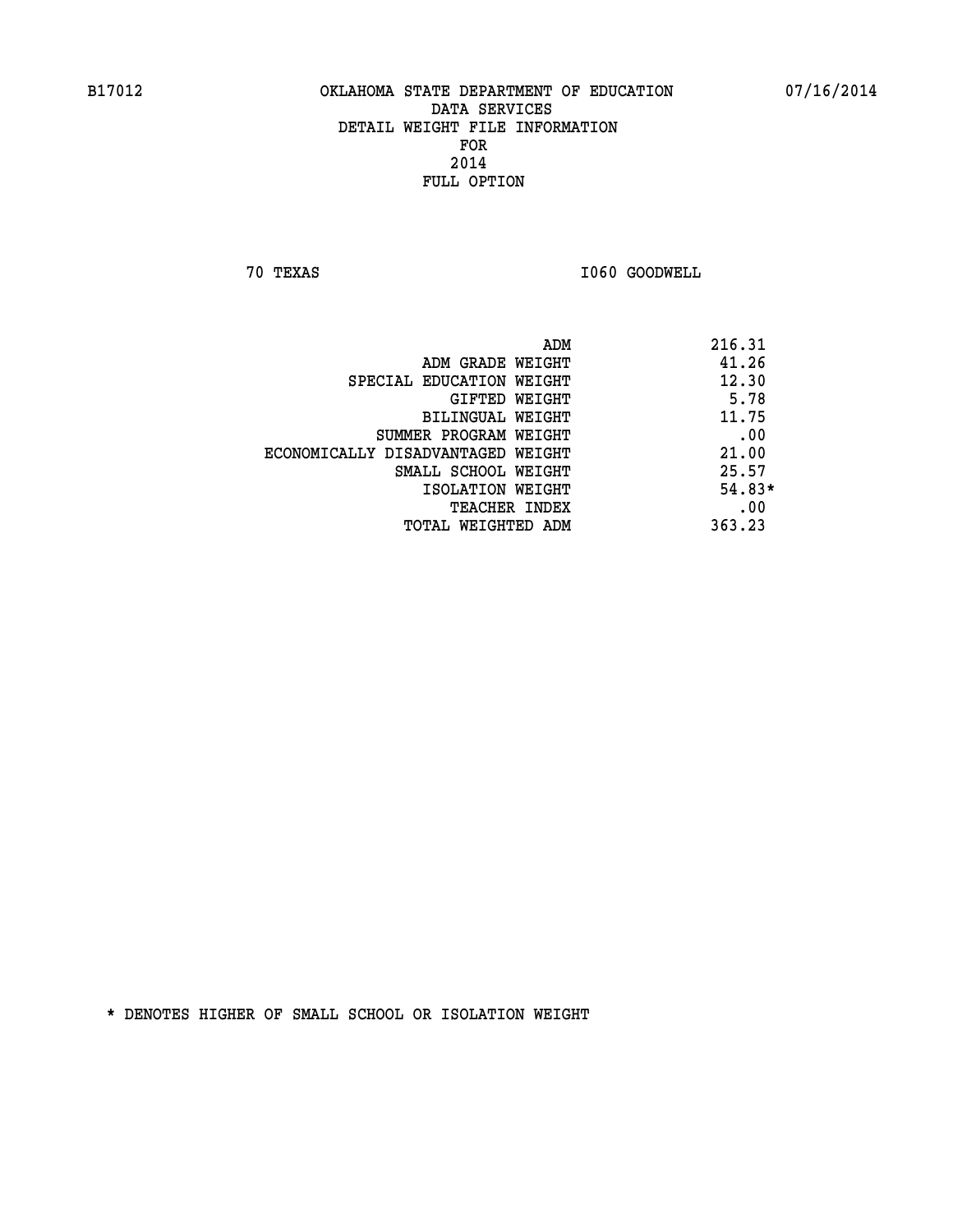**70 TEXAS I061 TEXHOMA** 

|                                   | ADM | 275.56    |
|-----------------------------------|-----|-----------|
| ADM GRADE WEIGHT                  |     | 54.58     |
| SPECIAL EDUCATION WEIGHT          |     | 26.95     |
| GIFTED WEIGHT                     |     | 10.88     |
| BILINGUAL WEIGHT                  |     | 26.50     |
| SUMMER PROGRAM WEIGHT             |     | .00       |
| ECONOMICALLY DISADVANTAGED WEIGHT |     | 31.25     |
| SMALL SCHOOL WEIGHT               |     | 26.40     |
| ISOLATION WEIGHT                  |     | $143.84*$ |
| TEACHER INDEX                     |     | .00       |
| TOTAL WEIGHTED ADM                |     | 569.56    |
|                                   |     |           |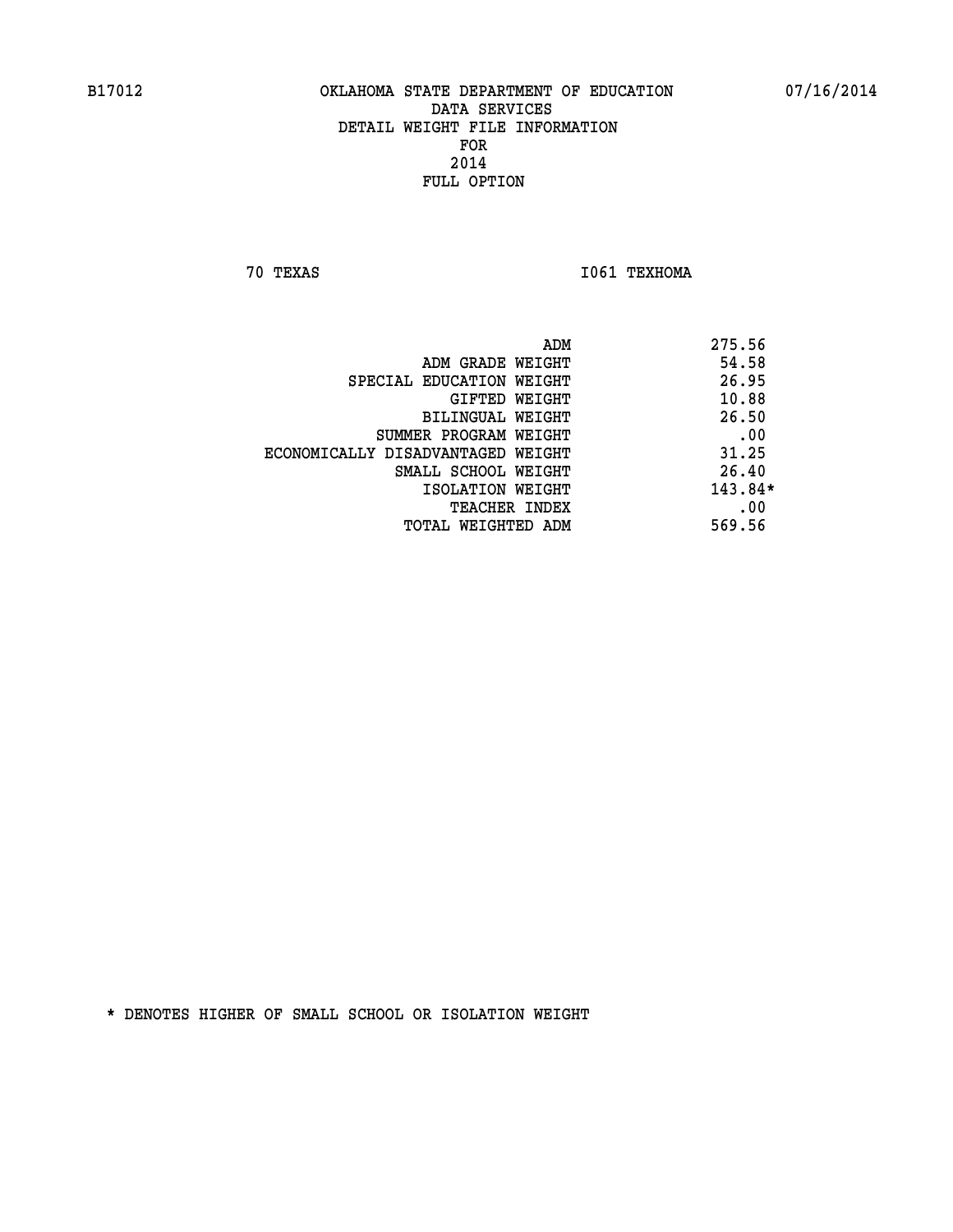**71 TILLMAN I008 TIPTON** 

| ADM                               | 331.23   |
|-----------------------------------|----------|
| ADM GRADE WEIGHT                  | 91.68    |
| SPECIAL EDUCATION WEIGHT          | 68.65    |
| GIFTED WEIGHT                     | 12.24    |
| BILINGUAL WEIGHT                  | 10.50    |
| SUMMER PROGRAM WEIGHT             | .00      |
| ECONOMICALLY DISADVANTAGED WEIGHT | 69.25    |
| SMALL SCHOOL WEIGHT               | 24.77    |
| ISOLATION WEIGHT                  | $50.81*$ |
| <b>TEACHER INDEX</b>              | 11.61    |
| TOTAL WEIGHTED ADM                | 645.97   |
|                                   |          |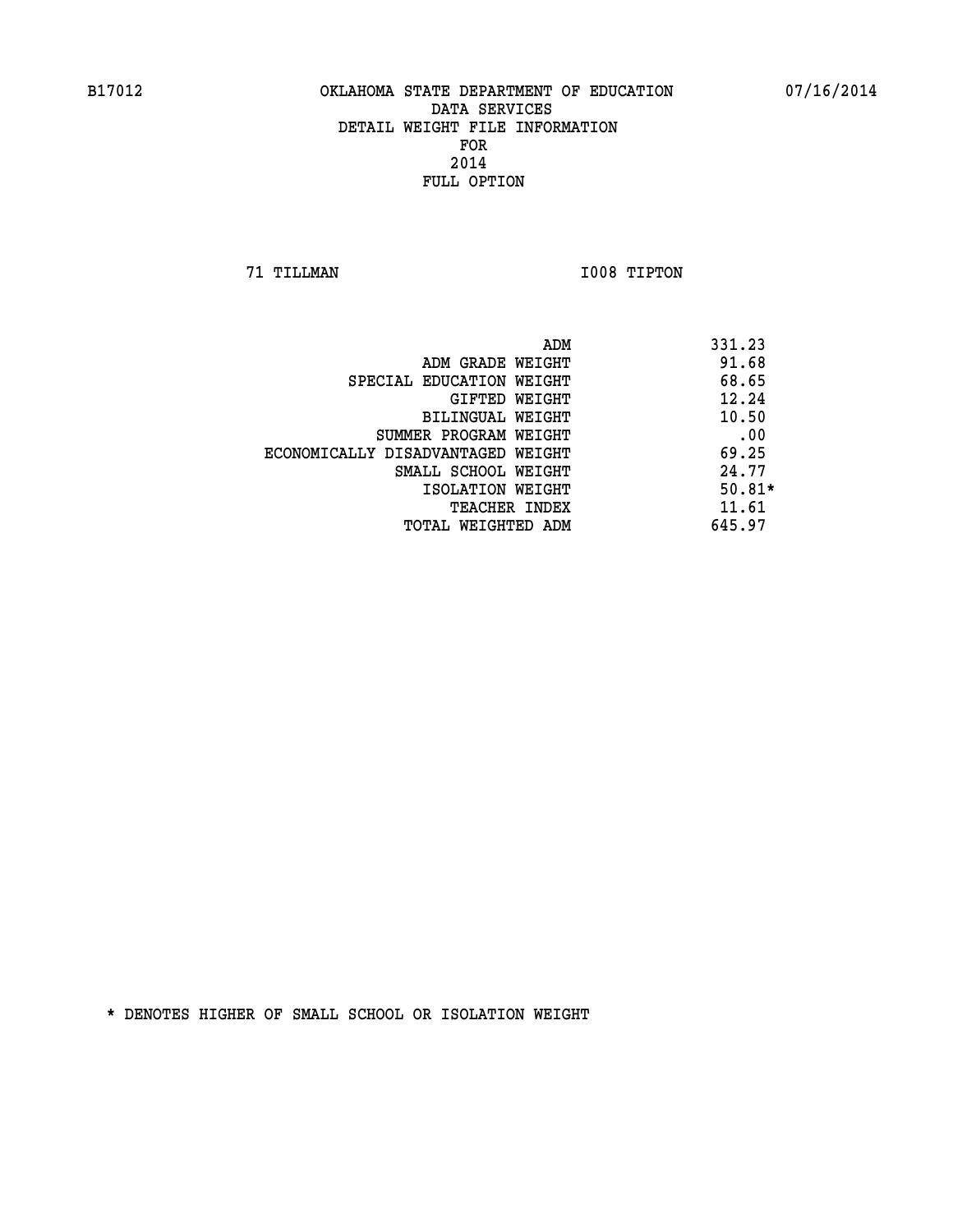**71 TILLMAN I009 DAVIDSON** 

|                                   | ADM | 81.08    |
|-----------------------------------|-----|----------|
| ADM GRADE WEIGHT                  |     | 14.87    |
| SPECIAL EDUCATION WEIGHT          |     | 10.45    |
| GIFTED WEIGHT                     |     | 3.06     |
| BILINGUAL WEIGHT                  |     | 7.25     |
| SUMMER PROGRAM WEIGHT             |     | .00      |
| ECONOMICALLY DISADVANTAGED WEIGHT |     | 18.25    |
| SMALL SCHOOL WEIGHT               |     | $13.73*$ |
| ISOLATION WEIGHT                  |     | .00      |
| TEACHER INDEX                     |     | 3.55     |
| TOTAL WEIGHTED ADM                |     | 152.24   |
|                                   |     |          |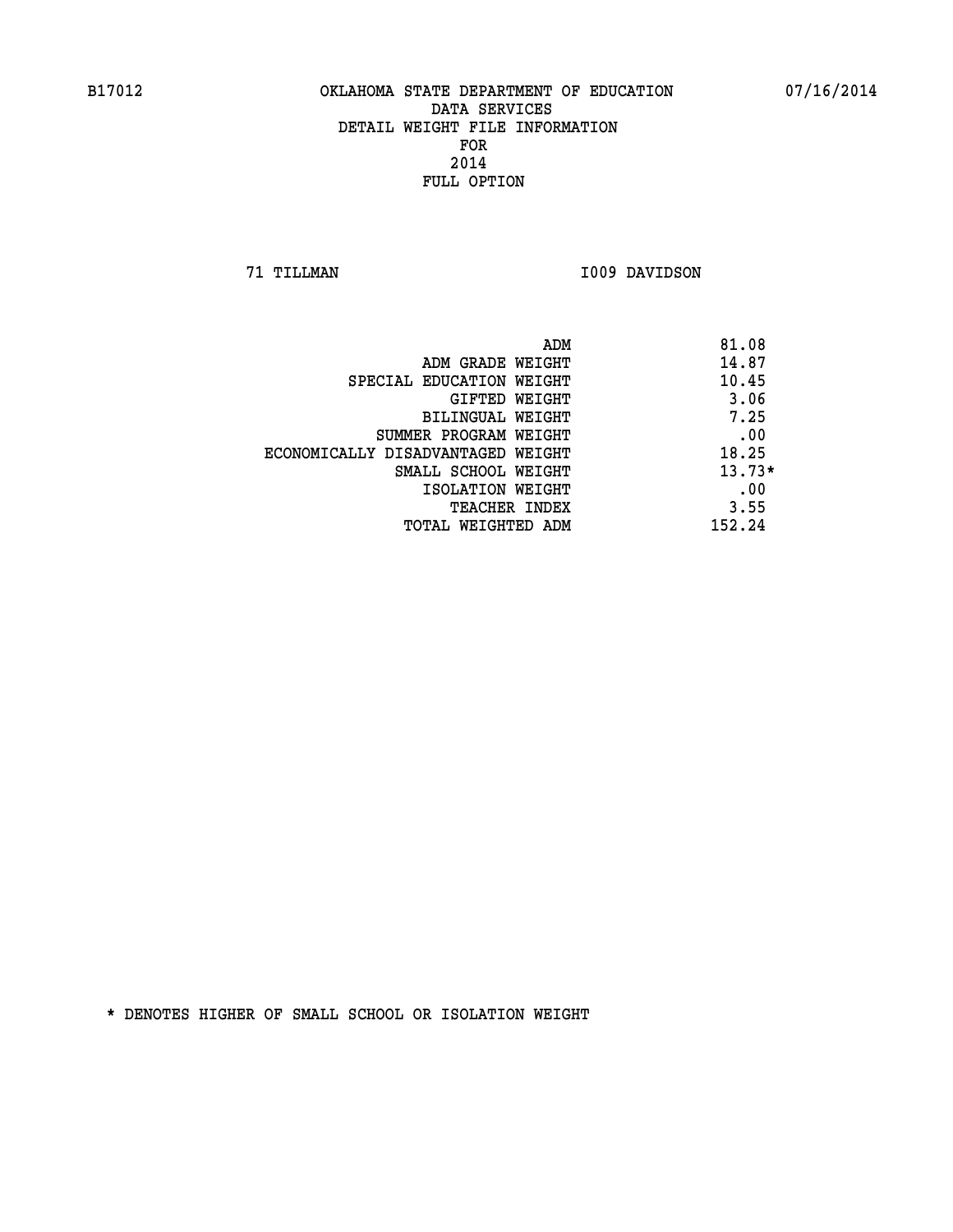**71 TILLMAN I158 FREDERICK** 

| ADM                               | 872.71   |
|-----------------------------------|----------|
| ADM GRADE WEIGHT                  | 176.60   |
| SPECIAL EDUCATION WEIGHT          | 77.85    |
| GIFTED WEIGHT                     | 36.38    |
| <b>BILINGUAL WEIGHT</b>           | 79.25    |
| SUMMER PROGRAM WEIGHT             | .00      |
| ECONOMICALLY DISADVANTAGED WEIGHT | 178.50   |
| SMALL SCHOOL WEIGHT               | .00      |
| ISOLATION WEIGHT                  | .00      |
| TEACHER INDEX                     | 3.19     |
| TOTAL WEIGHTED ADM                | 1,424.48 |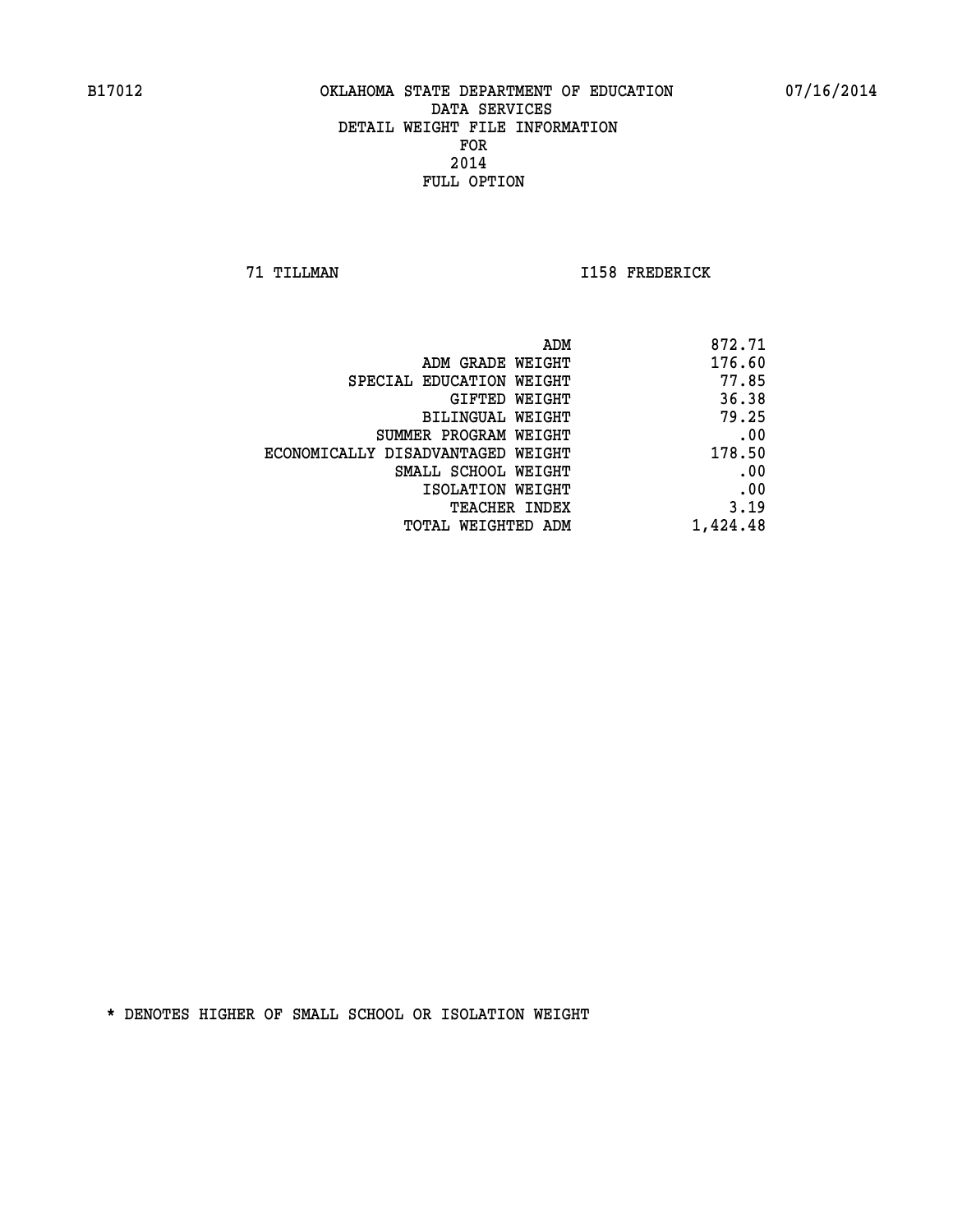**71 TILLMAN I249 GRANDFIELD** 

| ADM                               | 260.97   |
|-----------------------------------|----------|
| ADM GRADE WEIGHT                  | 54.09    |
| SPECIAL EDUCATION WEIGHT          | 17.90    |
| GIFTED WEIGHT                     | 16.32    |
| BILINGUAL WEIGHT                  | 13.25    |
| SUMMER PROGRAM WEIGHT             | .00      |
| ECONOMICALLY DISADVANTAGED WEIGHT | 60.50    |
| SMALL SCHOOL WEIGHT               | 26.45    |
| ISOLATION WEIGHT                  | $49.32*$ |
| <b>TEACHER INDEX</b>              | .00      |
| TOTAL WEIGHTED ADM                | 472.35   |
|                                   |          |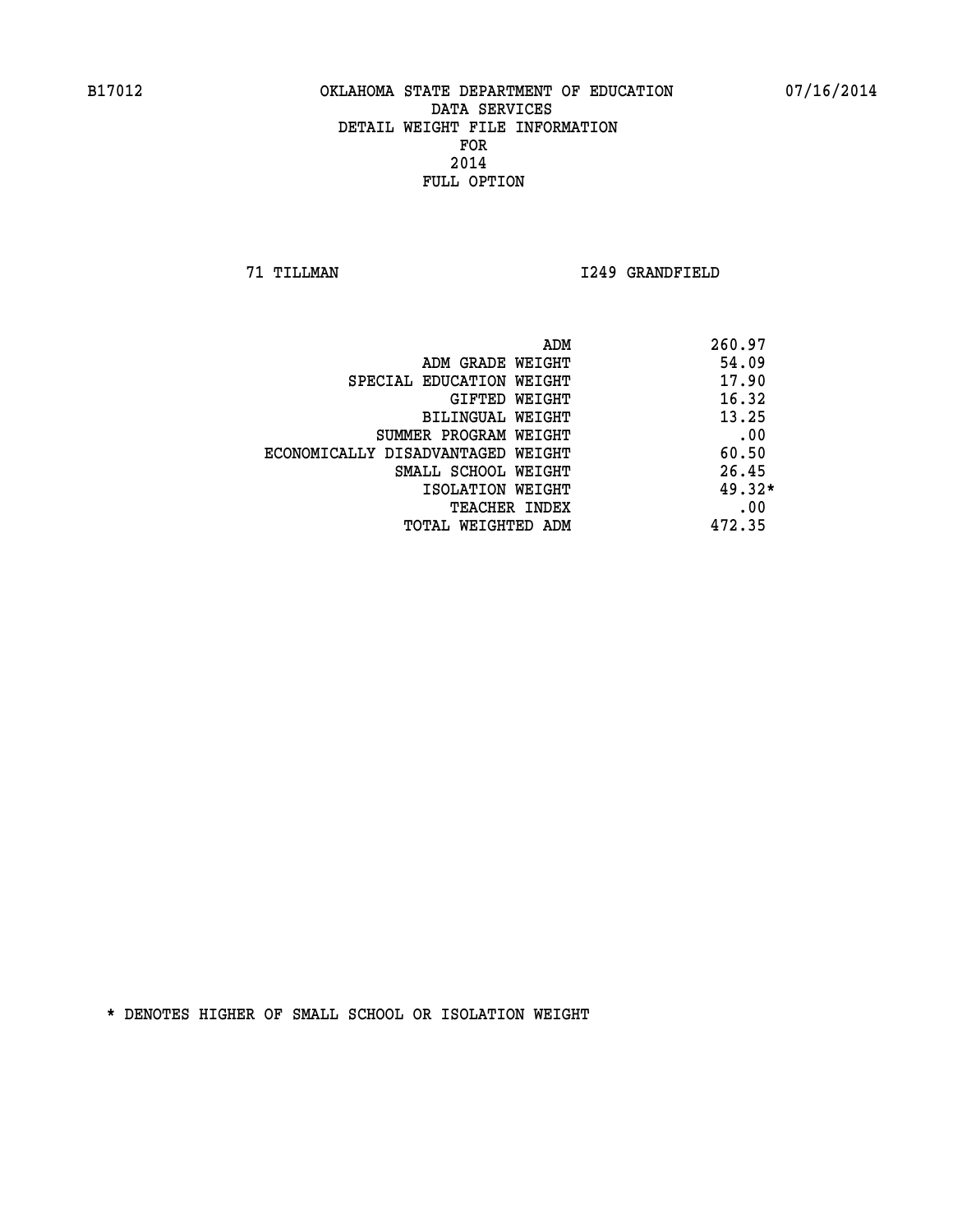**72 TULSA C015 KEYSTONE** 

| ADM                               | 326.37   |
|-----------------------------------|----------|
| ADM GRADE WEIGHT                  | 60.47    |
| SPECIAL EDUCATION WEIGHT          | 47.75    |
| GIFTED WEIGHT                     | 8.84     |
| BILINGUAL WEIGHT                  | .00      |
| SUMMER PROGRAM WEIGHT             | .00      |
| ECONOMICALLY DISADVANTAGED WEIGHT | 62.50    |
| SMALL SCHOOL WEIGHT               | $25.00*$ |
| ISOLATION WEIGHT                  | .00      |
| <b>TEACHER INDEX</b>              | 20.76    |
| TOTAL WEIGHTED ADM                | 551.69   |
|                                   |          |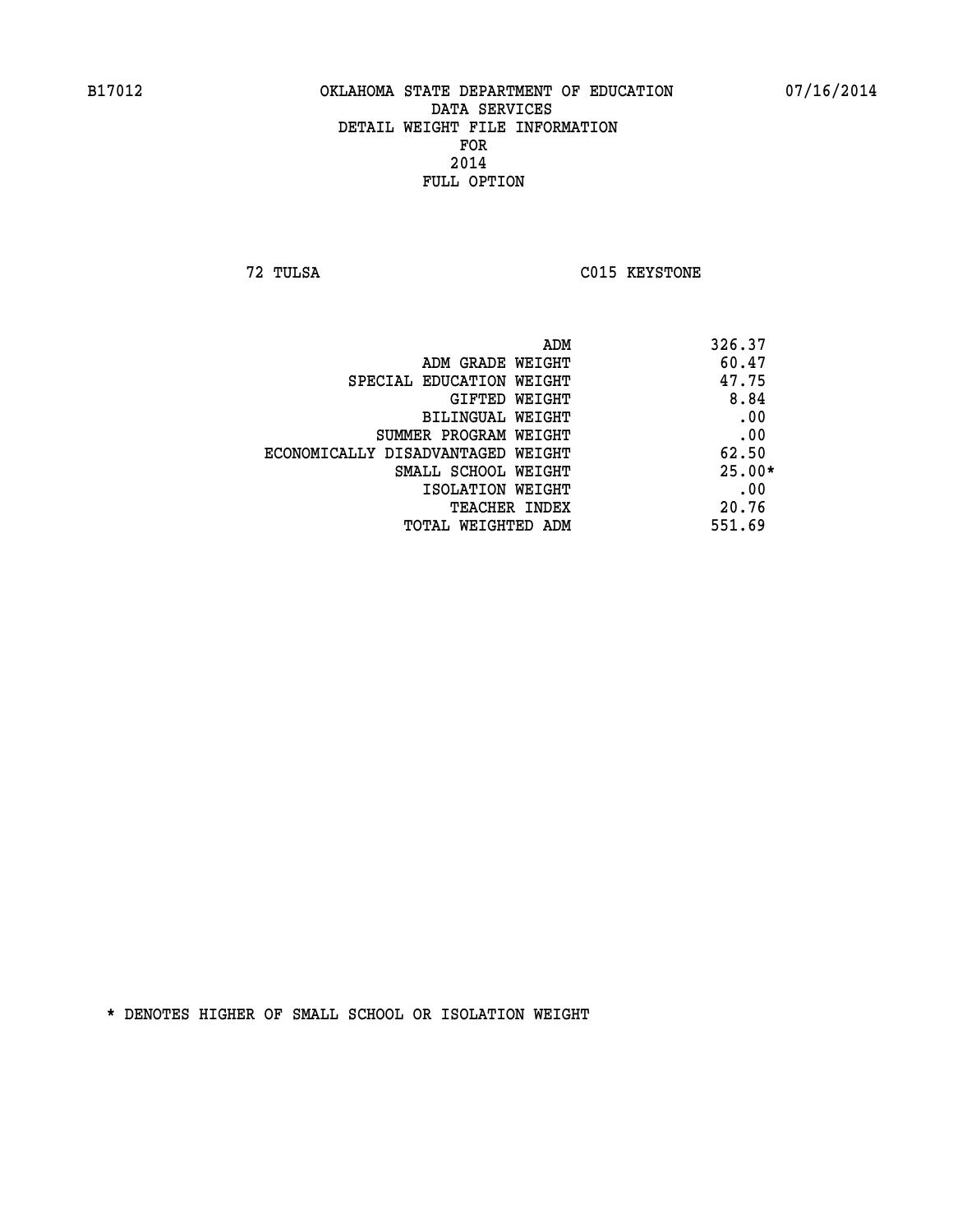**72 TULSA E004 TULSA CHARTER: SCHL AR**

| ADM                               | 296.06 |
|-----------------------------------|--------|
| ADM GRADE WEIGHT                  | 59.21  |
| SPECIAL EDUCATION WEIGHT          | 33.40  |
| GIFTED WEIGHT                     | 17.00  |
| BILINGUAL WEIGHT                  | 1.75   |
| SUMMER PROGRAM WEIGHT             | .00    |
| ECONOMICALLY DISADVANTAGED WEIGHT | 24.75  |
| SMALL SCHOOL WEIGHT               | .00    |
| ISOLATION WEIGHT                  | .00    |
| <b>TEACHER INDEX</b>              | .00    |
| TOTAL WEIGHTED ADM                | 432.17 |
|                                   |        |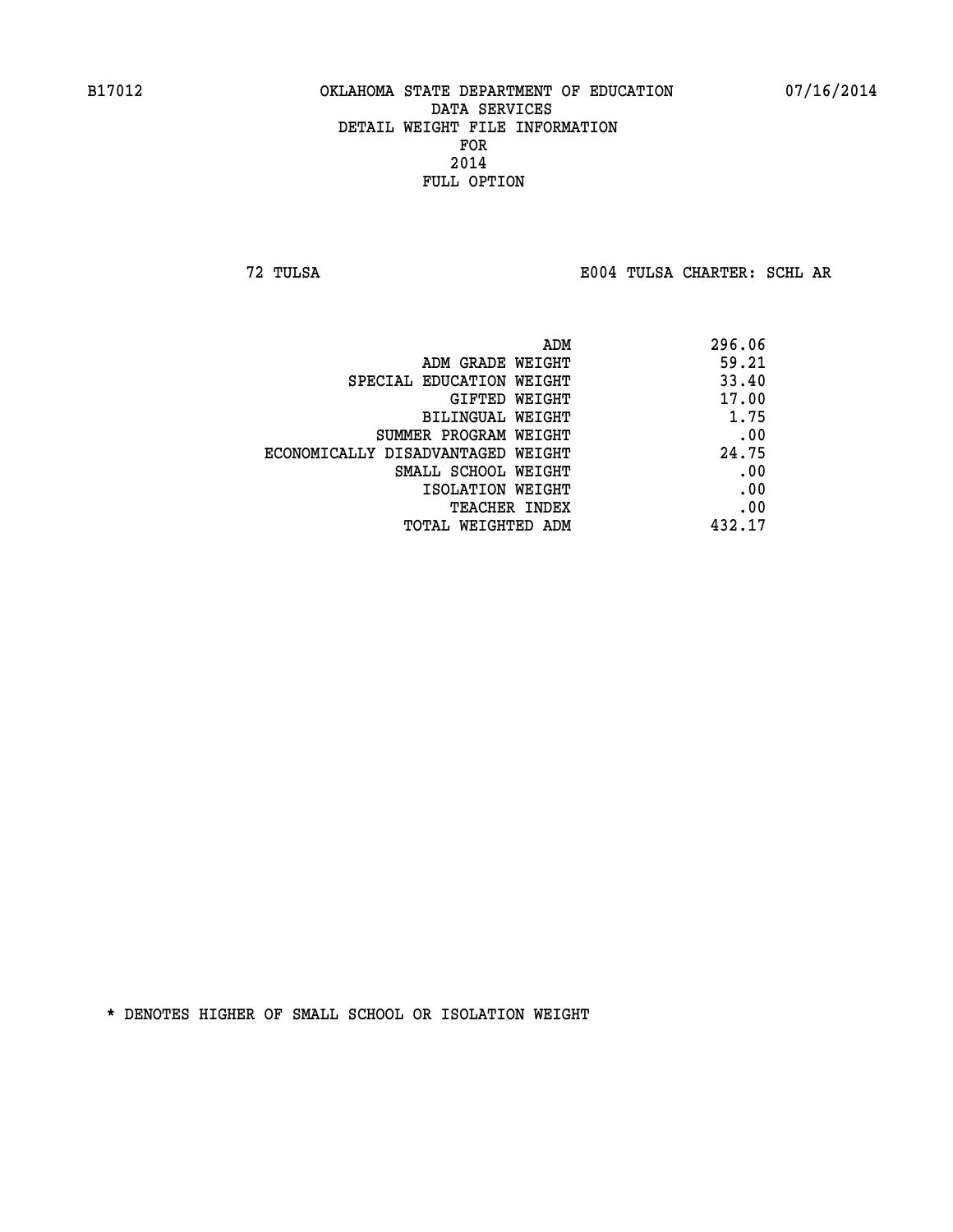**72 TULSA E005 TULSA CHARTER: KIPP TU**

| 316.34 |
|--------|
| 30.94  |
| 36.85  |
| 5.10   |
| 1.25   |
| .00    |
| 75.50  |
| .00    |
| .00    |
| .00    |
| 465.98 |
|        |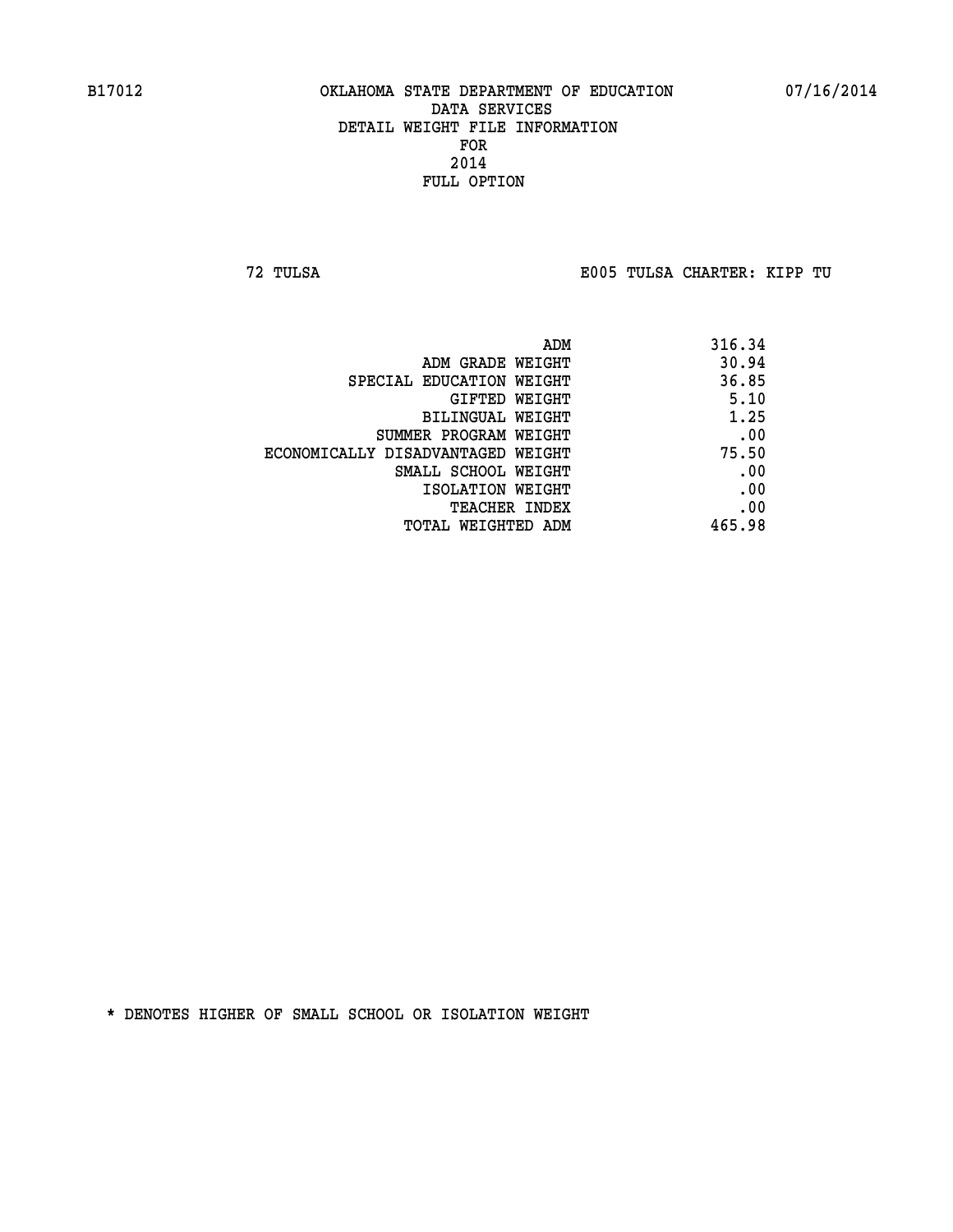**72 TULSA E006 TULSA CHARTER: LIGHTHO**

| 324.27 |
|--------|
| 69.67  |
| 47.35  |
| 3.40   |
| 7.75   |
| .00    |
| 77.25  |
| .00    |
| .00    |
| .00    |
| 529.69 |
|        |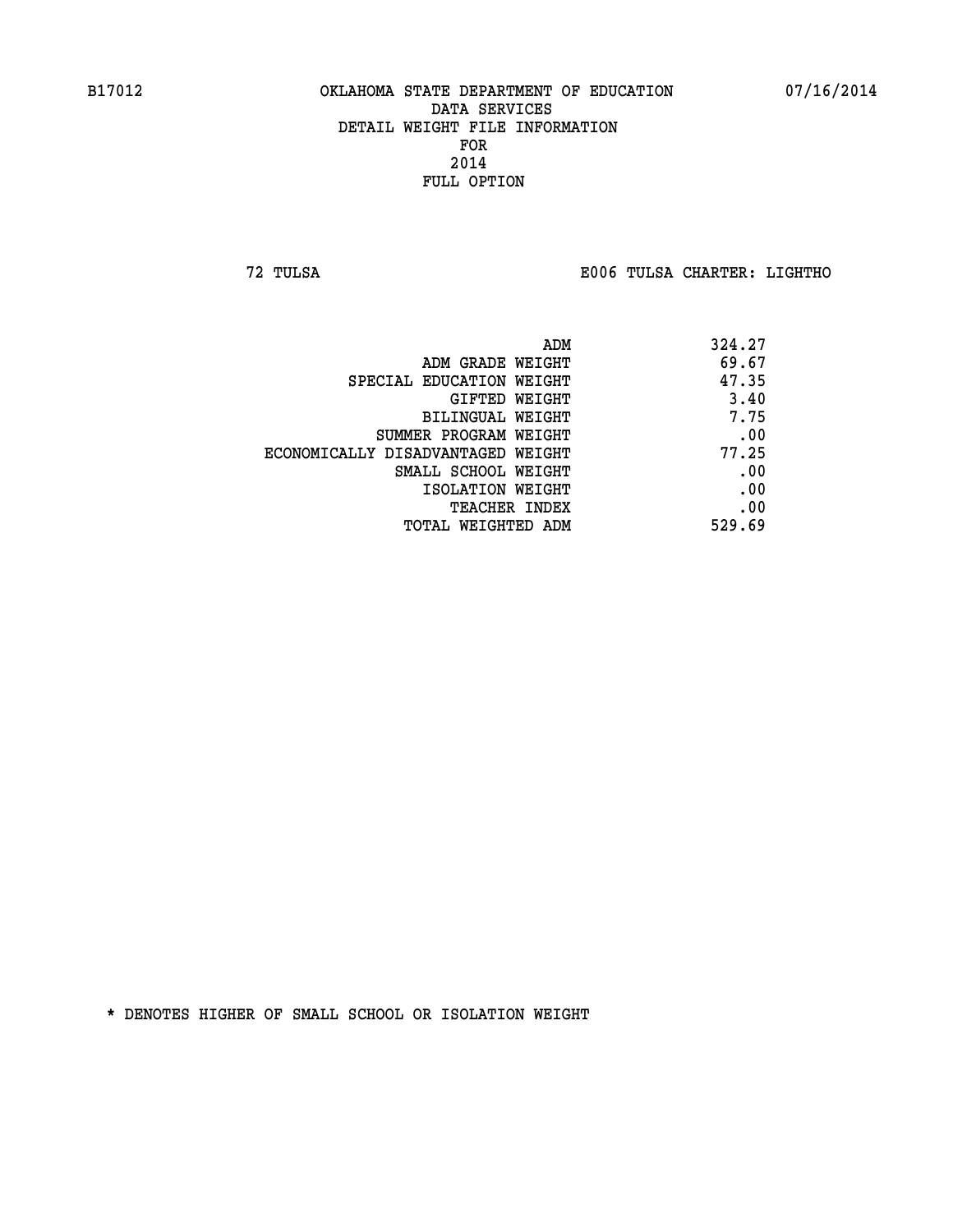**72 TULSA G001 DEBORAH BROWN (CHARTER**

| 251.26 |
|--------|
| 86.59  |
| 3.25   |
| .00    |
| .00    |
| .00    |
| 60.00  |
| .00    |
| .00    |
| .00    |
| 401.10 |
|        |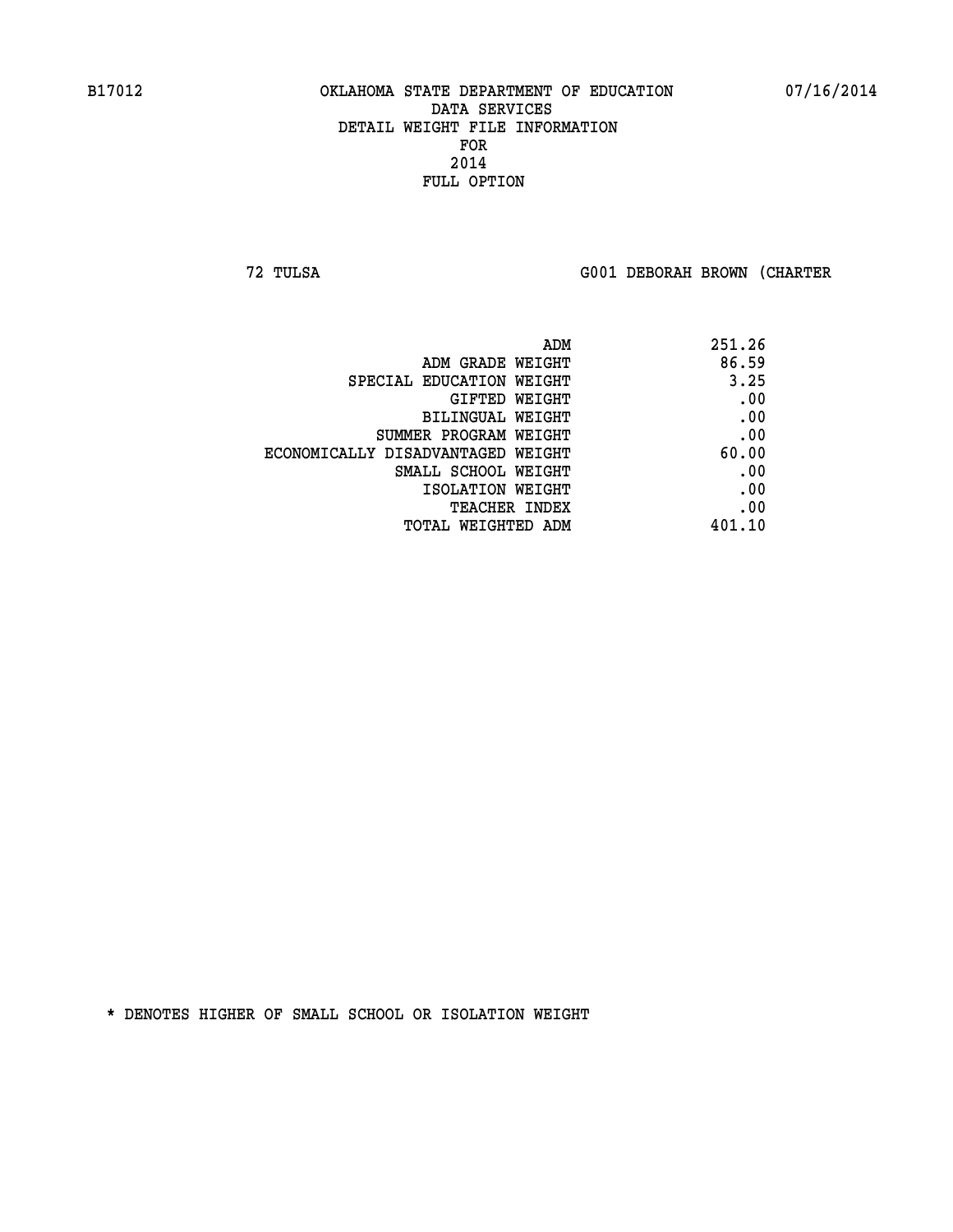**72 TULSA G003 DISCOVERY SCHOOLS OF T**

| ADM                               | 921.54   |
|-----------------------------------|----------|
| ADM GRADE WEIGHT                  | 171.48   |
| SPECIAL EDUCATION WEIGHT          | 40.75    |
| GIFTED WEIGHT                     | 41.82    |
| BILINGUAL WEIGHT                  | 85.50    |
| SUMMER PROGRAM WEIGHT             | .00      |
| ECONOMICALLY DISADVANTAGED WEIGHT | 183.50   |
| SMALL SCHOOL WEIGHT               | .00      |
| ISOLATION WEIGHT                  | .00      |
| <b>TEACHER INDEX</b>              | .00      |
| TOTAL WEIGHTED ADM                | 1,444.59 |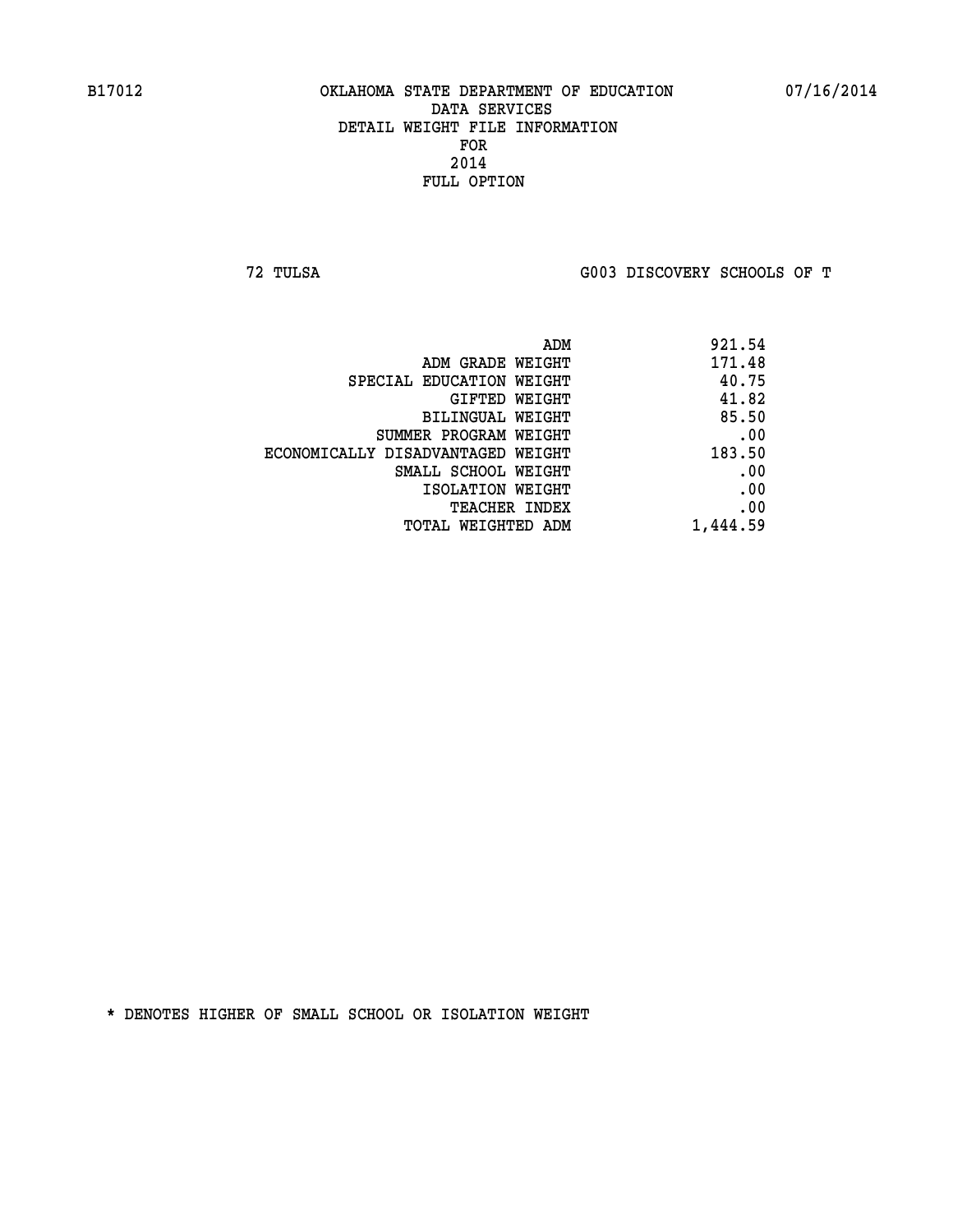**72 TULSA G004 SANKOFA MIDDLE SCHL (C**

| 117.33 |
|--------|
| 4.26   |
| 10.30  |
| .00    |
| .00    |
| .00    |
| 32.00  |
| .00    |
| .00    |
| .00    |
| 163.89 |
|        |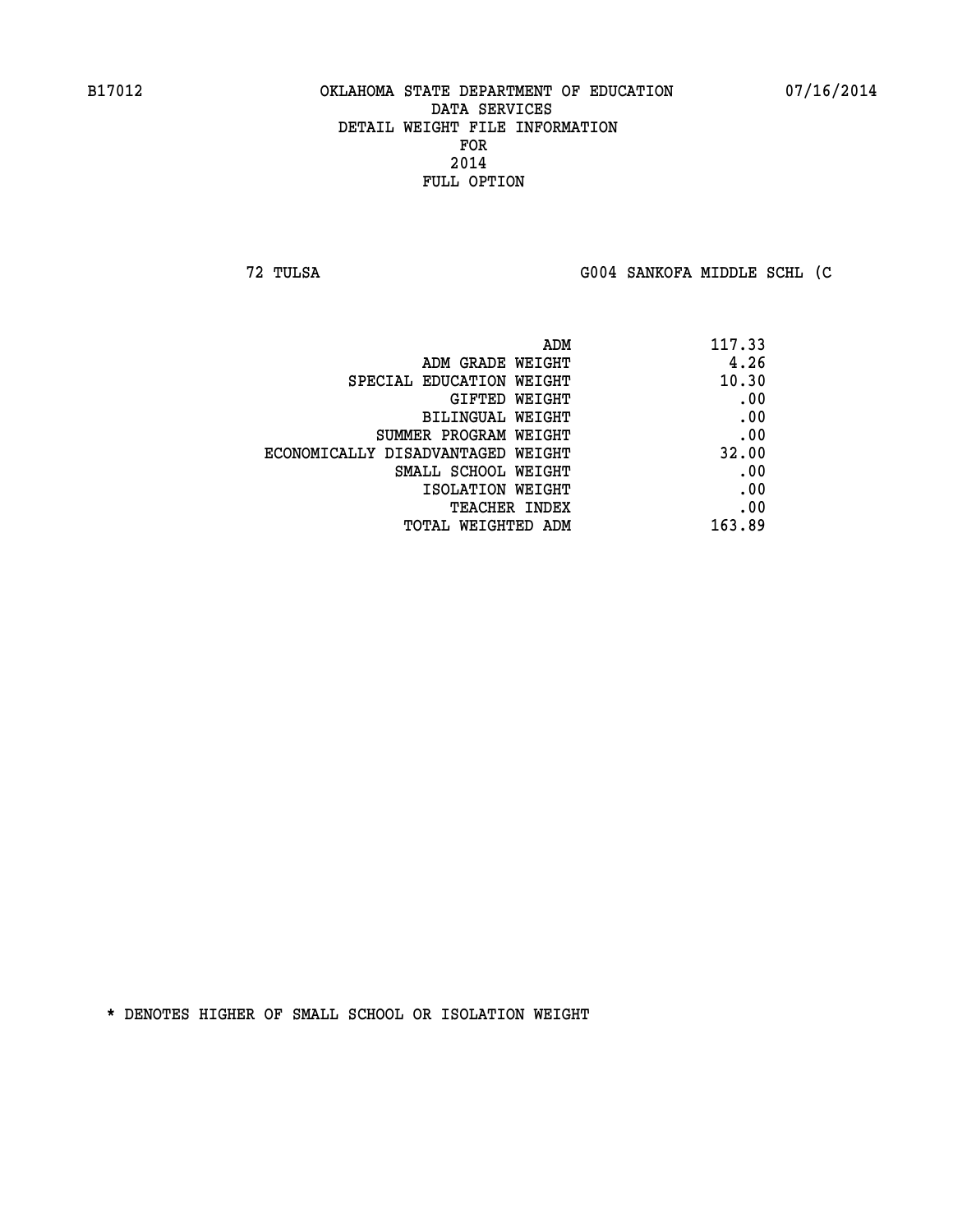**72 TULSA I001 TULSA** 

| ADM                               | 39,700.48 |
|-----------------------------------|-----------|
| ADM GRADE WEIGHT                  | 8,216.70  |
| SPECIAL EDUCATION WEIGHT          | 5,918.35  |
| GIFTED WEIGHT                     | 1,646.62  |
| BILINGUAL WEIGHT                  | 2,592.75  |
| SUMMER PROGRAM WEIGHT             | 31.20     |
| ECONOMICALLY DISADVANTAGED WEIGHT | 8,898.50  |
| SMALL SCHOOL WEIGHT               | .00       |
| ISOLATION WEIGHT                  | .00       |
| <b>TEACHER INDEX</b>              | .00       |
| TOTAL WEIGHTED ADM                | 67,004.60 |
|                                   |           |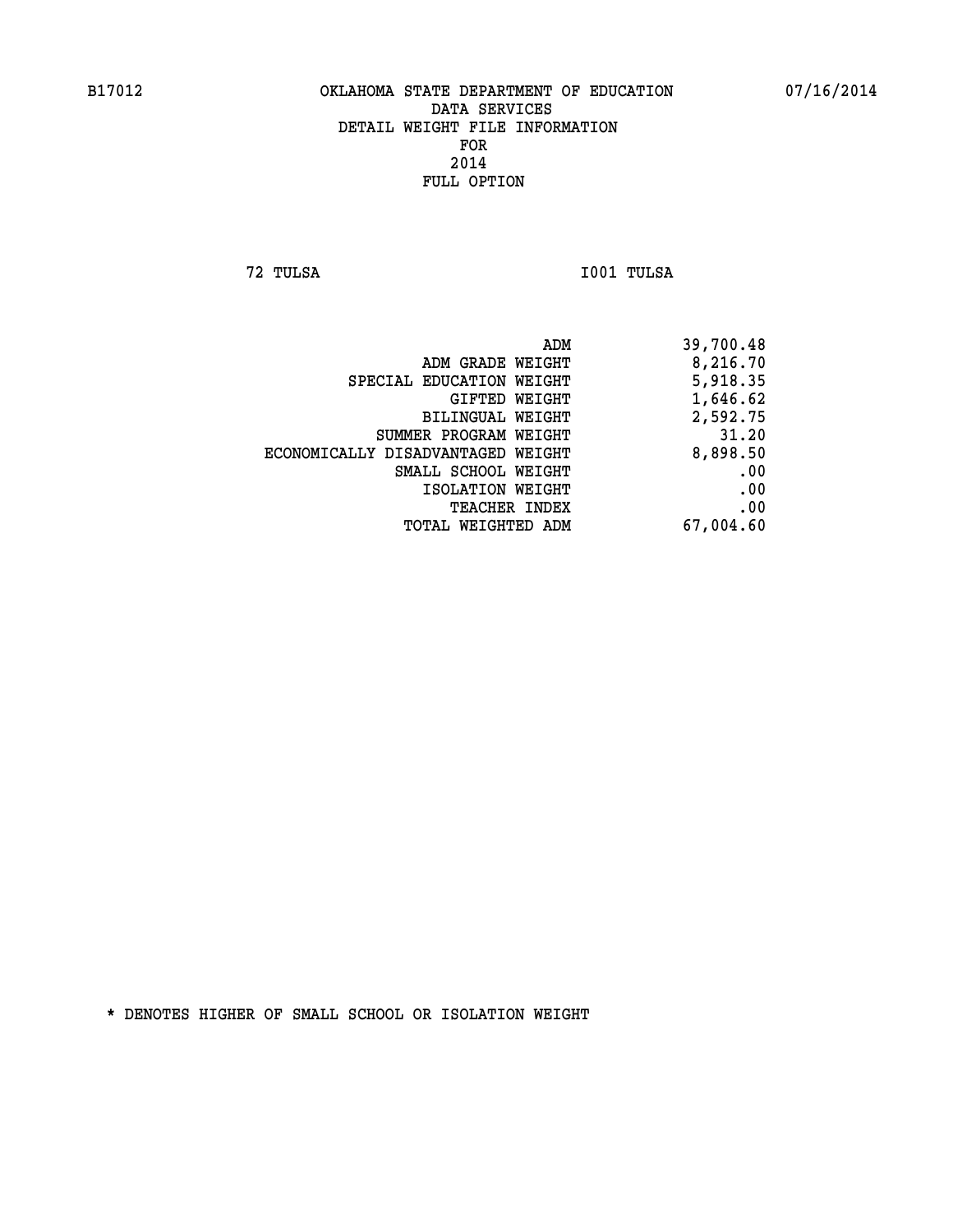**72 TULSA I002 SAND SPRINGS** 

|                                   | ADM<br>5,339.34 |
|-----------------------------------|-----------------|
| ADM GRADE WEIGHT                  | 1,081.61        |
| SPECIAL EDUCATION WEIGHT          | 818.45          |
| GIFTED WEIGHT                     | 175.78          |
| BILINGUAL WEIGHT                  | 23.00           |
| SUMMER PROGRAM WEIGHT             | 1.20            |
| ECONOMICALLY DISADVANTAGED WEIGHT | 807.50          |
| SMALL SCHOOL WEIGHT               | .00             |
| ISOLATION WEIGHT                  | .00             |
| TEACHER INDEX                     | .00             |
| TOTAL WEIGHTED ADM                | 8,246.88        |
|                                   |                 |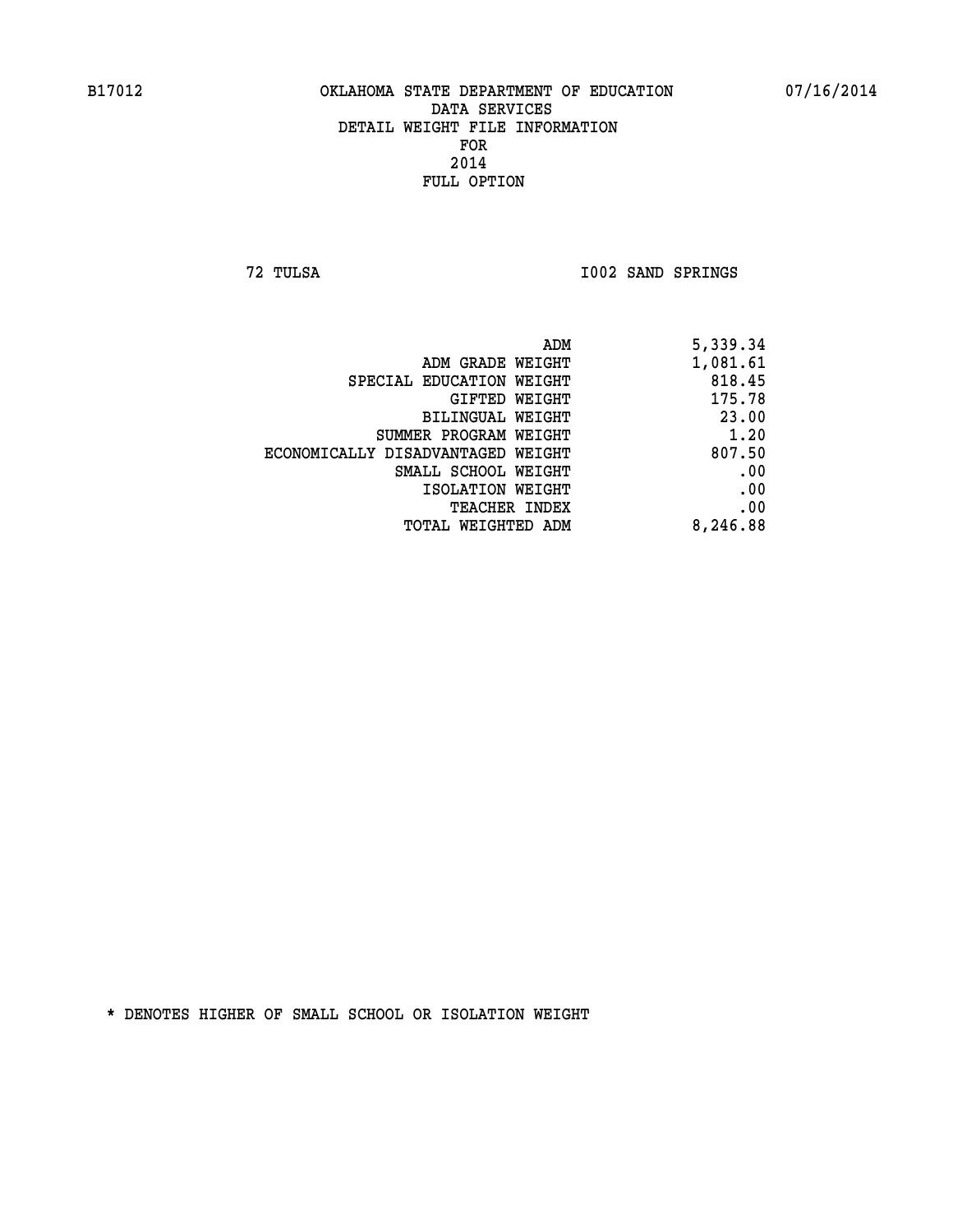**72 TULSA I003 BROKEN ARROW** 

|                                   | ADM<br>18,125.98 |
|-----------------------------------|------------------|
| ADM GRADE WEIGHT                  | 3,569.07         |
| SPECIAL EDUCATION WEIGHT          | 2,362.65         |
| GIFTED WEIGHT                     | 1,064.54         |
| BILINGUAL WEIGHT                  | 240.50           |
| SUMMER PROGRAM WEIGHT             | 25.20            |
| ECONOMICALLY DISADVANTAGED WEIGHT | 1,875.25         |
| SMALL SCHOOL WEIGHT               | .00              |
| ISOLATION WEIGHT                  | .00              |
| TEACHER INDEX                     | .00              |
| TOTAL WEIGHTED ADM                | 27, 263.19       |
|                                   |                  |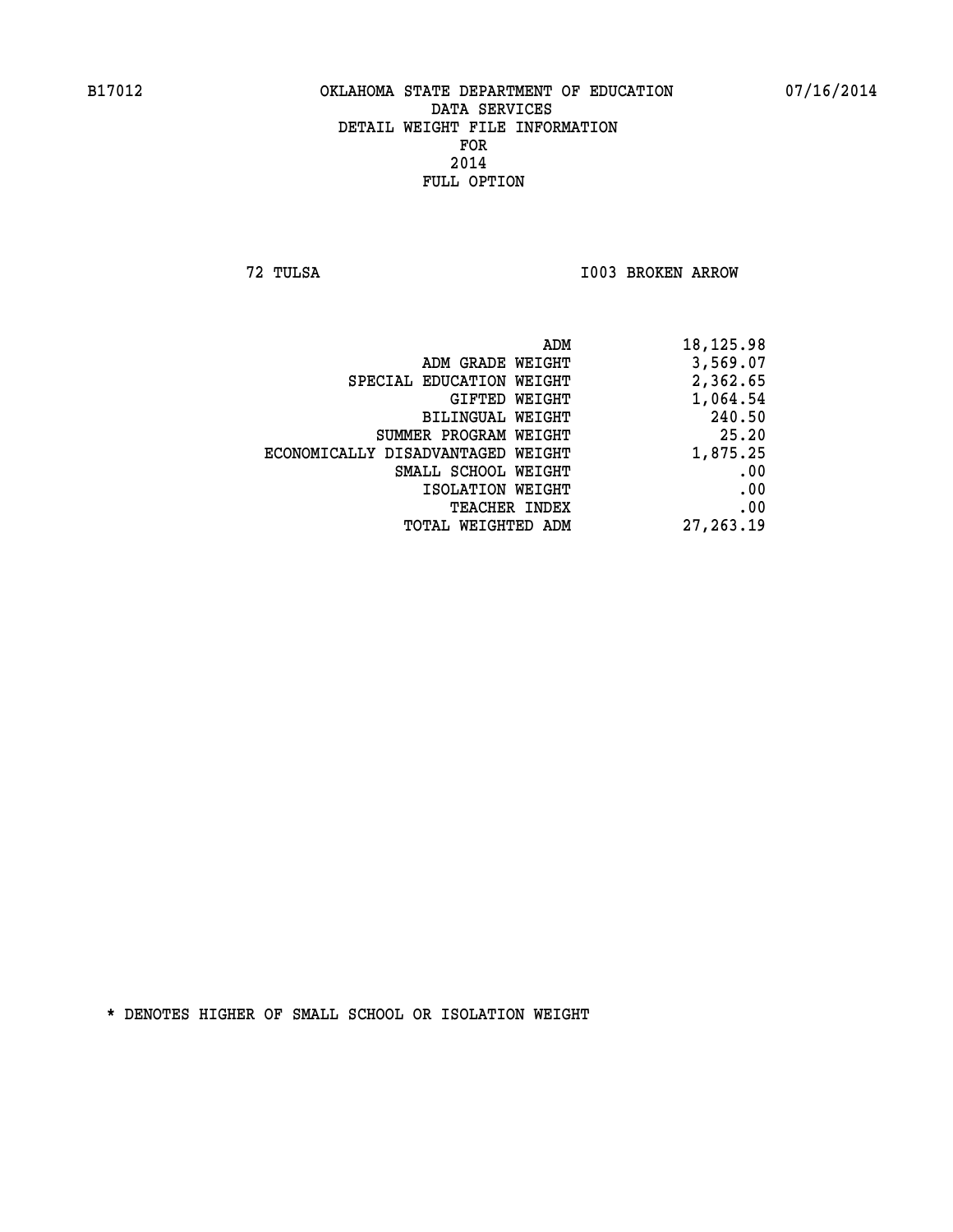**72 TULSA I004 BIXBY** 

| 5,637.88 |
|----------|
| 935.15   |
| 770.40   |
| 401.54   |
| 57.00    |
| .00      |
| 336.75   |
| .00      |
| .00      |
| .00      |
| 8,138.72 |
|          |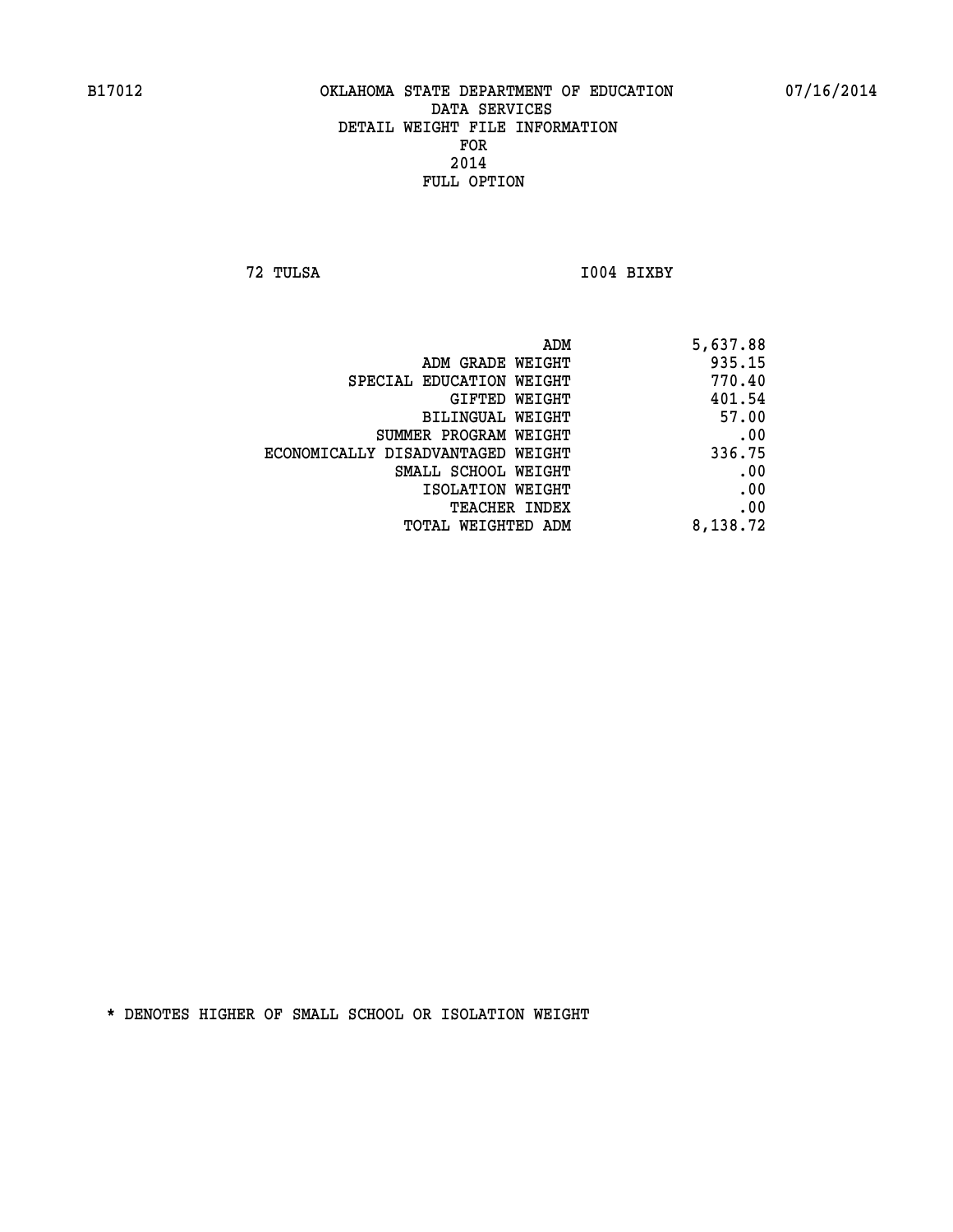**72 TULSA I005 JENKS** 

| 11,146.33 |
|-----------|
| 2,159.77  |
| 1,614.95  |
| 628.32    |
| 328.50    |
| .00       |
| 1,017.00  |
| .00       |
| .00       |
| .00       |
| 16,894.87 |
|           |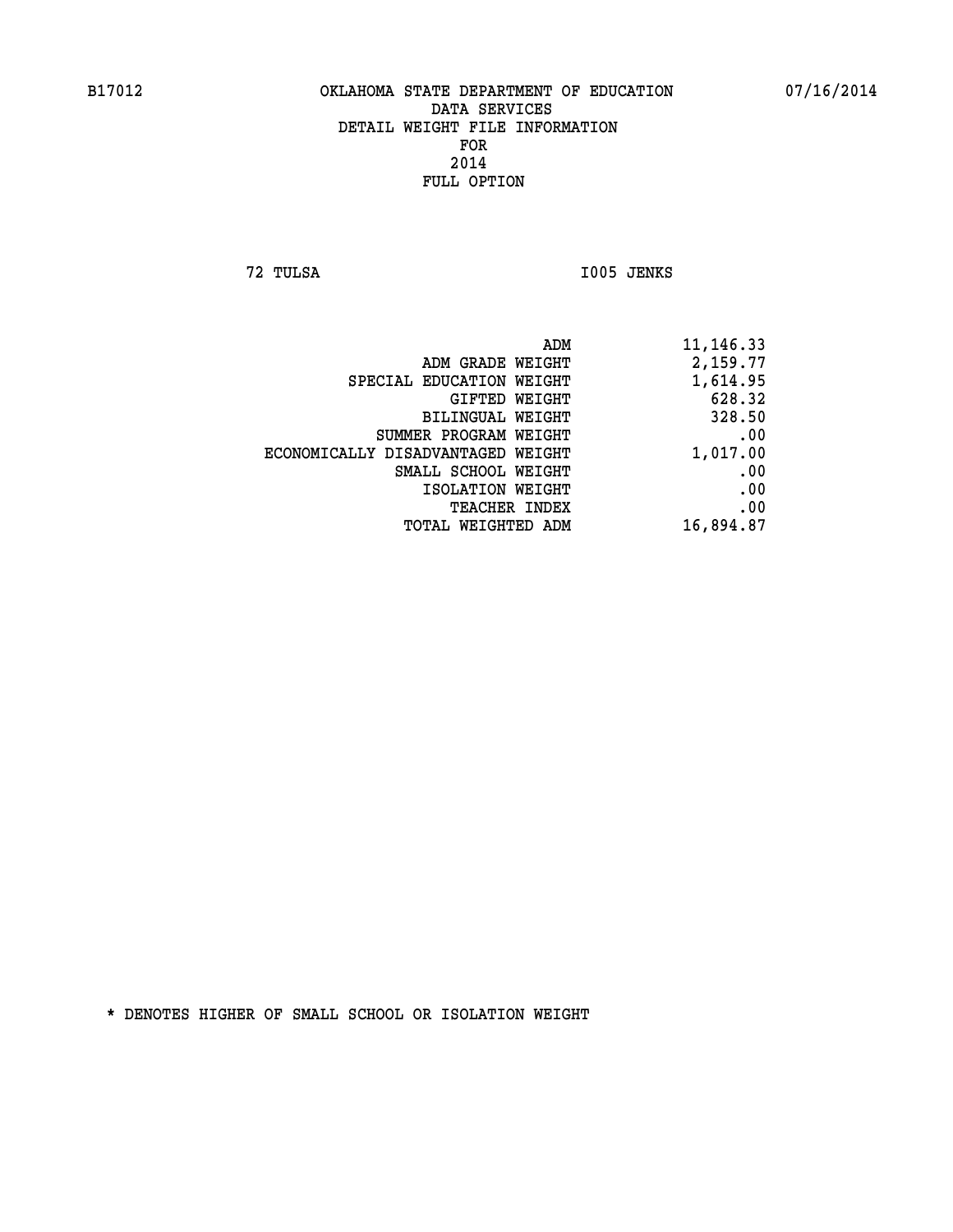**72 TULSA I006 COLLINSVILLE** 

| ADM                               | 2,621.25 |
|-----------------------------------|----------|
| ADM GRADE WEIGHT                  | 424.22   |
| SPECIAL EDUCATION WEIGHT          | 335.10   |
| GIFTED WEIGHT                     | 81.60    |
| <b>BILINGUAL WEIGHT</b>           | 27.75    |
| SUMMER PROGRAM WEIGHT             | .00      |
| ECONOMICALLY DISADVANTAGED WEIGHT | 254.25   |
| SMALL SCHOOL WEIGHT               | .00      |
| ISOLATION WEIGHT                  | .00      |
| TEACHER INDEX                     | .00      |
| TOTAL WEIGHTED ADM                | 3,744.17 |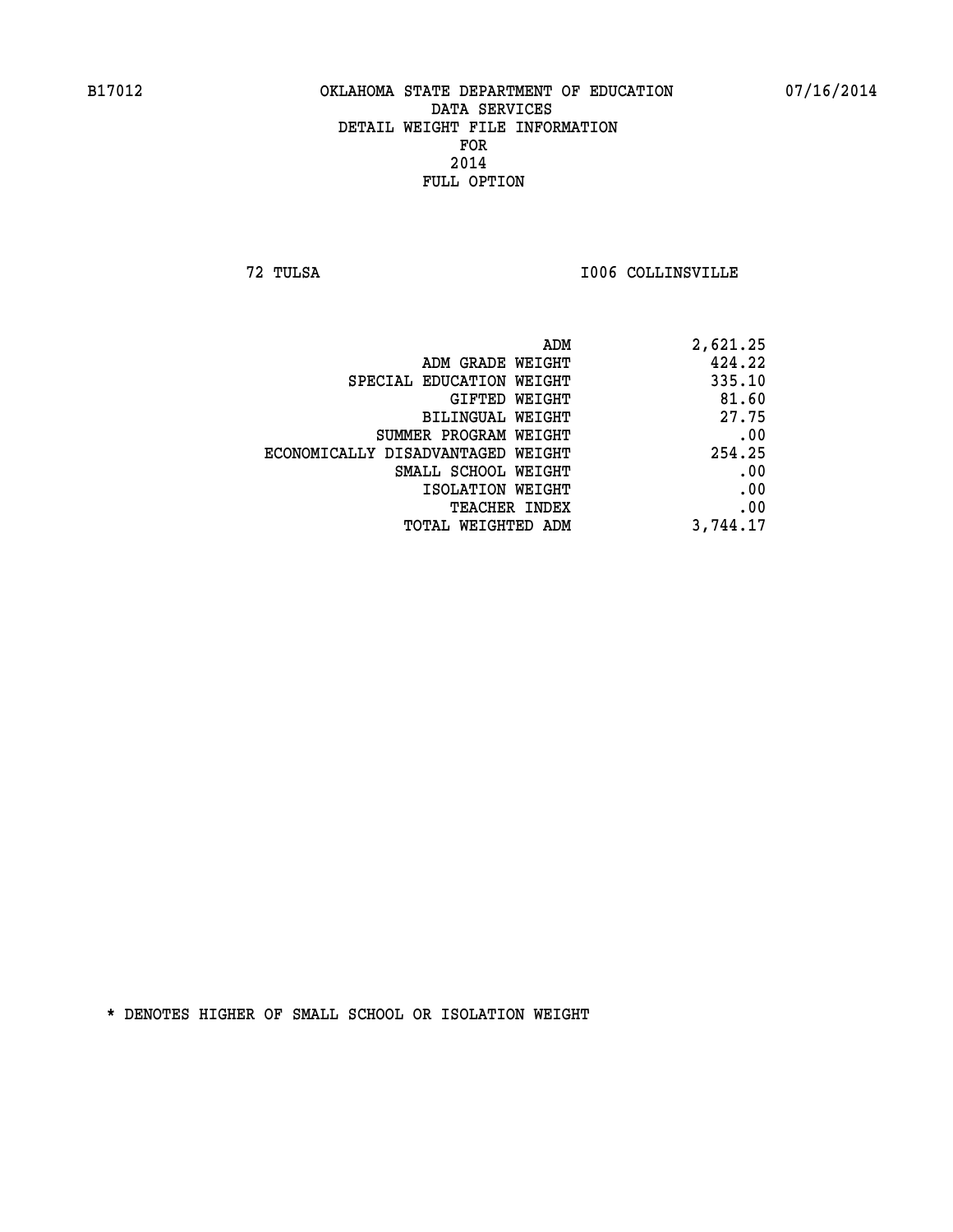**72 TULSA I007 SKIATOOK** 

|                                   | 441.53   |
|-----------------------------------|----------|
| ADM GRADE WEIGHT                  |          |
| SPECIAL EDUCATION WEIGHT          | 343.55   |
| <b>GIFTED WEIGHT</b>              | 89.76    |
| <b>BILINGUAL WEIGHT</b>           | 6.50     |
| SUMMER PROGRAM WEIGHT             | .00      |
| ECONOMICALLY DISADVANTAGED WEIGHT | 327.75   |
| SMALL SCHOOL WEIGHT               | .00      |
| ISOLATION WEIGHT                  | .00      |
| TEACHER INDEX                     | 16.80    |
| TOTAL WEIGHTED ADM                | 3,751.62 |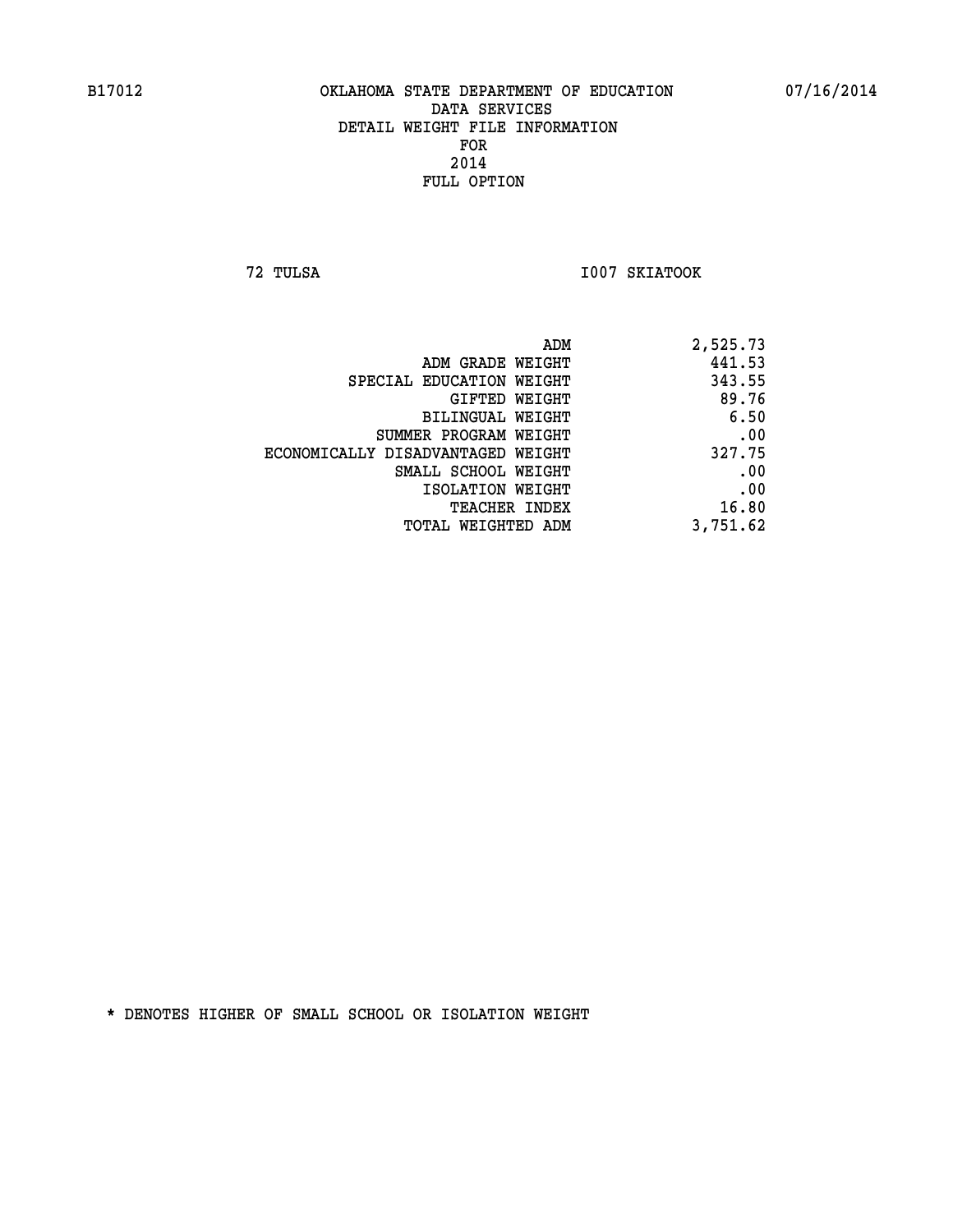**72 TULSA I008 SPERRY** 

|                                   | 1,192.81<br>ADM |
|-----------------------------------|-----------------|
| ADM GRADE WEIGHT                  | 235.59          |
| SPECIAL EDUCATION WEIGHT          | 151.95          |
| GIFTED WEIGHT                     | 39.78           |
| <b>BILINGUAL WEIGHT</b>           | 17.50           |
| SUMMER PROGRAM WEIGHT             | .00             |
| ECONOMICALLY DISADVANTAGED WEIGHT | 194.25          |
| SMALL SCHOOL WEIGHT               | .00             |
| ISOLATION WEIGHT                  | .00             |
| TEACHER INDEX                     | .97             |
| TOTAL WEIGHTED ADM                | 1,832.85        |
|                                   |                 |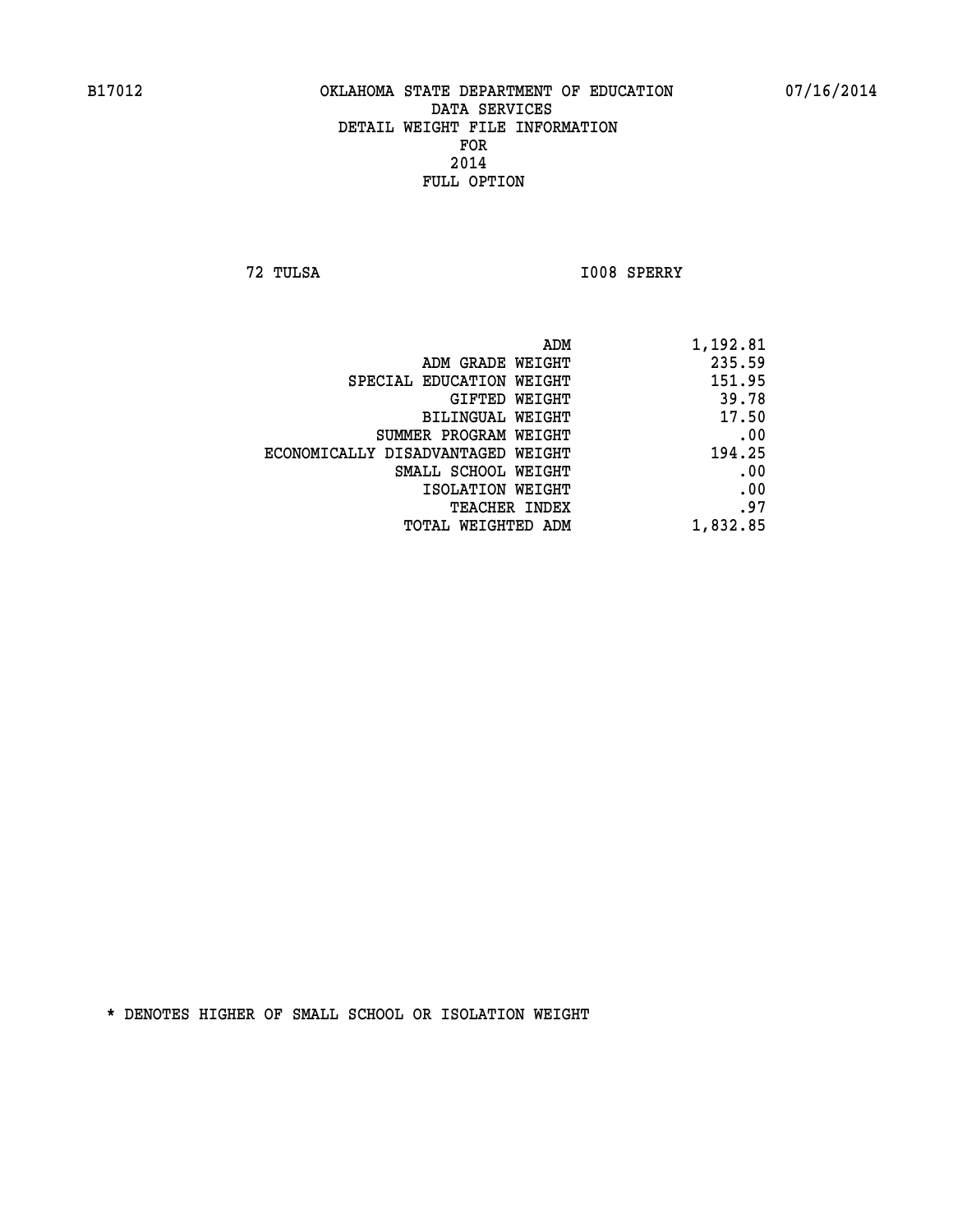**72 TULSA I009 UNION** 

| 15,485.87 |
|-----------|
| 3,031.79  |
| 1,518.55  |
| 966.62    |
| 1,030.50  |
| 7.20      |
| 2,567.25  |
| .00       |
| .00       |
| .00       |
| 24,607.78 |
|           |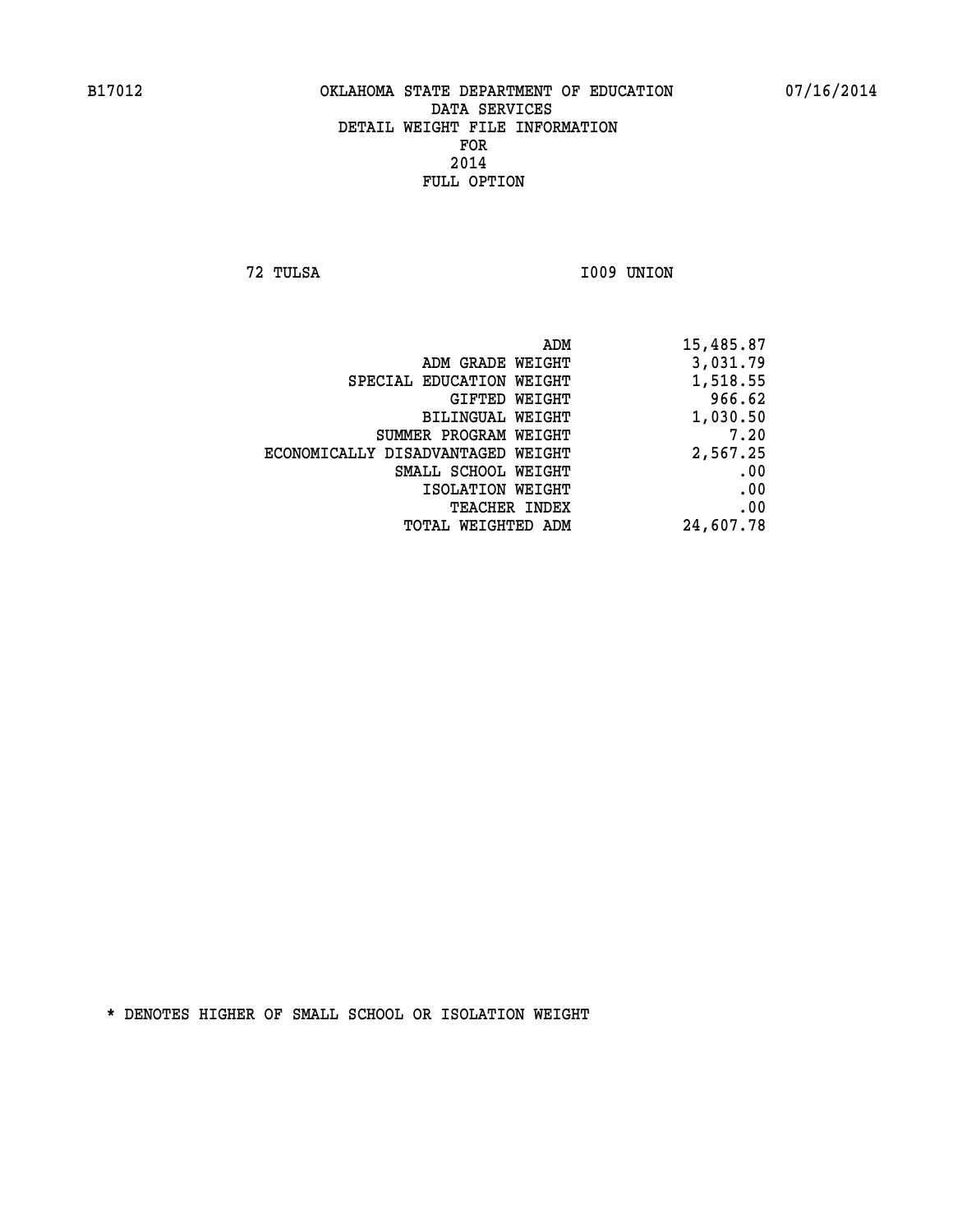**72 TULSA I010 BERRYHILL** 

| ADM<br>1,287.36                             |       |
|---------------------------------------------|-------|
| 247.63<br>ADM GRADE WEIGHT                  |       |
| SPECIAL EDUCATION WEIGHT                    | 97.45 |
| GIFTED WEIGHT                               | 49.30 |
| <b>BILINGUAL WEIGHT</b>                     | .00   |
| SUMMER PROGRAM WEIGHT                       | .00   |
| 110.50<br>ECONOMICALLY DISADVANTAGED WEIGHT |       |
| SMALL SCHOOL WEIGHT                         | .00   |
| ISOLATION WEIGHT                            | .00   |
| TEACHER INDEX                               | .00   |
| 1,792.24<br>TOTAL WEIGHTED ADM              |       |
|                                             |       |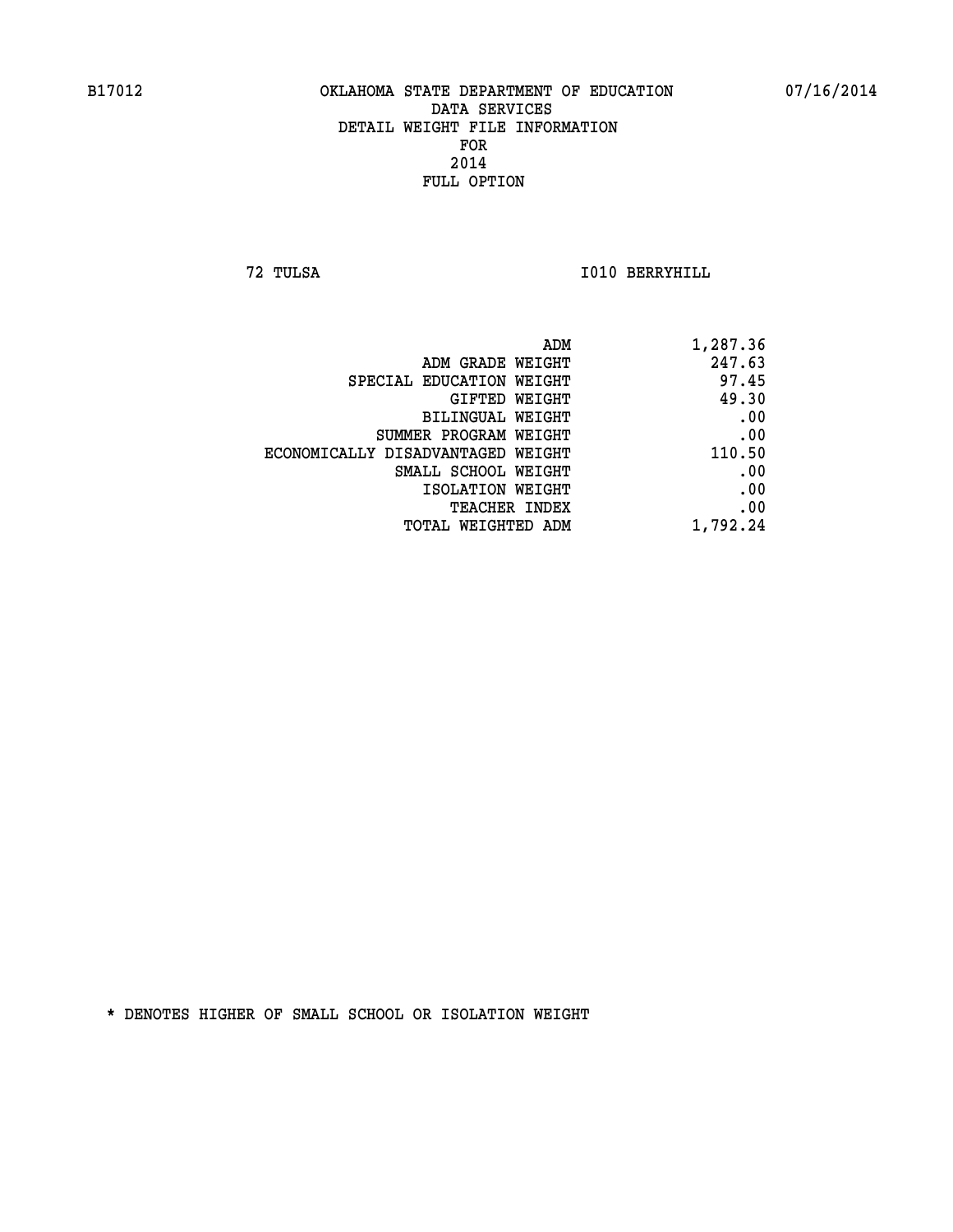**72 TULSA I011 OWASSO** 

| 9,367.84  |
|-----------|
| 1,566.69  |
| 999.55    |
| 374.68    |
| 104.50    |
| .00       |
| 726.50    |
| .00       |
| .00       |
| 107.28    |
| 13,247.04 |
|           |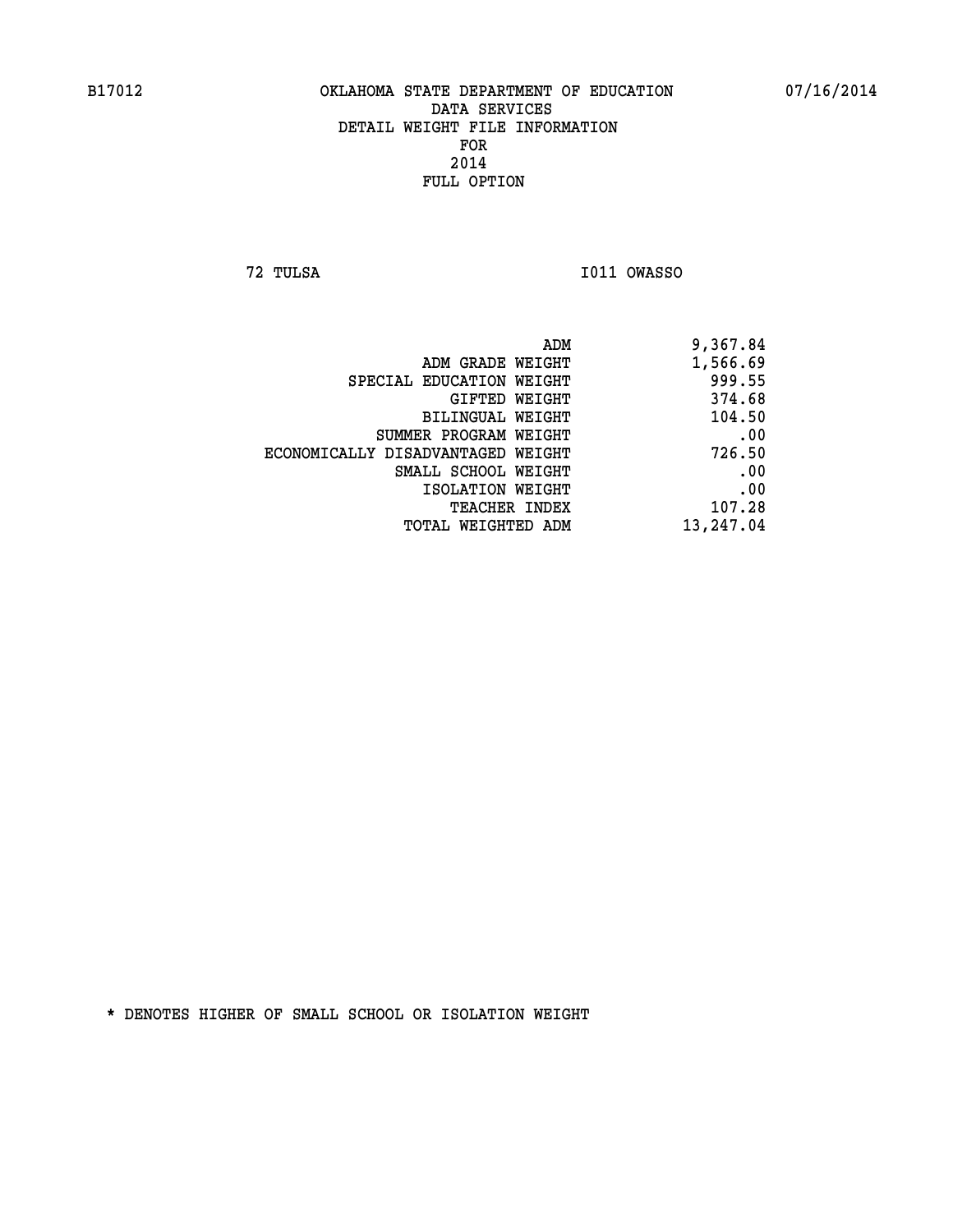**72 TULSA I013 GLENPOOL** 

| 2,553.60 |
|----------|
| 513.50   |
| 370.10   |
| 56.44    |
| 25.50    |
| .00      |
| 334.25   |
| .00      |
| .00      |
| 36.05    |
| 3,889.44 |
|          |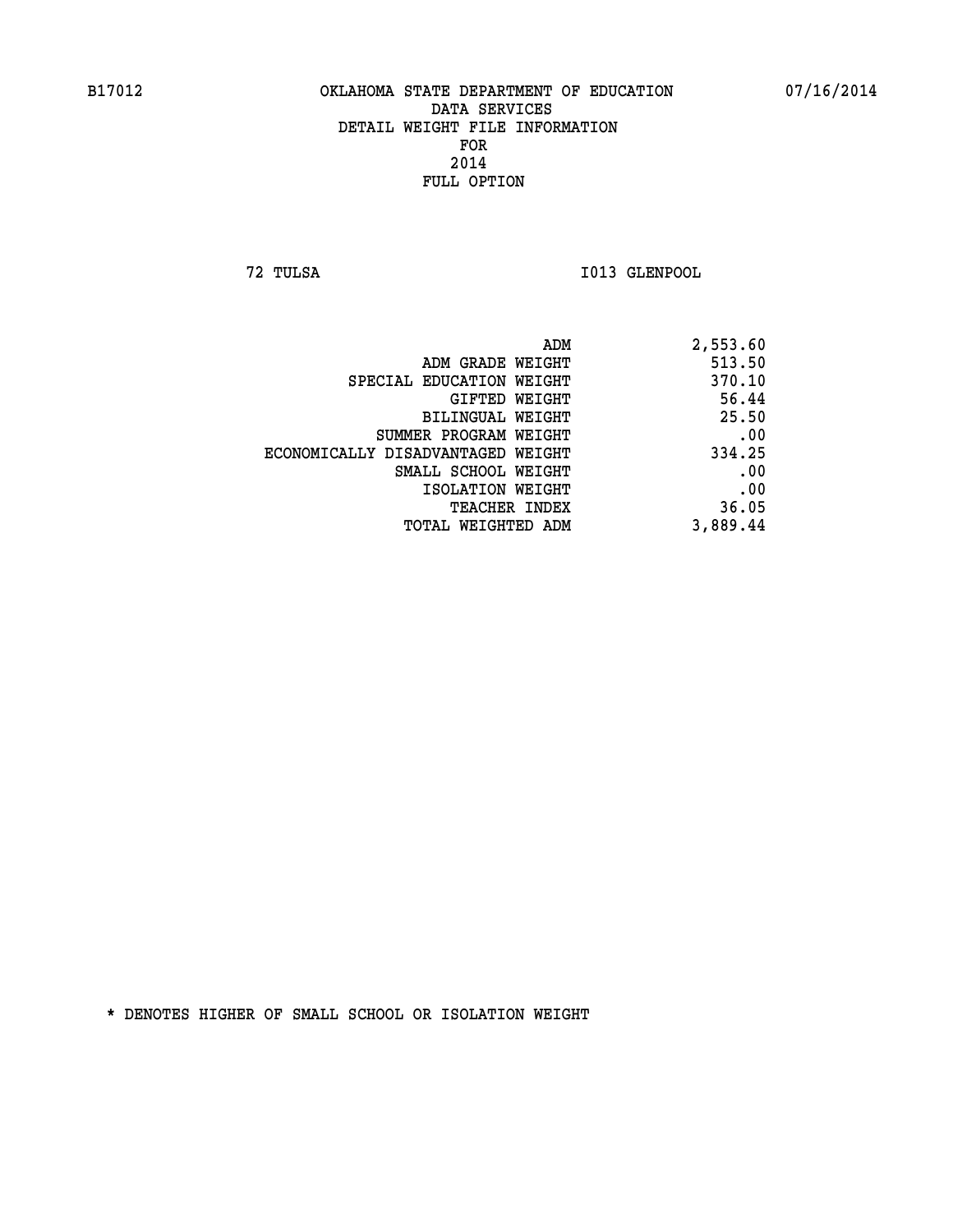**72 TULSA I014 LIBERTY** 

| 569.50 |
|--------|
| 94.08  |
| 48.15  |
| 21.76  |
| 8.00   |
| .00    |
| 86.50  |
| .00    |
| .00    |
| .00    |
| 827.99 |
|        |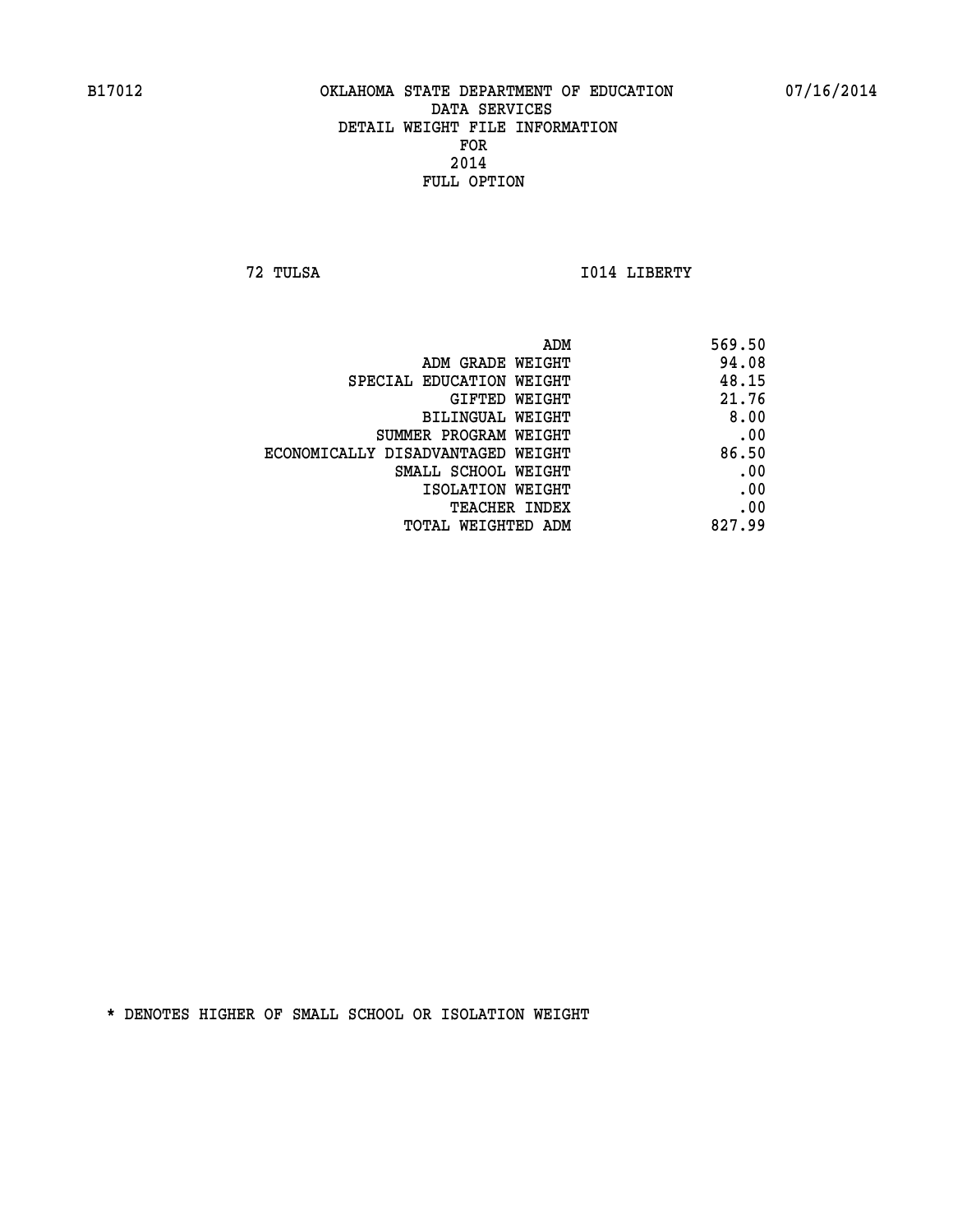**73 WAGONER I001 OKAY** 

| ADM                               | 389.11   |
|-----------------------------------|----------|
| ADM GRADE WEIGHT                  | 78.75    |
| SPECIAL EDUCATION WEIGHT          | 65.65    |
| GIFTED WEIGHT                     | 14.62    |
| BILINGUAL WEIGHT                  | .00      |
| SUMMER PROGRAM WEIGHT             | .00      |
| ECONOMICALLY DISADVANTAGED WEIGHT | 72.50    |
| SMALL SCHOOL WEIGHT               | $20.58*$ |
| ISOLATION WEIGHT                  | .00      |
| <b>TEACHER INDEX</b>              | 31.39    |
| TOTAL WEIGHTED ADM                | 672.60   |
|                                   |          |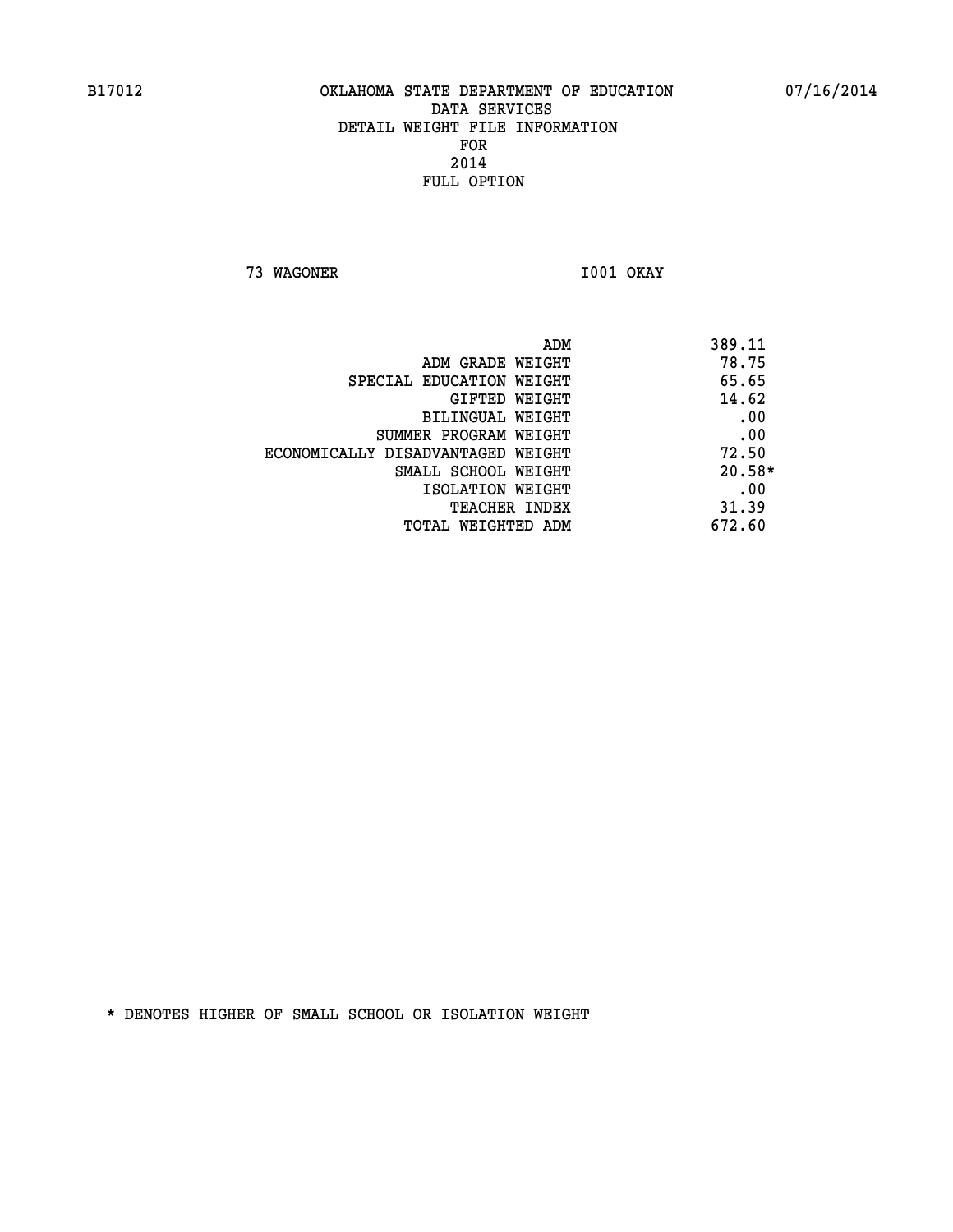**73 WAGONER I017 COWETA** 

| ADM                               | 3,253.57 |
|-----------------------------------|----------|
| ADM GRADE WEIGHT                  | 539.84   |
| SPECIAL EDUCATION WEIGHT          | 379.85   |
| GIFTED WEIGHT                     | 117.98   |
| <b>BILINGUAL WEIGHT</b>           | 31.00    |
| SUMMER PROGRAM WEIGHT             | .00      |
| ECONOMICALLY DISADVANTAGED WEIGHT | 376.25   |
| SMALL SCHOOL WEIGHT               | .00      |
| ISOLATION WEIGHT                  | .00      |
| TEACHER INDEX                     | 27.94    |
| TOTAL WEIGHTED ADM                | 4,726.43 |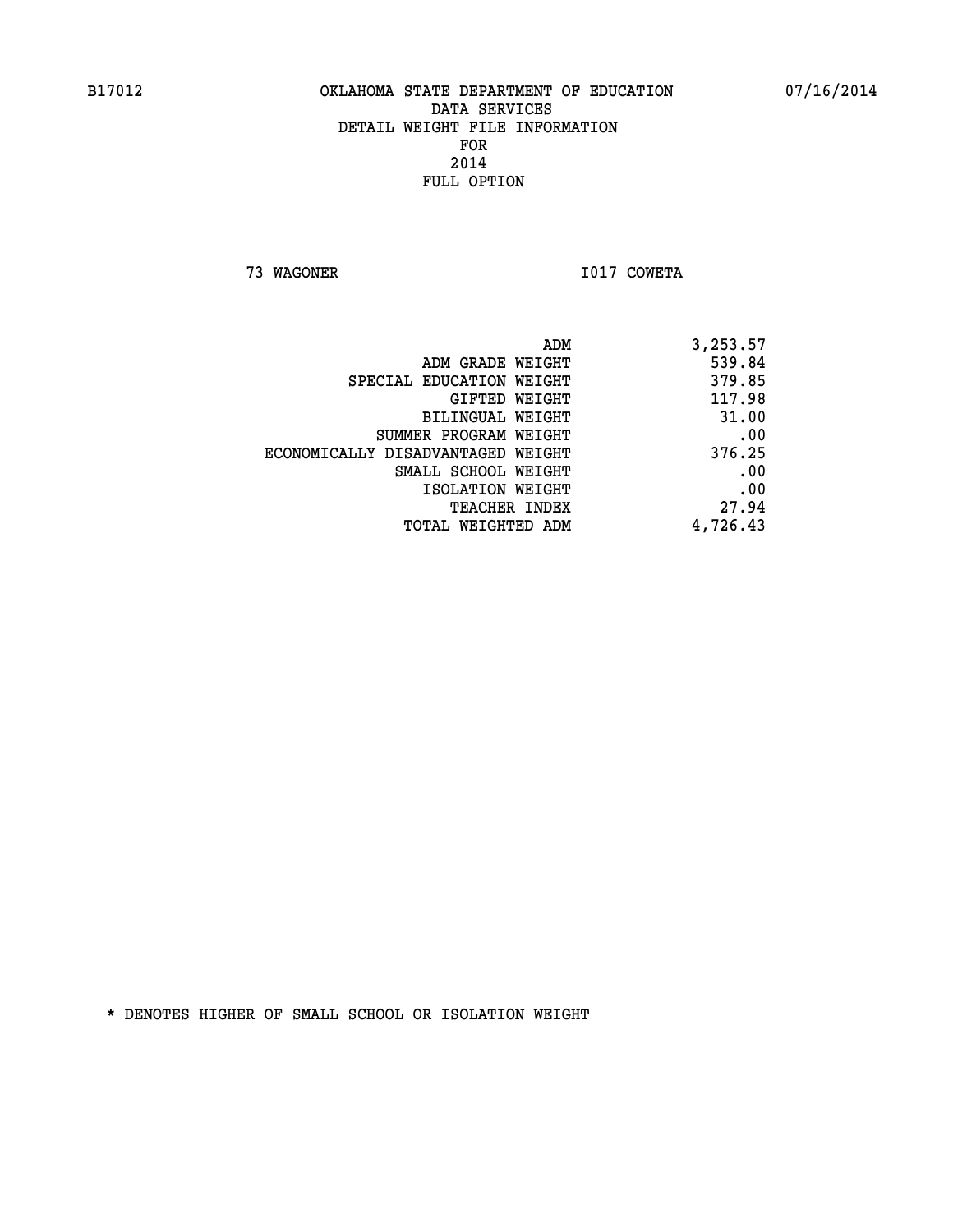**73 WAGONER I019 WAGONER** 

| ADM                               | 2,325.79 |
|-----------------------------------|----------|
| ADM GRADE WEIGHT                  | 459.30   |
| SPECIAL EDUCATION WEIGHT          | 417.05   |
| GIFTED WEIGHT                     | 67.32    |
| <b>BILINGUAL WEIGHT</b>           | 12.25    |
| SUMMER PROGRAM WEIGHT             | .00      |
| ECONOMICALLY DISADVANTAGED WEIGHT | 412.75   |
| SMALL SCHOOL WEIGHT               | .00      |
| ISOLATION WEIGHT                  | .00      |
| TEACHER INDEX                     | .00      |
| TOTAL WEIGHTED ADM                | 3,694.46 |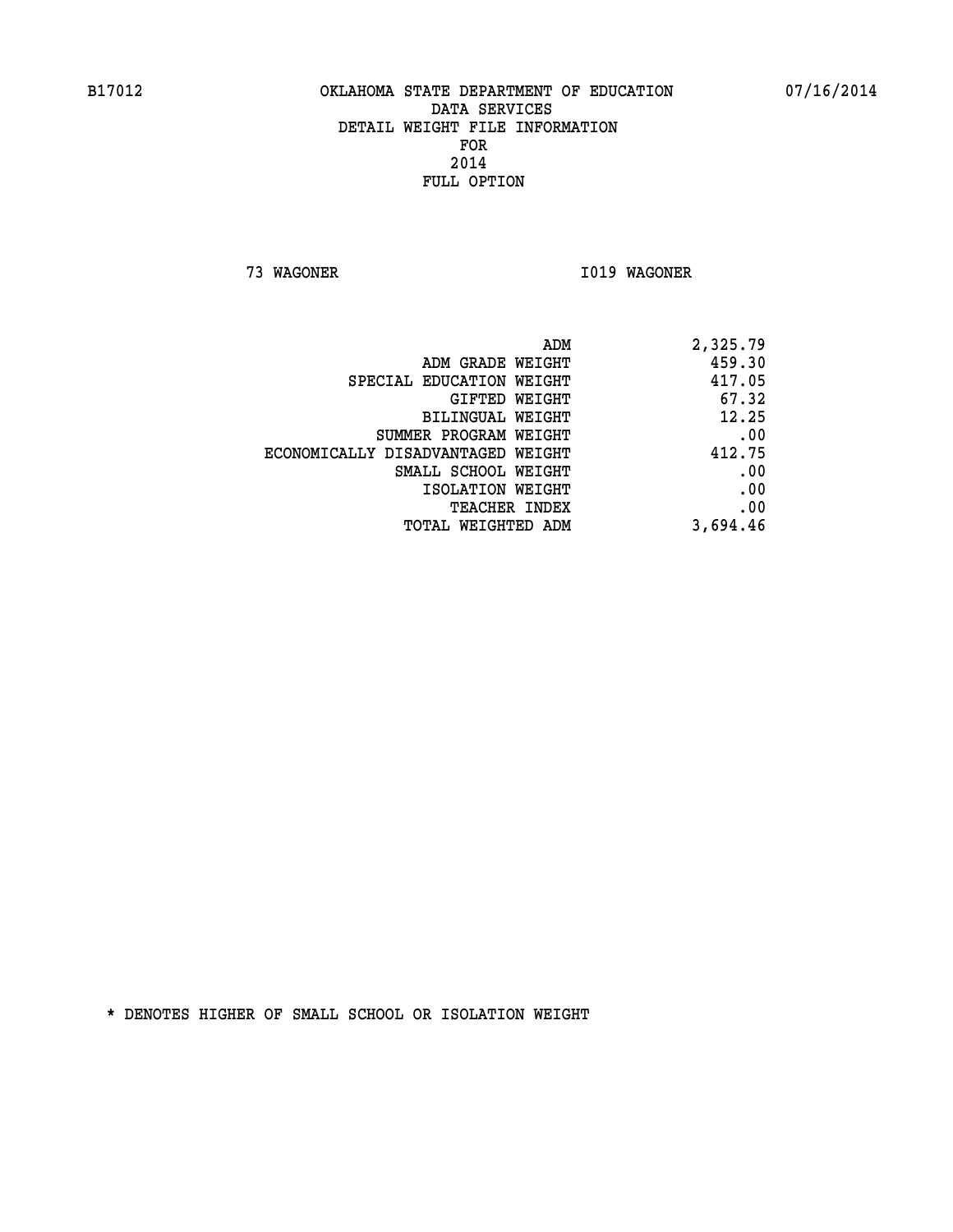**73 WAGONER I365 PORTER CONSOLIDATED** 

| 567.89<br>ADM                              |
|--------------------------------------------|
| 106.36<br>ADM GRADE WEIGHT                 |
| 79.30<br>SPECIAL EDUCATION WEIGHT          |
| 21.76<br>GIFTED WEIGHT                     |
| 4.50<br>BILINGUAL WEIGHT                   |
| .00<br>SUMMER PROGRAM WEIGHT               |
| 90.50<br>ECONOMICALLY DISADVANTAGED WEIGHT |
| .00<br>SMALL SCHOOL WEIGHT                 |
| .00<br>ISOLATION WEIGHT                    |
| 4.13<br><b>TEACHER INDEX</b>               |
| 874.44<br>TOTAL WEIGHTED ADM               |
|                                            |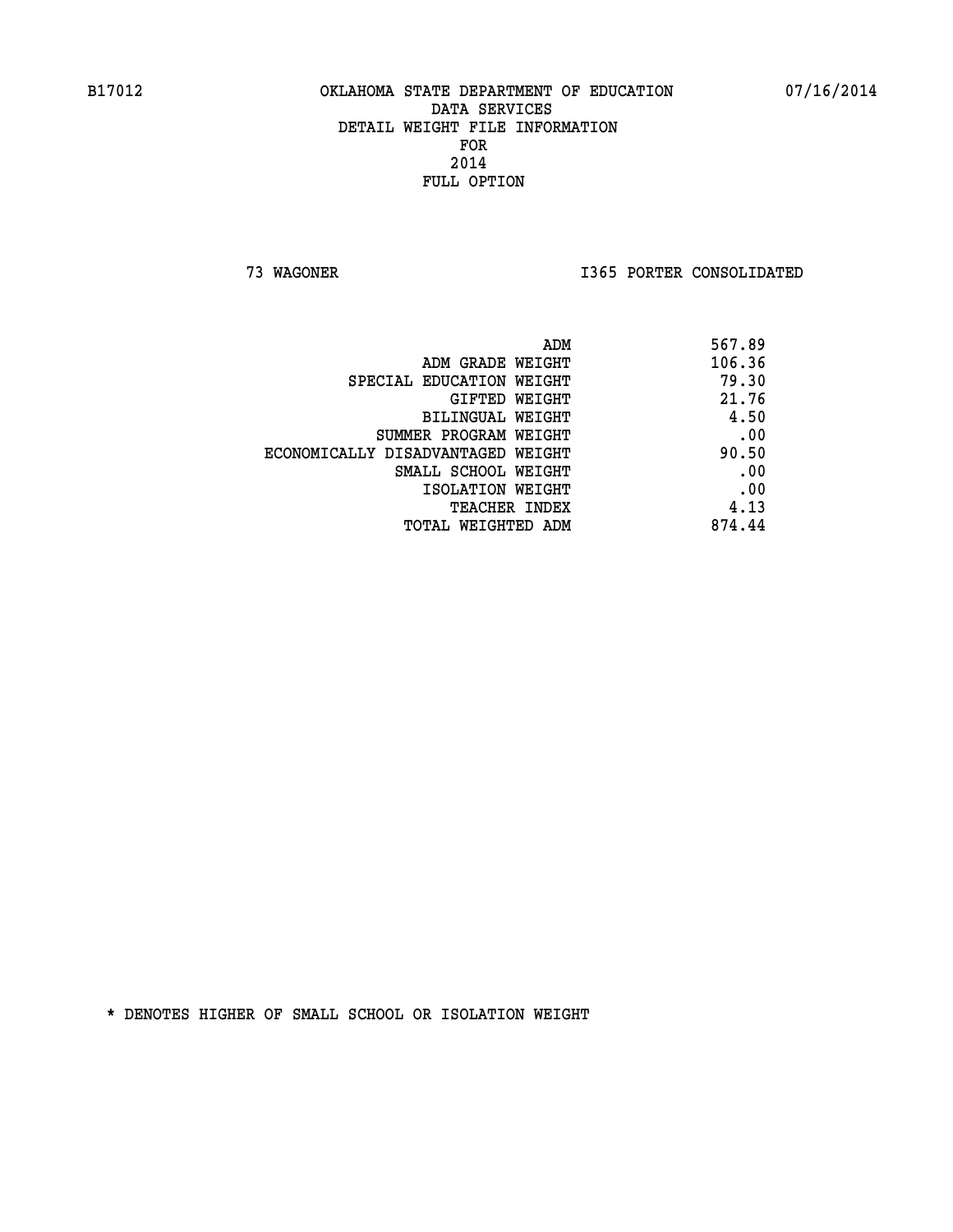**74 WASHINGTON I004 COPAN** 

|                                   | ADM<br>875.02 |
|-----------------------------------|---------------|
| ADM GRADE WEIGHT                  | 158.88        |
| SPECIAL EDUCATION WEIGHT          | 94.95         |
| <b>GIFTED WEIGHT</b>              | 13.60         |
| <b>BILINGUAL WEIGHT</b>           | .00           |
| SUMMER PROGRAM WEIGHT             | .00           |
| ECONOMICALLY DISADVANTAGED WEIGHT | 120.50        |
| SMALL SCHOOL WEIGHT               | .00           |
| ISOLATION WEIGHT                  | .00           |
| TEACHER INDEX                     | .00           |
| TOTAL WEIGHTED ADM                | 1,262.95      |
|                                   |               |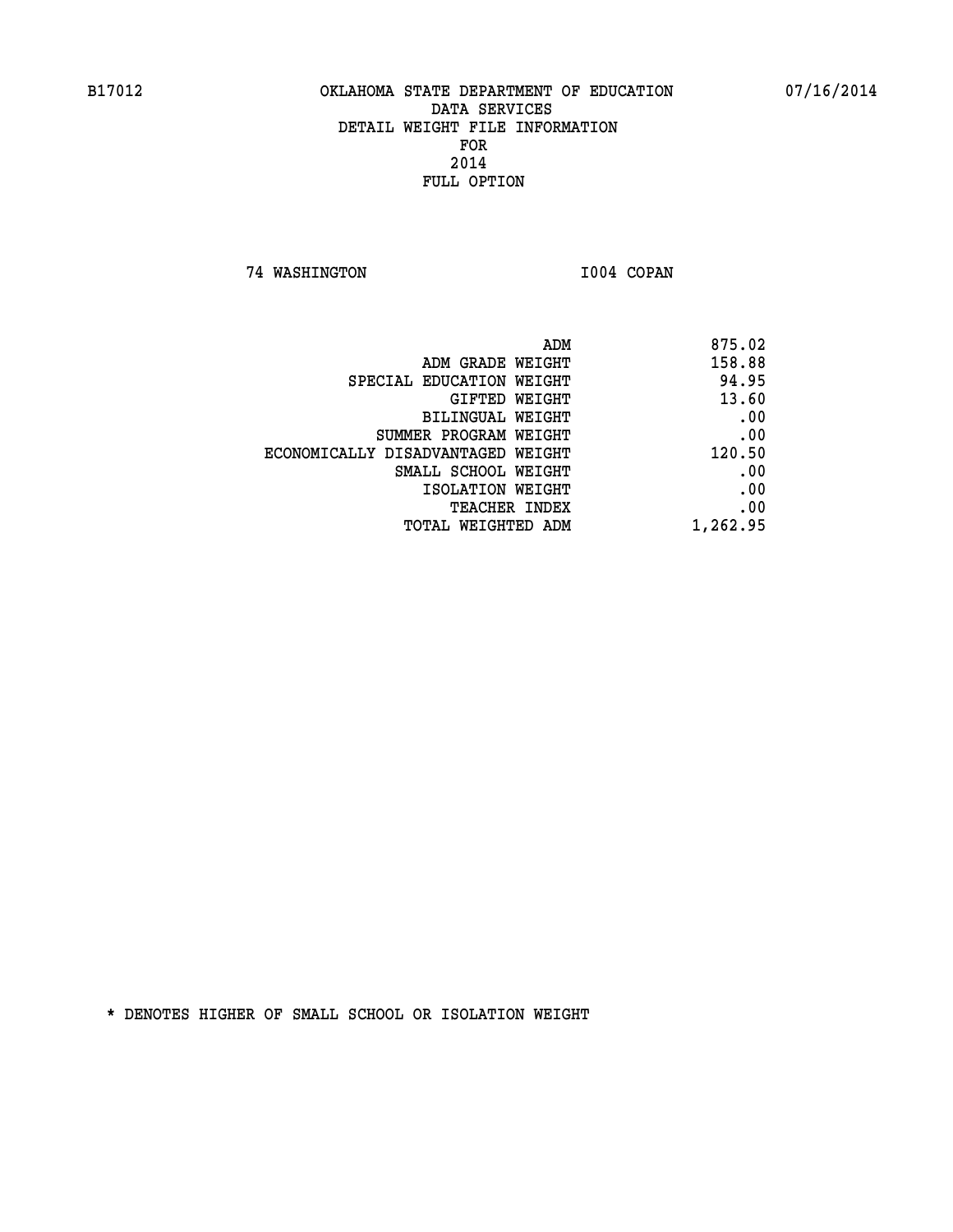**74 WASHINGTON I007 DEWEY** 

| ADM                               | 1,259.26 |
|-----------------------------------|----------|
| ADM GRADE WEIGHT                  | 241.70   |
| SPECIAL EDUCATION WEIGHT          | 155.15   |
| <b>GIFTED WEIGHT</b>              | 47.60    |
| BILINGUAL WEIGHT                  | 5.75     |
| SUMMER PROGRAM WEIGHT             | .00      |
| ECONOMICALLY DISADVANTAGED WEIGHT | 181.50   |
| SMALL SCHOOL WEIGHT               | .00      |
| ISOLATION WEIGHT                  | .00      |
| <b>TEACHER INDEX</b>              | .00      |
| <b>TOTAL WEIGHTED ADM</b>         | 1,890.96 |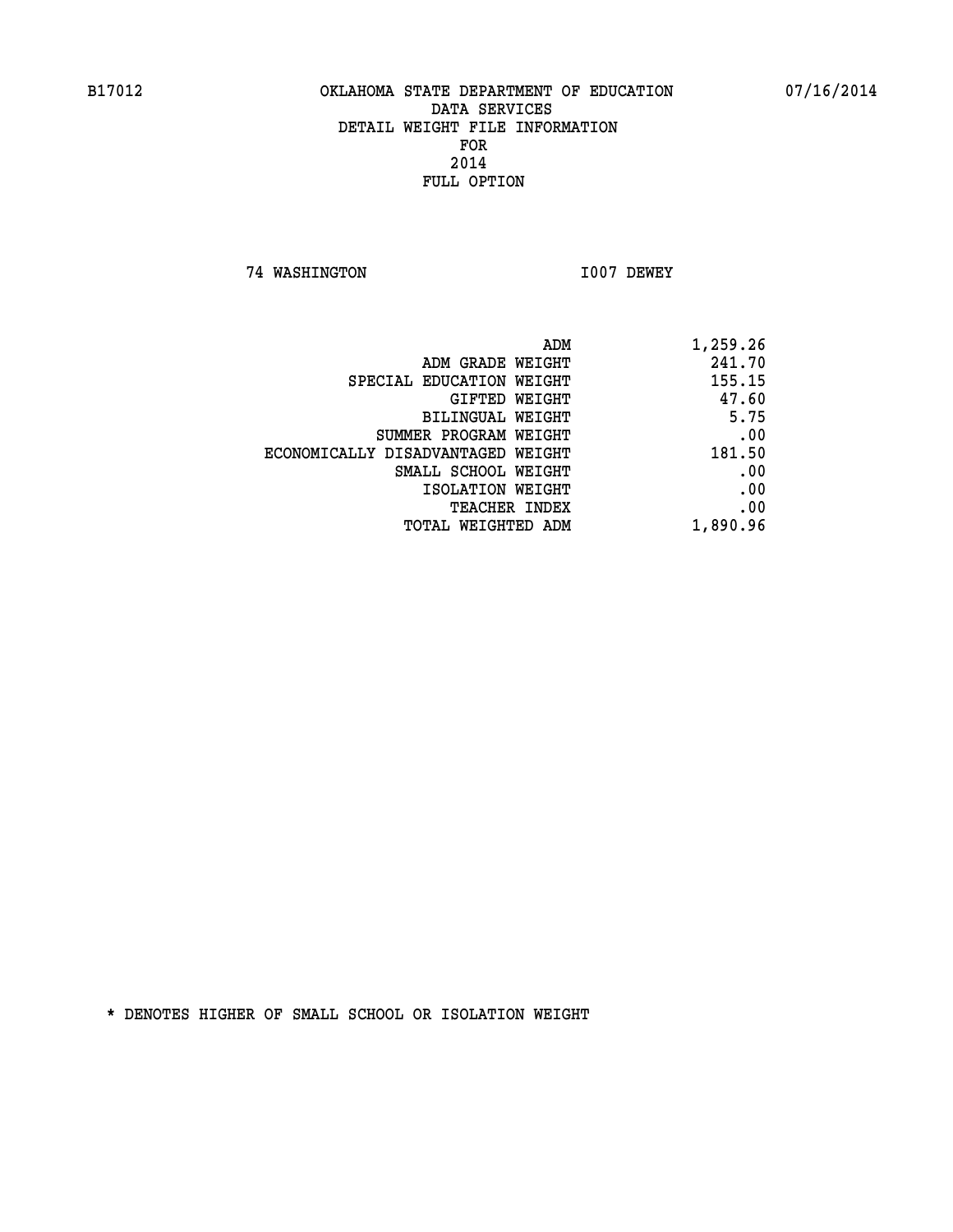**74 WASHINGTON I018 CANEY VALLEY** 

| ADM                               | 756.56   |
|-----------------------------------|----------|
| ADM GRADE WEIGHT                  | 151.96   |
| SPECIAL EDUCATION WEIGHT          | 114.90   |
| <b>GIFTED WEIGHT</b>              | 26.18    |
| BILINGUAL WEIGHT                  | 8.50     |
| SUMMER PROGRAM WEIGHT             | .00      |
| ECONOMICALLY DISADVANTAGED WEIGHT | 122.00   |
| SMALL SCHOOL WEIGHT               | .00      |
| ISOLATION WEIGHT                  | .00      |
| <b>TEACHER INDEX</b>              | 5.15     |
| <b>TOTAL WEIGHTED ADM</b>         | 1,185.25 |
|                                   |          |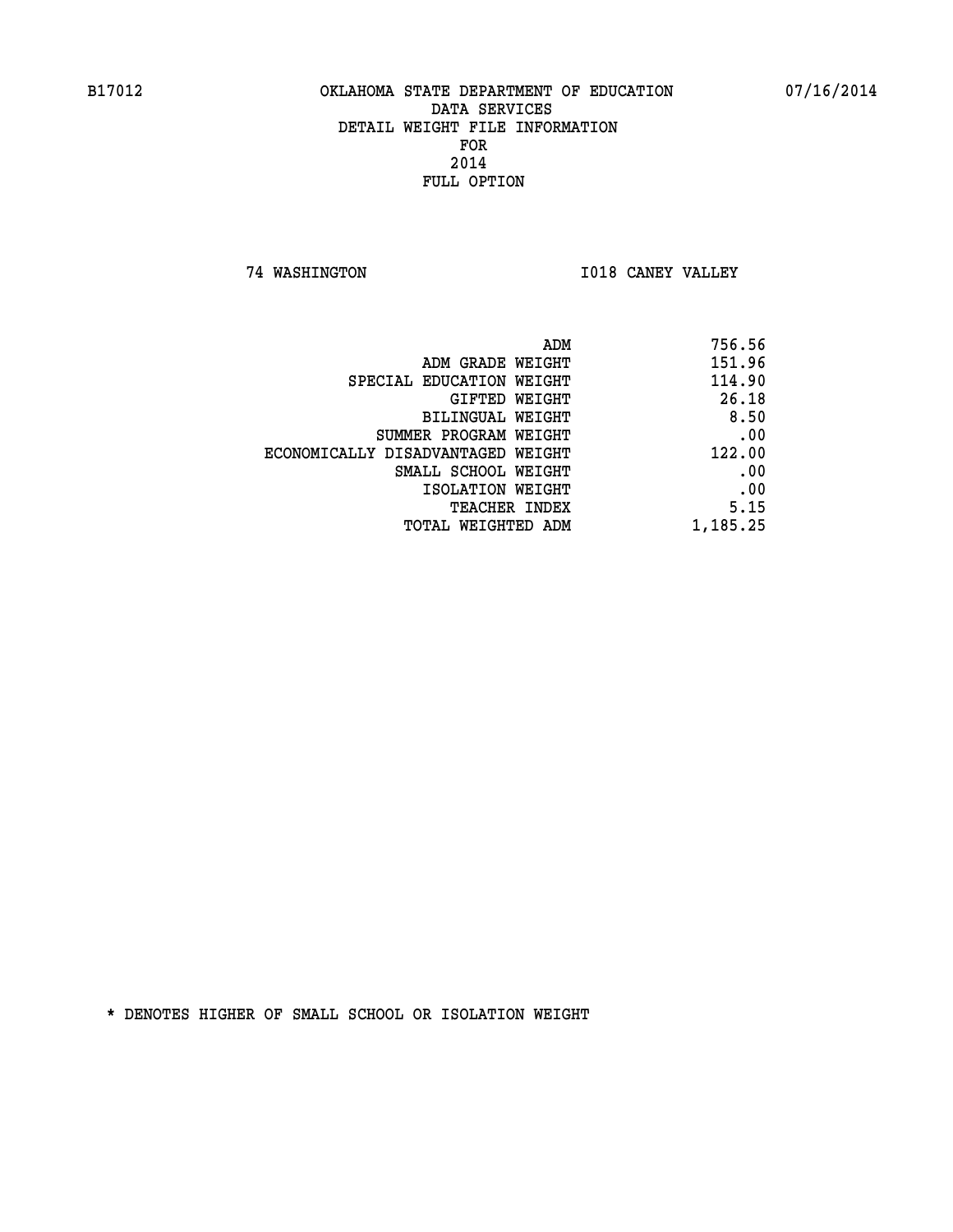**74 WASHINGTON I030 BARTLESVILLE** 

| 6,003.05 |
|----------|
| 1,204.57 |
| 832.65   |
| 387.94   |
| 113.75   |
| 10.80    |
| 759.75   |
| .00      |
| .00      |
| .00      |
| 9,312.51 |
|          |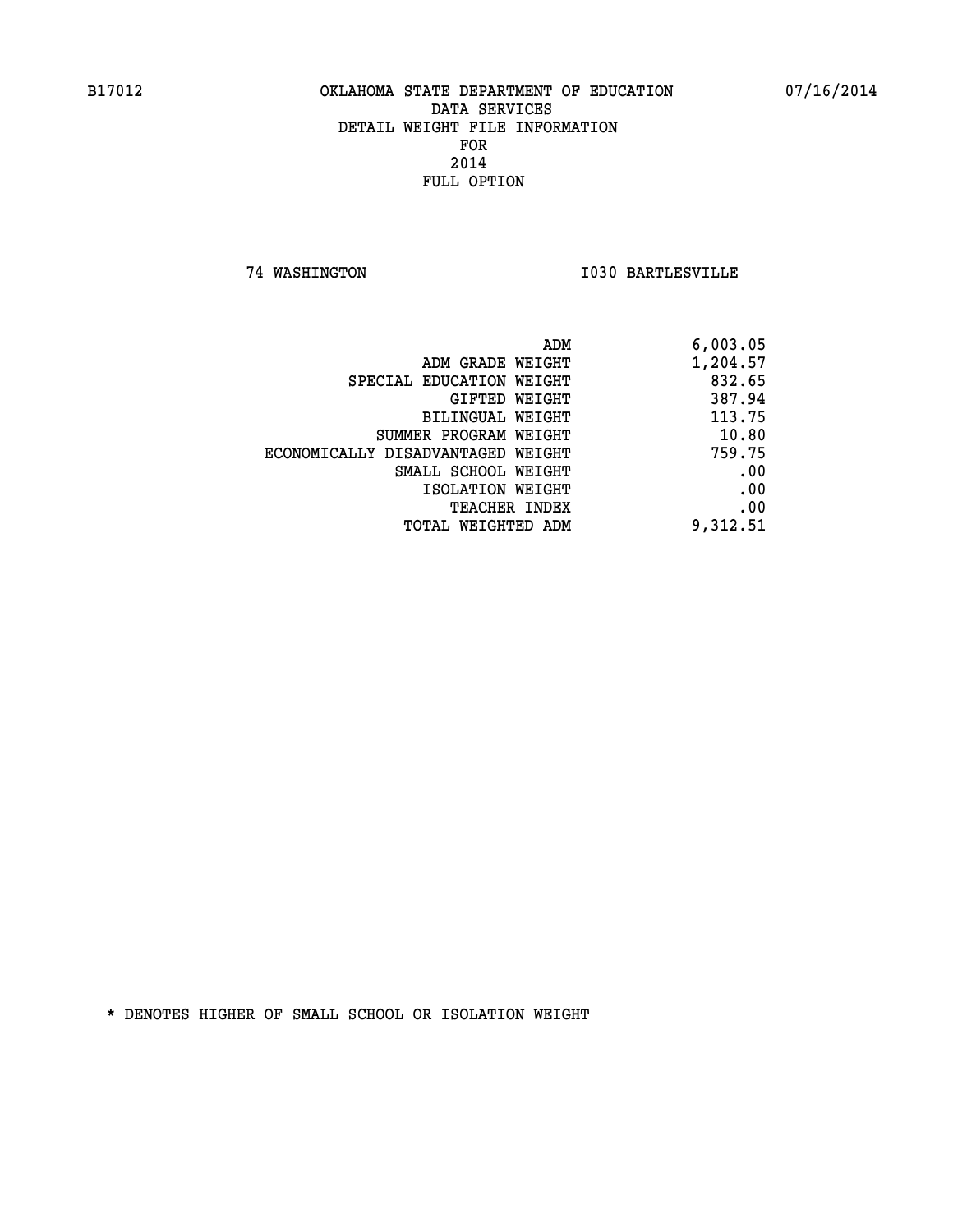**75 WASHITA I001 SENTINEL** 

|                                   | ADM | 335.58    |
|-----------------------------------|-----|-----------|
| ADM GRADE WEIGHT                  |     | 55.04     |
| SPECIAL EDUCATION WEIGHT          |     | 38.45     |
| GIFTED WEIGHT                     |     | 8.84      |
| BILINGUAL WEIGHT                  |     | 10.25     |
| SUMMER PROGRAM WEIGHT             |     | .00       |
| ECONOMICALLY DISADVANTAGED WEIGHT |     | 47.75     |
| SMALL SCHOOL WEIGHT               |     | 24.54     |
| ISOLATION WEIGHT                  |     | $147.99*$ |
| <b>TEACHER INDEX</b>              |     | 30.34     |
| TOTAL WEIGHTED ADM                |     | 674.24    |
|                                   |     |           |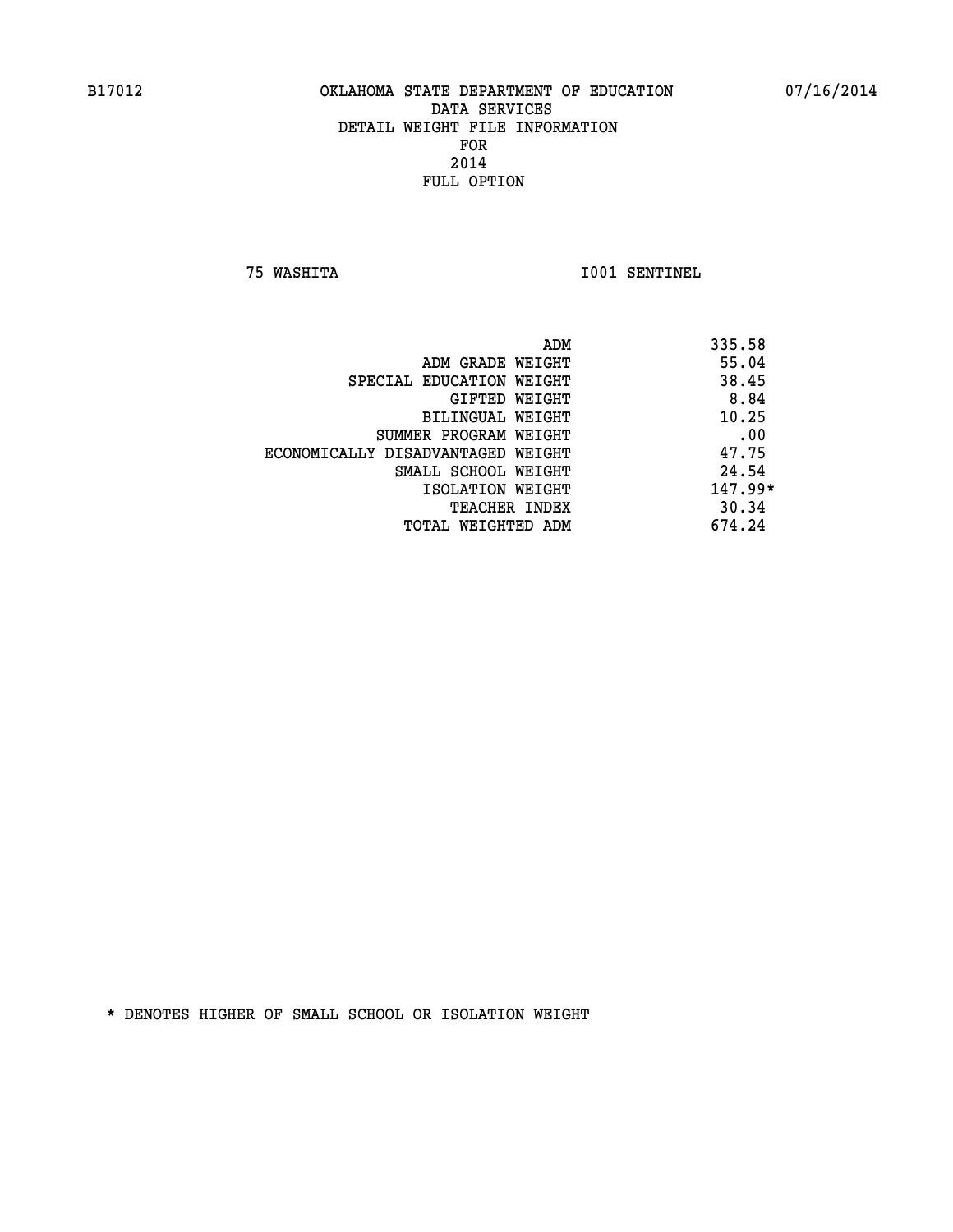**75 WASHITA I010 BURNS FLAT-DILL CITY** 

| ADM                               | 663.46   |
|-----------------------------------|----------|
| ADM GRADE WEIGHT                  | 133.11   |
| SPECIAL EDUCATION WEIGHT          | 81.80    |
| GIFTED WEIGHT                     | 22.44    |
| BILINGUAL WEIGHT                  | 6.25     |
| SUMMER PROGRAM WEIGHT             | .00      |
| ECONOMICALLY DISADVANTAGED WEIGHT | 115.75   |
| SMALL SCHOOL WEIGHT               | .00      |
| ISOLATION WEIGHT                  | .00      |
| <b>TEACHER INDEX</b>              | .00      |
| TOTAL WEIGHTED ADM                | 1,022.81 |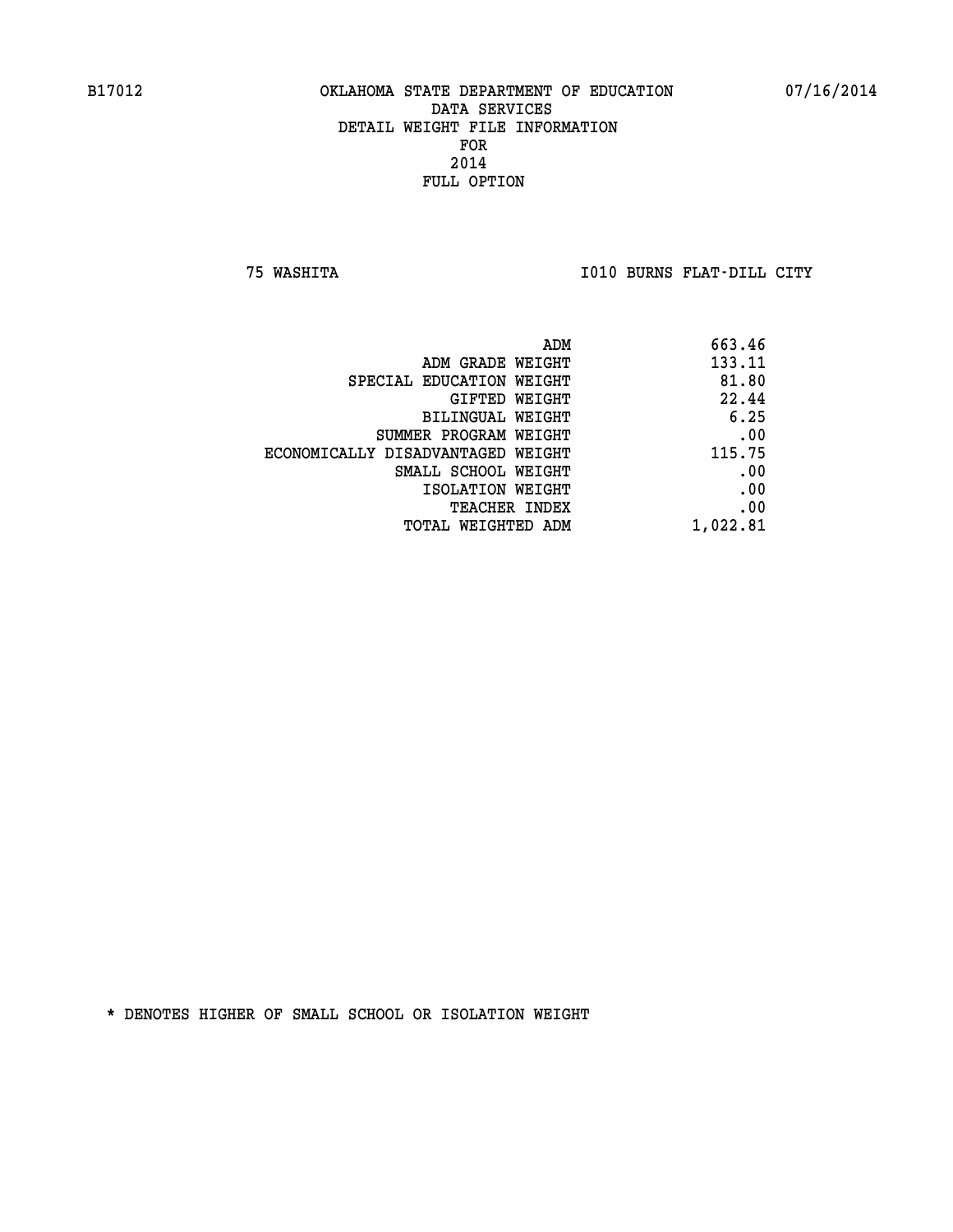**75 WASHITA I011 CANUTE** 

| ADM                               | 429.01   |
|-----------------------------------|----------|
| ADM GRADE WEIGHT                  | 108.96   |
| SPECIAL EDUCATION WEIGHT          | 57.25    |
| <b>GIFTED WEIGHT</b>              | 11.90    |
| BILINGUAL WEIGHT                  | 3.25     |
| SUMMER PROGRAM WEIGHT             | .00      |
| ECONOMICALLY DISADVANTAGED WEIGHT | 67.25    |
| SMALL SCHOOL WEIGHT               | $16.22*$ |
| ISOLATION WEIGHT                  | .00      |
| <b>TEACHER INDEX</b>              | .00      |
| TOTAL WEIGHTED ADM                | 693.84   |
|                                   |          |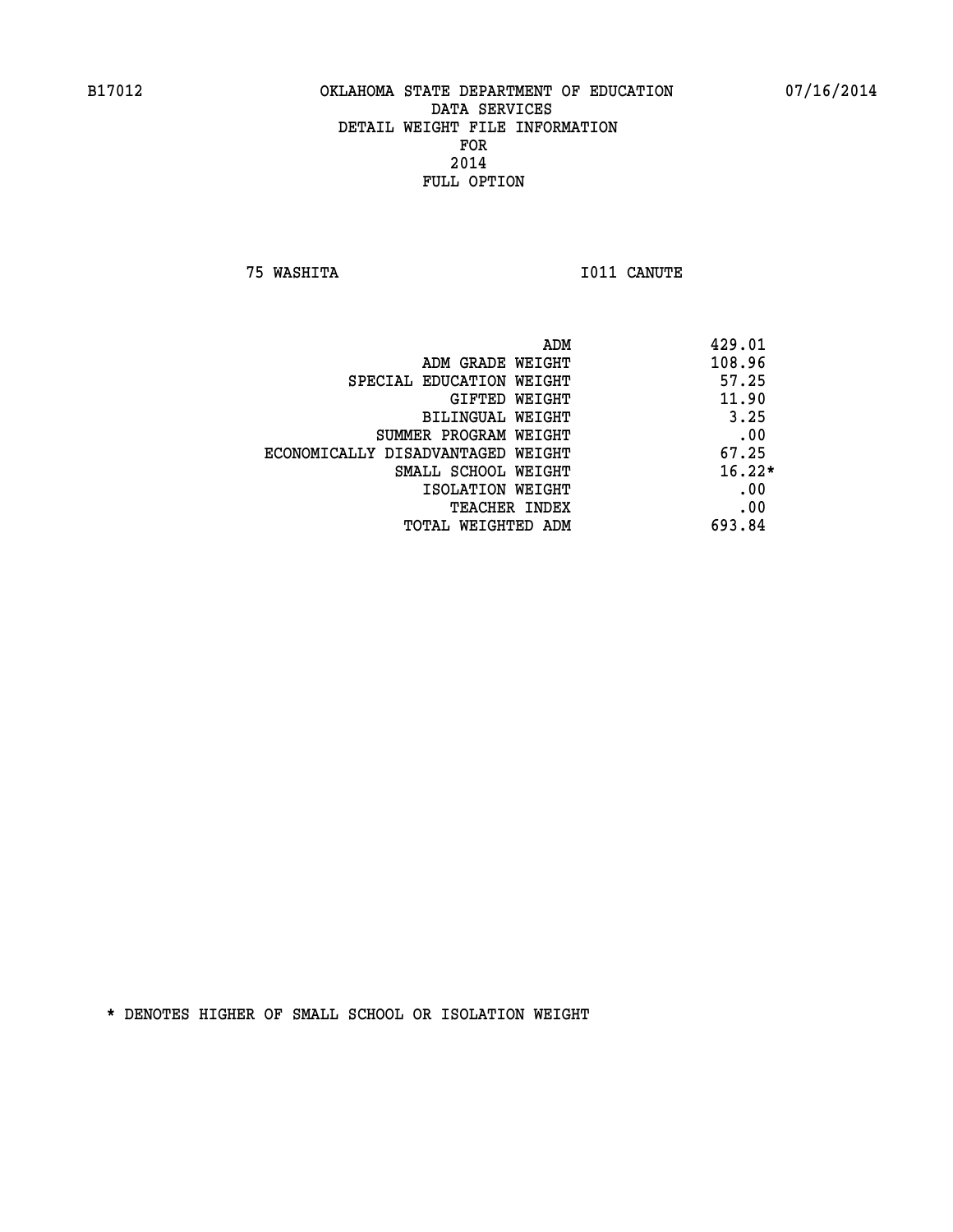**75 WASHITA I078 CORDELL** 

|                                   | ADM | 754.16   |
|-----------------------------------|-----|----------|
| ADM GRADE WEIGHT                  |     | 130.93   |
| SPECIAL EDUCATION WEIGHT          |     | 93.45    |
| GIFTED WEIGHT                     |     | 29.58    |
| BILINGUAL WEIGHT                  |     | .75      |
| SUMMER PROGRAM WEIGHT             |     | .00      |
| ECONOMICALLY DISADVANTAGED WEIGHT |     | 117.25   |
| SMALL SCHOOL WEIGHT               |     | .00      |
| ISOLATION WEIGHT                  |     | 188.54*  |
| TEACHER INDEX                     |     | 29.17    |
| TOTAL WEIGHTED ADM                |     | 1,343.83 |
|                                   |     |          |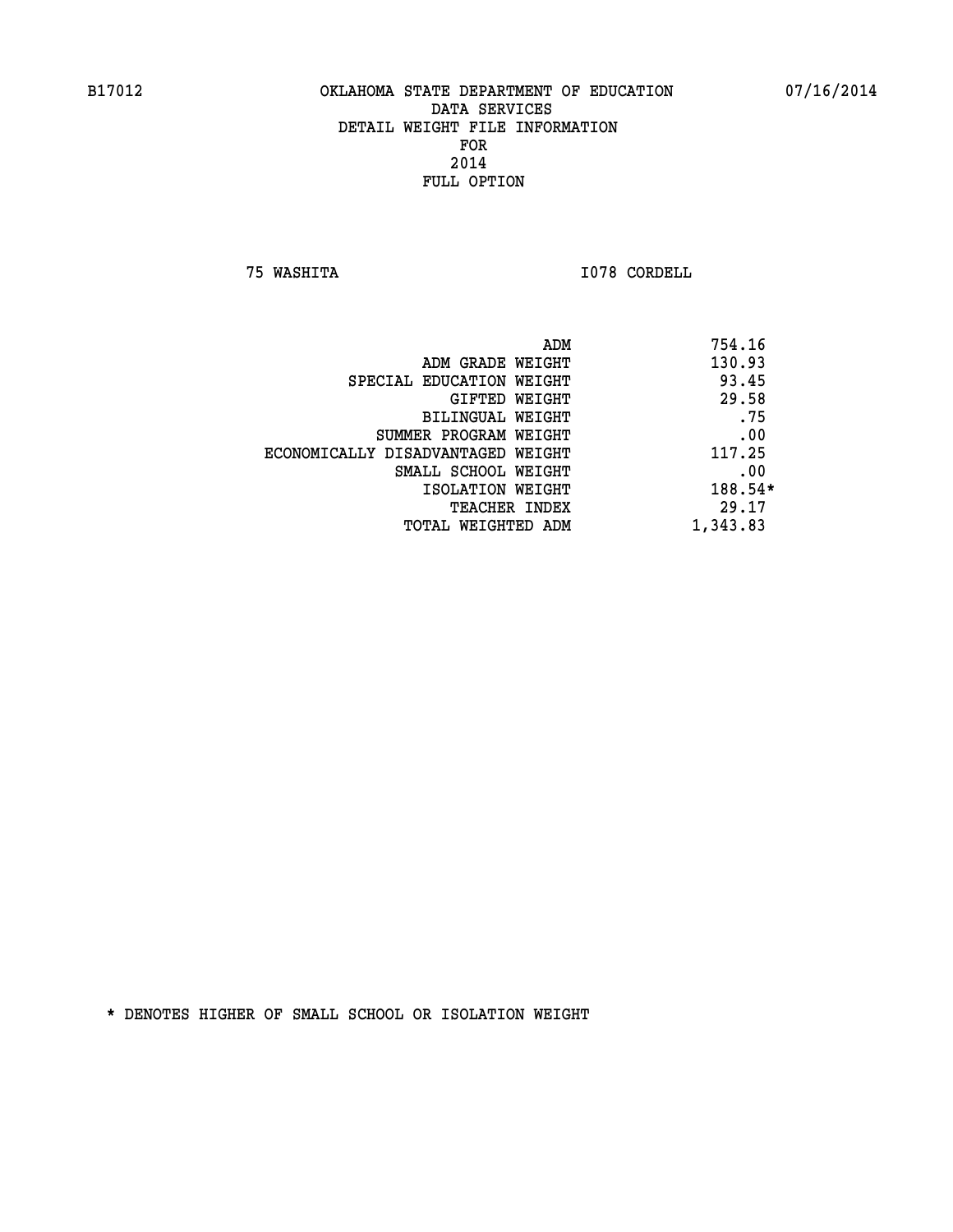**76 WOODS I001 ALVA** 

| ADM<br>1,024.03               |                                   |
|-------------------------------|-----------------------------------|
| 155.31<br>ADM GRADE WEIGHT    |                                   |
| 112.80                        | SPECIAL EDUCATION WEIGHT          |
| 34.68<br>GIFTED WEIGHT        |                                   |
| 10.25<br>BILINGUAL WEIGHT     |                                   |
| 1.20                          | SUMMER PROGRAM WEIGHT             |
| 122.50                        | ECONOMICALLY DISADVANTAGED WEIGHT |
| .00                           | SMALL SCHOOL WEIGHT               |
| $174.09*$<br>ISOLATION WEIGHT |                                   |
| 7.94<br><b>TEACHER INDEX</b>  |                                   |
| 1,642.80                      | TOTAL WEIGHTED ADM                |
|                               |                                   |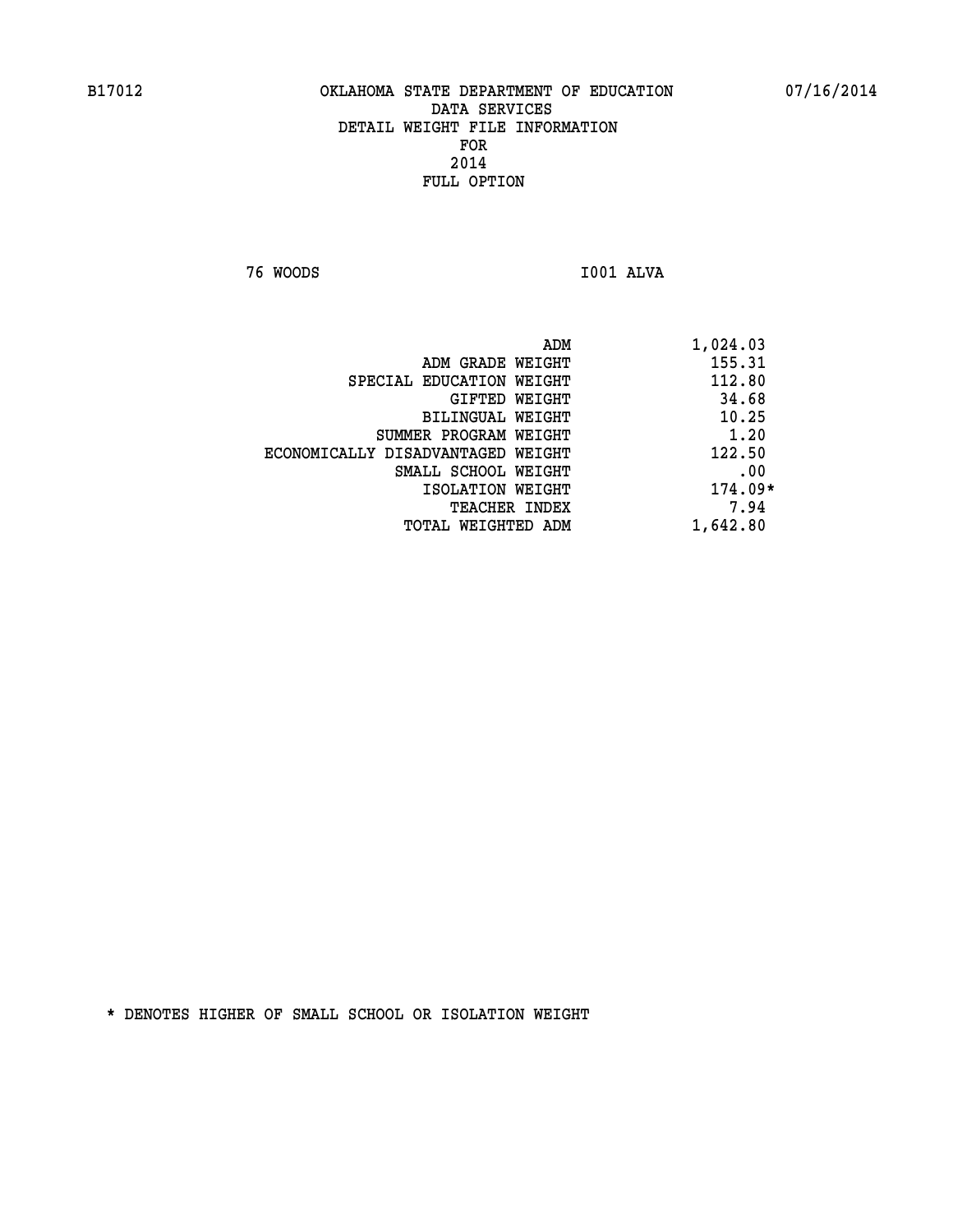**76 WOODS I003 WAYNOKA** 

|                                   | ADM | 288.49    |
|-----------------------------------|-----|-----------|
| ADM GRADE WEIGHT                  |     | 61.64     |
| SPECIAL EDUCATION WEIGHT          |     | 17.60     |
| GIFTED WEIGHT                     |     | 6.46      |
| BILINGUAL WEIGHT                  |     | .75       |
| SUMMER PROGRAM WEIGHT             |     | 1.20      |
| ECONOMICALLY DISADVANTAGED WEIGHT |     | 24.25     |
| SMALL SCHOOL WEIGHT               |     | 26.23     |
| ISOLATION WEIGHT                  |     | $161.55*$ |
| TEACHER INDEX                     |     | 10.71     |
| TOTAL WEIGHTED ADM                |     | 572.65    |
|                                   |     |           |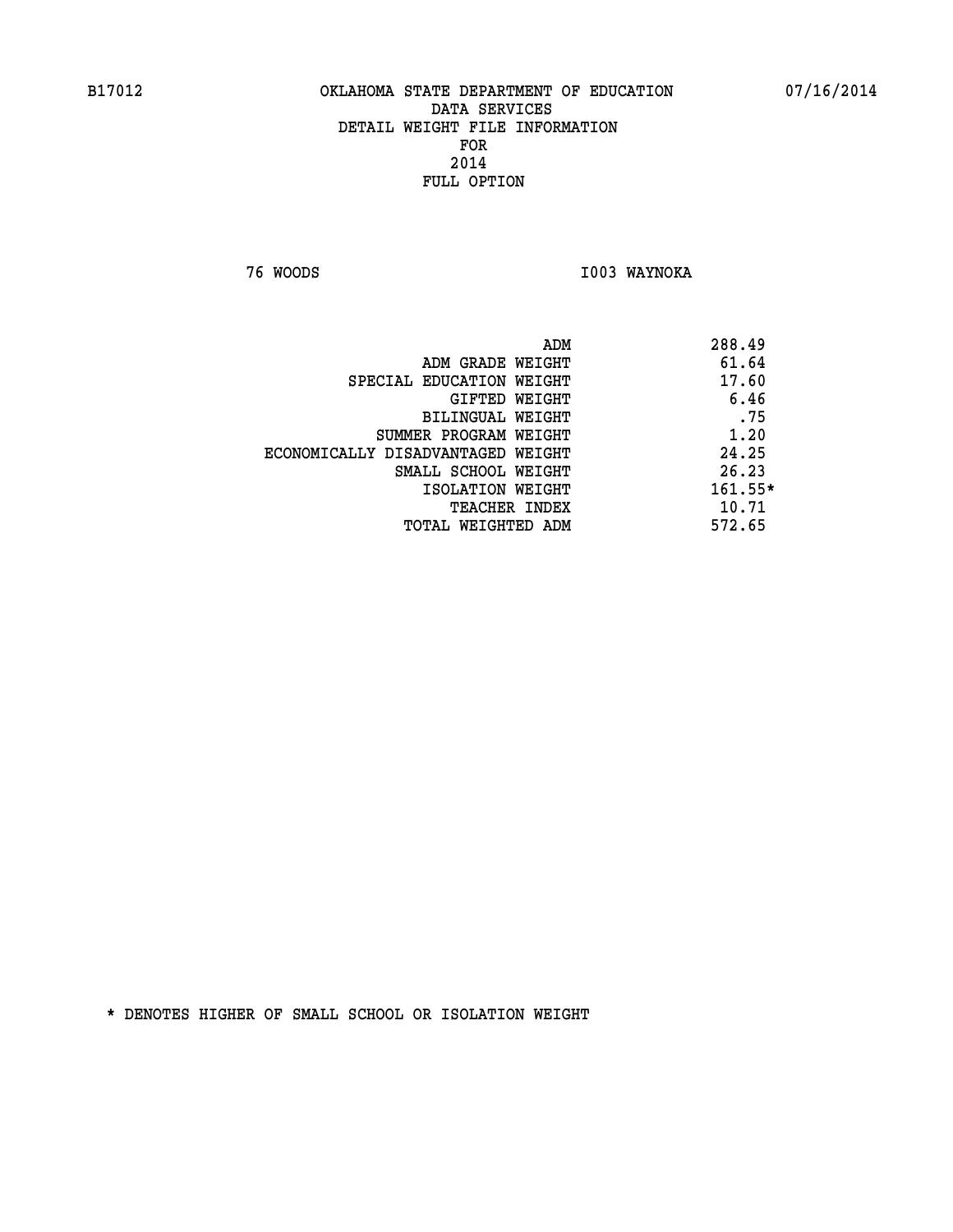**76 WOODS I006 FREEDOM** 

|                                   | ADM<br>89.31 |
|-----------------------------------|--------------|
| ADM GRADE WEIGHT                  | 17.26        |
| SPECIAL EDUCATION WEIGHT          | 3.75         |
| GIFTED WEIGHT                     | 2.38         |
| BILINGUAL WEIGHT                  | 3.00         |
| SUMMER PROGRAM WEIGHT             | .00          |
| ECONOMICALLY DISADVANTAGED WEIGHT | 15.00        |
| SMALL SCHOOL WEIGHT               | 14.85        |
| ISOLATION WEIGHT                  | $98.24*$     |
| TEACHER INDEX                     | .00          |
| TOTAL WEIGHTED ADM                | 228.94       |
|                                   |              |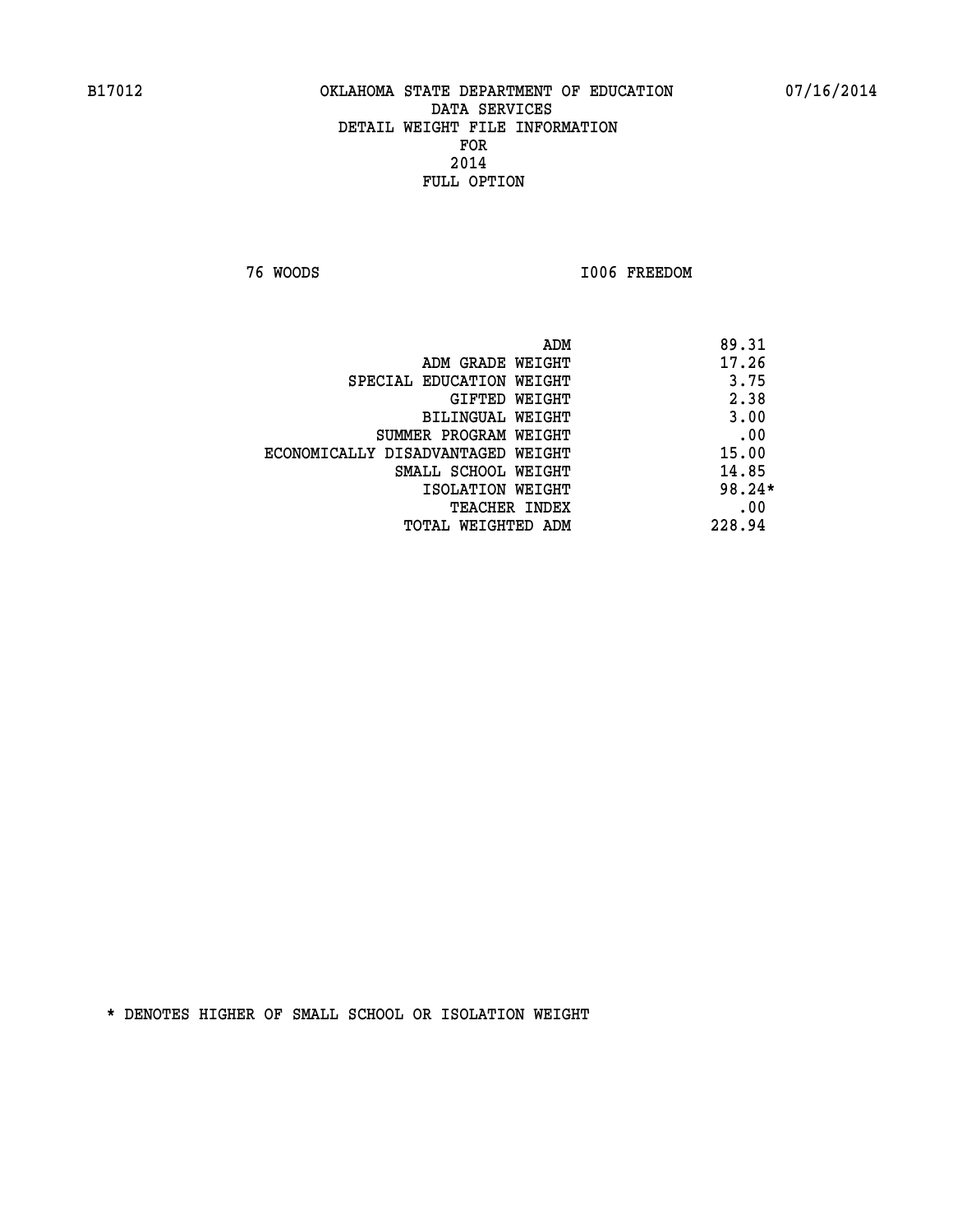**77 WOODWARD I001 WOODWARD** 

| 2,993.23 |
|----------|
| 626.89   |
| 313.05   |
| 98.26    |
| 111.50   |
| .00      |
| 453.75   |
| .00      |
| .00      |
| .00      |
| 4,596.68 |
|          |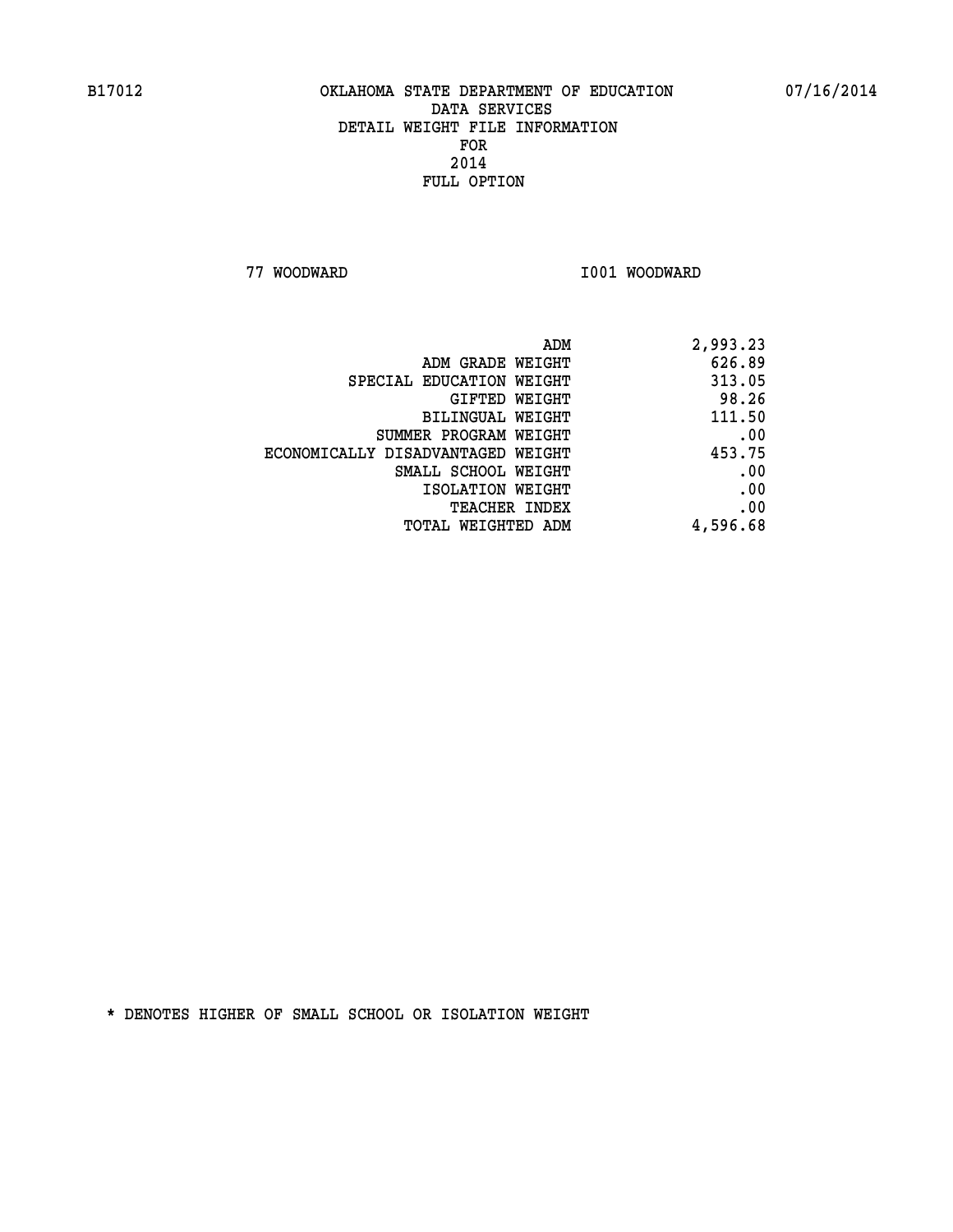**77 WOODWARD I002 MOORELAND** 

| 530.75<br>ADM |                                   |
|---------------|-----------------------------------|
| 105.08        | ADM GRADE WEIGHT                  |
| 79.00         | SPECIAL EDUCATION WEIGHT          |
| 23.46         | GIFTED WEIGHT                     |
| 3.50          | BILINGUAL WEIGHT                  |
| .00           | SUMMER PROGRAM WEIGHT             |
| 70.25         | ECONOMICALLY DISADVANTAGED WEIGHT |
| .00           | SMALL SCHOOL WEIGHT               |
| 185.76*       | ISOLATION WEIGHT                  |
| .00           | <b>TEACHER INDEX</b>              |
| 997.80        | TOTAL WEIGHTED ADM                |
|               |                                   |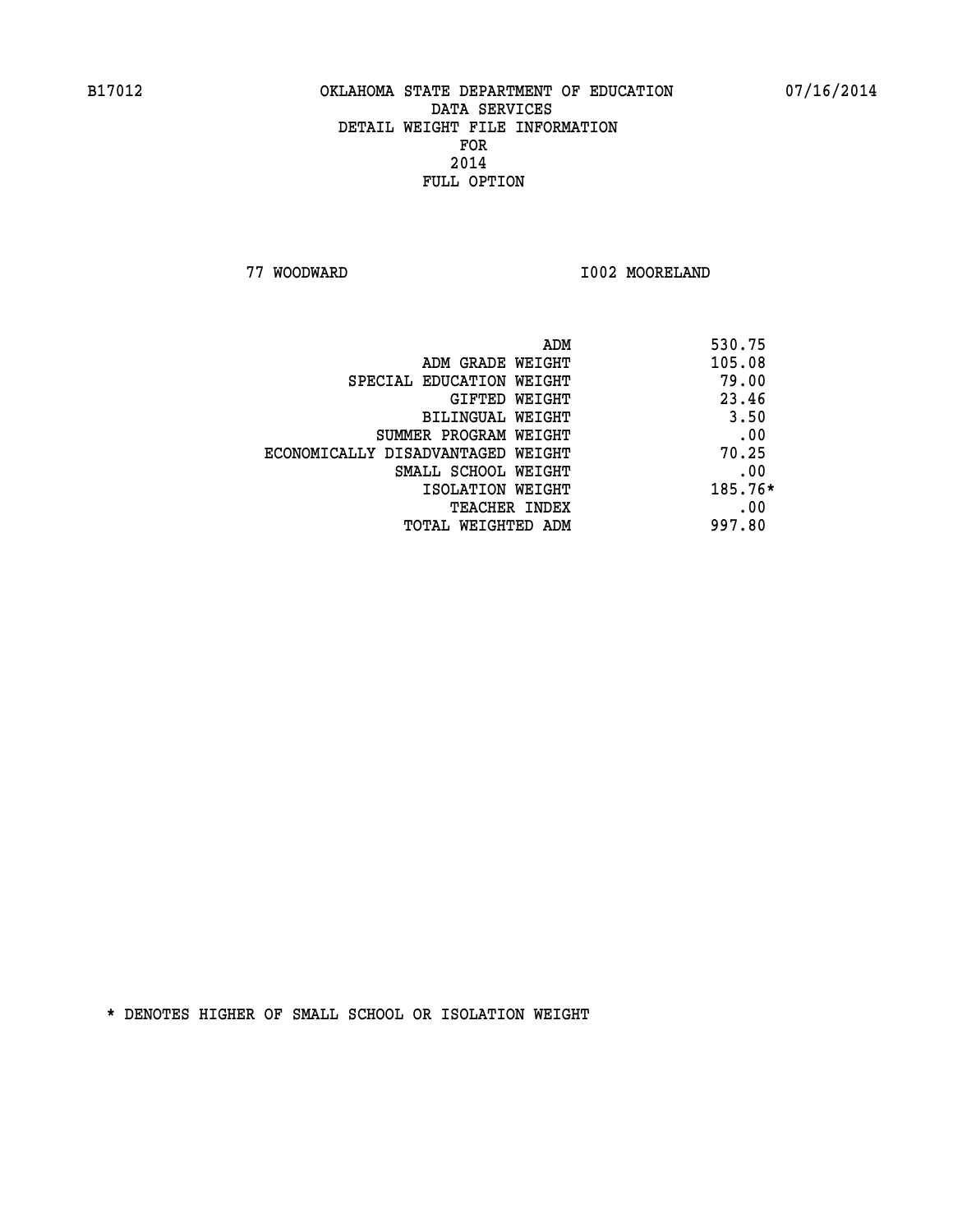**77 WOODWARD I003 SHARON-MUTUAL** 

|                                   | ADM | 301.18    |
|-----------------------------------|-----|-----------|
| ADM GRADE WEIGHT                  |     | 63.53     |
| SPECIAL EDUCATION WEIGHT          |     | 20.30     |
| GIFTED WEIGHT                     |     | 8.16      |
| BILINGUAL WEIGHT                  |     | 2.25      |
| SUMMER PROGRAM WEIGHT             |     | .00       |
| ECONOMICALLY DISADVANTAGED WEIGHT |     | 18.75     |
| SMALL SCHOOL WEIGHT               |     | 25.94     |
| ISOLATION WEIGHT                  |     | $156.61*$ |
| TEACHER INDEX                     |     | .00       |
| TOTAL WEIGHTED ADM                |     | 570.78    |
|                                   |     |           |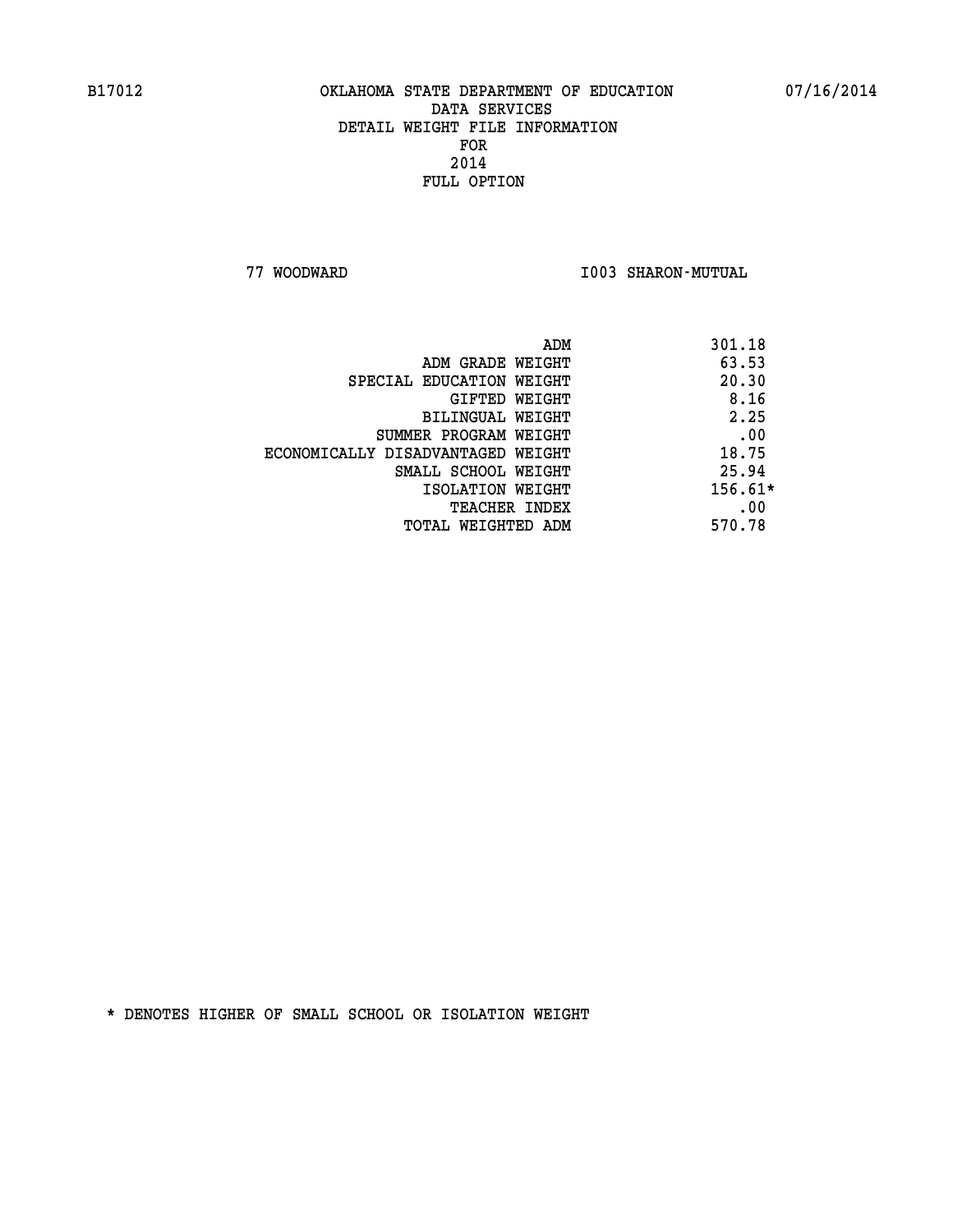**77 WOODWARD I005 FORT SUPPLY** 

| ADM                               | 119.70   |
|-----------------------------------|----------|
| ADM GRADE WEIGHT                  | 23.52    |
| SPECIAL EDUCATION WEIGHT          | 10.65    |
| GIFTED WEIGHT                     | 3.40     |
| BILINGUAL WEIGHT                  | .00      |
| SUMMER PROGRAM WEIGHT             | .00      |
| ECONOMICALLY DISADVANTAGED WEIGHT | 16.00    |
| SMALL SCHOOL WEIGHT               | 18.52    |
| ISOLATION WEIGHT                  | $84.35*$ |
| <b>TEACHER INDEX</b>              | .00      |
| TOTAL WEIGHTED ADM                | 257.62   |
|                                   |          |